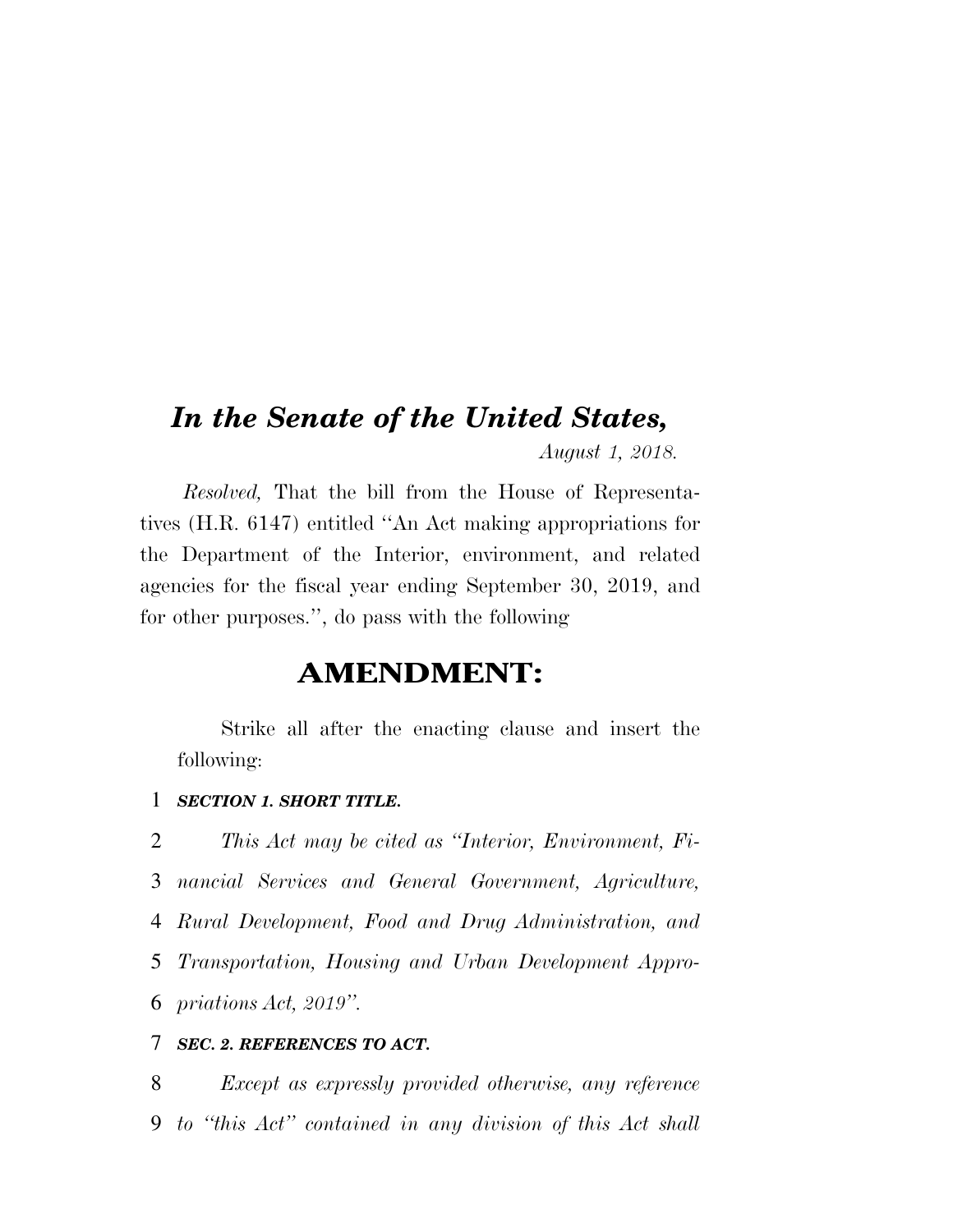*be treated as referring only to the provisions of that divi-sion.* 

#### *SEC. 3. REFERENCES TO REPORT.*

 *(a) Any reference to a ''report accompanying this Act'' contained in division A shall be treated as a reference to Senate Report 115–276. The effect of such Report shall be limited to division A and shall apply for purposes of deter- mining the allocation of funds provided by, and the imple-mentation of, division A.* 

 *(b) Any reference to a ''report accompanying this Act'' contained in division B shall be treated as a reference to Senate Report 115–281. The effect of such Report shall be limited to division B and shall apply for purposes of deter- mining the allocation of funds provided by, and the imple-mentation of, division B.* 

 *(c) Any reference to a ''report accompanying this Act'' contained in division C shall be treated as a reference to Senate Report 115–259. The effect of such Report shall be limited to division C and shall apply for purposes of deter- mining the allocation of funds provided by, and the imple-mentation of, division C.* 

 *(d) Any reference to a ''report accompanying this Act'' contained in division D shall be treated as a reference to Senate Report 115–268. The effect of such Report shall be limited to division D and shall apply for purposes of deter-*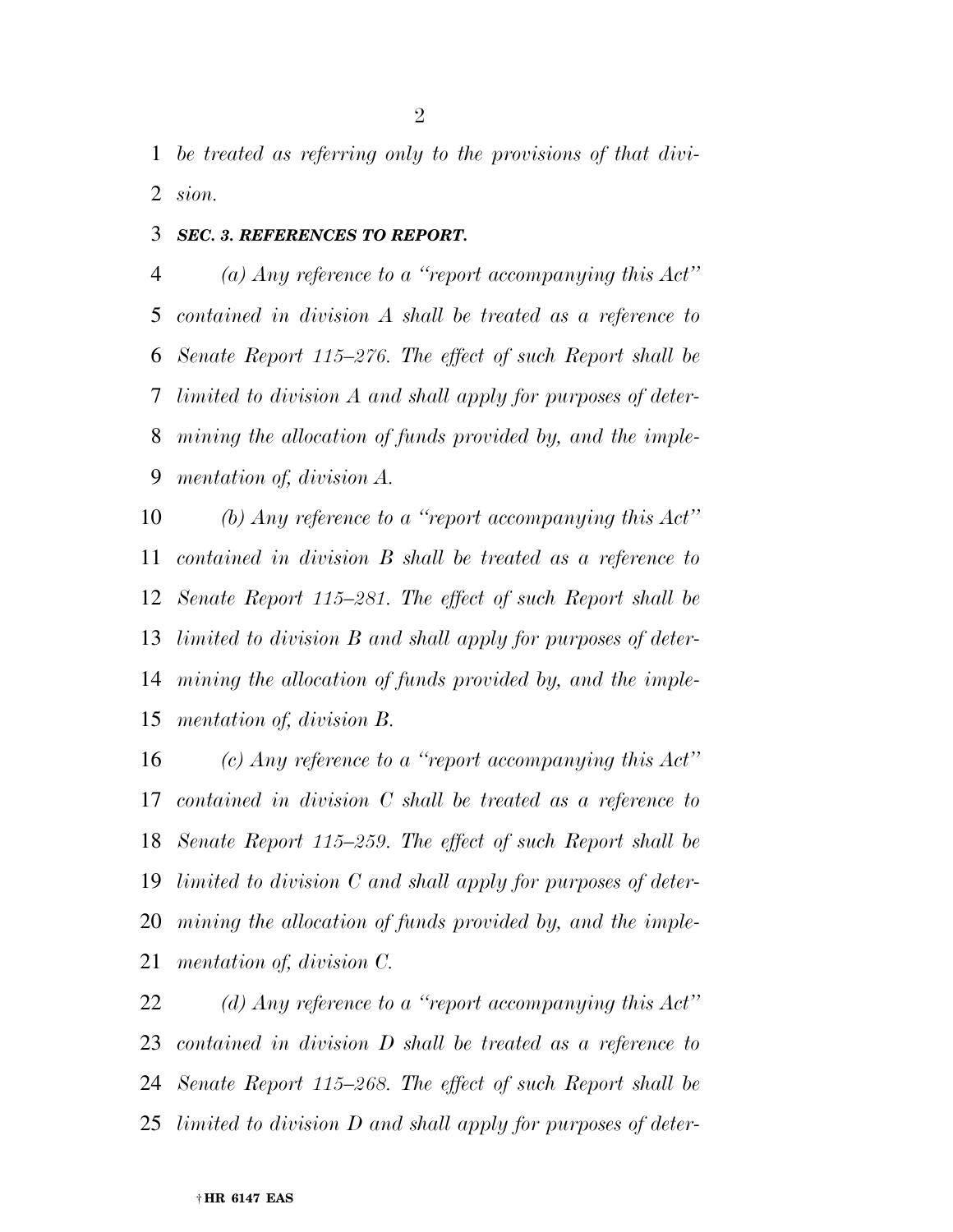*mining the allocation of funds provided by, and the imple-*

*mentation of, division D.* 

|                | 3 DIVISION A-DEPARTMENT OF THE INTE-                           |
|----------------|----------------------------------------------------------------|
| $\overline{4}$ | RIOR, ENVIRONMENT, AND RELATED                                 |
| 5              | <b>AGENCIES APPROPRIATIONS ACT, 2019</b>                       |
| 6              | That the following sums are appropriated, out of any           |
| 7              | money in the Treasury not otherwise appropriated, for the      |
| 8              | Department of the Interior, environment, and related agen-     |
| 9              | cies for the fiscal year ending September 30, 2019, and for    |
| 10             | other purposes, namely:                                        |
| 11             | <b>TITLE I</b>                                                 |
| 12             | DEPARTMENT OF THE INTERIOR                                     |
| 13             | <b>BUREAU OF LAND MANAGEMENT</b>                               |
| 14             | MANAGEMENT OF LANDS AND RESOURCES                              |
| 15             | For necessary expenses for protection, use, improve-           |
| 16             | ment, development, disposal, cadastral surveying, classifica-  |
| 17             | tion, acquisition of easements and other interests in lands,   |
| 18             | and performance of other functions, including maintenance      |
| 19             | of facilities, as authorized by law, in the management of      |
|                | 20 lands and their resources under the jurisdiction of the Bu- |
| 21             | reau of Land Management, including the general adminis-        |
| 22             | tration of the Bureau, and assessment of mineral potential     |
| 23             | of public lands pursuant to section $1010(a)$ of Public Law    |
| 24             | $96-487$ (16 U.S.C. 3150(a)), \$1,196,143,000, to remain       |
|                | 25 available until expended, including all such amounts as are |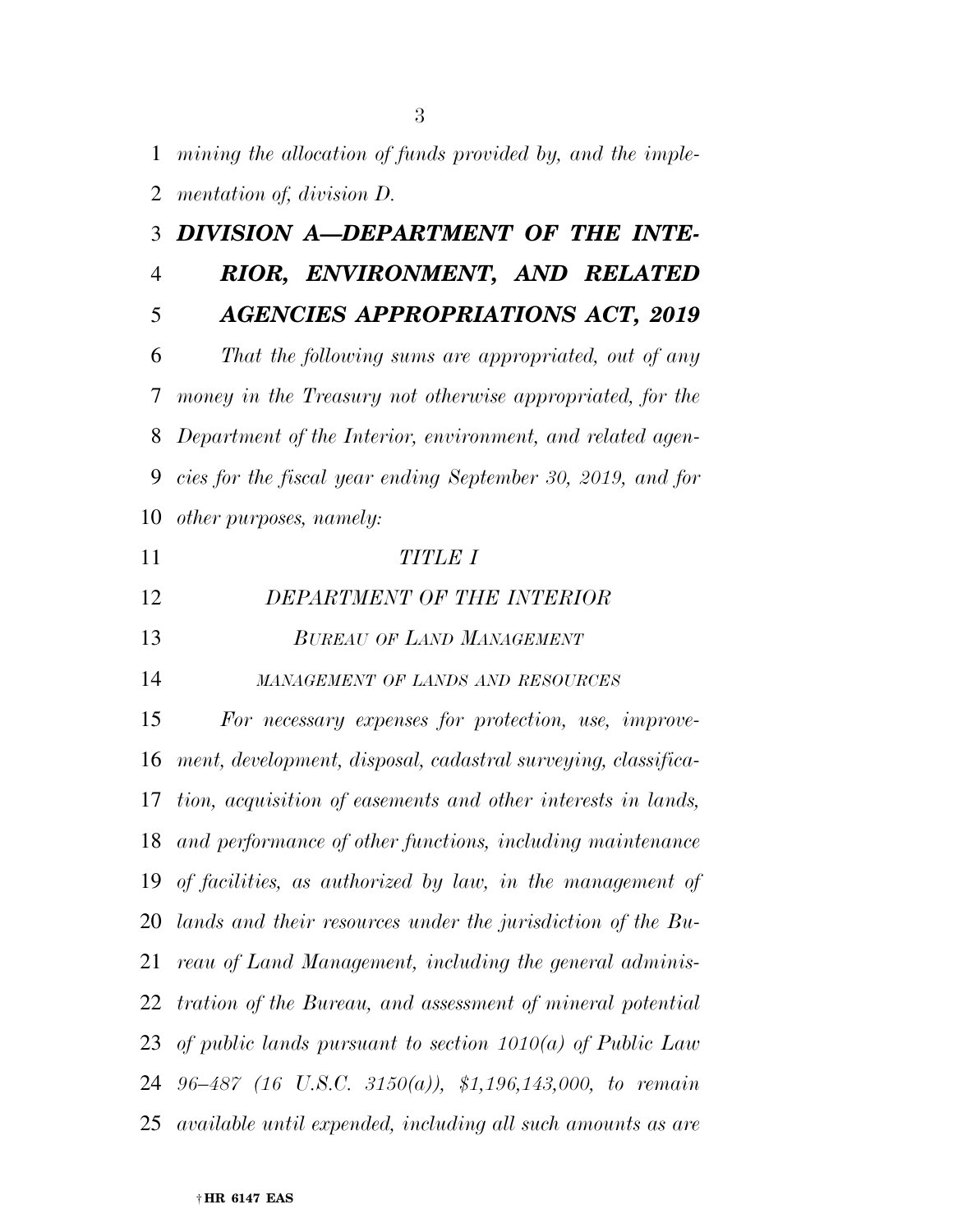*collected from permit processing fees, as authorized but made subject to future appropriation by section 35(d)(3)(A)(i) of the Mineral Leasing Act (30 U.S.C. 191), except that amounts from permit processing fees may be used for any bureau-related expenses associated with the processing of oil and gas applications for permits to drill and related use of authorizations: Provided, That of the amounts made available under this heading, \$2,000,000 shall be made available to carry out the Colorado River Basin salinity control program.* 

 *In addition, \$39,696,000 is for Mining Law Adminis- tration program operations, including the cost of admin- istering the mining claim fee program, to remain available until expended, to be reduced by amounts collected by the Bureau and credited to this appropriation from mining claim maintenance fees and location fees that are hereby authorized for fiscal year 2019, so as to result in a final appropriation estimated at not more than \$1,196,143,000, and \$2,000,000, to remain available until expended, from communication site rental fees established by the Bureau for the cost of administering communication site activities. LAND ACQUISITION*

 *For expenses necessary to carry out sections 205, 206, and 318(d) of Public Law 94–579, including administra-tive expenses and acquisition of lands or waters, or interests*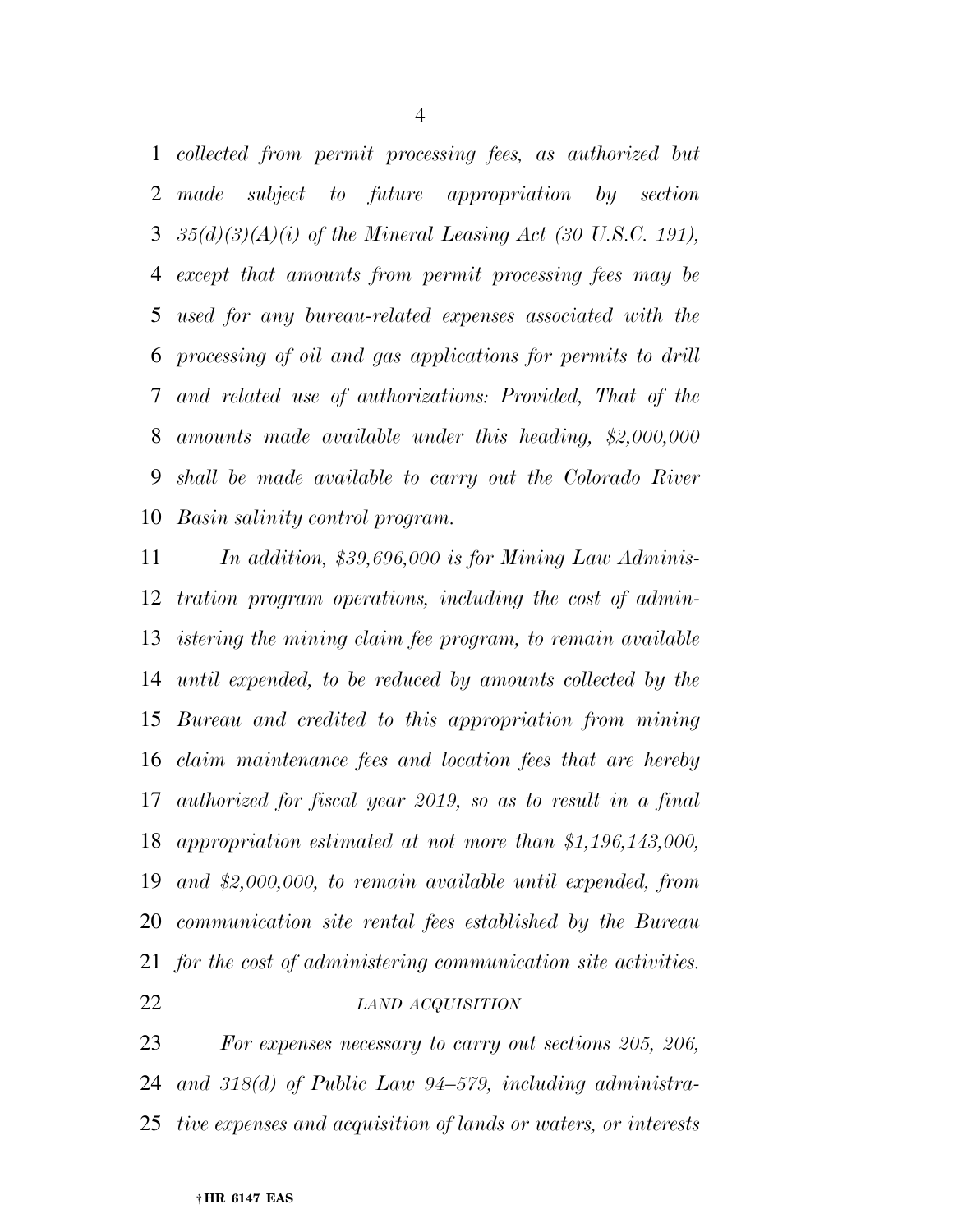*therein, \$26,016,000, to be derived from the Land and Water Conservation Fund and to remain available until expended.* 

#### *OREGON AND CALIFORNIA GRANT LANDS*

 *For expenses necessary for management, protection, and development of resources and for construction, oper- ation, and maintenance of access roads, reforestation, and other improvements on the revested Oregon and California Railroad grant lands, on other Federal lands in the Oregon and California land-grant counties of Oregon, and on adja- cent rights-of-way; and acquisition of lands or interests therein, including existing connecting roads on or adjacent to such grant lands; \$106,543,000, to remain available until expended: Provided, That 25 percent of the aggregate of all receipts during the current fiscal year from the revested Or- egon and California Railroad grant lands is hereby made a charge against the Oregon and California land-grant fund and shall be transferred to the General Fund in the Treasury in accordance with the second paragraph of sub- section (b) of title II of the Act of August 28, 1937 (43 U.S.C. 2605).* 

### *RANGE IMPROVEMENTS*

 *For rehabilitation, protection, and acquisition of lands and interests therein, and improvement of Federal range-lands pursuant to section 401 of the Federal Land Policy*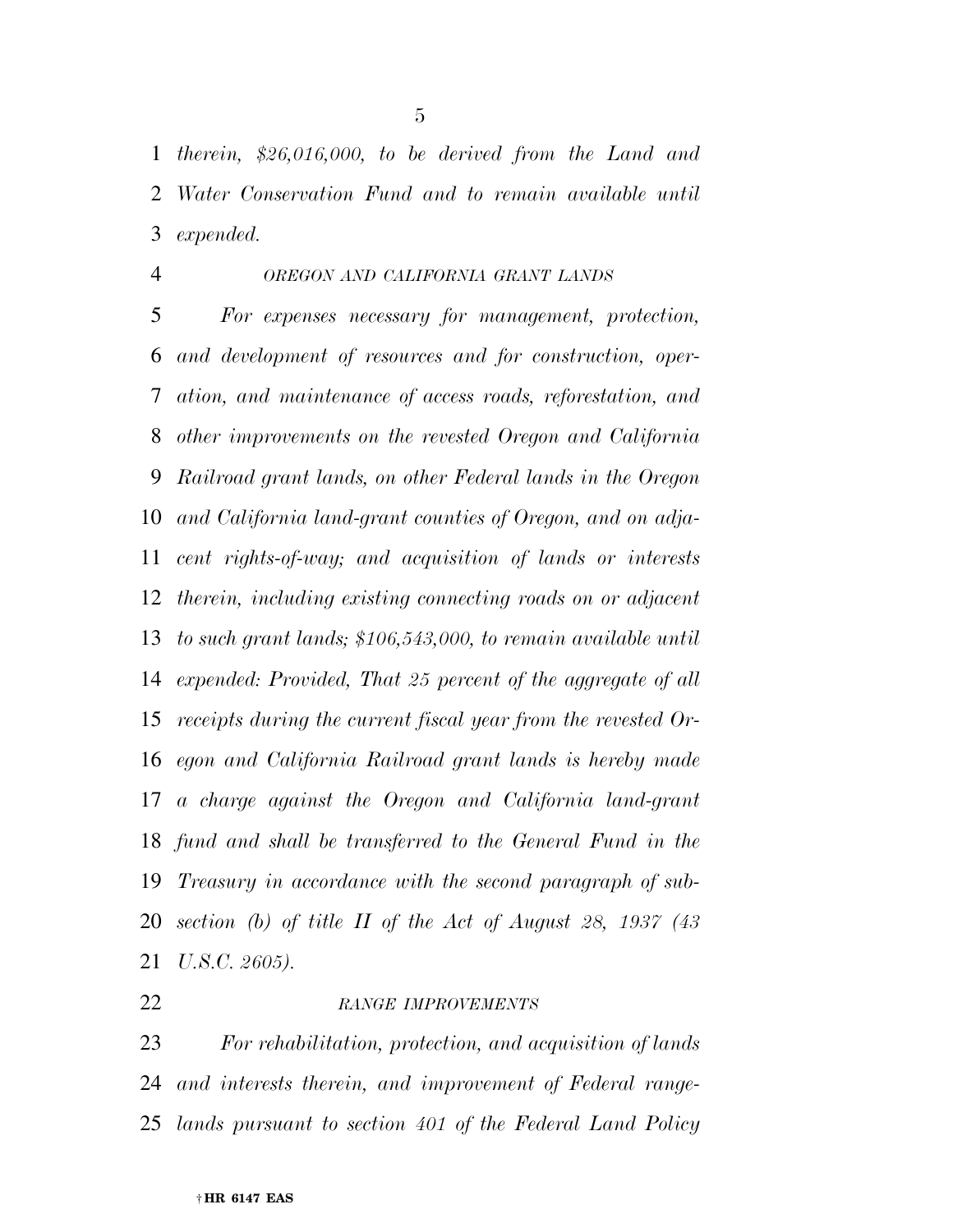*and Management Act of 1976 (43 U.S.C. 1751), notwith- standing any other Act, sums equal to 50 percent of all moneys received during the prior fiscal year under sections 3 and 15 of the Taylor Grazing Act (43 U.S.C. 315b, 315m) and the amount designated for range improvements from grazing fees and mineral leasing receipts from Bankhead- Jones lands transferred to the Department of the Interior pursuant to law, but not less than \$10,000,000, to remain available until expended: Provided, That not to exceed \$600,000 shall be available for administrative expenses.* 

*SERVICE CHARGES, DEPOSITS, AND FORFEITURES*

 *For administrative expenses and other costs related to processing application documents and other authorizations for use and disposal of public lands and resources, for costs of providing copies of official public land documents, for monitoring construction, operation, and termination of fa- cilities in conjunction with use authorizations, and for re- habilitation of damaged property, such amounts as may be collected under Public Law 94–579 (43 U.S.C. 1701 et seq.), and under section 28 of the Mineral Leasing Act (30 U.S.C. 185), to remain available until expended: Provided, That notwithstanding any provision to the contrary of section 305(a) of Public Law 94–579 (43 U.S.C. 1735(a)), any moneys that have been or will be received pursuant to that section, whether as a result of forfeiture, compromise, or set-*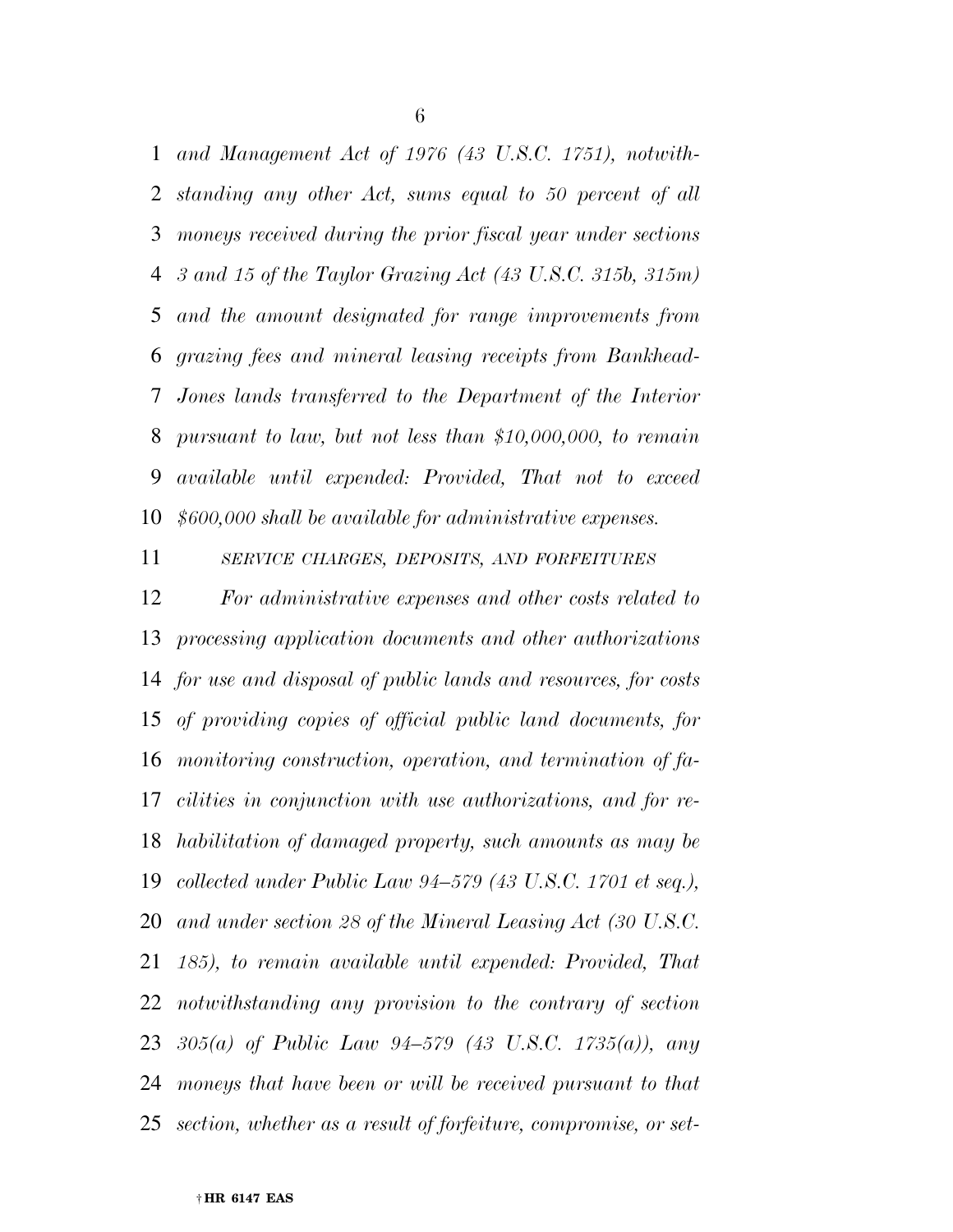*tlement, if not appropriate for refund pursuant to section 305(c) of that Act (43 U.S.C. 1735(c)), shall be available and may be expended under the authority of this Act by the Secretary to improve, protect, or rehabilitate any public lands administered through the Bureau of Land Manage- ment which have been damaged by the action of a resource developer, purchaser, permittee, or any unauthorized per- son, without regard to whether all moneys collected from each such action are used on the exact lands damaged which led to the action: Provided further, That any such moneys that are in excess of amounts needed to repair damage to the exact land for which funds were collected may be used to repair other damaged public lands.* 

#### *MISCELLANEOUS TRUST FUNDS*

 *In addition to amounts authorized to be expended under existing laws, there is hereby appropriated such amounts as may be contributed under section 307 of Public Law 94–579 (43 U.S.C. 1737), and such amounts as may be advanced for administrative costs, surveys, appraisals, and costs of making conveyances of omitted lands under sec- tion 211(b) of that Act (43 U.S.C. 1721(b)), to remain available until expended.* 

*ADMINISTRATIVE PROVISIONS*

 *The Bureau of Land Management may carry out the operations funded under this Act by direct expenditure, con-*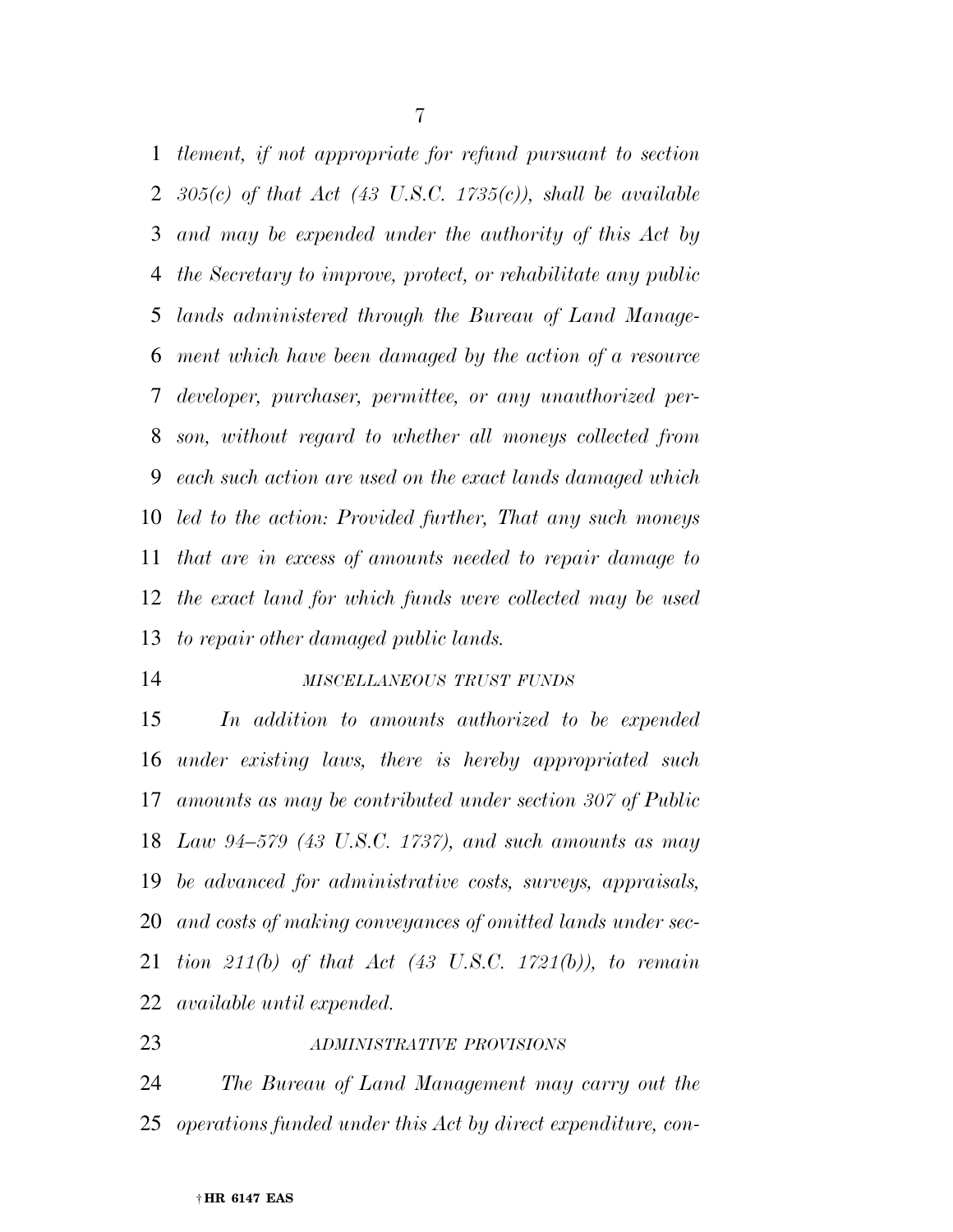*tracts, grants, cooperative agreements and reimbursable agreements with public and private entities, including with States. Appropriations for the Bureau shall be available for purchase, erection, and dismantlement of temporary struc- tures, and alteration and maintenance of necessary build- ings and appurtenant facilities to which the United States has title; up to \$100,000 for payments, at the discretion of the Secretary, for information or evidence concerning vio- lations of laws administered by the Bureau; miscellaneous and emergency expenses of enforcement activities authorized or approved by the Secretary and to be accounted for solely on the Secretary's certificate, not to exceed \$10,000: Pro- vided, That notwithstanding Public Law 90–620 (44 U.S.C. 501), the Bureau may, under cooperative cost-sharing and partnership arrangements authorized by law, procure printing services from cooperators in connection with joint- ly produced publications for which the cooperators share the cost of printing either in cash or in services, and the Bureau determines the cooperator is capable of meeting accepted quality standards: Provided further, That projects to be funded pursuant to a written commitment by a State gov- ernment to provide an identified amount of money in sup- port of the project may be carried out by the Bureau on a reimbursable basis. Appropriations herein made shall not be available for the destruction of healthy, unadopted, wild*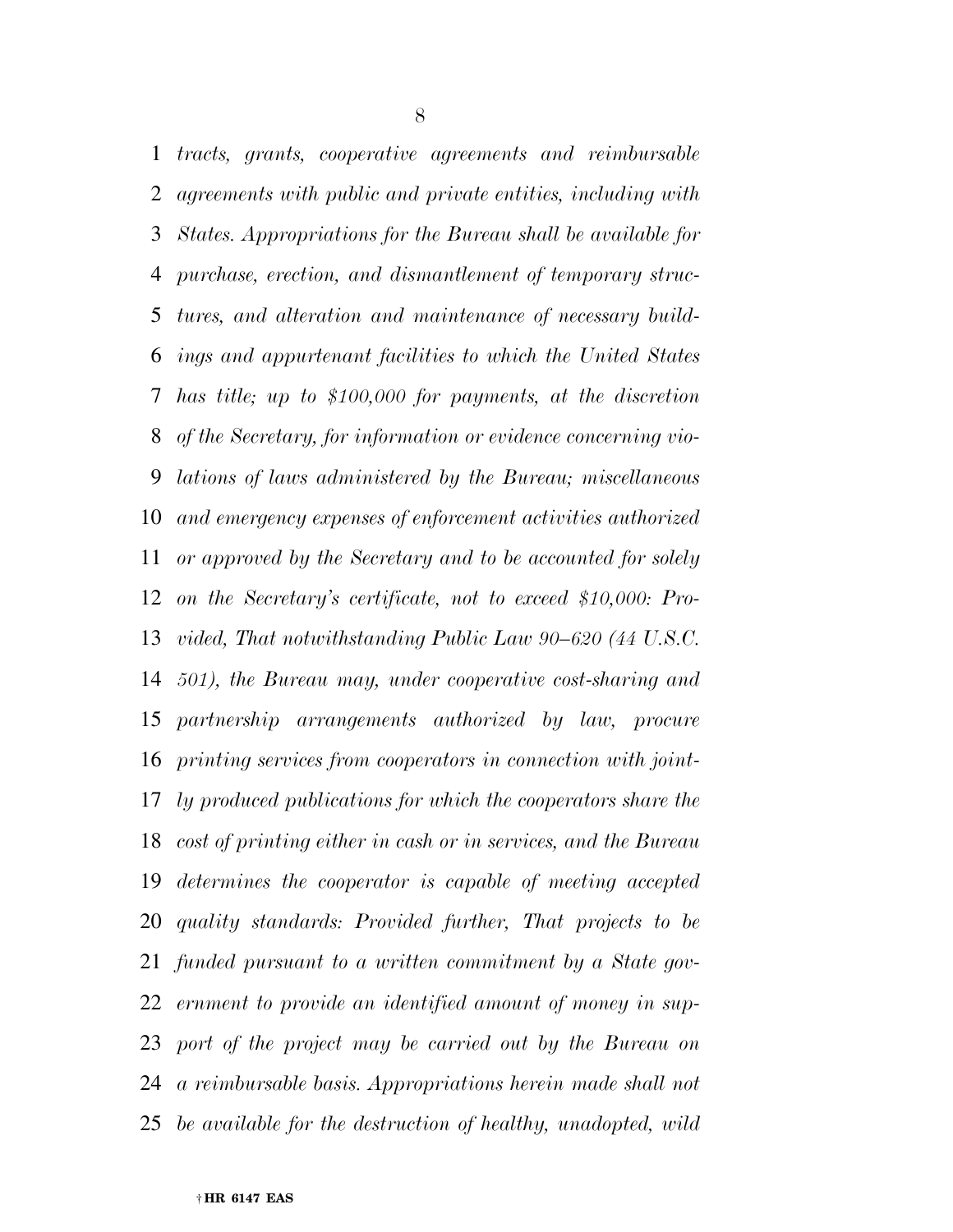*horses and burros in the care of the Bureau or its contrac- tors or for the sale of wild horses and burros that results in their destruction for processing into commercial prod-ucts.* 

# *UNITED STATES FISH AND WILDLIFE SERVICE RESOURCE MANAGEMENT*

 *For necessary expenses of the United States Fish and Wildlife Service, as authorized by law, and for scientific and economic studies, general administration, and for the performance of other authorized functions related to such resources, \$1,292,067,000, to remain available until Sep- tember 30, 2020: Provided, That not to exceed \$17,818,000 shall be used for implementing subsections (a), (b), (c), and (e) of section 4 of the Endangered Species Act of 1973 (16 U.S.C. 1533) (except for processing petitions, developing and issuing proposed and final regulations, and taking any other steps to implement actions described in subsection (c)(2)(A), (c)(2)(B)(i), or (c)(2)(B)(ii)).* 

*CONSTRUCTION*

 *For construction, improvement, acquisition, or re- moval of buildings and other facilities required in the con- servation, management, investigation, protection, and utili- zation of fish and wildlife resources, and the acquisition of lands and interests therein; \$50,413,000, to remain avail-able until expended.*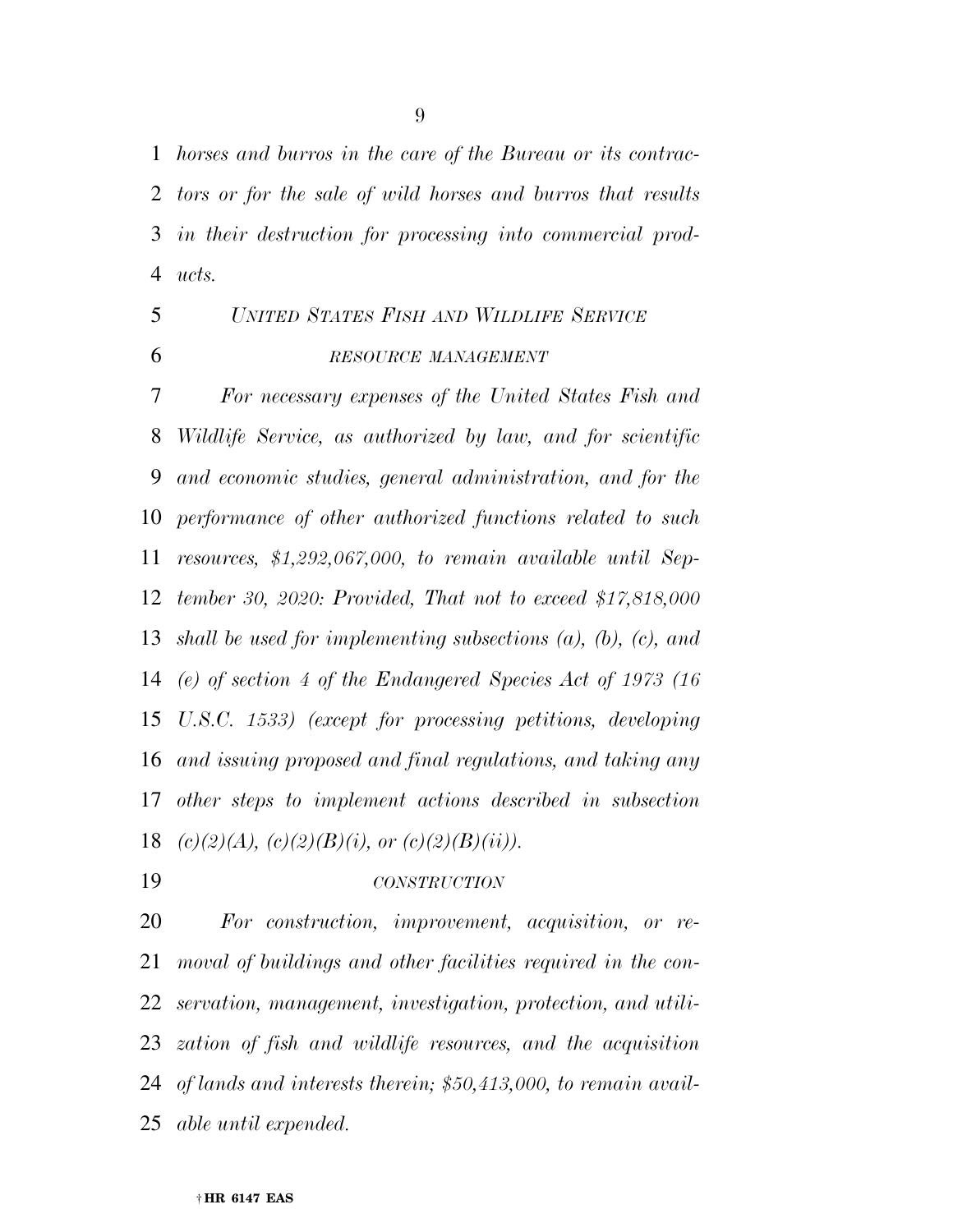#### *LAND ACQUISITION*

 *For expenses necessary to carry out chapter 2003 of title 54, United States Code, including administrative ex- penses, and for acquisition of land or waters, or interest therein, in accordance with statutory authority applicable to the United States Fish and Wildlife Service, \$45,189,000, to be derived from the Land and Water Conservation Fund and to remain available until expended: Provided, That none of the funds appropriated for specific land acquisition projects may be used to pay for any administrative over-head, planning or other management costs.* 

*COOPERATIVE ENDANGERED SPECIES CONSERVATION FUND*

 *For expenses necessary to carry out section 6 of the Endangered Species Act of 1973 (16 U.S.C. 1535), \$49,495,000, to remain available until expended, of which \$18,695,000 is to be derived from the Cooperative Endan- gered Species Conservation Fund; and of which \$30,800,000 is to be derived from the Land and Water Conservation Fund.* 

#### *NATIONAL WILDLIFE REFUGE FUND*

 *For expenses necessary to implement the Act of October 17, 1978 (16 U.S.C. 715s), \$13,228,000.* 

*NORTH AMERICAN WETLANDS CONSERVATION FUND*

 *For expenses necessary to carry out the provisions of the North American Wetlands Conservation Act (16 U.S.C.*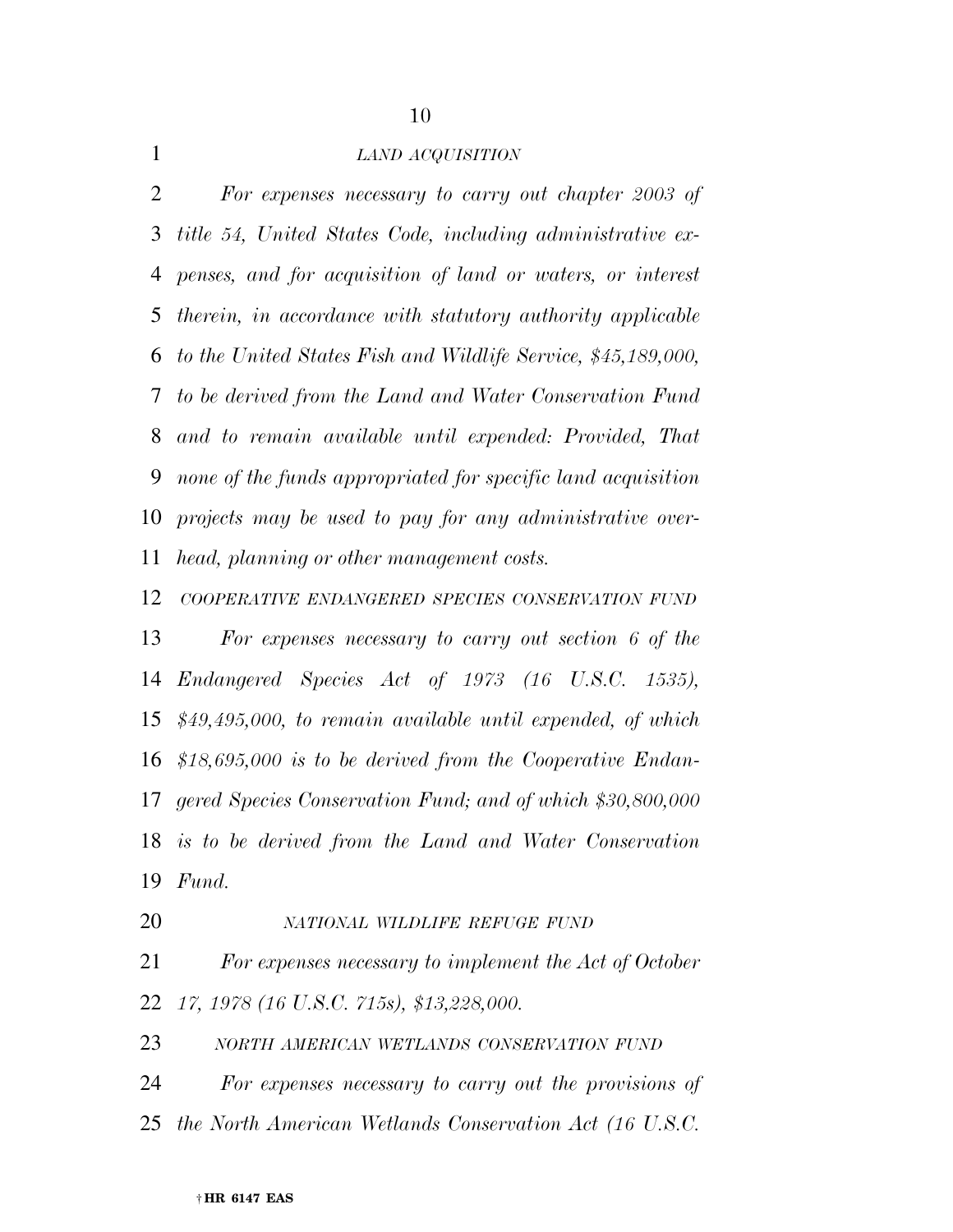*4401 et seq.), \$43,000,000, to remain available until ex-pended.* 

*NEOTROPICAL MIGRATORY BIRD CONSERVATION*

 *For expenses necessary to carry out the Neotropical Migratory Bird Conservation Act (16 U.S.C. 6101 et seq.), \$3,910,000, to remain available until expended.* 

*MULTINATIONAL SPECIES CONSERVATION FUND*

 *For expenses necessary to carry out the African Ele- phant Conservation Act (16 U.S.C. 4201 et seq.), the Asian Elephant Conservation Act of 1997 (16 U.S.C. 4261 et seq.), the Rhinoceros and Tiger Conservation Act of 1994 (16 U.S.C. 5301 et seq.), the Great Ape Conservation Act of 2000 (16 U.S.C. 6301 et seq.), and the Marine Turtle Con- servation Act of 2004 (16 U.S.C. 6601 et seq.), \$12,061,000, to remain available until expended.* 

#### *STATE AND TRIBAL WILDLIFE GRANTS*

 *For wildlife conservation grants to States and to the District of Columbia, Puerto Rico, Guam, the United States Virgin Islands, the Northern Mariana Islands, American Samoa, and Indian tribes under the provisions of the Fish and Wildlife Act of 1956 and the Fish and Wildlife Coordi- nation Act, for the development and implementation of pro- grams for the benefit of wildlife and their habitat, including species that are not hunted or fished, \$65,571,000, to re-main available until expended: Provided, That of the*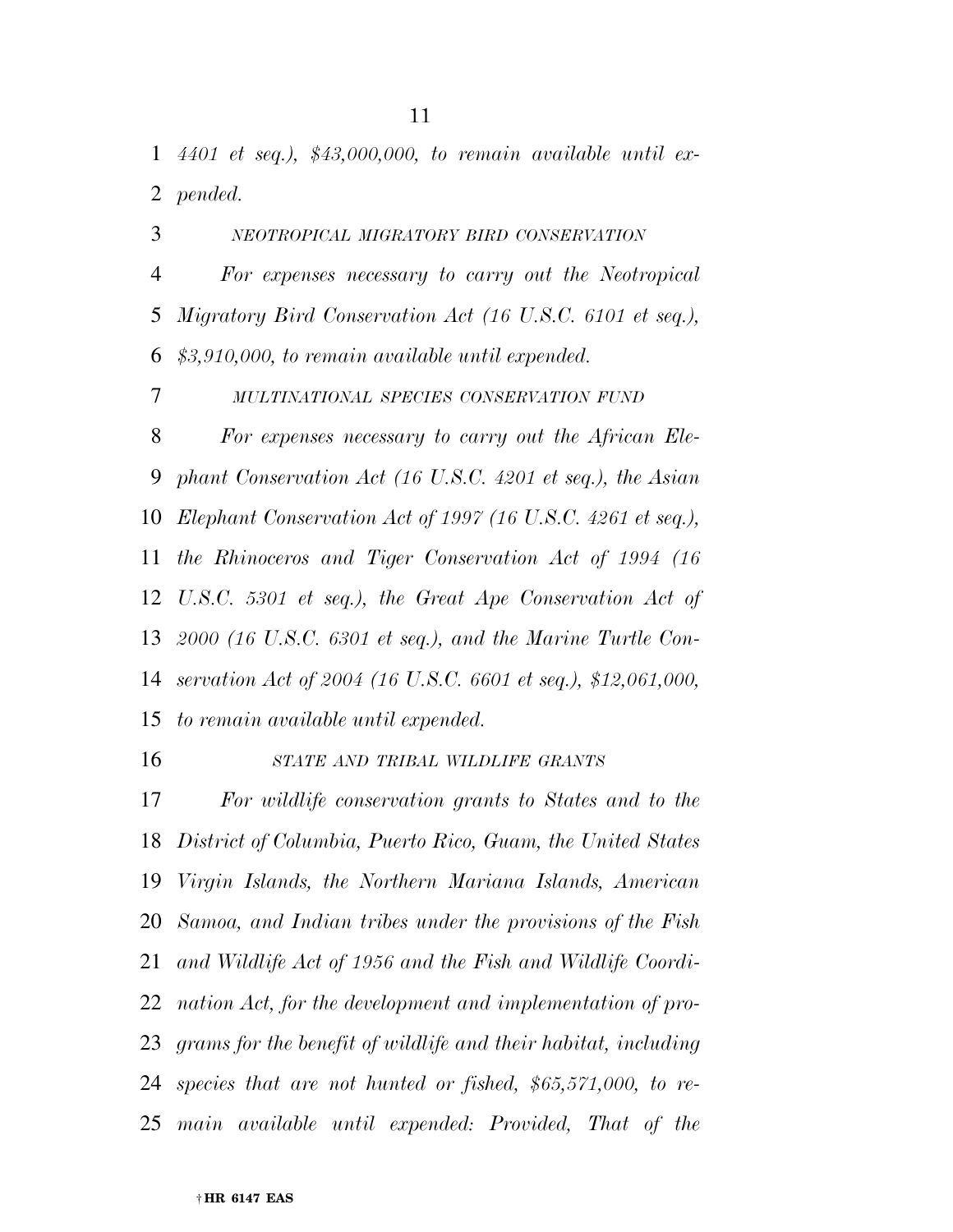*amount provided herein, \$4,209,000 is for a competitive grant program for Indian tribes not subject to the remain- ing provisions of this appropriation: Provided further, That \$6,362,000 is for a competitive grant program to implement approved plans for States, territories, and other jurisdic- tions and at the discretion of affected States, the regional Associations of fish and wildlife agencies, not subject to the remaining provisions of this appropriation: Provided fur- ther, That the Secretary shall, after deducting \$10,571,000 and administrative expenses, apportion the amount pro- vided herein in the following manner: (1) to the District of Columbia and to the Commonwealth of Puerto Rico, each a sum equal to not more than one-half of 1 percent thereof; and (2) to Guam, American Samoa, the United States Vir- gin Islands, and the Commonwealth of the Northern Mar- iana Islands, each a sum equal to not more than one-fourth of 1 percent thereof: Provided further, That the Secretary shall apportion the remaining amount in the following manner: (1) one-third of which is based on the ratio to which the land area of such State bears to the total land area of all such States; and (2) two-thirds of which is based on the ratio to which the population of such State bears to the total population of all such States: Provided further, That the amounts apportioned under this paragraph shall be adjusted equitably so that no State shall be apportioned*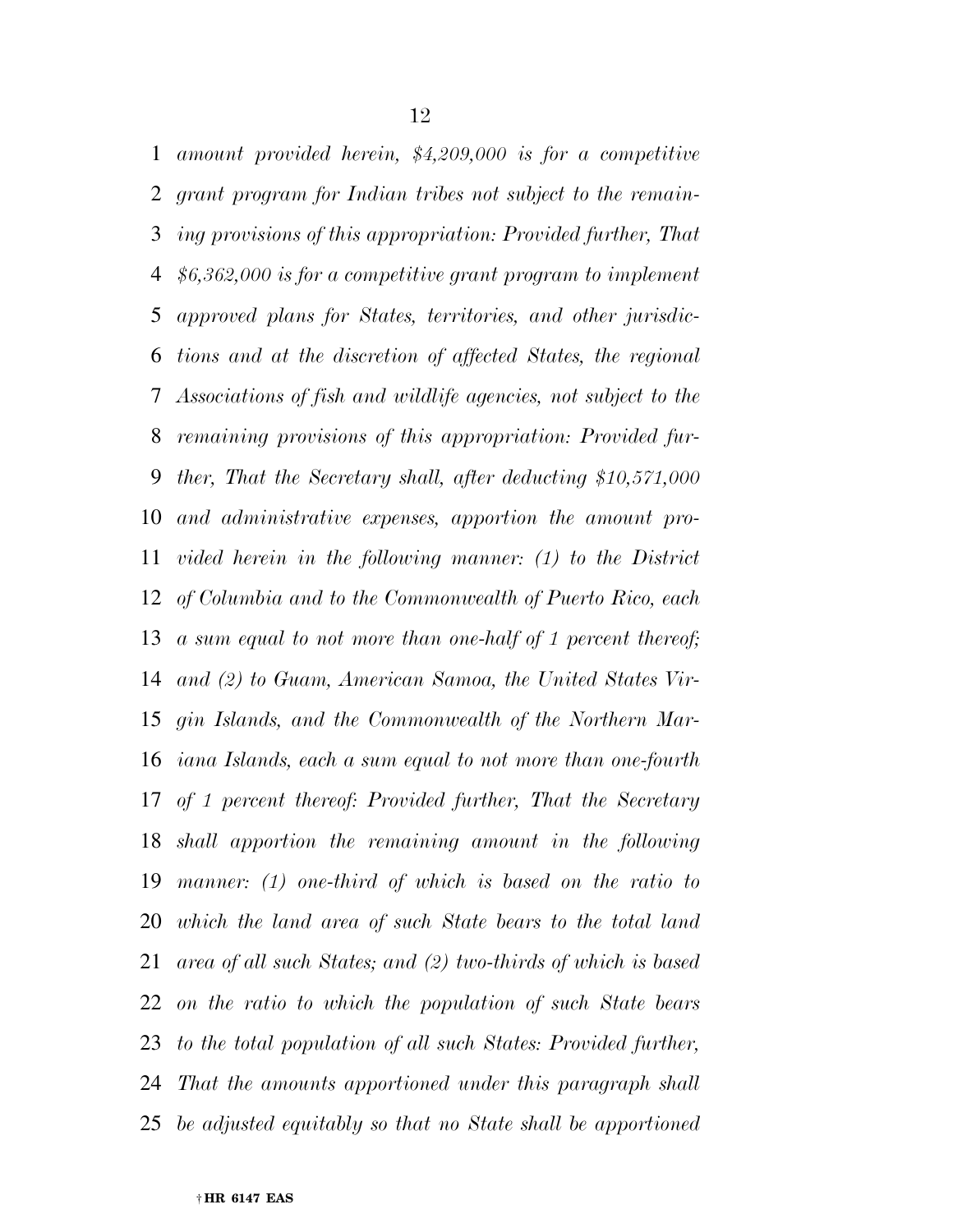*a sum which is less than 1 percent of the amount available for apportionment under this paragraph for any fiscal year or more than 5 percent of such amount: Provided further, That the Federal share of planning grants shall not exceed 75 percent of the total costs of such projects and the Federal share of implementation grants shall not exceed 65 percent of the total costs of such projects: Provided further, That the non-Federal share of such projects may not be derived from Federal grant programs: Provided further, That any amount apportioned in 2019 to any State, territory, or other jurisdiction that remains unobligated as of September 30, 2020, shall be reapportioned, together with funds appro-priated in 2021, in the manner provided herein.* 

#### *ADMINISTRATIVE PROVISIONS*

 *The United States Fish and Wildlife Service may carry out the operations of Service programs by direct ex- penditure, contracts, grants, cooperative agreements and re- imbursable agreements with public and private entities. Ap- propriations and funds available to the United States Fish and Wildlife Service shall be available for repair of damage to public roads within and adjacent to reservation areas caused by operations of the Service; options for the purchase of land at not to exceed \$1 for each option; facilities inci- dent to such public recreational uses on conservation areas as are consistent with their primary purpose; and the*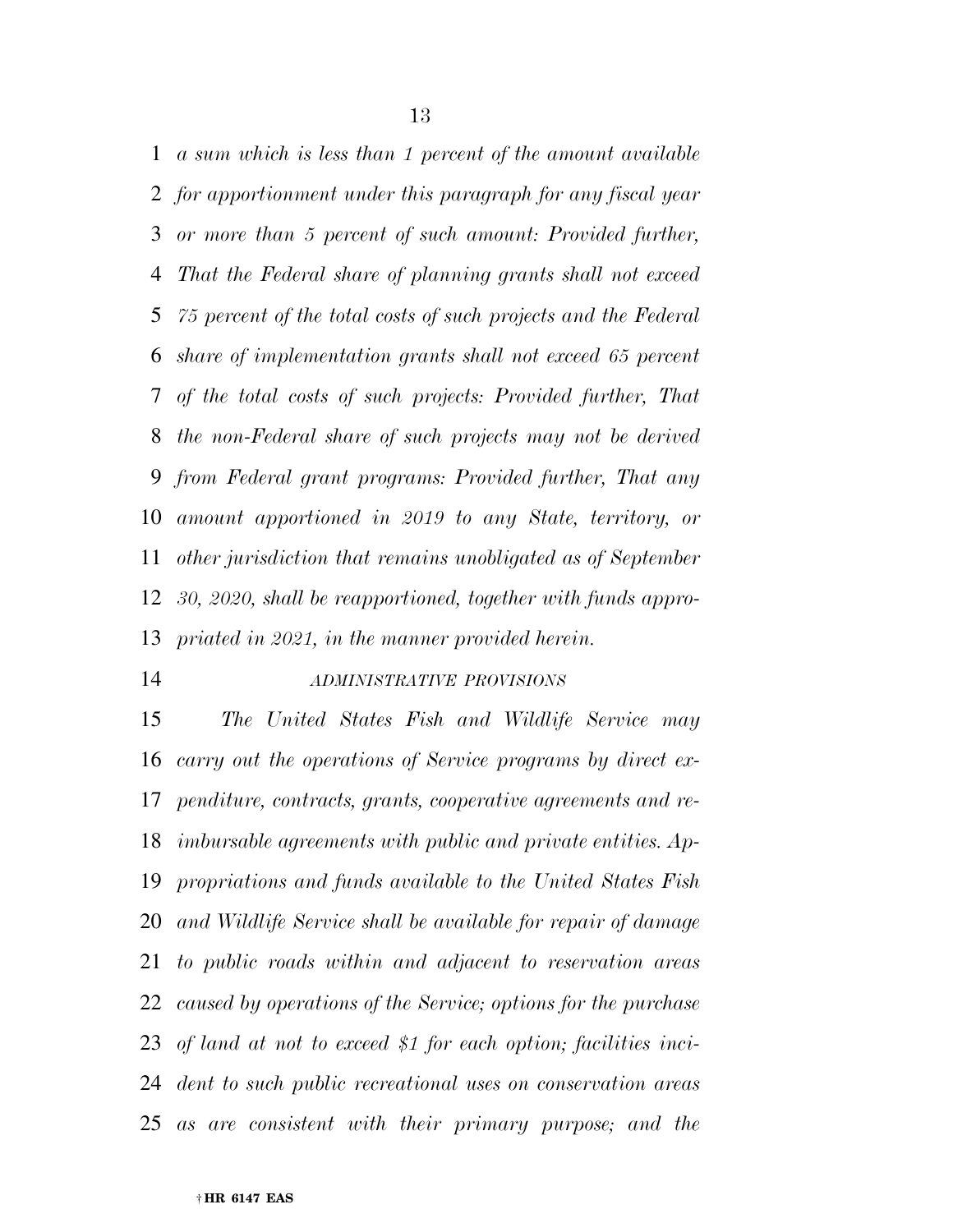*maintenance and improvement of aquaria, buildings, and other facilities under the jurisdiction of the Service and to which the United States has title, and which are used pur- suant to law in connection with management, and inves- tigation of fish and wildlife resources: Provided, That not- withstanding 44 U.S.C. 501, the Service may, under cooper- ative cost sharing and partnership arrangements author- ized by law, procure printing services from cooperators in connection with jointly produced publications for which the cooperators share at least one-half the cost of printing either in cash or services and the Service determines the coop- erator is capable of meeting accepted quality standards: Provided further, That the Service may accept donated air- craft as replacements for existing aircraft: Provided further, That notwithstanding 31 U.S.C. 3302, all fees collected for non-toxic shot review and approval shall be deposited under the heading ''United States Fish and Wildlife Service—Re- source Management'' and shall be available to the Sec- retary, without further appropriation, to be used for ex- penses of processing of such non-toxic shot type or coating applications and revising regulations as necessary, and shall remain available until expended.*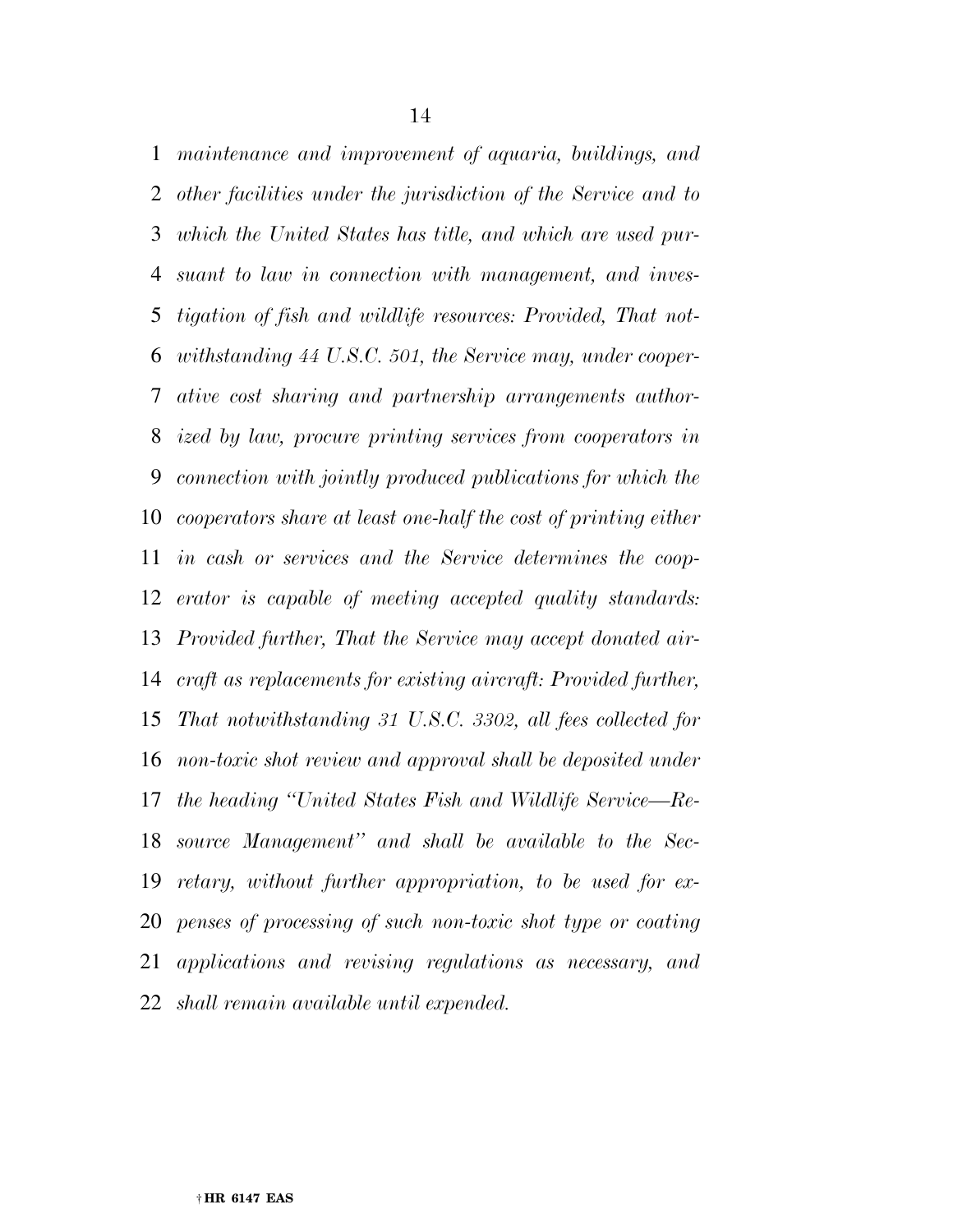| $\mathbf{1}$   | <b>NATIONAL PARK SERVICE</b>                                   |
|----------------|----------------------------------------------------------------|
| $\overline{2}$ | OPERATION OF THE NATIONAL PARK SYSTEM                          |
| 3              | For expenses necessary for the management, operation,          |
| $\overline{4}$ | and maintenance of areas and facilities administered by        |
| 5              | the National Park Service and for the general administra-      |
| 6              | tion of the National Park Service, \$2,500,369,000, of which   |
| 7              | $$10,032,000$ for planning and interagency coordination in     |
| 8              | support of Everglades restoration and \$141,961,000 for        |
| 9              | maintenance, repair, or rehabilitation projects for con-       |
| 10             | structed assets and \$149,075,000 for cyclic maintenance       |
| 11             | projects for constructed assets shall remain available until   |
| 12             | September 30, 2020: Provided, That funds appropriated          |
| 13             | under this heading in this Act are available for the purposes  |
| 14             | of section 5 of Public Law 95-348: Provided further, That      |
| 15             | notwithstanding section $9(a)$ of the United States            |
| 16             | Semiquincentennial Commission Act of 2016 (Public Law          |
| 17             | 114–196; 130 Stat. 691), \$500,000 of the funds made avail-    |
| 18             | able under this heading shall be provided to the organiza-     |
| 19             | tion selected under section $9(b)$ of that Act for expenditure |
| 20             | by the United States Semiguincentennial Commission in          |
| 21             | <i>accordance with that Act.</i>                               |
|                |                                                                |

# *NATIONAL RECREATION AND PRESERVATION*

 *For expenses necessary to carry out recreation pro- grams, natural programs, cultural programs, heritage part-nership programs, environmental compliance and review,*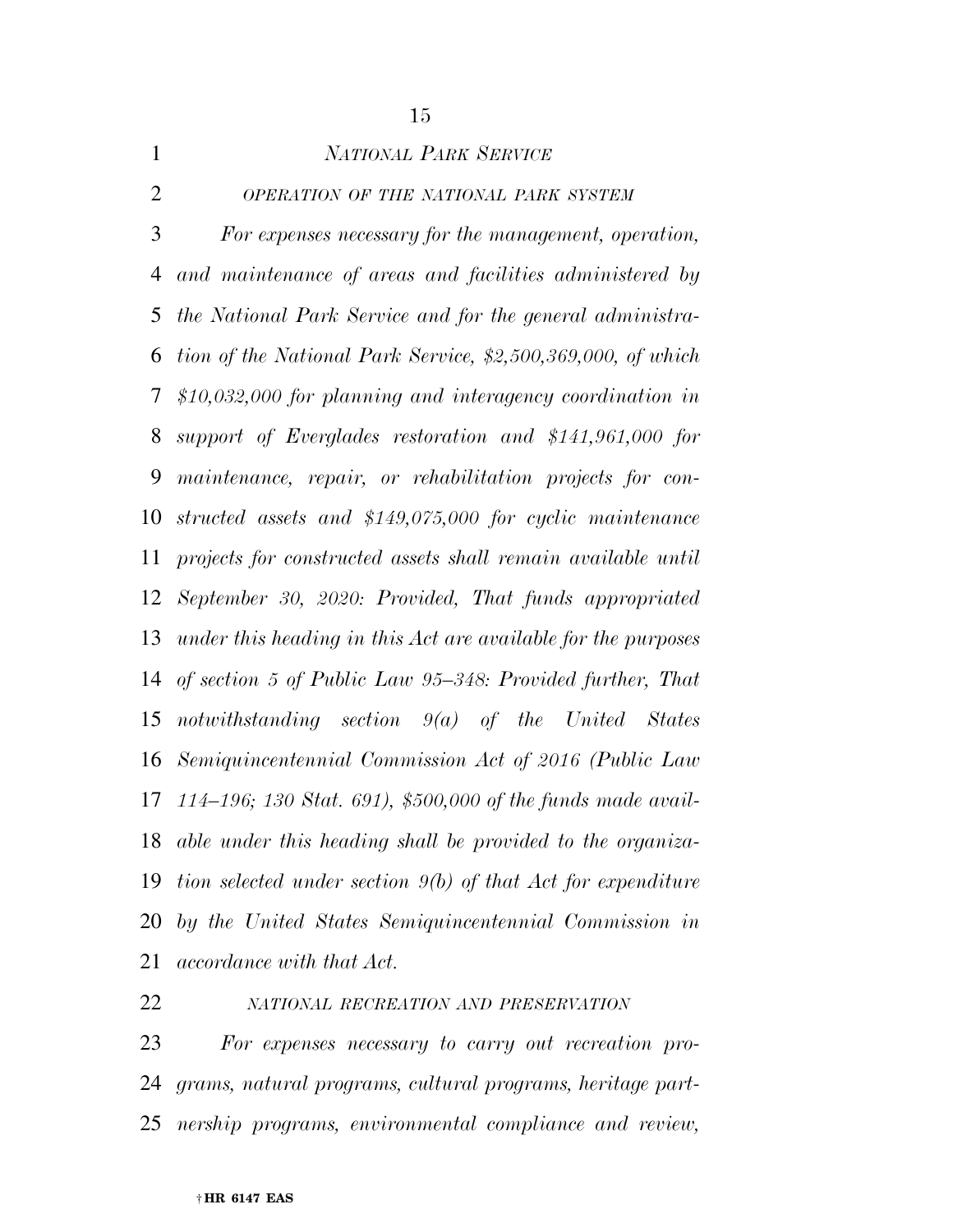*international park affairs, and grant administration, not otherwise provided for, \$64,138,000.* 

#### *HISTORIC PRESERVATION FUND*

 *For expenses necessary in carrying out the National Historic Preservation Act (division A of subtitle III of title 54, United States Code), \$91,910,000, to be derived from the Historic Preservation Fund and to remain available until September 30, 2020: Provided, That of the funds pro- vided for the Historic Preservation Fund, \$500,000 is for competitive grants for the survey and nomination of prop- erties to the National Register of Historic Places and as National Historic Landmarks associated with communities currently under-represented, as determined by the Sec- retary, \$13,000,000 is for competitive grants to preserve the sites and stories of the Civil Rights movement, \$8,000,000 is for grants to Historically Black Colleges and Univer- sities, and \$5,000,000 is for competitive grants for the res- toration of historic properties of national, State and local significance listed on or eligible for inclusion on the Na- tional Register of Historic Places, to be made without im- posing the usage or direct grant restrictions of section 101(e)(3) (54 U.S.C. 302904) of the National Historical Preservation Act: Provided further, That such competitive grants shall be made without imposing the matching re-quirements in section 302902(b)(3) of title 54, United*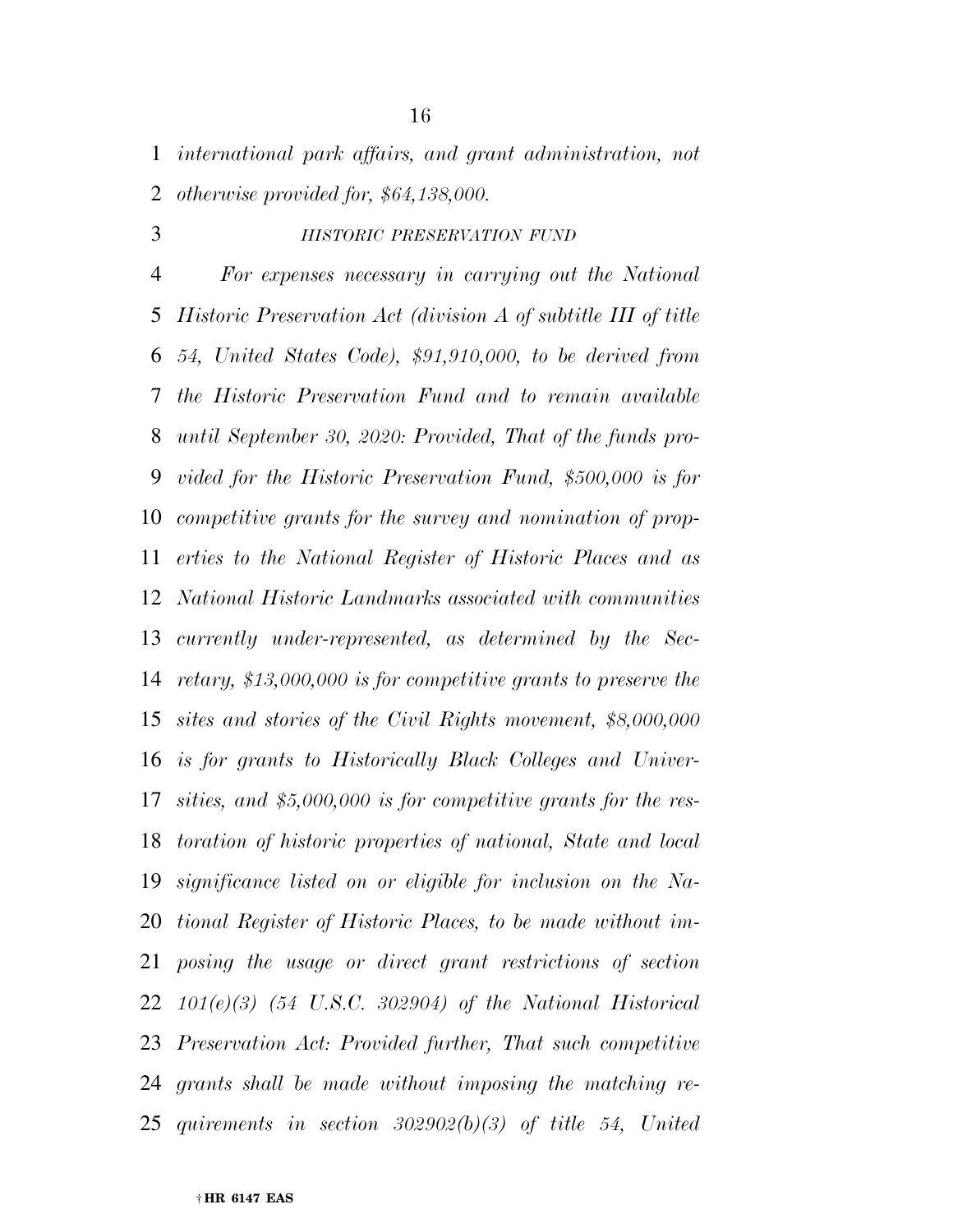*States Code, to States and Indian tribes as defined in chap- ter 3003 of such title, Native Hawaiian organizations, local governments, including Certified Local Governments, and non-profit organizations.* 

#### *CONSTRUCTION*

 *For construction, improvements, repair, or replace- ment of physical facilities, and compliance and planning for programs and areas administered by the National Park Service, \$364,704,000, to remain available until expended: Provided, That notwithstanding any other provision of law, for any project initially funded in fiscal year 2019 with a future phase indicated in the National Park Service 5- Year Line Item Construction Plan, a single procurement may be issued which includes the full scope of the project: Provided further, That the solicitation and contract shall contain the clause availability of funds found at 48 CFR 52.232–18: Provided further, That National Park Service Donations, Park Concessions Franchise Fees, and Recre- ation Fees may be made available for the cost of adjust- ments and changes within the original scope of effort for projects funded by the National Park Service Construction appropriation: Provided further, That the Secretary of the Interior shall consult with the Committees on Appropria-tions, in accordance with current reprogramming thresh-*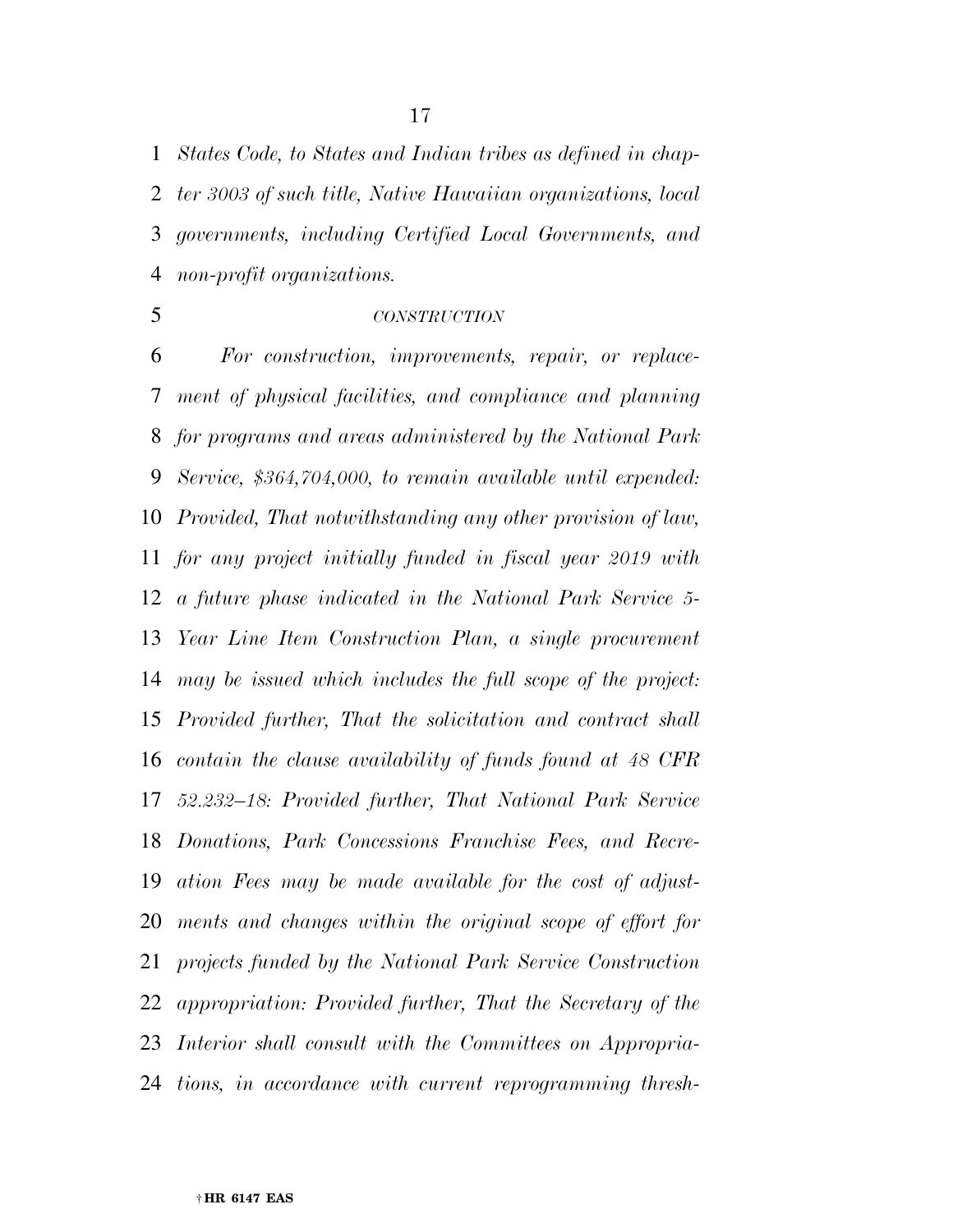*olds, prior to making any charges authorized by this sec-tion.* 

# *LAND ACQUISITION AND STATE ASSISTANCE*

 *For expenses necessary to carry out chapter 2003 of title 54, United States Code, including administrative ex- penses, and for acquisition of lands or waters, or interest therein, in accordance with the statutory authority applica- ble to the National Park Service, \$174,444,000, to be de- rived from the Land and Water Conservation Fund and to remain available until expended, of which \$124,006,000 is for the State assistance program and of which \$15,000,000 shall be for the American Battlefield Protection Program grants as authorized by chapter 3081 of title 54, United States Code.* 

#### *CENTENNIAL CHALLENGE*

 *For expenses necessary to carry out the provisions of section 101701 of title 54, United States Code, relating to challenge cost share agreements, \$23,000,000, to remain available until expended, for Centennial Challenge projects and programs: Provided, That not less than 50 percent of the total cost of each project or program shall be derived from non-Federal sources in the form of donated cash, as- sets, or a pledge of donation guaranteed by an irrevocable letter of credit.*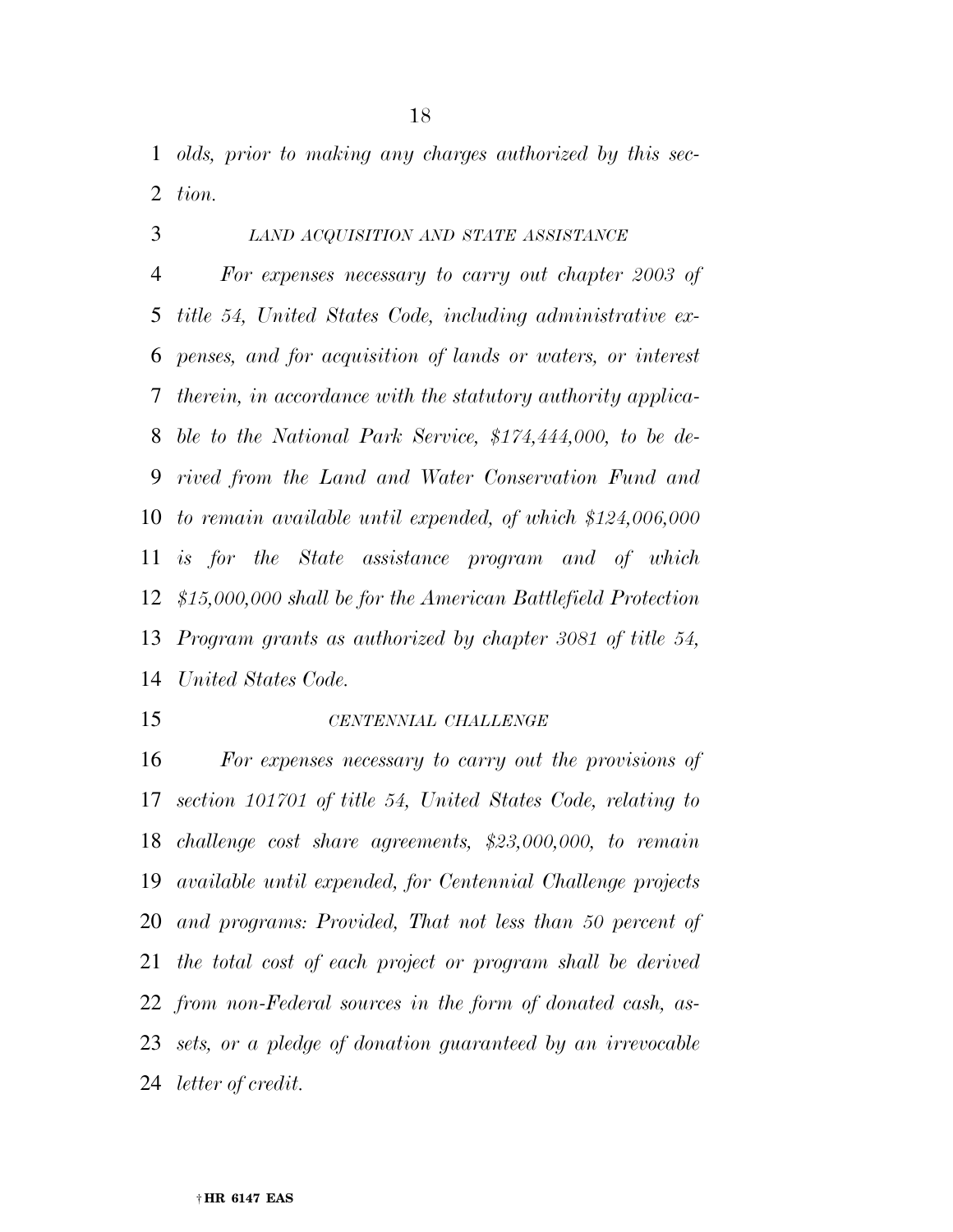|  | ADIN |
|--|------|
|  |      |
|  |      |

# *ADMINISTRATIVE PROVISIONS*

*(INCLUDING TRANSFER OF FUNDS)*

 *In addition to other uses set forth in section 101917(c)(2) of title 54, United States Code, franchise fees credited to a sub-account shall be available for expenditure by the Secretary, without further appropriation, for use at any unit within the National Park System to extinguish or reduce liability for Possessory Interest or leasehold sur- render interest. Such funds may only be used for this pur- pose to the extent that the benefitting unit anticipated fran- chise fee receipts over the term of the contract at that unit exceed the amount of funds used to extinguish or reduce li- ability. Franchise fees at the benefitting unit shall be cred- ited to the sub-account of the originating unit over a period not to exceed the term of a single contract at the benefitting unit, in the amount of funds so expended to extinguish or reduce liability.* 

 *For the costs of administration of the Land and Water Conservation Fund grants authorized by section 105(a)(2)(B) of the Gulf of Mexico Energy Security Act of 2006 (Public Law 109–432), the National Park Service may retain up to 3 percent of the amounts which are au- thorized to be disbursed under such section, such retained amounts to remain available until expended.*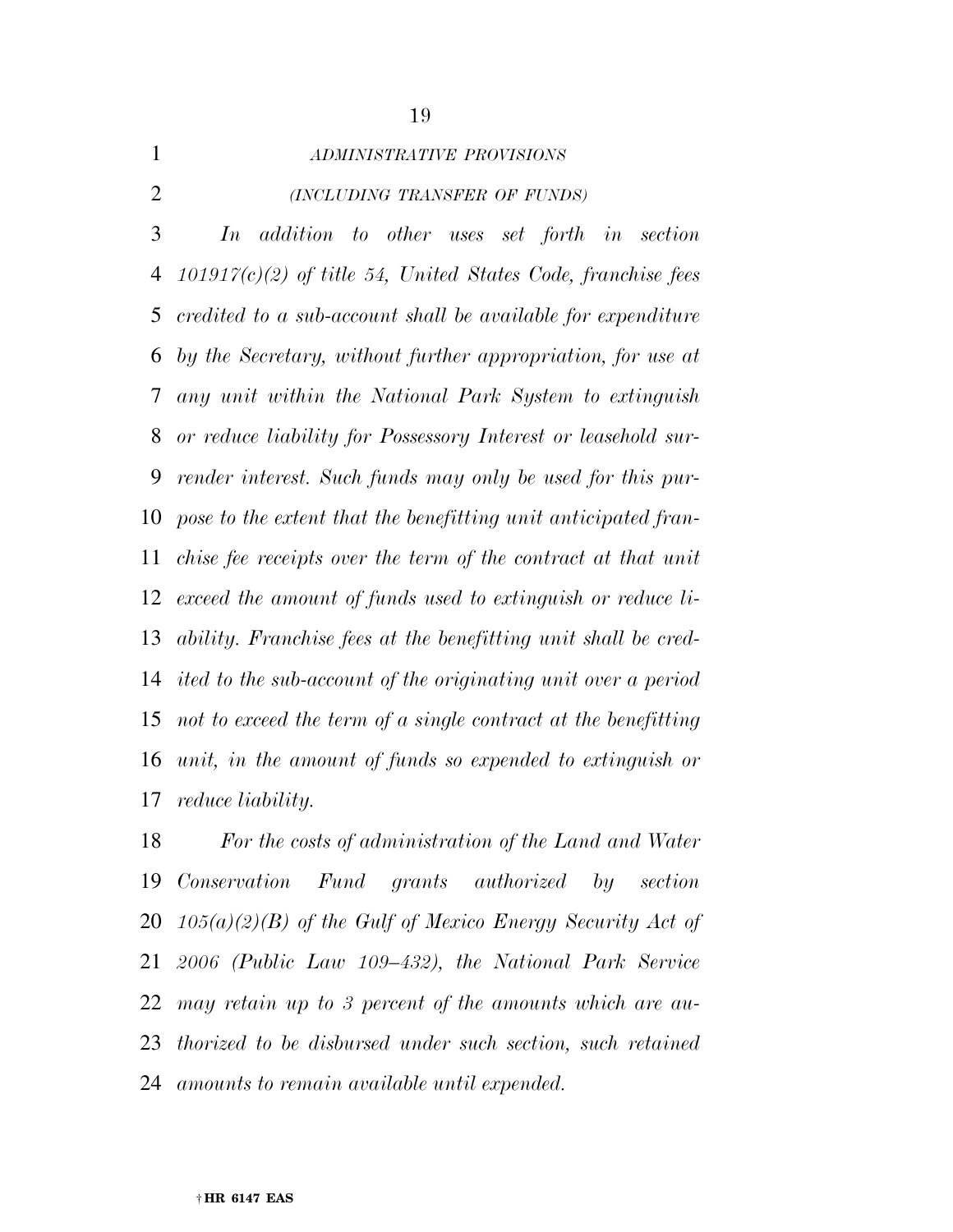*National Park Service funds may be transferred to the Federal Highway Administration (FHWA), Department of Transportation, for purposes authorized under 23 U.S.C. 204. Transfers may include a reasonable amount for FHWA administrative support costs.* 

### *UNITED STATES GEOLOGICAL SURVEY*

*SURVEYS, INVESTIGATIONS, AND RESEARCH*

 *For expenses necessary for the United States Geological Survey to perform surveys, investigations, and research cov- ering topography, geology, hydrology, biology, and the min- eral and water resources of the United States, its territories and possessions, and other areas as authorized by 43 U.S.C. 31, 1332, and 1340; classify lands as to their mineral and water resources; give engineering supervision to power per- mittees and Federal Energy Regulatory Commission licens- ees; administer the minerals exploration program (30 U.S.C. 641); conduct inquiries into the economic conditions affecting mining and materials processing industries (30 U.S.C. 3, 21a, and 1603; 50 U.S.C. 98g(1)) and related purposes as authorized by law; and to publish and dissemi- nate data relative to the foregoing activities; \$1,148,457,000, to remain available until September 30, 2020; of which \$100,000 shall be made available to the United States Geological Survey Mineral Resources Pro-gram for the development of a map depicting pyrrhotite oc-*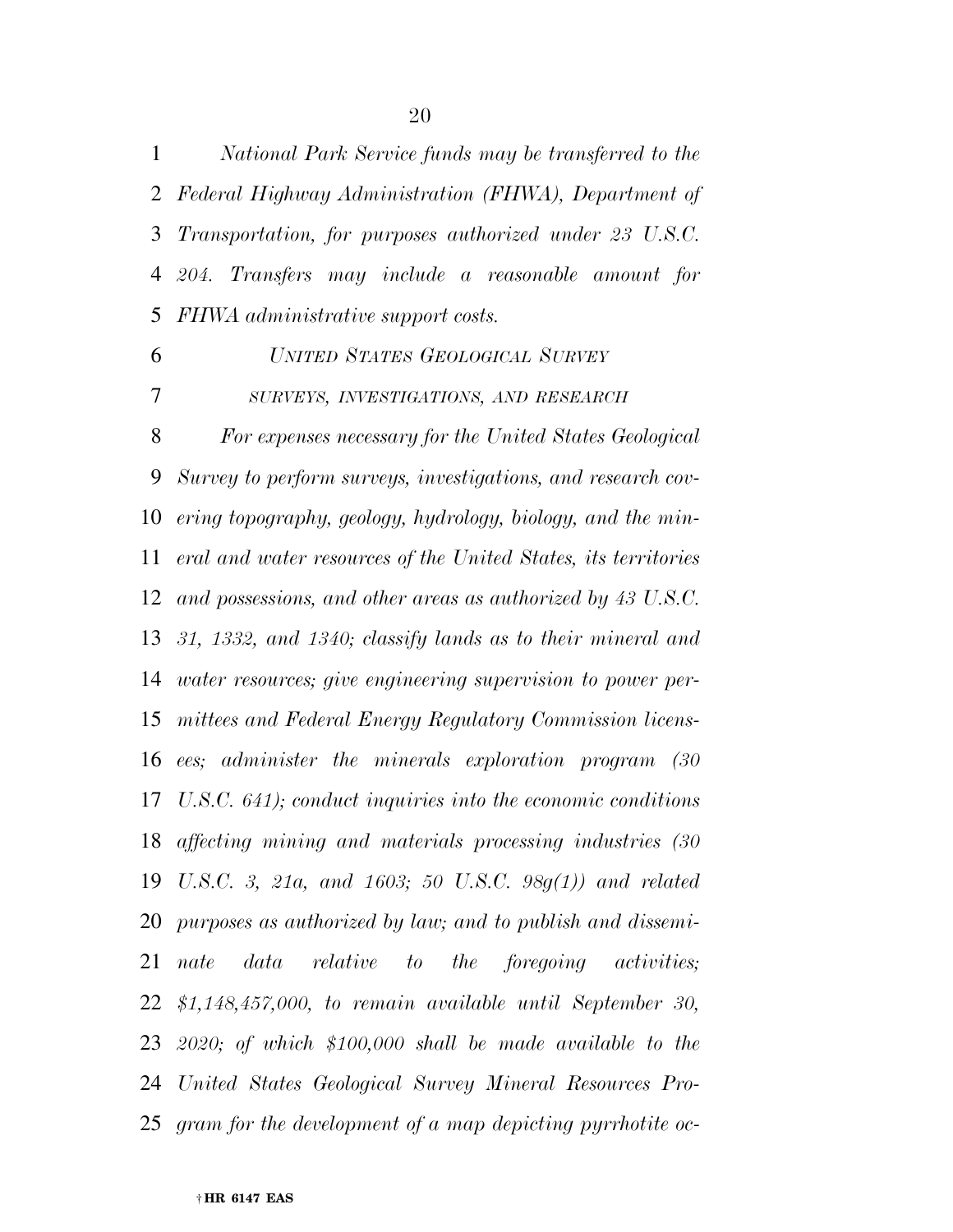*currences throughout the United States; of which \$84,337,000 shall remain available until expended for sat- ellite operations; and of which \$15,164,000 shall be avail- able until expended for deferred maintenance and capital improvement projects that exceed \$100,000 in cost: Pro- vided, That none of the funds provided for the ecosystem research activity shall be used to conduct new surveys on private property, unless specifically authorized in writing by the property owner: Provided further, That no part of this appropriation shall be used to pay more than one-half the cost of topographic mapping or water resources data collection and investigations carried on in cooperation with States and municipalities: Provided further, That of the amounts made available under this heading, not less than \$200,000 shall be used for activities to better understand mechanisms that result in toxins being present in harmful algal blooms.* 

### *ADMINISTRATIVE PROVISIONS*

 *From within the amount appropriated for activities of the United States Geological Survey such sums as are necessary shall be available for contracting for the fur- nishing of topographic maps and for the making of geo- physical or other specialized surveys when it is administra- tively determined that such procedures are in the public in-terest; construction and maintenance of necessary buildings*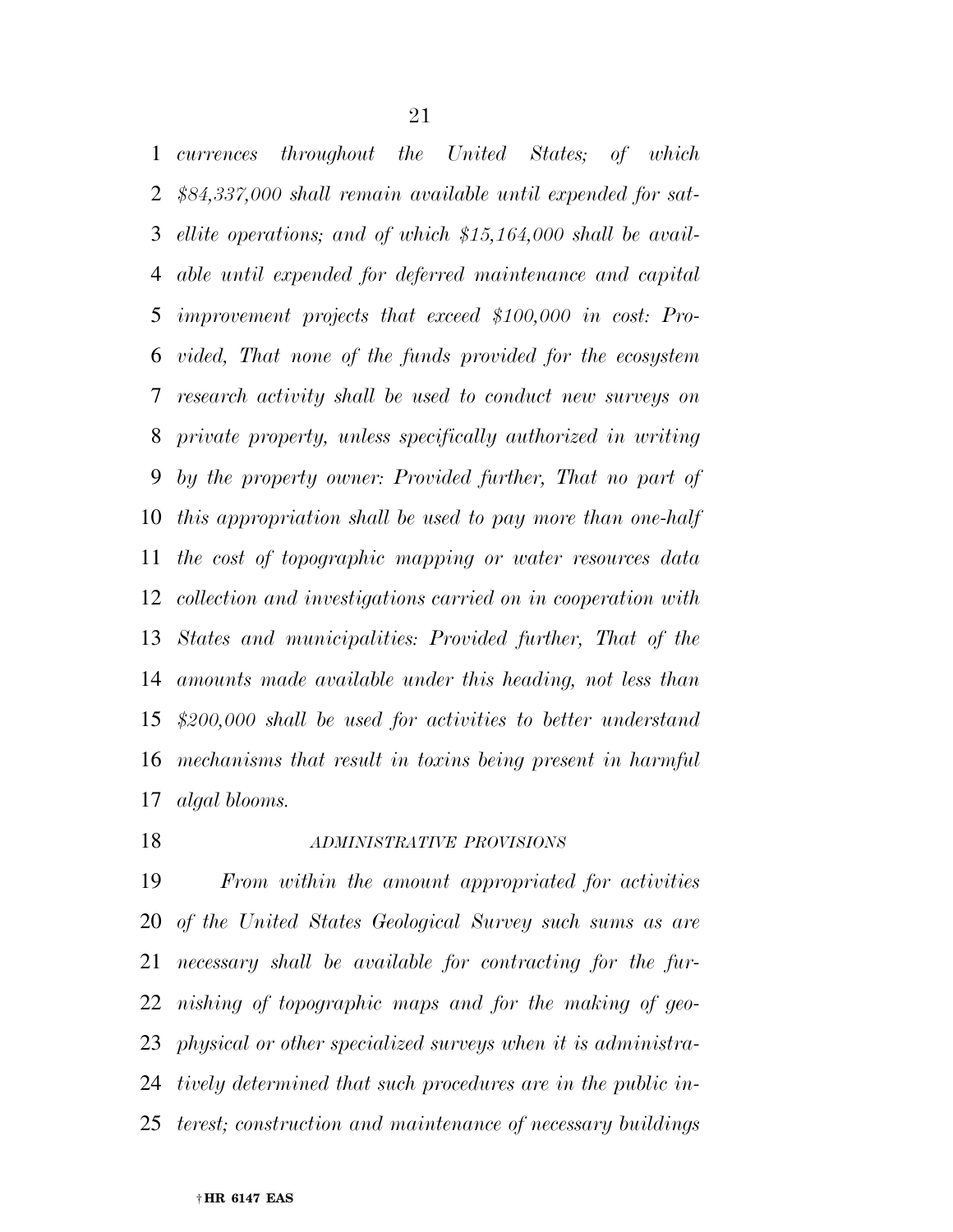*and appurtenant facilities; acquisition of lands for gauging stations, observation wells, and seismic equipment; expenses of the United States National Committee for Geological Sciences; and payment of compensation and expenses of persons employed by the Survey duly appointed to represent the United States in the negotiation and administration of interstate compacts: Provided, That activities funded by appropriations herein made may be accomplished through the use of contracts, grants, or cooperative agreements as defined in section 6302 of title 31, United States Code: Pro- vided further, That the United States Geological Survey may enter into contracts or cooperative agreements directly with individuals or indirectly with institutions or non- profit organizations, without regard to 41 U.S.C. 6101, for the temporary or intermittent services of students or recent graduates, who shall be considered employees for the pur- pose of chapters 57 and 81 of title 5, United States Code, relating to compensation for travel and work injuries, and chapter 171 of title 28, United States Code, relating to tort claims, but shall not be considered to be Federal employees for any other purposes.* 

| 22 |  |  | <b>BUREAU OF OCEAN ENERGY MANAGEMENT</b> |
|----|--|--|------------------------------------------|
|    |  |  |                                          |

*OCEAN ENERGY MANAGEMENT*

 *For expenses necessary for granting and administering leases, easements, rights-of-way and agreements for use for*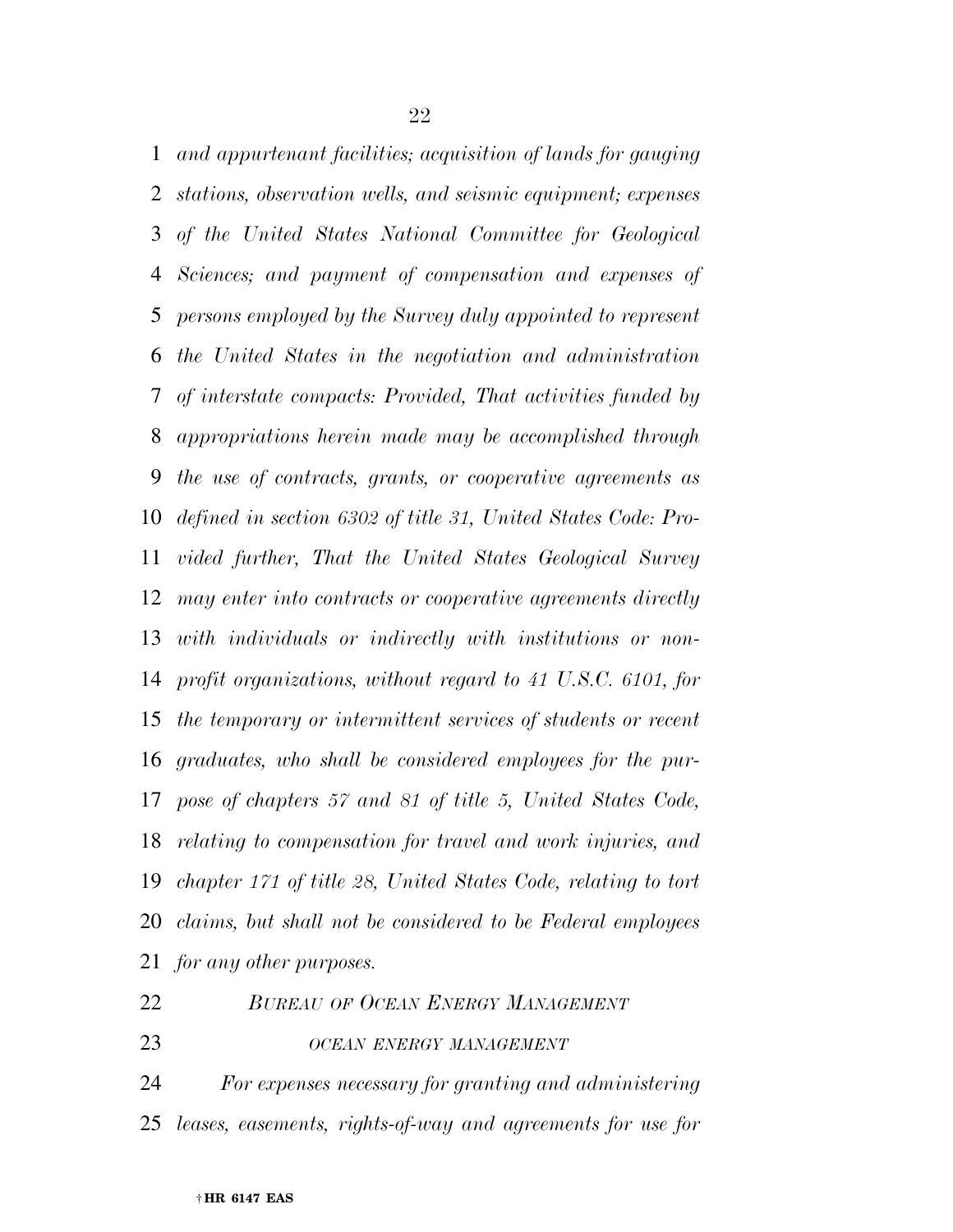*oil and gas, other minerals, energy, and marine-related purposes on the Outer Continental Shelf and approving op- erations related thereto, as authorized by law; for environ- mental studies, as authorized by law; for implementing other laws and to the extent provided by Presidential or Secretarial delegation; and for matching grants or coopera- tive agreements, \$179,266,000, of which \$129,450,000 is to remain available until September 30, 2020, and of which \$49,816,000 is to remain available until expended: Pro- vided, That this total appropriation shall be reduced by amounts collected by the Secretary and credited to this ap- propriation from additions to receipts resulting from in- creases to lease rental rates in effect on August 5, 1993, and from cost recovery fees from activities conducted by the Bureau of Ocean Energy Management pursuant to the Outer Continental Shelf Lands Act, including studies, as- sessments, analysis, and miscellaneous administrative ac- tivities: Provided further, That the sum herein appropriated shall be reduced as such collections are received during the fiscal year, so as to result in a final fiscal year 2019 appro- priation estimated at not more than \$129,450,000: Pro- vided further, That not to exceed \$3,000 shall be available for reasonable expenses related to promoting volunteer beach and marine cleanup activities.*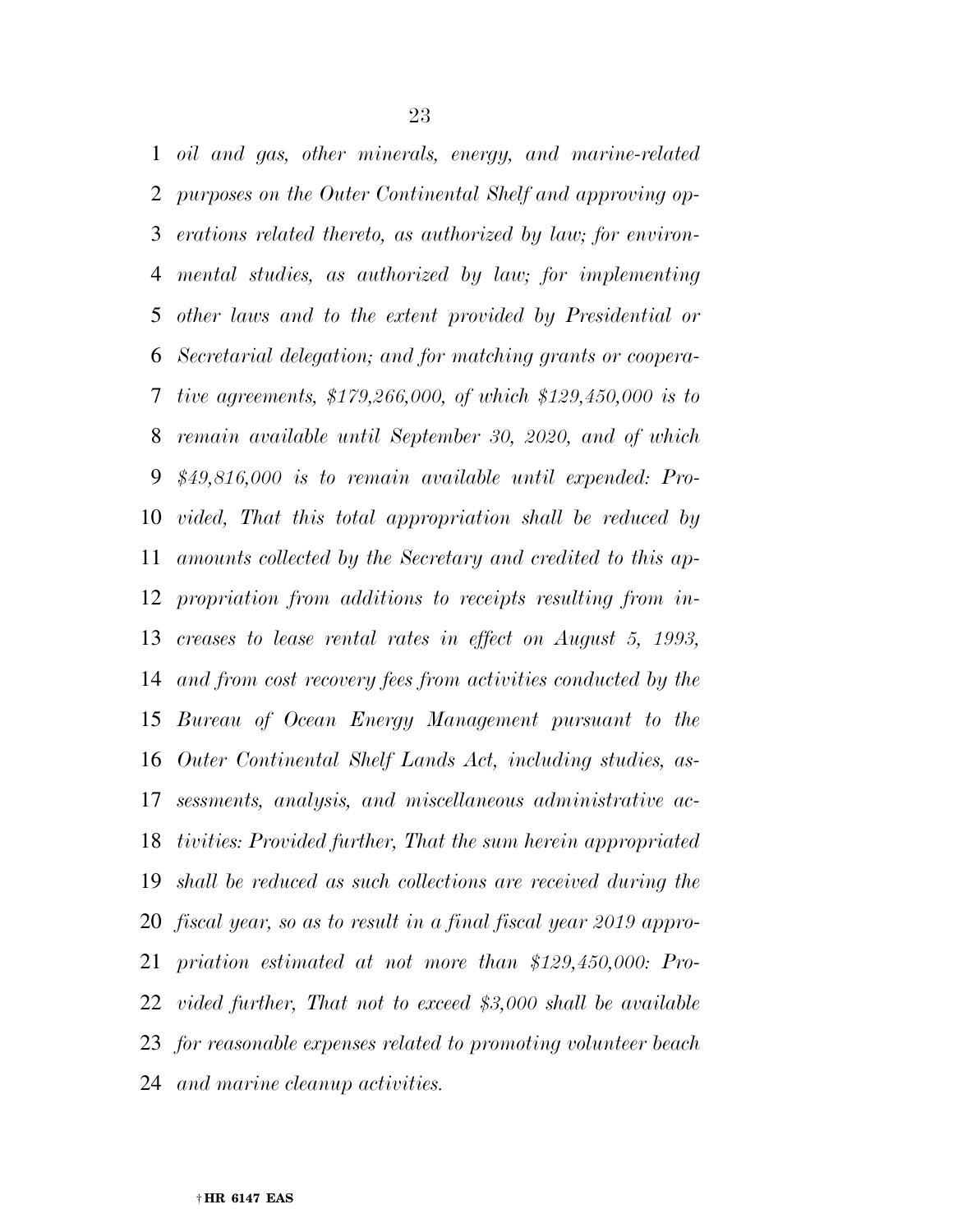*BUREAU OF SAFETY AND ENVIRONMENTAL ENFORCEMENT*

*OFFSHORE SAFETY AND ENVIRONMENTAL ENFORCEMENT*

 *For expenses necessary for the regulation of operations related to leases, easements, rights-of-way and agreements for use for oil and gas, other minerals, energy, and marine- related purposes on the Outer Continental Shelf, as author- ized by law; for enforcing and implementing laws and regu- lations as authorized by law and to the extent provided by Presidential or Secretarial delegation; and for matching grants or cooperative agreements, \$145,475,000, of which \$121,351,000 is to remain available until September 30, 2020, and of which \$24,124,000 is to remain available until expended: Provided, That this total appropriation shall be reduced by amounts collected by the Secretary and credited to this appropriation from additions to receipts resulting from increases to lease rental rates in effect on August 5, 1993, and from cost recovery fees from activities conducted by the Bureau of Safety and Environmental Enforcement pursuant to the Outer Continental Shelf Lands Act, includ- ing studies, assessments, analysis, and miscellaneous ad- ministrative activities: Provided further, That the sum herein appropriated shall be reduced as such collections are received during the fiscal year, so as to result in a final fiscal year 2019 appropriation estimated at not more than \$121,351,000.*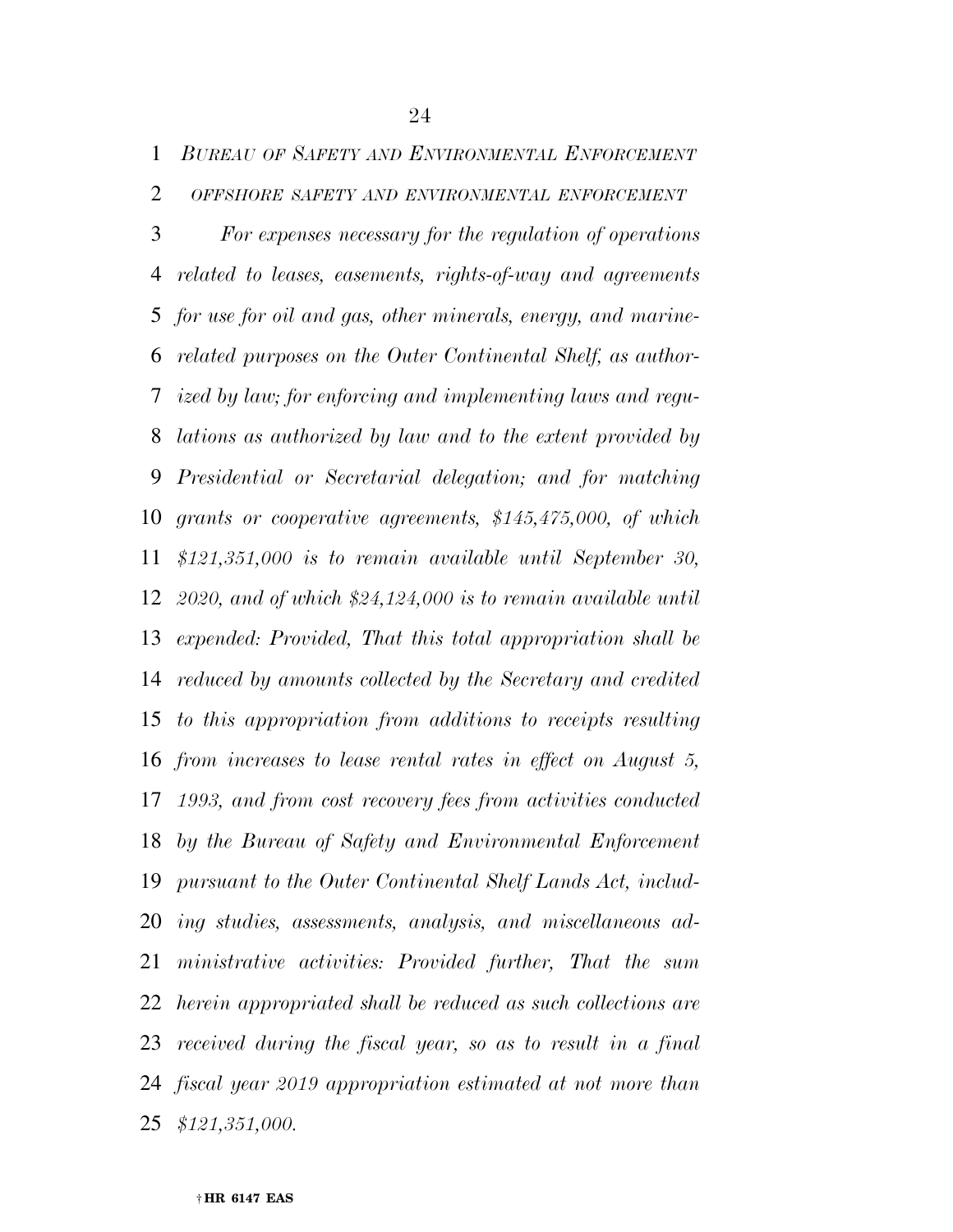*For an additional amount, \$41,765,000, to remain available until expended, to be reduced by amounts collected by the Secretary and credited to this appropriation, which shall be derived from non-refundable inspection fees col- lected in fiscal year 2019, as provided in this Act: Provided, That to the extent that amounts realized from such inspec- tion fees exceed \$41,765,000, the amounts realized in excess of \$41,765,000 shall be credited to this appropriation and remain available until expended: Provided further, That for fiscal year 2019, not less than 50 percent of the inspection fees expended by the Bureau of Safety and Environmental Enforcement will be used to fund personnel and mission- related costs to expand capacity and expedite the orderly development, subject to environmental safeguards, of the Outer Continental Shelf pursuant to the Outer Continental Shelf Lands Act (43 U.S.C. 1331 et seq.), including the re-view of applications for permits to drill.* 

*OIL SPILL RESEARCH*

 *For necessary expenses to carry out title I, section 1016, title IV, sections 4202 and 4303, title VII, and title VIII, section 8201 of the Oil Pollution Act of 1990, \$12,700,000, which shall be derived from the Oil Spill Li-ability Trust Fund, to remain available until expended.*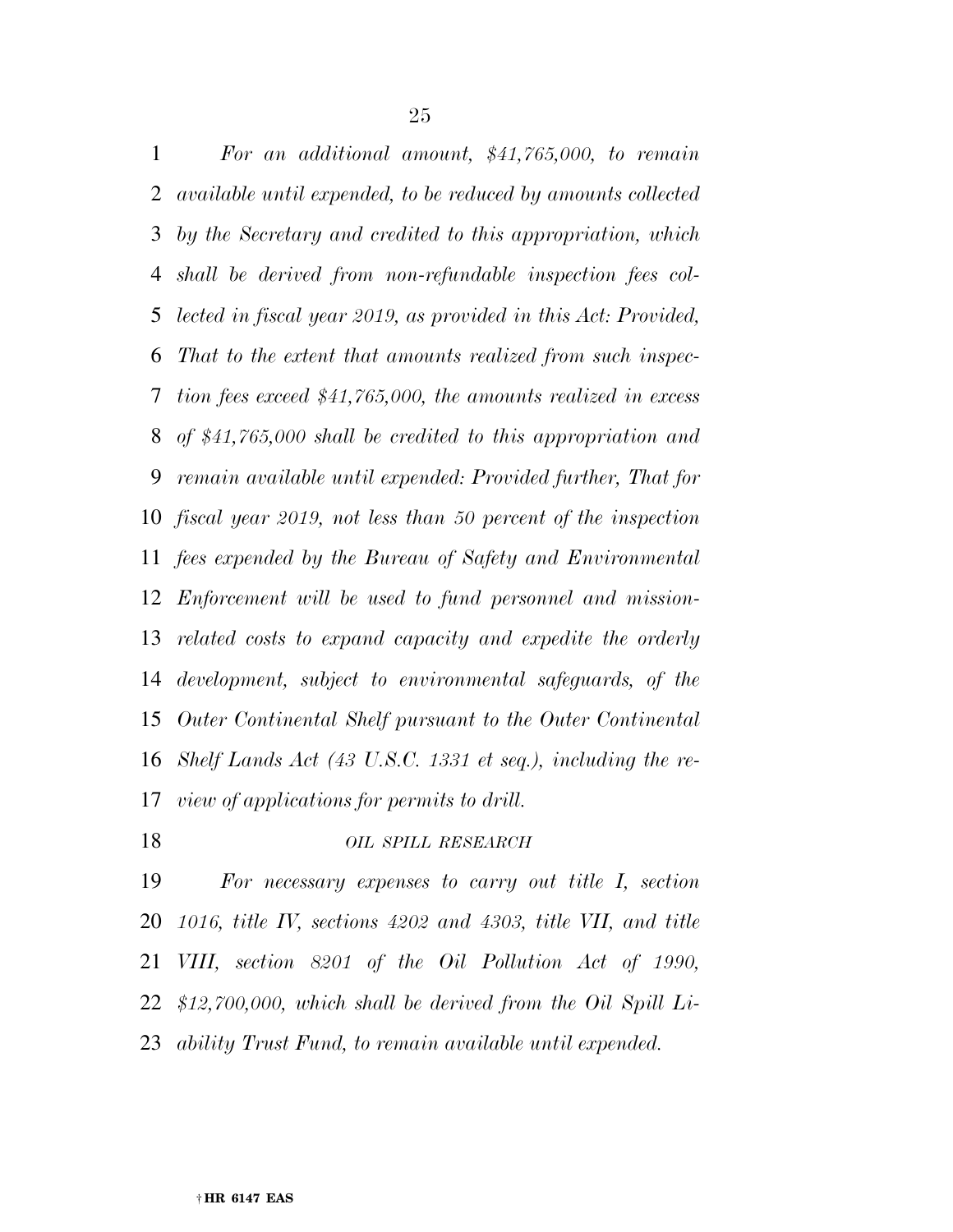*OFFICE OF SURFACE MINING RECLAMATION AND ENFORCEMENT REGULATION AND TECHNOLOGY For necessary expenses to carry out the provisions of the Surface Mining Control and Reclamation Act of 1977, Public Law 95–87, \$114,900,000, to remain available until September 30, 2020: Provided, That appropriations for the Office of Surface Mining Reclamation and Enforcement may provide for the travel and per diem expenses of State and tribal personnel attending Office of Surface Mining Reclamation and Enforcement sponsored training.* 

 *In addition, for costs to review, administer, and en- force permits issued by the Office pursuant to section 507 of Public Law 95–87 (30 U.S.C. 1257), \$40,000, to remain available until expended: Provided, That fees assessed and collected by the Office pursuant to such section 507 shall be credited to this account as discretionary offsetting collec- tions, to remain available until expended: Provided further, That the sum herein appropriated from the general fund shall be reduced as collections are received during the fiscal year, so as to result in a fiscal year 2019 appropriation estimated at not more than \$114,900,000.* 

*ABANDONED MINE RECLAMATION FUND*

 *For necessary expenses to carry out title IV of the Sur-face Mining Control and Reclamation Act of 1977, Public*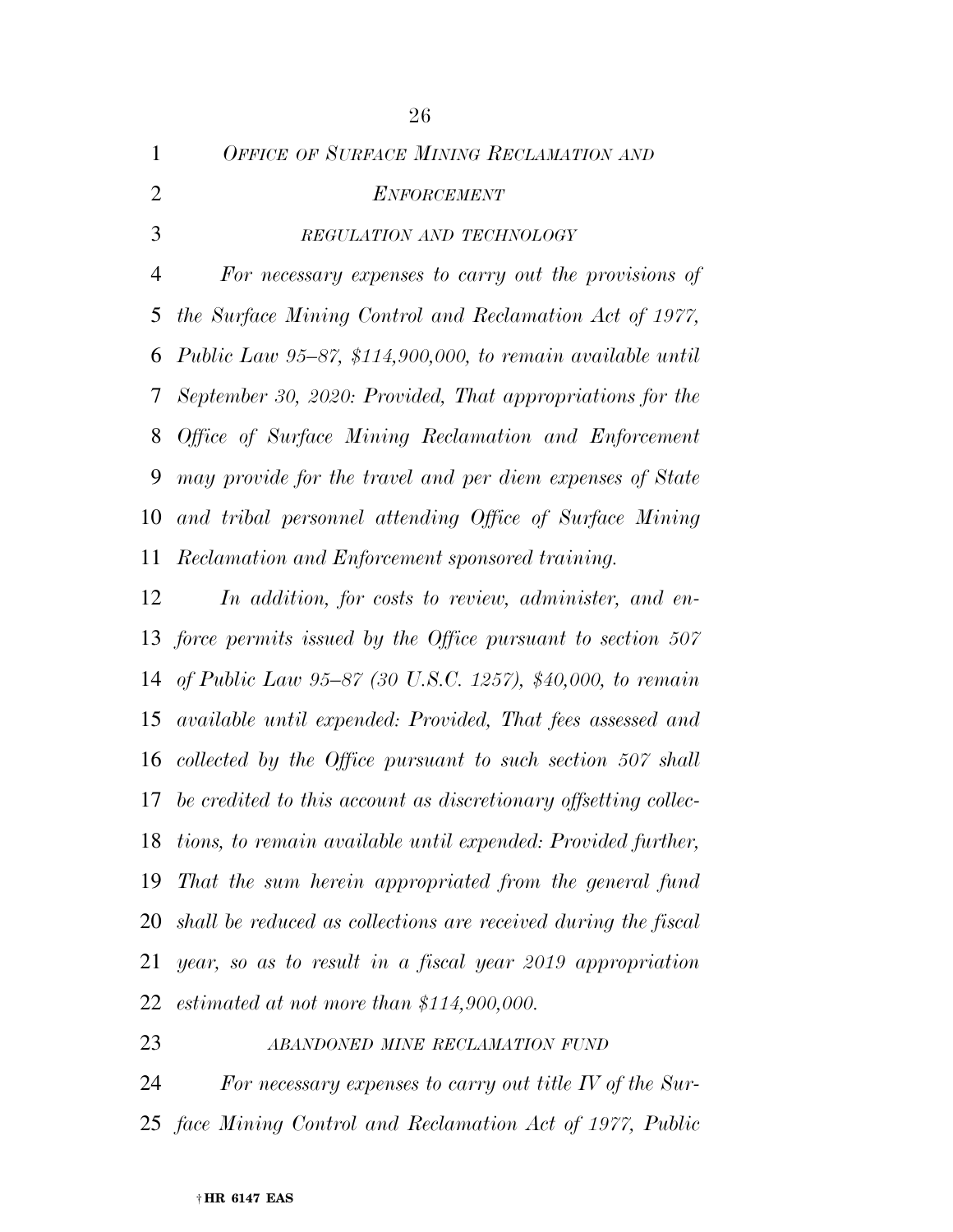*Law 95–87, \$22,952,000, to be derived from receipts of the Abandoned Mine Reclamation Fund and to remain avail- able until expended: Provided, That pursuant to Public Law 97–365, the Department of the Interior is authorized to use up to 20 percent from the recovery of the delinquent debt owed to the United States Government to pay for con- tracts to collect these debts: Provided further, That funds made available under title IV of Public Law 95–87 may be used for any required non-Federal share of the cost of projects funded by the Federal Government for the purpose of environmental restoration related to treatment or abate- ment of acid mine drainage from abandoned mines: Pro- vided further, That such projects must be consistent with the purposes and priorities of the Surface Mining Control and Reclamation Act: Provided further, That amounts pro- vided under this heading may be used for the travel and per diem expenses of State and tribal personnel attending Office of Surface Mining Reclamation and Enforcement sponsored training.* 

 *In addition, \$115,000,000, to remain available until expended, for grants to States and federally recognized In- dian Tribes for reclamation of abandoned mine lands and other related activities in accordance with the terms and conditions in the report accompanying this Act: Provided, That such additional amount shall be used for economic*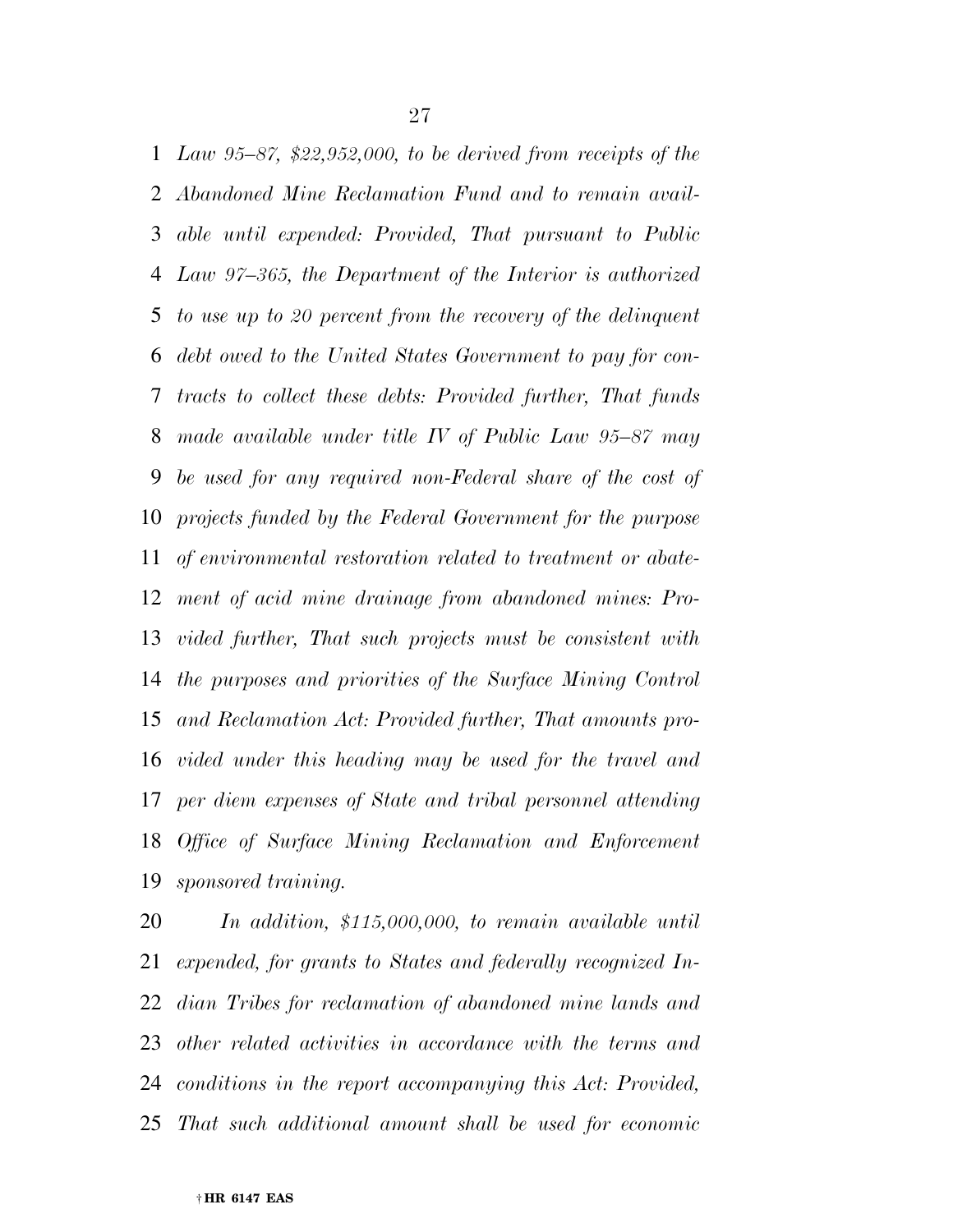*and community development in conjunction with the prior- ities in section 403(a) of the Surface Mining Control and Reclamation Act of 1977 (30 U.S.C. 1233(a)): Provided fur- ther, That of such additional amount, \$75,000,000 shall be distributed in equal amounts to the 3 Appalachian States with the greatest amount of unfunded needs to meet the pri- orities described in paragraphs (1) and (2) of such section, \$30,000,000 shall be distributed in equal amounts to the 3 Appalachian States with the subsequent greatest amount of unfunded needs to meet such priorities, and \$10,000,000 shall be for grants to federally recognized Indian Tribes without regard to their status as certified or uncertified under the Surface Mining Control and Reclamation Act of 1977 (30 U.S.C. 1233(a)), for reclamation of abandoned mine lands and other related activities in accordance with the terms and conditions in the report accompanying this Act and shall be used for economic and community develop- ment in conjunction with the priorities in section 403(a) of the Surface Mining Control and Reclamation Act of 1977: Provided further, That such additional amount shall be allocated to States and Indian Tribes within 60 days after the date of enactment of this Act.*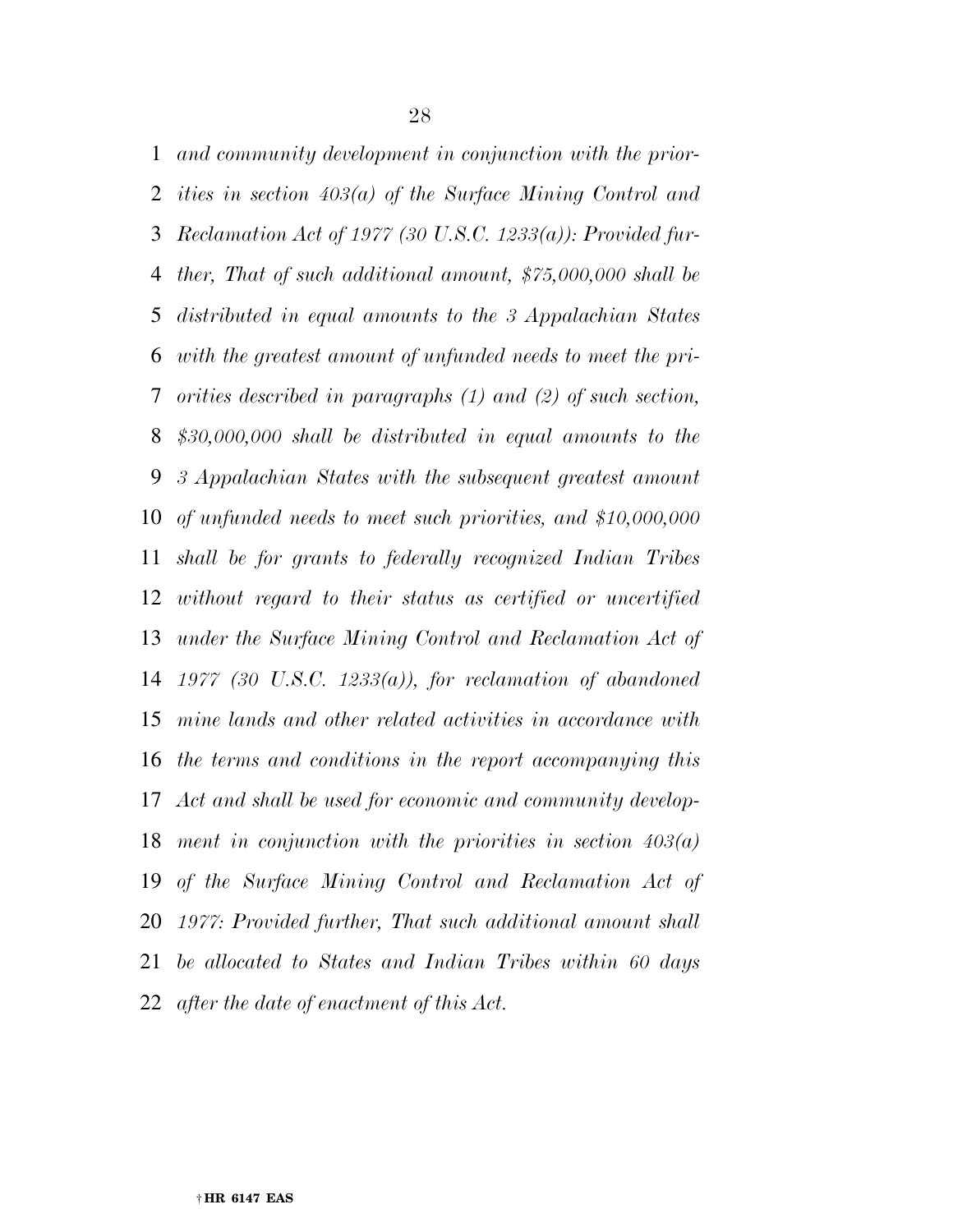|   | I |
|---|---|
| œ | I |
|   | ٧ |
|   |   |

*BUREAU OF INDIAN AFFAIRS AND BUREAU OF INDIAN*

*EDUCATION*

*OPERATION OF INDIAN PROGRAMS*

*(INCLUDING TRANSFER OF FUNDS)*

 *For expenses necessary for the operation of Indian pro- grams, as authorized by law, including the Snyder Act of November 2, 1921 (25 U.S.C. 13), the Indian Self-Deter- mination and Education Assistance Act of 1975 (25 U.S.C. 5301 et seq.), the Education Amendments of 1978 (25 U.S.C. 2001–2019), and the Tribally Controlled Schools Act of 1988 (25 U.S.C. 2501 et seq.), \$2,403,890,000, to remain available until September 30, 2020, except as otherwise pro- vided herein; of which not to exceed \$8,500 may be for offi- cial reception and representation expenses; of which not to exceed \$76,000,000 shall be for welfare assistance payments: Provided, That in cases of designated Federal disasters, the Secretary may exceed such cap, from the amounts provided herein, to provide for disaster relief to Indian communities affected by the disaster: Provided further, That federally rec- ognized Indian tribes and tribal organizations of federally recognized Indian tribes may use their tribal priority allo- cations for unmet welfare assistance costs: Provided further, That not to exceed \$680,673,000 for school operations costs of Bureau-funded schools and other education programs shall become available on July 1, 2019, and shall remain*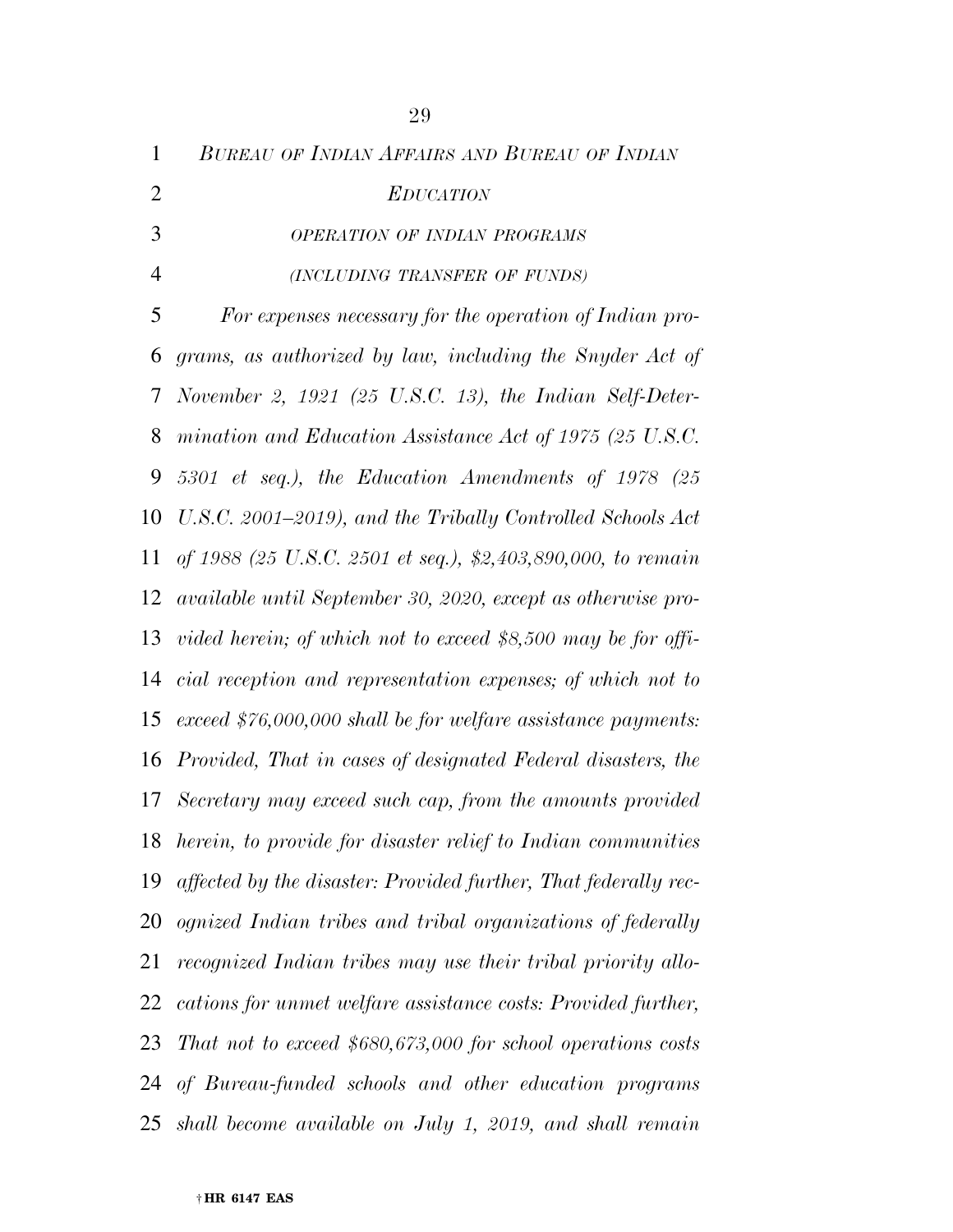*available until September 30, 2020: Provided further, That not to exceed \$54,174,000 shall remain available until ex- pended for housing improvement, road maintenance, attor- ney fees, litigation support, land records improvement, and the Navajo-Hopi Settlement Program: Provided further, That notwithstanding any other provision of law, including but not limited to the Indian Self-Determination Act of 1975 (25 U.S.C. 5301 et seq.) and section 1128 of the Edu- cation Amendments of 1978 (25 U.S.C. 2008), not to exceed \$81,036,000 within and only from such amounts made available for school operations shall be available for admin- istrative cost grants associated with grants approved prior to July 1, 2019: Provided further, That any forestry funds allocated to a federally recognized tribe which remain unob- ligated as of September 30, 2020, may be transferred during fiscal year 2021 to an Indian forest land assistance account established for the benefit of the holder of the funds within the holder's trust fund account: Provided further, That any such unobligated balances not so transferred shall expire on September 30, 2021: Provided further, That in order to en- hance the safety of Bureau field employees, the Bureau may use funds to purchase uniforms or other identifying articles of clothing for personnel.*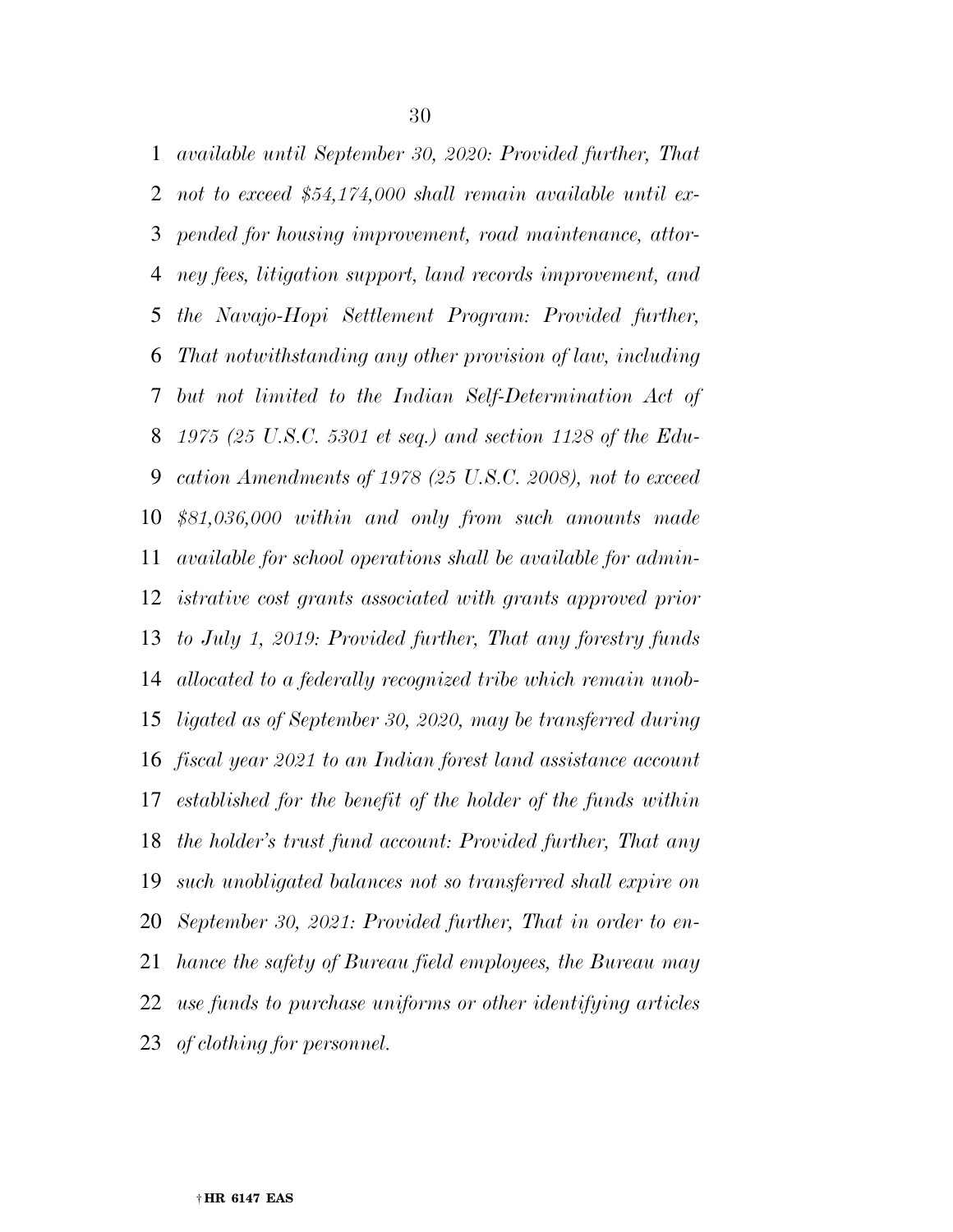*CONTRACT SUPPORT COSTS*

 *For payments to tribes and tribal organizations for contract support costs associated with Indian Self-Deter- mination and Education Assistance Act agreements with the Bureau of Indian Affairs for fiscal year 2019, such sums as may be necessary, which shall be available for obligation through September 30, 2020: Provided, That notwith- standing any other provision of law, no amounts made available under this heading shall be available for transfer to another budget account.* 

## *CONSTRUCTION*

*(INCLUDING TRANSFER OF FUNDS)*

 *For construction, repair, improvement, and mainte- nance of irrigation and power systems, buildings, utilities, and other facilities, including architectural and engineering services by contract; acquisition of lands, and interests in lands; and preparation of lands for farming, and for con- struction of the Navajo Indian Irrigation Project pursuant to Public Law 87–483; \$359,419,000, to remain available until expended: Provided, That such amounts as may be available for the construction of the Navajo Indian Irriga- tion Project may be transferred to the Bureau of Reclama- tion: Provided further, That not to exceed 6 percent of con- tract authority available to the Bureau of Indian Affairs from the Federal Highway Trust Fund may be used to cover*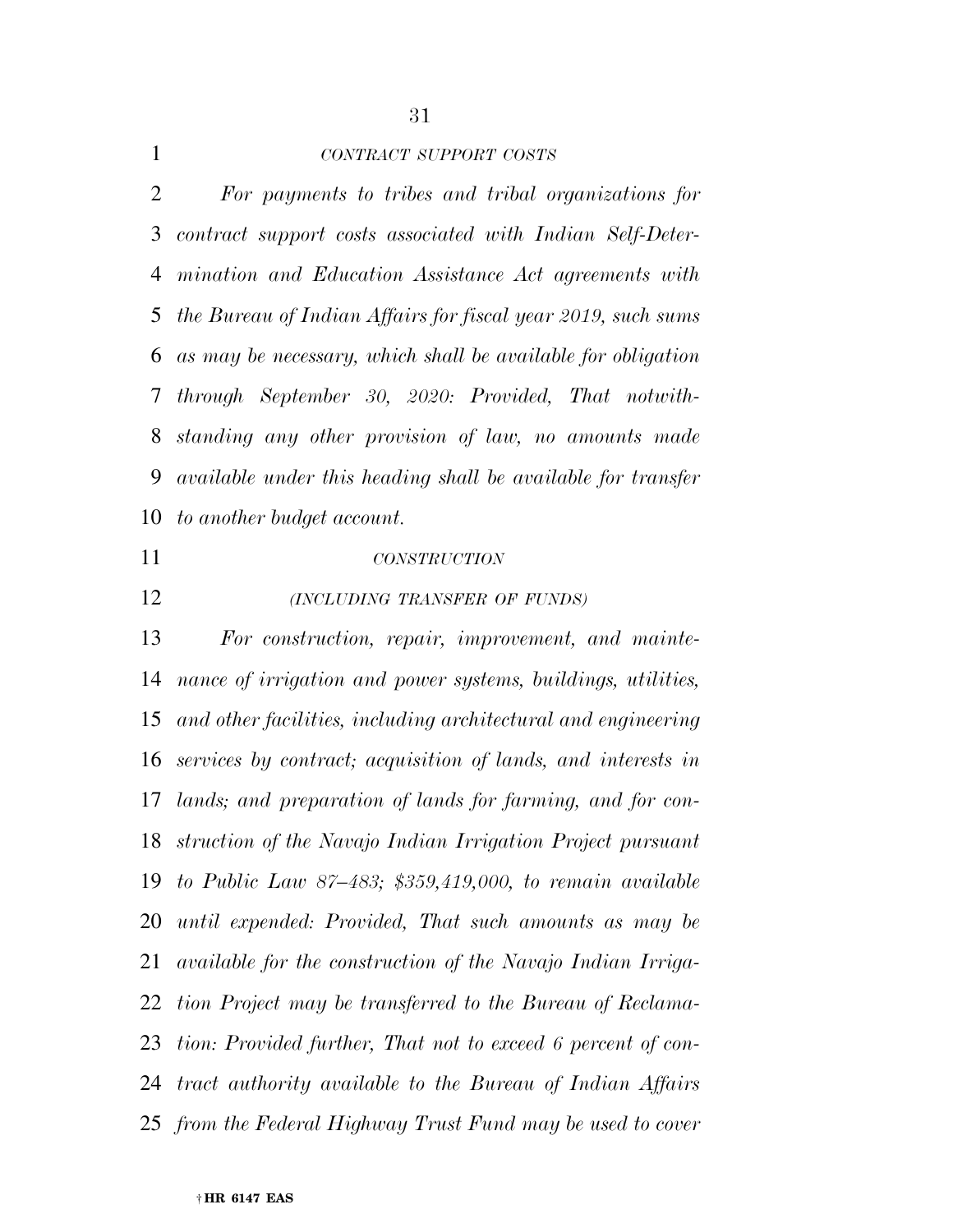*the road program management costs of the Bureau: Pro- vided further, That any funds provided for the Safety of Dams program pursuant to the Act of November 2, 1921 (25 U.S.C. 13), shall be made available on a nonreimburs- able basis: Provided further, That for fiscal year 2019, in implementing new construction, replacement facilities con- struction, or facilities improvement and repair project grants in excess of \$100,000 that are provided to grant schools under Public Law 100–297, the Secretary of the In- terior shall use the Administrative and Audit Requirements and Cost Principles for Assistance Programs contained in part 12 of title 43, Code of Federal Regulations, as the regu- latory requirements: Provided further, That such grants shall not be subject to section 12.61 of title 43, Code of Fed- eral Regulations; the Secretary and the grantee shall nego- tiate and determine a schedule of payments for the work to be performed: Provided further, That in considering grant applications, the Secretary shall consider whether such grantee would be deficient in assuring that the con- struction projects conform to applicable building standards and codes and Federal, tribal, or State health and safety standards as required by section 1125(b) of title XI of Pub- lic Law 95–561 (25 U.S.C. 2005(b)), with respect to organi- zational and financial management capabilities: Provided further, That if the Secretary declines a grant application,*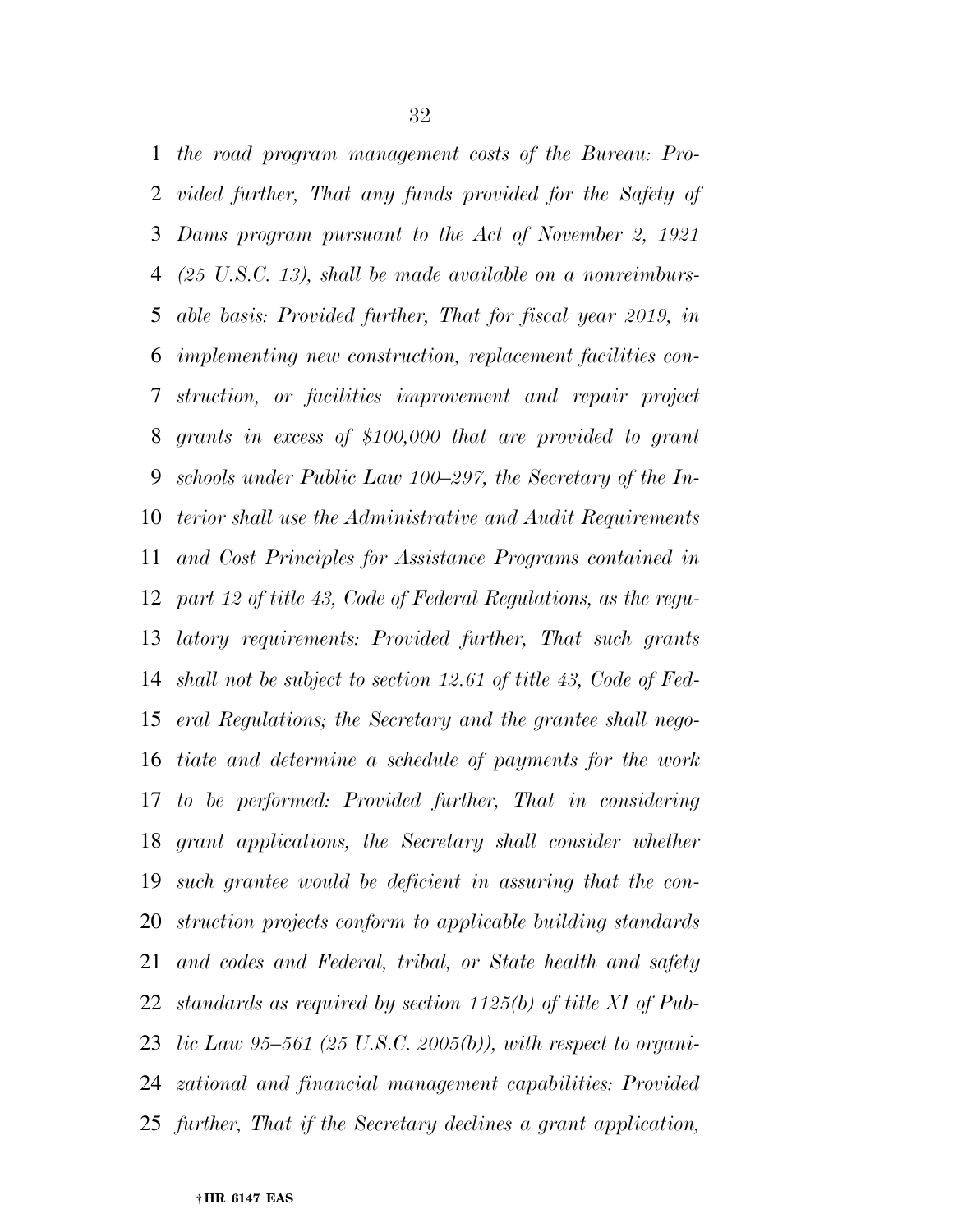*the Secretary shall follow the requirements contained in sec- tion 5206(f) of Public Law 100–297 (25 U.S.C. 2504(f)): Provided further, That any disputes between the Secretary and any grantee concerning a grant shall be subject to the disputes provision in section 5208(e) of Public Law 107– 110 (25 U.S.C. 2507(e)): Provided further, That in order to ensure timely completion of construction projects, the Secretary may assume control of a project and all funds related to the project, if, within 18 months of the date of enactment of this Act, any grantee receiving funds appro- priated in this Act or in any prior Act, has not completed the planning and design phase of the project and com- menced construction: Provided further, That this appro- priation may be reimbursed from the Office of the Special Trustee for American Indians appropriation for the appro- priate share of construction costs for space expansion need- ed in agency offices to meet trust reform implementation: Provided further, That of the funds made available under this heading, \$10,000,000 shall be derived from the Indian Irrigation Fund established by section 3211 of the WIIN Act (Public Law 114–322; 130 Stat. 1749).* 

*INDIAN LAND AND WATER CLAIM SETTLEMENTS AND*

*MISCELLANEOUS PAYMENTS TO INDIANS*

 *For payments and necessary administrative expenses for implementation of Indian land and water claim settle-*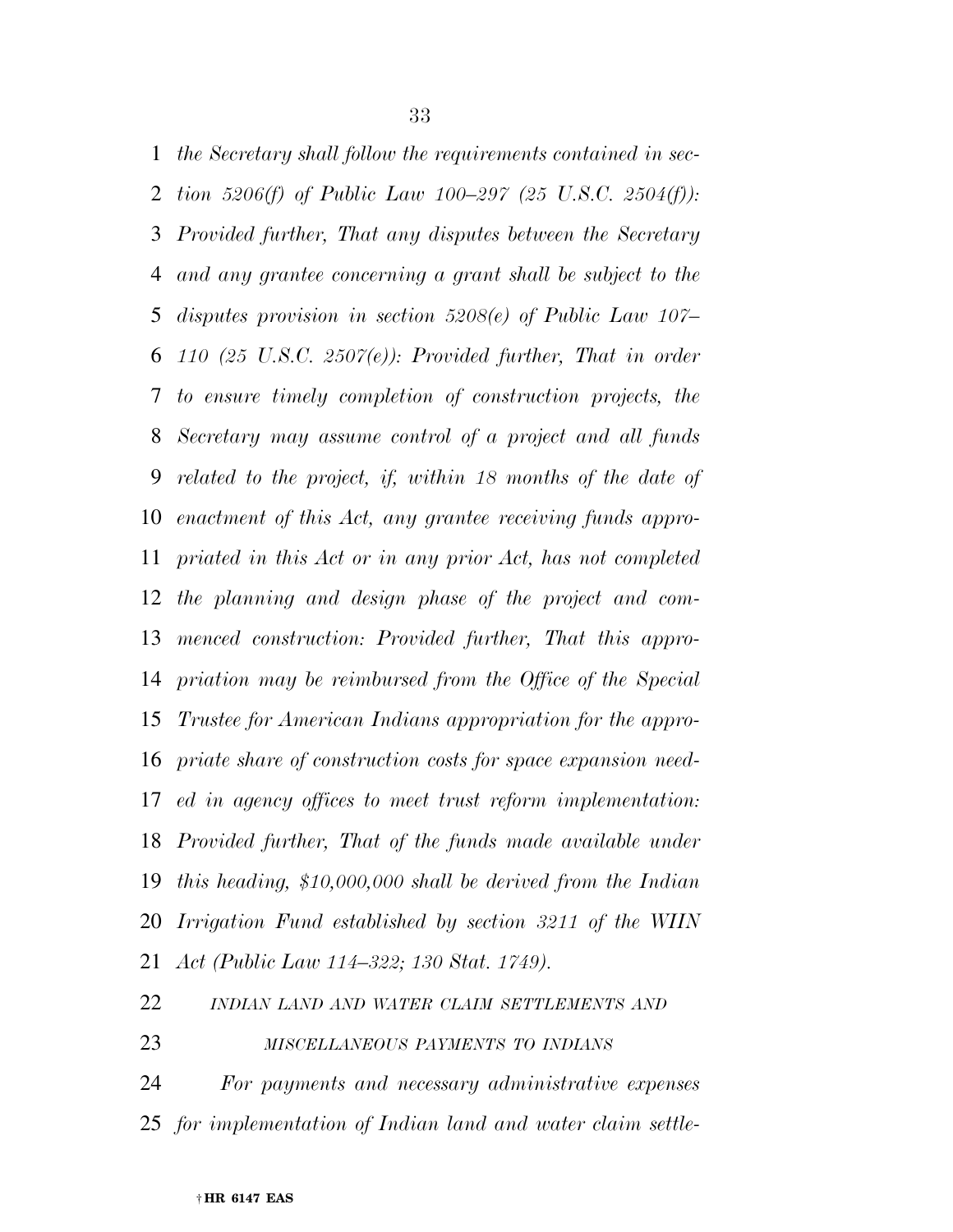*ments pursuant to Public Laws 99–264, 100–580, 101–618, 111–11, 111–291, and 114–322, and for implementation of other land and water rights settlements, \$55,457,000, to re- main available until expended: Provided, That the Sec- retary shall make payments in such amounts as necessary to satisfy the total authorized amount for the Navajo Nation* 

*Water Rights Trust Fund.* 

*INDIAN GUARANTEED LOAN PROGRAM ACCOUNT*

 *For the cost of guaranteed loans and insured loans, \$9,279,000, of which \$1,252,000 is for administrative ex- penses, as authorized by the Indian Financing Act of 1974: Provided, That such costs, including the cost of modifying such loans, shall be as defined in section 502 of the Congres- sional Budget Act of 1974: Provided further, That these funds are available to subsidize total loan principal, any part of which is to be guaranteed or insured, not to exceed \$123,565,389.* 

*ADMINISTRATIVE PROVISIONS*

 *The Bureau of Indian Affairs may carry out the oper- ation of Indian programs by direct expenditure, contracts, cooperative agreements, compacts, and grants, either di- rectly or in cooperation with States and other organiza-tions.* 

 *Notwithstanding Public Law 87–279 (25 U.S.C. 15), the Bureau of Indian Affairs may contract for services in*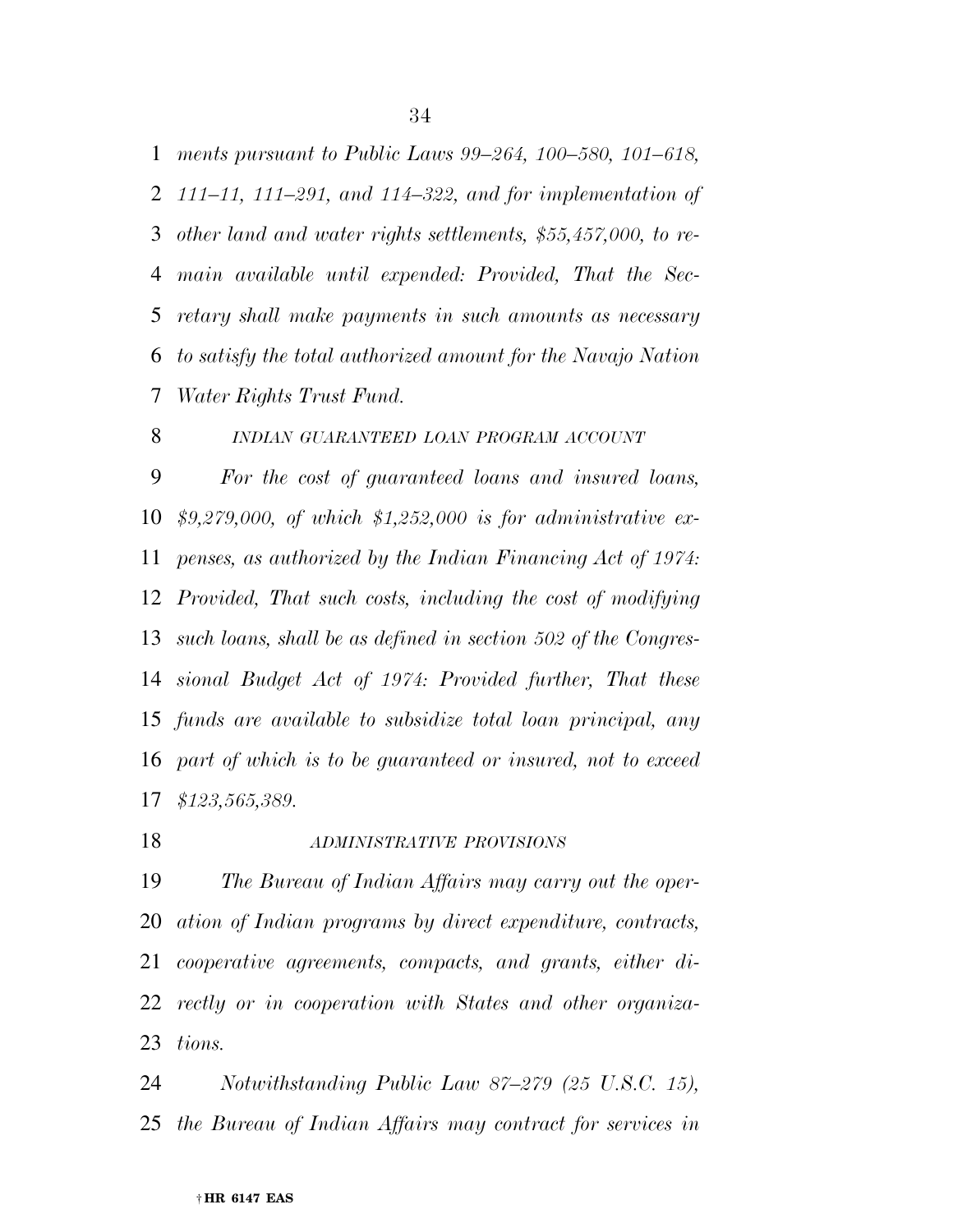*support of the management, operation, and maintenance of the Power Division of the San Carlos Irrigation Project. Notwithstanding any other provision of law, no funds available to the Bureau of Indian Affairs for central office oversight and Executive Direction and Administrative Services (except executive direction and administrative services funding for Tribal Priority Allocations, regional of- fices, and facilities operations and maintenance) shall be available for contracts, grants, compacts, or cooperative agreements with the Bureau of Indian Affairs under the provisions of the Indian Self-Determination Act or the Tribal Self-Governance Act of 1994 (Public Law 103–413).* 

 *In the event any tribe returns appropriations made available by this Act to the Bureau of Indian Affairs, this action shall not diminish the Federal Government's trust responsibility to that tribe, or the government-to-govern- ment relationship between the United States and that tribe, or that tribe's ability to access future appropriations.* 

 *Notwithstanding any other provision of law, no funds available to the Bureau of Indian Education, other than the amounts provided herein for assistance to public schools under 25 U.S.C. 452 et seq., shall be available to support the operation of any elementary or secondary school in the State of Alaska.*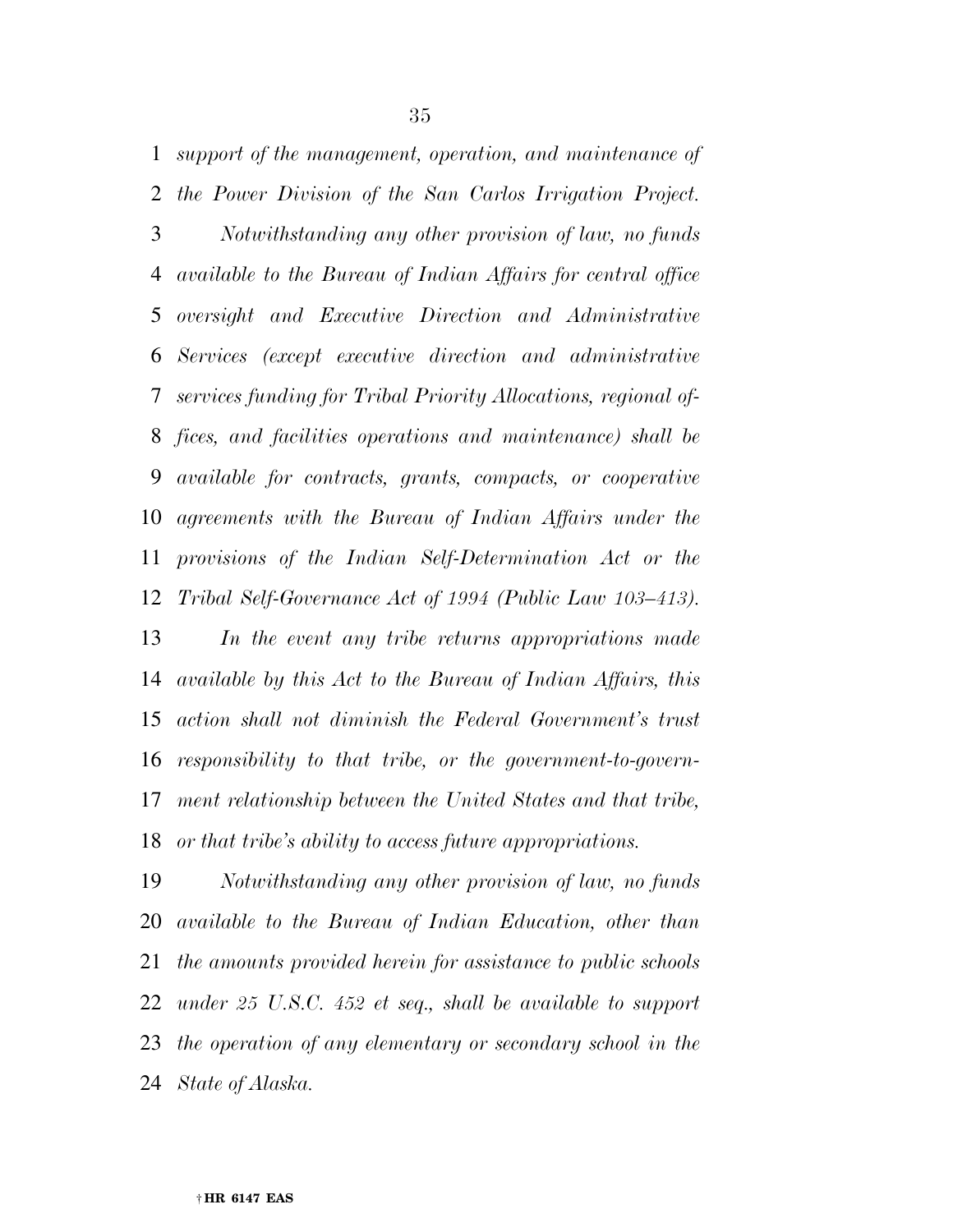*No funds available to the Bureau of Indian Education shall be used to support expanded grades for any school or dormitory beyond the grade structure in place or approved by the Secretary of the Interior at each school in the Bureau of Indian Education school system as of October 1, 1995, except that the Secretary of the Interior may waive this prohibition to support expansion of up to one additional grade when the Secretary determines such waiver is needed to support accomplishment of the mission of the Bureau of Indian Education, or more than one grade to expand the elementary grade structure for Bureau-funded schools with a K–2 grade structure on October 1, 1996. Appropriations made available in this or any prior Act for schools funded by the Bureau shall be available, in accordance with the Bureau's funding formula, only to the schools in the Bureau school system as of September 1, 1996, and to any school or school program that was reinstated in fiscal year 2012. Funds made available under this Act may not be used to establish a charter school at a Bureau-funded school (as that term is defined in section 1141 of the Education Amend- ments of 1978 (25 U.S.C. 2021)), except that a charter school that is in existence on the date of the enactment of this Act and that has operated at a Bureau-funded school before September 1, 1999, may continue to operate during that period, but only if the charter school pays to the Bu-*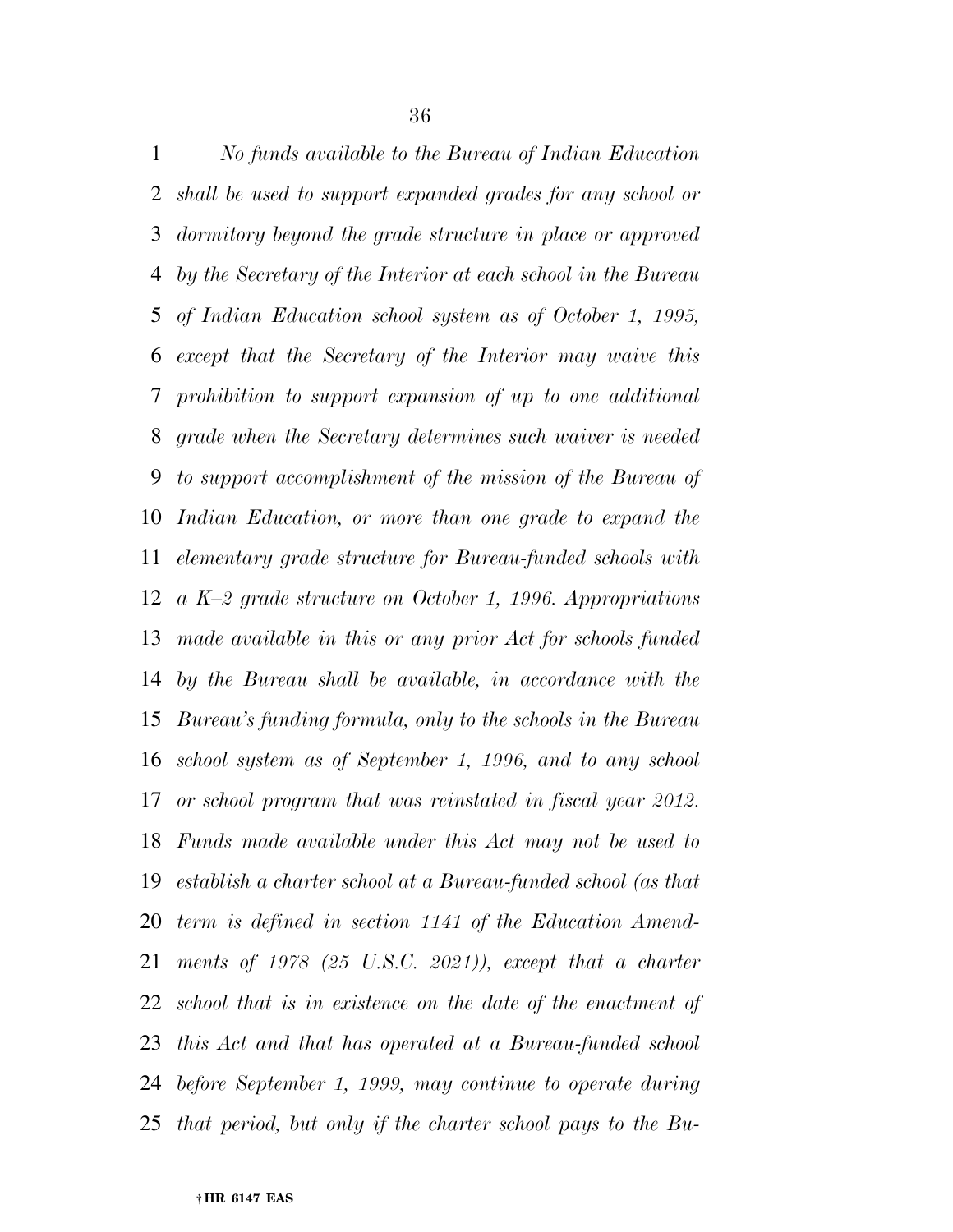*reau a pro rata share of funds to reimburse the Bureau for the use of the real and personal property (including buses and vans), the funds of the charter school are kept separate and apart from Bureau funds, and the Bureau does not assume any obligation for charter school programs of the State in which the school is located if the charter school loses such funding. Employees of Bureau-funded schools sharing a campus with a charter school and per- forming functions related to the charter school's operation and employees of a charter school shall not be treated as Federal employees for purposes of chapter 171 of title 28, United States Code.* 

 *Notwithstanding any other provision of law, including section 113 of title I of appendix C of Public Law 106– 113, if in fiscal year 2003 or 2004 a grantee received indi- rect and administrative costs pursuant to a distribution formula based on section 5(f) of Public Law 101–301, the Secretary shall continue to distribute indirect and adminis- trative cost funds to such grantee using the section 5(f) dis-tribution formula.* 

 *Funds available under this Act may not be used to establish satellite locations of schools in the Bureau school system as of September 1, 1996, except that the Secretary may waive this prohibition in order for an Indian tribe to provide language and cultural immersion educational*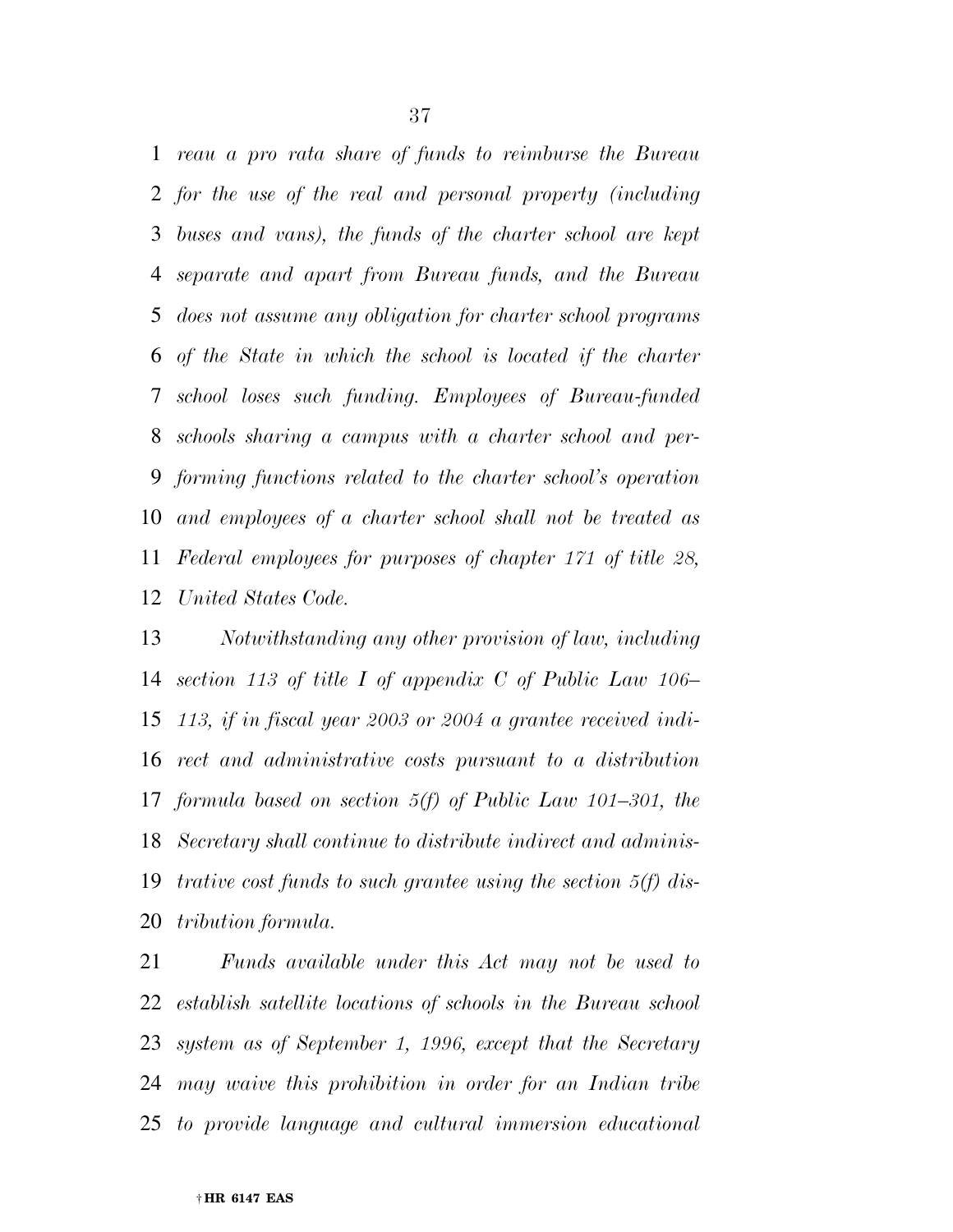*programs for non-public schools located within the jurisdic- tional area of the tribal government which exclusively serve tribal members, do not include grades beyond those cur- rently served at the existing Bureau-funded school, provide an educational environment with educator presence and academic facilities comparable to the Bureau-funded school, comply with all applicable Tribal, Federal, or State health and safety standards, and the Americans with Disabilities Act, and demonstrate the benefits of establishing operations at a satellite location in lieu of incurring extraordinary costs, such as for transportation or other impacts to stu- dents such as those caused by busing students extended dis- tances: Provided, That no funds available under this Act may be used to fund operations, maintenance, rehabilita- tion, construction or other facilities-related costs for such assets that are not owned by the Bureau: Provided further, That the term ''satellite school'' means a school location physically separated from the existing Bureau school by more than 50 miles but that forms part of the existing school in all other respects.*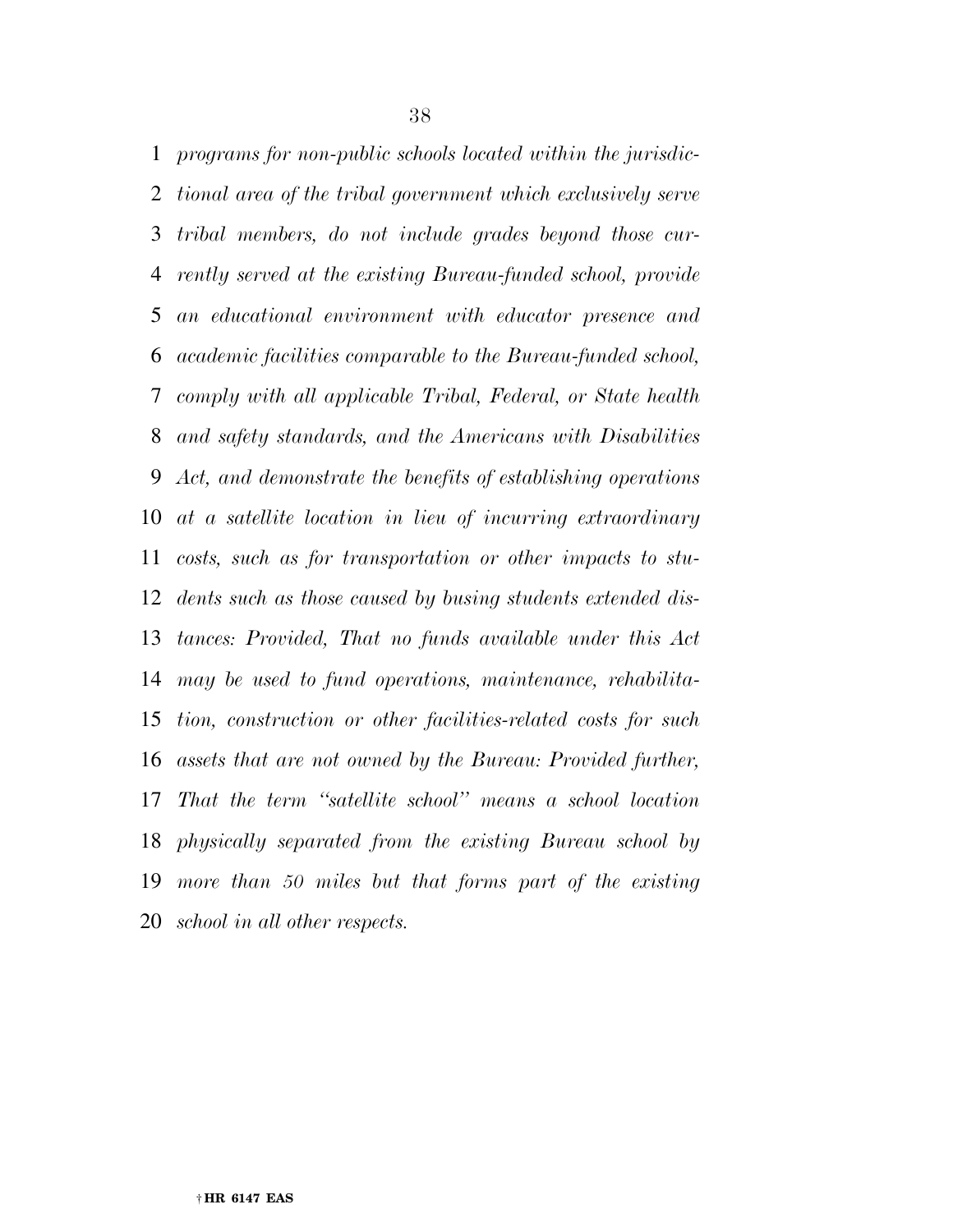| <b>DEPARTMENTAL OFFICES</b>    |
|--------------------------------|
| <b>OFFICE OF THE SECRETARY</b> |
| DEPARTMENTAL OPERATIONS        |
| (INCLUDING TRANSFER OF FUNDS)  |

 *For necessary expenses for management of the Depart- ment of the Interior and for grants and cooperative agree- ments, as authorized by law, \$131,673,000, to remain avail- able until September 30, 2020; of which not to exceed \$15,000 may be for official reception and representation ex- penses; and of which up to \$1,000,000 shall be available for workers compensation payments and unemployment compensation payments associated with the orderly closure of the United States Bureau of Mines; and of which \$9,000,000 for the Office of Valuation Services is to be de- rived from the Land and Water Conservation Fund and shall remain available until expended; and of which \$9,704,000 for Indian land, mineral, and resource valu- ation activities shall remain available until expended: Pro- vided, That funds for Indian land, mineral, and resource valuation activities may, as needed, be transferred to and merged with the Bureau of Indian Affairs and Bureau of Indian Education ''Operation of Indian Programs'' ac- count and the Office of the Special Trustee for American Indians ''Federal Trust Programs'' account: Provided fur-ther, That funds made available through contracts or grants*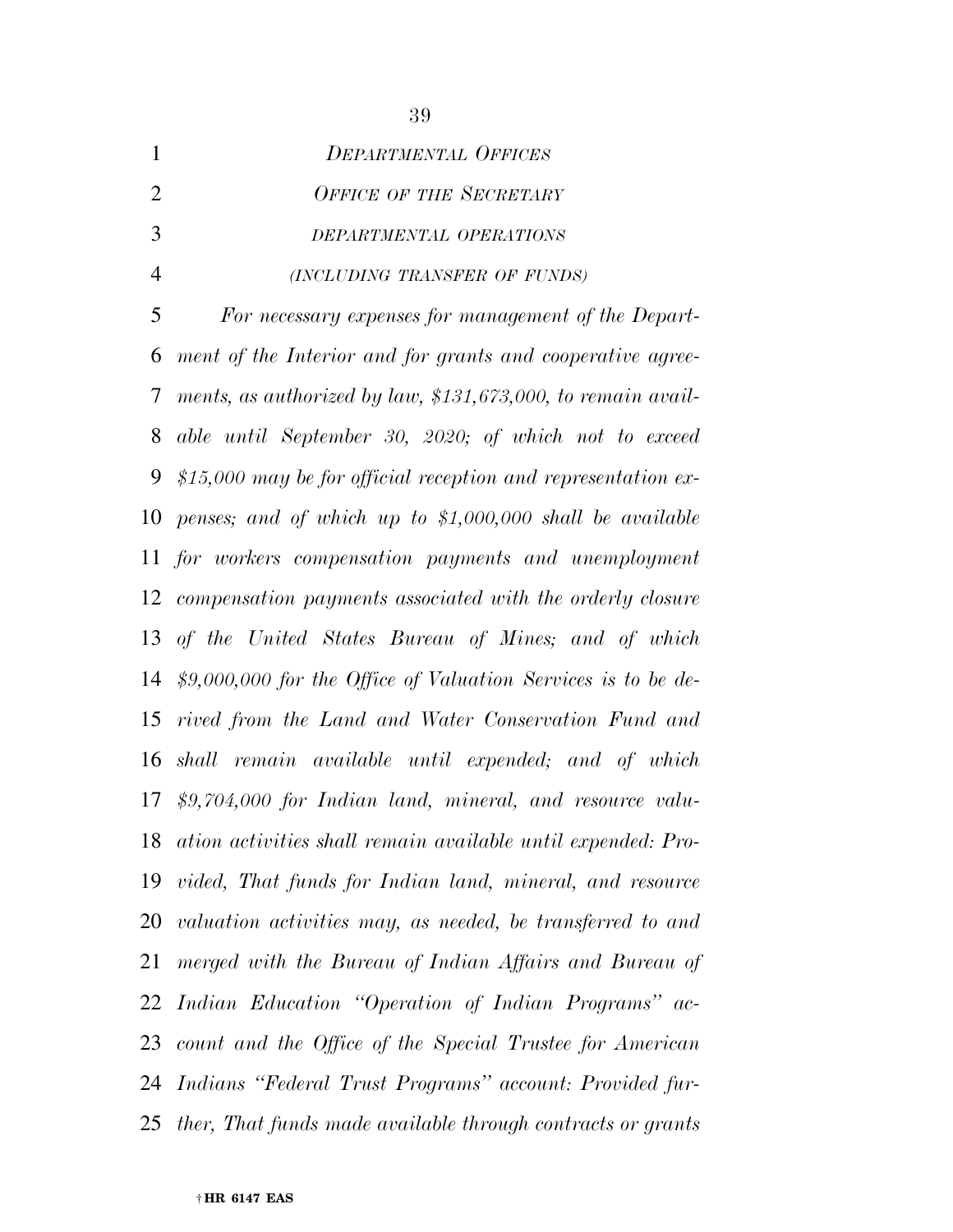*obligated during fiscal year 2019, as authorized by the In- dian Self-Determination Act of 1975 (25 U.S.C. 5301 et seq.), shall remain available until expended by the con- tractor or grantee: Provided further, That within available amounts provided under this heading, the Secretary of the Interior shall designate the rest area bound by Alexandria Avenue, West Boulevard Drive, and the George Washington Memorial Parkway on the Mount Vernon Trail within the George Washington Memorial Parkway as the ''Peter B. Webster III Memorial Area'' and any reference in a law, map regulation, document, paper, or other record of the United States to the rest area shall be deemed to be a ref- erence to the ''Peter B. Webster III Memorial Area''; Pro- vided further, That the Secretary of the Interior shall accept and expend private contributions for the design, procure- ment, preparation, and installation of a plaque honoring Peter B. Webster III on the condition that the Director of the National Park Service shall approve the design and placement of the plaque: Provided further, That of the amounts made available under this heading, \$400,000 shall be made available to the commission established by section 3(a) of the Alyce Spotted Bear and Walter Soboleff Commis- sion on Native Children Act (Public Law 114–244; 130 Stat. 981).*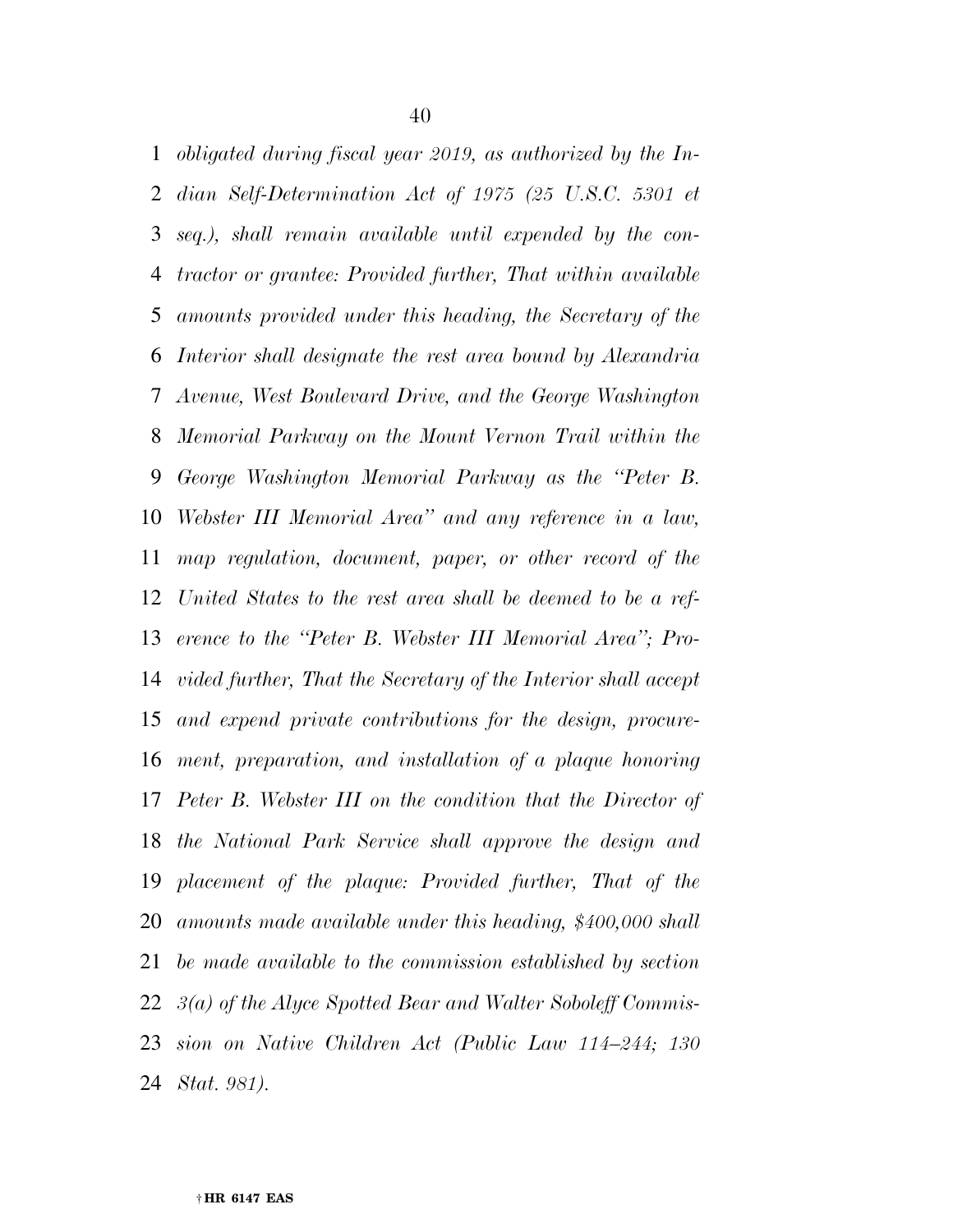*ADMINISTRATIVE PROVISIONS*

 *For fiscal year 2019, up to \$400,000 of the payments authorized by chapter 69 of title 31, United States Code, may be retained for administrative expenses of the Pay- ments in Lieu of Taxes Program: Provided, That the amounts provided under this Act specifically for the Pay- ments in Lieu of Taxes program are the only amounts available for payments authorized under chapter 69 of title 31, United States Code: Provided further, That in the event the sums appropriated for any fiscal year for payments pursuant to this chapter are insufficient to make the full payments authorized by that chapter to all units of local government, then the payment to each local government shall be made proportionally: Provided further, That the Secretary may make adjustments to payment to individual units of local government to correct for prior overpayments or underpayments: Provided further, That no payment shall be made pursuant to that chapter to otherwise eligible units of local government if the computed amount of the payment is less than \$100.* 

# *INSULAR AFFAIRS*

*ASSISTANCE TO TERRITORIES*

 *For expenses necessary for assistance to territories under the jurisdiction of the Department of the Interior and other jurisdictions identified in section 104(e) of Public*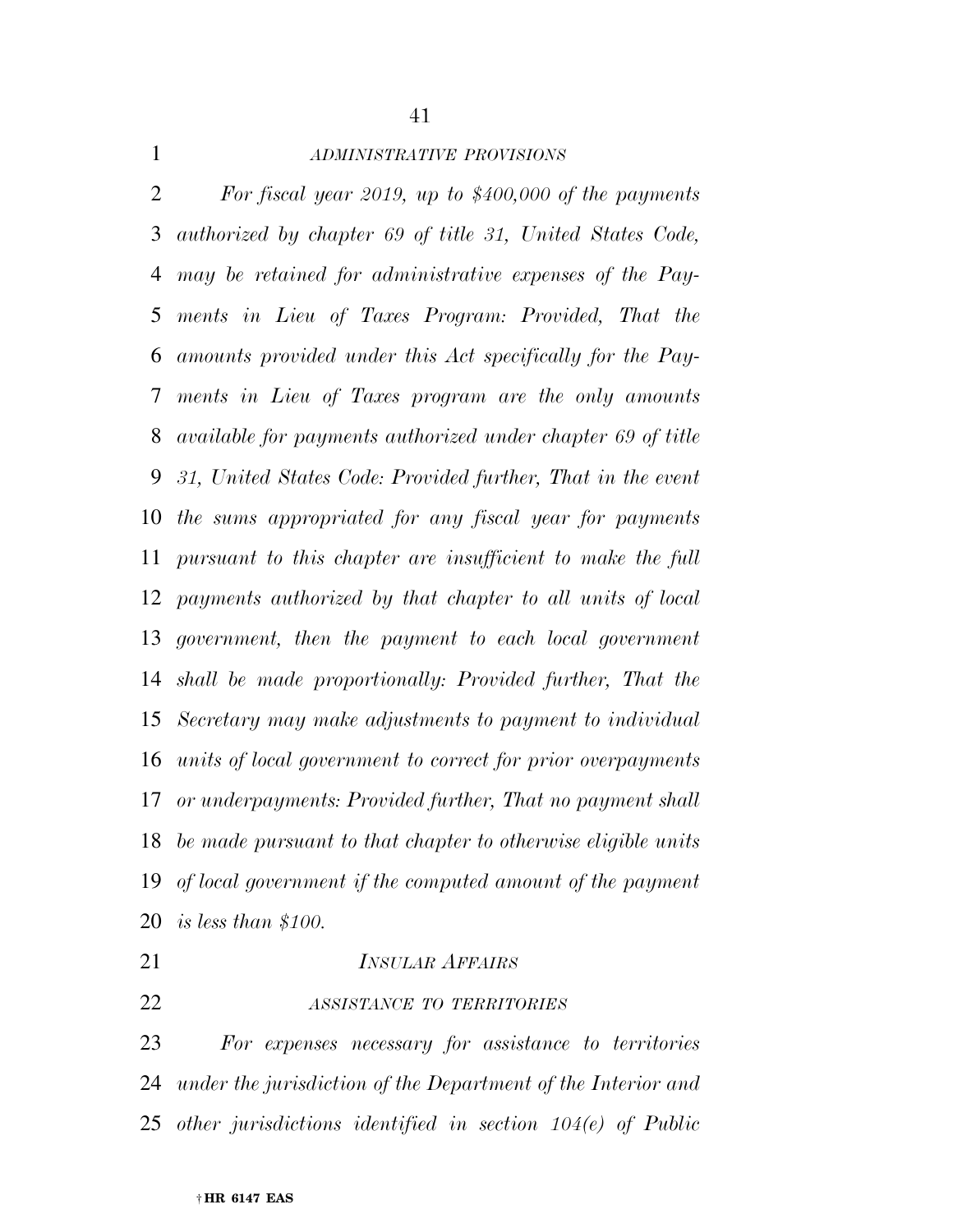*Law 108–188, \$100,688,000, of which: (1) \$91,240,000 shall remain available until expended for territorial assistance, including general technical assistance, maintenance assist- ance, disaster assistance, coral reef initiative activities, and brown tree snake control and research; grants to the judici- ary in American Samoa for compensation and expenses, as authorized by law (48 U.S.C. 1661(c)); grants to the Government of American Samoa, in addition to current local revenues, for construction and support of govern- mental functions; grants to the Government of the Virgin Islands, as authorized by law; grants to the Government of Guam, as authorized by law; and grants to the Govern- ment of the Northern Mariana Islands , as authorized by law (Public Law 94–241; 90 Stat. 272); and (2) \$9,448,000 shall be available until September 30, 2020, for salaries and expenses of the Office of Insular Affairs: Provided, That all financial transactions of the territorial and local govern- ments herein provided for, including such transactions of all agencies or instrumentalities established or used by such governments, may be audited by the Government Account- ability Office, at its discretion, in accordance with chapter 35 of title 31, United States Code: Provided further, That Northern Mariana Islands Covenant grant funding shall be provided according to those terms of the Agreement of the Special Representatives on Future United States Financial*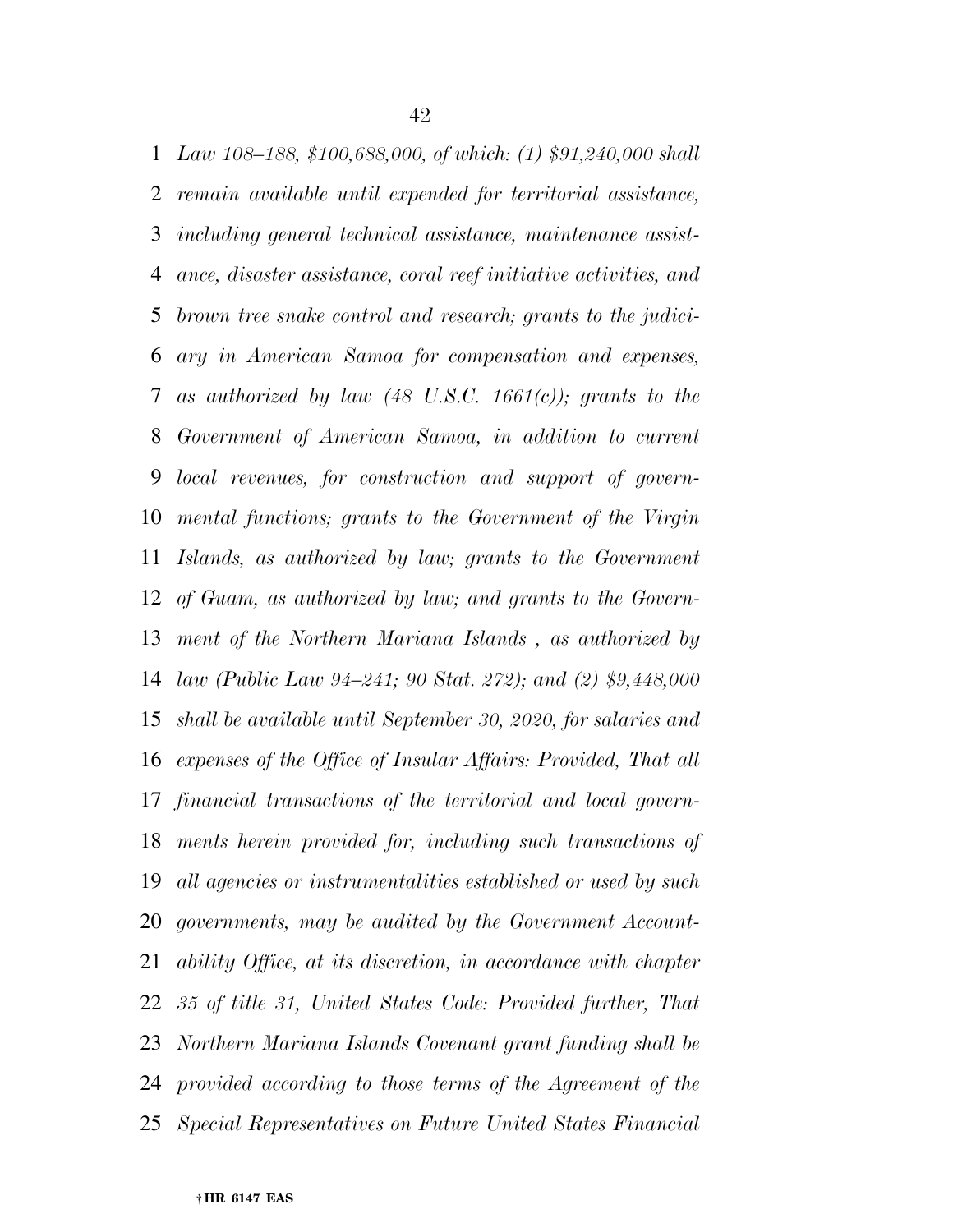*Assistance for the Northern Mariana Islands approved by Public Law 104–134: Provided further, That the funds for the program of operations and maintenance improvement are appropriated to institutionalize routine operations and maintenance improvement of capital infrastructure with territorial participation and cost sharing to be determined by the Secretary based on the grantee's commitment to time- ly maintenance of its capital assets: Provided further, That any appropriation for disaster assistance under this head- ing in this Act or previous appropriations Acts may be used as non–Federal matching funds for the purpose of hazard mitigation grants provided pursuant to section 404 of the Robert T. Stafford Disaster Relief and Emergency Assist-ance Act (42 U.S.C. 5170c).* 

### *COMPACT OF FREE ASSOCIATION*

 *For grants and necessary expenses, \$3,563,000, to re- main available until expended, as provided for in sections 221(a)(2) and 233 of the Compact of Free Association for the Republic of Palau; and section 221(a)(2) of the Com- pacts of Free Association for the Government of the Repub- lic of the Marshall Islands and the Federated States of Mi- cronesia, as authorized by Public Law 99–658 and Public Law 108–188.*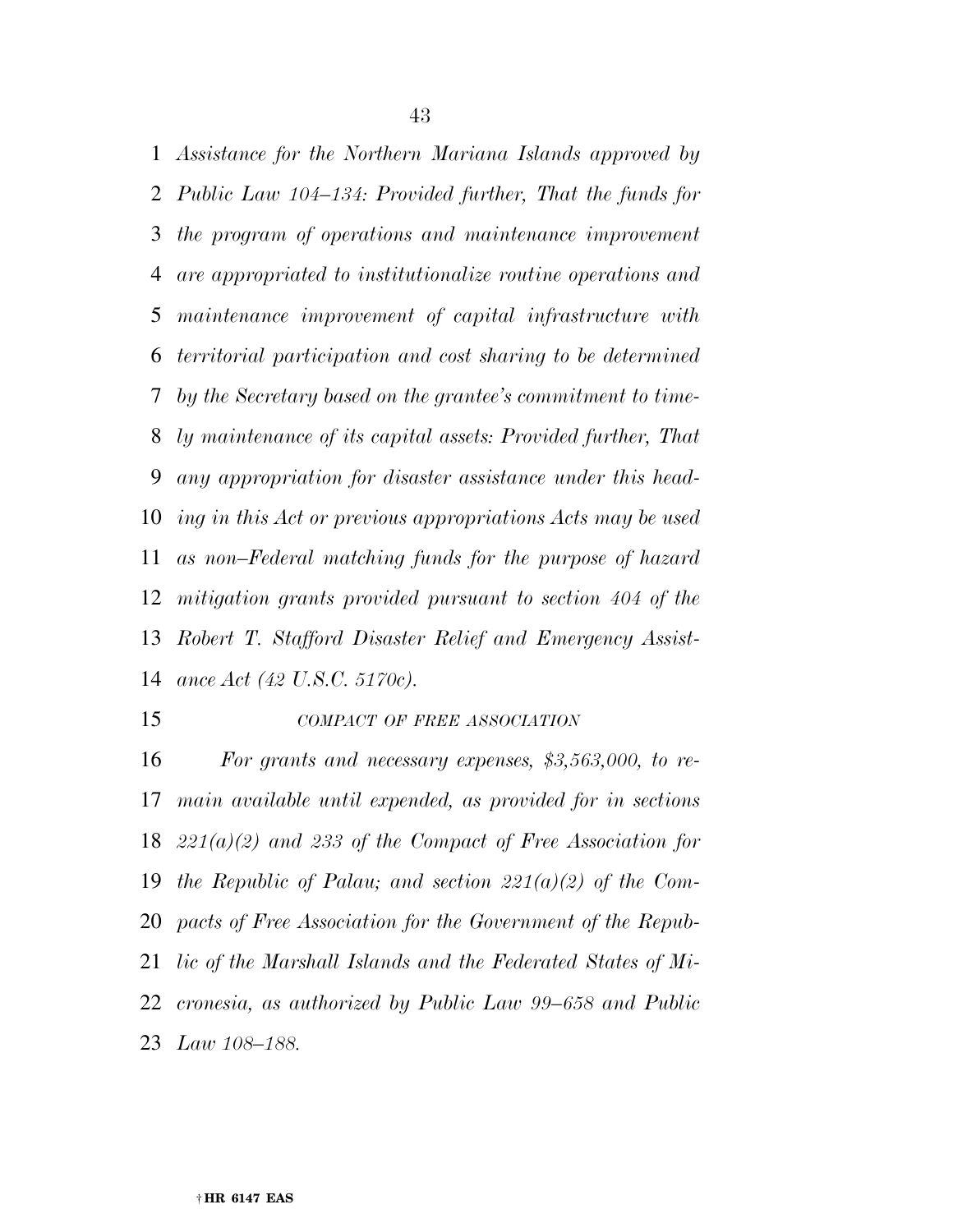| $\mathbf{1}$   | <b>ADMINISTRATIVE PROVISIONS</b>                               |
|----------------|----------------------------------------------------------------|
| $\overline{2}$ | (INCLUDING TRANSFER OF FUNDS)                                  |
| 3              | At the request of the Governor of Guam, the Secretary          |
| $\overline{4}$ | may transfer discretionary funds or mandatory funds pro-       |
| 5              | vided under section $104(e)$ of Public Law $108-188$ and Pub-  |
| 6              | lic Law 104–134, that are allocated for Guam, to the Sec-      |
| 7              | retary of Agriculture for the subsidy cost of direct or guar-  |
| 8              | anteed loans, plus not to exceed three percent of the amount   |
| 9              | of the subsidy transferred for the cost of loan administra-    |
| 10             | tion, for the purposes authorized by the Rural Electrifica-    |
| 11             | tion Act of 1936 and section 306(a)(1) of the Consolidated     |
|                | 12 Farm and Rural Development Act for construction and re-     |
|                | 13 pair projects in Guam, and such funds shall remain avail-   |
| 14             | able until expended: Provided, That such costs, including      |
| 15             | the cost of modifying such loans, shall be as defined in sec-  |
|                | 16 tion 502 of the Congressional Budget Act of 1974: Provided  |
|                | 17 further, That such loans or loan guarantees may be made     |
| 18             | without regard to the population of the area, credit else-     |
| 19             | where requirements, and restrictions on the types of eligible  |
| 20             | entities under the Rural Electrification Act of 1936 and       |
| 21             | section $306(a)(1)$ of the Consolidated Farm and Rural De-     |
|                | 22 velopment Act: Provided further, That any funds trans-      |
|                | 23 ferred to the Secretary of Agriculture shall be in addition |
|                | 24 to funds otherwise made available to make or guarantee      |
| 25             | <i>loans under such authorities</i> .                          |

# 

#### † **HR 6147 EAS**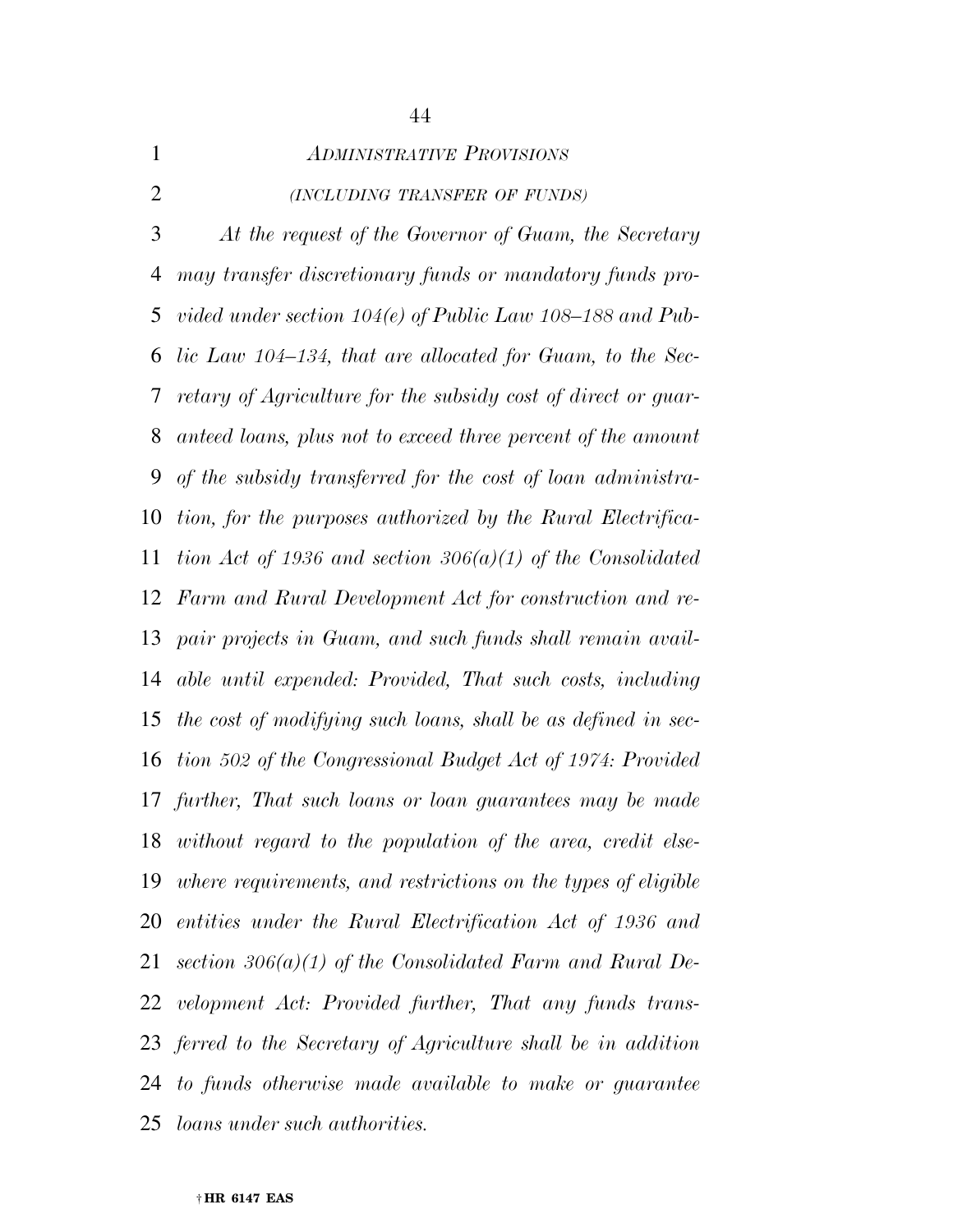| 1              | <b>OFFICE OF THE SOLICITOR</b>                                |
|----------------|---------------------------------------------------------------|
| $\overline{2}$ | <b>SALARIES AND EXPENSES</b>                                  |
| 3              | For necessary expenses of the Office of the Solicitor,        |
| 4              | \$65,674,000.                                                 |
| 5              | <b>OFFICE OF INSPECTOR GENERAL</b>                            |
| 6              | <b>SALARIES AND EXPENSES</b>                                  |
| 7              | For necessary expenses of the Office of Inspector Gen-        |
| 8              | eral, \$52,486,000.                                           |
| 9              | OFFICE OF THE SPECIAL TRUSTEE FOR AMERICAN                    |
| 10             | <b>INDIANS</b>                                                |
| 11             | FEDERAL TRUST PROGRAMS                                        |
| 12             | (INCLUDING TRANSFER OF FUNDS)                                 |
| 13             | For the operation of trust programs for Indians by di-        |
| 14             | rect expenditure, contracts, cooperative agreements, com-     |
| 15             | pacts, and grants, \$112,380,000, to remain available until   |
| 16             | expended, of which not to exceed \$19,016,000 from this or    |
| 17             | any other Act, may be available for historical accounting:    |
|                | 18 Provided, That funds for trust management improvements     |
| 19             | and litigation support may, as needed, be transferred to or   |
| 20             | merged with the Bureau of Indian Affairs and Bureau of        |
| 21             | Indian Education, "Operation of Indian Programs" ac-          |
| 22             | count; the Office of the Solicitor, "Salaries and Expenses"   |
| 23             | account; and the Office of the Secretary, "Departmental Op-   |
| 24             | erations" account: Provided further, That funds made          |
| 25             | available through contracts or grants obligated during fiscal |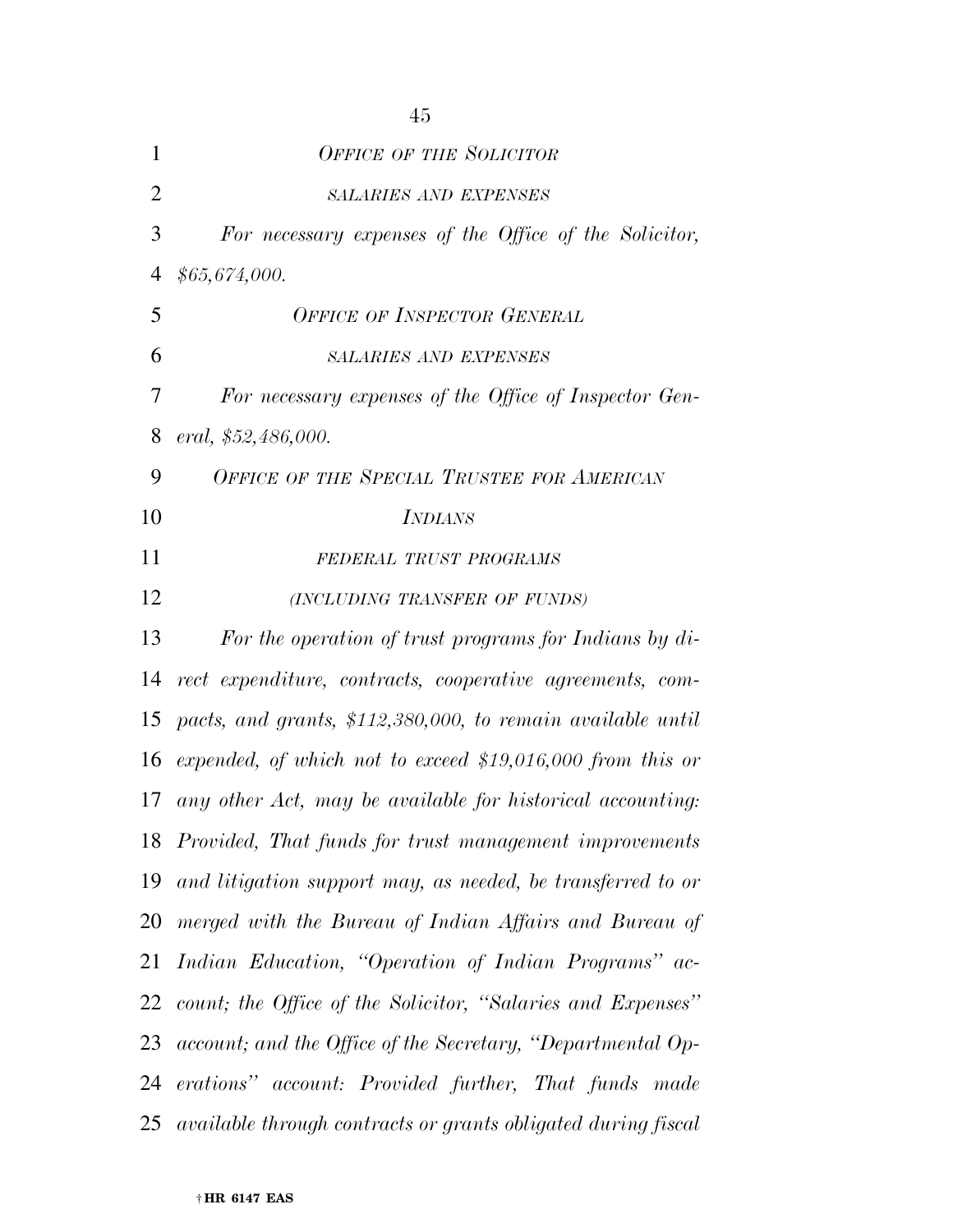*year 2019, as authorized by the Indian Self-Determination Act of 1975 (25 U.S.C. 5301 et seq.), shall remain available until expended by the contractor or grantee: Provided fur- ther, That notwithstanding any other provision of law, the Secretary shall not be required to provide a quarterly state- ment of performance for any Indian trust account that has not had activity for at least 15 months and has a balance of \$15 or less: Provided further, That the Secretary shall issue an annual account statement and maintain a record of any such accounts and shall permit the balance in each such account to be withdrawn upon the express written re- quest of the account holder: Provided further, That not to exceed \$50,000 is available for the Secretary to make pay- ments to correct administrative errors of either disburse- ments from or deposits to Individual Indian Money or Tribal accounts after September 30, 2002: Provided further, That erroneous payments that are recovered shall be cred- ited to and remain available in this account for this pur- pose: Provided further, That the Secretary shall not be re- quired to reconcile Special Deposit Accounts with a balance of less than \$500 unless the Office of the Special Trustee receives proof of ownership from a Special Deposit Accounts claimant: Provided further, That notwithstanding section 102 of the American Indian Trust Fund Management Re-form Act of 1994 (Public Law 103–412) or any other provi-*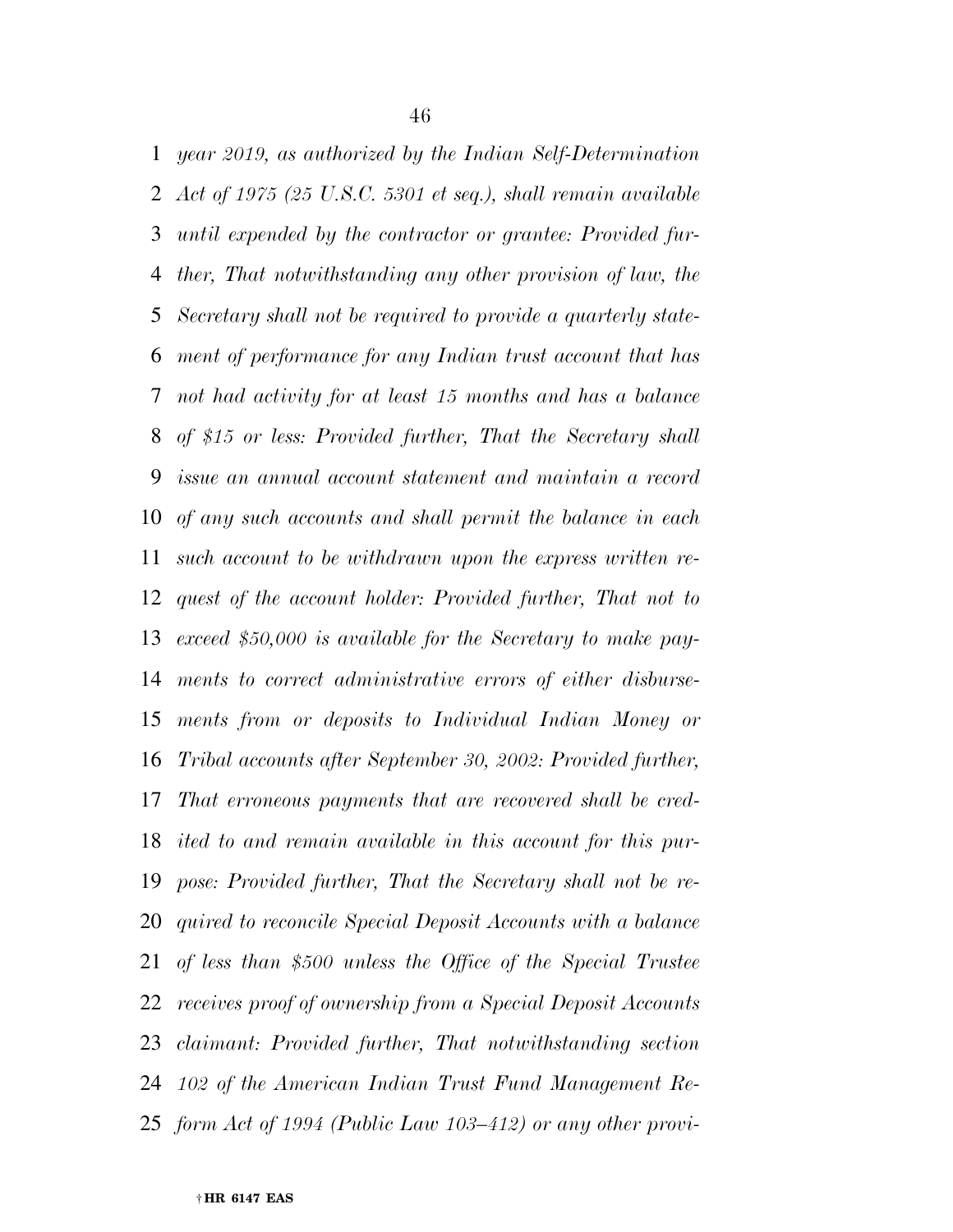*sion of law, the Secretary may aggregate the trust accounts of individuals whose whereabouts are unknown for a contin- uous period of at least five years and shall not be required to generate periodic statements of performance for the indi- vidual accounts: Provided further, That with respect to the eighth proviso, the Secretary shall continue to maintain sufficient records to determine the balance of the individual accounts, including any accrued interest and income, and such funds shall remain available to the individual account holders.* 

 *DEPARTMENT-WIDE PROGRAMS WILDLAND FIRE MANAGEMENT*

*(INCLUDING TRANSFERS OF FUNDS)*

 *For necessary expenses for fire preparedness, fire sup- pression operations, fire science and research, emergency re- habilitation, fuels management activities, and rural fire as- sistance by the Department of the Interior, \$1,116,076,000, to remain available until expended, of which not to exceed \$18,427,000 shall be for the renovation or construction of fire facilities: Provided, That such funds are also available for repayment of advances to other appropriation accounts from which funds were previously transferred for such pur- poses: Provided further, That of the funds provided \$188,000,000 is for fuels management activities: Provided further, That of the funds provided \$20,470,000 is for*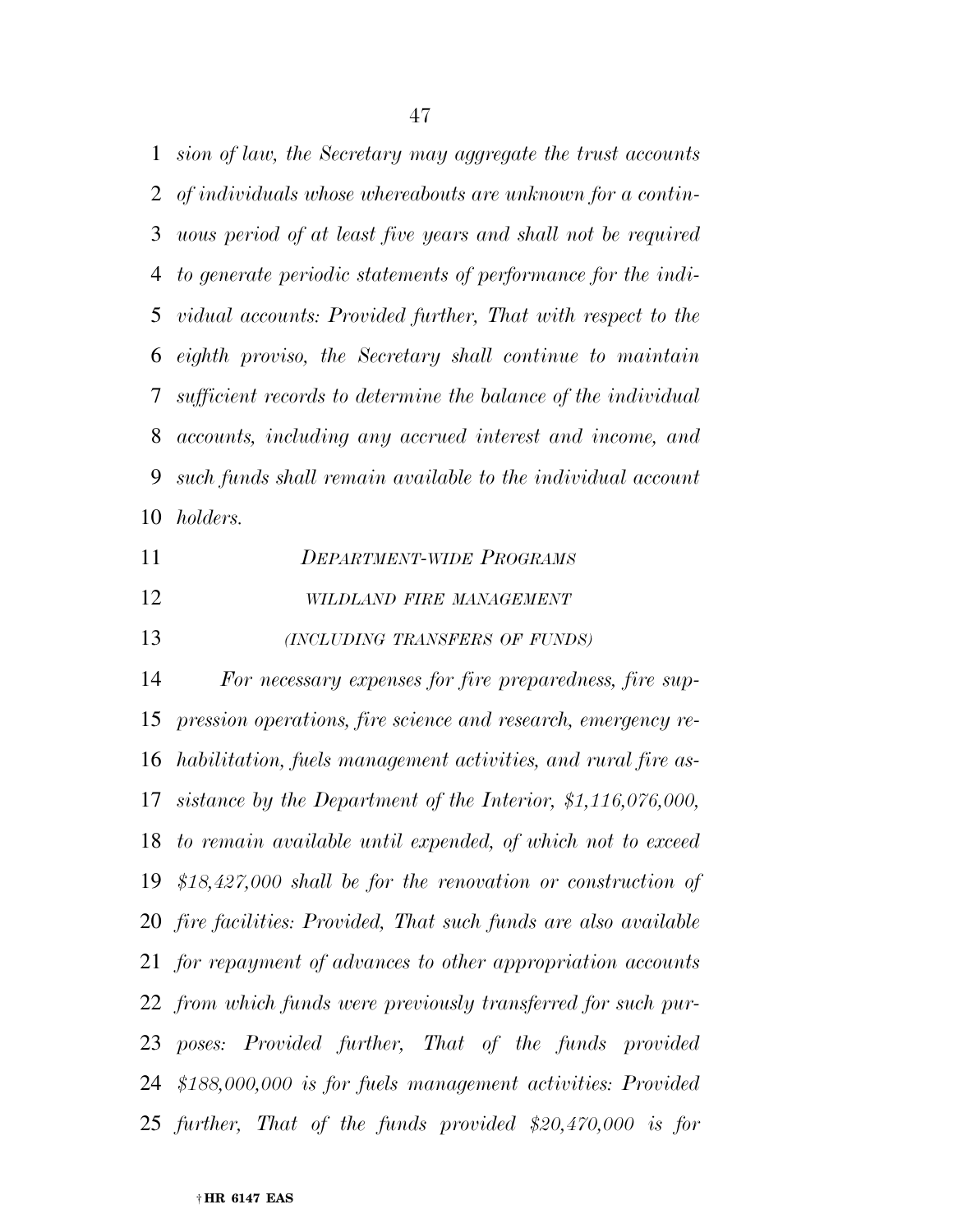*burned area rehabilitation: Provided further, That persons hired pursuant to 43 U.S.C. 1469 may be furnished subsist- ence and lodging without cost from funds available from this appropriation: Provided further, That notwithstanding 42 U.S.C. 1856d, sums received by a bureau or office of the Department of the Interior for fire protection rendered pursuant to 42 U.S.C. 1856 et seq., protection of United States property, may be credited to the appropriation from which funds were expended to provide that protection, and are available without fiscal year limitation: Provided fur- ther, That using the amounts designated under this title of this Act, the Secretary of the Interior may enter into procurement contracts, grants, or cooperative agreements, for fuels management activities, and for training and moni- toring associated with such fuels management activities on Federal land, or on adjacent non-Federal land for activities that benefit resources on Federal land: Provided further, That the costs of implementing any cooperative agreement between the Federal Government and any non-Federal enti- ty may be shared, as mutually agreed on by the affected parties: Provided further, That notwithstanding require- ments of the Competition in Contracting Act, the Secretary, for purposes of fuels management activities, may obtain maximum practicable competition among: (1) local private, nonprofit, or cooperative entities; (2) Youth Conservation*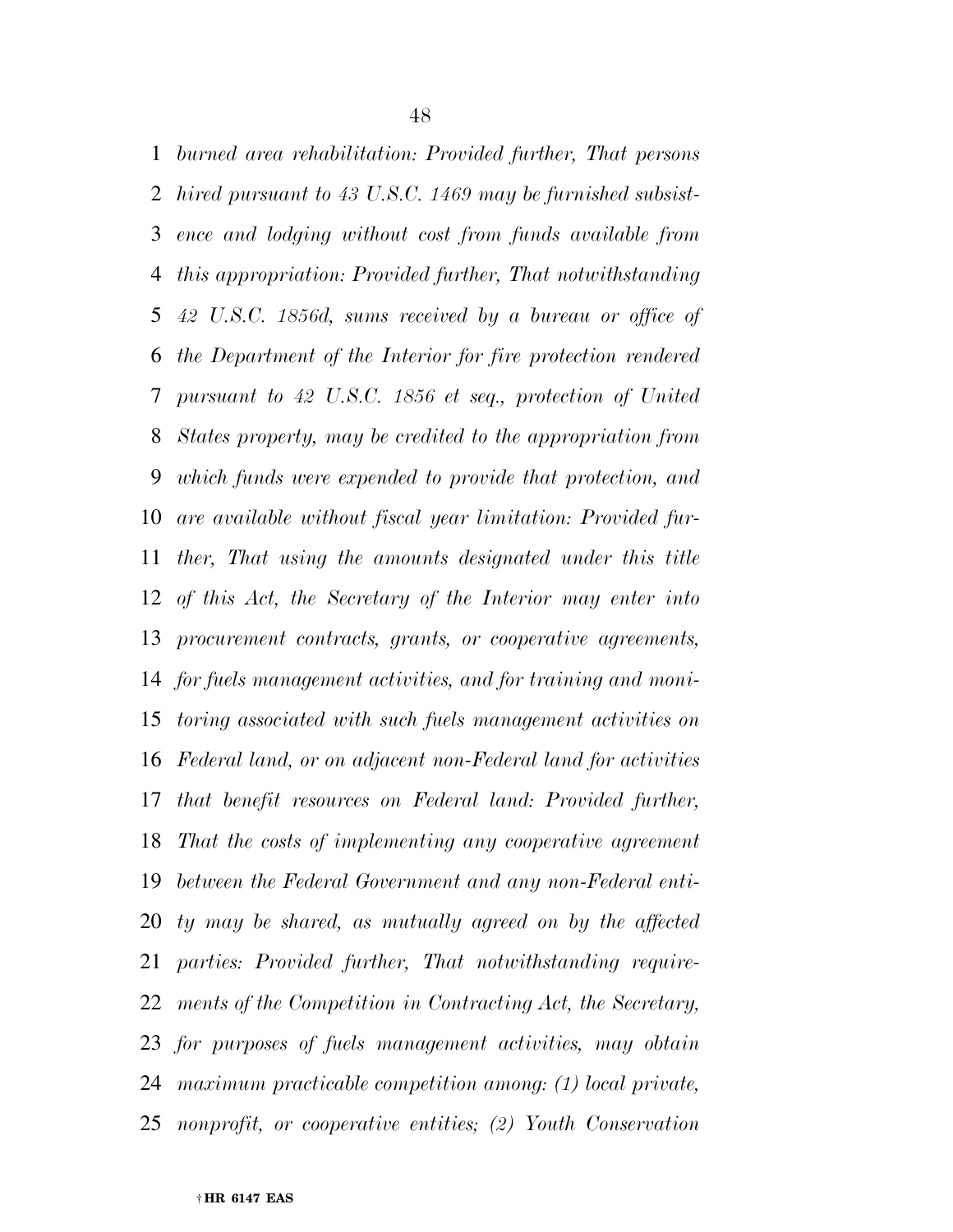*Corps crews, Public Lands Corps (Public Law 109–154), or related partnerships with State, local, or nonprofit youth groups; (3) small or micro-businesses; or (4) other entities that will hire or train locally a significant percentage, de- fined as 50 percent or more, of the project workforce to com- plete such contracts: Provided further, That in imple- menting this section, the Secretary shall develop written guidance to field units to ensure accountability and con- sistent application of the authorities provided herein: Pro- vided further, That funds appropriated under this heading may be used to reimburse the United States Fish and Wild- life Service and the National Marine Fisheries Service for the costs of carrying out their responsibilities under the En- dangered Species Act of 1973 (16 U.S.C. 1531 et seq.) to consult and conference, as required by section 7 of such Act, in connection with wildland fire management activities: Provided further, That the Secretary of the Interior may use wildland fire appropriations to enter into leases of real property with local governments, at or below fair market value, to construct capitalized improvements for fire facili- ties on such leased properties, including but not limited to fire guard stations, retardant stations, and other initial at- tack and fire support facilities, and to make advance pay- ments for any such lease or for construction activity associ-ated with the lease: Provided further, That the Secretary*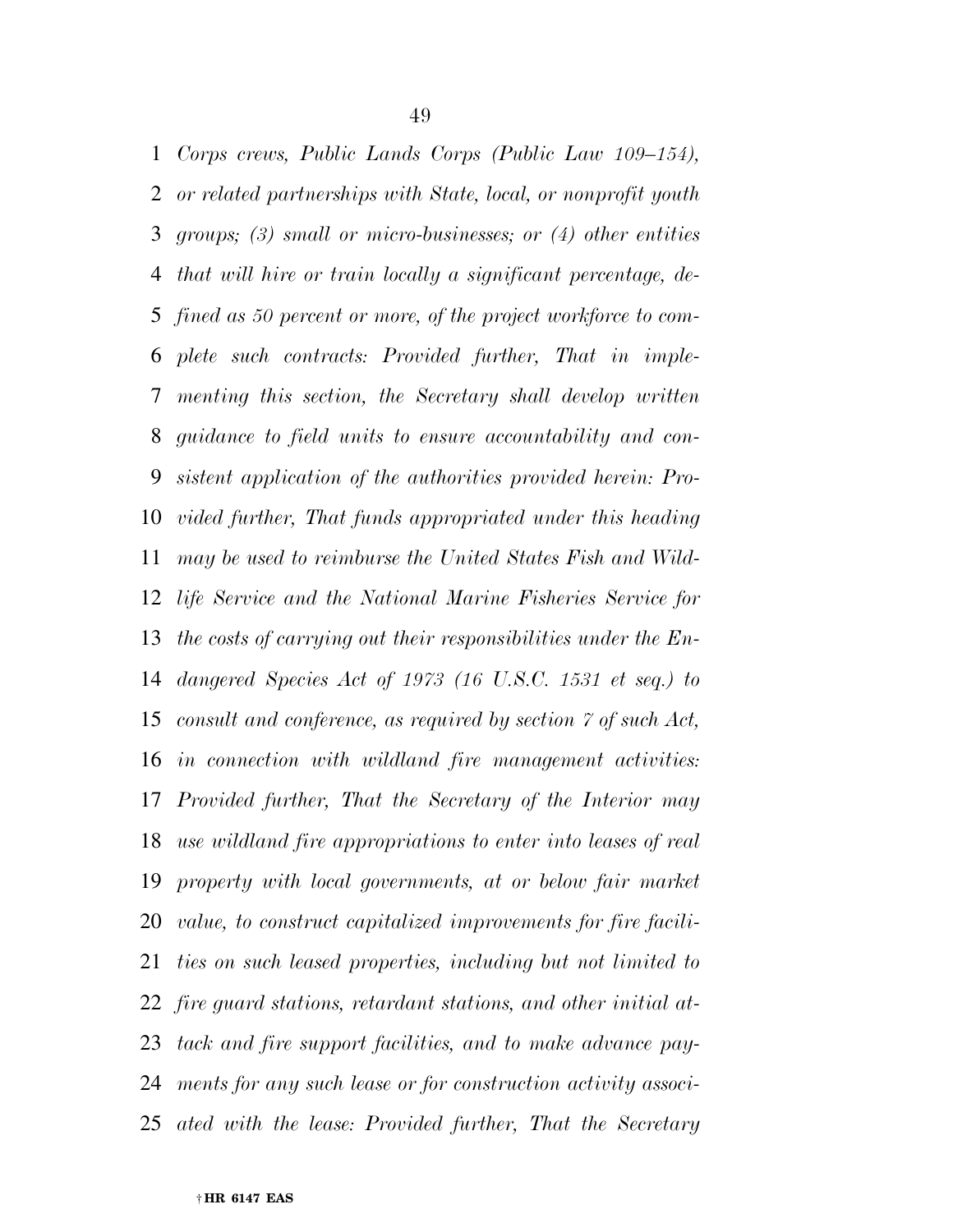*of the Interior and the Secretary of Agriculture may author- ize the transfer of funds appropriated for wildland fire management, in an aggregate amount not to exceed \$50,000,000, between the Departments when such transfers would facilitate and expedite wildland fire management programs and projects: Provided further, That funds pro- vided for wildfire suppression shall be available for support of Federal emergency response actions: Provided further, That funds appropriated under this heading shall be avail- able for assistance to or through the Department of State in connection with forest and rangeland research, technical information, and assistance in foreign countries, and, with the concurrence of the Secretary of State, shall be available to support forestry, wildland fire management, and related natural resource activities outside the United States and its territories and possessions, including technical assist- ance, education and training, and cooperation with United States and international organizations.* 

#### *CENTRAL HAZARDOUS MATERIALS FUND*

 *For necessary expenses of the Department of the Inte- rior and any of its component offices and bureaus for the response action, including associated activities, performed pursuant to the Comprehensive Environmental Response, Compensation, and Liability Act (42 U.S.C. 9601 et seq.), \$10,010,000, to remain available until expended.*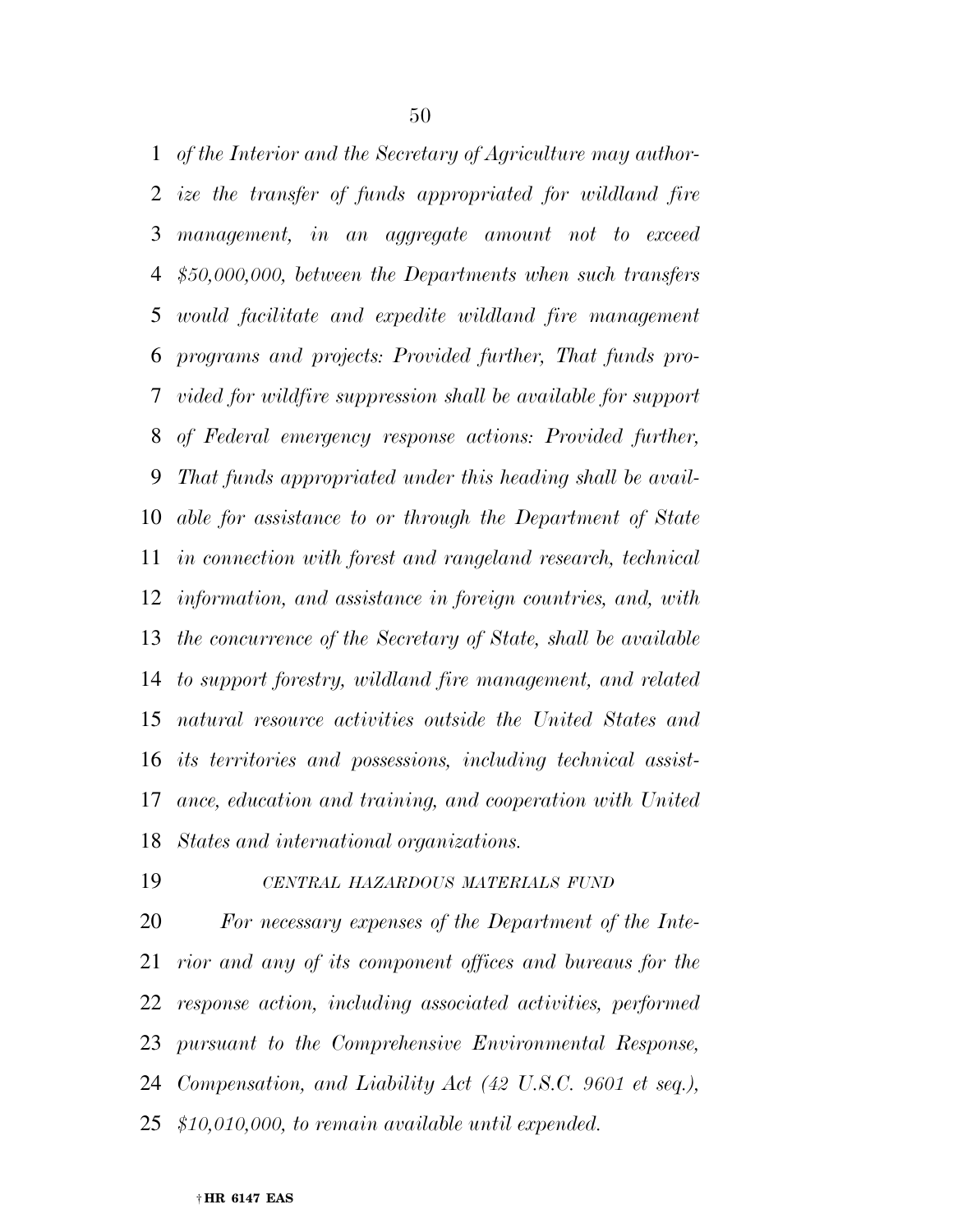| $\mathbf{1}$   | NATURAL RESOURCE DAMAGE ASSESSMENT AND                            |
|----------------|-------------------------------------------------------------------|
| $\overline{2}$ | <b>RESTORATION</b>                                                |
| 3              | NATURAL RESOURCE DAMAGE ASSESSMENT FUND                           |
| 4              | To conduct natural resource damage assessment, res-               |
|                | 5 toration activities, and onshore oil spill preparedness by the  |
|                | 6 Department of the Interior necessary to carry out the provi-    |
|                | 7 sions of the Comprehensive Environmental Response, Com-         |
|                | 8 pensation, and Liability Act (42 U.S.C. 9601 et seq.), the      |
| 9              | Federal Water Pollution Control Act (33 U.S.C. 1251 et            |
|                | 10 seq.), the Oil Pollution Act of 1990 (33 U.S.C. 2701 et seq.), |
|                | 11 and 54 U.S.C. 100721 et seq., \$7,767,000, to remain avail-    |
|                | 12 <i>able until expended.</i>                                    |

# *WORKING CAPITAL FUND*

 *For the operation and maintenance of a departmental financial and business management system, information technology improvements of general benefit to the Depart- ment, cybersecurity, and the consolidation of facilities and operations throughout the Department, \$56,735,000, to re- main available until expended: Provided, That none of the funds appropriated in this Act or any other Act may be used to establish reserves in the Working Capital Fund ac- count other than for accrued annual leave and depreciation of equipment without prior approval of the Committees on Appropriations of the House of Representatives and the Senate: Provided further, That the Secretary may assess*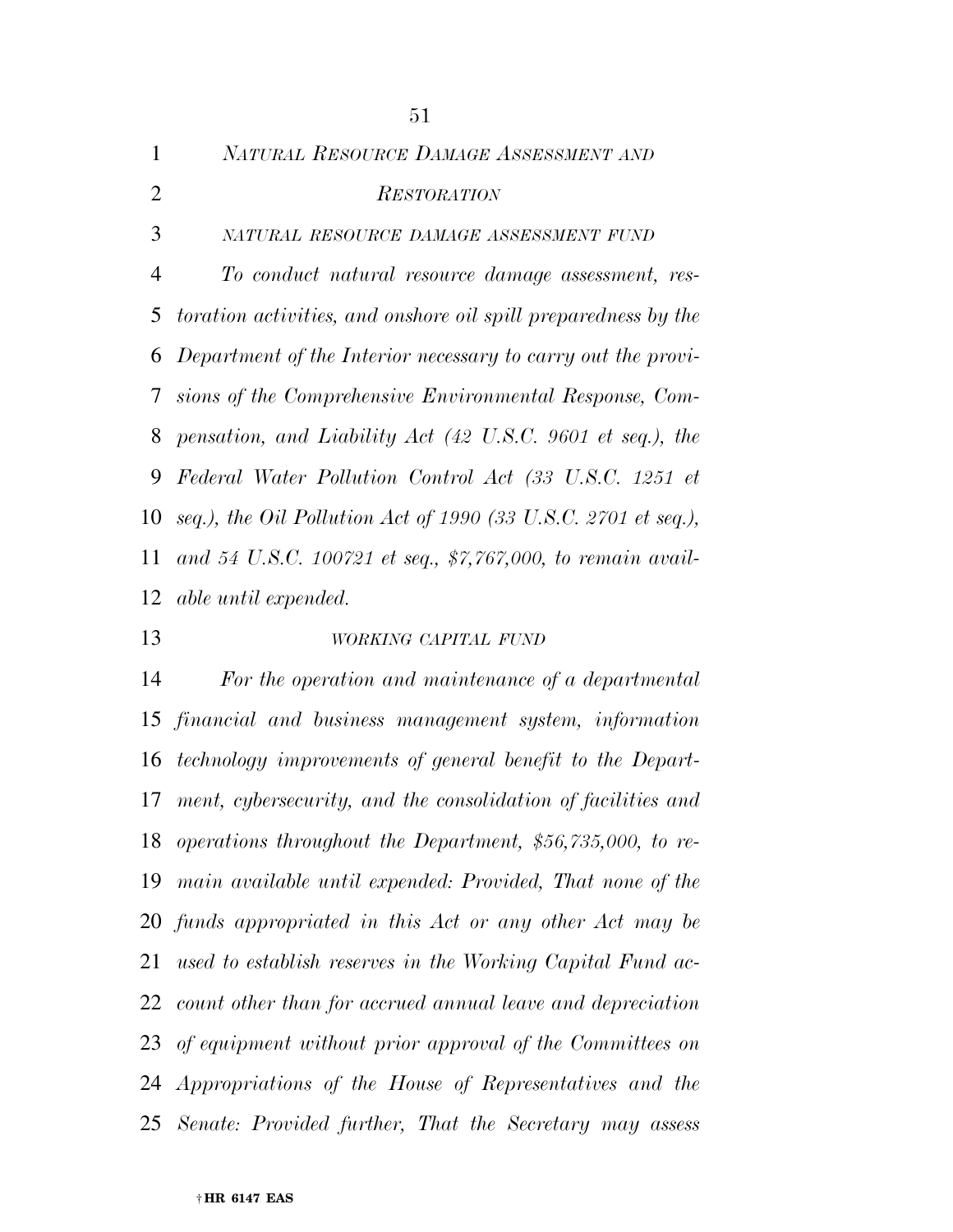*reasonable charges to State, local and tribal government em- ployees for training services provided by the National In- dian Program Training Center, other than training related to Public Law 93–638: Provided further, That the Secretary may lease or otherwise provide space and related facilities, equipment or professional services of the National Indian Program Training Center to State, local and tribal govern- ment employees or persons or organizations engaged in cul- tural, educational, or recreational activities (as defined in section 3306(a) of title 40, United States Code) at the pre- vailing rate for similar space, facilities, equipment, or serv- ices in the vicinity of the National Indian Program Train- ing Center: Provided further, That all funds received pursu- ant to the two preceding provisos shall be credited to this account, shall be available until expended, and shall be used by the Secretary for necessary expenses of the National In- dian Program Training Center: Provided further, That the Secretary may enter into grants and cooperative agree- ments to support the Office of Natural Resource Revenue's collection and disbursement of royalties, fees, and other mineral revenue proceeds, as authorized by law.* 

# *ADMINISTRATIVE PROVISION*

 *There is hereby authorized for acquisition from avail- able resources within the Working Capital Fund, aircraft which may be obtained by donation, purchase or through*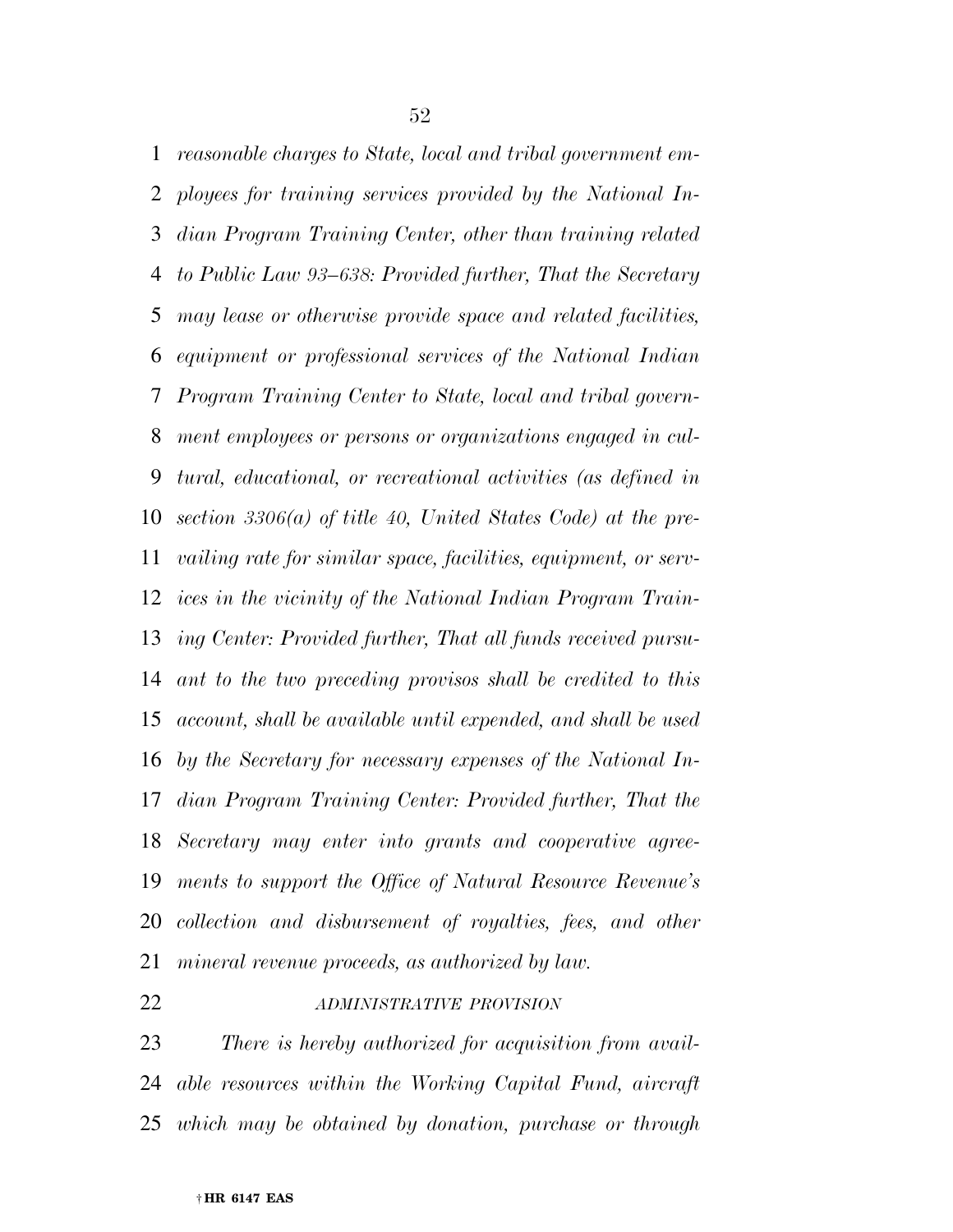*available excess surplus property: Provided, That existing aircraft being replaced may be sold, with proceeds derived or trade-in value used to offset the purchase price for the replacement aircraft.* 

### *OFFICE OF NATURAL RESOURCES REVENUE*

 *For necessary expenses for management of the collec- tion and disbursement of royalties, fees, and other mineral revenue proceeds, and for grants and cooperative agree- ments, as authorized by law, \$137,505,000, to remain avail- able until September 30, 2020; of which \$41,727,000 shall remain available until expended for the purpose of mineral revenue management activities: Provided, That notwith- standing any other provision of law, \$15,000 shall be avail- able for refunds of overpayments in connection with certain Indian leases in which the Secretary concurred with the claimed refund due, to pay amounts owed to Indian allottees or tribes, or to correct prior unrecoverable erro-neous payments.* 

*GENERAL PROVISIONS, DEPARTMENT OF THE INTERIOR*

*(INCLUDING TRANSFERS OF FUNDS)*

*EMERGENCY TRANSFER AUTHORITY—INTRA-BUREAU*

 *SEC. 101. Appropriations made in this title shall be available for expenditure or transfer (within each bureau or office), with the approval of the Secretary, for the emer-gency reconstruction, replacement, or repair of aircraft,*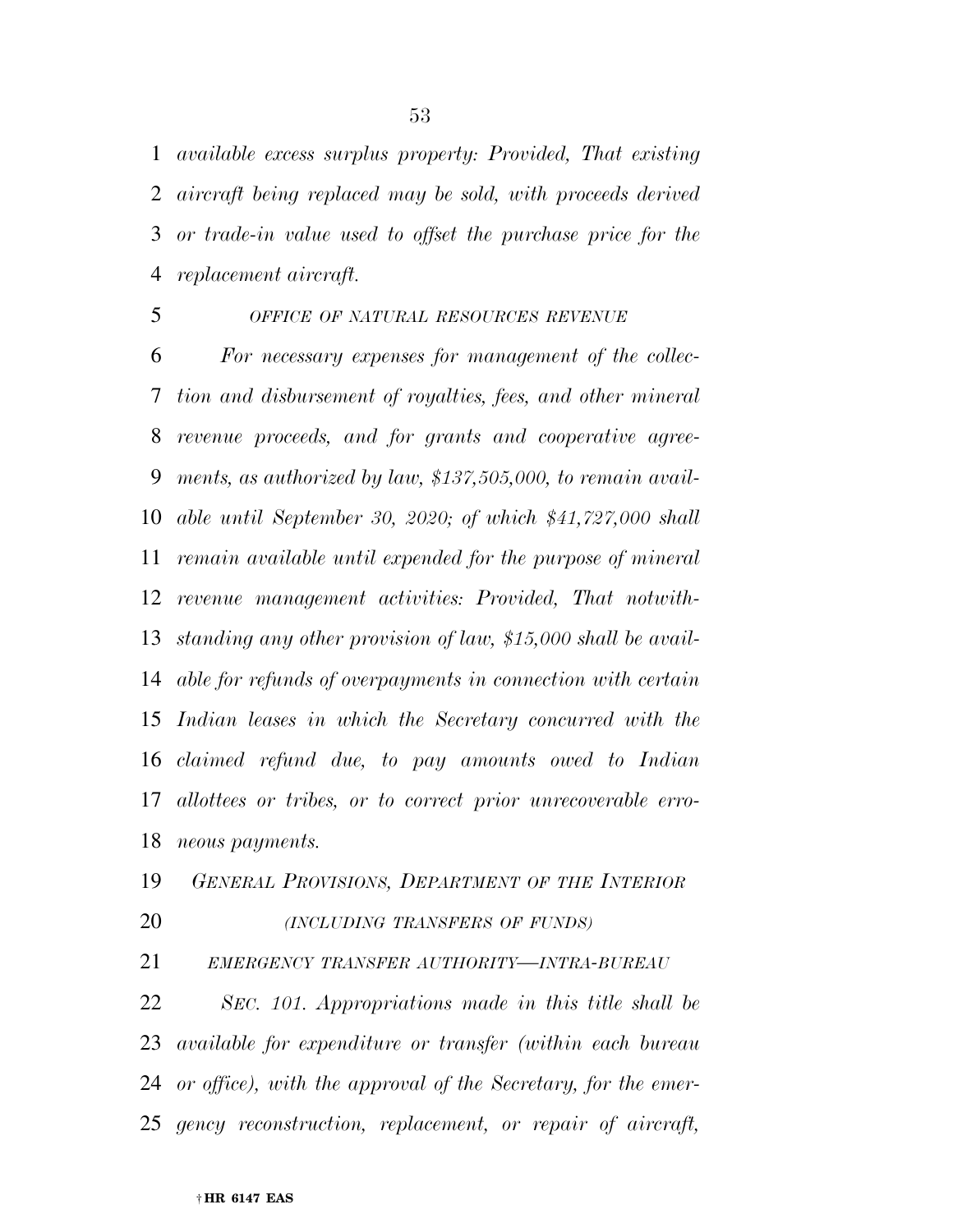*buildings, utilities, or other facilities or equipment dam- aged or destroyed by fire, flood, storm, or other unavoidable causes: Provided, That no funds shall be made available under this authority until funds specifically made available to the Department of the Interior for emergencies shall have been exhausted: Provided further, That all funds used pur- suant to this section must be replenished by a supplemental appropriation, which must be requested as promptly as pos-sible.* 

*EMERGENCY TRANSFER AUTHORITY—DEPARTMENT-WIDE*

 *SEC. 102. The Secretary may authorize the expendi- ture or transfer of any no year appropriation in this title, in addition to the amounts included in the budget programs of the several agencies, for the suppression or emergency prevention of wildland fires on or threatening lands under the jurisdiction of the Department of the Interior; for the emergency rehabilitation of burned-over lands under its ju- risdiction; for emergency actions related to potential or ac- tual earthquakes, floods, volcanoes, storms, or other un- avoidable causes; for contingency planning subsequent to actual oil spills; for response and natural resource damage assessment activities related to actual oil spills or releases of hazardous substances into the environment; for the pre- vention, suppression, and control of actual or potential grasshopper and Mormon cricket outbreaks on lands under*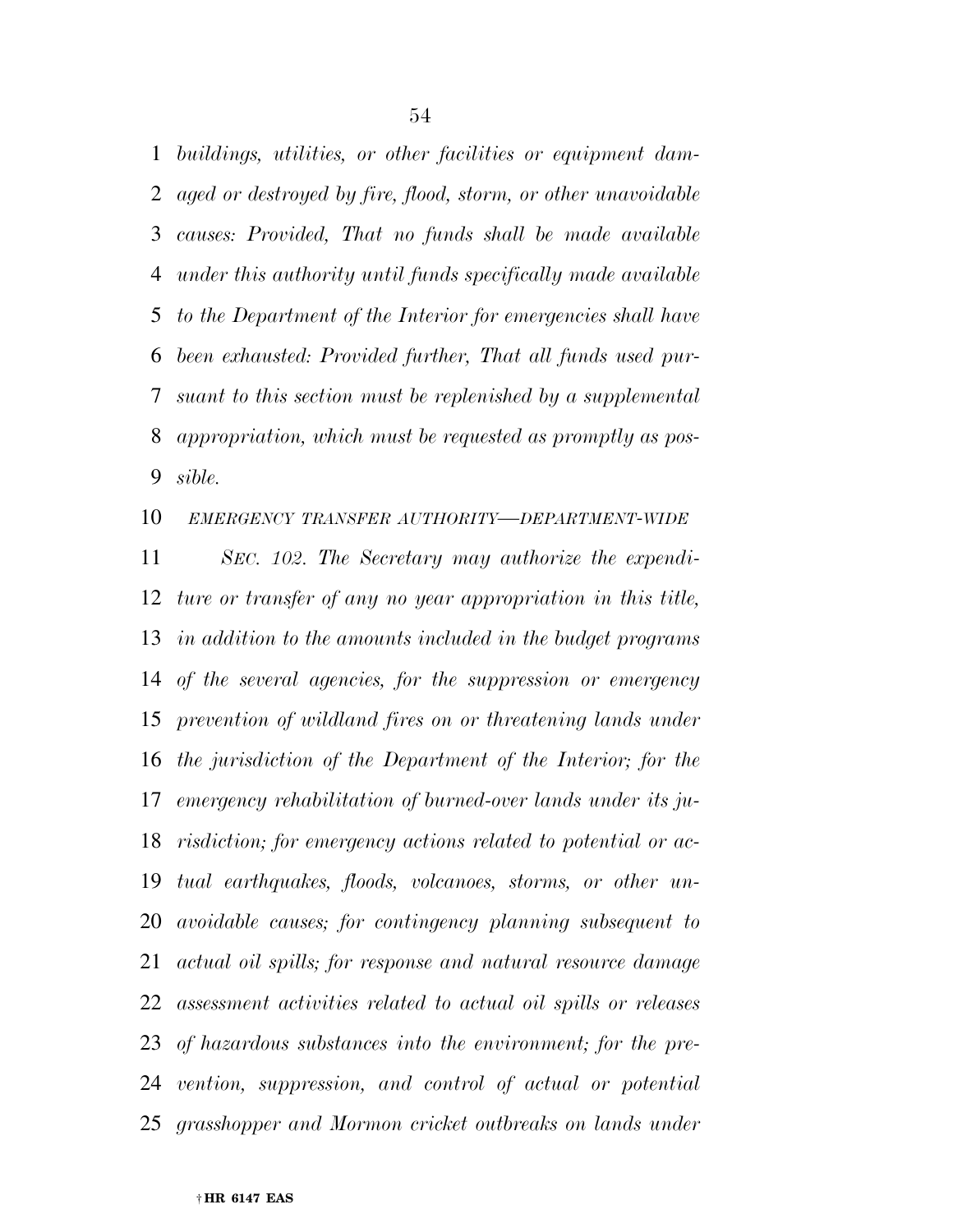*the jurisdiction of the Secretary, pursuant to the authority in section 417(b) of Public Law 106–224 (7 U.S.C. 7717(b)); for emergency reclamation projects under section 410 of Public Law 95–87; and shall transfer, from any no year funds available to the Office of Surface Mining Rec- lamation and Enforcement, such funds as may be necessary to permit assumption of regulatory authority in the event a primacy State is not carrying out the regulatory provi- sions of the Surface Mining Act: Provided, That appropria- tions made in this title for wildland fire operations shall be available for the payment of obligations incurred during the preceding fiscal year, and for reimbursement to other Federal agencies for destruction of vehicles, aircraft, or other equipment in connection with their use for wildland fire operations, with such reimbursement to be credited to appropriations currently available at the time of receipt thereof: Provided further, That for wildland fire operations, no funds shall be made available under this authority until the Secretary determines that funds appropriated for ''wildland fire suppression'' shall be exhausted within 30 days: Provided further, That all funds used pursuant to this section must be replenished by a supplemental appropria- tion, which must be requested as promptly as possible: Pro-vided further, That such replenishment funds shall be used*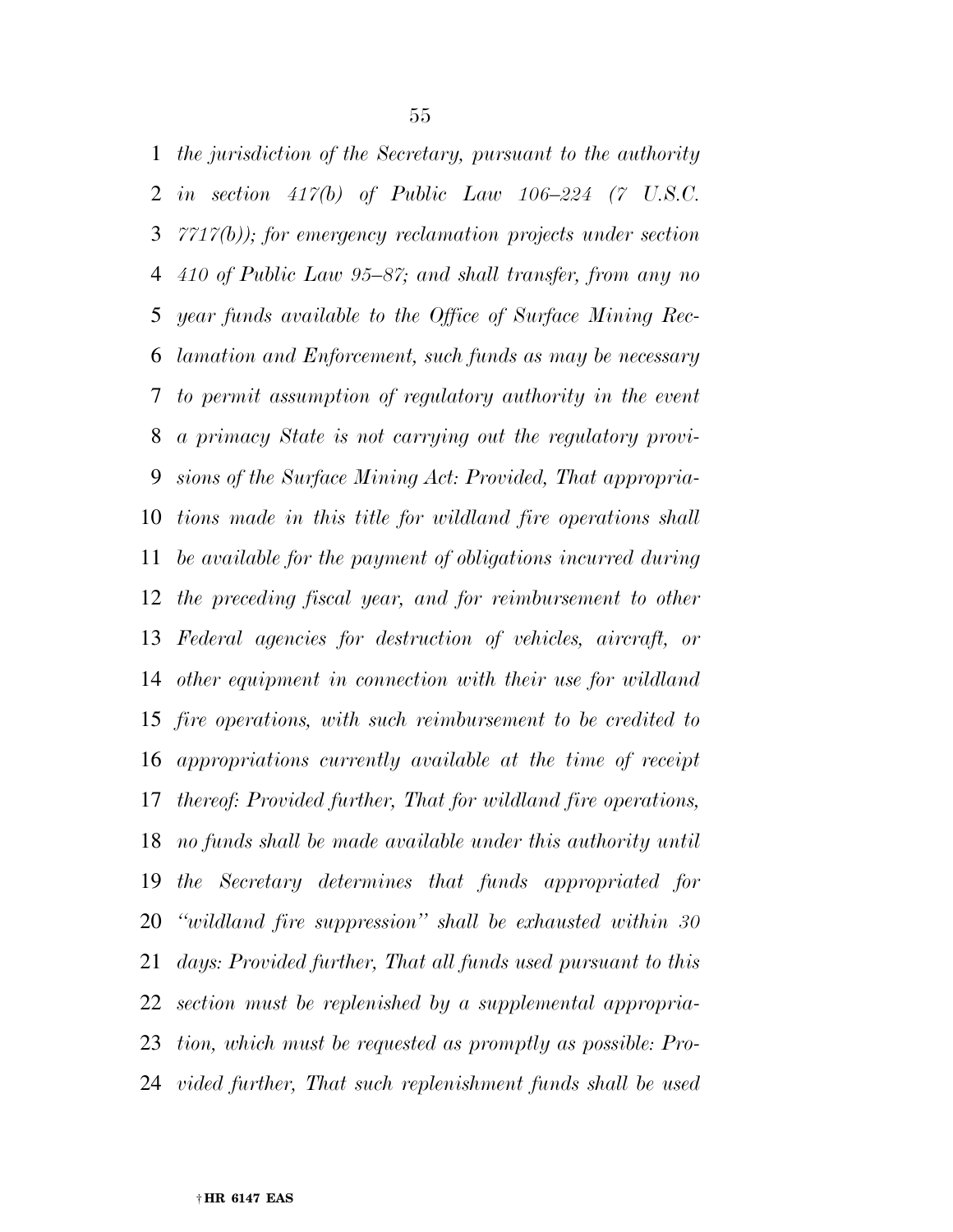*to reimburse, on a pro rata basis, accounts from which emergency funds were transferred.* 

*AUTHORIZED USE OF FUNDS*

 *SEC. 103. Appropriations made to the Department of the Interior in this title shall be available for services as authorized by section 3109 of title 5, United States Code, when authorized by the Secretary, in total amount not to exceed \$500,000; purchase and replacement of motor vehi- cles, including specially equipped law enforcement vehicles; hire, maintenance, and operation of aircraft; hire of pas- senger motor vehicles; purchase of reprints; payment for telephone service in private residences in the field, when au- thorized under regulations approved by the Secretary; and the payment of dues, when authorized by the Secretary, for library membership in societies or associations which issue publications to members only or at a price to members lower than to subscribers who are not members.* 

 *SEC. 104. Appropriations made in this Act under the headings Bureau of Indian Affairs and Bureau of Indian Education, and Office of the Special Trustee for American Indians and any unobligated balances from prior appro- priations Acts made under the same headings shall be avail- able for expenditure or transfer for Indian trust manage-ment and reform activities. Total funding for historical ac-*

*AUTHORIZED USE OF FUNDS, INDIAN TRUST MANAGEMENT*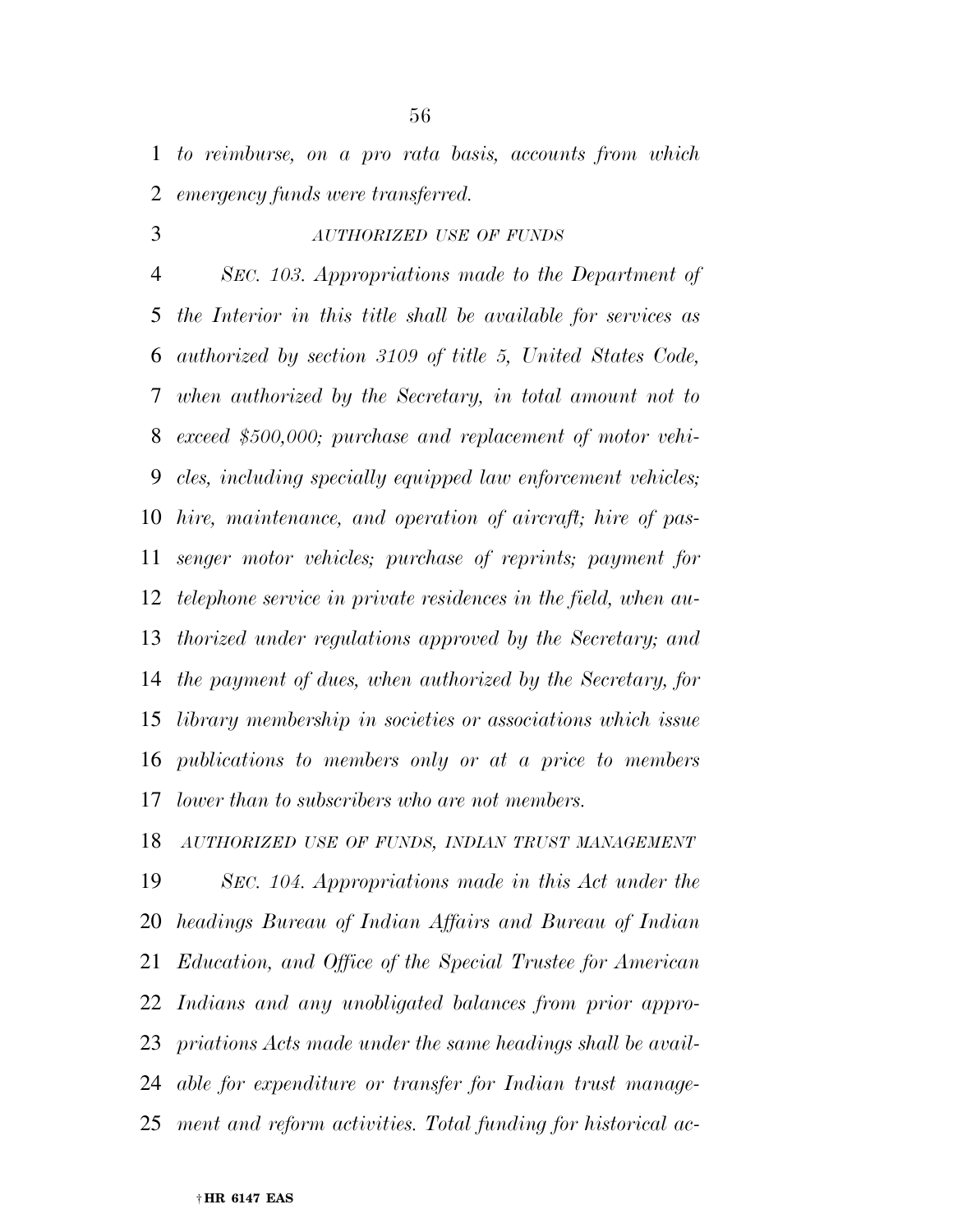*counting activities shall not exceed amounts specifically designated in this Act for such purpose.* 

*REDISTRIBUTION OF FUNDS, BUREAU OF INDIAN AFFAIRS*

 *SEC. 105. Notwithstanding any other provision of law, the Secretary of the Interior is authorized to redistribute any Tribal Priority Allocation funds, including tribal base funds, to alleviate tribal funding inequities by transferring funds to address identified, unmet needs, dual enrollment, overlapping service areas or inaccurate distribution meth- odologies. No tribe shall receive a reduction in Tribal Pri- ority Allocation funds of more than 10 percent in fiscal year 2019. Under circumstances of dual enrollment, over- lapping service areas or inaccurate distribution methodolo-gies, the 10 percent limitation does not apply.* 

*ELLIS, GOVERNORS, AND LIBERTY ISLANDS*

 *SEC. 106. Notwithstanding any other provision of law, the Secretary of the Interior is authorized to acquire lands, waters, or interests therein including the use of all or part of any pier, dock, or landing within the State of New York and the State of New Jersey, for the purpose of operating and maintaining facilities in the support of transportation and accommodation of visitors to Ellis, Governors, and Lib- erty Islands, and of other program and administrative ac- tivities, by donation or with appropriated funds, including franchise fees (and other monetary consideration), or by ex-*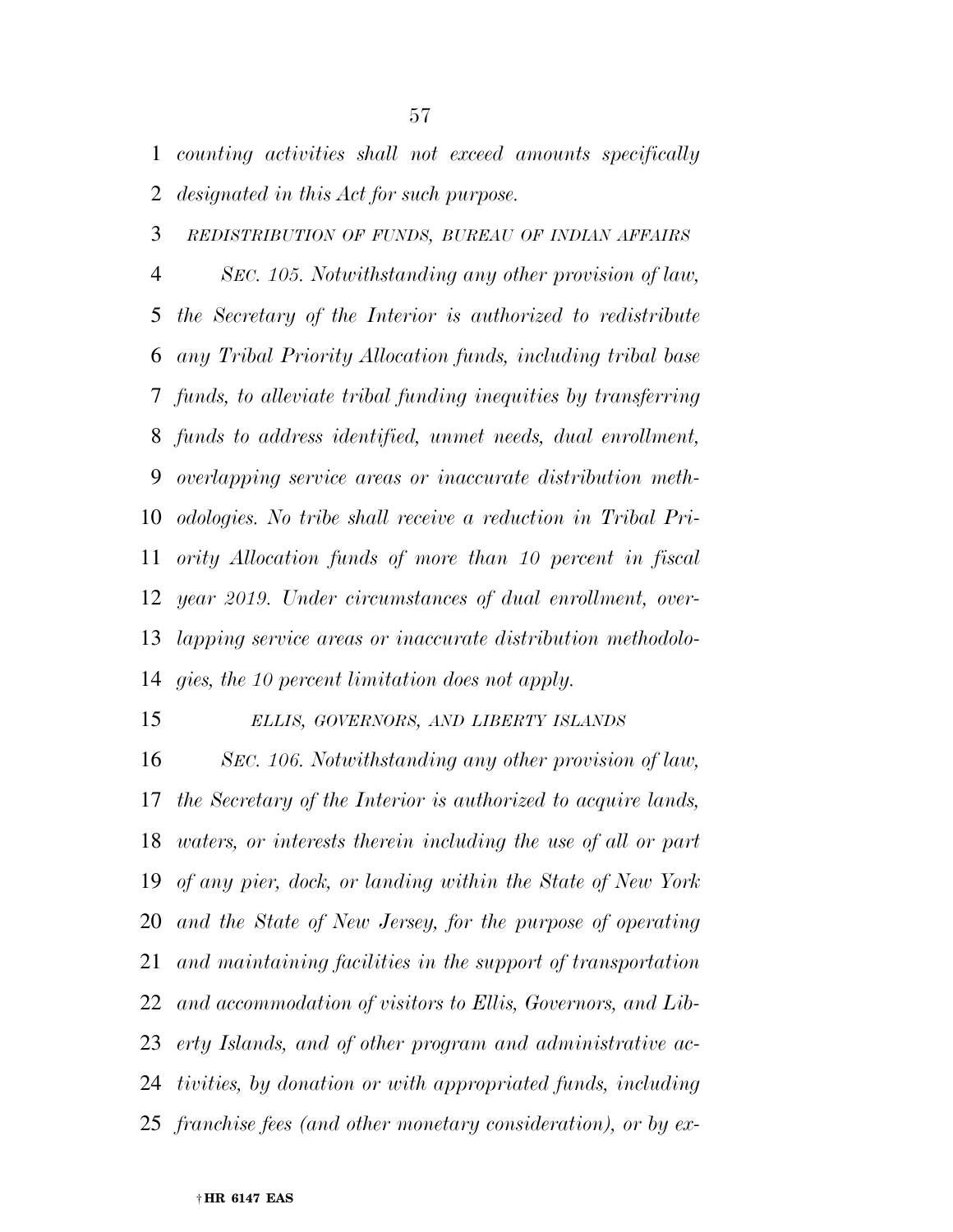*change; and the Secretary is authorized to negotiate and enter into leases, subleases, concession contracts or other agreements for the use of such facilities on such terms and conditions as the Secretary may determine reasonable.* 

*OUTER CONTINENTAL SHELF INSPECTION FEES*

 *SEC. 107. (a) In fiscal year 2019, the Secretary shall collect a nonrefundable inspection fee, which shall be depos- ited in the ''Offshore Safety and Environmental Enforce- ment'' account, from the designated operator for facilities subject to inspection under 43 U.S.C. 1348(c).* 

 *(b) Annual fees shall be collected for facilities that are above the waterline, excluding drilling rigs, and are in place at the start of the fiscal year. Fees for fiscal year 2019 shall be:* 

 *(1) \$10,500 for facilities with no wells, but with processing equipment or gathering lines;* 

 *(2) \$17,000 for facilities with 1 to 10 wells, with any combination of active or inactive wells; and* 

 *(3) \$31,500 for facilities with more than 10 wells, with any combination of active or inactive wells.* 

 *(c) Fees for drilling rigs shall be assessed for all inspec- tions completed in fiscal year 2019. Fees for fiscal year 2019 shall be:*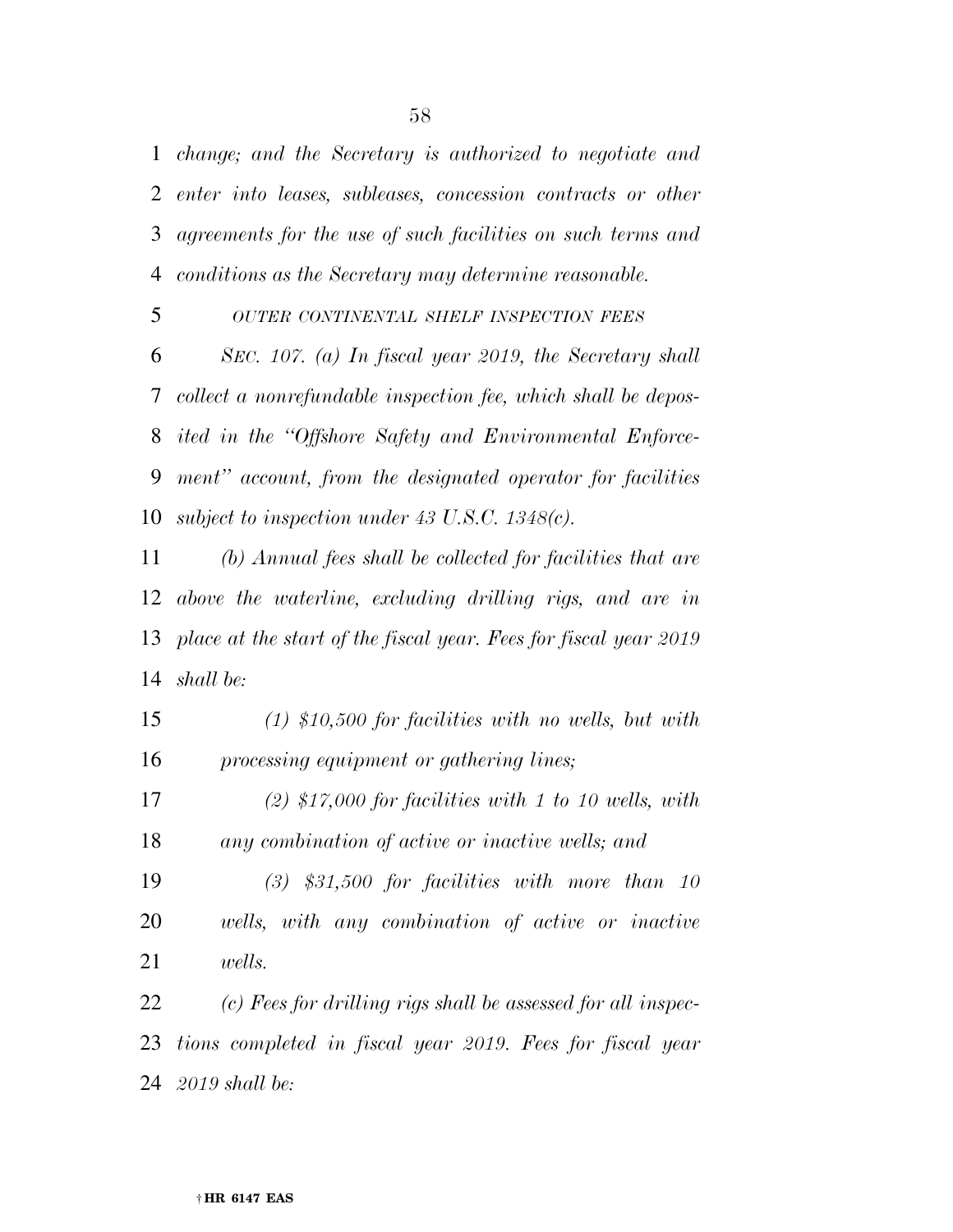*(1) \$30,500 per inspection for rigs operating in water depths of 500 feet or more; and (2) \$16,700 per inspection for rigs operating in water depths of less than 500 feet. (d) The Secretary shall bill designated operators under subsection (b) within 60 days, with payment required with- in 30 days of billing. The Secretary shall bill designated operators under subsection (c) within 30 days of the end of the month in which the inspection occurred, with pay- ment required within 30 days of billing. BUREAU OF OCEAN ENERGY MANAGEMENT, REGULATION AND ENFORCEMENT REORGANIZATION SEC. 108. The Secretary of the Interior, in order to implement a reorganization of the Bureau of Ocean Energy Management, Regulation and Enforcement, may transfer funds among and between the successor offices and bureaus affected by the reorganization only in conformance with the reprogramming guidelines described in the report accom- panying this Act. CONTRACTS AND AGREEMENTS FOR WILD HORSE AND BURRO HOLDING FACILITIES SEC. 109. Notwithstanding any other provision of this Act, the Secretary of the Interior may enter into multiyear cooperative agreements with nonprofit organizations and other appropriate entities, and may enter into multiyear*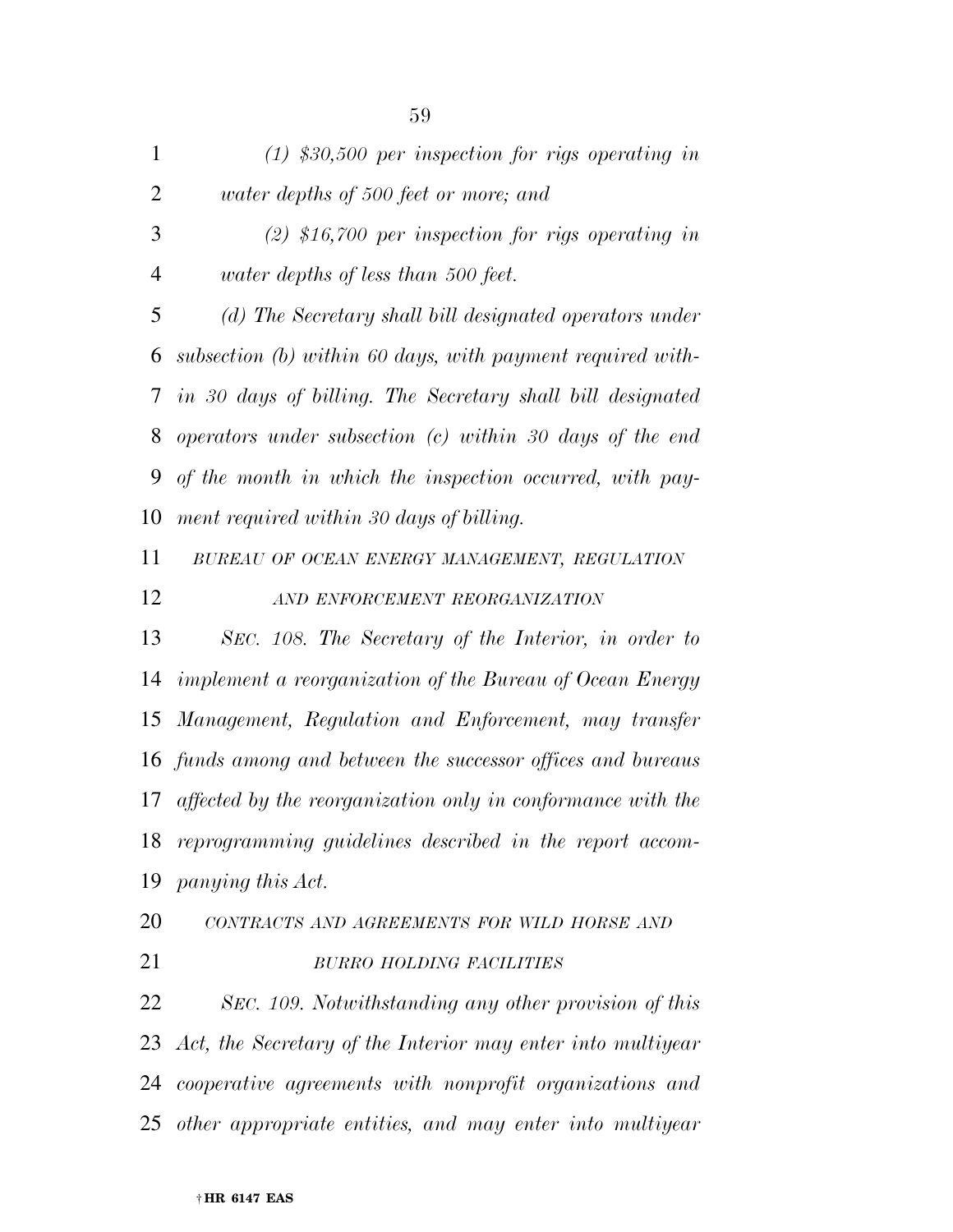*contracts in accordance with the provisions of section 3903 of title 41, United States Code (except that the 5-year term restriction in subsection (a) shall not apply), for the long- term care and maintenance of excess wild free roaming horses and burros by such organizations or entities on pri- vate land. Such cooperative agreements and contracts may not exceed 10 years, subject to renewal at the discretion of the Secretary.* 

## *MASS MARKING OF SALMONIDS*

 *SEC. 110. The United States Fish and Wildlife Service shall, in carrying out its responsibilities to protect threat- ened and endangered species of salmon, implement a system of mass marking of salmonid stocks, intended for harvest, that are released from federally operated or federally fi- nanced hatcheries including but not limited to fish releases of coho, chinook, and steelhead species. Marked fish must have a visible mark that can be readily identified by com-mercial and recreational fishers.* 

*CONTRACTS AND AGREEMENTS WITH INDIAN AFFAIRS*

 *SEC. 111. Notwithstanding any other provision of law, during fiscal year 2019, in carrying out work involving co- operation with State, local, and tribal governments or any political subdivision thereof, Indian Affairs may record ob- ligations against accounts receivable from any such entities, except that total obligations at the end of the fiscal year*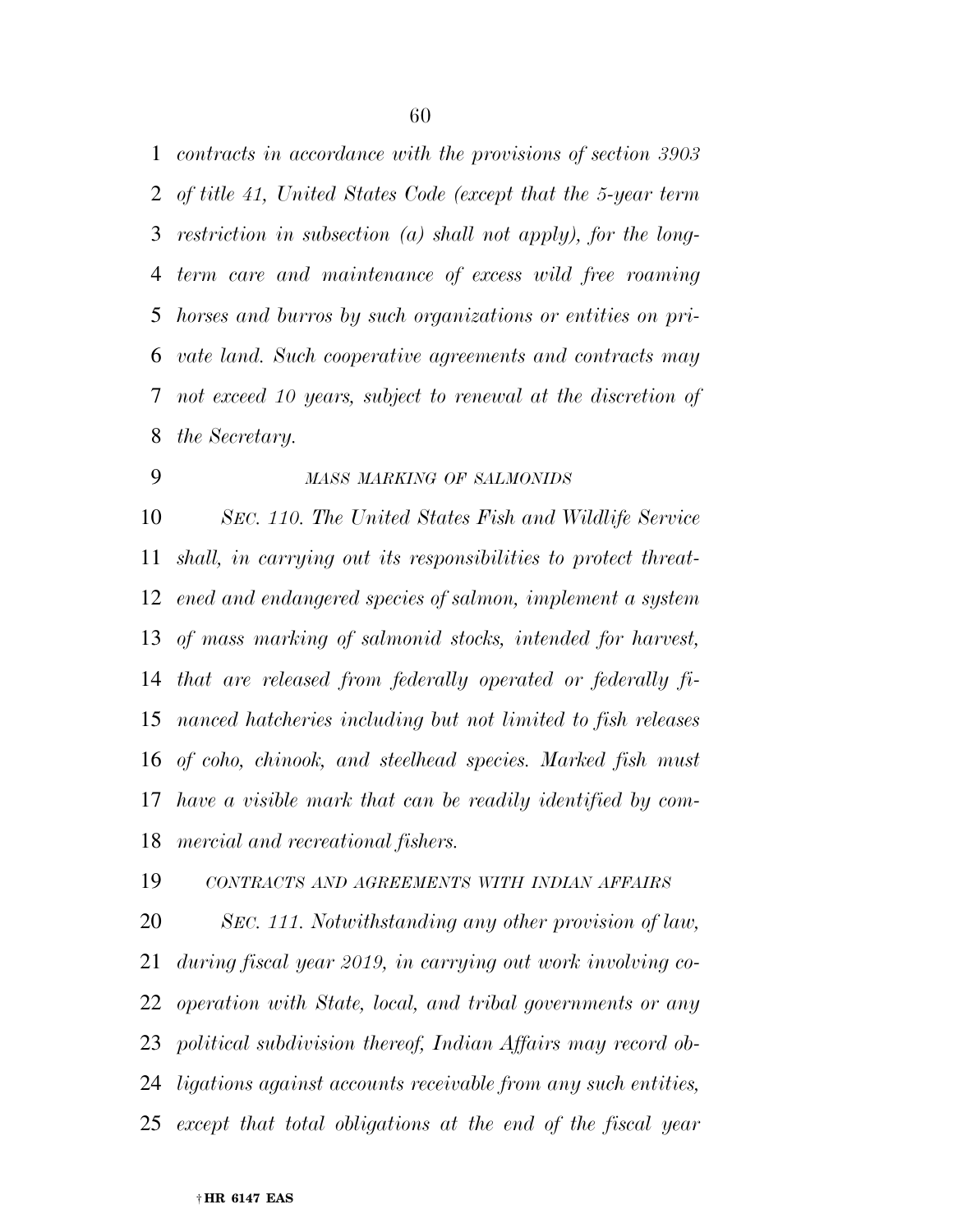*shall not exceed total budgetary resources available at the end of the fiscal year.* 

# *HUMANE TRANSFER OF EXCESS ANIMALS*

 *SEC. 112. Notwithstanding any other provision of law, the Secretary of the Interior may transfer excess wild horses or burros that have been removed from the public lands to other Federal, State, and local government agencies for use as work animals: Provided, That the Secretary may make any such transfer immediately upon request of such Fed- eral, State, or local government agency: Provided further, That any excess animal transferred under this provision shall lose its status as a wild free-roaming horse or burro as defined in the Wild Free-Roaming Horses and Burros Act: Provided further, That any Federal, State, or local gov- ernment agency receiving excess wild horses or burros as authorized in this section shall not: destroy the horses or burros in a way that results in their destruction into com- mercial products; sell or otherwise transfer the horses or burros in a way that results in their destruction for proc- essing into commercial products; or euthanize the horses or burros except upon the recommendation of a licensed veteri-narian, in cases of severe injury, illness, or advanced age.*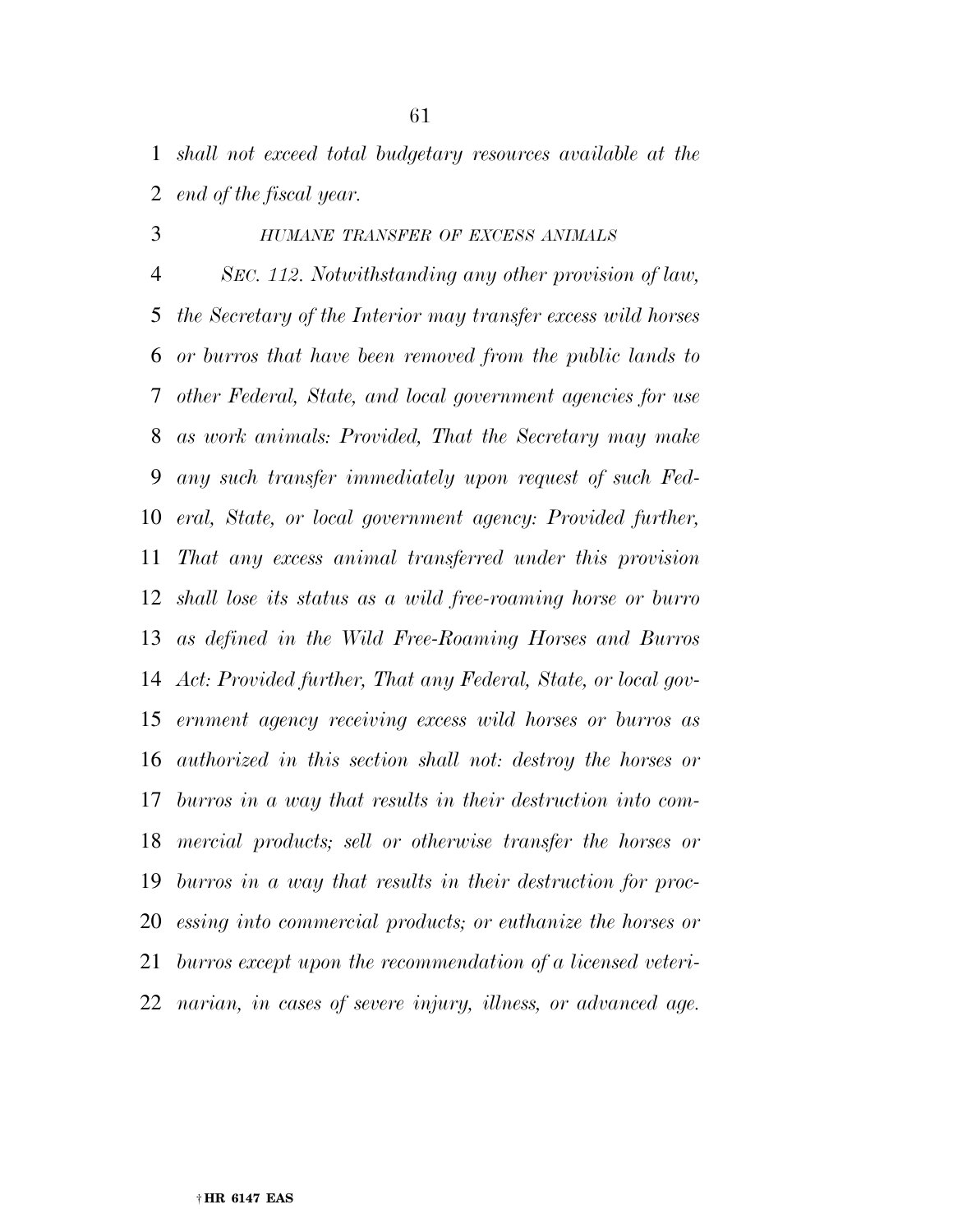*DEPARTMENT OF THE INTERIOR EXPERIENCED SERVICES*

# *PROGRAM*

 *SEC. 113. (a) Notwithstanding any other provision of law relating to Federal grants and cooperative agreements, the Secretary of the Interior is authorized to make grants to, or enter into cooperative agreements with, private non- profit organizations designated by the Secretary of Labor under title V of the Older Americans Act of 1965 to utilize the talents of older Americans in programs authorized by other provisions of law administered by the Secretary and consistent with such provisions of law.* 

 *(b) Prior to awarding any grant or agreement under subsection (a), the Secretary shall ensure that the agreement would not—* 

 *(1) result in the displacement of individuals cur- rently employed by the Department, including partial displacement through reduction of non-overtime hours, wages, or employment benefits;* 

 *(2) result in the use of an individual under the Department of the Interior Experienced Services Pro- gram for a job or function in a case in which a Fed- eral employee is in a layoff status from the same or substantially equivalent job within the Department; or* 

*(3) affect existing contracts for services.*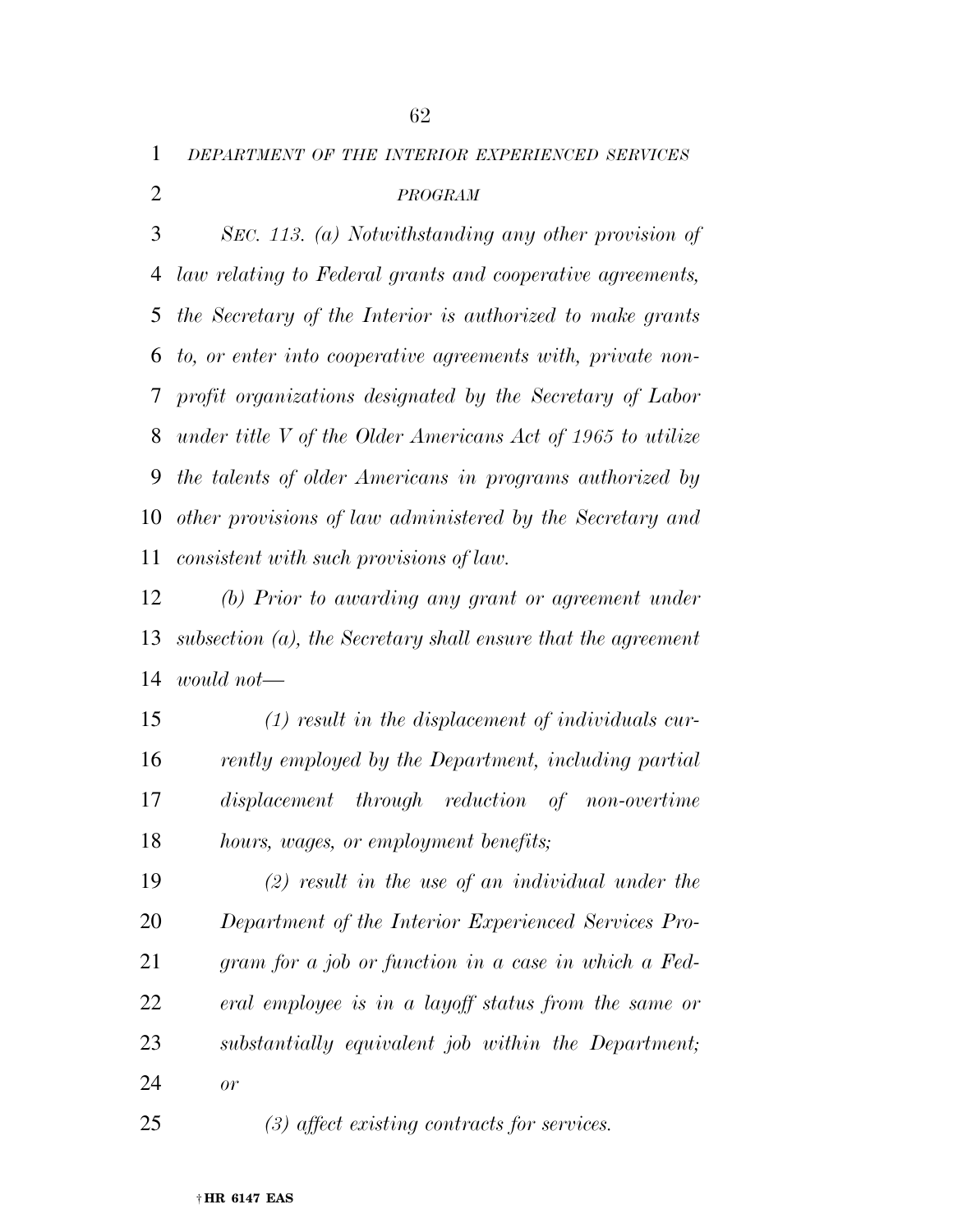*SEC. 114. Section 6906 of title 31, United States Code, is amended by striking ''fiscal year 2018'' and inserting ''fiscal year 2019''. SAGE-GROUSE SEC. 115. None of the funds made available by this or any other Act may be used by the Secretary of the Inte- rior to write or issue pursuant to section 4 of the Endan- gered Species Act of 1973 (16 U.S.C. 1533)— (1) a proposed rule for greater sage-grouse (Centrocercus urophasianus); (2) a proposed rule for the Columbia basin dis- tinct population segment of greater sage-grouse. TECHNICAL CORRECTION SEC. 116. Division II of Public Law 104–333 (54 U.S.C. 320101 note), as amended by section 116(b)(2) of Public Law 114–113, is amended in each of sections 208, 310, and 607, by striking ''2017'' and inserting ''2019''. DAMAGE TO DEPARTMENT OF THE INTERIOR FACILITIES BY VOLCANIC ERUPTION SEC. 117. (a) Not later than 60 days after the date of enactment of this Act, the Secretary of the Interior shall* 

 *submit to Congress a report on each facility and related infrastructure of the Department of the Interior damaged by a volcanic eruption covered by a major disaster declared by the President in calendar year 2018 in accordance with* 

### † **HR 6147 EAS**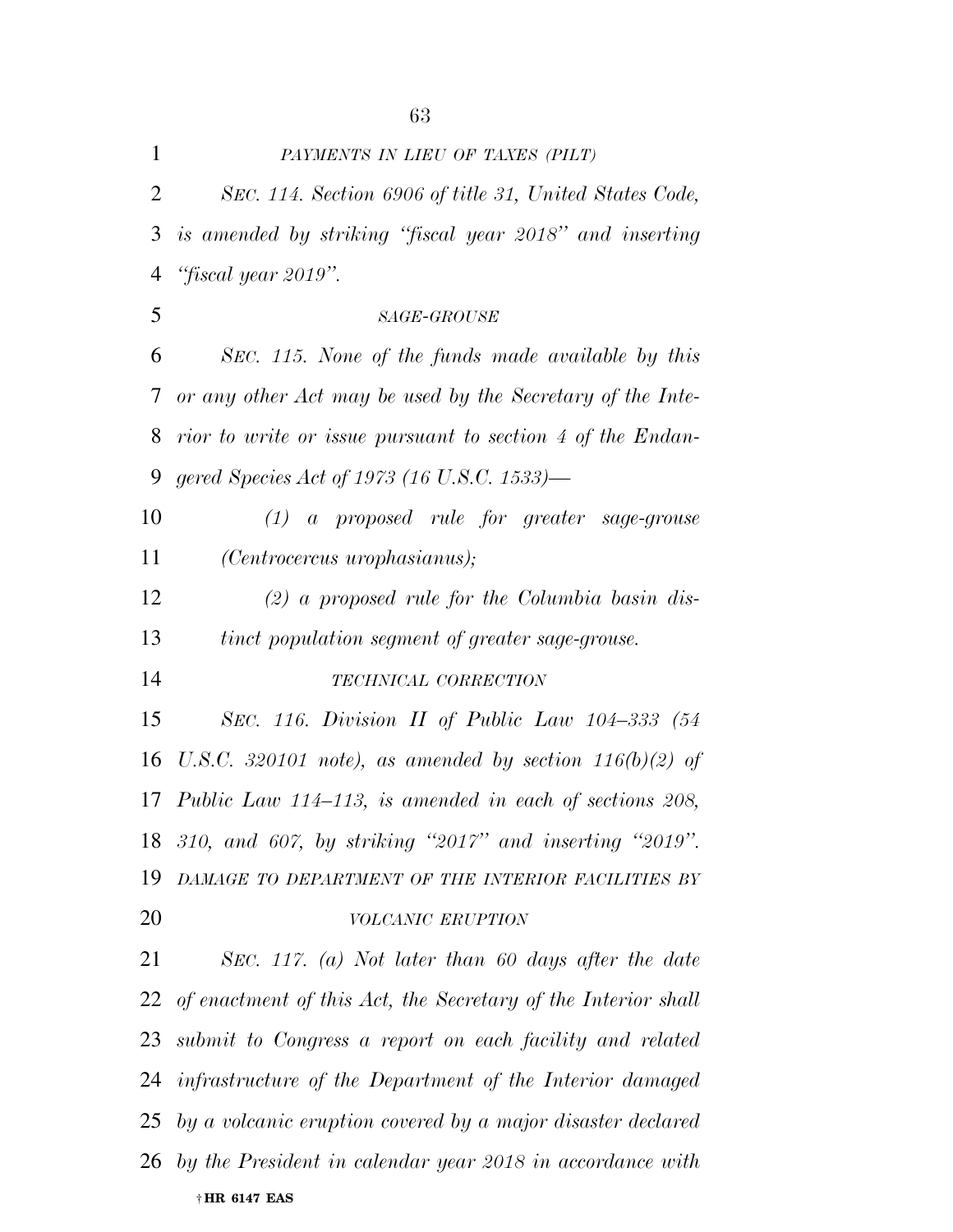| $\mathbf{1}$   | section 401 of the Robert T. Stafford Disaster Relief and        |
|----------------|------------------------------------------------------------------|
| $\overline{2}$ | <i>Emergency Assistance Act (42 U.S.C. 5170) (referred to in</i> |
| 3              | this section as a "covered facility").                           |
| $\overline{4}$ | (b) The report submitted under subsection (a) shall in-          |
| 5              | clude                                                            |
| 6              | $(1)$ an inventory of all covered facilities;                    |
| 7              | $(2)$ a description of                                           |
| 8              | $(A)$ any closures of covered facilities; and                    |
| 9              | $(B)$ the estimated impact on visitorship to                     |
| 10             | covered facilities open to the public as a result                |
| 11             | of a volcanic eruption; and                                      |
| 12             | $(3)$ a plan—                                                    |
| 13             | $(A)$ to restore or replace covered facilities;                  |
| 14             | and                                                              |
| 15             | $(B)$ to restore visitorship levels to covered                   |
| 16             | facilities open to the public to historic visitorship            |
| 17             | levels.                                                          |
| 18             | (c) In preparing the plan required under subsection              |
| 19             | $(b)(3)$ , the Secretary of the Interior shall—                  |
| 20             | $(1)$ engage the community in which the covered                  |
| 21             | facility is located, including the State and units of            |
| 22             | <i>local government</i> ; and                                    |
| 23             | $(2)$ include the estimated costs of carrying out                |
| 24             | the activities described in the plan.                            |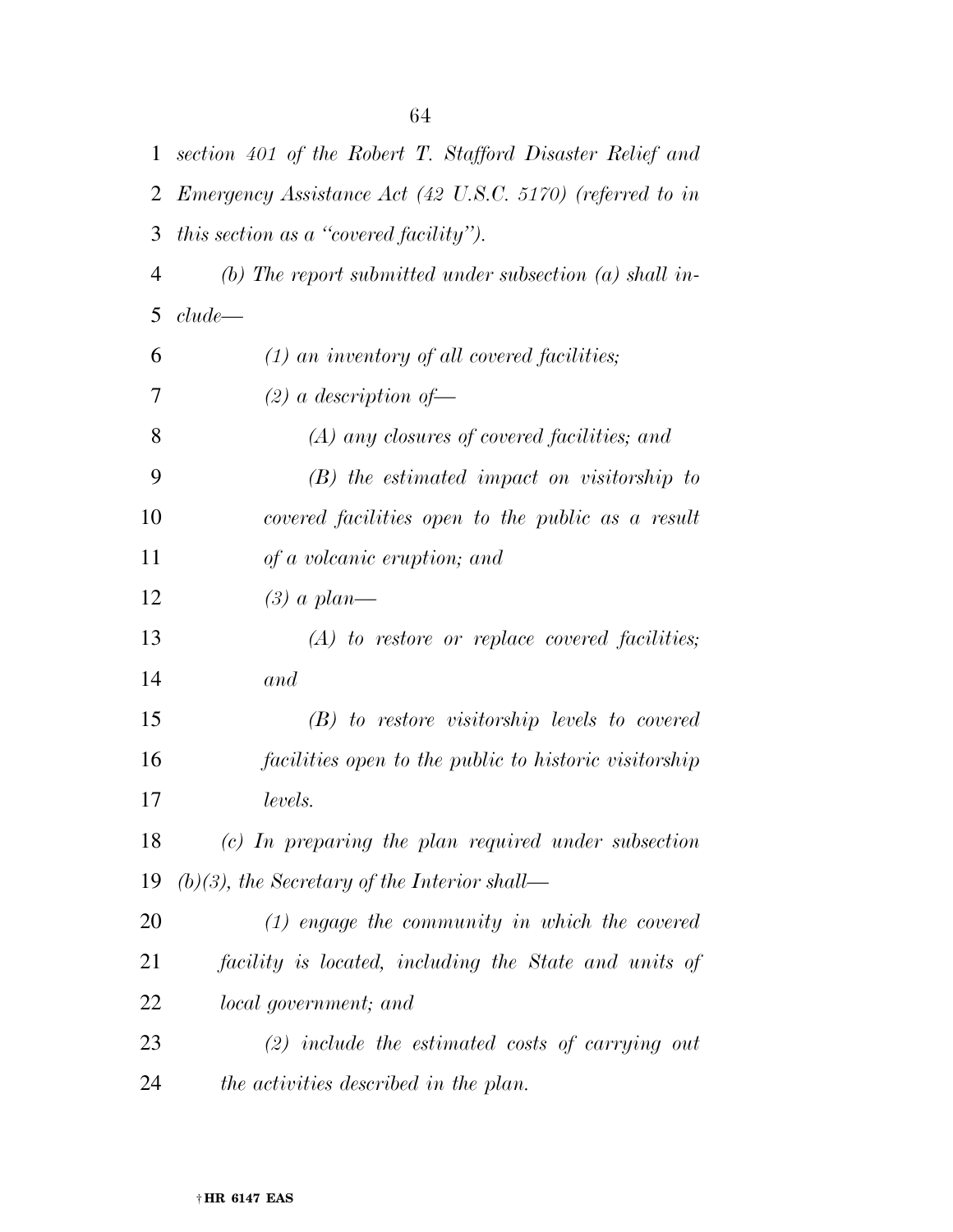| 1  | SEC. 118. (a) There are appropriated under the head-          |
|----|---------------------------------------------------------------|
| 2  | ing "Operation of Indian Programs" under the heading          |
| 3  | "Bureau of Indian Affairs and Bureau of Indian Edu-           |
| 4  | cation", in addition to any other amounts made available      |
| 5  | under such heading and in order to provide additional         |
| 6  | funding for hiring staff for tribal detention facilities, in- |
| 7  | cluding addressing the needs of newly funded tribal deten-    |
| 8  | tion facilities, \$2,000,000, to remain available until Sep-  |
| 9  | tember 30, 2020.                                              |
| 10 | (b) Notwithstanding any other provision of this Act,          |
| 11 | the total amount appropriated under the heading "Working"     |
| 12 | Capital Fund" for the Department of the Interior is hereby    |
|    |                                                               |
| 13 | <i>reduced by</i> $$2,000,000$ .                              |
| 14 | <b>TITLE II</b>                                               |
| 15 | ENVIRONMENTAL PROTECTION AGENCY                               |
| 16 | <b>SCIENCE AND TECHNOLOGY</b>                                 |
| 17 | (INCLUDING RESCISSION OF FUNDS)                               |
| 18 | For science and technology, including research and de-        |
| 19 | velopment activities, which shall include research and devel- |
| 20 | opment activities under the Comprehensive Environmental       |
| 21 | Response, Compensation, and Liability Act of 1980; nec-       |
| 22 | essary expenses for personnel and related costs and travel    |
| 23 | expenses; procurement of laboratory equipment and sup-        |
|    | 24 plies; and other operating expenses in support of research |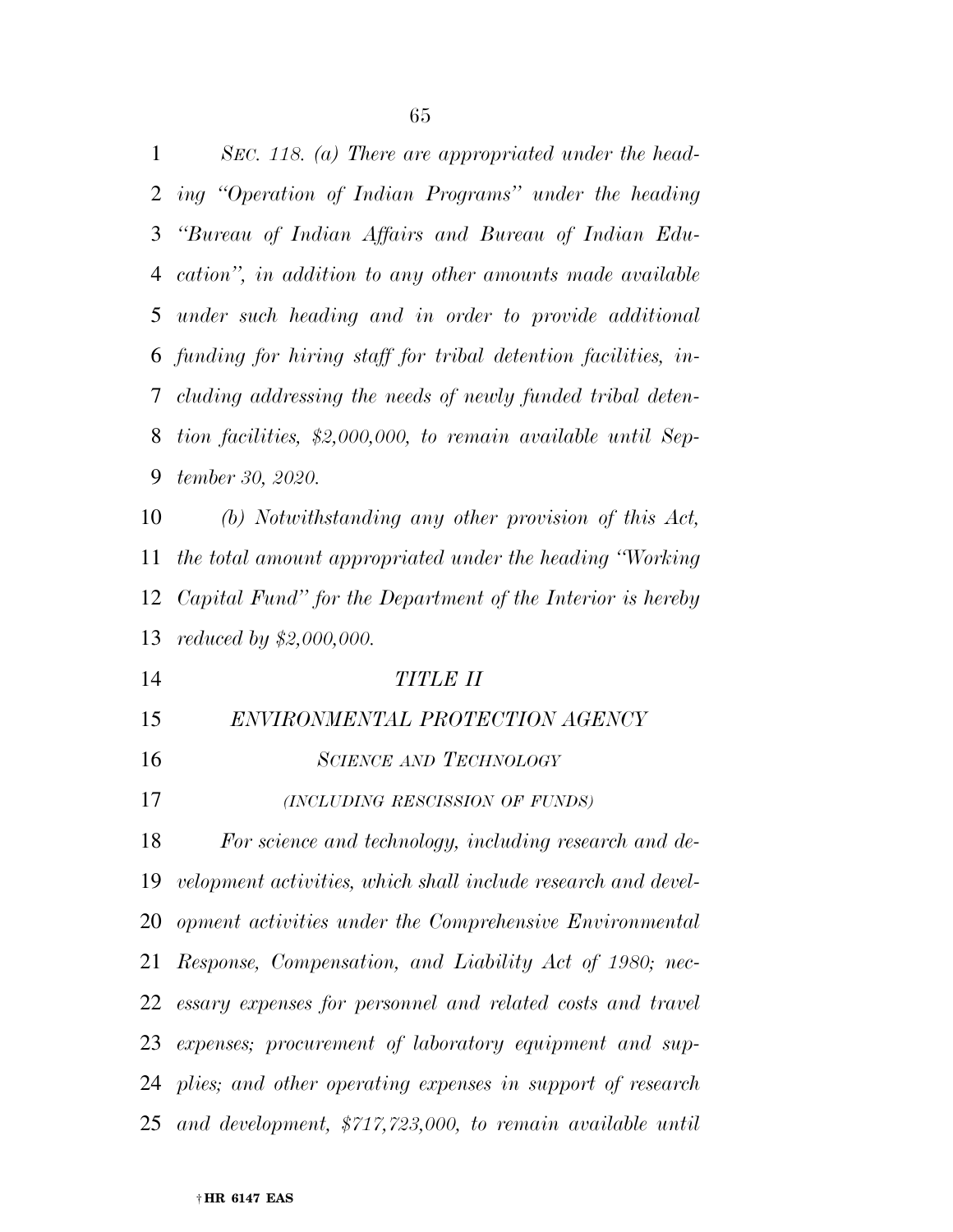*September 30, 2020: Provided, That of the funds included under this heading, \$5,000,000 shall be for Research: Na- tional Priorities as specified in the report accompanying this Act: Provided further, That of unobligated balances from appropriations made available under this heading, \$11,250,000 are permanently rescinded: Provided further, That no amounts may be rescinded pursuant to the pre- ceding proviso from amounts made available in the first proviso for Research: National Priorities: Provided further, That of the amounts made available under this heading, not less than \$5,000,000 shall be used to investigate health impacts from exposure to harmful algal blooms and cyanobacteria toxins, and to develop innovative methods to monitor, characterize, and predict blooms for early action.* 

*ENVIRONMENTAL PROGRAMS AND MANAGEMENT*

*(INCLUDING RESCISSION OF FUNDS)*

 *For environmental programs and management, in- cluding necessary expenses, not otherwise provided for, for personnel and related costs and travel expenses; hire of pas- senger motor vehicles; hire, maintenance, and operation of aircraft; purchase of reprints; library memberships in soci- eties or associations which issue publications to members only or at a price to members lower than to subscribers who are not members; administrative costs of the brownfields program under the Small Business Liability*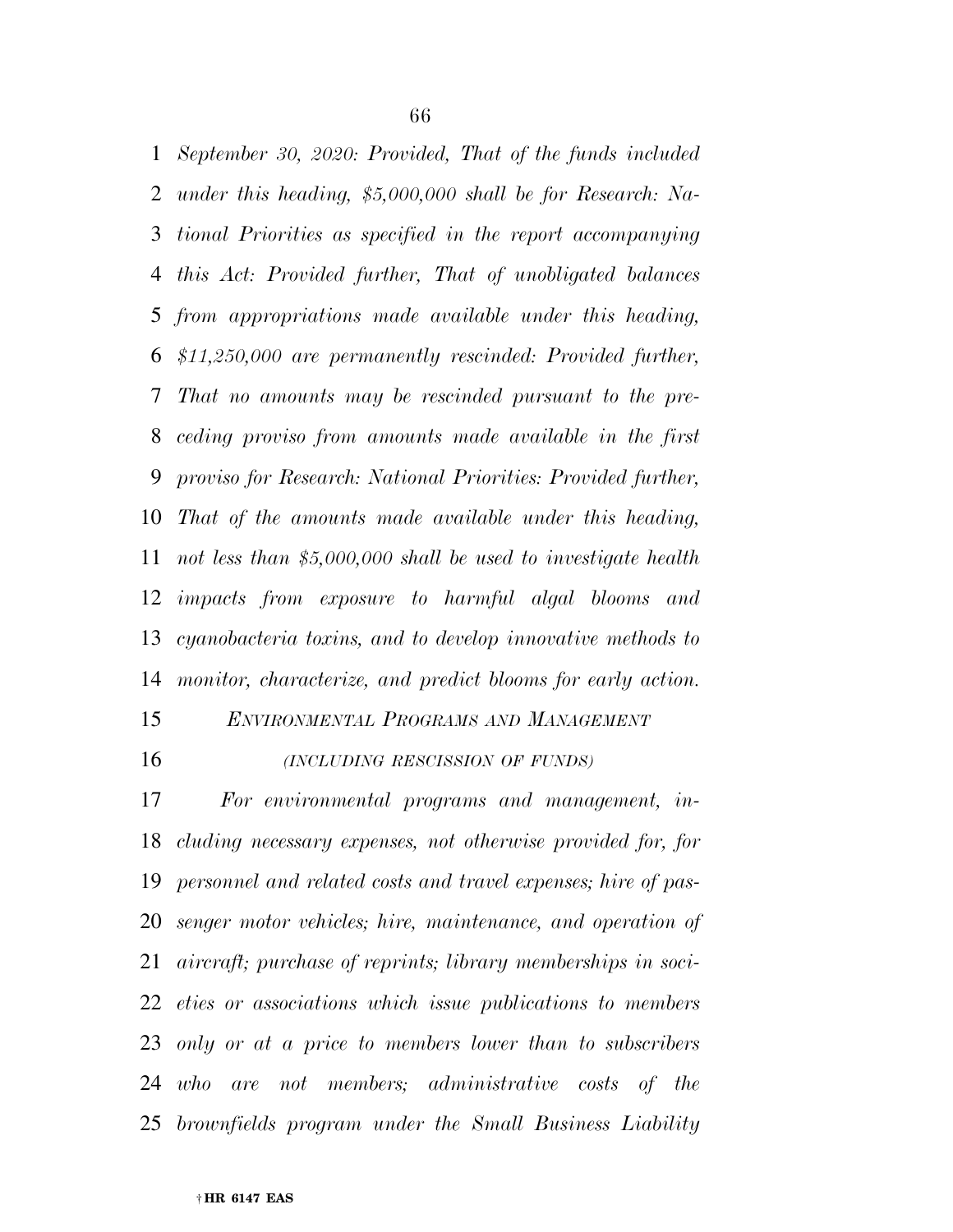*Relief and Brownfields Revitalization Act of 2002; imple- mentation of a coal combustion residual permit program under section 2301 of the Water and Waste Act of 2016; and not to exceed \$9,000 for official reception and represen- tation expenses, \$2,659,675,000, to remain available until September 30, 2020: Provided, That of the funds included under this heading, \$15,000,000 shall be for Environmental Protection: National Priorities as specified in the report ac- companying this Act: Provided further, That of the funds included under this heading, \$454,958,000 shall be for Geo- graphic Programs specified in the report accompanying this Act: Provided further, That of the unobligated balances from appropriations made available under this heading, \$61,676,000 are permanently rescinded: Provided further, That no amounts may be rescinded pursuant to the pre- ceding proviso from amounts made available in the first proviso for Environmental Protection: National Priorities, from amounts made available in the second proviso for Geo- graphic Programs, or from the National Estuary Program (33 U.S.C. 1330).* 

 *In addition, \$5,000,000 to remain available until ex- pended, for necessary expenses of activities described in sec- tion 26(b)(1) of the Toxic Substances Control Act (15 U.S.C. 2625(b)(1)): Provided, That fees collected pursuant to that section of that Act and deposited in the ''TSCA Serv-*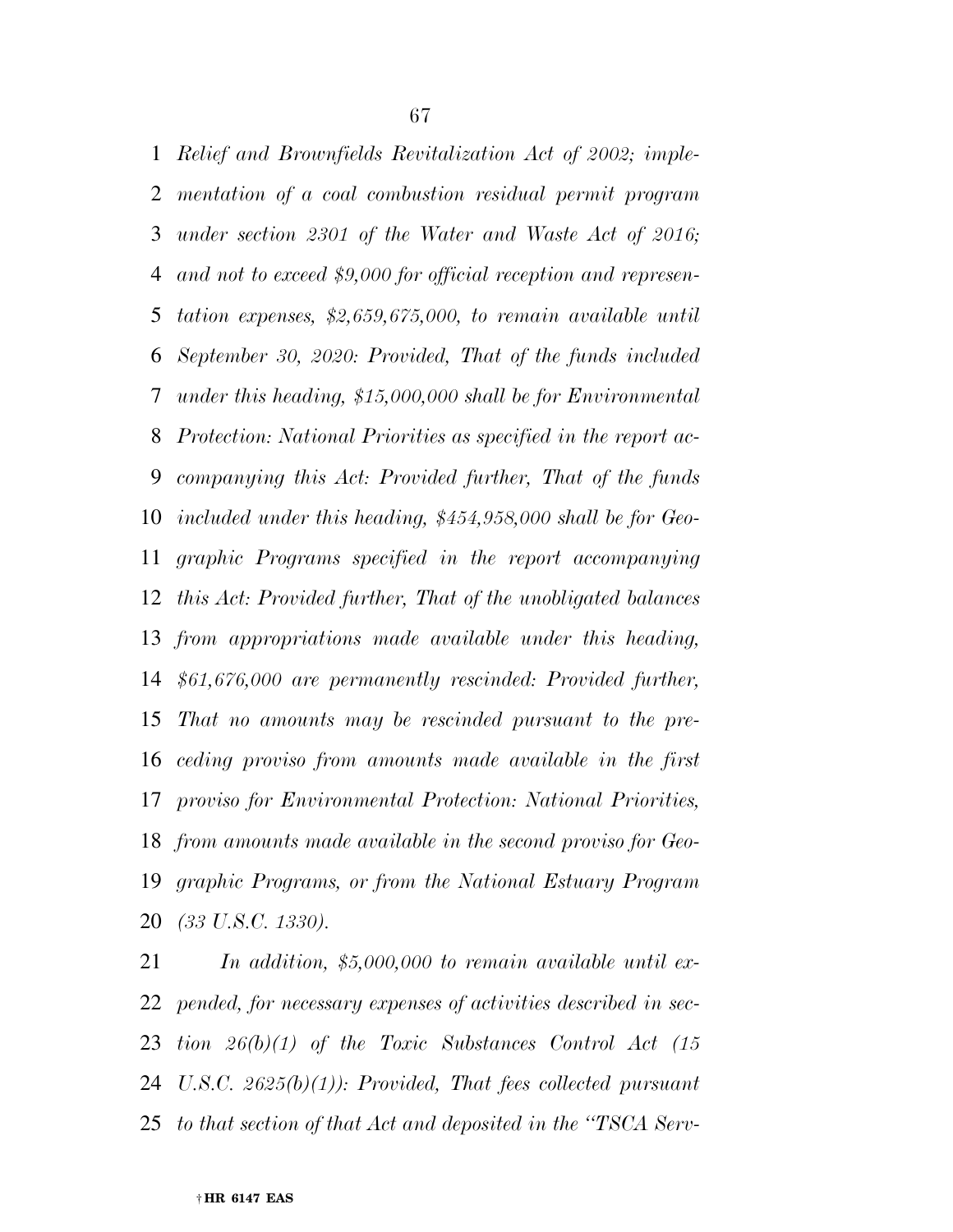*ice Fee Fund'' as discretionary offsetting receipts in fiscal year 2019 shall be retained and used for necessary salaries and expenses in this appropriation and shall remain avail- able until expended: Provided further, That the sum herein appropriated in this paragraph from the general fund for fiscal year 2019 shall be reduced by the amount of discre- tionary offsetting receipts received during fiscal year 2019, so as to result in a final fiscal year 2019 appropriation from the general fund estimated at not more than \$0: Pro- vided further, That to the extent that amounts realized from such receipts exceed \$5,000,000, those amount in excess of \$5,000,000 shall be deposited in the ''TSCA Service Fee Fund'' as discretionary offsetting receipts in fiscal year 2019, shall be retained and used for necessary salaries and expenses in this account, and shall remain available until expended: Provided further, That of the funds included in the first paragraph under this heading, the Chemical Risk Review and Reduction program project shall be allocated for this fiscal year, excluding the amount of any fees appro- priated, not less than the amount of appropriations for that program project for fiscal year 2014.* 

*OFFICE OF INSPECTOR GENERAL*

 *For necessary expenses of the Office of Inspector Gen-eral in carrying out the provisions of the Inspector General* 

† **HR 6147 EAS**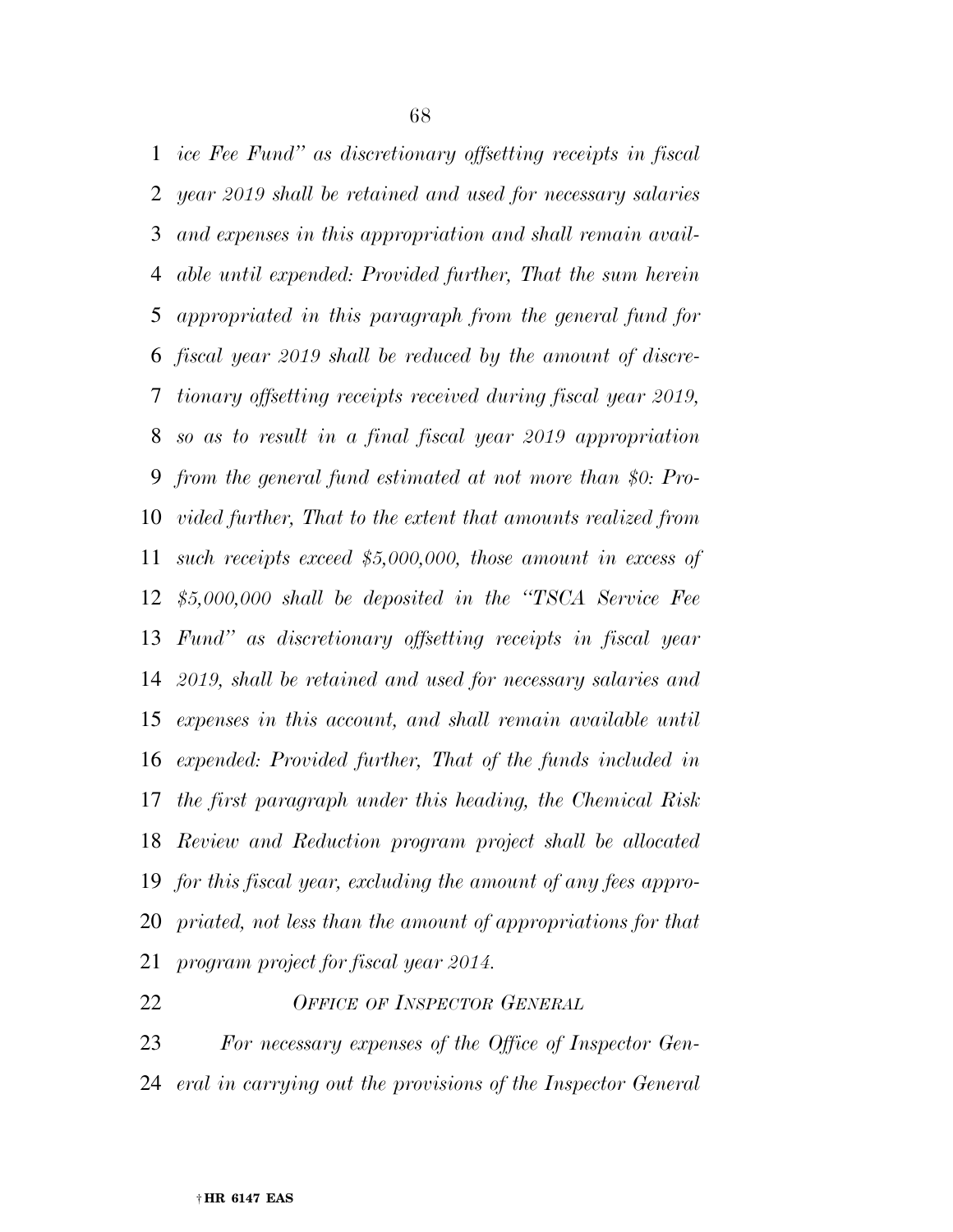*Act of 1978, \$41,489,000, to remain available until Sep-tember 30, 2020.* 

 *BUILDINGS AND FACILITIES For construction, repair, improvement, extension, al- teration, and purchase of fixed equipment or facilities of, or for use by, the Environmental Protection Agency, \$34,467,000, to remain available until expended.* 

*HAZARDOUS SUBSTANCE SUPERFUND*

*(INCLUDING TRANSFERS OF FUNDS)*

 *For necessary expenses to carry out the Comprehensive Environmental Response, Compensation, and Liability Act of 1980 (CERCLA), including sections 111(c)(3), (c)(5), (c)(6), and (e)(4) (42 U.S.C. 9611) \$1,091,947,000, to re- main available until expended, consisting of such sums as are available in the Trust Fund on September 30, 2018, as authorized by section 517(a) of the Superfund Amend- ments and Reauthorization Act of 1986 (SARA) and up to \$1,091,947,000 as a payment from general revenues to the Hazardous Substance Superfund for purposes as au- thorized by section 517(b) of SARA: Provided, That funds appropriated under this heading may be allocated to other Federal agencies in accordance with section 111(a) of CERCLA: Provided further, That of the funds appropriated under this heading, \$8,718,000 shall be paid to the ''Office of Inspector General'' appropriation to remain available*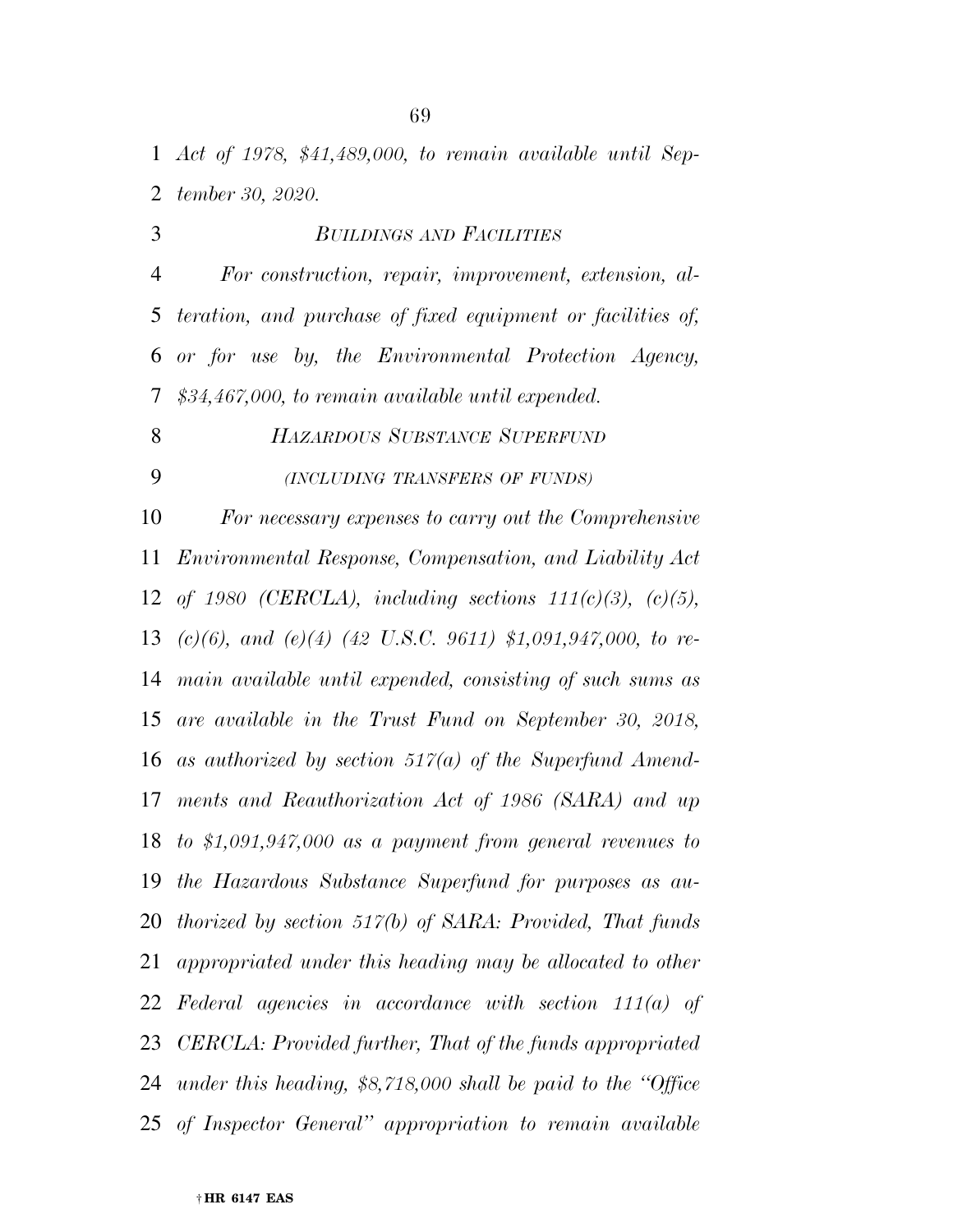*LEAKING UNDERGROUND STORAGE TANK TRUST FUND*

*until September 30, 2020, and \$17,398,000 shall be paid* 

*to the ''Science and Technology'' appropriation to remain* 

# *PROGRAM*

 *For necessary expenses to carry out leaking under- ground storage tank cleanup activities authorized by sub- title I of the Solid Waste Disposal Act, \$91,941,000, to re- main available until expended, of which \$66,572,000 shall be for carrying out leaking underground storage tank clean- up activities authorized by section 9003(h) of the Solid Waste Disposal Act; \$25,369,000 shall be for carrying out the other provisions of the Solid Waste Disposal Act speci- fied in section 9508(c) of the Internal Revenue Code: Pro- vided, That the Administrator is authorized to use appro- priations made available under this heading to implement section 9013 of the Solid Waste Disposal Act to provide fi- nancial assistance to federally recognized Indian tribes for the development and implementation of programs to man-age underground storage tanks.* 

# *INLAND OIL SPILL PROGRAMS*

 *For expenses necessary to carry out the Environmental Protection Agency's responsibilities under the Oil Pollution Act of 1990, \$18,209,000, to be derived from the Oil Spill Liability trust fund, to remain available until expended.* 

*available until September 30, 2020.*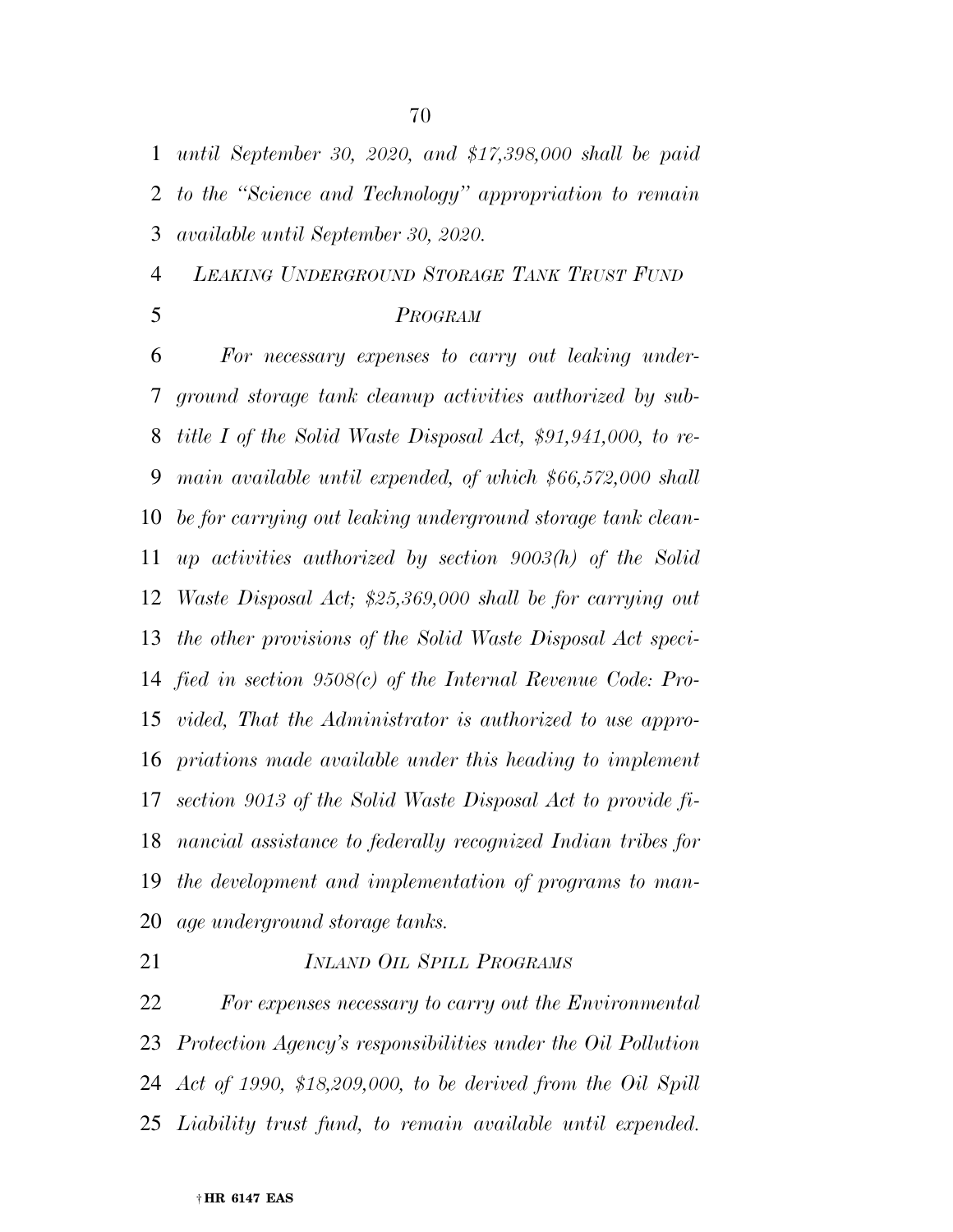|   | STATE AND TRIBAL ASSISTANCE GRANTS                              |
|---|-----------------------------------------------------------------|
| 2 | For environmental programs and infrastructure as-               |
|   | 3 sistance, including capitalization grants for State revolving |
|   | 4 funds and performance partnership grants, \$3,575,041,000,    |
|   | 5 to remain available until expended, of which—                 |

 *(1) \$1,394,000,000 shall be for making capital- ization grants for the Clean Water State Revolving Funds under title VI of the Federal Water Pollution Control Act; and of which \$864,000,000 shall be for making capitalization grants for the Drinking Water State Revolving Funds under section 1452 of the Safe Drinking Water Act: Provided, That for fiscal year 2019, to the extent there are sufficient eligible project applications and projects are consistent with State Intended Use Plans, not less than 10 percent of the funds made available under this title to each State for Clean Water State Revolving Fund capitalization grants shall be used by the State for projects to ad- dress green infrastructure, water or energy efficiency improvements, or other environmentally innovative activities: Provided further, That for fiscal year 2019, funds made available under this title to each State for Drinking Water State Revolving Fund capitalization grants may, at the discretion of each State, be used for projects to address green infrastructure, water or*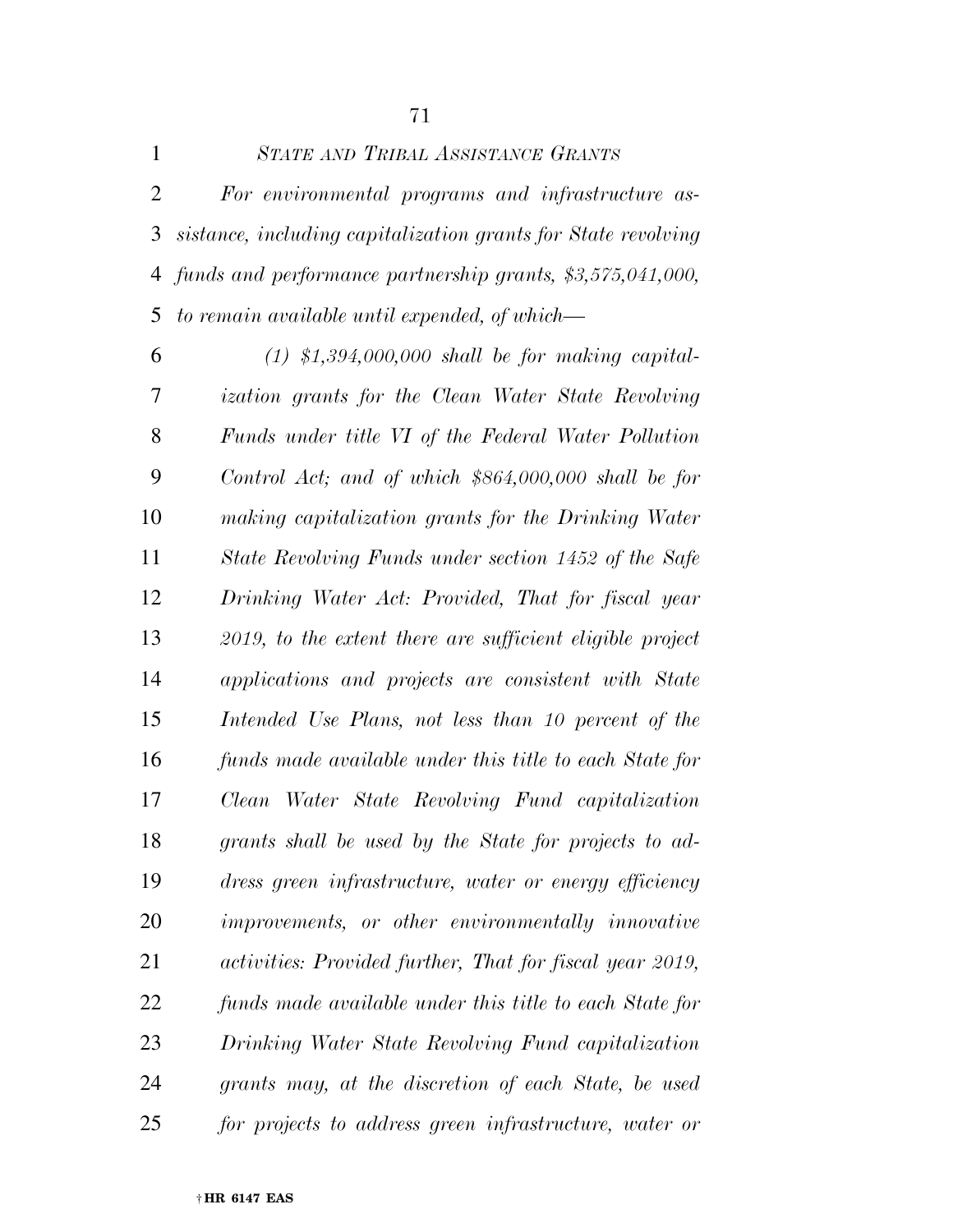| $\mathbf{1}$   | energy efficiency improvements, or other environ-                |
|----------------|------------------------------------------------------------------|
| $\mathfrak{2}$ | mentally innovative activities: Provided further, That           |
| 3              | notwithstanding section $603(d)(7)$ of the Federal               |
| $\overline{4}$ | Water Pollution Control Act, the limitation on the               |
| 5              | amounts in a State water pollution control revolving             |
| 6              | fund that may be used by a State to administer the               |
| 7              | fund shall not apply to amounts included as prin-                |
| 8              | cipal in loans made by such fund in fiscal year 2019             |
| 9              | and prior years where such amounts represent costs               |
| 10             | of administering the fund to the extent that such                |
| 11             | amounts are or were deemed reasonable by the Ad-                 |
| 12             | ministrator, accounted for separately from other as-             |
| 13             | sets in the fund, and used for eligible purposes of the          |
| 14             | fund, including administration: Provided further,                |
| 15             | That for fiscal year 2019, notwithstanding the provi-            |
| 16             | sions of subsections $(g)(1)$ , $(h)$ , and $(l)$ of section 201 |
| 17             | of the Federal Water Pollution Control Act, grants               |
| 18             | made under title II of such Act for American Samoa,              |
| 19             | Guam, the commonwealth of the Northern Marianas,                 |
| 20             | the United States Virgin Islands, and the District of            |
| 21             | Columbia may also be made for the purpose of pro-                |
| 22             | viding assistance: (1) solely for facility plans, design         |
| 23             | activities, or plans, specifications, and estimates for          |
| 24             | any proposed project for the construction of treatment           |
| 25             | works; and $(2)$ for the construction, repair, or replace-       |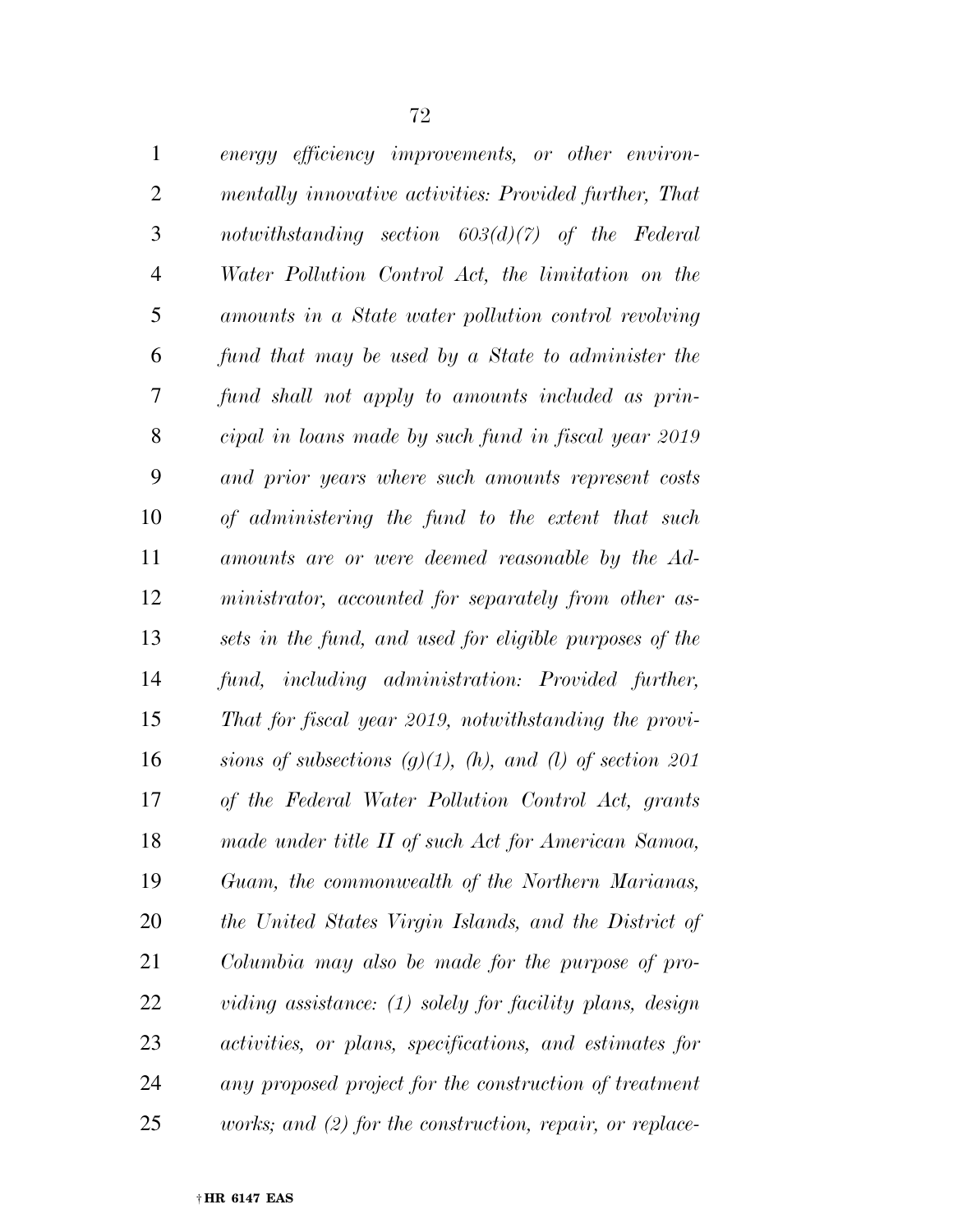| $\mathbf{1}$   | ment of privately owned treatment works serving one              |
|----------------|------------------------------------------------------------------|
| $\overline{2}$ | or more principal residences or small commercial es-             |
| 3              | tablishments: Provided further, That for fiscal year             |
| $\overline{4}$ | 2019, notwithstanding the provisions of such sub-                |
| 5              | sections $(g)(1)$ , $(h)$ , and $(l)$ of section 201 and section |
| 6              | $518(c)$ of the Federal Water Pollution Control Act,             |
| 7              | funds reserved by the Administrator for grants under             |
| 8              | section $518(c)$ of the Federal Water Pollution Control          |
| 9              | Act may also be used to provide assistance: (1) solely           |
| 10             | for facility plans, design activities, or plans, speci-          |
| 11             | fications, and estimates for any proposed project for            |
| 12             | the construction of treatment works; and (2) for the             |
| 13             | construction, repair, or replacement of privately                |
| 14             | owned treatment works serving one or more principal              |
| 15             | residences or small commercial establishments: Pro-              |
| 16             | vided further, That for fiscal year 2019, notwith-               |
| 17             | standing any provision of the Federal Water Pollu-               |
| 18             | tion Control Act and regulations issued pursuant                 |
| 19             | thereof, up to a total of \$2,000,000 of the funds re-           |
| 20             | served by the Administrator for grants under section             |
| 21             | $518(c)$ of such Act may also be used for grants for             |
| 22             | training, technical assistance, and educational pro-             |
| 23             | grams relating to the operation and management of                |
| 24             | the treatment works specified in section $518(c)$ of such        |
| 25             | Act: Provided further, That for fiscal year 2019, funds          |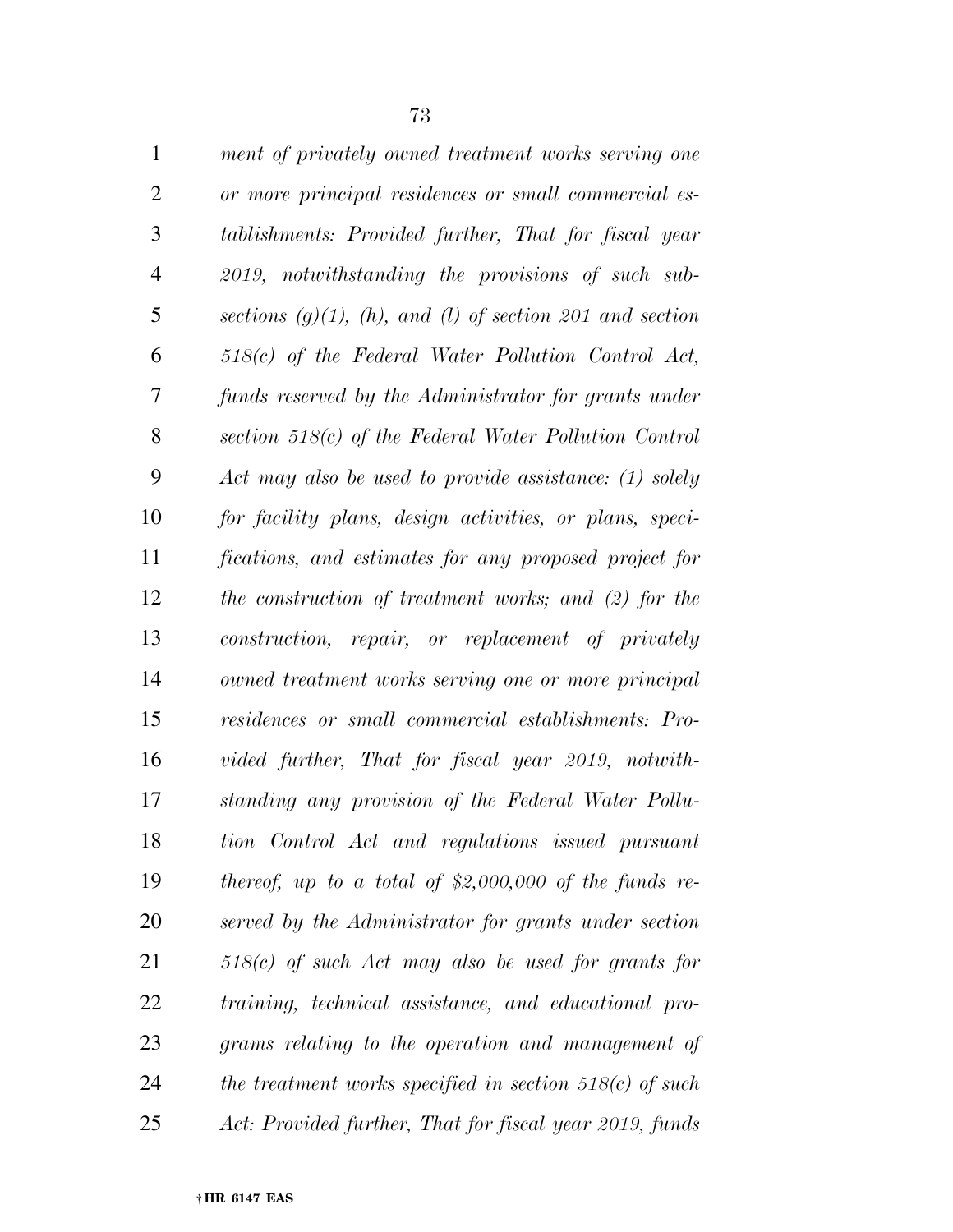| $\mathbf{1}$   | reserved under section $518(c)$ of such Act shall be           |
|----------------|----------------------------------------------------------------|
| $\overline{2}$ | available for grants only to Indian tribes, as defined         |
| 3              | in section $518(h)$ of such Act and former Indian res-         |
| $\overline{4}$ | ervations in Oklahoma (as determined by the Sec-               |
| 5              | retary of the Interior) and Native Villages as defined         |
| 6              | in Public Law 92–203: Provided further, That for fis-          |
| 7              | cal year 2019, notwithstanding the limitation on               |
| 8              | amounts in section $518(c)$ of the Federal Water Pollu-        |
| 9              | tion Control Act, up to a total of 2 percent of the            |
| 10             | funds appropriated, or \$30,000,000, whichever is              |
| 11             | greater, and notwithstanding the limitation<br>$\overline{on}$ |
| 12             | amounts in section $1452(i)$ of the Safe Drinking              |
| 13             | Water Act, up to a total of 2 percent of the funds ap-         |
| 14             | propriated, or $$20,000,000$ , whichever is greater, for       |
| 15             | State Revolving Funds under such Acts may be re-               |
| 16             | served by the Administrator for grants under section           |
| 17             | $518(c)$ and section $1452(i)$ of such Acts: Provided fur-     |
| 18             | ther, That for fiscal year 2019, notwithstanding the           |
| 19             | amounts specified in section $205(c)$ of the Federal           |
| 20             | Water Pollution Control Act, up to 1.5 percent of the          |
| 21             | aggregate funds appropriated for the Clean Water               |
| 22             | State Revolving Fund program under the Act less any            |
| 23             | sums reserved under section $518(c)$ of the Act, may be        |
| 24             | reserved by the Administrator for grants made under            |
| 25             | title II of the Federal Water Pollution Control Act for        |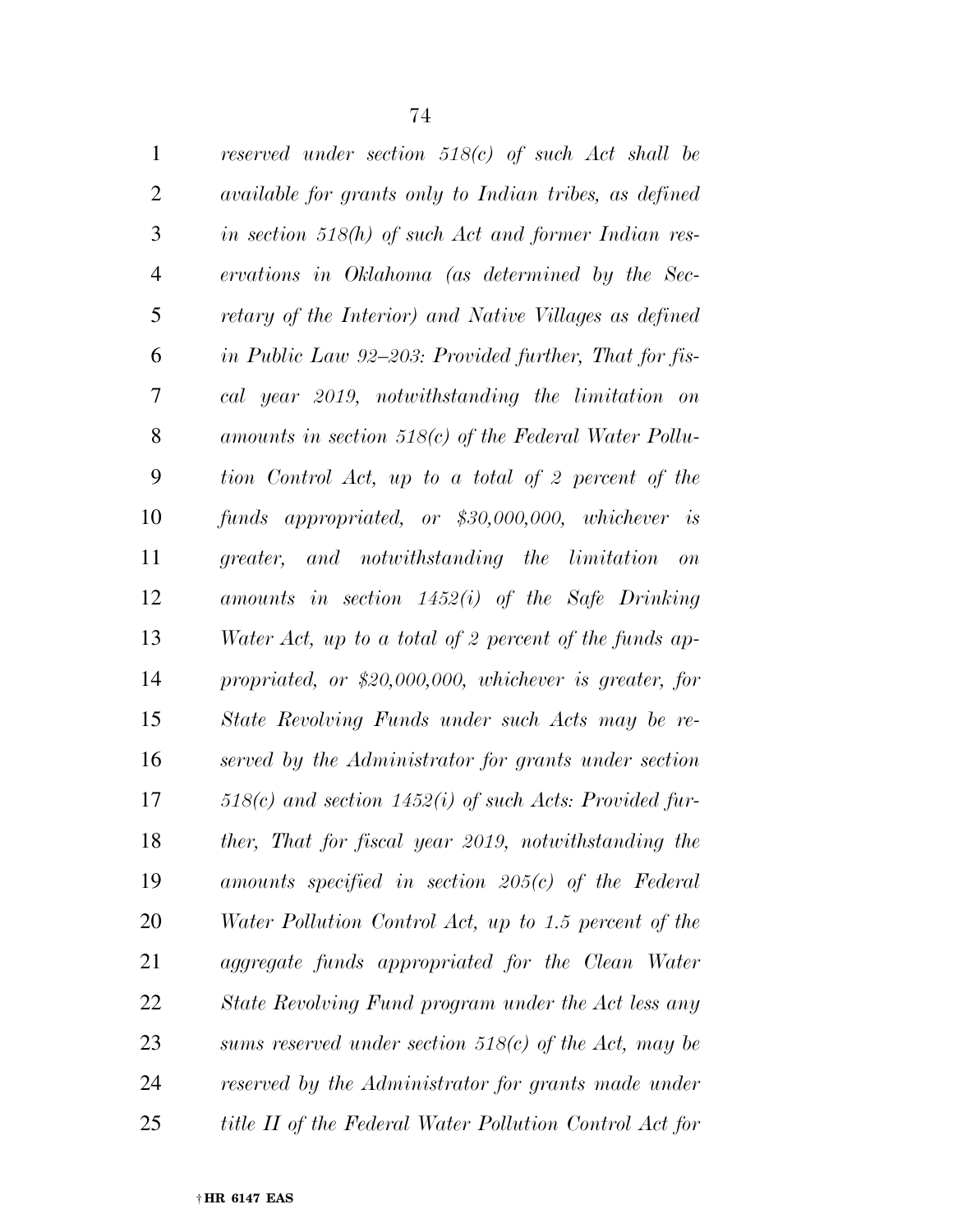| $\mathbf{1}$   | American Samoa, Guam, the Commonwealth of the                |
|----------------|--------------------------------------------------------------|
| $\overline{2}$ | Northern Marianas, and United States Virgin Is-              |
| 3              | lands: Provided further, That for fiscal year 2019,          |
| $\overline{4}$ | notwithstanding the limitations on amounts specified         |
| 5              | in section $1452(j)$ of the Safe Drinking Water Act, up      |
| 6              | to 1.5 percent of the funds appropriated for the             |
| 7              | Drinking Water State Revolving Fund programs                 |
| 8              | under the Safe Drinking Water Act may be reserved            |
| 9              | by the Administrator for grants made under section           |
| 10             | $1452(j)$ of the Safe Drinking Water Act: Provided fur-      |
| 11             | ther, That 10 percent of the funds made available            |
| 12             | under this title to each State for Clean Water State         |
| 13             | Revolving Fund capitalization grants and 20 percent          |
| 14             | of the funds made available under this title to each         |
| 15             | State for Drinking Water State Revolving Fund cap-           |
| 16             | <i>italization grants shall be used by the State to pro-</i> |
| 17             | vide additional subsidy to eligible recipients in the        |
| 18             | form of forgiveness of principal, negative interest          |
| 19             | loans, or grants (or any combination of these), and          |
| 20             | shall be so used by the State only where such funds          |
| 21             | are provided as initial financing for an eligible re-        |
| 22             | cipient or to buy, refinance, or restructure the debt        |
| 23             | obligations of eligible recipients only where such debt      |
| 24             | was incurred on or after the date of enactment of this       |
| 25             | Act, or where such debt was incurred prior to the date       |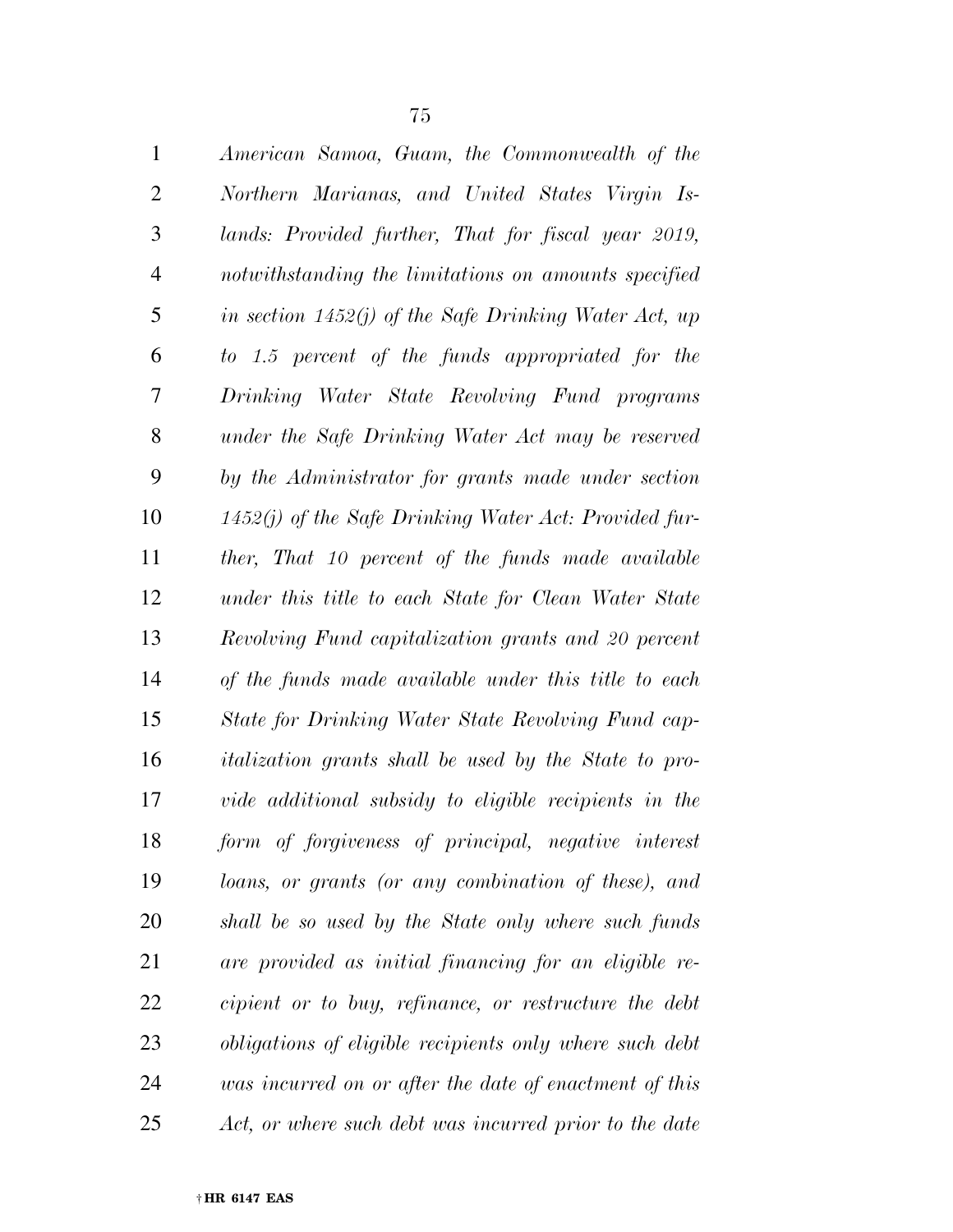| $\mathbf{1}$   | of enactment of this Act if the State, with concurrence |
|----------------|---------------------------------------------------------|
| $\overline{2}$ | from the Administrator, determines that such funds      |
| 3              | could be used to help address a threat to public health |
| $\overline{4}$ | from heightened exposure to lead in drinking water or   |
| 5              | if a Federal or State emergency declaration has been    |
| 6              | issued due to a threat to public health from height-    |
| 7              | ened exposure to lead in a municipal drinking water     |
| 8              | supply before the date of enactment of this Act: Pro-   |
| 9              | vided further, That in a State in which such an emer-   |
| 10             | gency declaration has been issued, the State may use    |
| 11             | more than 20 percent of the funds made available        |
| 12             | under this title to the State for Drinking Water State  |
| 13             | Revolving Fund capitalization grants to provide ad-     |
| 14             | ditional subsidy to eligible recipients;                |

 *(2) \$15,000,000 shall be for architectural, engi- neering, planning, design, construction and related activities in connection with the construction of high priority water and wastewater facilities in the area of the United States-Mexico Border, after consultation with the appropriate border commission: Provided, That no funds provided by this appropriations Act to address the water, wastewater and other critical in- frastructure needs of the colonias in the United States along the United States-Mexico border shall be made available to a county or municipal government unless*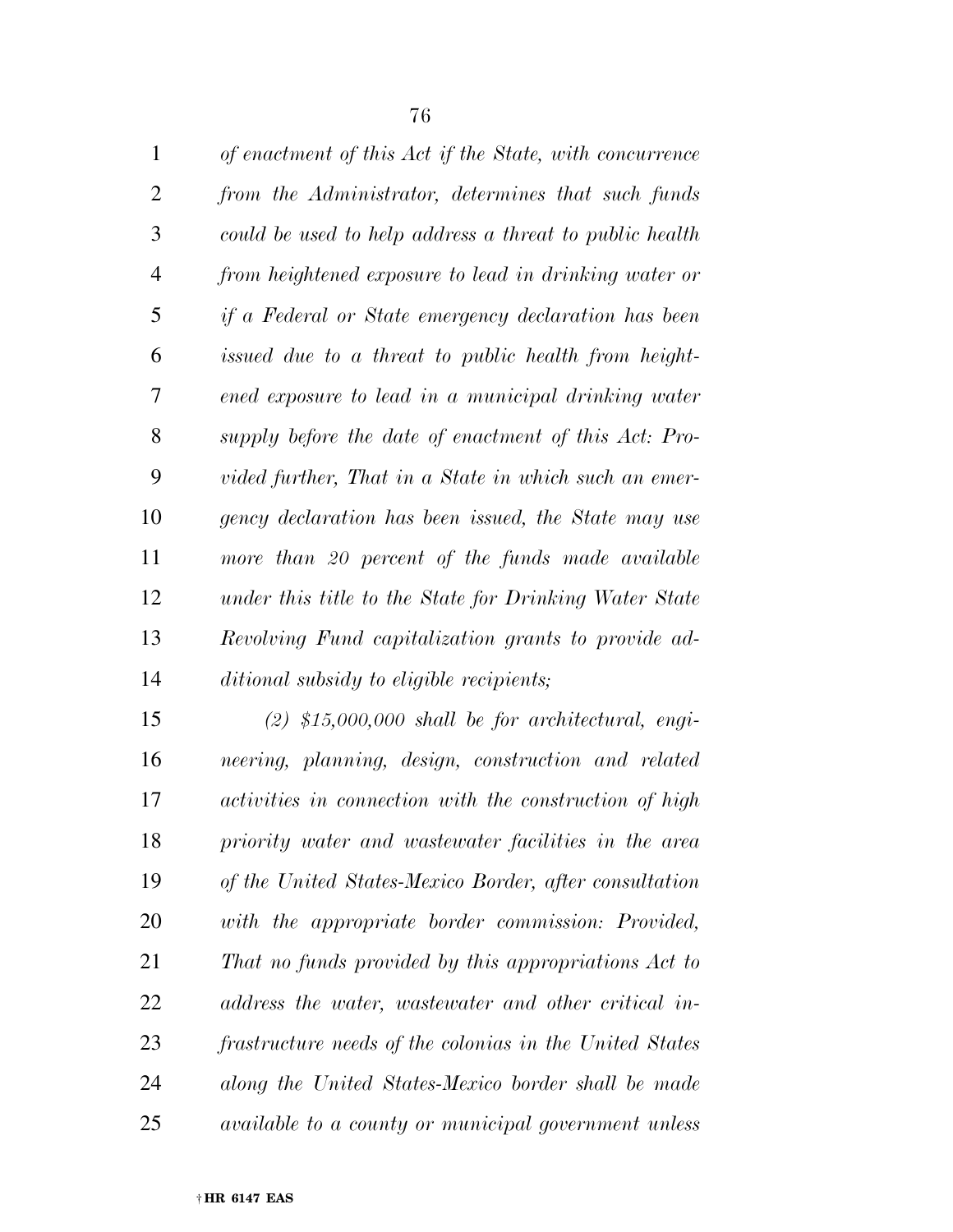| $\mathbf{1}$    | that government has established an enforceable local         |
|-----------------|--------------------------------------------------------------|
| 2               | ordinance, or other zoning rule, which prevents in           |
| 3               | that jurisdiction the development or construction of         |
| $\overline{4}$  | any additional colonia areas, or the development             |
| $5\overline{)}$ | within an existing colonia the construction of any           |
| 6               | new home, business, or other structure which lacks           |
| 7               | <i>water, wastewater, or other necessary infrastructure;</i> |

 *(3) \$25,000,000 shall be for grants to the State of Alaska to address drinking water and wastewater infrastructure needs of rural and Alaska Native Vil- lages: Provided, That of these funds: (A) the State of Alaska shall provide a match of 25 percent; (B) no more than 5 percent of the funds may be used for ad- ministrative and overhead expenses; and (C) the State of Alaska shall make awards consistent with the Statewide priority list established in conjunction with the Agency and the U.S. Department of Agriculture for all water, sewer, waste disposal, and similar projects carried out by the State of Alaska that are funded under section 221 of the Federal Water Pollu- tion Control Act (33 U.S.C. 1301) or the Consolidated Farm and Rural Development Act (7 U.S.C. 1921 et seq.) which shall allocate not less than 25 percent of the funds provided for projects in regional hub com-munities;*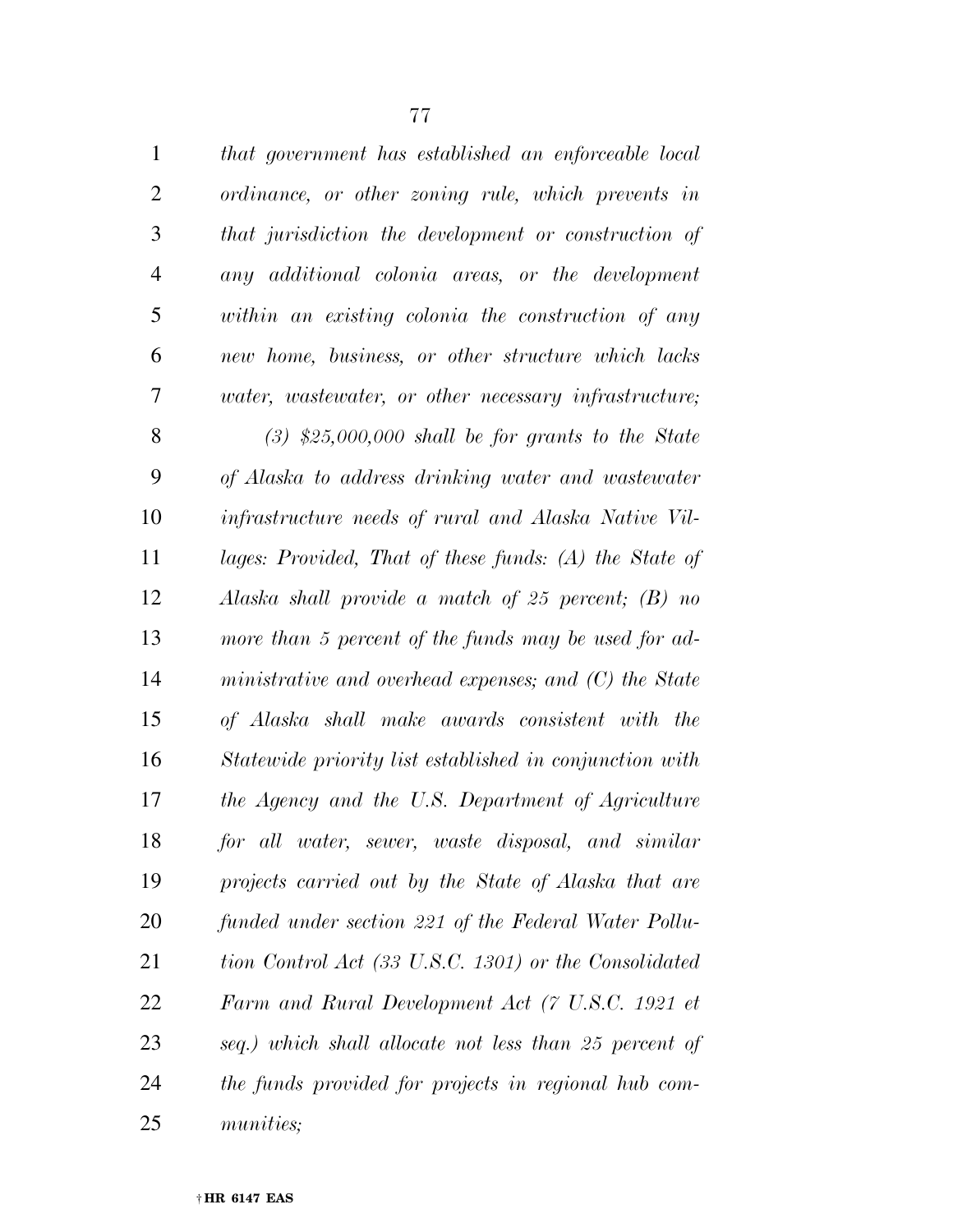| $\mathbf{1}$   | $(4)$ \$80,000,000 shall be to carry out section         |
|----------------|----------------------------------------------------------|
| $\overline{2}$ | $104(k)$ of the Comprehensive Environmental Re-          |
| 3              | sponse, Compensation, and Liability Act of 1980          |
| $\overline{4}$ | (CERCLA), including grants, interagency agree-           |
| 5              | ments, and associated program support costs: Pro-        |
| 6              | vided, That not more than 25 percent of the amount       |
| 7              | appropriated to carry out section $104(k)$ of CERCLA     |
| 8              | shall be used for site characterization, assessment, and |
| 9              | remediation of facilities described in<br>section        |
| 10             | $101(39)(D)(ii)(II)$ of CERCLA: Provided further,        |
| 11             | That at least 10 percent shall be allocated for assist-  |
| 12             | ance in persistent poverty counties: Provided further,   |
| 13             | That for purposes of this section, the term "persistent" |
| 14             | poverty counties" means any county that has had 20       |
| 15             | percent or more of its population living in poverty      |
| 16             | over the past 30 years, as measured by the 1990 and      |
| 17             | 2000 decennial censuses and the most recent Small        |
| 18             | Area Income and Poverty Estimates;                       |
| 19             | $(5)$ \$50,000,000 shall be for grants under title       |
| 20             | VII, subtitle G of the Energy Policy Act of 2005;        |
| 21             | $(6)$ \$50,000,000 shall be for targeted airshed         |
| 22             | grants in accordance with the terms and conditions       |

*in the report accompanying this Act;* 

 *(7) \$4,000,000 shall be to carry out the water quality program authorized in section 5004(d) of the*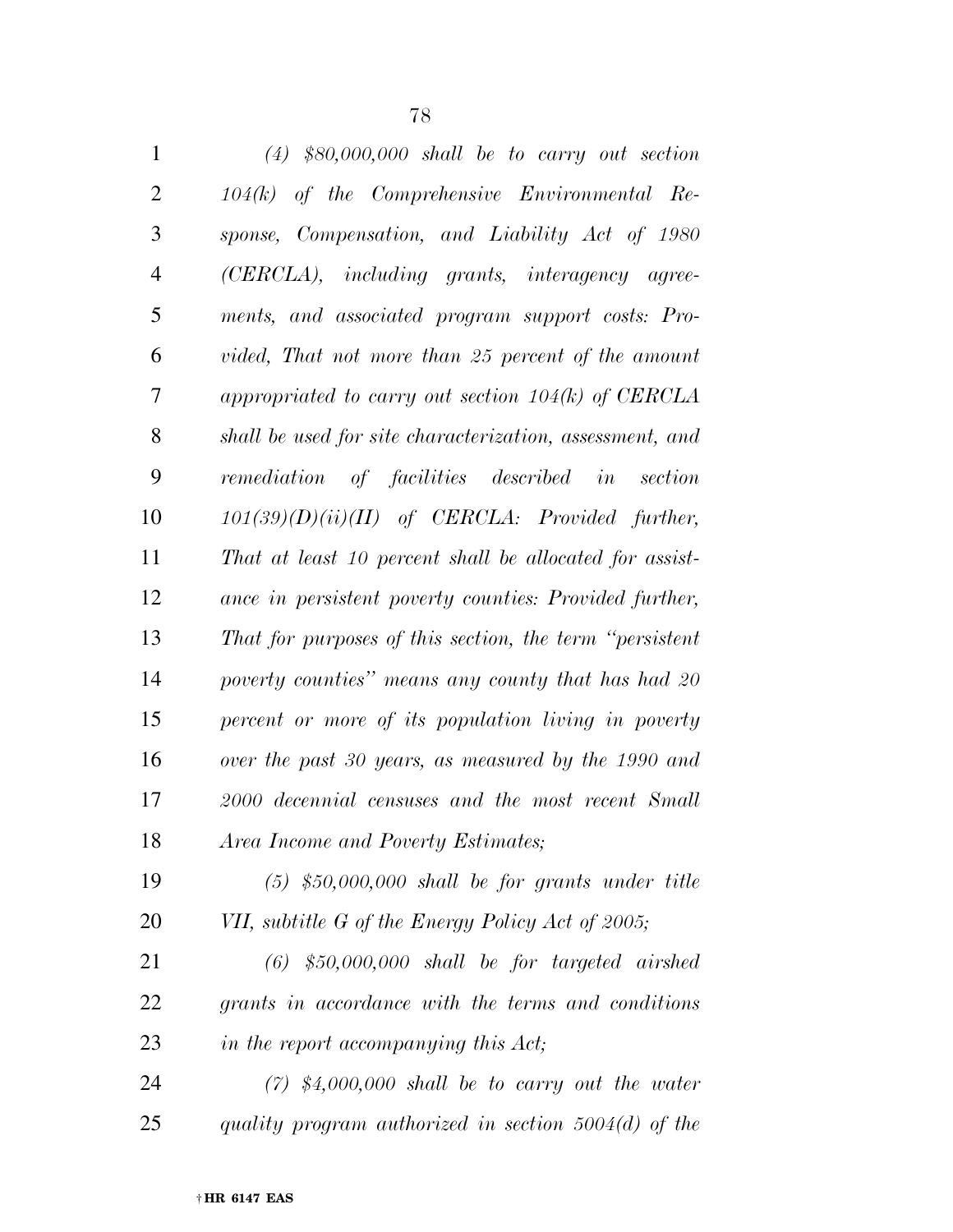*Water Infrastructure Improvements for the Nation Act (Public Law 114–322); and* 

 *(8) \$1,093,041,000 shall be for grants, including associated program support costs, to States, federally recognized tribes, interstate agencies, tribal consortia, and air pollution control agencies for multi-media or single media pollution prevention, control and abate- ment and related activities, including activities pur- suant to the provisions set forth under this heading in Public Law 104–134, and for making grants under section 103 of the Clean Air Act for particulate mat- ter monitoring and data collection activities subject to terms and conditions specified by the Administrator, of which: \$47,745,000 shall be for carrying out section 128 of CERCLA; \$9,646,000 shall be for Environ- mental Information Exchange Network grants, in- cluding associated program support costs; \$1,498,000 shall be for grants to States under section 2007(f)(2) of the Solid Waste Disposal Act, which shall be in ad- dition to funds appropriated under the heading ''Leaking Underground Storage Tank Trust Fund Program'' to carry out the provisions of the Solid Waste Disposal Act specified in section 9508(c) of the Internal Revenue Code other than section 9003(h) of the Solid Waste Disposal Act; \$17,848,000 of the*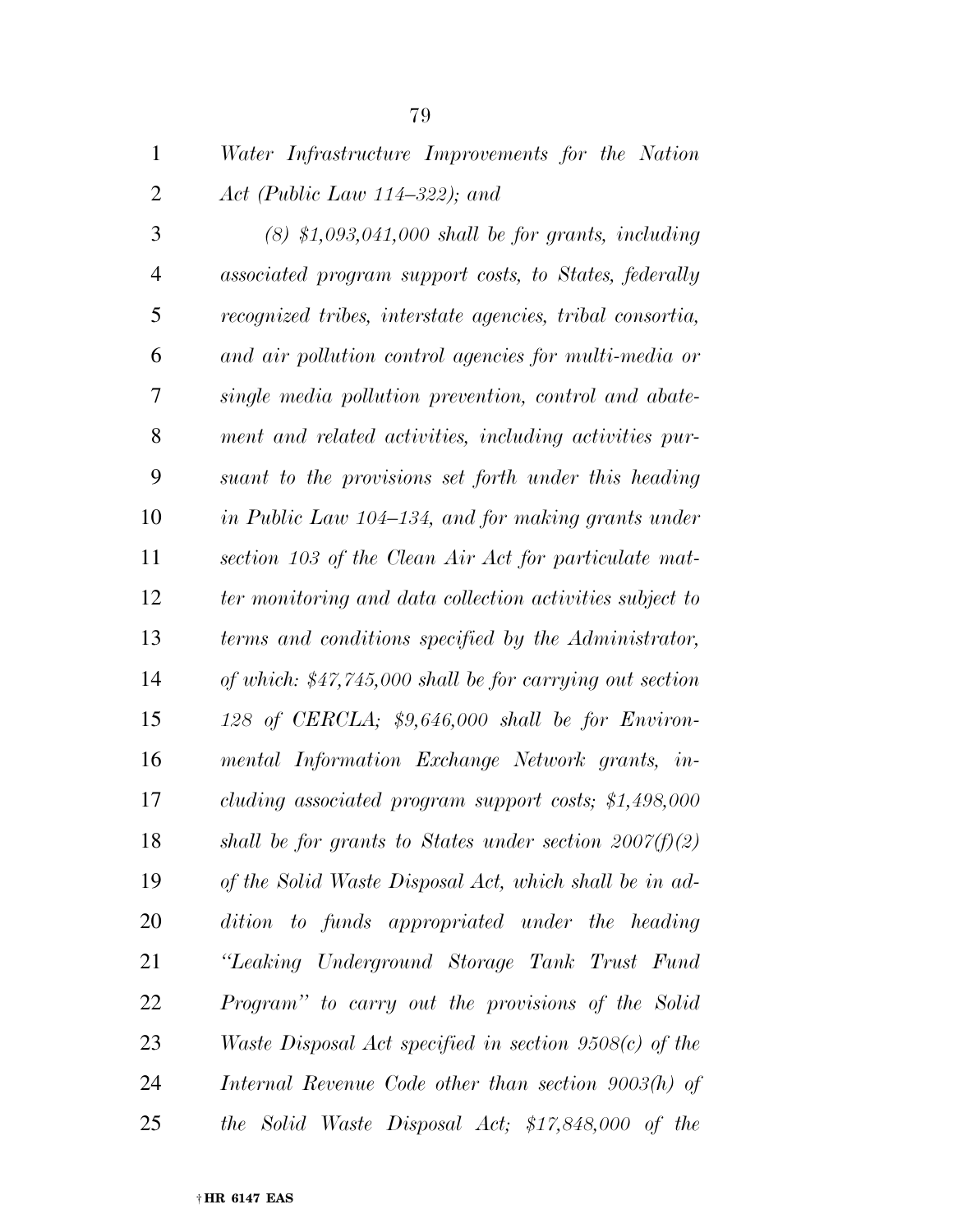| $\mathbf{1}$   | funds available for grants under section 106 of the           |
|----------------|---------------------------------------------------------------|
| $\overline{2}$ | Federal Water Pollution Control Act shall be for State        |
| 3              | participation in national- and State-level statistical        |
| $\overline{4}$ | surveys of water resources and enhancements to State          |
| 5              | monitoring programs; \$27,000,000 shall be for multi-         |
| 6              | purpose grants, including interagency agreements.             |
| 7              | WATER INFRASTRUCTURE FINANCE AND INNOVATION                   |
| 8              | PROGRAM ACCOUNT                                               |
| 9              | For the cost of direct loans and for the cost of guaran-      |
| 10             | teed loans, as authorized by the Water Infrastructure Fi-     |
| 11             | nance and Innovation Act of 2014, \$5,000,000, to remain      |
| 12             | available until expended: Provided, That such costs, includ-  |
| 13             | ing the cost of modifying such loans, shall be as defined     |
| 14             | in section 502 of the Congressional Budget Act of 1974: Pro-  |
| 15             | vided further, That these funds are available to subsidize    |
| 16             | gross obligations for the principal amount of direct loans,   |
| 17             | including capitalized interest, and total loan principal, in- |
| 18             | cluding capitalized interest, any part of which is to be      |
| 19             | guaranteed, not to exceed $$610,000,000$ .                    |
| 20.            | In addition for authorized to be collected pursuant           |

 *In addition, fees authorized to be collected pursuant to sections 5029 and 5030 of the Water Infrastructure Fi- nance and Innovation Act of 2014 shall be deposited in this account, to remain available until expended.* 

 *In addition, for administrative expenses to carry out the direct and guaranteed loan programs, notwithstanding*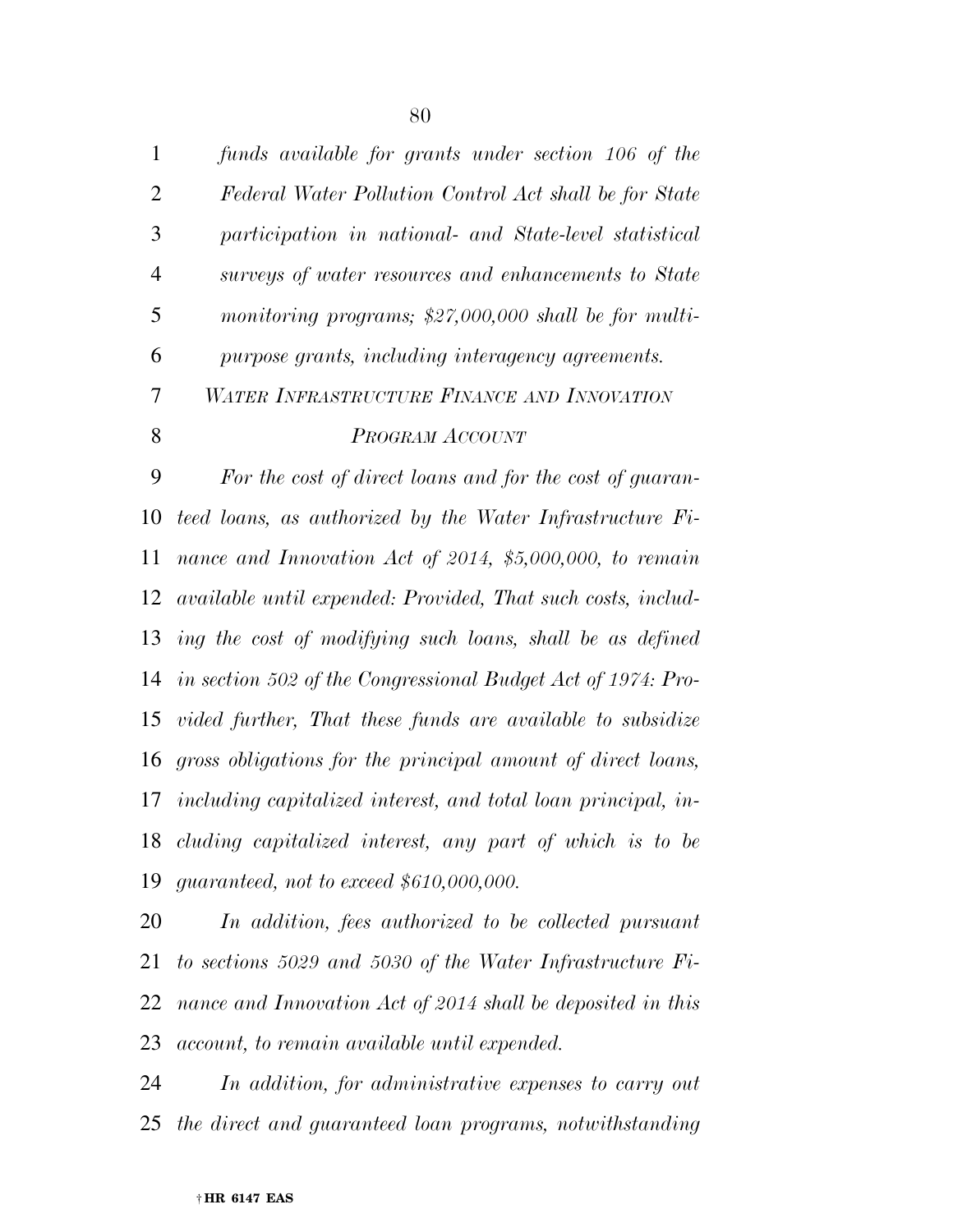*section 5033 of the Water Infrastructure Finance and Inno-*

 *vation Act of 2014, \$5,000,000, to remain available until September 30, 2020.* 

 *ADMINISTRATIVE PROVISIONS—ENVIRONMENTAL PROTECTION AGENCY*

*(INCLUDING TRANSFERS AND RESCISSION OF FUNDS)*

 *For fiscal year 2019, notwithstanding 31 U.S.C. 6303(1) and 6305(1), the Administrator of the Environ- mental Protection Agency, in carrying out the Agency's function to implement directly Federal environmental pro- grams required or authorized by law in the absence of an acceptable tribal program, may award cooperative agree- ments to federally recognized Indian tribes or Intertribal consortia, if authorized by their member tribes, to assist the Administrator in implementing Federal environmental programs for Indian tribes required or authorized by law, except that no such cooperative agreements may be awarded from funds designated for State financial assistance agree-ments.* 

 *The Administrator of the Environmental Protection Agency is authorized to collect and obligate pesticide reg- istration service fees in accordance with section 33 of the Federal Insecticide, Fungicide, and Rodenticide Act, as amended by Public Law 112–177, the Pesticide Registra-tion Improvement Extension Act of 2012.*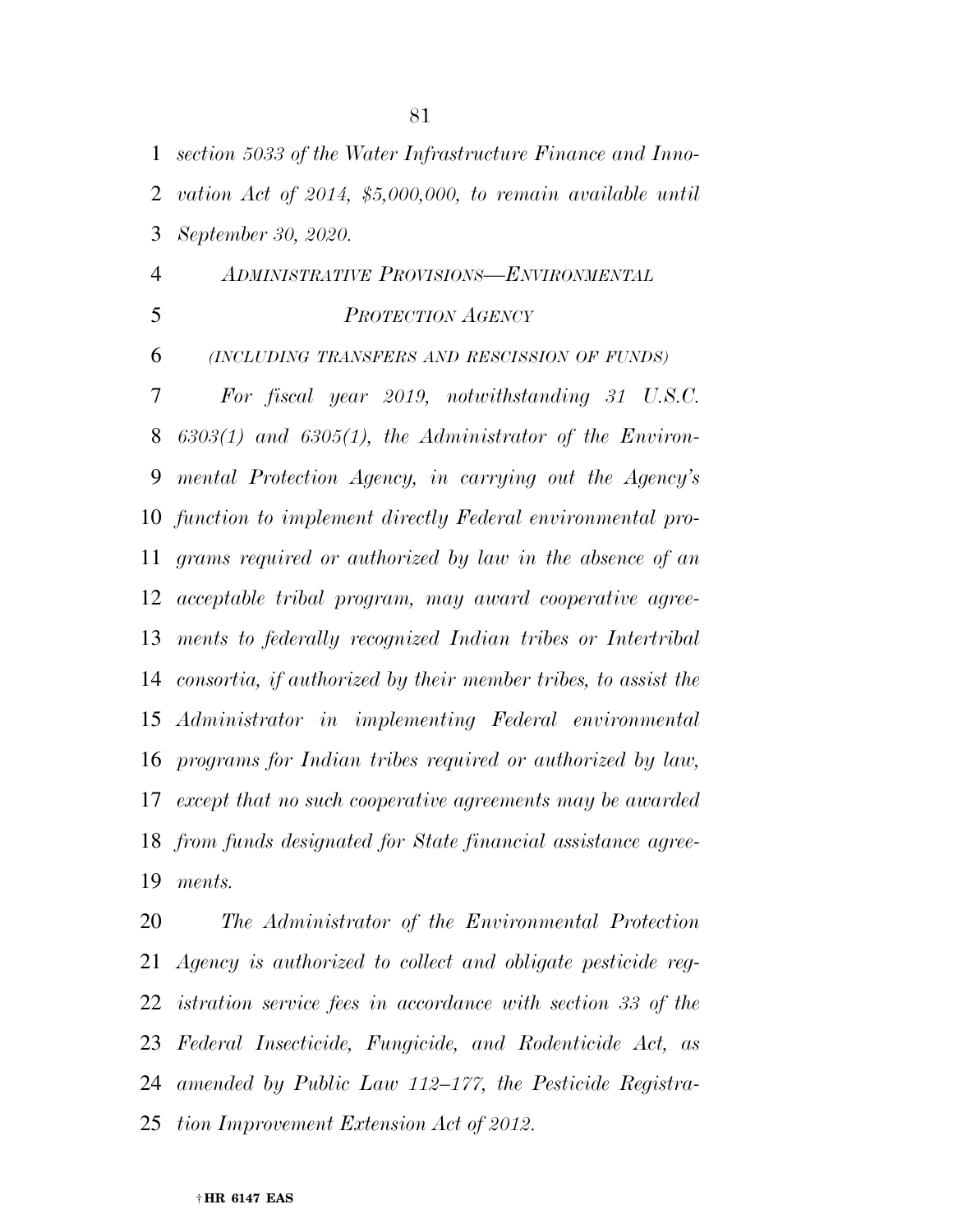*Notwithstanding section 33(d)(2) of the Federal Insec- ticide, Fungicide, and Rodenticide Act (FIFRA) (7 U.S.C. 136w–8(d)(2)), the Administrator of the Environmental Protection Agency may assess fees under section 33 of FIFRA (7 U.S.C. 136w–8) for fiscal year 2019.* 

 *The Administrator is authorized to transfer up to \$300,000,000 of the funds appropriated for the Great Lakes Restoration Initiative under the heading ''Environmental Programs and Management'' to the head of any Federal de- partment or agency, with the concurrence of such head, to carry out activities that would support the Great Lakes Restoration Initiative and Great Lakes Water Quality Agreement programs, projects, or activities; to enter into an interagency agreement with the head of such Federal de- partment or agency to carry out these activities; and to make grants to governmental entities, nonprofit organiza- tions, institutions, and individuals for planning, research, monitoring, outreach, and implementation in furtherance of the Great Lakes Restoration Initiative and the Great Lakes Water Quality Agreement.* 

 *The Science and Technology, Environmental Programs and Management, Office of Inspector General, Hazardous Substance Superfund, and Leaking Underground Storage Tank Trust Fund Program Accounts, are available for the construction, alteration, repair, rehabilitation, and renova-*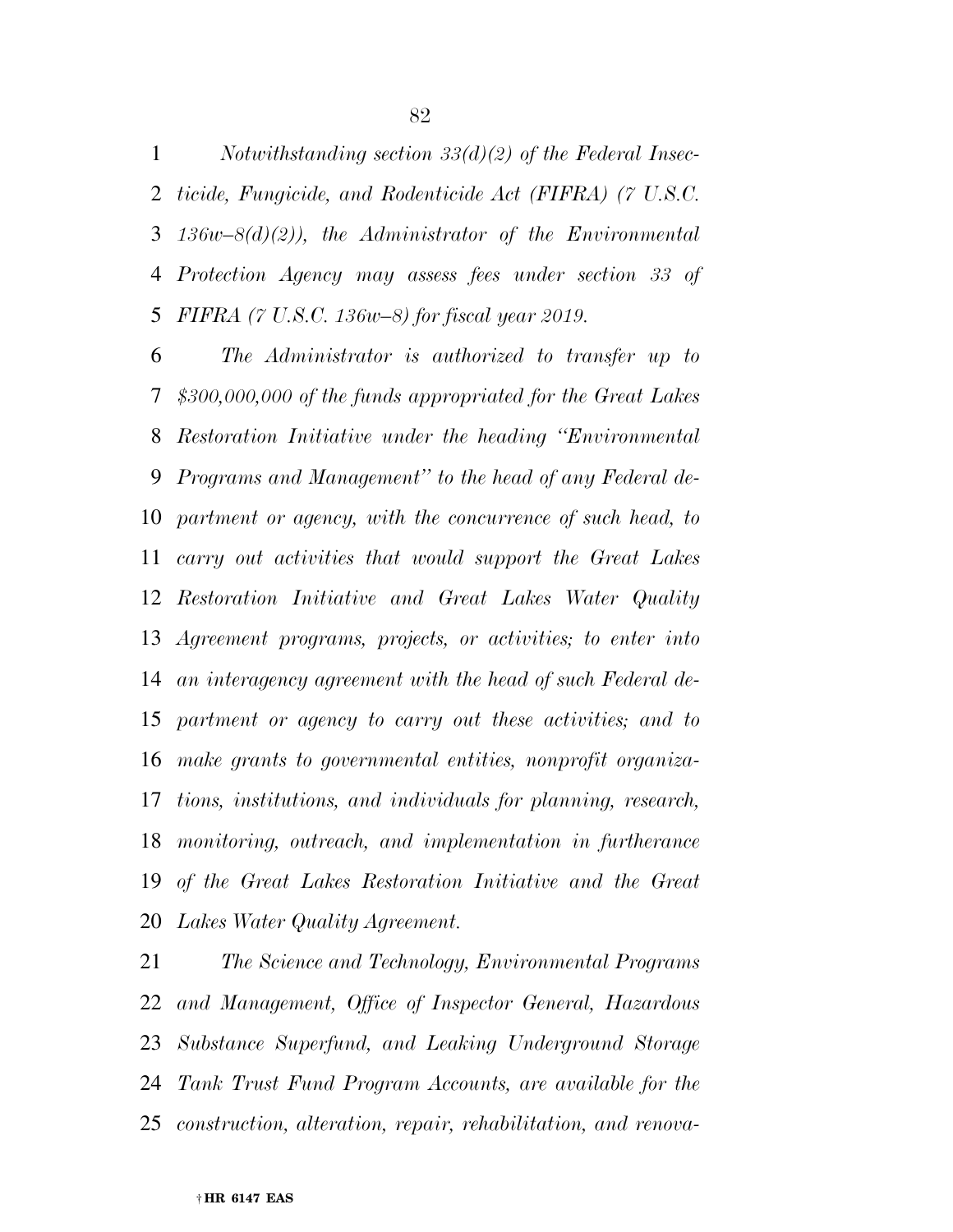*tion of facilities, provided that the cost does not exceed \$150,000 per project.* 

 *For fiscal year 2019, and notwithstanding section 518(f) of the Federal Water Pollution Control Act (33 U.S.C. 1377(f)), the Administrator is authorized to use the amounts appropriated for any fiscal year under section 319 of the Act to make grants to Indian tribes pursuant to sec-tions 319(h) and 518(e) of that Act.* 

 *The Administrator is authorized to use the amounts appropriated under the heading ''Environmental Programs and Management'' for fiscal year 2019 to provide grants to implement the Southeastern New England Watershed Restoration Program.* 

 *The Administrator of the Environmental Protection Agency is authorized to collect and obligate fees in accord- ance with section 3024 of the Solid Waste Disposal Act (42 U.S.C. 6939g) for fiscal year 2019.* 

 *Of the unobligated balances available for the ''State and Tribal Assistance Grants'' account, \$109,078,000 are hereby permanently rescinded: Provided, That no amounts may be rescinded from amounts that were designated by the Congress as an emergency requirement pursuant to the Concurrent Resolution on the Budget or the Balanced Budg- et and Emergency Deficit Control Act of 1985 or from amounts that were made available by subsection (a) of sec-*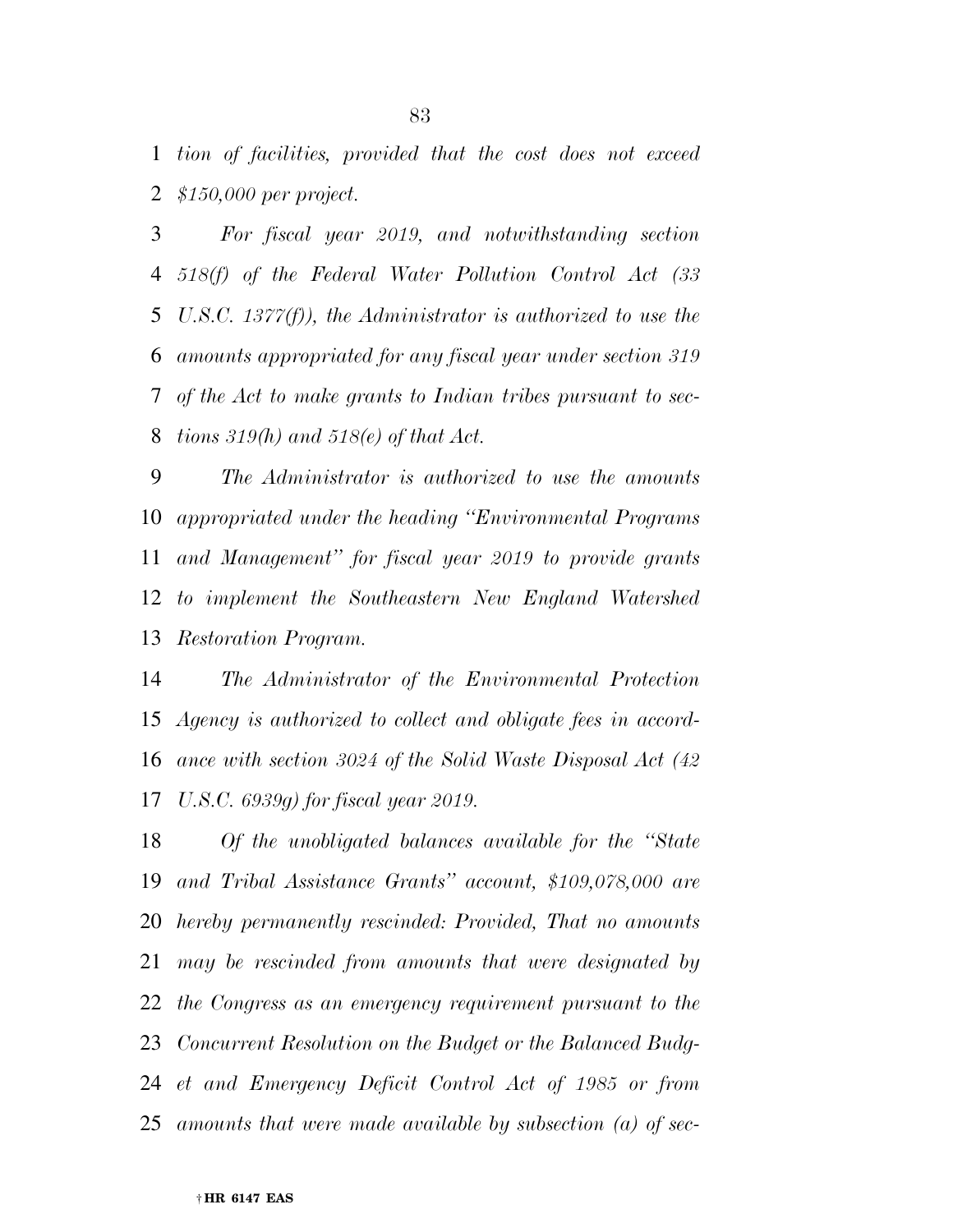*tion 196 of the Continuing Appropriations Act, 2017 (divi- sion C of Public Law 114–223), as amended by the Further Continuing and Security Assistance Appropriations Act, 2017 (Public Law 114–254).* 

 *Using funds appropriated under this title, the Admin- istrator of the Environmental Protection Agency shall im- plement the recommendations described in the report of the Office of Inspector General of the Environmental Protection Agency entitled ''Management Weakness Delayed Response to Flint Water Crisis'', numbered 18–P–0221, and dated July 19, 2018, to ensure clean and safe water compliance under the Safe Drinking Water Act (42 U.S.C. 300f et seq.). If the Administrator of the Environmental Protection Agen- cy does not implement 1 or more recommendations required by the preceding sentence, the Administrator shall submit to the Committees on Appropriations and Environment and Public Works of the Senate and the Committees on Appro- priations and Energy and Commerce of the House of Rep- resentatives a report explaining why the Administrator did not implement the recommendation and identifying specific actions the Administrator is implementing to address the concerns raised in the report.*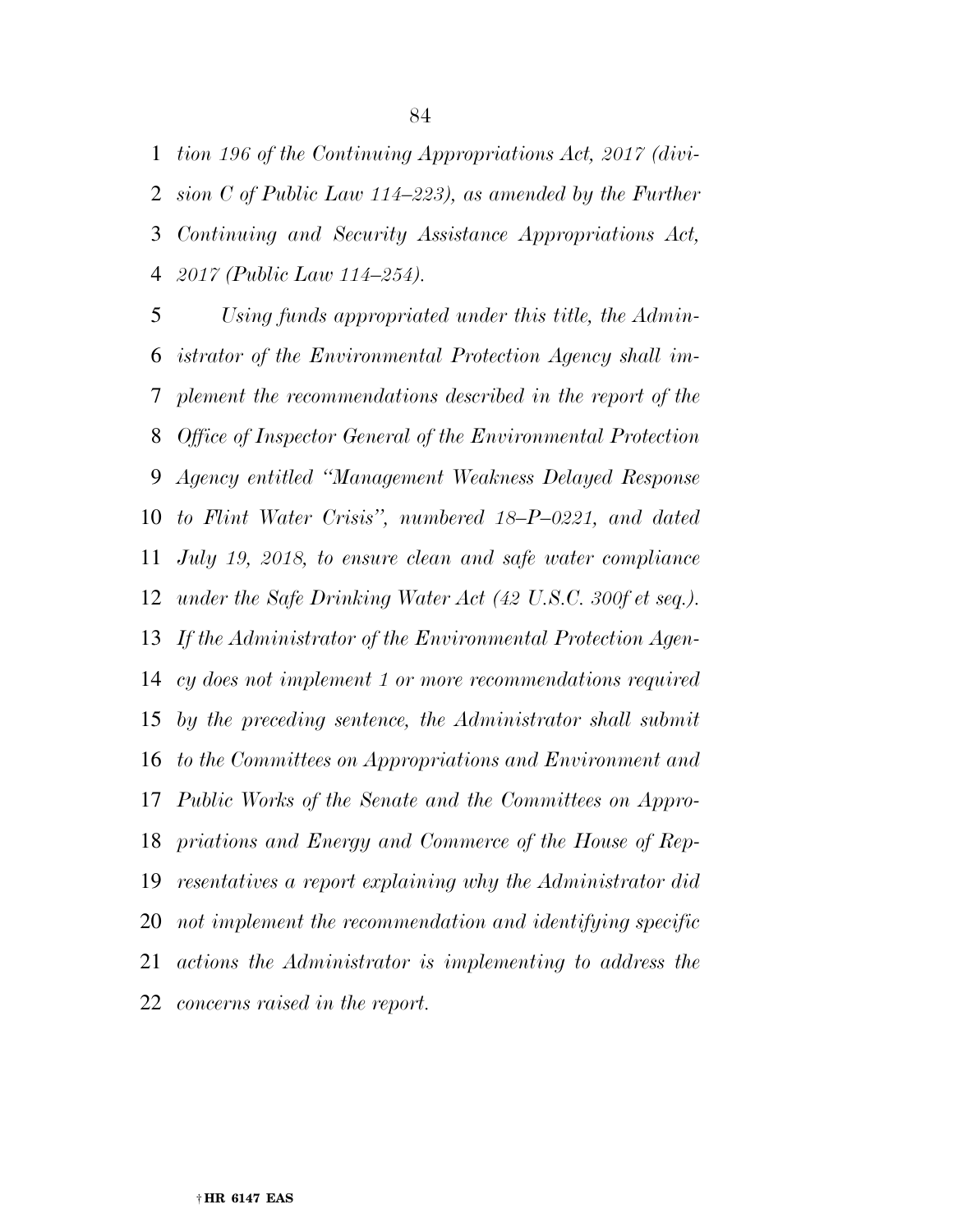| $\mathbf{1}$   | <b>TITLE III</b>                                               |
|----------------|----------------------------------------------------------------|
| $\overline{2}$ | <b>RELATED AGENCIES</b>                                        |
| 3              | DEPARTMENT OF AGRICULTURE                                      |
| $\overline{4}$ | OFFICE OF THE UNDER SECRETARY FOR NATURAL                      |
| 5              | RESOURCES AND ENVIRONMENT                                      |
| 6              | For necessary expenses of the Office of the Under Sec-         |
| 7              | retary for Natural Resources and Environment, \$875,000:       |
| 8              | Provided, That funds made available by this Act to any         |
| 9              | agency in the Natural Resources and Environment mission        |
| 10             | area for salaries and expenses are available to fund up to     |
| 11             | one administrative support staff for the office.               |
| 12             | <b>FOREST SERVICE</b>                                          |
| 13             | FOREST AND RANGELAND RESEARCH                                  |
| 14             | For necessary expenses of forest and rangeland re-             |
| 15             | search as authorized by law, \$300,000,000, to remain avail-   |
| 16             | able through September 30, 2022, of which not less than        |
| 17             | $$500,000$ shall be made available for wood utilization re-    |
| 18             | search to develop woody and agricultural biomass conver-       |
| 19             | sion of low-value woody biomass using microwave-assisted       |
| 20             | <i>liquefaction:</i> Provided, That of the funds provided,     |
| 21             | $$77,000,000$ is for the forest inventory and analysis pro-    |
|                | 22 gram: Provided further, That all authorities for the use of |
|                | 23 funds, including the use of contracts, grants, and coopera- |
|                | 24 tive agreements, available to execute the Forest and Range- |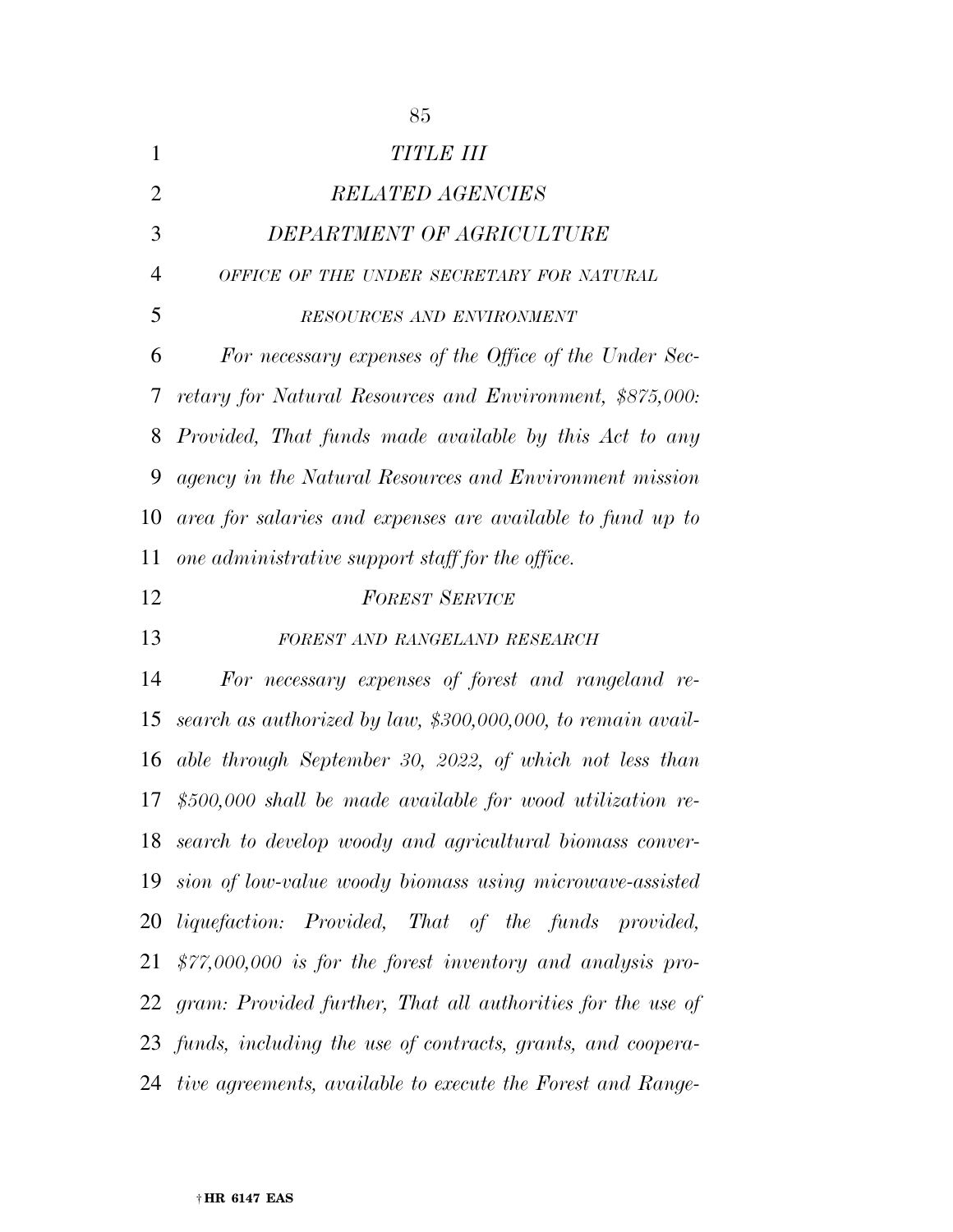*land Research appropriation, are also available in the utili-*

*zation of these funds for Fire Science Research.* 

*STATE AND PRIVATE FORESTRY*

 *For necessary expenses of cooperating with and pro- viding technical and financial assistance to States, terri- tories, possessions, and others, and for forest health manage- ment, and conducting an international program as author- ized, \$333,990,000, to remain available through September 30, 2022, as authorized by law; of which \$65,490,000 is to be derived from the Land and Water Conservation Fund to be used for the Forest Legacy Program, to remain avail-able until expended.* 

## *NATIONAL FOREST SYSTEM*

 *For necessary expenses of the Forest Service, not other- wise provided for, for management, protection, improve- ment, and utilization of the National Forest System, and for hazardous fuels management on or adjacent to such lands, \$1,937,653,000, to remain available through Sep- tember 30, 2022: Provided, That of the funds provided, \$40,000,000 shall be deposited in the Collaborative Forest Landscape Restoration Fund for ecological restoration treatments as authorized by 16 U.S.C. 7303(f): Provided further, That of the funds provided, \$368,000,000 shall be for forest products: Provided further, That of the funds pro-vided, \$435,000,000 shall be for hazardous fuels manage-*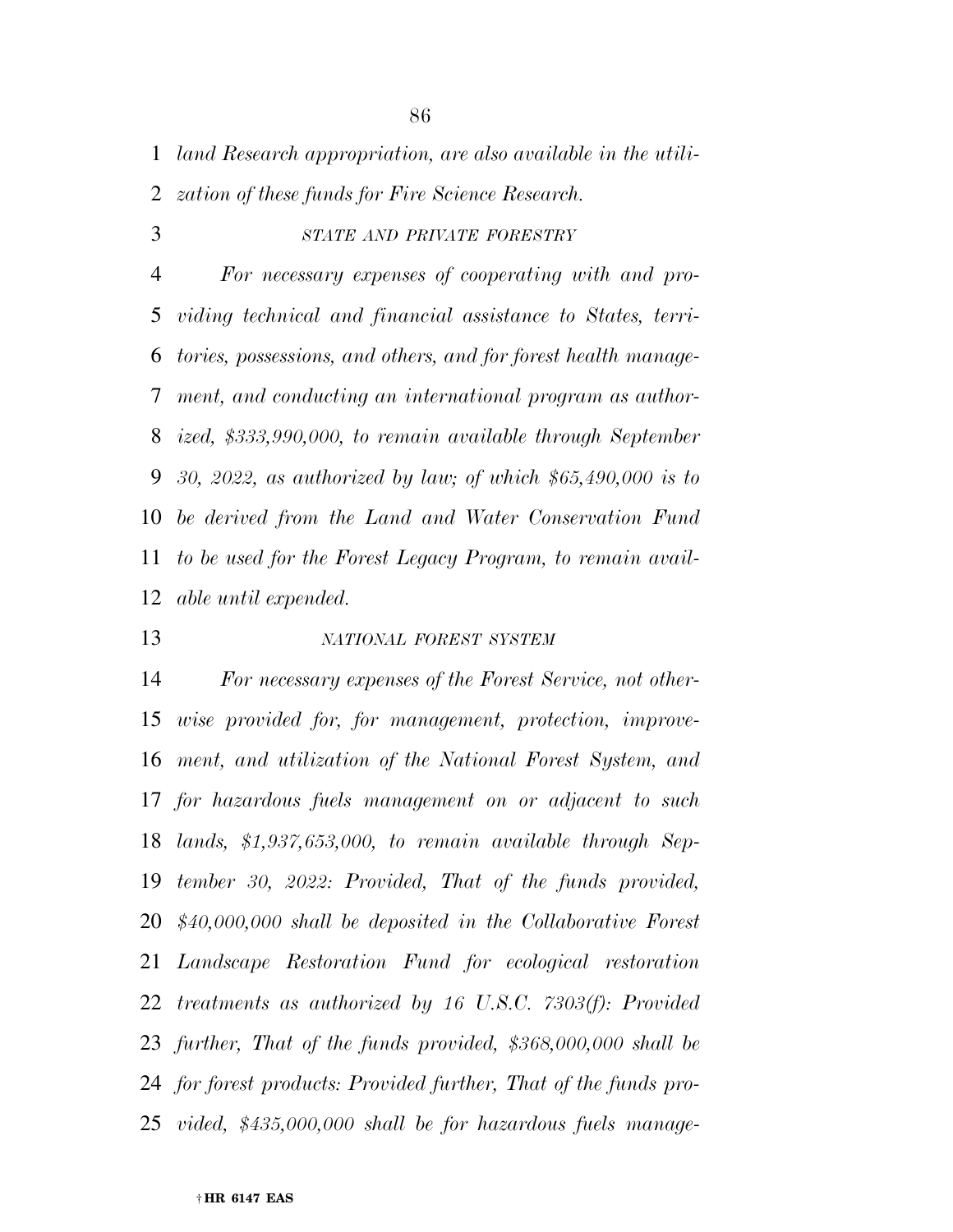*ment activities, of which not to exceed \$15,000,000 may be used to make grants, using any authorities available to the Forest Service under the ''State and Private Forestry'' ap- propriation, for the purpose of creating incentives for in- creased use of biomass from National Forest System lands: Provided further, That \$20,000,000 may be used by the Sec- retary of Agriculture to enter into procurement contracts or cooperative agreements or to issue grants for hazardous fuels management activities, and for training or moni- toring associated with such hazardous fuels management activities on Federal land, or on non-Federal land if the Secretary determines such activities benefit resources on Federal land: Provided further, That funds made available to implement the Community Forestry Restoration Act, Public Law 106–393, title VI, shall be available for use on non-Federal lands in accordance with authorities made available to the Forest Service under the ''State and Private Forestry'' appropriations: Provided further, That notwith- standing section 33 of the Bankhead Jones Farm Tenant Act (7 U.S.C. 1012), the Secretary of Agriculture, in calcu- lating a fee for grazing on a National Grassland, may pro- vide a credit of up to 50 percent of the calculated fee to a Grazing Association or direct permittee for a conservation practice approved by the Secretary in advance of the fiscal year in which the cost of the conservation practice is in-*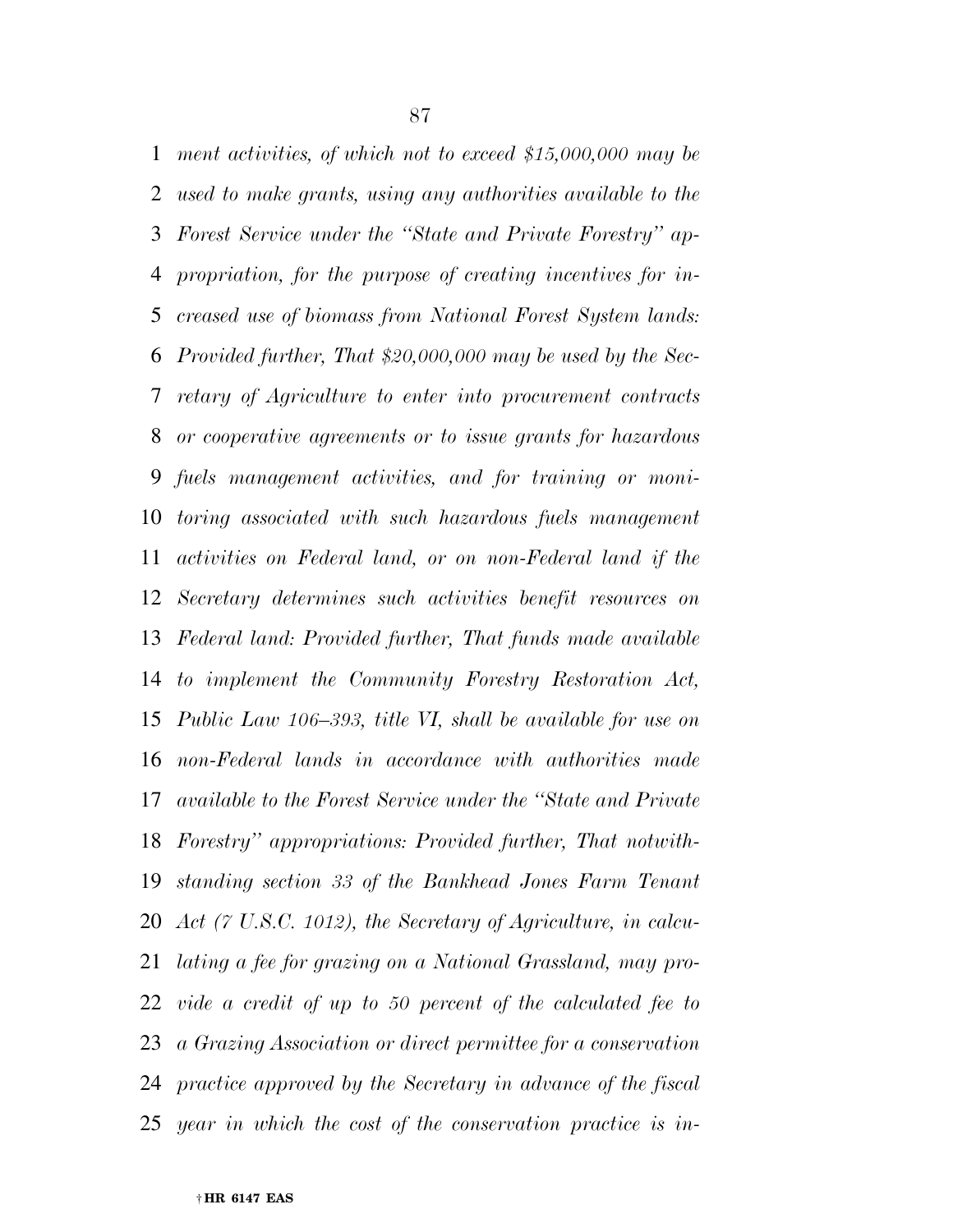*curred. And, that the amount credited shall remain avail- able to the Grazing Association or the direct permittee, as appropriate, in the fiscal year in which the credit is made and each fiscal year thereafter for use on the project for conservation practices approved by the Secretary.* 

*CAPITAL IMPROVEMENT AND MAINTENANCE*

#### *(INCLUDING TRANSFER OF FUNDS)*

 *For necessary expenses of the Forest Service, not other- wise provided for, \$449,000,000, to remain available through September 30, 2022, for construction, capital im- provement, maintenance and acquisition of buildings and other facilities and infrastructure; and for construction, re- construction, decommissioning of roads that are no longer needed, including unauthorized roads that are not part of the transportation system, and maintenance of forest roads and trails by the Forest Service as authorized by 16 U.S.C. 532–538 and 23 U.S.C. 101 and 205: Provided, That funds becoming available in fiscal year 2019 under the Act of March 4, 1913 (16 U.S.C. 501) shall be transferred to the General Fund of the Treasury and shall not be available for transfer or obligation for any other purpose unless the funds are appropriated.*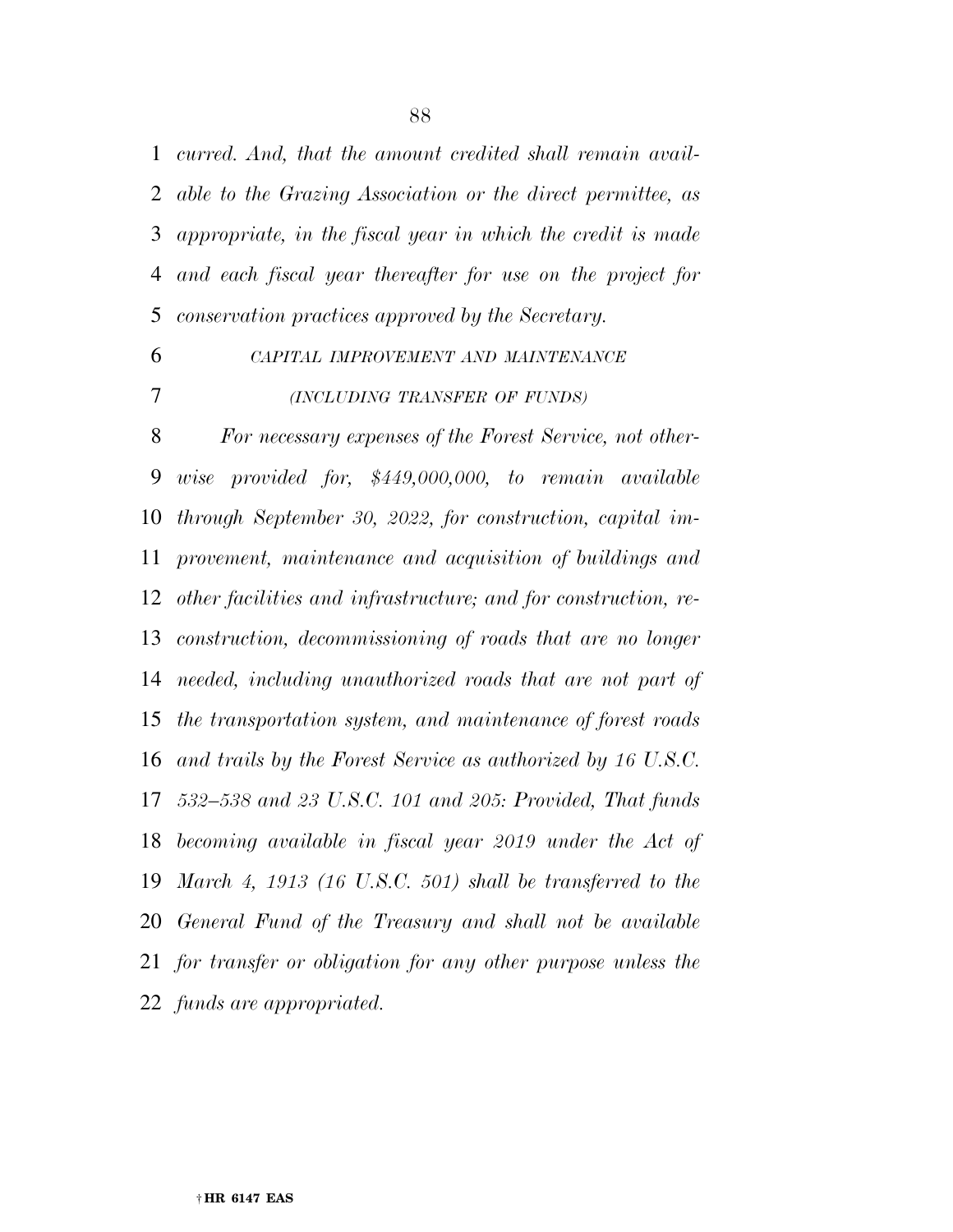*LAND ACQUISITION (INCLUDING RESCISSION OF FUNDS) For expenses necessary to carry out the provisions of chapter 2003 of title 54, United States Code, including ad- ministrative expenses, and for acquisition of land or waters, or interest therein, in accordance with statutory authority applicable to the Forest Service, \$74,099,000, to be derived from the Land and Water Conservation Fund and to re-main available until expended.* 

 *Of the unobligated balances from amounts made avail- able for Land Acquisition and derived from the Land and Water Conservation Fund, \$16,028,000 is hereby perma- nently rescinded from projects with cost savings or failed or partially failed projects that had funds returned: Pro- vided, That no amounts may be rescinded from amounts that were designated by the Congress as an emergency re- quirement pursuant to the Concurrent Resolution on the Budget or the Balanced Budget and Emergency Deficit Control Act of 1985.* 

*ACQUISITION OF LANDS FOR NATIONAL FORESTS SPECIAL*

*ACTS*

 *For acquisition of lands within the exterior boundaries of the Cache, Uinta, and Wasatch National Forests, Utah; the Toiyabe National Forest, Nevada; and the Angeles, San Bernardino, Sequoia, and Cleveland National Forests, Cali-*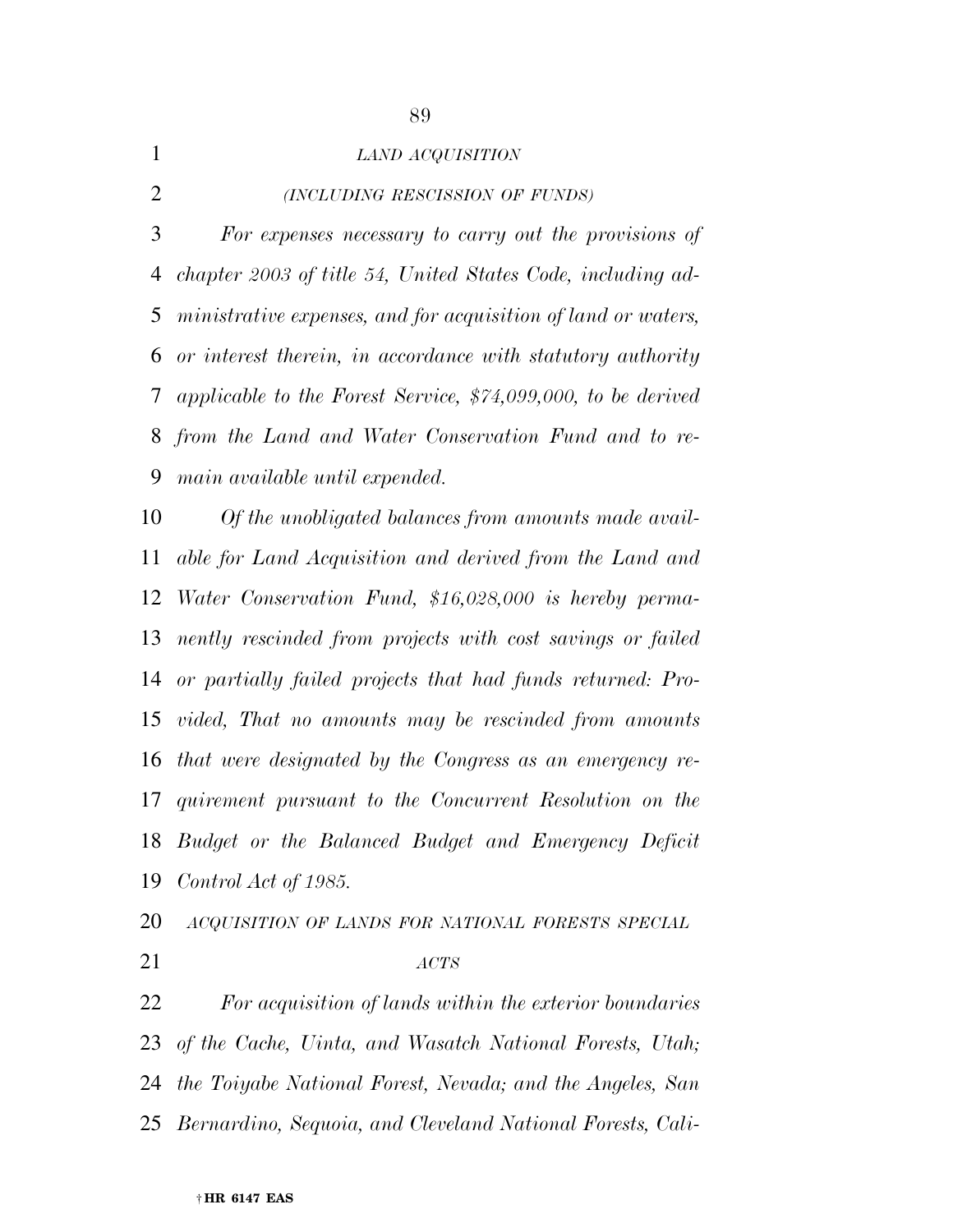*fornia; and the Ozark-St. Francis and Ouachita National Forests, Arkansas; as authorized by law, \$700,000, to be derived from forest receipts.* 

### *ACQUISITION OF LANDS TO COMPLETE LAND EXCHANGES*

 *For acquisition of lands, such sums, to be derived from funds deposited by State, county, or municipal govern- ments, public school districts, or other public school authori- ties, and for authorized expenditures from funds deposited by non-Federal parties pursuant to Land Sale and Ex- change Acts, pursuant to the Act of December 4, 1967 (16 U.S.C. 484a), to remain available through September 30, 2021, (16 U.S.C. 516–617a, 555a; Public Law 96–586; Pub-lic Law 76–589, 76–591; and Public Law 78–310).* 

#### *RANGE BETTERMENT FUND*

 *For necessary expenses of range rehabilitation, protec- tion, and improvement, 50 percent of all moneys received during the prior fiscal year, as fees for grazing domestic livestock on lands in National Forests in the 16 Western States, pursuant to section 401(b)(1) of Public Law 94– 579, to remain available through September 30, 2022, of which not to exceed 6 percent shall be available for adminis- trative expenses associated with on-the-ground range reha-bilitation, protection, and improvements.*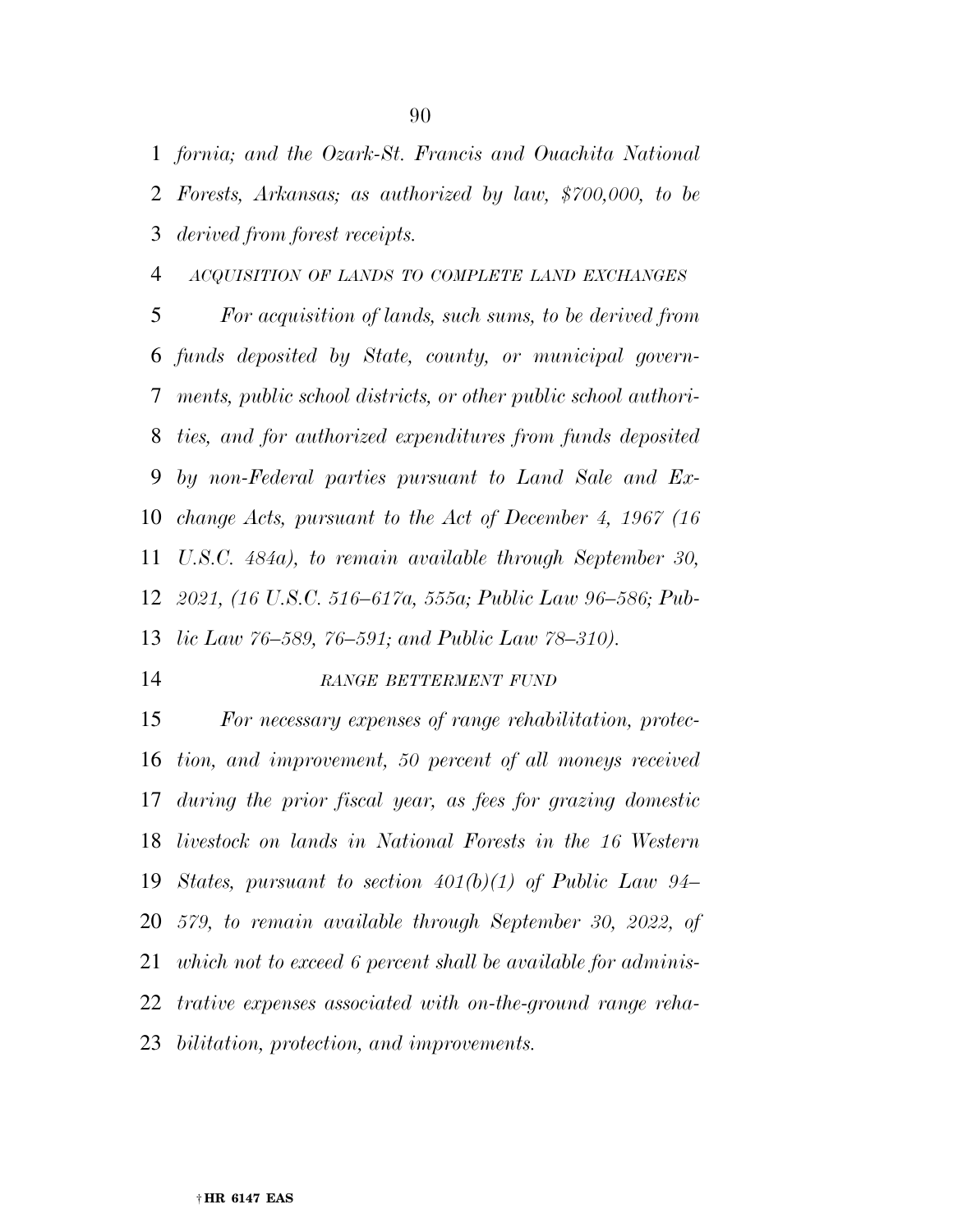| $\mathbf{1}$   | GIFTS, DONATIONS AND BEQUESTS FOR FOREST AND                     |
|----------------|------------------------------------------------------------------|
| $\overline{2}$ | RANGELAND RESEARCH                                               |
| 3              | expenses authorized by 16 U.S.C. 1643(b),<br>For                 |
| 4              | $$45,000$ , to remain available through September 30, 2022,      |
| 5              | to be derived from the fund established pursuant to the          |
| 6              | above Act.                                                       |
| 7              | MANAGEMENT OF NATIONAL FOREST LANDS FOR                          |
| 8              | <b>SUBSISTENCE USES</b>                                          |
| 9              | For necessary expenses of the Forest Service to manage           |
| 10             | Federal lands in Alaska for subsistence uses under title VIII    |
| 11             | of the Alaska National Interest Lands Conservation Act (16)      |
| 12             | U.S.C. 3111 et seq.), $$2,500,000$ , to remain available         |
| 13             | through September 30, 2022.                                      |
| 14             | WILDLAND FIRE MANAGEMENT                                         |
| 15             | (INCLUDING TRANSFERS OF FUNDS)                                   |
| 16             | For necessary expenses for forest fire presuppression            |
| 17             | <i>activities</i> on National Forest System lands, for emergency |
|                | 18 wildland fire suppression on or adjacent to such lands or     |
| 19             | other lands under fire protection agreement, and for emer-       |
| 20             | gency rehabilitation of burned-over National Forest System       |
| 21             | lands and water, $$3,229,620,000$ , to remain available          |
| 22             | through September 30, 2022: Provided, That such funds in-        |
| 23             | cluding unobligated balances under this heading, are avail-      |
| 24             | able for repayment of advances from other appropriations         |

*accounts previously transferred for such purposes: Provided*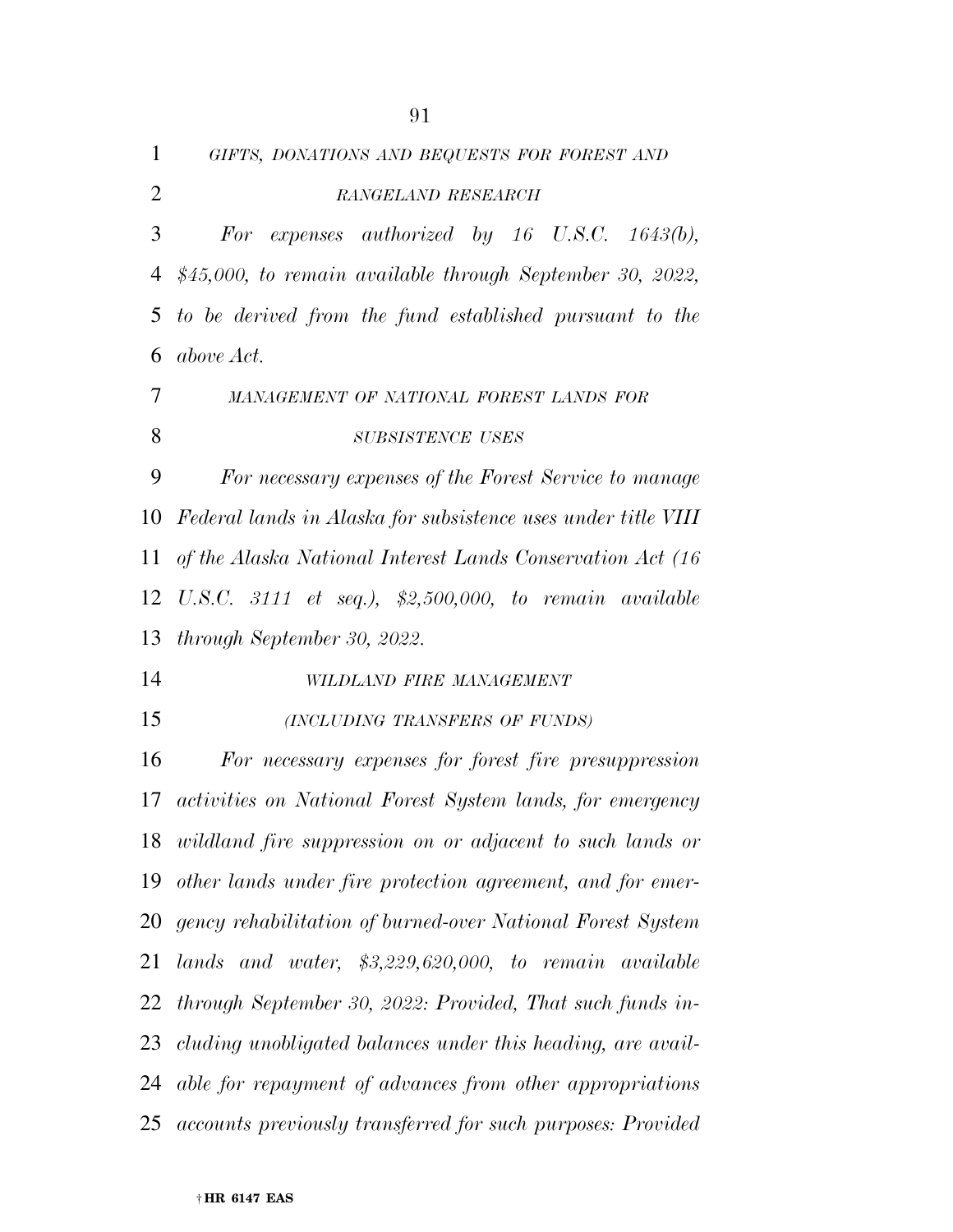*further, That any unobligated funds appropriated in a pre- vious fiscal year for hazardous fuels management may be transferred to the ''National Forest System'' account: Pro- vided further, That such funds shall be available to reim- burse State and other cooperating entities for services pro- vided in response to wildfire and other emergencies or disas- ters to the extent such reimbursements by the Forest Service for non-fire emergencies are fully repaid by the responsible emergency management agency: Provided further, That funds provided shall be available for support to Federal emergency response: Provided further, That the costs of im- plementing any cooperative agreement between the Federal Government and any non-Federal entity may be shared, as mutually agreed on by the affected parties: Provided fur- ther, That funds designated for wildfire suppression, shall be assessed for cost pools on the same basis as such assess-ments are calculated against other agency programs.* 

*ADMINISTRATIVE PROVISIONS—FOREST SERVICE*

*(INCLUDING TRANSFERS OF FUNDS)*

 *Appropriations to the Forest Service for the current fiscal year shall be available for: (1) purchase of passenger motor vehicles; acquisition of passenger motor vehicles from excess sources, and hire of such vehicles; purchase, lease, op- eration, maintenance, and acquisition of aircraft to main-tain the operable fleet for use in Forest Service wildland*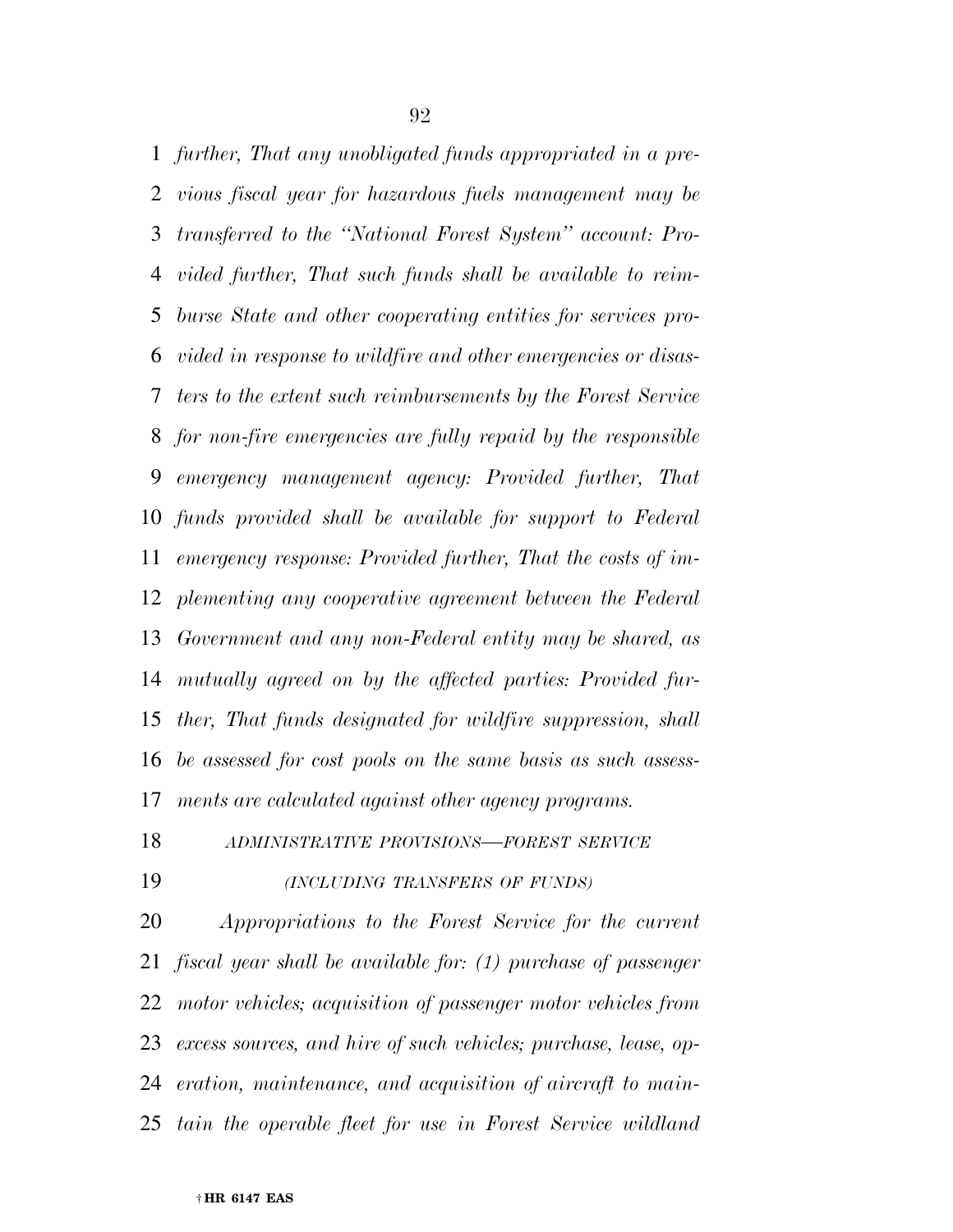*fire programs and other Forest Service programs; notwith- standing other provisions of law, existing aircraft being re- placed may be sold, with proceeds derived or trade-in value used to offset the purchase price for the replacement air- craft; (2) services pursuant to 7 U.S.C. 2225, and not to exceed \$100,000 for employment under 5 U.S.C. 3109; (3) purchase, erection, and alteration of buildings and other public improvements (7 U.S.C. 2250); (4) acquisition of land, waters, and interests therein pursuant to 7 U.S.C. 428a; (5) for expenses pursuant to the Volunteers in the Na- tional Forest Act of 1972 (16 U.S.C. 558a, 558d, and 558a note); (6) the cost of uniforms as authorized by 5 U.S.C. 5901–5902; and (7) for debt collection contracts in accord-ance with 31 U.S.C. 3718(c).* 

 *Any appropriations or funds available to the Forest Service may be transferred to the Wildland Fire Manage- ment appropriation for forest firefighting, emergency reha- bilitation of burned-over or damaged lands or waters under its jurisdiction, and fire preparedness due to severe burning conditions upon the Secretary's notification of the House and Senate Committees on Appropriations that all fire sup- pression funds appropriated under the heading ''Wildland Fire Management'' will be obligated within 30 days: Pro-vided, That all funds used pursuant to this paragraph must*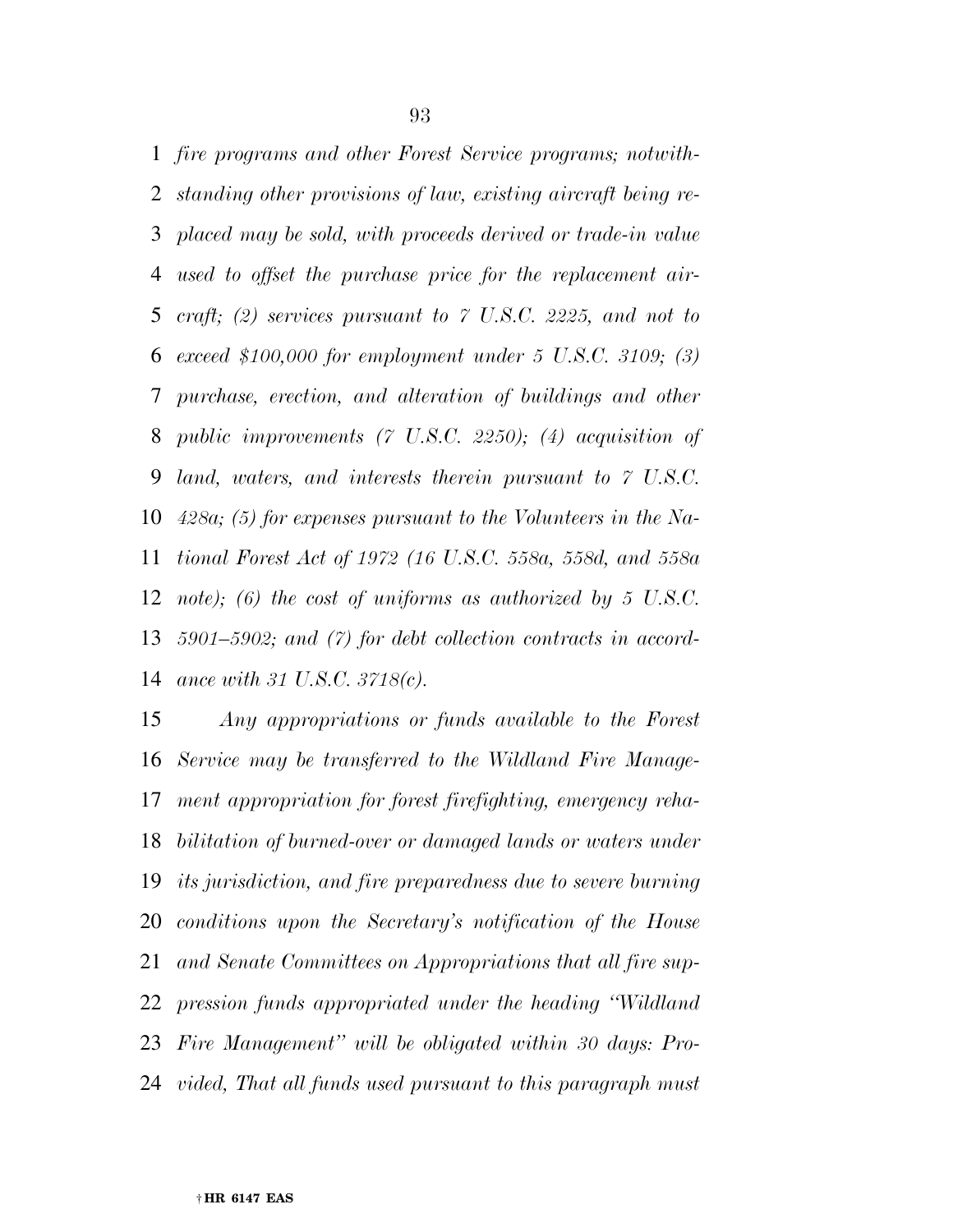*be replenished by a supplemental appropriation which must be requested as promptly as possible.* 

 *Not more than \$50,000,000 of funds appropriated to the Forest Service shall be available for expenditure or transfer to the Department of the Interior for wildland fire management, hazardous fuels management, and State fire assistance when such transfers would facilitate and expedite wildland fire management programs and projects.* 

 *Notwithstanding any other provision of this Act, the Forest Service may transfer unobligated balances of discre- tionary funds appropriated to the Forest Service by this Act to or within the National Forest System Account, or reprogram funds to be used for the purposes of hazardous fuels management and urgent rehabilitation of burned-over National Forest System lands and water, such transferred funds shall remain available through September 30, 2022: Provided, That none of the funds transferred pursuant to this section shall be available for obligation without written notification to and the prior approval of the Committees on Appropriations of both Houses of Congress: Provided further, That this section does not apply to funds appro- priated to the FLAME Wildfire Suppression Reserve Fund or funds derived from the Land and Water Conservation Fund.*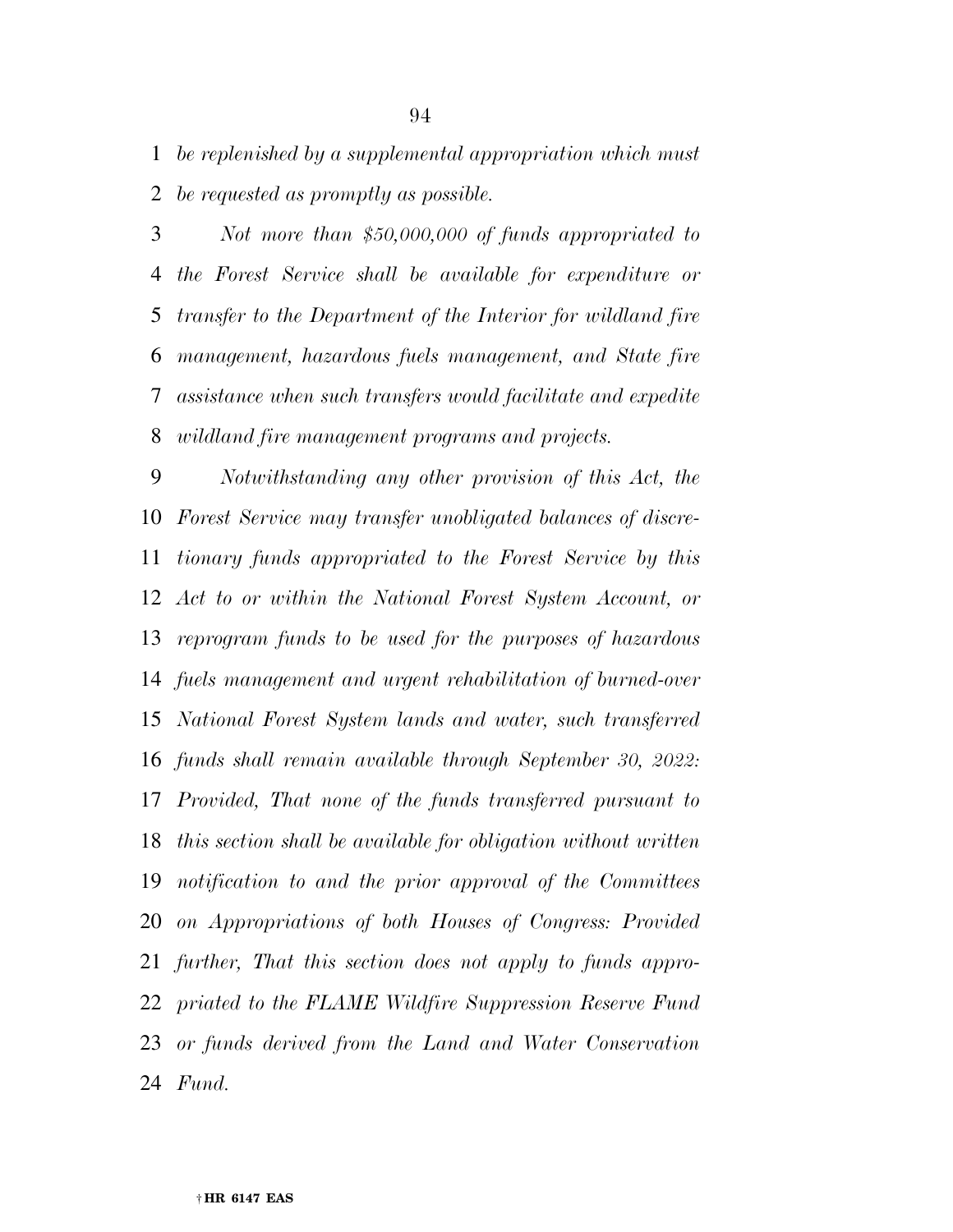*Funds appropriated to the Forest Service shall be available for assistance to or through the Agency for Inter- national Development in connection with forest and range- land research, technical information, and assistance in for- eign countries, and shall be available to support forestry and related natural resource activities outside the United States and its territories and possessions, including tech- nical assistance, education and training, and cooperation with U.S., private, and international organizations. The Forest Service, acting for the International Program, may sign direct funding agreements with foreign governments and institutions as well as other domestic agencies (includ- ing the U.S. Agency for International Development, the De- partment of State, and the Millennium Challenge Corpora- tion), U.S. private sector firms, institutions and organiza- tions to provide technical assistance and training programs overseas on forestry and rangeland management.* 

 *Funds appropriated to the Forest Service shall be available for expenditure or transfer to the Department of the Interior, Bureau of Land Management, for removal, preparation, and adoption of excess wild horses and burros from National Forest System lands, and for the perform- ance of cadastral surveys to designate the boundaries of such lands.*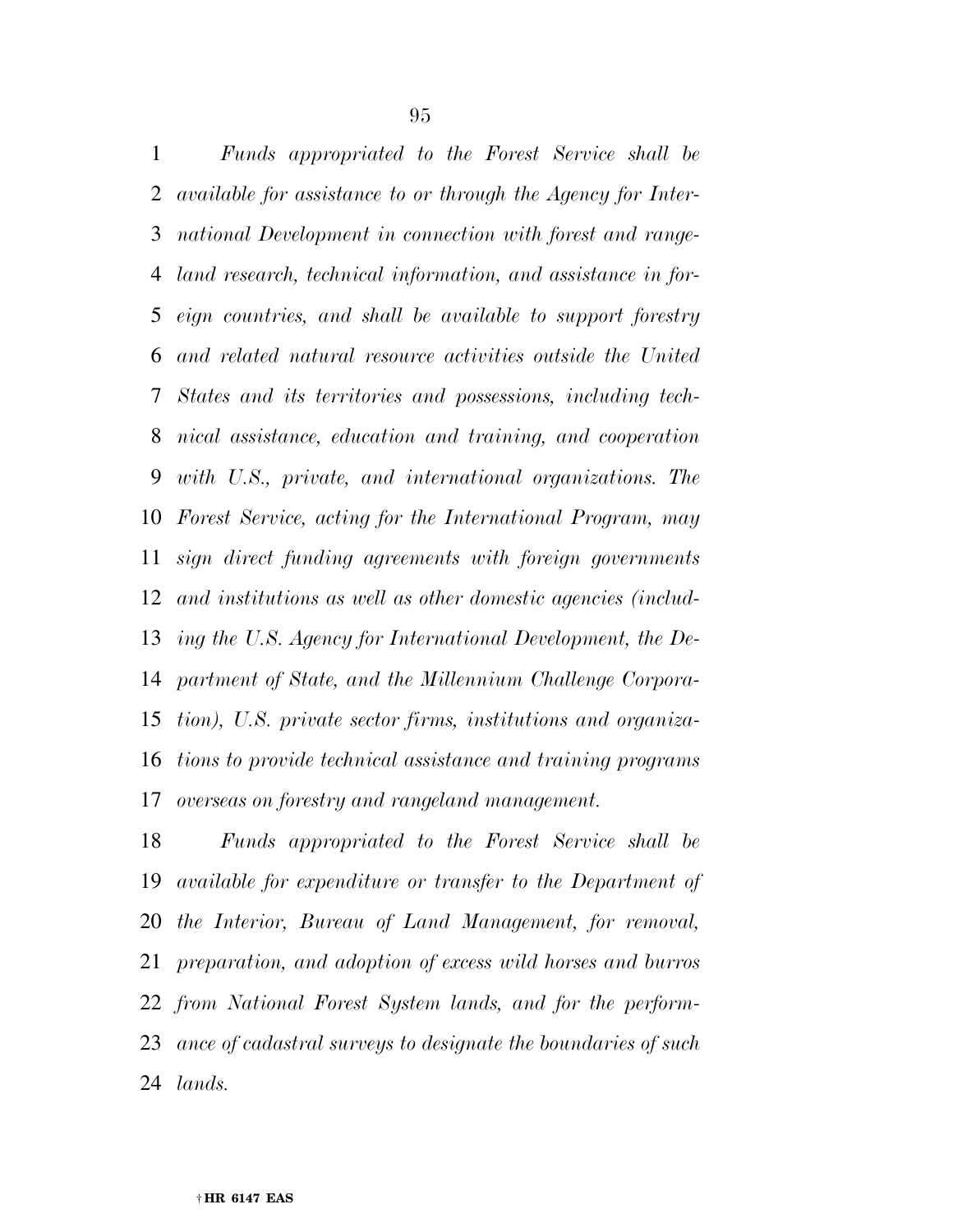*None of the funds made available to the Forest Service in this Act or any other Act with respect to any fiscal year shall be subject to transfer under the provisions of section 702(b) of the Department of Agriculture Organic Act of 1944 (7 U.S.C. 2257), section 442 of Public Law 106–224 (7 U.S.C. 7772), or section 10417(b) of Public Law 107– 171 (7 U.S.C. 8316(b)).* 

 *None of the funds available to the Forest Service may be reprogrammed without the advance approval of the House and Senate Committees on Appropriations in ac- cordance with the reprogramming procedures contained in the report accompanying this Act.* 

 *Not more than \$82,000,000 of funds available to the Forest Service shall be transferred to the Working Capital Fund of the Department of Agriculture and not more than \$14,500,000 of funds available to the Forest Service shall be transferred to the Department of Agriculture for Depart- ment Reimbursable Programs, commonly referred to as Greenbook charges. Nothing in this paragraph shall pro- hibit or limit the use of reimbursable agreements requested by the Forest Service in order to obtain services from the Department of Agriculture's National Information Tech- nology Center and the Department of Agriculture's Inter-national Technology Service.*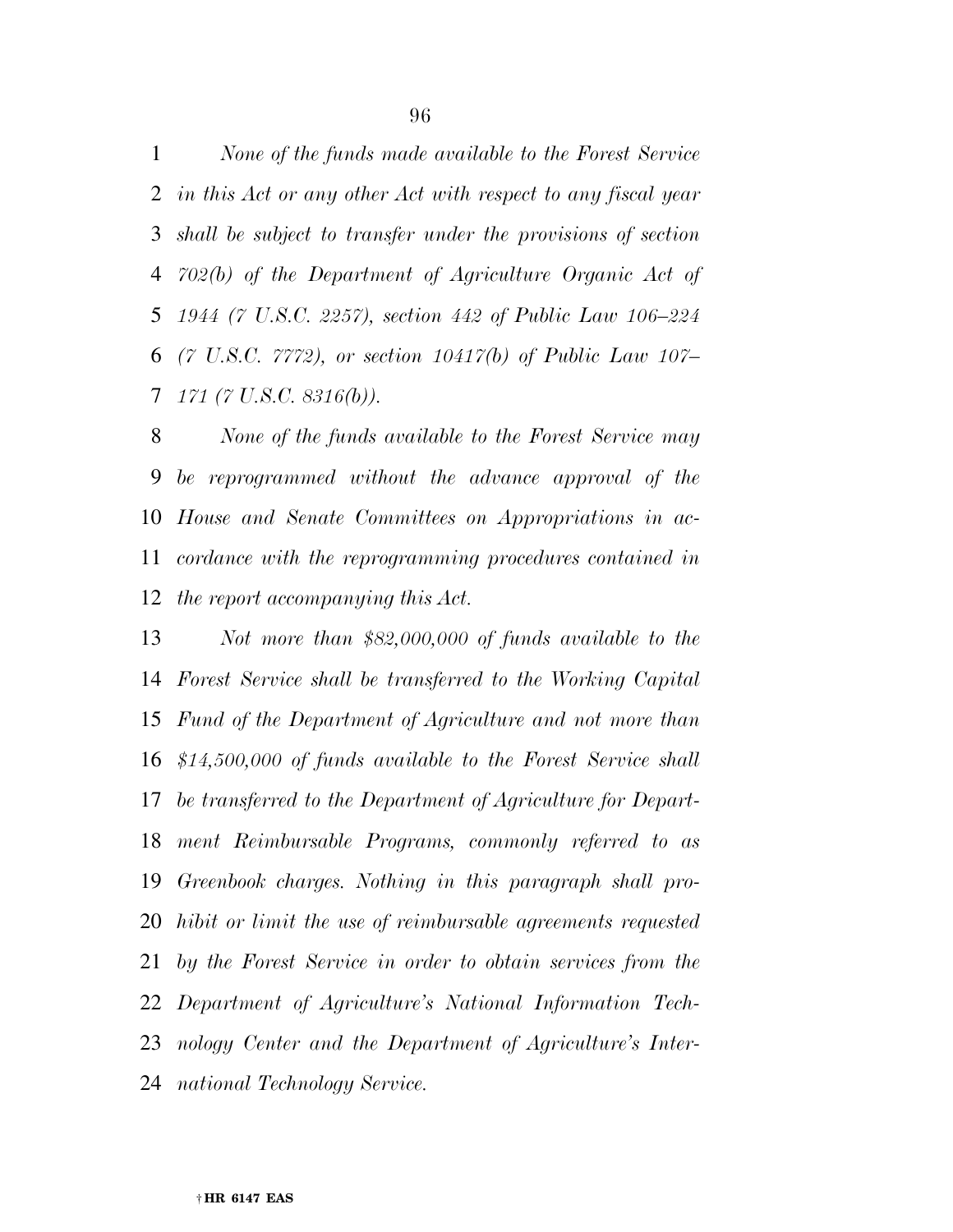*Of the funds available to the Forest Service, up to \$5,000,000 shall be available for priority projects within the scope of the approved budget, which shall be carried out by the Youth Conservation Corps and shall be carried out under the authority of the Public Lands Corps Act of 1993 (16 U.S.C. 1721 et seq.).* 

 *Of the funds available to the Forest Service, \$4,000 is available to the Chief of the Forest Service for official recep-tion and representation expenses.* 

 *Pursuant to sections 405(b) and 410(b) of Public Law 101–593, of the funds available to the Forest Service, up to \$3,000,000 may be advanced in a lump sum to the Na- tional Forest Foundation to aid conservation partnership projects in support of the Forest Service mission, without regard to when the Foundation incurs expenses, for projects on or benefitting National Forest System lands or related to Forest Service programs: Provided, That of the Federal funds made available to the Foundation, no more than \$300,000 shall be available for administrative expenses: Provided further, That the Foundation shall obtain, by the end of the period of Federal financial assistance, private contributions to match funds made available by the Forest Service on at least a one-for-one basis: Provided further, That the Foundation may transfer Federal funds to a Fed-eral or a non-Federal recipient for a project at the same*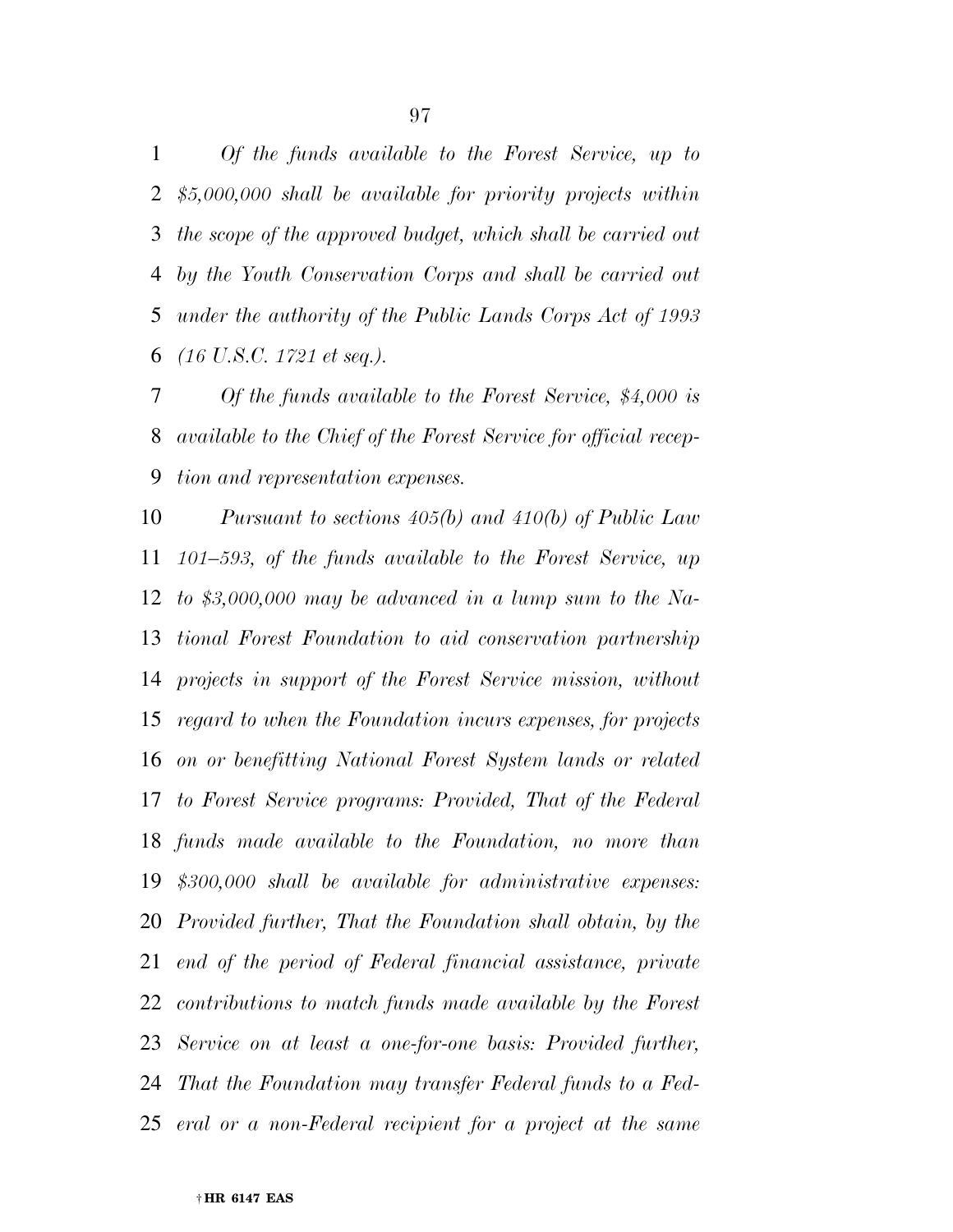*rate that the recipient has obtained the non-Federal match-ing funds.* 

 *Pursuant to section 2(b)(2) of Public Law 98–244, up to \$3,000,000 of the funds available to the Forest Service may be advanced to the National Fish and Wildlife Foun- dation in a lump sum to aid cost-share conservation projects, without regard to when expenses are incurred, on or benefitting National Forest System lands or related to Forest Service programs: Provided, That such funds shall be matched on at least a one-for-one basis by the Founda- tion or its sub-recipients: Provided further, That the Foun- dation may transfer Federal funds to a Federal or non- Federal recipient for a project at the same rate that the recipient has obtained the non-Federal matching funds.* 

 *Funds appropriated to the Forest Service shall be available for interactions with and providing technical as- sistance to rural communities and natural resource-based businesses for sustainable rural development purposes.* 

 *Funds appropriated to the Forest Service shall be available for payments to counties within the Columbia River Gorge National Scenic Area, pursuant to section 14(c)(1) and (2), and section 16(a)(2) of Public Law 99– 663.* 

 *Any funds appropriated to the Forest Service may be used to meet the non-Federal share requirement in section*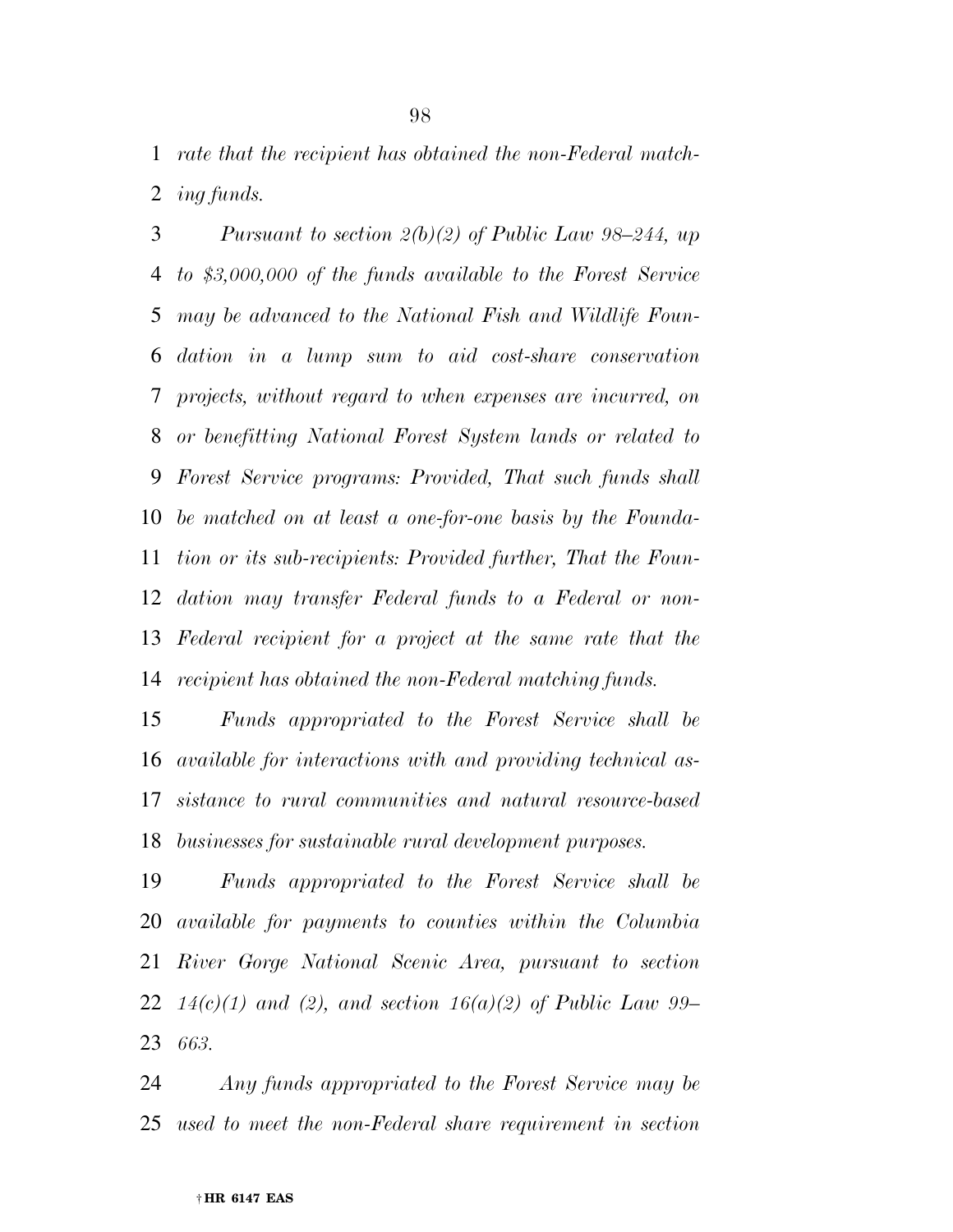*502(c) of the Older Americans Act of 1965 (42 U.S.C. 3056(c)(2)).* 

 *The Forest Service shall not assess funds for the pur- pose of performing fire, administrative, and other facilities maintenance and decommissioning.* 

 *Notwithstanding any other provision of law, of any appropriations or funds available to the Forest Service, not to exceed \$500,000 may be used to reimburse the Office of the General Counsel (OGC), Department of Agriculture, for travel and related expenses incurred as a result of OGC as- sistance or participation requested by the Forest Service at meetings, training sessions, management reviews, land pur- chase negotiations and similar matters unrelated to civil litigation. Future budget justifications for both the Forest Service and the Department of Agriculture should clearly display the sums previously transferred and the sums re-quested for transfer.* 

 *An eligible individual who is employed in any project funded under title V of the Older Americans Act of 1965 (42 U.S.C. 3056 et seq.) and administered by the Forest Service shall be considered to be a Federal employee for pur-poses of chapter 171 of title 28, United States Code.* 

 *Notwithstanding any other provision of this Act, through the Office of Budget and Program Analysis, the Forest Service shall report no later than 30 business days*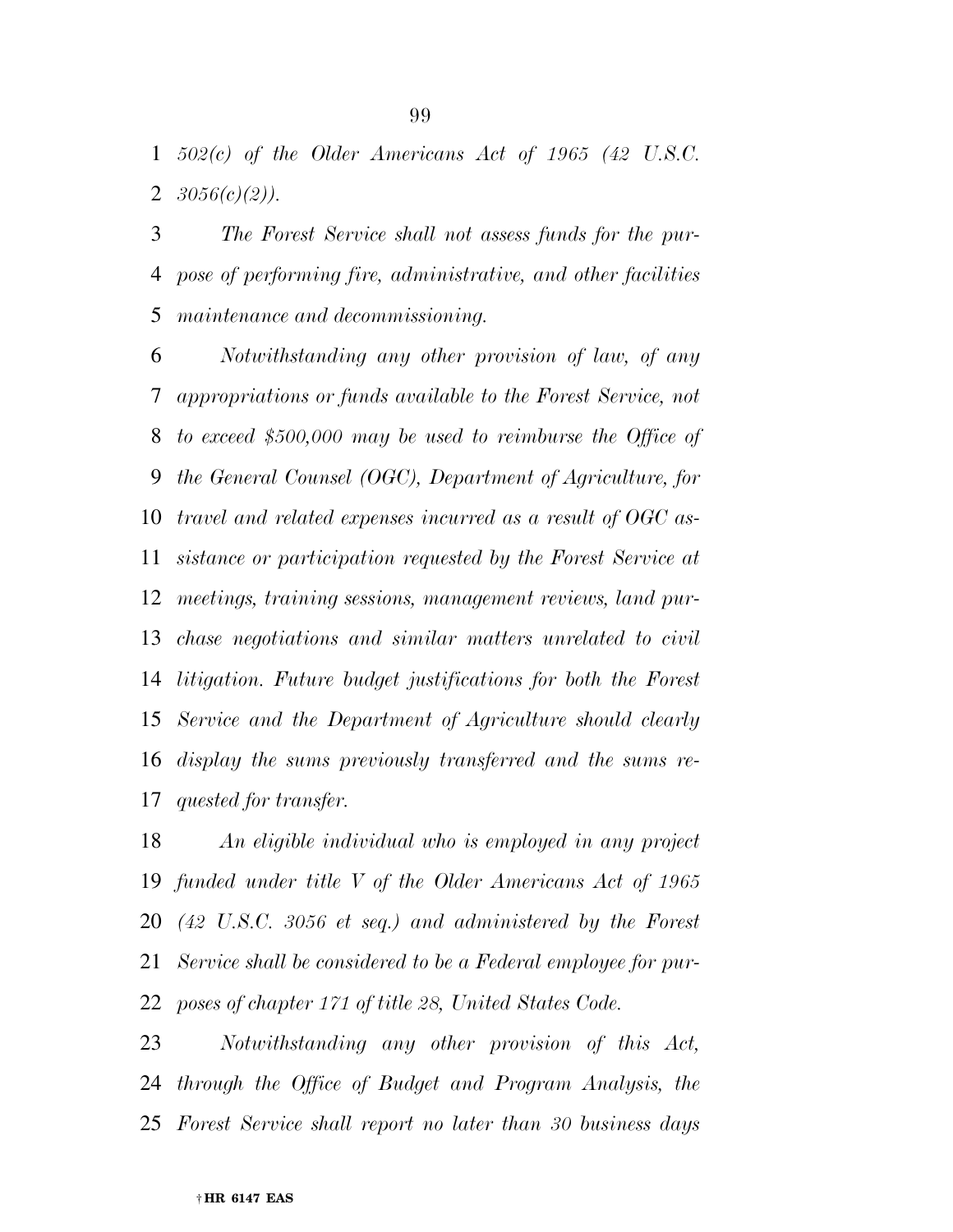*following the close of each fiscal quarter all current and prior year unobligated balances, by fiscal year, budget line item and account, to the House and Senate Committees on Appropriations. DEPARTMENT OF HEALTH AND HUMAN SERVICES INDIAN HEALTH SERVICE INDIAN HEALTH SERVICES For expenses necessary to carry out the Act of August 5, 1954 (68 Stat. 674), the Indian Self-Determination and Education Assistance Act, the Indian Health Care Improve- ment Act, and titles II and III of the Public Health Service Act with respect to the Indian Health Service, \$4,072,385,000, together with payments received during the fiscal year pursuant to sections 231(b) and 233 of the Pub- lic Health Service Act (42 U.S.C. 238(b), 238b), for services furnished by the Indian Health Service: Provided, That funds made available to tribes and tribal organizations through contracts, grant agreements, or any other agree- ments or compacts authorized by the Indian Self-Deter- mination and Education Assistance Act of 1975 (25 U.S.C. 450), shall be deemed to be obligated at the time of the grant or contract award and thereafter shall remain available to the tribe or tribal organization without fiscal year limita-tion: Provided further, That \$2,000,000 shall be available*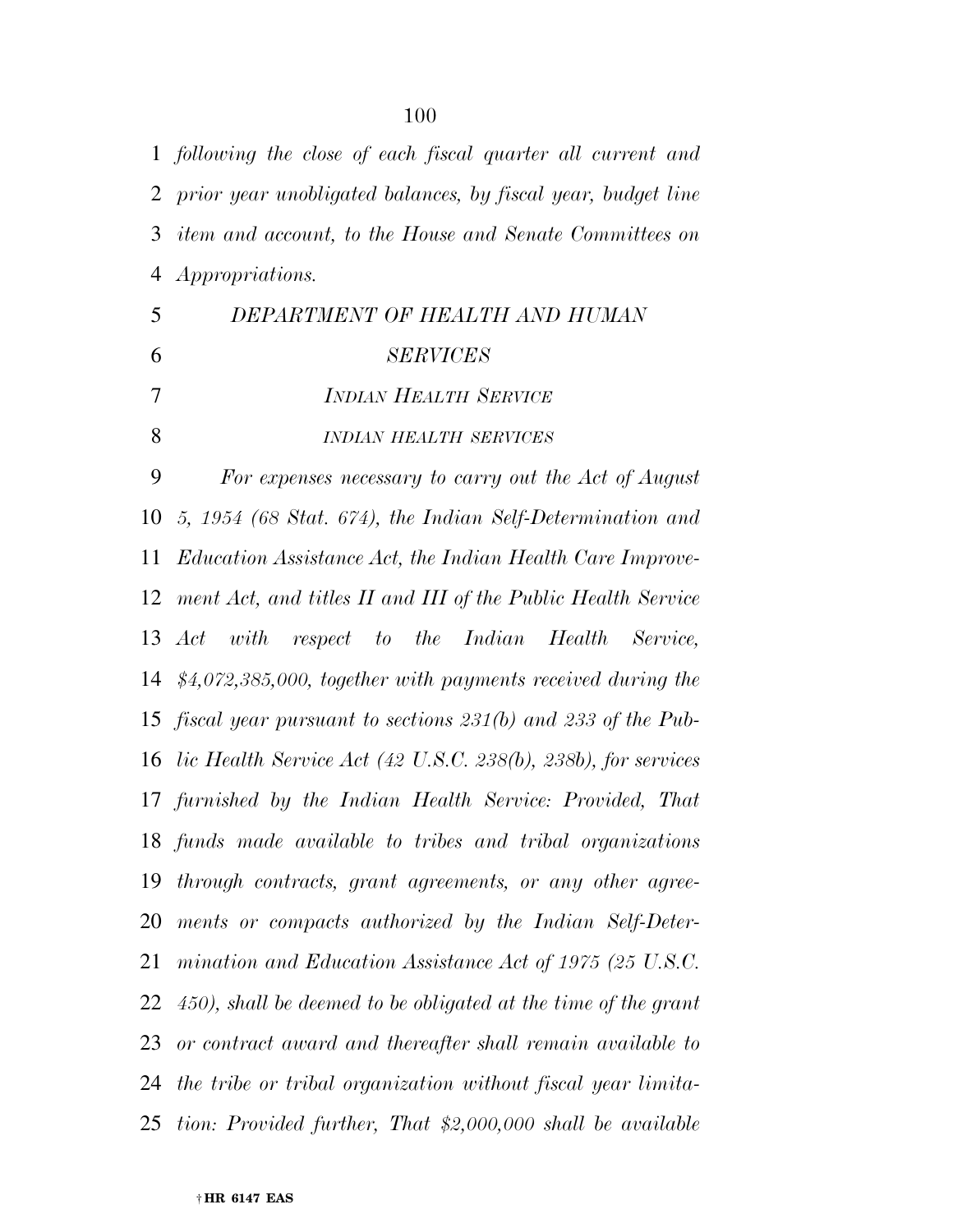*for grants or contracts with public or private institutions to provide alcohol or drug treatment services to Indians, including alcohol detoxification services: Provided further, That \$964,819,000 for Purchased/Referred Care, including \$53,000,000 for the Indian Catastrophic Health Emergency Fund, shall remain available until expended: Provided fur- ther, That of the funds provided, up to \$36,000,000 shall remain available until expended for implementation of the loan repayment program under section 108 of the Indian Health Care Improvement Act: Provided further, That of the funds provided, \$15,000,000 shall remain available until expended to supplement funds available for oper- ational costs at tribal clinics operated under an Indian Self-Determination and Education Assistance Act compact or contract where health care is delivered in space acquired through a full service lease, which is not eligible for mainte- nance and improvement and equipment funds from the In- dian Health Service, and \$58,000,000 shall be for costs re- lated to or resulting from accreditation emergencies, of which up to \$4,000,000 may be used to supplement amounts otherwise available for Purchased/Referred Care: Provided further, That the amounts collected by the Federal Govern- ment as authorized by sections 104 and 108 of the Indian Health Care Improvement Act (25 U.S.C. 1613a and 1616a) during the preceding fiscal year for breach of con-*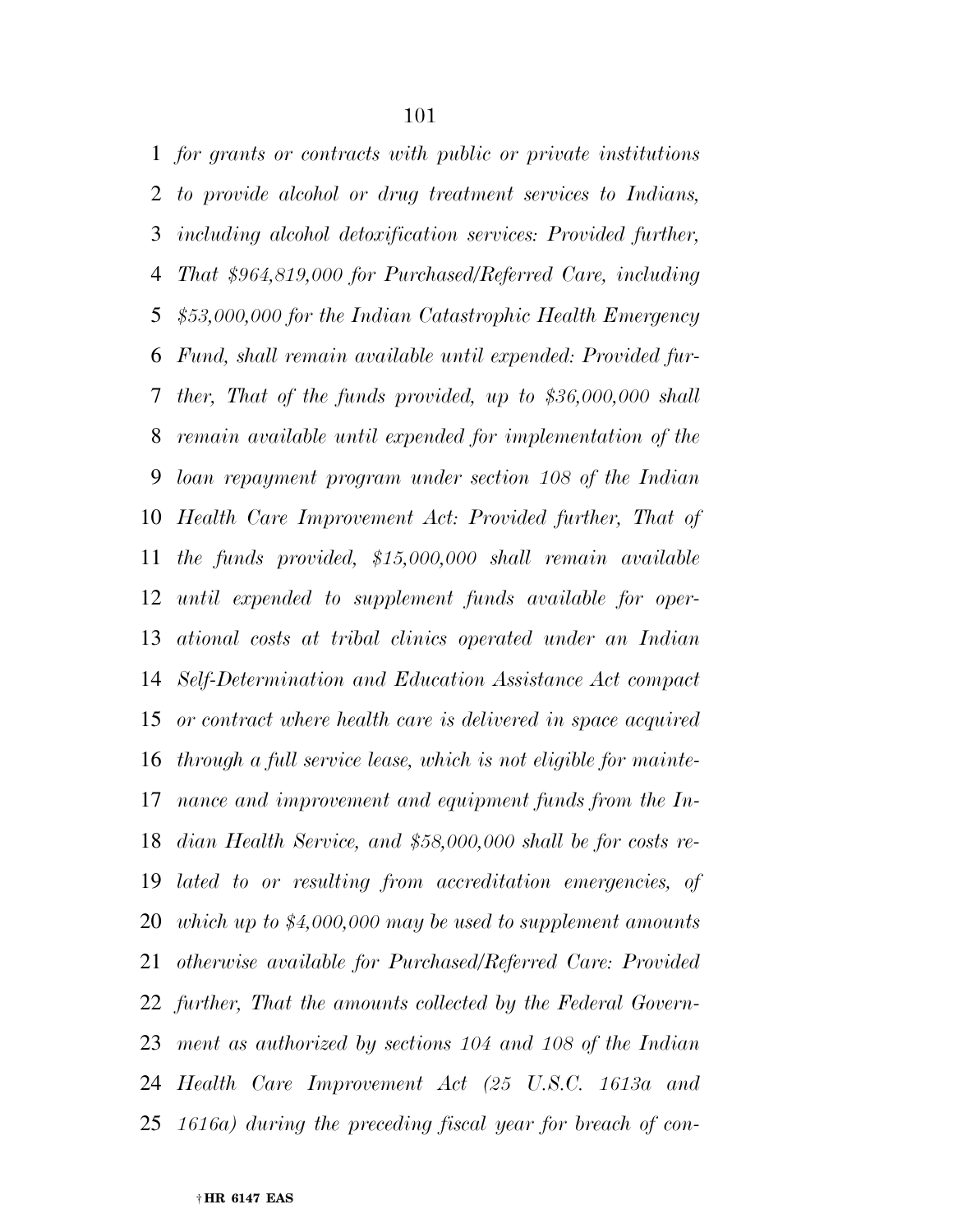*tracts shall be deposited to the Fund authorized by section 108A of that Act (25 U.S.C. 1616a–1) and shall remain available until expended and, notwithstanding section 108A(c) of that Act (25 U.S.C. 1616a–1(c)), funds shall be available to make new awards under the loan repayment and scholarship programs under sections 104 and 108 of that Act (25 U.S.C. 1613a and 1616a): Provided further, That the amounts made available within this account for the Substance Abuse and Suicide Prevention Program, for opioid Prevention, Treatment and Recovery Services, for the Domestic Violence Prevention Program, for the Zero Suicide Initiative, for the housing subsidy authority for ci- vilian employees, for aftercare pilot programs at Youth Re- gional Treatment Centers, to improve collections from pub- lic and private insurance at Indian Health Service and tribally operated facilities, and for accreditation emer- gencies shall be allocated at the discretion of the Director of the Indian Health Service and shall remain available until expended: Provided further, That funds provided in this Act may be used for annual contracts and grants for which the performance period falls within 2 fiscal years, provided the total obligation is recorded in the year the funds are appropriated: Provided further, That the amounts collected by the Secretary of Health and Human Services under the authority of title IV of the Indian Health Care*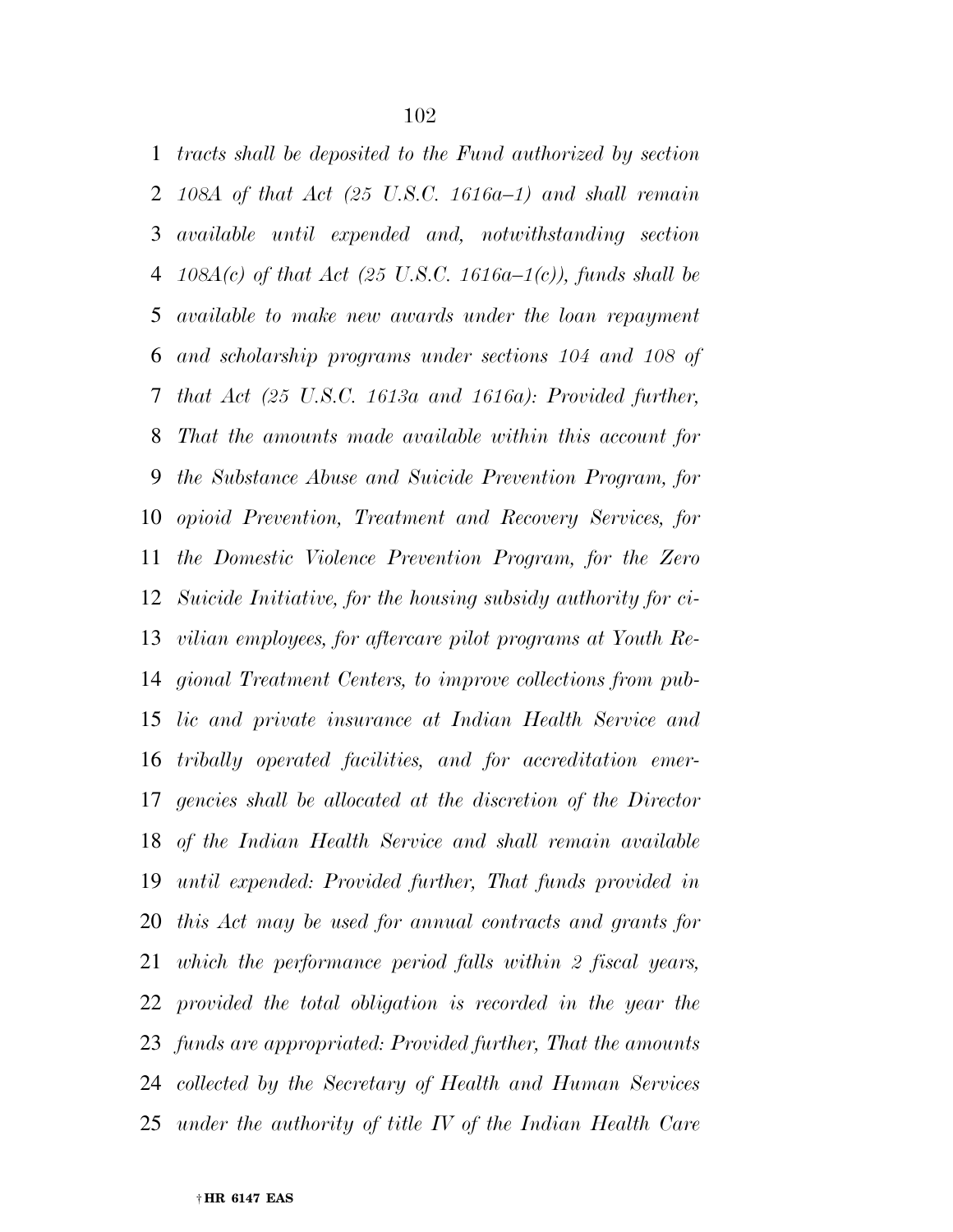*Improvement Act shall remain available until expended for the purpose of achieving compliance with the applicable conditions and requirements of titles XVIII and XIX of the Social Security Act, except for those related to the planning, design, or construction of new facilities: Provided further, That funding contained herein for scholarship programs under the Indian Health Care Improvement Act shall re- main available until expended: Provided further, That amounts received by tribes and tribal organizations under title IV of the Indian Health Care Improvement Act shall be reported and accounted for and available to the receiving tribes and tribal organizations until expended: Provided further, That the Bureau of Indian Affairs may collect from the Indian Health Service, and from tribes and tribal orga- nizations operating health facilities pursuant to Public Law 93–638, such individually identifiable health informa- tion relating to disabled children as may be necessary for the purpose of carrying out its functions under the Individ- uals with Disabilities Education Act (20 U.S.C. 1400 et seq.): Provided further, That the accreditation emergency funds may be used, as needed, to carry out activities typi- cally funded under the Indian Health Facilities account. CONTRACT SUPPORT COSTS*

*For payments to tribes and tribal organizations for* 

*contract support costs associated with Indian Self-Deter-*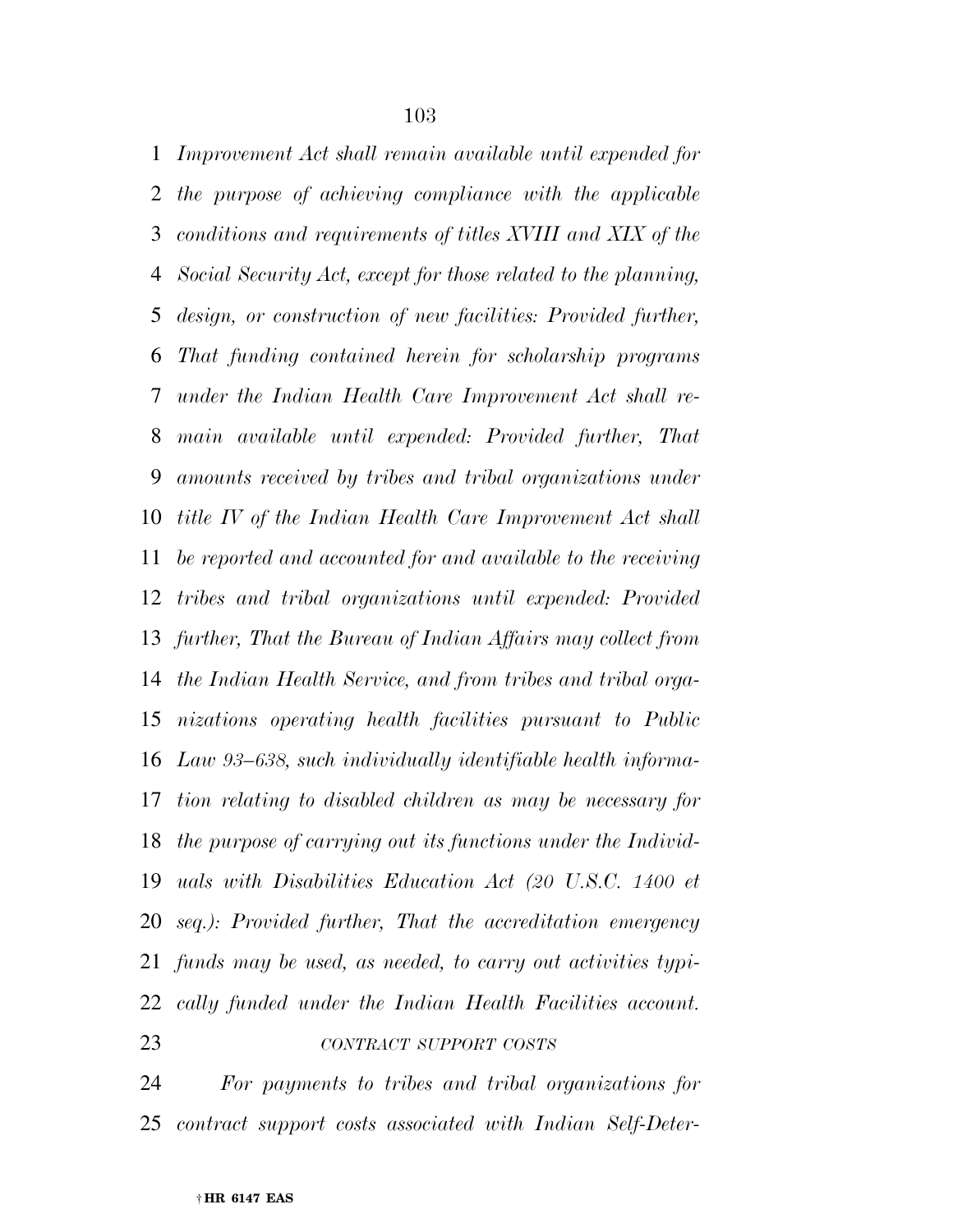*mination and Education Assistance Act agreements with the Indian Health Service for fiscal year 2019, such sums as may be necessary: Provided, That notwithstanding any other provision of law, no amounts made available under this heading shall be available for transfer to another budget account.* 

# *INDIAN HEALTH FACILITIES*

 *For construction, repair, maintenance, improvement, and equipment of health and related auxiliary facilities, in- cluding quarters for personnel; preparation of plans, speci- fications, and drawings; acquisition of sites, purchase and erection of modular buildings, and purchases of trailers; and for provision of domestic and community sanitation facilities for Indians, as authorized by section 7 of the Act of August 5, 1954 (42 U.S.C. 2004a), the Indian Self-Deter- mination Act, and the Indian Health Care Improvement Act, and for expenses necessary to carry out such Acts and titles II and III of the Public Health Service Act with re- spect to environmental health and facilities support activi- ties of the Indian Health Service, \$877,504,000, to remain available until expended: Provided, That notwithstanding any other provision of law, funds appropriated for the plan- ning, design, construction, renovation or expansion of health facilities for the benefit of an Indian tribe or tribes may be used to purchase land on which such facilities will*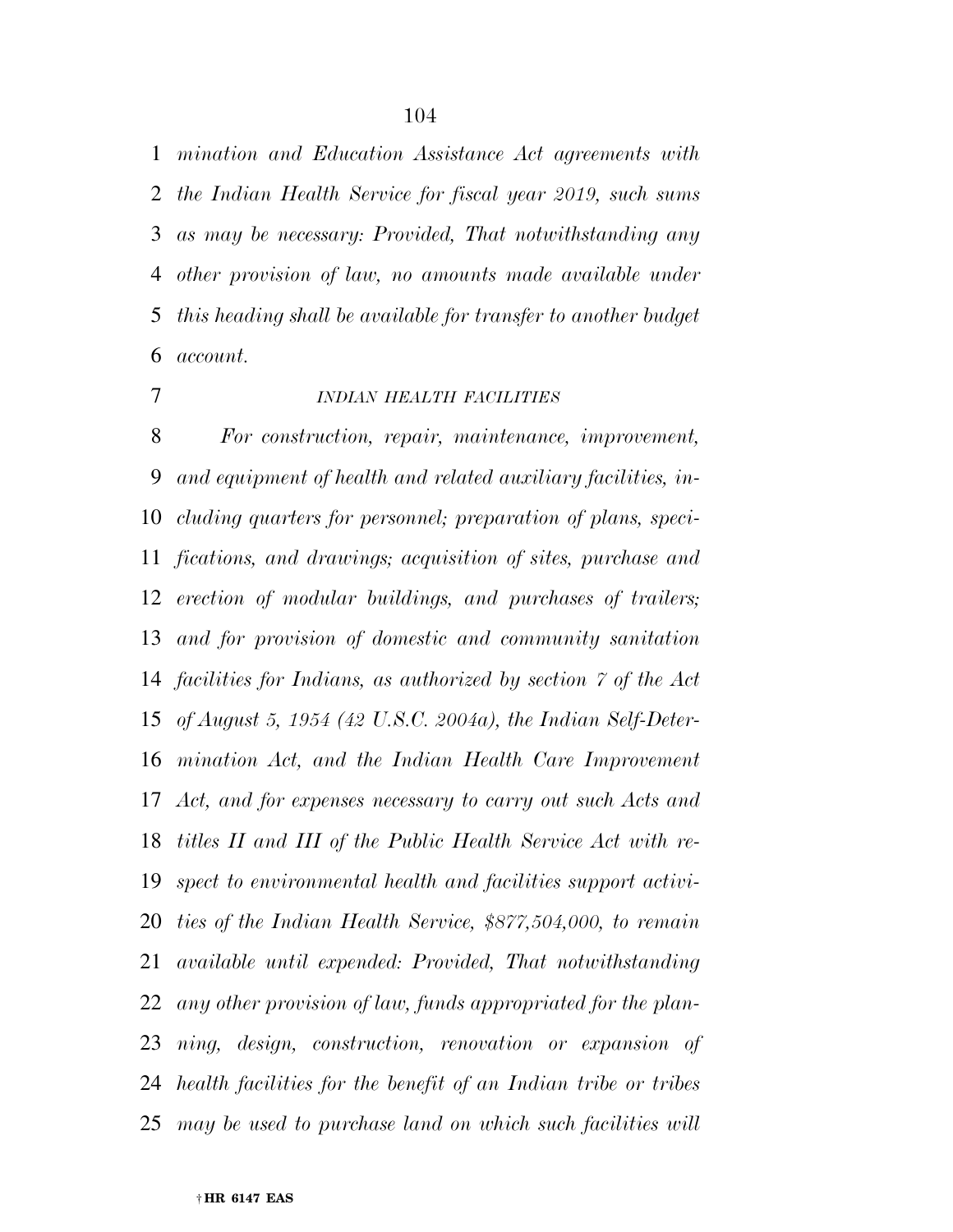*be located: Provided further, That not to exceed \$500,000 may be used by the Indian Health Service to purchase TRANSAM equipment from the Department of Defense for distribution to the Indian Health Service and tribal facili- ties: Provided further, That none of the funds appropriated to the Indian Health Service may be used for sanitation facilities construction for new homes funded with grants by the housing programs of the United States Department of Housing and Urban Development: Provided further, That not to exceed \$2,700,000 from this account and the ''Indian Health Services'' account may be used by the Indian Health Service to obtain ambulances for the Indian Health Service and tribal facilities in conjunction with an existing inter- agency agreement between the Indian Health Service and the General Services Administration: Provided further, That not to exceed \$500,000 may be placed in a Demolition Fund, to remain available until expended, and be used by the Indian Health Service for the demolition of Federal buildings.* 

*ADMINISTRATIVE PROVISIONS—INDIAN HEALTH SERVICE*

 *Appropriations provided in this Act to the Indian Health Service shall be available for services as authorized by 5 U.S.C. 3109 at rates not to exceed the per diem rate equivalent to the maximum rate payable for senior-level po-sitions under 5 U.S.C. 5376; hire of passenger motor vehi-*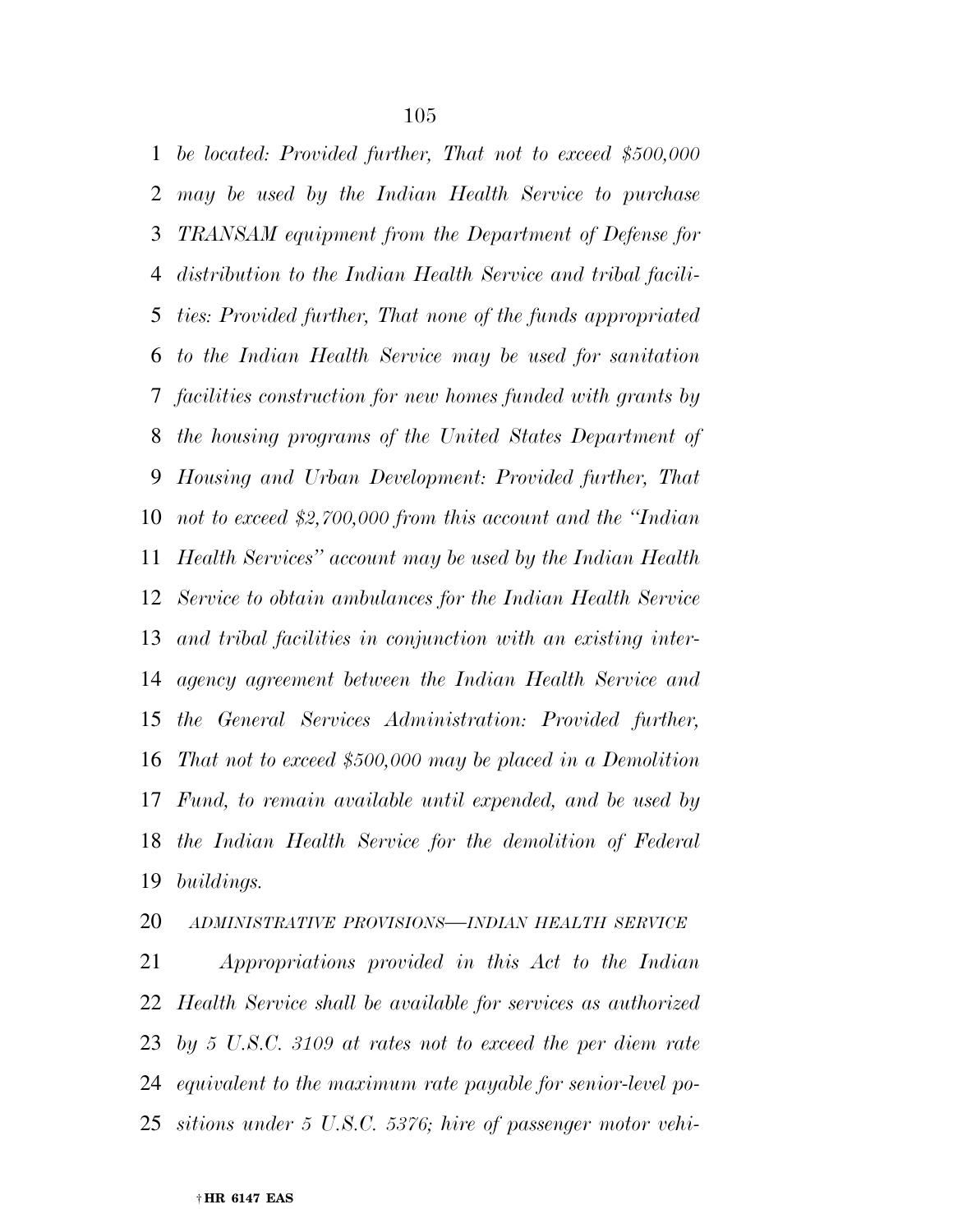*cles and aircraft; purchase of medical equipment; purchase of reprints; purchase, renovation and erection of modular buildings and renovation of existing facilities; payments for telephone service in private residences in the field, when au- thorized under regulations approved by the Secretary of Health and Human Services; uniforms or allowances there- for as authorized by 5 U.S.C. 5901–5902; and for expenses of attendance at meetings that relate to the functions or ac- tivities of the Indian Health Service: Provided, That in ac- cordance with the provisions of the Indian Health Care Im- provement Act, non-Indian patients may be extended health care at all tribally administered or Indian Health Service facilities, subject to charges, and the proceeds along with funds recovered under the Federal Medical Care Recovery Act (42 U.S.C. 2651–2653) shall be credited to the account of the facility providing the service and shall be available without fiscal year limitation: Provided further, That not- withstanding any other law or regulation, funds transferred from the Department of Housing and Urban Development to the Indian Health Service shall be administered under Public Law 86–121, the Indian Sanitation Facilities Act and Public Law 93–638: Provided further, That funds ap- propriated to the Indian Health Service in this Act, except those used for administrative and program direction pur-poses, shall not be subject to limitations directed at cur-*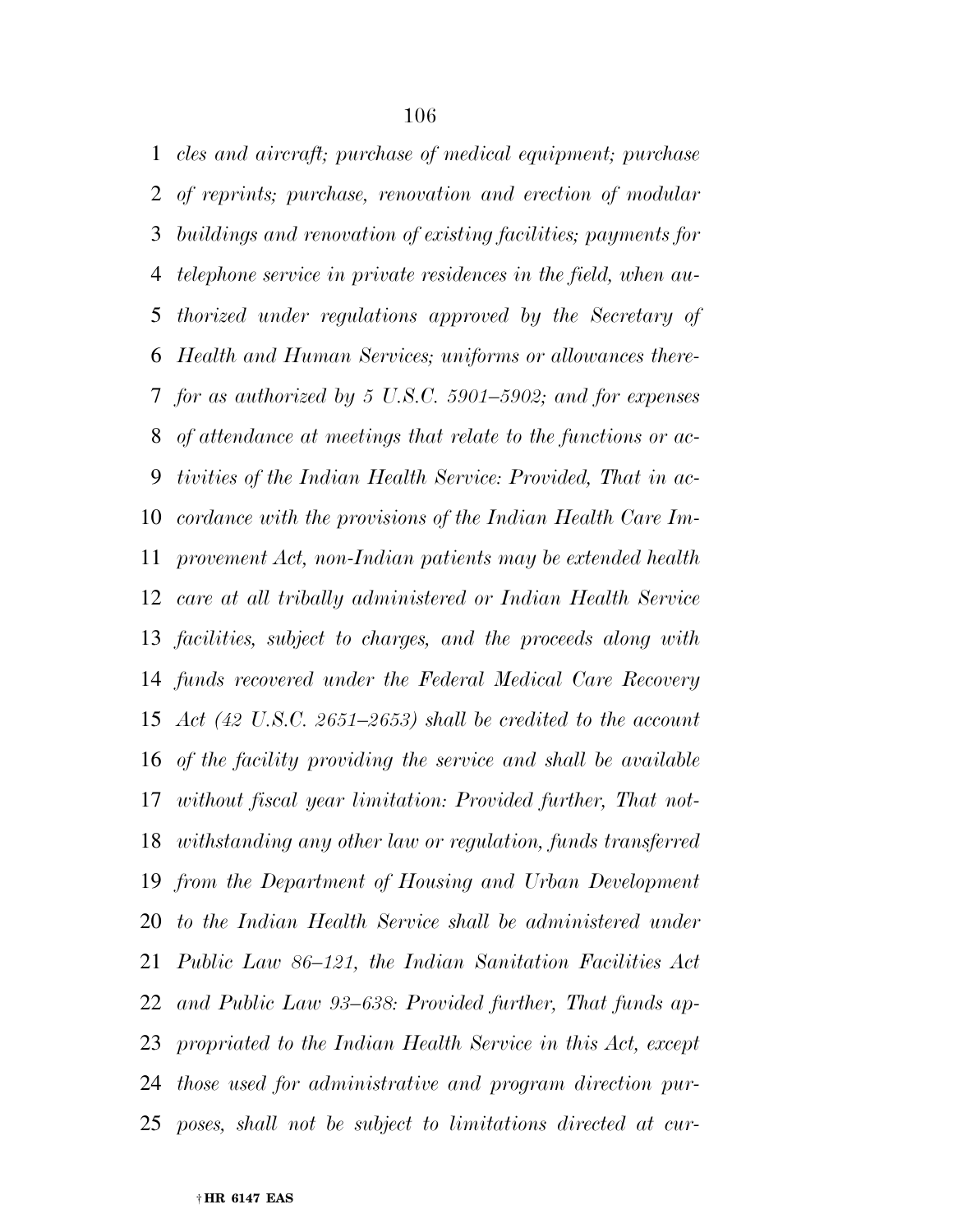*tailing Federal travel and transportation: Provided further, That none of the funds made available to the Indian Health Service in this Act shall be used for any assessments or charges by the Department of Health and Human Services unless identified in the budget justification and provided in this Act, or approved by the House and Senate Commit- tees on Appropriations through the reprogramming process: Provided further, That notwithstanding any other provision of law, funds previously or herein made available to a tribe or tribal organization through a contract, grant, or agree- ment authorized by title I or title V of the Indian Self- Determination and Education Assistance Act of 1975 (25 U.S.C. 5321 et seq. (title I), 5381 et seq. (title V)), may be deobligated and reobligated to a self-determination con- tract under title I, or a self-governance agreement under title V of such Act and thereafter shall remain available to the tribe or tribal organization without fiscal year limi- tation: Provided further, That none of the funds made avail- able to the Indian Health Service in this Act shall be used to implement the final rule published in the Federal Reg- ister on September 16, 1987, by the Department of Health and Human Services, relating to the eligibility for the health care services of the Indian Health Service until the Indian Health Service has submitted a budget request re-flecting the increased costs associated with the proposed*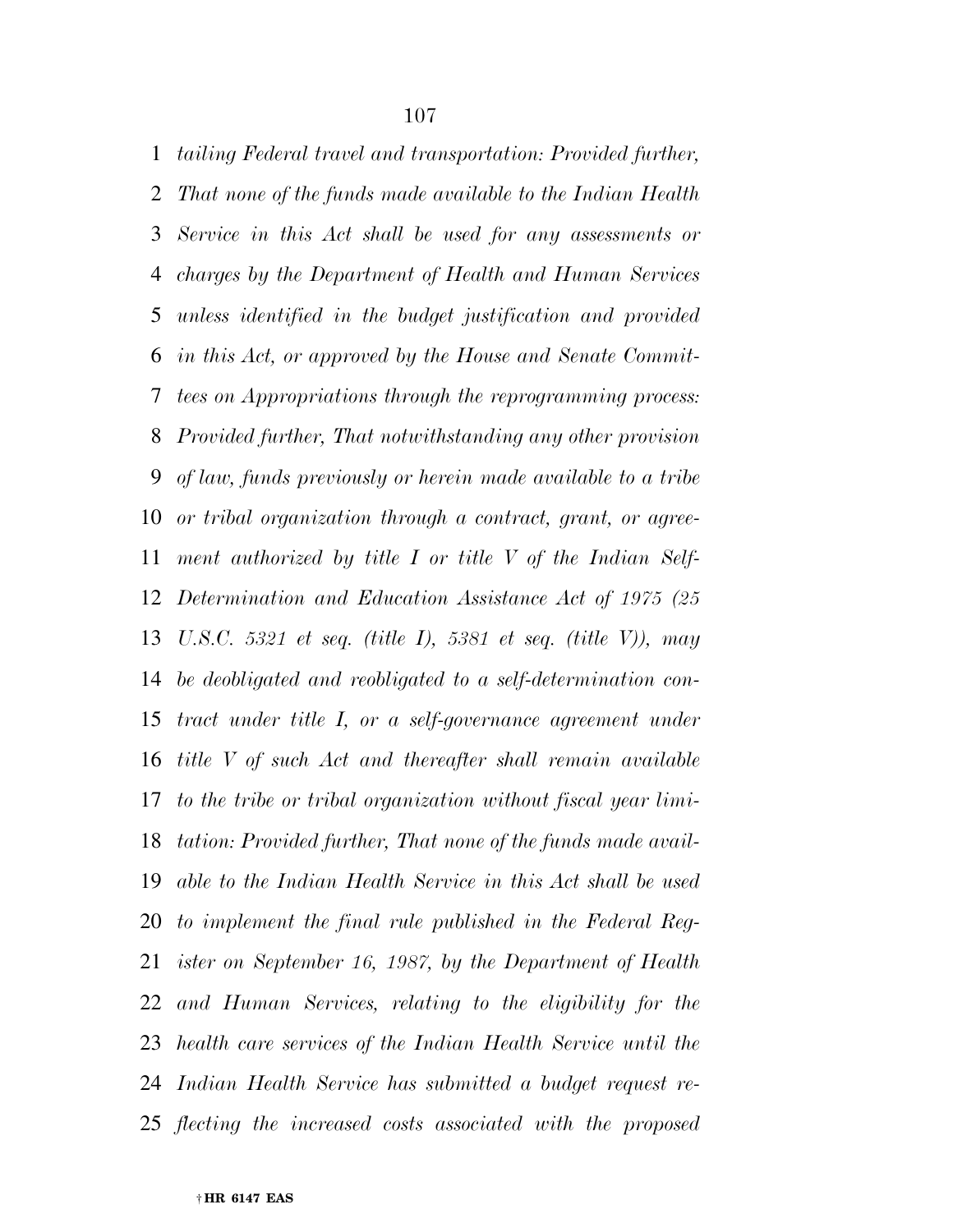*final rule, and such request has been included in an appro- priations Act and enacted into law: Provided further, That with respect to functions transferred by the Indian Health Service to tribes or tribal organizations, the Indian Health Service is authorized to provide goods and services to those entities on a reimbursable basis, including payments in ad- vance with subsequent adjustment, and the reimbursements received therefrom, along with the funds received from those entities pursuant to the Indian Self-Determination Act, may be credited to the same or subsequent appropriation account from which the funds were originally derived, with such amounts to remain available until expended: Provided further, That reimbursements for training, technical assist- ance, or services provided by the Indian Health Service will contain total costs, including direct, administrative, and overhead costs associated with the provision of goods, serv- ices, or technical assistance: Provided further, That the In- dian Health Service may provide to civilian medical per- sonnel serving in hospitals operated by the Indian Health Service housing allowances equivalent to those that would be provided to members of the Commissioned Corps of the United States Public Health Service serving in similar po- sitions at such hospitals: Provided further, That the appro-priation structure for the Indian Health Service may not*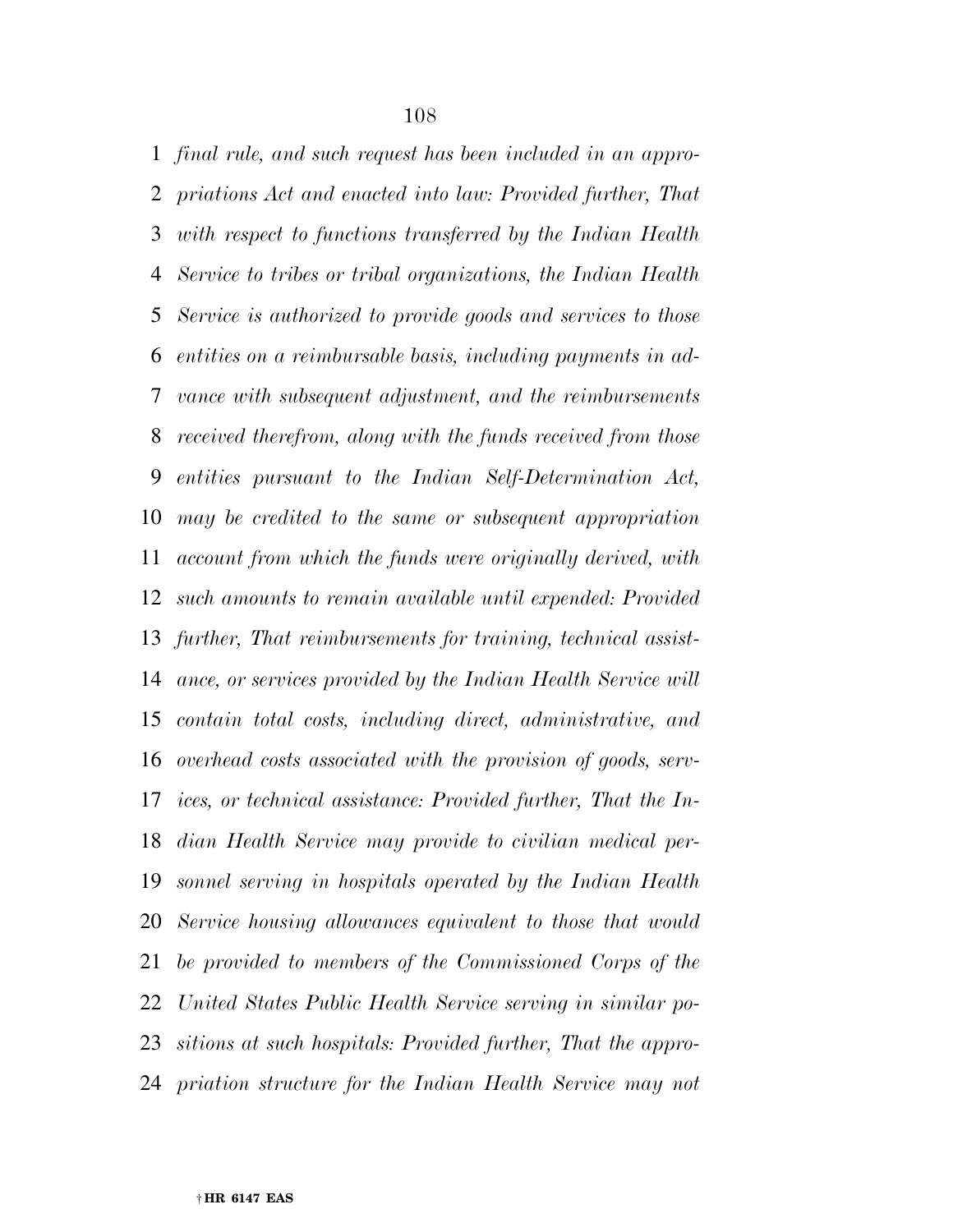*be altered without advance notification to the House and Senate Committees on Appropriations.* 

*NATIONAL INSTITUTES OF HEALTH*

*NATIONAL INSTITUTE OF ENVIRONMENTAL HEALTH*

#### *SCIENCES*

 *For necessary expenses for the National Institute of Environmental Health Sciences in carrying out activities set forth in section 311(a) of the Comprehensive Environ- mental Response, Compensation, and Liability Act of 1980 (42 U.S.C. 9660(a)) and section 126(g) of the Superfund Amendments and Reauthorization Act of 1986, \$78,349,000.* 

 *AGENCY FOR TOXIC SUBSTANCES AND DISEASE REGISTRY TOXIC SUBSTANCES AND ENVIRONMENTAL PUBLIC HEALTH For necessary expenses for the Agency for Toxic Sub- stances and Disease Registry (ATSDR) in carrying out ac- tivities set forth in sections 104(i) and 111(c)(4) of the Comprehensive Environmental Response, Compensation, and Liability Act of 1980 (CERCLA) and section 3019 of the Solid Waste Disposal Act, \$74,691,000: Provided, That notwithstanding any other provision of law, in lieu of per- forming a health assessment under section 104(i)(6) of CERCLA, the Administrator of ATSDR may conduct other appropriate health studies, evaluations, or activities, in-cluding, without limitation, biomedical testing, clinical*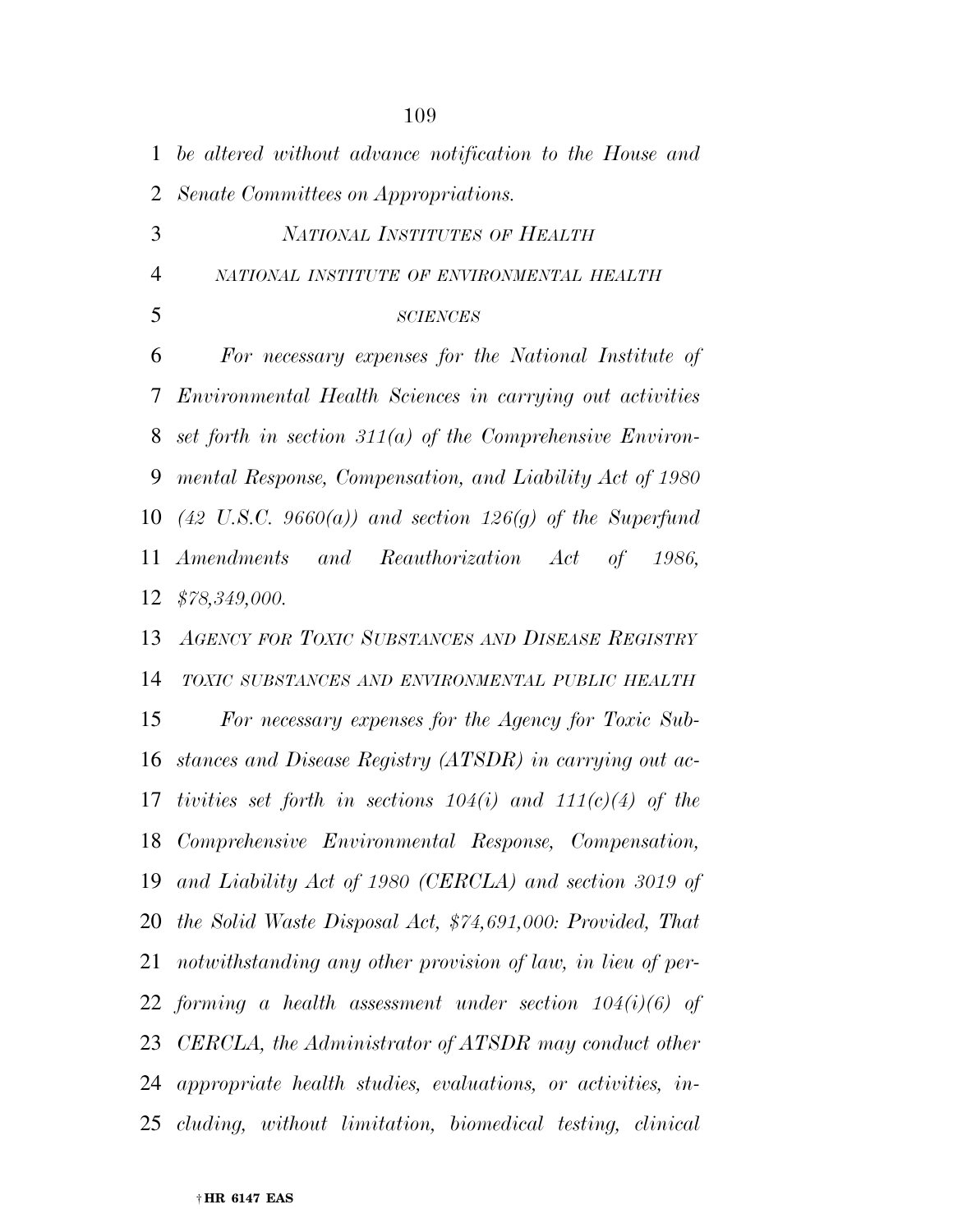*evaluations, medical monitoring, and referral to accredited healthcare providers: Provided further, That in performing any such health assessment or health study, evaluation, or activity, the Administrator of ATSDR shall not be bound by the deadlines in section 104(i)(6)(A) of CERCLA: Pro- vided further, That none of the funds appropriated under this heading shall be available for ATSDR to issue in excess of 40 toxicological profiles pursuant to section 104(i) of CERCLA during fiscal year 2019, and existing profiles may be updated as necessary.* 

 *OTHER RELATED AGENCIES EXECUTIVE OFFICE OF THE PRESIDENT COUNCIL ON ENVIRONMENTAL QUALITY AND OFFICE OF ENVIRONMENTAL QUALITY For necessary expenses to continue functions assigned to the Council on Environmental Quality and Office of En- vironmental Quality pursuant to the National Environ- mental Policy Act of 1969, the Environmental Quality Im- provement Act of 1970, and Reorganization Plan No. 1 of 1977, and not to exceed \$750 for official reception and rep- resentation expenses, \$3,005,000: Provided, That notwith- standing section 202 of the National Environmental Policy Act of 1970, the Council shall consist of one member, ap-pointed by the President, by and with the advice and con-*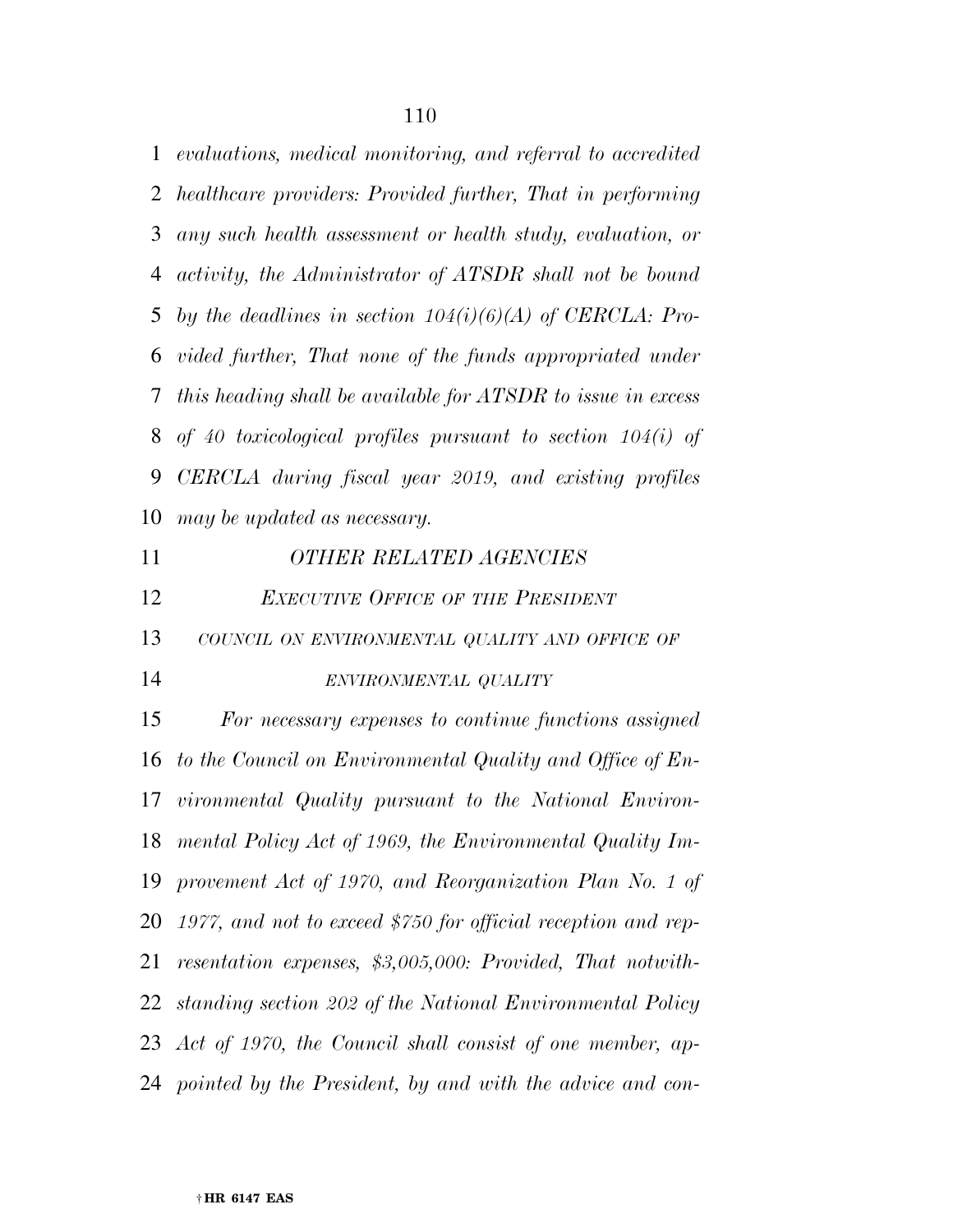*sent of the Senate, serving as chairman and exercising all powers, functions, and duties of the Council.* 

#### *CHEMICAL SAFETY AND HAZARD INVESTIGATION BOARD*

#### *SALARIES AND EXPENSES*

 *For necessary expenses in carrying out activities pur- suant to section 112(r)(6) of the Clean Air Act, including hire of passenger vehicles, uniforms or allowances therefor, as authorized by 5 U.S.C. 5901–5902, and for services au- thorized by 5 U.S.C. 3109 but at rates for individuals not to exceed the per diem equivalent to the maximum rate pay- able for senior level positions under 5 U.S.C. 5376, \$11,000,000: Provided, That the Chemical Safety and Haz- ard Investigation Board (Board) shall have not more than three career Senior Executive Service positions: Provided further, That notwithstanding any other provision of law, the individual appointed to the position of Inspector Gen- eral of the Environmental Protection Agency (EPA) shall, by virtue of such appointment, also hold the position of In- spector General of the Board: Provided further, That not- withstanding any other provision of law, the Inspector Gen- eral of the Board shall utilize personnel of the Office of In- spector General of EPA in performing the duties of the In- spector General of the Board, and shall not appoint any individuals to positions within the Board.*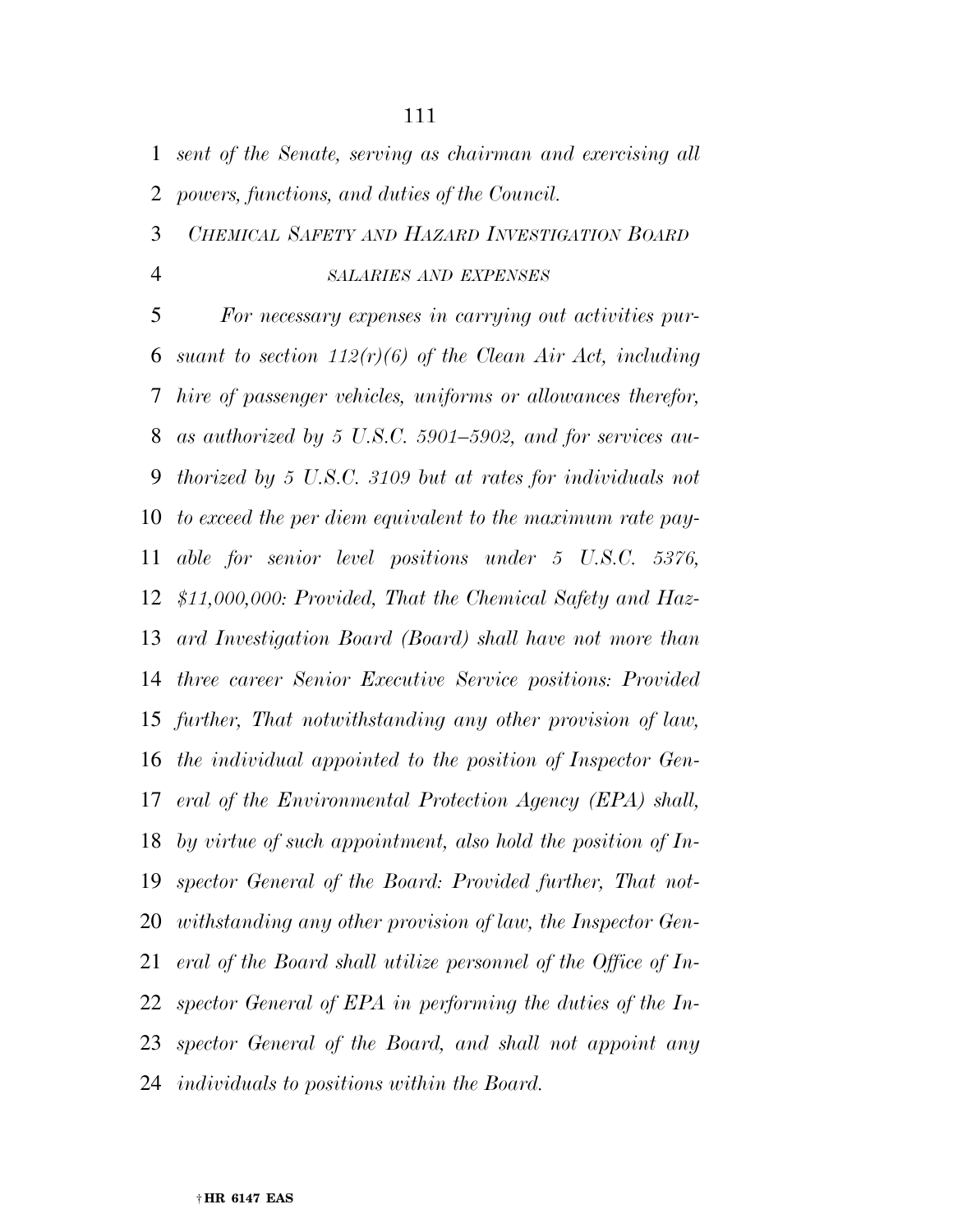*OFFICE OF NAVAJO AND HOPI INDIAN RELOCATION*

#### *SALARIES AND EXPENSES*

 *For necessary expenses of the Office of Navajo and Hopi Indian Relocation as authorized by Public Law 93– 531, \$7,400,000, to remain available until expended: Pro- vided, That funds provided in this or any other appropria- tions Act are to be used to relocate eligible individuals and groups including evictees from District 6, Hopi-partitioned lands residents, those in significantly substandard housing, and all others certified as eligible and not included in the preceding categories: Provided further, That none of the funds contained in this or any other Act may be used by the Office of Navajo and Hopi Indian Relocation to evict any single Navajo or Navajo family who, as of November 30, 1985, was physically domiciled on the lands partitioned to the Hopi Tribe unless a new or replacement home is pro- vided for such household: Provided further, That no relocatee will be provided with more than one new or re- placement home: Provided further, That the Office shall re- locate any certified eligible relocatees who have selected and received an approved homesite on the Navajo reservation or selected a replacement residence off the Navajo reserva- tion or on the land acquired pursuant to section 11 of Pub-lic Law 93–531 (88 Stat. 1716).*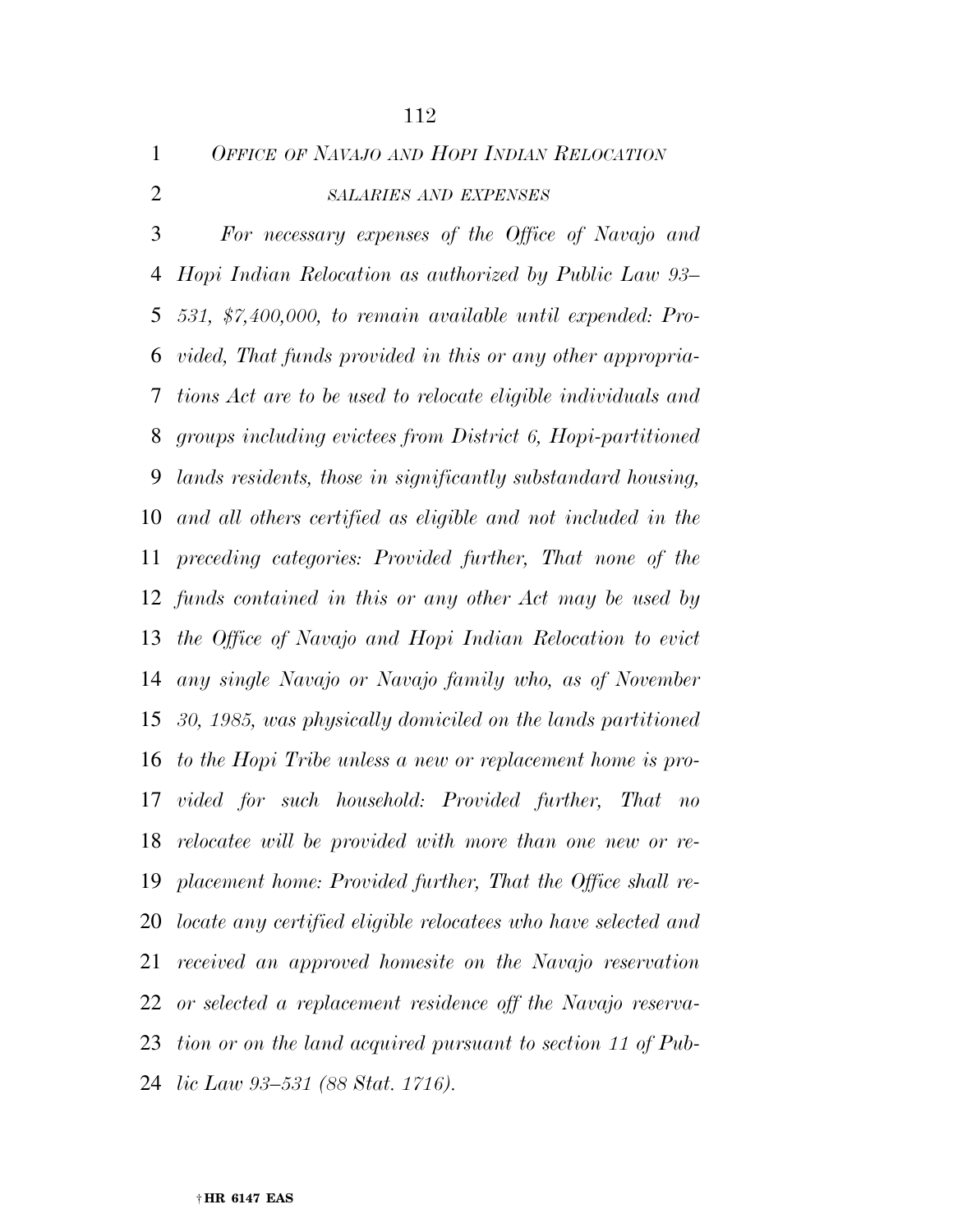| $\mathbf{1}$   | INSTITUTE OF AMERICAN INDIAN AND ALASKA NATIVE                      |
|----------------|---------------------------------------------------------------------|
| $\overline{2}$ | <b>CULTURE AND ARTS DEVELOPMENT</b>                                 |
| 3              | PAYMENT TO THE INSTITUTE                                            |
| $\overline{4}$ | For payment to the Institute of American Indian and                 |
| 5              | Alaska Native Culture and Arts Development, as authorized           |
| 6              | by part A of title XV of Public Law $99-498$ (20 U.S.C.             |
| 7              | $4411$ et seq.), \$9,960,000, which shall become available on       |
| 8              | July 1, 2019, and shall remain available until September            |
| 9              | 30, 2020.                                                           |
| 10             | <b>SMITHSONIAN INSTITUTION</b>                                      |
| 11             | <b>SALARIES AND EXPENSES</b>                                        |
| 12             | For necessary expenses of the Smithsonian Institution,              |
| 13             | as authorized by law, including research in the fields of art,      |
| 14             | science, and history; development, preservation, and docu-          |
| 15             | mentation of the National Collections; presentation of pub-         |
| 16             | <i>lic exhibits and performances; collection, preparation, dis-</i> |
| 17             | semination, and exchange of information and publications;           |
|                | 18 conduct of education, training, and museum assistance pro-       |
| 19             | grams; maintenance, alteration, operation, lease agreements         |
|                | 20 of no more than 30 years, and protection of buildings, fa-       |
| 21             | cilities, and approaches; not to exceed \$100,000 for services      |
| 22             | as authorized by 5 U.S.C. 3109; and purchase, rental, re-           |
| 23             | pair, and cleaning of uniforms for employees, \$739,894,000,        |
|                | 24 to remain available until September 30, 2020, except as oth-     |
|                | 25 erwise provided herein; of which not to exceed \$6,917,000       |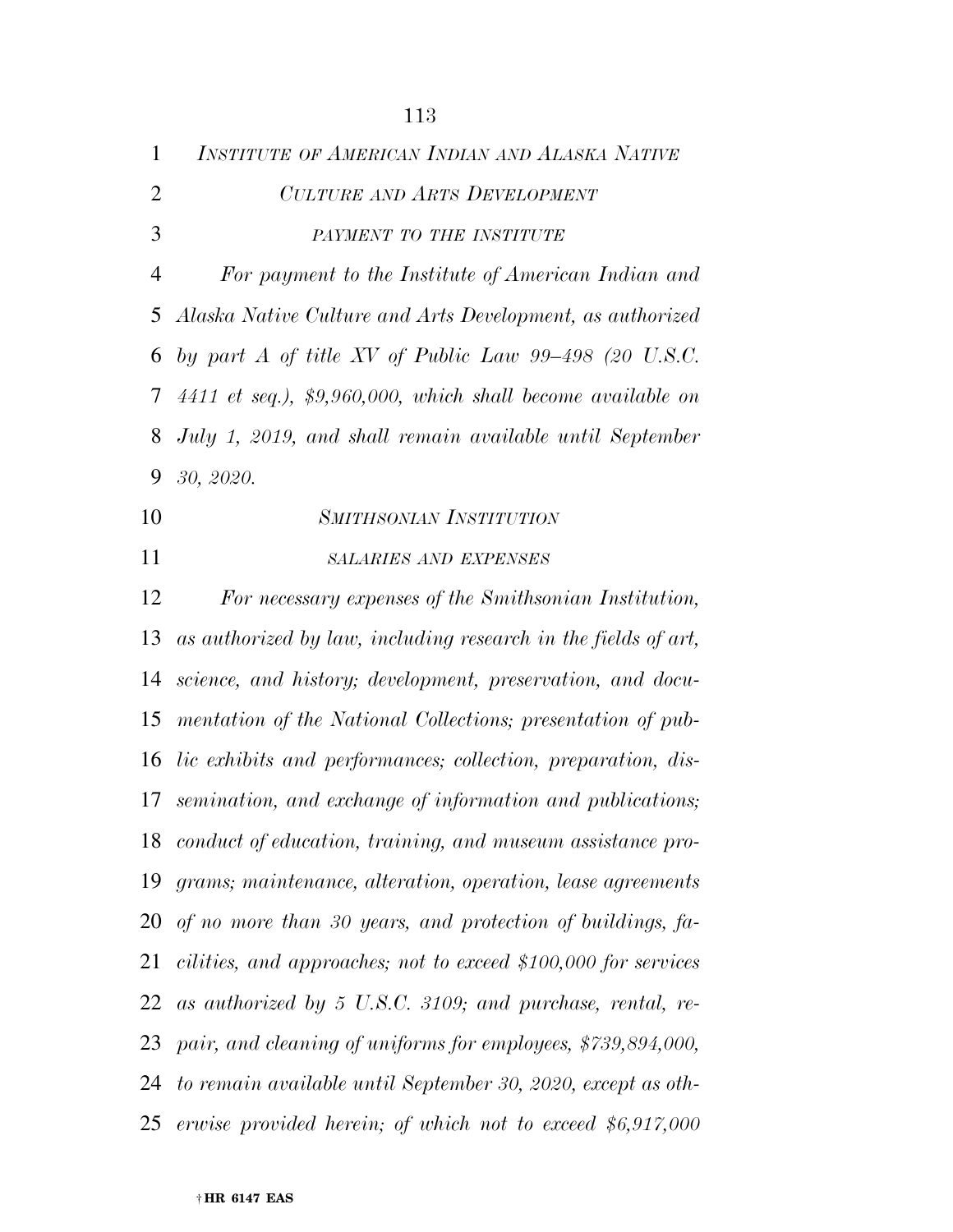*for the instrumentation program, collections acquisition, exhibition reinstallation, and the repatriation of skeletal re- mains program shall remain available until expended; and including such funds as may be necessary to support Amer- ican overseas research centers: Provided, That funds appro- priated herein are available for advance payments to inde- pendent contractors performing research services or partici-pating in official Smithsonian presentations.* 

#### *FACILITIES CAPITAL*

 *For necessary expenses of repair, revitalization, and alteration of facilities owned or occupied by the Smithso- nian Institution, by contract or otherwise, as authorized by section 2 of the Act of August 22, 1949 (63 Stat. 623), and for construction, including necessary personnel, \$303,503,000, to remain available until expended, of which not to exceed \$10,000 shall be for services as authorized by 5 U.S.C. 3109.* 

- *NATIONAL GALLERY OF ART*
- 

#### *SALARIES AND EXPENSES*

 *For the upkeep and operations of the National Gallery of Art, the protection and care of the works of art therein, and administrative expenses incident thereto, as authorized by the Act of March 24, 1937 (50 Stat. 51), as amended by the public resolution of April 13, 1939 (Public Resolu-tion 9, Seventy-sixth Congress), including services as au-*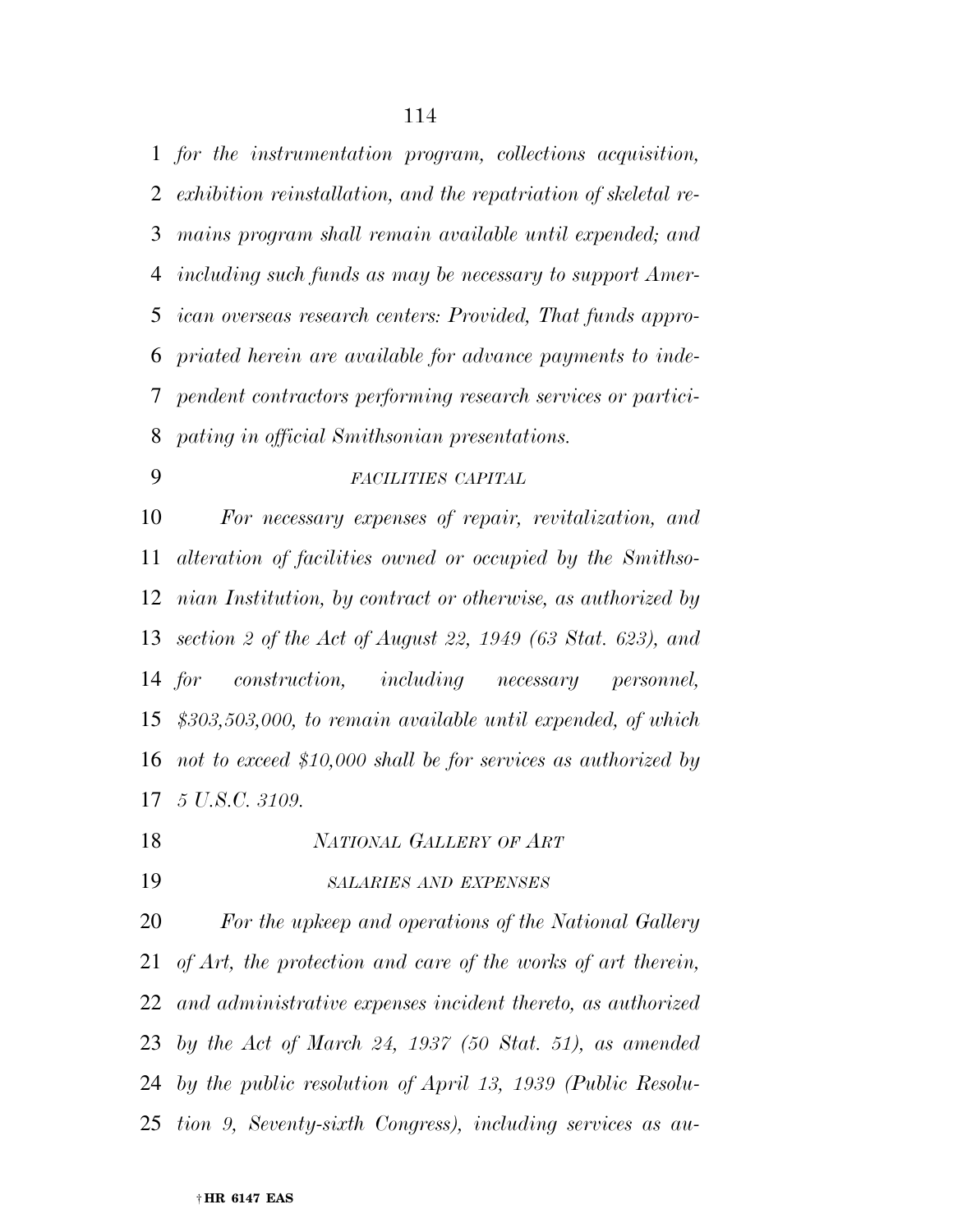*thorized by 5 U.S.C. 3109; payment in advance when au- thorized by the treasurer of the Gallery for membership in library, museum, and art associations or societies whose publications or services are available to members only, or to members at a price lower than to the general public; pur- chase, repair, and cleaning of uniforms for guards, and uni- forms, or allowances therefor, for other employees as author- ized by law (5 U.S.C. 5901–5902); purchase or rental of devices and services for protecting buildings and contents thereof, and maintenance, alteration, improvement, and re- pair of buildings, approaches, and grounds; and purchase of services for restoration and repair of works of art for the National Gallery of Art by contracts made, without ad- vertising, with individuals, firms, or organizations at such rates or prices and under such terms and conditions as the Gallery may deem proper, \$144,202,000, to remain avail- able until September 30, 2020, of which not to exceed \$3,620,000 for the special exhibition program shall remain available until expended.* 

*REPAIR, RESTORATION AND RENOVATION OF BUILDINGS*

 *For necessary expenses of repair, restoration and ren- ovation of buildings, grounds and facilities owned or occu- pied by the National Gallery of Art, by contract or other- wise, for operating lease agreements of no more than 10 years, with no extensions or renewals beyond the 10 years,*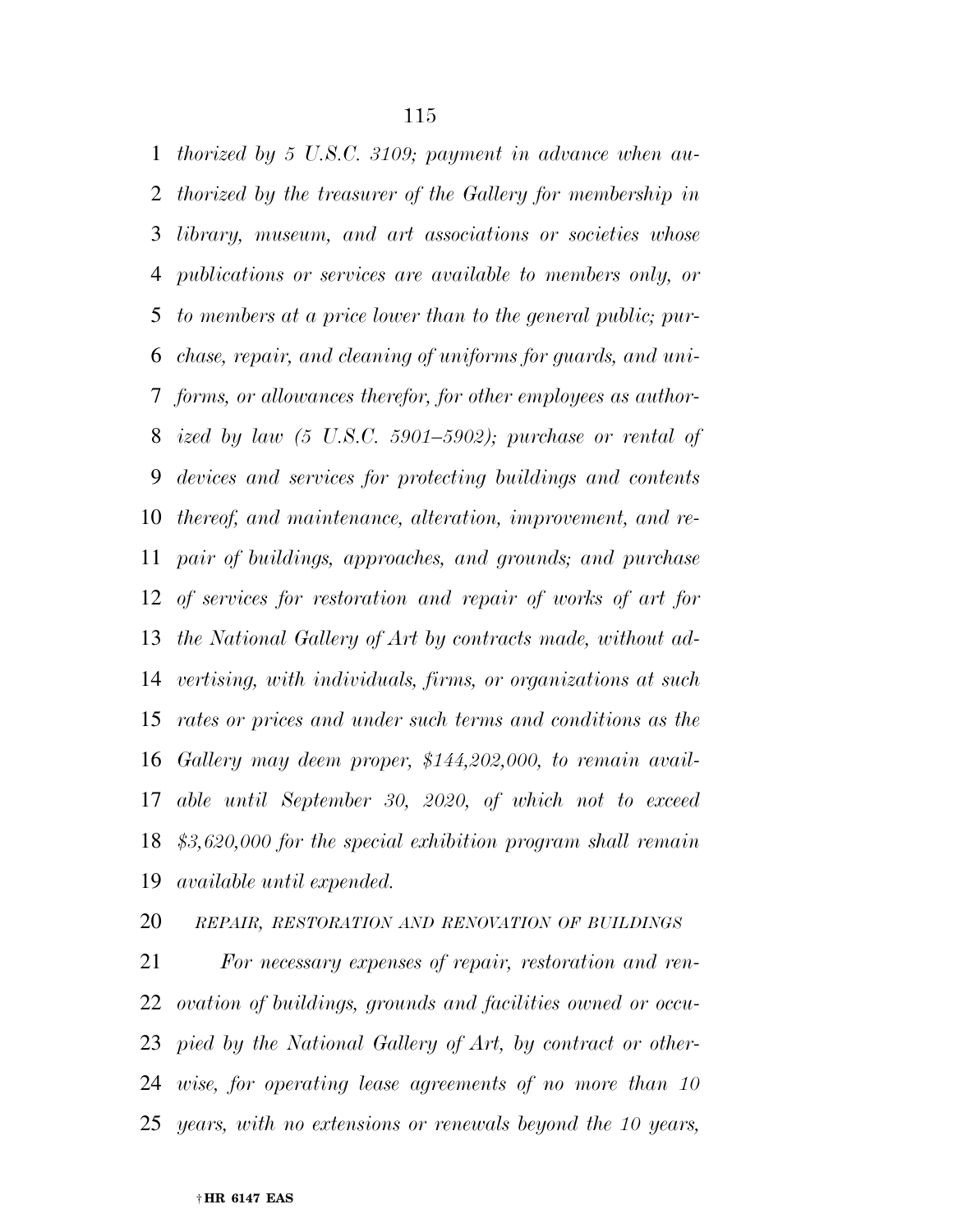*that address space needs created by the ongoing renovations in the Master Facilities Plan, as authorized, \$23,000,000, to remain available until expended: Provided, That con- tracts awarded for environmental systems, protection sys- tems, and exterior repair or renovation of buildings of the National Gallery of Art may be negotiated with selected contractors and awarded on the basis of contractor quali- fications as well as price. JOHN F. KENNEDY CENTER FOR THE PERFORMING ARTS OPERATIONS AND MAINTENANCE For necessary expenses for the operation, maintenance and security of the John F. Kennedy Center for the Per- forming Arts, \$24,490,000. CAPITAL REPAIR AND RESTORATION For necessary expenses for capital repair and restora- tion of the existing features of the building and site of the John F. Kennedy Center for the Performing Arts, \$16,800,000, to remain available until expended. WOODROW WILSON INTERNATIONAL CENTER FOR SCHOLARS SALARIES AND EXPENSES For expenses necessary in carrying out the provisions of the Woodrow Wilson Memorial Act of 1968 (82 Stat. 1356) including hire of passenger vehicles and services as*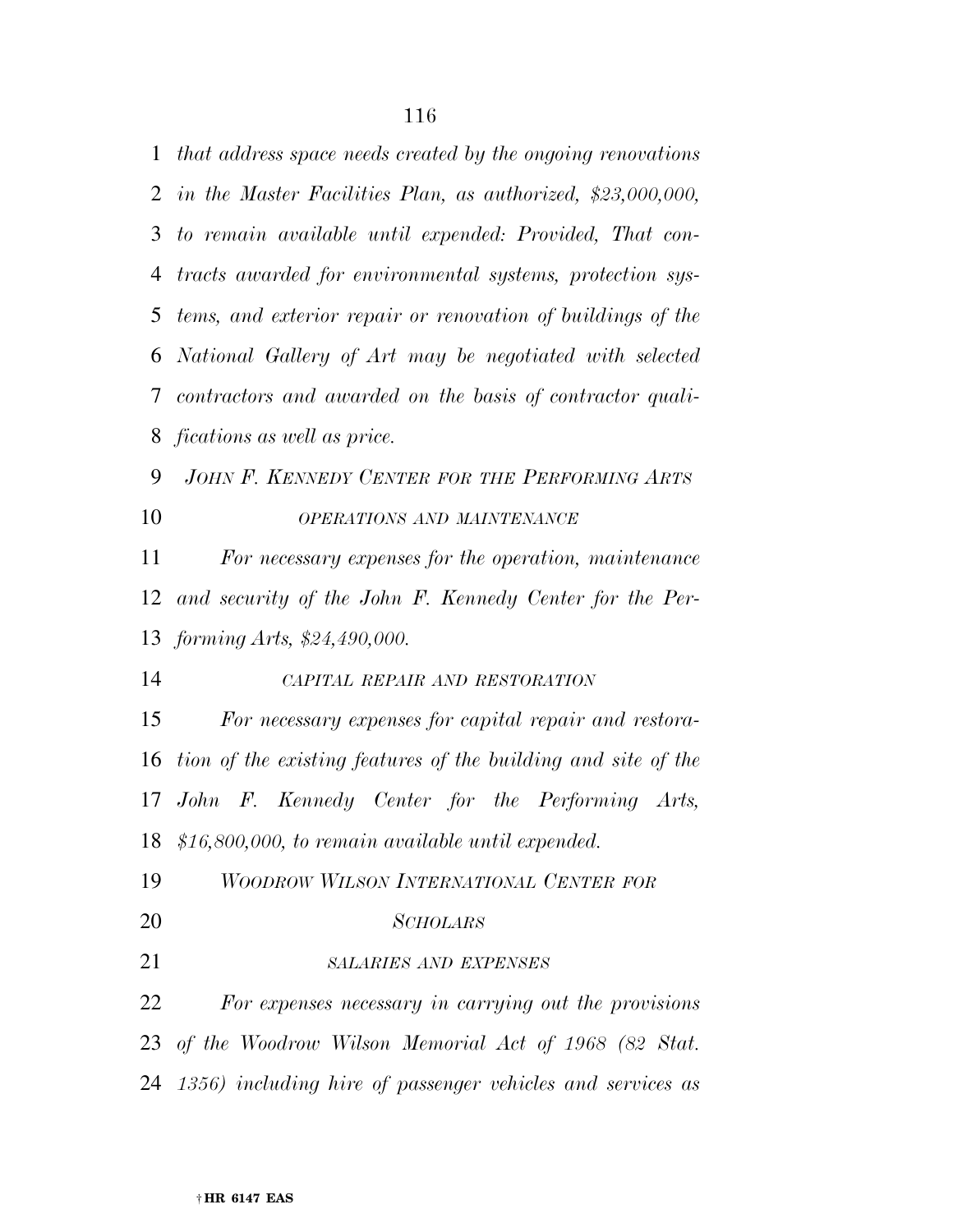| $\mathbf{1}$   | authorized by 5 U.S.C. 3109, \$12,000,000, to remain avail-        |
|----------------|--------------------------------------------------------------------|
| $\overline{2}$ | able until September 30, 2020.                                     |
| 3              | NATIONAL FOUNDATION ON THE ARTS AND THE                            |
| $\overline{4}$ | <b>HUMANITIES</b>                                                  |
| 5              | NATIONAL ENDOWMENT FOR THE ARTS                                    |
| 6              | GRANTS AND ADMINISTRATION                                          |
| 7              | For necessary expenses to carry out the National Foun-             |
| 8              | dation on the Arts and the Humanities Act of 1965,                 |
| 9              | $$155,000,000$ shall be available to the National Endowment        |
|                | 10 for the Arts for the support of projects and productions in     |
| 11             | the arts, including arts education and public outreach ac-         |
| 12             | tivities, through assistance to organizations and individuals      |
| 13             | pursuant to section 5 of the Act, for program support, and         |
| 14             | for administering the functions of the Act, to remain avail-       |
|                | 15 able until expended.                                            |
| 16             | NATIONAL ENDOWMENT FOR THE HUMANITIES                              |
| 17             | GRANTS AND ADMINISTRATION                                          |
| 18             | For necessary expenses to carry out the National Foun-             |
|                | 19 dation on the Arts and the Humanities Act of 1965,              |
|                | 20 $$155,000,000$ to remain available until expended, of which     |
|                | 21 $$143,700,000$ shall be available for support of activities in  |
| 22             | the humanities, pursuant to section $\gamma(c)$ of the Act and for |
|                | 23 administering the functions of the Act; and $$11,300,000$       |
|                | 24 shall be available to carry out the matching grants program     |
|                | 25 pursuant to section $10(a)(2)$ of the Act, including            |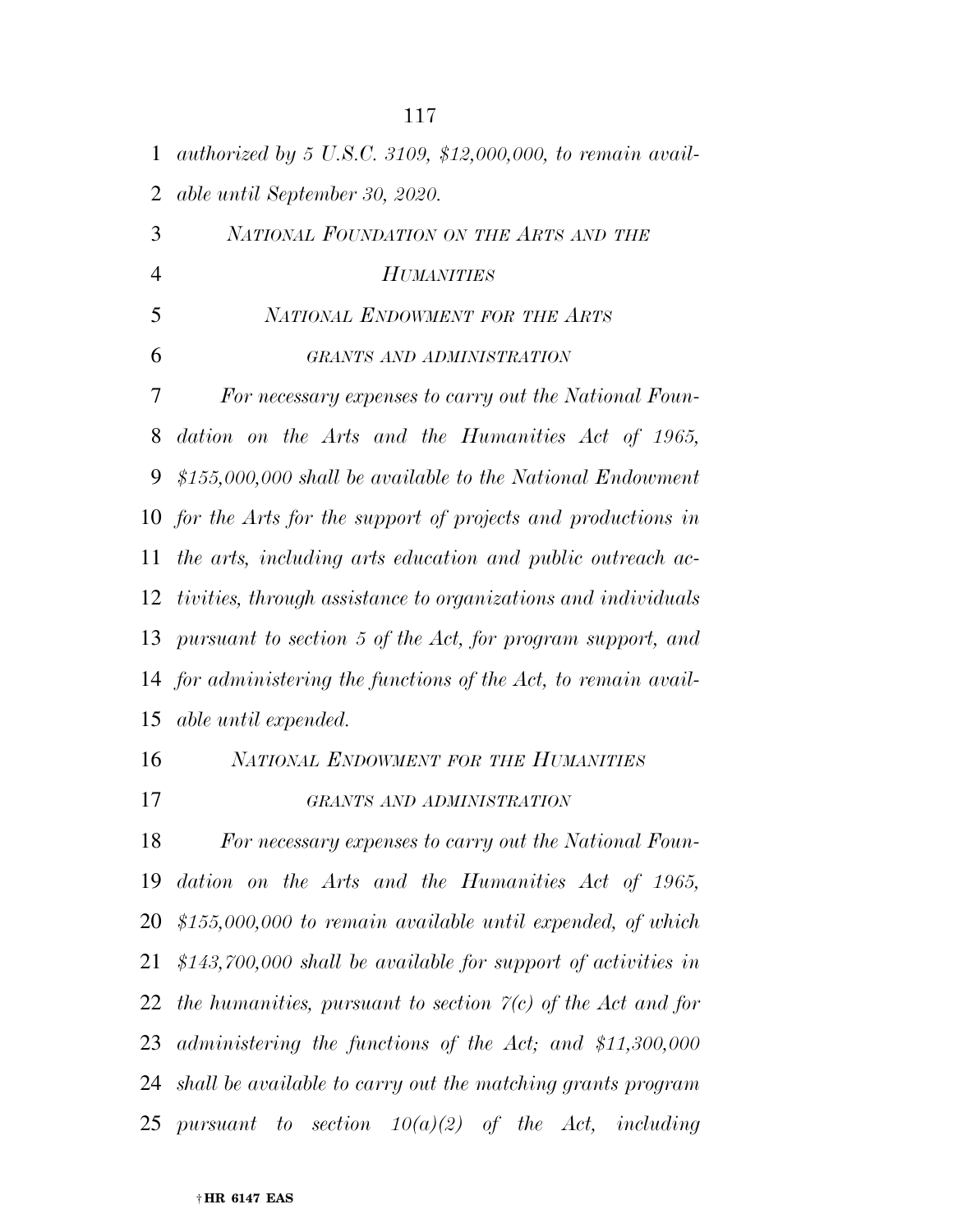*\$9,100,000 for the purposes of section 7(h): Provided, That appropriations for carrying out section 10(a)(2) shall be available for obligation only in such amounts as may be equal to the total amounts of gifts, bequests, devises of money, and other property accepted by the chairman or by grantees of the National Endowment for the Humanities under the provisions of sections 11(a)(2)(B) and 11(a)(3)(B) during the current and preceding fiscal years for which equal amounts have not previously been appro-priated.* 

# *ADMINISTRATIVE PROVISIONS*

 *None of the funds appropriated to the National Foun- dation on the Arts and the Humanities may be used to process any grant or contract documents which do not in- clude the text of 18 U.S.C. 1913: Provided, That none of the funds appropriated to the National Foundation on the Arts and the Humanities may be used for official reception and representation expenses: Provided further, That funds from nonappropriated sources may be used as necessary for official reception and representation expenses: Provided fur- ther, That the Chairperson of the National Endowment for the Arts may approve grants of up to \$10,000, if in the aggregate the amount of such grants does not exceed 5 per- cent of the sums appropriated for grantmaking purposes per year: Provided further, That such small grant actions are*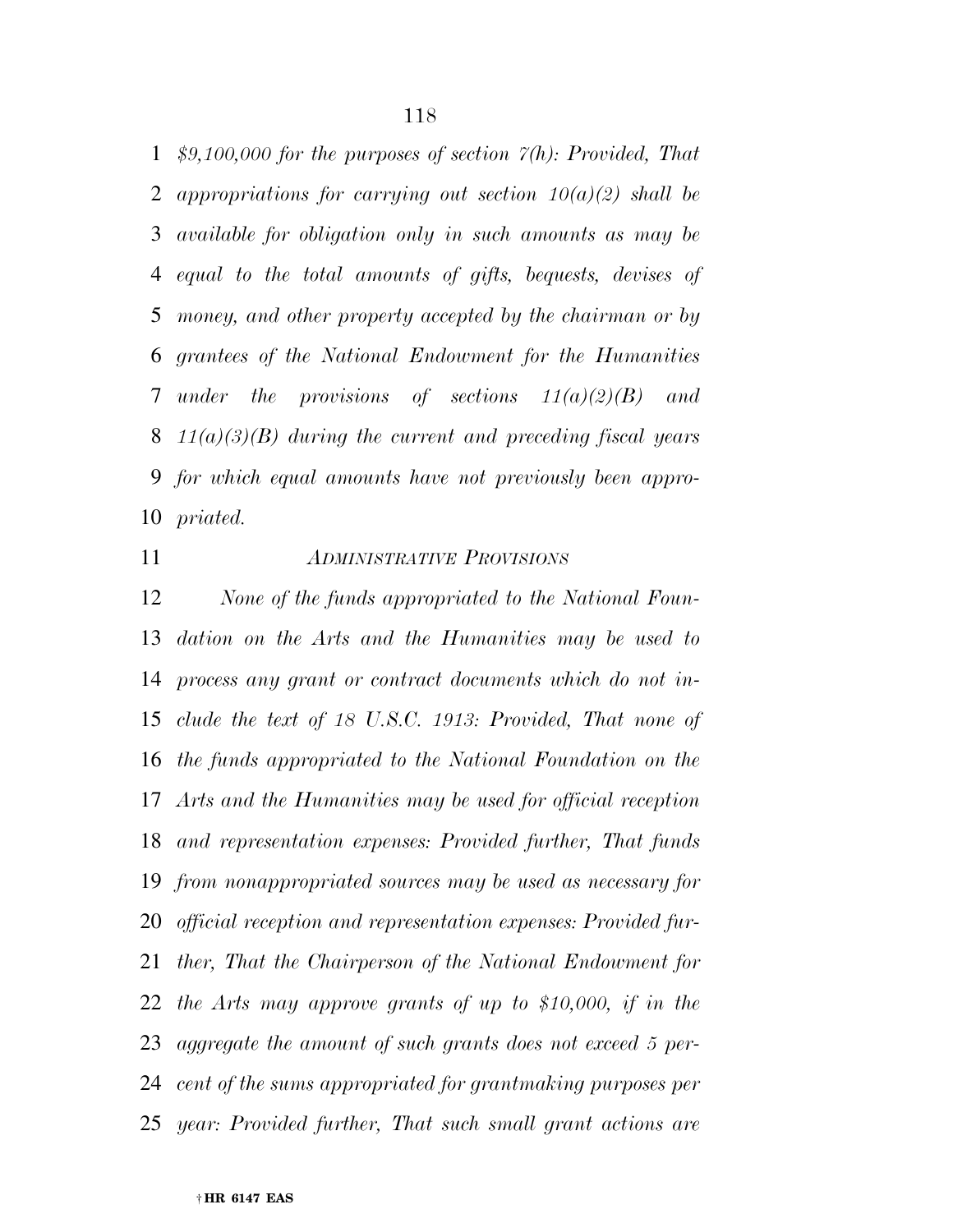*taken pursuant to the terms of an expressed and direct dele-gation of authority from the National Council on the Arts* 

*to the Chairperson.* 

# *COMMISSION OF FINE ARTS*

*SALARIES AND EXPENSES*

 *For expenses of the Commission of Fine Arts under chapter 91 of title 40, United States Code, \$2,771,000: Pro- vided, That the Commission is authorized to charge fees to cover the full costs of its publications, and such fees shall be credited to this account as an offsetting collection, to re- main available until expended without further appropria- tion: Provided further, That the Commission is authorized to accept gifts, including objects, papers, artwork, drawings and artifacts, that pertain to the history and design of the Nation's Capital or the history and activities of the Com- mission of Fine Arts, for the purpose of artistic display, study, or education: Provided further, That one-tenth of one percent of the funds provided under this heading may be used for official reception and representation expenses.* 

*NATIONAL CAPITAL ARTS AND CULTURAL AFFAIRS*

 *For necessary expenses as authorized by Public Law 99–190 (20 U.S.C. 956a), \$2,750,000.*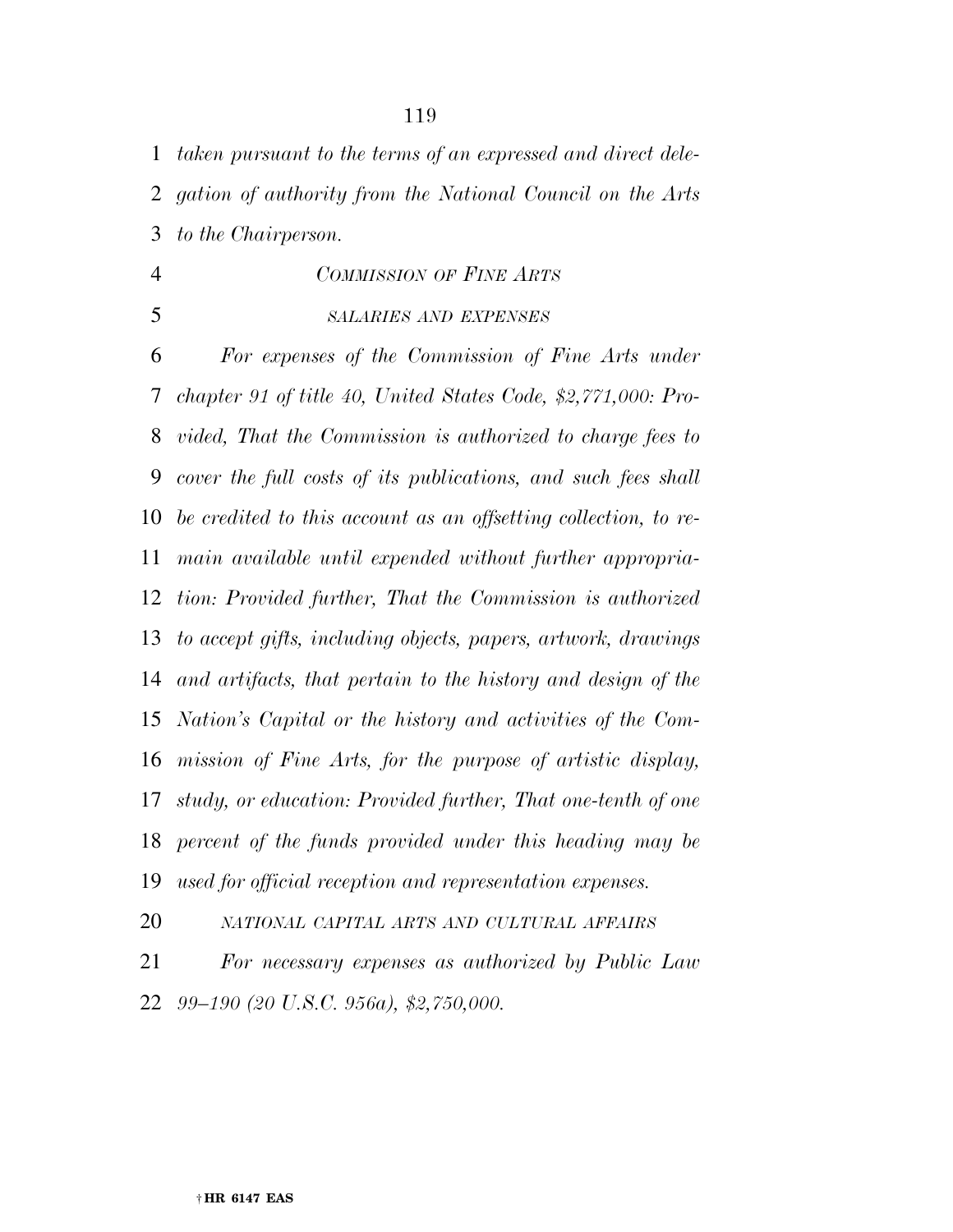| $\mathbf{1}$   | ADVISORY COUNCIL ON HISTORIC PRESERVATION                                       |
|----------------|---------------------------------------------------------------------------------|
| $\overline{2}$ | <b>SALARIES AND EXPENSES</b>                                                    |
| 3              | For necessary expenses of the Advisory Council on His-                          |
| $\overline{4}$ | toric Preservation (Public Law 89–665), $$6,440,000$ .                          |
| 5              | NATIONAL CAPITAL PLANNING COMMISSION                                            |
| 6              | <b>SALARIES AND EXPENSES</b>                                                    |
| 7              | For necessary expenses of the National Capital Plan-                            |
| 8              | ning Commission under chapter 87 of title 40, United                            |
| 9              | States Code, including services as authorized by 5 U.S.C.                       |
| 10             | 3109, $\frac{2}{3},\frac{248,000}{5}$ . Provided, That one-quarter of 1 percent |
| 11             | of the funds provided under this heading may be used for                        |
| 12             | official reception and representational expenses associated                     |
| 13             | with hosting international visitors engaged in the planning                     |
| 14             | and physical development of world capitals.                                     |
| 15             | UNITED STATES HOLOCAUST MEMORIAL MUSEUM                                         |
| 16             | HOLOCAUST MEMORIAL MUSEUM                                                       |
| 17             | For expenses of the Holocaust Memorial Museum, as                               |
| 18             | authorized by Public Law 106-292 (36 U.S.C. 2301-2310),                         |
|                | 19 $$59,500,000, of which $1,715,000 shall remain available$                    |
| 20             | until September 30, 2021, for the Museum's equipment re-                        |
| 21             | placement program; and of which $$4,000,000$ for the Muse-                      |
| 22             | $um's$ repair and rehabilitation program and \$1,500,000 for                    |
|                | 23 the Museum's outreach initiatives program shall remain                       |
|                | 24 available until expended.                                                    |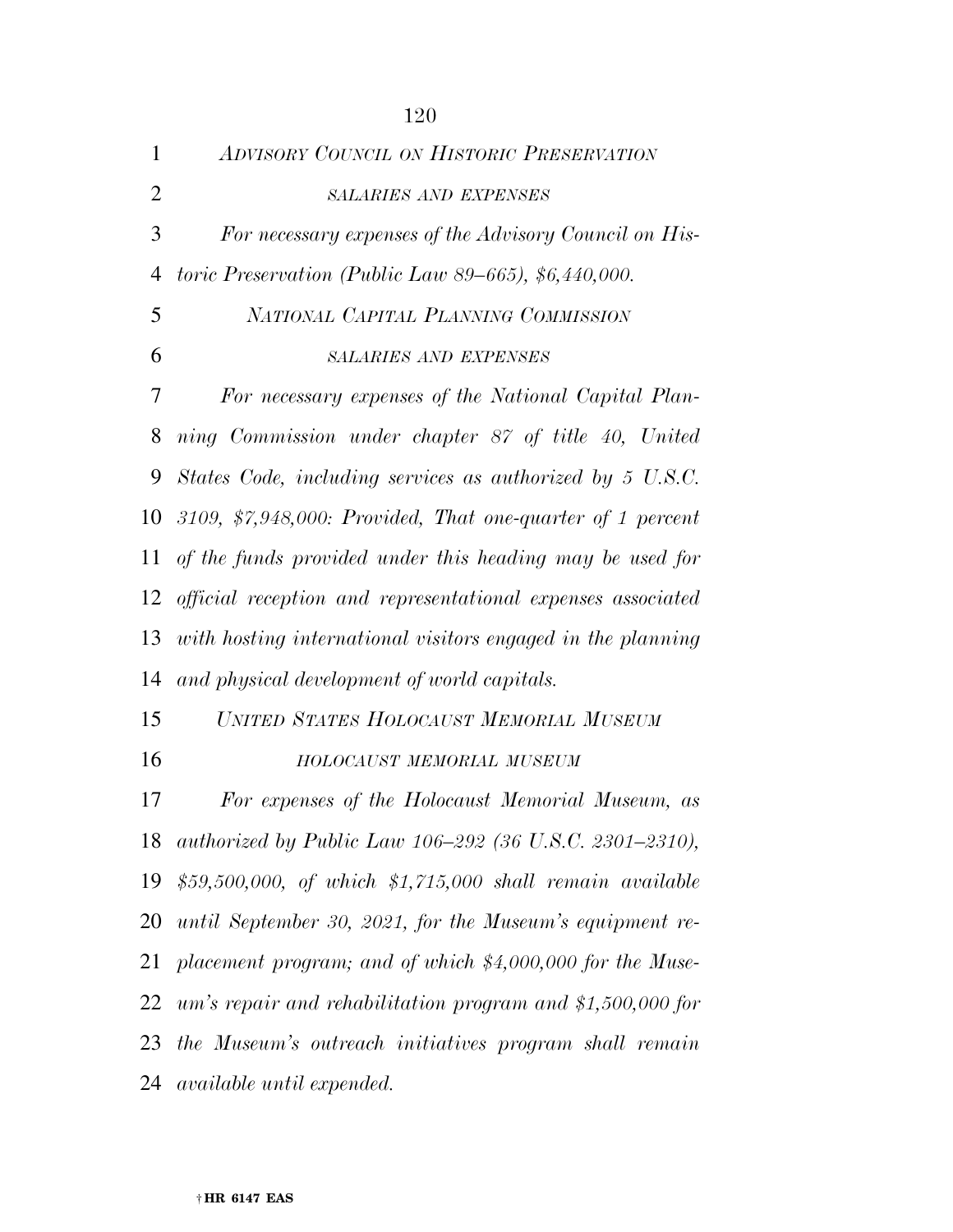| $\mathbf{1}$   | <b>DWIGHT D. EISENHOWER MEMORIAL COMMISSION</b>              |
|----------------|--------------------------------------------------------------|
| $\overline{2}$ | <b>SALARIES AND EXPENSES</b>                                 |
| 3              | For necessary expenses of the Dwight D. Eisenhower           |
| $\overline{4}$ | Memorial Commission, \$1,800,000, to remain available        |
| 5              | until expended.                                              |
| 6              | WOMEN'S SUFFRAGE CENTENNIAL COMMISSION                       |
| 7              | For necessary expenses for the Women's Suffrage Cen-         |
| 8              | tennial Commission, as authorized by the Women's Suffrage    |
| 9              | Centennial Commission Act (section $431(a)(3)$ of division   |
| 10             | G of Public Law $115-31$ , \$1,000,000, to remain available  |
| 11             | until expended.                                              |
| 12             | WORLD WAR I CENTENNIAL COMMISSION                            |
| 13             | <b>SALARIES AND EXPENSES</b>                                 |
| 14             | Notwithstanding section 9 of the World War I Centen-         |
| 15             | nial Commission Act, as authorized by the World War I        |
| 16             | Centennial Commission Act (Public Law 112–272) and the       |
|                | 17 Carl Levin and Howard P. "Buck" McKeon National De-       |
|                | 18 fense Authorization Act for Fiscal Year 2015 (Public Law  |
| 19             | 113–291), for necessary expenses of the World War I Cen-     |
| 20             | tennial Commission, \$7,000,000, to remain available until   |
| 21             | expended: Provided, That in addition to the authority pro-   |
| 22             | vided by section $6(g)$ of such Act, the World War I Commis- |
| 23             | sion may accept money, in-kind personnel services, contrac-  |
| 24             | tual support, or any appropriate support from any execu-     |
| 25             | tive branch agency for activities of the Commission.         |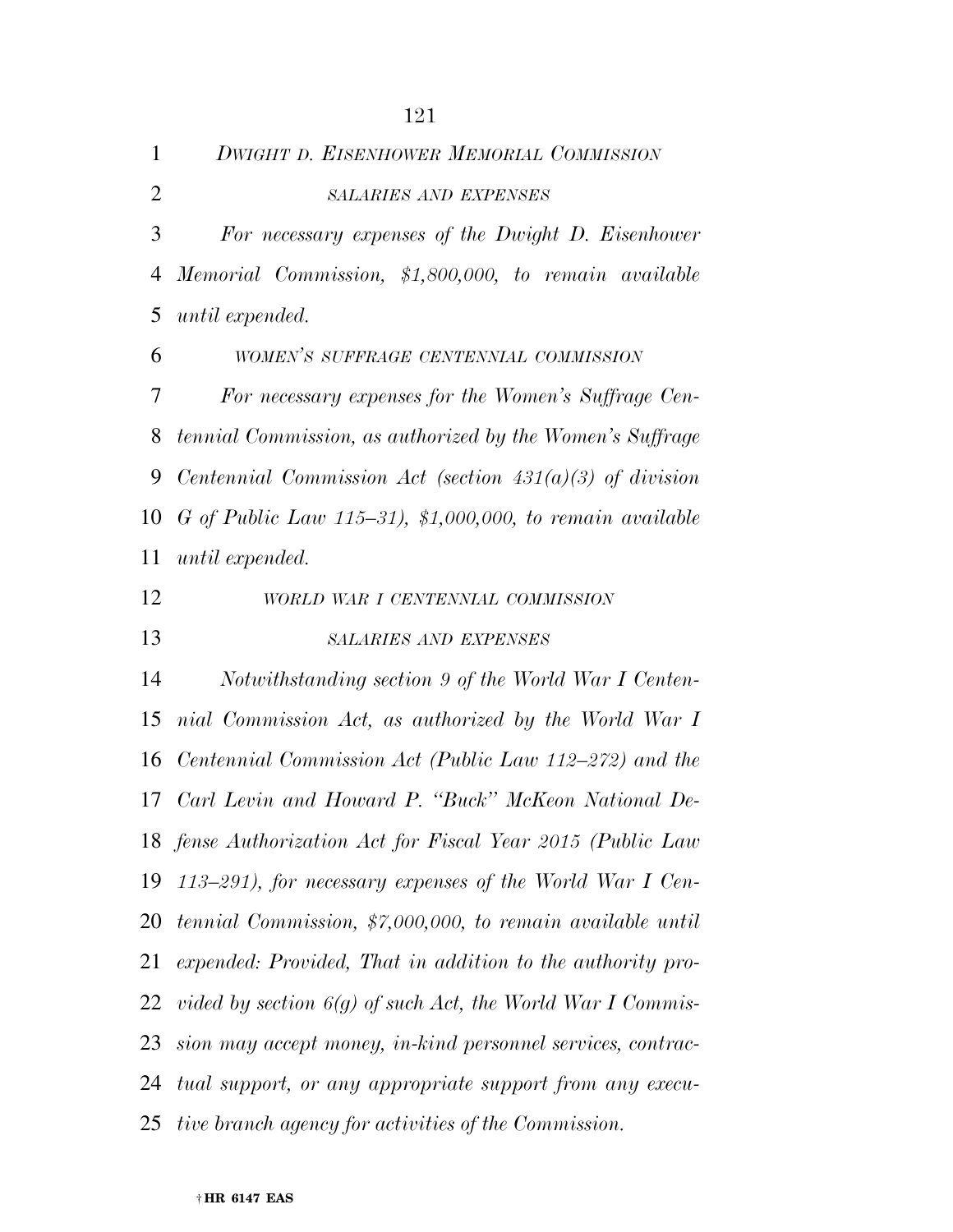| 1              | TITLE IV                                                       |
|----------------|----------------------------------------------------------------|
| 2              | <b>GENERAL PROVISIONS</b>                                      |
| 3              | (INCLUDING TRANSFERS OF FUNDS)                                 |
| $\overline{4}$ | RESTRICTION ON USE OF FUNDS                                    |
| 5              | SEC. 401. No part of any appropriation contained in            |
| 6              | this Act shall be available for any activity or the publica-   |
| 7              | tion or distribution of literature that in any way tends to    |
| 8              | promote public support or opposition to any legislative pro-   |
| 9              | posal on which Congressional action is not complete other      |
| 10             | than to communicate to Members of Congress as described        |
| 11             | <i>in 18 U.S.C. 1913.</i>                                      |
| 12             | <b>OBLIGATION OF APPROPRIATIONS</b>                            |
| 13             | SEC. 402. No part of any appropriation contained in            |
| 14             | this Act shall remain available for obligation beyond the      |
| 15             | current fiscal year unless expressly so provided herein.       |
| 16             | DISCLOSURE OF ADMINISTRATIVE EXPENSES                          |
| 17             | SEC. 403. The amount and basis of estimated overhead           |
|                | 18 charges, deductions, reserves or holdbacks, including work- |
| 19             | ing capital fund and cost pool charges, from programs,         |
| 20             | projects, activities and subactivities to support government-  |
| 21             | wide, departmental, agency, or bureau administrative func-     |
| 22             | tions or headquarters, regional, or central operations shall   |
| 23             | be presented in annual budget justifications and subject to    |
| 24             | approval by the Committees on Appropriations of the House      |
|                | 25 of Representatives and the Senate. Changes to such esti-    |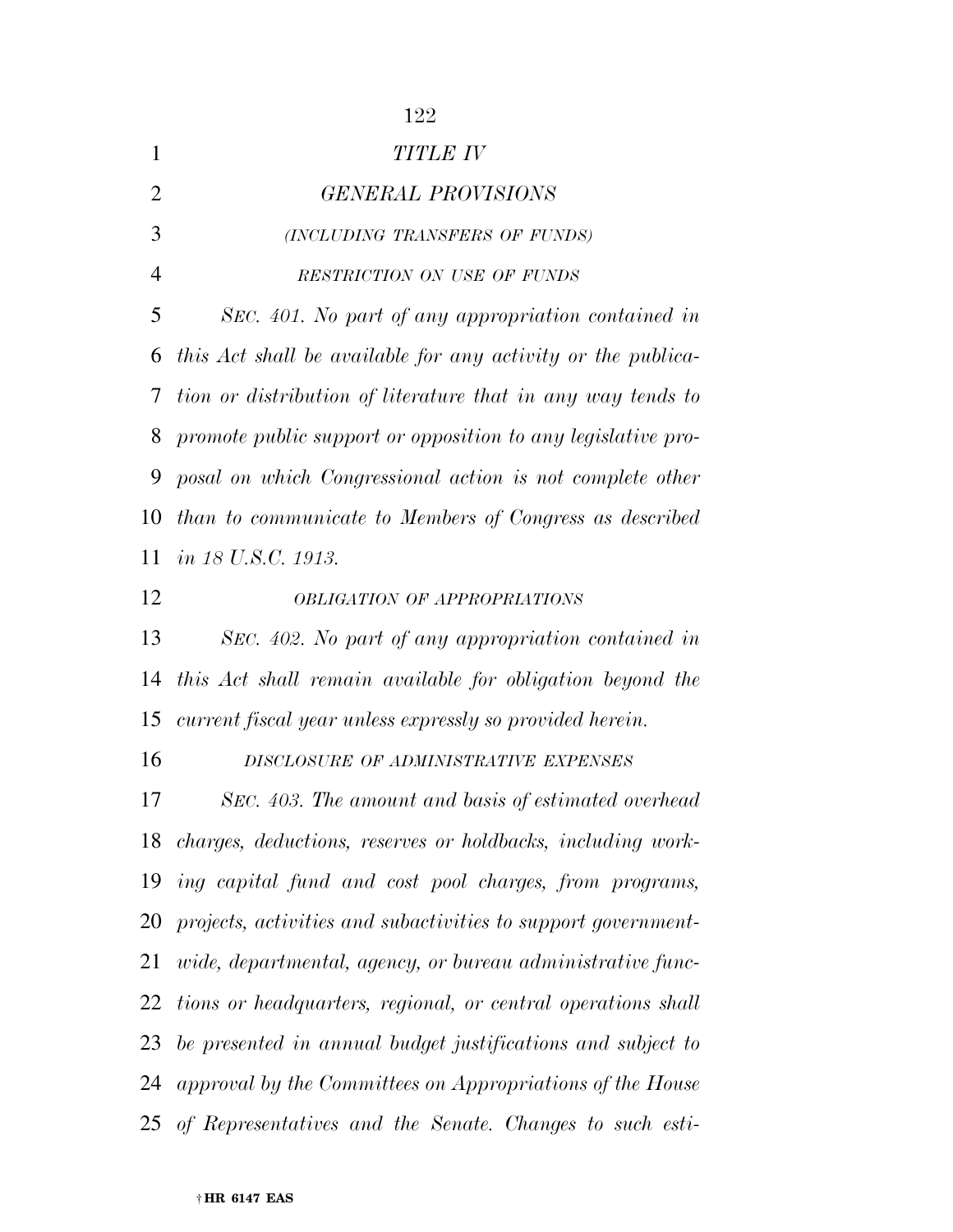*mates shall be presented to the Committees on Appropria-tions for approval.* 

# *MINING APPLICATIONS*

 *SEC. 404. (a) LIMITATION OF FUNDS.—None of the funds appropriated or otherwise made available pursuant to this Act shall be obligated or expended to accept or proc- ess applications for a patent for any mining or mill site claim located under the general mining laws.* 

 *(b) EXCEPTIONS.—Subsection (a) shall not apply if the Secretary of the Interior determines that, for the claim concerned (1) a patent application was filed with the Sec- retary on or before September 30, 1994; and (2) all require- ments established under sections 2325 and 2326 of the Re- vised Statutes (30 U.S.C. 29 and 30) for vein or lode claims, sections 2329, 2330, 2331, and 2333 of the Revised Statutes (30 U.S.C. 35, 36, and 37) for placer claims, and section 2337 of the Revised Statutes (30 U.S.C. 42) for mill site claims, as the case may be, were fully complied with by the applicant by that date.* 

 *(c) REPORT.—On September 30, 2020, the Secretary of the Interior shall file with the House and Senate Com- mittees on Appropriations and the Committee on Natural Resources of the House and the Committee on Energy and Natural Resources of the Senate a report on actions taken by the Department under the plan submitted pursuant to*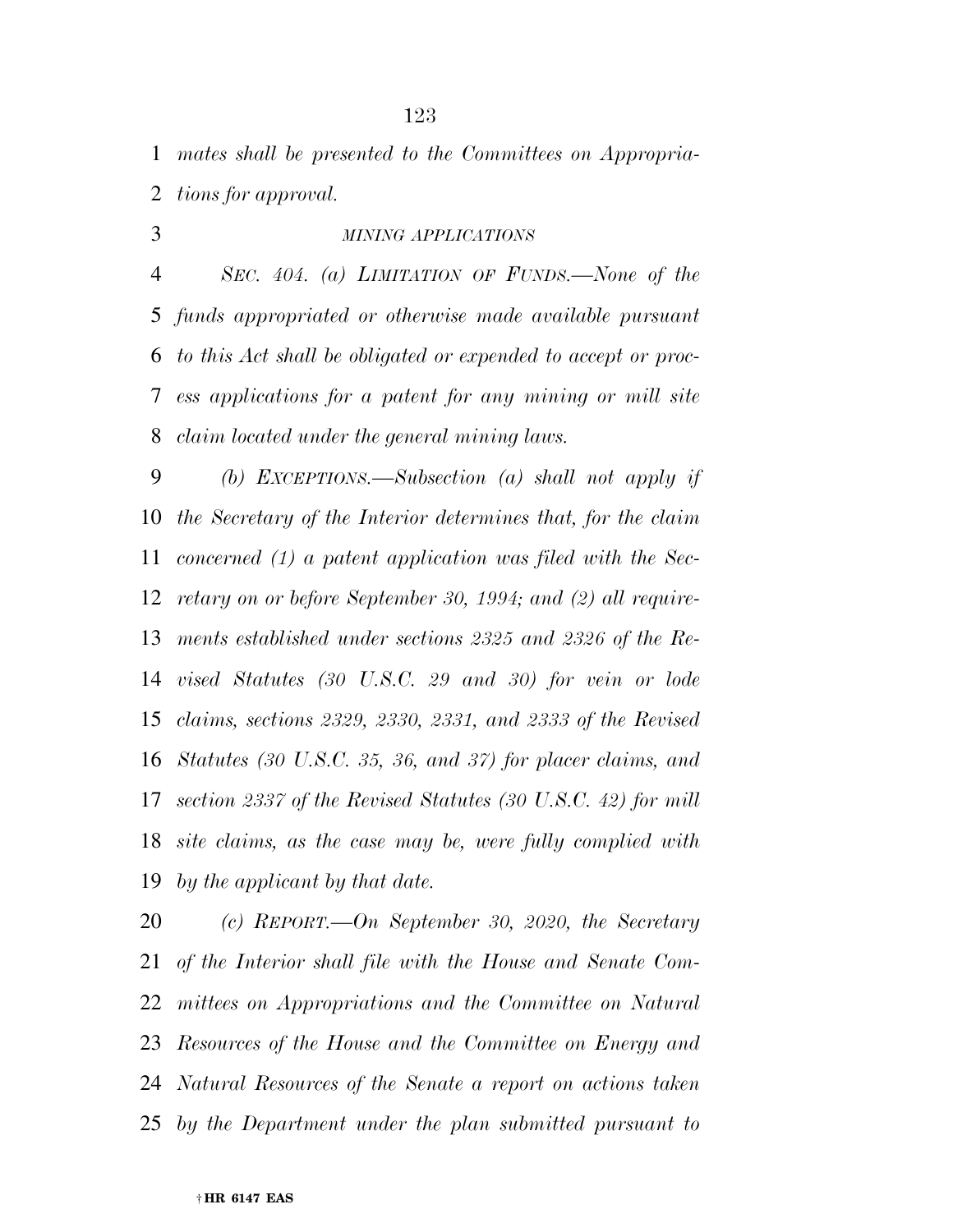*section 314(c) of the Department of the Interior and Related* 

*Agencies Appropriations Act, 1997 (Public Law 104–208).* 

 *(d) MINERAL EXAMINATIONS.—In order to process patent applications in a timely and responsible manner, upon the request of a patent applicant, the Secretary of the Interior shall allow the applicant to fund a qualified third- party contractor to be selected by the Director of the Bureau of Land Management to conduct a mineral examination of the mining claims or mill sites contained in a patent appli- cation as set forth in subsection (b). The Bureau of Land Management shall have the sole responsibility to choose and pay the third-party contractor in accordance with the standard procedures employed by the Bureau of Land Man-agement in the retention of third-party contractors.* 

 *CONTRACT SUPPORT COSTS, PRIOR YEAR LIMITATION SEC. 405. Sections 405 and 406 of division F of the Consolidated and Further Continuing Appropriations Act, 2015 (Public Law 113–235) shall continue in effect in fiscal year 2019.* 

 *CONTRACT SUPPORT COSTS, FISCAL YEAR 2019 LIMITATION SEC. 406. Amounts provided by this Act for fiscal year 2019 under the headings ''Department of Health and Human Services, Indian Health Service, Contract Support Costs'' and ''Department of the Interior, Bureau of Indian Affairs and Bureau of Indian Education, Contract Support*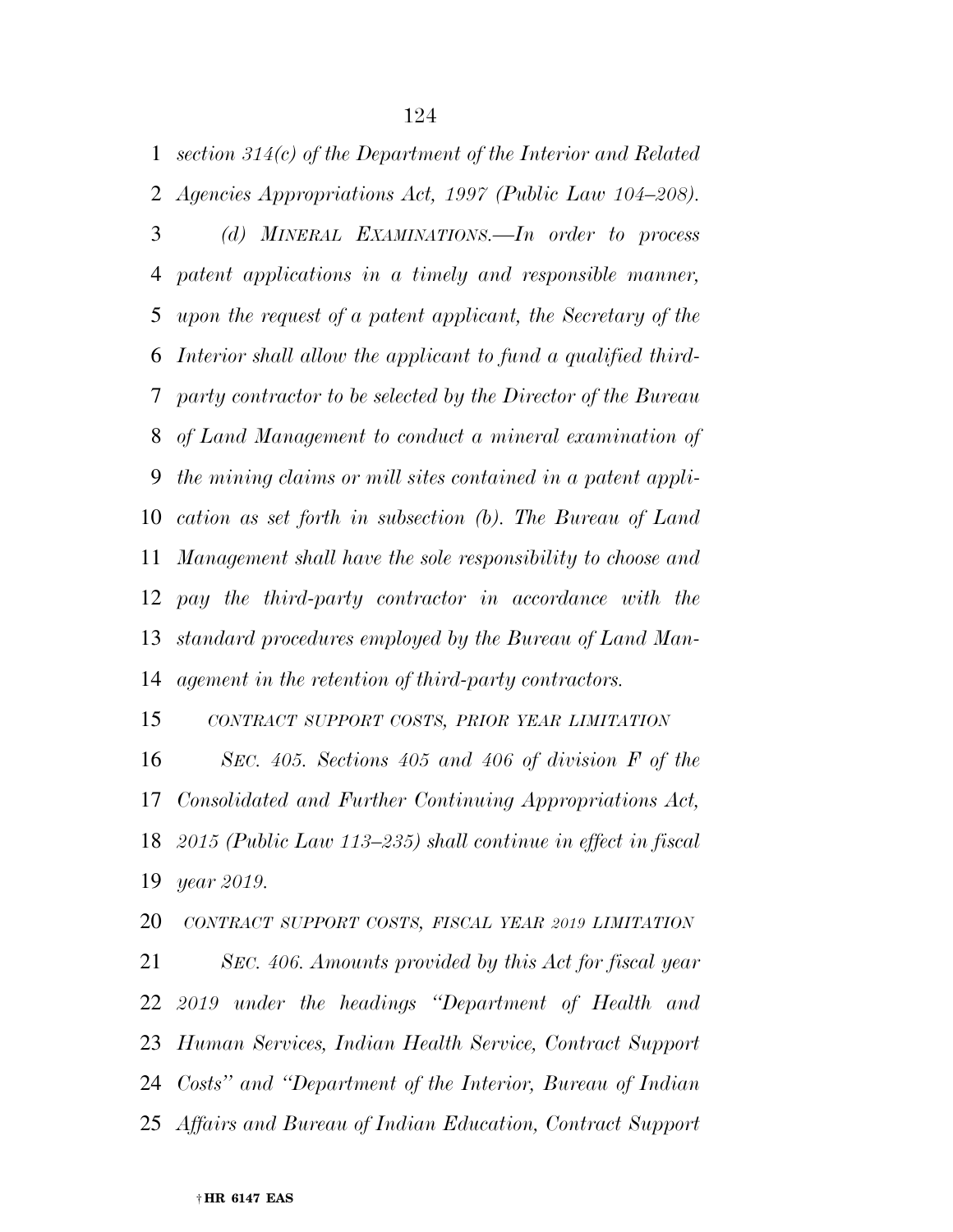*Costs'' are the only amounts available for contract support costs arising out of self-determination or self-governance contracts, grants, compacts, or annual funding agreements for fiscal year 2019 with the Bureau of Indian Affairs or the Indian Health Service: Provided, That such amounts provided by this Act are not available for payment of claims for contract support costs for prior years, or for repayments of payments for settlements or judgments awarding contract support costs for prior years.* 

#### *FOREST MANAGEMENT PLANS*

 *SEC. 407. The Secretary of Agriculture shall not be considered to be in violation of subparagraph 6(f)(5)(A) of the Forest and Rangeland Renewable Resources Planning Act of 1974 (16 U.S.C. 1604(f)(5)(A)) solely because more than 15 years have passed without revision of the plan for a unit of the National Forest System. Nothing in this sec- tion exempts the Secretary from any other requirement of the Forest and Rangeland Renewable Resources Planning Act (16 U.S.C. 1600 et seq.) or any other law: Provided, That if the Secretary is not acting expeditiously and in good faith, within the funding available, to revise a plan for a unit of the National Forest System, this section shall be void with respect to such plan and a court of proper jurisdiction may order completion of the plan on an acceler-ated basis.*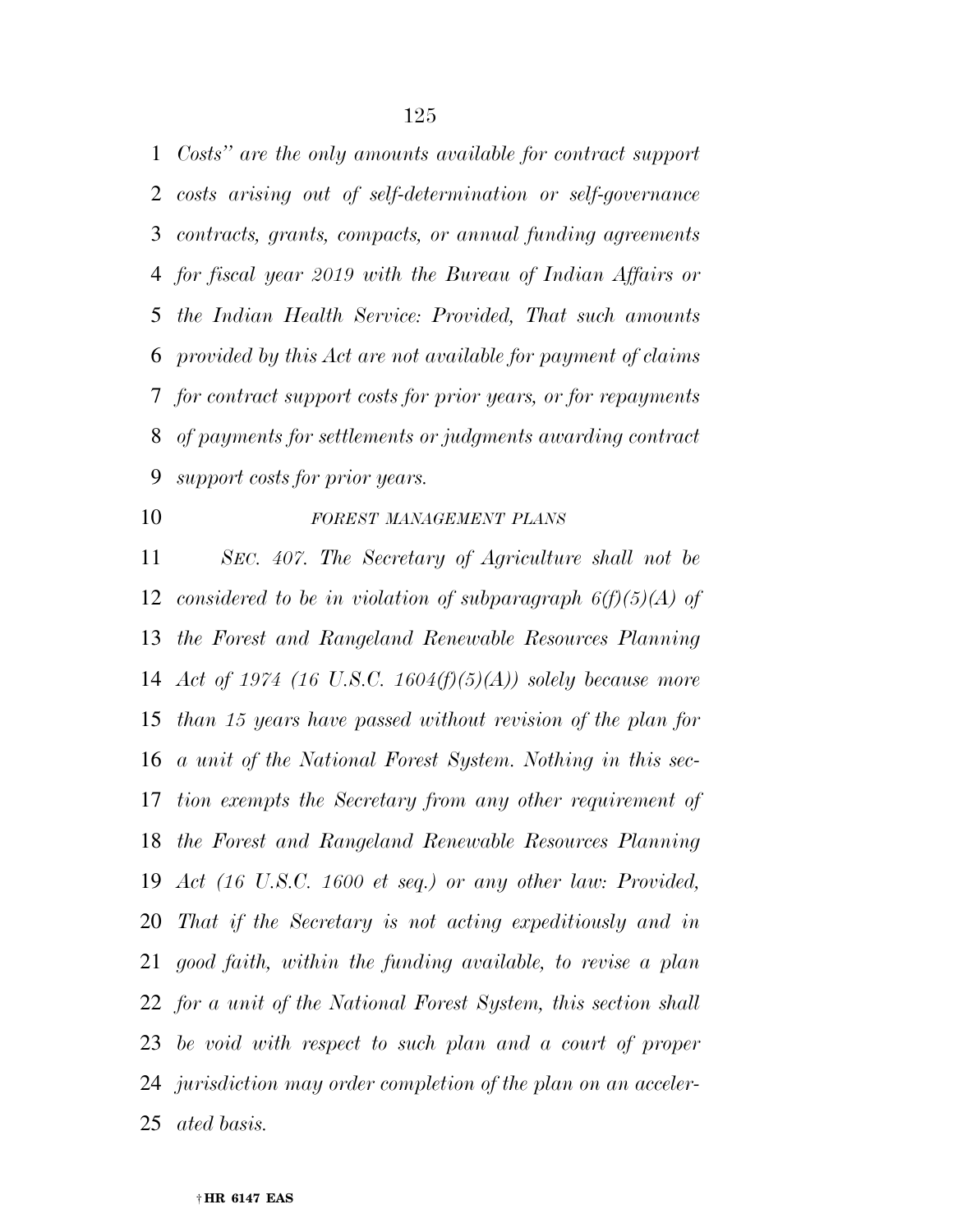| $\mathbf{1}$ | PROHIBITION WITHIN NATIONAL MONUMENTS                          |
|--------------|----------------------------------------------------------------|
| 2            | SEC. 408. No funds provided in this Act may be ex-             |
|              | 3 pended to conduct preleasing, leasing and related activities |
|              | 4 under either the Mineral Leasing Act (30 U.S.C. 181 et seq.) |
|              | 5 or the Outer Continental Shelf Lands Act (43 U.S.C. 1331)    |
|              | 6 et seq.) within the boundaries of a National Monument es-    |
|              | 7 tablished pursuant to the Act of June 8, 1906 (16 U.S.C.     |
|              | 8 431 et seq.) as such boundary existed on January 20, 2001,   |
| 9            | except where such activities are allowed under the Presi-      |
|              | 10 <i>dential proclamation establishing such monument.</i>     |

# *LIMITATION ON TAKINGS*

 *SEC. 409. Unless otherwise provided herein, no funds appropriated in this Act for the acquisition of lands or in- terests in lands may be expended for the filing of declara- tions of taking or complaints in condemnation without the approval of the House and Senate Committees on Appro- priations: Provided, That this provision shall not apply to funds appropriated to implement the Everglades National Park Protection and Expansion Act of 1989, or to funds appropriated for Federal assistance to the State of Florida to acquire lands for Everglades restoration purposes.* 

### *TIMBER SALE REQUIREMENTS*

 *SEC. 410. No timber sale in Alaska's Region 10 shall be advertised if the indicated rate is deficit (defined as the value of the timber is not sufficient to cover all logging and*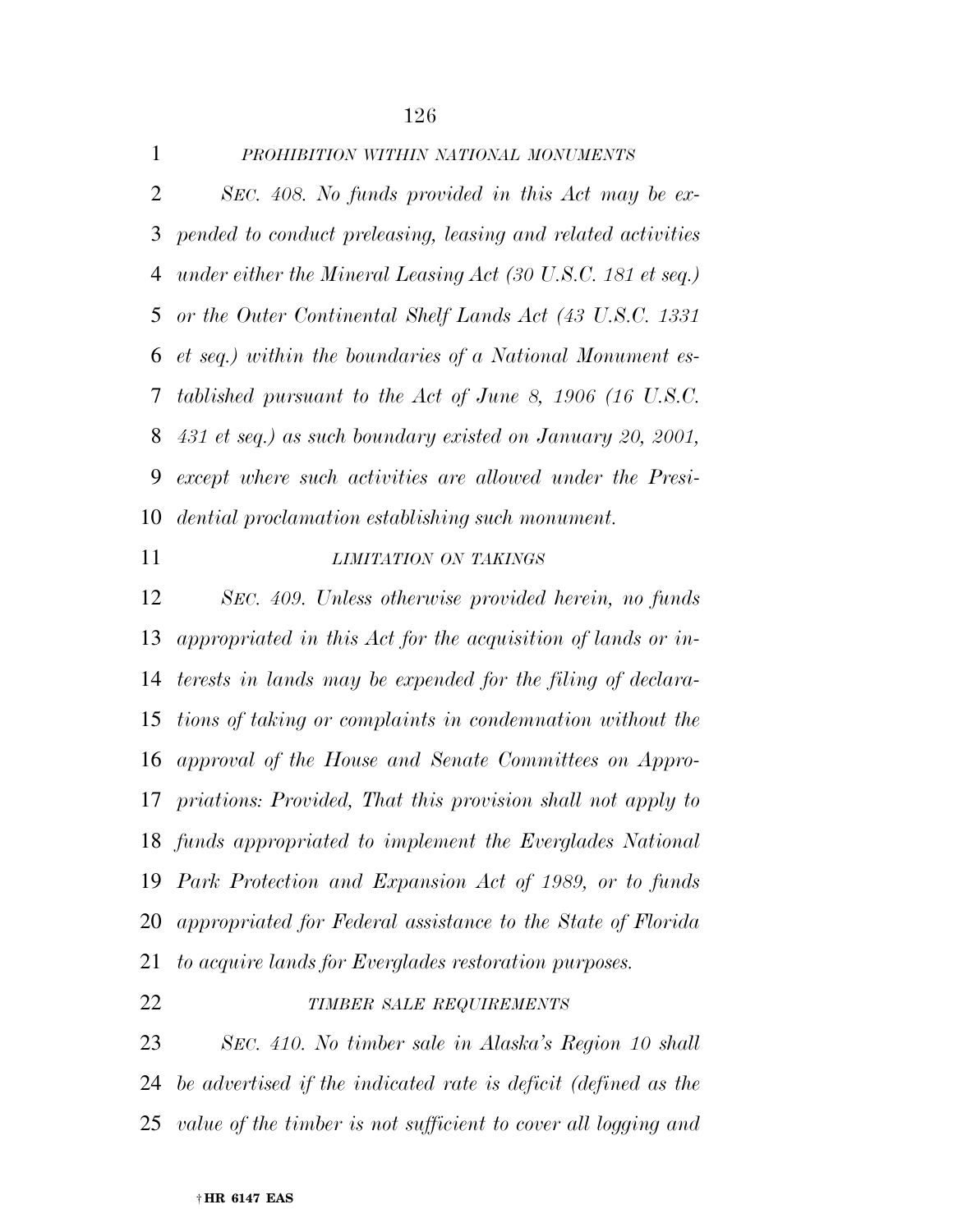*stumpage costs and provide a normal profit and risk allow- ance under the Forest Service's appraisal process) when ap- praised using a residual value appraisal. The western red cedar timber from those sales which is surplus to the needs of the domestic processors in Alaska, shall be made available to domestic processors in the contiguous 48 United States at prevailing domestic prices. All additional western red cedar volume not sold to Alaska or contiguous 48 United States domestic processors may be exported to foreign mar- kets at the election of the timber sale holder. All Alaska yel- low cedar may be sold at prevailing export prices at the election of the timber sale holder.* 

*PROHIBITION ON NO-BID CONTRACTS*

 *SEC. 411. None of the funds appropriated or otherwise made available by this Act to executive branch agencies may be used to enter into any Federal contract unless such con- tract is entered into in accordance with the requirements of Chapter 33 of title 41, United States Code, or Chapter 137 of title 10, United States Code, and the Federal Acqui-sition Regulation, unless—* 

 *(1) Federal law specifically authorizes a contract to be entered into without regard for these require- ments, including formula grants for States, or feder-ally recognized Indian tribes; or*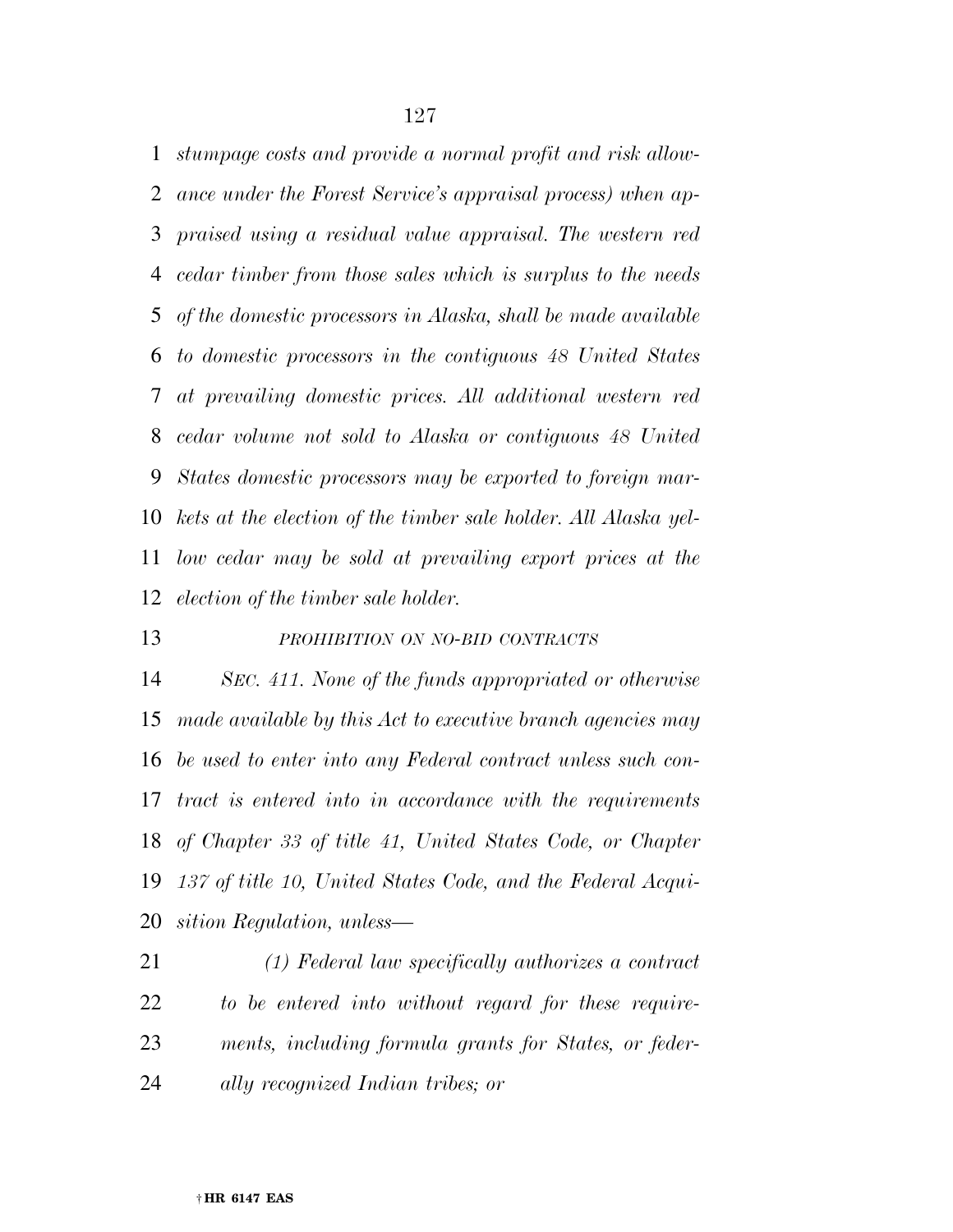| $\mathbf{1}$   | $(2)$ such contract is authorized by the Indian                   |
|----------------|-------------------------------------------------------------------|
| $\overline{2}$ | Self-Determination and Education Assistance Act                   |
| 3              | (Public Law 93-638, 25 U.S.C. 450 et seq.) or by any              |
| $\overline{4}$ | other Federal laws that specifically authorize a con-             |
| 5              | tract within an Indian tribe as defined in section                |
| 6              | 4(e) of that Act (25 U.S.C. 450b(e)); or                          |
| 7              | $(3)$ such contract was awarded prior to the date                 |
| 8              | of enactment of this Act.                                         |
| 9              | POSTING OF REPORTS                                                |
| 10             | SEC. 412. (a) Any agency receiving funds made avail-              |
| 11             | able in this Act, shall, subject to subsections $(b)$ and $(c)$ , |
| 12             | post on the public website of that agency any report re-          |
| 13             | quired to be submitted by the Congress in this or any other       |
|                | 14 Act, upon the determination by the head of the agency that     |
|                | 15 it shall serve the national interest.                          |
| 16             | (b) Subsection (a) shall not apply to a report if—                |
| 17             | $(1)$ the public posting of the report compromises                |
| 18             | national security; or                                             |
| 19             | $(2)$ the report contains proprietary information.                |
| 20             | (c) The head of the agency posting such report shall              |
| 21             | do so only after such report has been made available to the       |
| 22             | requesting Committee or Committees of Congress for no less        |
| 23             | than 45 days.                                                     |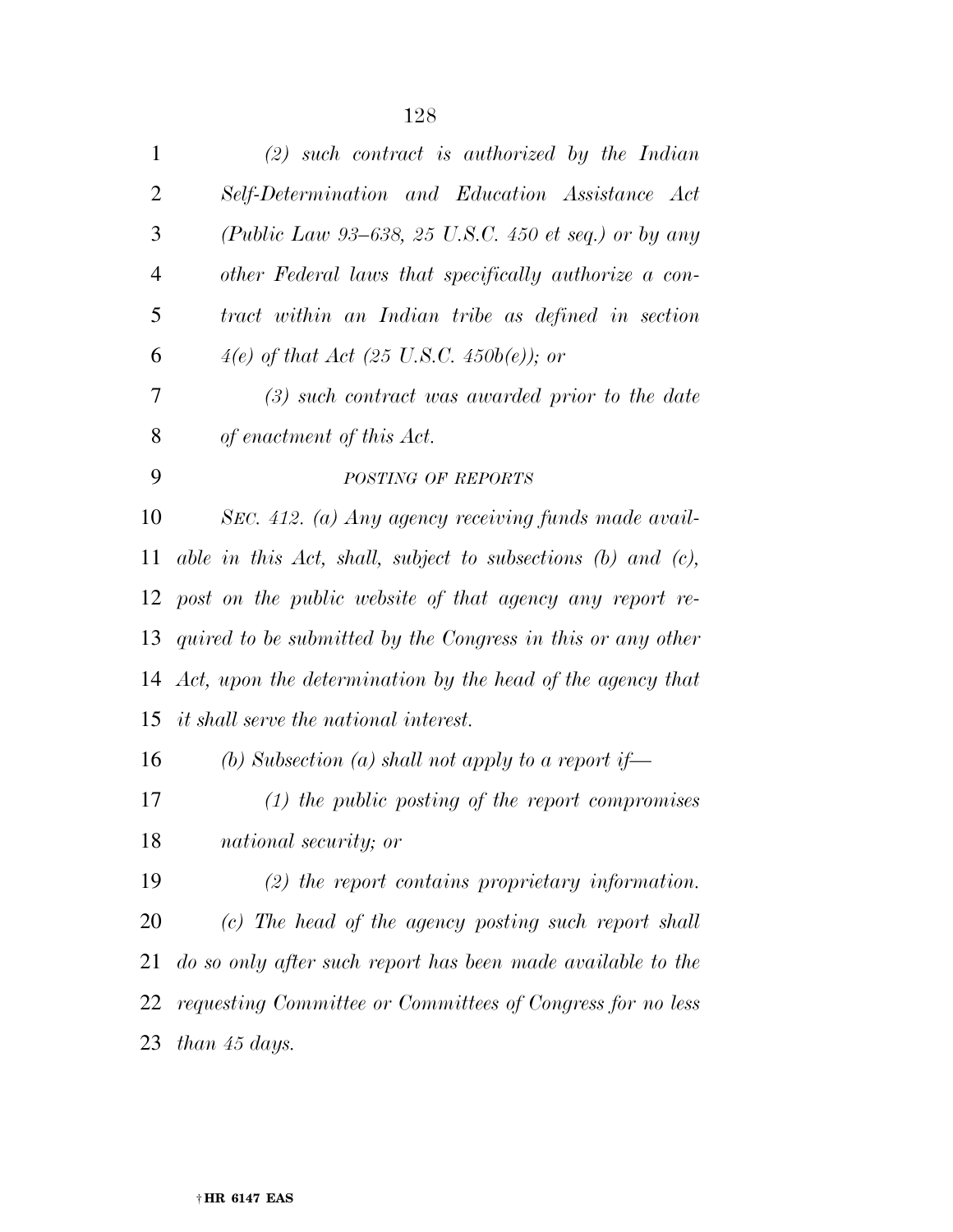*NATIONAL ENDOWMENT FOR THE ARTS GRANT GUIDELINES*

 *SEC. 413. Of the funds provided to the National En-dowment for the Arts—* 

 *(1) The Chairperson shall only award a grant to an individual if such grant is awarded to such indi- vidual for a literature fellowship, National Heritage Fellowship, or American Jazz Masters Fellowship.* 

 *(2) The Chairperson shall establish procedures to ensure that no funding provided through a grant, ex- cept a grant made to a State or local arts agency, or regional group, may be used to make a grant to any other organization or individual to conduct activity independent of the direct grant recipient. Nothing in this subsection shall prohibit payments made in ex-change for goods and services.* 

 *(3) No grant shall be used for seasonal support to a group, unless the application is specific to the contents of the season, including identified programs or projects.* 

 *NATIONAL ENDOWMENT FOR THE ARTS PROGRAM PRIORITIES*

 *SEC. 414. (a) In providing services or awarding finan- cial assistance under the National Foundation on the Arts and the Humanities Act of 1965 from funds appropriated under this Act, the Chairperson of the National Endowment*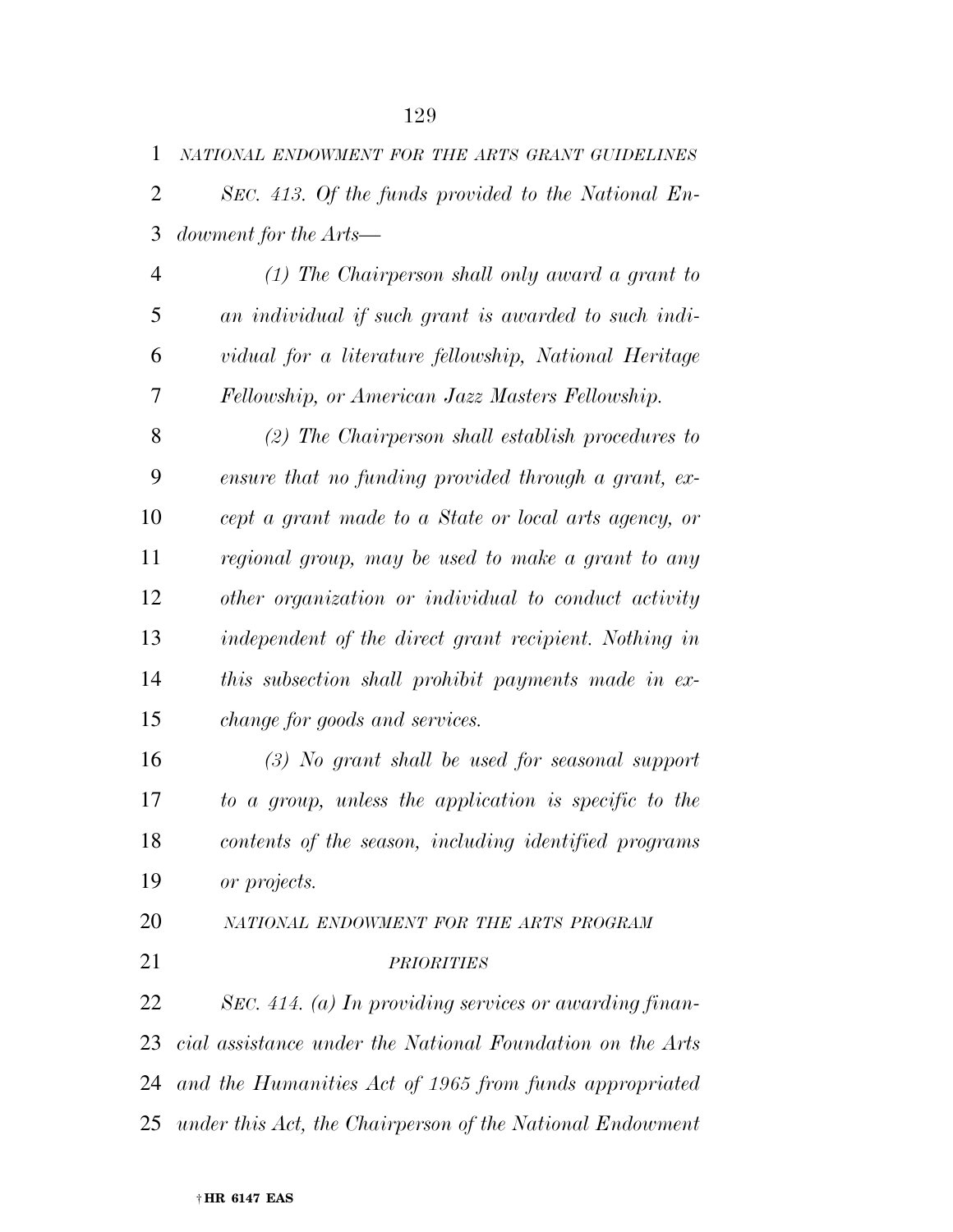*for the Arts shall ensure that priority is given to providing services or awarding financial assistance for projects, pro- ductions, workshops, or programs that serve underserved populations.* 

*(b) In this section:* 

 *(1) The term ''underserved population'' means a population of individuals, including urban minori- ties, who have historically been outside the purview of arts and humanities programs due to factors such as a high incidence of income below the poverty line or to geographic isolation.* 

 *(2) The term ''poverty line'' means the poverty line (as defined by the Office of Management and Budget, and revised annually in accordance with sec- tion 673(2) of the Community Services Block Grant Act (42 U.S.C. 9902(2))) applicable to a family of the size involved.* 

 *(c) In providing services and awarding financial as- sistance under the National Foundation on the Arts and Humanities Act of 1965 with funds appropriated by this Act, the Chairperson of the National Endowment for the Arts shall ensure that priority is given to providing services or awarding financial assistance for projects, productions, workshops, or programs that will encourage public knowl-*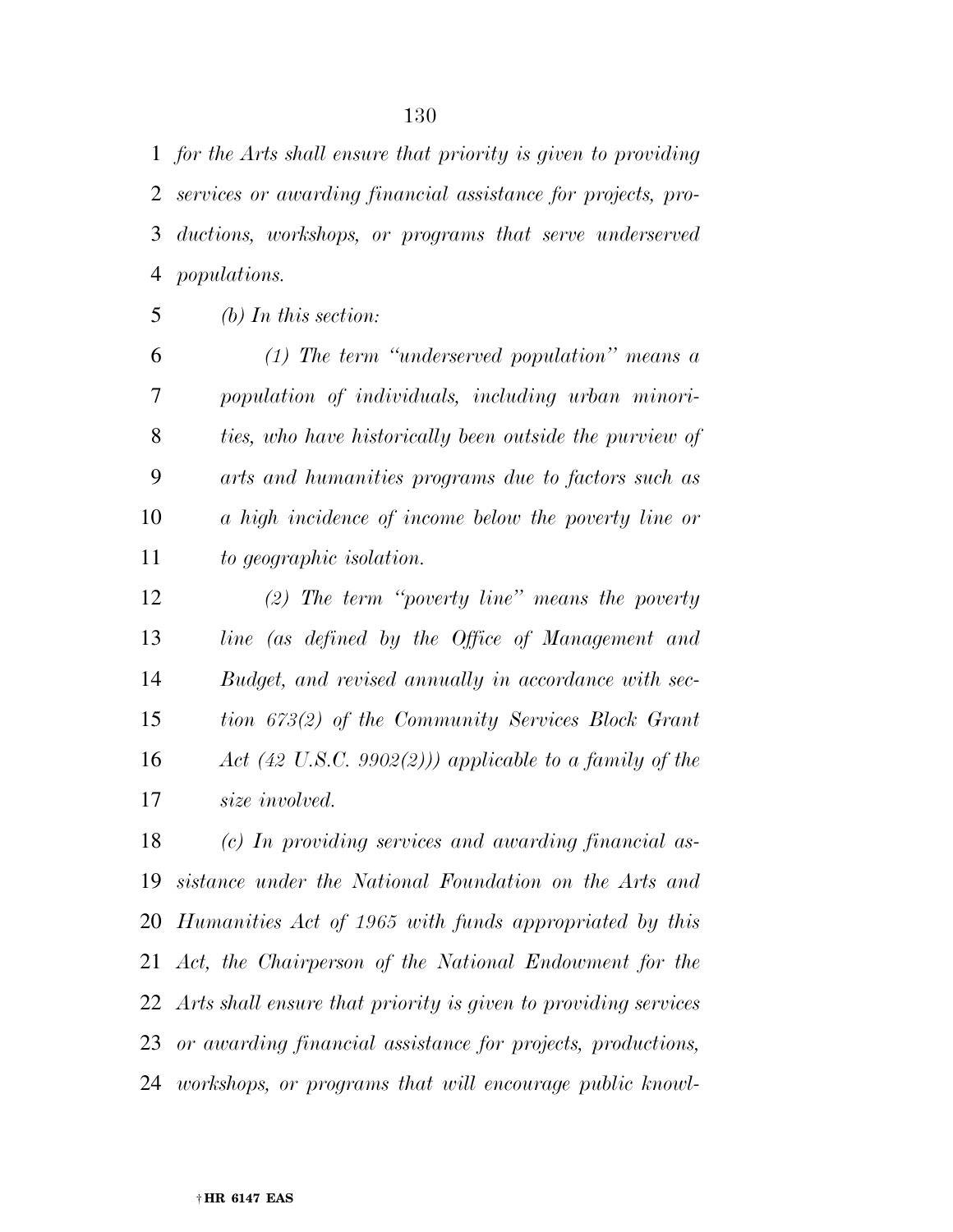*edge, education, understanding, and appreciation of the arts.* 

 *(d) With funds appropriated by this Act to carry out section 5 of the National Foundation on the Arts and Hu-manities Act of 1965—* 

 *(1) the Chairperson shall establish a grant cat- egory for projects, productions, workshops, or pro- grams that are of national impact or availability or are able to tour several States;* 

 *(2) the Chairperson shall not make grants ex- ceeding 15 percent, in the aggregate, of such funds to any single State, excluding grants made under the authority of paragraph (1);* 

 *(3) the Chairperson shall report to the Congress annually and by State, on grants awarded by the Chairperson in each grant category under section 5 of such Act; and* 

 *(4) the Chairperson shall encourage the use of grants to improve and support community-based music performance and education.* 

*STATUS OF BALANCES OF APPROPRIATIONS*

 *SEC. 415. The Department of the Interior, the Envi- ronmental Protection Agency, the Forest Service, and the Indian Health Service shall provide the Committees on Ap-propriations of the House of Representatives and Senate*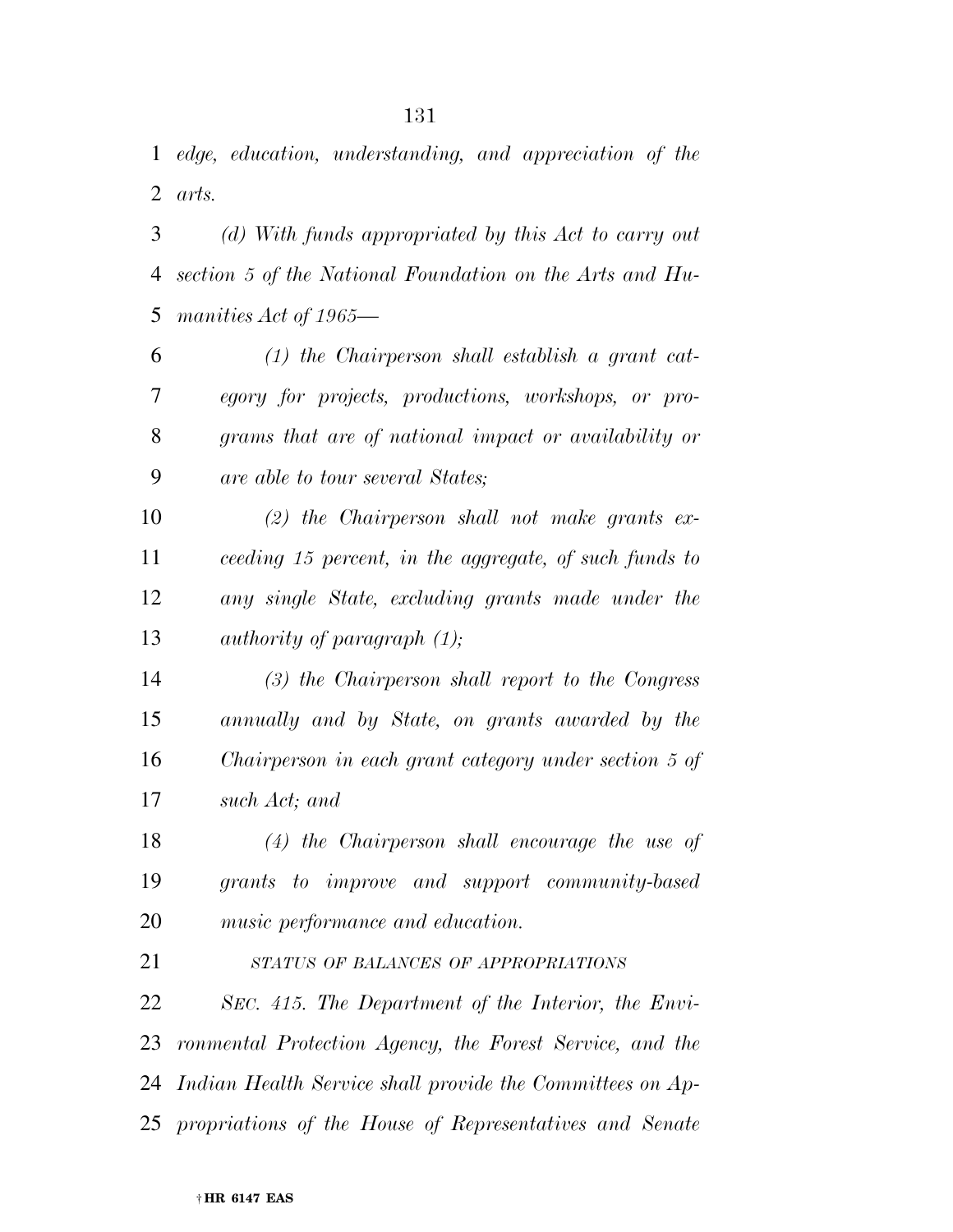*quarterly reports on the status of balances of appropriations including all uncommitted, committed, and unobligated funds in each program and activity.* 

*PROHIBITION ON USE OF FUNDS*

 *SEC. 416. Notwithstanding any other provision of law, none of the funds made available in this Act or any other Act may be used to promulgate or implement any regula- tion requiring the issuance of permits under title V of the Clean Air Act (42 U.S.C. 7661 et seq.) for carbon dioxide, nitrous oxide, water vapor, or methane emissions resulting from biological processes associated with livestock produc-tion.* 

*GREENHOUSE GAS REPORTING RESTRICTIONS*

 *SEC. 417. Notwithstanding any other provision of law, none of the funds made available in this or any other Act may be used to implement any provision in a rule, if that provision requires mandatory reporting of greenhouse gas emissions from manure management systems.* 

*FUNDING PROHIBITION*

 *SEC. 418. None of the funds made available by this or any other Act may be used to regulate the lead content of ammunition, ammunition components, or fishing tackle under the Toxic Substances Control Act (15 U.S.C. 2601 et seq.) or any other law.*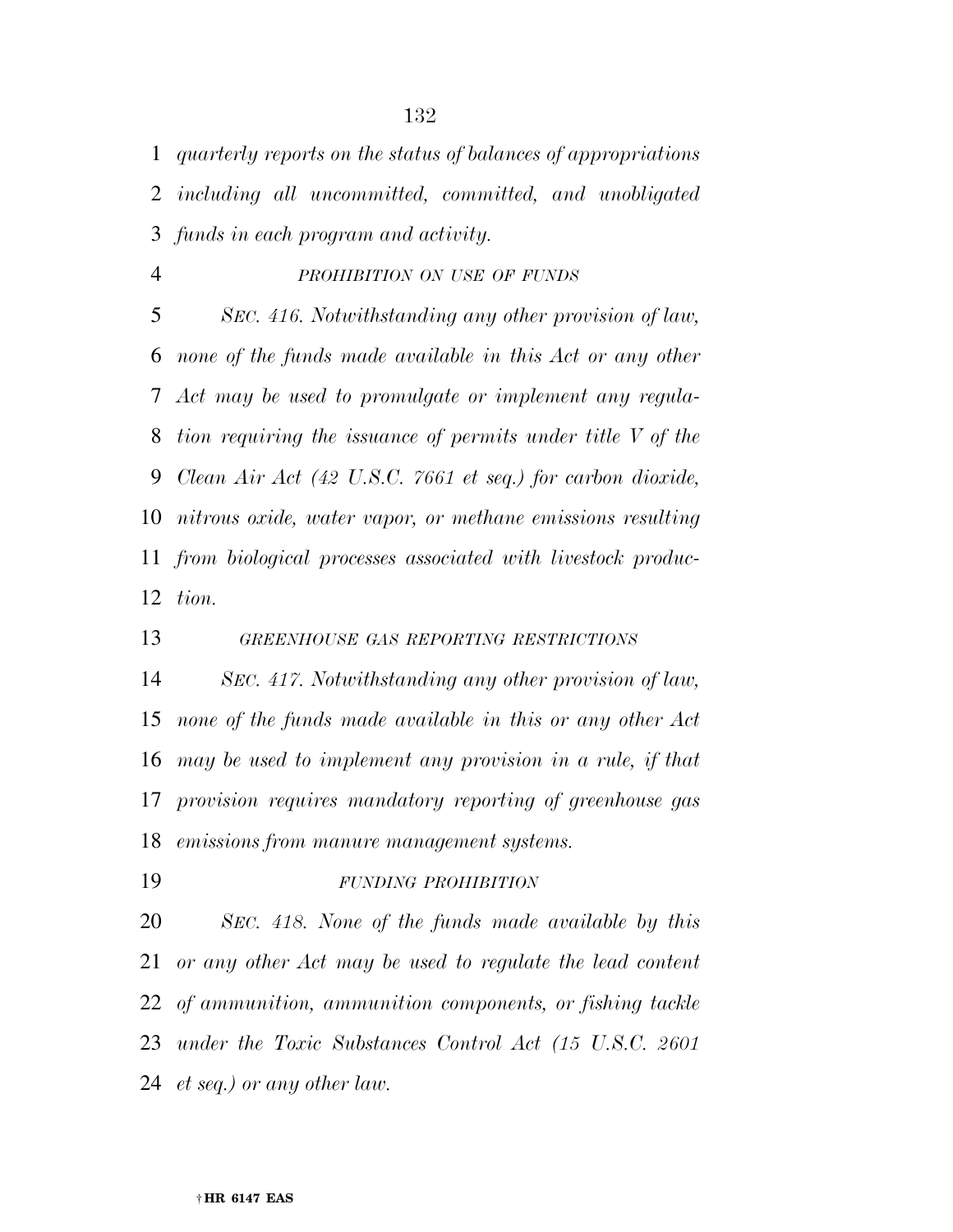| $\mathbf{1}$   | CONTRACTING AUTHORITIES                                         |
|----------------|-----------------------------------------------------------------|
| 2              | SEC. 419. Section 412 of Division E of Public Law               |
| 3              | $112-74$ is amended by striking "fiscal year 2019" and in-      |
| 4              | serting "fiscal year 2020".                                     |
| 5              | EXTENSION OF GRAZING PERMITS                                    |
| 6              | SEC. 420. The terms and conditions of section 325 of            |
| 7 <sup>1</sup> | Public Law 108-108 (117 Stat. 1307), regarding grazing          |
| 8              | permits issued by the Forest Service on any lands not sub-      |
|                | 9 ject to administration under section 402 of the Federal       |
|                | 10 Lands Policy and Management Act (43 U.S.C. 1752), shall      |
| 11             | remain in effect for fiscal year 2019.                          |
| 12             | FUNDING PROHIBITION                                             |
| 13             | SEC. 421. (a) None of the funds made available in this          |
|                | 14 Act may be used to maintain or establish a computer net-     |
|                | 15 work unless such network is designed to block access to por- |
| 16             | nography websites.                                              |
| 17             | $(b)$ Nothing in subsection $(a)$ shall limit the use of        |
|                | 18 funds necessary for any Federal, State, tribal, or local law |
| 19             | enforcement agency or any other entity carrying out crimi-      |
| 20             | nal investigations, prosecution, or adjudication activities.    |
| 21             | FOREST SERVICE FACILITY REALIGNMENT AND                         |
| 22             | ENHANCEMENT ACT                                                 |
| 23             | SEC. 422. Section 503(f) of the Forest Service Facility         |
| 24             | Realignment and Enhancement Act of 2005 (16 U.S.C.              |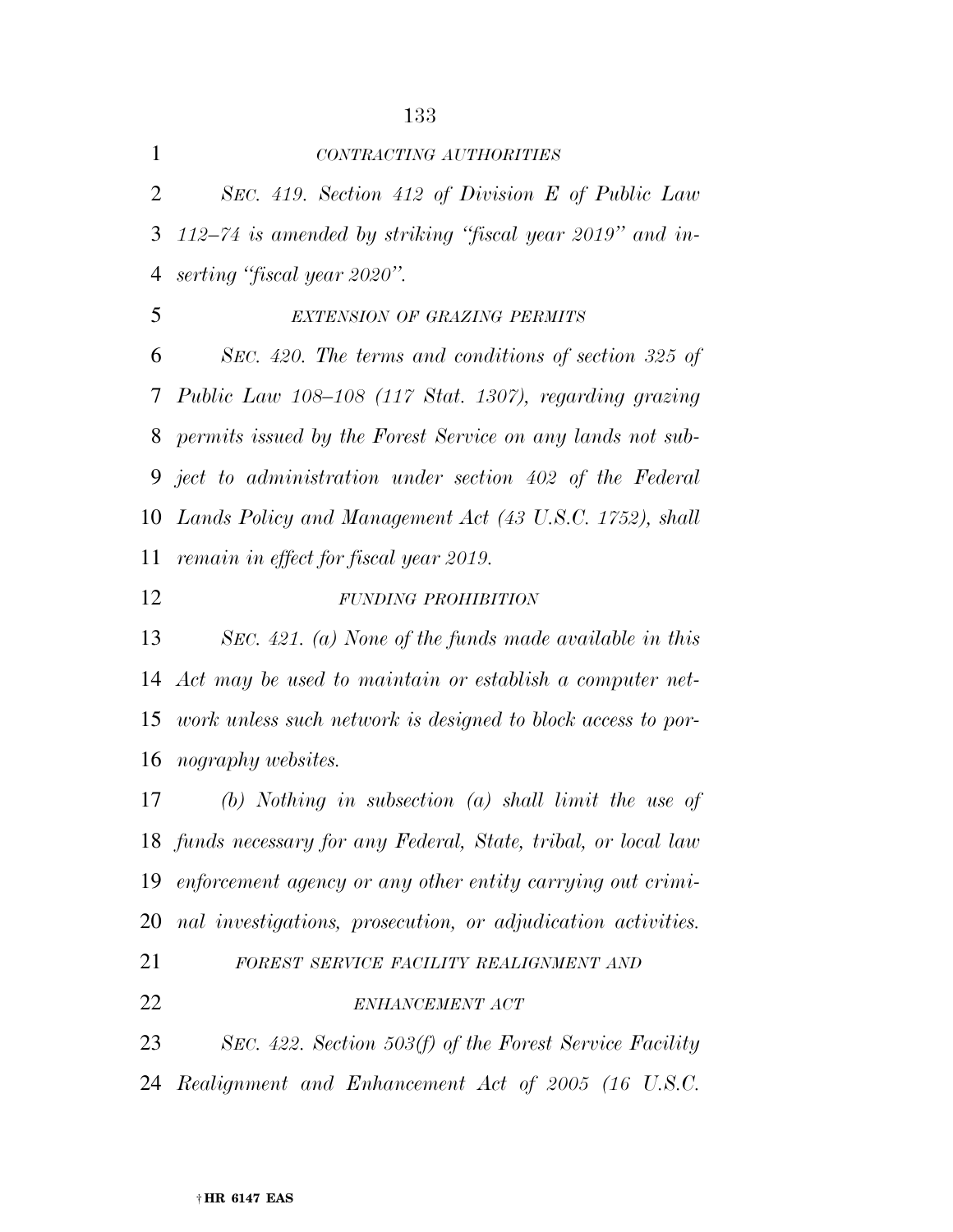*580d note; Public Law 109–54) is amended by striking ''2018'' and inserting ''2019''.* 

*USE OF AMERICAN IRON AND STEEL*

 *SEC. 423. (a)(1) None of the funds made available by a State water pollution control revolving fund as authorized by section 1452 of the Safe Drinking Water Act (42 U.S.C. 300j–12) shall be used for a project for the construction, alteration, maintenance, or repair of a public water system or treatment works unless all of the iron and steel products used in the project are produced in the United States.* 

 *(2) In this section, the term ''iron and steel'' products means the following products made primarily of iron or steel: lined or unlined pipes and fittings, manhole covers and other municipal castings, hydrants, tanks, flanges, pipe clamps and restraints, valves, structural steel, reinforced precast concrete, and construction materials.* 

 *(b) Subsection (a) shall not apply in any case or cat- egory of cases in which the Administrator of the Environ- mental Protection Agency (in this section referred to as the ''Administrator'') finds that—* 

- *(1) applying subsection (a) would be inconsistent with the public interest;*
- *(2) iron and steel products are not produced in the United States in sufficient and reasonably avail-able quantities and of a satisfactory quality; or*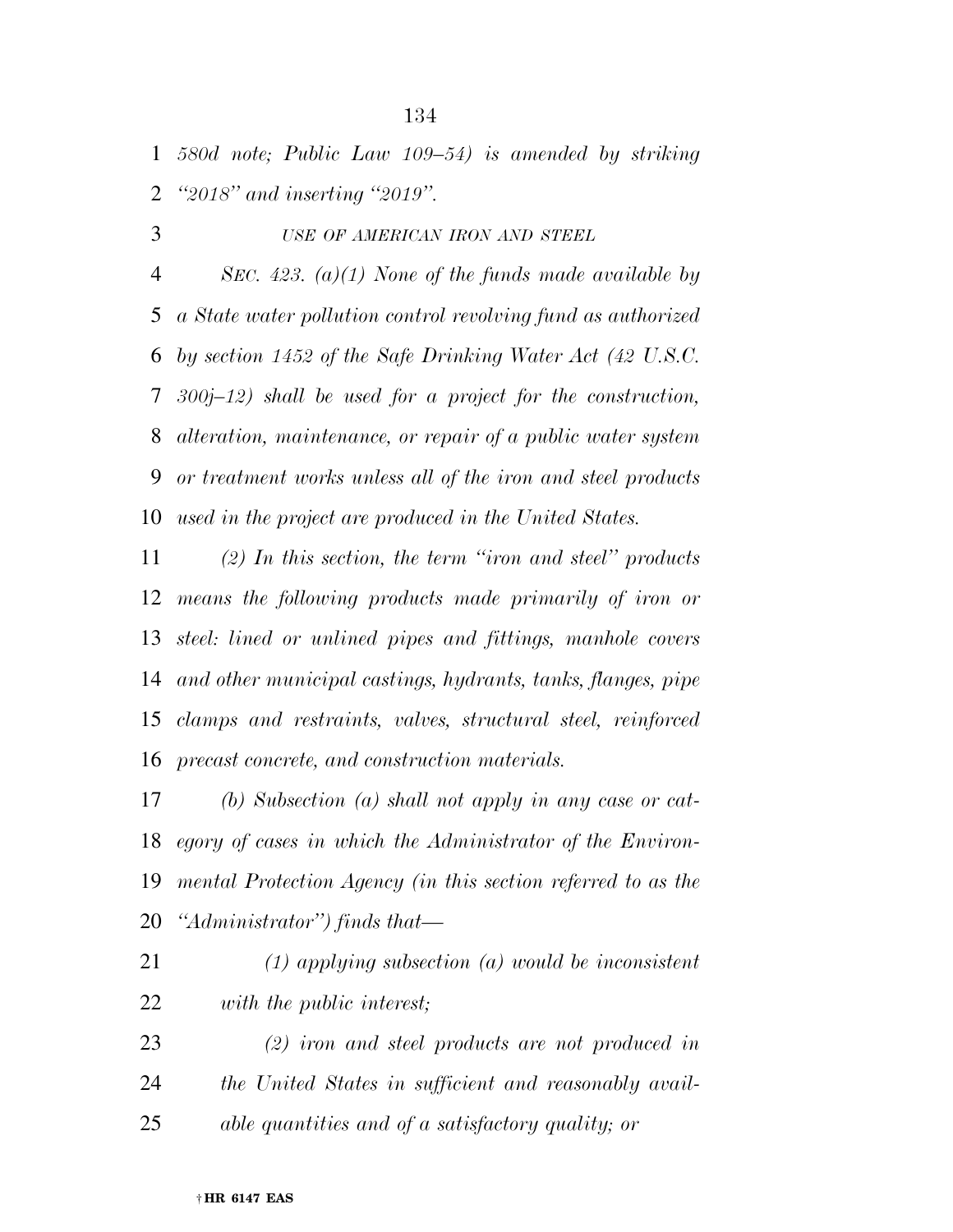*(3) inclusion of iron and steel products produced in the United States will increase the cost of the over-all project by more than 25 percent.* 

 *(c) If the Administrator receives a request for a waiver under this section, the Administrator shall make available to the public on an informal basis a copy of the request and information available to the Administrator concerning the request, and shall allow for informal public input on the request for at least 15 days prior to making a finding based on the request. The Administrator shall make the re- quest and accompanying information available by elec- tronic means, including on the official public Internet Web site of the Environmental Protection Agency.* 

 *(d) This section shall be applied in a manner con- sistent with United States obligations under international agreements.* 

 *(e) The Administrator may retain up to 0.25 percent of the funds appropriated in this Act for the Clean and Drinking Water State Revolving Funds for carrying out the provisions described in subsection (a)(1) for management and oversight of the requirements of this section.* 

### *MIDWAY ISLAND*

 *SEC. 424. None of the funds made available by this Act may be used to destroy any buildings or structures on Midway Island that have been recommended by the United*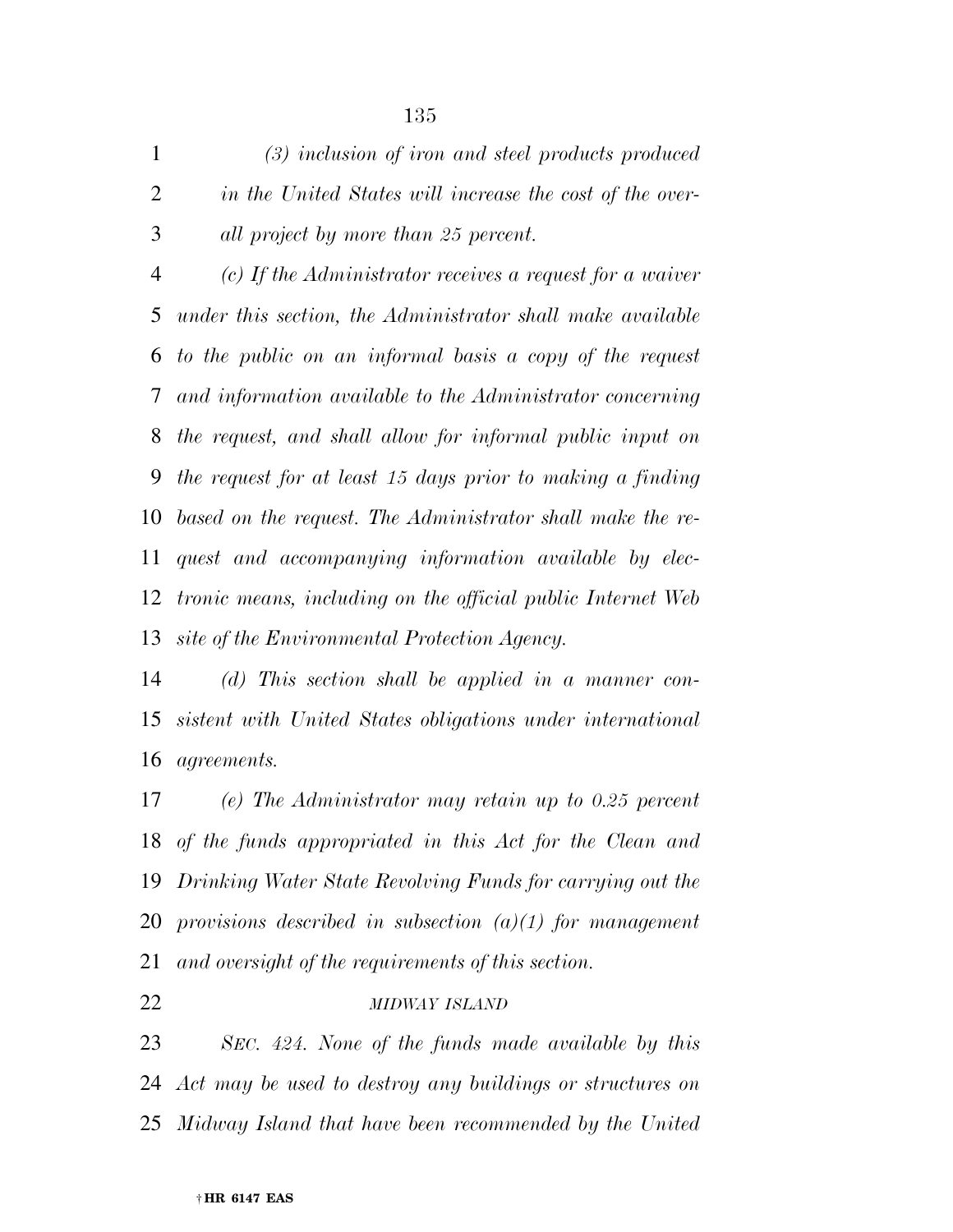*States Navy for inclusion in the National Register of His-toric Places (54 U.S.C. 302101).* 

*JOHN F. KENNEDY CENTER REAUTHORIZATION*

 *SEC. 425. Section 13 of the John F. Kennedy Center Act (20 U.S.C. 76r) is amended by striking subsections (a) and (b) and inserting the following:* 

 *''(a) MAINTENANCE, REPAIR, AND SECURITY.—There is authorized to be appropriated to the Board to carry out section 4(a)(1)(H), \$24,490,000 for fiscal year 2019.* 

 *''(b) CAPITAL PROJECTS.—There is authorized to be appropriated to the Board to carry out subparagraphs (F) and (G) of section 4(a)(1), \$16,800,000 for fiscal year 2019.''.* 

 *LOCAL COOPERATOR TRAINING AGREEMENTS AND TRANS- FERS OF EXCESS EQUIPMENT AND SUPPLIES FOR WILDFIRES*

 *SEC. 426. The Secretary of the Interior is authorized to enter into grants and cooperative agreements with volun- teer fire departments, rural fire departments, rangeland fire protection associations, and similar organizations to pro- vide for wildland fire training and equipment, including supplies and communication devices. Notwithstanding 121(c) of title 40, United States Code, or section 521 of title 40, United States Code, the Secretary is further authorized to transfer title to excess Department of the Interior fire-*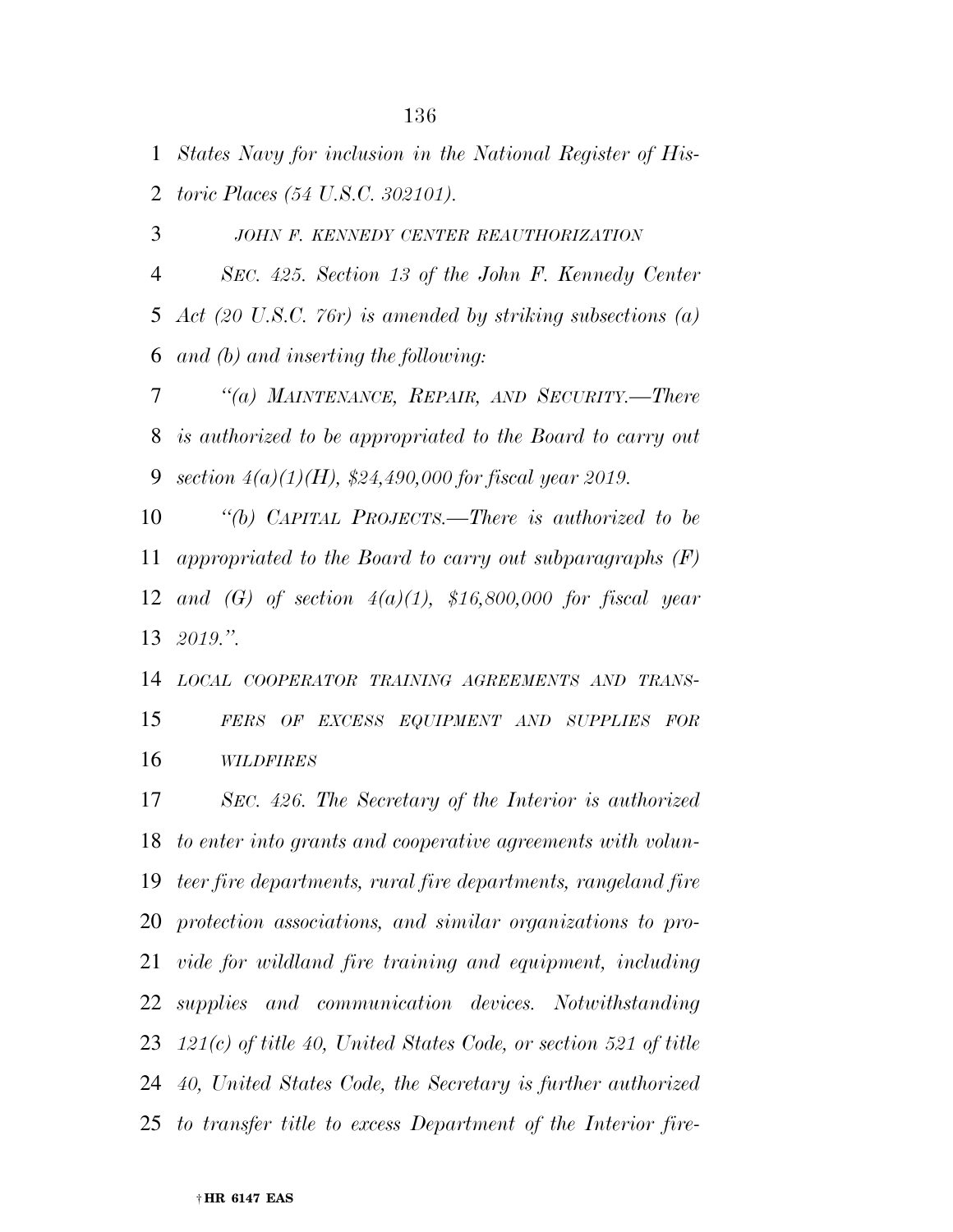*fighting equipment no longer needed to carry out the func- tions of the Department's wildland fire management pro-gram to such organizations.* 

#### *INFRASTRUCTURE*

 *SEC. 427. (a) For an additional amount for ''Environ- mental Protection Agency—Hazardous Substance Super- fund'', \$43,000,000, of which \$38,000,000 shall be for the Superfund Remedial program and \$5,000,000 shall be for the Superfund Emergency Response and Removal program, to remain available until expended, consisting of such sums as are available in the Trust Fund on September 30, 2018, as authorized by section 517(a) of the Superfund Amend- ments and Reauthorization Act of 1986 (SARA) and up to \$43,000,000 as a payment from general revenues to the Hazardous Substance Superfund for purposes as authorized by section 517(b) of SARA.* 

 *(b) For an additional amount for ''Environmental Protection Agency—State and Tribal Assistance Grants,'' for environmental programs and infrastructure assistance, including capitalization grants for State revolving funds and performance partnership grants, \$670,000,000 to re-main available until expended, of which—* 

 *(1) \$300,000,000 shall be for making capitaliza- tion grants for the Clean Water State Revolving Funds under title VI of the Federal Water Pollution*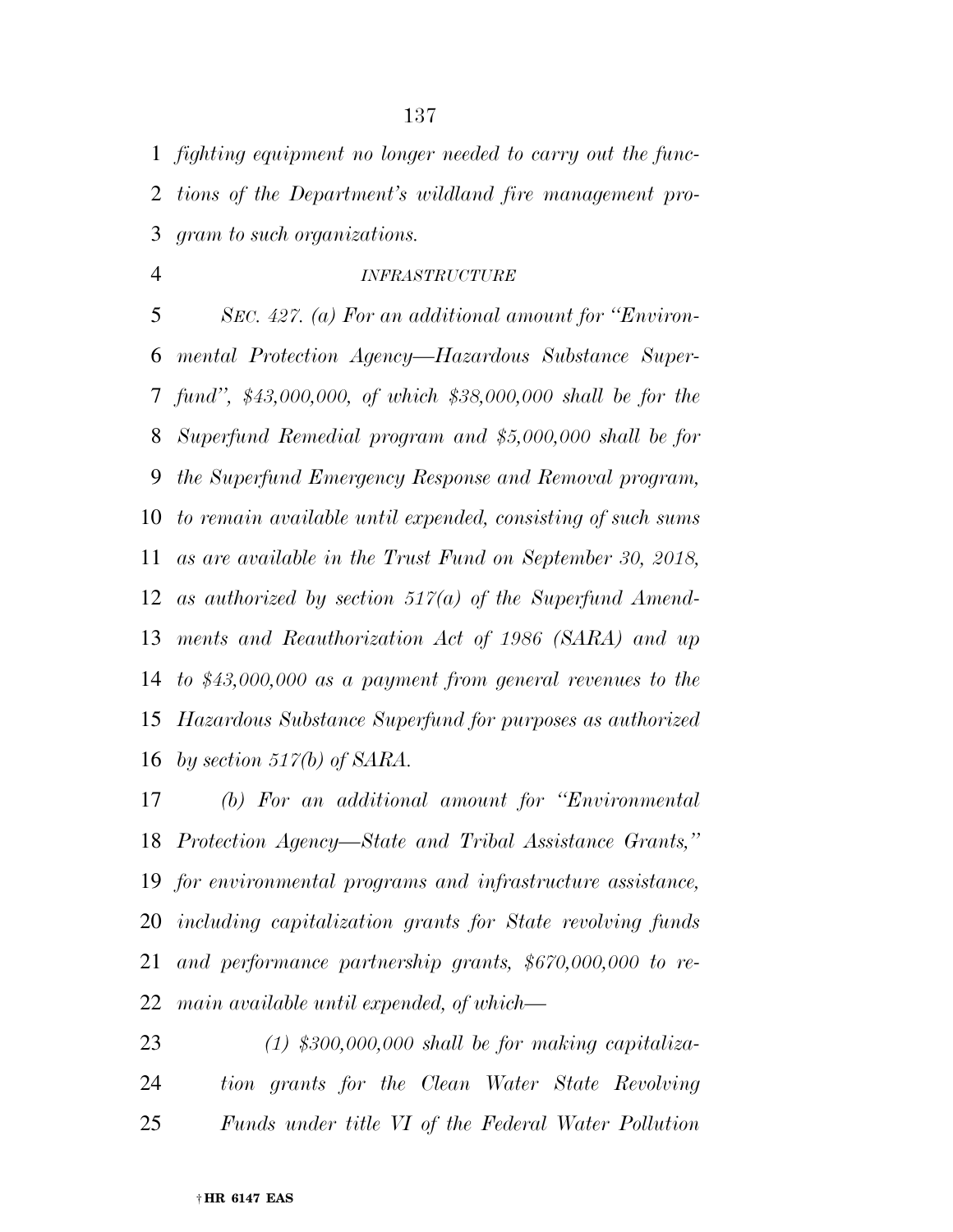| 1              | Control Act; and of which $$300,000,000$ shall be for           |
|----------------|-----------------------------------------------------------------|
| $\overline{2}$ | making capitalization grants for the Drinking Water             |
| 3              | State Revolving Funds under section 1452 of the Safe            |
| 4              | Drinking Water Act;                                             |
| 5              | $(2)$ \$30,000,000 shall be for grants for small and            |
| 6              | disadvantaged communities authorized in section                 |
| 7              | 2104 of the Water Infrastructure Improvements for               |
| 8              | the Nation Act (Public Law $114-322$ );                         |
| 9              | $(3)$ \$25,000,000 shall be for grants for lead test-           |
| 10             | ing in school and child care program drinking water             |
| 11             | authorized in section 2107 of the Water Infrastructure          |
| 12             | Improvements for the Nation Act (Public Law 114–                |
| 13             | 322;                                                            |
| 14             | $(4)$ \$15,000,000 shall be for grants for reducing             |
| 15             | lead in drinking water authorized in section 2105 of            |
| 16             | the Water Infrastructure Improvements for the Nation            |
| 17             | $Act$ (Public Law 114–322).                                     |
| 18             | (c) For an additional amount for "Environmental"                |
|                | 19 Protection Agency—Water Infrastructure Finance and In-       |
|                | 20 novation Program Account", \$53,000,000, to remain avail-    |
| 21             | able until expended, for the cost of direct loans, for the cost |
|                | 22 of guaranteed loans, and for administrative expenses to      |
| 23             | carry out the direct and guaranteed loan programs, of           |
|                | 24 which \$3,000,000, to remain available until September 30,   |
|                | 25 2020, may be used for such administrative expenses: Pro-     |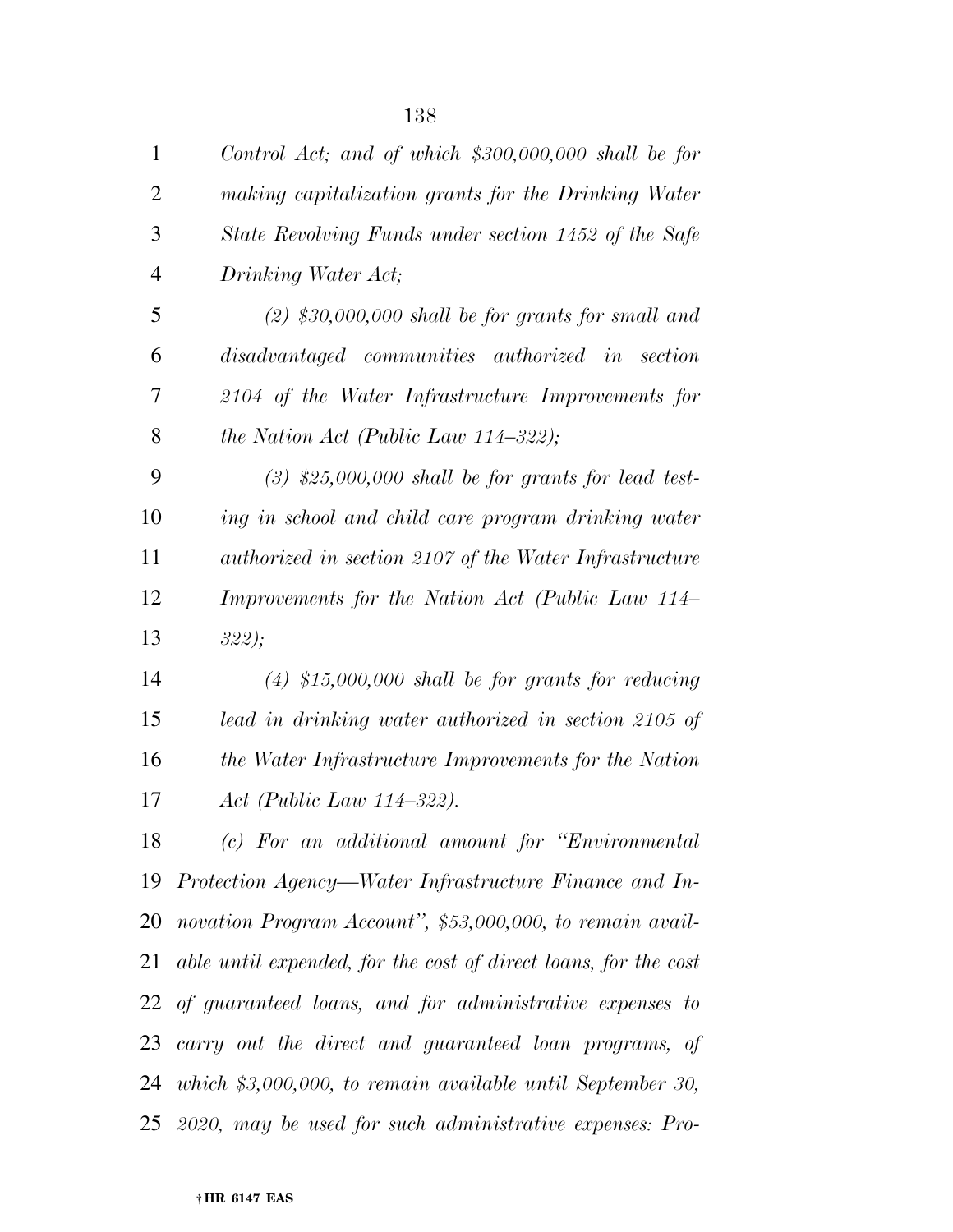*vided, That these additional funds are available to subsidize gross obligations for the principal amount of direct loans, including capitalized interest, and total loan principal, in- cluding capitalized interest, any part of which is to be guaranteed, not to exceed \$6,100,000,000.* 

 *POLICIES RELATING TO BIOMASS ENERGY SEC. 428. To support the key role that forests in the United States can play in addressing the energy needs of the United States, the Secretary of Energy, the Secretary of Agriculture, and the Administrator of the Environmental Protection Agency shall, consistent with their missions, jointly—* 

- *(1) ensure that Federal policy relating to forest bioenergy— (A) is consistent across all Federal depart- ments and agencies; and (B) recognizes the full benefits of the use of forest biomass for energy, conservation, and re- sponsible forest management; and (2) establish clear and simple policies for the use of forest biomass as an energy solution, including policies that— (A) reflect the carbon-neutrality of forest bioenergy and recognize biomass as a renewable*
- *energy source, provided the use of forest biomass*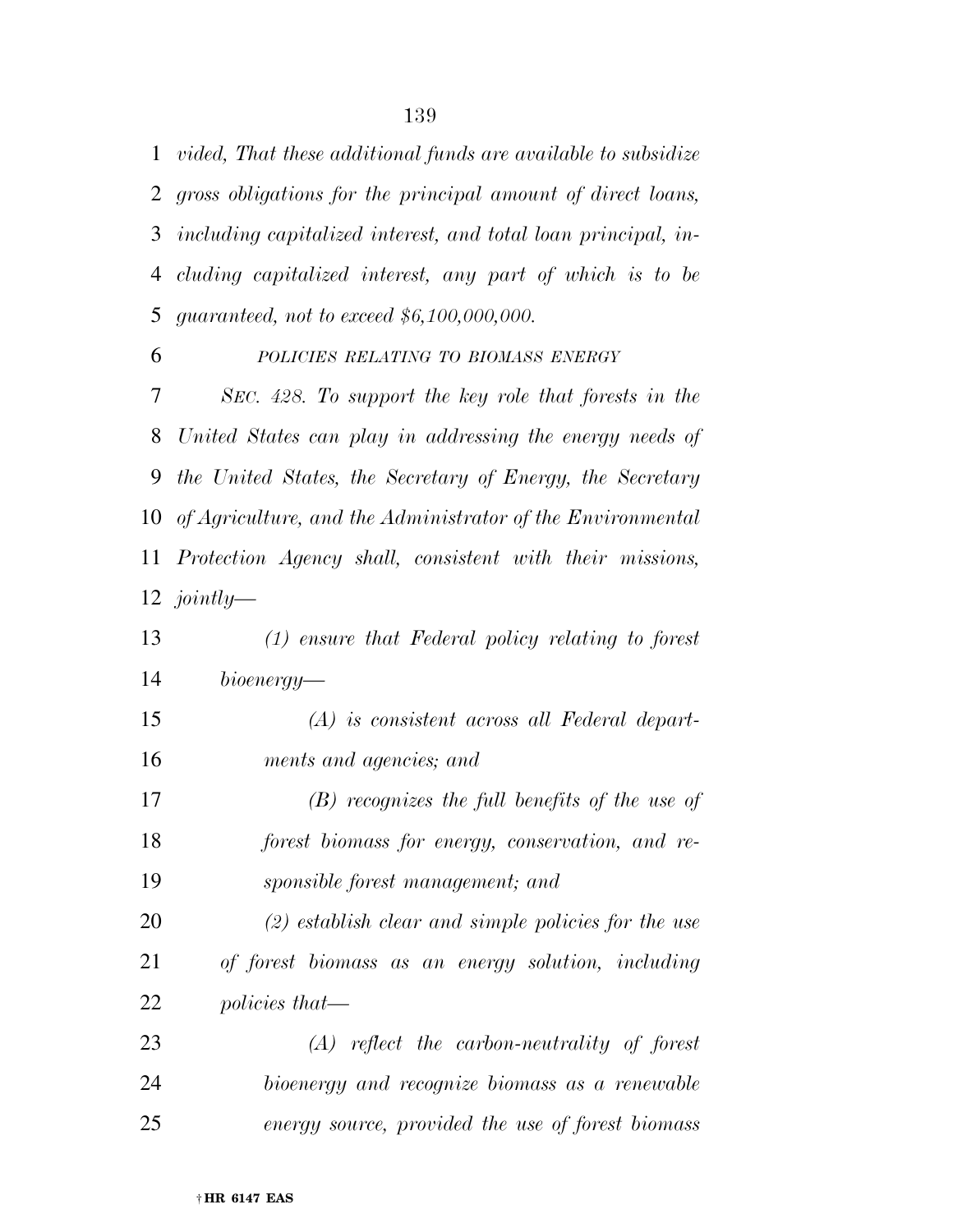| $\mathbf{1}$   | for energy production does not cause conversion                                       |
|----------------|---------------------------------------------------------------------------------------|
| $\overline{2}$ | of forests to non-forest use;                                                         |
| 3              | (B) encourage private investment through-                                             |
| $\overline{4}$ | out the forest biomass supply chain, including                                        |
| 5              | $in_{-}$                                                                              |
| 6              | $(i)$ working forests;                                                                |
| 7              | (ii) harvesting operations;                                                           |
| 8              | ( <i>iii</i> ) forest improvement operations;                                         |
| 9              | $(iv)$ forest bioenergy production;                                                   |
| 10             | $(v)$ wood products manufacturing; or                                                 |
| 11             | $(vi)$ paper manufacturing;                                                           |
| 12             | $(C)$ encourage forest management to im-                                              |
| 13             | prove forest health; and                                                              |
| 14             | (D) recognize State initiatives to produce                                            |
| 15             | and use forest biomass.                                                               |
| 16             | CLARIFICATION OF EXEMPTIONS                                                           |
| 17             | SEC. 429. None of the funds made available in this                                    |
|                | 18 Act may be used to require a permit for the discharge of                           |
|                | 19 dredged or fill material under the Federal Water Pollution                         |
|                | 20 Control Act $(33 \text{ U.S.C. } 1251 \text{ et seq.})$ for the activities identi- |
| 21             | fied in subparagraphs (A) and (C) of section $404(f)(1)$ of                           |
|                | 22 the Act (33 U.S.C. 1344(f)(1)(A), (C)).                                            |
| 23             | SMALL REMOTE INCINERATORS                                                             |
| 24             | SEC. 430. None of the funds made available in this                                    |
|                | 25 Act may be used to implement or enforce the regulation                             |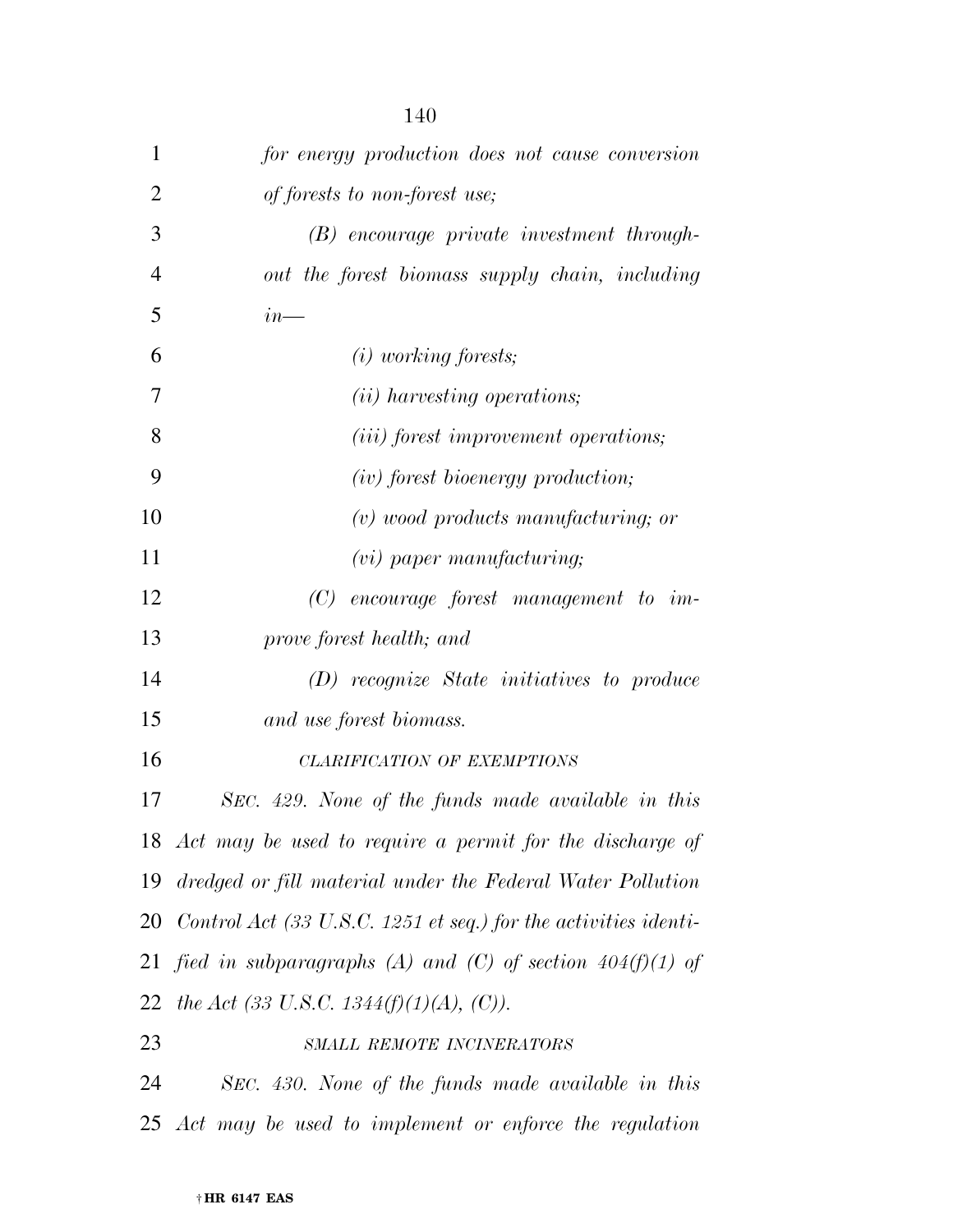*issued on March 21, 2011 at 40 CFR part 60 subparts CCCC and DDDD with respect to units in the State of Alas- ka that are defined as ''small, remote incinerator'' units in those regulations and, until a subsequent regulation is issued, the Administrator shall implement the law and reg-ulations in effect prior to such date.* 

# *RECREATION FEES*

 *SEC. 431. Section 810 of the Federal Lands Recreation Enhancement Act (16 U.S.C. 6809) shall be applied by sub-stituting ''October 1, 2020'' for ''September 30, 2019''.* 

 *SEC. 432. (a) None of the funds appropriated or other- wise made available under this Act may be used by the De- partment of the Interior, the Environmental Protection Agency, the Forest Service, the Indian Health Service, or the Smithsonian Institution to acquire telecommunications equipment produced by Huawei Technologies Company, ZTE Corporation or a high-impact or moderate-impact in- formation system, as defined for security categorization in the National Institute of Standards and Technology's (NIST) Federal Information Processing Standard Publica- tion 199, ''Standards for Security Categorization of Federal Information and Information Systems'' unless the agency has—* 

 *(1) reviewed the supply chain risk for the infor-mation systems against criteria developed by NIST to*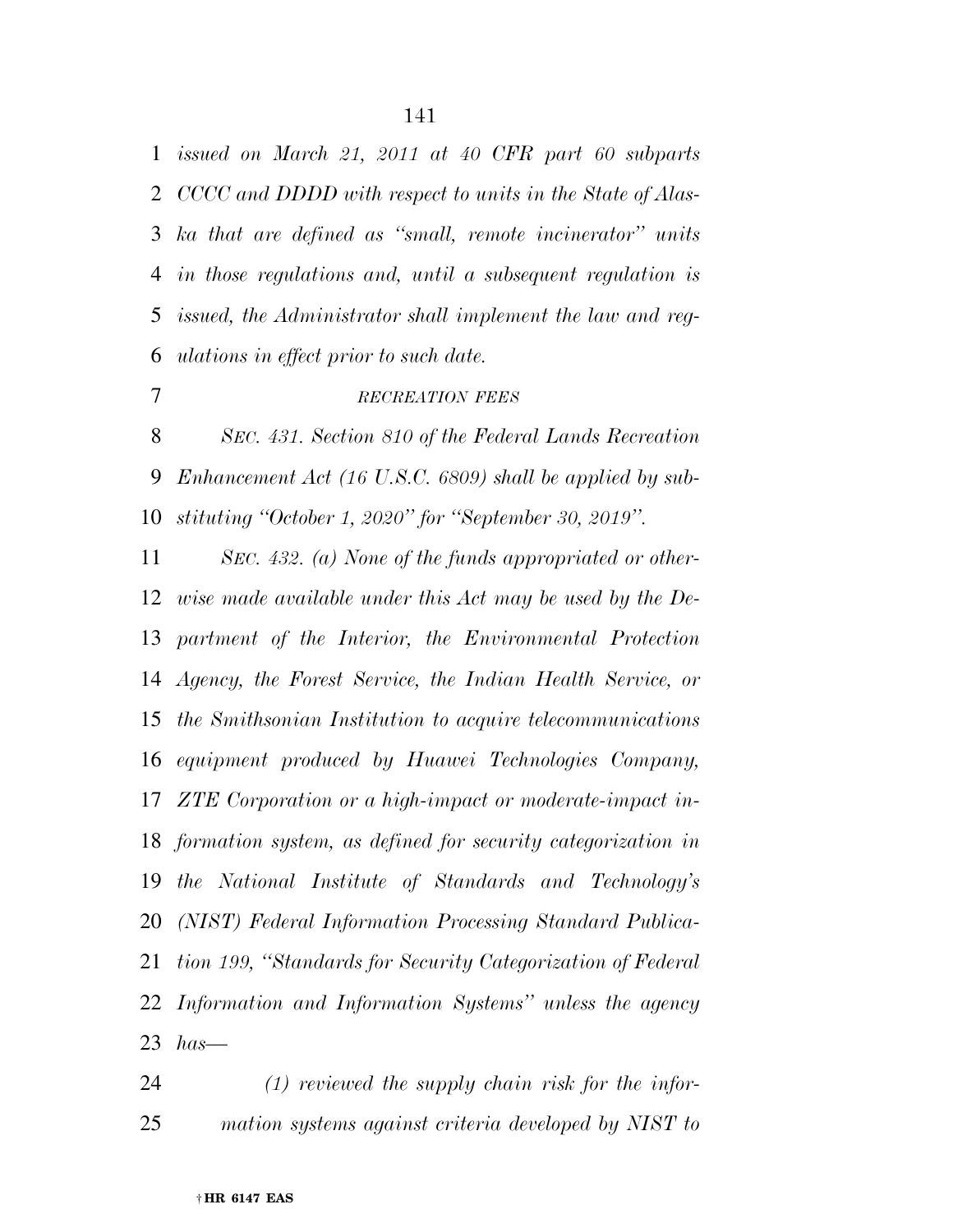*eral Government;* 

 *(2) reviewed the supply chain risk from the pre- sumptive awardee against available and relevant threat information provided by the Federal Bureau of Investigation and other appropriate agencies; and* 

 *(3) in consultation with the Federal Bureau of Investigation or other appropriate Federal entity, conducted an assessment of any risk of cyber-espio- nage or sabotage associated with the acquisition of such system, including any risk associated with such system being produced, manufactured, or assembled by one or more entities identified by the United States Government as posing a cyber threat, includ- ing but not limited to, those that may be owned, di- rected, or subsidized by the People's Republic of China, the Islamic Republic of Iran, the Democratic People's Republic of Korea, or the Russian Federa-tion.* 

 *(b) None of the funds appropriated or otherwise made available under this Act may be used to acquire a high- impact or moderate impact information system reviewed and assessed under subsection (a) unless the head of the as-sessing entity described in subsection (a) has—* 

#### † **HR 6147 EAS**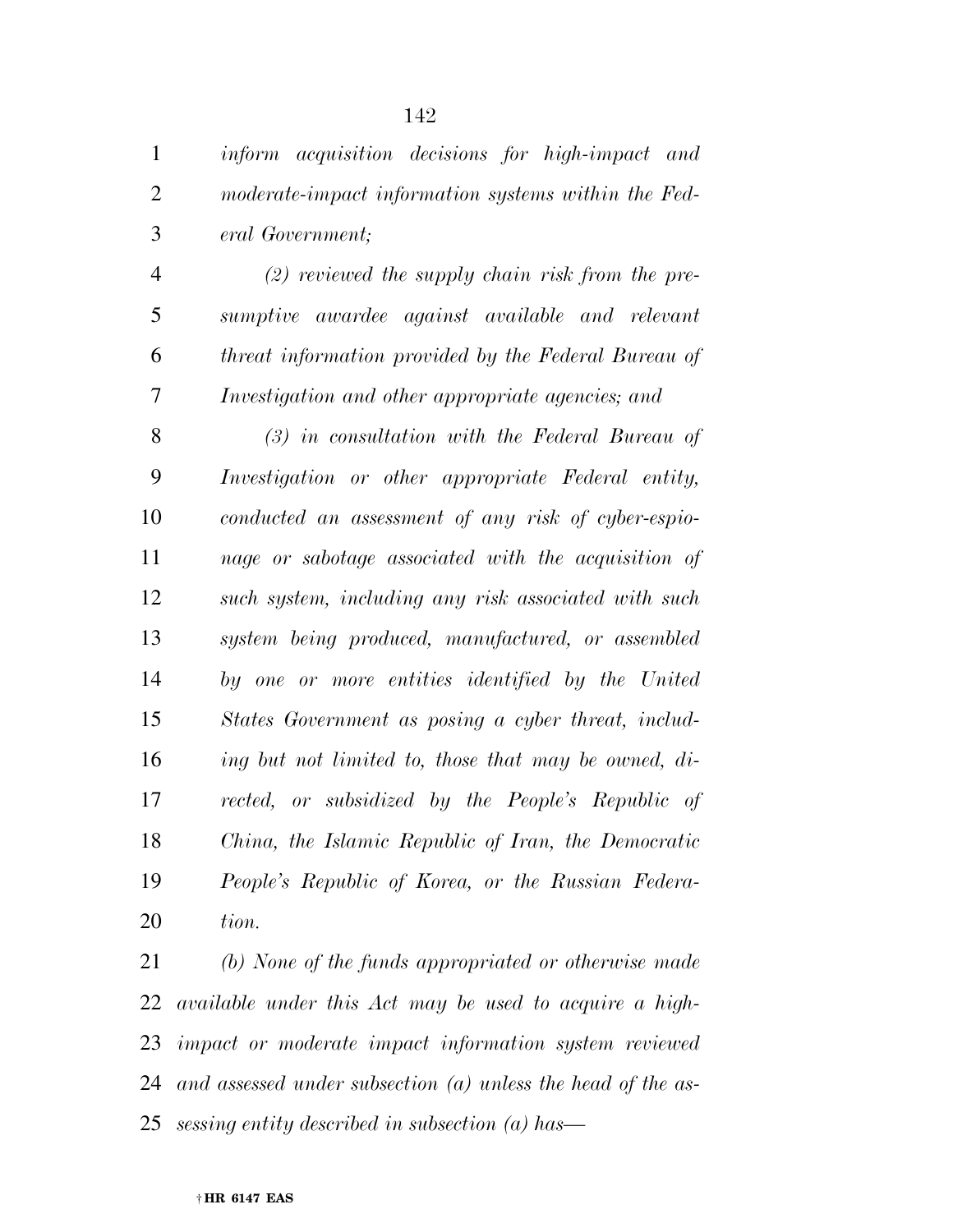| $\mathbf{1}$   | $(1)$ developed, in consultation with NIST and                |
|----------------|---------------------------------------------------------------|
| $\overline{2}$ | supply chain risk management experts, a mitigation            |
| 3              | strategy for any identified risks;                            |
| $\overline{4}$ | $(2)$ determined, in consultation with NIST and               |
| 5              | the Federal Bureau of Investigation, that the acquisi-        |
| 6              | tion of such system is in the vital national security         |
| 7              | interest of the United States; and                            |
| 8              | $(3)$ reported that determination to the Commit-              |
| 9              | tees on Appropriations of the House of Representa-            |
| 10             | tives and the Senate in a manner that identifies the          |
| 11             | system intended for acquisition and a detailed de-            |
| 12             | scription of the mitigation strategies identified in (1),     |
| 13             | provided that such report may include a classified            |
| 14             | annex as necessary.                                           |
| 15             | SEC. 433. Within available funds, not later than 180          |
| 16             | days after the date of enactment of this Act, the Comptroller |
| 17             | General of the United States shall issue a report on efforts  |
|                | 18 by the Department of Housing and Urban Development and     |
| 19             | the Environmental Protection Agency relating to the re-       |
| 20             | moval of lead-based paint and other hazardous materials,      |
| 21             | which shall include—                                          |

 *(1) a description of direct removal efforts by the Department of Housing and Urban Development and the Environmental Protection Agency;*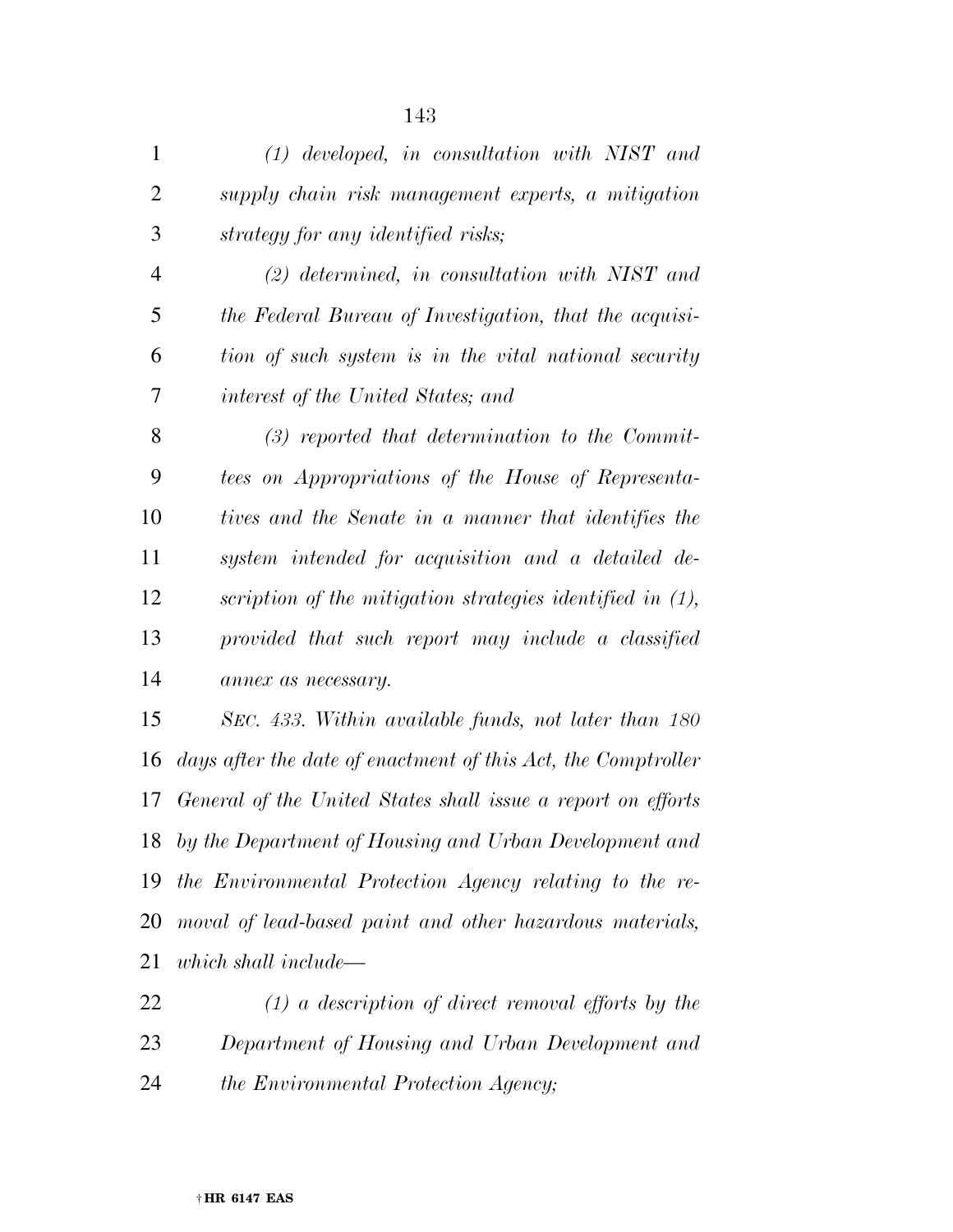| $\mathbf{1}$   | $(2)$ a description of education provided by the               |
|----------------|----------------------------------------------------------------|
| $\overline{2}$ | Department of Housing and Urban Development and                |
| 3              | the Environmental Protection Agency to other Federal           |
| $\overline{4}$ | agencies, local governments and communities, recipi-           |
| 5              | ents of grants made by either entity, and the general          |
| 6              | public relating to the removal of lead-based paint and         |
| 7              | <i>other hazardous materials;</i>                              |
| 8              | $(3)$ a description of assistance received from                |
| 9              | other Federal agencies relating to the removal of lead-        |
| 10             | based paint and other hazardous materials; and                 |
| 11             | $(4)$ any best practices developed or provided by              |
| 12             | the Department of Housing and Urban Development                |
| 13             | and the Environmental Protection Agency relating to            |
| 14             | the removal of lead-based paint and other hazardous            |
| 15             | materials.                                                     |
| 16             | SEC. 434. (a) Within available funds for the National          |
| 17             | Forest System, the Secretary of Agriculture shall conduct      |
|                | 18 an inventory and evaluation of certain land, as generally   |
|                | 19 depicted on the map entitled "Flatside Wilderness Adjacent" |
|                | 20 Inventory Areas" and dated November 30, 2017, to deter-     |
| 21             | mine the suitability of that land for inclusion in the Na-     |
| 22             | tional Wilderness Preservation System.                         |
| າາ             | (b) The Chief of the Repeat Service shall expect to the        |

 *(b) The Chief of the Forest Service shall submit to the Committees on Agriculture, Nutrition, and Forestry, Ap-propriations, and Energy and Natural Resources of the*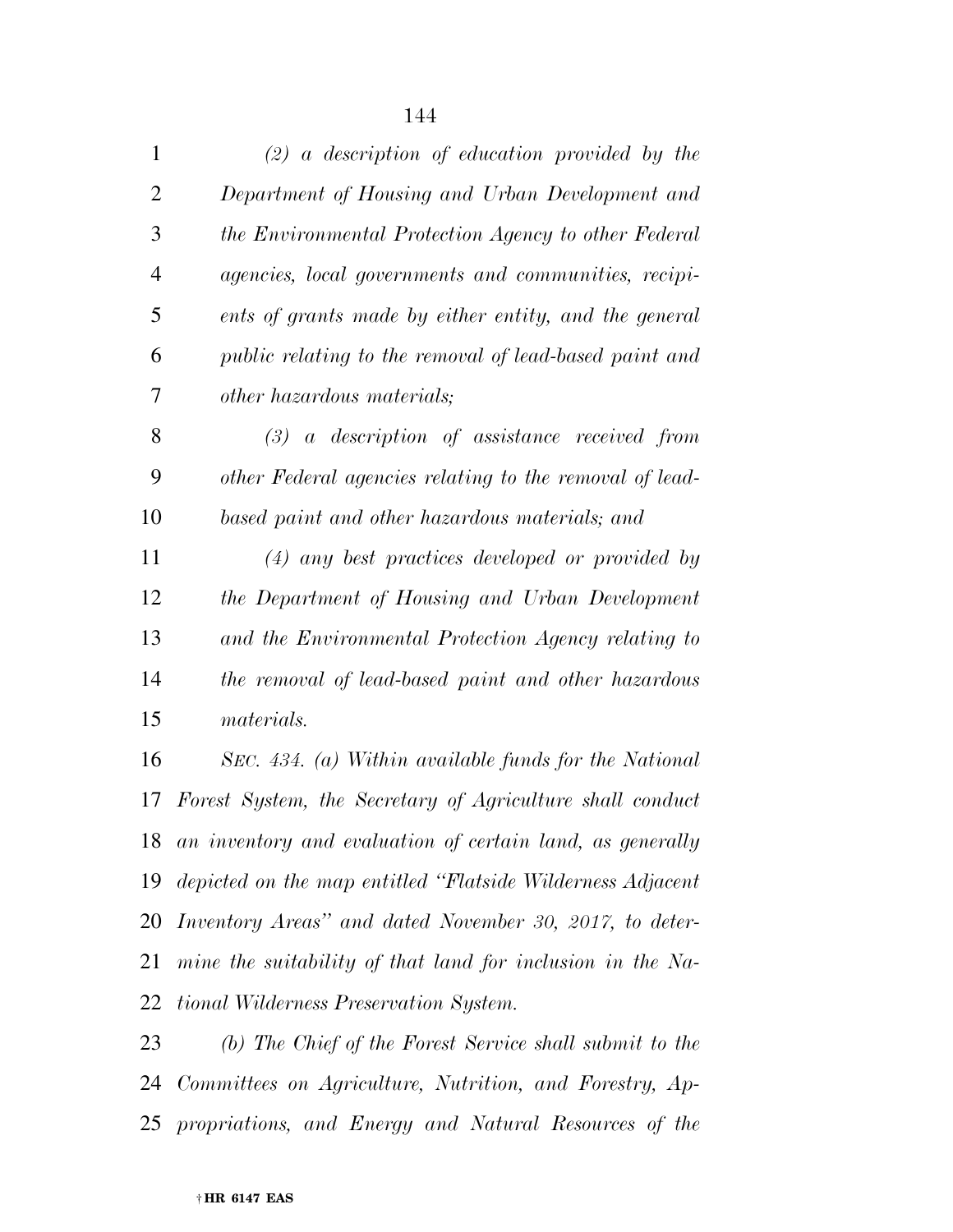*Senate the results of the inventory and evaluation required under subsection (a).* 

*ADDRESSING PEDIATRIC CANCER RATES IN THE UNITED*

## *STATES*

 *SEC. 435. (a) REPORT IDENTIFYING GEOGRAPHIC VARIATION OF TYPES OF PEDIATRIC CANCER.—Using funds appropriated under the heading ''Toxic Substances and Environmental Health'' for the Agency for Toxic Sub- stances and Disease Registry, the Secretary of Health and Human Services, not later than 180 days after the date of enactment of this Act, shall submit to the Committee on Health, Education, Labor, and Pensions of the Senate, the Committee on Appropriations of the Senate, the Committee on Energy and Commerce of the House of Representatives, and the Committee on Appropriations of the House of Rep- resentatives, a report that provides details on the geographic variation in pediatric cancer incidence in the United States, including—* 

 *(1) the types of pediatric cancer within each of the 10 States with the highest age-adjusted incidence rate of cancer among persons aged 20 years or young-er;* 

 *(2) geographic concentrations of types and prev-alence of pediatric cancers within each such State, in*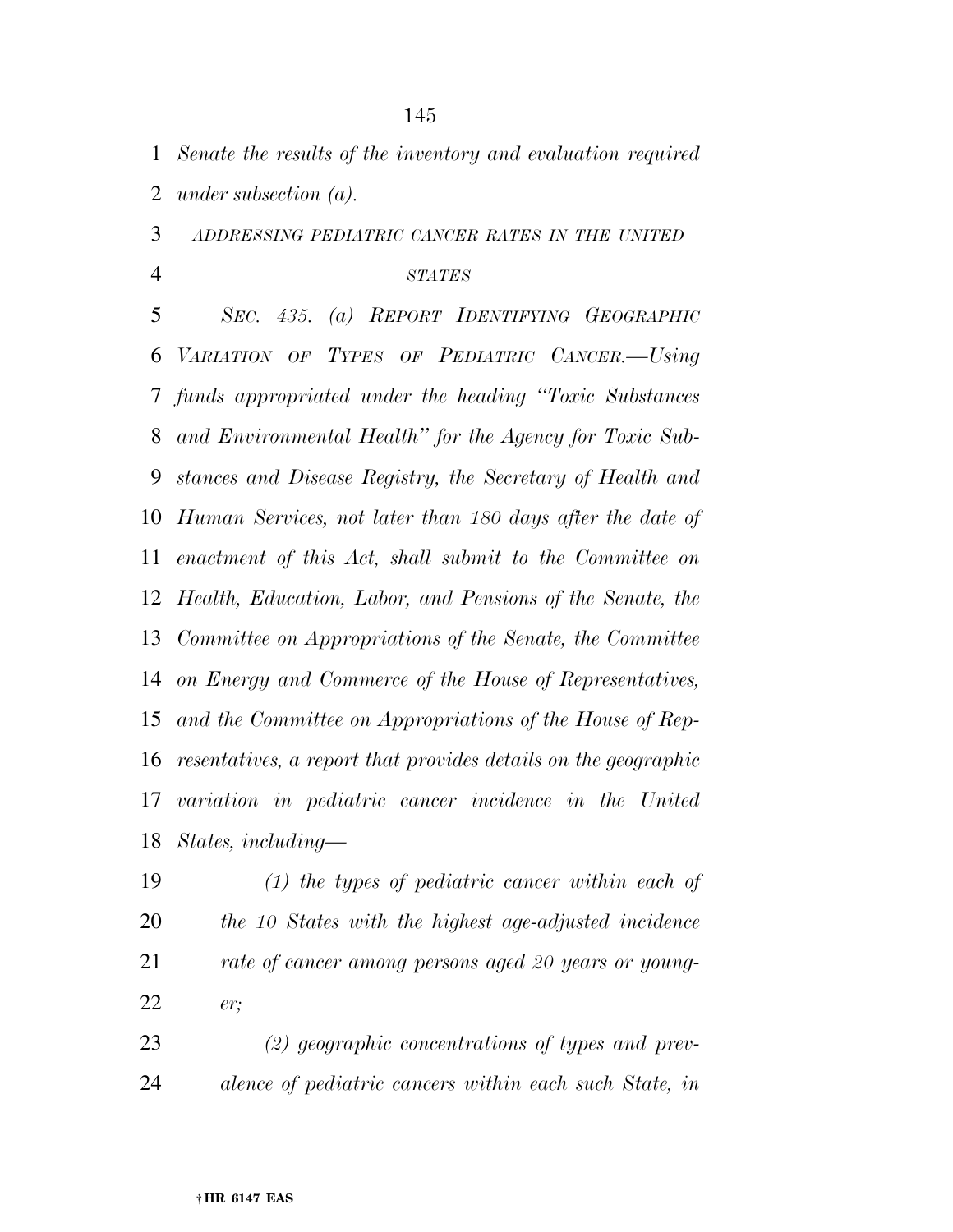| accordance with Centers for Disease Control and Pre- |
|------------------------------------------------------|
| vention guidelines; and                              |

 *(3) an update on current activities related to pe- diatric cancer, including with respect to carrying out section 399V–6 of the Public Health Service Act (42 U.S.C. 280g–17).* 

 *(b) SUPPORT FOR STATES WITH HIGH INCIDENCE OF PEDIATRIC CANCER.—Using funds appropriated under the heading ''Toxic Substances and Environmental Public Health'' for the Agency for Toxic Substances and Disease Registry, the Secretary of Health and Human Services may conduct public outreach, in collaboration with State depart- ments of health, particularly in the 10 States with the high- est age-adjusted incidence rate of cancer among persons aged 20 years or younger, to improve awareness by resi- dents, clinicians, and others, as appropriate, of possible contributing factors to pediatric cancer, including environ- mental exposures, in a manner that is complementary of, and does not conflict with, ongoing pediatric cancer-related activities supported by the Department of Health and Human Services.* 

 *(c) PRIVACY.—The Secretary of Health and Human Services shall ensure that all information with respect to patients that is contained in the reports under this section is de-identified and protects personal privacy of such pa-*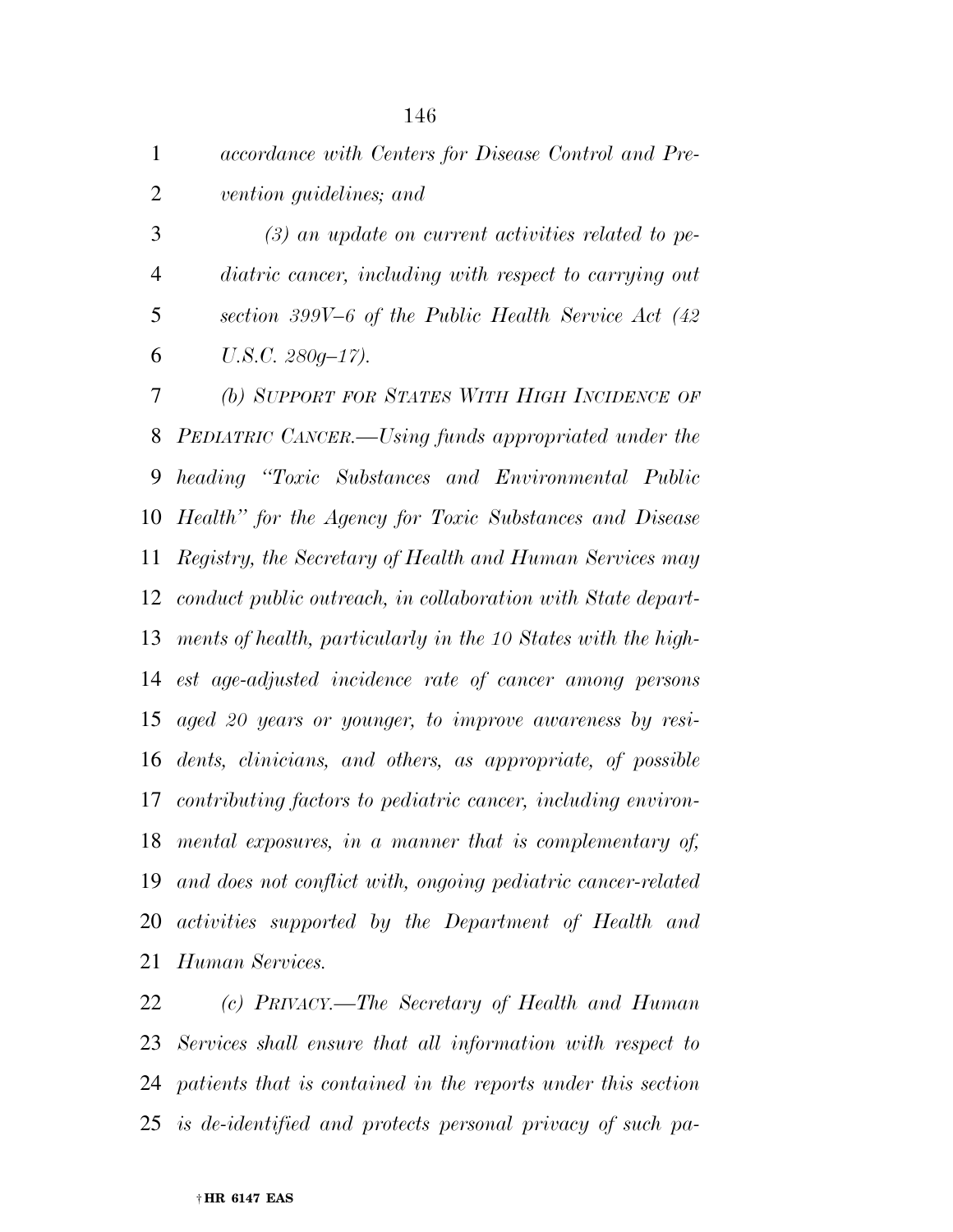*tients in accordance with applicable Federal and State pri-*

*vacy law.* 

 *This division may be cited as the ''Department of the Interior, Environment, and Related Agencies Appropria-tions Act, 2019''.* 

# *DIVISION B—FINANCIAL SERVICES AND GENERAL GOVERNMENT APPROPRIA-TIONS ACT, 2019*

 *That the following sums are appropriated, out of any money in the Treasury not otherwise appropriated, for fi- nancial services and general government for the fiscal year ending September 30, 2019, and for other purposes, namely:* 

- *TITLE I*
- *DEPARTMENT OF THE TREASURY*
- *DEPARTMENTAL OFFICES*
- *SALARIES AND EXPENSES*

 *For necessary expenses of the Departmental Offices in- cluding operation and maintenance of the Treasury Build- ing and Freedman's Bank Building; hire of passenger motor vehicles; maintenance, repairs, and improvements of, and purchase of commercial insurance policies for, real properties leased or owned overseas, when necessary for the performance of official business; executive direction pro- gram activities; international affairs and economic policy activities; domestic finance and tax policy activities, in-*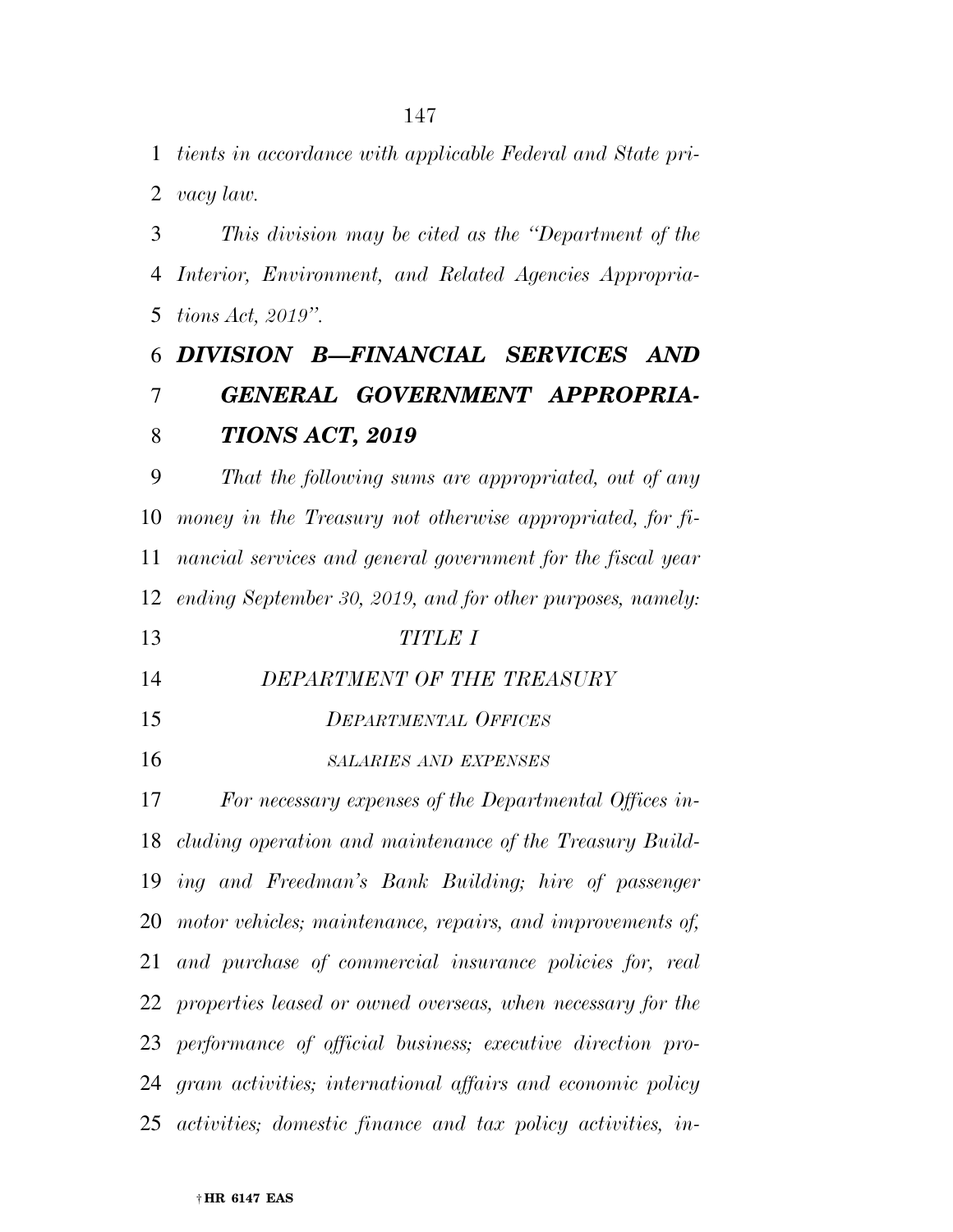*cluding technical assistance to Puerto Rico; and Treasury- wide management policies and programs activities, \$208,751,000: Provided, That of the amount appropriated under this heading—* 

 *(1) not to exceed \$700,000 is for official recep- tion and representation expenses, of which necessary amounts shall be available for expenses to support ac- tivities of the Financial Action Task Force, and not to exceed \$350,000 shall be for other official reception and representation expenses;* 

 *(2) not to exceed \$258,000 is for unforeseen emergencies of a confidential nature to be allocated and expended under the direction of the Secretary of the Treasury and to be accounted for solely on the Secretary's certificate; and (3) not to exceed \$24,000,000 shall remain avail- able until September 30, 2020, for— (A) the Treasury-wide Financial Statement Audit and Internal Control Program; (B) information technology modernization requirements; (C) the audit, oversight, and administration of the Gulf Coast Restoration Trust Fund; (D) the development and implementation of* 

*programs within the Office of Critical Infra-*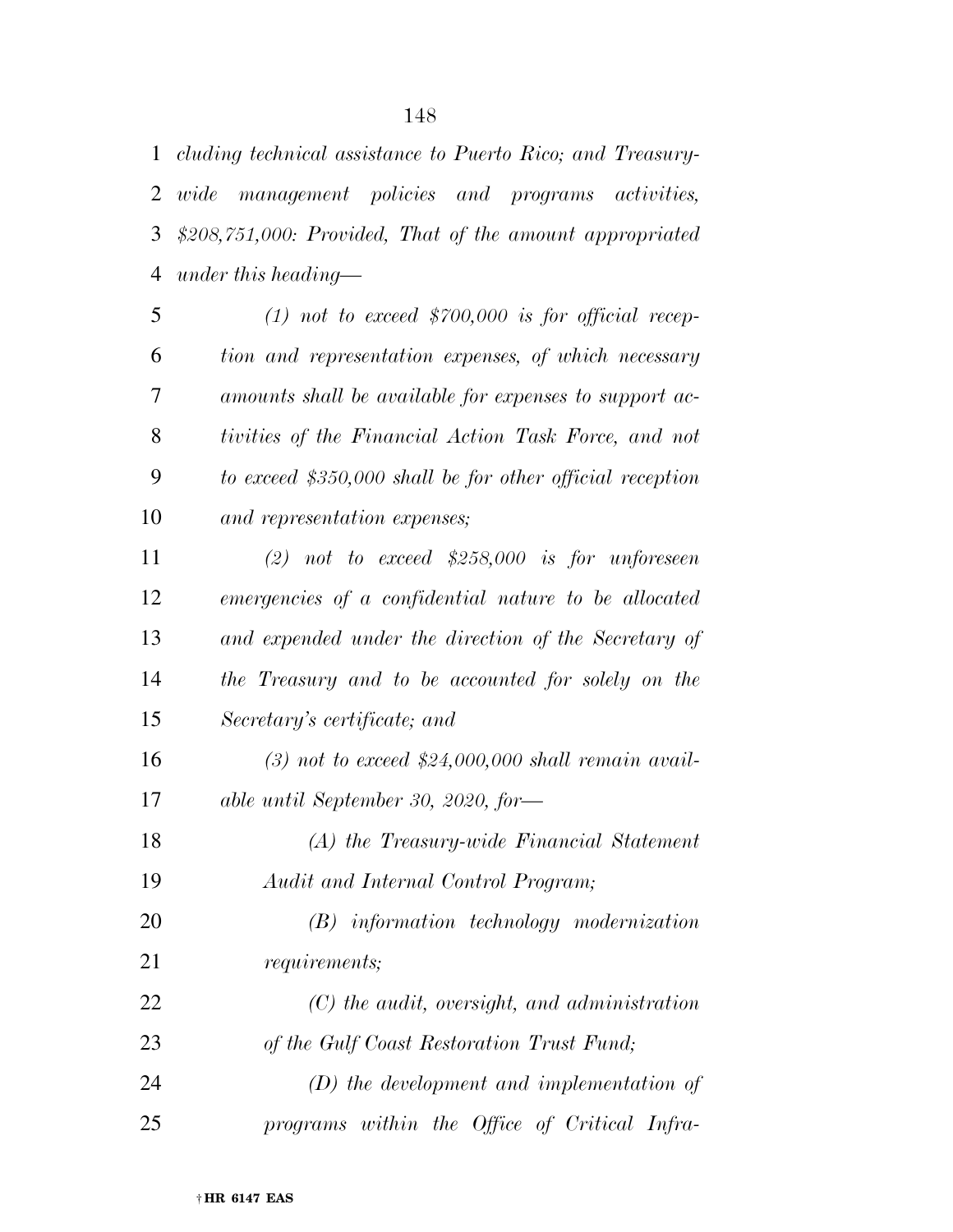| $\mathbf{1}$   | structure Protection and Compliance Policy, in-                       |
|----------------|-----------------------------------------------------------------------|
| $\overline{2}$ | cluding entering into cooperative agreements;                         |
| 3              | $(E)$ operations and maintenance of facili-                           |
| $\overline{4}$ | ties; and                                                             |
| 5              | $(F)$ international operations.                                       |
| 6              | OFFICE OF TERRORISM AND FINANCIAL INTELLIGENCE                        |
| 7              | <b>SALARIES AND EXPENSES</b>                                          |
| 8              | For the necessary expenses of the Office of Terrorism                 |
| 9              | and Financial Intelligence to safeguard the financial sys-            |
| 10             | tem against illicit use and to combat roque nations, ter-             |
| 11             | rorist facilitators, weapons of mass destruction                      |
| 12             | proliferators, money launderers, drug kingpins, and other             |
| 13             | national security threats, \$159,000,000: Provided, That of           |
| 14             | the amount appropriated under this heading: $(1)$ up to               |
| 15             | $$33,500,000$ may be transferred to the Departmental Offices          |
| 16             | Salaries and Expenses appropriation and shall be available            |
|                | 17 for administrative support to the Office of Terrorism and          |
|                | 18 Financial Intelligence; and (2) up to $$10,000,000$ shall re-      |
| 19             | main available until September 30, 2020: Provided further,            |
| 20             | That of the amount appropriated under this heading, not               |
| 21             | less than \$1,000,000 shall be used to support and augment            |
| 22             | new and ongoing investigations into the illicit trade of syn-         |
| 23             | <i>thetic opioids, particularly fentanyl and its analogues, orig-</i> |
| 24             | inating from the People's Republic of China: Provided fur-            |
| 25             | ther, That not later than 180 days after the date of the en-          |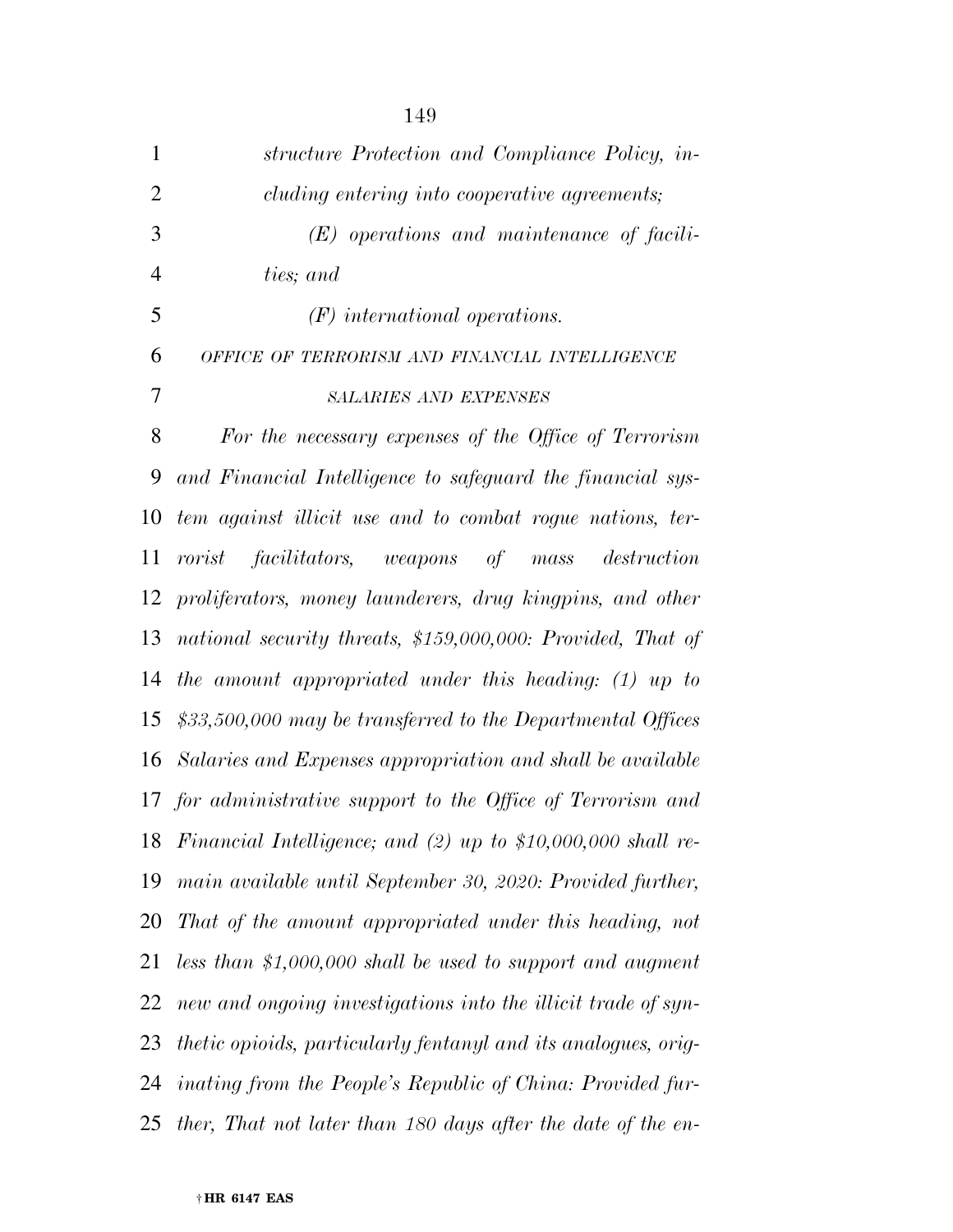*actment of this Act, the Secretary of the Treasury, in co- ordination with the Administrator of the Drug Enforcement Administration and the heads of other Federal agencies, as appropriate, shall submit a comprehensive report (which shall be submitted in unclassified form, but may include a classified annex) summarizing efforts by actors in the People's Republic of China to subvert United States laws and to supply illicit synthetic opioids to persons in the United States, including up-to-date estimates of the scale of illicit synthetic opioids flows from the People's Republic of China, to the Committee on Appropriations, the Com- mittee on Homeland Security, and the Committee on Fi- nancial Services of the House of Representatives and the Committee on Appropriations, the Committee on Homeland Security and Governmental Affairs, and the Committee on Banking, Housing, and Urban Affairs of the Senate.* 

*CYBERSECURITY ENHANCEMENT ACCOUNT*

 *For salaries and expenses for enhanced cybersecurity for systems operated by the Department of the Treasury, \$25,208,000, to remain available until September 30, 2021: Provided, That such funds shall supplement and not sup- plant any other amounts made available to the Treasury offices and bureaus for cybersecurity: Provided further, That the Chief Information Officer of the individual offices and bureaus shall submit a spend plan for each investment*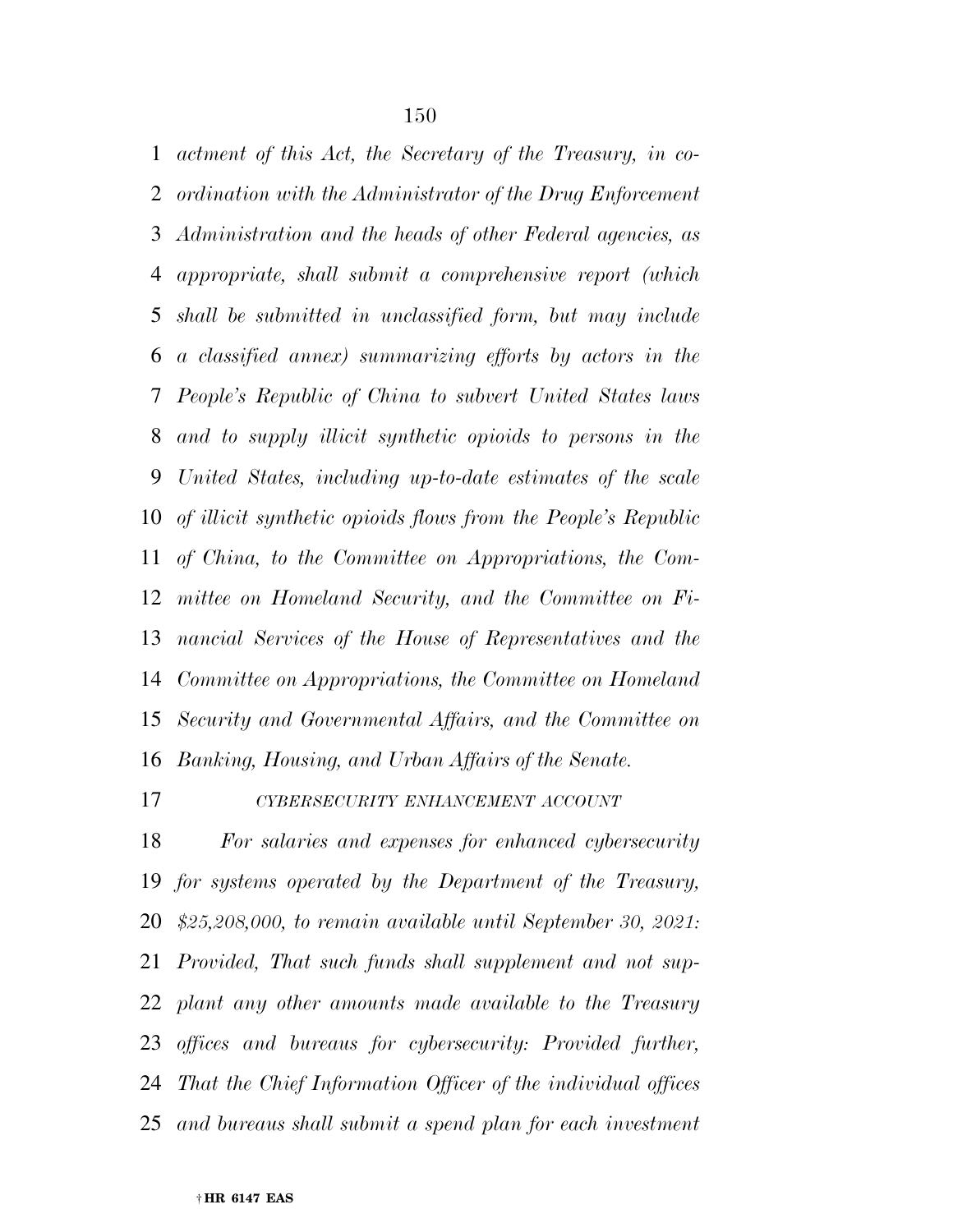*to the Treasury Chief Information Officer for approval: Provided further, That the submitted spend plan shall be reviewed and approved by the Treasury Chief Information Officer prior to the obligation of funds under this heading: Provided further, That of the total amount made available under this heading \$1,000,000 shall be available for admin- istrative expenses for the Treasury Chief Information Offi- cer to provide oversight of the investments made under this heading: Provided further, That such funds shall supple- ment and not supplant any other amounts made available to the Treasury Chief Information Officer.* 

*DEPARTMENT-WIDE SYSTEMS AND CAPITAL INVESTMENTS*

### *PROGRAMS*

## *(INCLUDING TRANSFER OF FUNDS)*

 *For development and acquisition of automatic data processing equipment, software, and services and for repairs and renovations to buildings owned by the Department of the Treasury, \$4,000,000, to remain available until Sep- tember 30, 2021: Provided, That these funds shall be trans- ferred to accounts and in amounts as necessary to satisfy the requirements of the Department's offices, bureaus, and other organizations: Provided further, That this transfer authority shall be in addition to any other transfer author- ity provided in this Act: Provided further, That none of the funds appropriated under this heading shall be used to*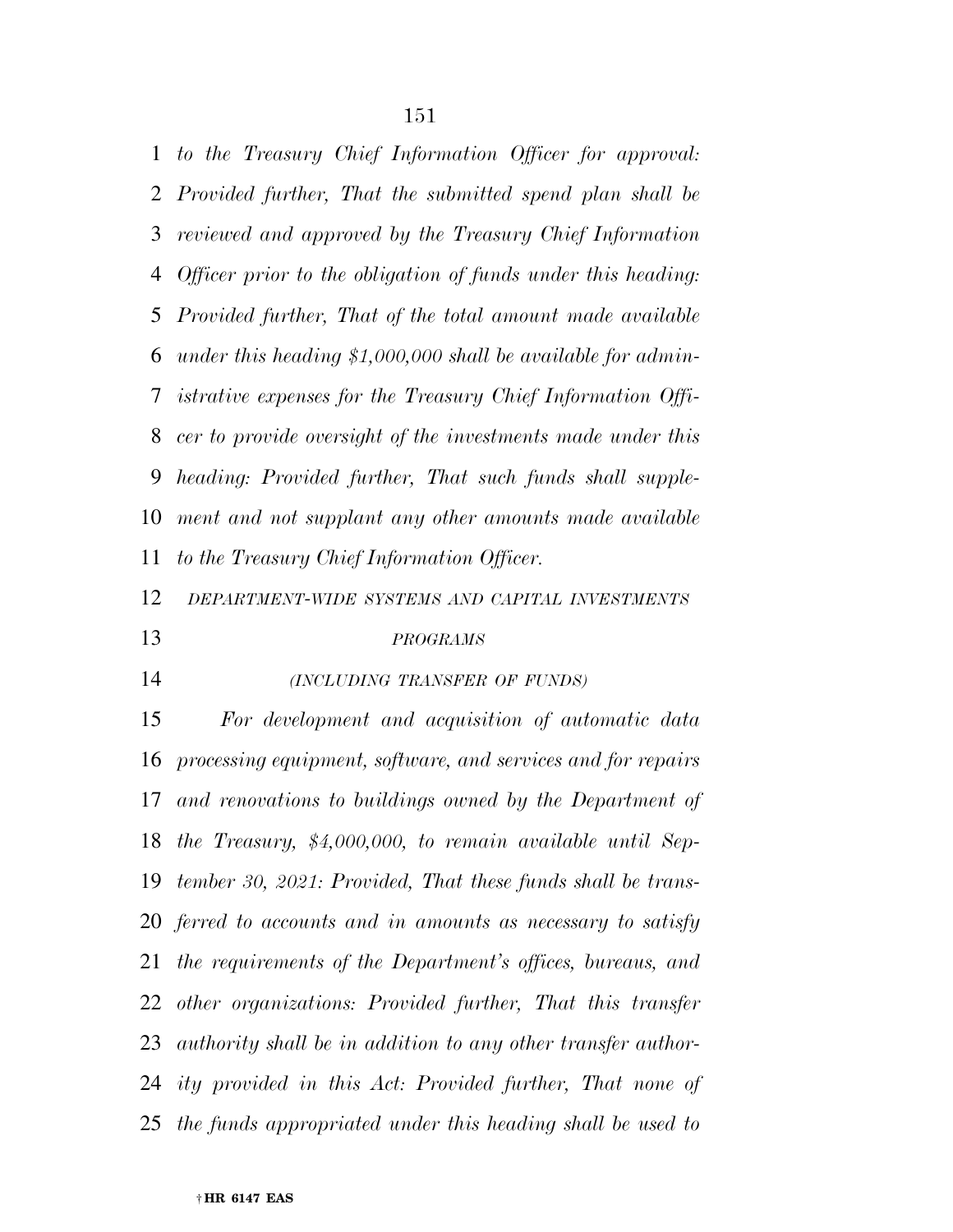*support or supplement ''Internal Revenue Service, Oper-ations Support'' or ''Internal Revenue Service, Business* 

*Systems Modernization''.* 

# *OFFICE OF INSPECTOR GENERAL*

*SALARIES AND EXPENSES*

 *For necessary expenses of the Office of Inspector Gen- eral in carrying out the provisions of the Inspector General Act of 1978, \$37,044,000, including hire of passenger motor vehicles; of which not to exceed \$100,000 shall be available for unforeseen emergencies of a confidential nature, to be allocated and expended under the direction of the Inspector General of the Treasury; of which up to \$2,800,000 to re- main available until September 30, 2020, shall be for audits and investigations conducted pursuant to section 1608 of the Resources and Ecosystems Sustainability, Tourist Op- portunities, and Revived Economies of the Gulf Coast States Act of 2012 (33 U.S.C. 1321 note); and of which not to exceed \$1,000 shall be available for official reception and representation expenses.* 

 *TREASURY INSPECTOR GENERAL FOR TAX ADMINISTRATION SALARIES AND EXPENSES*

 *For necessary expenses of the Treasury Inspector Gen- eral for Tax Administration in carrying out the Inspector General Act of 1978, as amended, including purchase and hire of passenger motor vehicles (31 U.S.C. 1343(b)); and*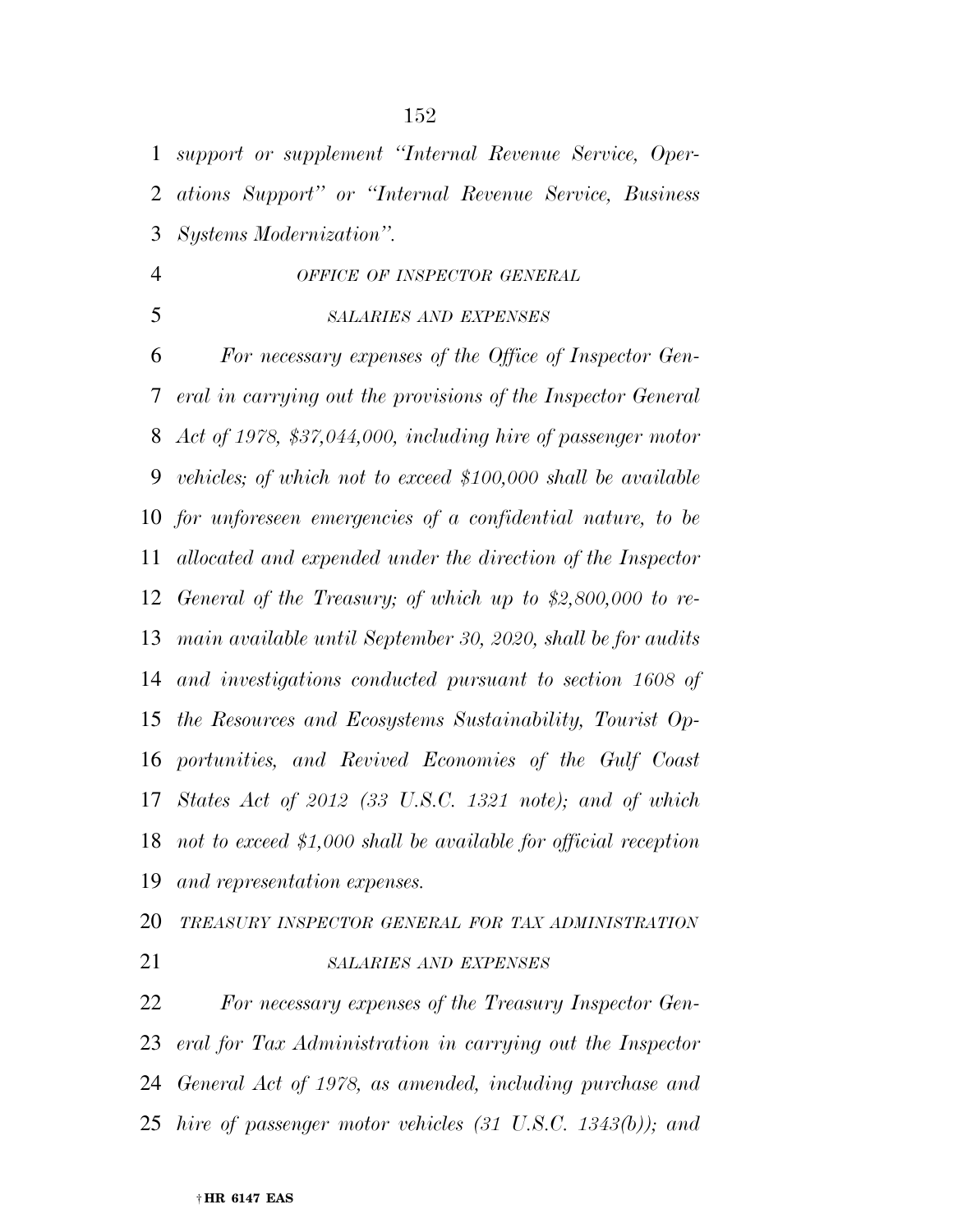*services authorized by 5 U.S.C. 3109, at such rates as may be determined by the Inspector General for Tax Administra- tion; \$169,634,000, of which \$5,000,000 shall remain avail- able until September 30, 2020; of which not to exceed \$6,000,000 shall be available for official travel expenses; of which not to exceed \$500,000 shall be available for unfore- seen emergencies of a confidential nature, to be allocated and expended under the direction of the Inspector General for Tax Administration; and of which not to exceed \$1,500 shall be available for official reception and representation expenses. SPECIAL INSPECTOR GENERAL FOR THE TROUBLED ASSET RELIEF PROGRAM SALARIES AND EXPENSES For necessary expenses of the Office of the Special In- spector General in carrying out the provisions of the Emer- gency Economic Stabilization Act of 2008 (Public Law 110–343), \$17,500,000. FINANCIAL CRIMES ENFORCEMENT NETWORK SALARIES AND EXPENSES For necessary expenses of the Financial Crimes En- forcement Network, including hire of passenger motor vehi- cles; travel and training expenses of non-Federal and for- eign government personnel to attend meetings and training concerned with domestic and foreign financial intelligence*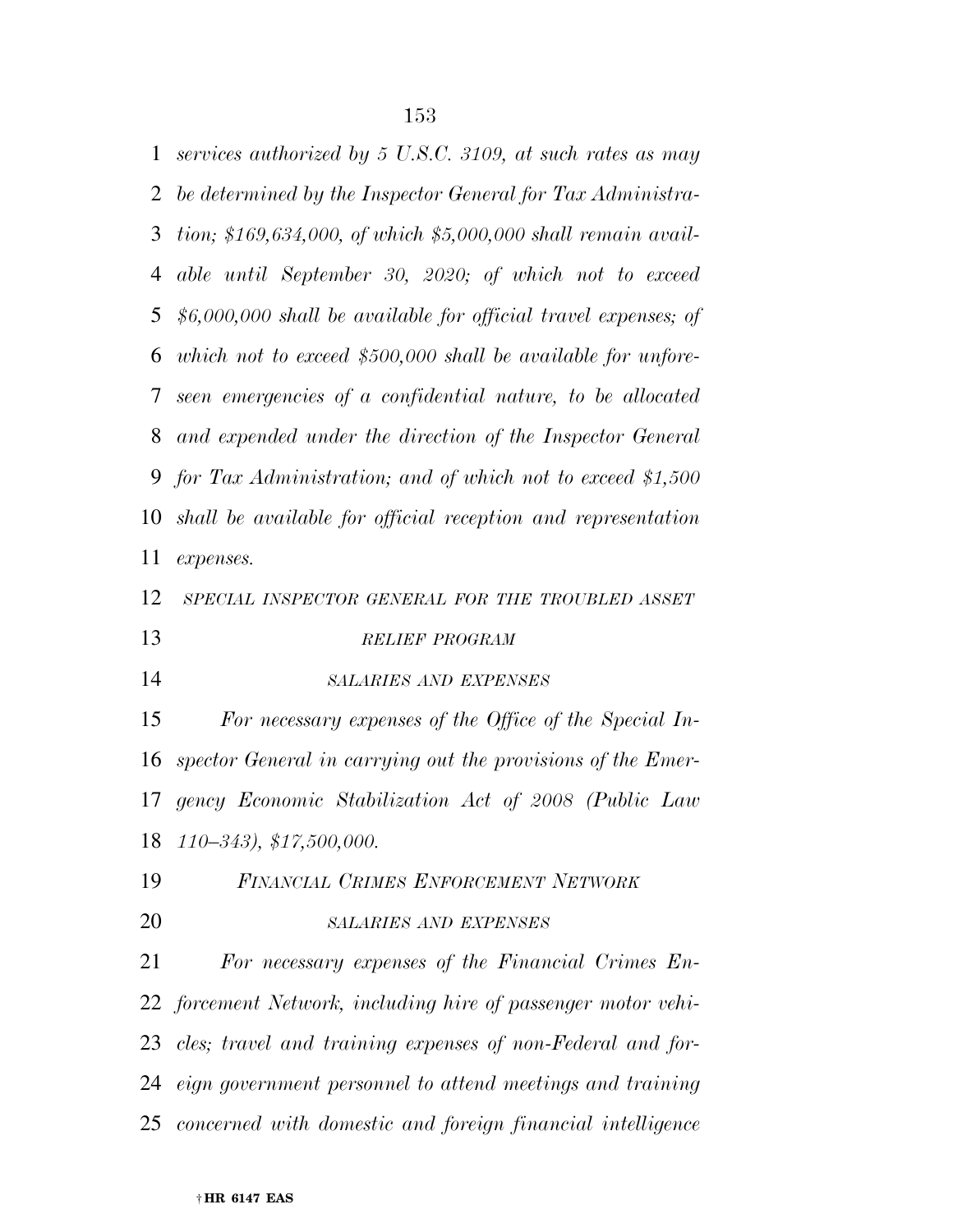*activities, law enforcement, and financial regulation; serv- ices authorized by 5 U.S.C. 3109; not to exceed \$10,000 for official reception and representation expenses; and for as- sistance to Federal law enforcement agencies, with or with- out reimbursement, \$117,800,000, of which not to exceed \$34,335,000 shall remain available until September 30, 2021.* 

- *BUREAU OF THE FISCAL SERVICE*
- 

## *SALARIES AND EXPENSES*

 *For necessary expenses of operations of the Bureau of the Fiscal Service, \$338,280,000; of which not to exceed \$4,210,000, to remain available until September 30, 2021, is for information systems modernization initiatives; and of which \$5,000 shall be available for official reception and representation expenses.* 

 *In addition, \$165,000, to be derived from the Oil Spill Liability Trust Fund to reimburse administrative and per- sonnel expenses for financial management of the Fund, as authorized by section 1012 of Public Law 101–380.* 

*ALCOHOL AND TOBACCO TAX AND TRADE BUREAU*

# *SALARIES AND EXPENSES*

 *For necessary expenses of carrying out section 1111 of the Homeland Security Act of 2002, including hire of passenger motor vehicles, \$111,439,000; of which not to ex-ceed \$6,000 for official reception and representation ex-*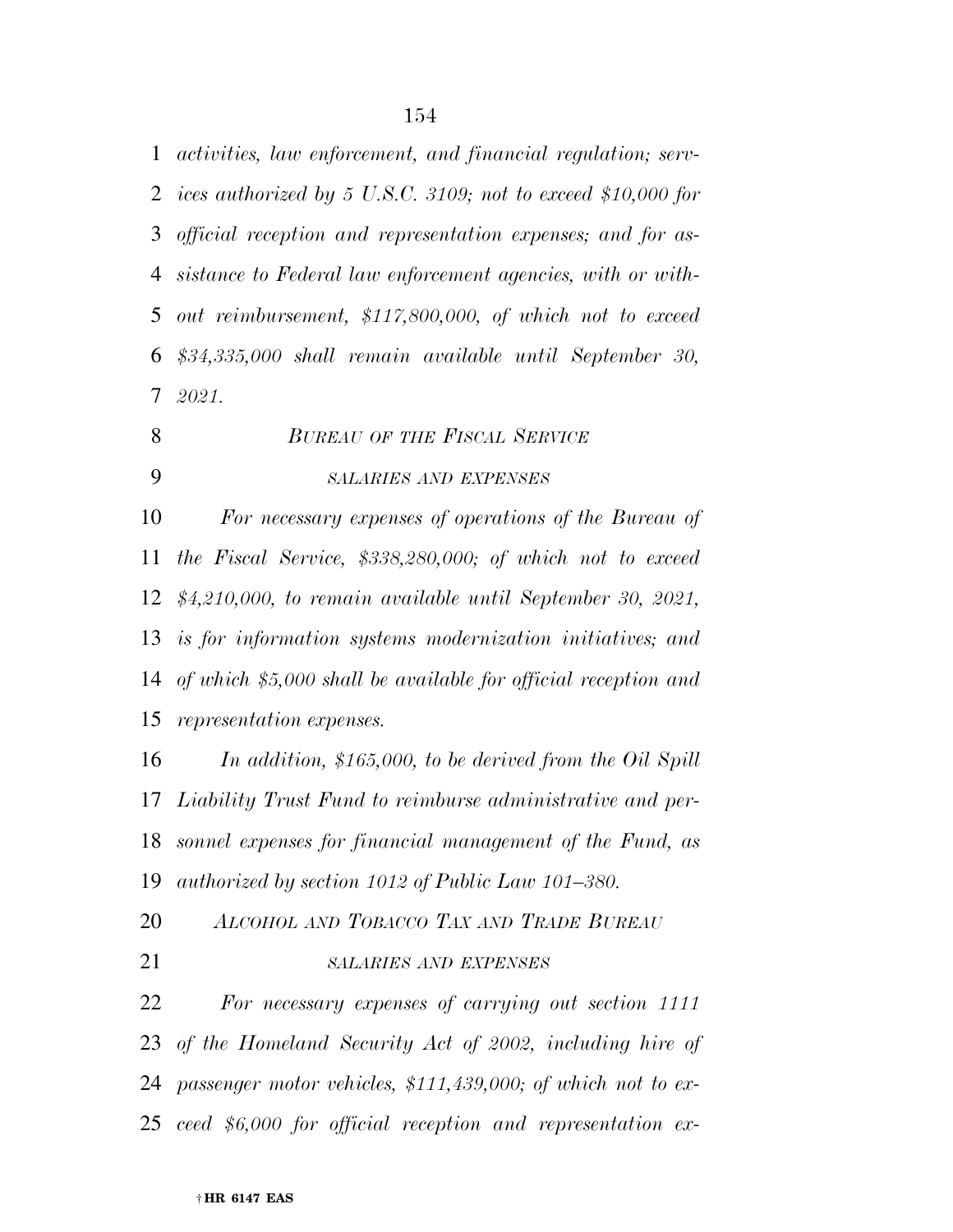*penses; not to exceed \$50,000 for cooperative research and development programs for laboratory services; and provi- sion of laboratory assistance to State and local agencies with or without reimbursement: Provided, That of the amount appropriated under this heading, \$5,000,000 shall be for the costs of accelerating the processing of formula and label applications: Provided further, That of the amount ap- propriated under this heading, \$5,000,000, to remain avail-able until September 30, 2020.* 

## *UNITED STATES MINT*

*UNITED STATES MINT PUBLIC ENTERPRISE FUND*

 *Pursuant to section 5136 of title 31, United States Code, the United States Mint is provided funding through the United States Mint Public Enterprise Fund for costs associated with the production of circulating coins, numis- matic coins, and protective services, including both oper- ating expenses and capital investments: Provided, That the aggregate amount of new liabilities and obligations in- curred during fiscal year 2019 under such section 5136 for circulating coinage and protective service capital invest- ments of the United States Mint shall not exceed \$30,000,000.*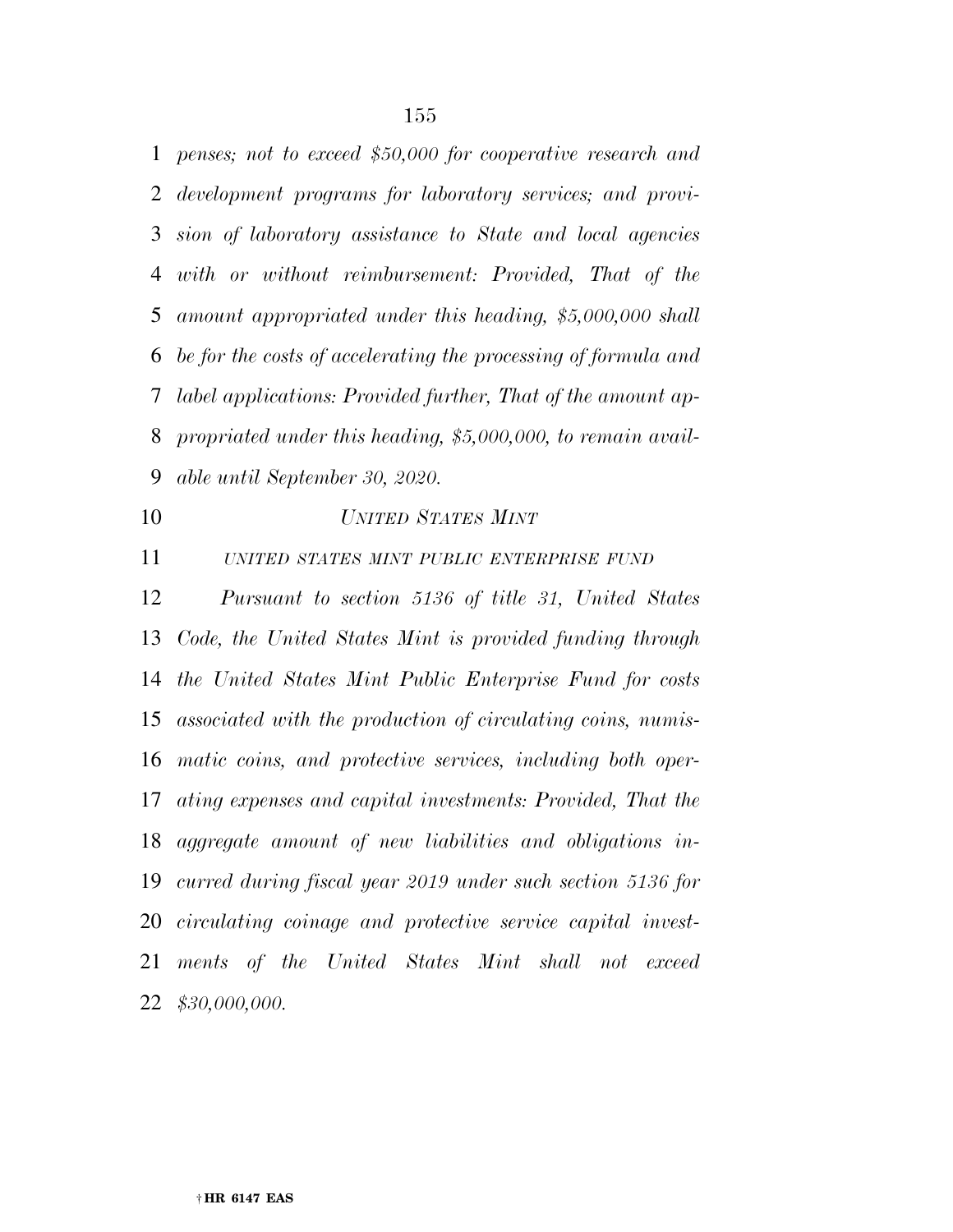| $\mathbf{1}$   | COMMUNITY DEVELOPMENT FINANCIAL INSTITUTIONS                  |
|----------------|---------------------------------------------------------------|
| $\overline{2}$ | <b>FUND PROGRAM ACCOUNT</b>                                   |
| 3              | To carry out the Riegle Community Development and             |
| 4              | Regulatory Improvements Act of 1994 (subtitle A of title      |
| 5              | I of Public Law 103–325), including services authorized by    |
| 6              | section 3109 of title 5, United States Code, but at rates for |
| 7              | individuals not to exceed the per diem rate equivalent to     |
| 8              | the rate for $EX-3$ , \$250,000,000. Of the amount appro-     |
| 9              | priated under this heading—                                   |
| 10             | $(1)$ not less than \$182,000,000, notwithstanding            |
| 11             | section $108(e)$ of Public Law $103-325$ (12 U.S.C.           |
| 12             | $4707(e)$ ) with regard to Small and/or Emerging Com-         |
| 13             | munity Development Financial Institutions Assist-             |
| 14             | ance awards, is available until September 30, 2020,           |
| 15             | for financial assistance and technical assistance             |
| 16             | under subparagraphs $(A)$ and $(B)$ of section                |
| 17             | $108(a)(1)$ , respectively, of Public Law $103-325$ (12)      |
| 18             | U.S.C. $4707(a)(1)(A)$ and (B)), of which up to               |
| 19             | $$2,680,000$ may be used for the cost of direct loans:        |
| 20             | Provided, That the cost of direct and guaranteed              |
| 21             | loans, including the cost of modifying such loans,            |
| 22             | shall be as defined in section 502 of the Congressional       |
| 23             | Budget Act of 1974: Provided further, That these              |
| 24             | funds are available to subsidize gross obligations for        |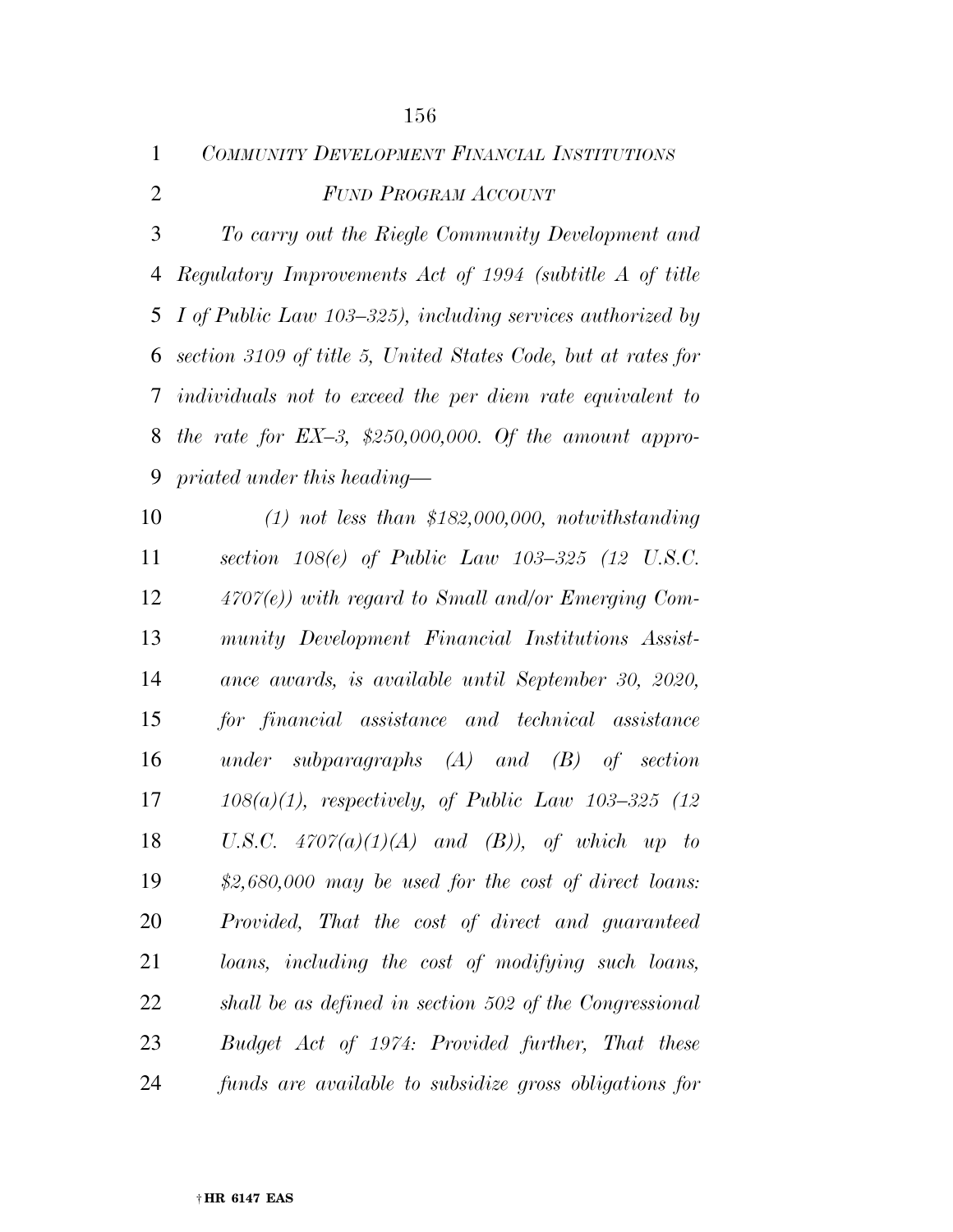*the principal amount of direct loans not to exceed \$25,000,000;* 

 *(2) not less than \$16,000,000, notwithstanding section 108(e) of Public Law 103–325 (12 U.S.C. 4707(e)), is available until September 30, 2020, for fi- nancial assistance, technical assistance, training, and outreach programs designed to benefit Native Amer- ican, Native Hawaiian, and Alaska Native commu- nities and provided primarily through qualified com- munity development lender organizations with experi- ence and expertise in community development bank- ing and lending in Indian country, Native American organizations, tribes and tribal organizations, and other suitable providers;* 

 *(3) not less than \$25,000,000 is available until September 30, 2020, for the Bank Enterprise Award program;* 

 *(4) up to \$27,000,000 is available until Sep- tember 30, 2019, for administrative expenses, includ- ing administration of CDFI fund programs and the New Markets Tax Credit Program, of which not less than \$1,000,000 is for development of tools to better assess and inform CDFI investment performance, and up to \$300,000 is for administrative expenses to carry out the direct loan program; and*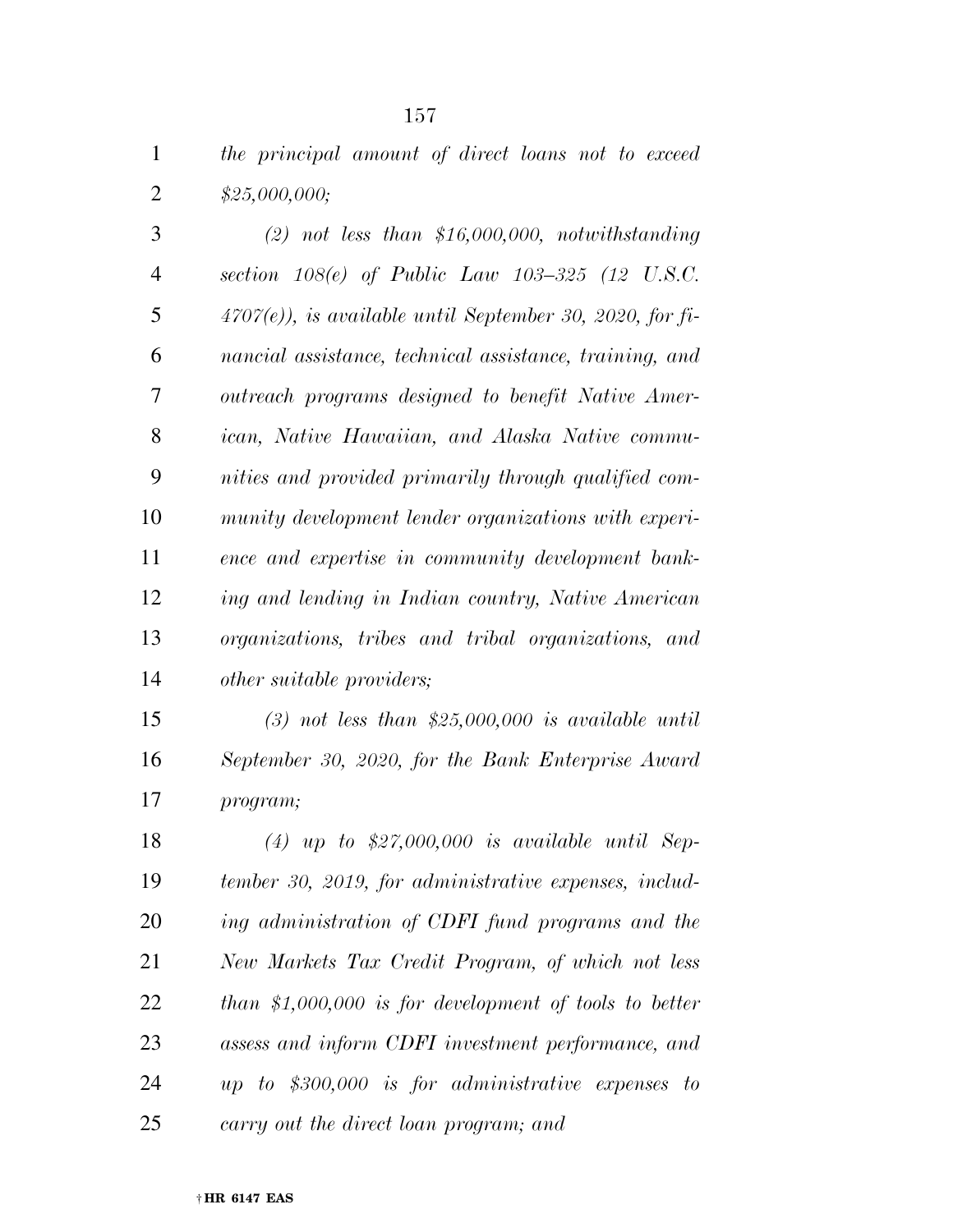| $\mathbf{1}$   | $(5)$ during fiscal year 2019, none of the funds         |
|----------------|----------------------------------------------------------|
| $\overline{2}$ | available under this heading are available for the       |
| 3              | cost, as defined in section 502 of the Congressional     |
| $\overline{4}$ | Budget Act of 1974, of commitments to guarantee          |
| 5              | bonds and notes under section 114A of the Riegle         |
| 6              | Community Development and Regulatory Improve-            |
| 7              | ment Act of $1994$ (12 U.S.C. $4713a$ ): Provided, That  |
| 8              | commitments to guarantee bonds and notes under           |
| 9              | such section $114A$ shall not exceed \$500,000,000: Pro- |
| 10             | vided further, That such section 114A shall remain in    |
| 11             | effect until December 31, 2019: Provided further, That   |
| 12             | of the funds awarded under this heading, not less        |
| 13             | than 10 percent shall be used for awards that support    |
| 14             | investments that serve populations living in persistent  |
| 15             | poverty counties: Provided further, That for the pur-    |
| 16             | poses of this section, the term "persistent poverty      |
| 17             | counties" means any county that has had 20 percent       |
| 18             | or more of its population living in poverty over the     |
| 19             | past 30 years, as measured by the 1990 and 2000 de-      |
| 20             | cennial censuses and the $2011-2015$ 5-year data se-     |
| 21             | ries available from the American Community Survey        |
| 22             | of the Census Bureau.                                    |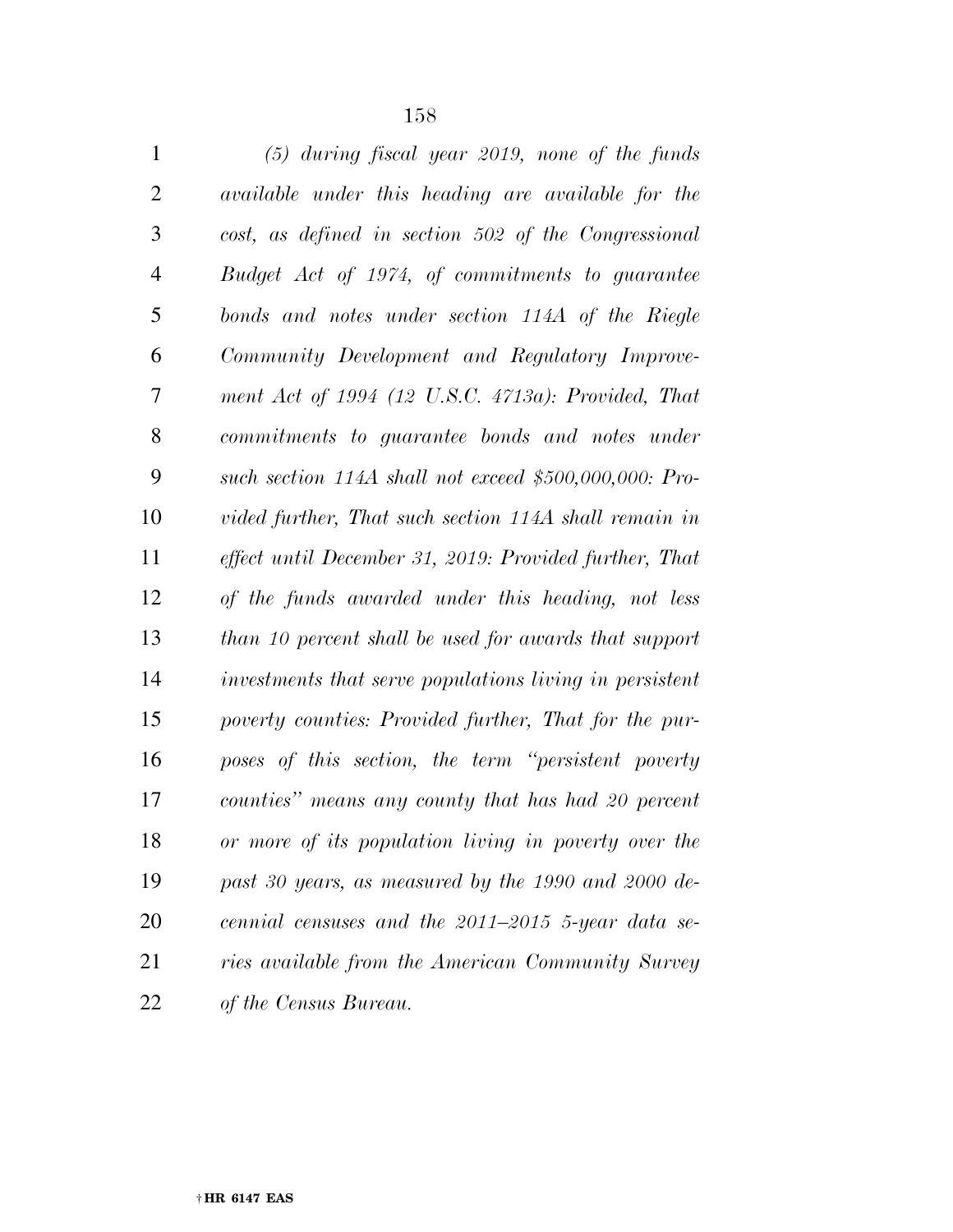*INTERNAL REVENUE SERVICE*

## *TAXPAYER SERVICES*

 *For necessary expenses of the Internal Revenue Service to provide taxpayer services, including pre-filing assistance and education, filing and account services, taxpayer advo- cacy services, and other services as authorized by 5 U.S.C. 3109, at such rates as may be determined by the Commis- sioner, \$2,506,554,000, of which not less than \$9,890,000 shall be for the Tax Counseling for the Elderly Program, of which not less than \$12,000,000 shall be available for low-income taxpayer clinic grants, of which not less than \$20,000,000, to remain available until September 30, 2020, shall be available for a Community Volunteer Income Tax Assistance matching grants program for tax return prepa- ration assistance, and of which not less than \$206,000,000 shall be available for operating expenses of the Taxpayer Advocate Service: Provided, That of the amounts made available for the Taxpayer Advocate Service, not less than \$5,500,000 shall be for identity theft and refund fraud case-work.* 

## *ENFORCEMENT*

 *For necessary expenses for tax enforcement activities of the Internal Revenue Service to determine and collect owed taxes, to provide legal and litigation support, to con-duct criminal investigations, to enforce criminal statutes*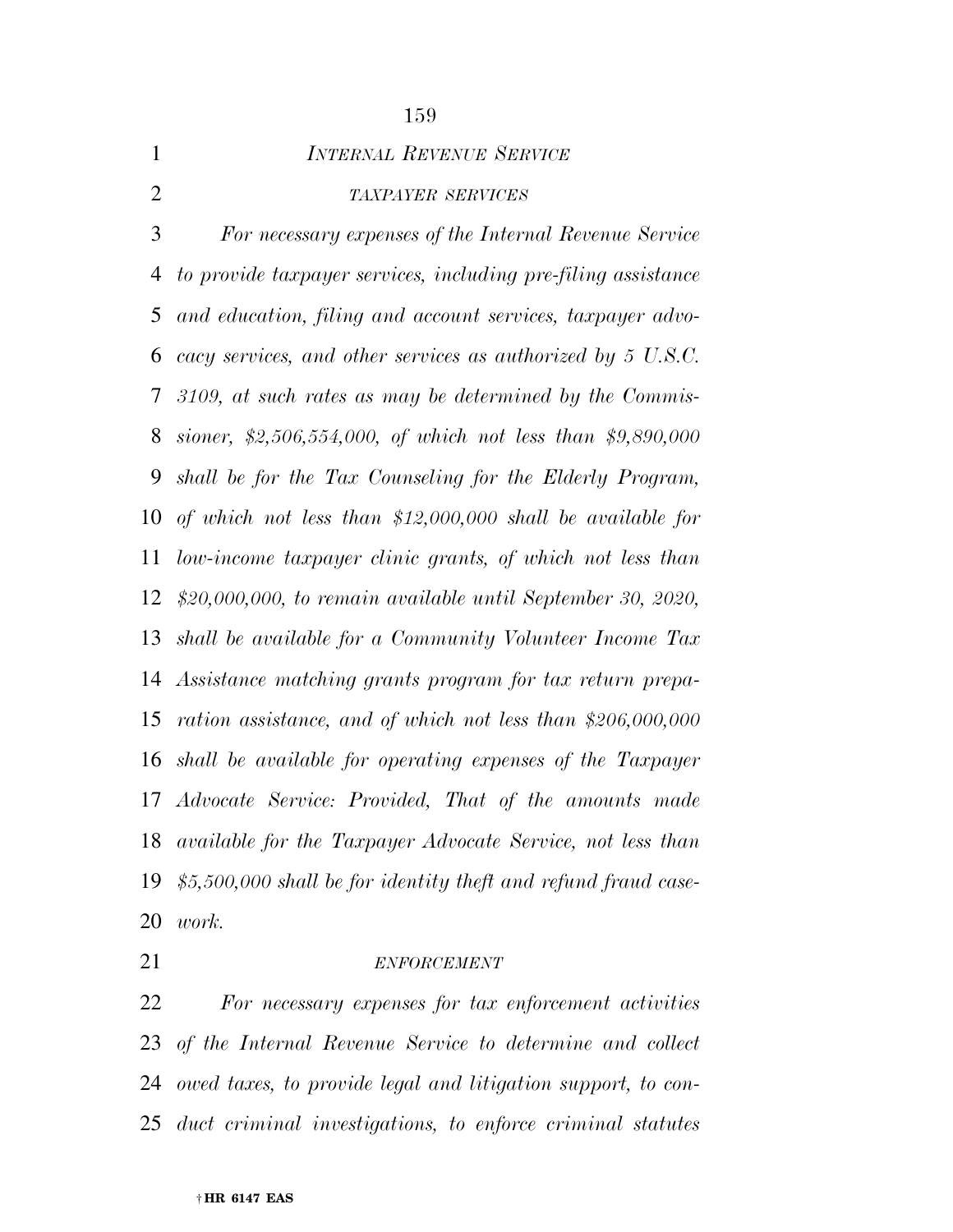*related to violations of internal revenue laws and other fi- nancial crimes, to purchase and hire passenger motor vehi- cles (31 U.S.C. 1343(b)), and to provide other services as authorized by 5 U.S.C. 3109, at such rates as may be deter- mined by the Commissioner, \$4,860,000,000, of which not to exceed \$50,000,000 shall remain available until Sep- tember 30, 2020, and of which not less than \$60,257,000 shall be for the Interagency Crime and Drug Enforcement program.* 

## *OPERATIONS SUPPORT*

 *For necessary expenses of the Internal Revenue Service to support taxpayer services and enforcement programs, in- cluding rent payments; facilities services; printing; postage; physical security; headquarters and other IRS-wide admin- istration activities; research and statistics of income; tele- communications; information technology development, en- hancement, operations, maintenance, and security; the hire of passenger motor vehicles (31 U.S.C. 1343(b)); the oper- ations of the Internal Revenue Service Oversight Board; and other services as authorized by 5 U.S.C. 3109, at such rates as may be determined by the Commissioner; \$3,709,000,000, of which not to exceed \$50,000,000 shall re- main available until September 30, 2020; of which not to exceed \$10,000,000 shall remain available until expended for acquisition of equipment and construction, repair and*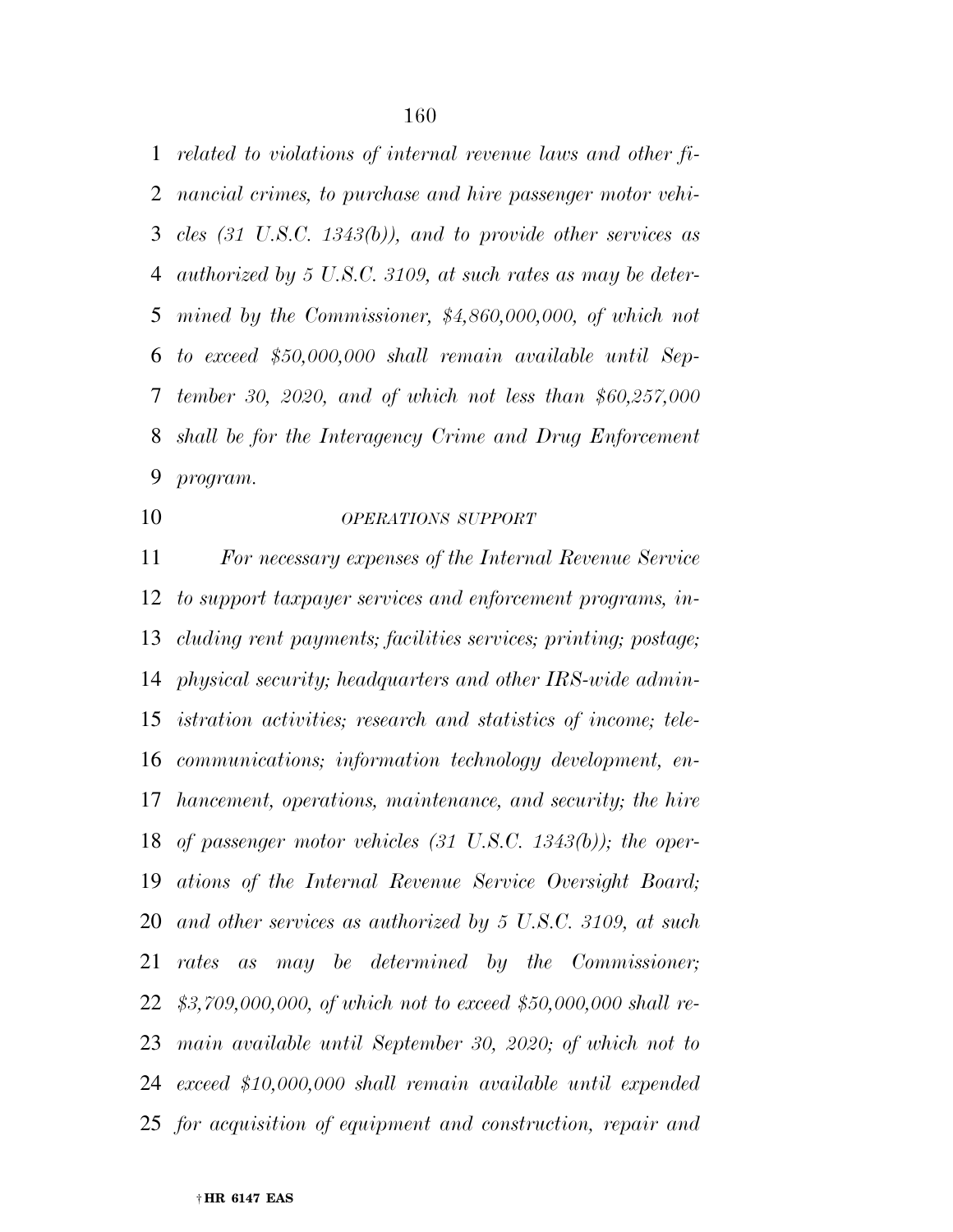*renovation of facilities; of which not to exceed \$1,000,000 shall remain available until September 30, 2021, for re- search; of which not to exceed \$20,000 shall be for official reception and representation expenses: Provided, That not later than 30 days after the end of each quarter, the Inter- nal Revenue Service shall submit a report to the Committees on Appropriations of the House of Representatives and the Senate and the Comptroller General of the United States detailing the cost and schedule performance for its major information technology investments, including the purpose and life-cycle stages of the investments; the reasons for any cost and schedule variances; the risks of such investments and strategies the Internal Revenue Service is using to mitigate such risks; and the expected developmental mile- stones to be achieved and costs to be incurred in the next quarter: Provided further, That the Internal Revenue Serv- ice shall include, in its budget justification for fiscal year 2020, a summary of cost and schedule performance infor-mation for its major information technology systems.* 

### *BUSINESS SYSTEMS MODERNIZATION*

 *For necessary expenses of the Internal Revenue Serv- ice's business systems modernization program, \$110,000,000, to remain available until September 30, 2021, for the capital asset acquisition of information tech-nology systems, including management and related contrac-*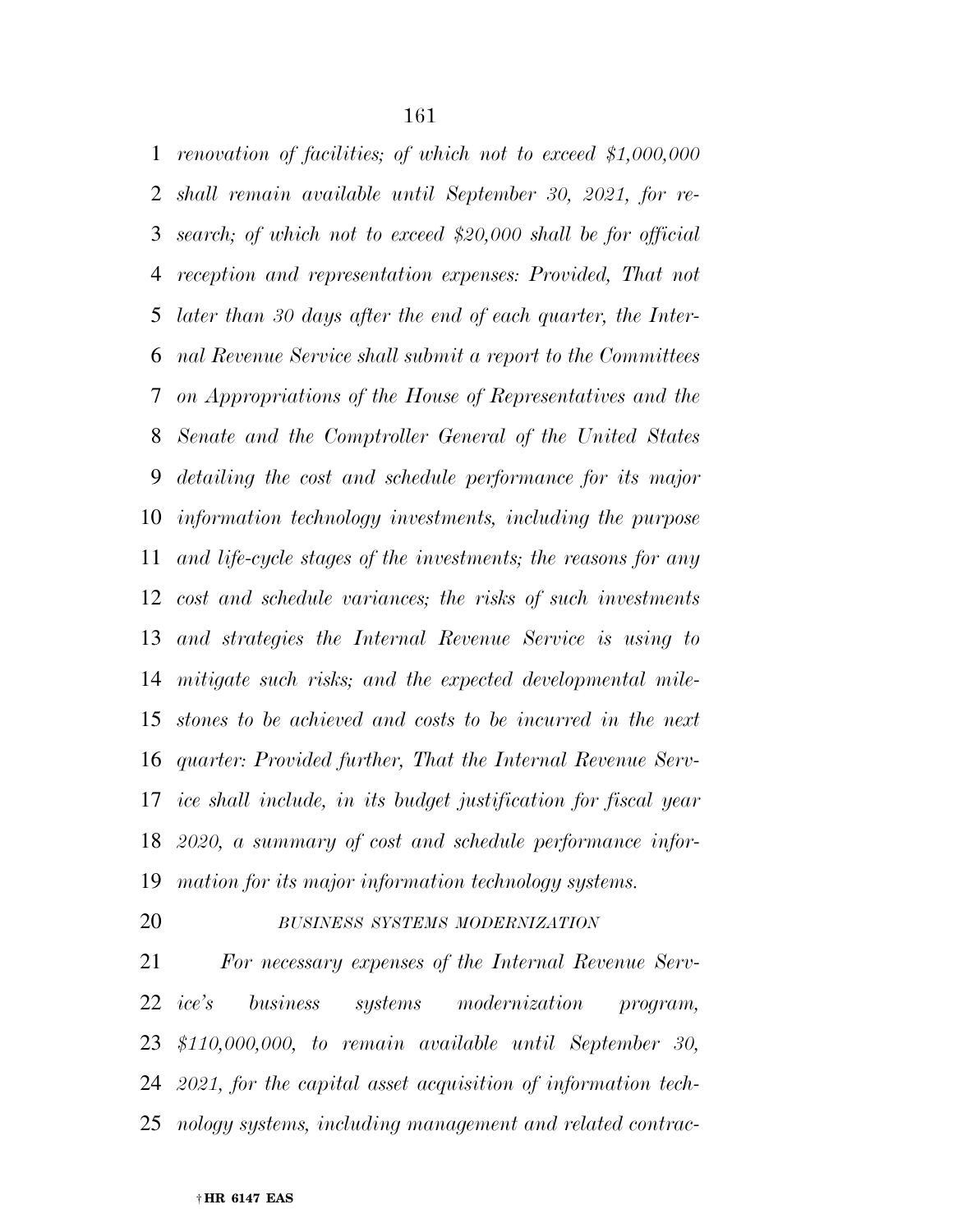*tual costs of said acquisitions, including related Internal Revenue Service labor costs, and contractual costs associ- ated with operations authorized by 5 U.S.C. 3109: Pro- vided, That not later than 30 days after the end of each quarter, the Internal Revenue Service shall submit a report to the Committees on Appropriations of the House of Rep- resentatives and the Senate and the Comptroller General of the United States detailing the cost and schedule perform- ance for major information technology investments, includ- ing the purposes and life-cycle stages of the investments; the reasons for any cost and schedule variances; the risks of such investments and the strategies the Internal Revenue Service is using to mitigate such risks; and the expected developmental milestones to be achieved and costs to be in-curred in the next quarter.* 

# *ADMINISTRATIVE PROVISIONS—INTERNAL REVENUE*

*SERVICE*

*(INCLUDING TRANSFERS OF FUNDS)*

 *SEC. 101. Not to exceed 5 percent of any appropriation made available in this Act to the Internal Revenue Service may be transferred to any other Internal Revenue Service appropriation upon the advance approval of the Commit-tees on Appropriations.* 

 *SEC. 102. The Internal Revenue Service shall main-tain an employee training program, which shall include the*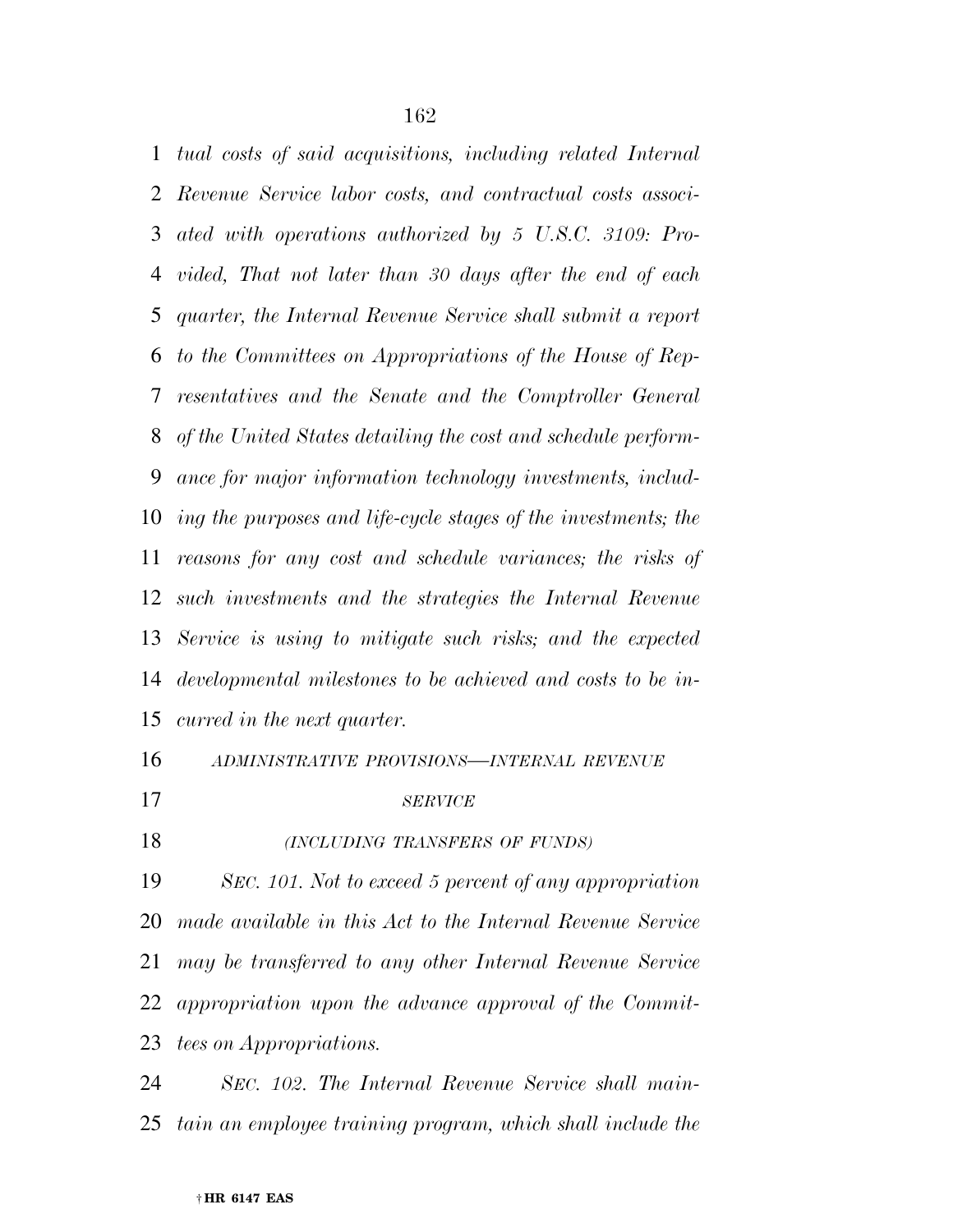*following topics: taxpayers' rights, dealing courteously with taxpayers, cross-cultural relations, ethics, and the impartial application of tax law.* 

 *SEC. 103. The Internal Revenue Service shall institute and enforce policies and procedures that will safeguard the confidentiality of taxpayer information and protect tax-payers against identity theft.* 

 *SEC. 104. Funds made available by this or any other Act to the Internal Revenue Service shall be available for improved facilities and increased staffing to provide suffi- cient and effective 1–800 help line service for taxpayers. The Commissioner shall continue to make improvements to the Internal Revenue Service 1–800 help line service a priority and allocate resources necessary to enhance the response time to taxpayer communications, particularly with regard to victims of tax-related crimes.* 

 *SEC. 105. None of the funds made available to the In- ternal Revenue Service by this Act may be used to make a video unless the Service-Wide Video Editorial Board de- termines in advance that making the video is appropriate, taking into account the cost, topic, tone, and purpose of the video.* 

 *SEC. 106. The Internal Revenue Service shall issue a notice of confirmation of any address change relating to an employer making employment tax payments, and such no-*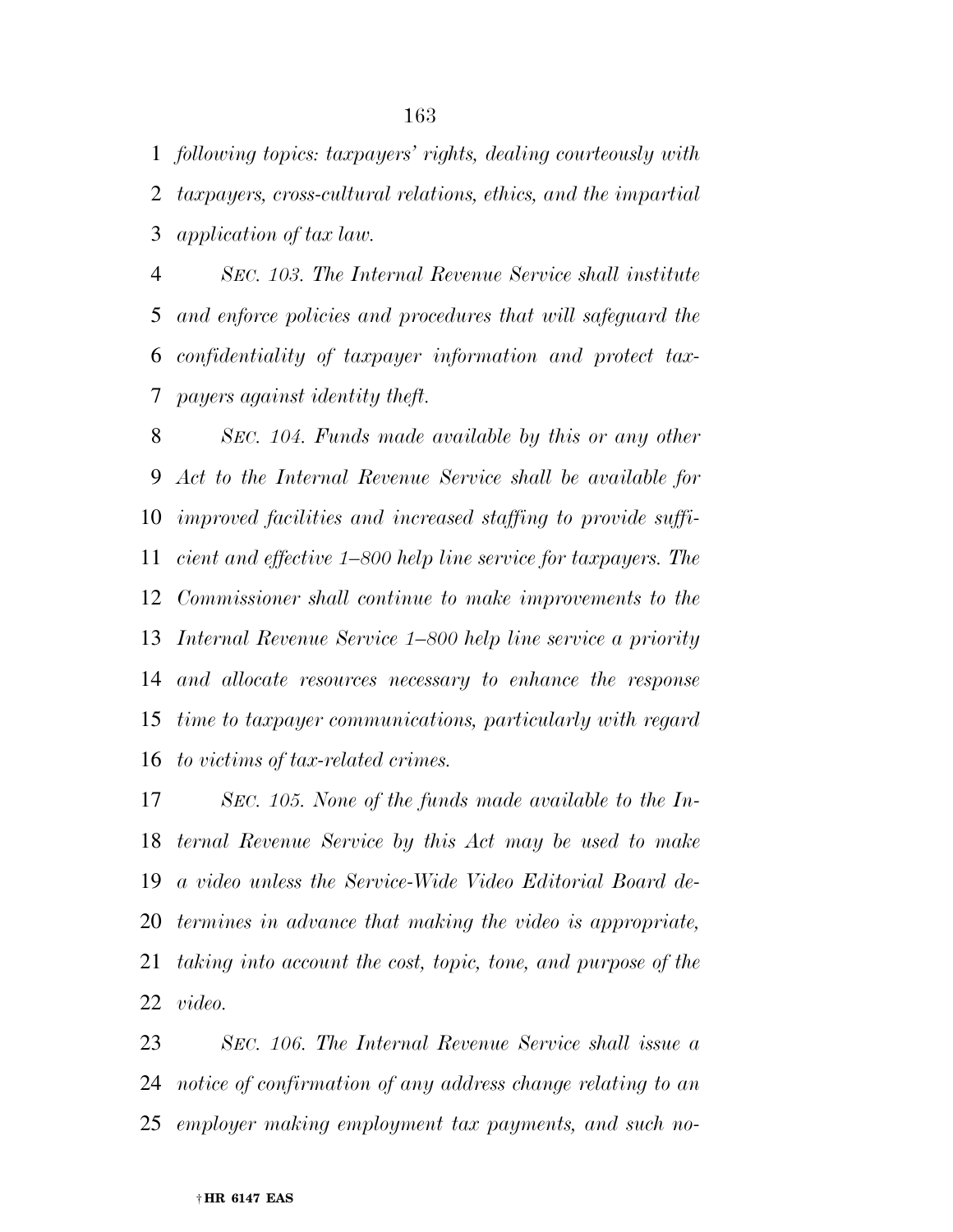*tice shall be sent to both the employer's former and new address and an officer or employee of the Internal Revenue Service shall give special consideration to an offer-in-com- promise from a taxpayer who has been the victim of fraud by a third party payroll tax preparer.* 

 *SEC. 107. None of the funds made available under this Act may be used by the Internal Revenue Service to target citizens of the United States for exercising any right guar- anteed under the First Amendment to the Constitution of the United States.* 

 *SEC. 108. None of the funds made available in this Act may be used by the Internal Revenue Service to target groups for regulatory scrutiny based on their ideological be-liefs.* 

 *SEC. 109. None of funds made available by this Act to the Internal Revenue Service shall be obligated or ex- pended on conferences that do not adhere to the procedures, verification processes, documentation requirements, and policies issued by the Chief Financial Officer, Human Cap- ital Office, and Agency-Wide Shared Services as a result of the recommendations in the report published on May 31, 2013, by the Treasury Inspector General for Tax Adminis- tration entitled ''Review of the August 2010 Small Busi- ness/Self-Employed Division's Conference in Anaheim, California'' (Reference Number 2013–10–037).*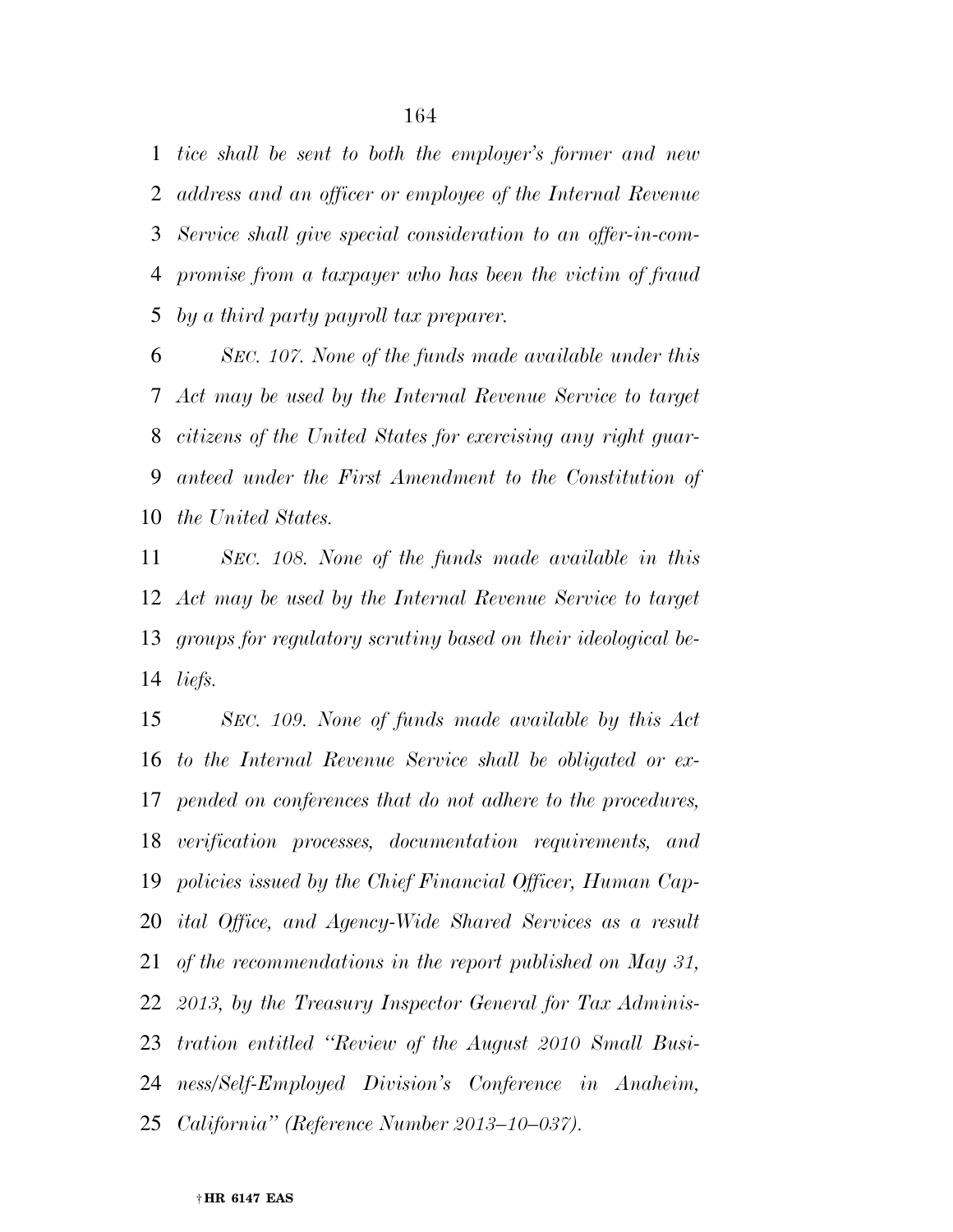*SEC. 110. None of the funds made available in this Act to the Internal Revenue Service may be obligated or expended—* 

 *(1) to make a payment to any employee under a bonus, award, or recognition program; or* 

 *(2) under any hiring or personnel selection proc- ess with respect to re-hiring a former employee, unless such program or process takes into account the con- duct and Federal tax compliance of such employee or former employee.* 

 *SEC. 111. None of the funds made available by this Act may be used in contravention of section 6103 of the Internal Revenue Code of 1986 (relating to confidentiality and disclosure of returns and return information).* 

 *SEC. 112. Except to the extent provided in section 6014, 6020, or 6201(d) of the Internal Revenue Code of 1986, no funds in this or any other Act shall be available to the Secretary of the Treasury to provide to any person a proposed final return or statement for use by such person to satisfy a filing or reporting requirement under such Code.* 

 *SEC. 113. In addition to the amounts otherwise made available in this Act for the Internal Revenue Service, \$77,000,000, to be available until September 30, 2020, shall be transferred by the Commissioner to the ''Taxpayer Serv-*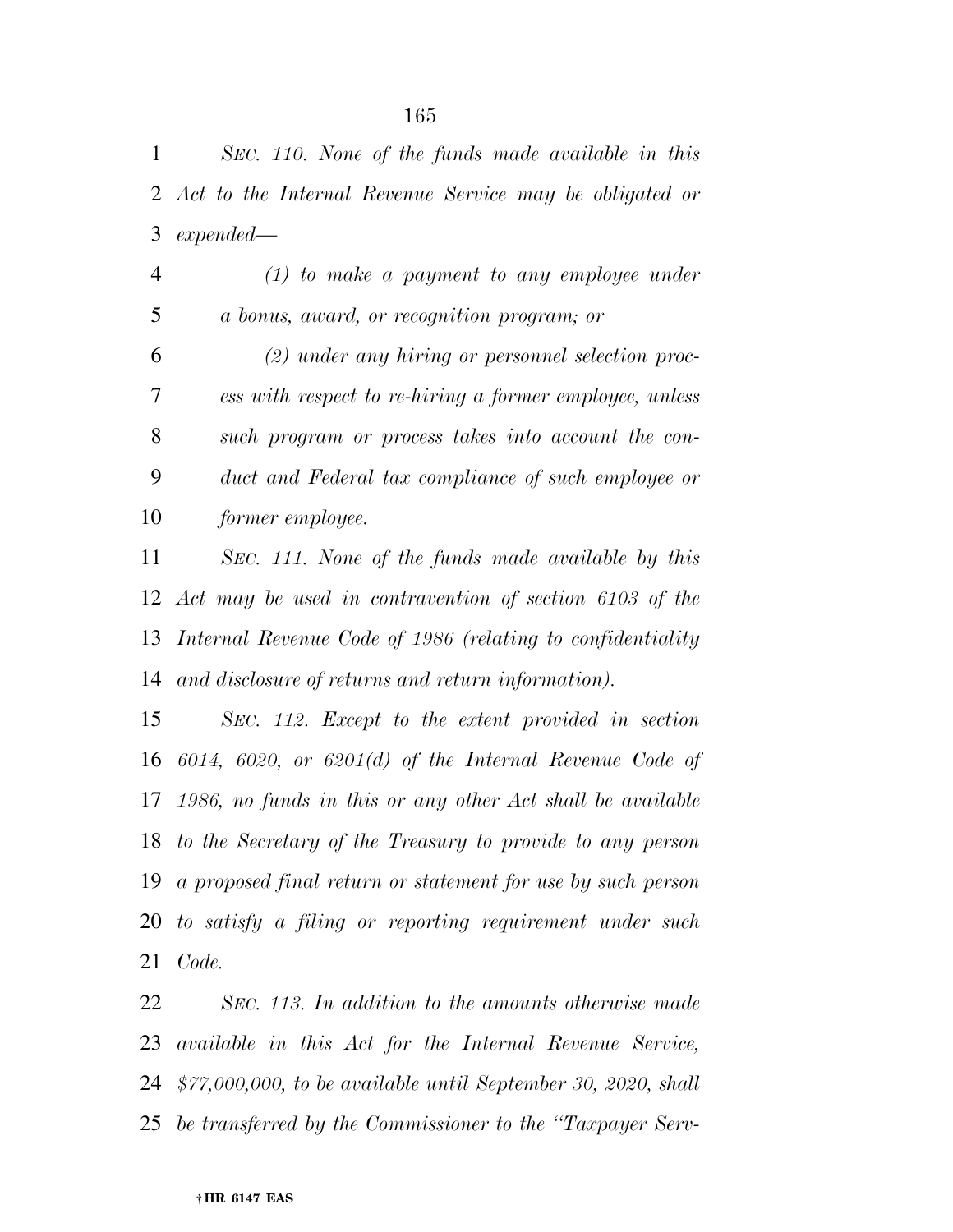*ices'', ''Enforcement'', or ''Operations Support'' accounts of the Internal Revenue Service for an additional amount to be used solely for carrying out Public Law 115–97: Pro- vided, That such funds shall not be available until the Com- missioner submits to the Committees on Appropriations of the House of Representatives and the Senate a spending plan for such funds.* 

 *ADMINISTRATIVE PROVISIONS—DEPARTMENT OF THE TREASURY*

## *(INCLUDING TRANSFERS OF FUNDS)*

 *SEC. 114. Appropriations to the Department of the Treasury in this Act shall be available for uniforms or al- lowances therefor, as authorized by law (5 U.S.C. 5901), including maintenance, repairs, and cleaning; purchase of insurance for official motor vehicles operated in foreign countries; purchase of motor vehicles without regard to the general purchase price limitations for vehicles purchased and used overseas for the current fiscal year; entering into contracts with the Department of State for the furnishing of health and medical services to employees and their de- pendents serving in foreign countries; and services author-ized by 5 U.S.C. 3109.* 

 *SEC. 115. Not to exceed 2 percent of any appropria- tions in this title made available under the headings ''De-partmental Offices—Salaries and Expenses'', ''Office of*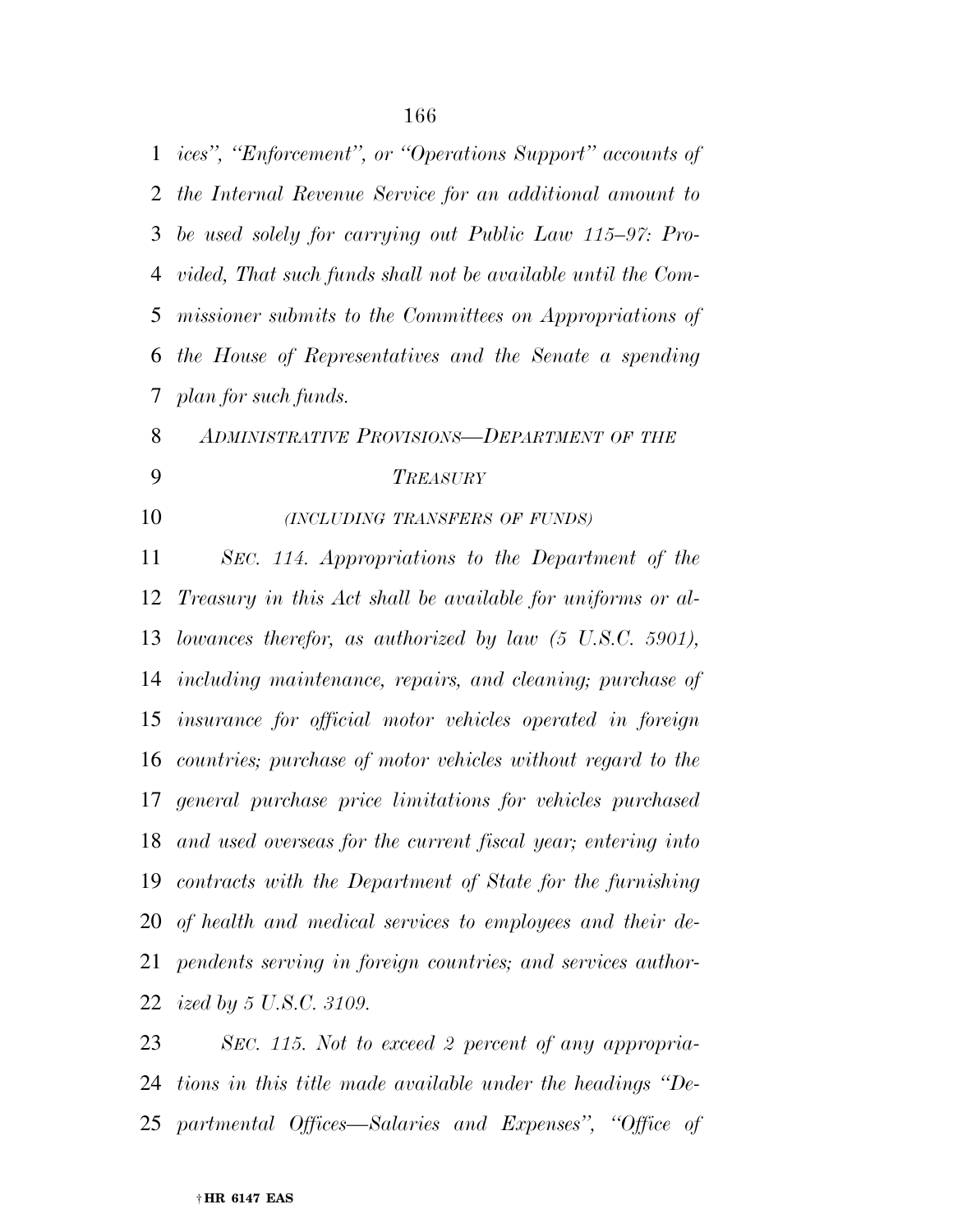*Terrorism and Financial Intelligence'', ''Office of Inspector General'', ''Special Inspector General for the Troubled Asset Relief Program'', ''Financial Crimes Enforcement Net- work'', ''Bureau of the Fiscal Service'', and ''Alcohol and Tobacco Tax and Trade Bureau'' may be transferred be- tween such appropriations upon the advance approval of the Committees on Appropriations of the House of Rep- resentatives and the Senate: Provided, That no transfer under this section may increase or decrease any such appro-priation by more than 2 percent.* 

 *SEC. 116. Not to exceed 2 percent of any appropriation made available in this Act to the Internal Revenue Service may be transferred to the Treasury Inspector General for Tax Administration's appropriation upon the advance ap- proval of the Committees on Appropriations of the House of Representatives and the Senate: Provided, That no trans- fer may increase or decrease any such appropriation by more than 2 percent.* 

 *SEC. 117. None of the funds appropriated in this Act or otherwise available to the Department of the Treasury or the Bureau of Engraving and Printing may be used to redesign the \$1 Federal Reserve note.* 

 *SEC. 118. The Secretary of the Treasury may transfer funds from the ''Bureau of the Fiscal Service-Salaries and Expenses'' to the Debt Collection Fund as necessary to cover*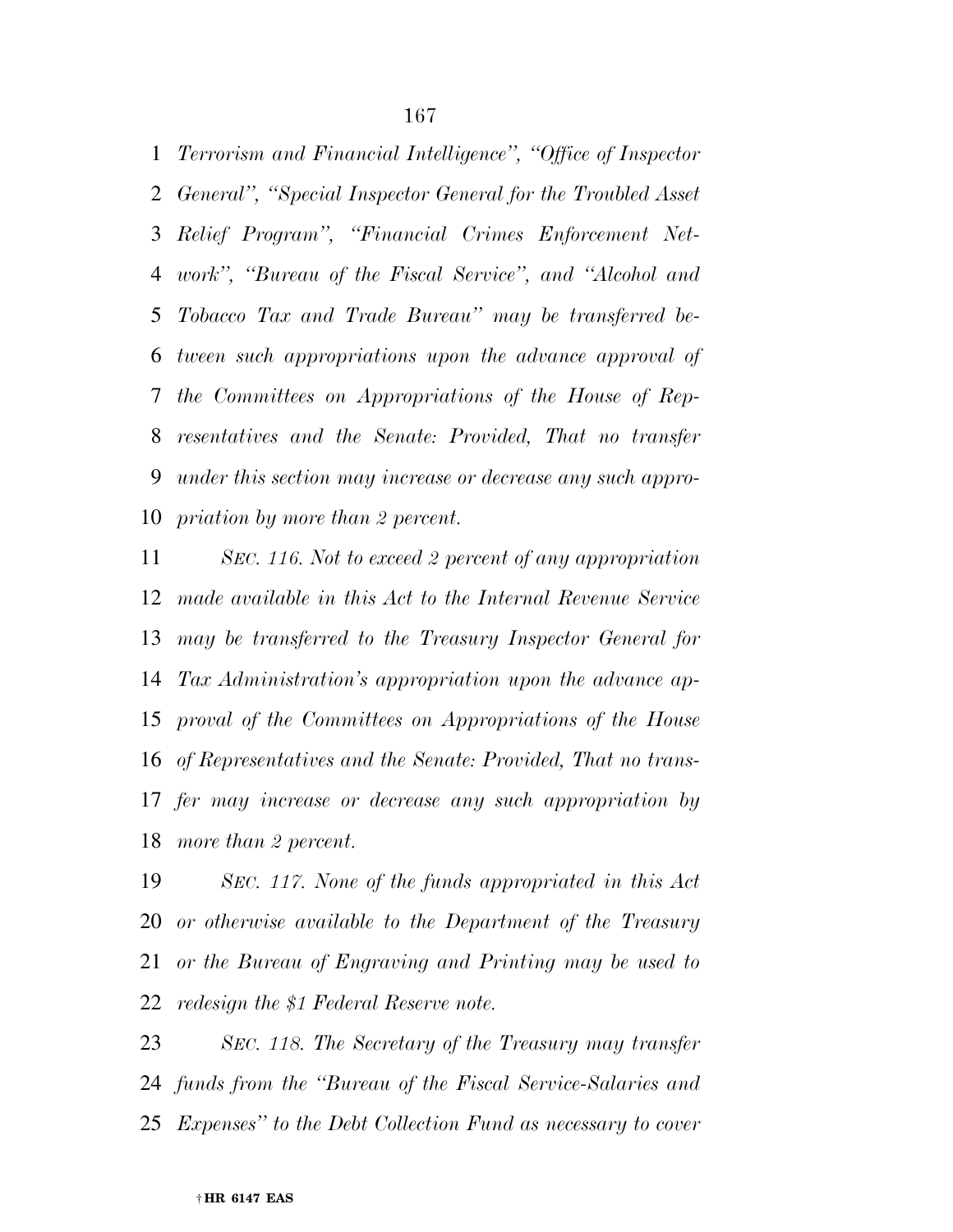*the costs of debt collection: Provided, That such amounts shall be reimbursed to such salaries and expenses account from debt collections received in the Debt Collection Fund. SEC. 119. None of the funds appropriated or otherwise made available by this or any other Act may be used by the United States Mint to construct or operate any museum without the explicit approval of the Committees on Appro- priations of the House of Representatives and the Senate, the House Committee on Financial Services, and the Senate Committee on Banking, Housing, and Urban Affairs.* 

 *SEC. 120. None of the funds appropriated or otherwise made available by this or any other Act or source to the Department of the Treasury, the Bureau of Engraving and Printing, and the United States Mint, individually or col- lectively, may be used to consolidate any or all functions of the Bureau of Engraving and Printing and the United States Mint without the explicit approval of the House Committee on Financial Services; the Senate Committee on Banking, Housing, and Urban Affairs; and the Committees on Appropriations of the House of Representatives and the Senate.* 

 *SEC. 121. Funds appropriated by this Act, or made available by the transfer of funds in this Act, for the De- partment of the Treasury's intelligence or intelligence re-lated activities are deemed to be specifically authorized by*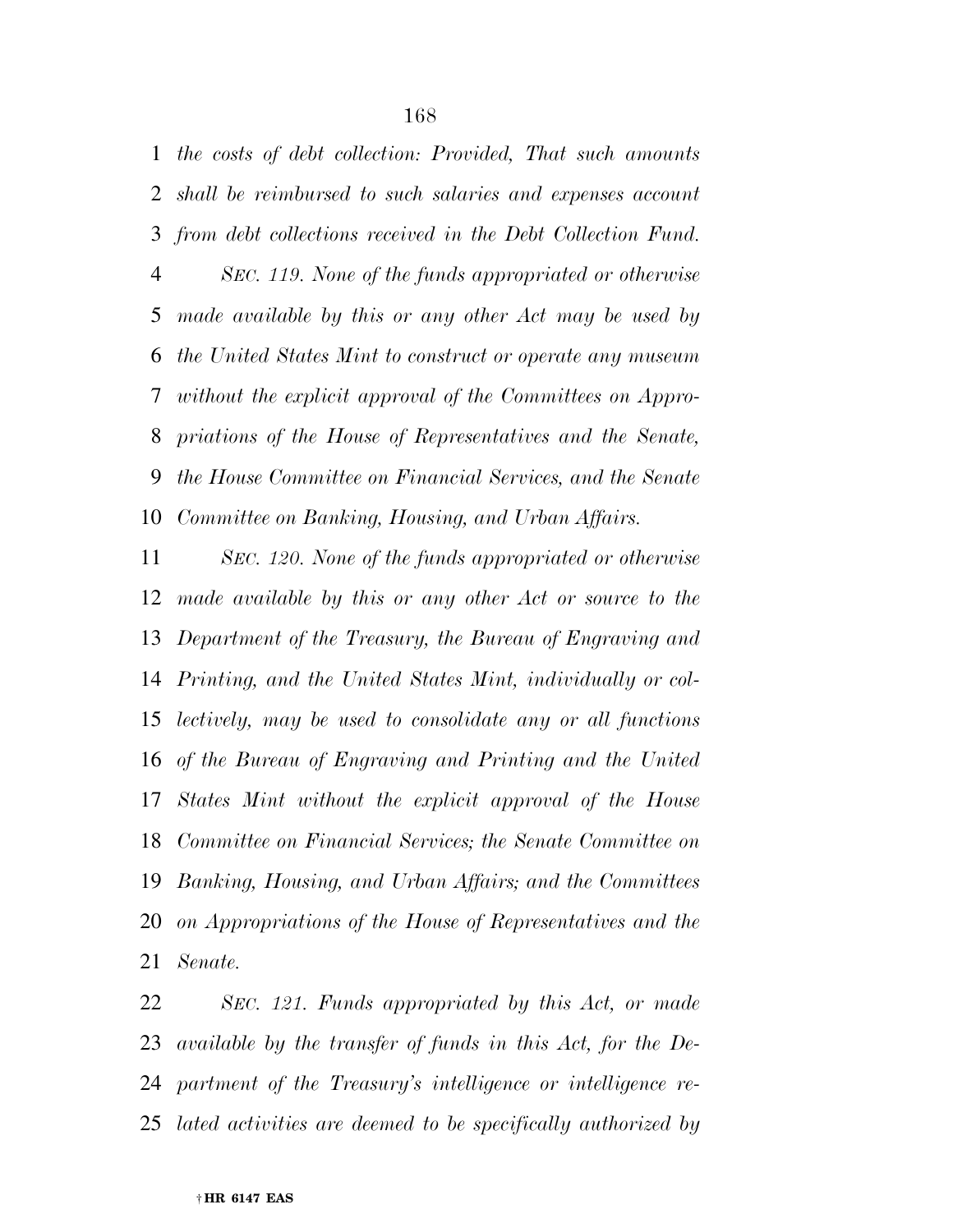*the Congress for purposes of section 504 of the National Se- curity Act of 1947 (50 U.S.C. 414) during fiscal year 2019 until the enactment of the Intelligence Authorization Act for Fiscal Year 2019.* 

 *SEC. 122. Not to exceed \$5,000 shall be made available from the Bureau of Engraving and Printing's Industrial Revolving Fund for necessary official reception and rep-resentation expenses.* 

 *SEC. 123. The Secretary of the Treasury shall submit a Capital Investment Plan to the Committees on Appro- priations of the Senate and the House of Representatives not later than 30 days following the submission of the an- nual budget submitted by the President: Provided, That such Capital Investment Plan shall include capital invest- ment spending from all accounts within the Department of the Treasury, including but not limited to the Department- wide Systems and Capital Investment Programs account, Treasury Franchise Fund account, and the Treasury For- feiture Fund account: Provided further, That such Capital Investment Plan shall include expenditures occurring in previous fiscal years for each capital investment project that has not been fully completed.* 

 *SEC. 124. Within 45 days after the date of enactment of this Act, the Secretary of the Treasury shall submit an itemized report to the Committees on Appropriations of the*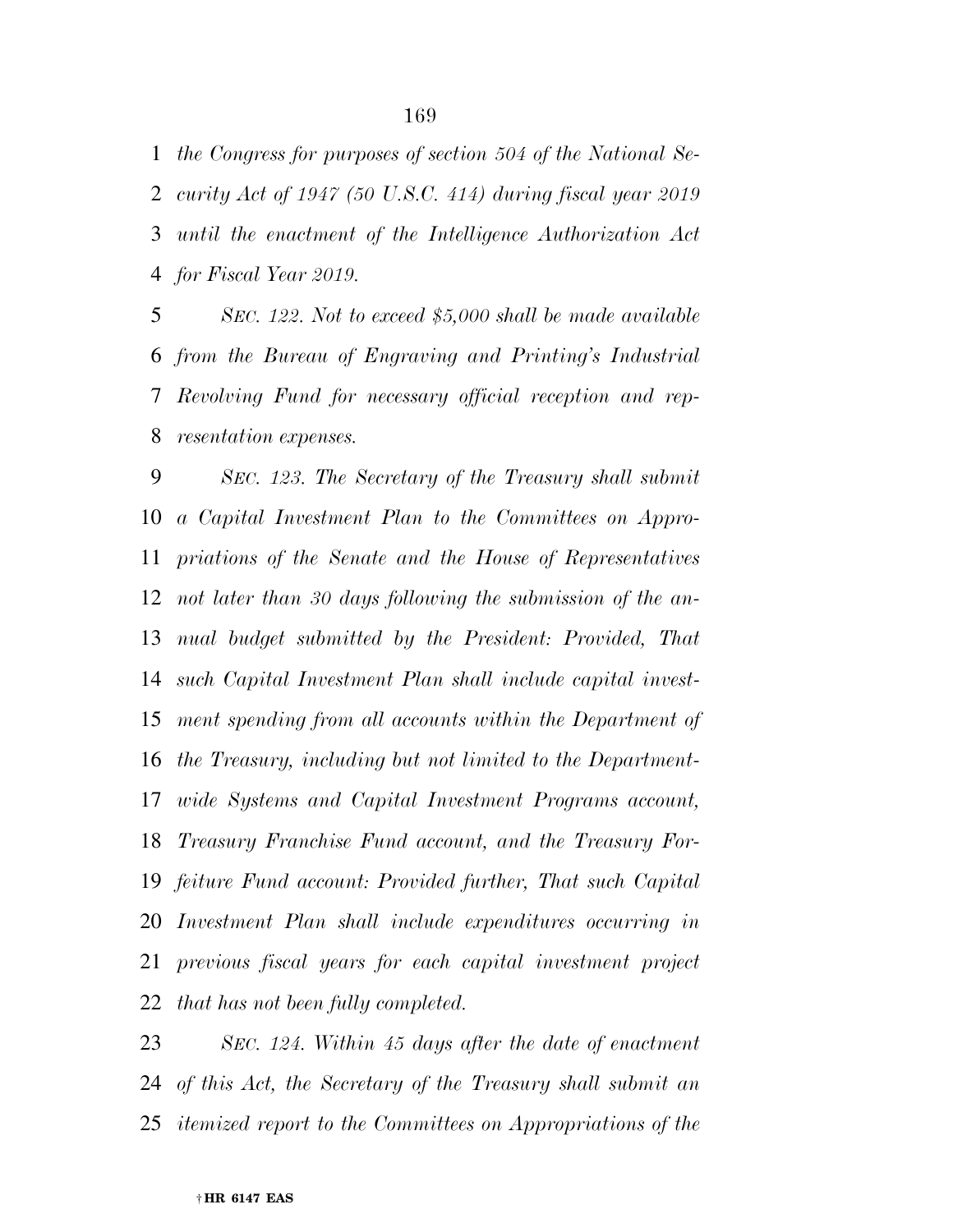*House of Representatives and the Senate on the amount of total funds charged to each office by the Franchise Fund including the amount charged for each service provided by the Franchise Fund to each office, a detailed description of the services, a detailed explanation of how each charge for each service is calculated, and a description of the role customers have in governing in the Franchise Fund.* 

*SEC. 125. During fiscal year 2019—* 

 *(1) none of the funds made available in this or any other Act may be used by the Department of the Treasury, including the Internal Revenue Service, to issue, revise, or finalize any regulation, revenue rul- ing, or other guidance not limited to a particular tax- payer relating to the standard which is used to deter- mine whether an organization is operated exclusively for the promotion of social welfare for purposes of sec- tion 501(c)(4) of the Internal Revenue Code of 1986 (including the proposed regulations published at 78 Fed. Reg. 71535 (November 29, 2013)); and* 

 *(2) the standard and definitions as in effect on January 1, 2010, which are used to make such deter- minations shall apply after the date of the enactment of this Act for purposes of determining status under section 501(c)(4) of such Code of organizations cre-ated on, before, or after such date.*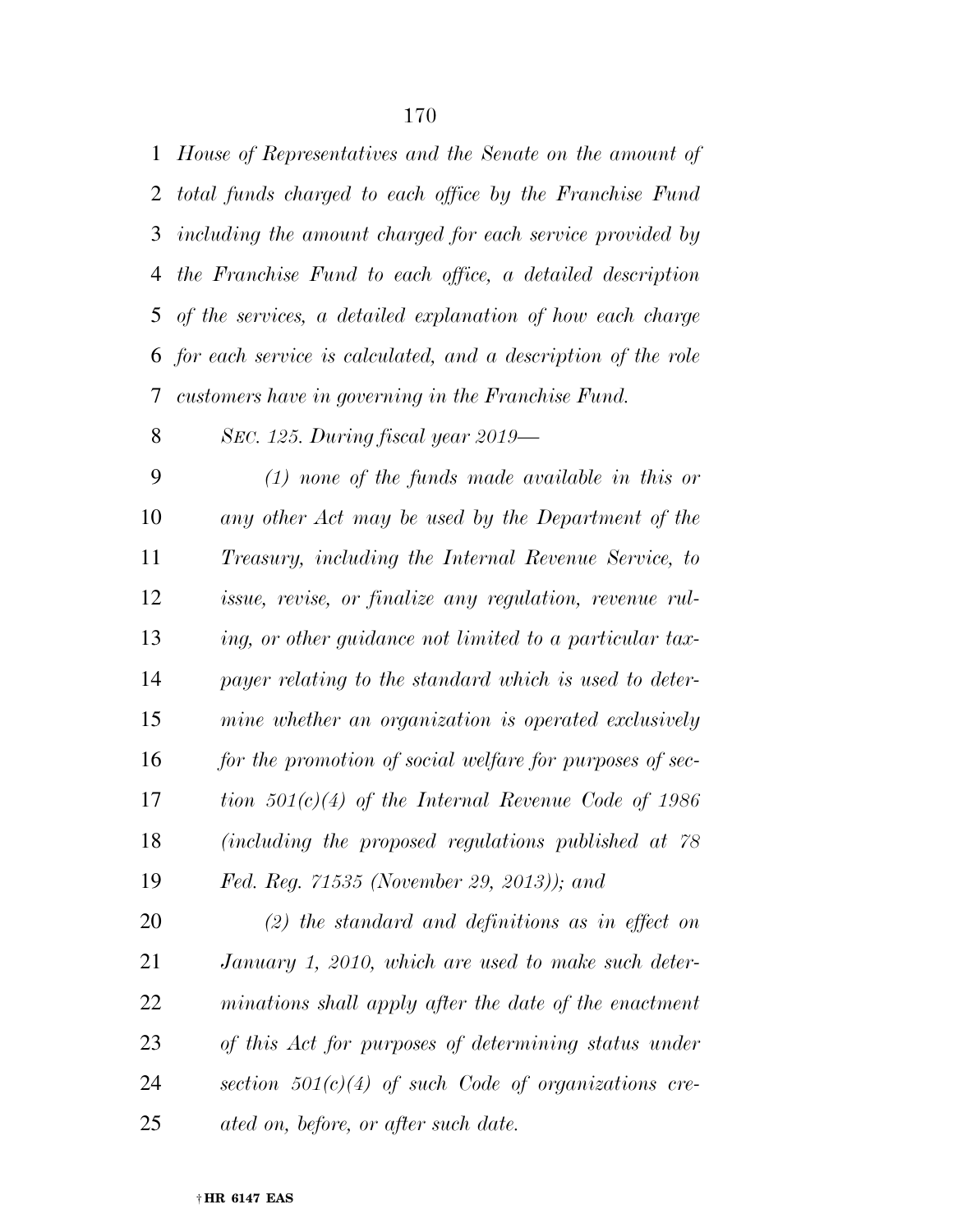| 1              | SEC. 126. (a) Not later than 60 days after the end of            |
|----------------|------------------------------------------------------------------|
| $\overline{2}$ | each quarter, the Office of Financial Stability and the Of-      |
| 3              | fice of Financial Research shall submit reports on their ac-     |
| $\overline{4}$ | tivities to the Committees on Appropriations of the House        |
| 5              | of Representatives and the Senate, the Committee on Finan-       |
| 6              | cial Services of the House of Representatives and the Senate     |
| 7              | Committee on Banking, Housing, and Urban Affairs.                |
| 8              | (b) The reports required under subsection (a) shall in-          |
| 9              | clude                                                            |
| 10             | $(1)$ the obligations made during the previous                   |
| 11             | quarter by object class, office, and activity;                   |
| 12             | $(2)$ the estimated obligations for the remainder of             |
| 13             | the fiscal year by object class, office, and activity;           |
| 14             | $(3)$ the number of full-time equivalents within                 |
| 15             | each office during the previous quarter;                         |
| 16             | $(4)$ the estimated number of full-time equivalents              |
| 17             | within each office for the remainder of the fiscal year;         |
| 18             | and                                                              |
| 19             | $(5)$ actions taken to achieve the goals, objectives,            |
| 20             | and performance measures of each office.                         |
| 21             | $(c)$ At the request of any such Committees specified in         |
| 22             | subsection $(a)$ , the Office of Financial Stability and the Of- |
| 23             | fice of Financial Research shall make officials available to     |
| 24             | testify on the contents of the reports required under sub-       |
| 25             | section $(a)$ .                                                  |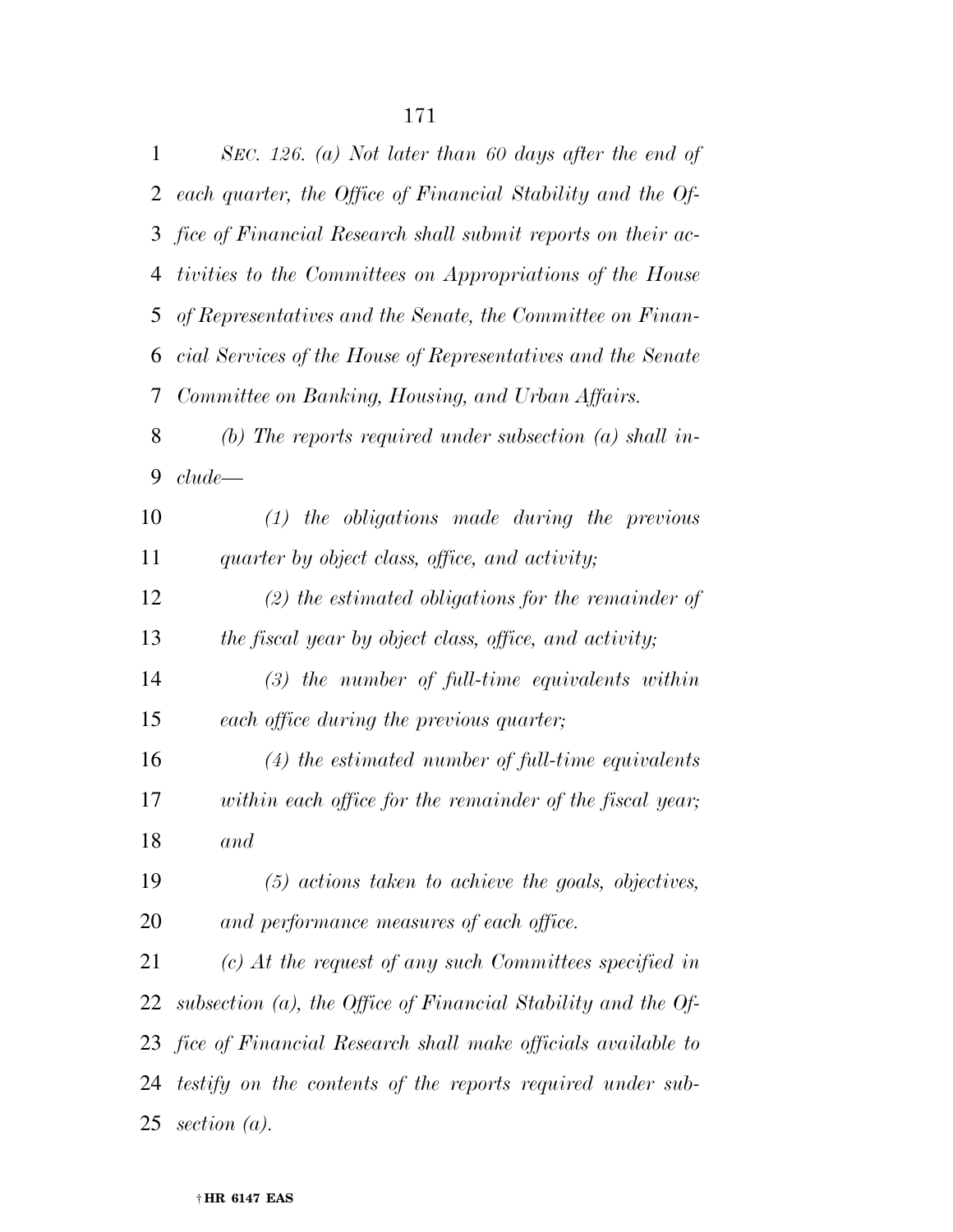*SEC. 127. Amounts made available under the heading ''Office of Terrorism and Financial Intelligence'' shall be available to reimburse the ''Departmental Offices—Salaries and Expenses'' account for expenses incurred in such ac- count for reception and representation expenses to support activities of the Financial Action Task Force.* 

 *SEC. 128. Amounts in the Bureau of Engraving and Printing Fund may be used for the acquisition of necessary land for, and construction of, a replacement currency pro-duction facility.* 

 *SEC. 129. Not later than 180 days after the date of enactment of this Act, the Financial Crimes Enforcement Network and the appropriate divisions of the Department of the Treasury shall submit to Congress a report on any Geographic Targeting Orders issued since 2016, includ-ing—* 

*(1) the type of data collected;* 

 *(2) how the Financial Crimes Enforcement Net-work uses the data;* 

 *(3) whether the Financial Crimes Enforcement Network needs more authority to combat money laun-dering through high-end real estate;* 

 *(4) how a record of beneficial ownership would improve and assist law enforcement efforts to inves-tigate and prosecute criminal activity and prevent*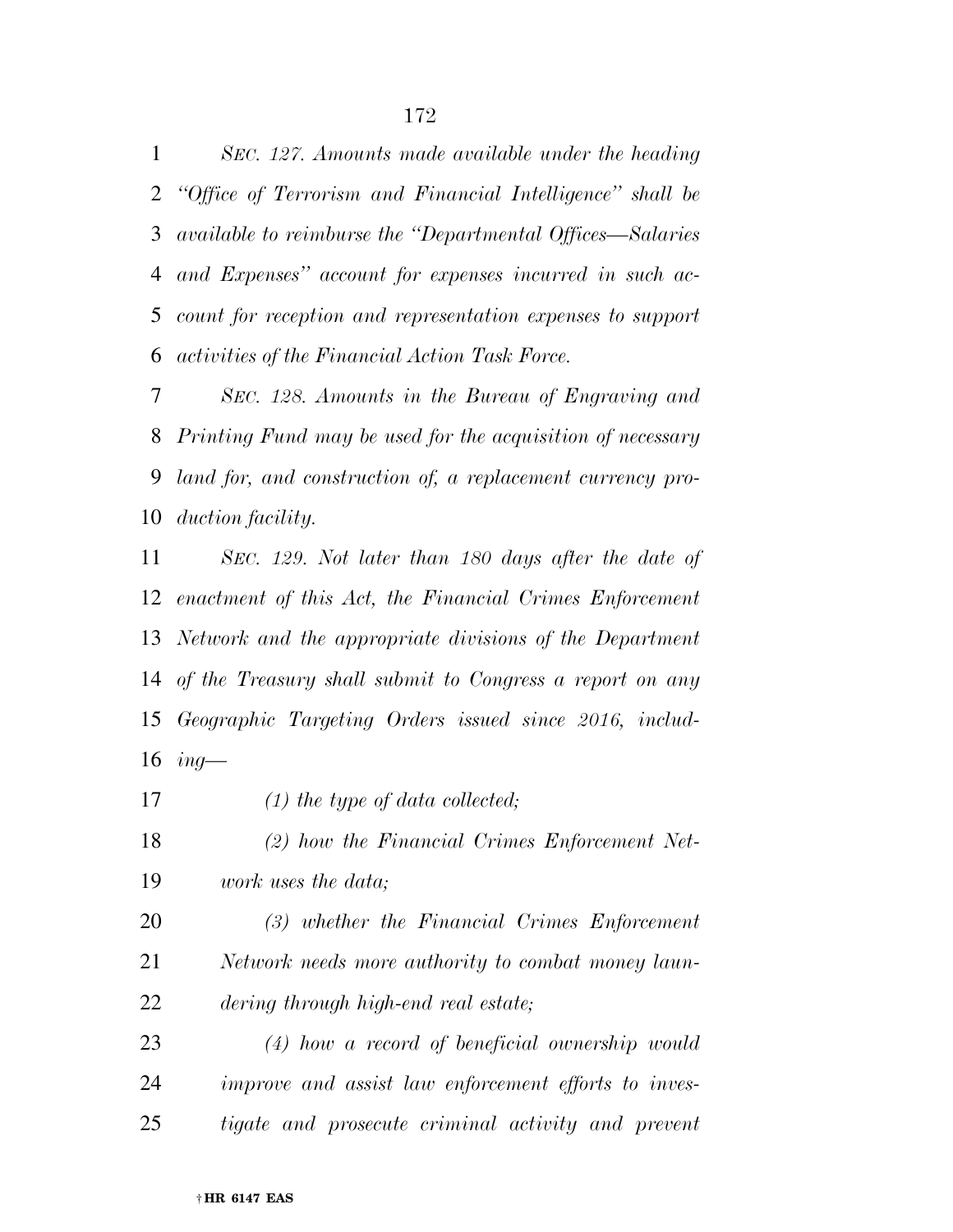| $\mathbf{1}$   | the use of shell companies to facilitate money laun-                     |
|----------------|--------------------------------------------------------------------------|
| $\overline{2}$ | dering, tax evasion, terrorism financing, election                       |
| 3              | fraud, and other illegal activity; and                                   |
| $\overline{4}$ | $(5)$ the feasibility of implementing Geographic                         |
| 5              | Targeting Orders on a permanent basis on all real es-                    |
| 6              | tate transactions in the United States greater than                      |
| 7              | \$300,000.                                                               |
| 8              | This title may be cited as the "Department of the                        |
| 9              | <i>Treasury Appropriations Act, 2019".</i>                               |
| 10             | <b>TITLE II</b>                                                          |
| 11             | EXECUTIVE OFFICE OF THE PRESIDENT AND                                    |
| 12             | FUNDS APPROPRIATED TO THE PRESIDENT                                      |
| 13             | <b>THE WHITE HOUSE</b>                                                   |
| 14             | <b>SALARIES AND EXPENSES</b>                                             |
| 15             | For necessary expenses for the White House as author-                    |
|                | 16 ized by law, including not to exceed $$3,850,000$ for services        |
| 17             | as authorized by 5 U.S.C. 3109 and 3 U.S.C. 105; subsist-                |
|                | 18 ence expenses as authorized by 3 U.S.C. 105, which shall              |
| 19             | be expended and accounted for as provided in that section;               |
| 20             | hire of passenger motor vehicles, and travel (not to exceed              |
| 21             | \$100,000 to be expended and accounted for as provided by                |
| 22             | $3 \text{ U.S.C. } 103$ ; and not to exceed \$19,000 for official recep- |
| 23             | tion and representation expenses, to be available for alloca-            |
| 24             | tion within the Executive Office of the President; and for               |
| 25             | necessary expenses of the Office of Policy Development, in-              |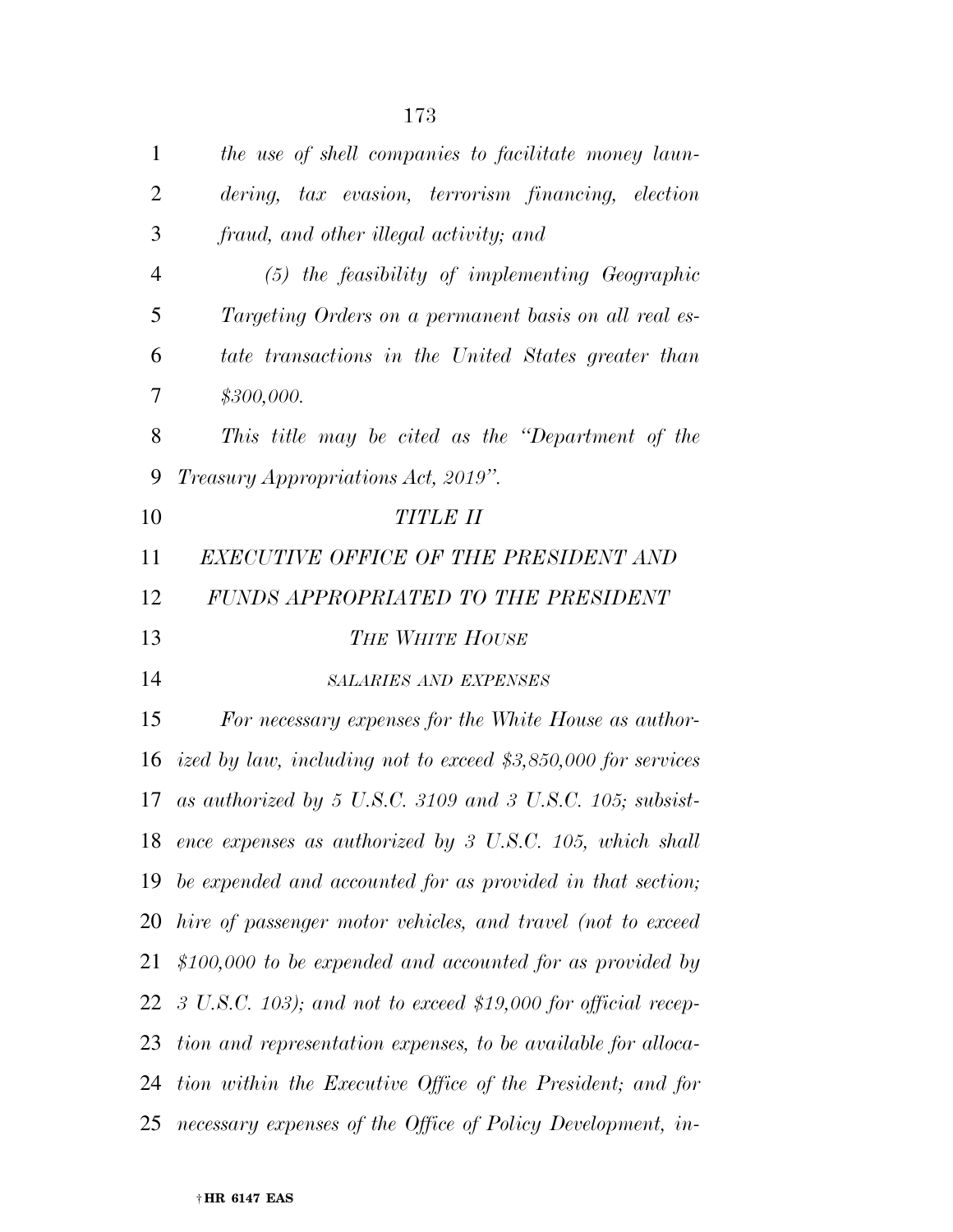*cluding services as authorized by 5 U.S.C. 3109 and 3 U.S.C. 107, \$55,000,000.* 

 *EXECUTIVE RESIDENCE AT THE WHITE HOUSE OPERATING EXPENSES*

 *For necessary expenses of the Executive Residence at the White House, \$13,081,000, to be expended and ac- counted for as provided by 3 U.S.C. 105, 109, 110, and 112–114.* 

## *REIMBURSABLE EXPENSES*

 *For the reimbursable expenses of the Executive Resi- dence at the White House, such sums as may be necessary: Provided, That all reimbursable operating expenses of the Executive Residence shall be made in accordance with the provisions of this paragraph: Provided further, That, not- withstanding any other provision of law, such amount for reimbursable operating expenses shall be the exclusive au- thority of the Executive Residence to incur obligations and to receive offsetting collections, for such expenses: Provided further, That the Executive Residence shall require each person sponsoring a reimbursable political event to pay in advance an amount equal to the estimated cost of the event, and all such advance payments shall be credited to this ac- count and remain available until expended: Provided fur- ther, That the Executive Residence shall require the na-tional committee of the political party of the President to*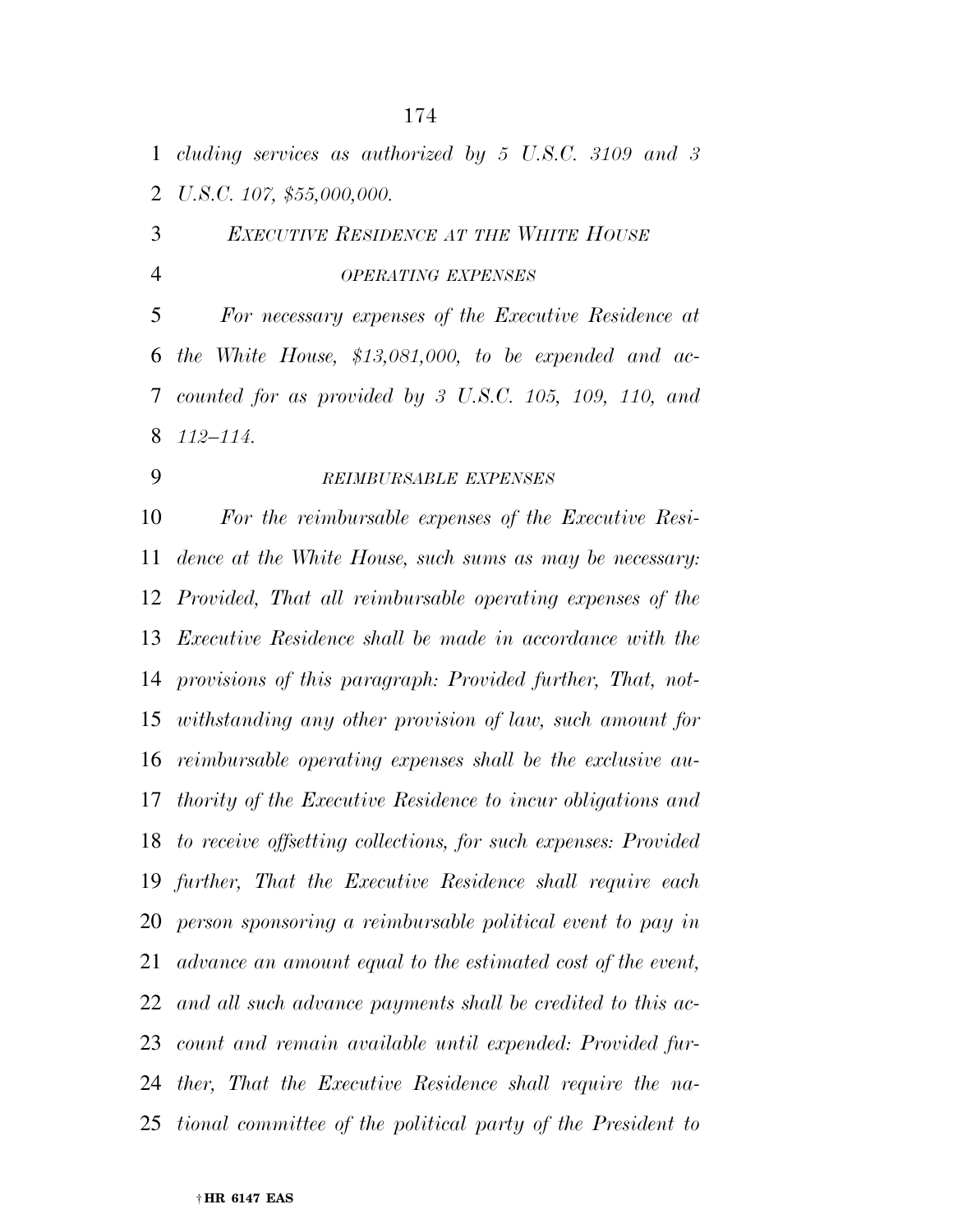*maintain on deposit \$25,000, to be separately accounted for and available for expenses relating to reimbursable political events sponsored by such committee during such fiscal year: Provided further, That the Executive Residence shall ensure that a written notice of any amount owed for a reimburs- able operating expense under this paragraph is submitted to the person owing such amount within 60 days after such expense is incurred, and that such amount is collected with- in 30 days after the submission of such notice: Provided further, That the Executive Residence shall charge interest and assess penalties and other charges on any such amount that is not reimbursed within such 30 days, in accordance with the interest and penalty provisions applicable to an outstanding debt on a United States Government claim under 31 U.S.C. 3717: Provided further, That each such amount that is reimbursed, and any accompanying interest and charges, shall be deposited in the Treasury as miscella- neous receipts: Provided further, That the Executive Resi- dence shall prepare and submit to the Committees on Ap- propriations, by not later than 90 days after the end of the fiscal year covered by this Act, a report setting forth the reimbursable operating expenses of the Executive Resi- dence during the preceding fiscal year, including the total amount of such expenses, the amount of such total that con-sists of reimbursable official and ceremonial events, the*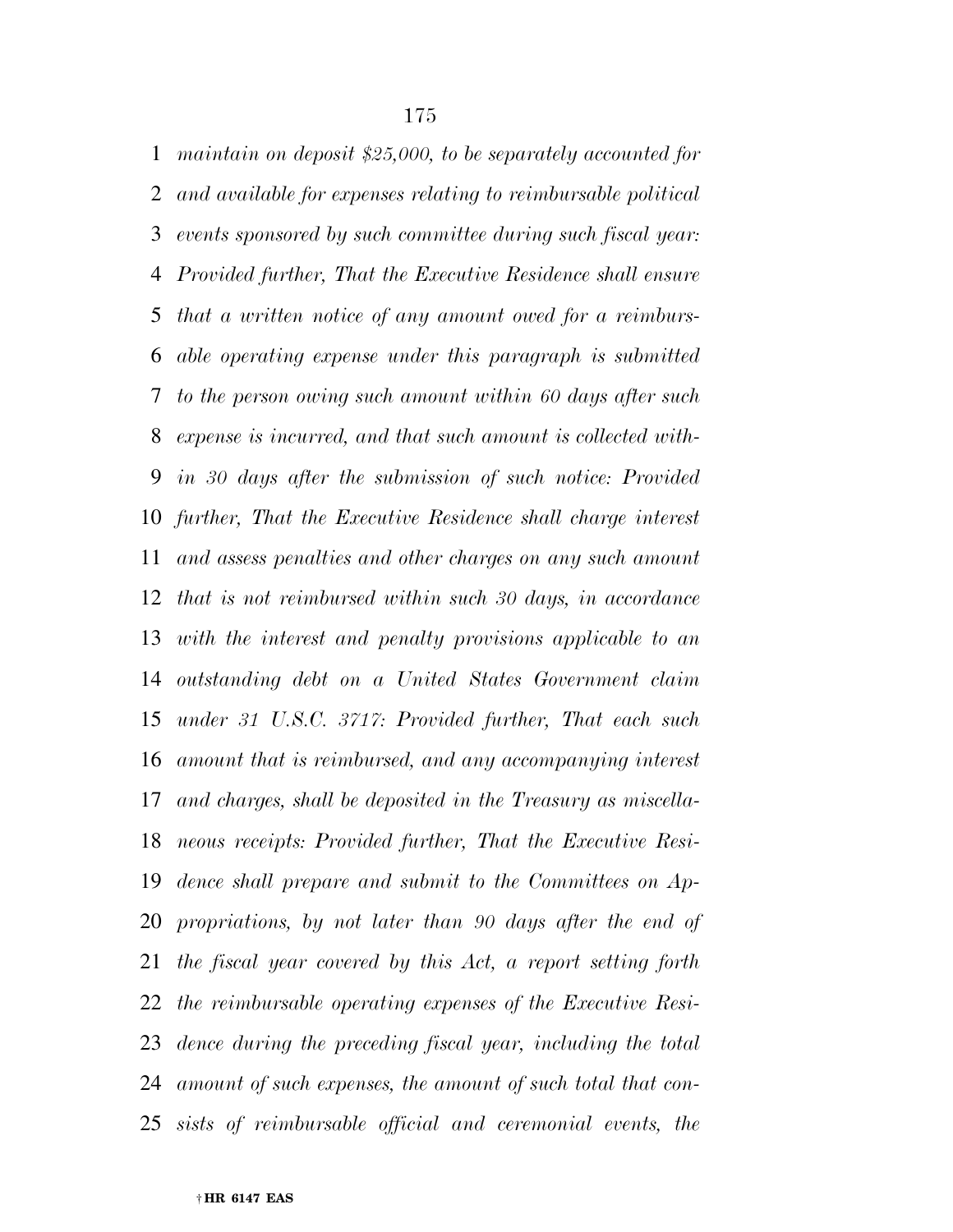*amount of such total that consists of reimbursable political events, and the portion of each such amount that has been reimbursed as of the date of the report: Provided further, That the Executive Residence shall maintain a system for the tracking of expenses related to reimbursable events with- in the Executive Residence that includes a standard for the classification of any such expense as political or non- political: Provided further, That no provision of this para- graph may be construed to exempt the Executive Residence from any other applicable requirement of subchapter I or II of chapter 37 of title 31, United States Code.* 

### *WHITE HOUSE REPAIR AND RESTORATION*

 *For the repair, alteration, and improvement of the Ex- ecutive Residence at the White House pursuant to 3 U.S.C. 105(d), \$750,000, to remain available until expended, for required maintenance, resolution of safety and health issues, and continued preventative maintenance.* 

- *COUNCIL OF ECONOMIC ADVISERS*
- *SALARIES AND EXPENSES*

*For necessary expenses of the Council of Economic Ad-*

*visers in carrying out its functions under the Employment* 

*Act of 1946 (15 U.S.C. 1021 et seq.), \$4,187,000.*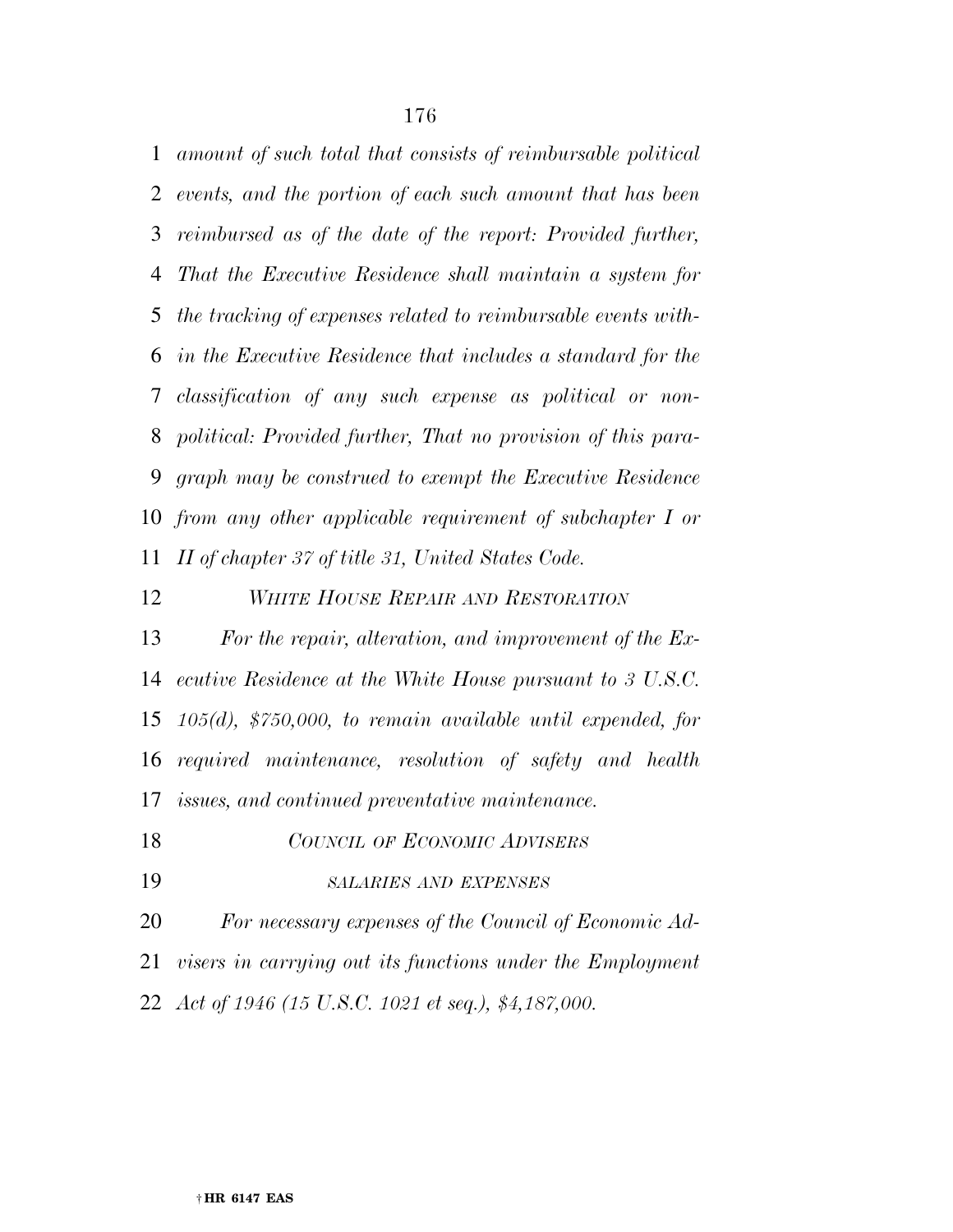| $\mathbf{1}$   | NATIONAL SECURITY COUNCIL AND HOMELAND SECURITY                             |
|----------------|-----------------------------------------------------------------------------|
| $\overline{2}$ | <b>COUNCIL</b>                                                              |
| 3              | <b>SALARIES AND EXPENSES</b>                                                |
| $\overline{4}$ | For necessary expenses of the National Security Coun-                       |
| 5              | cil and the Homeland Security Council, including services                   |
| 6              | as authorized by 5 U.S.C. 3109, \$11,800,000.                               |
| 7              | <b>OFFICE OF ADMINISTRATION</b>                                             |
| 8              | <b>SALARIES AND EXPENSES</b>                                                |
| 9              | For necessary expenses of the Office of Administration,                     |
| 10             | including services as authorized by $5 \text{ U.S.C. } 3109 \text{ and } 3$ |
| 11             | U.S.C. 107, and hire of passenger motor vehicles,                           |
| 12             | \$100,000,000, of which not to exceed \$12,800,000 shall re-                |
| 13             | main available until expended for continued modernization                   |
| 14             | of information resources within the Executive Office of the                 |
|                | 15 <i>President.</i>                                                        |
| 16             | <b>OFFICE OF MANAGEMENT AND BUDGET</b>                                      |
| 17             | <b>SALARIES AND EXPENSES</b>                                                |
| 18             | For necessary expenses of the Office of Management                          |
| 19             | and Budget, including hire of passenger motor vehicles and                  |
| 20             | services as authorized by 5 U.S.C. 3109, to carry out the                   |
| 21             | provisions of chapter 35 of title 44, United States Code,                   |
| 22             | and to prepare and submit the budget of the United States                   |
| 23             | Government, in accordance with section $1105(a)$ of title 31,               |
| 24             | United States Code, \$101,000,000, of which not to exceed                   |
| 25             | \$3,000 shall be available for official representation expenses:            |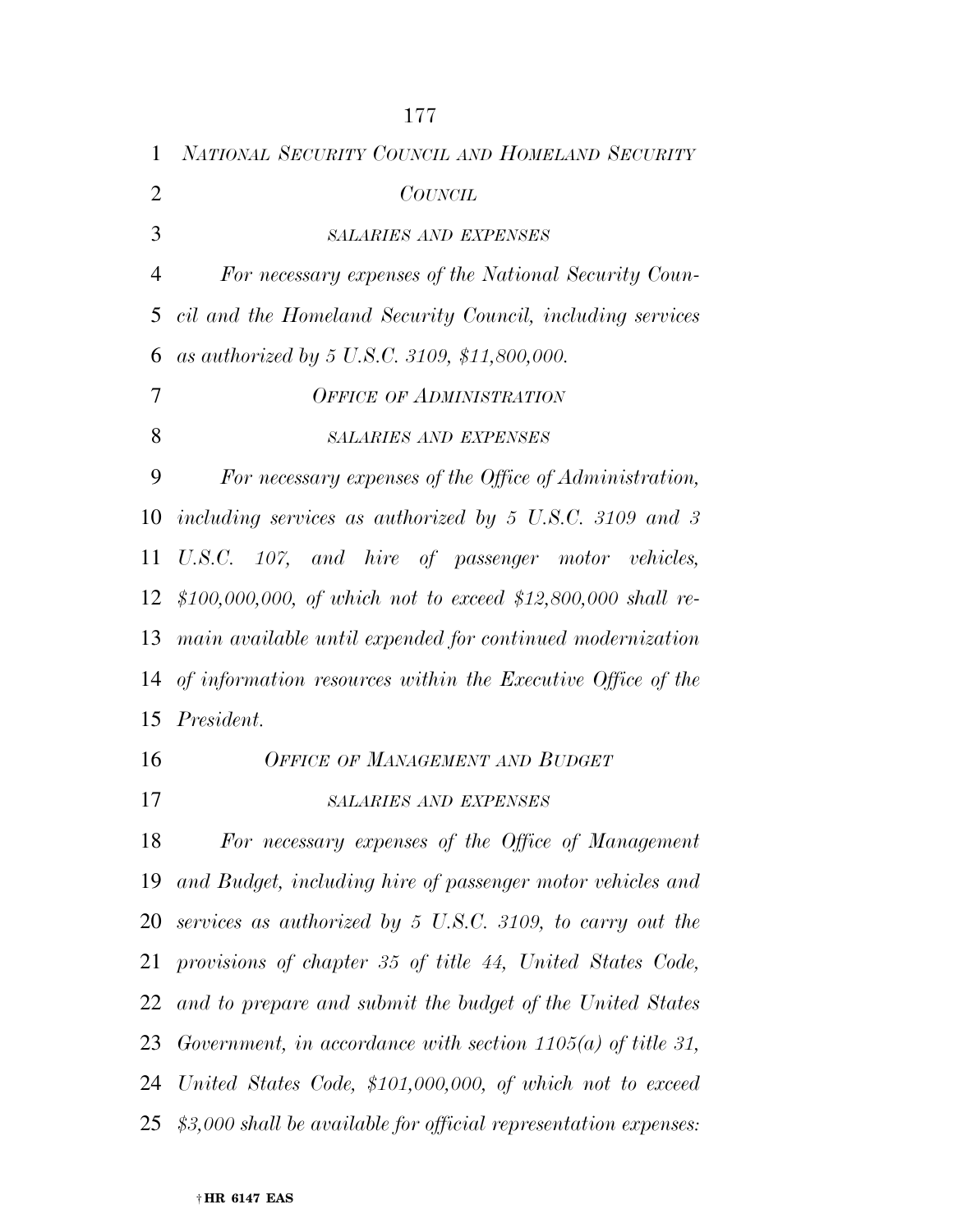*Provided, That none of the funds appropriated in this Act for the Office of Management and Budget may be used for the purpose of reviewing any agricultural marketing orders or any activities or regulations under the provisions of the Agricultural Marketing Agreement Act of 1937 (7 U.S.C. 601 et seq.): Provided further, That none of the funds made available for the Office of Management and Budget by this Act may be expended for the altering of the transcript of actual testimony of witnesses, except for testimony of offi- cials of the Office of Management and Budget, before the Committees on Appropriations or their subcommittees: Pro- vided further, That none of the funds made available for the Office of Management and Budget by this Act may be expended for the altering of the annual work plan developed by the Corps of Engineers for submission to the Committees on Appropriations: Provided further, That of the funds made available for the Office of Management and Budget by this Act, no less than three full-time equivalent senior staff position shall be dedicated solely to the Office of the Intellectual Property Enforcement Coordinator: Provided further, That none of the funds provided in this or prior Acts shall be used, directly or indirectly, by the Office of Management and Budget, for evaluating or determining if water resource project or study reports submitted by the Chief of Engineers acting through the Secretary of the Army*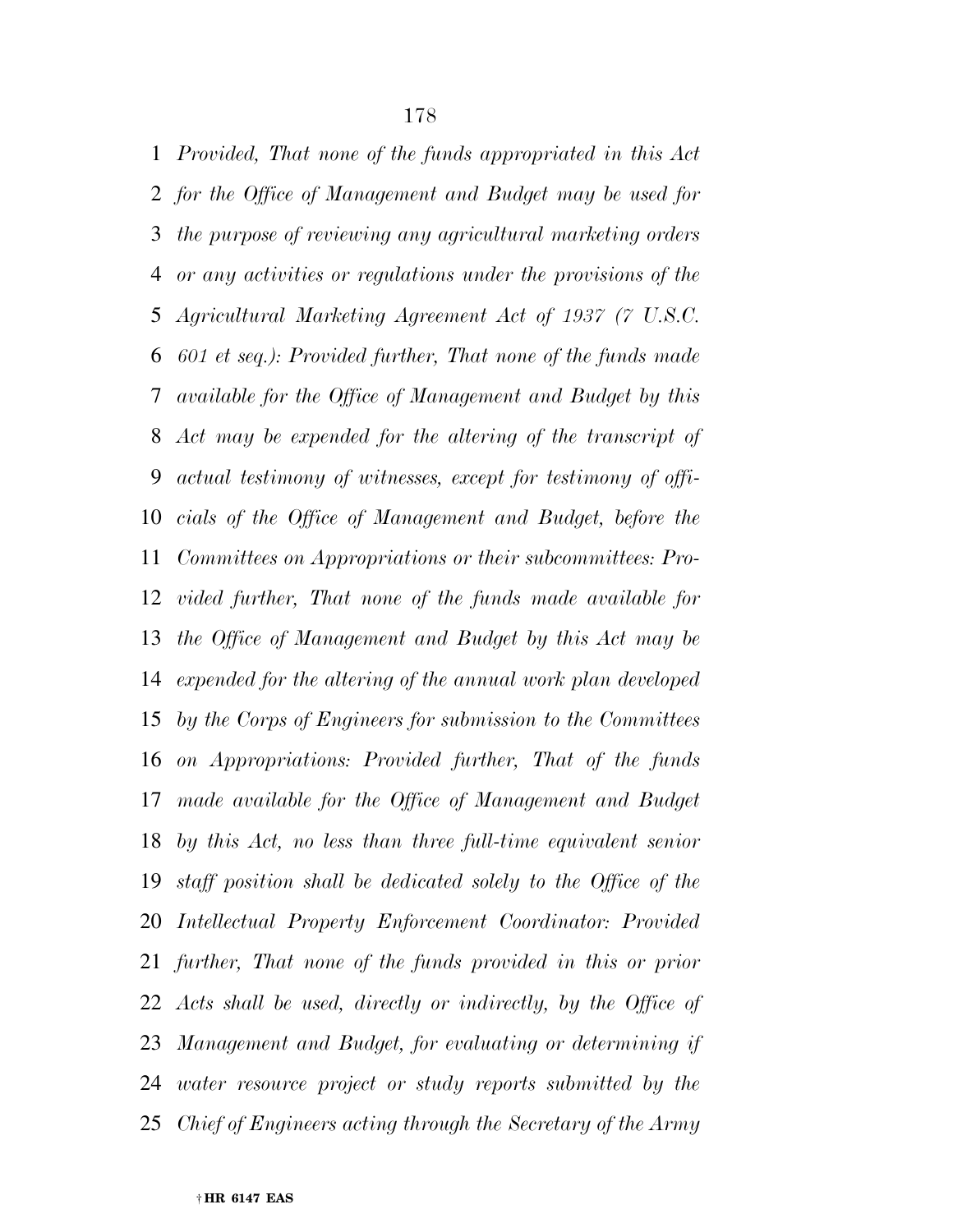*are in compliance with all applicable laws, regulations, and requirements relevant to the Civil Works water resource planning process: Provided further, That the Office of Man- agement and Budget shall have not more than 60 days in which to perform budgetary policy reviews of water resource matters on which the Chief of Engineers has reported: Pro- vided further, That the Director of the Office of Management and Budget shall notify the appropriate authorizing and appropriating committees when the 60-day review is initi- ated: Provided further, That if water resource reports have not been transmitted to the appropriate authorizing and appropriating committees within 15 days after the end of the Office of Management and Budget review period based on the notification from the Director, Congress shall assume Office of Management and Budget concurrence with the re-port and act accordingly.* 

 *In addition, \$2,000,000 for the Office of Information and Regulatory Affairs to hire additional personnel dedi- cated to regulatory review and reforms: Provided, That these amounts shall be in addition to any other amounts available for such purpose: Provided further, That these funds may not be used to backfill vacancies.*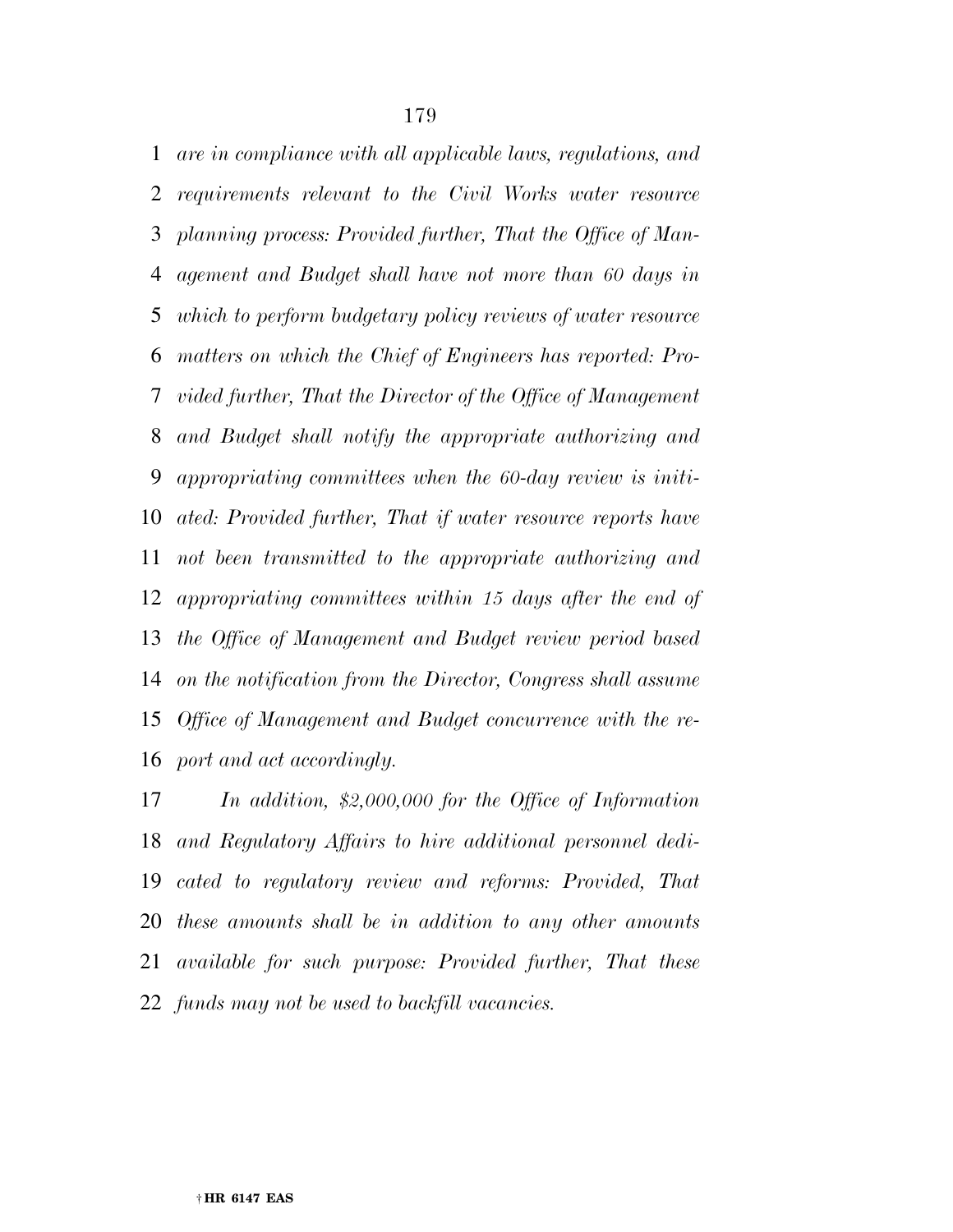|   | OFFICE OF NATIONAL DRUG CONTROL POLICY |
|---|----------------------------------------|
| 2 | <b>SALARIES AND EXPENSES</b>           |

 *For necessary expenses of the Office of National Drug Control Policy; for research activities pursuant to the Office of National Drug Control Policy Reauthorization Act of 2006 (Public Law 109–469); not to exceed \$10,000 for offi- cial reception and representation expenses; and for partici- pation in joint projects or in the provision of services on matters of mutual interest with nonprofit, research, or pub- lic organizations or agencies, with or without reimburse- ment, \$18,400,000: Provided, That the Office is authorized to accept, hold, administer, and utilize gifts, both real and personal, public and private, without fiscal year limitation, for the purpose of aiding or facilitating the work of the Of-fice.* 

 *FEDERAL DRUG CONTROL PROGRAMS HIGH INTENSITY DRUG TRAFFICKING AREAS PROGRAM (INCLUDING TRANSFERS OF FUNDS) For necessary expenses of the Office of National Drug Control Policy's High Intensity Drug Trafficking Areas Program, \$280,000,000, to remain available until Sep- tember 30, 2020, for drug control activities consistent with the approved strategy for each of the designated High Inten- sity Drug Trafficking Areas (''HIDTAs''), of which not less than 51 percent shall be transferred to State and local enti-*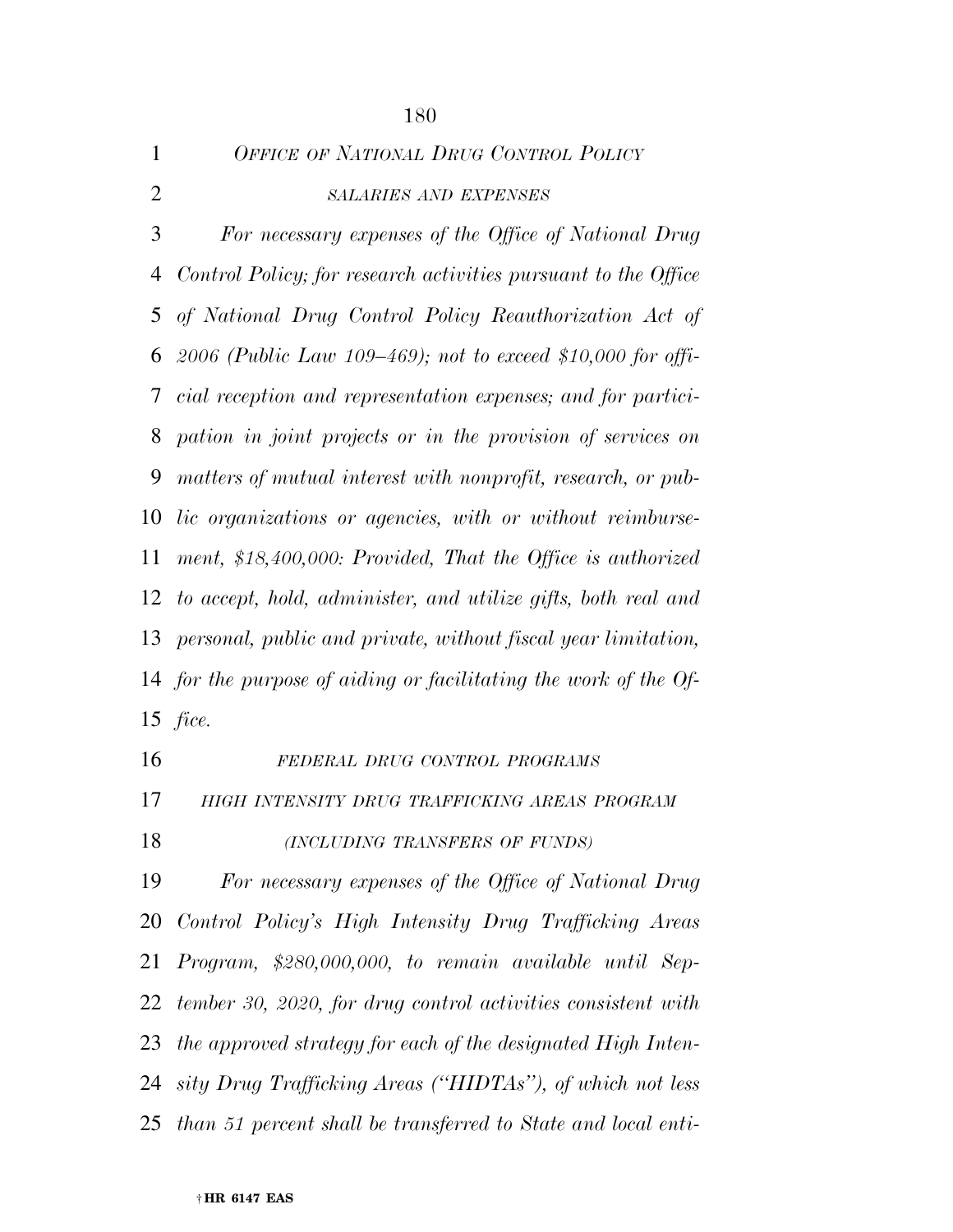*ties for drug control activities and shall be obligated not later than 120 days after enactment of this Act: Provided, That up to 49 percent may be transferred to Federal agen- cies and departments in amounts determined by the Direc- tor of the Office of National Drug Control Policy, of which up to \$2,700,000 may be used for auditing services and as- sociated activities: Provided further, That, notwithstanding the requirements of Public Law 106–58, any unexpended funds obligated prior to fiscal year 2017 may be used for any other approved activities of that HIDTA, subject to re- programming requirements: Provided further, That each HIDTA designated as of September 30, 2018, shall be fund- ed at not less than the fiscal year 2018 base level, unless the Director submits to the Committees on Appropriations of the House of Representatives and the Senate justification for changes to those levels based on clearly articulated prior- ities and published Office of National Drug Control Policy performance measures of effectiveness: Provided further, That the Director shall notify the Committees on Appro- priations of the initial allocation of fiscal year 2019 fund- ing among HIDTAs not later than 45 days after enactment of this Act, and shall notify the Committees of planned uses of discretionary HIDTA funding, as determined in con- sultation with the HIDTA Directors, not later than 90 days after enactment of this Act: Provided further, That upon*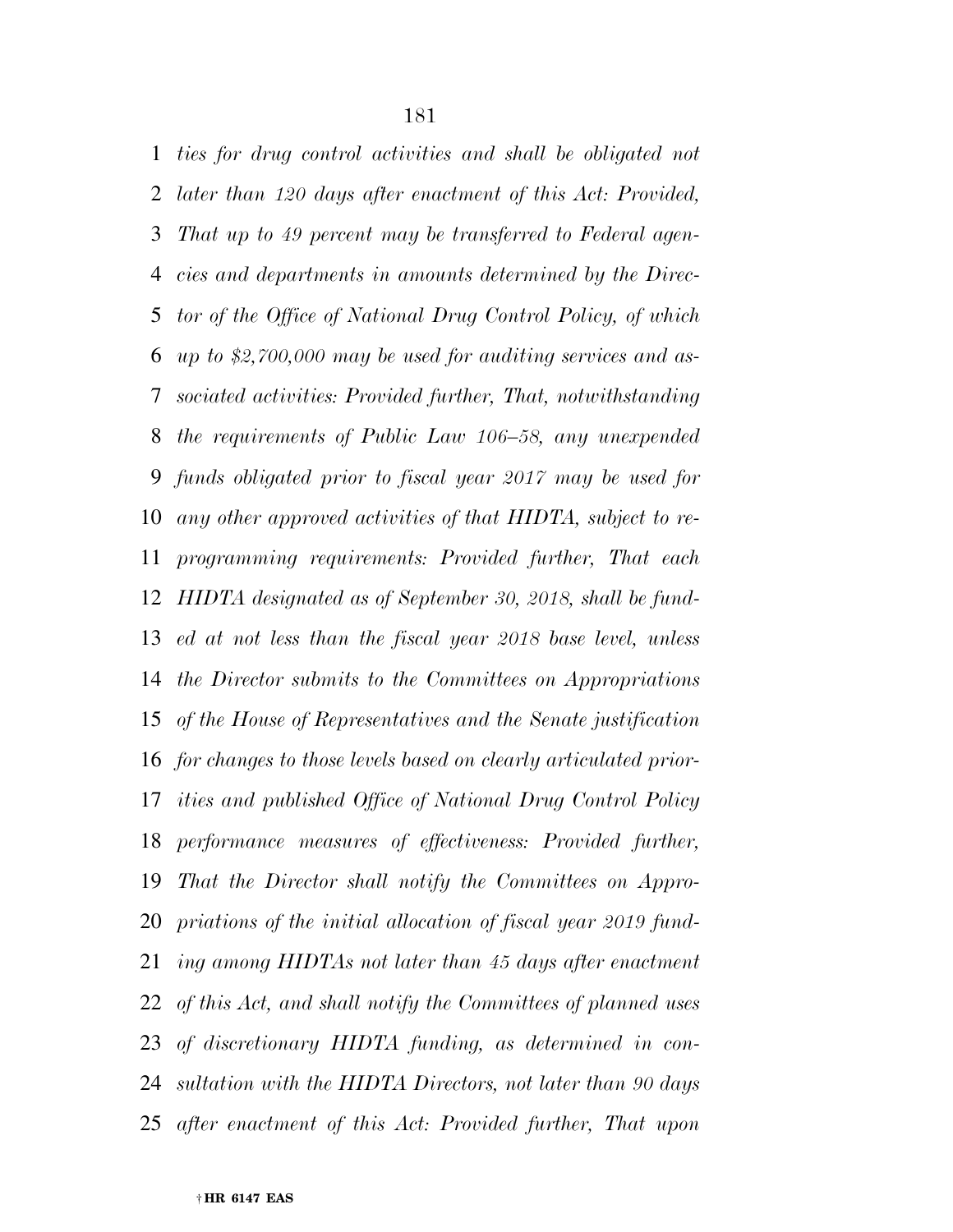*a determination that all or part of the funds so transferred from this appropriation are not necessary for the purposes provided herein and upon notification to the Committees on Appropriations of the House of Representatives and the Senate, such amounts may be transferred back to this ap-propriation.* 

*OTHER FEDERAL DRUG CONTROL PROGRAMS*

*(INCLUDING TRANSFERS OF FUNDS)*

 *For other drug control activities authorized by the Of- fice of National Drug Control Policy Reauthorization Act of 2006 (Public Law 109–469), \$117,327,000, to remain available until expended, which shall be available as follows: \$99,000,000 for the Drug-Free Communities Program, of which \$2,000,000 shall be made available as directed by sec- tion 4 of Public Law 107–82, as amended by Public Law 109–469 (21 U.S.C. 1521 note); \$2,000,000 for drug court training and technical assistance; \$9,500,000 for anti- doping activities; \$2,577,000 for the United States member- ship dues to the World Anti-Doping Agency; and \$1,250,000 shall be made available as directed by section 1105 of Public Law 109–469; and \$3,000,000, to remain available until expended, shall be for activities authorized by section 103 of Public Law 114–198: Provided, That amounts made available under this heading may be transferred to other*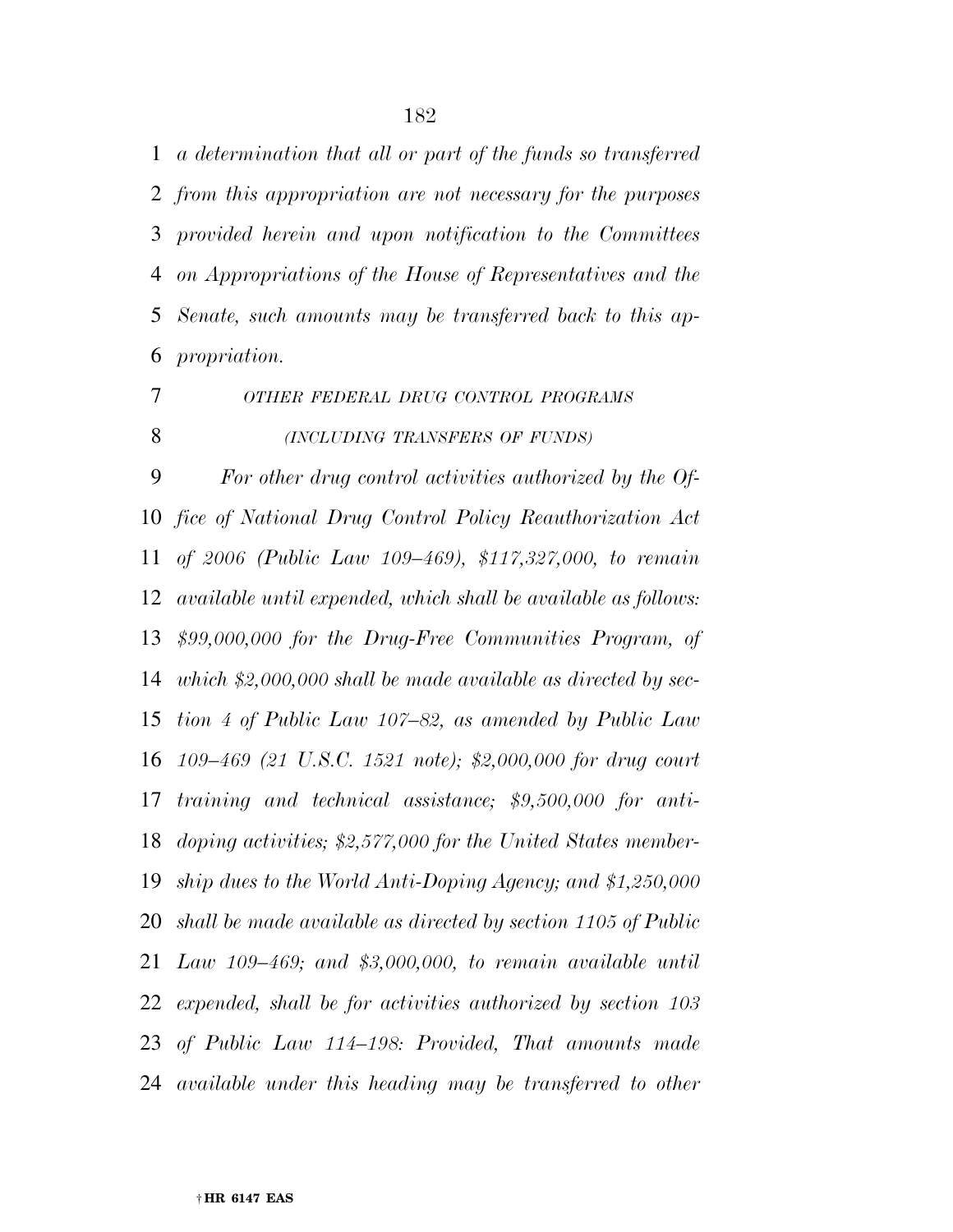*Federal departments and agencies to carry out such activi-ties.* 

*UNANTICIPATED NEEDS*

 *For expenses necessary to enable the President to meet unanticipated needs, in furtherance of the national interest, security, or defense which may arise at home or abroad dur- ing the current fiscal year, as authorized by 3 U.S.C. 108, \$1,000,000, to remain available until September 30, 2020.* 

 *INFORMATION TECHNOLOGY OVERSIGHT AND REFORM (INCLUDING TRANSFER OF FUNDS)*

 *For necessary expenses for the furtherance of inte- grated, efficient, secure, and effective uses of information technology in the Federal Government, \$19,000,000, to re- main available until expended: Provided, That the Director of the Office of Management and Budget may transfer these funds to one or more other agencies to carry out projects to meet these purposes.* 

*SPECIAL ASSISTANCE TO THE PRESIDENT*

*SALARIES AND EXPENSES*

 *For necessary expenses to enable the Vice President to provide assistance to the President in connection with spe- cially assigned functions; services as authorized by 5 U.S.C. 3109 and 3 U.S.C. 106, including subsistence expenses as authorized by 3 U.S.C. 106, which shall be expended and*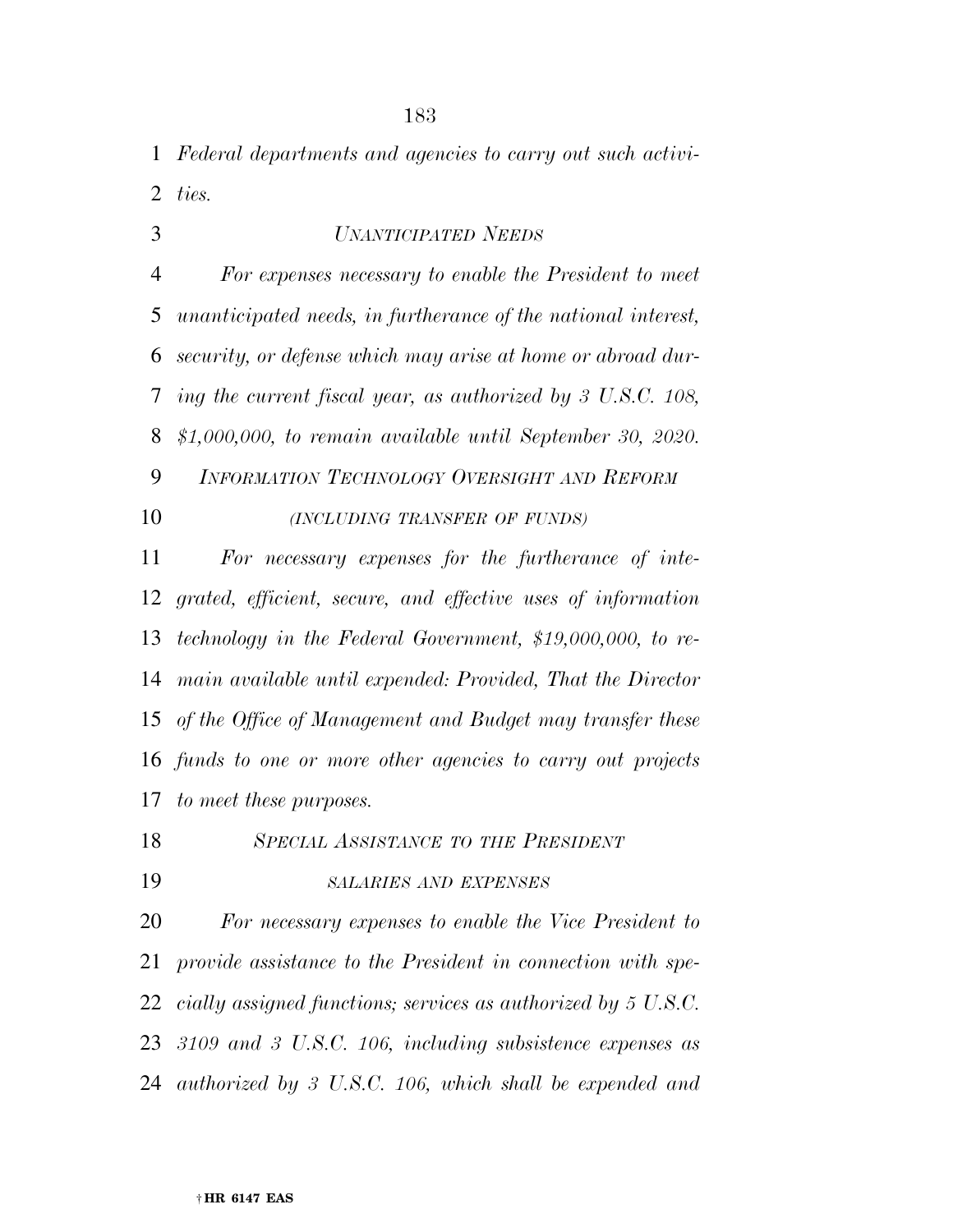| 1              | accounted for as provided in that section; and hire of pas-   |
|----------------|---------------------------------------------------------------|
| $\overline{2}$ | senger motor vehicles, \$4,288,000.                           |
| 3              | <b>OFFICIAL RESIDENCE OF THE VICE PRESIDENT</b>               |
| $\overline{4}$ | <b>OPERATING EXPENSES</b>                                     |
| 5              | (INCLUDING TRANSFER OF FUNDS)                                 |
| 6              | For the care, operation, refurnishing, improvement,           |
| 7              | and to the extent not otherwise provided for, heating and     |
| 8              | lighting, including electric power and fixtures, of the offi- |
| 9              | cial residence of the Vice President; the hire of passenger   |
| 10             | motor vehicles; and not to exceed \$90,000 pursuant to 3      |
| 11             | U.S.C. $106(b)(2)$ , \$302,000: Provided, That advances, re-  |
| 12             | payments, or transfers from this appropriation may be         |
| 13             | made to any department or agency for expenses of carrying     |
| 14             | out such activities.                                          |
|                | 15 ADMINISTRATIVE PROVISIONS-EXECUTIVE OFFICE<br>OF           |
| 16             | THE PRESIDENT AND FUNDS APPROPRIATED TO THE                   |
| 17             | PRESIDENT                                                     |
| 18             | (INCLUDING TRANSFER OF FUNDS)                                 |
| 19             | SEC. 201. From funds made available in this Act               |
| 20             | under the headings "The White House", "Executive Resi-        |
| 21             | dence at the White House", "White House Repair and Res-       |
| 22             | toration", "Council of Economic Advisers", "National Se-      |
| 23             | curity Council and Homeland Security Council", "Office        |
|                | 24 of Administration", "Special Assistance to the President", |
| 25             | and "Official Residence of the Vice President", the Director  |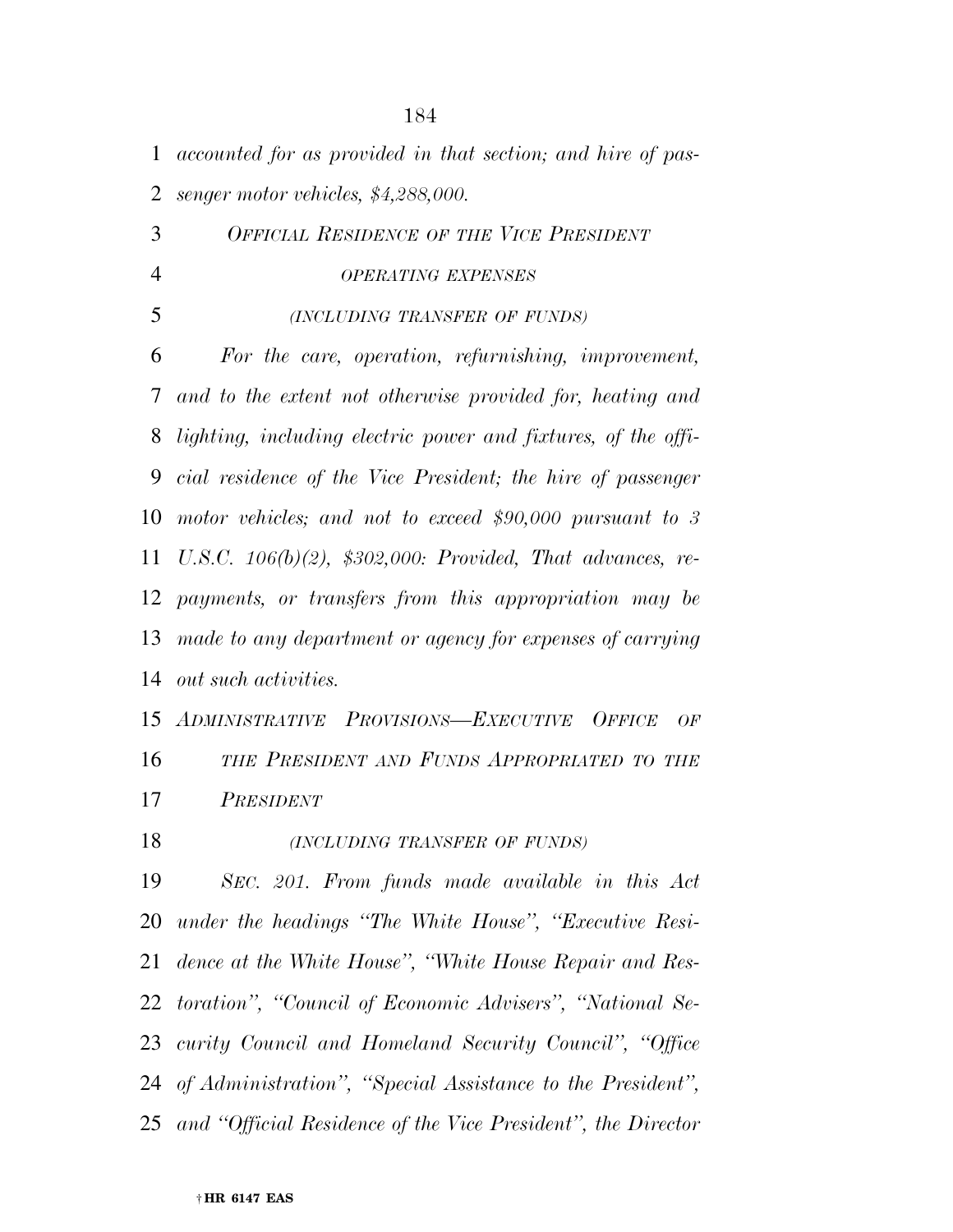*of the Office of Management and Budget (or such other offi- cer as the President may designate in writing), may, with advance approval of the Committees on Appropriations of the House of Representatives and the Senate, transfer not to exceed 10 percent of any such appropriation to any other such appropriation, to be merged with and available for the same time and for the same purposes as the appropria- tion to which transferred: Provided, That the amount of an appropriation shall not be increased by more than 50 per- cent by such transfers: Provided further, That no amount shall be transferred from ''Special Assistance to the Presi- dent'' or ''Official Residence of the Vice President'' without the approval of the Vice President.* 

 *SEC. 202. (a) During fiscal year 2019, any Executive order or Presidential memorandum issued or revoked by the President shall be accompanied by a written statement from the Director of the Office of Management and Budget on the budgetary impact, including costs, benefits, and reve-nues, of such order or memorandum.* 

*(b) Any such statement shall include—* 

- *(1) a narrative summary of the budgetary im- pact of such order or memorandum on the Federal Government;*
- *(2) the impact on mandatory and discretionary obligations and outlays as the result of such order or*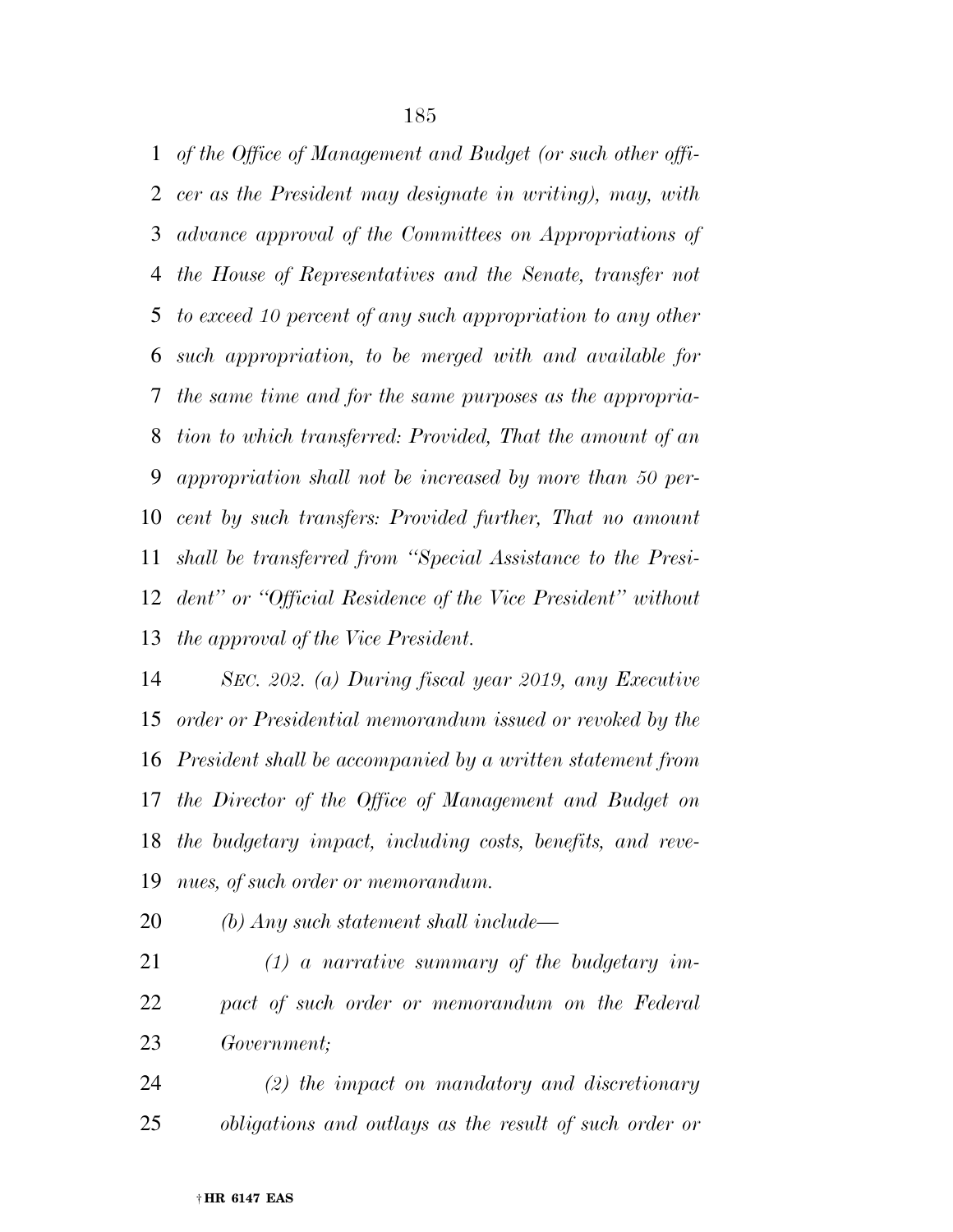| $\mathbf{1}$   | memorandum, listed by Federal agency, for each year            |
|----------------|----------------------------------------------------------------|
| $\overline{2}$ | in the 5-fiscal-year period beginning in fiscal year           |
| 3              | $2019;$ and                                                    |
| $\overline{4}$ | $(3)$ the impact on revenues of the Federal Gov-               |
| 5              | ernment as the result of such order or memorandum              |
| 6              | over the 5-fiscal-year period beginning in fiscal year         |
| 7              | 2019.                                                          |
| 8              | (c) If an Executive order or Presidential memorandum           |
| 9              | is issued during fiscal year 2019 due to a national emer-      |
| 10             | gency, the Director of the Office of Management and Budget     |
| 11             | may issue the statement required by subsection $(a)$ not later |
| 12             | than 15 days after the date that such order or memorandum      |
| 13             | <i>is issued.</i>                                              |
| 14             | (d) The requirement for cost estimates for Presidential        |
| 15             | memoranda shall only apply for Presidential memoranda          |
| 16             | estimated to have a regulatory cost in excess<br>of            |
| 17             | \$100,000,000.                                                 |
| 18             | This title may be cited as the "Executive Office of the        |
|                | 19 President Appropriations Act, 2019".                        |
| 20             | <b>TITLE III</b>                                               |
| 21             | <b>THE JUDICIARY</b>                                           |
| 22             | <b>SUPREME COURT OF THE UNITED STATES</b>                      |
| 23             | <b>SALARIES AND EXPENSES</b>                                   |
| 24             | For expenses necessary for the operation of the $Su-$          |
|                | 25 preme Court, as required by law, excluding care of the      |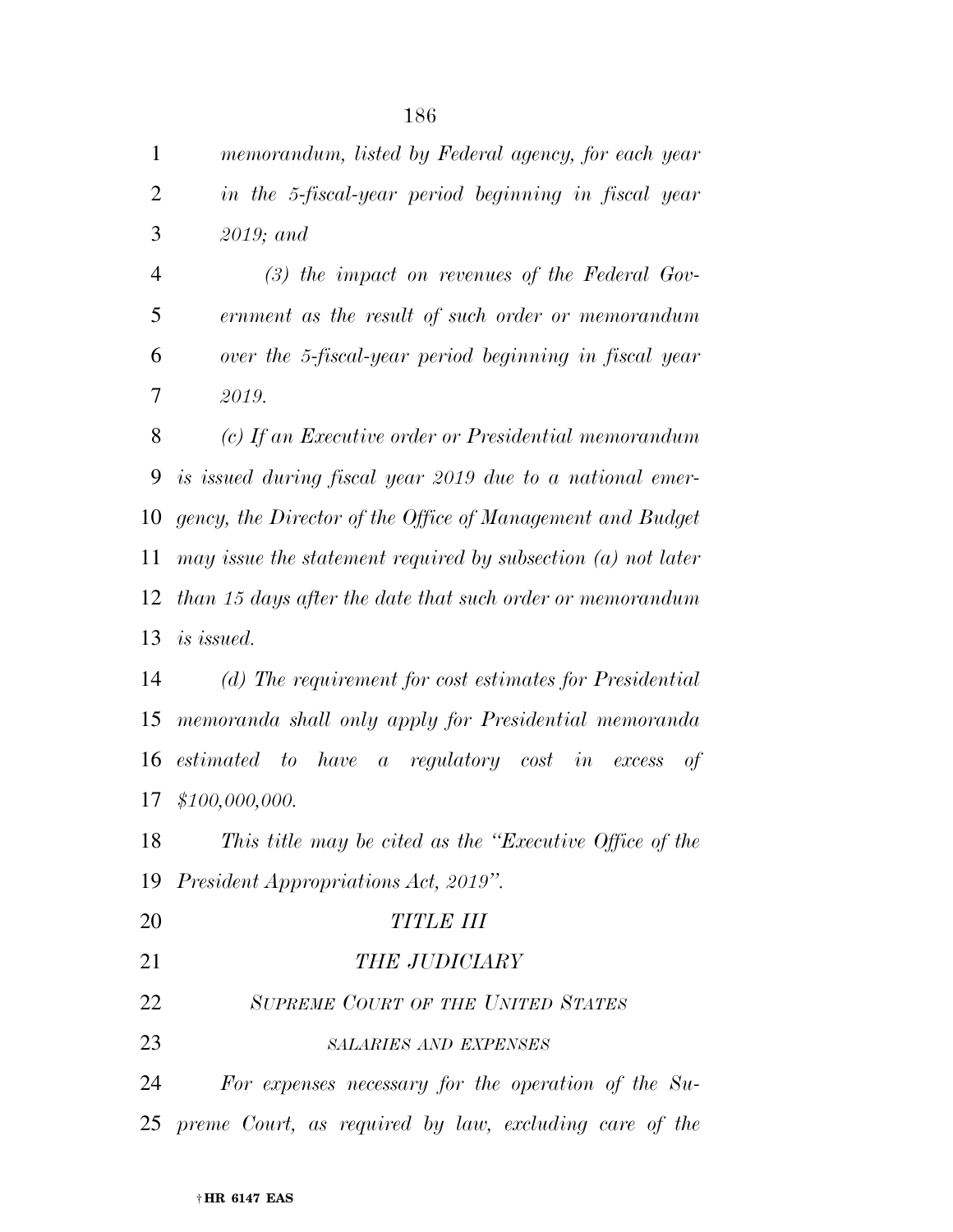*building and grounds, including hire of passenger motor vehicles as authorized by 31 U.S.C. 1343 and 1344; not to exceed \$10,000 for official reception and representation ex- penses; and for miscellaneous expenses, to be expended as the Chief Justice may approve, \$84,703,000, of which \$1,500,000 shall remain available until expended.* 

 *In addition, there are appropriated such sums as may be necessary under current law for the salaries of the chief justice and associate justices of the court.* 

*CARE OF THE BUILDING AND GROUNDS*

 *For such expenditures as may be necessary to enable the Architect of the Capitol to carry out the duties imposed upon the Architect by 40 U.S.C. 6111 and 6112, \$15,999,000, to remain available until expended.* 

*UNITED STATES COURT OF APPEALS FOR THE FEDERAL*

- 
- *CIRCUIT*

*SALARIES AND EXPENSES*

 *For salaries of officers and employees, and for nec- essary expenses of the court, as authorized by law, \$32,016,000.* 

 *In addition, there are appropriated such sums as may be necessary under current law for the salaries of the chief judge and judges of the court.*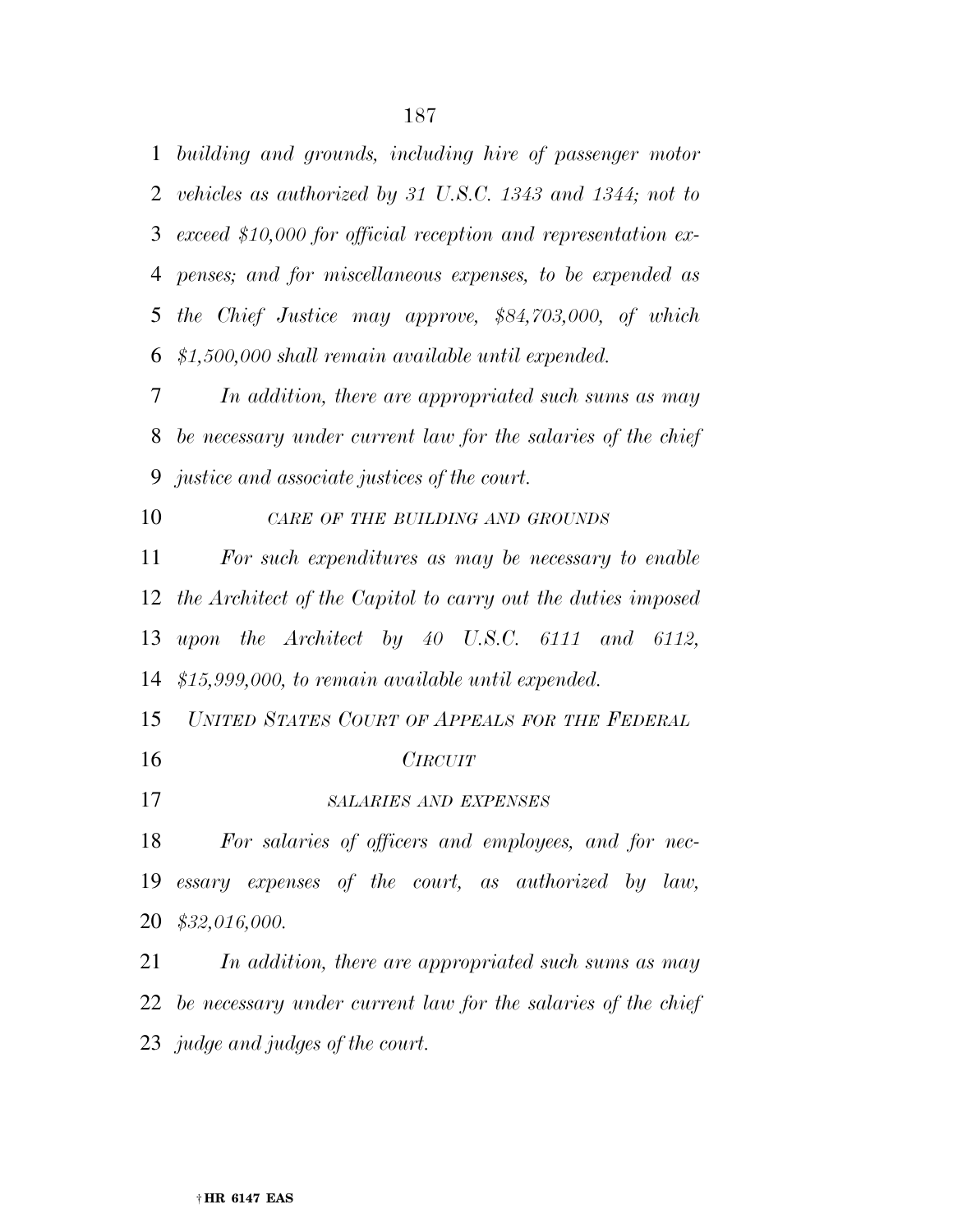| 1              | UNITED STATES COURT OF INTERNATIONAL TRADE                      |
|----------------|-----------------------------------------------------------------|
| $\overline{2}$ | <b>SALARIES AND EXPENSES</b>                                    |
| 3              | For salaries of officers and employees of the court, serv-      |
| $\overline{4}$ | ices, and necessary expenses of the court, as authorized by     |
| 5              | law, \$19,450,000.                                              |
| 6              | In addition, there are appropriated such sums as may            |
| 7              | be necessary under current law for the salaries of the chief    |
| 8              | <i>judge and judges of the court.</i>                           |
| 9              | COURTS OF APPEALS, DISTRICT COURTS, AND OTHER                   |
| 10             | <b>JUDICIAL SERVICES</b>                                        |
| 11             | <b>SALARIES AND EXPENSES</b>                                    |
| 12             | For the salaries of judges of the United States Court           |
| 13             | of Federal Claims, magistrate judges, and all other officers    |
| 14             | and employees of the Federal Judiciary not otherwise spe-       |
| 15             | cifically provided for, necessary expenses of the courts, and   |
| 16             | the purchase, rental, repair, and cleaning of uniforms for      |
|                | 17 Probation and Pretrial Services Office staff, as authorized  |
|                | 18 by law, $$5,154,461,000$ (including the purchase of firearms |
| 19             | and ammunition); of which not to exceed $$27,817,000$ shall     |
| 20             | remain available until expended for space alteration            |
| 21             | projects and for furniture and furnishings related to new       |
| 22             | space alteration and construction projects.                     |
| 23             | In addition, there are appropriated such sums as may            |

 *be necessary under current law for the salaries of circuit and district judges (including judges of the territorial courts*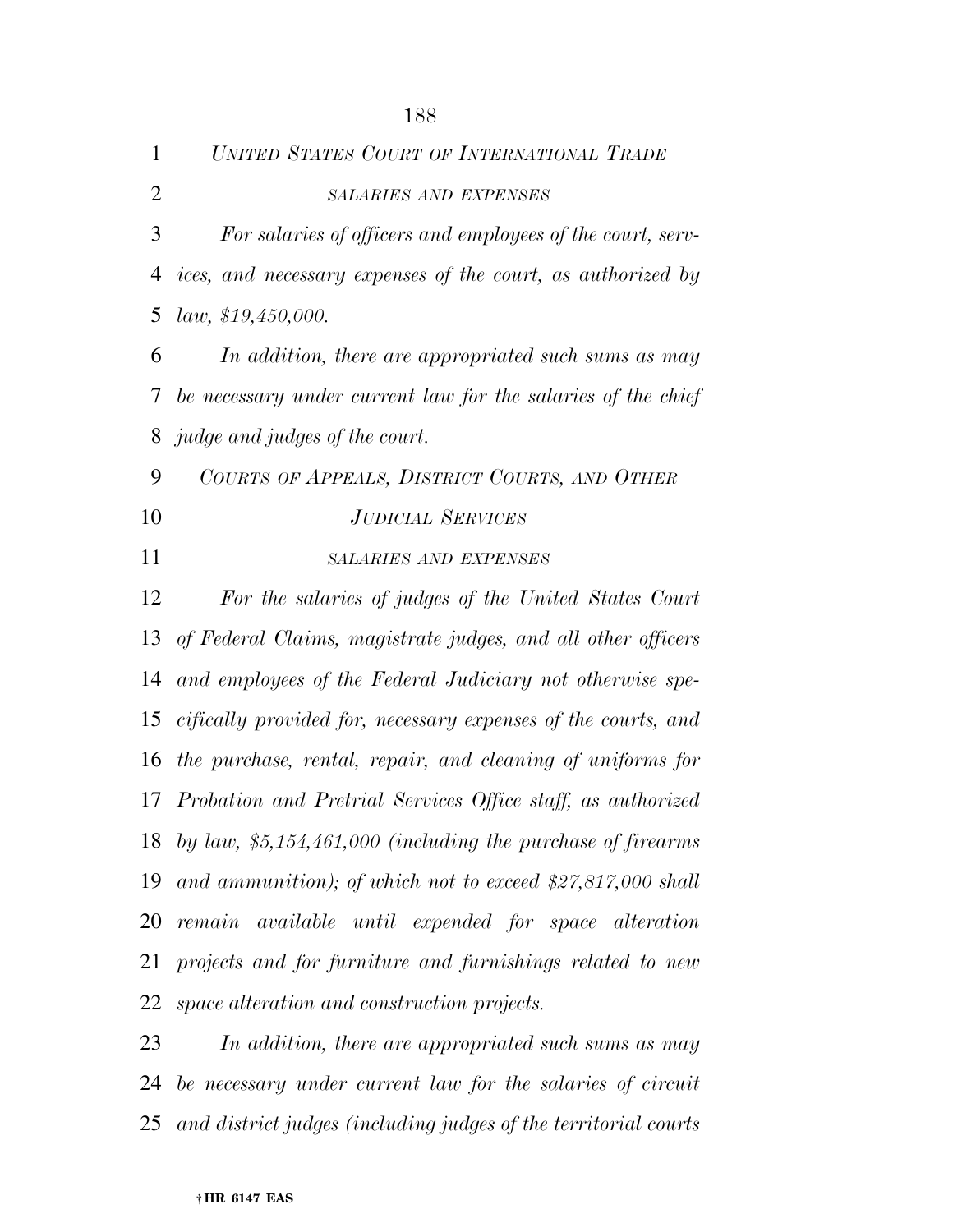*of the United States), bankruptcy judges, and justices and judges retired from office or from regular active service.* 

 *In addition, for expenses of the United States Court of Federal Claims associated with processing cases under the National Childhood Vaccine Injury Act of 1986 (Public Law 99–660), not to exceed \$8,475,000, to be appropriated from the Vaccine Injury Compensation Trust Fund.* 

# *DEFENDER SERVICES*

 *For the operation of Federal Defender organizations; the compensation and reimbursement of expenses of attor- neys appointed to represent persons under 18 U.S.C. 3006A and 3599, and for the compensation and reimbursement of expenses of persons furnishing investigative, expert, and other services for such representations as authorized by law; the compensation (in accordance with the maximums under 18 U.S.C. 3006A) and reimbursement of expenses of attor- neys appointed to assist the court in criminal cases where the defendant has waived representation by counsel; the compensation and reimbursement of expenses of attorneys appointed to represent jurors in civil actions for the protec- tion of their employment, as authorized by 28 U.S.C. 1875(d)(1); the compensation and reimbursement of ex- penses of attorneys appointed under 18 U.S.C. 983(b)(1) in connection with certain judicial civil forfeiture pro-ceedings; the compensation and reimbursement of travel ex-*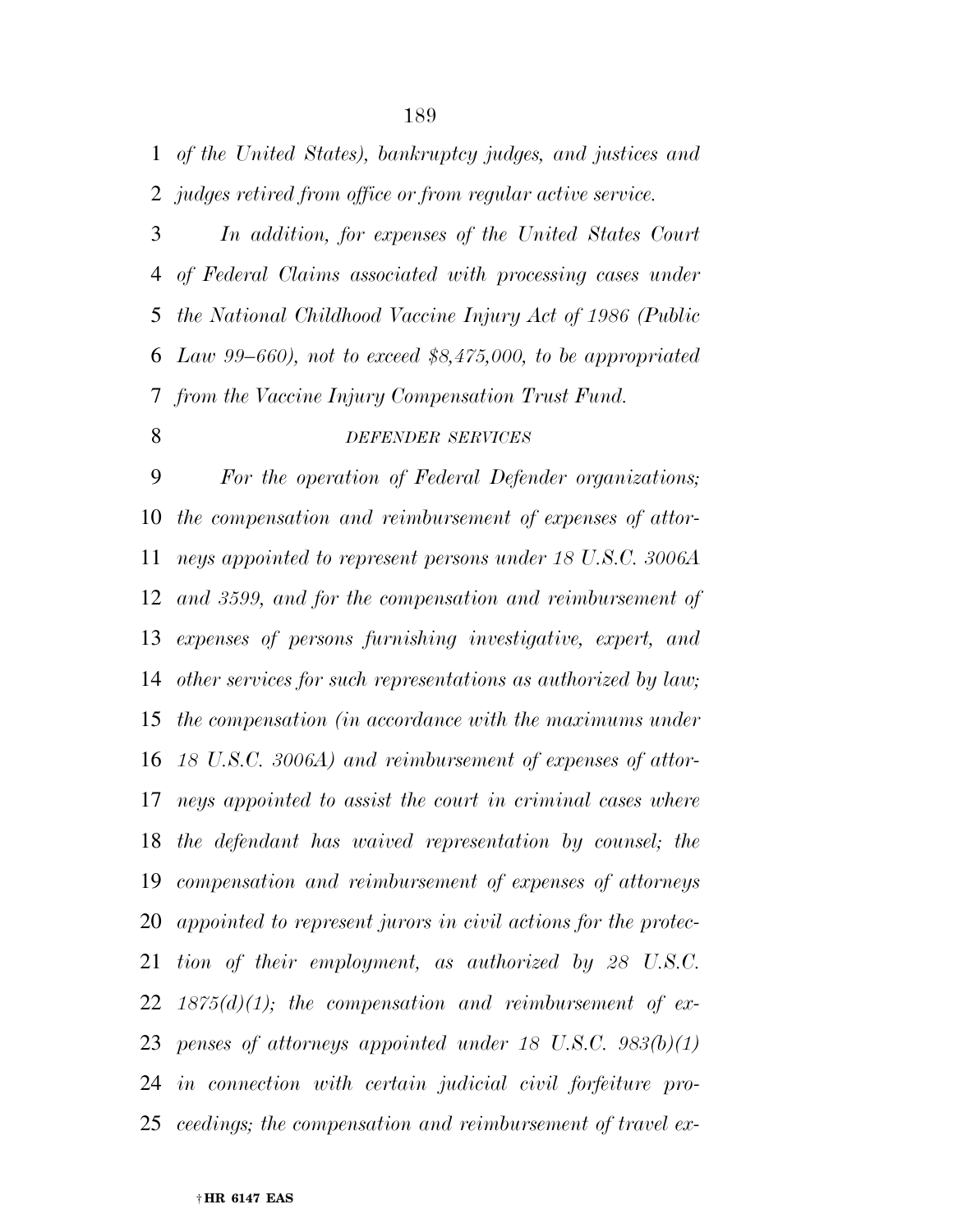*penses of guardians ad litem appointed under 18 U.S.C. 4100(b); and for necessary training and general adminis- trative expenses, \$1,140,846,000 to remain available until expended.* 

#### *FEES OF JURORS AND COMMISSIONERS*

 *For fees and expenses of jurors as authorized by 28 U.S.C. 1871 and 1876; compensation of jury commissioners as authorized by 28 U.S.C. 1863; and compensation of com- missioners appointed in condemnation cases pursuant to rule 71.1(h) of the Federal Rules of Civil Procedure (28 U.S.C. Appendix Rule 71.1(h)), \$49,750,000, to remain available until expended: Provided, That the compensation of land commissioners shall not exceed the daily equivalent of the highest rate payable under 5 U.S.C. 5332.* 

*COURT SECURITY*

*(INCLUDING TRANSFER OF FUNDS)*

 *For necessary expenses, not otherwise provided for, in- cident to the provision of protective guard services for United States courthouses and other facilities housing Fed- eral court operations, and the procurement, installation, and maintenance of security systems and equipment for United States courthouses and other facilities housing Fed- eral court operations, including building ingress-egress con- trol, inspection of mail and packages, directed security pa-trols, perimeter security, basic security services provided by*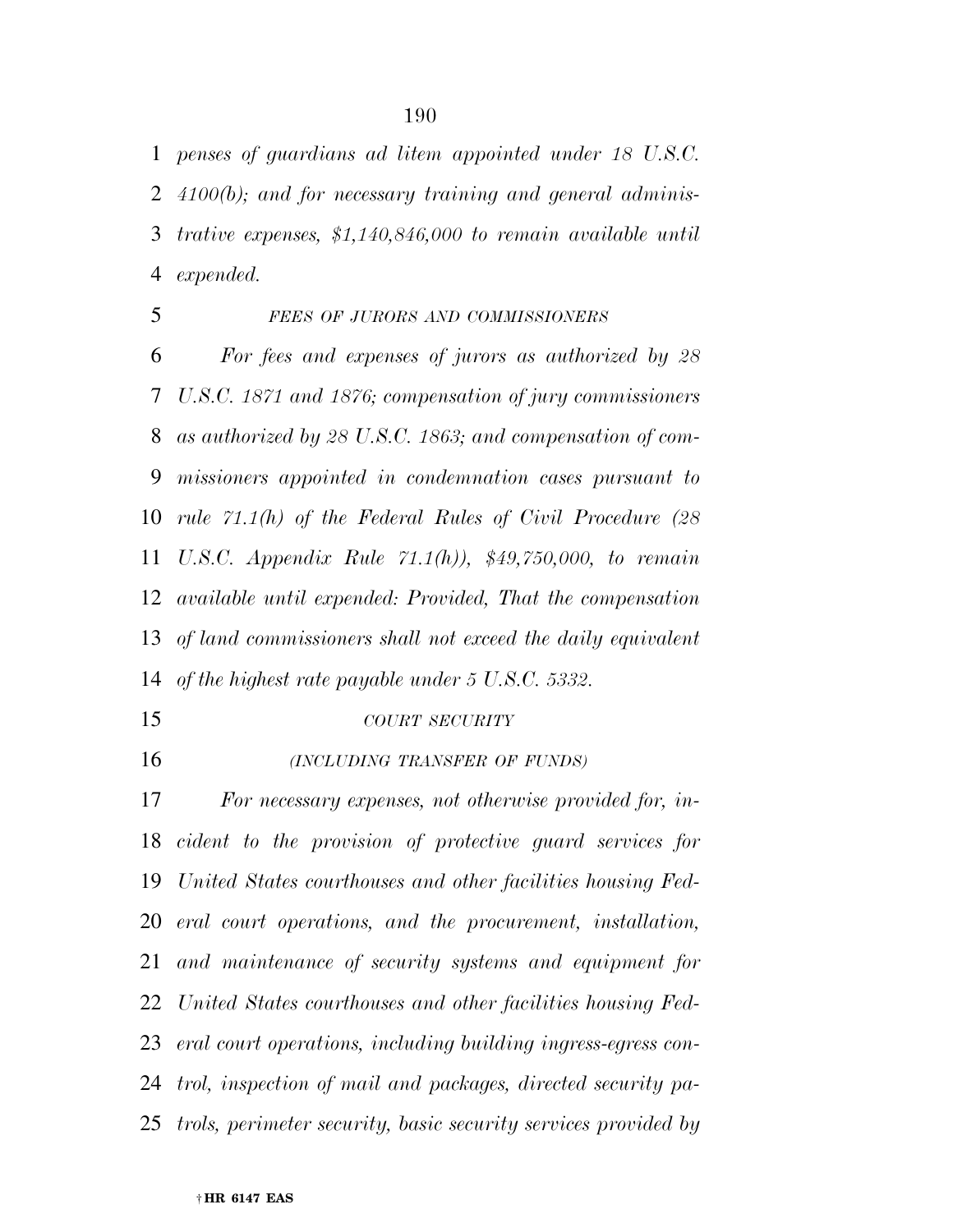| 1  | the Federal Protective Service, and other similar activities |
|----|--------------------------------------------------------------|
| 2  | as authorized by section 1010 of the Judicial Improvement    |
| 3  | and Access to Justice Act (Public Law 100–702),              |
| 4  | $$604,460,000, of which not to exceed $20,000,000 shall re-$ |
| 5  | main available until expended, to be expended directly or    |
| 6  | transferred to the United States Marshals Service, which     |
| 7  | shall be responsible for administering the Judicial Facility |
| 8  | Security Program consistent with standards or guidelines     |
| 9  | agreed to by the Director of the Administrative Office of    |
| 10 | the United States Courts and the Attorney General.           |
| 11 | ADMINISTRATIVE OFFICE OF THE UNITED STATES                   |
| 12 | <b>COURTS</b>                                                |
| 13 | <b>SALARIES AND EXPENSES</b>                                 |
| 14 | For necessary expenses of the Administrative Office of       |
| 15 | the United States Courts as authorized by law, including     |
| 16 | travel as authorized by 31 U.S.C. 1345, hire of a passenger  |
| 17 | motor vehicle as authorized by 31 U.S.C. $1343(b)$ , adver-  |
| 18 | tising and rent in the District of Columbia and elsewhere,   |
| 19 | $$92,413,000,$ of which not to exceed \$8,500 is authorized  |
|    | 20 for official reception and representation expenses.       |
| 21 | <b>FEDERAL JUDICIAL CENTER</b>                               |
| 22 | <b>SALARIES AND EXPENSES</b>                                 |
| 23 | For necessary expenses of the Federal Judicial Center,       |
| 24 | as authorized by Public Law 90-219, \$29,819,000; of which   |
| 25 | $$1,800,000$ shall remain available through September 30,    |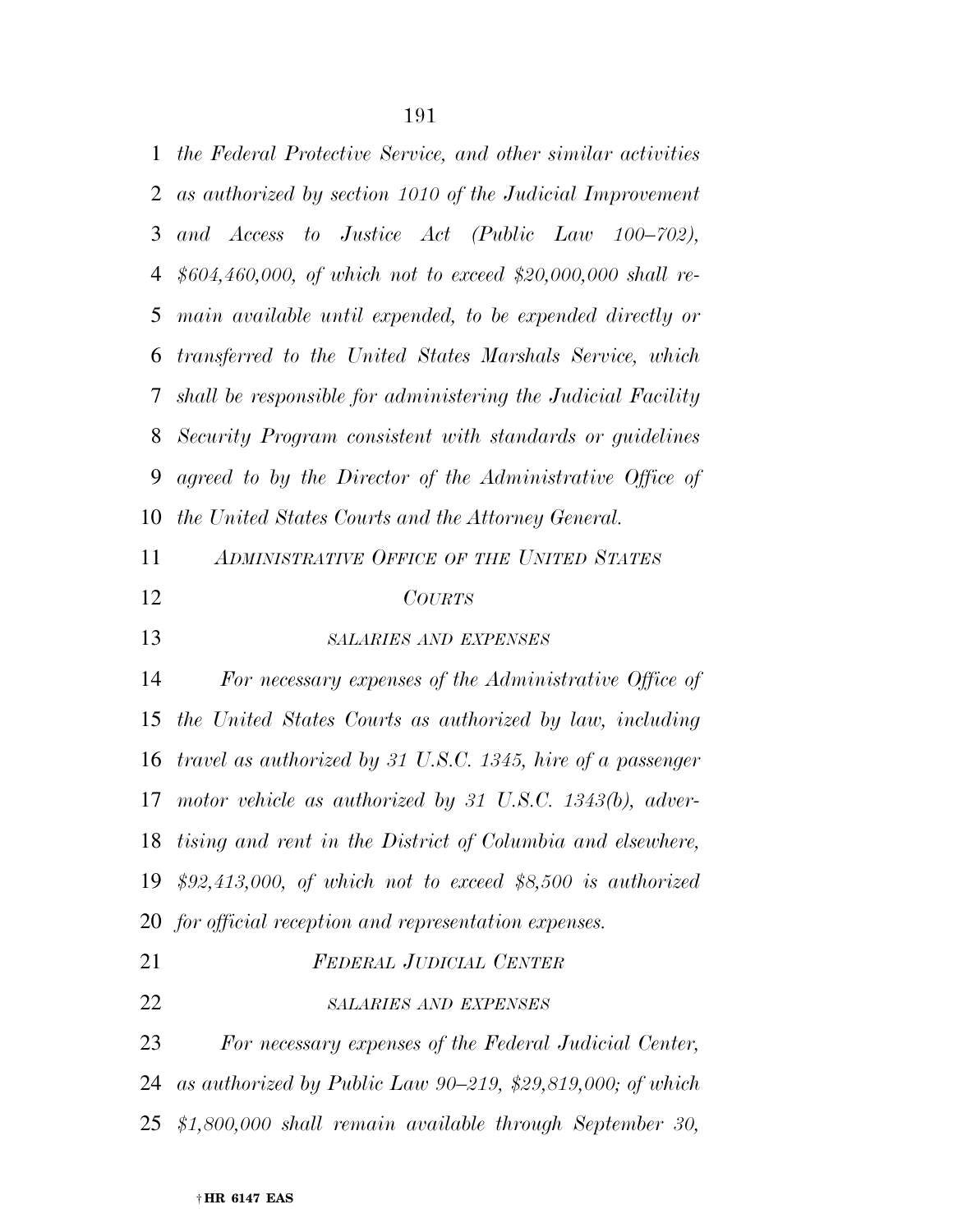| $\mathbf{1}$   | $2020$ , to provide education and training to Federal court          |
|----------------|----------------------------------------------------------------------|
| 2              | personnel; and of which not to exceed \$1,500 is authorized          |
| 3              | for official reception and representation expenses.                  |
| $\overline{4}$ | UNITED STATES SENTENCING COMMISSION                                  |
| 5              | <b>SALARIES AND EXPENSES</b>                                         |
| 6              | For the salaries and expenses necessary to carry out                 |
| 7              | the provisions of chapter 58 of title 28, United States Code,        |
| 8              | \$18,548,000, of which not to exceed \$1,000 is authorized           |
| 9              | for official reception and representation expenses.                  |
| 10             | <b>ADMINISTRATIVE PROVISIONS-THE JUDICIARY</b>                       |
| 11             | (INCLUDING TRANSFER OF FUNDS)                                        |
| 12             | SEC. 301. Appropriations and authorizations made in                  |
| 13             | this title which are available for salaries and expenses shall       |
| 14             | be available for services as authorized by $5 \text{ U.S.C. } 3109.$ |
| 15             | SEC. 302. Not to exceed 5 percent of any appropriation               |
| 16             | made available for the current fiscal year for the Judiciary         |
|                | 17 in this Act may be transferred between such appropriations,       |
|                | 18 but no such appropriation, except "Courts of Appeals, Dis-        |
| 19             | trict Courts, and Other Judicial Services, Defender Serv-            |
| 20             | ices" and "Courts of Appeals, District Courts, and Other             |
| 21             | Judicial Services, Fees of Jurors and Commissioners", shall          |
| 22             | be increased by more than 10 percent by any such transfers:          |
| 23             | Provided, That any transfer pursuant to this section shall           |
| 24             | be treated as a reprogramming of funds under sections 604            |
| 25             | and 608 of this Act and shall not be available for obligation        |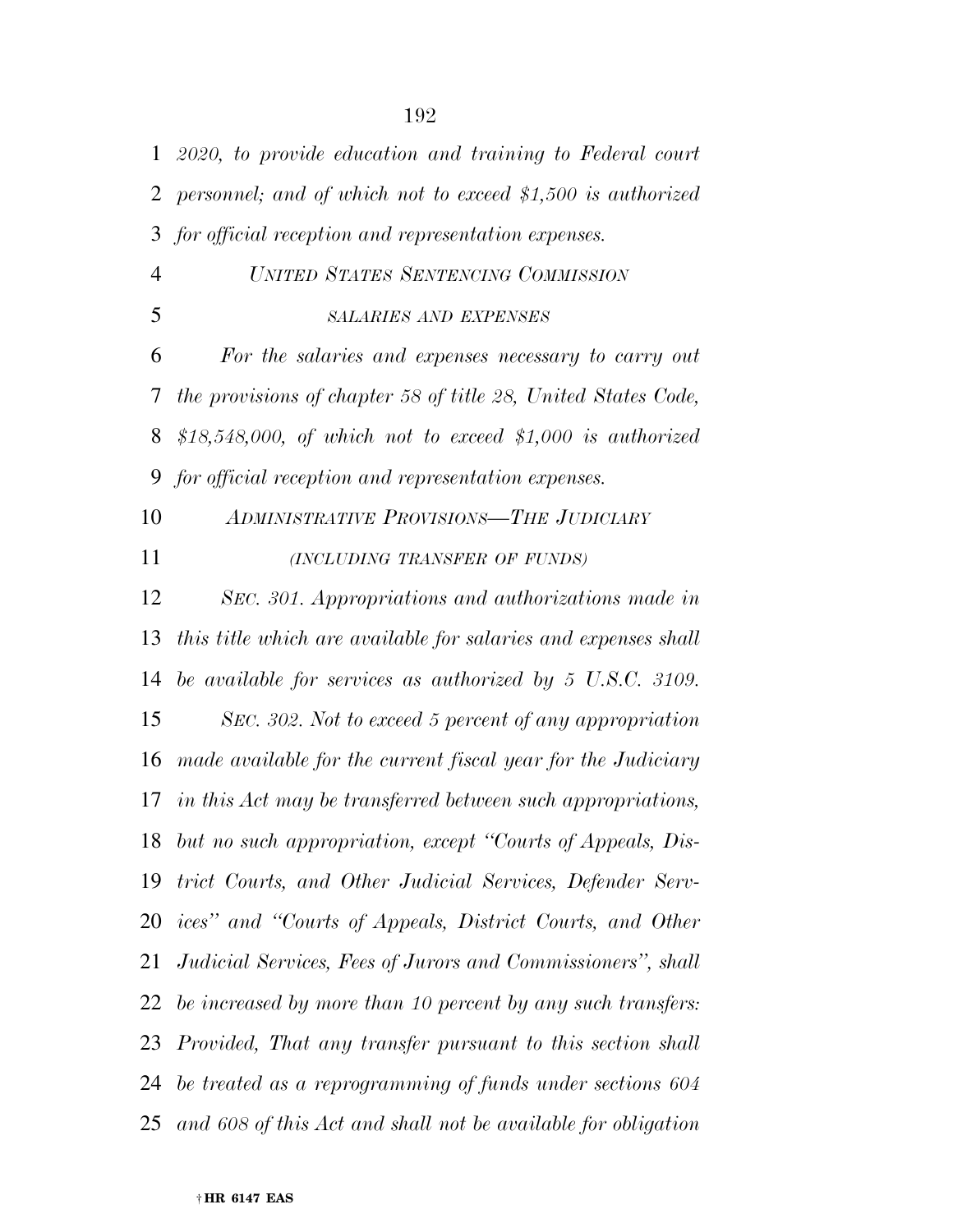*or expenditure except in compliance with the procedures set forth in section 608.* 

 *SEC. 303. Notwithstanding any other provision of law, the salaries and expenses appropriation for ''Courts of Ap- peals, District Courts, and Other Judicial Services'' shall be available for official reception and representation ex- penses of the Judicial Conference of the United States: Pro- vided, That such available funds shall not exceed \$11,000 and shall be administered by the Director of the Adminis- trative Office of the United States Courts in the capacity as Secretary of the Judicial Conference.* 

 *SEC. 304. Section 3315(a) of title 40, United States Code, shall be applied by substituting ''Federal'' for ''execu-tive'' each place it appears.* 

 *SEC. 305. In accordance with 28 U.S.C. 561–569, and notwithstanding any other provision of law, the United States Marshals Service shall provide, for such courthouses as its Director may designate in consultation with the Di- rector of the Administrative Office of the United States Courts, for purposes of a pilot program, the security services that 40 U.S.C. 1315 authorizes the Department of Home- land Security to provide, except for the services specified in 40 U.S.C. 1315(b)(2)(E). For building-specific security services at these courthouses, the Director of the Administra-tive Office of the United States Courts shall reimburse the*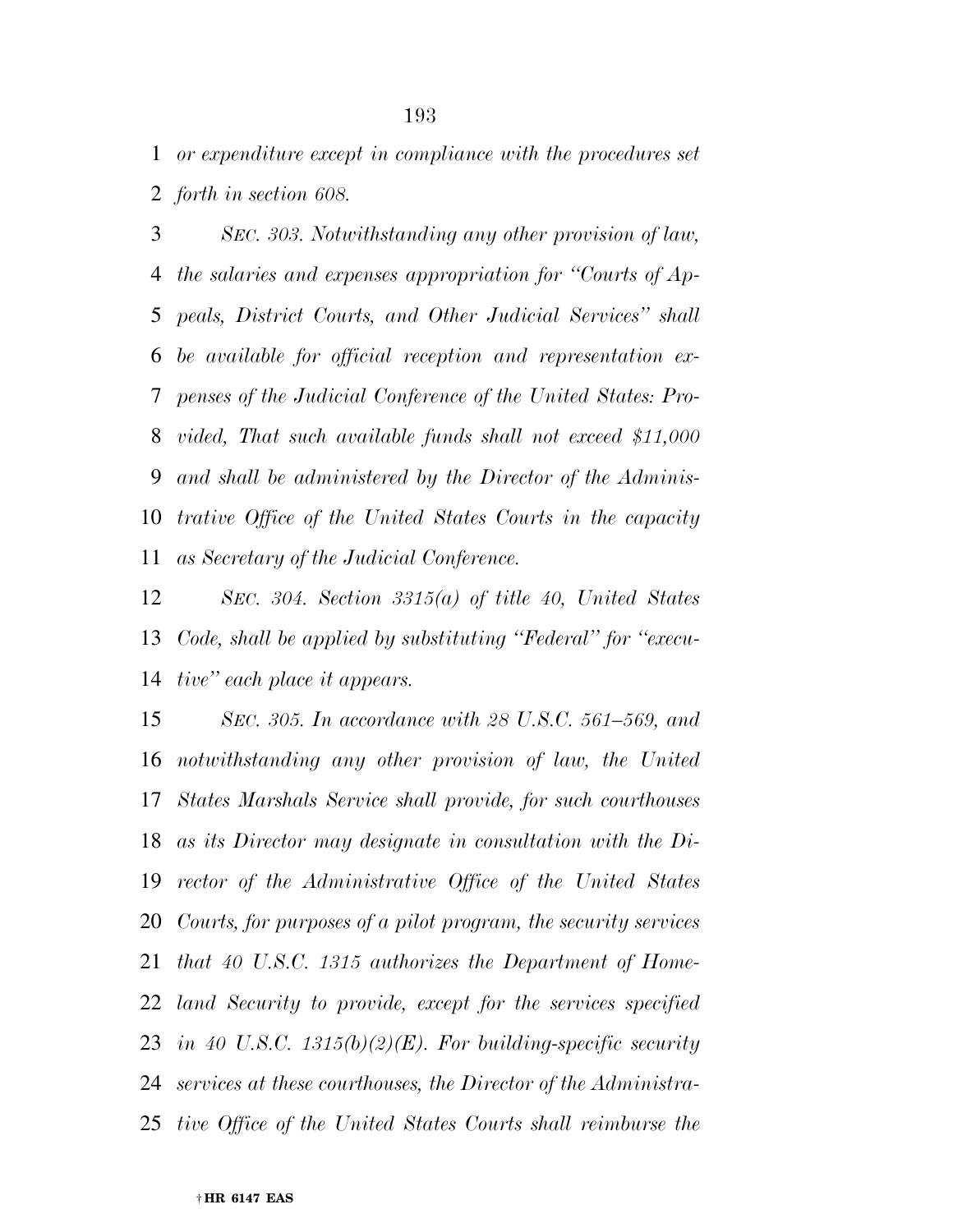*United States Marshals Service rather than the Department of Homeland Security.* 

 *SEC. 306. (a) Section 203(c) of the Judicial Improve- ments Act of 1990 (Public Law 101–650; 28 U.S.C. 133 note), is amended in the matter following paragraph 12—* 

 *(1) in the second sentence (relating to the Dis- trict of Kansas), by striking ''27 years and 6 months'' and inserting ''28 years and 6 months''; and* 

 *(2) in the sixth sentence (relating to the District of Hawaii), by striking ''24 years and 6 months'' and inserting ''25 years and 6 months''.* 

 *(b) Section 406 of the Transportation, Treasury, Housing and Urban Development, the Judiciary, the Dis- trict of Columbia, and Independent Agencies Appropria- tions Act, 2006 (Public Law 109–115; 119 Stat. 2470; 28 U.S.C. 133 note) is amended in the second sentence (relat- ing to the eastern District of Missouri) by striking ''25 years and 6 months'' and inserting ''26 years and 6 months''.* 

 *(c) Section 312(c)(2) of the 21st Century Department of Justice Appropriations Authorization Act (Public Law 107–273; 28 U.S.C. 133 note), is amended—* 

 *(1) in the first sentence by striking ''16 years'' and inserting ''17 years'';*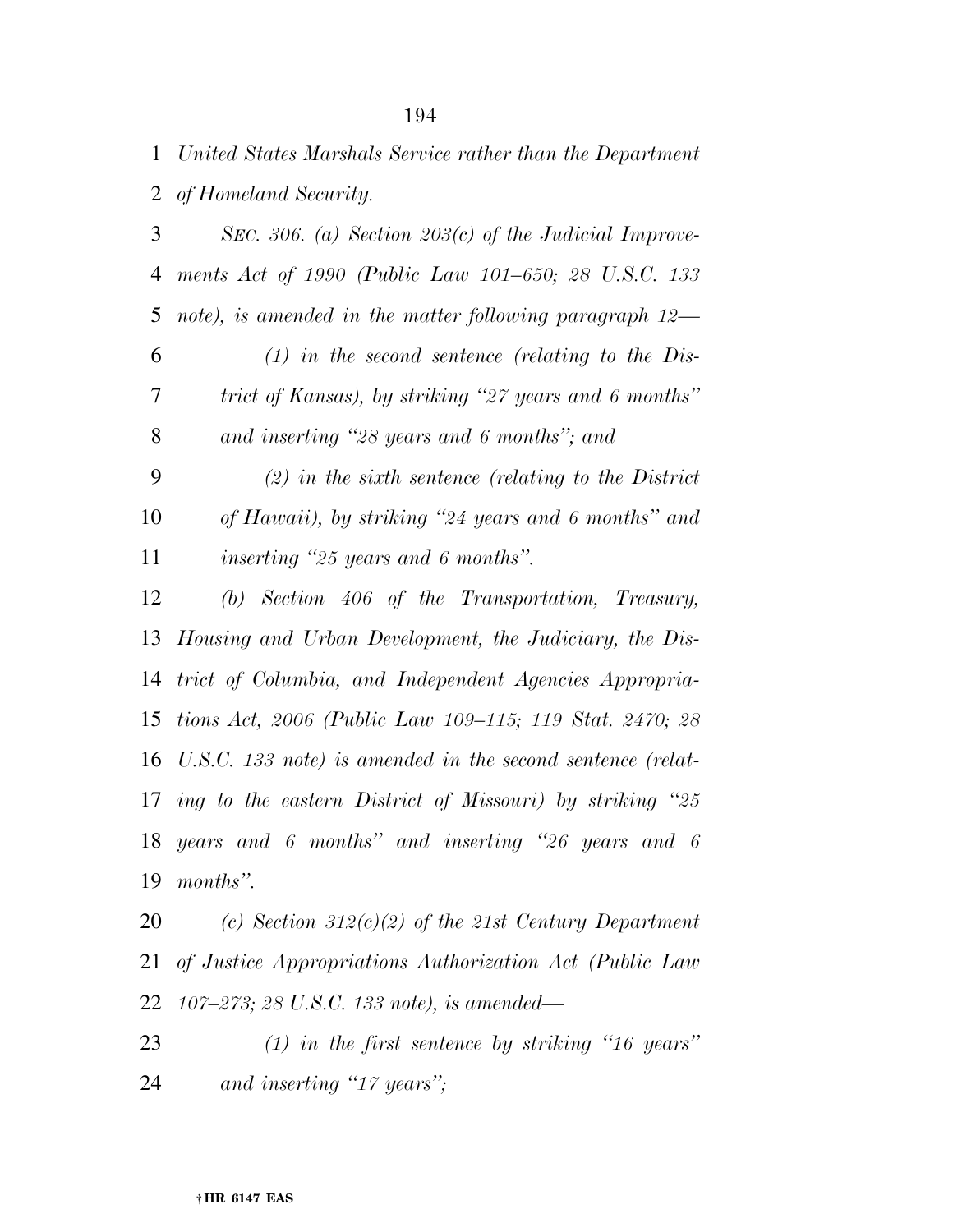| $\mathbf{1}$   | $(2)$ in the second sentence (relating to the central         |
|----------------|---------------------------------------------------------------|
| $\overline{2}$ | District of California), by striking "15 years and 6          |
| 3              | months" and inserting "16 years and 6 months"; and            |
| $\overline{4}$ | $(3)$ in the third sentence (relating to the western          |
| 5              | district of North Carolina), by striking "14 years"           |
| 6              | and inserting "15 years".                                     |
| 7              | This title may be cited as the "Judiciary Appropria-          |
| 8              | tions Act, $2019$ ".                                          |
| 9              | <b>TITLE IV</b>                                               |
| 10             | DISTRICT OF COLUMBIA                                          |
| 11             | <b>FEDERAL FUNDS</b>                                          |
| 12             | FEDERAL PAYMENT FOR RESIDENT TUITION SUPPORT                  |
| 13             | For a Federal payment to the District of Columbia,            |
| 14             | to be deposited into a dedicated account, for a nationwide    |
| 15             | program to be administered by the Mayor, for District of      |
| 16             | Columbia resident tuition support, $$30,000,000,$ to remain   |
|                | 17 available until expended: Provided, That such funds, in-   |
| 18             | cluding any interest accrued thereon, may be used on behalf   |
| 19             | of eligible District of Columbia residents to pay an amount   |
| 20             | based upon the difference between in-State and out-of-State   |
| 21             | tuition at public institutions of higher education, or to pay |
| 22             | up to \$2,500 each year at eligible private institutions of   |
| 23             | higher education: Provided further, That the awarding of      |
| 24             | such funds may be prioritized on the basis of a resident's    |

*academic merit, the income and need of eligible students*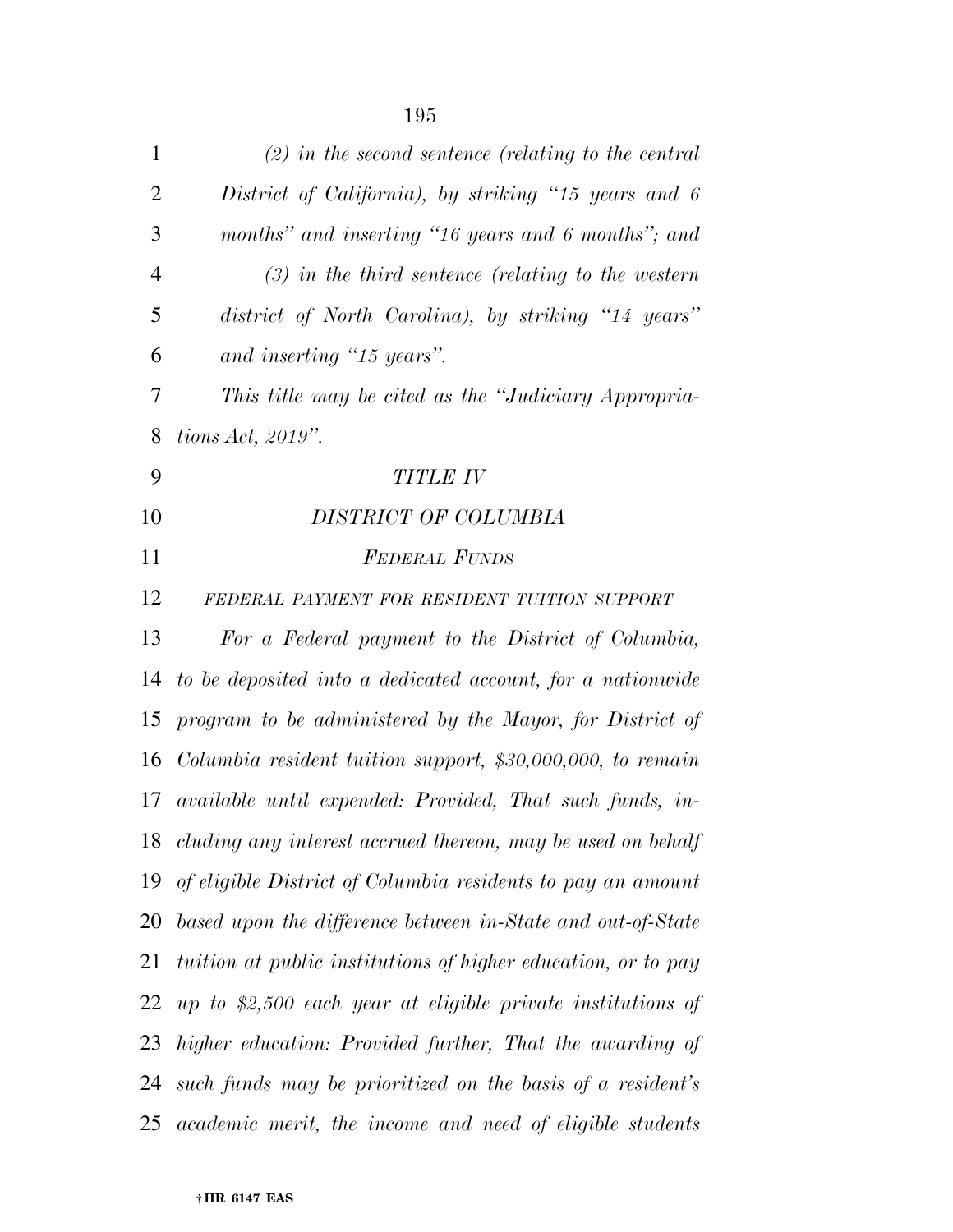*and such other factors as may be authorized: Provided fur- ther, That the District of Columbia government shall main- tain a dedicated account for the Resident Tuition Support Program that shall consist of the Federal funds appro- priated to the Program in this Act and any subsequent ap- propriations, any unobligated balances from prior fiscal years, and any interest earned in this or any fiscal year: Provided further, That the account shall be under the con- trol of the District of Columbia Chief Financial Officer, who shall use those funds solely for the purposes of carrying out the Resident Tuition Support Program: Provided further, That the Office of the Chief Financial Officer shall provide a quarterly financial report to the Committees on Appro- priations of the House of Representatives and the Senate for these funds showing, by object class, the expenditures made and the purpose therefor.* 

*FEDERAL PAYMENT FOR EMERGENCY PLANNING AND*

*SECURITY COSTS IN THE DISTRICT OF COLUMBIA*

 *For a Federal payment of necessary expenses, as deter- mined by the Mayor of the District of Columbia in written consultation with the elected county or city officials of sur- rounding jurisdictions, \$12,000,000, to remain available until expended, for the costs of providing public safety at events related to the presence of the National Capital in the District of Columbia, including support requested by*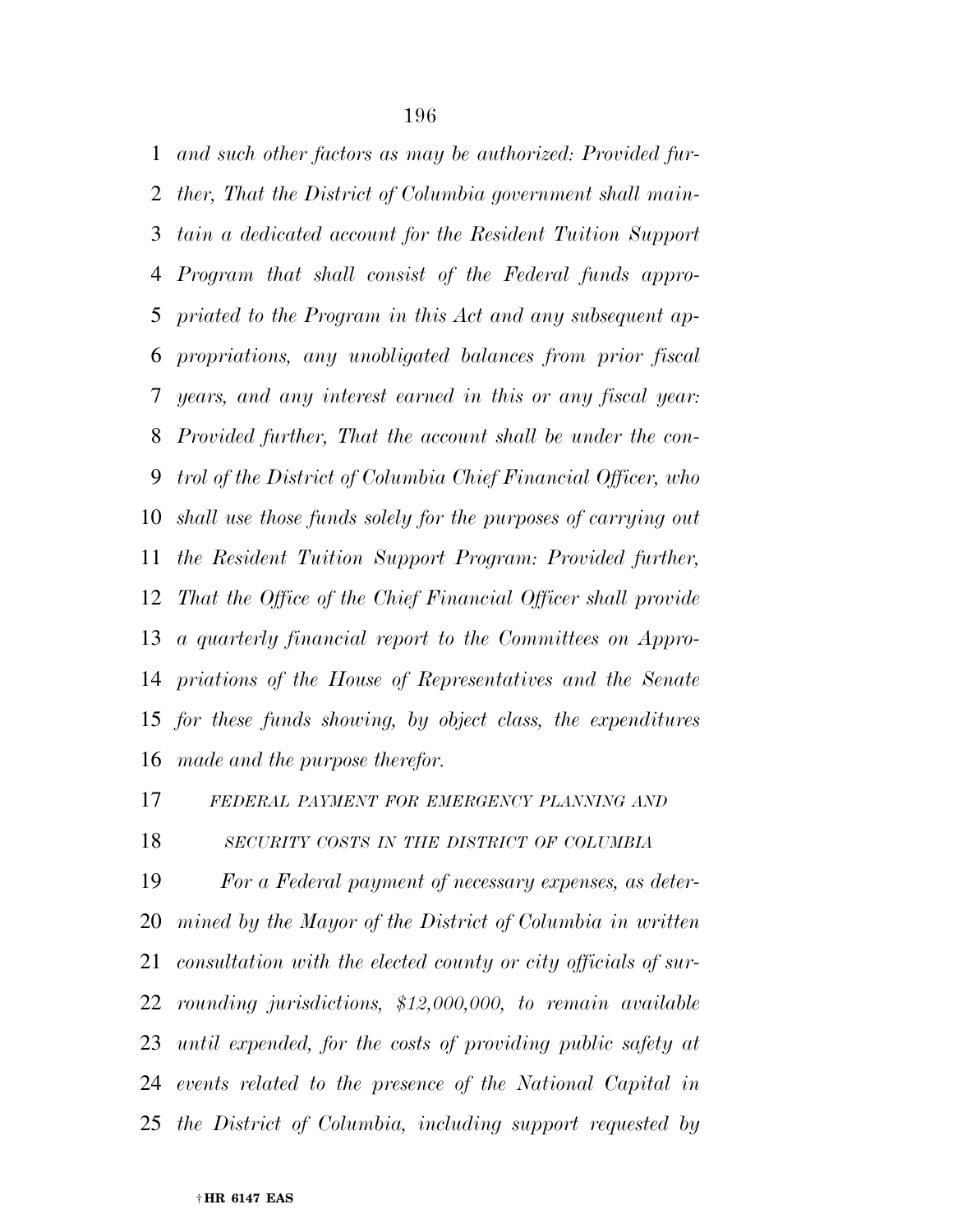*the Director of the United States Secret Service in carrying out protective duties under the direction of the Secretary of Homeland Security, and for the costs of providing sup- port to respond to immediate and specific terrorist threats or attacks in the District of Columbia or surrounding juris-dictions.* 

 *FEDERAL PAYMENT TO THE DISTRICT OF COLUMBIA COURTS*

 *For salaries and expenses for the District of Columbia Courts, \$244,939,000 to be allocated as follows: for the Dis- trict of Columbia Court of Appeals, \$13,379,000, of which not to exceed \$2,500 is for official reception and representa- tion expenses; for the Superior Court of the District of Co- lumbia, \$121,251,000, of which not to exceed \$2,500 is for official reception and representation expenses; for the Dis- trict of Columbia Court System, \$71,909,000, of which not to exceed \$2,500 is for official reception and representation expenses; and \$38,400,000, to remain available until Sep- tember 30, 2020, for capital improvements for District of Columbia courthouse facilities: Provided, That funds made available for capital improvements shall be expended con- sistent with the District of Columbia Courts master plan study and facilities condition assessment: Provided further, That notwithstanding any other provision of law, all amounts under this heading shall be apportioned quarterly*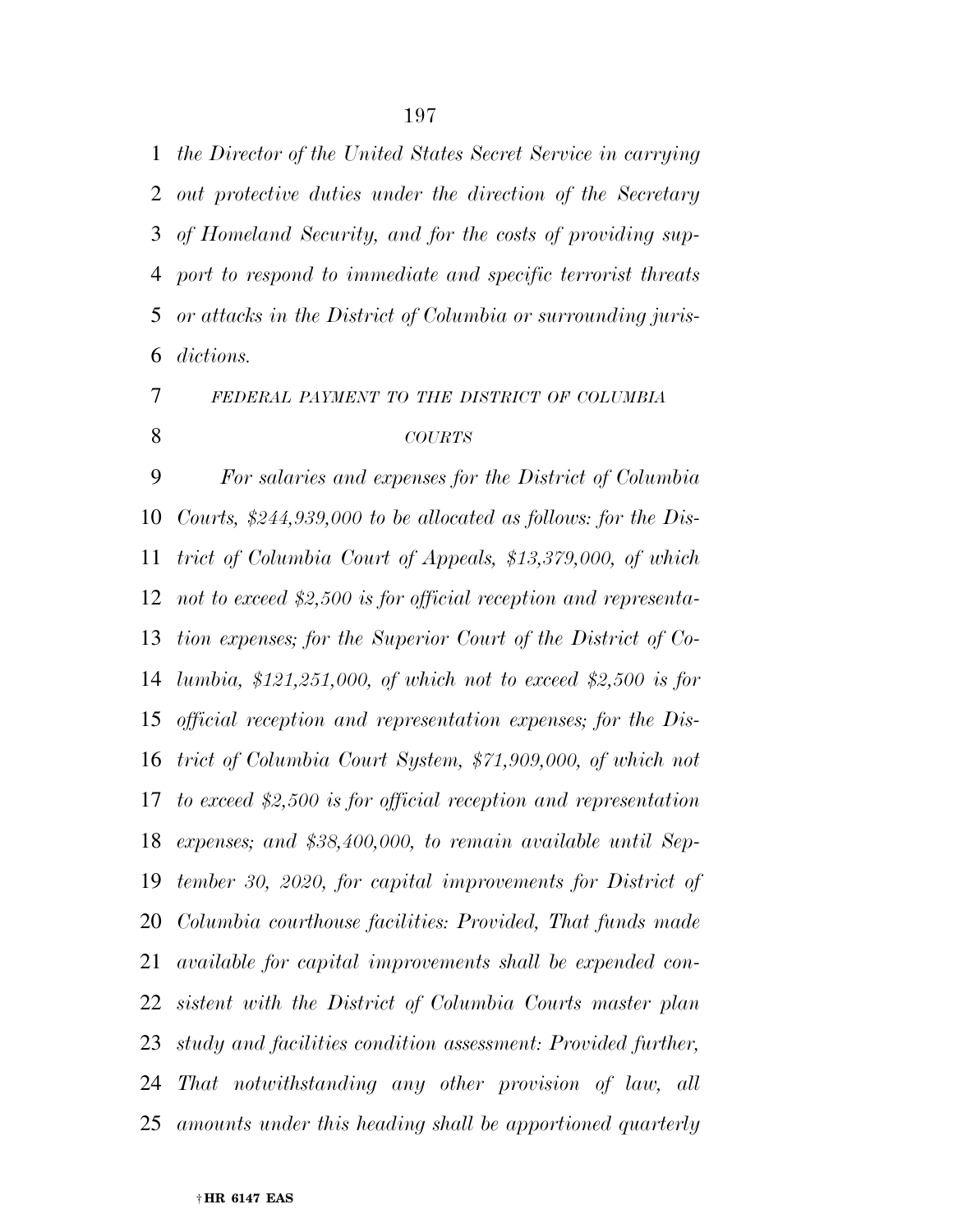*by the Office of Management and Budget and obligated and expended in the same manner as funds appropriated for salaries and expenses of other Federal agencies: Provided further, That 30 days after providing written notice to the Committees on Appropriations of the House of Representa- tives and the Senate, the District of Columbia Courts may reallocate not more than \$9,000,000 of the funds provided under this heading among the items and entities funded under this heading: Provided further, That the Joint Com- mittee on Judicial Administration in the District of Colum- bia may, by regulation, establish a program substantially similar to the program set forth in subchapter II of chapter 35 of title 5, United States Code, for employees of the Dis-trict of Columbia Courts.* 

*FEDERAL PAYMENT FOR DEFENDER SERVICES IN DISTRICT*

*OF COLUMBIA COURTS*

*(INCLUDING TRANSFER OF FUNDS)*

 *For payments authorized under section 11–2604 and section 11–2605, D.C. Official Code (relating to representa- tion provided under the District of Columbia Criminal Jus- tice Act), payments for counsel appointed in proceedings in the Family Court of the Superior Court of the District of Columbia under chapter 23 of title 16, D.C. Official Code, or pursuant to contractual agreements to provide guardian ad litem representation, training, technical as-*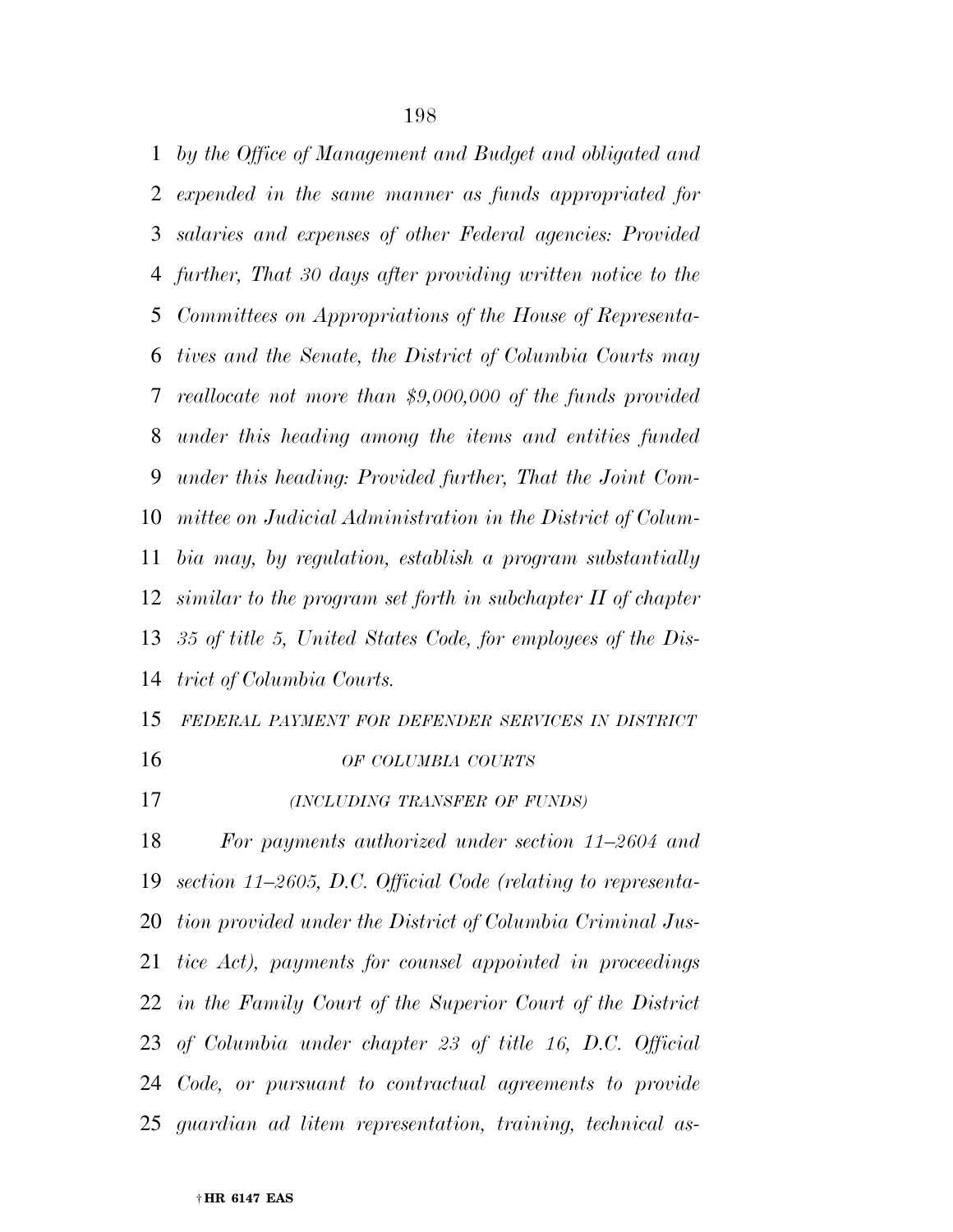*sistance, and such other services as are necessary to improve the quality of guardian ad litem representation, payments for counsel appointed in adoption proceedings under chap- ter 3 of title 16, D.C. Official Code, and payments author- ized under section 21–2060, D.C. Official Code (relating to services provided under the District of Columbia Guardian- ship, Protective Proceedings, and Durable Power of Attor- ney Act of 1986), \$46,005,000, to remain available until expended: Provided, That not more than \$20,000,000 in un- obligated funds provided in this account may be transferred to and merged with funds made available under the heading ''Federal Payment to the District of Columbia Courts,'' to be available for the same period and purposes as funds made available under that heading for capital improve- ments to District of Columbia courthouse facilities: Pro- vided further, That funds provided under this heading shall be administered by the Joint Committee on Judicial Ad- ministration in the District of Columbia: Provided further, That, notwithstanding any other provision of law, this ap-propriation shall be apportioned quarterly by the Office of Management and Budget and obligated and expended in the same manner as funds appropriated for expenses of other Federal agencies.*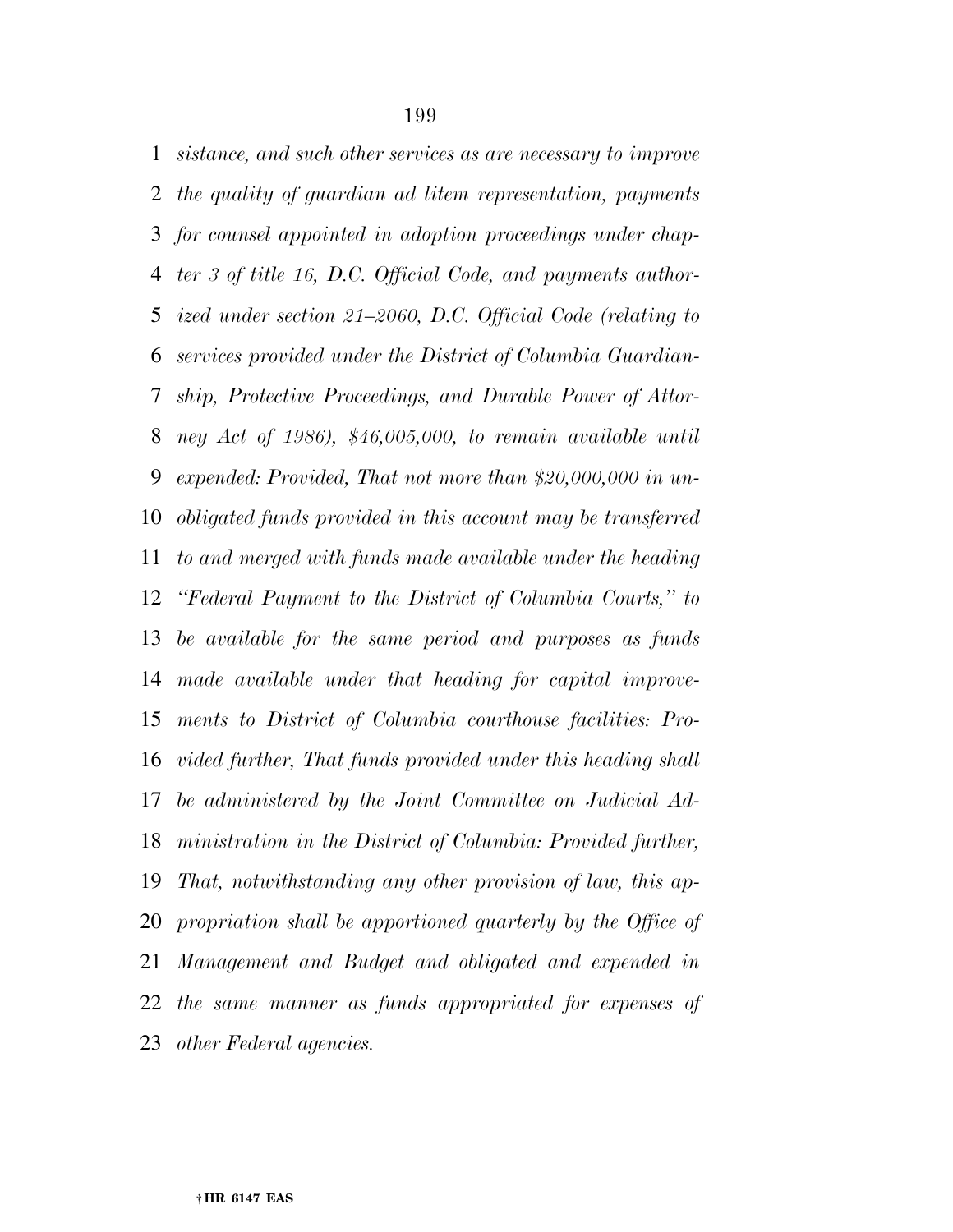*For salaries and expenses, including the transfer and hire of motor vehicles, of the Court Services and Offender Supervision Agency for the District of Columbia, as author- ized by the National Capital Revitalization and Self-Gov- ernment Improvement Act of 1997, \$256,724,000, of which not to exceed \$2,000 is for official reception and representa- tion expenses related to Community Supervision and Pre- trial Services Agency programs, and of which not to exceed \$25,000 is for dues and assessments relating to the imple- mentation of the Court Services and Offender Supervision Agency Interstate Supervision Act of 2002: Provided, That, of the funds appropriated under this heading, \$183,166,000 shall be for necessary expenses of Community Supervision and Sex Offender Registration, to include expenses relating to the supervision of adults subject to protection orders or the provision of services for or related to such persons, of which \$5,919,000 shall remain available until September 30, 2021 for costs associated with relocation under a re- placement lease for headquarters offices, field offices, and related facilities: Provided further, That, of the funds ap- propriated under this heading, \$73,558,000 shall be avail-able to the Pretrial Services Agency, of which \$7,304,000*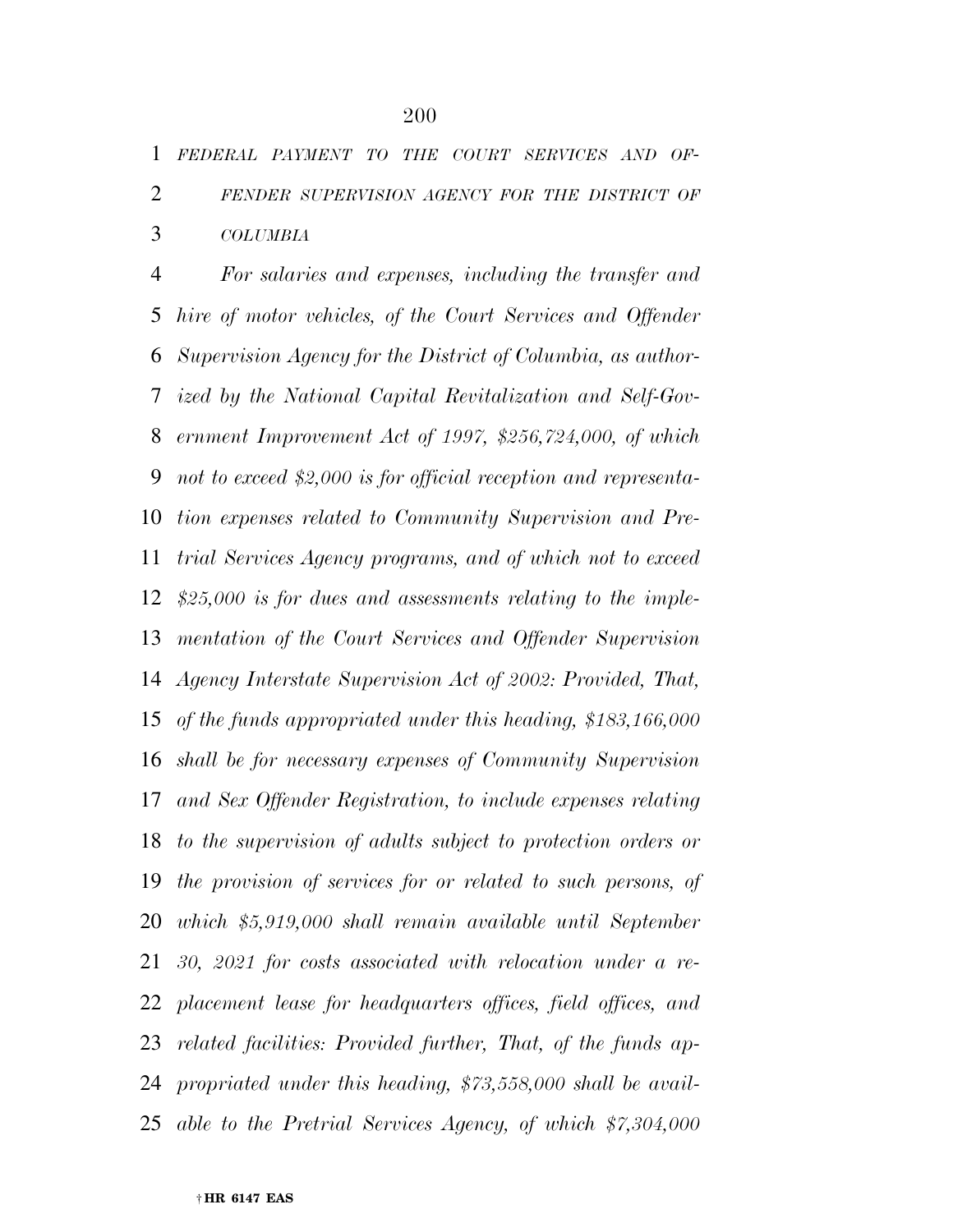*shall remain available until September 30, 2021 for costs associated with relocation under a replacement lease for headquarters offices, field offices, and related facilities: Pro- vided further, That notwithstanding any other provision of law, all amounts under this heading shall be apportioned quarterly by the Office of Management and Budget and ob- ligated and expended in the same manner as funds appro- priated for salaries and expenses of other Federal agencies: Provided further, That amounts under this heading may be used for programmatic incentives for defendants to suc-cessfully complete their terms of supervision.* 

#### *FEDERAL PAYMENT TO THE DISTRICT OF COLUMBIA*

### *PUBLIC DEFENDER SERVICE*

 *For salaries and expenses, including the transfer and hire of motor vehicles, of the District of Columbia Public Defender Service, as authorized by the National Capital Re- vitalization and Self-Government Improvement Act of 1997, \$45,858,000, of which \$4,471,000 shall be available until September 30, 2021 for costs associated with relocation under a replacement lease for headquarters offices, field of- fices, and related facilities: Provided, That notwithstanding any other provision of law, all amounts under this heading shall be apportioned quarterly by the Office of Management and Budget and obligated and expended in the same man-*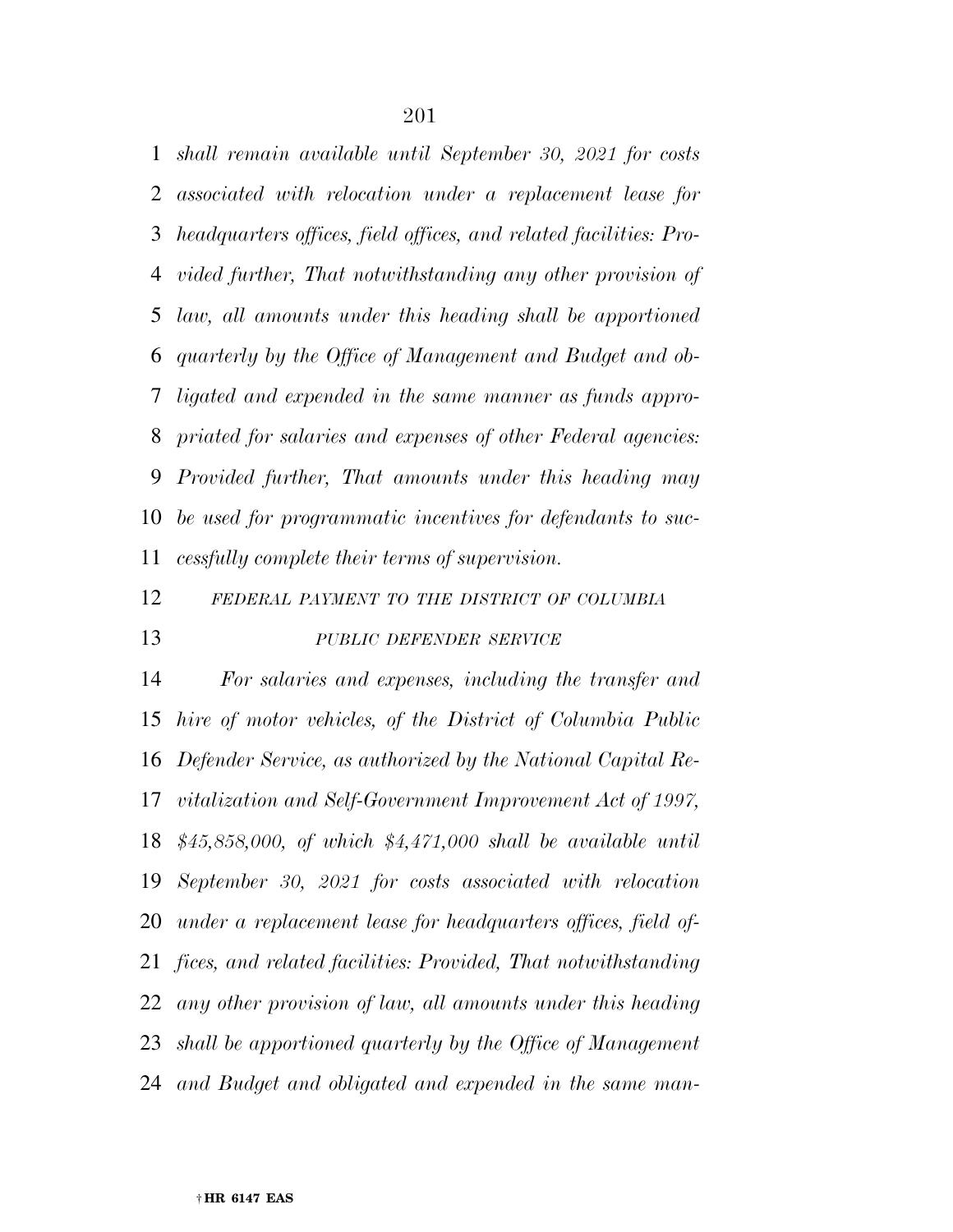*ner as funds appropriated for salaries and expenses of Fed-eral agencies.* 

 *FEDERAL PAYMENT TO THE CRIMINAL JUSTICE COORDINATING COUNCIL*

 *For a Federal payment to the Criminal Justice Co- ordinating Council, \$2,150,000, to remain available until expended, to support initiatives related to the coordination of Federal and local criminal justice resources in the Dis-trict of Columbia.* 

*FEDERAL PAYMENT FOR JUDICIAL COMMISSIONS*

 *For a Federal payment, to remain available until Sep- tember 30, 2020, to the Commission on Judicial Disabilities and Tenure, \$295,000, and for the Judicial Nomination Commission, \$270,000.* 

*FEDERAL PAYMENT FOR SCHOOL IMPROVEMENT*

 *For a Federal payment for a school improvement pro- gram in the District of Columbia, \$52,500,000, to remain available until expended, for payments authorized under the Scholarship for Opportunity and Results Act (division C of Public Law 112–10): Provided, That, to the extent that funds are available for opportunity scholarships and fol- lowing the priorities included in section 3006 of such Act, the Secretary of Education shall make scholarships avail- able to students eligible under section 3013(3) of such Act (Public Law 112–10; 125 Stat. 211) including students who*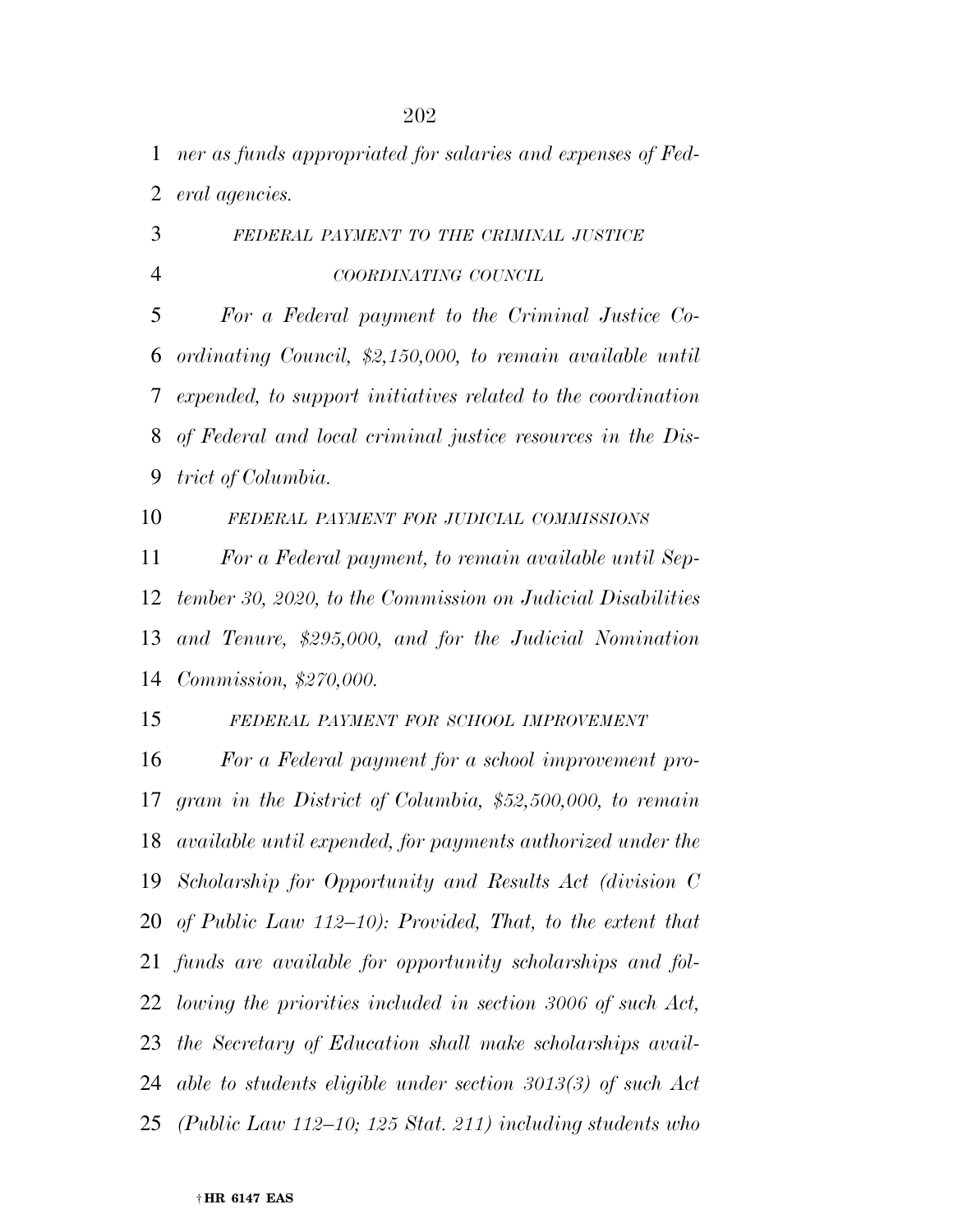*were not offered a scholarship during any previous school year: Provided further, That within funds provided for op- portunity scholarships up to \$1,200,000 shall be for the ac- tivities specified in sections 3007(b) through 3007(d) of the Act and up to \$500,000 shall be for the activities specified in section 3009 of the Act.* 

 *FEDERAL PAYMENT FOR THE DISTRICT OF COLUMBIA NATIONAL GUARD*

 *For a Federal payment to the District of Columbia National Guard, \$435,000, to remain available until ex- pended for the Major General David F. Wherley, Jr. Dis- trict of Columbia National Guard Retention and College Access Program.* 

 *FEDERAL PAYMENT FOR TESTING AND TREATMENT OF HIV/ AIDS*

 *For a Federal payment to the District of Columbia for the testing of individuals for, and the treatment of indi- viduals with, human immunodeficiency virus and acquired immunodeficiency syndrome in the District of Columbia, \$2,000,000.* 

### *DISTRICT OF COLUMBIA FUNDS*

 *Local funds are appropriated for the District of Co- lumbia for the current fiscal year out of the General Fund of the District of Columbia (''General Fund'') for programs and activities set forth under the heading ''PART A—SUM-*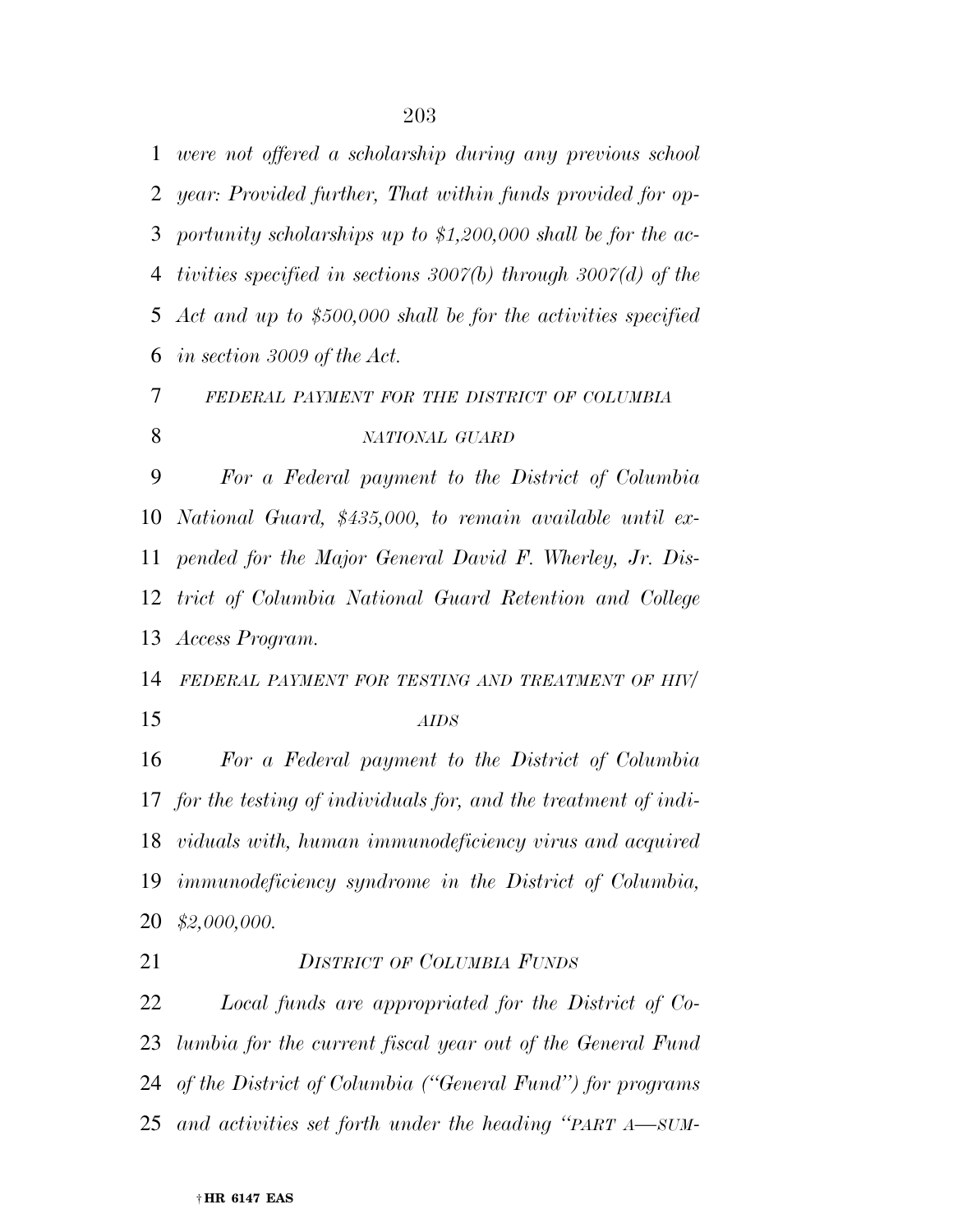*MARY OF EXPENSES'' and at the rate set forth under such heading, as included in the Fiscal Year 2019 Budget Re- quest Act of 2018 submitted to Congress by the District of Columbia, as amended as of the date of enactment of this Act: Provided, That notwithstanding any other provision of law, except as provided in section 450A of the District of Columbia Home Rule Act (section 1–204.50a, D.C. Offi- cial Code), sections 816 and 817 of the Financial Services and General Government Appropriations Act, 2009 (secs. 47–369.01 and 47–369.02, D.C. Official Code), and provi- sions of this Act, the total amount appropriated in this Act for operating expenses for the District of Columbia for fiscal year 2019 under this heading shall not exceed the estimates included in the Fiscal Year 2019 Budget Request Act of 2018 submitted to Congress by the District of Columbia, as amended as of the date of enactment of this Act or the sum of the total revenues of the District of Columbia for such fiscal year: Provided further, That the amount appro- priated may be increased by proceeds of one-time trans- actions, which are expended for emergency or unanticipated operating or capital needs: Provided further, That such in- creases shall be approved by enactment of local District law and shall comply with all reserve requirements contained in the District of Columbia Home Rule Act: Provided fur-ther, That the Chief Financial Officer of the District of Co-*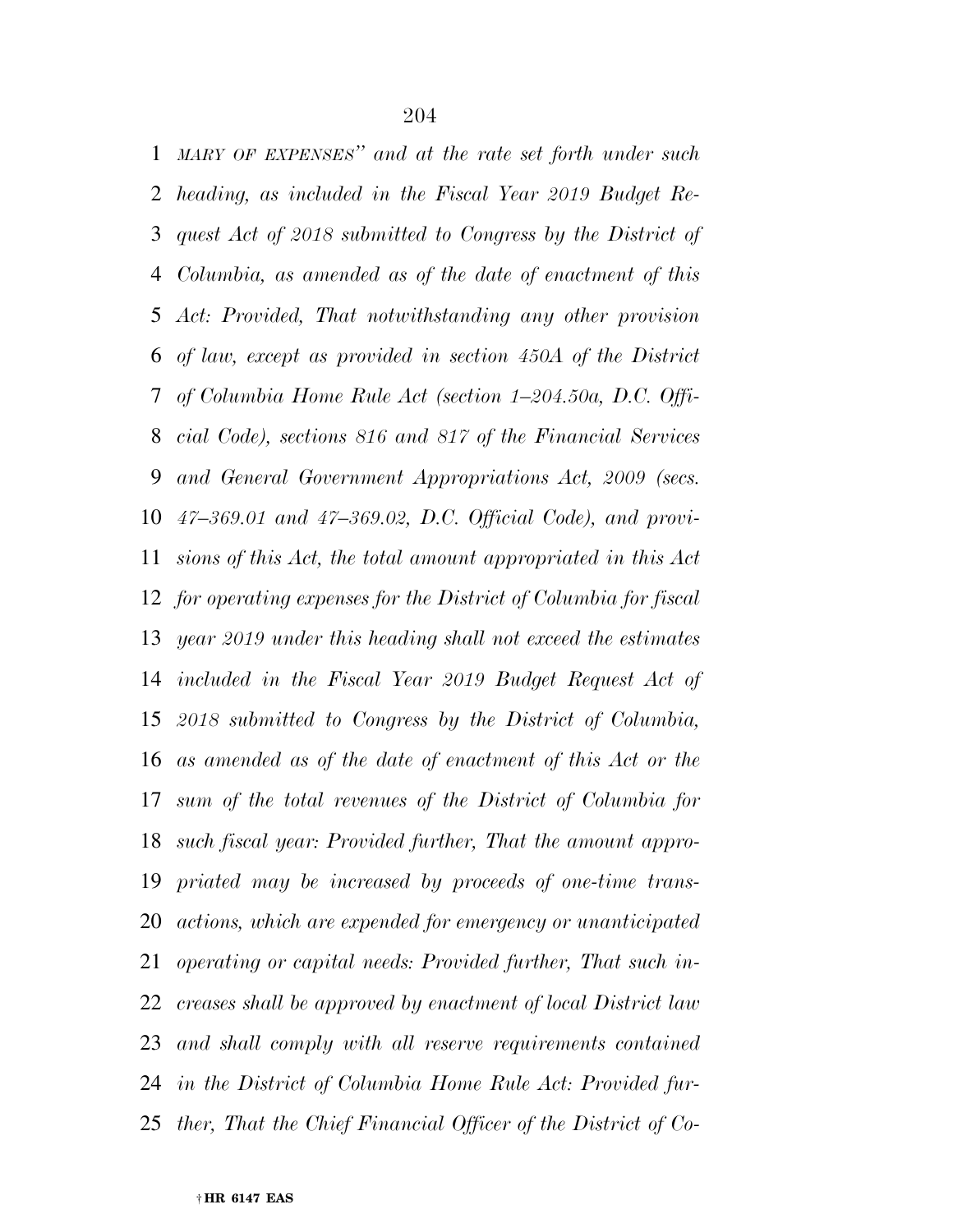*lumbia shall take such steps as are necessary to assure that the District of Columbia meets these requirements, includ- ing the apportioning by the Chief Financial Officer of the appropriations and funds made available to the District during fiscal year 2019, except that the Chief Financial Of- ficer may not reprogram for operating expenses any funds derived from bonds, notes, or other obligations issued for capital projects.* 

# *FEDERAL PAYMENT TO THE DISTRICT OF COLUMBIA WATER AND SEWER AUTHORITY*

 *For a Federal payment to the District of Columbia Water and Sewer Authority, \$10,000,000, to remain avail- able until expended, to continue implementation of the Combined Sewer Overflow Long-Term Plan: Provided, That the District of Columbia Water and Sewer Authority pro-vides a 100 percent match for this payment.* 

 *This title may be cited as the ''District of Columbia Appropriations Act, 2019''.* 

- *TITLE V*
- *INDEPENDENT AGENCIES*
- *ADMINISTRATIVE CONFERENCE OF THE UNITED STATES*
- *SALARIES AND EXPENSES*

 *For necessary expenses of the Administrative Con- ference of the United States, authorized by 5 U.S.C. 591 et seq., \$3,100,000, to remain available until September 30,*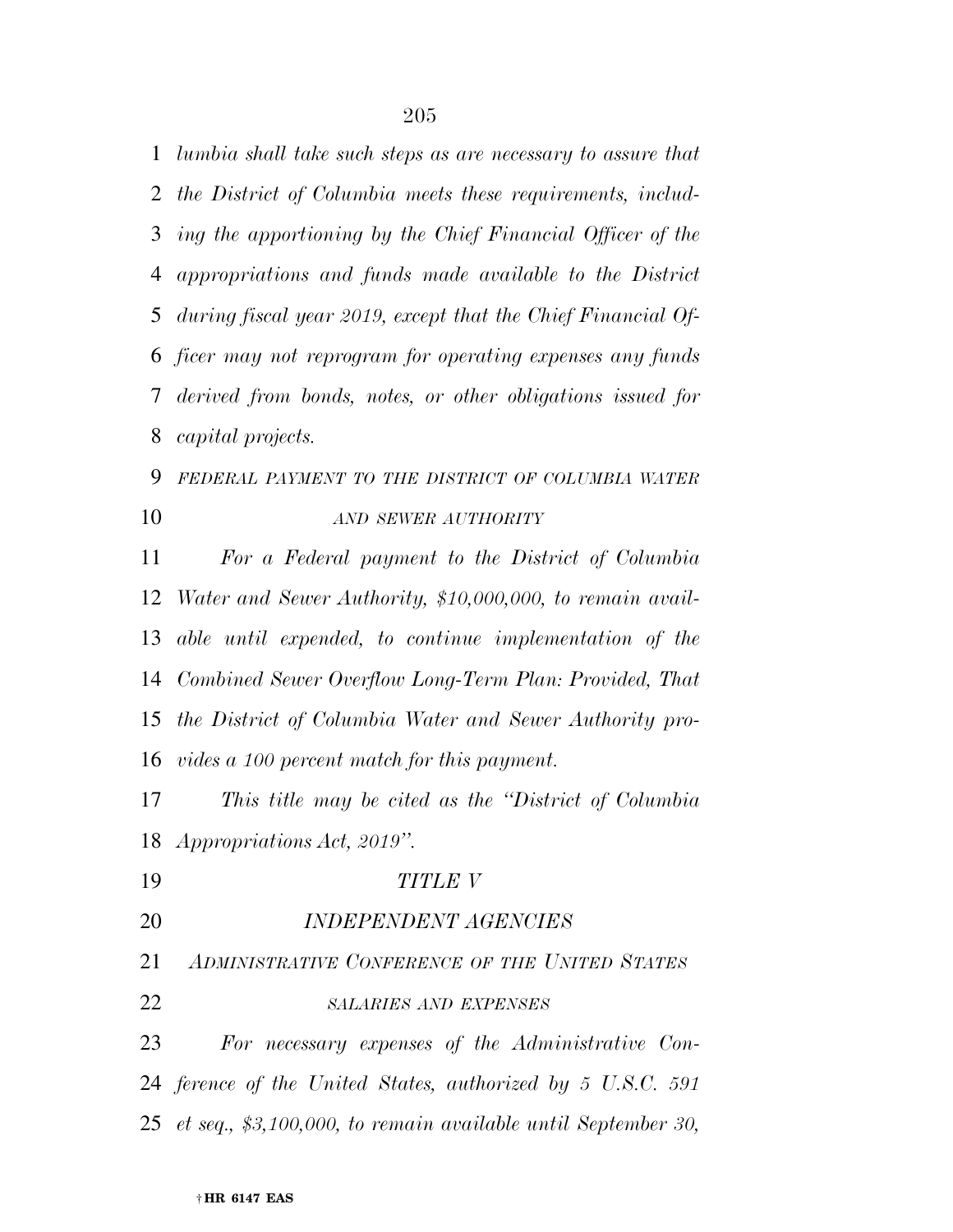*2020, of which not to exceed \$1,000 is for official reception and representation expenses.* 

## *COMMODITY FUTURES TRADING COMMISSION*

 *For necessary expenses to carry out the provisions of the Commodity Exchange Act (7 U.S.C. 1 et seq.), including the purchase and hire of passenger motor vehicles, and the rental of space (to include multiple year leases), in the Dis- trict of Columbia and elsewhere, \$281,500,000, including not to exceed \$3,000 for official reception and representa- tion expenses, and not to exceed \$25,000 for the expenses for consultations and meetings hosted by the Commission with foreign governmental and other regulatory officials, of which not less than \$57,000,000, to remain available until September 30, 2020, shall be for the purchase of information technology and of which not less than \$3,302,509 shall be for expenses of the Office of the Inspector General: Provided, That notwithstanding the limitations in 31 U.S.C. 1553, amounts provided under this heading are available for the liquidation of obligations equal to current year payments on leases entered into prior to the date of enactment of this Act: Provided further, That for the purpose of recording and liquidating any lease obligations that should have been re- corded and liquidated against accounts closed pursuant to 31 U.S.C. 1552, and consistent with the preceding proviso, such amounts shall be transferred to and recorded in a no-*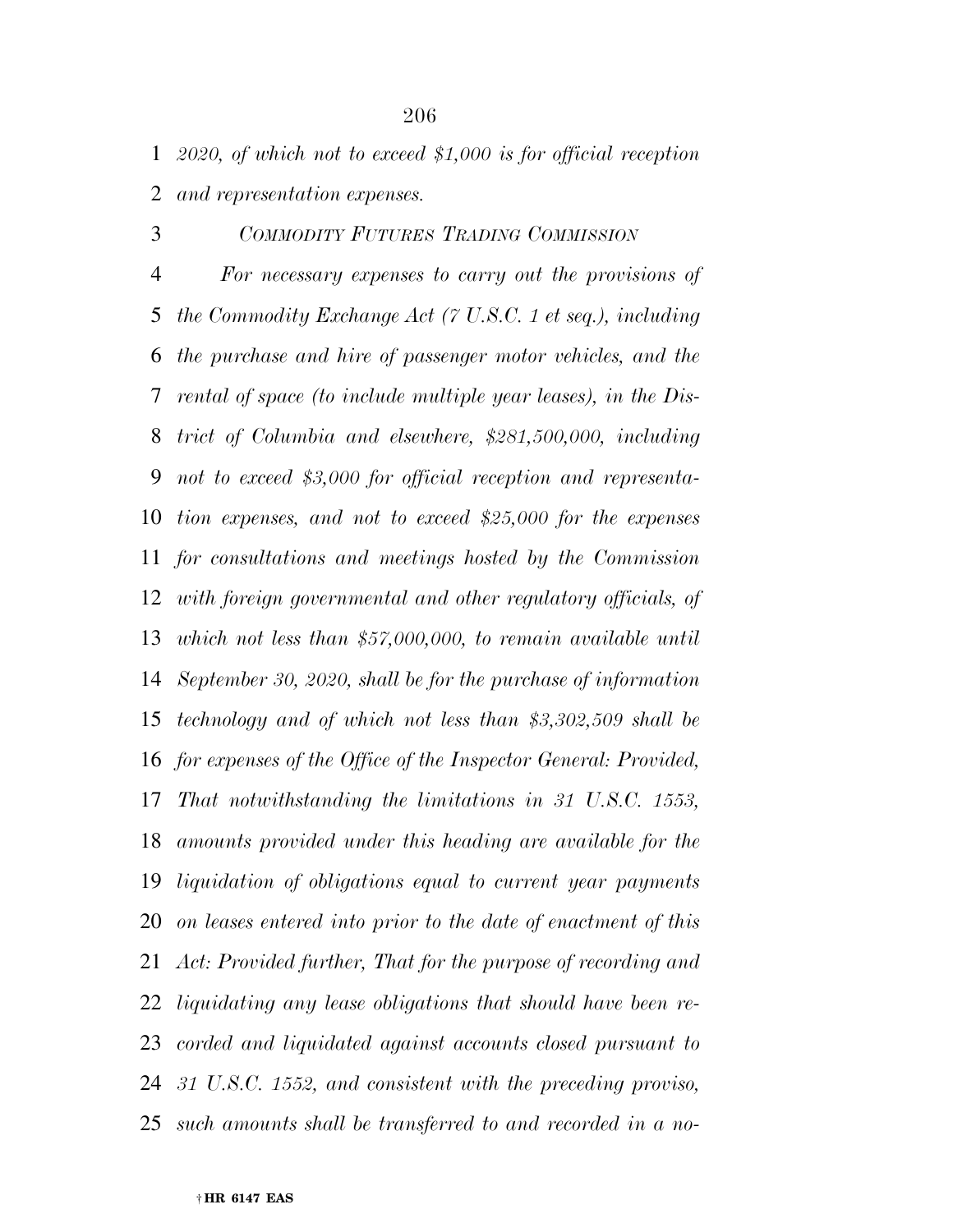*year account in the Treasury, which has been established for the sole purpose of recording adjustments for and liqui-*

*dating such unpaid obligations.* 

 *CONSUMER PRODUCT SAFETY COMMISSION SALARIES AND EXPENSES*

 *For necessary expenses of the Consumer Product Safety Commission, including hire of passenger motor vehicles, services as authorized by 5 U.S.C. 3109, but at rates for individuals not to exceed the per diem rate equivalent to the maximum rate payable under 5 U.S.C. 5376, purchase of nominal awards to recognize non-Federal officials' con- tributions to Commission activities, and not to exceed \$4,000 for official reception and representation expenses, \$126,000,000.* 

 *ADMINISTRATIVE PROVISIONS—CONSUMER PRODUCT SAFETY COMMISSION*

 *SEC. 501. During fiscal year 2019, none of the amounts made available by this Act may be used to finalize or implement the Safety Standard for Recreational Off- Highway Vehicles published by the Consumer Product Safe- ty Commission in the Federal Register on November 19, 2014 (79 Fed. Reg. 68964) until after—* 

 *(1) the National Academy of Sciences, in con-sultation with the National Highway Traffic Safety*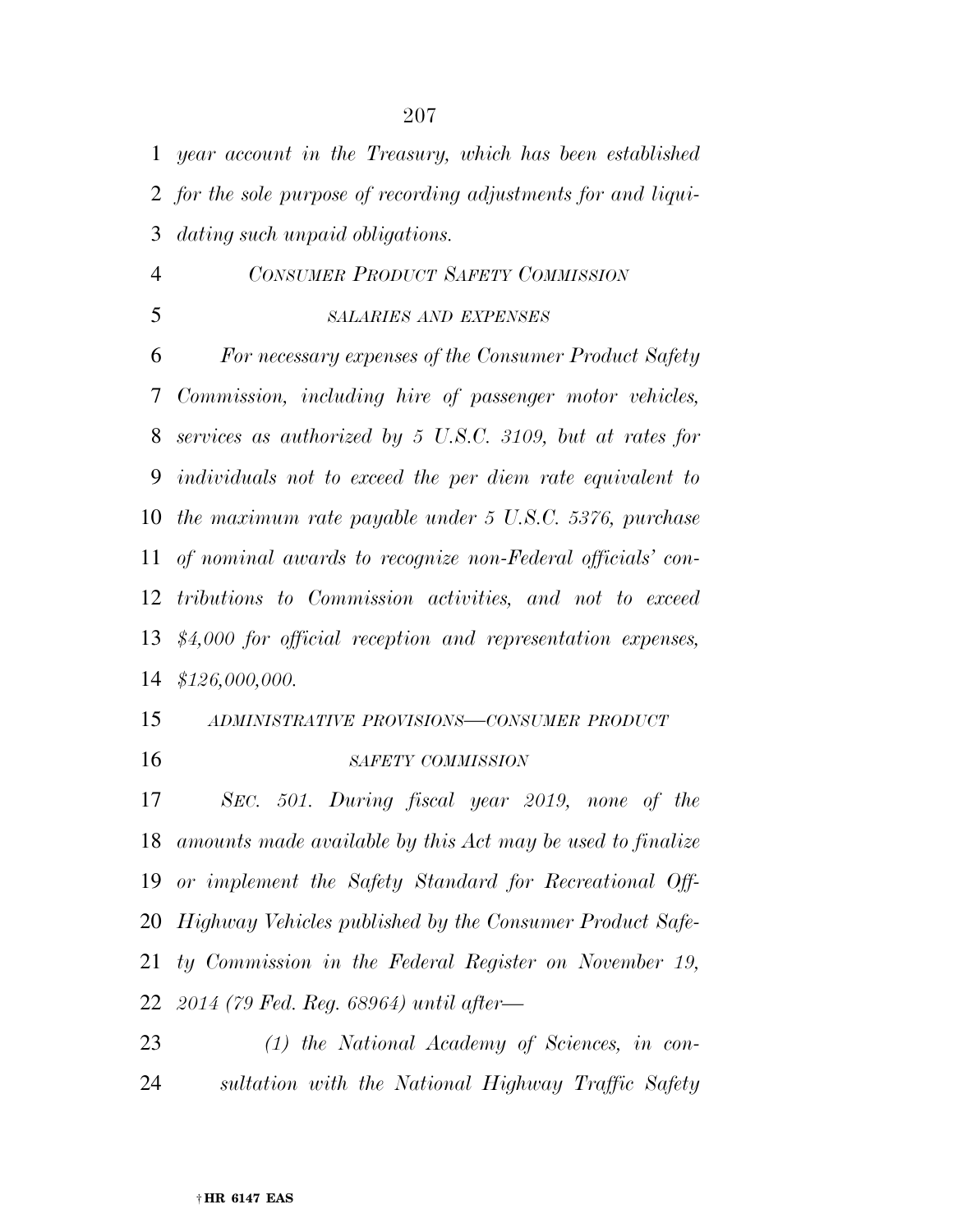| $\mathbf{1}$   | Administration and the Department of Defense, com- |
|----------------|----------------------------------------------------|
| $\overline{2}$ | pletes a study to determine—                       |
| 3              | $(A)$ the technical validity of the lateral sta-   |
| $\overline{4}$ | bility and vehicle handling requirements pro-      |
| 5              | posed by such standard for purposes of reducing    |
| 6              | the risk of Recreational Off-Highway Vehicle (re-  |
| 7              | ferred to in this section as "ROV") rollovers in   |
| 8              | the off-road environment, including the repeat-    |
| 9              | ability and reproducibility of testing for compli- |
| 10             | ance with such requirements;                       |
| 11             | $(B)$ the number of ROV rollovers that would       |
| 12             | be prevented if the proposed requirements were     |
| 13             | <i>adopted</i> ;                                   |
| 14             | $(C)$ whether there is a technical basis for the   |
| 15             | proposal to provide information on a point-of-     |
| 16             | sale hangtag about a ROV's rollover resistance     |
| 17             | on a progressive scale; and                        |
| 18             | (D) the effect on the utility of ROVs used by      |
| 19             | the United States military if the proposed re-     |
| 20             | quirements were adopted; and                       |
| 21             | $(2)$ a report containing the results of the study |
| 22             | completed under paragraph $(1)$ is delivered to-   |
| 23             | (A) the Committee on Commerce, Science,            |
| 24             | and Transportation of the Senate;                  |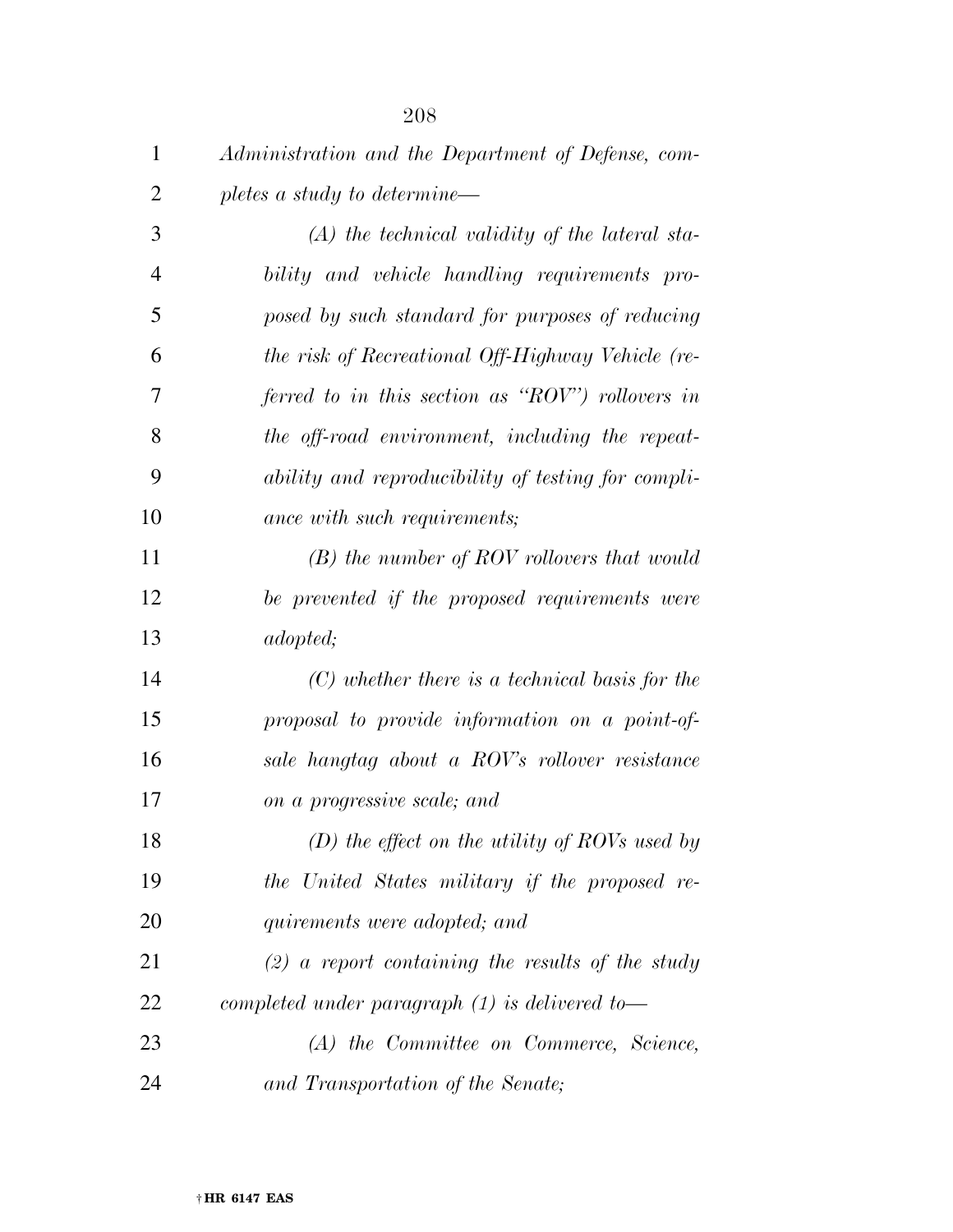| $\mathbf{1}$   | $(B)$ the Committee on Energy and Com-                          |
|----------------|-----------------------------------------------------------------|
| $\overline{2}$ | merce of the House of Representatives;                          |
| 3              | (C) the Committee on Appropriations of the                      |
| $\overline{4}$ | Senate; and                                                     |
| 5              | $(D)$ the Committee on Appropriations of the                    |
| 6              | House of Representatives.                                       |
| 7              | <b>ELECTION ASSISTANCE COMMISSION</b>                           |
| 8              | <b>SALARIES AND EXPENSES</b>                                    |
| 9              | (INCLUDING TRANSFER OF FUNDS)                                   |
| 10             | For necessary expenses to carry out the Help America            |
| 11             | Vote Act of 2002 (Public Law 107-252), \$9,200,000, of          |
| 12             | which $$1,500,000$ shall be transferred to the National Insti-  |
| 13             | tute of Standards and Technology for election reform activi-    |
| 14             | ties authorized under the Help America Vote Act of 2002.        |
| 15             | <b>FEDERAL COMMUNICATIONS COMMISSION</b>                        |
| 16             | SALARIES AND EXPENSES                                           |
| 17             | For necessary expenses of the Federal Communications            |
| 18             | Commission, as authorized by law, including uniforms and        |
| 19             | allowances therefor, as authorized by 5 U.S.C. 5901–5902;       |
| 20             | not to exceed \$4,000 for official reception and representa-    |
| 21             | tion expenses; purchase and hire of motor vehicles; special     |
| 22             | counsel fees; and services as authorized by 5 U.S.C. 3109,      |
| 23             | $$333,118,000, to remain available until expanded: Pro-$        |
|                | 24 vided, That \$333,118,000 of offsetting collections shall be |
| 25             | assessed and collected pursuant to section 9 of title I of the  |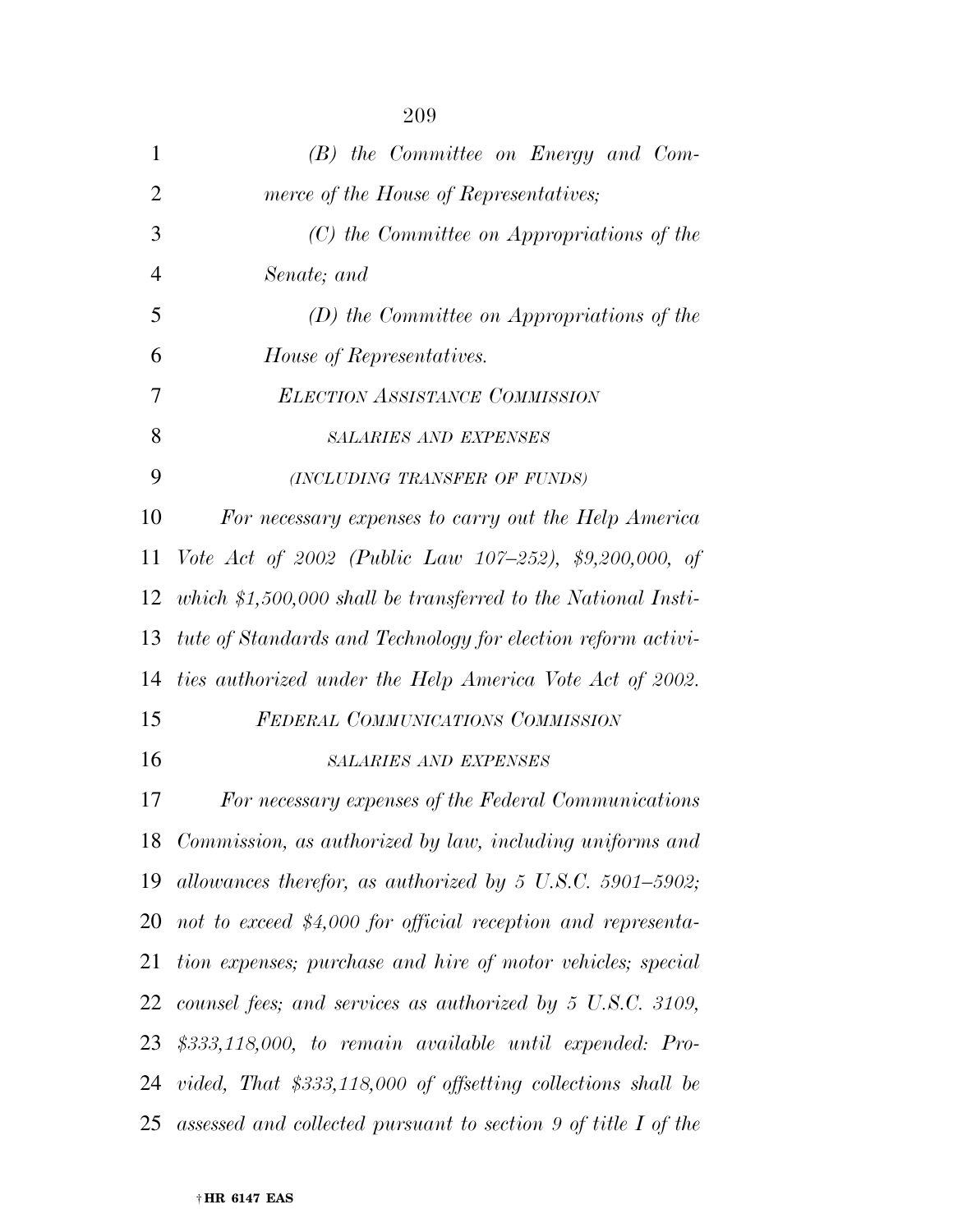*Communications Act of 1934, shall be retained and used for necessary expenses and shall remain available until ex- pended: Provided further, That the sum herein appro- priated shall be reduced as such offsetting collections are received during fiscal year 2019 so as to result in a final fiscal year 2019 appropriation estimated at \$0: Provided further, That any offsetting collections received in excess of \$333,118,000 in fiscal year 2019 shall not be available for obligation: Provided further, That remaining offsetting col- lections from prior years collected in excess of the amount specified for collection in each such year and otherwise be- coming available on October 1, 2018, shall not be available for obligation: Provided further, That, notwithstanding 47 U.S.C. 309(j)(8)(B), proceeds from the use of a competitive bidding system that may be retained and made available for obligation shall not exceed \$130,284,000 for fiscal year 2019: Provided further, That, of the amount appropriated under this heading, not less than \$11,064,000 shall be for the salaries and expenses of the Office of Inspector General. ADMINISTRATIVE PROVISIONS—FEDERAL COMMUNICATIONS COMMISSION*

 *SEC. 510. None of the funds appropriated by this Act may be used by the Federal Communications Commission to modify, amend, or change its rules or regulations for uni-versal service support payments to implement the February*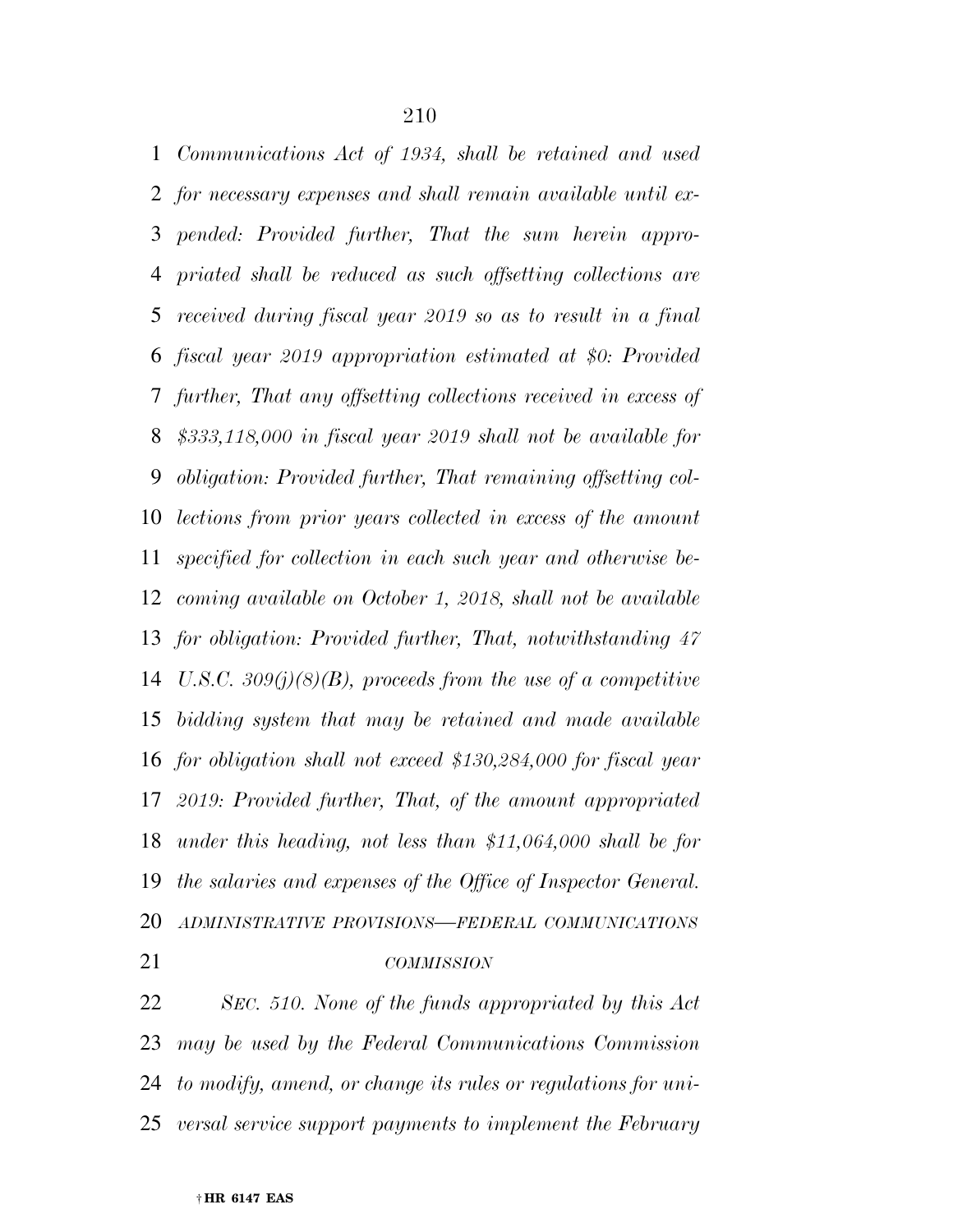*27, 2004 recommendations of the Federal-State Joint Board on Universal Service regarding single connection or pri- mary line restrictions on universal service support pay- ments. FEDERAL DEPOSIT INSURANCE CORPORATION OFFICE OF THE INSPECTOR GENERAL For necessary expenses of the Office of Inspector Gen- eral in carrying out the provisions of the Inspector General Act of 1978, \$42,982,000, to be derived from the Deposit Insurance Fund or, only when appropriate, the FSLIC Res-olution Fund.* 

*FEDERAL ELECTION COMMISSION*

*SALARIES AND EXPENSES*

 *For necessary expenses to carry out the provisions of the Federal Election Campaign Act of 1971, \$71,250,000, of which not to exceed \$5,000 shall be available for reception and representation expenses.* 

 *FEDERAL LABOR RELATIONS AUTHORITY SALARIES AND EXPENSES*

 *For necessary expenses to carry out functions of the Federal Labor Relations Authority, pursuant to Reorga- nization Plan Numbered 2 of 1978, and the Civil Service Reform Act of 1978, including services authorized by 5 U.S.C. 3109, and including hire of experts and consultants, hire of passenger motor vehicles, and including official re-*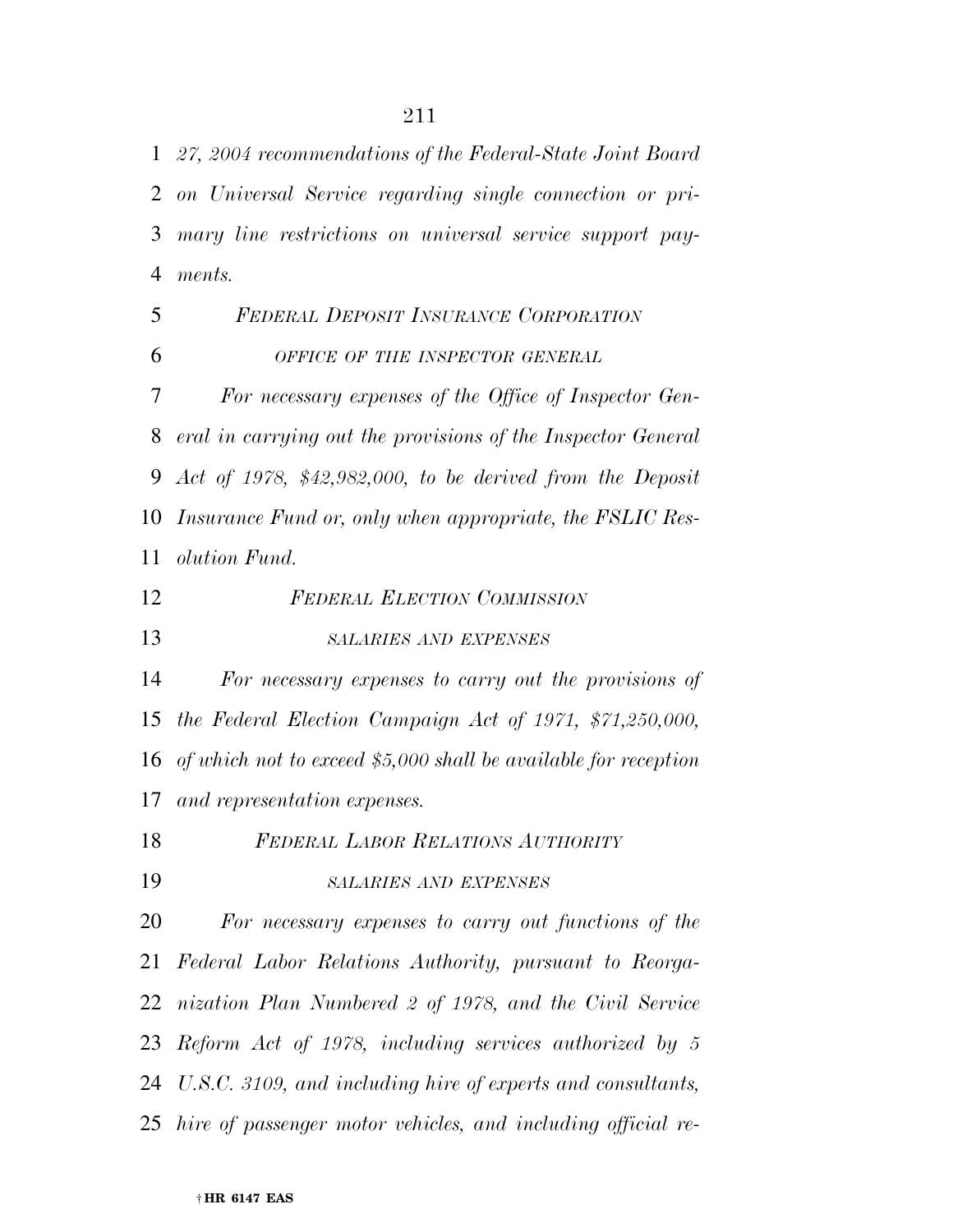*ception and representation expenses (not to exceed \$1,500) and rental of conference rooms in the District of Columbia and elsewhere, \$26,200,000: Provided, That public members of the Federal Service Impasses Panel may be paid travel expenses and per diem in lieu of subsistence as authorized by law (5 U.S.C. 5703) for persons employed intermittently in the Government service, and compensation as authorized by 5 U.S.C. 3109: Provided further, That, notwithstanding 31 U.S.C. 3302, funds received from fees charged to non- Federal participants at labor-management relations con- ferences shall be credited to and merged with this account, to be available without further appropriation for the costs of carrying out these conferences.* 

- *FEDERAL TRADE COMMISSION*
- 

 *SALARIES AND EXPENSES For necessary expenses of the Federal Trade Commis-*

 *sion, including uniforms or allowances therefor, as author- ized by 5 U.S.C. 5901–5902; services as authorized by 5 U.S.C. 3109; hire of passenger motor vehicles; and not to exceed \$2,000 for official reception and representation ex- penses, \$309,700,000, to remain available until expended: Provided, That not to exceed \$300,000 shall be available for use to contract with a person or persons for collection services in accordance with the terms of 31 U.S.C. 3718: Provided further, That, notwithstanding any other provi-*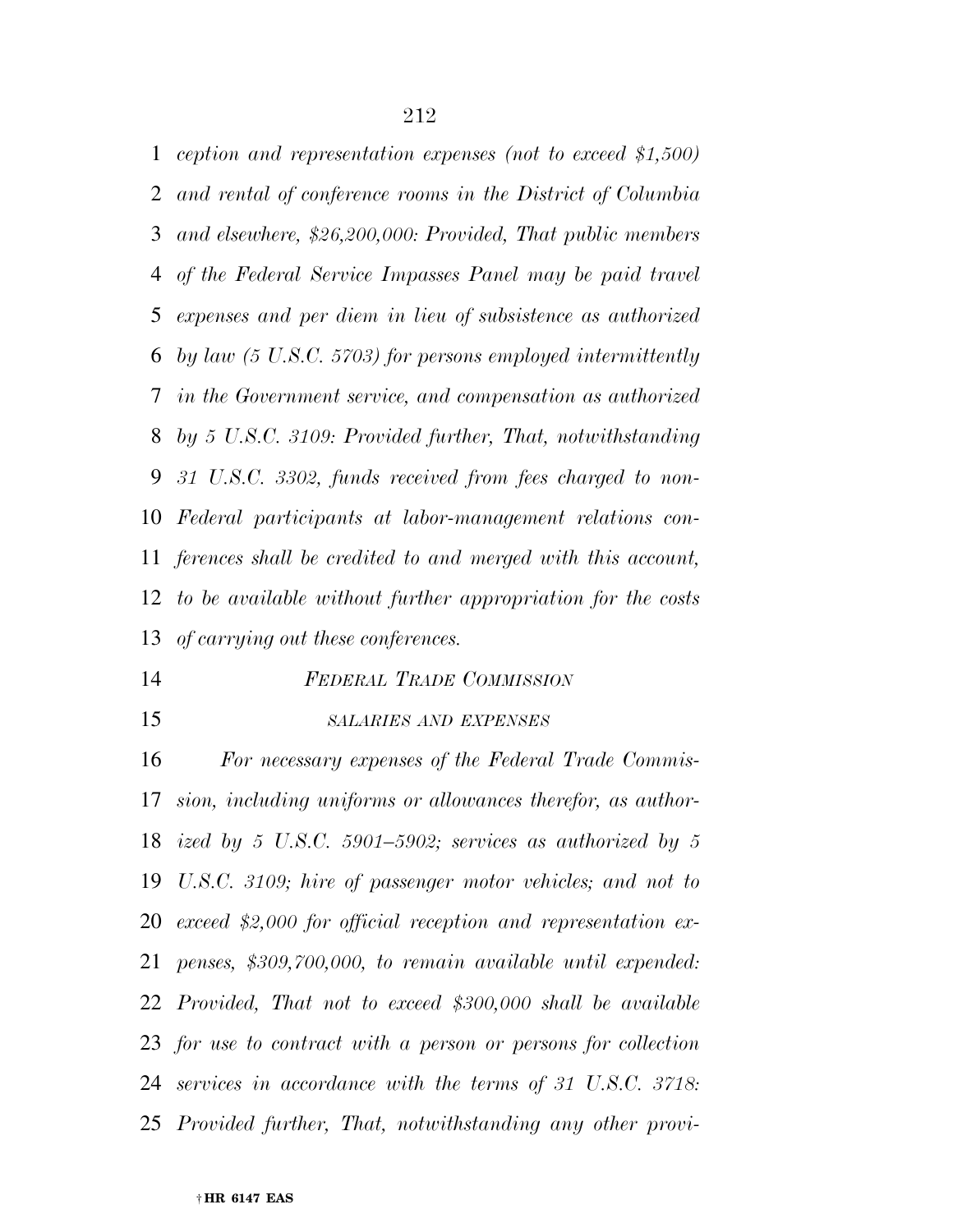*sion of law, not to exceed \$136,000,000 of offsetting collec- tions derived from fees collected for premerger notification filings under the Hart-Scott-Rodino Antitrust Improve- ments Act of 1976 (15 U.S.C. 18a), regardless of the year of collection, shall be retained and used for necessary ex- penses in this appropriation: Provided further, That, not- withstanding any other provision of law, not to exceed \$17,000,000 in offsetting collections derived from fees suffi- cient to implement and enforce the Telemarketing Sales Rule, promulgated under the Telemarketing and Consumer Fraud and Abuse Prevention Act (15 U.S.C. 6101 et seq.), shall be credited to this account, and be retained and used for necessary expenses in this appropriation: Provided fur- ther, That the sum herein appropriated from the general fund shall be reduced as such offsetting collections are re- ceived during fiscal year 2019, so as to result in a final fiscal year 2019 appropriation from the general fund esti- mated at not more than \$156,700,000: Provided further, That none of the funds made available to the Federal Trade Commission may be used to implement subsection (e)(2)(B) of section 43 of the Federal Deposit Insurance Act (12 U.S.C. 1831t).*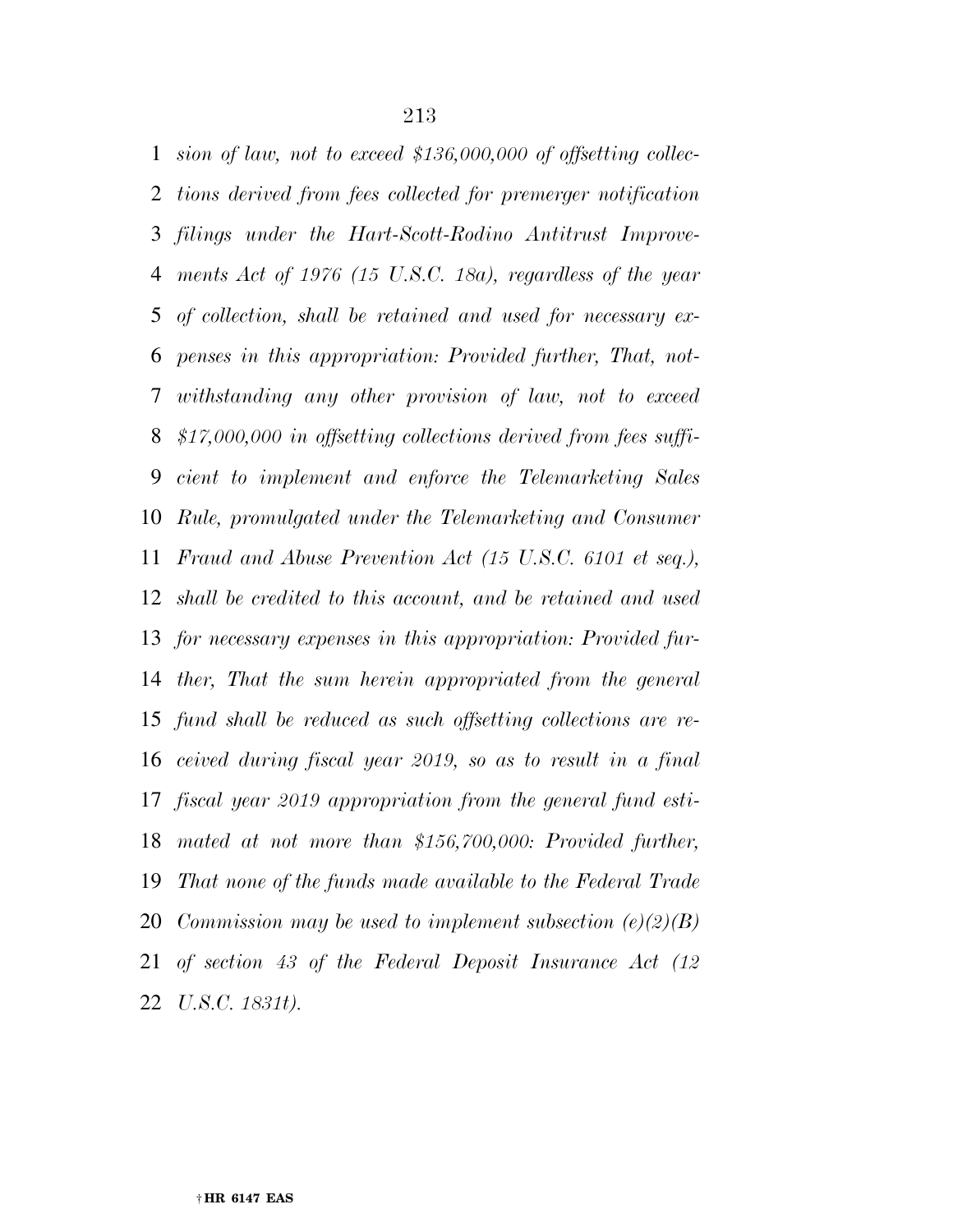| <b>GENERAL SERVICES ADMINISTRATION</b> |
|----------------------------------------|
| REAL PROPERTY ACTIVITIES               |
| FEDERAL BUILDINGS FUND                 |
| LIMITATIONS ON AVAILABILITY OF REVENUE |
| (INCLUDING TRANSFERS OF FUNDS)         |
|                                        |

 *Amounts in the Fund, including revenues and collec- tions deposited into the Fund, shall be available for nec- essary expenses of real property management and related activities not otherwise provided for, including operation, maintenance, and protection of federally owned and leased buildings; rental of buildings in the District of Columbia; restoration of leased premises; moving governmental agen- cies (including space adjustments and telecommunications relocation expenses) in connection with the assignment, al- location, and transfer of space; contractual services incident to cleaning or servicing buildings, and moving; repair and alteration of federally owned buildings, including grounds, approaches, and appurtenances; care and safeguarding of sites; maintenance, preservation, demolition, and equip- ment; acquisition of buildings and sites by purchase, con- demnation, or as otherwise authorized by law; acquisition of options to purchase buildings and sites; conversion and extension of federally owned buildings; preliminary plan- ning and design of projects by contract or otherwise; con-struction of new buildings (including equipment for such*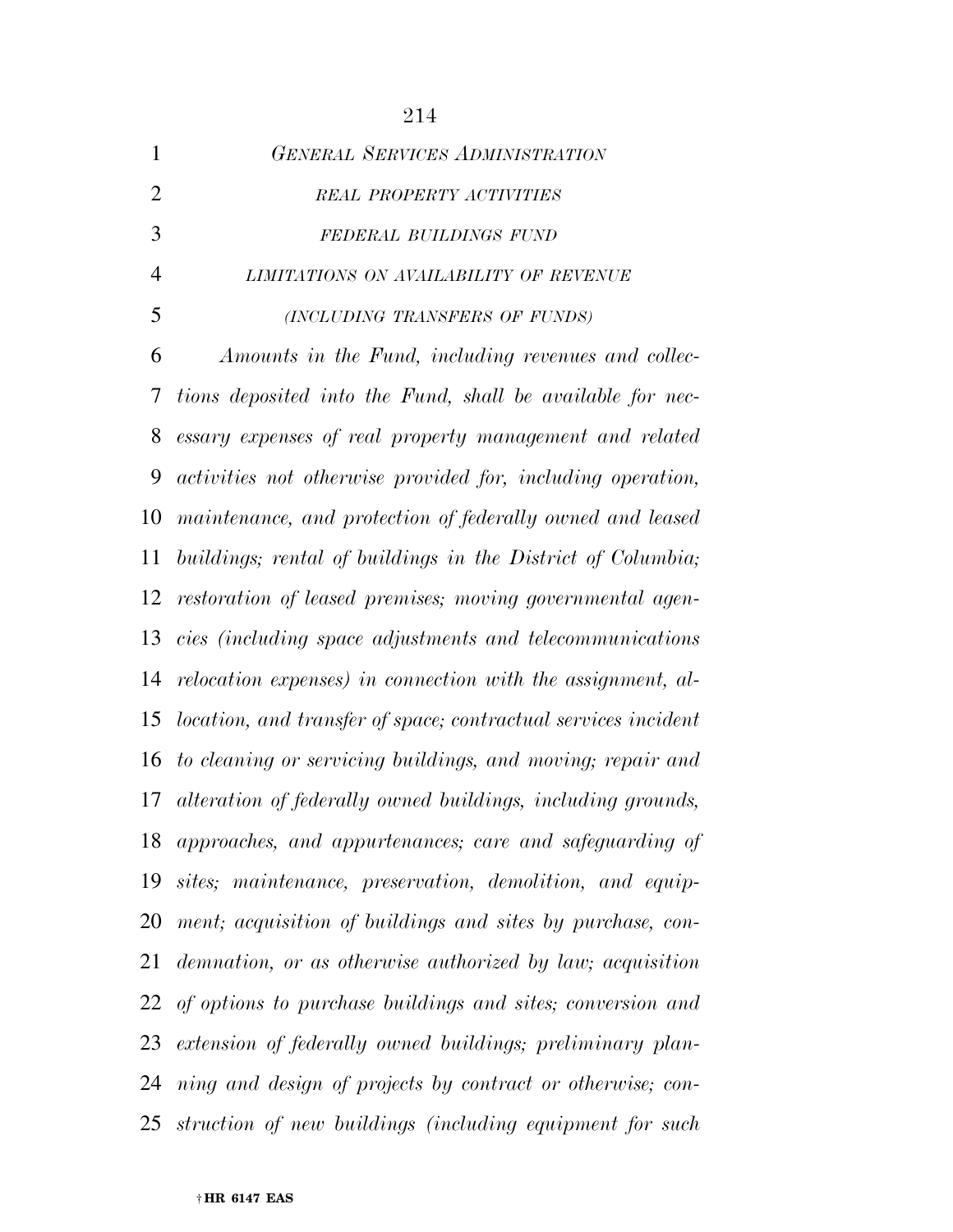| $\mathbf{1}$ | buildings); and payment of principal, interest, and any     |
|--------------|-------------------------------------------------------------|
| 2            | other obligations for public buildings acquired by install- |
| 3            | ment purchase and purchase contract; in the aggregate       |
| 4            | amount of $$9,633,450,000,$ of which—                       |
| 5            | $(1)$ \$1,080,068,000 shall remain available until          |
| 6            | expended for construction and acquisition (including        |
| 7            | funds for sites and expenses, and associated design         |
| 8            | and construction services) as follows:                      |
| 9            | $(A)$ \$767,900,000 shall be for the Depart-                |
| 10           | ment of Transportation Lease Purchase Option,               |
| 11           | Washington, District of Columbia;                           |
| 12           | $(B)$ \$100,000,000 shall be for the DHS Con-               |
| 13           | solidation at St. Elizabeths, Washington, Dis-              |
| 14           | trict of Columbia;                                          |
| 15           | $(C)$ \$27,268,000 shall be for the Former                  |
| 16           | Hardesty Federal Complex, Kansas City, Mis-                 |
| 17           | souri;                                                      |
| 18           | $(D)$ \$9,000,000 shall be for the Southeast                |
| 19           | Federal Center Remediation, Washington, Dis-                |
| 20           | trict of Columbia; and                                      |
| 21           | $(E)$ \$175,900,000 shall be for the Calexico               |
| 22           | West Land Port of Entry, Calexico, California:              |
| 23           | Provided, That each of the foregoing limits of costs on     |
| 24           | new construction and acquisition projects may be ex-        |
| 25           | ceeded to the extent that savings are effected in other     |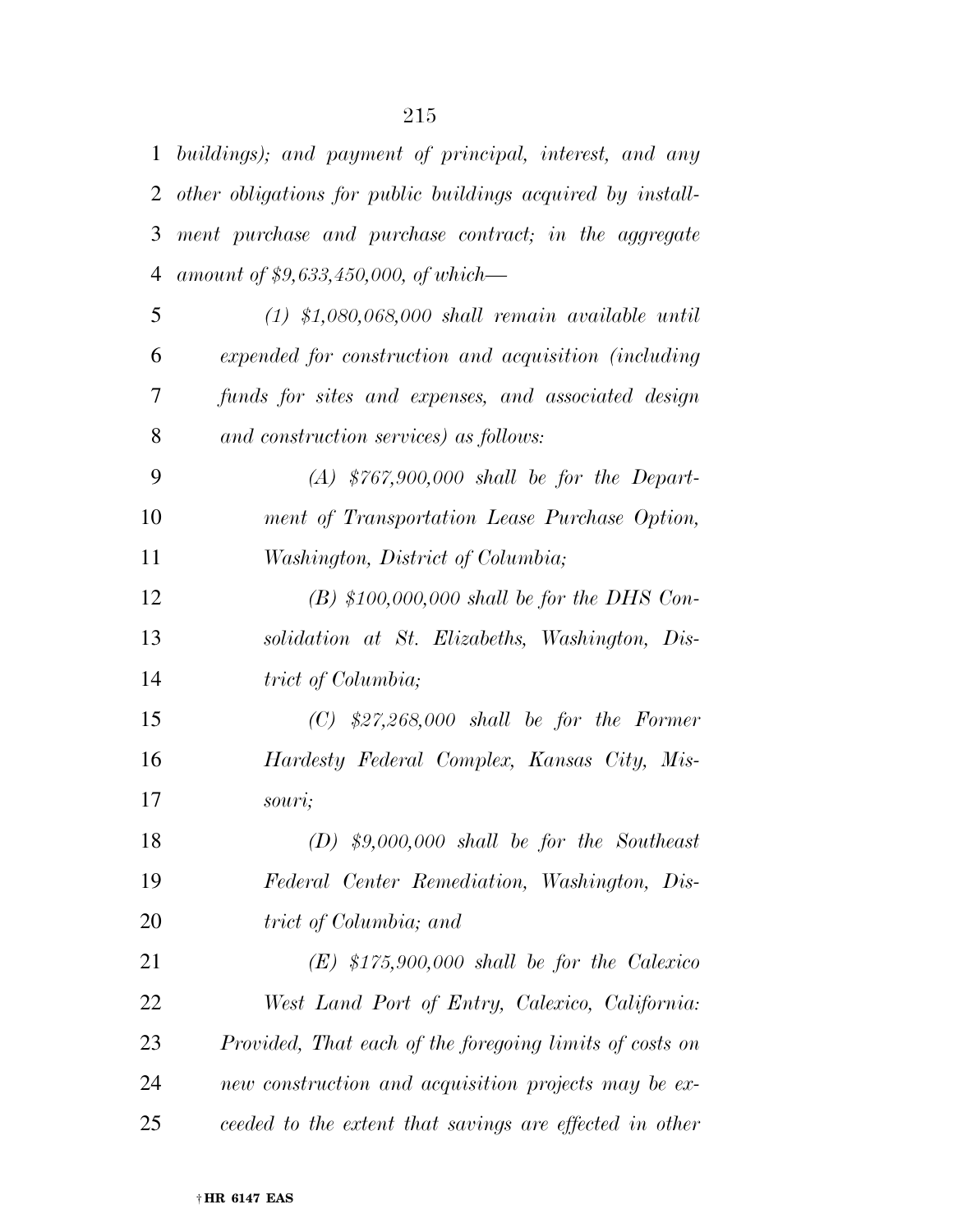| $\mathbf{1}$   | such projects, but not to exceed 10 percent of the                      |
|----------------|-------------------------------------------------------------------------|
| $\overline{2}$ | amounts included in a transmitted prospectus, if re-                    |
| 3              | quired, unless advance approval is obtained from the                    |
| $\overline{4}$ | Committees on Appropriations of a greater amount;                       |
| 5              | $(2)$ \$890,419,000 shall remain available until ex-                    |
| 6              | pended for repairs and alterations, including associ-                   |
| 7              | ated design and construction services, of which—                        |
| 8              | $(A)$ \$424,690,000 is for Major Repairs and                            |
| 9              | <i>Alterations</i> ;                                                    |
| 10             | $(B)$ \$373,556,000 is for Basic Repairs and                            |
| 11             | Alterations; and                                                        |
| 12             | $(C)$ \$92,173,000 is for Special Emphasis                              |
| 13             | Programs, of which—                                                     |
| 14             | $(i)$ \$30,000,000 is for Fire and Life                                 |
| 15             | Safety;                                                                 |
| 16             | $(ii)$ \$11,500,000 is for Judiciary Cap-                               |
| 17             | <i>ital Security</i> ; and                                              |
| 18             | $(iii)$ \$50,673,000 is for Consolidation                               |
| 19             | Activities: Provided, That consolidation                                |
| 20             | projects result in reduced annual rent paid                             |
| 21             | by the tenant agency: Provided further,                                 |
| 22             | <b>That</b><br><i>consolidation project</i><br>$\overline{u}$<br>exceed |
| 23             | $$10,000,000$ in costs: Provided further, That                          |
| 24             | consolidation projects are approved by each                             |
| 25             | the<br><i>committees specified</i><br>$in \; setion$<br>of              |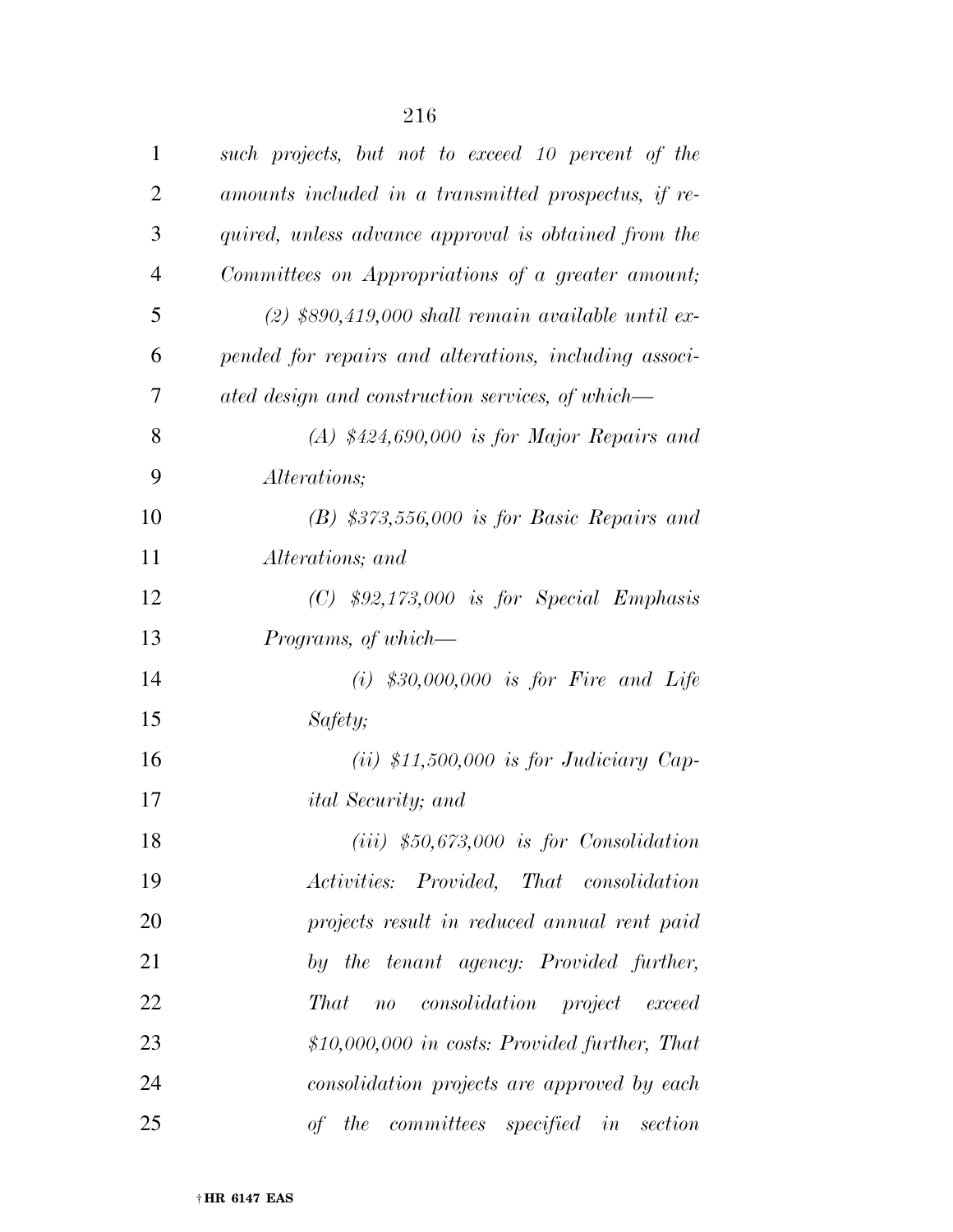| $\mathbf{1}$   | $3307(a)$ of title 40, United States Code:               |
|----------------|----------------------------------------------------------|
| $\overline{2}$ | Provided further, That preference is given to            |
| 3              | consolidation projects that achieve a utiliza-           |
| $\overline{4}$ | tion rate of 130 usable square feet or less              |
| 5              | per person for office space: Provided further,           |
| 6              | That the obligation of funds under this                  |
| 7              | paragraph for consolidation activities may               |
| 8              | not be made until 10 days after a proposed               |
| 9              | spending plan and explanation for each                   |
| 10             | project to be undertaken, including esti-                |
| 11             | mated savings, has been submitted to the                 |
| 12             | Committees on Appropriations of the House                |
| 13             | of Representatives and the Senate:                       |
| 14             | Provided, That funds made available in this or any       |
| 15             | previous Act in the Federal Buildings Fund for Re-       |
| 16             | pairs and Alterations shall, for prospectus projects, be |
| 17             | limited to the amount identified for each project, ex-   |
| 18             | cept each project in this or any previous Act may be     |
| 19             | increased by an amount not to exceed 10 percent un-      |
| 20             | less advance approval is obtained from the Commit-       |
| 21             | tees on Appropriations of a greater amount: Provided     |
| 22             | additional projects for which<br>further,<br><b>That</b> |
| 23             | prospectuses have been fully approved may be funded      |

 *under this category only if advance approval is ob-tained from the Committees on Appropriations: Pro-*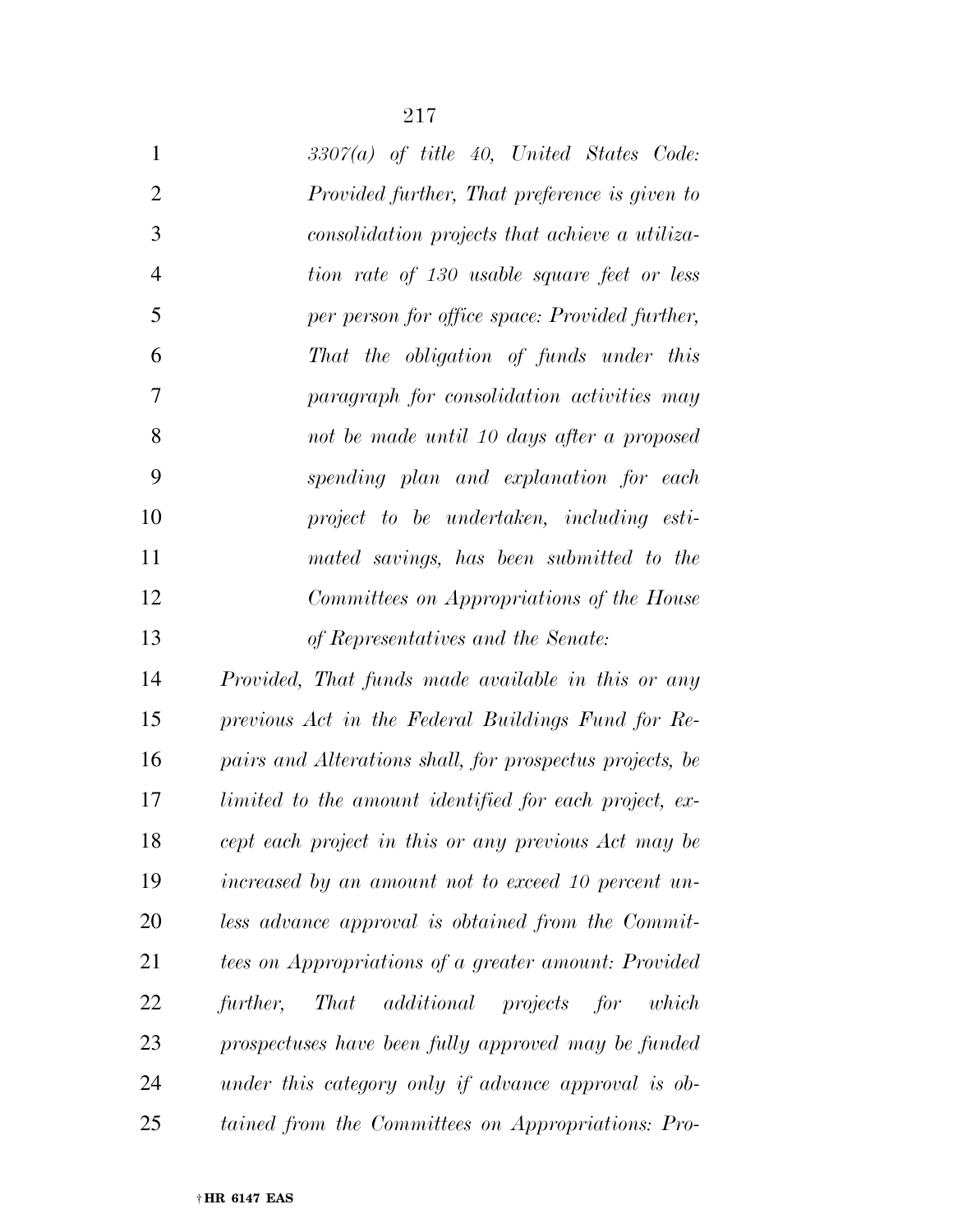| $\mathbf{1}$   | vided further, That the amounts provided in this or    |
|----------------|--------------------------------------------------------|
| $\overline{2}$ | any prior Act for "Repairs and Alterations" may be     |
| 3              | used to fund costs associated with implementing secu-  |
| $\overline{4}$ | rity improvements to buildings necessary to meet the   |
| 5              | minimum standards for security in accordance with      |
| 6              | current law and in compliance with the reprogram-      |
| 7              | ming guidelines of the appropriate Committees of the   |
| 8              | House and Senate: Provided further, That the dif-      |
| 9              | ference between the funds appropriated and expended    |
| 10             | on any projects in this or any prior Act, under the    |
| 11             | heading "Repairs and Alterations", may be trans-       |
| 12             | ferred to Basic Repairs and Alterations or used to     |
| 13             | fund authorized increases in prospectus projects: Pro- |
| 14             | vided further, That the amount provided in this or     |
| 15             | any prior Act for Basic Repairs and Alterations may    |
| 16             | be used to pay claims against the Government arising   |
| 17             | from any projects under the heading "Repairs and       |
| 18             | Alterations" or used to fund authorized increases in   |
| 19             | prospectus projects;                                   |
| 20             | $(3)$ \$5,418,845,000 for rental of space to remain    |
| 21             | <i>available until expended; and</i>                   |

 *(4) \$2,244,118,000 for building operations to re- main available until expended: Provided, That the total amount of funds made available from this Fund to the General Services Administration shall not be*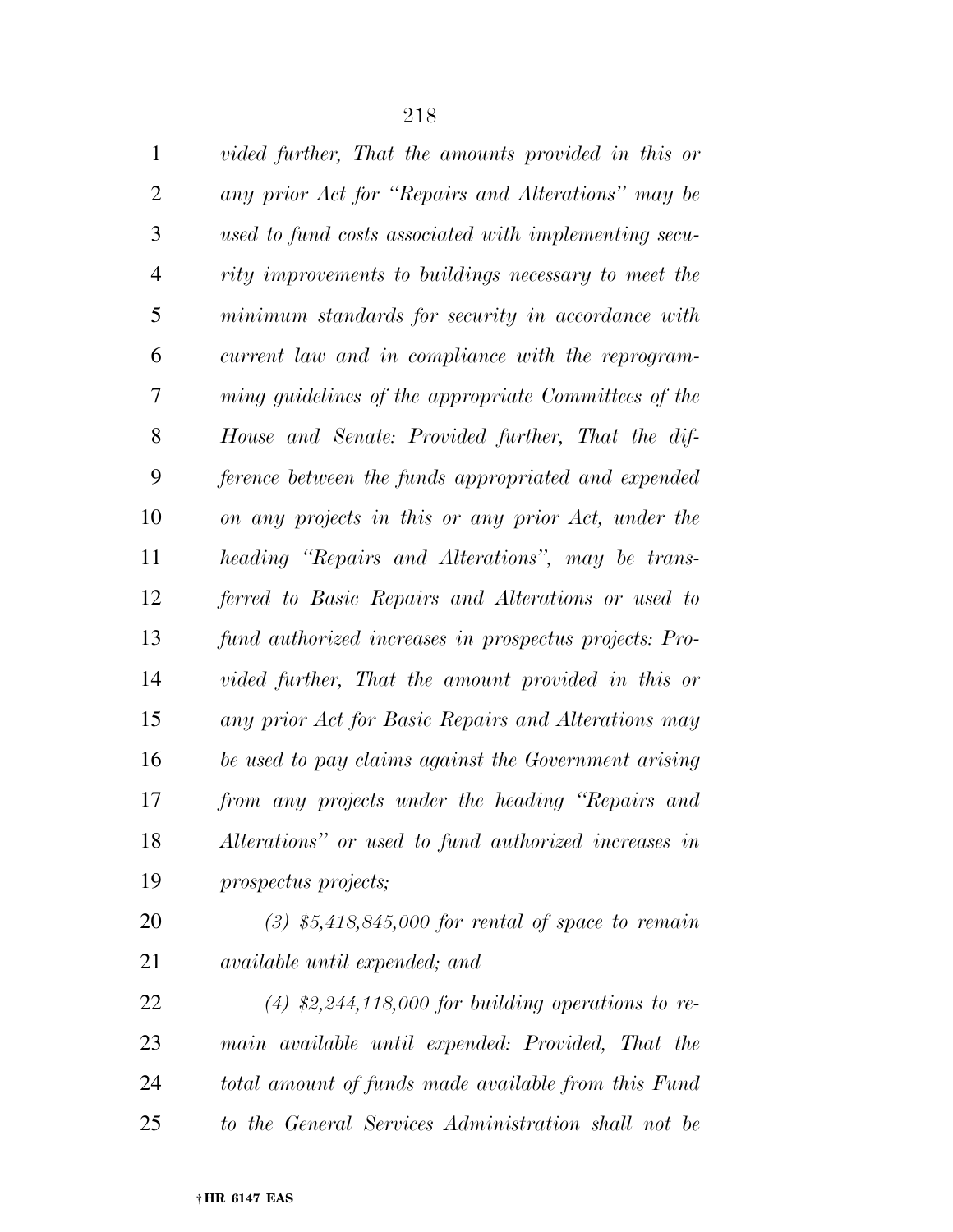| $\mathbf{1}$ | <i>available for expenses of any construction, repair, al-</i> |
|--------------|----------------------------------------------------------------|
| 2            | teration and acquisition project for which a pro-              |
| 3            | spectus, if required by 40 U.S.C. 3307(a), has not             |

 *spectus, if required by 40 U.S.C. 3307(a), has not been approved, except that necessary funds may be ex- pended for each project for required expenses for the development of a proposed prospectus: Provided fur- ther, That funds available in the Federal Buildings Fund may be expended for emergency repairs when advance approval is obtained from the Committees on Appropriations: Provided further, That amounts nec- essary to provide reimbursable special services to other agencies under 40 U.S.C. 592(b)(2) and amounts to provide such reimbursable fencing, light- ing, guard booths, and other facilities on private or other property not in Government ownership or con- trol as may be appropriate to enable the United States Secret Service to perform its protective func- tions pursuant to 18 U.S.C. 3056, shall be available from such revenues and collections: Provided further, That revenues and collections and any other sums ac- cruing to this Fund during fiscal year 2019, exclud- ing reimbursements under 40 U.S.C. 592(b)(2), in ex- cess of the aggregate new obligational authority au- thorized for Real Property Activities of the Federal Buildings Fund in this Act shall remain in the Fund*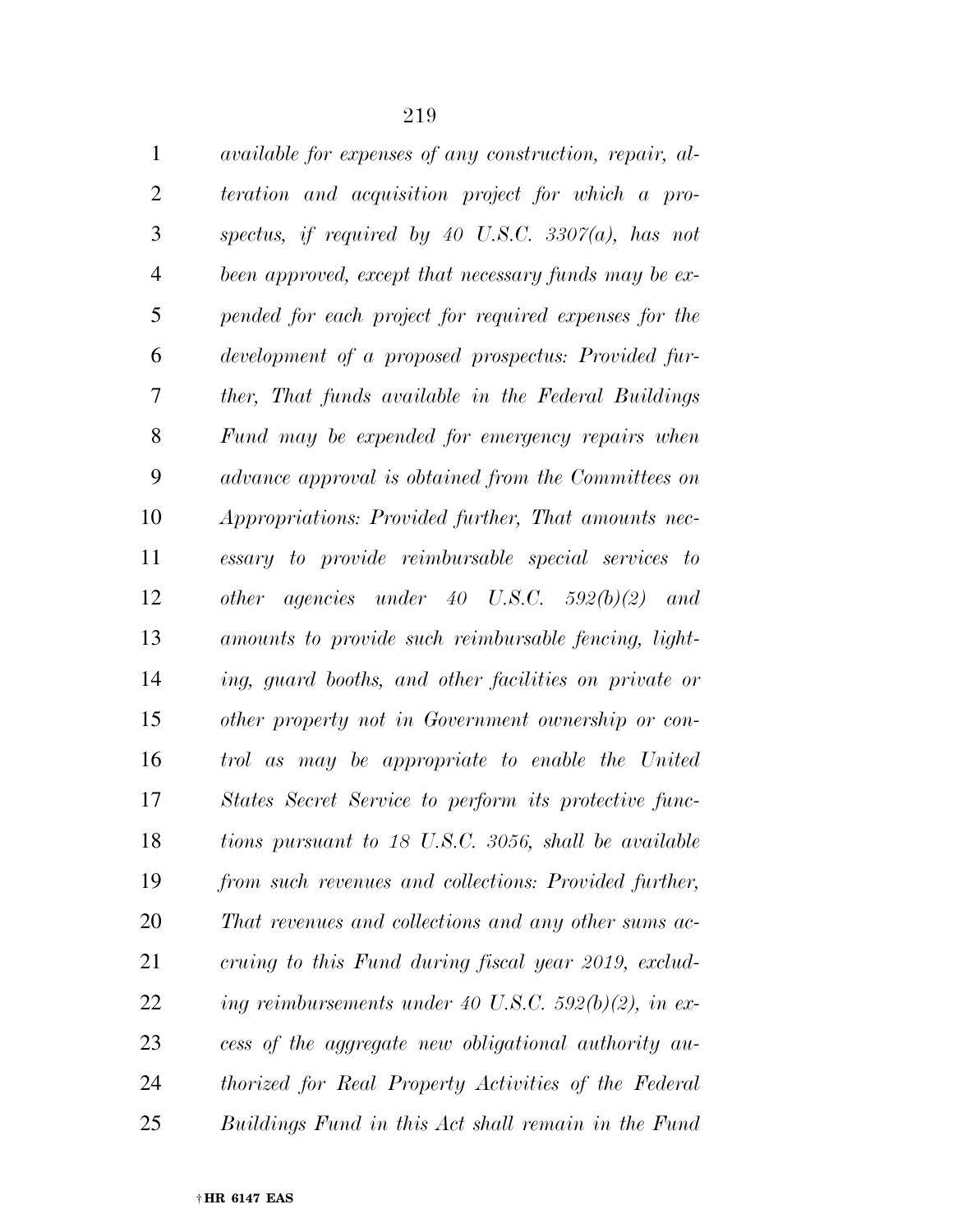| $\mathbf{1}$   | and shall not be available for expenditure except as            |
|----------------|-----------------------------------------------------------------|
| $\overline{2}$ | <i>authorized in appropriations Acts.</i>                       |
| 3              | <b>GENERAL ACTIVITIES</b>                                       |
| $\overline{4}$ | GOVERNMENT-WIDE POLICY                                          |
| 5              | For expenses authorized by law, not otherwise provided          |
|                | 6 for, for Government-wide policy and evaluation activities     |
| 7              | associated with the management of real and personal prop-       |
| 8              | erty assets and certain administrative services; Govern-        |
| 9              | ment-wide policy support responsibilities relating to acqui-    |
| 10             | sition, travel, motor vehicles, information technology man-     |
| 11             | agement, and related technology activities; and services as     |
| 12             | authorized by 5 U.S.C. 3109; \$58,499,000.                      |
| 13             | <b>OPERATING EXPENSES</b>                                       |
| 14             | For expenses authorized by law, not otherwise provided          |
|                | 15 for, for Government-wide activities associated with utiliza- |
|                | 16 tion and donation of surplus personal property; disposal     |
|                | 17 of real property; agency-wide policy direction, manage-      |
| 18             | ment, and communications; and services as authorized by         |
| 19             | 5 U.S.C. 3109; \$49,440,000, of which not less than             |
| 20             | \$26,890,000 is for Real and Personal Property Management       |
| 21             | and Disposal; and up to $$22,550,000$ is for the Office of      |

*the Administrator, of which not to exceed \$7,500 is for offi-*

*cial reception and representation expenses.*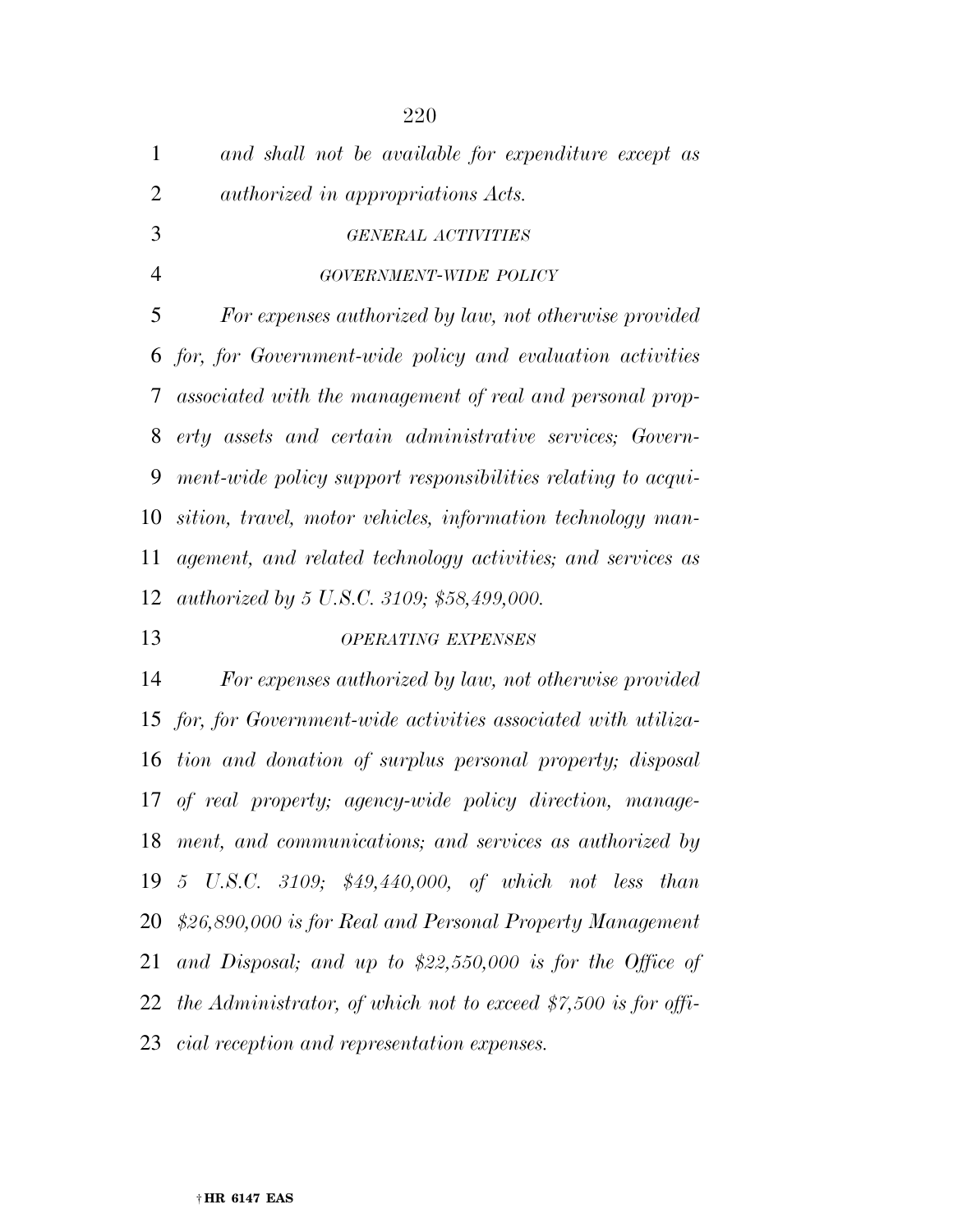| $\mathbf 1$ | CIVILIAN BOARD OF CONTRACT APPEALS                                 |
|-------------|--------------------------------------------------------------------|
| 2           | For expenses authorized by law, not otherwise provided             |
|             | 3 for, for the activities associated with the Civilian Board of    |
| 4           | Contract Appeals, $$9,301,000$ .                                   |
| 5           | OFFICE OF INSPECTOR GENERAL                                        |
| 6           | (INCLUDING TRANSFER OF FUNDS)                                      |
| 7           | For necessary expenses of the Office of Inspector Gen-             |
| 8           | eral and service authorized by 5 U.S.C. 3109, $$65,000,000$ :      |
| 9           | Provided, That not to exceed \$50,000 shall be available for       |
| 10          | payment for information and detection of fraud against the         |
| 11          | Government, including payment for recovery of stolen Gov-          |
| 12          | ernment property: Provided further, That not to exceed             |
| 13          | $$2,500$ shall be available for awards to employees of other       |
|             | 14 Federal agencies and private citizens in recognition of ef-     |
|             | 15 forts and initiatives resulting in enhanced Office of Inspec-   |
|             | 16 tor General effectiveness.                                      |
| 17          | In<br><i>addition</i> to<br>the foregoing<br><i>appropriation,</i> |
|             | $18$ \$2,000,000, to remain available until expended, shall be     |
| 19          | transferred to the Council of the Inspectors General on In-        |
| 20          | tegrity and Efficiency for enhancements<br>to                      |
| 21          | www.oversight.gov: Provided, That these amounts shall be           |
|             | 22 in addition to any other amounts available to the Council       |

 *of the Inspectors General on Integrity and Efficiency for such purpose.*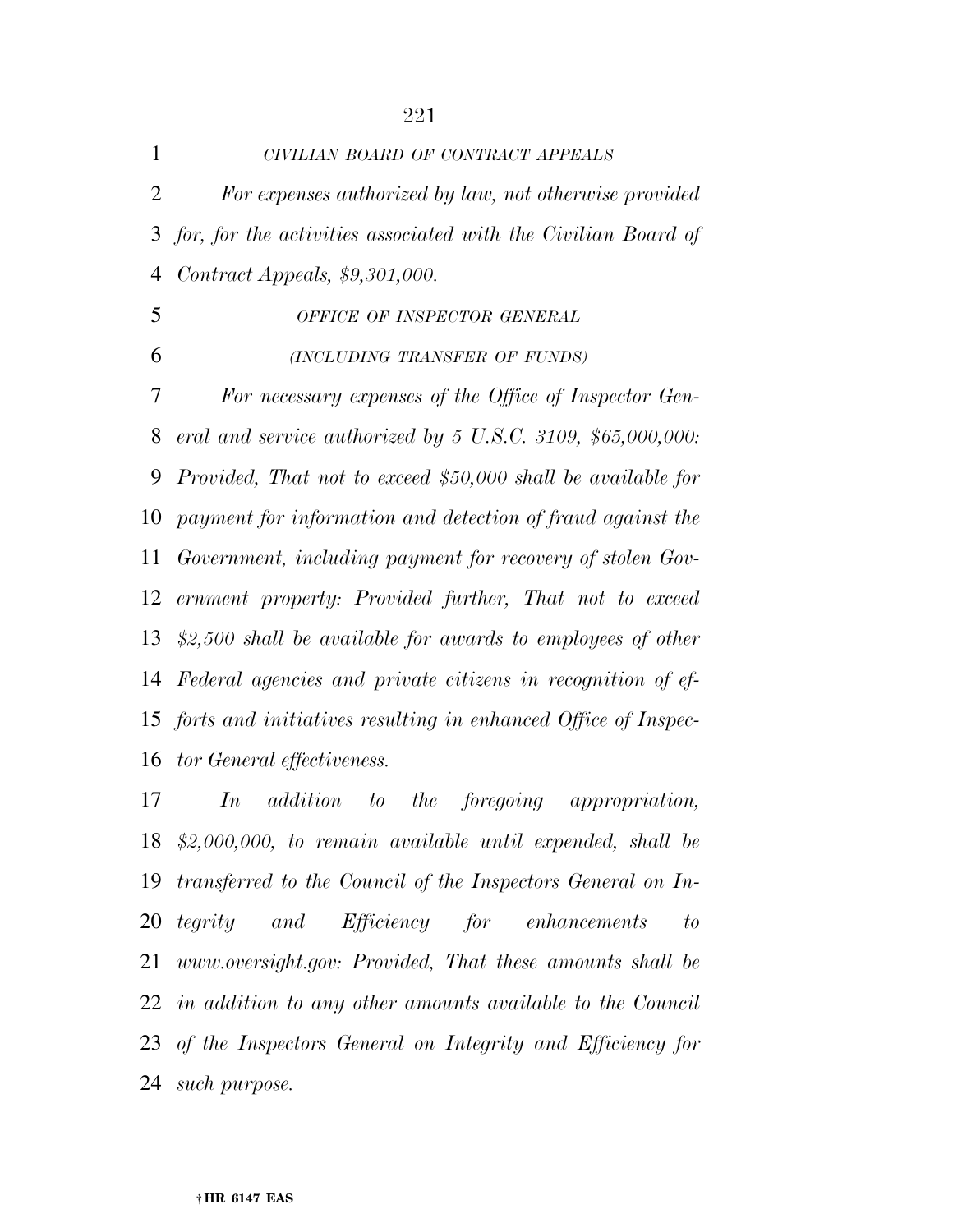|                | 222                                                             |
|----------------|-----------------------------------------------------------------|
| $\mathbf{1}$   | ALLOWANCES AND OFFICE STAFF FOR FORMER                          |
| $\overline{2}$ | <b>PRESIDENTS</b>                                               |
| 3              | For carrying out the provisions of the Act of August            |
| $\overline{4}$ | 25, 1958 (3 U.S.C. 102 note), and Public Law 95-138,            |
| 5              | \$4,796,000.                                                    |
| 6              | FEDERAL CITIZEN SERVICES FUND                                   |
| 7              | (INCLUDING TRANSFERS OF FUNDS)                                  |
| 8              | For necessary expenses of the Office of Products and            |
| 9              | Programs, including services authorized by 40 U.S.C. 323        |
| 10             | and 44 U.S.C. 3604; and for necessary expenses in support       |
| 11             | of interagency projects that enable the Federal Government      |
| 12             | to enhance its ability to conduct activities electronically,    |
| 13             | through the development and implementation of innovative        |
| 14             | uses of information technology; $$55,000,000$ , to be deposited |
|                | 15 into the Federal Citizen Services Fund: Provided, That the   |
| 16             | previous amount may be transferred to Federal agencies to       |
|                | 17 carry out the purpose of the Federal Citizen Services Fund:  |
| 18             | Provided further, That the appropriations, revenues, reim-      |
| 19             | bursements, and collections deposited into the Fund shall       |
| 20             | be available until expended for necessary expenses of Fed-      |
| 21             | eral Citizen Services and other activities that enable the      |
| 22             | Federal Government to enhance its ability to conduct ac-        |
| 23             | tivities electronically in the aggregate amount not to exceed   |
| 24             | \$100,000,000: Provided further, That appropriations, reve-     |
| 25             | nues, reimbursements, and collections accruing to this Fund     |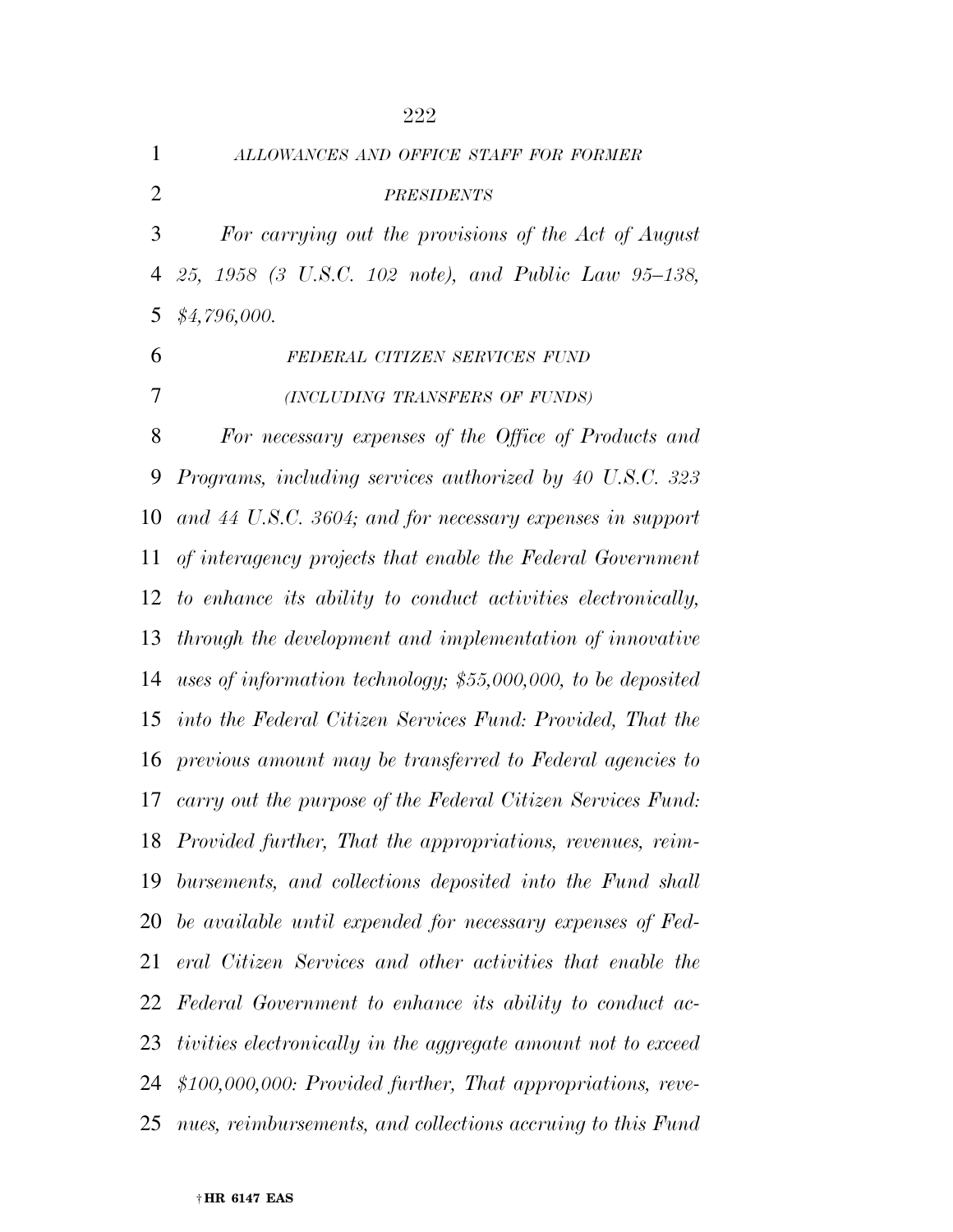*during fiscal year 2019 in excess of such amount shall re- main in the Fund and shall not be available for expenditure except as authorized in appropriations Acts: Provided fur- ther, That the transfer authorities provided herein shall be in addition to any other transfer authority provided in this Act.* 

*ASSET PROCEEDS AND SPACE MANAGEMENT FUND*

 *For carrying out the purposes of the Federal Assets Sale and Transfer Act of 2016 (Public Law 114–287), \$15,500,000, to be deposited into the Asset Proceeds and Space Management Fund, to remain available until ex-pended.* 

*ENVIRONMENTAL REVIEW IMPROVEMENT FUND*

 *For necessary expenses of the Environmental Review Improvement Fund established pursuant to 42 U.S.C. 4370m–8(d), \$6,070,000, to remain available until ex-pended.* 

*ADMINISTRATIVE PROVISIONS—GENERAL SERVICES*

*ADMINISTRATION*

*(INCLUDING TRANSFER OF FUNDS)*

 *SEC. 520. Funds available to the General Services Ad- ministration shall be available for the hire of passenger motor vehicles.* 

 *SEC. 521. Funds in the Federal Buildings Fund made available for fiscal year 2019 for Federal Buildings Fund*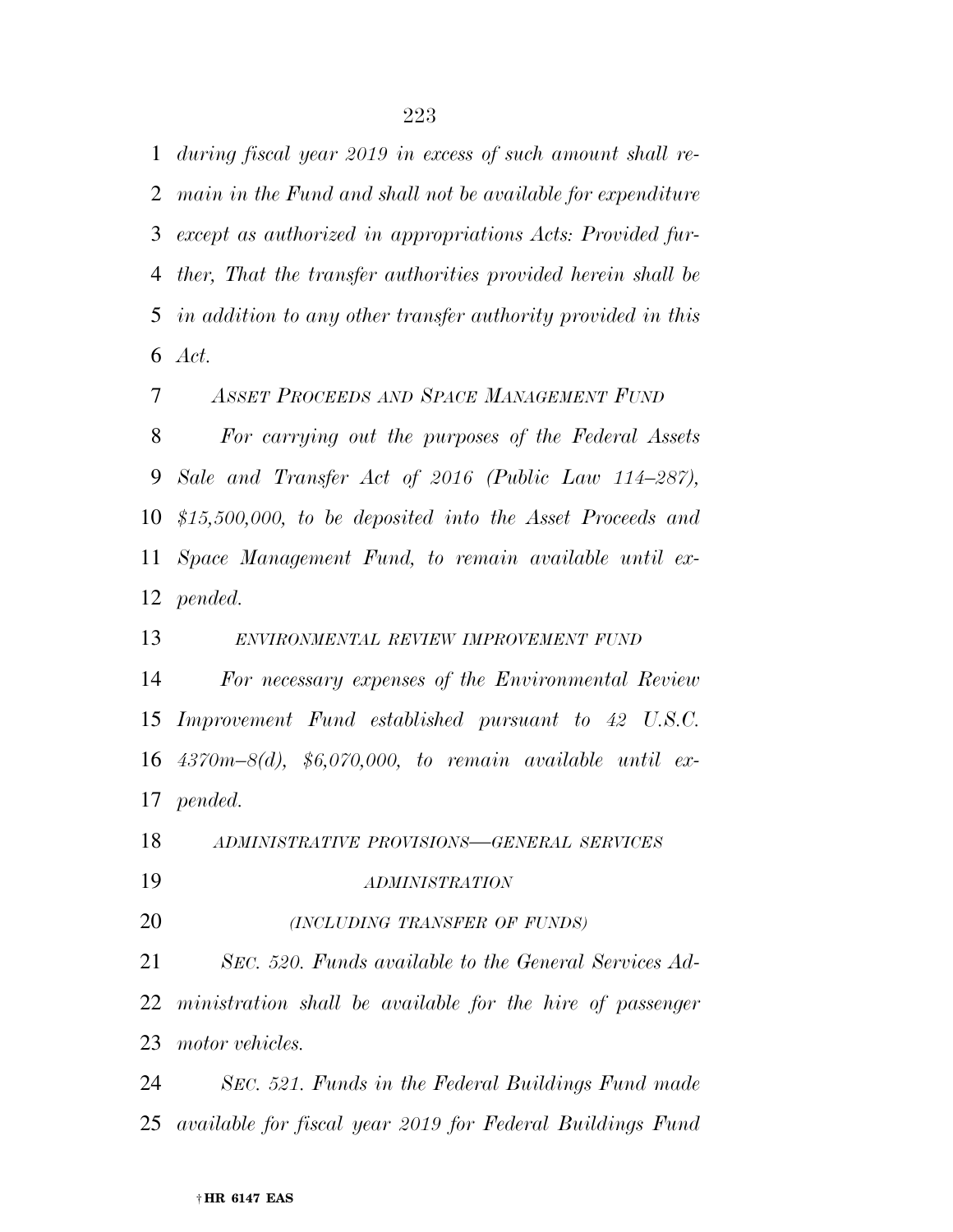*activities may be transferred between such activities only to the extent necessary to meet program requirements: Pro- vided, That any proposed transfers shall be approved in ad- vance by the Committees on Appropriations of the House of Representatives and the Senate.* 

 *SEC. 522. Except as otherwise provided in this title, funds made available by this Act shall be used to transmit a fiscal year 2020 request for United States Courthouse con- struction only if the request: (1) meets the design guide standards for construction as established and approved by the General Services Administration, the Judicial Con- ference of the United States, and the Office of Management and Budget; (2) reflects the priorities of the Judicial Con- ference of the United States as set out in its approved Courthouse Project Priorities plan; and (3) includes a standardized courtroom utilization study of each facility to be constructed, replaced, or expanded.* 

 *SEC. 523. None of the funds provided in this Act may be used to increase the amount of occupiable square feet, provide cleaning services, security enhancements, or any other service usually provided through the Federal Build- ings Fund, to any agency that does not pay the rate per square foot assessment for space and services as determined by the General Services Administration in consideration of*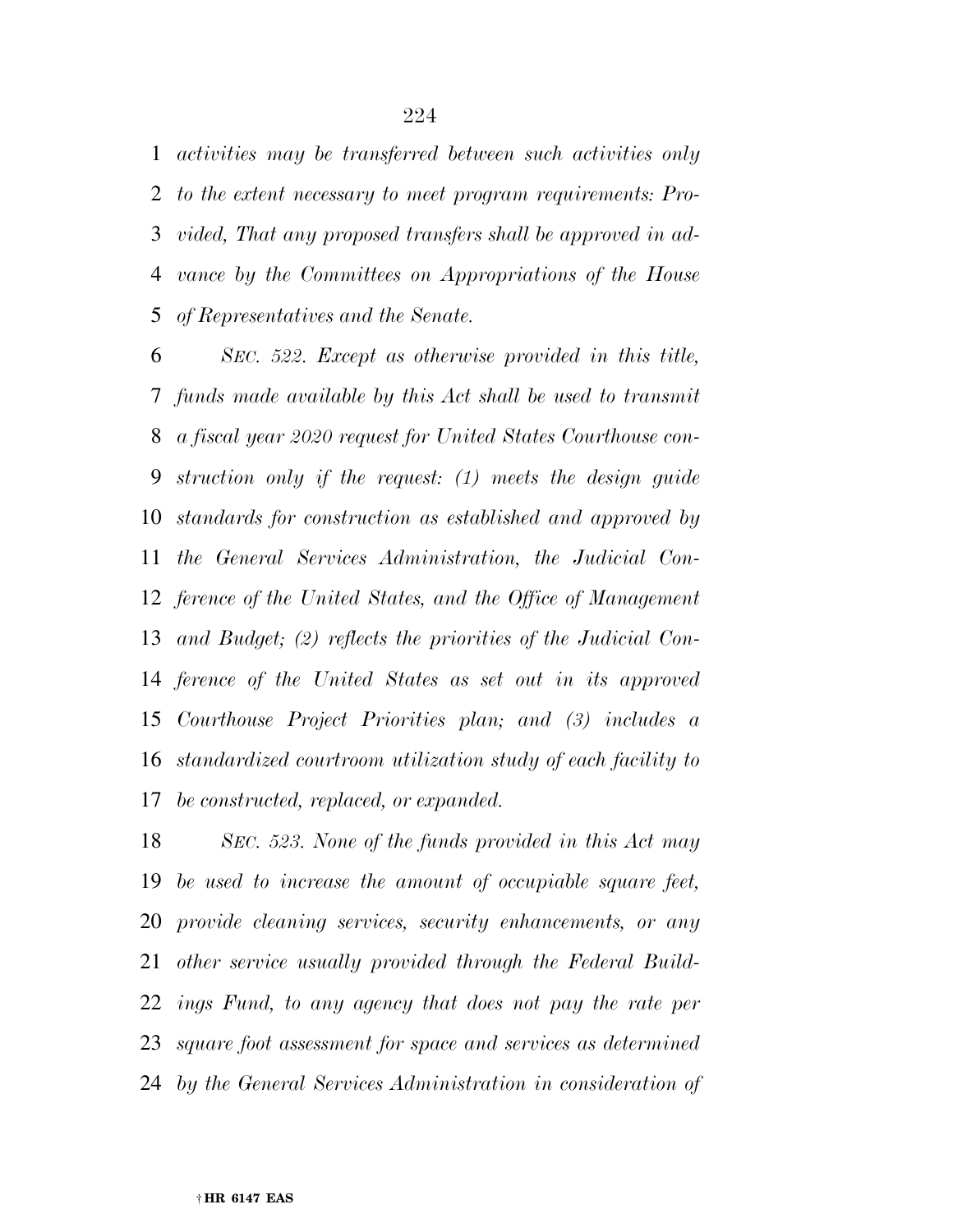*the Public Buildings Amendments Act of 1972 (Public Law 92–313).* 

 *SEC. 524. From funds made available under the head- ing Federal Buildings Fund, Limitations on Availability of Revenue, claims against the Government of less than \$250,000 arising from direct construction projects and ac- quisition of buildings may be liquidated from savings ef- fected in other construction projects with prior notification to the Committees on Appropriations of the House of Rep-resentatives and the Senate.* 

 *SEC. 525. In any case in which the Committee on Transportation and Infrastructure of the House of Rep- resentatives and the Committee on Environment and Public Works of the Senate adopt a resolution granting lease au- thority pursuant to a prospectus transmitted to Congress by the Administrator of the General Services Administra- tion under 40 U.S.C. 3307, the Administrator shall ensure that the delineated area of procurement is identical to the delineated area included in the prospectus for all lease agreements, except that, if the Administrator determines that the delineated area of the procurement should not be identical to the delineated area included in the prospectus, the Administrator shall provide an explanatory statement to each of such committees and the Committees on Appro-priations of the House of Representatives and the Senate*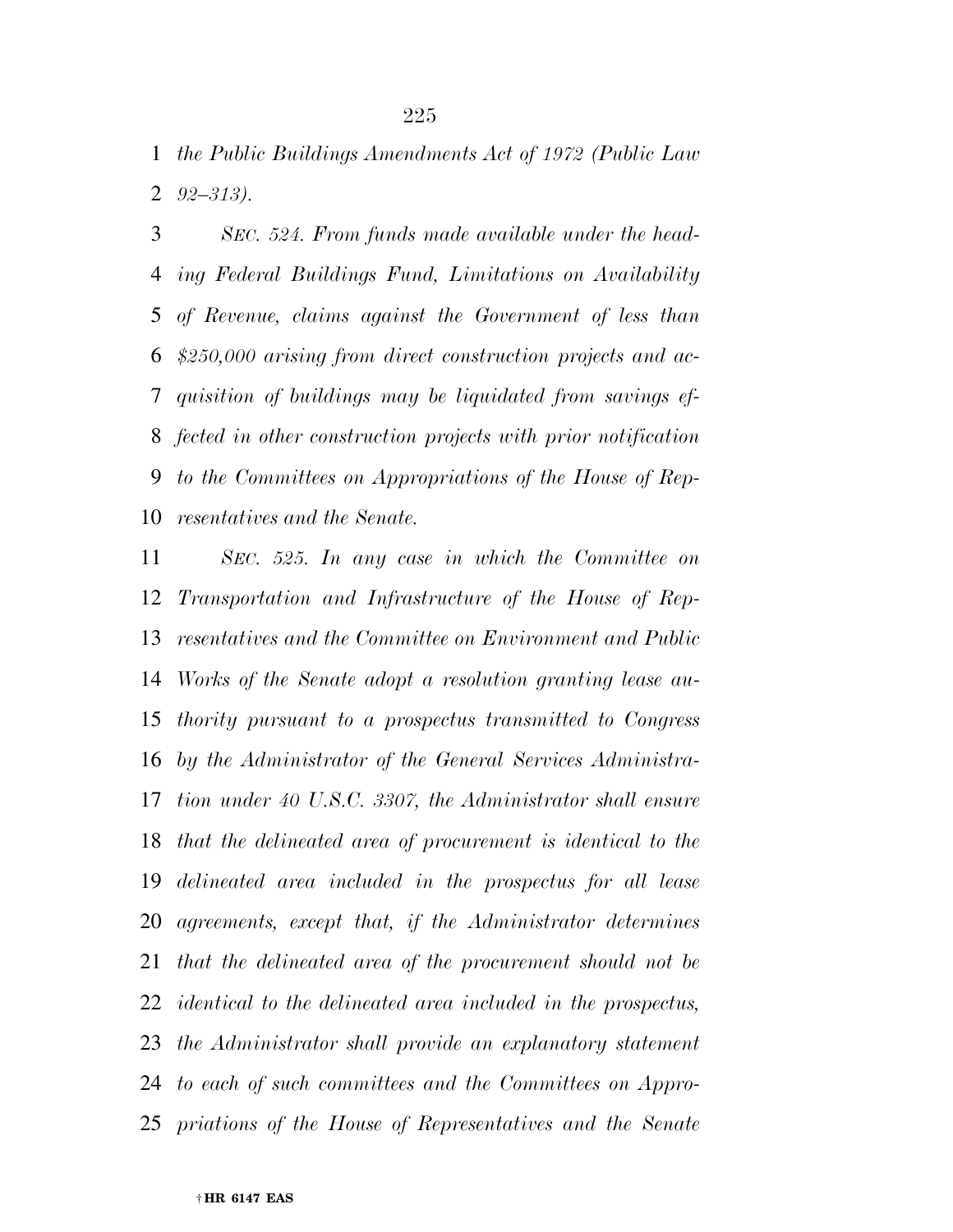*prior to exercising any lease authority provided in the reso-lution.* 

 *SEC. 526. With respect to each project funded under the heading ''Major Repairs and Alterations'' or ''Judiciary Capital Security Program'', and with respect to E–Govern- ment projects funded under the heading ''Federal Citizen Services Fund'', the Administrator of General Services shall submit a spending plan and explanation for each project to be undertaken to the Committees on Appropriations of the House of Representatives and the Senate not later than 60 days after the date of enactment of this Act.* 

*HARRY S TRUMAN SCHOLARSHIP FOUNDATION*

*SALARIES AND EXPENSES*

 *For payment to the Harry S Truman Scholarship Foundation Trust Fund, established by section 10 of Public Law 93–642, \$1,000,000, to remain available until ex-pended.* 

 *MERIT SYSTEMS PROTECTION BOARD SALARIES AND EXPENSES (INCLUDING TRANSFER OF FUNDS) For necessary expenses to carry out functions of the Merit Systems Protection Board pursuant to Reorganiza- tion Plan Numbered 2 of 1978, the Civil Service Reform Act of 1978, and the Whistleblower Protection Act of 1989* 

*(5 U.S.C. 5509 note), including services as authorized by*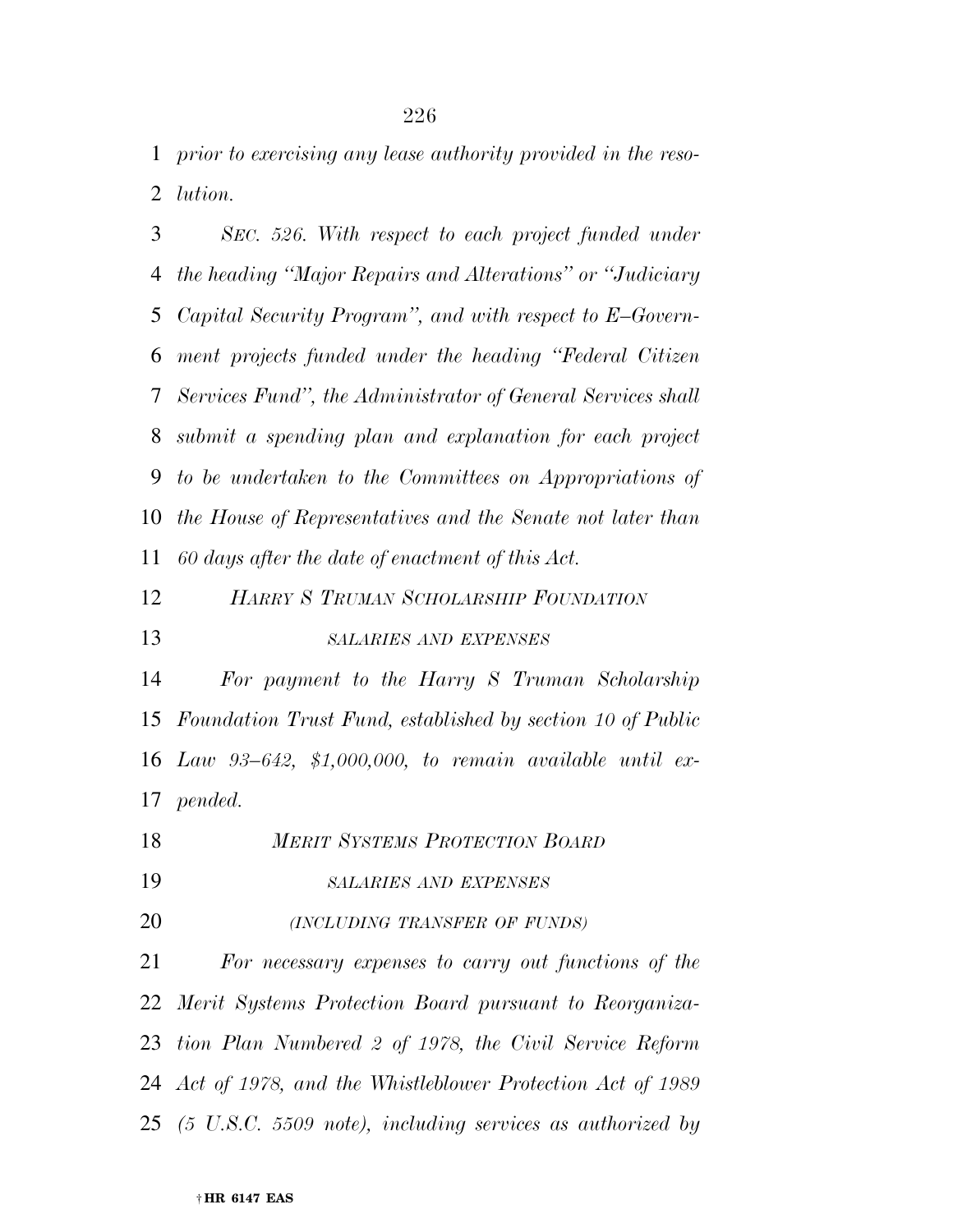*5 U.S.C. 3109, rental of conference rooms in the District of Columbia and elsewhere, hire of passenger motor vehicles, direct procurement of survey printing, and not to exceed \$2,000 for official reception and representation expenses, \$44,490,000, to remain available until September 30, 2020, and in addition not to exceed \$2,345,000, to remain avail- able until September 30, 2020, for administrative expenses to adjudicate retirement appeals to be transferred from the Civil Service Retirement and Disability Fund in amounts determined by the Merit Systems Protection Board.* 

 *MORRIS K. UDALL AND STEWART L. UDALL FOUNDATION MORRIS K. UDALL AND STEWART L. UDALL TRUST FUND (INCLUDING TRANSFER OF FUNDS)*

 *For payment to the Morris K. Udall and Stewart L. Udall Trust Fund, pursuant to the Morris K. Udall and Stewart L. Udall Foundation Act (20 U.S.C. 5601 et seq.), \$1,875,000, to remain available until expended, of which, notwithstanding sections 8 and 9 of such Act: (1) up to \$50,000 shall be used to conduct financial audits pursuant to the Accountability of Tax Dollars Act of 2002 (Public Law 107–289); and (2) up to \$1,000,000 shall be available to carry out the activities authorized by section 6(7) of Pub- lic Law 102–259 and section 817(a) of Public Law 106– 568 (20 U.S.C. 5604(7)): Provided, That of the total amount made available under this heading \$200,000 shall*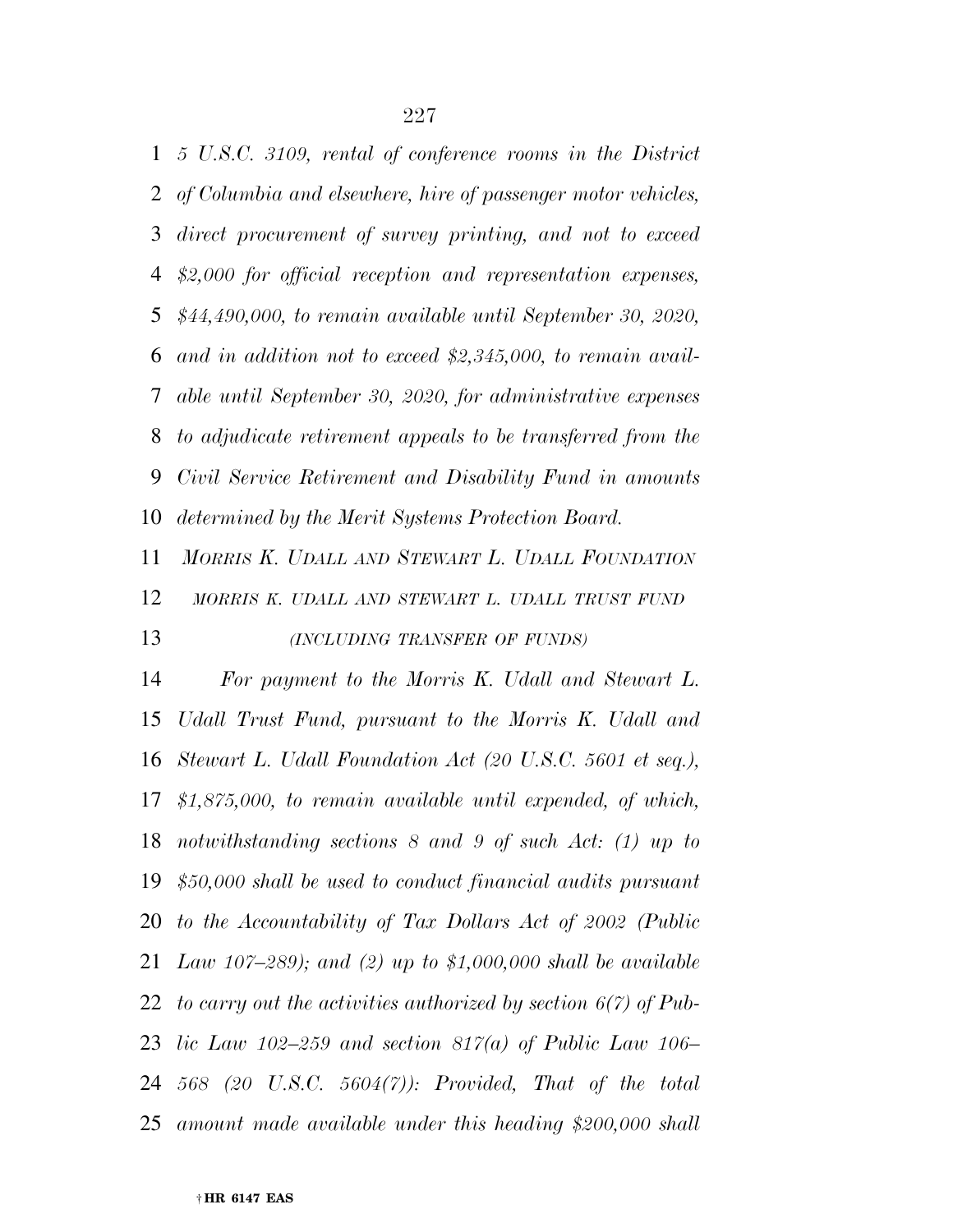*be transferred to the Office of Inspector General of the De- partment of the Interior, to remain available until ex- pended, for audits and investigations of the Morris K. Udall and Stewart L. Udall Foundation, consistent with the In-spector General Act of 1978 (5 U.S.C. App.).* 

 *ENVIRONMENTAL DISPUTE RESOLUTION FUND For payment to the Environmental Dispute Resolution Fund to carry out activities authorized in the Environ- mental Policy and Conflict Resolution Act of 1998, \$3,200,000, to remain available until expended.* 

 *NATIONAL ARCHIVES AND RECORDS ADMINISTRATION OPERATING EXPENSES*

 *For necessary expenses in connection with the admin- istration of the National Archives and Records Administra- tion and archived Federal records and related activities, as provided by law, and for expenses necessary for the review and declassification of documents, the activities of the Pub- lic Interest Declassification Board, the operations and maintenance of the electronic records archives, the hire of passenger motor vehicles, and for uniforms or allowances therefor, as authorized by law (5 U.S.C. 5901), including maintenance, repairs, and cleaning, \$375,105,000.* 

*OFFICE OF INSPECTOR GENERAL*

 *For necessary expenses of the Office of Inspector Gen-eral in carrying out the provisions of the Inspector General*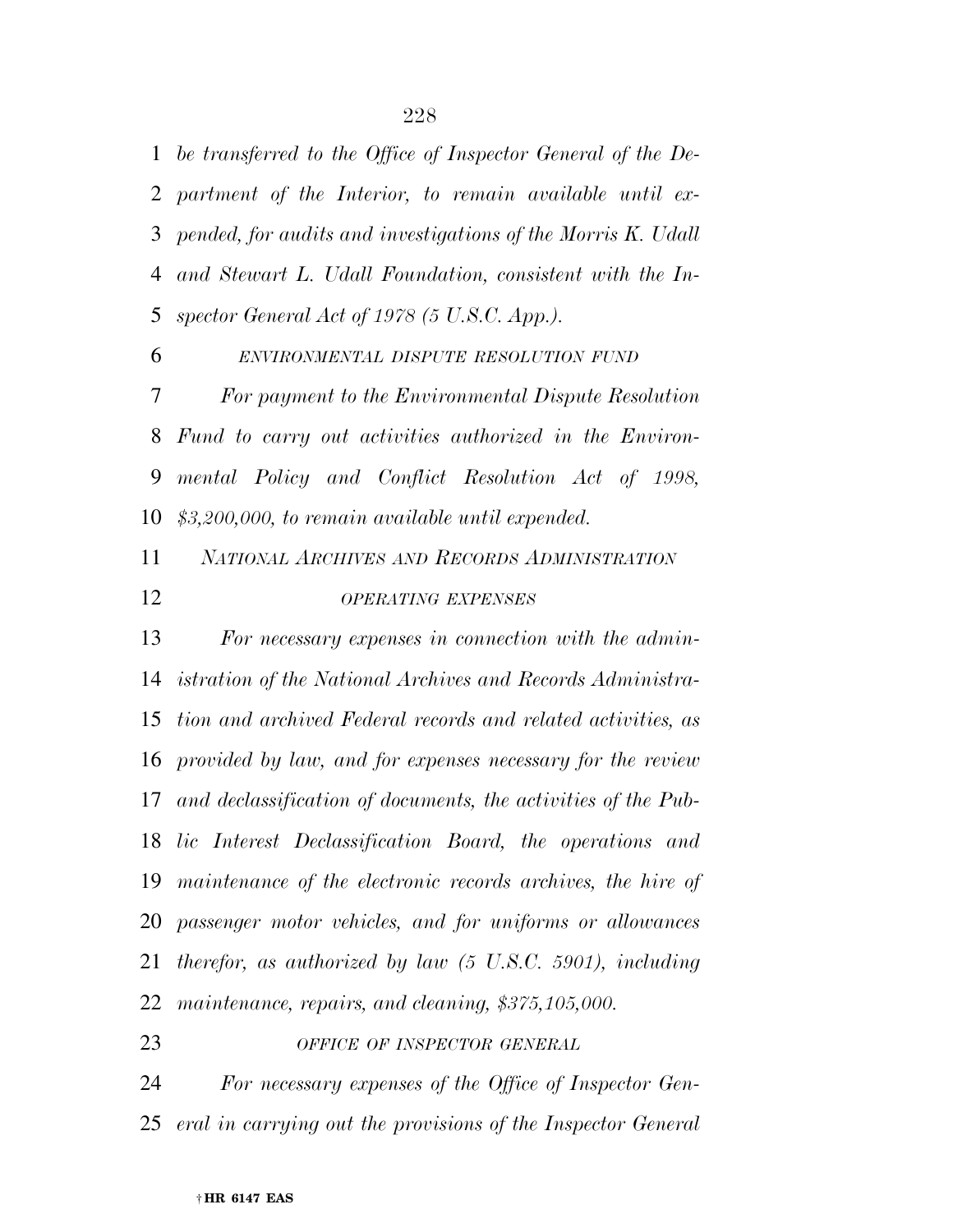*Reform Act of 2008, Public Law 110–409, 122 Stat. 4302–* 

 *16 (2008), and the Inspector General Act of 1978 (5 U.S.C. App.), and for the hire of passenger motor vehicles, \$4,801,000. REPAIRS AND RESTORATION For the repair, alteration, and improvement of ar- chives facilities, and to provide adequate storage for hold- ings, \$7,500,000, to remain available until expended. NATIONAL HISTORICAL PUBLICATIONS AND RECORDS COMMISSION GRANTS PROGRAM For necessary expenses for allocations and grants for historical publications and records as authorized by 44* 

 *U.S.C. 2504, \$6,000,000, to remain available until ex-pended.* 

 *NATIONAL CREDIT UNION ADMINISTRATION COMMUNITY DEVELOPMENT REVOLVING LOAN FUND*

 *For the Community Development Revolving Loan Fund program as authorized by 42 U.S.C. 9812, 9822 and 9910, \$2,000,000 shall be available until September 30, 2020, for technical assistance to low-income designated credit unions.*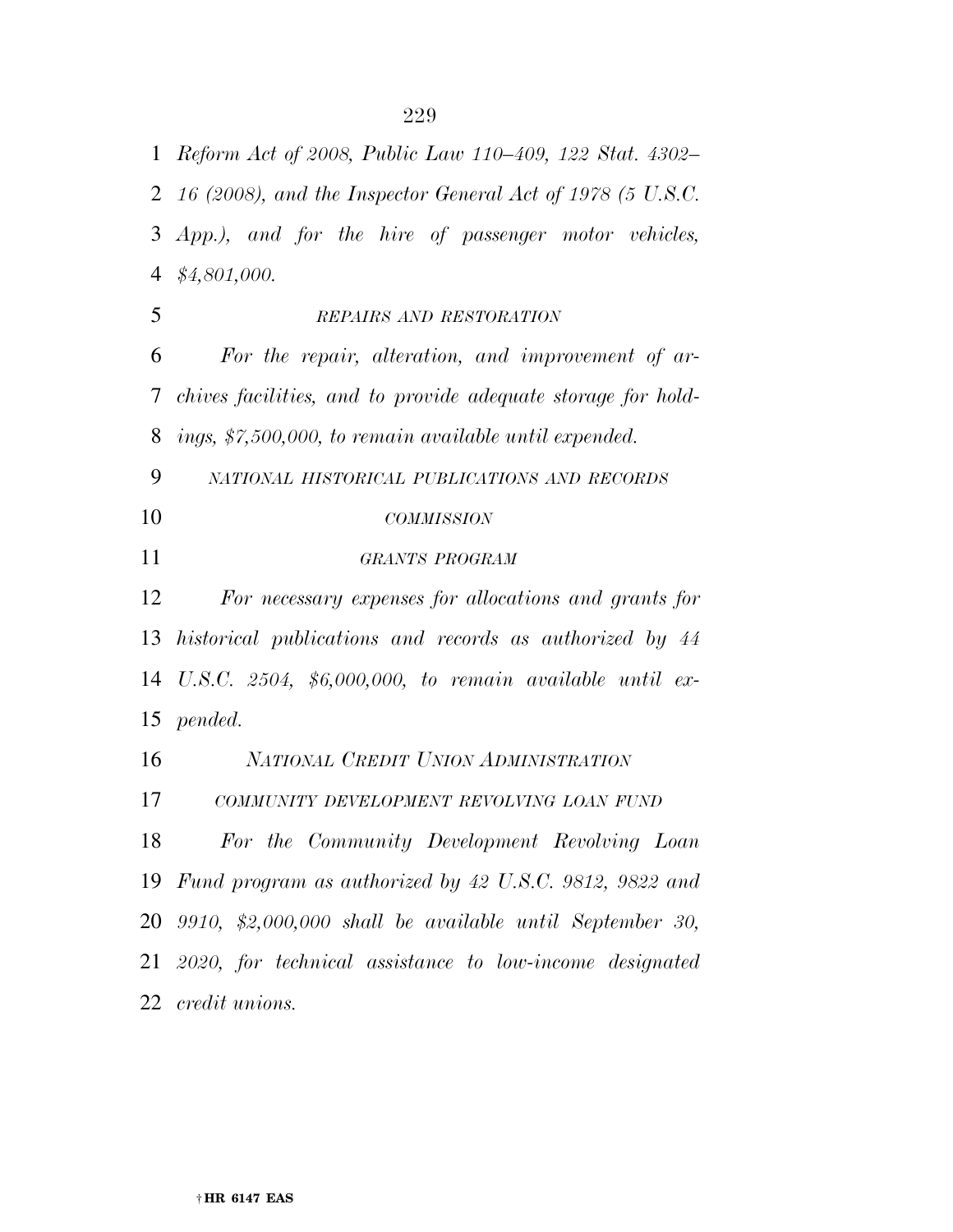|                | 230                                                                   |
|----------------|-----------------------------------------------------------------------|
| $\mathbf{1}$   | <b>OFFICE OF GOVERNMENT ETHICS</b>                                    |
| $\overline{2}$ | <b>SALARIES AND EXPENSES</b>                                          |
| 3              | For necessary expenses to carry out functions of the                  |
| 4              | Office of Government Ethics pursuant to the Ethics in Gov-            |
| 5              | ernment Act of 1978, the Ethics Reform Act of 1989, and               |
| 6              | the Stop Trading on Congressional Knowledge Act of 2012,              |
| $\tau$         | including services as authorized by $5 \text{ U.S.C. } 3109$ , rental |
| 8              | of conference rooms in the District of Columbia and else-             |
| 9              | where, hire of passenger motor vehicles, and not to exceed            |
| 10             | $$1,500$ for official reception and representation expenses,          |
| 11             | \$16,439,000.                                                         |
| 12             | <b>OFFICE OF PERSONNEL MANAGEMENT</b>                                 |
| 13             | <b>SALARIES AND EXPENSES</b>                                          |
| 14             | (INCLUDING TRANSFER OF TRUST FUNDS)                                   |
| 15             | For necessary expenses to carry out functions of the                  |
| 16             | Office of Personnel Management (OPM) pursuant to Reor-                |
|                | 17 ganization Plan Numbered 2 of 1978 and the Civil Service           |
| 18             | Reform Act of 1978, including services as authorized by 5             |
| 19             | U.S.C. 3109; medical examinations performed for veterans              |
| 20             | by private physicians on a fee basis; rental of conference            |
| 21             | rooms in the District of Columbia and elsewhere; hire of              |
| 22             | passenger motor vehicles; not to exceed \$2,500 for official          |
| 23             | reception and representation expenses; advances for reim-             |
| 24             | bursements to applicable funds of OPM and the Federal Bu-             |
|                |                                                                       |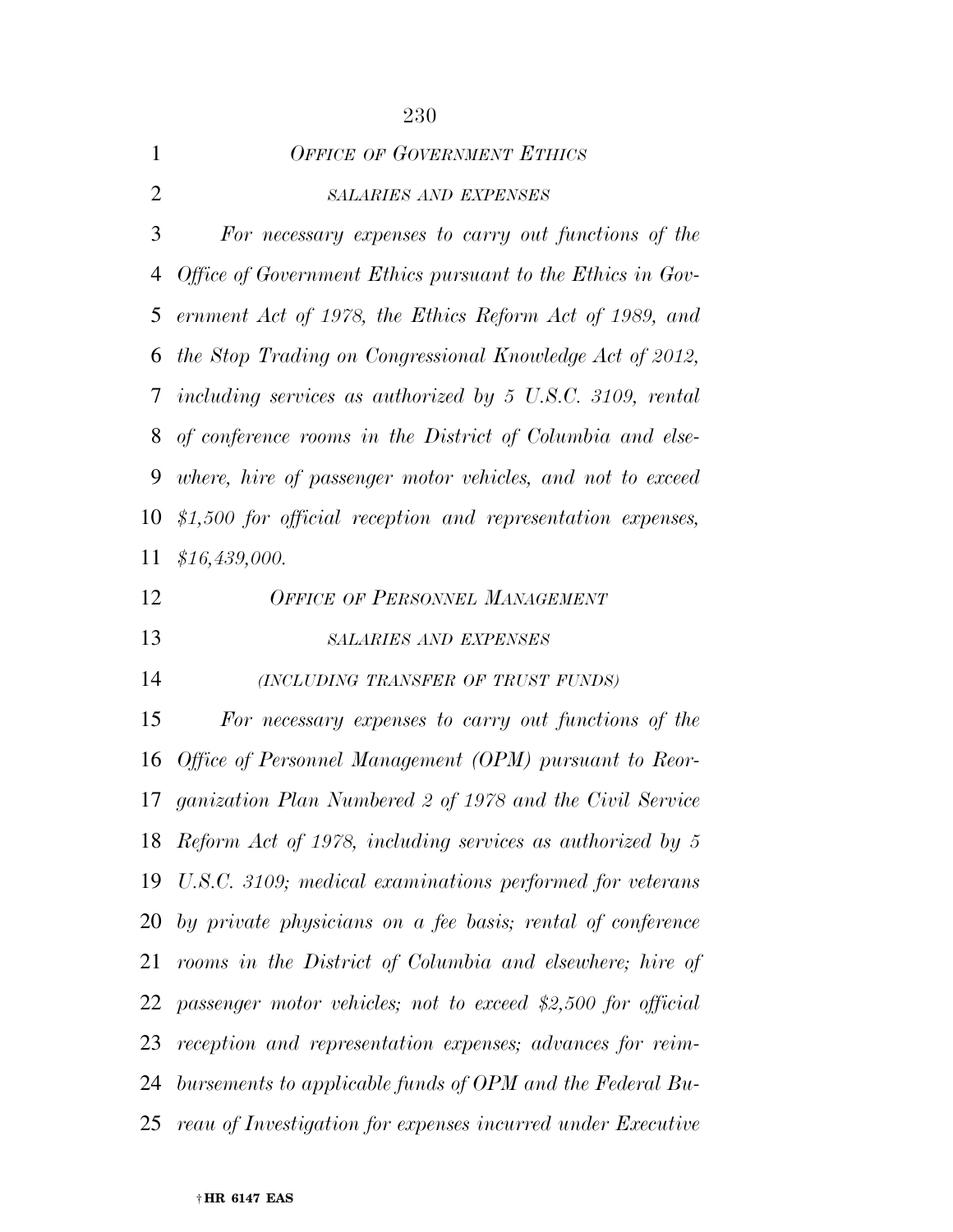*Order No. 10422 of January 9, 1953, as amended; and pay- ment of per diem and/or subsistence allowances to employ- ees where Voting Rights Act activities require an employee to remain overnight at his or her post of duty, \$132,172,000: Provided, That of the total amount made available under this heading, not to exceed \$14,000,000 shall remain available until September 30, 2020, for infor- mation technology infrastructure modernization and Trust Fund Federal Financial System migration or moderniza- tion, and shall be in addition to funds otherwise made available for such purposes: Provided further, That of the total amount made available under this heading, \$639,018 may be made available for strengthening the capacity and capabilities of the acquisition workforce (as defined by the Office of Federal Procurement Policy Act, as amended (41 U.S.C. 4001 et seq.)), including the recruitment, hiring, training, and retention of such workforce and information technology in support of acquisition workforce effectiveness or for management solutions to improve acquisition man- agement; and in addition \$133,483,000 for administrative expenses, to be transferred from the appropriate trust funds of OPM without regard to other statutes, including direct procurement of printed materials, for the retirement and insurance programs: Provided further, That the provisions of this appropriation shall not affect the authority to use*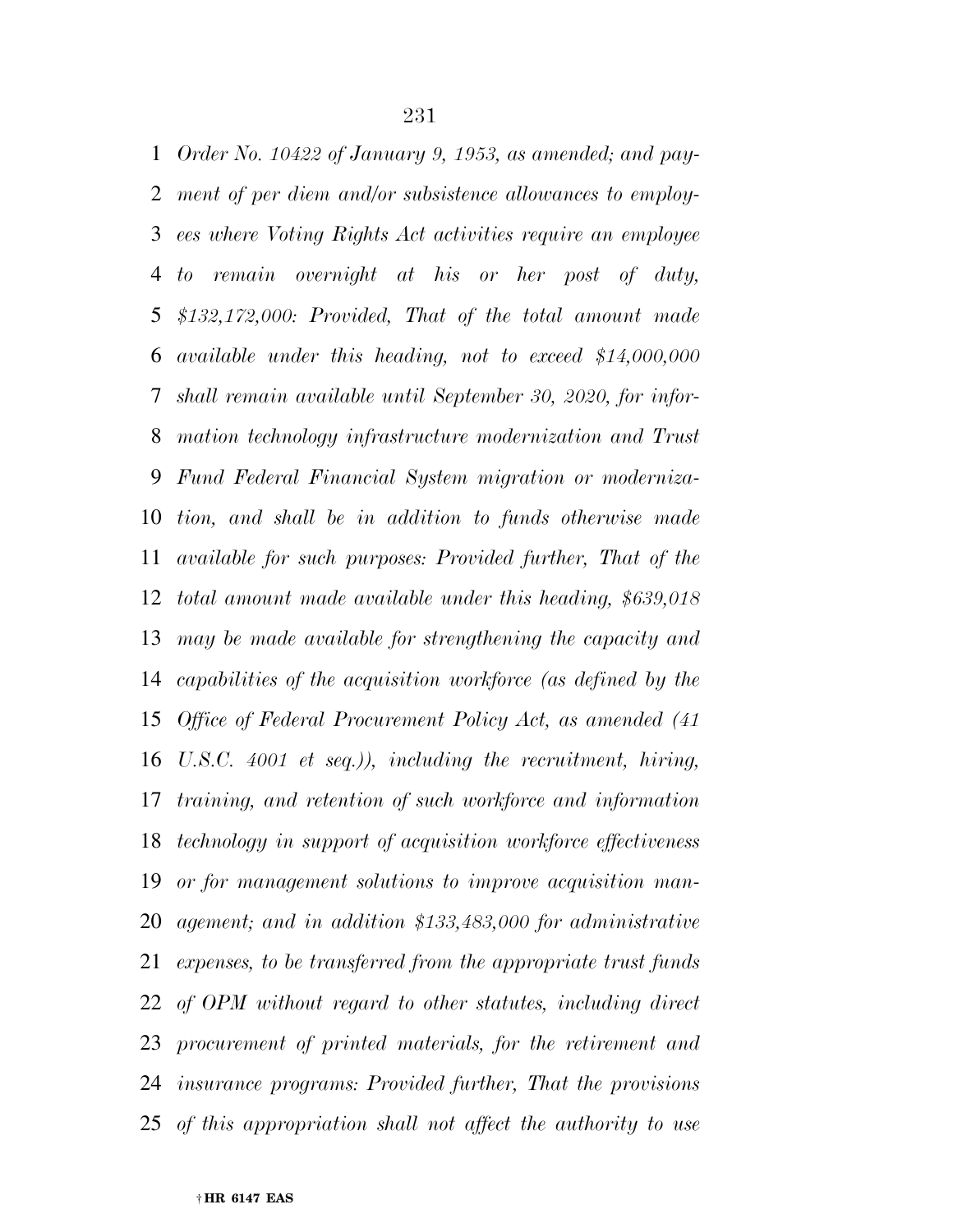*applicable trust funds as provided by sections 8348(a)(1)(B), 8958(f)(2)(A), 8988(f)(2)(A), and 9004(f)(2)(A) of title 5, United States Code: Provided fur- ther, That no part of this appropriation shall be available for salaries and expenses of the Legal Examining Unit of OPM established pursuant to Executive Order No. 9358 of July 1, 1943, or any successor unit of like purpose: Pro- vided further, That the President's Commission on White House Fellows, established by Executive Order No. 11183 of October 3, 1964, may, during fiscal year 2019, accept donations of money, property, and personal services: Pro- vided further, That such donations, including those from prior years, may be used for the development of publicity materials to provide information about the White House Fellows, except that no such donations shall be accepted for travel or reimbursement of travel expenses, or for the sala-ries of employees of such Commission.* 

*OFFICE OF INSPECTOR GENERAL*

*SALARIES AND EXPENSES*

*(INCLUDING TRANSFER OF TRUST FUNDS)*

 *For necessary expenses of the Office of Inspector Gen- eral in carrying out the provisions of the Inspector General Act of 1978, including services as authorized by 5 U.S.C. 3109, hire of passenger motor vehicles, \$5,000,000, and in addition, not to exceed \$25,265,000 for administrative ex-*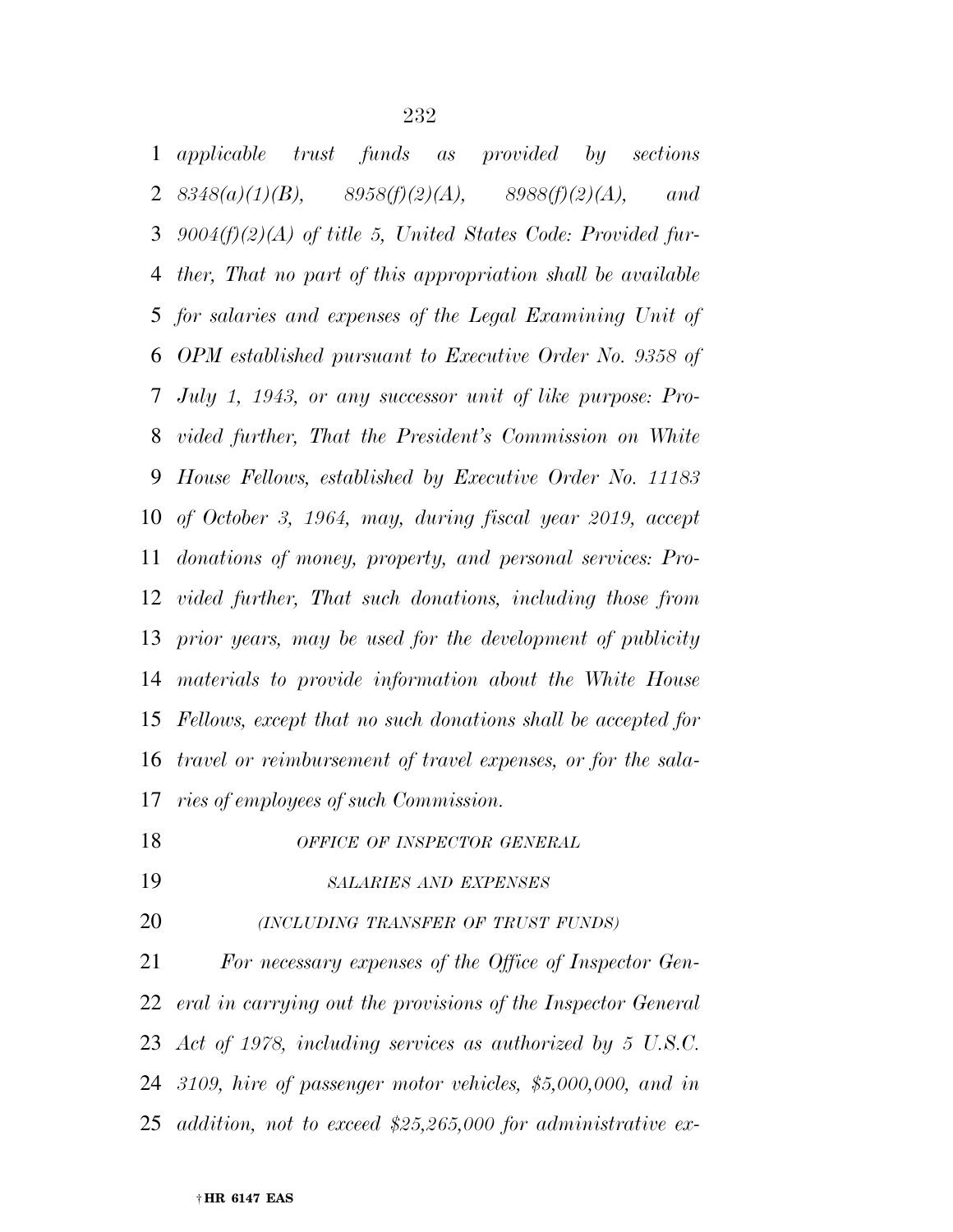*penses to audit, investigate, and provide other oversight of the Office of Personnel Management's retirement and insur- ance programs, to be transferred from the appropriate trust funds of the Office of Personnel Management, as determined by the Inspector General: Provided, That the Inspector Gen- eral is authorized to rent conference rooms in the District of Columbia and elsewhere.* 

 *OFFICE OF SPECIAL COUNSEL SALARIES AND EXPENSES For necessary expenses to carry out functions of the Office of Special Counsel pursuant to Reorganization Plan Numbered 2 of 1978, the Civil Service Reform Act of 1978 (Public Law 95–454), the Whistleblower Protection Act of 1989 (Public Law 101–12) as amended by Public Law 107– 304, the Whistleblower Protection Enhancement Act of 2012 (Public Law 112–199), and the Uniformed Services Em- ployment and Reemployment Rights Act of 1994 (Public Law 103–353), including services as authorized by 5 U.S.C. 3109, payment of fees and expenses for witnesses, rental of conference rooms in the District of Columbia and elsewhere, and hire of passenger motor vehicles; \$26,535,000.*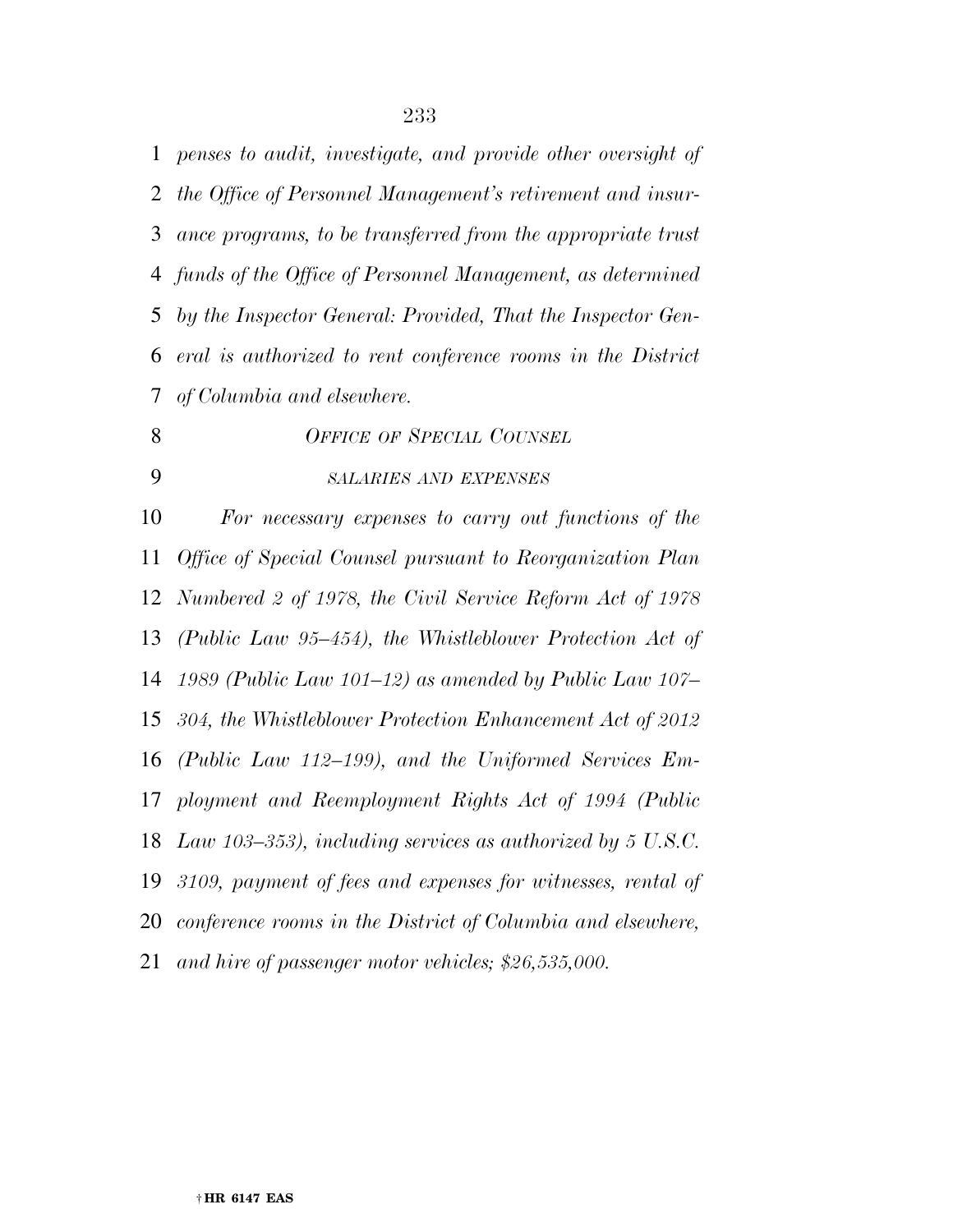| $\mathbf{1}$   | <b>POSTAL REGULATORY COMMISSION</b>                                              |
|----------------|----------------------------------------------------------------------------------|
| $\overline{2}$ | <b>SALARIES AND EXPENSES</b>                                                     |
| 3              | (INCLUDING TRANSFER OF FUNDS)                                                    |
| $\overline{4}$ | For necessary expenses of the Postal Regulatory Com-                             |
| 5              | mission in carrying out the provisions of the Postal Ac-                         |
| 6              | countability and Enhancement Act (Public Law 109–435),                           |
| 7              | $$15,200,000$ , to be derived by transfer from the Postal Serv-                  |
| 8              | ice Fund and expended as authorized by section $603(a)$ of                       |
| 9              | such Act.                                                                        |
| 10             | PRIVACY AND CIVIL LIBERTIES OVERSIGHT BOARD                                      |
| 11             | <b>SALARIES AND EXPENSES</b>                                                     |
| 12             | For necessary expenses of the Privacy and Civil Lib-                             |
| 13             | erties Oversight Board, as authorized by section 1061 of the                     |
| 14             | Intelligence Reform and Terrorism Prevention Act of 2004                         |
| 15             | $(42 \, U.S.C. \, 2000ee), \, $5,000,000, \, to \, remain \, available \, until$ |
| 16             | September 30, 2020.                                                              |
| 17             | <b>SECURITIES AND EXCHANGE COMMISSION</b>                                        |
| 18             | <b>SALARIES AND EXPENSES</b>                                                     |
| 19             | For necessary expenses for the Securities and Exchange                           |
| 20             | Commission, including services as authorized by 5 U.S.C.                         |
| 21             | 3109, the rental of space (to include multiple year leases)                      |
| 22             | in the District of Columbia and elsewhere, and not to exceed                     |
| 23             | \$3,500 for official reception and representation expenses,                      |
| 24             | \$1,658,302,000, to remain available until expended; of                          |
|                | 25 which not less than \$15,206,269 shall be for the Office of                   |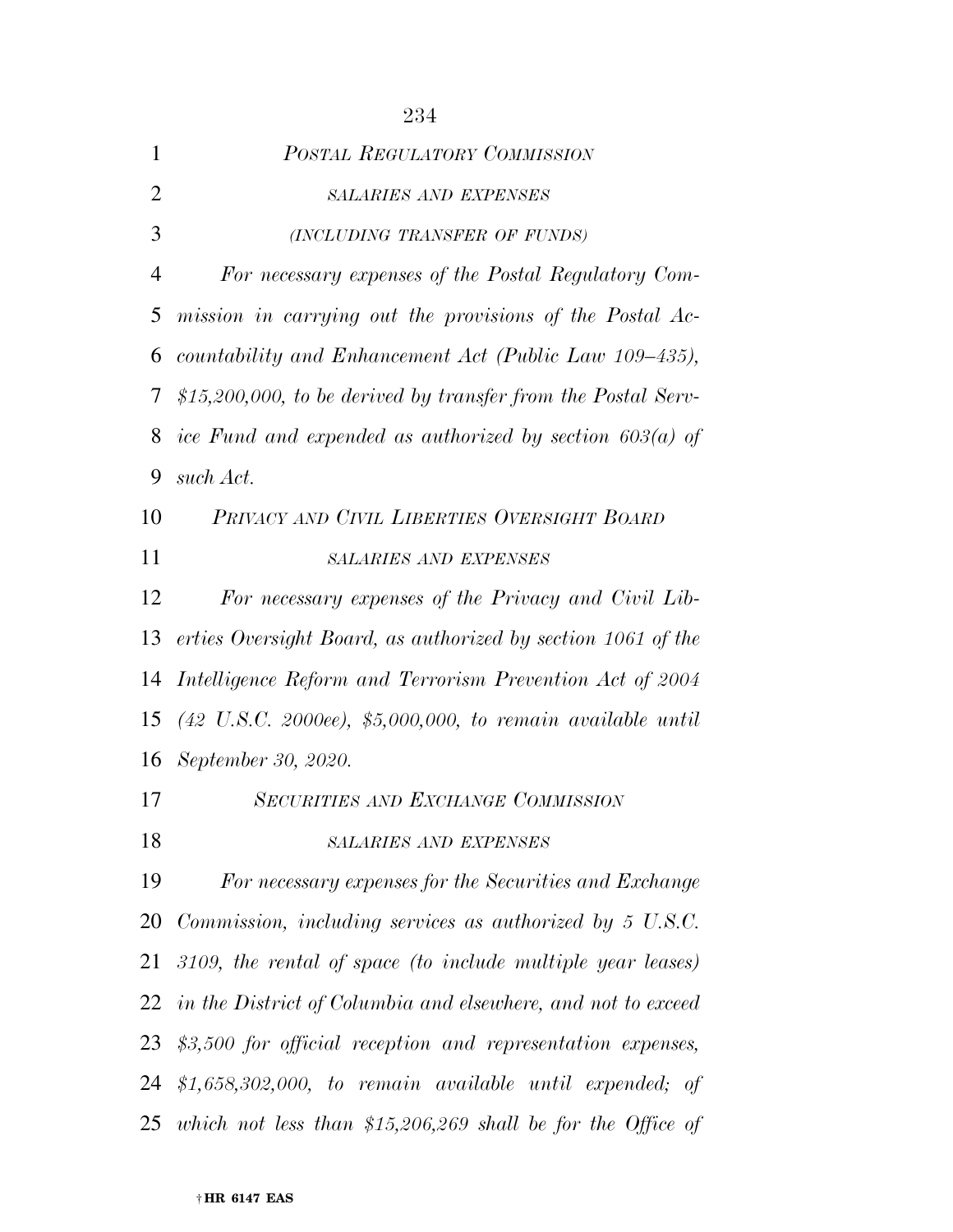*Inspector General; of which not to exceed \$75,000 shall be available for a permanent secretariat for the International Organization of Securities Commissions; and of which not to exceed \$100,000 shall be available for expenses for con- sultations and meetings hosted by the Commission with for- eign governmental and other regulatory officials, members of their delegations and staffs to exchange views concerning securities matters, such expenses to include necessary logis- tic and administrative expenses and the expenses of Com- mission staff and foreign invitees in attendance including: (1) incidental expenses such as meals; (2) travel and trans- portation; and (3) related lodging or subsistence; and of which not less than \$75,081,000 shall be for the Division of Economic and Risk Analysis.* 

 *In addition to the foregoing appropriation, for costs associated with relocation under a replacement lease for the Commission's New York regional office facilities, not to ex- ceed \$37,188,942, to remain available until expended: Pro- vided, That for purposes of calculating the fee rate under section 31(j) of the Securities Exchange Act of 1934 (15 U.S.C. 78ee(j)) for fiscal year 2019, all amounts appro- priated under this heading shall be deemed to be the regular appropriation to the Commission for fiscal year 2019: Pro- vided further, That fees and charges authorized by section 31 of the Securities Exchange Act of 1934 (15 U.S.C. 78ee)*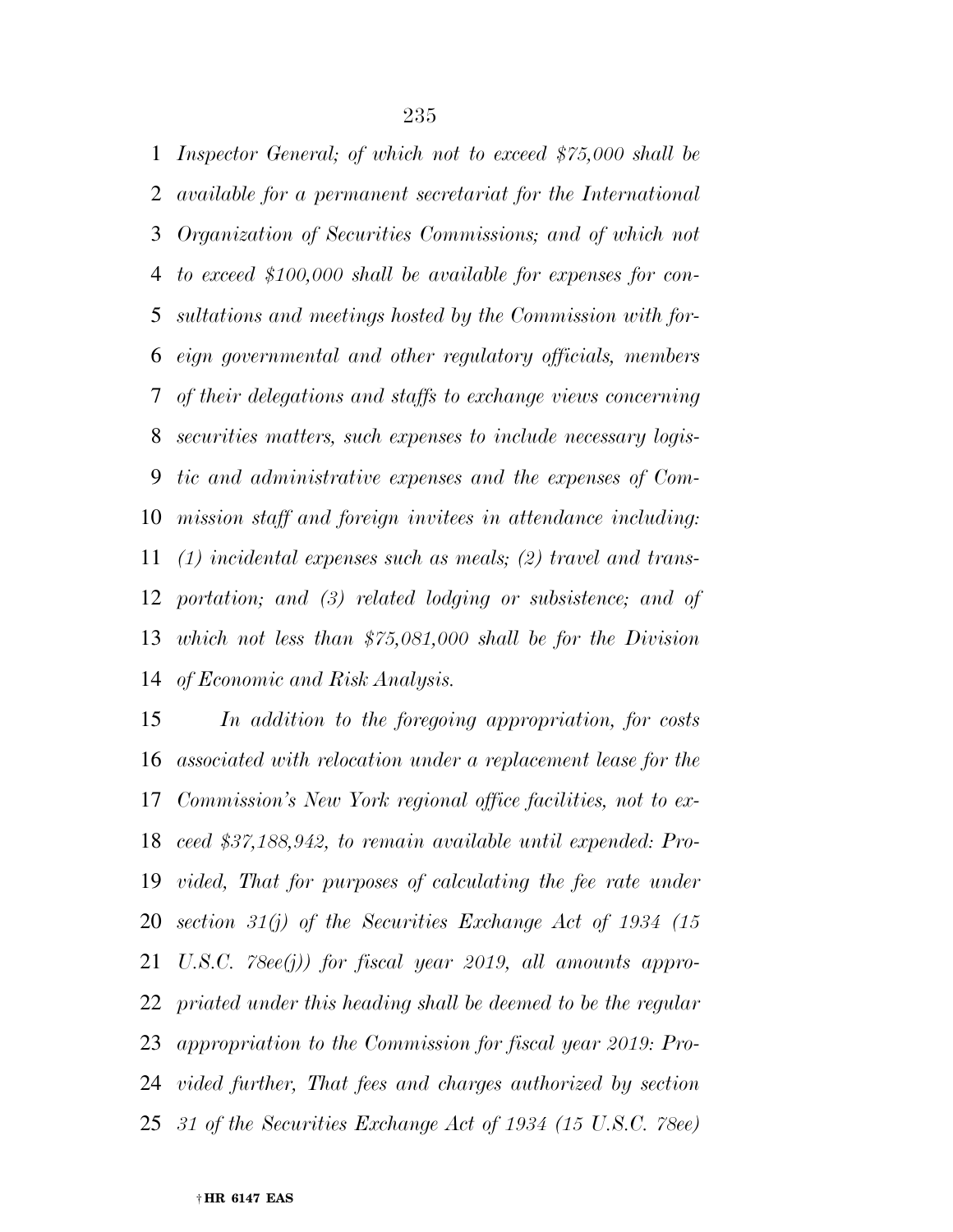*shall be credited to this account as offsetting collections: Provided further, That not to exceed \$1,658,302,000 of such offsetting collections shall be available until expended for necessary expenses of this account and not to exceed \$37,188,942 of such offsetting collections shall be available until expended for costs under this heading associated with relocation under a replacement lease for the Commission's New York regional office facilities: Provided further, That the total amount appropriated under this heading from the general fund for fiscal year 2019 shall be reduced as such offsetting fees are received so as to result in a final total fiscal year 2019 appropriation from the general fund esti- mated at not more than \$0: Provided further, That if any amount of the appropriation for costs associated with relo- cation under a replacement lease for the Commission's New York regional office facilities is subsequently de-obligated by the Commission, such amount that was derived from the general fund shall be returned to the general fund, and such amounts that were derived from fees or assessments collected for such purpose shall be paid to each national securities exchange and national securities association, respectively, in proportion to any fees or assessments paid by such na- tional securities exchange or national securities association under section 31 of the Securities Exchange Act of 1934 (15 U.S.C. 78ee) in fiscal year 2019.* 

##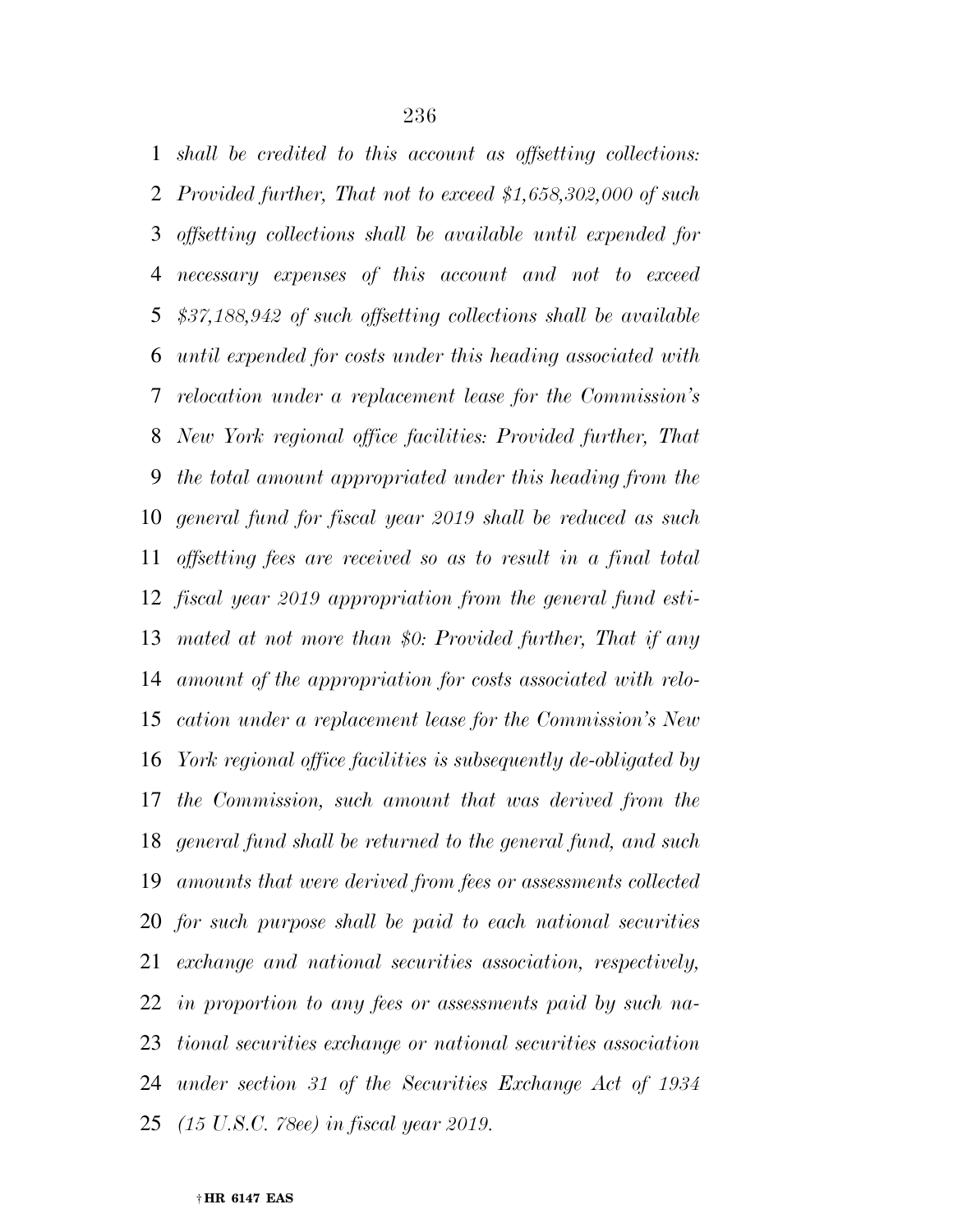|                | 237                                                                 |
|----------------|---------------------------------------------------------------------|
| $\mathbf{1}$   | <b>SELECTIVE SERVICE SYSTEM</b>                                     |
| $\overline{2}$ | <b>SALARIES AND EXPENSES</b>                                        |
| 3              | For necessary expenses of the Selective Service System,             |
| 4              | including expenses of attendance at meetings and of train-          |
| 5              | ing for uniformed personnel assigned to the Selective Serv-         |
| 6              | ice System, as authorized by 5 U.S.C. 4101–4118 for civil-          |
| 7              | <i>ian employees; hire of passenger motor vehicles; services as</i> |
| 8              | authorized by 5 U.S.C. 3109; and not to exceed \$750 for            |
| 9              | official reception and representation expenses; $$26,000,000$ :     |
| 10             | Provided, That during the current fiscal year, the President        |
| 11             | may exempt this appropriation from the provisions of 31             |
| 12             | U.S.C. 1341, whenever the President deems such action to            |
| 13             | be necessary in the interest of national defense: Provided          |
| 14             | further, That none of the funds appropriated by this Act            |
| 15             | may be expended for or in connection with the induction             |
|                | 16 of any person into the Armed Forces of the United States.        |
| 17             | <b>SMALL BUSINESS ADMINISTRATION</b>                                |
| 18             | <b>SALARIES AND EXPENSES</b>                                        |
| 19             | For necessary expenses, not otherwise provided for, of              |
| 20             | the Small Business Administration, including hire of pas-           |
| 21             | senger motor vehicles as authorized by sections 1343 and            |

 *\$3,500 for official reception and representation expenses, \$267,500,000, of which not less than \$12,000,000 shall be* 

*1344 of title 31, United States Code, and not to exceed* 

*available for examinations, reviews, and other lender over-*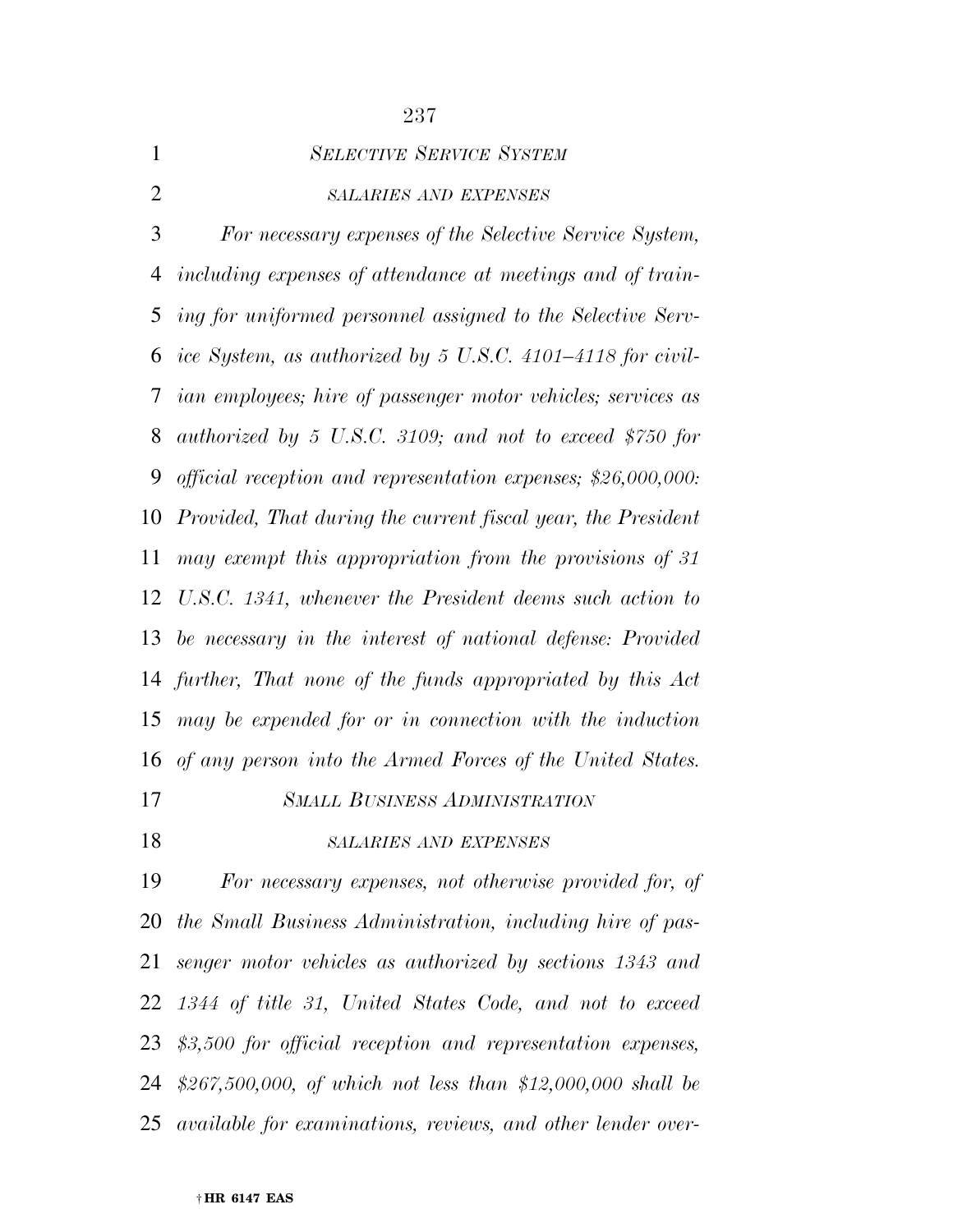*sight activities: Provided, That the Administrator is au- thorized to charge fees to cover the cost of publications devel- oped by the Small Business Administration, and certain loan program activities, including fees authorized by sec- tion 5(b) of the Small Business Act: Provided further, That, notwithstanding 31 U.S.C. 3302, revenues received from all such activities shall be credited to this account, to remain available until expended, for carrying out these purposes without further appropriations: Provided further, That the Small Business Administration may accept gifts in an amount not to exceed \$4,000,000 and may co-sponsor ac- tivities, each in accordance with section 132(a) of division K of Public Law 108–447, during fiscal year 2019: Pro- vided further, That \$6,100,000 shall be available for the Loan Modernization and Accounting System, to be avail- able until September 30, 2020: Provided further, That \$3,000,000 shall be for the Federal and State Technology Partnership Program under section 34 of the Small Busi-ness Act (15 U.S.C. 657d).* 

## *ENTREPRENEURIAL DEVELOPMENT PROGRAMS*

 *For necessary expenses of programs supporting entre- preneurial and small business development, \$241,600,000, to remain available until September 30, 2020: Provided, That \$130,000,000 shall be available to fund grants for per-formance in fiscal year 2019 or fiscal year 2020 as author-*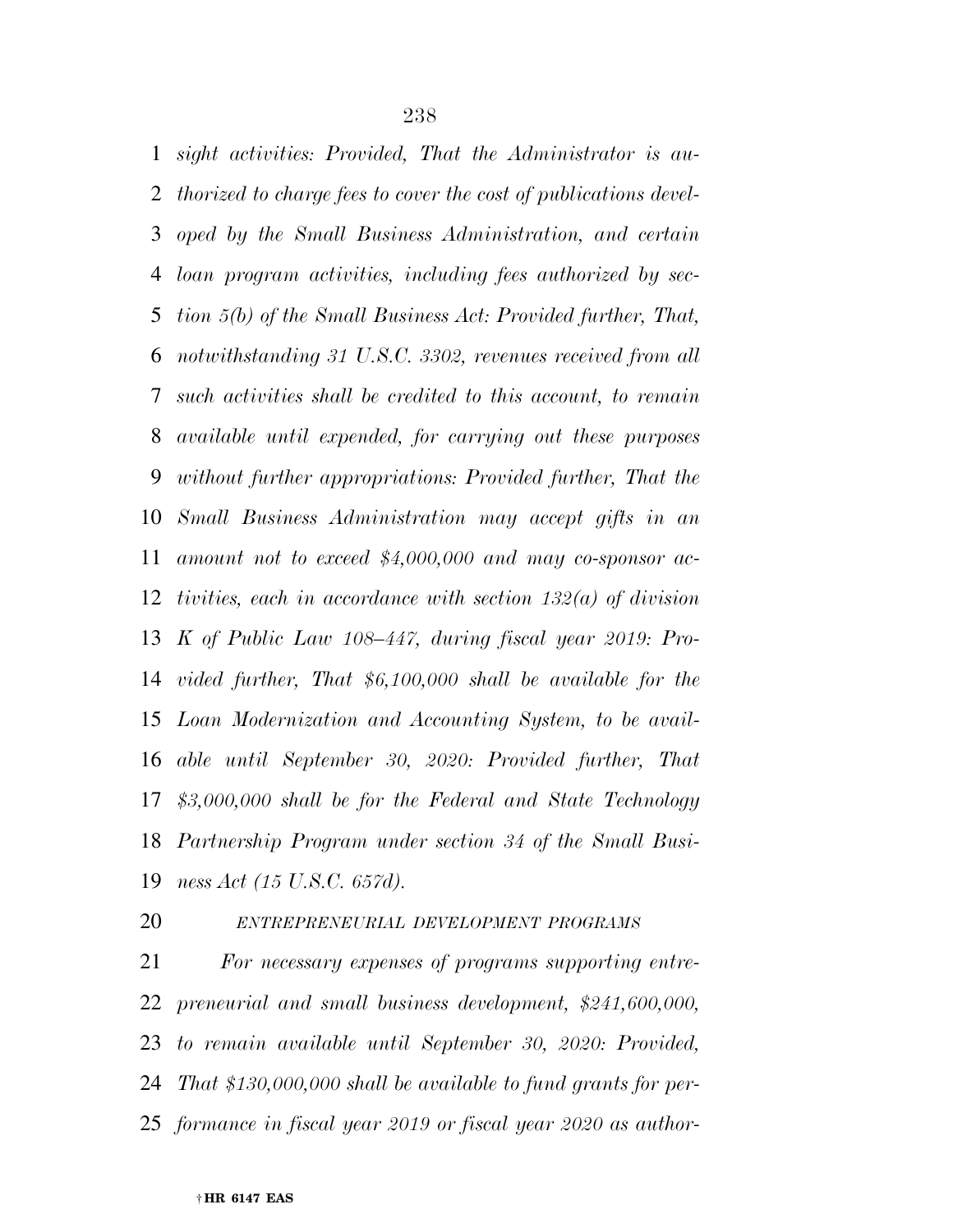*ized by section 21 of the Small Business Act: Provided fur- ther, That \$31,000,000 shall be for marketing, management, and technical assistance under section 7(m) of the Small Business Act (15 U.S.C. 636(m)(4)) by intermediaries that make microloans under the microloan program: Provided further, That \$18,000,000 shall be available for grants to States to carry out export programs that assist small busi- ness concerns authorized under section 22(l) of the Small Business Act (15 U.S.C. 649(l)).* 

*OFFICE OF INSPECTOR GENERAL*

 *For necessary expenses of the Office of Inspector Gen- eral in carrying out the provisions of the Inspector General Act of 1978, \$21,900,000.* 

*OFFICE OF ADVOCACY*

 *For necessary expenses of the Office of Advocacy in carrying out the provisions of title II of Public Law 94– 305 (15 U.S.C. 634a et seq.) and the Regulatory Flexibility Act of 1980 (5 U.S.C. 601 et seq.), \$9,120,000, to remain available until expended.* 

- *BUSINESS LOANS PROGRAM ACCOUNT*
- *(INCLUDING TRANSFER OF FUNDS)*

 *For the cost of direct loans, \$4,000,000, to remain available until expended: Provided, That such costs, includ- ing the cost of modifying such loans, shall be as defined in section 502 of the Congressional Budget Act of 1974: Pro-*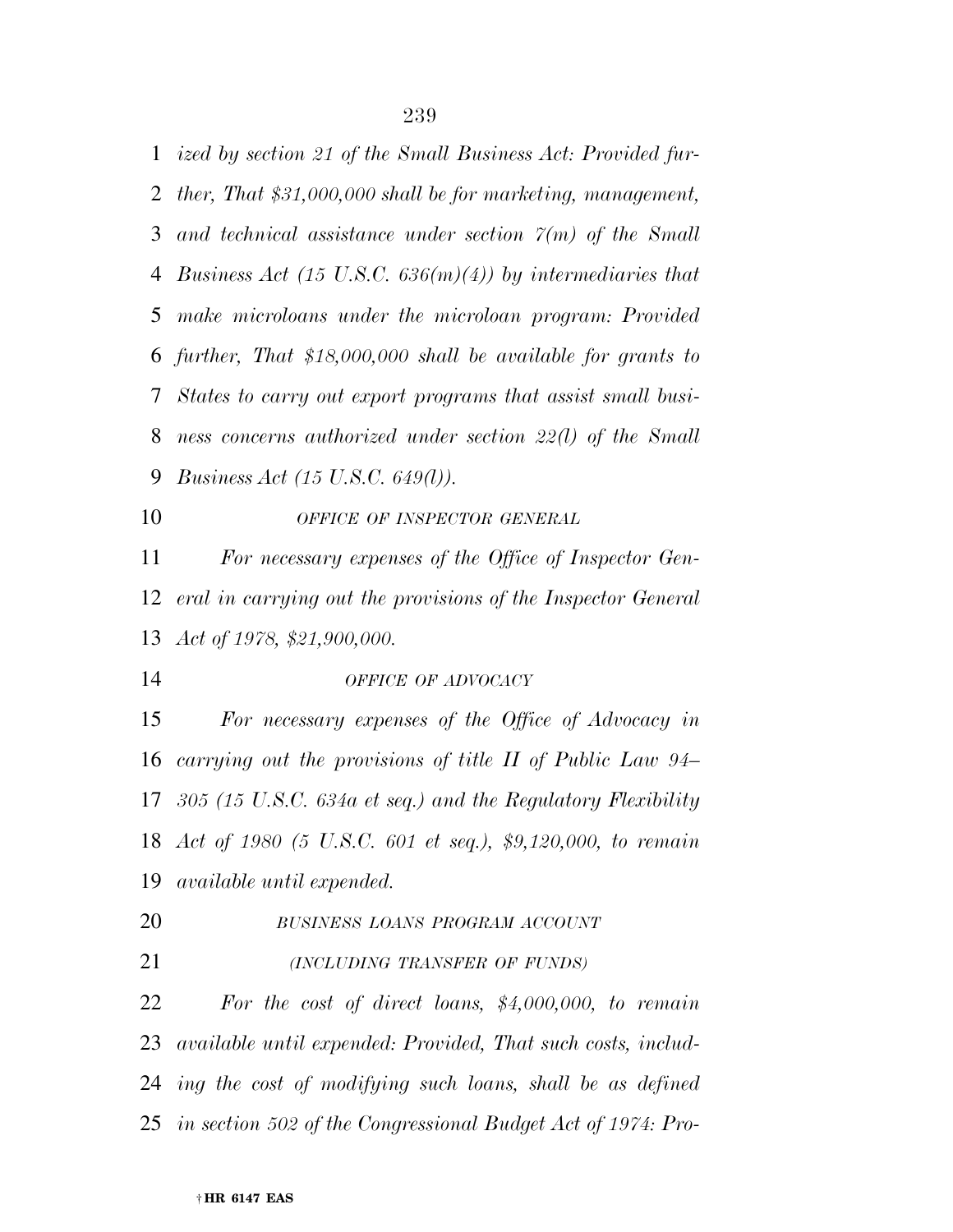*vided further, That subject to section 502 of the Congres- sional Budget Act of 1974, during fiscal year 2019 commit- ments to guarantee loans under section 503 of the Small Business Investment Act of 1958 shall not exceed \$7,500,000,000: Provided further, That during fiscal year 2019 commitments for general business loans authorized under section 7(a) of the Small Business Act shall not ex- ceed \$30,000,000,000 for a combination of amortizing term loans and the aggregated maximum line of credit provided by revolving loans: Provided further, That during fiscal year 2019 commitments for loans authorized under sub- paragraph (C) of section 502(7) of The Small Business In- vestment Act of 1958 (15 U.S.C. 696(7)) shall not exceed \$7,500,000,000: Provided further, That during fiscal year 2019 commitments to guarantee loans for debentures under section 303(b) of the Small Business Investment Act of 1958 shall not exceed \$4,000,000,000: Provided further, That dur- ing fiscal year 2019, guarantees of trust certificates author- ized by section 5(g) of the Small Business Act shall not ex- ceed a principal amount of \$12,000,000,000. In addition, for administrative expenses to carry out the direct and guaranteed loan programs, \$155,150,000, which may be transferred to and merged with the appropriations for Sala-ries and Expenses.*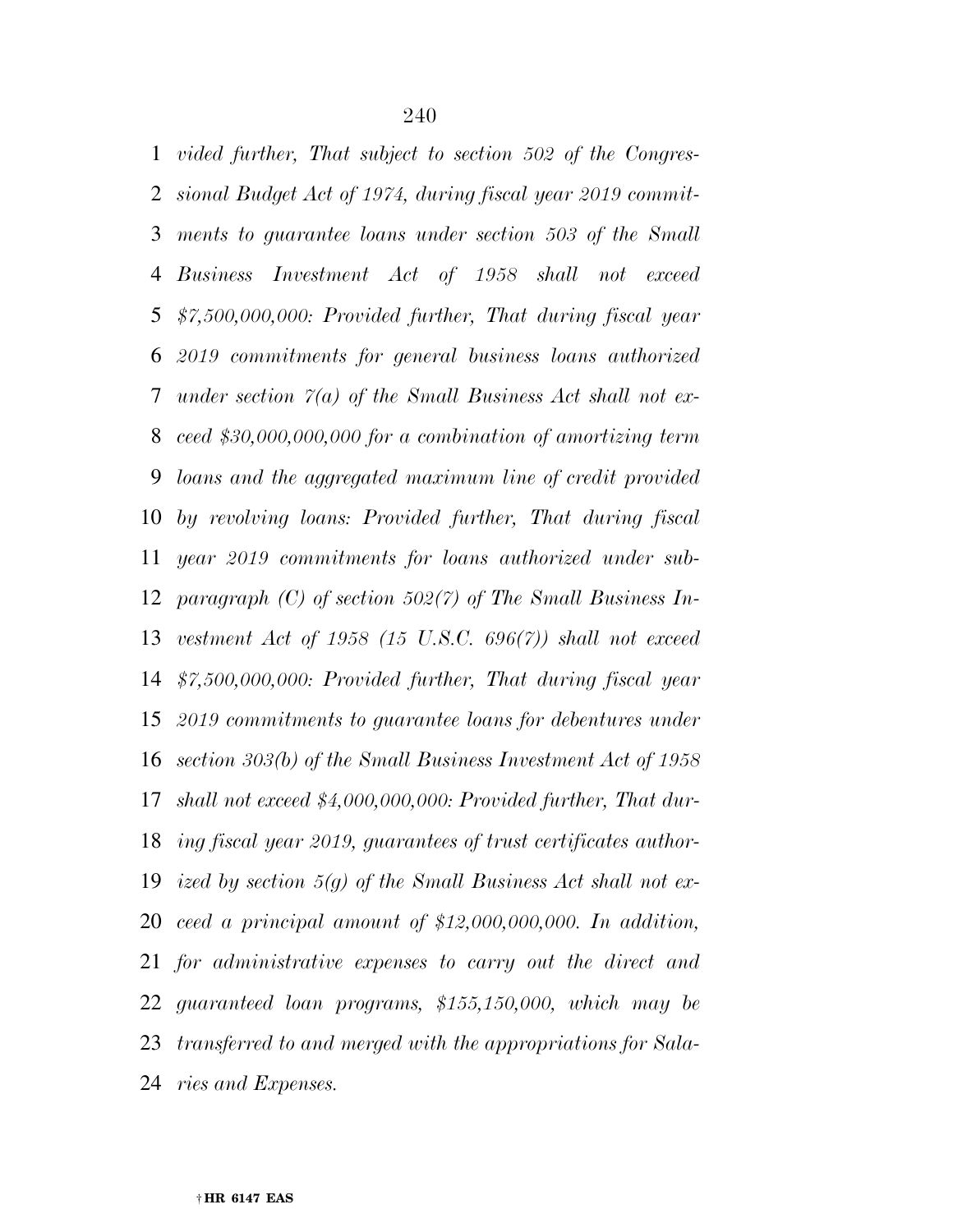| $\mathbf{1}$   | ADMINISTRATIVE PROVISIONS-SMALL BUSINESS                    |
|----------------|-------------------------------------------------------------|
| $\overline{2}$ | <b>ADMINISTRATION</b>                                       |
| 3              | (INCLUDING TRANSFER OF FUNDS)                               |
| $\overline{4}$ | SEC. 530. Not to exceed 5 percent of any appropriation      |
| 5              | made available for the current fiscal year for the Small    |
| 6              | Business Administration in this Act may be transferred be-  |
| 7              | tween such appropriations, but no such appropriation shall  |
| 8              | be increased by more than 10 percent by any such transfers: |
| 9              | Provided, That any transfer pursuant to this paragraph      |
| 10             | shall be treated as a reprogramming of funds under section  |
| 11             | 608 of this Act and shall not be available for obligation   |
| 12             | or expenditure except in compliance with the procedures set |
| 13             | forth in that section.                                      |
| 14             | SEC. 531. None of the funds made available to the           |
| 15             | Small Business Administration in this Act may be pro-       |
|                | 16 vided to a company—                                      |
| 17             | $(1)$ that is headquarted in the People's Republic          |
| 18             | of China; or                                                |
| 19             | $(2)$ for which more than 25 percent of the voting          |
| 20             | stock of the company is owned by affiliates that are        |
| 21             | citizens of the People's Republic of China.                 |
| 22             | SEC. 532. Not later than 180 days after the date of         |
| 23             | enactment of this Act, the Small Business Administration    |
| 24             | shall conduct a study on whether the provision of match-    |
| 25             | making services that, using data collected through outside  |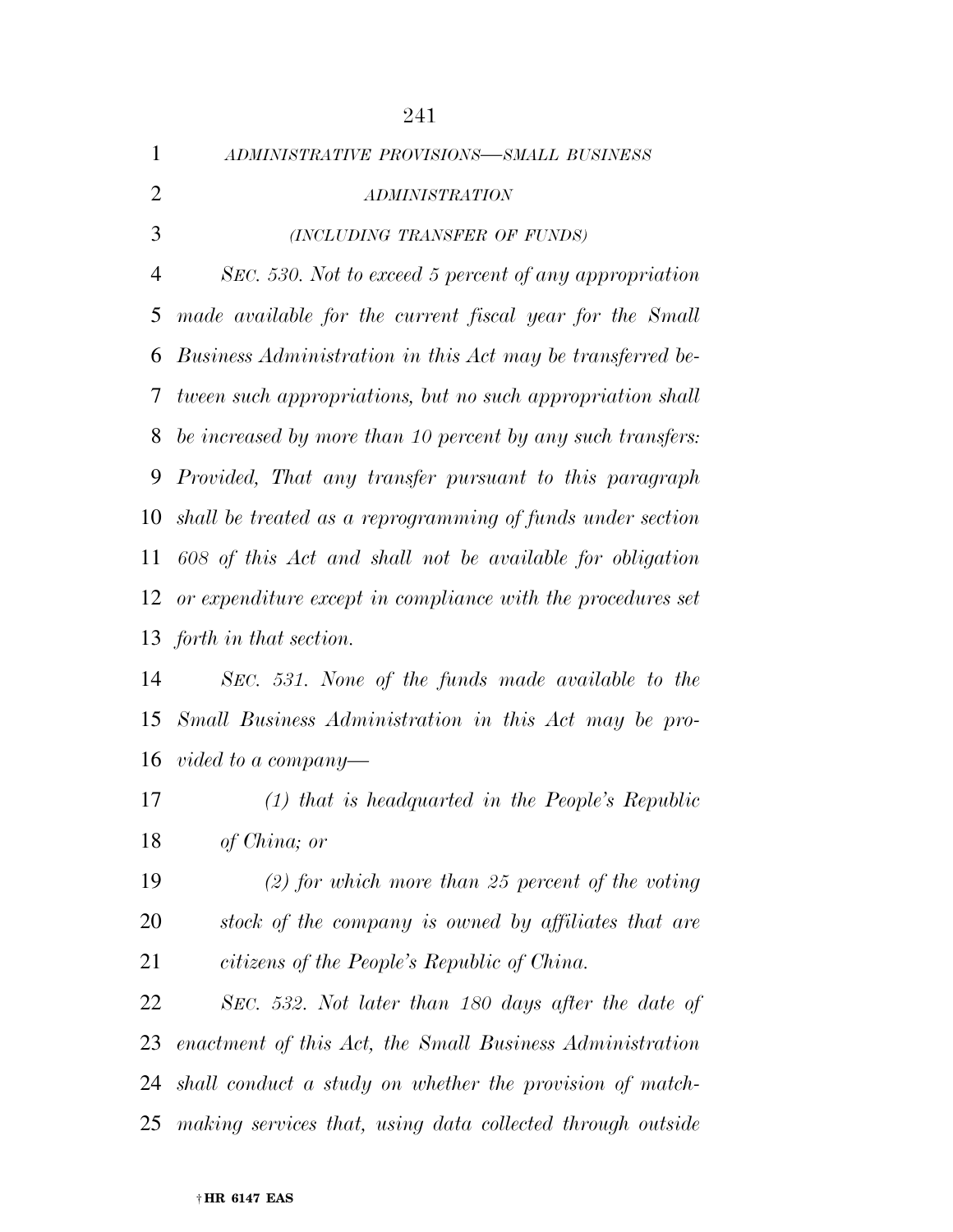*entities such as local chambers of commerce, link veteran entrepreneurs to business leads in given industry sectors or geographic regions, would enhance the existing veterans en-trepreneurship programs of the Administration.* 

 *SEC. 533. The Administrator of the Small Business Administration shall—* 

 *(1) work with Federal agencies to review each Office of Small and Disadvantaged Business Utiliza- tion's efforts to comply with the requirements under section 15(k) of the Small Business Act (15 U.S.C. 644(k)); and* 

 *(2) not later than 180 days after the date of en- actment of this Act, submit to the Committee on Small Business and Entrepreneurship and the Com- mittee on Appropriations of the Senate and the Com- mittee on Small Business and the Committee on Ap-propriations of the House of Representatives—* 

 *(A) a report on Federal agency compliance with the requirements under such section 15(k); and* 

 *(B) a report detailing the status of issuance by the Small Business Administration of de- tailed guidance for the peer review process of the Small Business Procurement Advisory Council in order to facilitate a more in depth review of*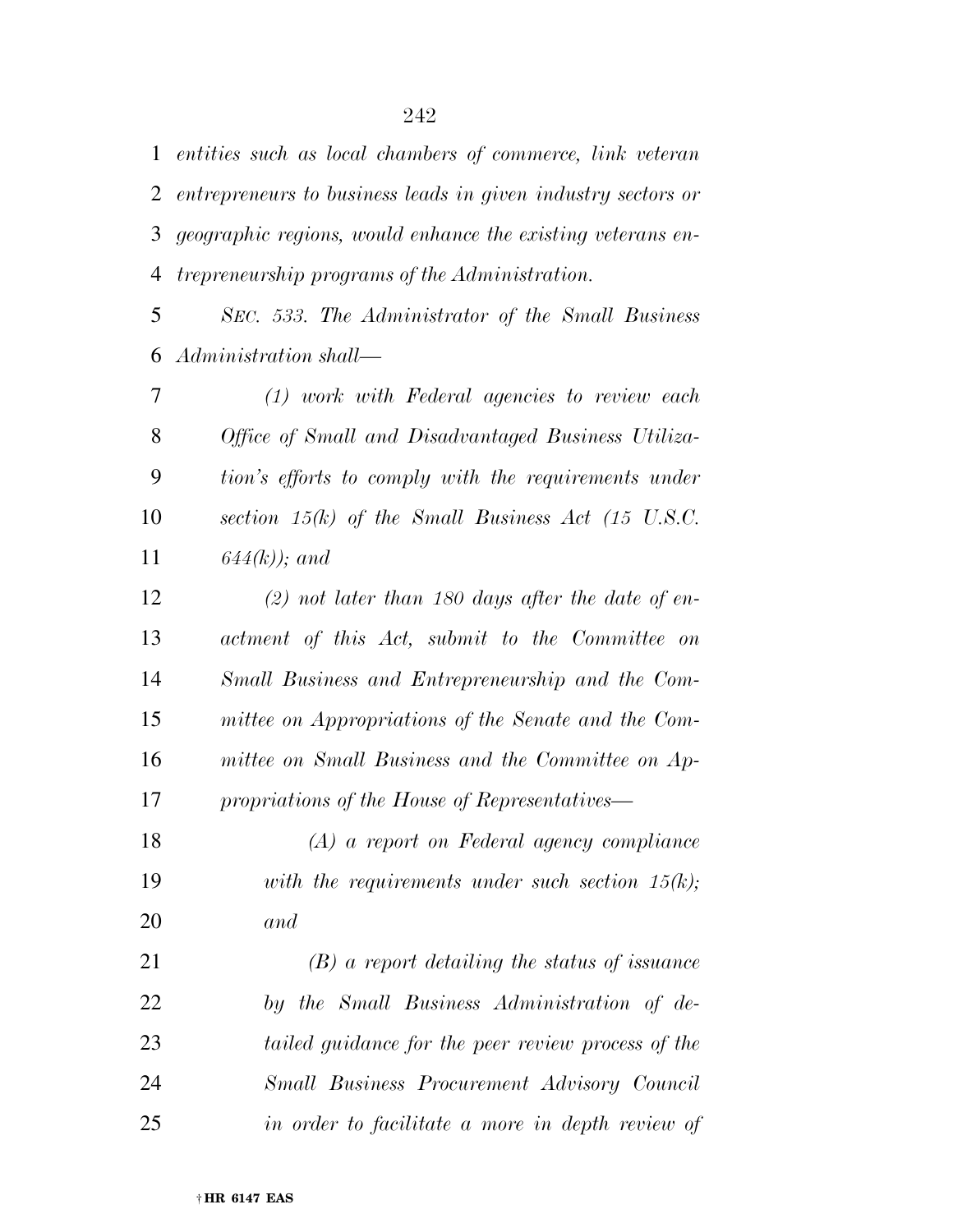| $\mathbf{1}$   | Federal agency compliance with the requirements                     |
|----------------|---------------------------------------------------------------------|
| $\overline{2}$ | under such section $15(k)$ .                                        |
| 3              | UNITED STATES POSTAL SERVICE                                        |
| $\overline{4}$ | PAYMENT TO THE POSTAL SERVICE FUND                                  |
| 5              | For payment to the Postal Service Fund for revenue                  |
| 6              | forgone on free and reduced rate mail, pursuant to sub-             |
| 7              | sections $(c)$ and $(d)$ of section 2401 of title 39, United States |
| 8              | Code, \$55,235,000: Provided, That mail for overseas voting         |
| 9              | and mail for the blind shall continue to be free: Provided          |
|                | 10 further, That 6-day delivery and rural delivery of mail          |
| 11             | shall continue at not less than the 1983 level: Provided fur-       |
|                | 12 ther, That none of the funds made available to the Postal        |
|                | 13 Service by this Act shall be used to implement any rule,         |
| 14             | regulation, or policy of charging any officer or employee           |
| 15             | of any State or local child support enforcement agency, or          |
| 16             | any individual participating in a State or local program            |
| 17             | of child support enforcement, a fee for information requested       |
| 18             | or provided concerning an address of a postal customer:             |
| 19             | Provided further, That none of the funds provided in this           |
| 20             | Act shall be used to consolidate or close small rural and           |
| 21             | other small post offices.                                           |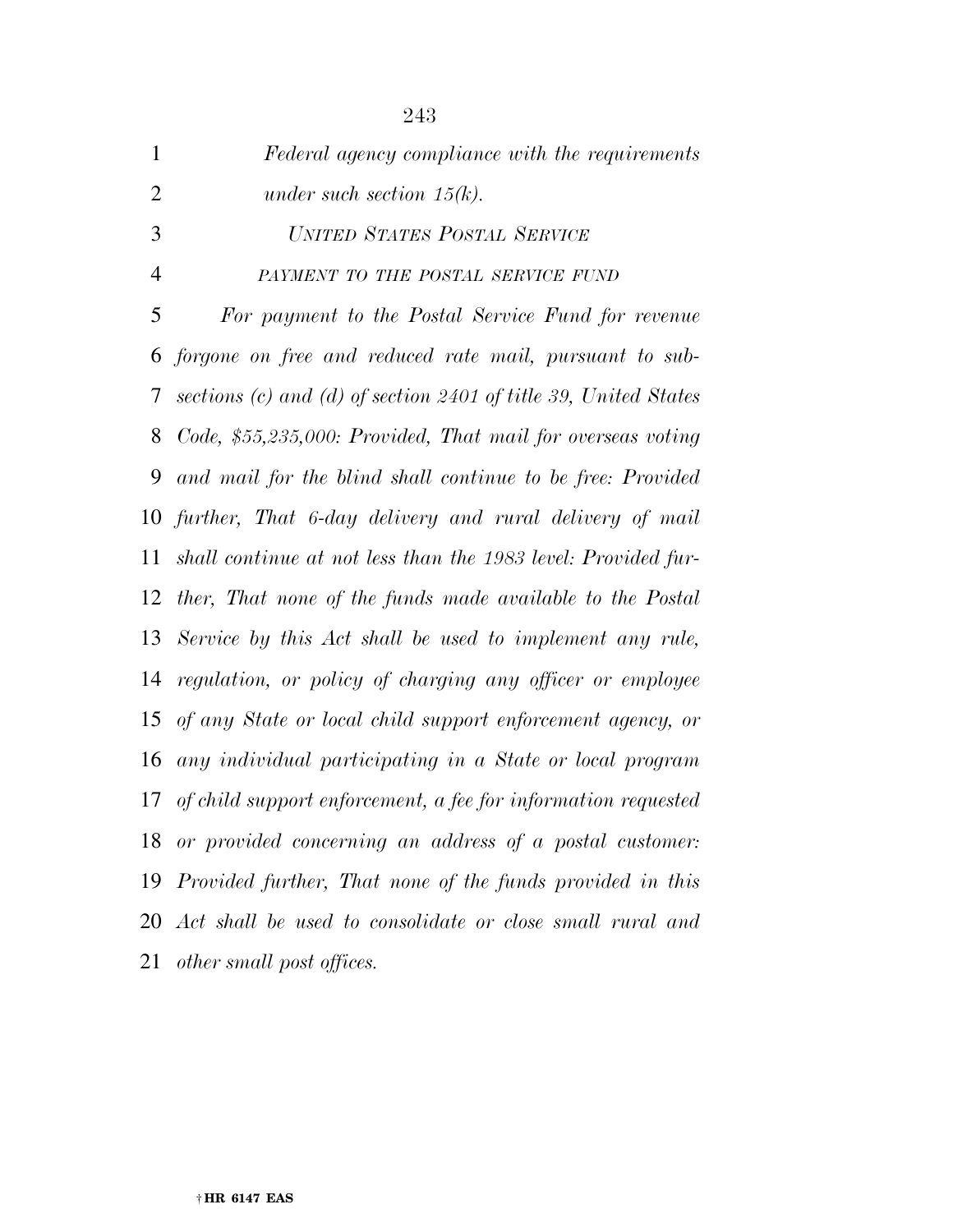| $\mathbf{1}$   | OFFICE OF INSPECTOR GENERAL                                    |
|----------------|----------------------------------------------------------------|
| $\overline{2}$ | <b>SALARIES AND EXPENSES</b>                                   |
| 3              | (INCLUDING TRANSFER OF FUNDS)                                  |
| $\overline{4}$ | For necessary expenses of the Office of Inspector Gen-         |
| 5              | eral in carrying out the provisions of the Inspector General   |
| 6              | Act of 1978, \$250,000,000, to be derived by transfer from     |
| 7              | the Postal Service Fund and expended as authorized by sec-     |
| 8              | tion $603(b)(3)$ of the Postal Accountability and Enhance-     |
| 9              | ment Act (Public Law $109-435$ ).                              |
| 10             | UNITED STATES TAX COURT                                        |
| 11             | <b>SALARIES AND EXPENSES</b>                                   |
| 12             | For necessary expenses, including contract reporting           |
| 13             | and other services as authorized by 5 U.S.C. 3109,             |
| 14             | \$51,515,000, of which \$1,000,000 shall remain available      |
| 15             | until expended: Provided, That travel expenses of the judges   |
| 16             | shall be paid upon the written certificate of the judge.       |
| 17             | <b>TITLE VI</b>                                                |
| 18             | GENERAL PROVISIONS-THIS ACT                                    |
| 19             | SEC. 601. None of the funds in this Act shall be used          |
|                | 20 for the planning or execution of any program to pay the     |
| 21             | expenses of, or otherwise compensate, non-Federal parties      |
|                | 22 intervening in regulatory or adjudicatory proceedings fund- |
|                | 23 ed in this Act.                                             |
| 24             | SEC. 602. None of the funds appropriated in this Act           |

*shall remain available for obligation beyond the current fis-*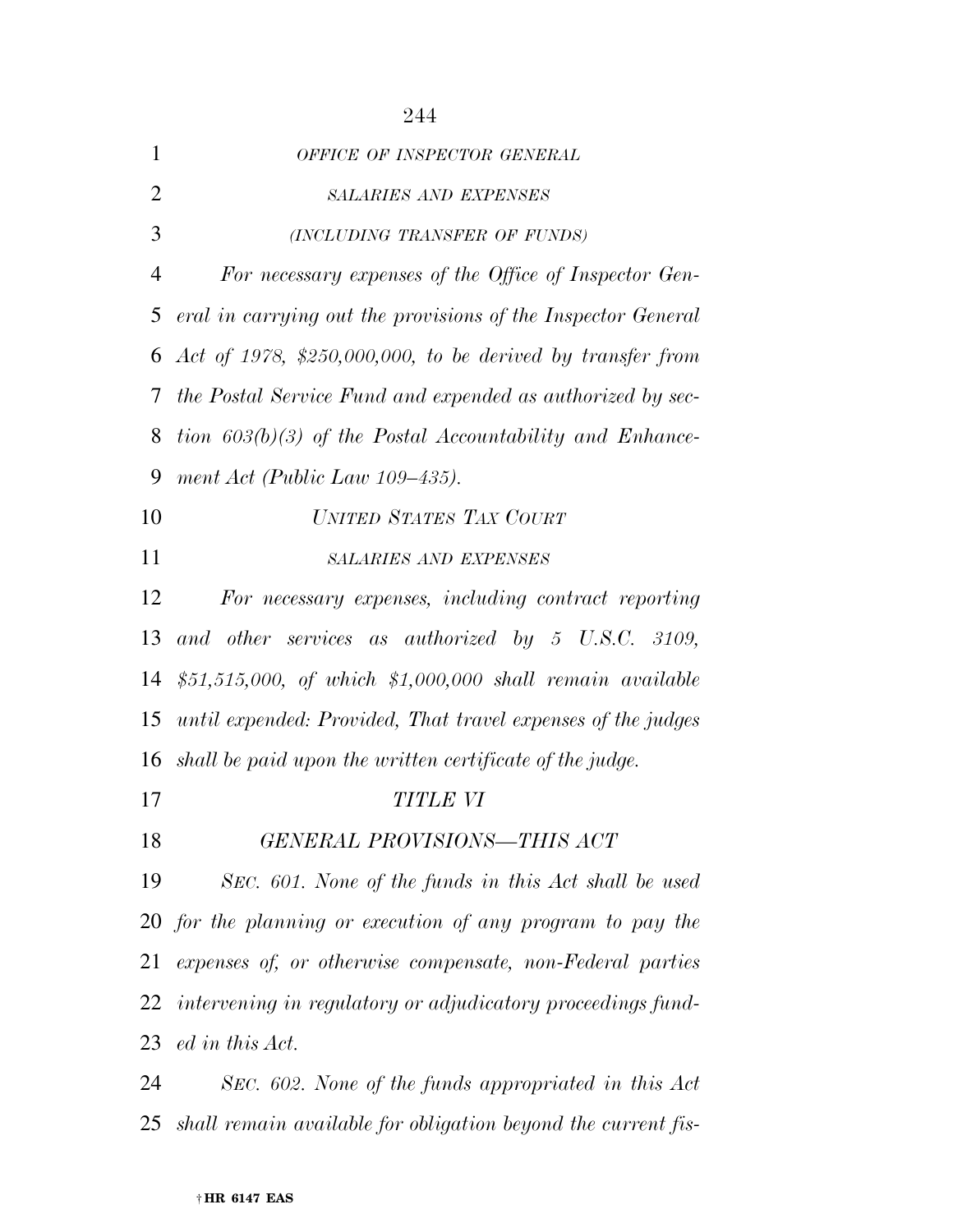*cal year, nor may any be transferred to other appropria-tions, unless expressly so provided herein.* 

 *SEC. 603. The expenditure of any appropriation under this Act for any consulting service through procurement contract pursuant to 5 U.S.C. 3109, shall be limited to those contracts where such expenditures are a matter of public record and available for public inspection, except where oth- erwise provided under existing law, or under existing Exec-utive order issued pursuant to existing law.* 

 *SEC. 604. None of the funds made available in this Act may be transferred to any department, agency, or in- strumentality of the United States Government, except pur- suant to a transfer made by, or transfer authority provided in, this Act or any other appropriations Act.* 

 *SEC. 605. None of the funds made available by this Act shall be available for any activity or for paying the salary of any Government employee where funding an ac- tivity or paying a salary to a Government employee would result in a decision, determination, rule, regulation, or pol-icy that would prohibit the enforcement of section 307 of the Tariff Act of 1930 (19 U.S.C. 1307).* 

 *SEC. 606. No funds appropriated pursuant to this Act may be expended by an entity unless the entity agrees that in expending the assistance the entity will comply with chapter 83 of title 41, United States Code.*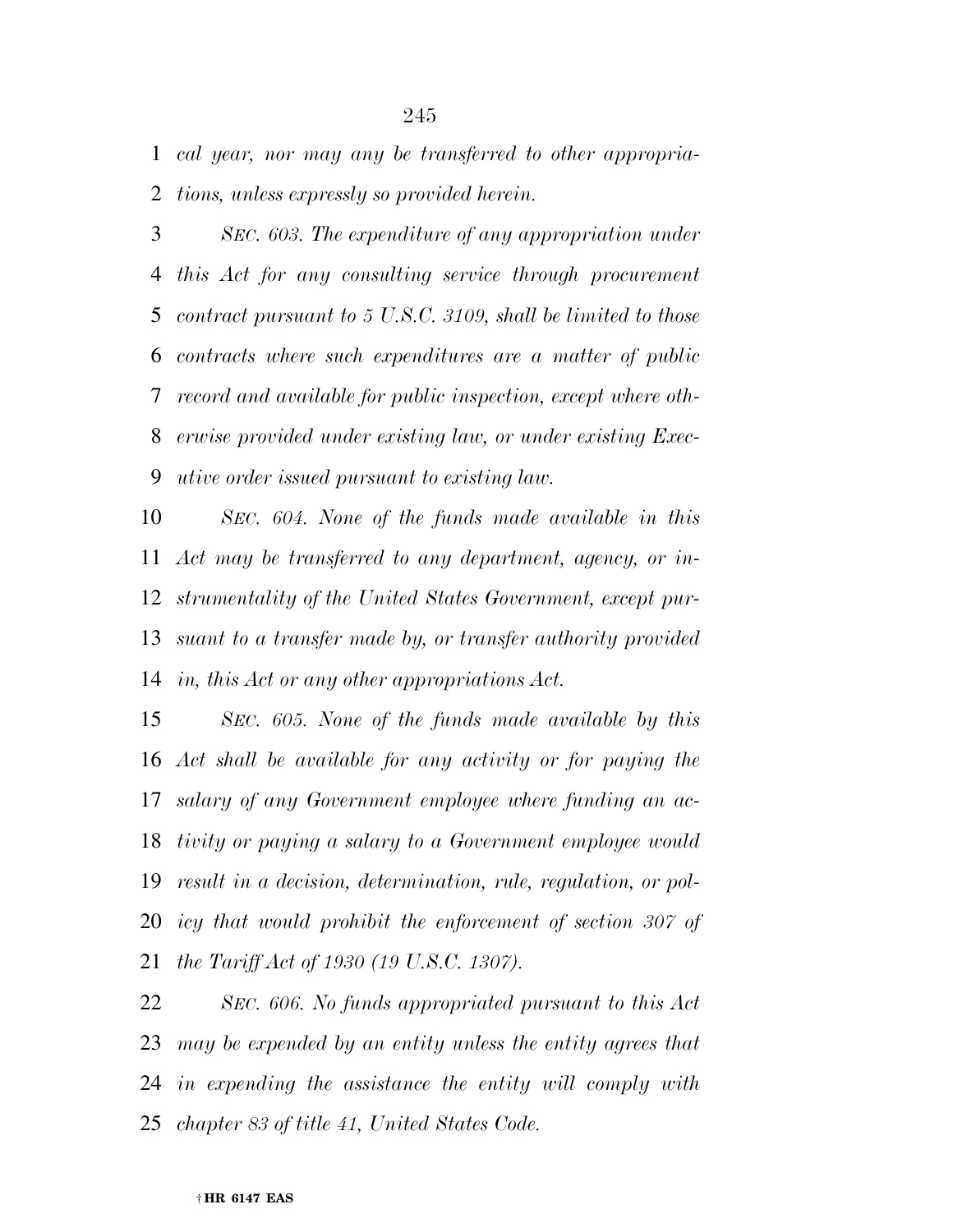*SEC. 607. No funds appropriated or otherwise made available under this Act shall be made available to any per- son or entity that has been convicted of violating chapter 83 of title 41, United States Code.* 

 *SEC. 608. Except as otherwise provided in this Act, none of the funds provided in this Act, provided by previous appropriations Acts to the agencies or entities funded in this Act that remain available for obligation or expenditure in fiscal year 2019, or provided from any accounts in the Treasury derived by the collection of fees and available to the agencies funded by this Act, shall be available for obliga- tion or expenditure through a reprogramming of funds that: (1) creates a new program; (2) eliminates a program, project, or activity; (3) increases funds or personnel for any program, project, or activity for which funds have been de- nied or restricted by the Congress; (4) proposes to use funds directed for a specific activity by the Committee on Appro- priations of either the House of Representatives or the Sen- ate for a different purpose; (5) augments existing programs, projects, or activities in excess of \$5,000,000 or 10 percent, whichever is less; (6) reduces existing programs, projects, or activities by \$5,000,000 or 10 percent, whichever is less; or (7) creates or reorganizes offices, programs, or activities unless prior approval is received from the Committees on Appropriations of the House of Representatives and the*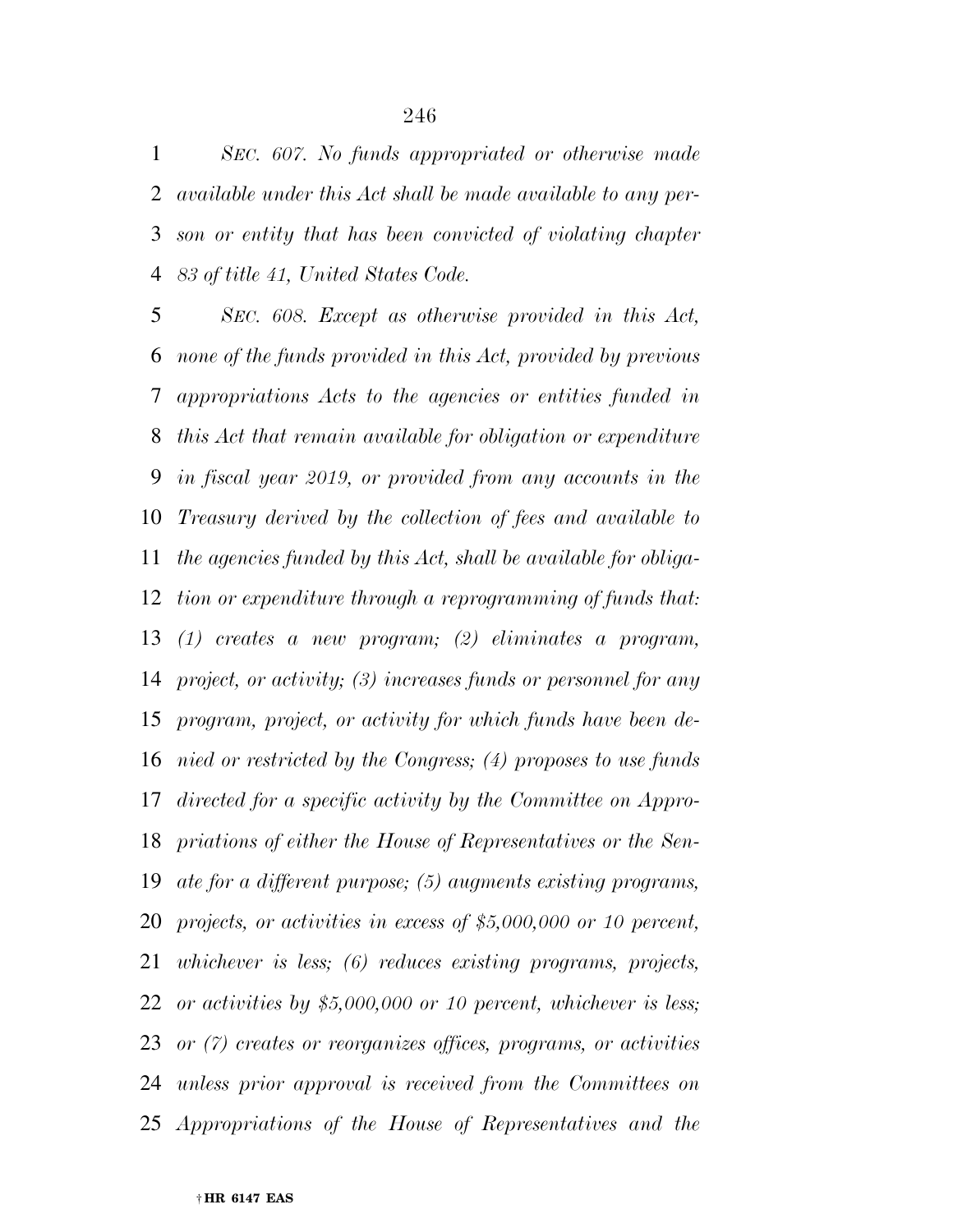*Senate: Provided, That prior to any significant reorganiza- tion or restructuring of offices, programs, or activities, each agency or entity funded in this Act shall consult with the Committees on Appropriations of the House of Representa- tives and the Senate: Provided further, That not later than 60 days after the date of enactment of this Act, each agency funded by this Act shall submit a report to the Committees on Appropriations of the House of Representatives and the Senate to establish the baseline for application of re- programming and transfer authorities for the current fiscal year: Provided further, That at a minimum the report shall include: (1) a table for each appropriation with a separate column to display the President's budget request, adjust- ments made by Congress, adjustments due to enacted rescis- sions, if appropriate, and the fiscal year enacted level; (2) a delineation in the table for each appropriation both by object class and program, project, and activity as detailed in the budget appendix for the respective appropriation; and (3) an identification of items of special congressional interest: Provided further, That the amount appropriated or limited for salaries and expenses for an agency shall be reduced by \$100,000 per day for each day after the required date that the report has not been submitted to the Congress. SEC. 609. Except as otherwise specifically provided by law, not to exceed 50 percent of unobligated balances re-*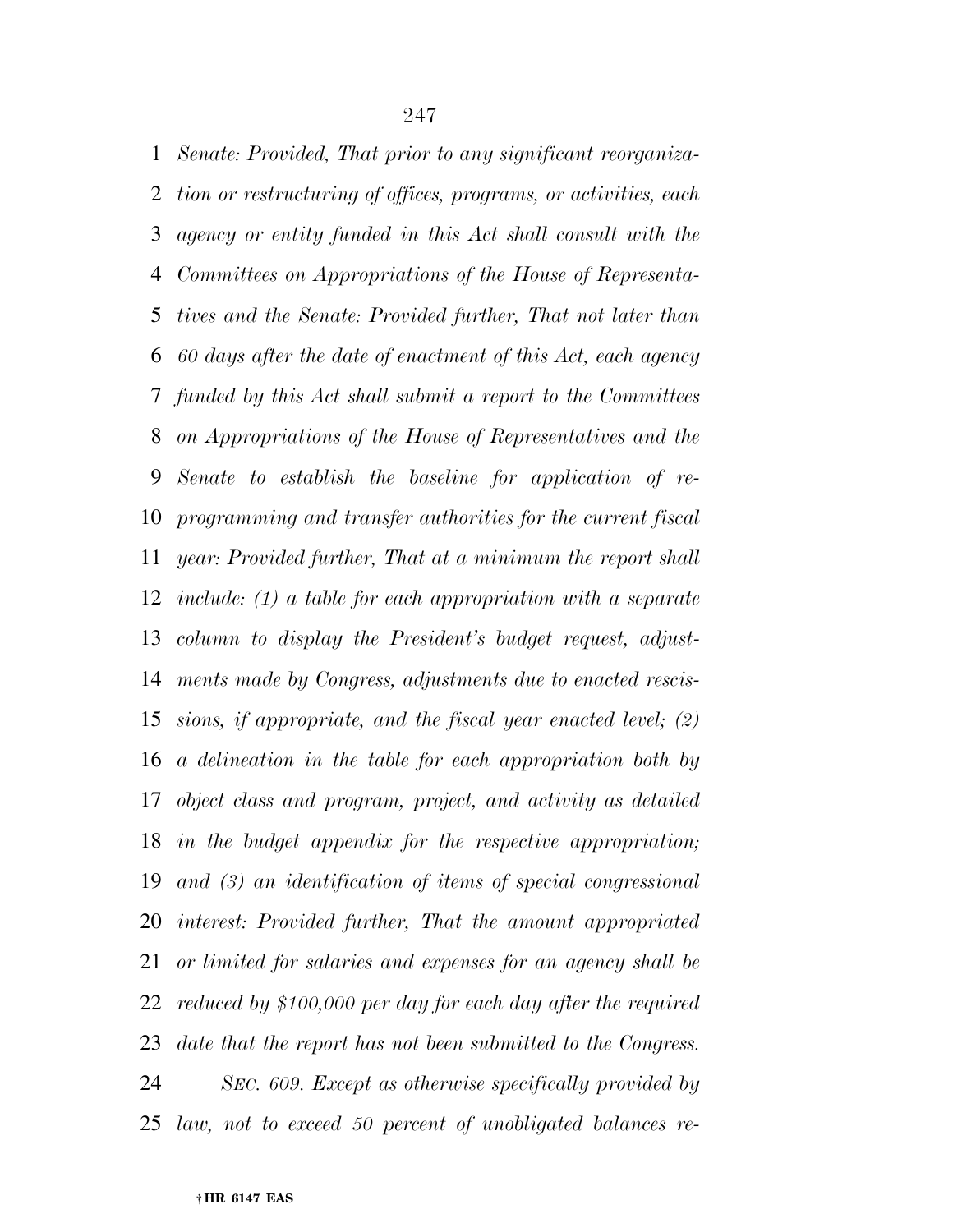*maining available at the end of fiscal year 2019 from ap- propriations made available for salaries and expenses for fiscal year 2019 in this Act, shall remain available through September 30, 2020, for each such account for the purposes authorized: Provided, That a request shall be submitted to the Committees on Appropriations of the House of Rep- resentatives and the Senate for approval prior to the ex- penditure of such funds: Provided further, That these re- quests shall be made in compliance with reprogramming guidelines.* 

 *SEC. 610. (a) None of the funds made available in this Act may be used by the Executive Office of the President to request—* 

 *(1) any official background investigation report on any individual from the Federal Bureau of Inves-tigation; or* 

 *(2) a determination with respect to the treatment of an organization as described in section 501(c) of the Internal Revenue Code of 1986 and exempt from taxation under section 501(a) of such Code from the Department of the Treasury or the Internal Revenue Service.* 

*(b) Subsection (a) shall not apply—* 

 *(1) in the case of an official background inves-tigation report, if such individual has given express*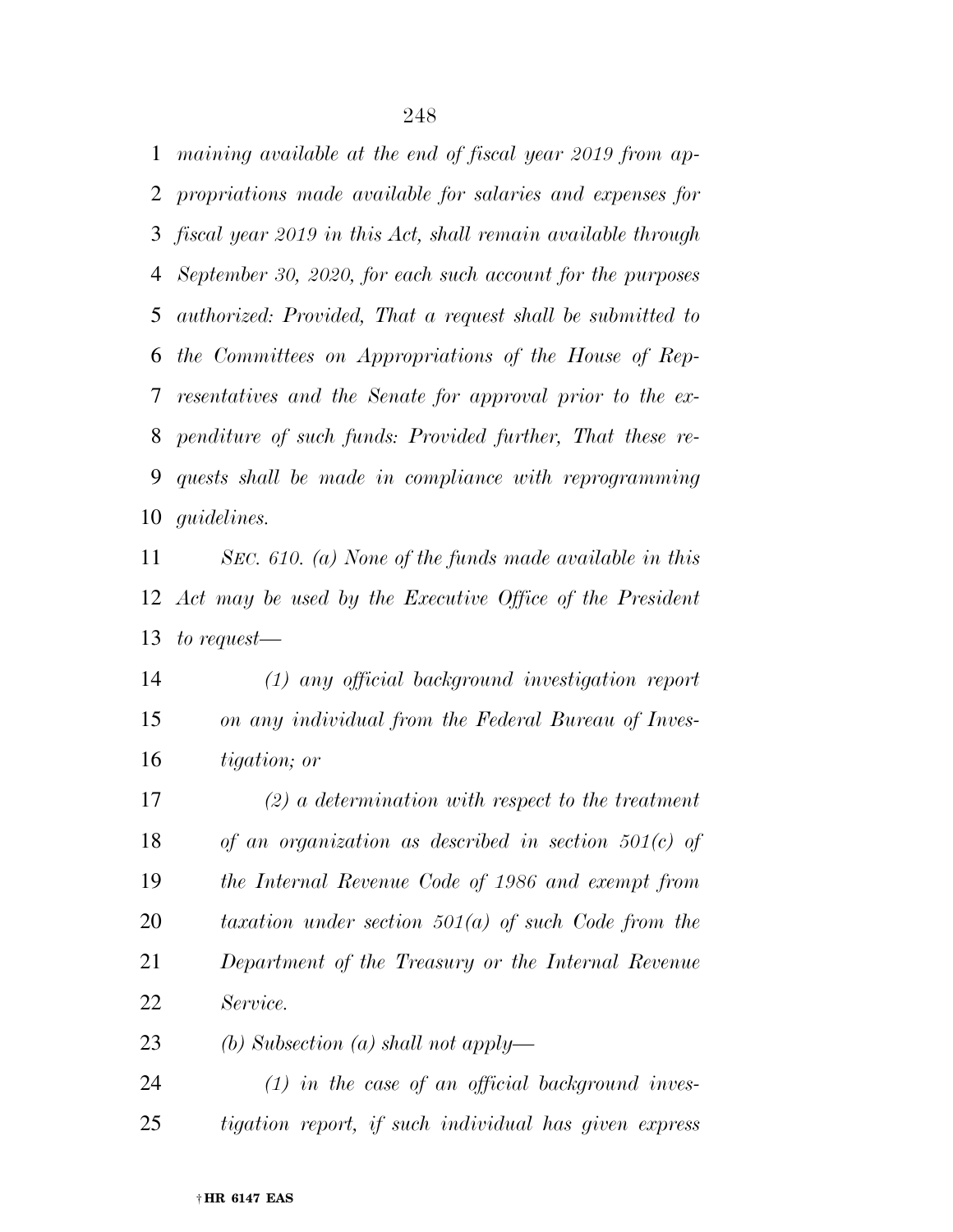*written consent for such request not more than 6 months prior to the date of such request and during the same presidential administration; or* 

 *(2) if such request is required due to extraor-dinary circumstances involving national security.* 

 *SEC. 611. The cost accounting standards promulgated under chapter 15 of title 41, United States Code shall not apply with respect to a contract under the Federal Employ- ees Health Benefits Program established under chapter 89 of title 5, United States Code.* 

 *SEC. 612. For the purpose of resolving litigation and implementing any settlement agreements regarding the non- foreign area cost-of-living allowance program, the Office of Personnel Management may accept and utilize (without re- gard to any restriction on unanticipated travel expenses imposed in an Appropriations Act) funds made available to the Office of Personnel Management pursuant to court approval.* 

 *SEC. 613. No funds appropriated by this Act shall be available to pay for an abortion, or the administrative ex- penses in connection with any health plan under the Fed- eral employees health benefits program which provides any benefits or coverage for abortions.* 

 *SEC. 614. The provision of section 613 shall not apply where the life of the mother would be endangered if the fetus*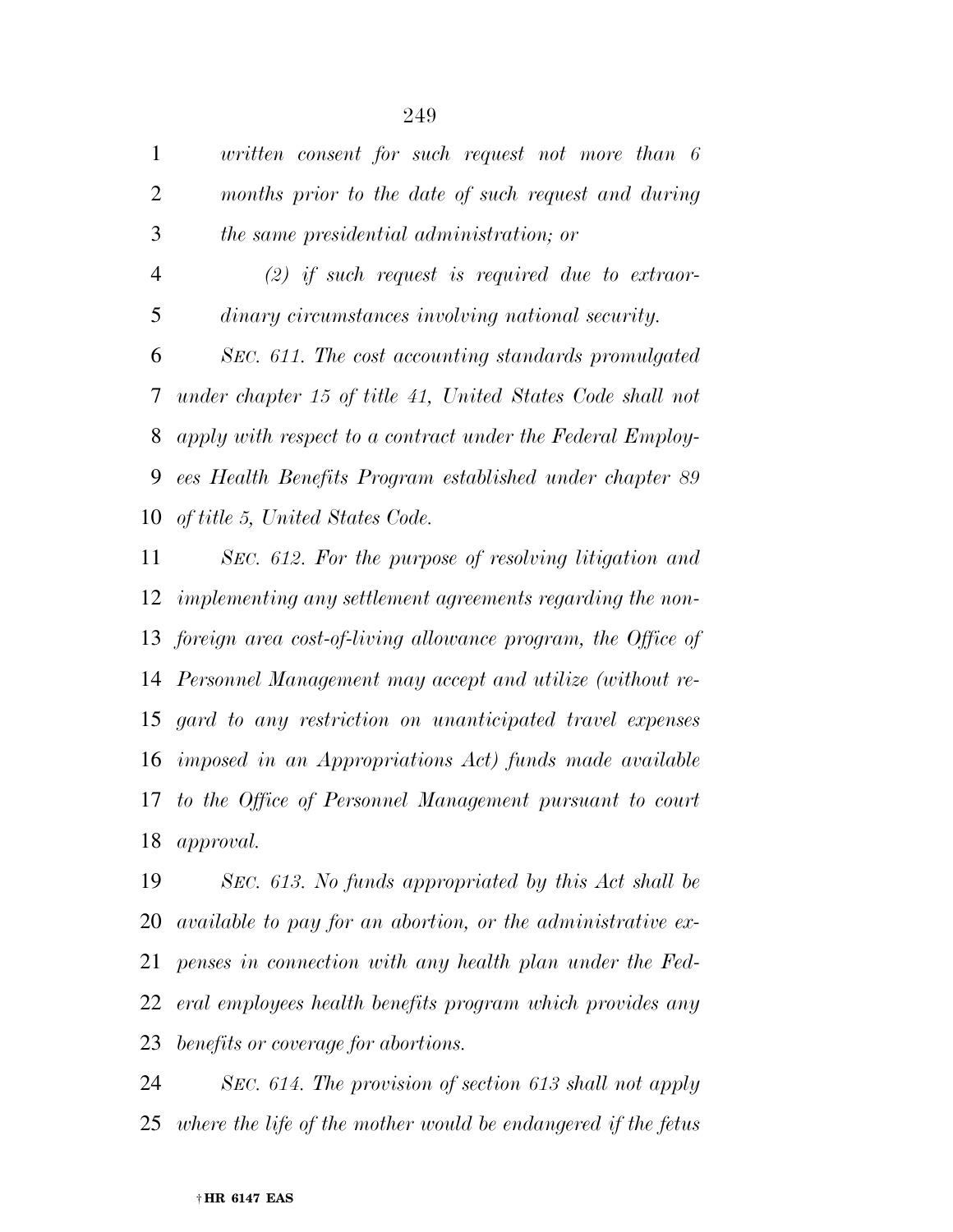*were carried to term, or the pregnancy is the result of an act of rape or incest.* 

 *SEC. 615. In order to promote Government access to commercial information technology, the restriction on pur- chasing nondomestic articles, materials, and supplies set forth in chapter 83 of title 41, United States Code (popu- larly known as the Buy American Act), shall not apply to the acquisition by the Federal Government of information technology (as defined in section 11101 of title 40, United States Code), that is a commercial item (as defined in sec-tion 103 of title 41, United States Code).* 

 *SEC. 616. Notwithstanding section 1353 of title 31, United States Code, no officer or employee of any regulatory agency or commission funded by this Act may accept on behalf of that agency, nor may such agency or commission accept, payment or reimbursement from a non-Federal enti- ty for travel, subsistence, or related expenses for the purpose of enabling an officer or employee to attend and participate in any meeting or similar function relating to the official duties of the officer or employee when the entity offering payment or reimbursement is a person or entity subject to regulation by such agency or commission, or represents a person or entity subject to regulation by such agency or commission, unless the person or entity is an organization described in section 501(c)(3) of the Internal Revenue Code*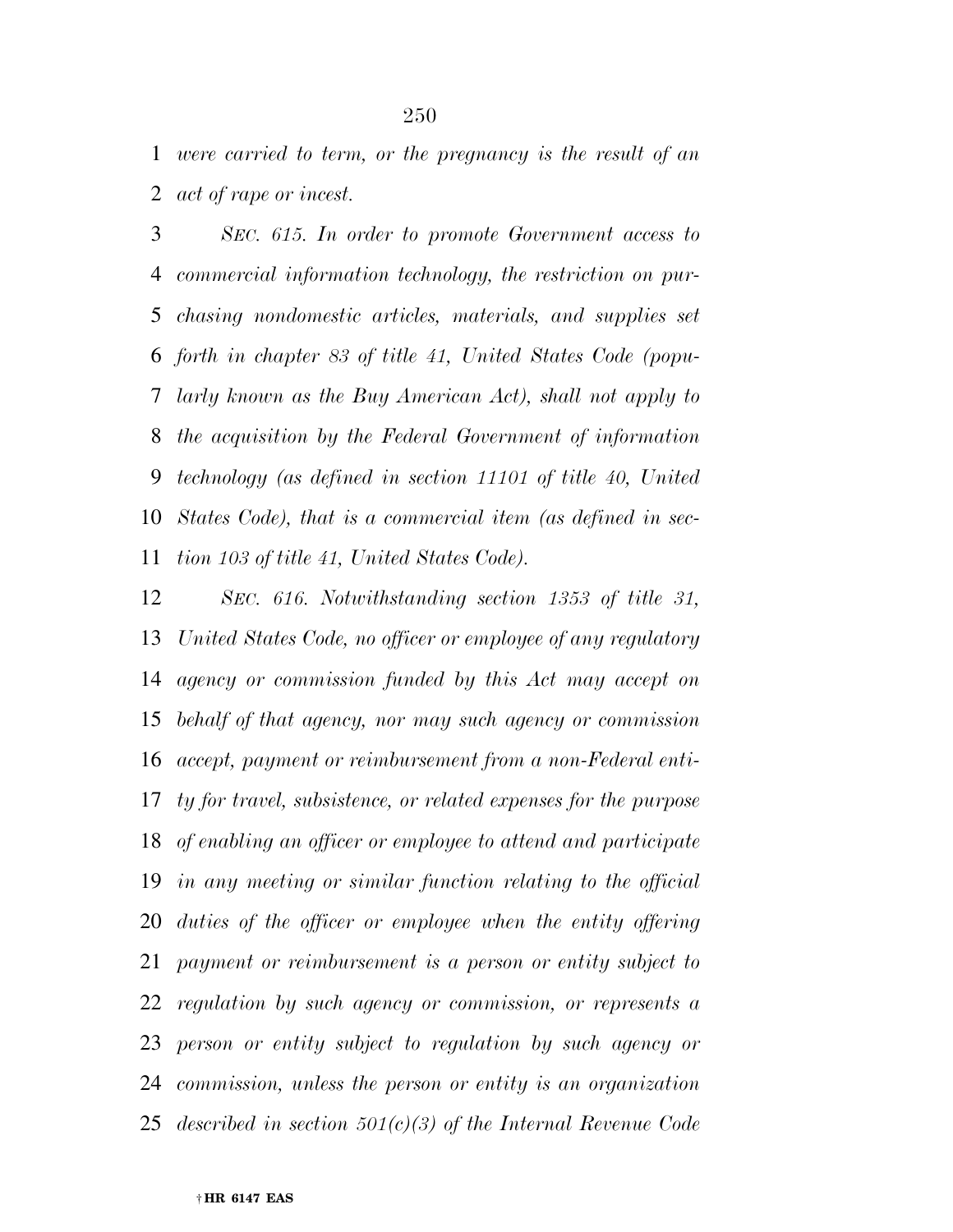*of 1986 and exempt from tax under section 501(a) of such Code.* 

 *SEC. 617. Notwithstanding section 708 of this Act, funds made available to the Commodity Futures Trading Commission and the Securities and Exchange Commission by this or any other Act may be used for the interagency funding and sponsorship of a joint advisory committee to advise on emerging regulatory issues.* 

 *SEC. 618. (a)(1) Notwithstanding any other provision of law, an Executive agency covered by this Act otherwise authorized to enter into contracts for either leases or the construction or alteration of real property for office, meet- ing, storage, or other space must consult with the General Services Administration before issuing a solicitation for of- fers of new leases or construction contracts, and in the case of succeeding leases, before entering into negotiations with the current lessor.* 

 *(2) Any such agency with authority to enter into an emergency lease may do so during any period declared by the President to require emergency leasing authority with respect to such agency.* 

 *(b) For purposes of this section, the term ''Executive agency covered by this Act'' means any Executive agency provided funds by this Act, but does not include the General*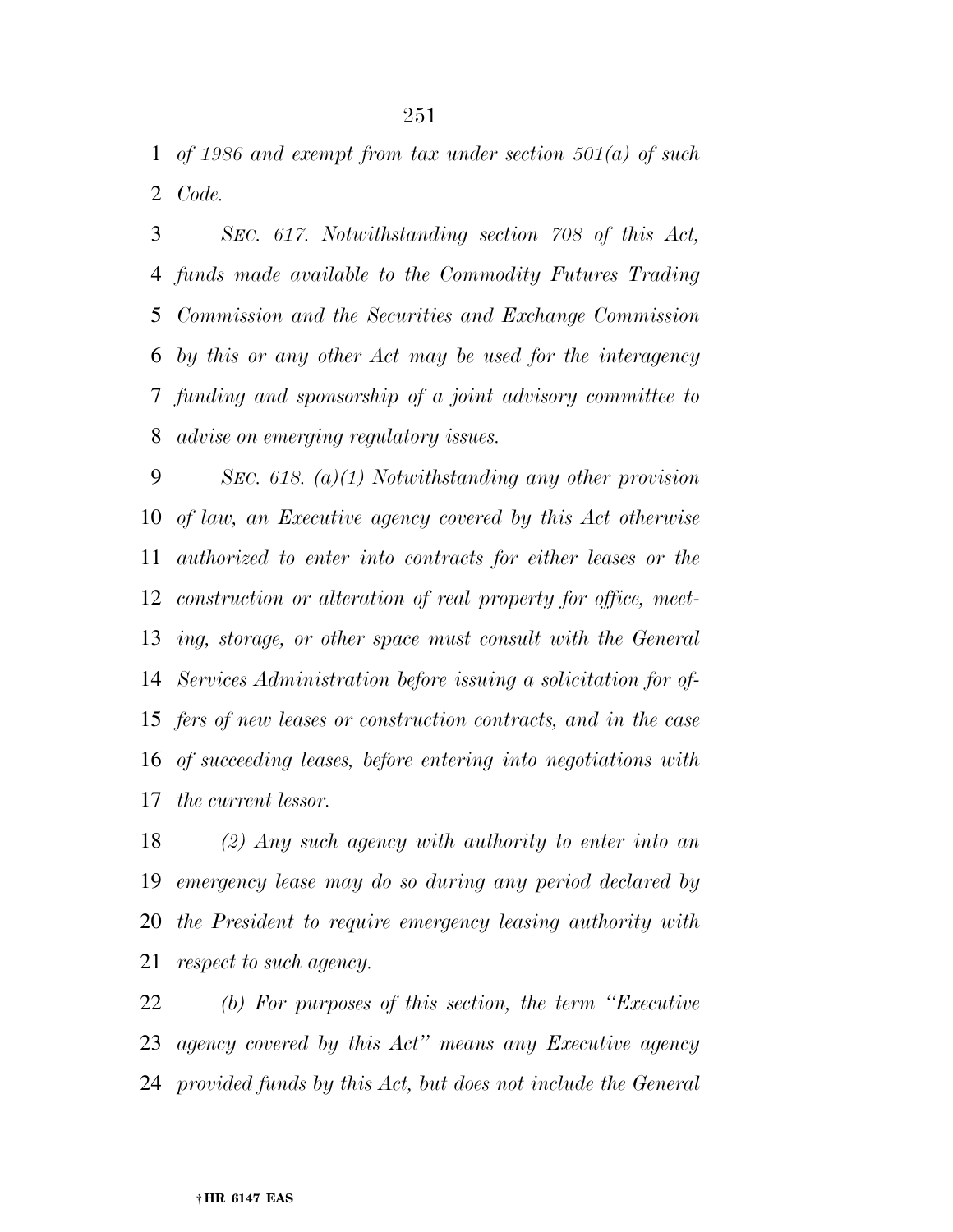| 1  | Services Administration or the United States Postal Serv- |
|----|-----------------------------------------------------------|
|    | $2$ <i>ice.</i>                                           |
| 3  | SEC. 619. (a) There are appropriated for the following    |
| 4  | activities the amounts required under current law:        |
| 5  | $(1)$ Compensation of the President $(3 \text{ U.S.C.})$  |
| 6  | 102).                                                     |
| 7  | $(2)$ Payments to-                                        |
| 8  | (A) the Judicial Officers' Retirement Fund                |
| 9  | $(28 \text{ U.S.C. } 377(0));$                            |
| 10 | (B) the Judicial Survivors' Annuities Fund                |
| 11 | $(28 \text{ U.S.C. } 376(c))$ ; and                       |
| 12 | (C) the United States Court of Federal                    |
| 13 | Claims Judges' Retirement Fund (28 U.S.C.                 |
| 14 | $178(l)$ ).                                               |
| 15 | $(3)$ Payment of Government contributions—                |
| 16 | $(A)$ with respect to the health benefits of re-          |
| 17 | tired employees, as authorized by chapter 89 of           |
| 18 | title 5, United States Code, and the Retired Fed-         |
| 19 | eral Employees Health Benefits Act (74 Stat.              |
| 20 | $849$ ; and                                               |
| 21 | $(B)$ with respect to the life insurance bene-            |
| 22 | fits for employees retiring after December 31,            |
| 23 | 1989 (5 U.S.C. ch. 87).                                   |
| 24 | $(4)$ Payment to finance the unfunded liability of        |
| 25 | new and increased annuity benefits under the Civil        |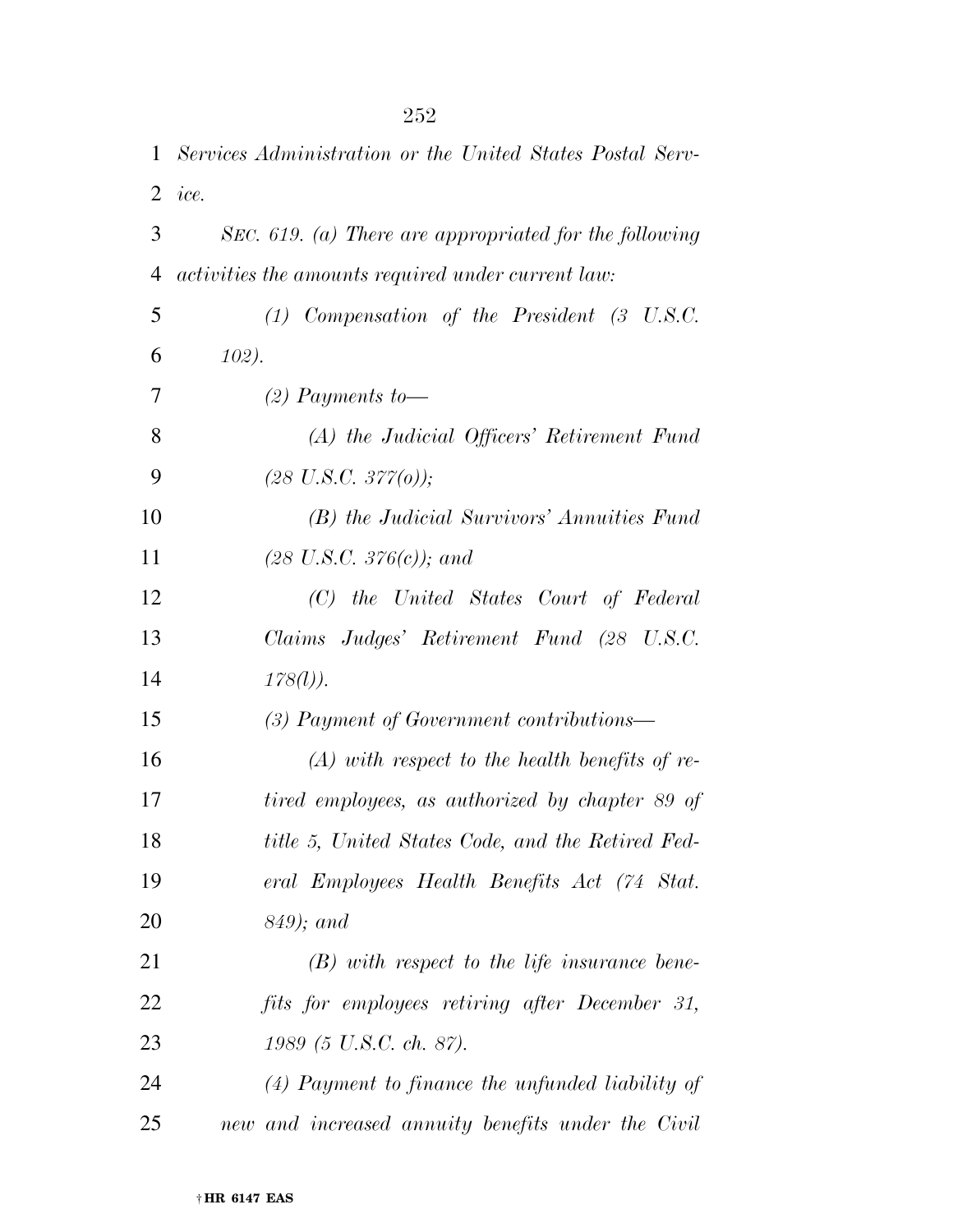*Service Retirement and Disability Fund (5 U.S.C. 8348).* 

 *(5) Payment of annuities authorized to be paid from the Civil Service Retirement and Disability Fund by statutory provisions other than subchapter III of chapter 83 or chapter 84 of title 5, United States Code.* 

 *(b) Nothing in this section may be construed to exempt any amount appropriated by this section from any other- wise applicable limitation on the use of funds contained in this Act.* 

 *SEC. 620. In addition to amounts made available in prior fiscal years, the Public Company Accounting Over- sight Board (Board) shall have authority to obligate funds for the scholarship program established by section 109(c)(2) of the Sarbanes-Oxley Act of 2002 (Public Law 107–204) in an aggregate amount not exceeding the amount of funds collected by the Board between January 1, 2018 and Decem- ber 31, 2018, including accrued interest, as a result of the assessment of monetary penalties. Funds available for obli- gation in fiscal year 2019 shall remain available until ex-pended.* 

 *SEC. 621. None of the funds made available in this Act may be used by the Federal Trade Commission to com-plete the draft report entitled ''Interagency Working Group*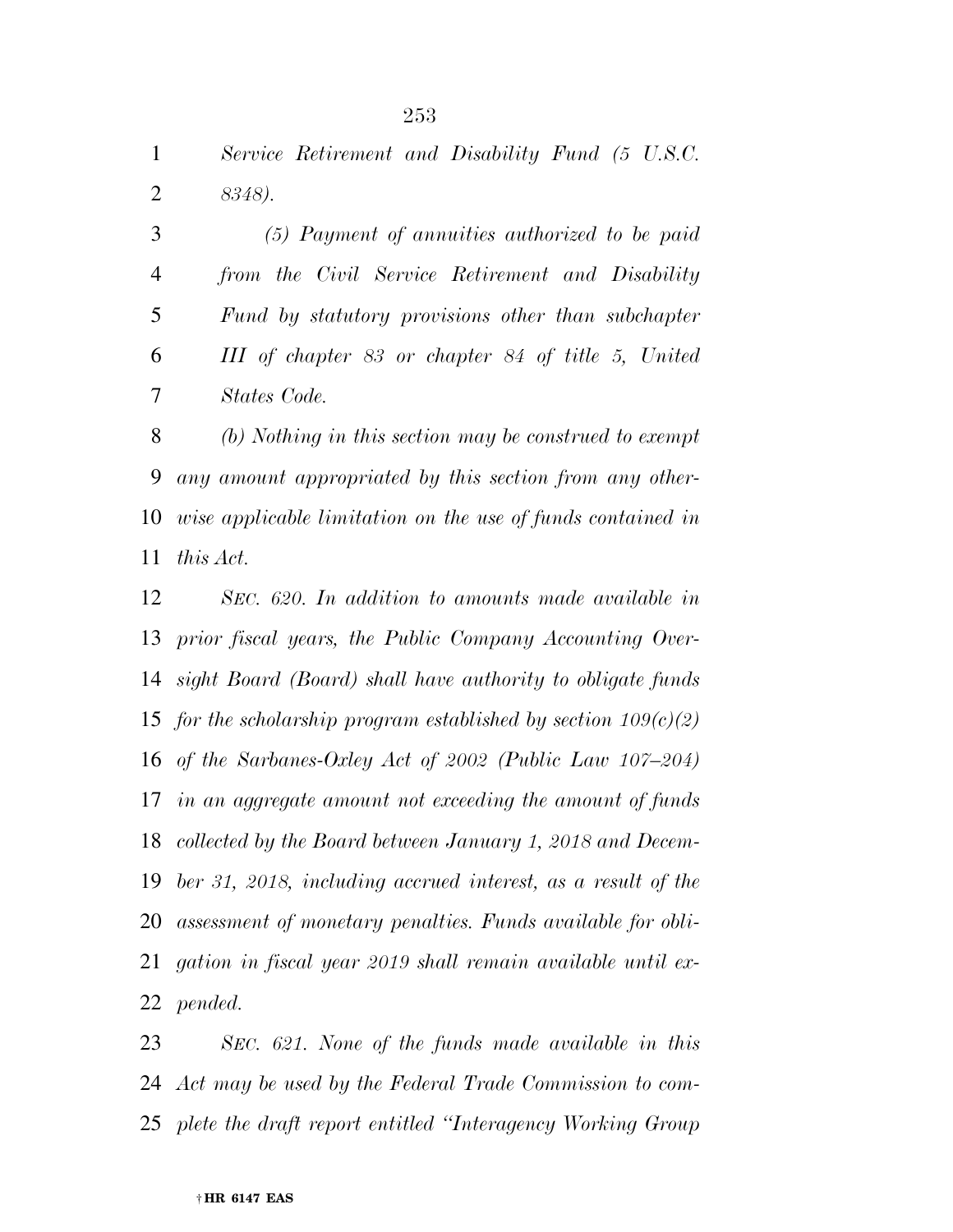*on Food Marketed to Children: Preliminary Proposed Nu- trition Principles to Guide Industry Self-Regulatory Ef- forts'' unless the Interagency Working Group on Food Mar- keted to Children complies with Executive Order No. 13563. SEC. 622. None of the funds in this Act may be used for the Director of the Office of Personnel Management to award a contract, enter an extension of, or exercise an op- tion on a contract to a contractor conducting the final qual- ity review processes for background investigation fieldwork services or background investigation support services that, as of the date of the award of the contract, are being con-ducted by that contractor.* 

 *SEC. 623. (a) The head of each executive branch agency funded by this Act shall ensure that the Chief Information Officer of the agency has the authority to participate in decisions regarding the budget planning process related to information technology.* 

 *(b) Amounts appropriated for any executive branch agency funded by this Act that are available for informa- tion technology shall be allocated within the agency, con- sistent with the provisions of appropriations Acts and budg- et guidelines and recommendations from the Director of the Office of Management and Budget, in such manner as speci-fied by, or approved by, the Chief Information Officer of*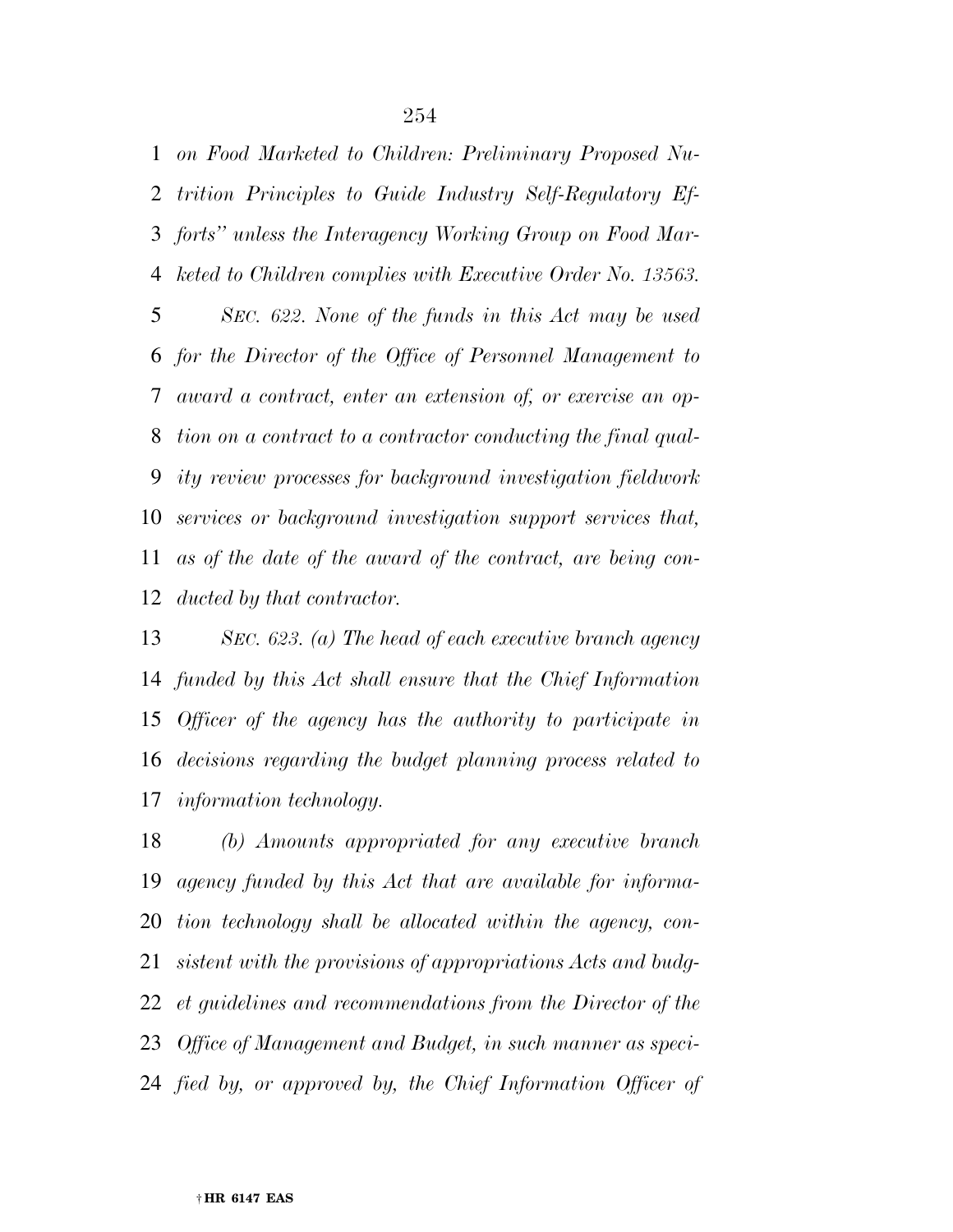*the agency in consultation with the Chief Financial Officer of the agency and budget officials.* 

 *SEC. 624. None of the funds made available in this Act may be used in contravention of chapter 29, 31, or 33 of title 44, United States Code.* 

 *SEC. 625. None of the funds made available in this Act may be used by a governmental entity to require the disclosure by a provider of electronic communication service to the public or remote computing service of the contents of a wire or electronic communication that is in electronic storage with the provider (as such terms are defined in sec- tions 2510 and 2711 of title 18, United States Code) in a manner that violates the Fourth Amendment to the Con-stitution of the United States.* 

 *SEC. 626. None of the funds appropriated by this Act may be used by the Federal Communications Commission to modify, amend, or change the rules or regulations of the Commission for universal service high-cost support for com- petitive eligible telecommunications carriers in a way that is inconsistent with paragraph (e)(5) or (e)(6) of section 54.307 of title 47, Code of Federal Regulations, as in effect on July 15, 2015: Provided, That this section shall not pro- hibit the Commission from considering, developing, or adopting other support mechanisms as an alternative to Mobility Fund Phase II.*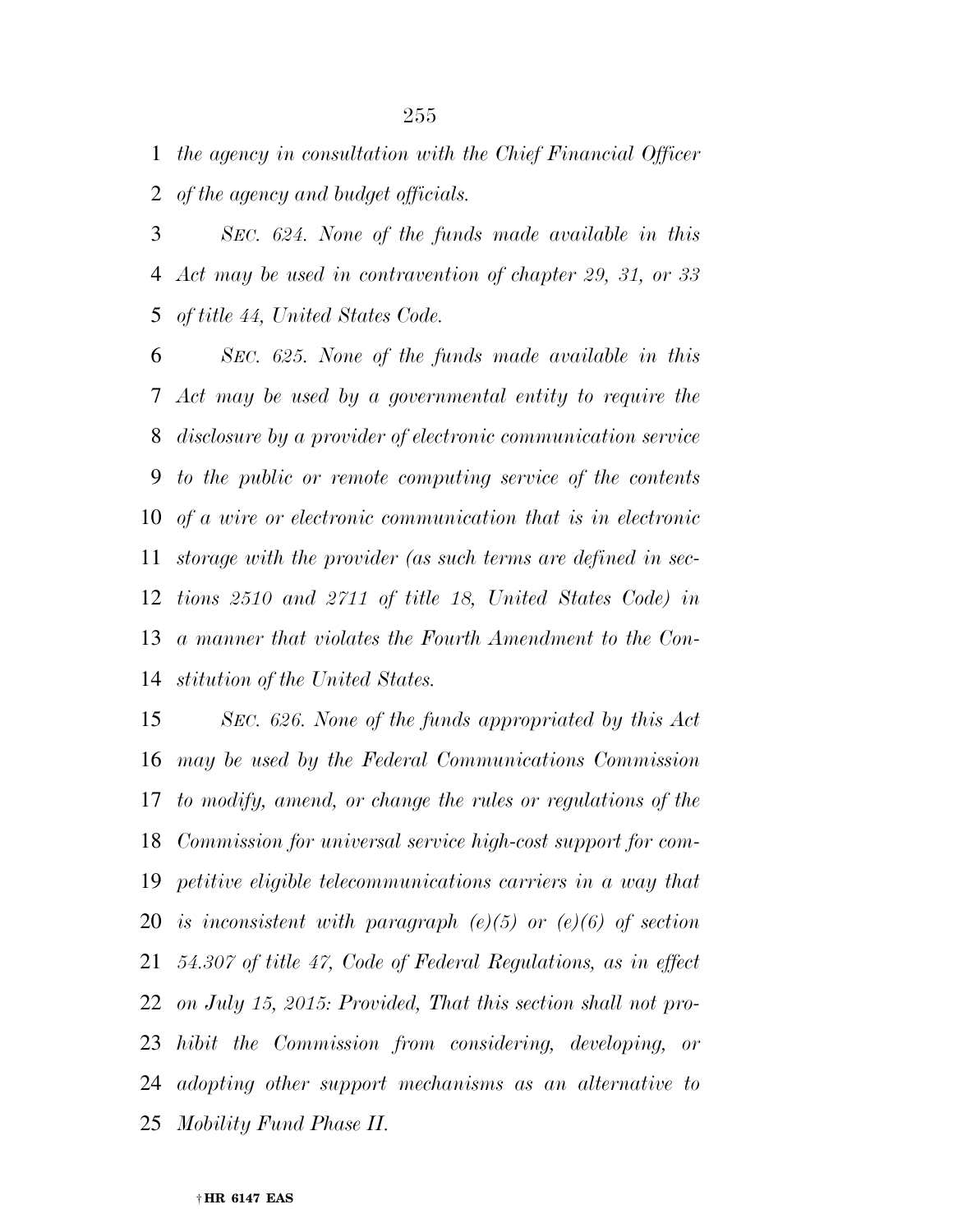*SEC. 627. No funds provided in this Act shall be used to deny an Inspector General funded under this Act timely access to any records, documents, or other materials avail- able to the department or agency over which that Inspector General has responsibilities under the Inspector General Act of 1978, or to prevent or impede that Inspector General's access to such records, documents, or other materials, under any provision of law, except a provision of law that ex- pressly refers to the Inspector General and expressly limits the Inspector General's right of access. A department or agency covered by this section shall provide its Inspector General with access to all such records, documents, and other materials in a timely manner. Each Inspector Gen- eral shall ensure compliance with statutory limitations on disclosure relevant to the information provided by the estab- lishment over which that Inspector General has responsibil- ities under the Inspector General Act of 1978. Each Inspec- tor General covered by this section shall report to the Com- mittees on Appropriations of the House of Representatives and the Senate within 5 calendar days any failures to com-ply with this requirement.* 

 *SEC. 628. (a) None of the funds made available in this Act may be used to maintain or establish a computer net- work unless such network blocks the viewing, downloading, and exchanging of pornography.*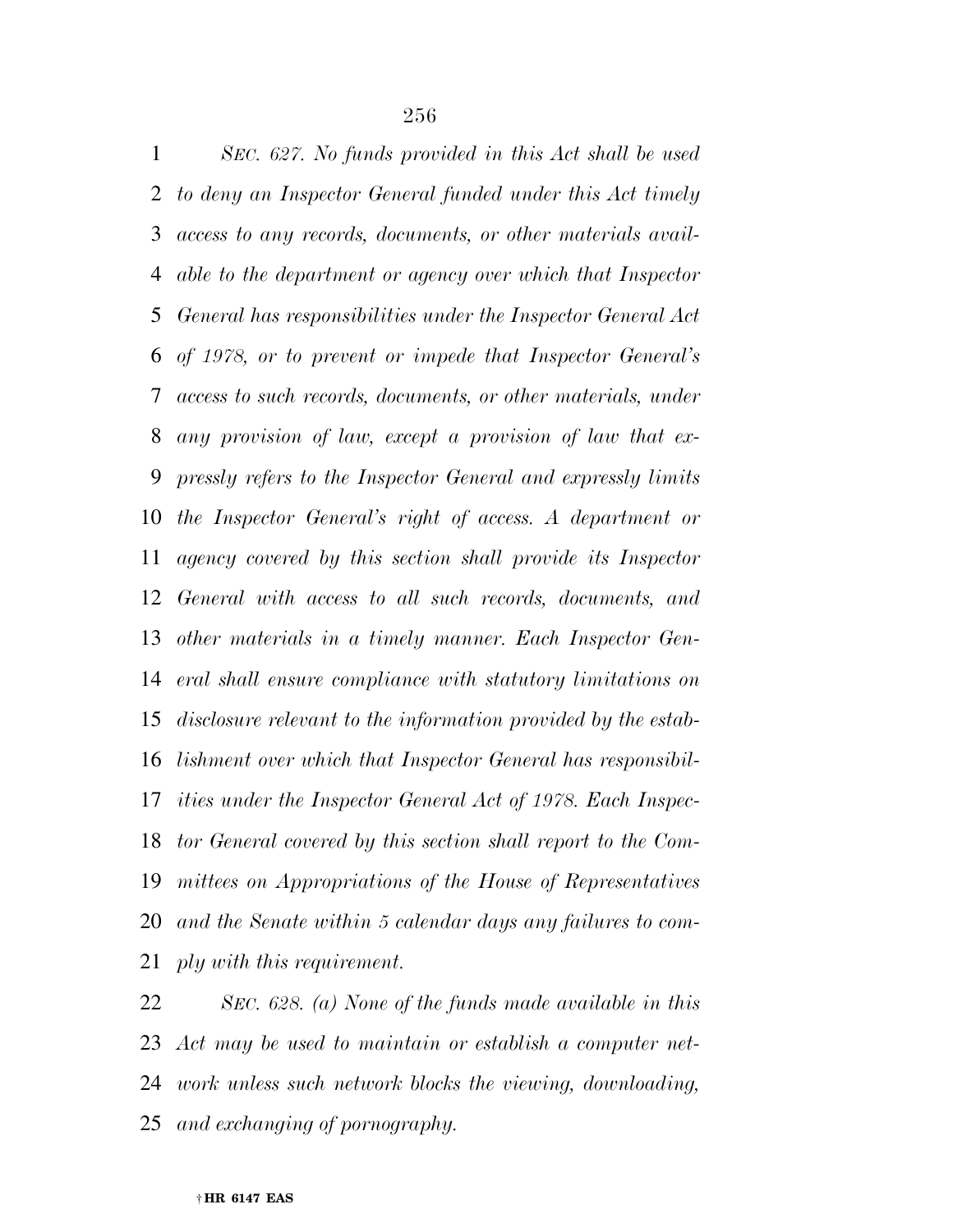*(b) Nothing in subsection (a) shall limit the use of funds necessary for any Federal, State, tribal, or local law enforcement agency or any other entity carrying out crimi- nal investigations, prosecution, adjudication activities, or other law enforcement- or victim assistance-related activity.* 

 *SEC. 629. None of the funds made available by this Act shall be used by the Securities and Exchange Commis- sion to finalize, issue, or implement any rule, regulation, or order regarding the disclosure of political contributions, contributions to tax exempt organizations, or dues paid to trade associations.* 

 *SEC. 630. None of the funds appropriated or other-wise made available by this Act may be used to pay award or incentive fees for contractors whose performance has been judged to be below satisfactory, behind schedule, over budget, or has failed to meet the basic requirements of a contract, unless the Agency determines that any such deviations are due to unforeseeable events, government-driven scope changes, or are not significant within the overall scope of the project and/or program and unless such awards or in-centive fees are consistent with 16.401(e)(2) of the FAR.* 

 *SEC. 631. (a) None of the funds made available under this Act may be used to pay for travel and conference activi- ties that result in a total cost to an Executive branch de-partment, agency, board or commission of more than*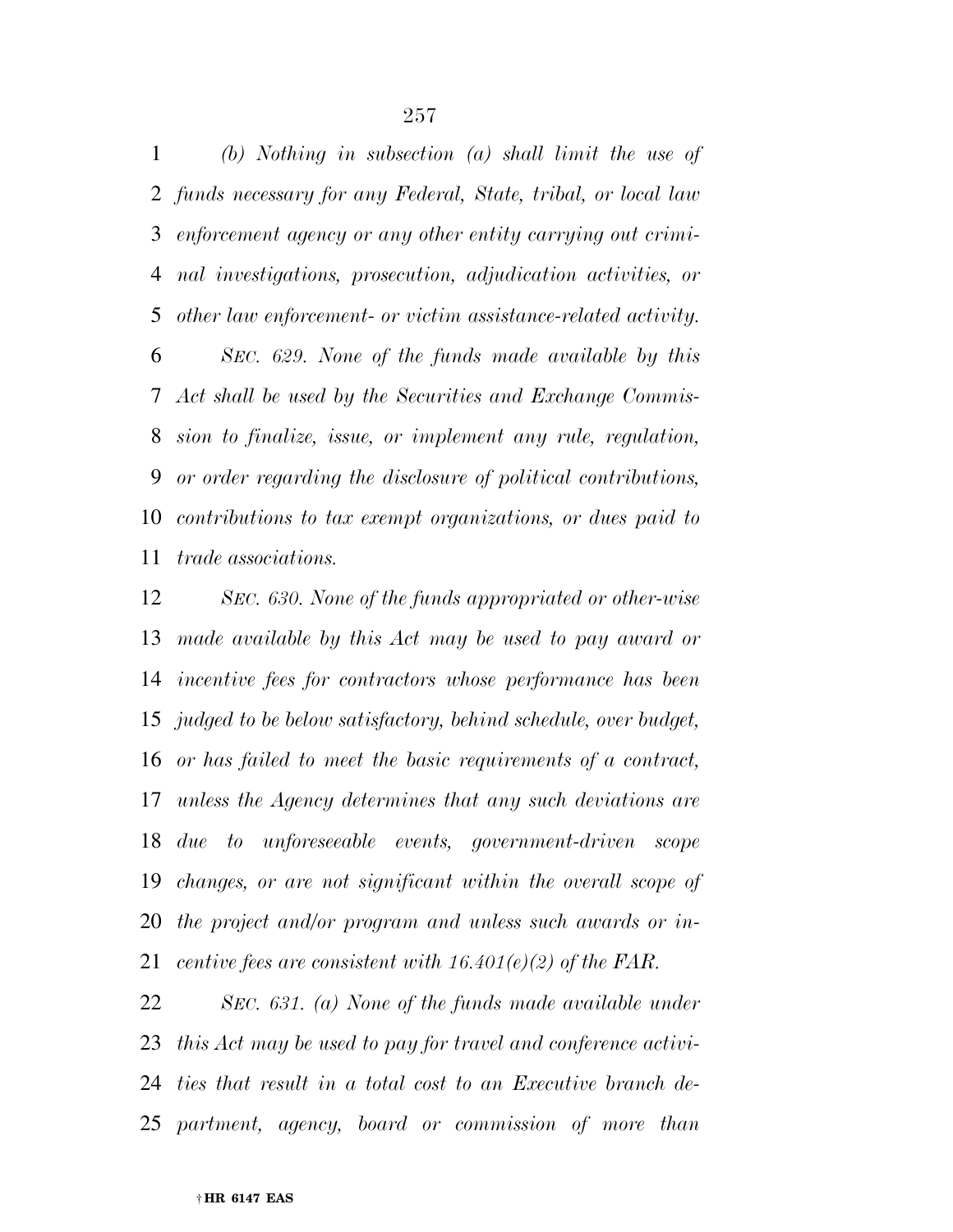*\$500,000 at any single conference unless the head of the Ex- ecutive branch department, agency, board, or commission determines that such attendance is in the national interest and advance notice is transmitted to the Committees on Ap- propriations of the House of Representatives and the Senate that includes the basis of that determination.* 

 *(b) None of the funds made available under this Act may be used to pay for the travel to or attendance of more than 50 employees, who are stationed in the United States, at any single conference occurring outside the United States unless the head of the Executive branch department, agency, board, or commission determines that such attendance is in the national interest and advance notice is transmitted to the Committees on Appropriations of the House of Rep- resentatives and the Senate that includes the basis of that determination.* 

 *SEC. 632. (a) None of the funds appropriated or other- wise made available under this Act may be used by depart- ments and agencies funded in this Act to acquire tele- communications equipment produced by Huawei Tech- nologies Company, ZTE Corporation or a high-impact or moderate-impact information system, as defined for secu- rity categorization in the National Institute of Standards and Technology's (NIST) Federal Information Processing Standard Publication 199, ''Standards for Security Cat-*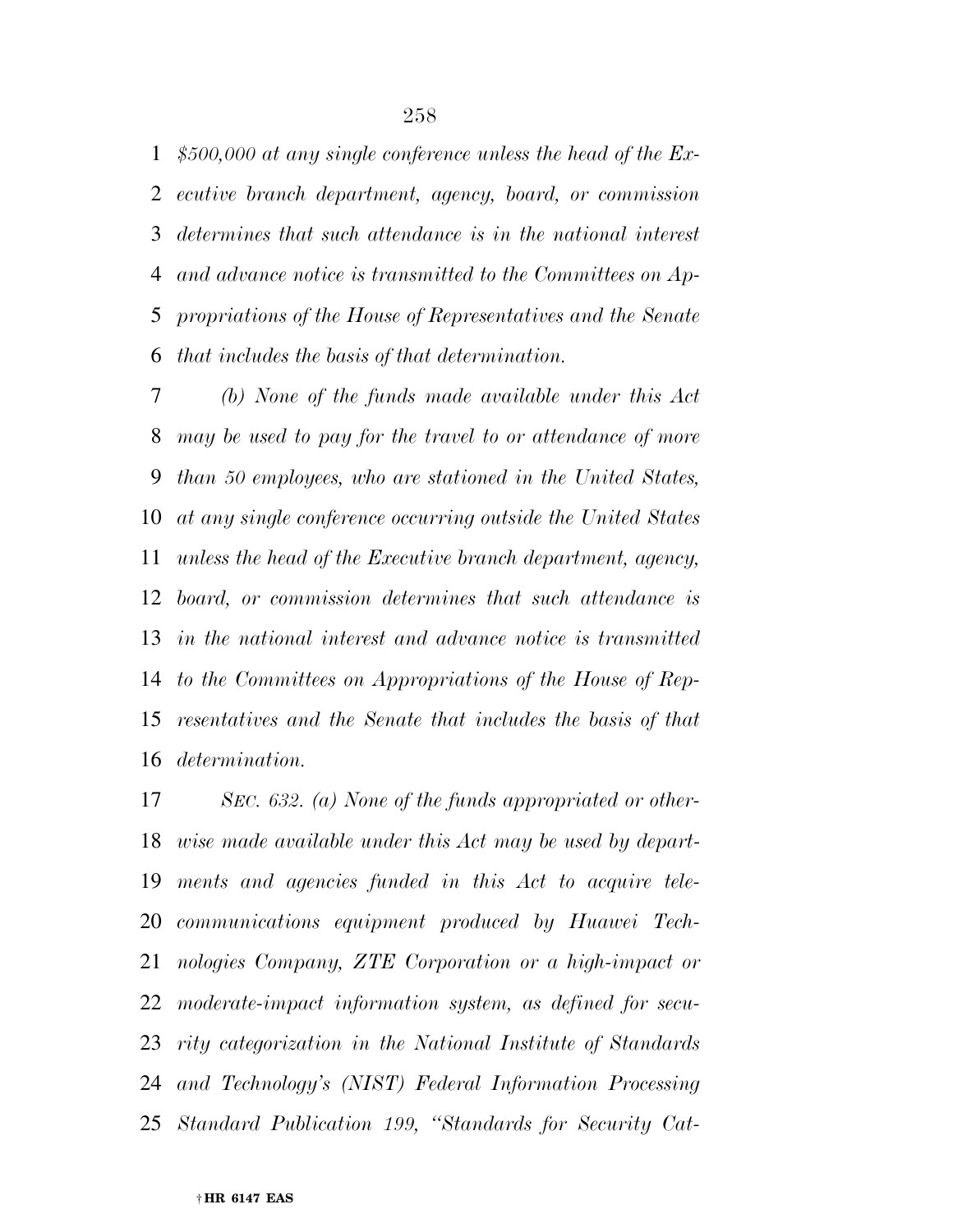*egorization of Federal Information and Information Sys-tems'' unless the agency has—* 

 *(1) reviewed the supply chain risk for the infor- mation systems against criteria developed by NIST to inform acquisition decisions for high-impact and moderate-impact information systems within the Fed-eral Government;* 

 *(2) reviewed the supply chain risk from the pre- sumptive awardee against available and relevant threat information provided by the Federal Bureau of Investigation and other appropriate agencies; and* 

 *(3) in consultation with the Federal Bureau of Investigation or other appropriate Federal entity, conducted an assessment of any risk of cyber-espio- nage or sabotage associated with the acquisition of such system, including any risk associated with such system being produced, manufactured, or assembled by one or more entities identified by the United States Government as posing a cyber threat, includ- ing but not limited to, those that may be owned, di- rected, or subsidized by the People's Republic of China, the Islamic Republic of Iran, the Democratic People's Republic of Korea, or the Russian Federa-tion.*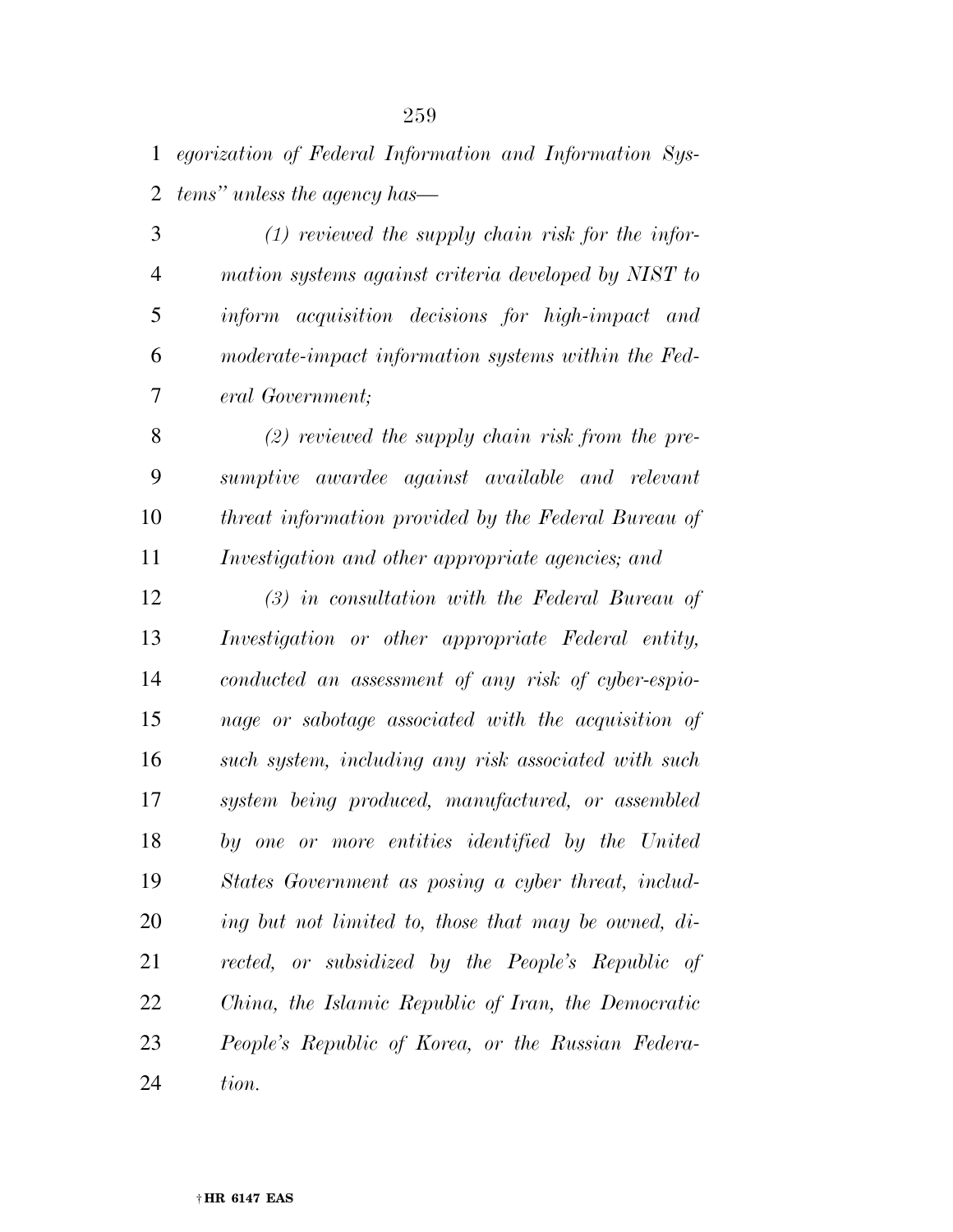| 1              | (b) None of the funds appropriated or otherwise made           |
|----------------|----------------------------------------------------------------|
| $\overline{2}$ | available under this Act may be used to acquire a high-        |
| 3              | impact or moderate impact information system reviewed          |
| 4              | and assessed under subsection $(a)$ unless the head of the as- |
| 5              | sessing entity described in subsection $(a)$ has—              |
| 6              | $(1)$ developed, in consultation with NIST and                 |
| 7              | supply chain risk management experts, a mitigation             |
| 8              | strategy for any identified risks;                             |
| 9              | $(2)$ determined, in consultation with NIST and                |
| 10             | the Federal Bureau of Investigation, that the acquisi-         |
| 11             | tion of such system is in the vital national security          |
| 12             | interest of the United States; and                             |
| 13             | $(3)$ reported that determination to the Commit-               |
| 14             | tees on Appropriations of the House of Representa-             |
| 15             | tives and the Senate in a manner that identifies the           |
| 16             | system intended for acquisition and a detailed de-             |
| 17             | scription of the mitigation strategies identified in (1),      |
| 18             | provided that such report may include a classified             |
| 19             | annex as necessary.                                            |
| 20             | SEC. 633. None of the funds made available by this             |
| 21             | Act shall be used for airline accommodations for any officer   |
| 22             | (as defined in section 2104 of title 5, United States Code)    |
|                |                                                                |

 *or employee (as defined in section 2105 of title 5, United States Code) in the executive branch that are not coach-*

*class accommodations (which term is defined, for purposes*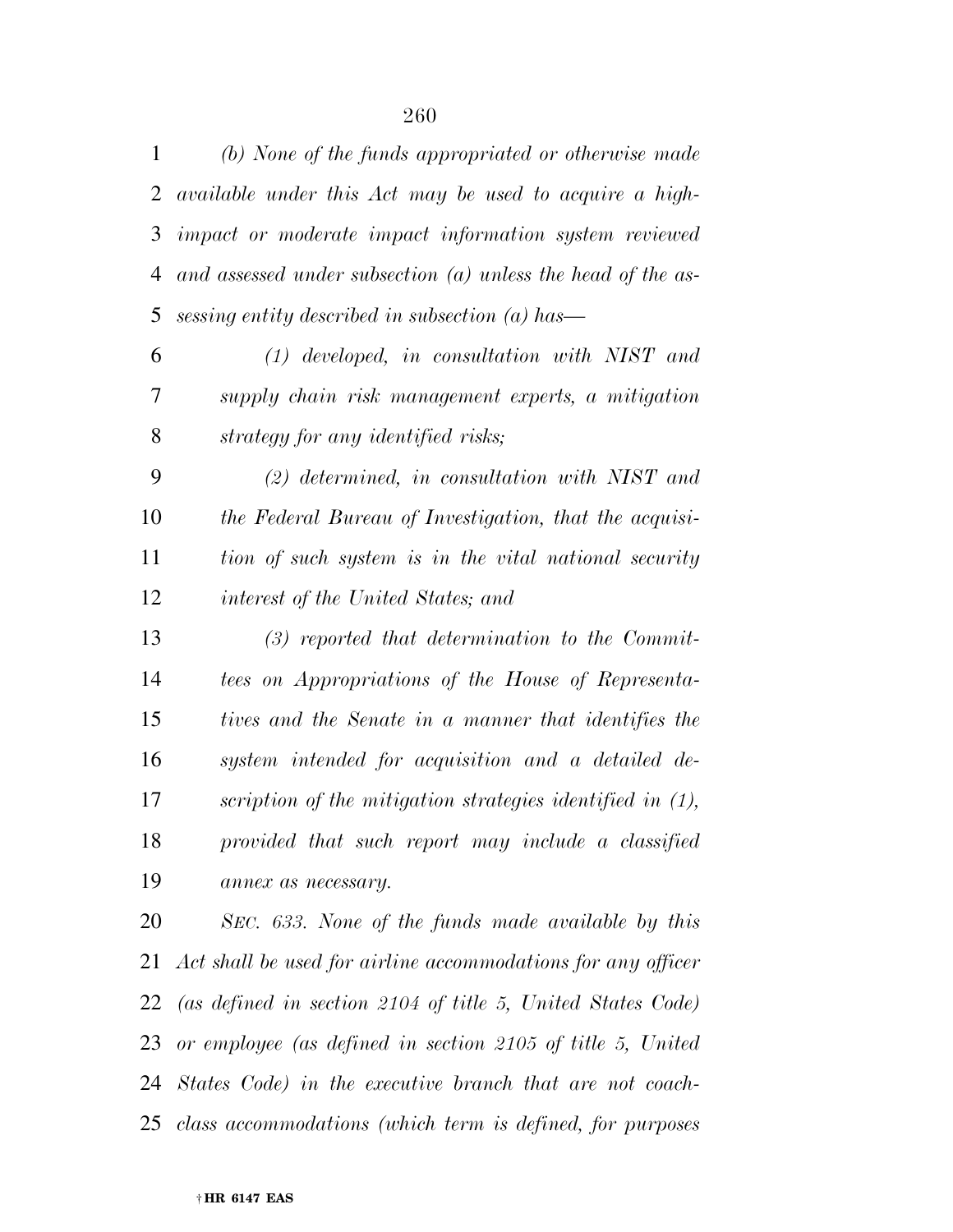*of this section, as the basic class of accommodation by air- lines that is normally the lowest fare offered regardless of airline terminology used, and (as referred to by airlines) may include tourist class or economy class, as well as single class when the airline offers only one class of accommoda- tions to all travelers), unless such accommodations are con- sistent with section 301–10.123 of title 41, Code of Federal Regulations (as in effect on the date of enactment of this Act) and, with respect to subsection (a)(3) and (b)(2) of such section, written authorization is provided by the head of the agency (or, if the accommodations are for the head of the agency, by the Inspector General of the agency).* 

 *SEC. 634. The Comptroller General of the United States, in consultation with relevant regulators, shall con-duct a study that—* 

 *(1) examines the financial impact of the mineral pyrrhotite in concrete home foundations; and* 

 *(2) provides recommendations on regulatory and legislative actions needed to help mitigate the finan- cial impact described in paragraph (1) on banks, mortgage lenders, tax revenues, and homeowners.*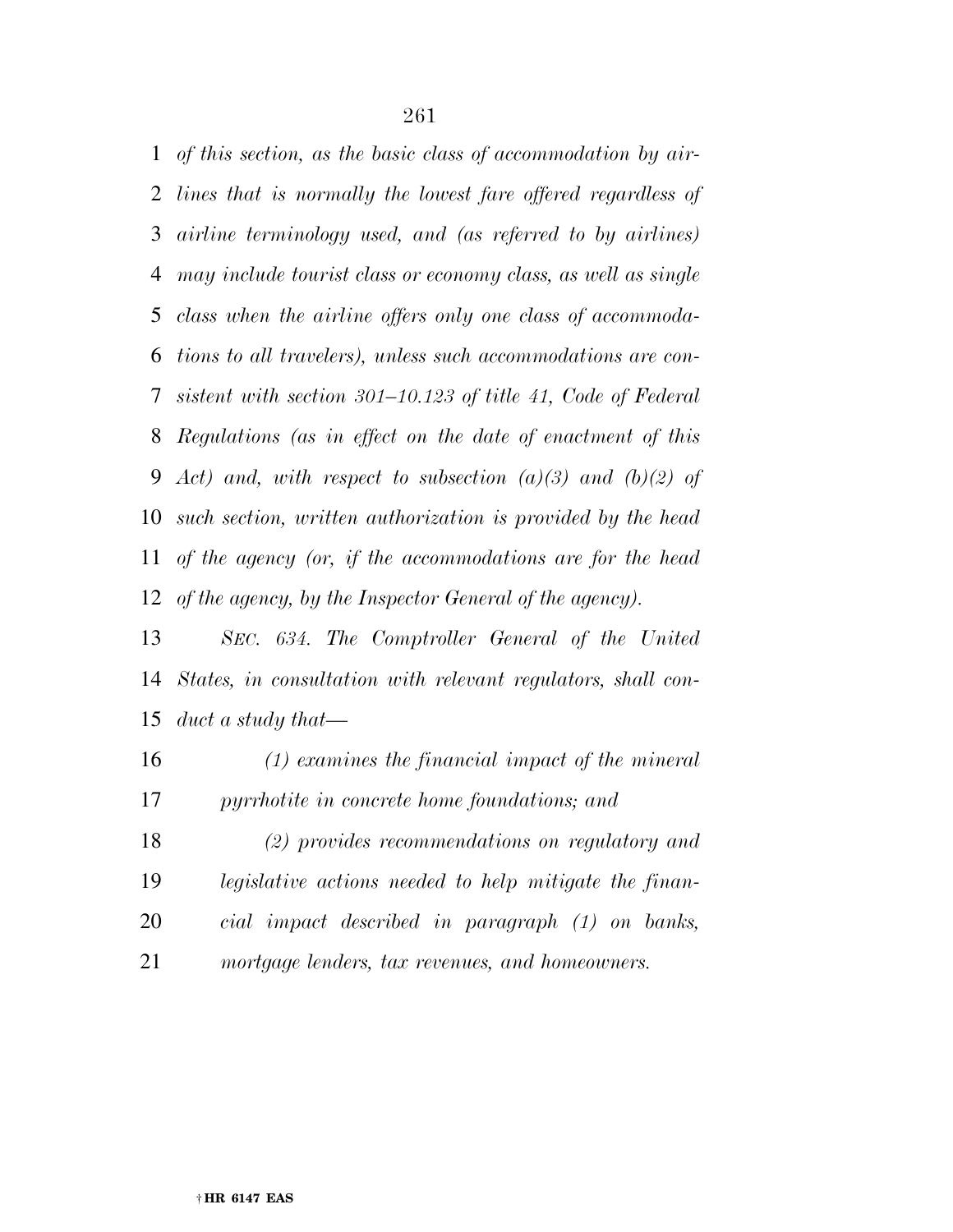| 1              | TITLE VII                                                            |
|----------------|----------------------------------------------------------------------|
| $\overline{2}$ | GENERAL PROVISIONS-GOVERNMENT-WIDE                                   |
| 3              | DEPARTMENTS, AGENCIES, AND CORPORATIONS                              |
| $\overline{4}$ | (INCLUDING TRANSFER OF FUNDS)                                        |
| 5              | SEC. 701. No department, agency, or instrumentality                  |
| 6              | of the United States receiving appropriated funds under              |
| 7              | this or any other Act for fiscal year 2019 shall obligate or         |
| 8              | expend any such funds, unless such department, agency, or            |
| 9              | instrumentality has in place, and will continue to admin-            |
|                | 10 ister in good faith, a written policy designed to ensure that     |
| 11             | all of its workplaces are free from the illegal use, possession,     |
|                | 12 or distribution of controlled substances (as defined in the       |
| 13             | Controlled Substances Act $(21 \text{ U.S.C. } 802)$ by the officers |
| 14             | and employees of such department, agency, or instrumen-              |
| 15             | tality.                                                              |

 *SEC. 702. Unless otherwise specifically provided, the maximum amount allowable during the current fiscal year in accordance with subsection 1343(c) of title 31, United States Code, for the purchase of any passenger motor vehicle (exclusive of buses, ambulances, law enforcement vehicles, protective vehicles, and undercover surveillance vehicles), is hereby fixed at \$19,947 except station wagons for which the maximum shall be \$19,997: Provided, That these limits may be exceeded by not to exceed \$7,250 for police-type vehi-cles: Provided further, That the limits set forth in this sec-*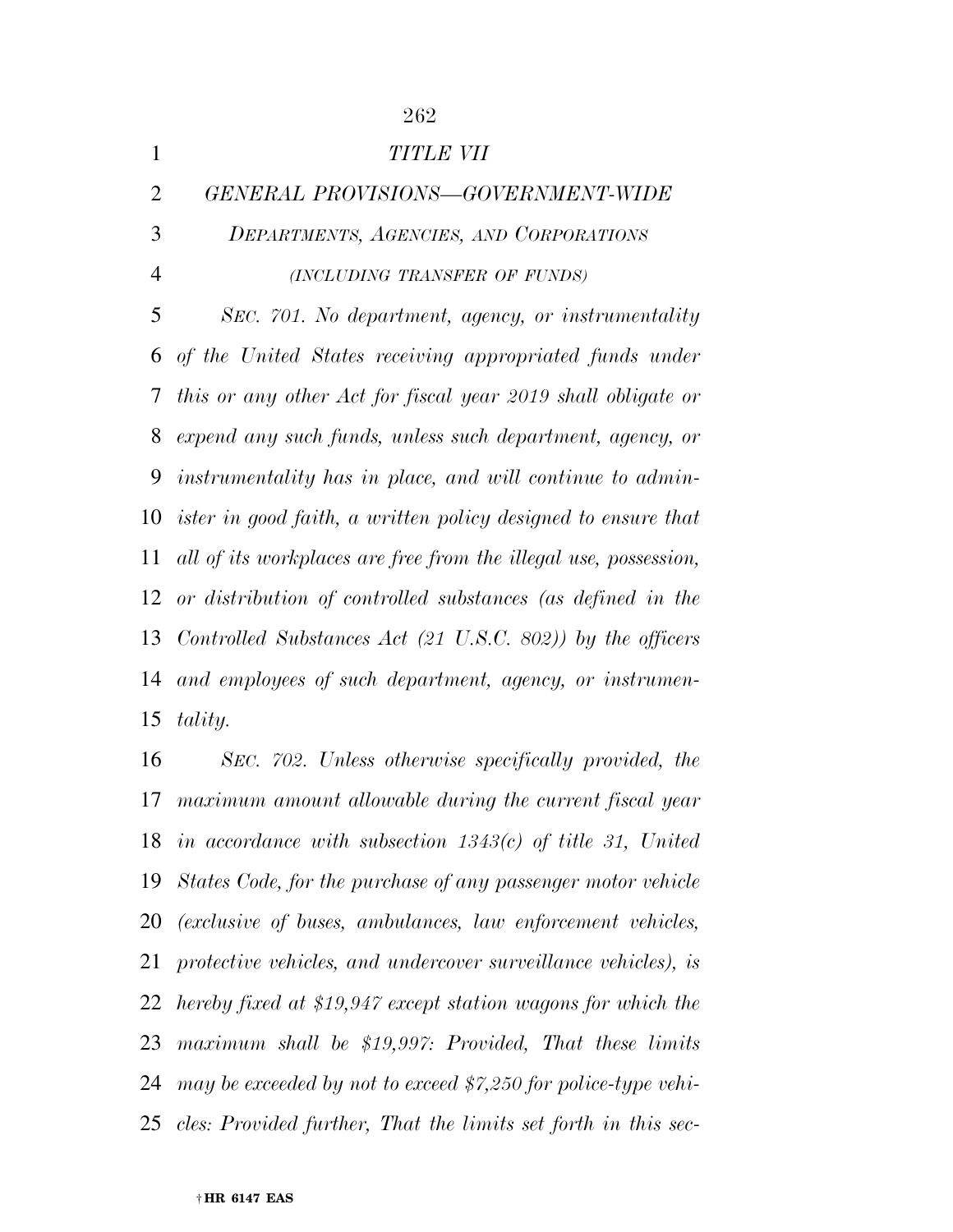*tion may not be exceeded by more than 5 percent for electric or hybrid vehicles purchased for demonstration under the provisions of the Electric and Hybrid Vehicle Research, De- velopment, and Demonstration Act of 1976: Provided fur- ther, That the limits set forth in this section may be exceed- ed by the incremental cost of clean alternative fuels vehicles acquired pursuant to Public Law 101–549 over the cost of comparable conventionally fueled vehicles: Provided further, That the limits set forth in this section shall not apply to any vehicle that is a commercial item and which operates on alternative fuel, including but not limited to electric, plug-in hybrid electric, and hydrogen fuel cell vehicles.* 

 *SEC. 703. Appropriations of the executive departments and independent establishments for the current fiscal year available for expenses of travel, or for the expenses of the activity concerned, are hereby made available for quarters allowances and cost-of-living allowances, in accordance with 5 U.S.C. 5922–5924.* 

 *SEC. 704. Unless otherwise specified in law during the current fiscal year, no part of any appropriation contained in this or any other Act shall be used to pay the compensa- tion of any officer or employee of the Government of the United States (including any agency the majority of the stock of which is owned by the Government of the United States) whose post of duty is in the continental United*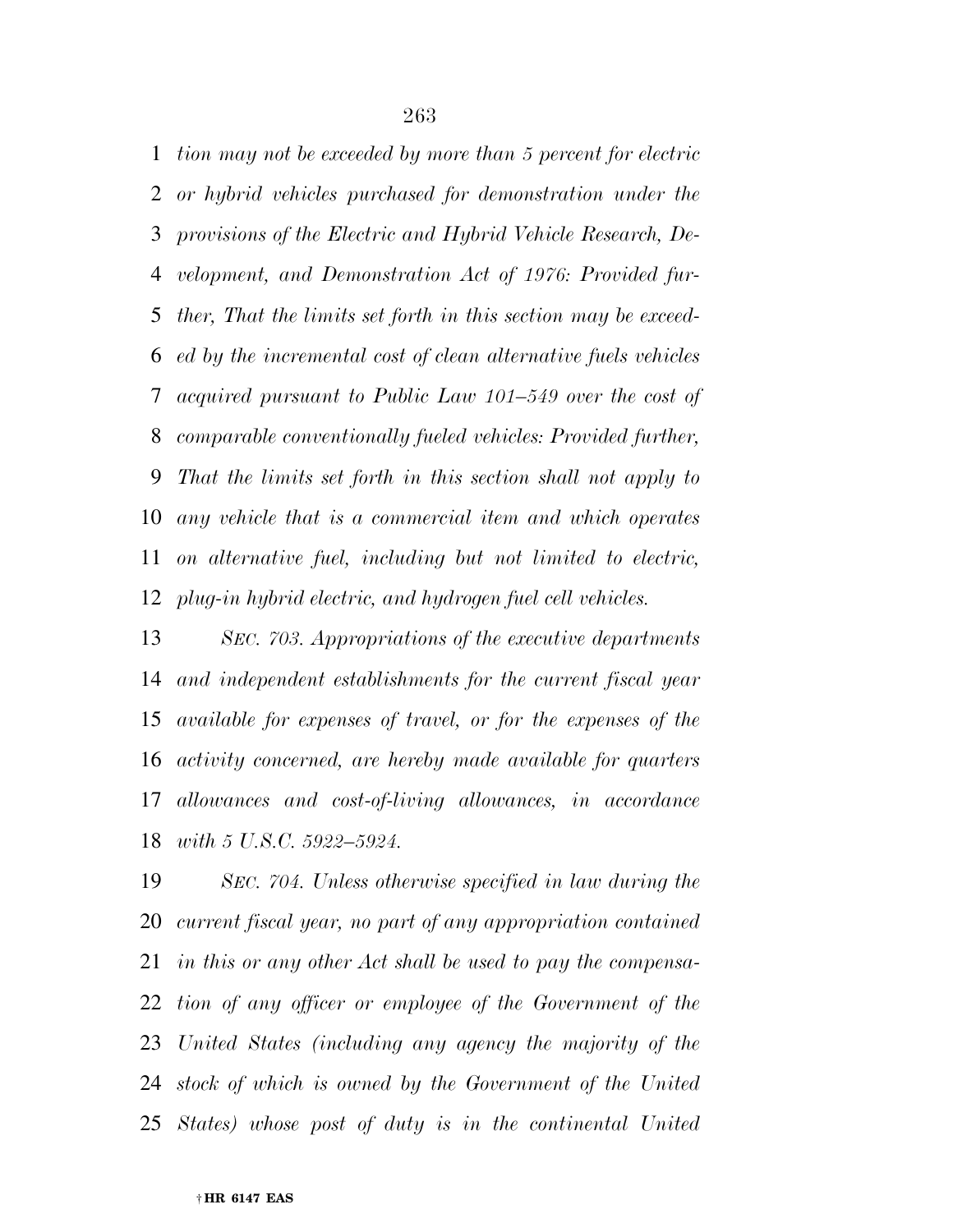*States unless such person: (1) is a citizen of the United States; (2) is a person who is lawfully admitted for perma- nent residence and is seeking citizenship as outlined in 8 U.S.C. 1324b(a)(3)(B); (3) is a person who is admitted as a refugee under 8 U.S.C. 1157 or is granted asylum under 8 U.S.C. 1158 and has filed a declaration of intention to become a lawful permanent resident and then a citizen when eligible; or (4) is a person who owes allegiance to the United States: Provided, That for purposes of this section, affidavits signed by any such person shall be considered prima facie evidence that the requirements of this section with respect to his or her status are being complied with: Provided further, That for purposes of subsections (2) and (3) such affidavits shall be submitted prior to employment and updated thereafter as necessary: Provided further, That any person making a false affidavit shall be guilty of a felony, and upon conviction, shall be fined no more than \$4,000 or imprisoned for not more than 1 year, or both: Provided further, That the above penal clause shall be in addition to, and not in substitution for, any other provi- sions of existing law: Provided further, That any payment made to any officer or employee contrary to the provisions of this section shall be recoverable in action by the Federal Government: Provided further, That this section shall not apply to any person who is an officer or employee of the*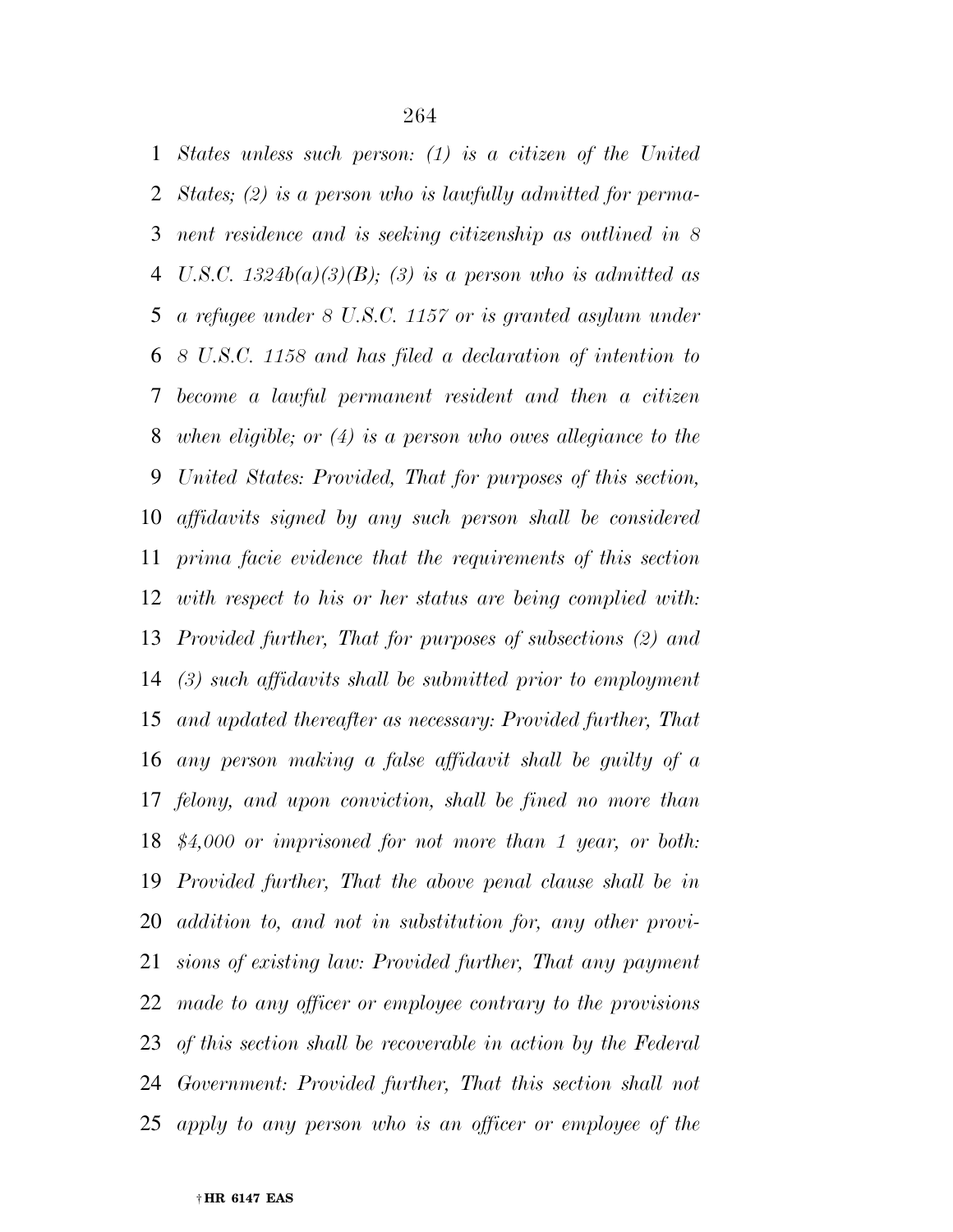*Government of the United States on the date of enactment of this Act, or to international broadcasters employed by the Broadcasting Board of Governors, or to temporary em- ployment of translators, or to temporary employment in the field service (not to exceed 60 days) as a result of emer- gencies: Provided further, That this section does not apply to the employment as Wildland firefighters for not more than 120 days of nonresident aliens employed by the De- partment of the Interior or the USDA Forest Service pursu-ant to an agreement with another country.* 

 *SEC. 705. Appropriations available to any department or agency during the current fiscal year for necessary ex- penses, including maintenance or operating expenses, shall also be available for payment to the General Services Ad- ministration for charges for space and services and those expenses of renovation and alteration of buildings and fa- cilities which constitute public improvements performed in accordance with the Public Buildings Act of 1959 (73 Stat. 479), the Public Buildings Amendments of 1972 (86 Stat. 216), or other applicable law.* 

 *SEC. 706. In addition to funds provided in this or any other Act, all Federal agencies are authorized to receive and use funds resulting from the sale of materials, including Federal records disposed of pursuant to a records schedule recovered through recycling or waste prevention programs.*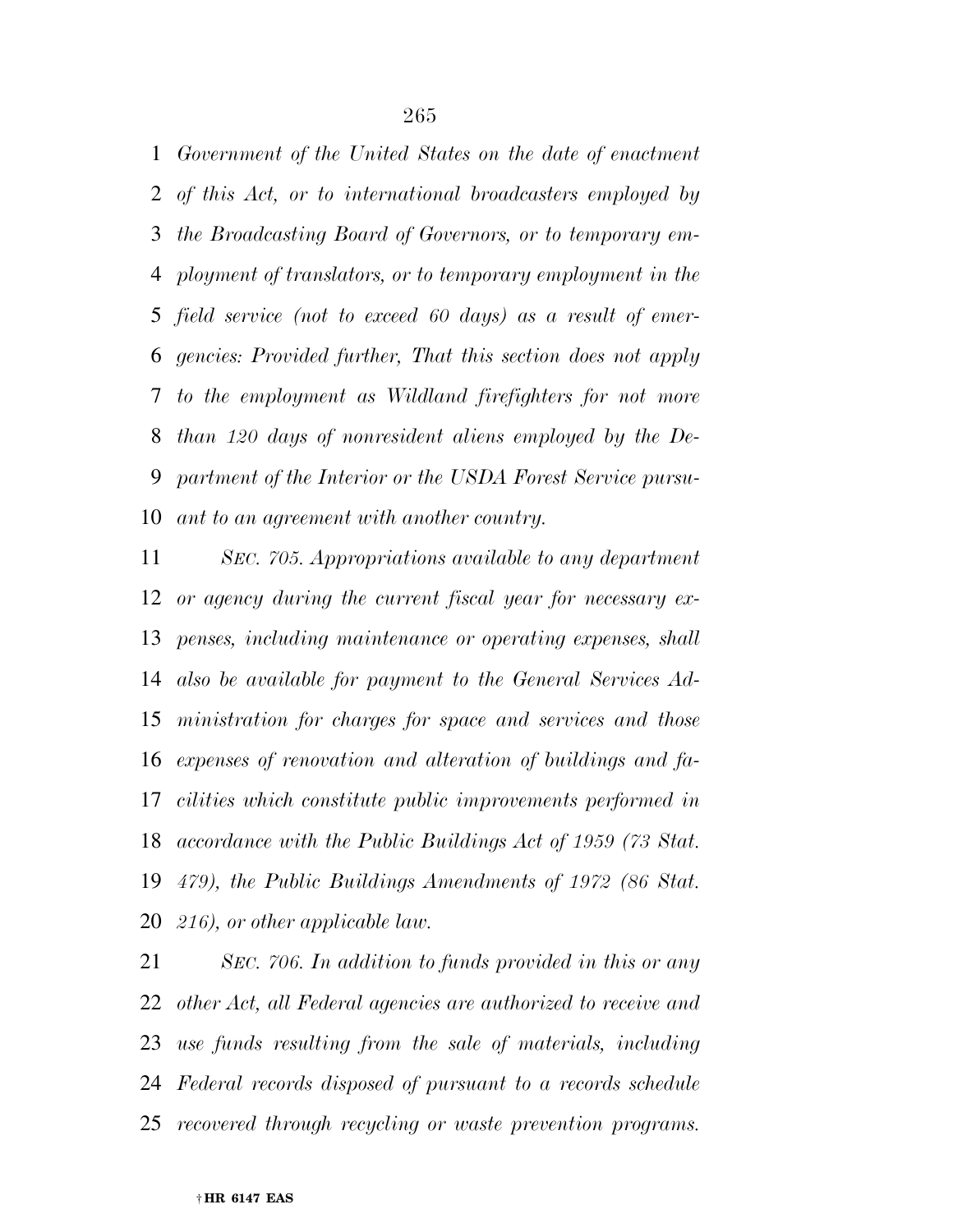*Such funds shall be available until expended for the fol-lowing purposes:* 

 *(1) Acquisition, waste reduction and prevention, and recycling programs as described in Executive Order No. 13693 (March 19, 2015), including any such programs adopted prior to the effective date of the Executive order.* 

 *(2) Other Federal agency environmental manage- ment programs, including, but not limited to, the de- velopment and implementation of hazardous waste management and pollution prevention programs.* 

 *(3) Other employee programs as authorized by law or as deemed appropriate by the head of the Fed-eral agency.* 

 *SEC. 707. Funds made available by this or any other Act for administrative expenses in the current fiscal year of the corporations and agencies subject to chapter 91 of title 31, United States Code, shall be available, in addition to objects for which such funds are otherwise available, for rent in the District of Columbia; services in accordance with 5 U.S.C. 3109; and the objects specified under this head, all the provisions of which shall be applicable to the expenditure of such funds unless otherwise specified in the Act by which they are made available: Provided, That in the event any functions budgeted as administrative expenses*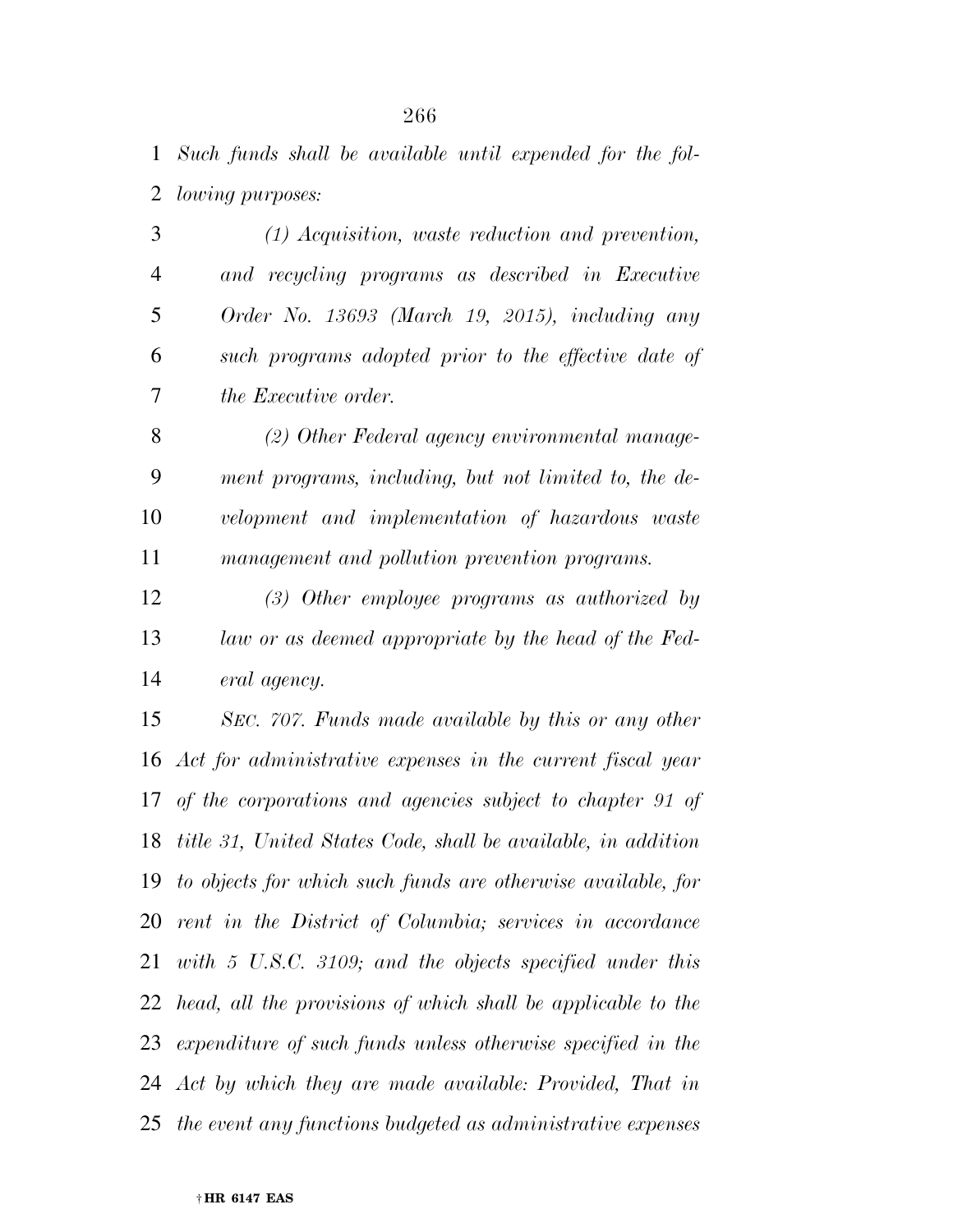*are subsequently transferred to or paid from other funds, the limitations on administrative expenses shall be cor-respondingly reduced.* 

 *SEC. 708. No part of any appropriation contained in this or any other Act shall be available for interagency fi- nancing of boards (except Federal Executive Boards), com- missions, councils, committees, or similar groups (whether or not they are interagency entities) which do not have a prior and specific statutory approval to receive financial support from more than one agency or instrumentality.* 

 *SEC. 709. None of the funds made available pursuant to the provisions of this or any other Act shall be used to implement, administer, or enforce any regulation which has been disapproved pursuant to a joint resolution duly adopt- ed in accordance with the applicable law of the United States.* 

 *SEC. 710. During the period in which the head of any department or agency, or any other officer or civilian em- ployee of the Federal Government appointed by the Presi- dent of the United States, holds office, no funds may be obli- gated or expended in excess of \$5,000 to furnish or redeco- rate the office of such department head, agency head, officer, or employee, or to purchase furniture or make improve- ments for any such office, unless advance notice of such fur-nishing or redecoration is transmitted to the Committees*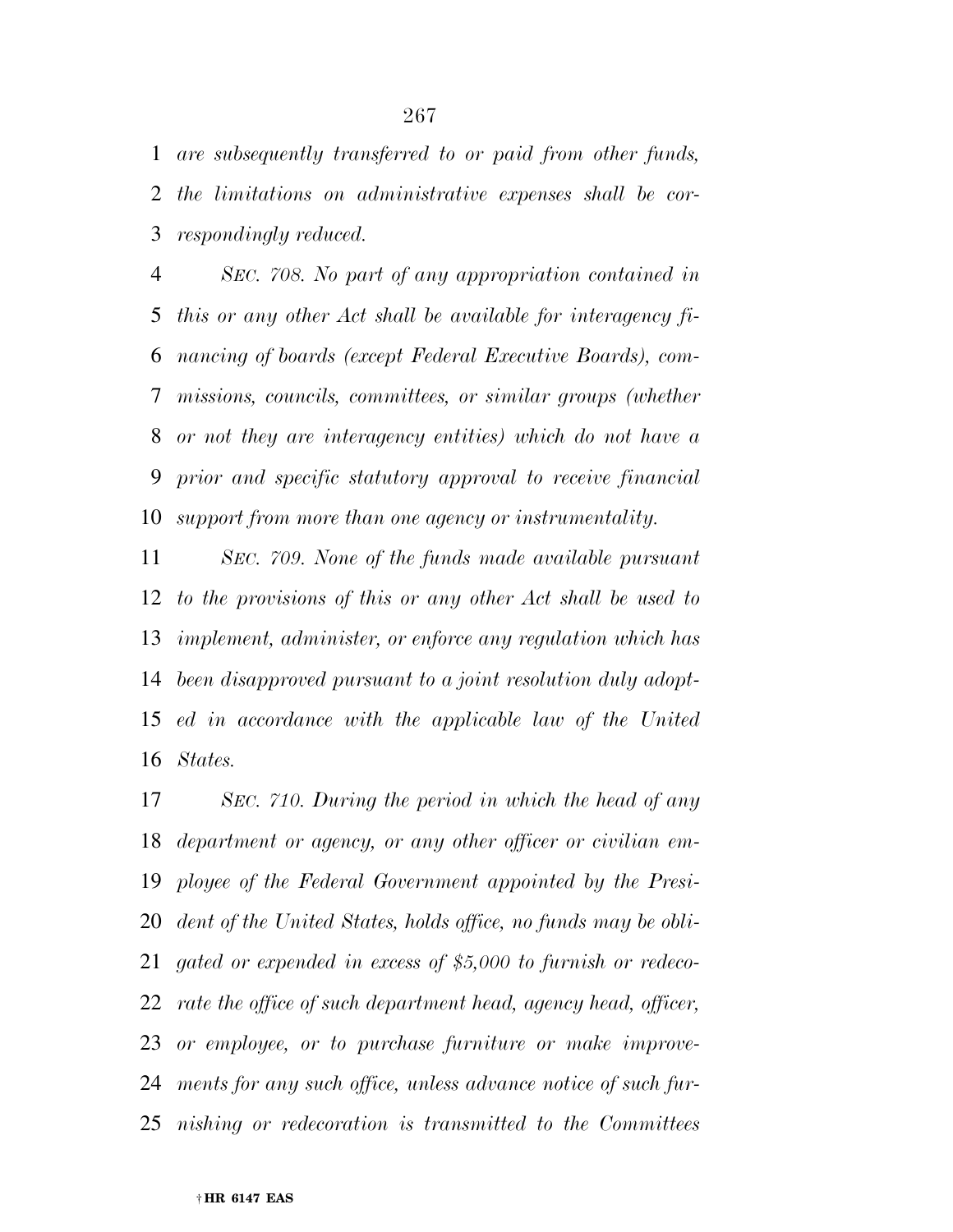*on Appropriations of the House of Representatives and the Senate. For the purposes of this section, the term ''office'' shall include the entire suite of offices assigned to the indi- vidual, as well as any other space used primarily by the individual or the use of which is directly controlled by the individual.* 

 *SEC. 711. Notwithstanding 31 U.S.C. 1346, or section 708 of this Act, funds made available for the current fiscal year by this or any other Act shall be available for the inter- agency funding of national security and emergency pre- paredness telecommunications initiatives which benefit multiple Federal departments, agencies, or entities, as pro-vided by Executive Order No. 13618 (July 6, 2012).* 

 *SEC. 712. (a) None of the funds made available by this or any other Act may be obligated or expended by any de- partment, agency, or other instrumentality of the Federal Government to pay the salaries or expenses of any indi- vidual appointed to a position of a confidential or policy- determining character that is excepted from the competitive service under section 3302 of title 5, United States Code, (pursuant to schedule C of subpart C of part 213 of title 5 of the Code of Federal Regulations) unless the head of the applicable department, agency, or other instrumentality employing such schedule C individual certifies to the Direc-tor of the Office of Personnel Management that the schedule*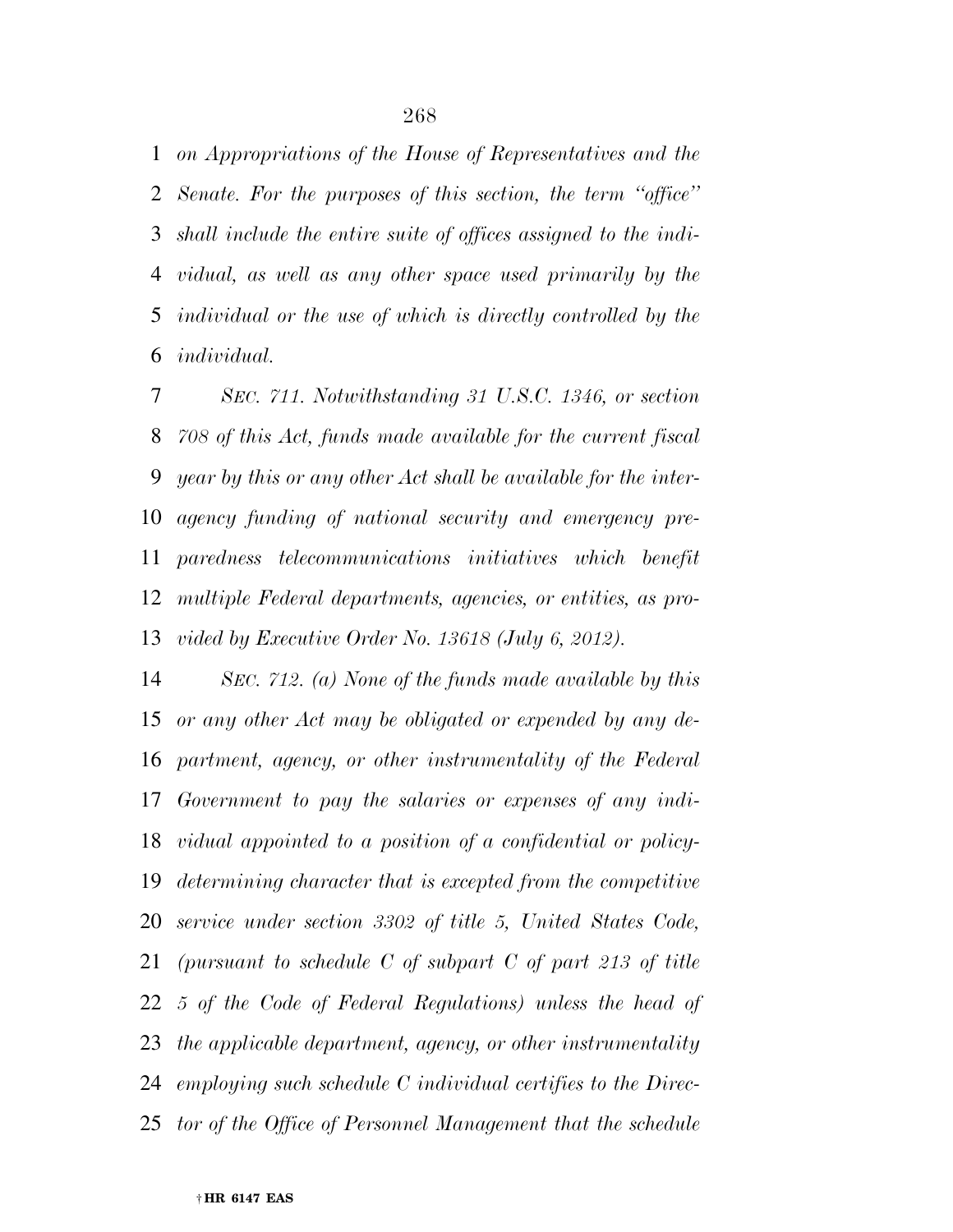*C position occupied by the individual was not created solely or primarily in order to detail the individual to the White House.* 

 *(b) The provisions of this section shall not apply to Federal employees or members of the armed forces detailed to or from an element of the intelligence community (as that term is defined under section 3(4) of the National Secu-rity Act of 1947 (50 U.S.C. 3003(4))).* 

 *SEC. 713. No part of any appropriation contained in this or any other Act shall be available for the payment of the salary of any officer or employee of the Federal Gov-ernment, who—* 

 *(1) prohibits or prevents, or attempts or threat- ens to prohibit or prevent, any other officer or em- ployee of the Federal Government from having any direct oral or written communication or contact with any Member, committee, or subcommittee of the Con- gress in connection with any matter pertaining to the employment of such other officer or employee or per- taining to the department or agency of such other of- ficer or employee in any way, irrespective of whether such communication or contact is at the initiative of such other officer or employee or in response to the re- quest or inquiry of such Member, committee, or sub-committee; or*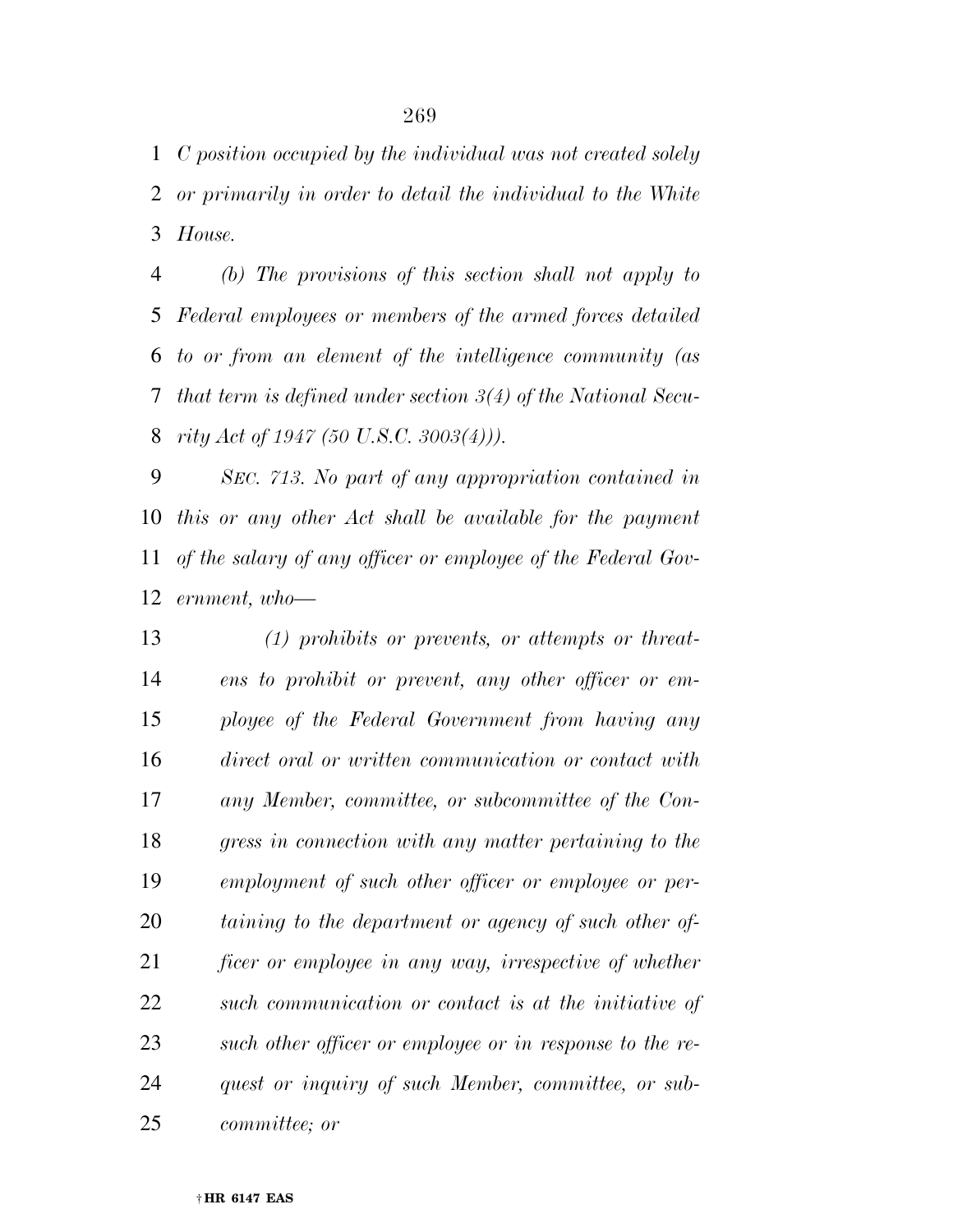| $\mathbf{1}$   | $(2)$ removes, suspends from duty without pay,             |
|----------------|------------------------------------------------------------|
| $\overline{2}$ | demotes, reduces in rank, seniority, status, pay, or       |
| 3              | performance or efficiency rating, denies promotion to,     |
| $\overline{4}$ | relocates, reassigns, transfers, disciplines, or discrimi- |
| 5              | nates in regard to any employment right, entitlement,      |
| 6              | or benefit, or any term or condition of employment of,     |
| 7              | any other officer or employee of the Federal Govern-       |
| 8              | ment, or attempts or threatens to commit any of the        |
| 9              | foregoing actions with respect to such other officer or    |
| 10             | employee, by reason of any communication or contact        |
| 11             | of such other officer or employee with any Member,         |
| 12             | committee, or subcommittee of the Congress as de-          |
| 13             | scribed in paragraph (1).                                  |
| 14             | SEC. 714. (a) None of the funds made available in this     |
| 15             | or any other Act may be obligated or expended for any em-  |
|                | 16 <i>ployee training that</i> —                           |
| 17             | $(1)$ does not meet identified needs for knowledge,        |
| 18             | skills, and abilities bearing directly upon the perform-   |
| 19             | ance of official duties;                                   |
| <b>20</b>      | $(2)$ contains elements likely to induce high levels       |
| 21             | of emotional response or psychological stress in some      |
| 22             | <i>participants</i> ;                                      |
| 23             | $(3)$ does not require prior employee notification         |
| 24             | of the content and methods to be used in the training      |

*and written end of course evaluation;*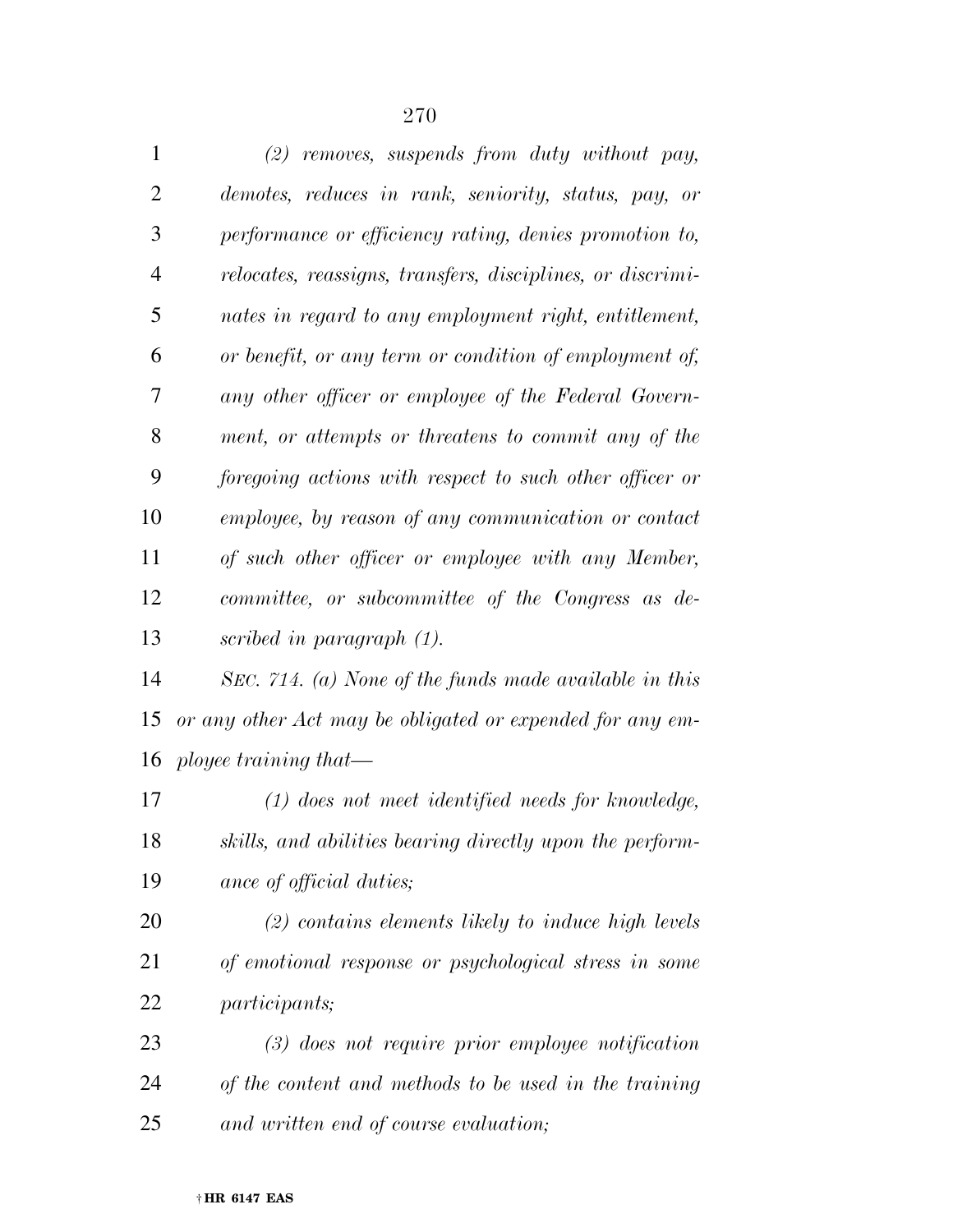| $\mathbf{1}$   | $(4)$ contains any methods or content associated                |
|----------------|-----------------------------------------------------------------|
| $\overline{2}$ | with religious or quasi-religious belief systems or             |
| 3              | "new age" belief systems as defined in Equal Employ-            |
| $\overline{4}$ | ment Opportunity Commission Notice N-915.022,                   |
| 5              | dated September 2, 1988; or                                     |
| 6              | $(5)$ is offensive to, or designed to change, partici-          |
| 7              | pants' personal values or lifestyle outside the work-           |
| 8              | place.                                                          |
| 9              | $(b)$ Nothing in this section shall prohibit, restrict, or      |
| 10             | otherwise preclude an agency from conducting training           |
| 11             | bearing directly upon the performance of official duties.       |
| 12             | SEC. 715. No part of any funds appropriated in this             |
| 13             | or any other Act shall be used by an agency of the executive    |
| 14             | branch, other than for normal and recognized executive-leg-     |
| 15             | <i>islative relationships, for publicity or propaganda pur-</i> |
| 16             | poses, and for the preparation, distribution or use of any      |
| 17             | kit, pamphlet, booklet, publication, radio, television, or film |
| 18             | presentation designed to support or defeat legislation pend-    |
| 19             | ing before the Congress, except in presentation to the Con-     |
| 20             | gress itself.                                                   |
|                |                                                                 |

 *SEC. 716. None of the funds appropriated by this or any other Act may be used by an agency to provide a Fed- eral employee's home address to any labor organization ex-cept when the employee has authorized such disclosure or*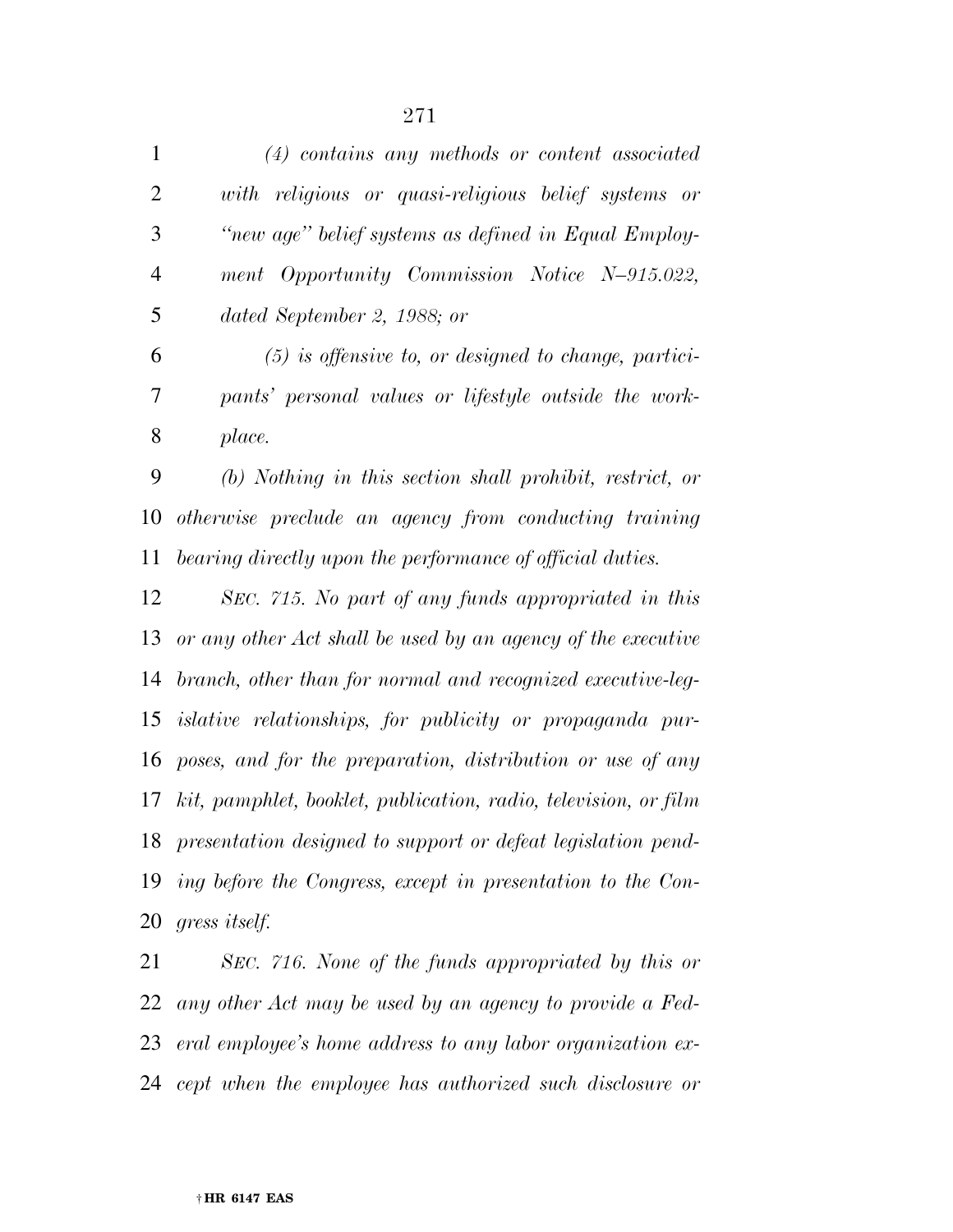*when such disclosure has been ordered by a court of com-petent jurisdiction.* 

 *SEC. 717. None of the funds made available in this or any other Act may be used to provide any non-public information such as mailing, telephone or electronic mail- ing lists to any person or any organization outside of the Federal Government without the approval of the Commit- tees on Appropriations of the House of Representatives and the Senate.* 

 *SEC. 718. No part of any appropriation contained in this or any other Act shall be used directly or indirectly, including by private contractor, for publicity or propa- ganda purposes within the United States not heretofore au-thorized by Congress.* 

*SEC. 719. (a) In this section, the term ''agency''—* 

 *(1) means an Executive agency, as defined under 5 U.S.C. 105; and* 

 *(2) includes a military department, as defined under section 102 of such title, the United States Postal Service, and the Postal Regulatory Commis-sion.* 

 *(b) Unless authorized in accordance with law or regu- lations to use such time for other purposes, an employee of an agency shall use official time in an honest effort to perform official duties. An employee not under a leave sys-*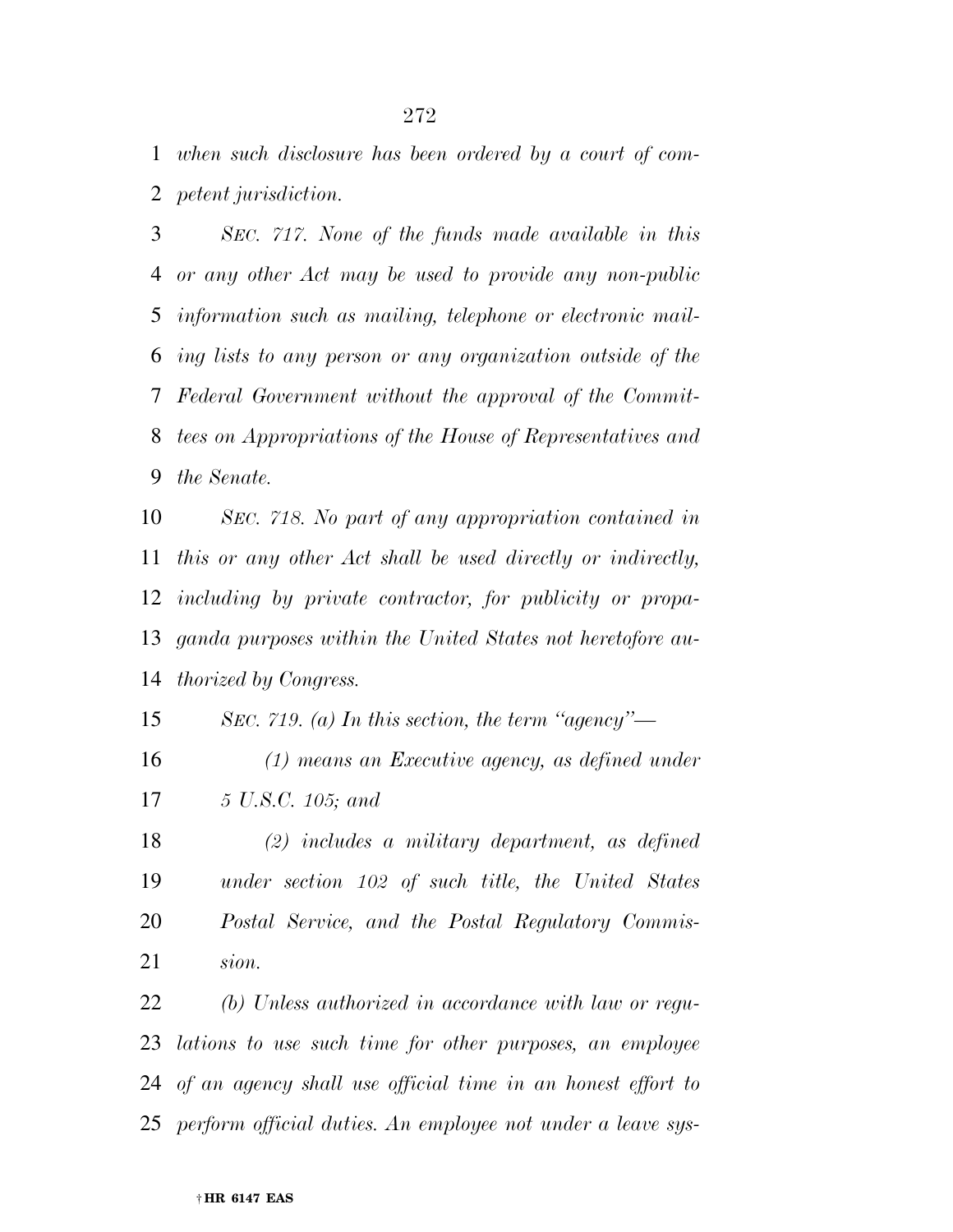*tem, including a Presidential appointee exempted under 5 U.S.C. 6301(2), has an obligation to expend an honest effort and a reasonable proportion of such employee's time in the performance of official duties.* 

 *SEC. 720. Notwithstanding 31 U.S.C. 1346 and section 708 of this Act, funds made available for the current fiscal year by this or any other Act to any department or agency, which is a member of the Federal Accounting Standards Advisory Board (FASAB), shall be available to finance an appropriate share of FASAB administrative costs.* 

 *SEC. 721. Notwithstanding 31 U.S.C. 1346 and section 708 of this Act, the head of each Executive department and agency is hereby authorized to transfer to or reimburse ''General Services Administration, Government-wide Pol- icy'' with the approval of the Director of the Office of Man- agement and Budget, funds made available for the current fiscal year by this or any other Act, including rebates from charge card and other contracts: Provided, That these funds shall be administered by the Administrator of General Serv- ices to support Government-wide and other multi-agency fi- nancial, information technology, procurement, and other management innovations, initiatives, and activities, in- cluding improving coordination and reducing duplication, as approved by the Director of the Office of Management and Budget, in consultation with the appropriate inter-*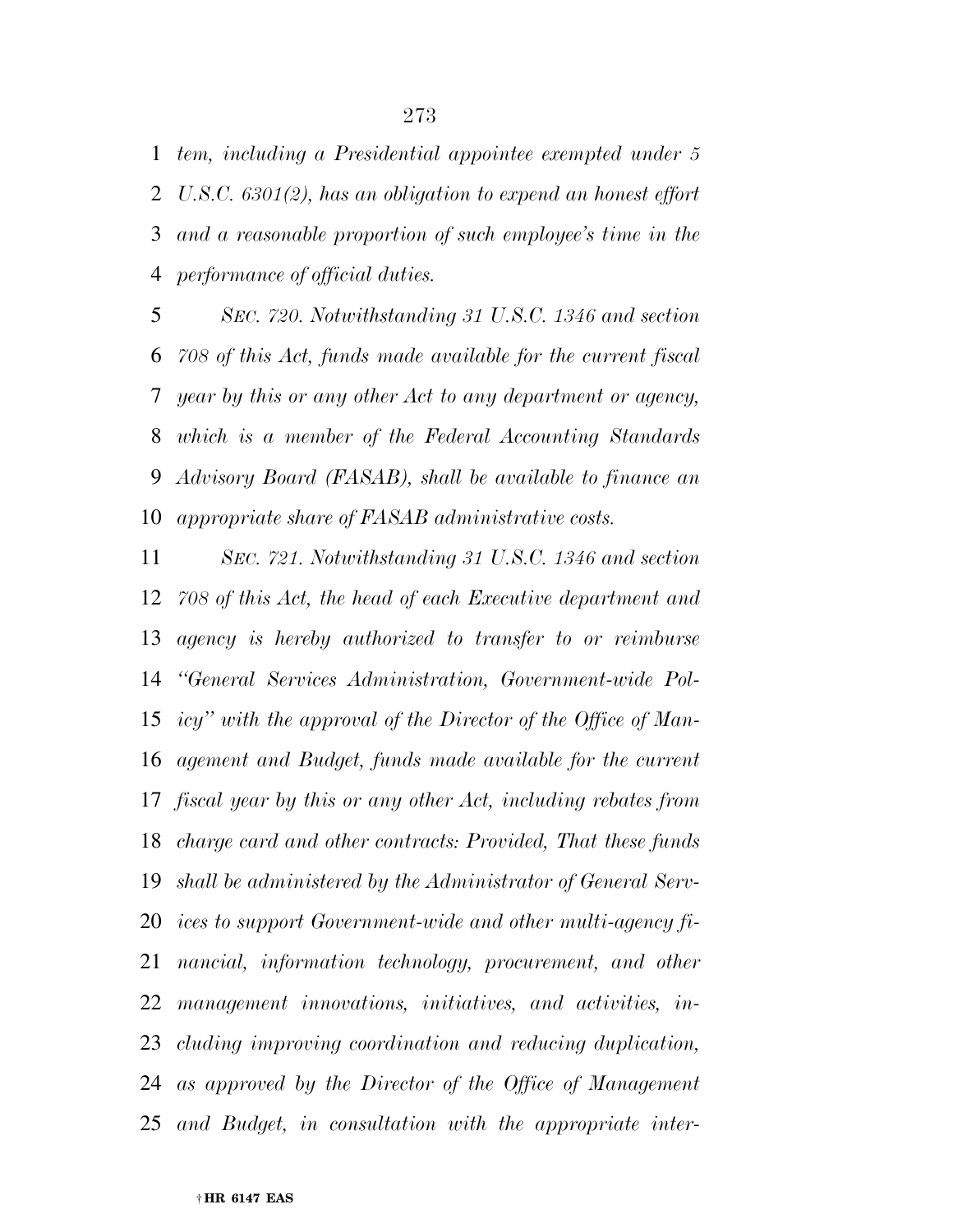*agency and multi-agency groups designated by the Director (including the President's Management Council for overall management improvement initiatives, the Chief Financial Officers Council for financial management initiatives, the Chief Information Officers Council for information tech- nology initiatives, the Chief Human Capital Officers Coun- cil for human capital initiatives, the Chief Acquisition Offi- cers Council for procurement initiatives, and the Perform- ance Improvement Council for performance improvement initiatives): Provided further, That the total funds trans- ferred or reimbursed shall not exceed \$15,000,000 to im- prove coordination, reduce duplication, and for other ac- tivities related to Federal Government Priority Goals estab- lished by 31 U.S.C. 1120, and not to exceed \$17,000,000 for Government-Wide innovations, initiatives, and activi- ties: Provided further, That the funds transferred to or for reimbursement of ''General Services Administration, Gov- ernment-wide Policy'' during fiscal year 2019 shall remain available for obligation through September 30, 2020: Pro- vided further, That such transfers or reimbursements may only be made after 15 days following notification of the Committees on Appropriations of the House of Representa- tives and the Senate by the Director of the Office of Manage-ment and Budget.*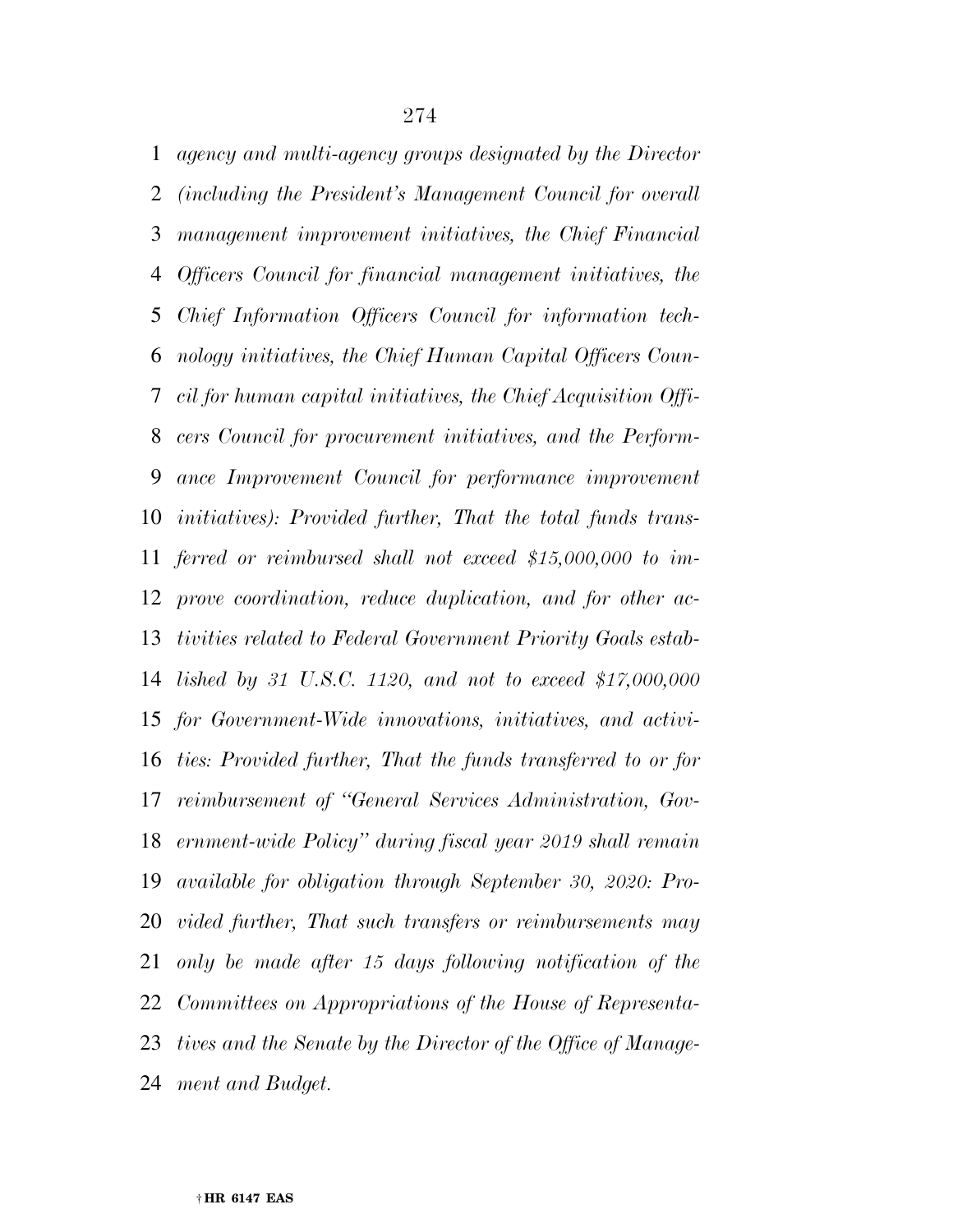*SEC. 722. Notwithstanding any other provision of law, a woman may breastfeed her child at any location in a Federal building or on Federal property, if the woman and her child are otherwise authorized to be present at the loca-tion.* 

 *SEC. 723. Notwithstanding 31 U.S.C. 1346, or section 708 of this Act, funds made available for the current fiscal year by this or any other Act shall be available for the inter- agency funding of specific projects, workshops, studies, and similar efforts to carry out the purposes of the National Science and Technology Council (authorized by Executive Order No. 12881), which benefit multiple Federal depart- ments, agencies, or entities: Provided, That the Office of Management and Budget shall provide a report describing the budget of and resources connected with the National Science and Technology Council to the Committees on Ap- propriations, the House Committee on Science and Tech- nology, and the Senate Committee on Commerce, Science, and Transportation 90 days after enactment of this Act. SEC. 724. Any request for proposals, solicitation, grant application, form, notification, press release, or other publi- cations involving the distribution of Federal funds shall comply with any relevant requirements in part 200 of title 2, Code of Federal Regulations: Provided, That this section*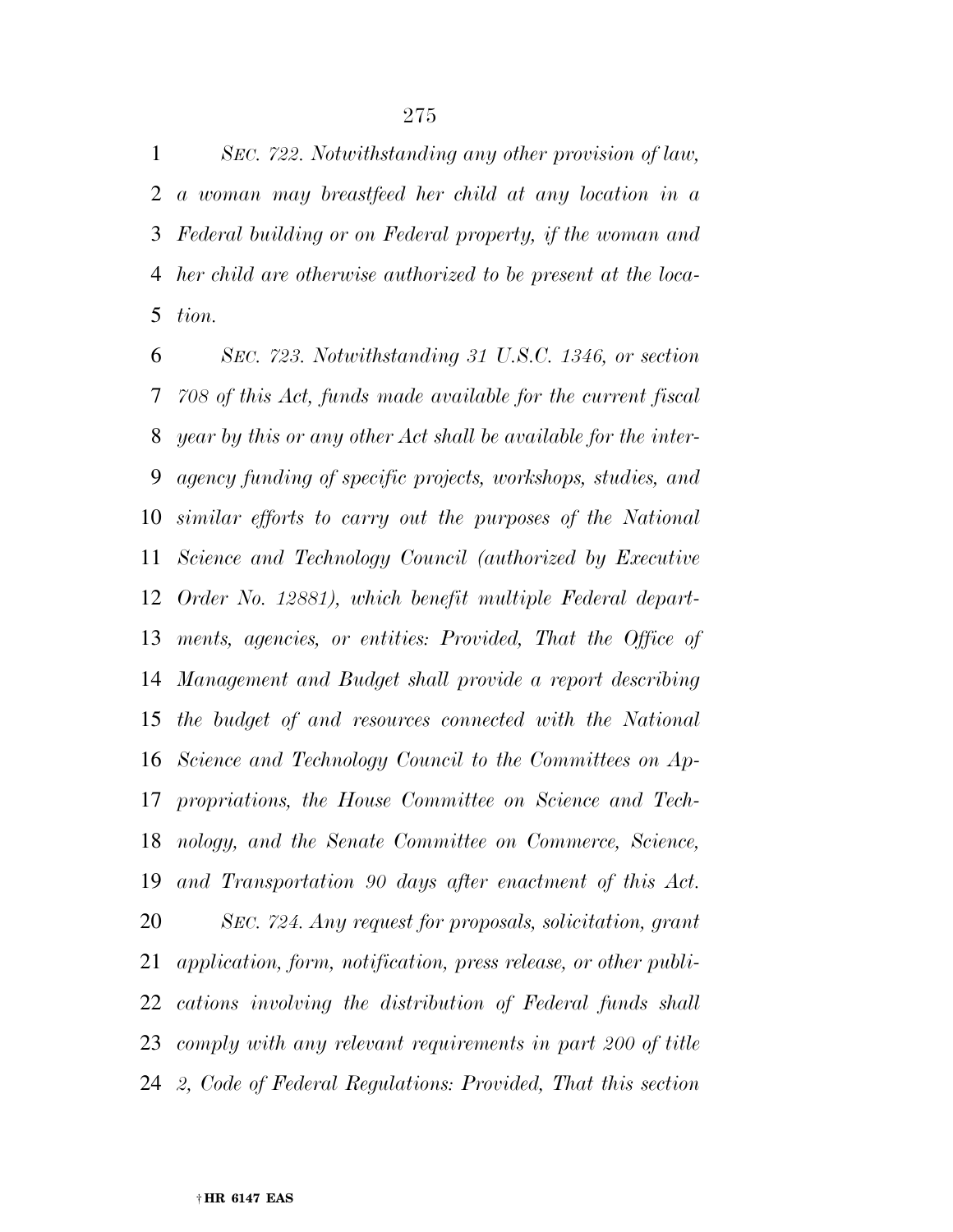*shall apply to direct payments, formula funds, and grants received by a State receiving Federal funds.* 

 *SEC. 725. (a) PROHIBITION OF FEDERAL AGENCY MONITORING OF INDIVIDUALS' INTERNET USE.—None of the funds made available in this or any other Act may be used by any Federal agency—* 

 *(1) to collect, review, or create any aggregation of data, derived from any means, that includes any personally identifiable information relating to an in- dividual's access to or use of any Federal Government Internet site of the agency; or* 

 *(2) to enter into any agreement with a third party (including another government agency) to col- lect, review, or obtain any aggregation of data, de- rived from any means, that includes any personally identifiable information relating to an individual's access to or use of any nongovernmental Internet site. (b) EXCEPTIONS.—The limitations established in sub-section (a) shall not apply to—* 

- *(1) any record of aggregate data that does not identify particular persons;*
- *(2) any voluntary submission of personally iden-tifiable information;*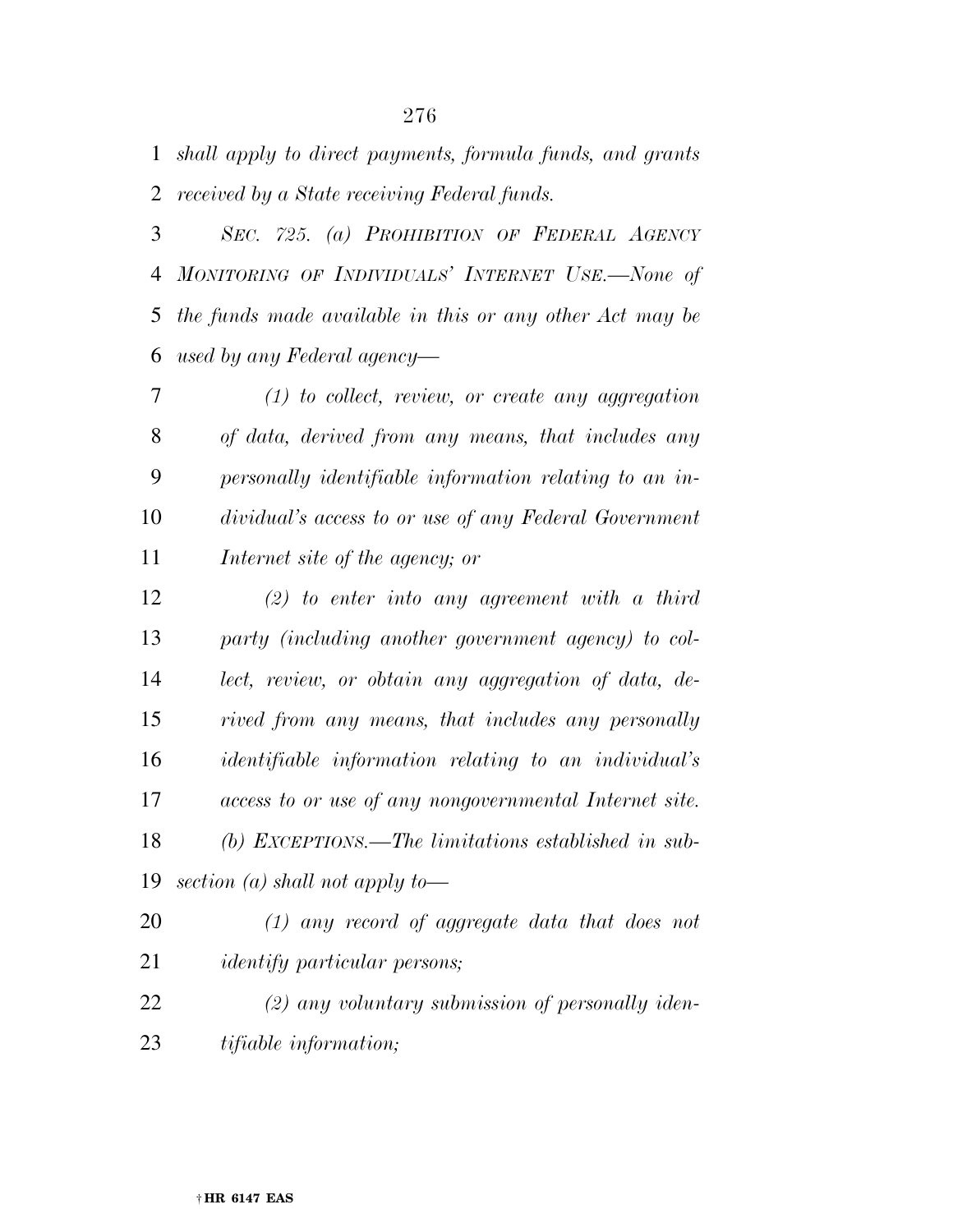| $\mathbf{1}$   | $(3)$ any action taken for law enforcement, regu-            |
|----------------|--------------------------------------------------------------|
| $\overline{c}$ | latory, or supervisory purposes, in accordance with          |
| 3              | <i>applicable law; or</i>                                    |
| $\overline{4}$ | (4) any action described in subsection (a)(1) that           |
| 5              | is a system security action taken by the operator of         |
| 6              | an Internet site and is necessarily incident to pro-         |
| 7              | viding the Internet site services or to protecting the       |
| 8              | rights or property of the provider of the Internet site.     |
| 9              | (c) DEFINITIONS.—For the purposes of this section:           |
| 10             | $(1)$ The term "regulatory" means agency actions             |
| 11             | to implement, interpret or enforce authorities pro-          |
| 12             | <i>vided in law.</i>                                         |
| 13             | $(2)$ The term "supervisory" means examinations              |
| 14             | of the agency's supervised institutions, including as-       |
| 15             | sessing safety and soundness, overall financial condi-       |
| 16             | tion, management practices and policies and compli-          |
| 17             | ance with applicable standards as provided in law.           |
| 18             | SEC. 726. (a) None of the funds appropriated by this         |
| 19             | Act may be used to enter into or renew a contract which      |
| 20             | includes a provision providing prescription drug coverage,   |
| 21             | except where the contract also includes a provision for con- |
| 22             | <i>traceptive coverage.</i>                                  |
| 23             | $(b)$ Nothing in this section shall apply to a contract      |

*with—* 

*(1) any of the following religious plans:*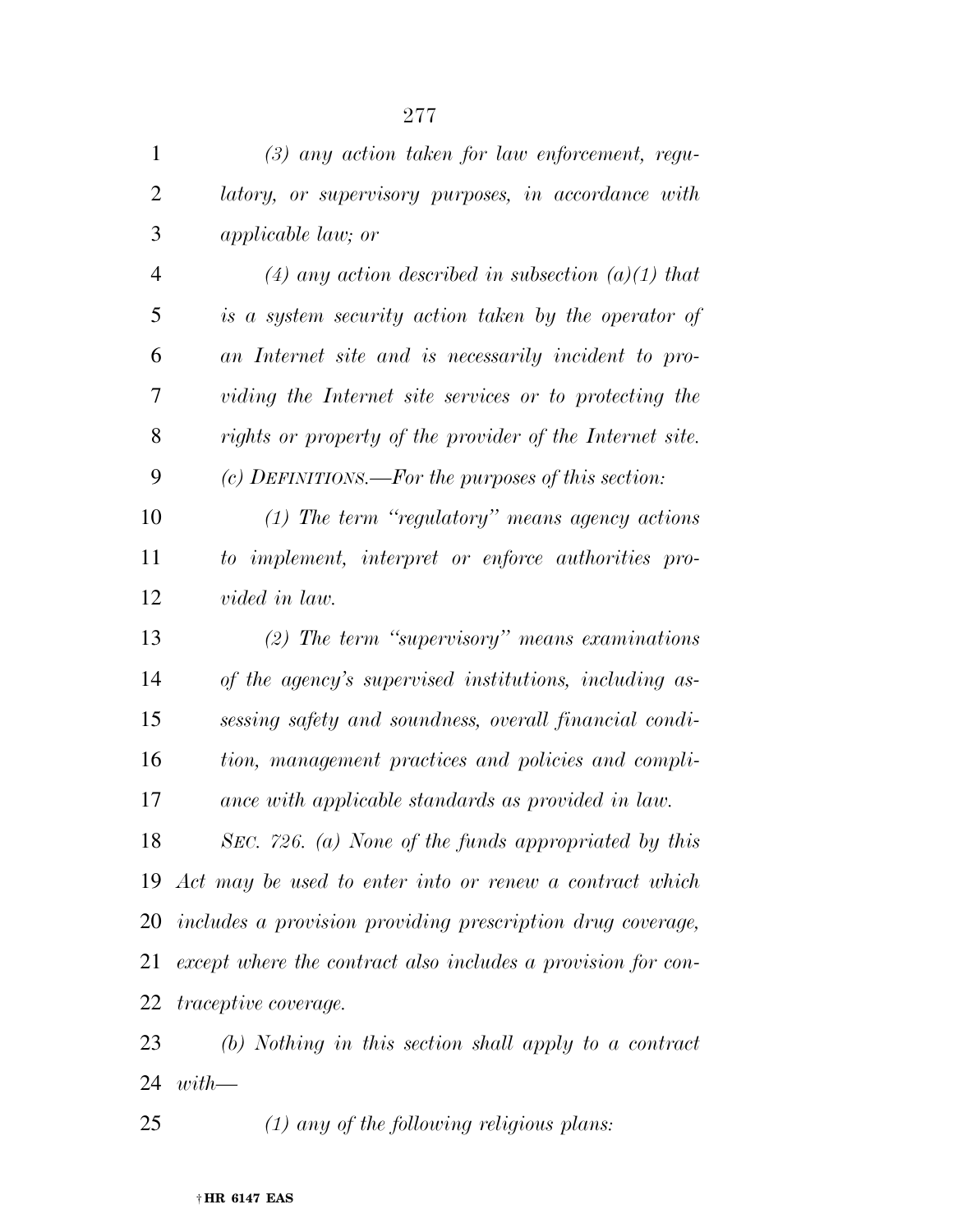| $\mathbf{1}$   | (A) Personal Care's HMO; and                                  |
|----------------|---------------------------------------------------------------|
| $\overline{2}$ | $(B)$ OSF HealthPlans, Inc.; and                              |
| 3              | $(2)$ any existing or future plan, if the carrier for         |
| 4              | the plan objects to such coverage on the basis of reli-       |
| 5              | gious beliefs.                                                |
| 6              | $(c)$ In implementing this section, any plan that enters      |
| 7              | into or renews a contract under this section may not subject  |
| 8              | any individual to discrimination on the basis that the indi-  |
| 9              | vidual refuses to prescribe or otherwise provide for contra-  |
| 10             | ceptives because such activities would be contrary to the in- |
| 11             | dividual's religious beliefs or moral convictions.            |
| 12             | (d) Nothing in this section shall be construed to require     |
| 13             | coverage of abortion or abortion-related services.            |
| 14             | SEC. 727. The United States is committed to ensuring          |
| 15             | the health of its Olympic, Pan American, and Paralympic       |
| 16             | athletes, and supports the strict adherence to anti-doping    |
| 17             | in sport through testing, adjudication, education, and re-    |
| 18             | search as performed by nationally recognized oversight au-    |
| 19             | <i>thorities.</i>                                             |
| 20             | SEC. 728. Notwithstanding any other provision of law,         |
|                |                                                               |

 *funds appropriated for official travel to Federal depart- ments and agencies may be used by such departments and agencies, if consistent with Office of Management and Budget Circular A–126 regarding official travel for Govern-*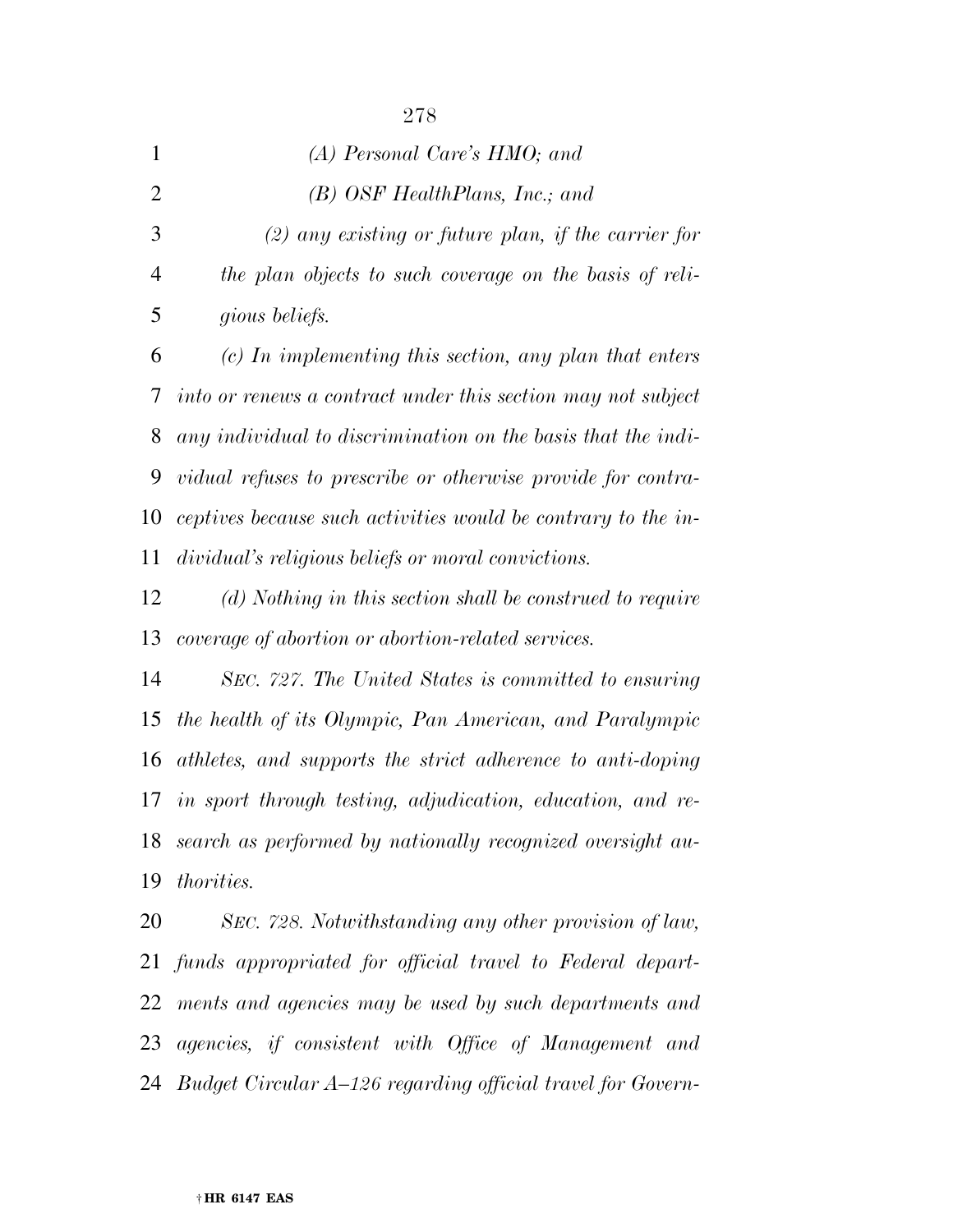*ment personnel, to participate in the fractional aircraft ownership pilot program.* 

 *SEC. 729. Notwithstanding any other provision of law, none of the funds appropriated or made available under this or any other appropriations Act may be used to imple- ment or enforce restrictions or limitations on the Coast Guard Congressional Fellowship Program, or to implement the proposed regulations of the Office of Personnel Manage- ment to add sections 300.311 through 300.316 to part 300 of title 5 of the Code of Federal Regulations, published in the Federal Register, volume 68, number 174, on September 9, 2003 (relating to the detail of executive branch employees to the legislative branch).* 

 *SEC. 730. Notwithstanding any other provision of law, no executive branch agency shall purchase, construct, or lease any additional facilities, except within or contiguous to existing locations, to be used for the purpose of con- ducting Federal law enforcement training without the ad- vance approval of the Committees on Appropriations of the House of Representatives and the Senate, except that the Federal Law Enforcement Training Center is authorized to obtain the temporary use of additional facilities by lease, contract, or other agreement for training which cannot be accommodated in existing Center facilities.*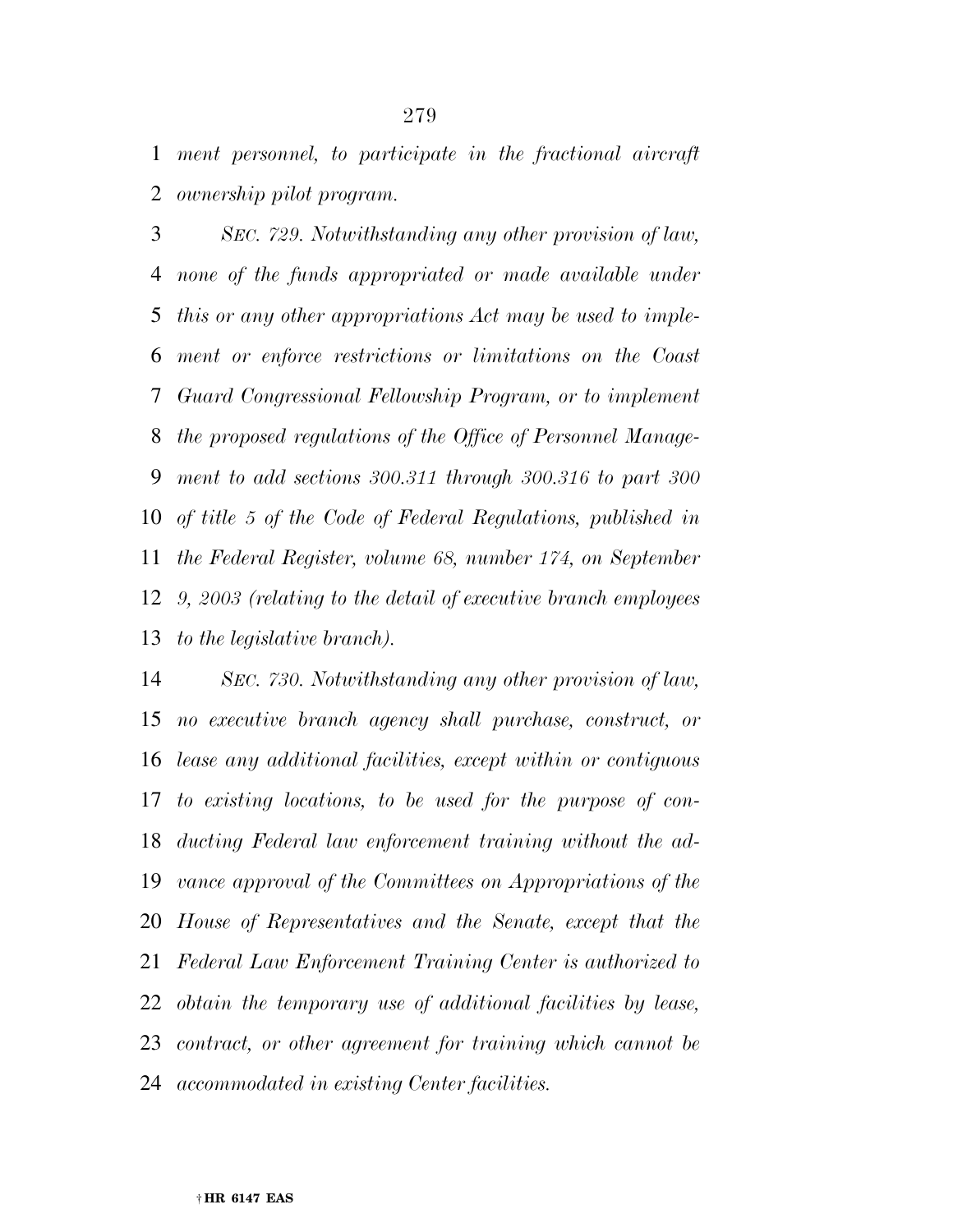*SEC. 731. Unless otherwise authorized by existing law, none of the funds provided in this or any other Act may be used by an executive branch agency to produce any pre- packaged news story intended for broadcast or distribution in the United States, unless the story includes a clear notifi- cation within the text or audio of the prepackaged news story that the prepackaged news story was prepared or funded by that executive branch agency.* 

 *SEC. 732. None of the funds made available in this Act may be used in contravention of section 552a of title 5, United States Code (popularly known as the Privacy Act), and regulations implementing that section.* 

 *SEC. 733. (a) IN GENERAL.—None of the funds appro- priated or otherwise made available by this or any other Act may be used for any Federal Government contract with any foreign incorporated entity which is treated as an in- verted domestic corporation under section 835(b) of the Homeland Security Act of 2002 (6 U.S.C. 395(b)) or any subsidiary of such an entity.* 

*(b) WAIVERS.—* 

 *(1) IN GENERAL.—Any Secretary shall waive subsection (a) with respect to any Federal Govern- ment contract under the authority of such Secretary if the Secretary determines that the waiver is required in the interest of national security.*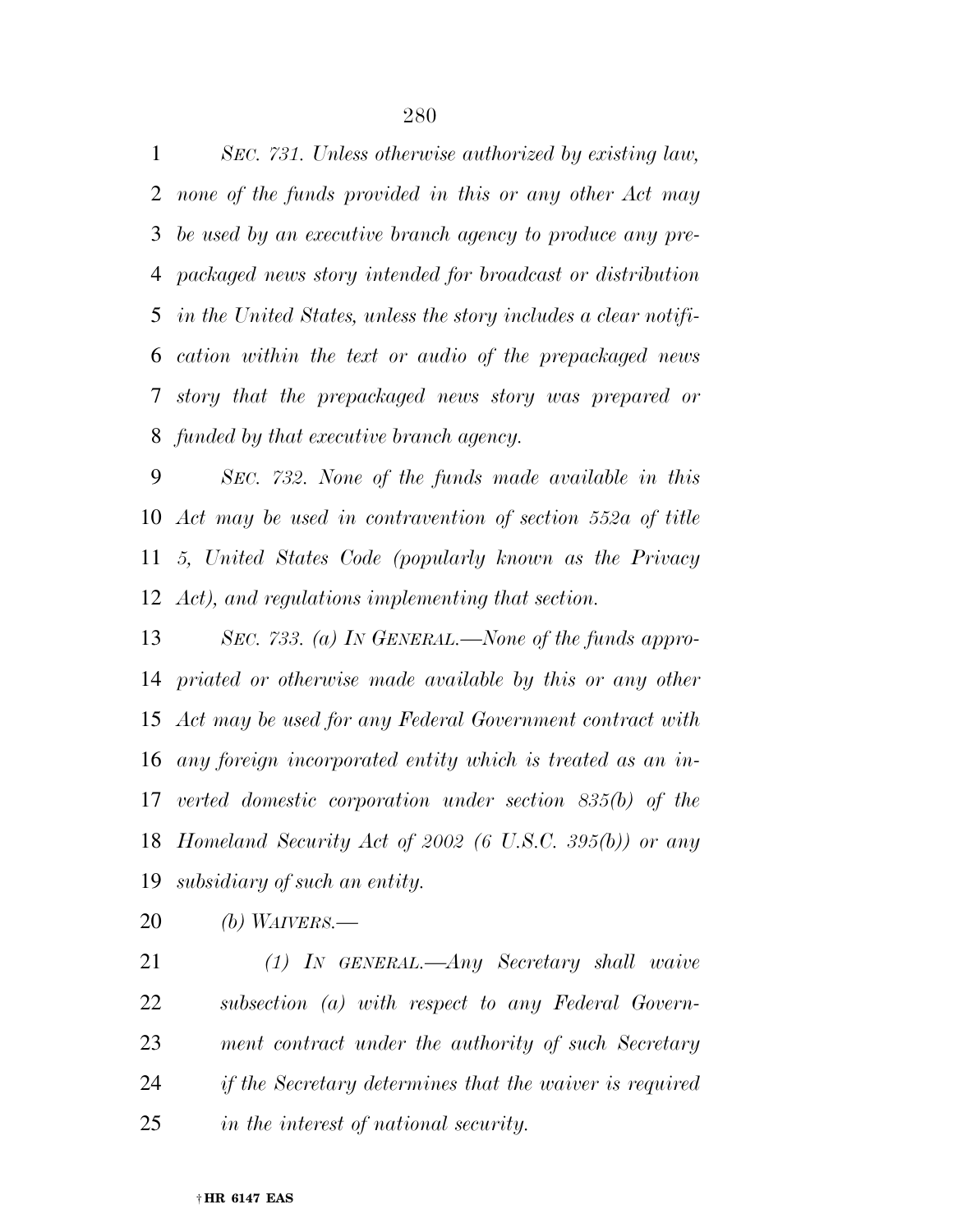| $\mathbf{1}$   | (2) REPORT TO CONGRESS.—Any Secretary                     |
|----------------|-----------------------------------------------------------|
| $\overline{2}$ | issuing a waiver under paragraph (1) shall report         |
| 3              | such issuance to Congress.                                |
| 4              | (c) EXCEPTION.—This section shall not apply to any        |
| 5              | Federal Government contract entered into before the date  |
| 6              | of the enactment of this Act, or to any task order issued |
| 7              | pursuant to such contract.                                |
| 8              | SEC. 734. During fiscal year 2019, for each employee      |
| 9              | $who-$                                                    |
| 10             | (1)<br>retires under section $8336(d)(2)$<br>or           |
| 11             | $8414(b)(1)(B)$ of title 5, United States Code; or        |
| 12             | $(2)$ retires under any other provision of sub-           |
| 13             | chapter III of chapter 83 or chapter 84 of such title     |
| 14             | 5 and receives a payment as an incentive to separate,     |
| 15             | the separating agency shall remit to the Civil Service    |
| 16             | Retirement and Disability Fund an amount equal to         |
| 17             | the Office of Personnel Management's average unit         |
| 18             | cost of processing a retirement claim for the preceding   |
| 19             | fiscal year. Such amounts shall be available until ex-    |
| 20             | pended to the Office of Personnel Management and          |
| 21             | shall be deemed to be an administrative expense           |
| 22             | under section $8348(a)(1)(B)$ of title 5, United States   |
| 23             | Code.                                                     |
| 24             | SEC. 735. (a) None of the funds made available in this    |

*or any other Act may be used to recommend or require any*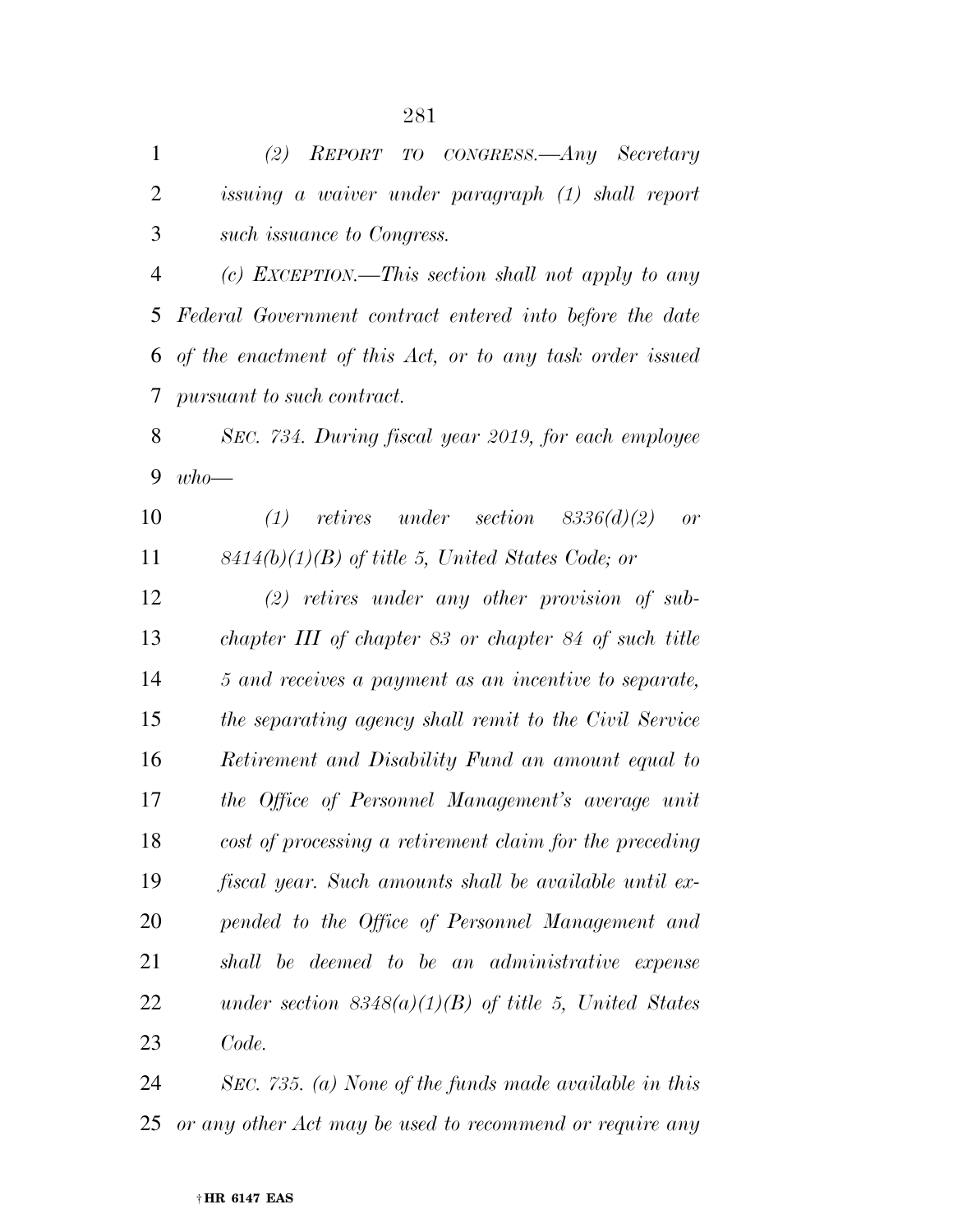*entity submitting an offer for a Federal contract to disclose any of the following information as a condition of submit-ting the offer:* 

 *(1) Any payment consisting of a contribution, expenditure, independent expenditure, or disburse- ment for an electioneering communication that is made by the entity, its officers or directors, or any of its affiliates or subsidiaries to a candidate for election for Federal office or to a political committee, or that is otherwise made with respect to any election for Federal office.* 

 *(2) Any disbursement of funds (other than a payment described in paragraph (1)) made by the en- tity, its officers or directors, or any of its affiliates or subsidiaries to any person with the intent or the rea- sonable expectation that the person will use the funds to make a payment described in paragraph (1).* 

 *(b) In this section, each of the terms ''contribution'', ''expenditure'', ''independent expenditure'', ''electioneering communication'', ''candidate'', ''election'', and ''Federal of- fice'' has the meaning given such term in the Federal Elec-tion Campaign Act of 1971 (52 U.S.C. 30101 et seq.).* 

 *SEC. 736. None of the funds made available in this or any other Act may be used to pay for the painting of a portrait of an officer or employee of the Federal govern-*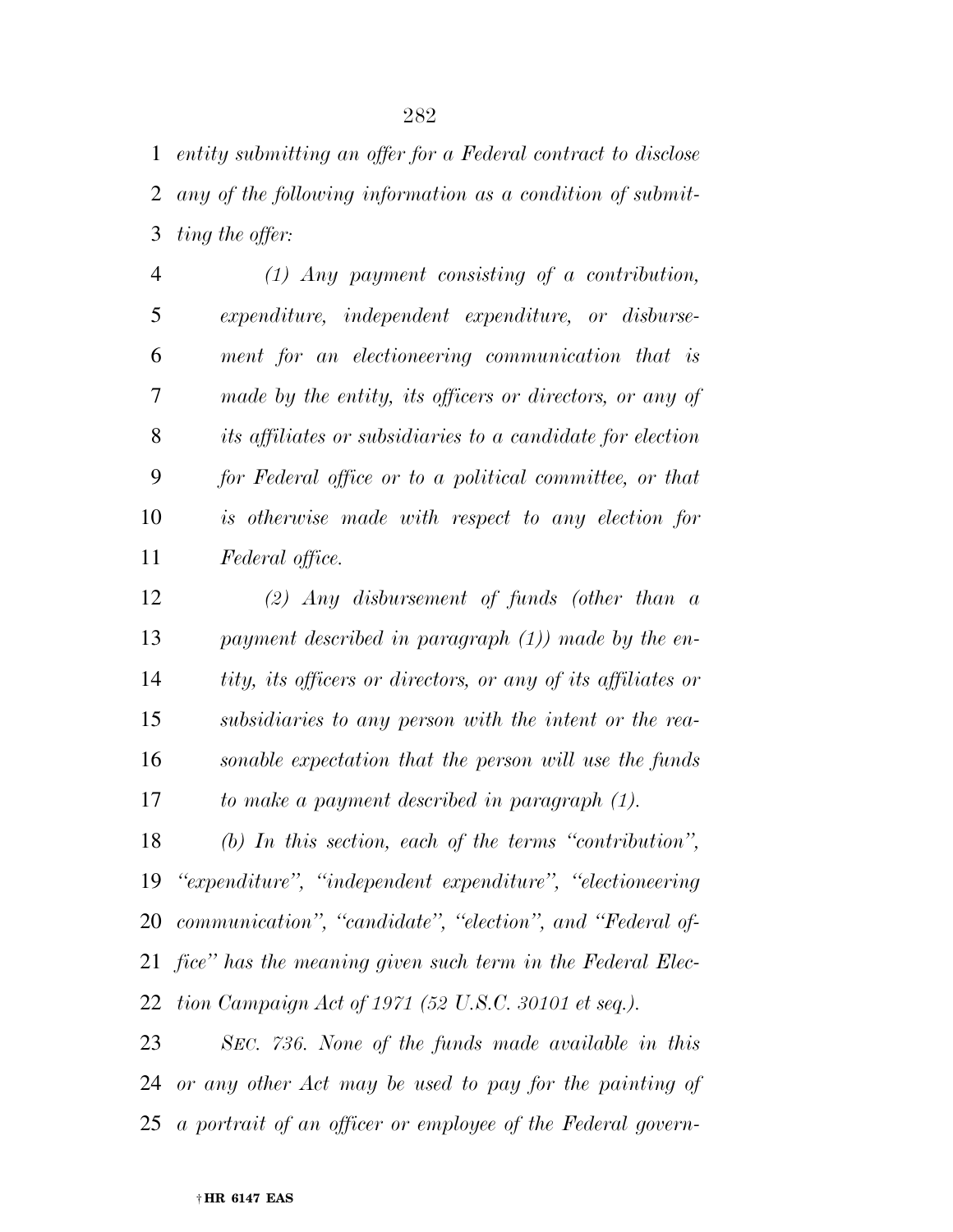*ment, including the President, the Vice President, a member of Congress (including a Delegate or a Resident Commis- sioner to Congress), the head of an executive branch agency (as defined in section 133 of title 41, United States Code), or the head of an office of the legislative branch.* 

 *SEC. 737. (a)(1) Notwithstanding any other provision of law, and except as otherwise provided in this section, no part of any of the funds appropriated for fiscal year 2019, by this or any other Act, may be used to pay any prevailing rate employee described in section 5342(a)(2)(A) of title 5, United States Code—* 

 *(A) during the period from the date of expiration of the limitation imposed by the comparable section for the previous fiscal years until the normal effective date of the applicable wage survey adjustment that is to take effect in fiscal year 2019, in an amount that exceeds the rate payable for the applicable grade and step of the applicable wage schedule in accordance with such section; and* 

 *(B) during the period consisting of the remain- der of fiscal year 2019, in an amount that exceeds, as a result of a wage survey adjustment, the rate pay- able under subparagraph (A) by more than the sum of—*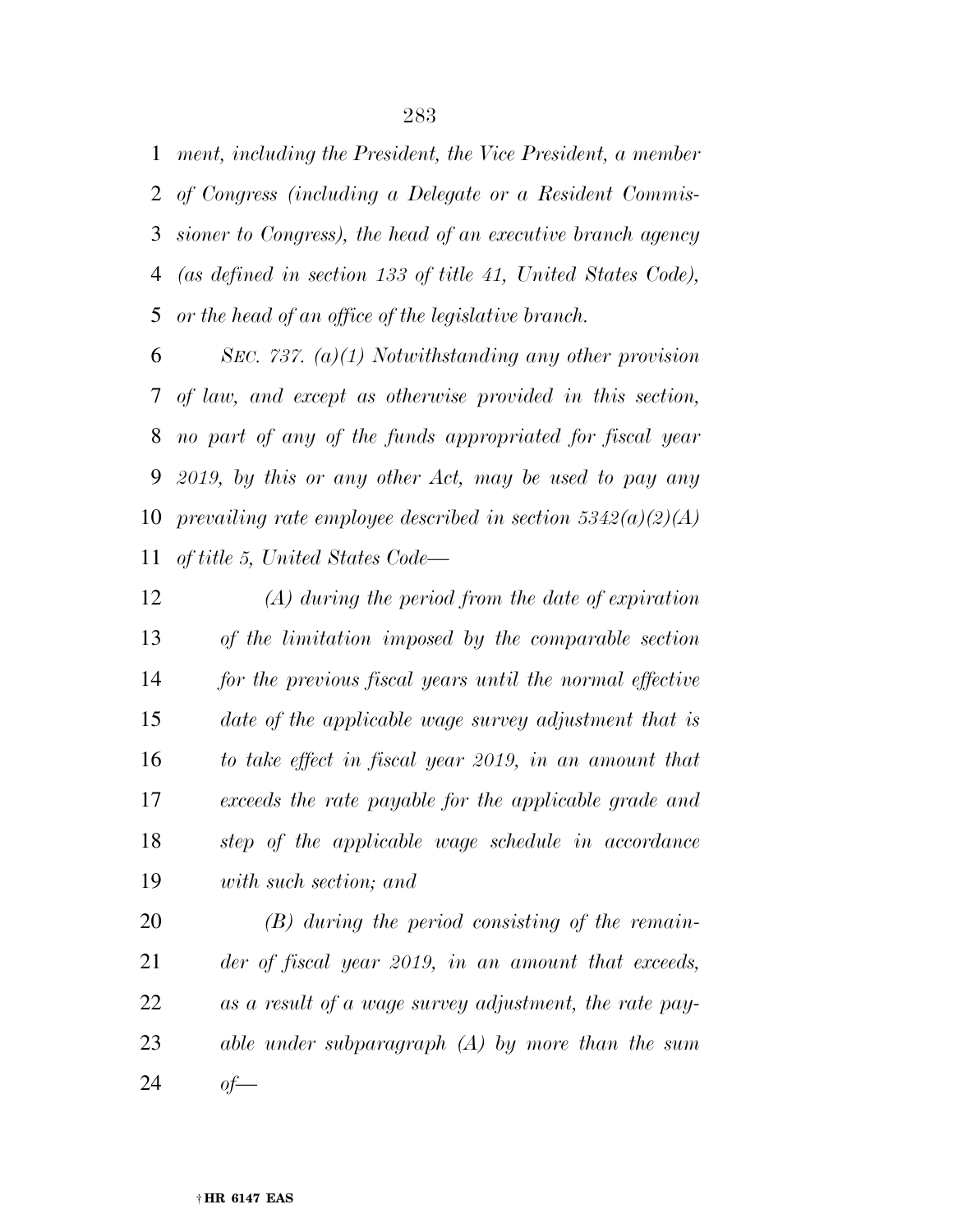| 1              | $(i)$ the percentage adjustment taking effect                  |
|----------------|----------------------------------------------------------------|
| $\overline{2}$ | in fiscal year 2019 under section 5303 of title 5,             |
| 3              | United States Code, in the rates of pay under the              |
| $\overline{4}$ | General Schedule; and                                          |
| 5              | (ii) the difference between the overall aver-                  |
| 6              | percentage of the locality-based com-<br>age                   |
| 7              | parability payments taking effect in fiscal year               |
| 8              | $2019$ under section 5304 of such title (whether by            |
| 9              | adjustment or otherwise), and the overall average              |
| 10             | percentage of such payments which was effective                |
| 11             | in the previous fiscal year under such section.                |
| 12             | $(2)$ Notwithstanding any other provision of law, no           |
| 13             | prevailing rate employee described in subparagraph $(B)$ or    |
| 14             | (C) of section 5342(a)(2) of title 5, United States Code, and  |
| 15             | no employee covered by section 5348 of such title, may be      |
| 16             | paid during the periods for which paragraph $(1)$ is in effect |
| 17             | at a rate that exceeds the rates that would be payable under   |
| 18             | paragraph $(1)$ were paragraph $(1)$ applicable to such em-    |
| 19             | ployee.                                                        |
| 20             | $(3)$ For the purposes of this subsection, the rates pay-      |
| 21             | able to an employee who is covered by this subsection and      |
| 22             | who is paid from a schedule not in existence on September      |

 *30, 2018, shall be determined under regulations prescribed by the Office of Personnel Management.*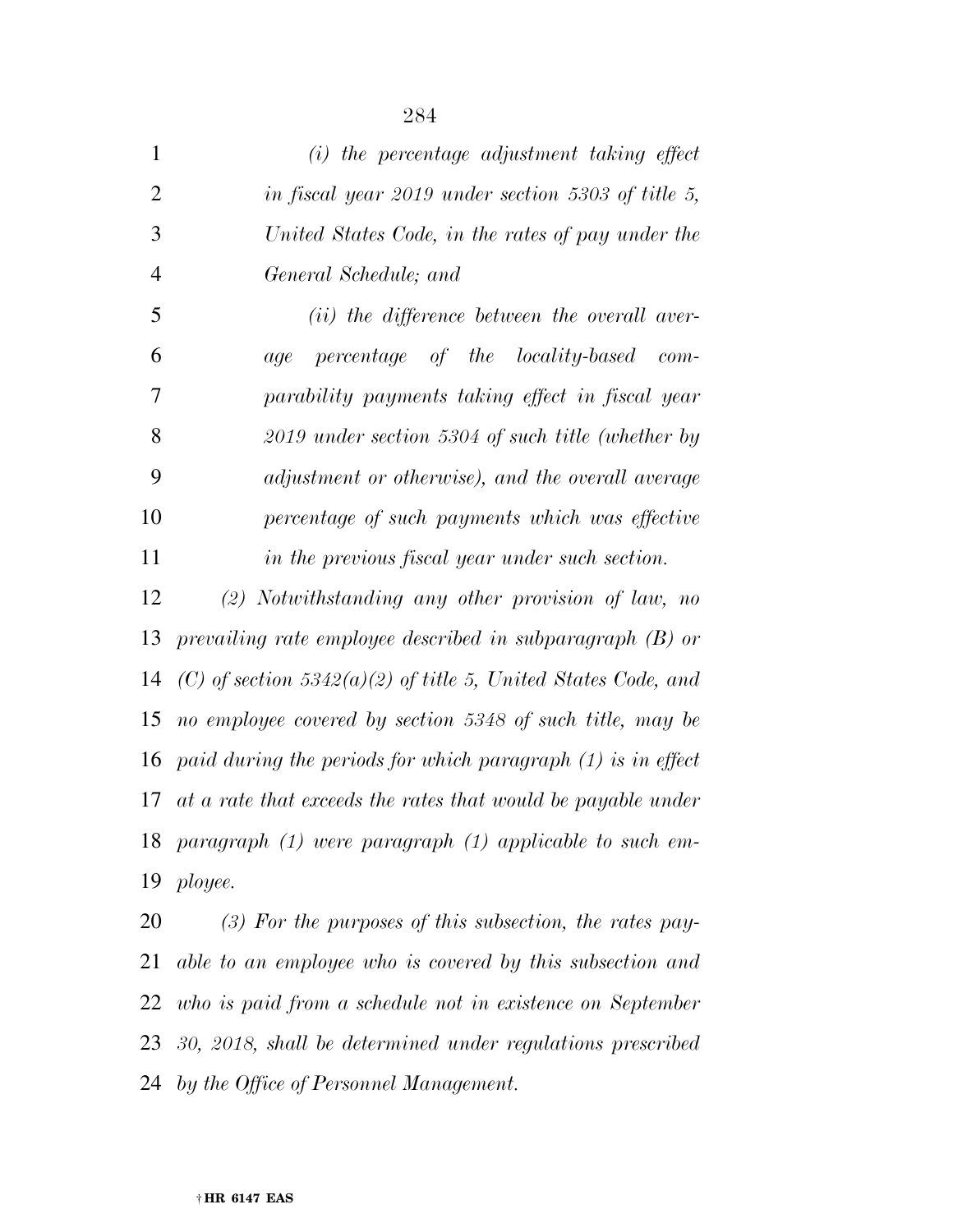*(4) Notwithstanding any other provision of law, rates of premium pay for employees subject to this subsection may not be changed from the rates in effect on September 30, 2018, except to the extent determined by the Office of Personnel Management to be consistent with the purpose of this subsection.* 

 *(5) This subsection shall apply with respect to pay for service performed after September 30, 2018.* 

 *(6) For the purpose of administering any provision of law (including any rule or regulation that provides pre- mium pay, retirement, life insurance, or any other em- ployee benefit) that requires any deduction or contribution, or that imposes any requirement or limitation on the basis of a rate of salary or basic pay, the rate of salary or basic pay payable after the application of this subsection shall be treated as the rate of salary or basic pay.* 

 *(7) Nothing in this subsection shall be considered to permit or require the payment to any employee covered by this subsection at a rate in excess of the rate that would be payable were this subsection not in effect.* 

 *(8) The Office of Personnel Management may provide for exceptions to the limitations imposed by this subsection if the Office determines that such exceptions are necessary to ensure the recruitment or retention of qualified employ-ees.*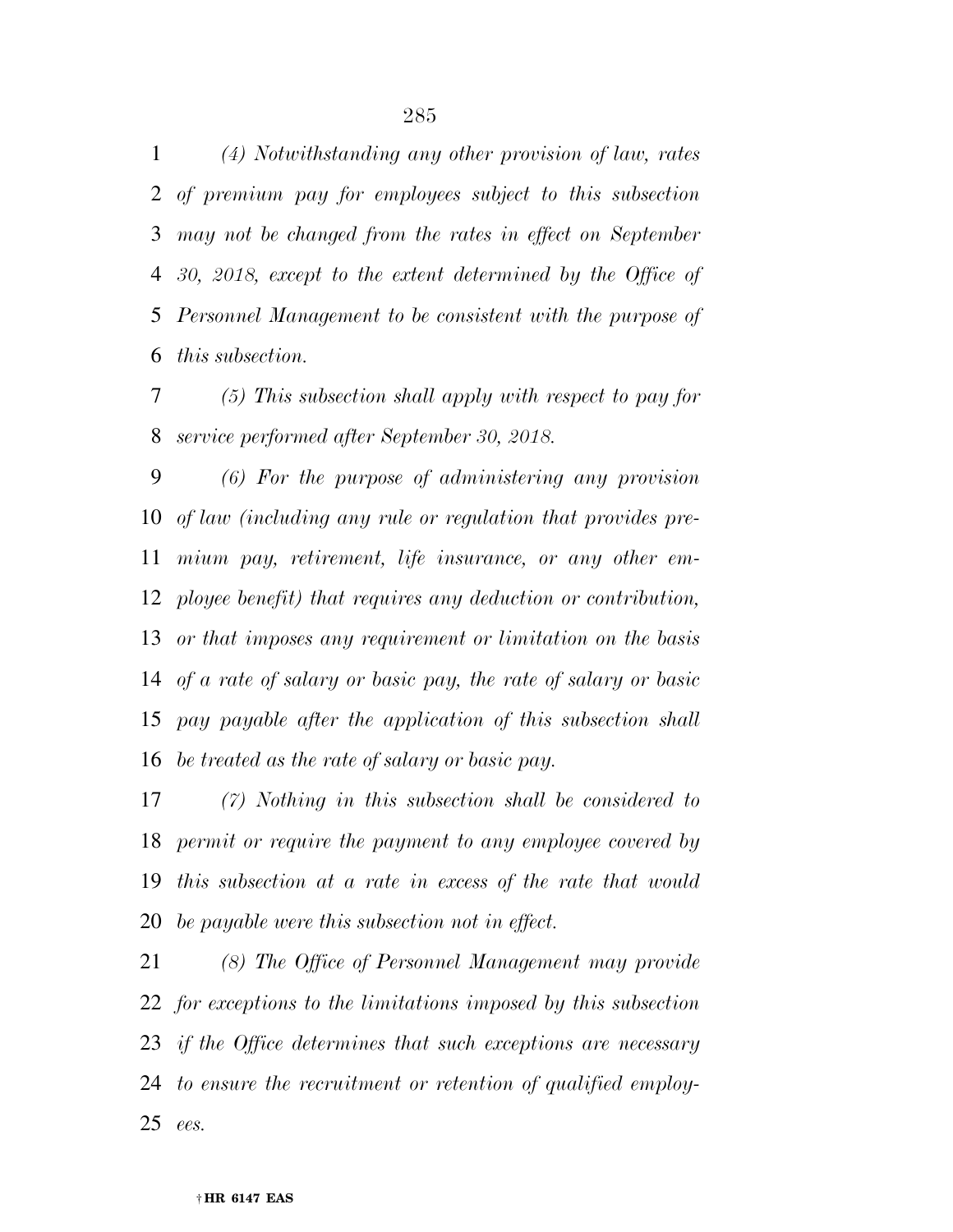*(b) Notwithstanding subsection (a), the adjustment in rates of basic pay for the statutory pay systems that take place in fiscal year 2019 under sections 5344 and 5348 of title 5, United States Code, shall be—* 

 *(1) not less than the percentage received by em- ployees in the same location whose rates of basic pay are adjusted pursuant to the statutory pay systems under sections 5303 and 5304 of title 5, United States Code: Provided, That prevailing rate employees at lo- cations where there are no employees whose pay is in- creased pursuant to sections 5303 and 5304 of title 5, United States Code, and prevailing rate employees de- scribed in section 5343(a)(5) of title 5, United States Code, shall be considered to be located in the pay lo- cality designated as ''Rest of United States'' pursuant to section 5304 of title 5, United States Code, for pur-poses of this subsection; and* 

 *(2) effective as of the first day of the first appli- cable pay period beginning after September 30, 2018. SEC. 738. (a) The Vice President may not receive a pay raise in calendar year 2019, notwithstanding the rate adjustment made under section 104 of title 3, United States Code, or any other provision of law.* 

 *(b) An employee serving in an Executive Schedule po-sition, or in a position for which the rate of pay is fixed*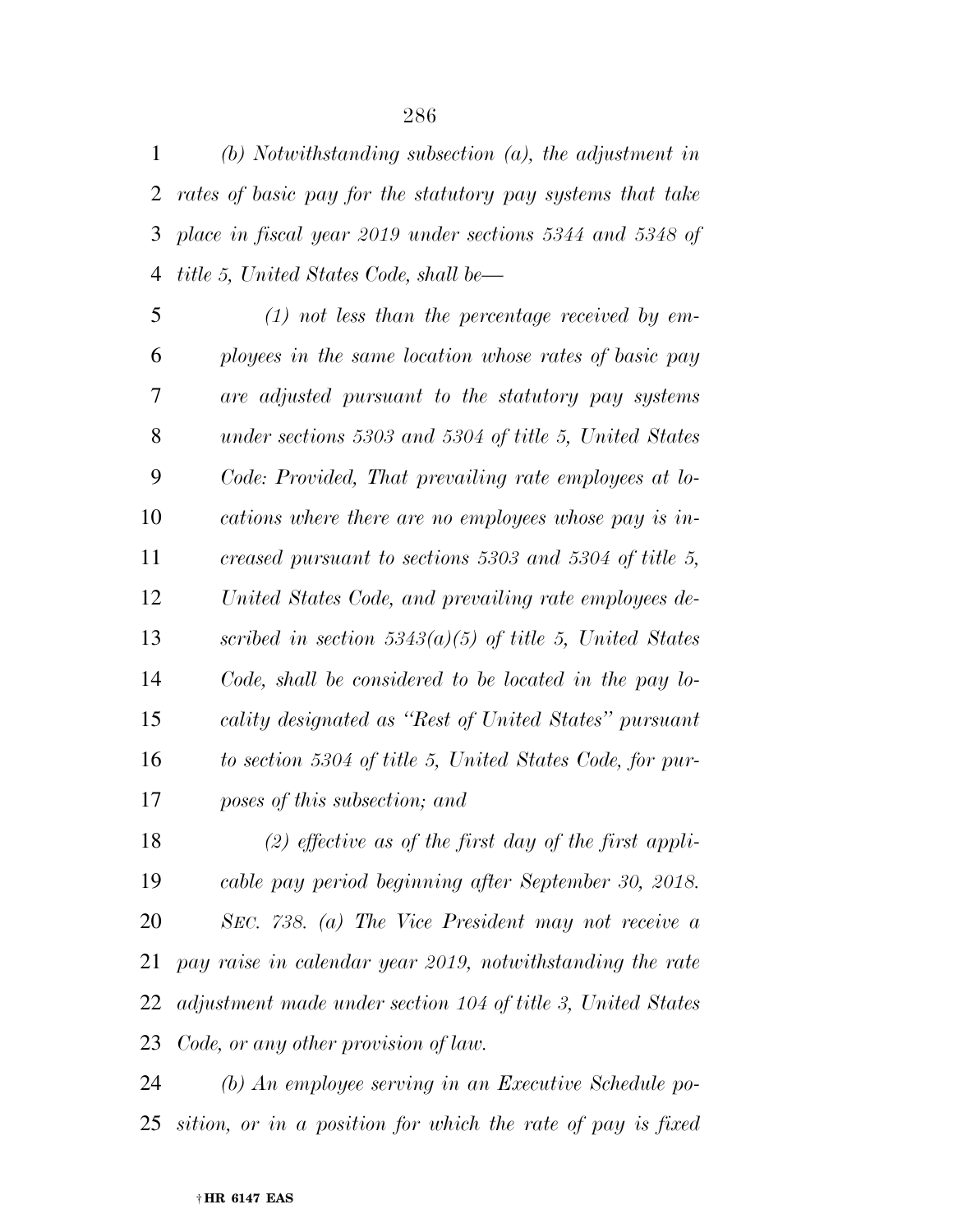*by statute at an Executive Schedule rate, may not receive a pay rate increase in calendar year 2019, notwithstanding schedule adjustments made under section 5318 of title 5, United States Code, or any other provision of law, except as provided in subsection (g), (h), or (i). This subsection applies only to employees who are holding a position under a political appointment.* 

 *(c) A chief of mission or ambassador at large may not receive a pay rate increase in calendar year 2019, notwith- standing section 401 of the Foreign Service Act of 1980 (Public Law 96–465) or any other provision of law, except as provided in subsection (g), (h), or (i).* 

 *(d) Notwithstanding sections 5382 and 5383 of title 5, United States Code, a pay rate increase may not be re- ceived in calendar year 2019 (except as provided in sub-section (g), (h), or (i)) by—* 

 *(1) a noncareer appointee in the Senior Execu- tive Service paid a rate of basic pay at or above level IV of the Executive Schedule; or* 

 *(2) a limited term appointee or limited emer- gency appointee in the Senior Executive Service serv- ing under a political appointment and paid a rate of basic pay at or above level IV of the Executive Sched-ule.*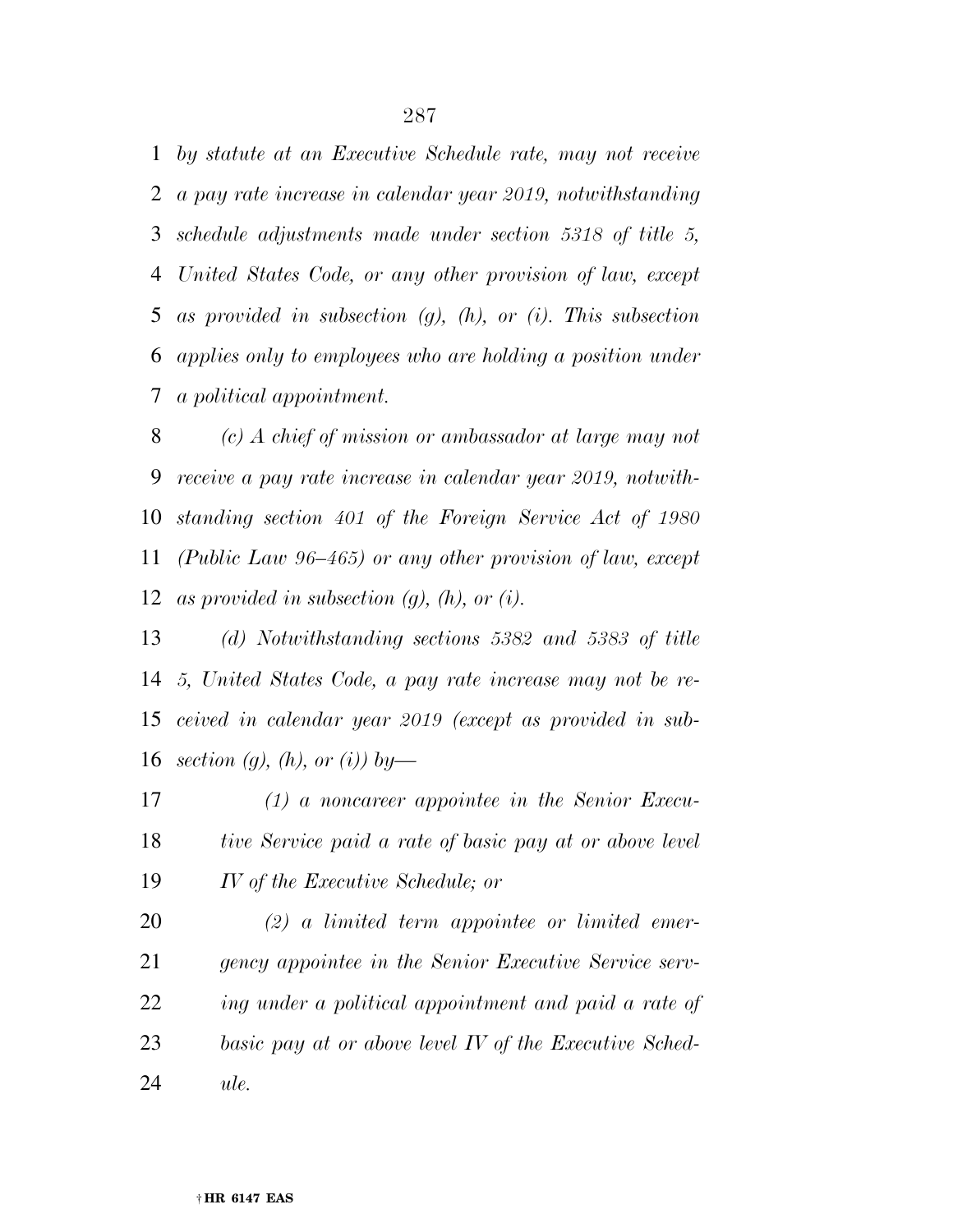*(e) Any employee paid a rate of basic pay (including any locality-based payments under section 5304 of title 5, United States Code, or similar authority) at or above level IV of the Executive Schedule who serves under a political appointment may not receive a pay rate increase in cal- endar year 2019, notwithstanding any other provision of law, except as provided in subsection (g), (h), or (i). This subsection does not apply to employees in the General Schedule pay system or the Foreign Service pay system, or to employees appointed under section 3161 of title 5, United States Code, or to employees in another pay system whose position would be classified at GS–15 or below if chapter 51 of title 5, United States Code, applied to them.* 

 *(f) Nothing in subsections (b) through (e) shall prevent employees who do not serve under a political appointment from receiving pay increases as otherwise provided under applicable law.* 

 *(g) A career appointee in the Senior Executive Service who receives a Presidential appointment and who makes an election to retain Senior Executive Service basic pay entitlements under section 3392 of title 5, United States Code, is not subject to this section.* 

 *(h) A member of the Senior Foreign Service who re- ceives a Presidential appointment to any position in the executive branch and who makes an election to retain Sen-*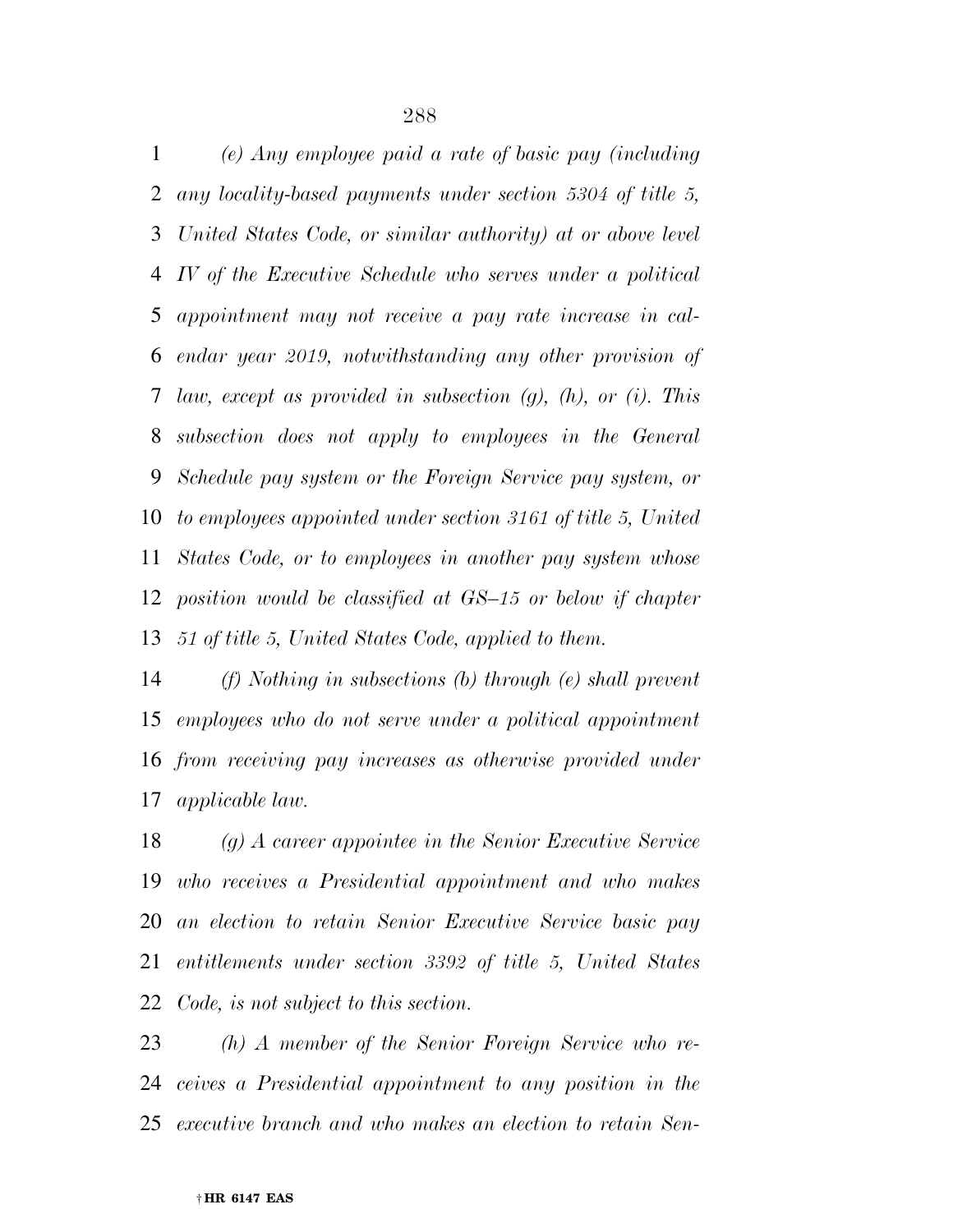*ior Foreign Service pay entitlements under section 302(b) of the Foreign Service Act of 1980 (Public Law 96–465) is not subject to this section.* 

 *(i) Notwithstanding subsections (b) through (e), an em- ployee in a covered position may receive a pay rate increase upon an authorized movement to a different covered posi- tion with higher-level duties and a pre-established higher level or range of pay, except that any such increase must be based on the rates of pay and applicable pay limitations in effect on December 31, 2013.* 

 *(j) Notwithstanding any other provision of law, for an individual who is newly appointed to a covered position during the period of time subject to this section, the initial pay rate shall be based on the rates of pay and applicable pay limitations in effect on December 31, 2013.* 

 *(k) If an employee affected by subsections (b) through (e) is subject to a biweekly pay period that begins in cal- endar year 2019 but ends in calendar year 2020, the bar on the employee's receipt of pay rate increases shall apply through the end of that pay period.* 

 *SEC. 739. (a) The head of any Executive branch de- partment, agency, board, commission, or office funded by this or any other appropriations Act shall submit annual reports to the Inspector General or senior ethics official for any entity without an Inspector General, regarding the*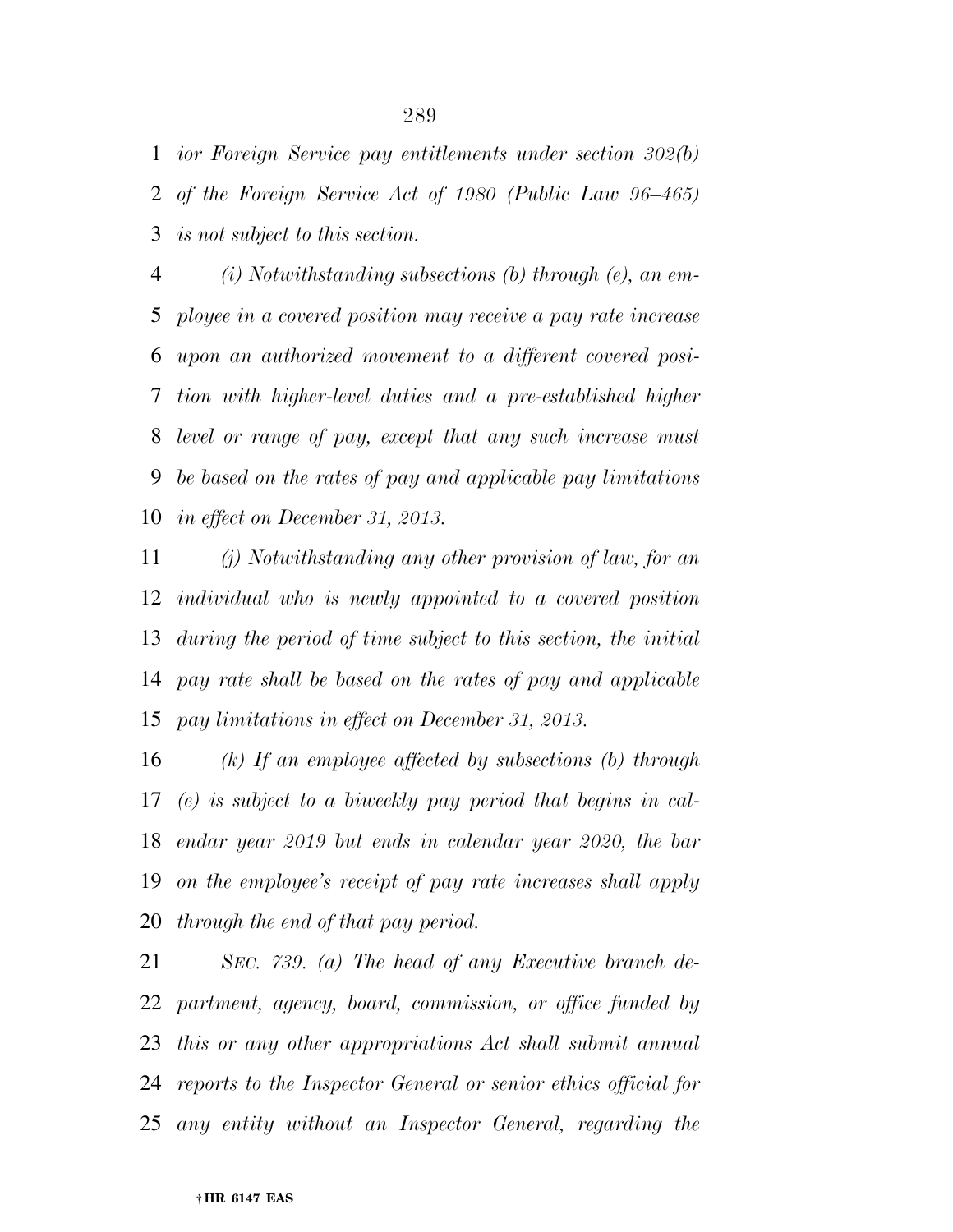| 1  | costs and contracting procedures related to each conference    |
|----|----------------------------------------------------------------|
| 2  | held by any such department, agency, board, commission,        |
| 3  | or office during fiscal year 2019 for which the cost to the    |
| 4  | United States Government was more than \$100,000.              |
| 5  | (b) Each report submitted shall include, for each con-         |
| 6  | ference described in subsection $(a)$ held during the applica- |
| 7  | ble period—                                                    |
| 8  | $(1)$ a description of its purpose;                            |
| 9  | $(2)$ the number of participants attending;                    |
| 10 | $(3)$ a detailed statement of the costs to the United          |
| 11 | States Government, including-                                  |
| 12 | $(A)$ the cost of any food or beverages;                       |
| 13 | $(B)$ the cost of any audio-visual services;                   |
| 14 | $(C)$ the cost of employee or contractor travel                |
| 15 | to and from the conference; and                                |
| 16 | $(D)$ a discussion of the methodology used to                  |
| 17 | determine which costs relate to the conference;                |
| 18 | and                                                            |
| 19 | $(4)$ a description of the contracting procedures              |
| 20 | used including—                                                |
| 21 | $(A)$ whether contracts were awarded on a                      |
| 22 | competitive basis; and                                         |
| 23 | $(B)$ a discussion of any cost comparison                      |
| 24 | conducted by the departmental component or of-                 |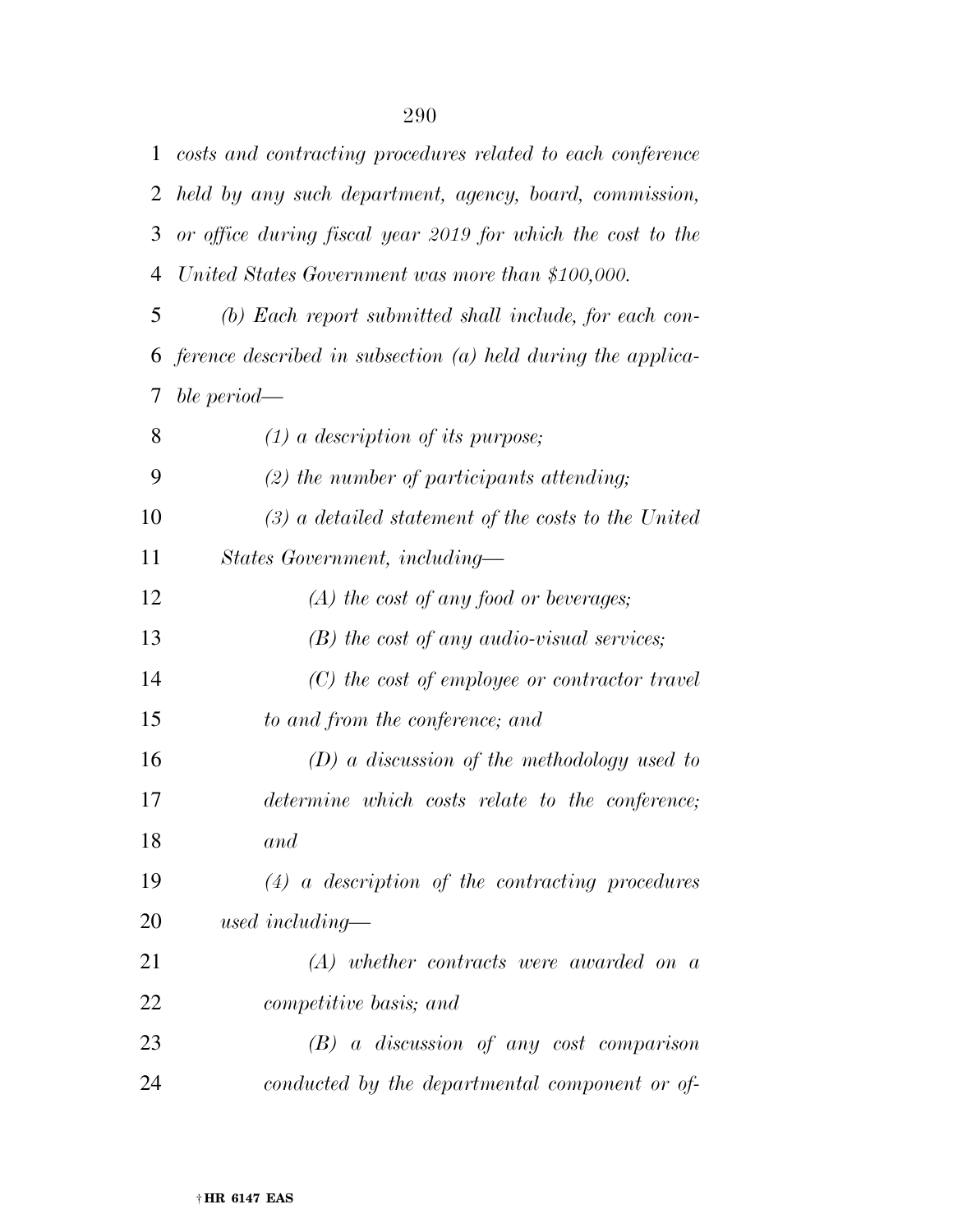*fice in evaluating potential contractors for the conference.* 

 *(c) Within 15 days after the end of a quarter, the head of any such department, agency, board, commission, or of- fice shall notify the Inspector General or senior ethics offi- cial for any entity without an Inspector General, of the date, location, and number of employees attending a con- ference held by any Executive branch department, agency, board, commission, or office funded by this or any other appropriations Act during fiscal year 2019 for which the cost to the United States Government was more than \$20,000.* 

 *(d) A grant or contract funded by amounts appro- priated by this or any other appropriations Act may not be used for the purpose of defraying the costs of a conference described in subsection (c) that is not directly and program- matically related to the purpose for which the grant or con- tract was awarded, such as a conference held in connection with planning, training, assessment, review, or other rou- tine purposes related to a project funded by the grant or contract.* 

 *(e) None of the funds made available in this or any other appropriations Act may be used for travel and con- ference activities that are not in compliance with Office of Management and Budget Memorandum M–12–12 dated*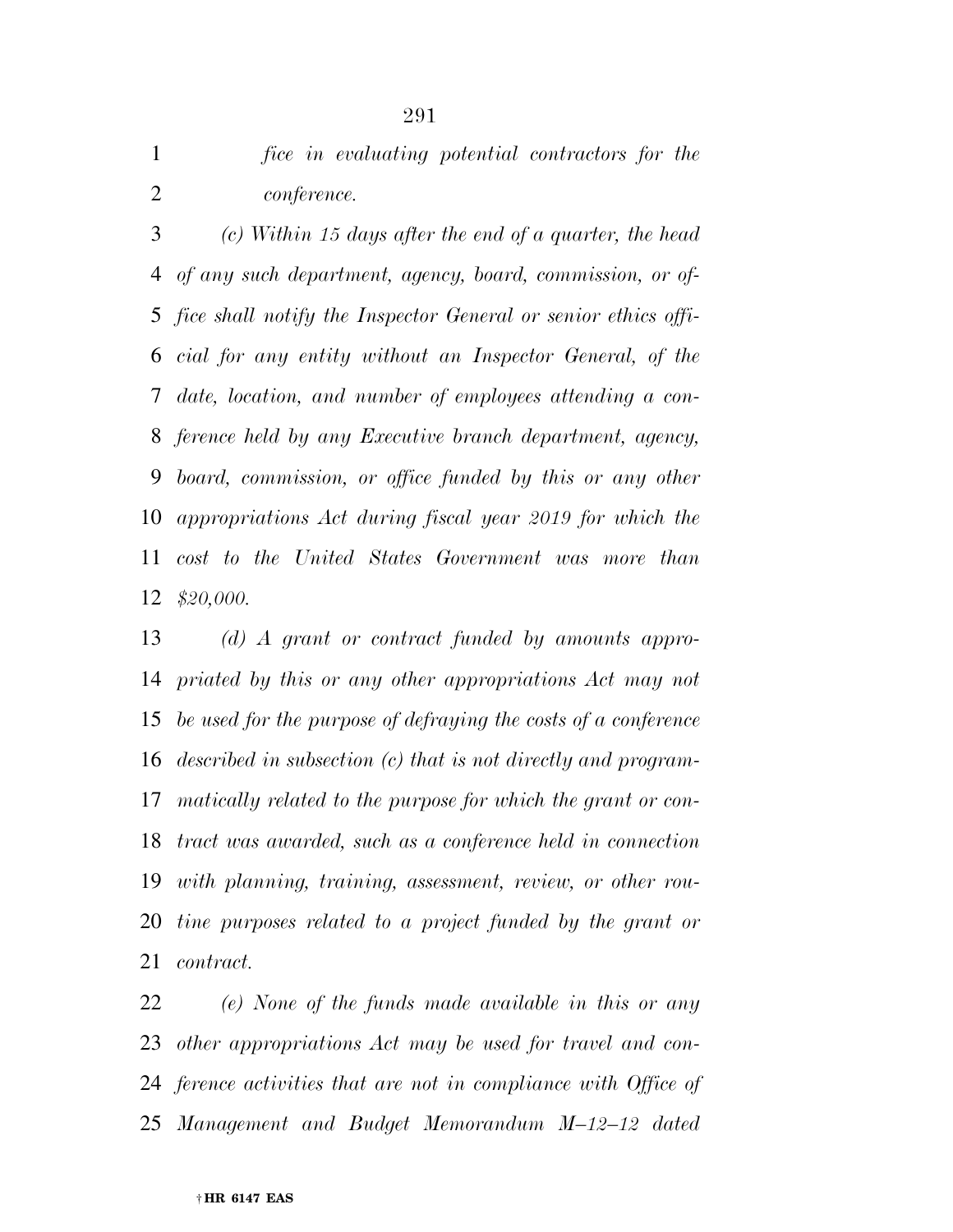*May 11, 2012 or any subsequent revisions to that memo-randum.* 

 *SEC. 740. None of the funds made available in this or any other appropriations Act may be used to increase, eliminate, or reduce funding for a program, project, or ac- tivity as proposed in the President's budget request for a fiscal year until such proposed change is subsequently en- acted in an appropriation Act, or unless such change is made pursuant to the reprogramming or transfer provisions of this or any other appropriations Act.* 

 *SEC. 741. None of the funds made available by this or any other Act may be used to implement, administer, enforce, or apply the rule entitled ''Competitive Area'' pub- lished by the Office of Personnel Management in the Federal Register on April 15, 2008 (73 Fed. Reg. 20180 et seq.). SEC. 742. None of the funds appropriated or otherwise made available by this or any other Act may be used to begin or announce a study or public-private competition regarding the conversion to contractor performance of any function performed by Federal employees pursuant to Office of Management and Budget Circular A–76 or any other ad-ministrative regulation, directive, or policy.* 

 *SEC. 743. (a) None of the funds appropriated or other- wise made available by this or any other Act may be avail-able for a contract, grant, or cooperative agreement with*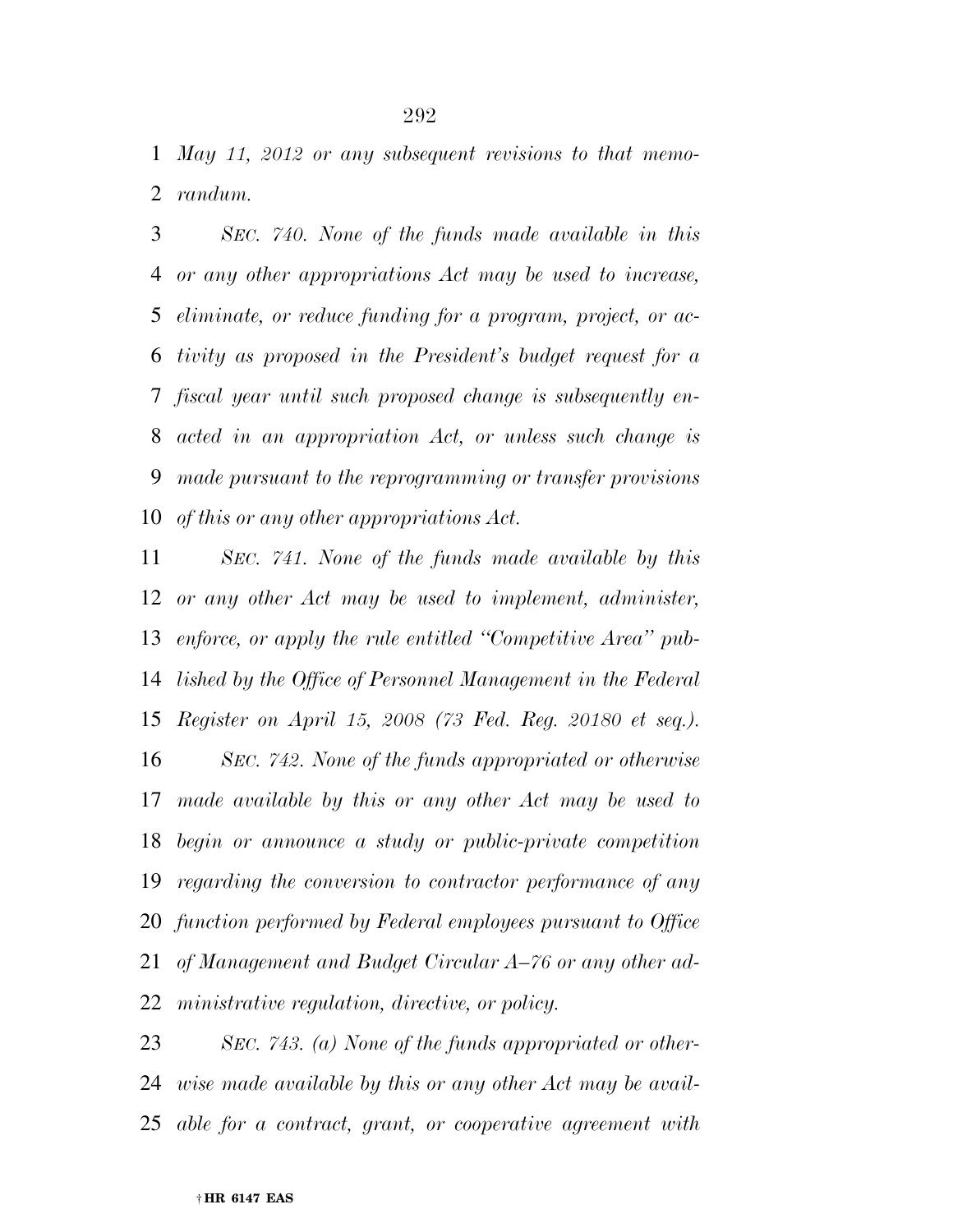*an entity that requires employees or contractors of such en- tity seeking to report fraud, waste, or abuse to sign internal confidentiality agreements or statements prohibiting or oth- erwise restricting such employees or contractors from law- fully reporting such waste, fraud, or abuse to a designated investigative or law enforcement representative of a Federal department or agency authorized to receive such informa-tion.* 

 *(b) The limitation in subsection (a) shall not con- travene requirements applicable to Standard Form 312, Form 4414, or any other form issued by a Federal depart- ment or agency governing the nondisclosure of classified in-formation.* 

 *SEC. 744. (a) No funds appropriated in this or any other Act may be used to implement or enforce the agree- ments in Standard Forms 312 and 4414 of the Government or any other nondisclosure policy, form, or agreement if such policy, form, or agreement does not contain the fol- lowing provisions: ''These provisions are consistent with and do not supersede, conflict with, or otherwise alter the employee obligations, rights, or liabilities created by exist- ing statute or Executive order relating to (1) classified in- formation, (2) communications to Congress, (3) the report- ing to an Inspector General of a violation of any law, rule, or regulation, or mismanagement, a gross waste of funds,*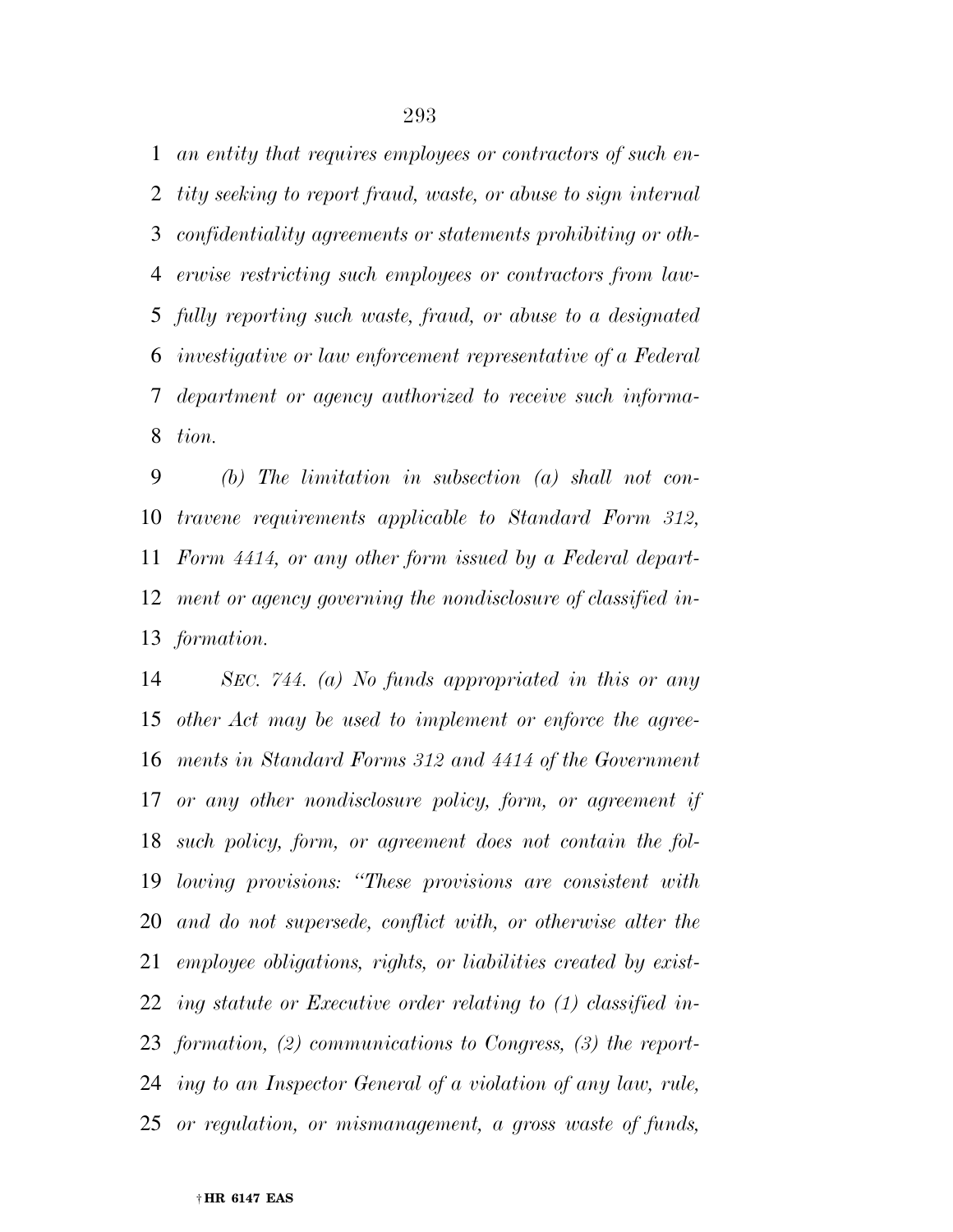*an abuse of authority, or a substantial and specific danger to public health or safety, or (4) any other whistleblower protection. The definitions, requirements, obligations, rights, sanctions, and liabilities created by controlling Ex- ecutive orders and statutory provisions are incorporated into this agreement and are controlling.'': Provided, That notwithstanding the preceding provision of this section, a nondisclosure policy form or agreement that is to be exe- cuted by a person connected with the conduct of an intel- ligence or intelligence-related activity, other than an em- ployee or officer of the United States Government, may con- tain provisions appropriate to the particular activity for which such document is to be used. Such form or agreement shall, at a minimum, require that the person will not dis- close any classified information received in the course of such activity unless specifically authorized to do so by the United States Government. Such nondisclosure forms shall also make it clear that they do not bar disclosures to Con- gress, or to an authorized official of an executive agency or the Department of Justice, that are essential to reporting a substantial violation of law.* 

 *(b) A nondisclosure agreement may continue to be im- plemented and enforced notwithstanding subsection (a) if it complies with the requirements for such agreement that were in effect when the agreement was entered into.*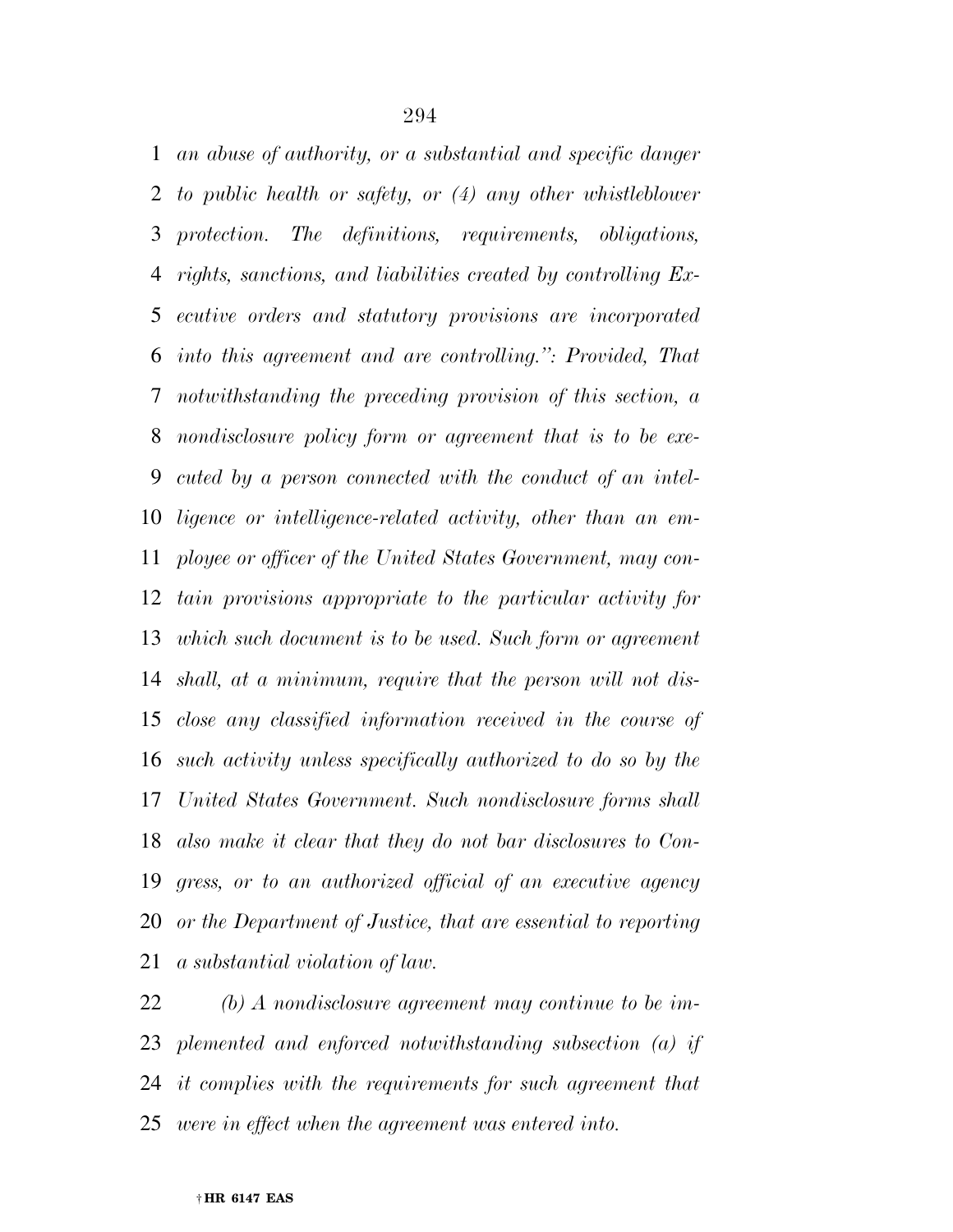*(c) No funds appropriated in this or any other Act may be used to implement or enforce any agreement entered into during fiscal year 2014 which does not contain sub- stantially similar language to that required in subsection*  5  $(a)$ .

 *SEC. 745. None of the funds made available by this or any other Act may be used to enter into a contract, memorandum of understanding, or cooperative agreement with, make a grant to, or provide a loan or loan guarantee to, any corporation that has any unpaid Federal tax liabil- ity that has been assessed, for which all judicial and admin- istrative remedies have been exhausted or have lapsed, and that is not being paid in a timely manner pursuant to an agreement with the authority responsible for collecting the tax liability, where the awarding agency is aware of the unpaid tax liability, unless a Federal agency has considered suspension or debarment of the corporation and has made a determination that this further action is not necessary to protect the interests of the Government.* 

 *SEC. 746. None of the funds made available by this or any other Act may be used to enter into a contract, memorandum of understanding, or cooperative agreement with, make a grant to, or provide a loan or loan guarantee to, any corporation that was convicted of a felony criminal violation under any Federal law within the preceding 24*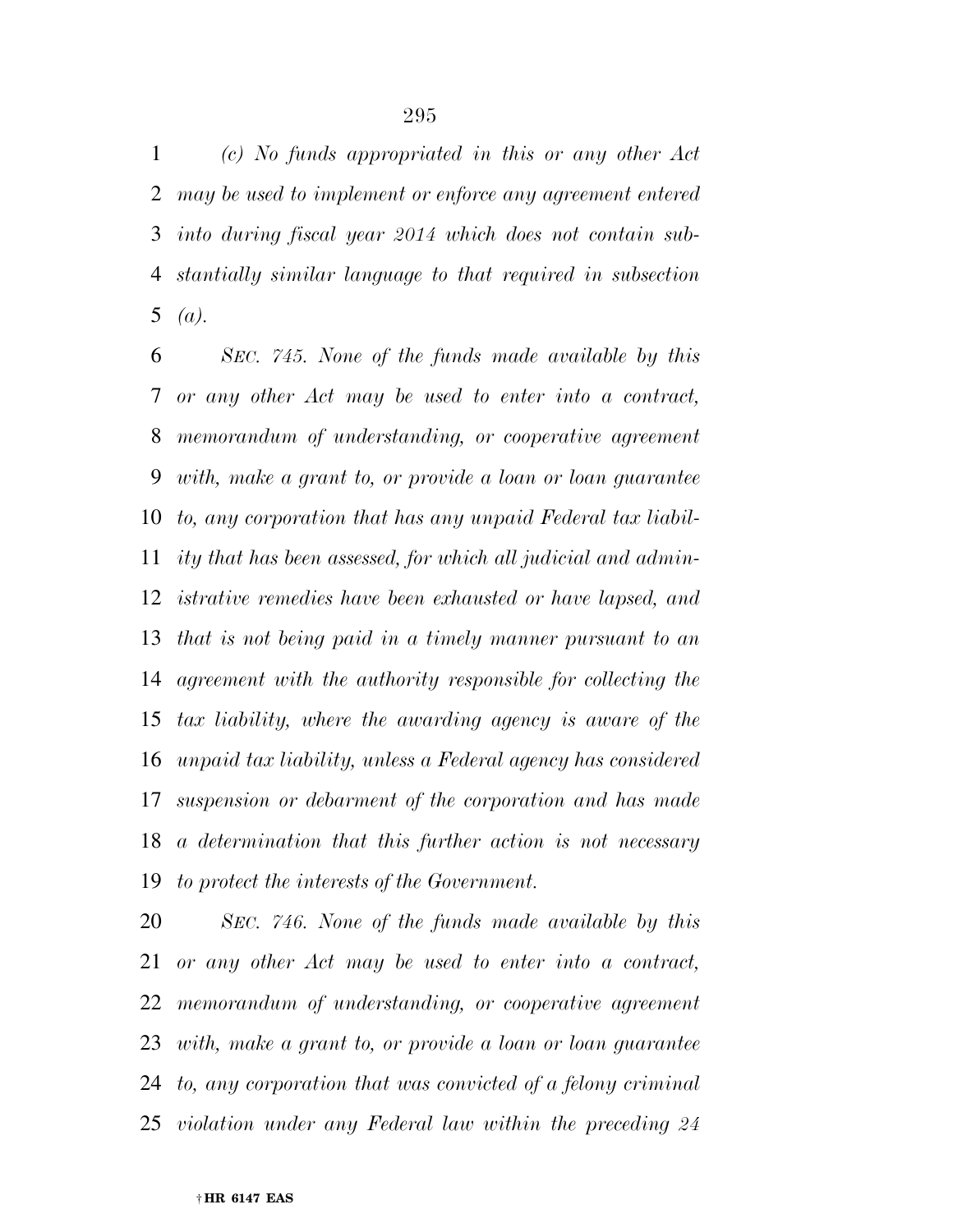*months, where the awarding agency is aware of the convic- tion, unless a Federal agency has considered suspension or debarment of the corporation and has made a determina- tion that this further action is not necessary to protect the interests of the Government.* 

 *SEC. 747. (a) During fiscal year 2019, on the date on which a request is made for a transfer of funds in accord- ance with section 1017 of Public Law 111–203, the Bureau of Consumer Financial Protection shall notify the Commit- tees on Appropriations of the House of Representatives and the Senate, the Committee on Financial Services of the House of Representatives, and the Committee on Banking, Housing, and Urban Affairs of the Senate of such request. (b) Any notification required by this section shall be made available on the Bureau's public Web site.* 

 *SEC. 748. If, for fiscal year 2019, new budget authority provided in appropriations Acts exceeds the discretionary spending limit for any category set forth in section 251(c) of the Balanced Budget and Emergency Deficit Control Act of 1985 due to estimating differences with the Congressional Budget Office, an adjustment to the discretionary spending limit in such category for fiscal year 2019 shall be made by the Director of the Office of Management and Budget in the amount of the excess but the total of all such adjust-ments shall not exceed 0.2 percent of the sum of the adjusted*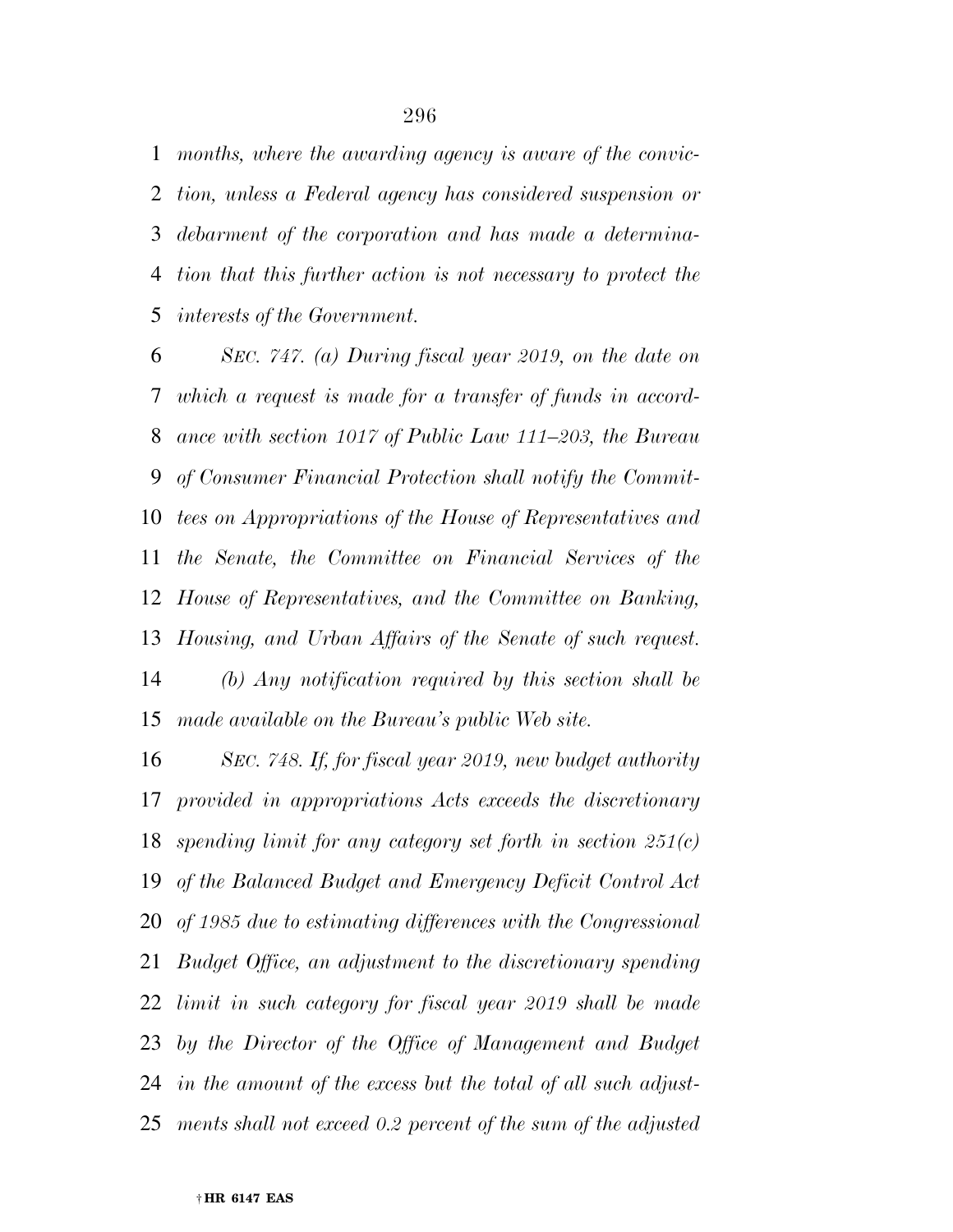*discretionary spending limits for all categories for that fis-cal year.* 

 *SEC. 749. (a) The adjustment in rates of basic pay for employees under the statutory pay systems that takes effect in fiscal year 2019 under section 5303 of title 5, United States Code, shall be an increase of 1.4 percent, and the overall average percentage of the adjustments taking ef- fect in such fiscal year under sections 5304 and 5304a of such title 5 shall be an increase of 0.5 percent (with com- parability payments to be determined and allocated among pay localities by the President). All adjustments under this subsection shall be effective as of the first day of the first applicable pay period beginning on or after January 1, 2019.* 

 *(b) Notwithstanding section 737, the adjustment in rates of basic pay for the statutory pay systems that take place in fiscal year 2019 under sections 5344 and 5348 of title 5, United States Code, shall be no less than the percent- ages in subsection (a) as employees in the same location whose rates of basic pay are adjusted pursuant to the statu- tory pay systems under section 5303, 5304, and 5304a of title 5, United States Code. Prevailing rate employees at locations where there are no employees whose pay is in- creased pursuant to sections 5303, 5304, and 5304a of such title 5 and prevailing rate employees described in section*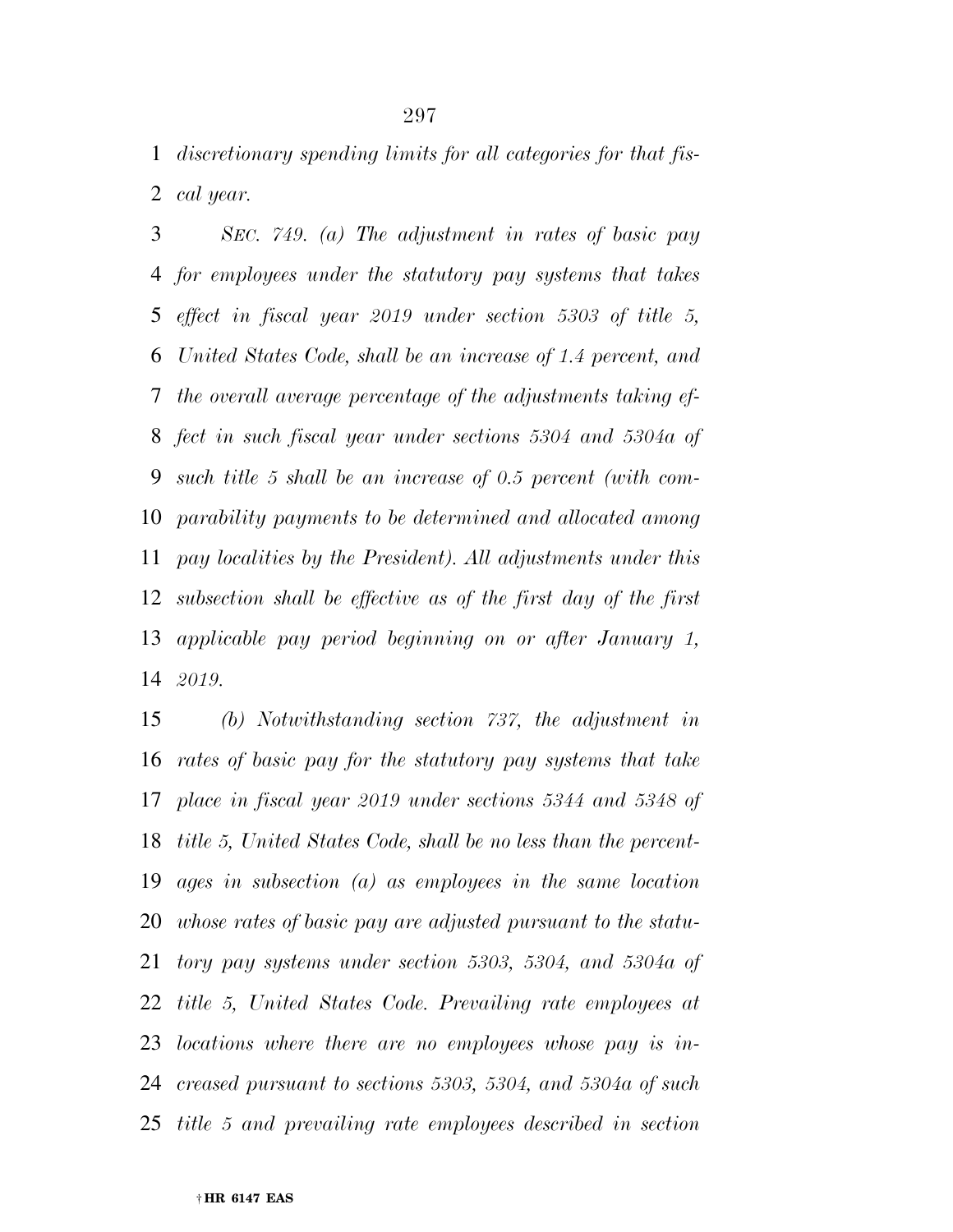*5343(a)(5) of such title 5 shall be considered to be located in the pay locality designated as* ″*Rest of U.S.*″ *pursuant to section 5304 of such title 5 for purposes of this subsection. (c) Funds used to carry out this section shall be paid from appropriations, which are made to each applicable de- partment or agency for salaries and expenses for fiscal year 2019. SEC. 750. Except as expressly provided otherwise, any* 

 *reference to ''this Act'' contained in any title other than title IV or VIII shall not apply to such title IV or VIII. TITLE VIII* 

*GENERAL PROVISIONS—DISTRICT OF COLUMBIA* 

*(INCLUDING TRANSFERS OF FUNDS)*

 *SEC. 801. There are appropriated from the applicable funds of the District of Columbia such sums as may be nec- essary for making refunds and for the payment of legal set- tlements or judgments that have been entered against the District of Columbia government.* 

 *SEC. 802. None of the Federal funds provided in this Act shall be used for publicity or propaganda purposes or implementation of any policy including boycott designed to support or defeat legislation pending before Congress or any State legislature.* 

 *SEC. 803. (a) None of the Federal funds provided under this Act to the agencies funded by this Act, both Fed-*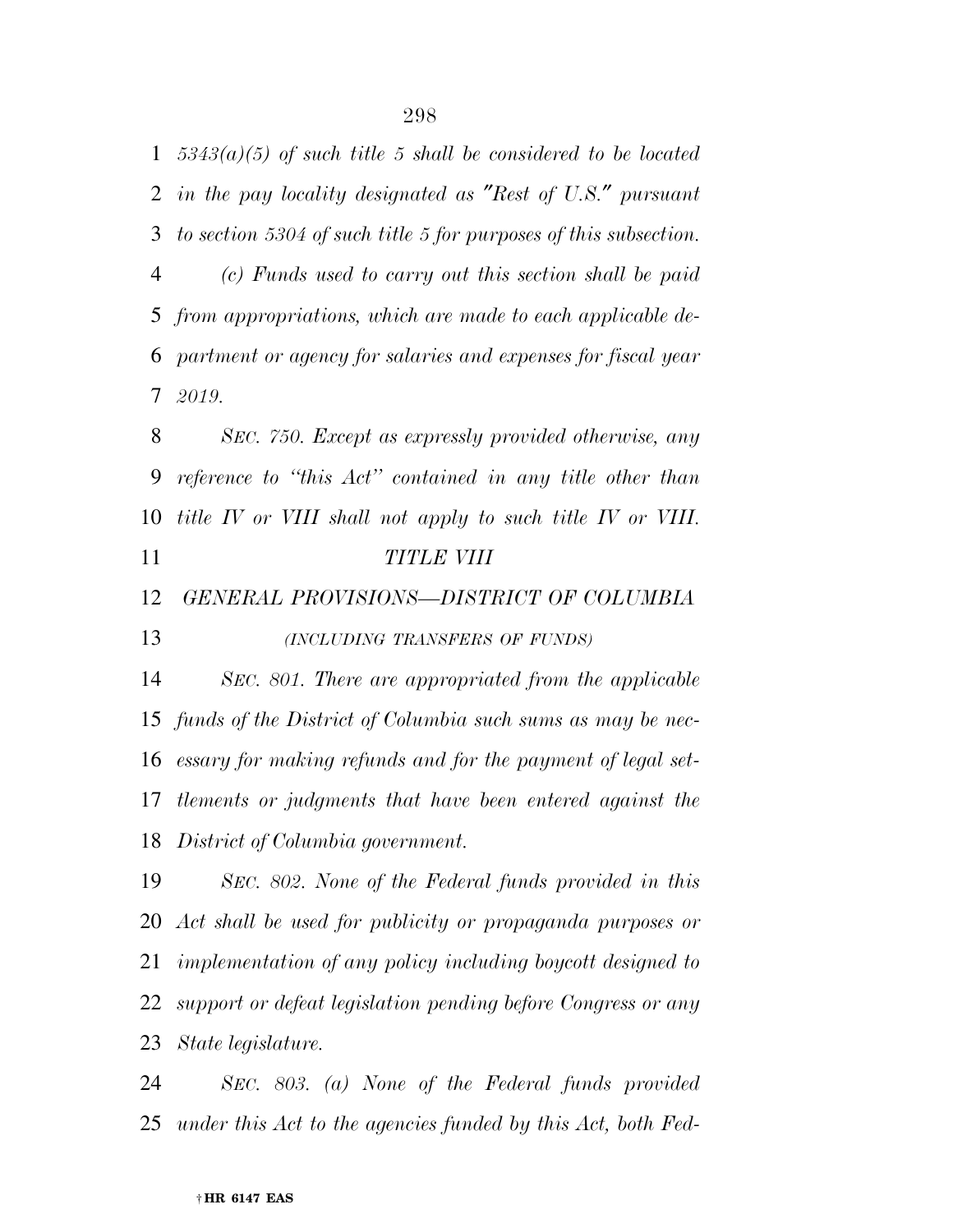*eral and District government agencies, that remain avail- able for obligation or expenditure in fiscal year 2019, or provided from any accounts in the Treasury of the United States derived by the collection of fees available to the agen- cies funded by this Act, shall be available for obligation or expenditures for an agency through a reprogramming of funds which—* 

 *(2) eliminates a program, project, or responsi-bility center;* 

*(1) creates new programs;* 

 *(3) establishes or changes allocations specifically denied, limited or increased under this Act;* 

 *(4) increases funds or personnel by any means for any program, project, or responsibility center for which funds have been denied or restricted;* 

 *(5) re-establishes any program or project pre-viously deferred through reprogramming;* 

 *(6) augments any existing program, project, or responsibility center through a reprogramming of funds in excess of \$3,000,000 or 10 percent, whichever is less; or* 

 *(7) increases by 20 percent or more personnel as- signed to a specific program, project or responsibility center,*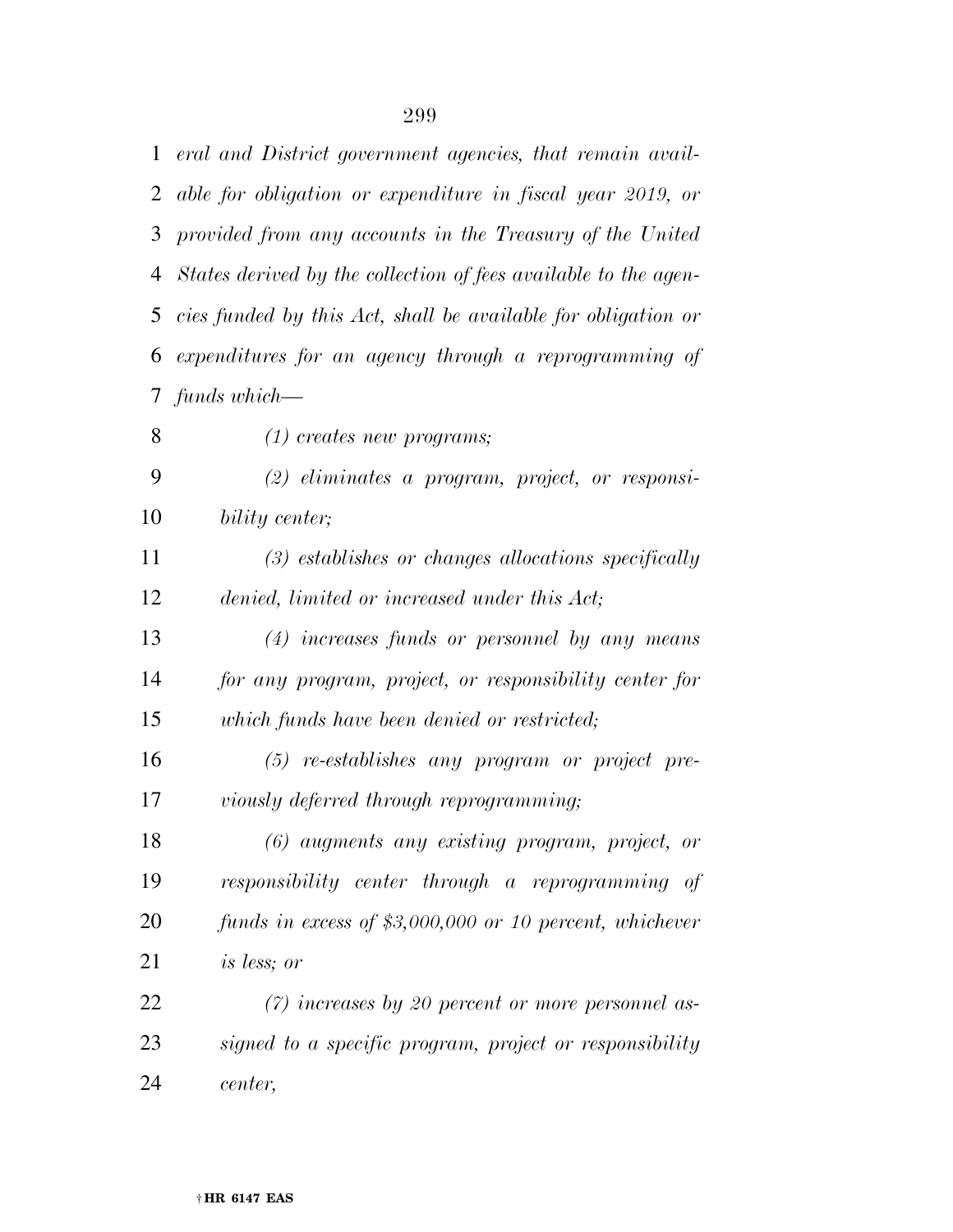*unless prior approval is received from the Committees on Appropriations of the House of Representatives and the Senate.* 

 *(b) The District of Columbia government is authorized to approve and execute reprogramming and transfer re- quests of local funds under this title through November 7, 2019.* 

 *SEC. 804. None of the Federal funds provided in this Act may be used by the District of Columbia to provide for salaries, expenses, or other costs associated with the of- fices of United States Senator or United States Representa- tive under section 4(d) of the District of Columbia State- hood Constitutional Convention Initiatives of 1979 (D.C. Law 3–171; D.C. Official Code, sec. 1–123).* 

 *SEC. 805. Except as otherwise provided in this section, none of the funds made available by this Act or by any other Act may be used to provide any officer or employee of the District of Columbia with an official vehicle unless the officer or employee uses the vehicle only in the perform- ance of the officer's or employee's official duties. For pur- poses of this section, the term ''official duties'' does not in- clude travel between the officer's or employee's residence and workplace, except in the case of—* 

 *(1) an officer or employee of the Metropolitan Police Department who resides in the District of Co-*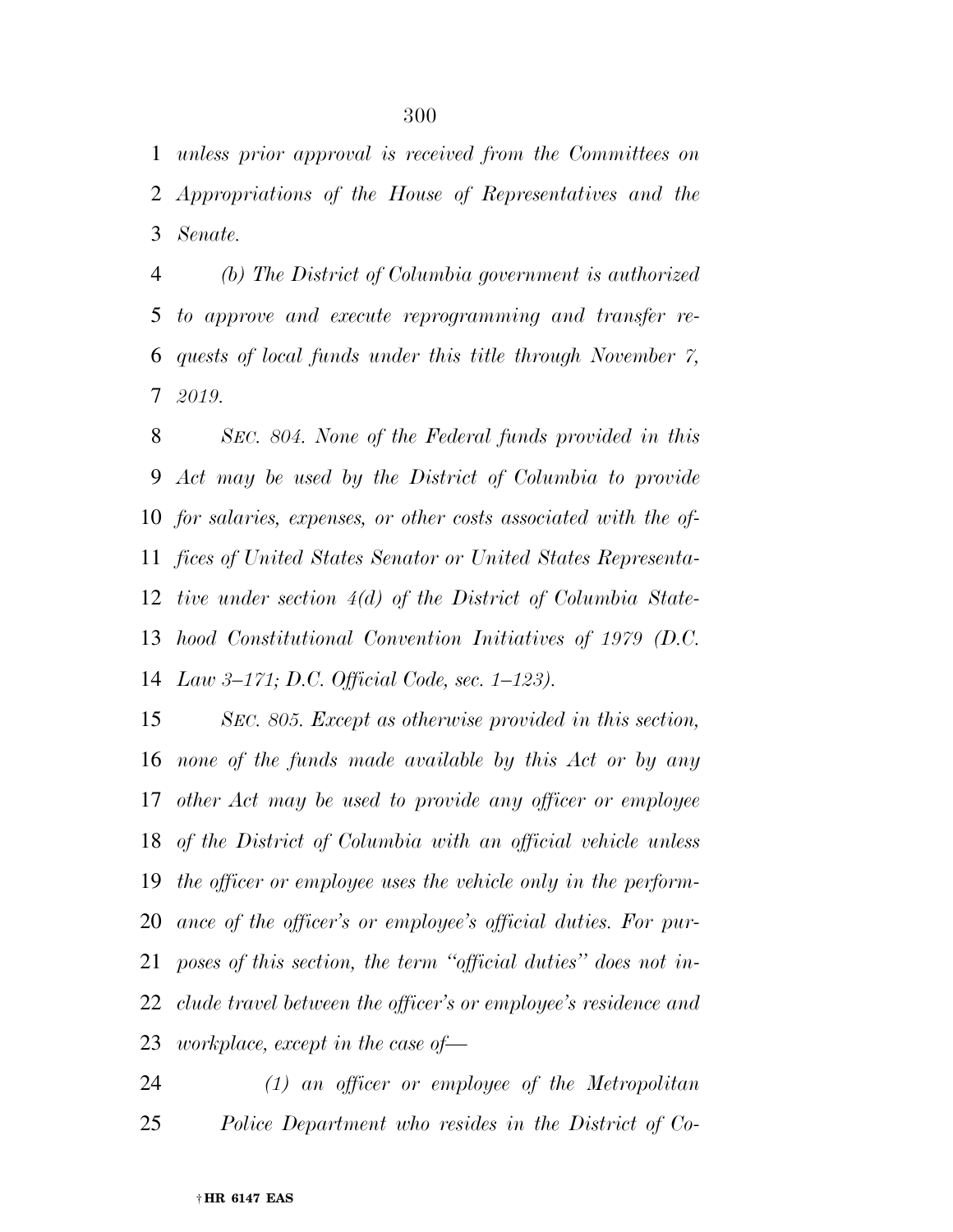| $\mathbf{1}$   | lumbia or is otherwise designated by the Chief of the   |
|----------------|---------------------------------------------------------|
| $\overline{2}$ | Department;                                             |
| 3              | $(2)$ at the discretion of the Fire Chief, an officer   |
| $\overline{4}$ | or employee of the District of Columbia Fire and        |
| 5              | Emergency Medical Services Department who resides       |
| 6              | in the District of Columbia and is on call 24 hours     |
| 7              | $a \, day;$                                             |
| 8              | $(3)$ at the discretion of the Director of the De-      |
| 9              | partment of Corrections, an officer or employee of the  |
| 10             | District of Columbia Department of Corrections who      |
| 11             | resides in the District of Columbia and is on call 24   |
| 12             | hours a day;                                            |
| 13             | $(4)$ at the discretion of the Chief Medical Exam-      |
| 14             | iner, an officer or employee of the Office of the Chief |
| 15             | Medical Examiner who resides in the District of Co-     |
| 16             | lumbia and is on call 24 hours a day;                   |
| 17             | $(5)$ at the discretion of the Director of the Home-    |
| 18             | land Security and Emergency Management Agency,          |
| 19             | an officer or employee of the Homeland Security and     |
| 20             | Emergency Management Agency who resides in the          |
| 21             | District of Columbia and is on call 24 hours a day;     |
| 22             | $(6)$ the Mayor of the District of Columbia; and        |
| 23             | $(7)$ the Chairman of the Council of the District       |
|                |                                                         |

*of Columbia.*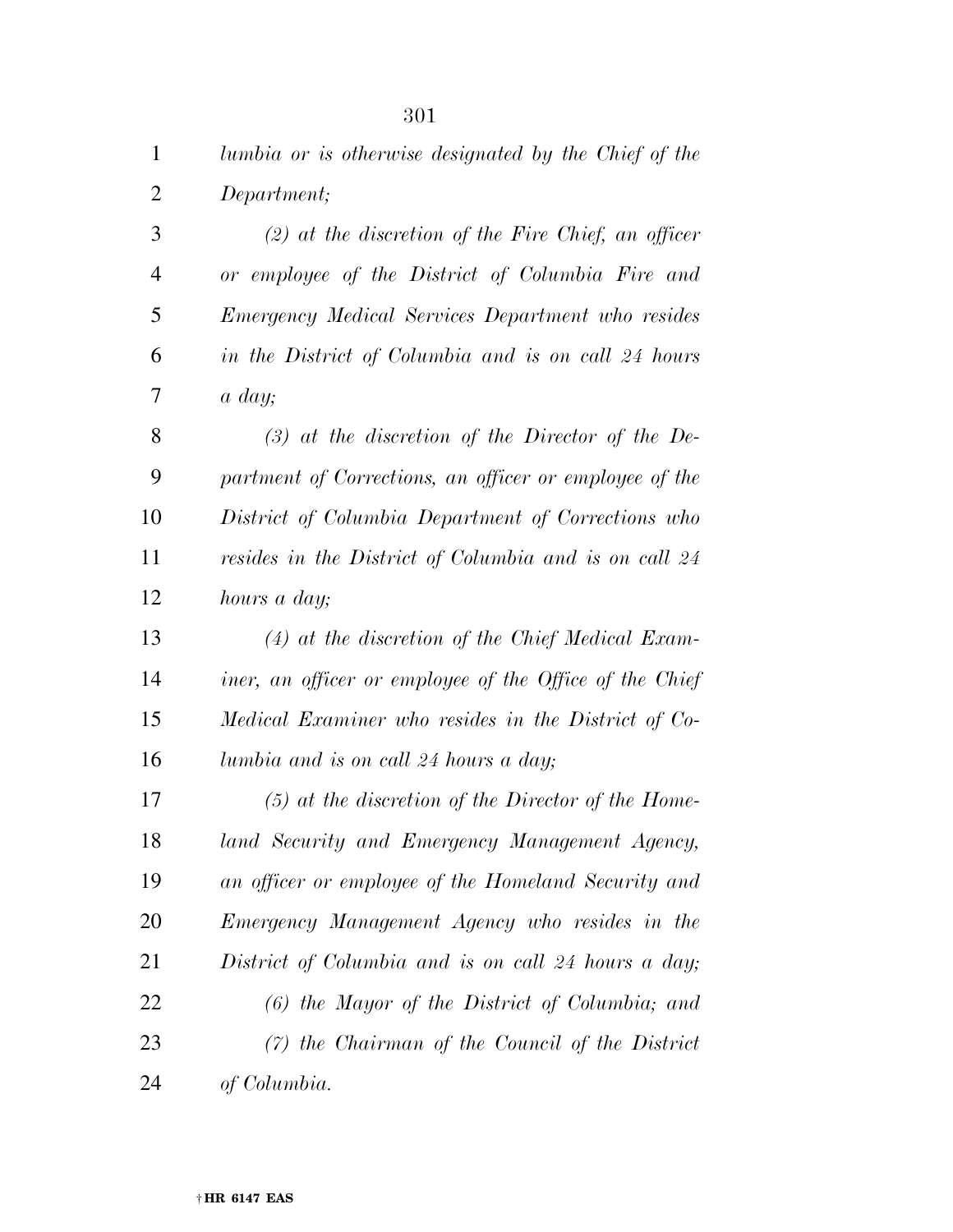*SEC. 806. (a) None of the Federal funds contained in this Act may be used by the District of Columbia Attorney General or any other officer or entity of the District govern- ment to provide assistance for any petition drive or civil action which seeks to require Congress to provide for voting representation in Congress for the District of Columbia.* 

 *(b) Nothing in this section bars the District of Colum- bia Attorney General from reviewing or commenting on briefs in private lawsuits, or from consulting with officials of the District government regarding such lawsuits.* 

 *SEC. 807. None of the Federal funds contained in this Act may be used to distribute any needle or syringe for the purpose of preventing the spread of blood borne pathogens in any location that has been determined by the local public health or local law enforcement authorities to be inappro-priate for such distribution.* 

 *SEC. 808. Nothing in this Act may be construed to pre- vent the Council or Mayor of the District of Columbia from addressing the issue of the provision of contraceptive cov- erage by health insurance plans, but it is the intent of Con- gress that any legislation enacted on such issue should in- clude a ''conscience clause'' which provides exceptions for religious beliefs and moral convictions.* 

 *SEC. 809. (a) None of the Federal funds contained in this Act may be used to enact or carry out any law, rule,*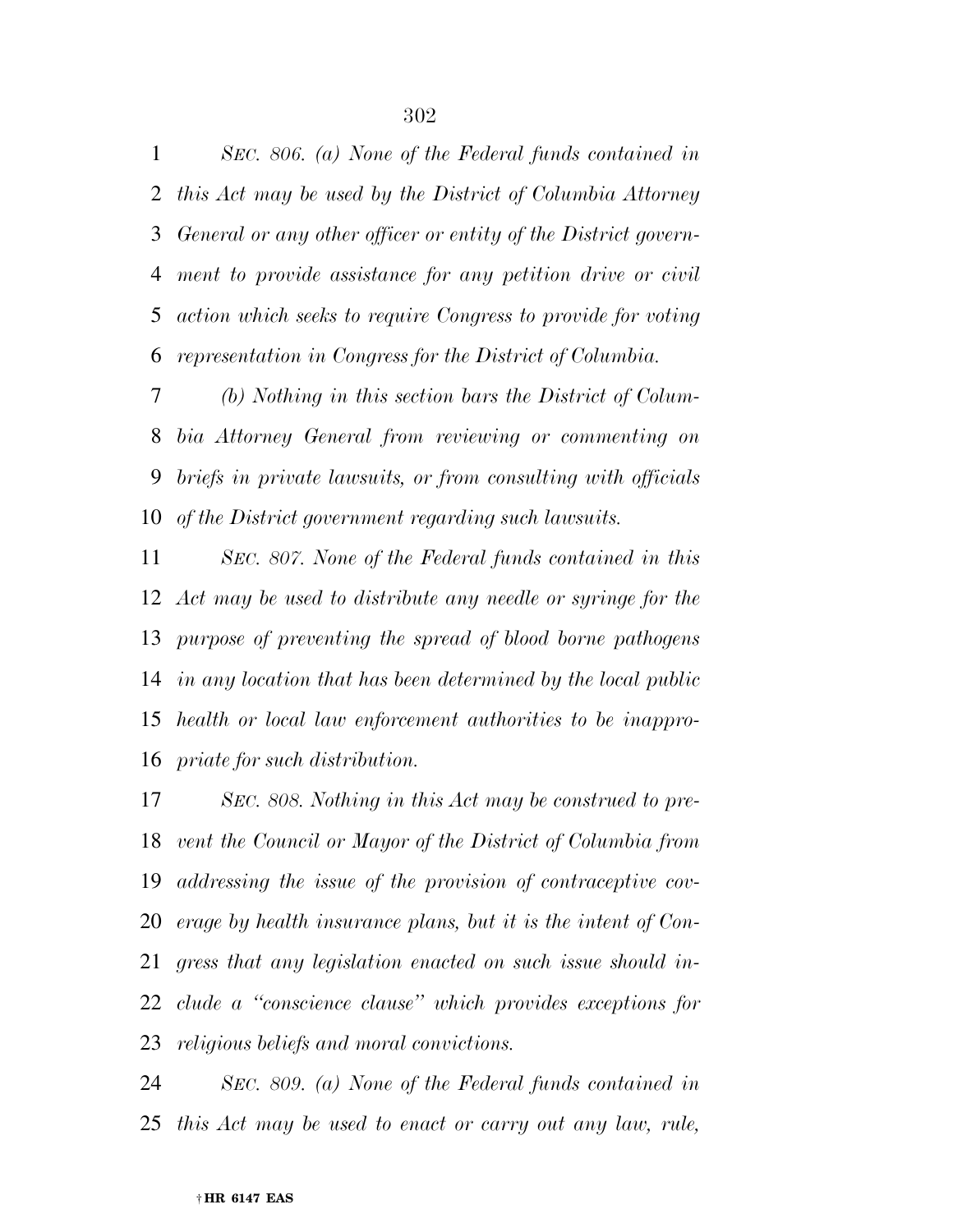*or regulation to legalize or otherwise reduce penalties asso- ciated with the possession, use, or distribution of any sched- ule I substance under the Controlled Substances Act (21 U.S.C. 801 et seq.) or any tetrahydrocannabinols deriva-tive.* 

 *(b) No funds available for obligation or expenditure by the District of Columbia government under any author- ity may be used to enact any law, rule, or regulation to legalize or otherwise reduce penalties associated with the possession, use, or distribution of any schedule I substance under the Controlled Substances Act (21 U.S.C. 801 et seq.) or any tetrahydrocannabinols derivative for recreational purposes.* 

 *SEC. 810. No funds available for obligation or expendi- ture by the District of Columbia government under any au- thority shall be expended for any abortion except where the life of the mother would be endangered if the fetus were car- ried to term or where the pregnancy is the result of an act of rape or incest.* 

 *SEC. 811. (a) No later than 30 calendar days after the date of the enactment of this Act, the Chief Financial Officer for the District of Columbia shall submit to the ap- propriate committees of Congress, the Mayor, and the Coun- cil of the District of Columbia, a revised appropriated funds operating budget in the format of the budget that the Dis-*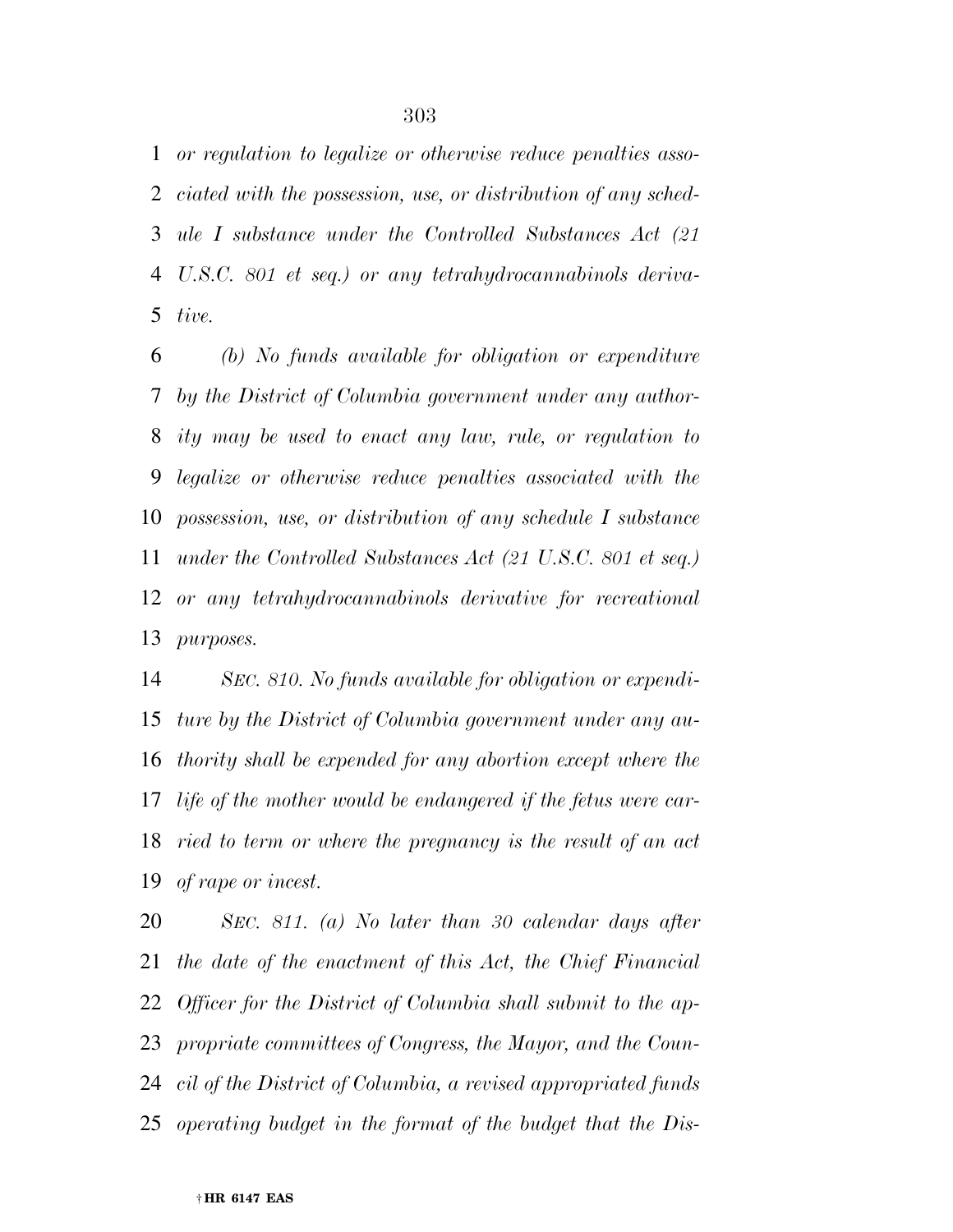*trict of Columbia government submitted pursuant to section 442 of the District of Columbia Home Rule Act (D.C. Offi- cial Code, sec. 1–204.42), for all agencies of the District of Columbia government for fiscal year 2019 that is in the total amount of the approved appropriation and that re- aligns all budgeted data for personal services and other- than-personal services, respectively, with anticipated actual expenditures.* 

 *(b) This section shall apply only to an agency for which the Chief Financial Officer for the District of Colum- bia certifies that a reallocation is required to address unan-ticipated changes in program requirements.* 

 *SEC. 812. No later than 30 calendar days after the date of the enactment of this Act, the Chief Financial Offi- cer for the District of Columbia shall submit to the appro- priate committees of Congress, the Mayor, and the Council for the District of Columbia, a revised appropriated funds operating budget for the District of Columbia Public Schools that aligns schools budgets to actual enrollment. The revised appropriated funds budget shall be in the format of the budget that the District of Columbia government sub- mitted pursuant to section 442 of the District of Columbia Home Rule Act (D.C. Official Code, sec. 1–204.42).* 

 *SEC. 813. (a) Amounts appropriated in this Act as operating funds may be transferred to the District of Co-*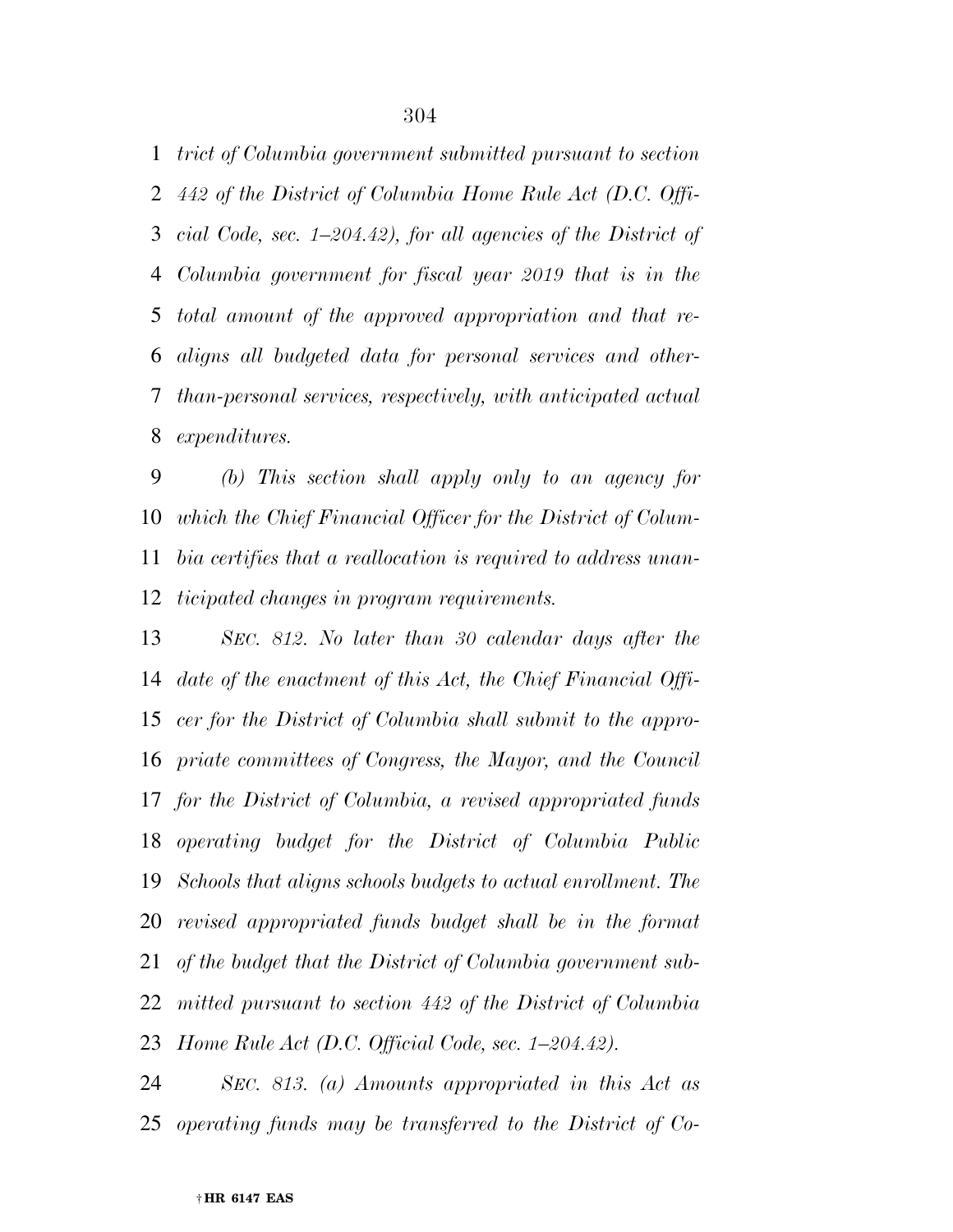*lumbia's enterprise and capital funds and such amounts, once transferred, shall retain appropriation authority con-sistent with the provisions of this Act.* 

 *(b) The District of Columbia government is authorized to reprogram or transfer for operating expenses any local funds transferred or reprogrammed in this or the four prior fiscal years from operating funds to capital funds, and such amounts, once transferred or reprogrammed, shall retain appropriation authority consistent with the provisions of this Act.* 

 *(c) The District of Columbia government may not transfer or reprogram for operating expenses any funds de- rived from bonds, notes, or other obligations issued for cap-ital projects.* 

 *SEC. 814. None of the Federal funds appropriated in this Act shall remain available for obligation beyond the current fiscal year, nor may any be transferred to other appropriations, unless expressly so provided herein.* 

 *SEC. 815. Except as otherwise specifically provided by law or under this Act, not to exceed 50 percent of unobli- gated balances remaining available at the end of fiscal year 2019 from appropriations of Federal funds made available for salaries and expenses for fiscal year 2019 in this Act, shall remain available through September 30, 2020, for each such account for the purposes authorized: Provided, That*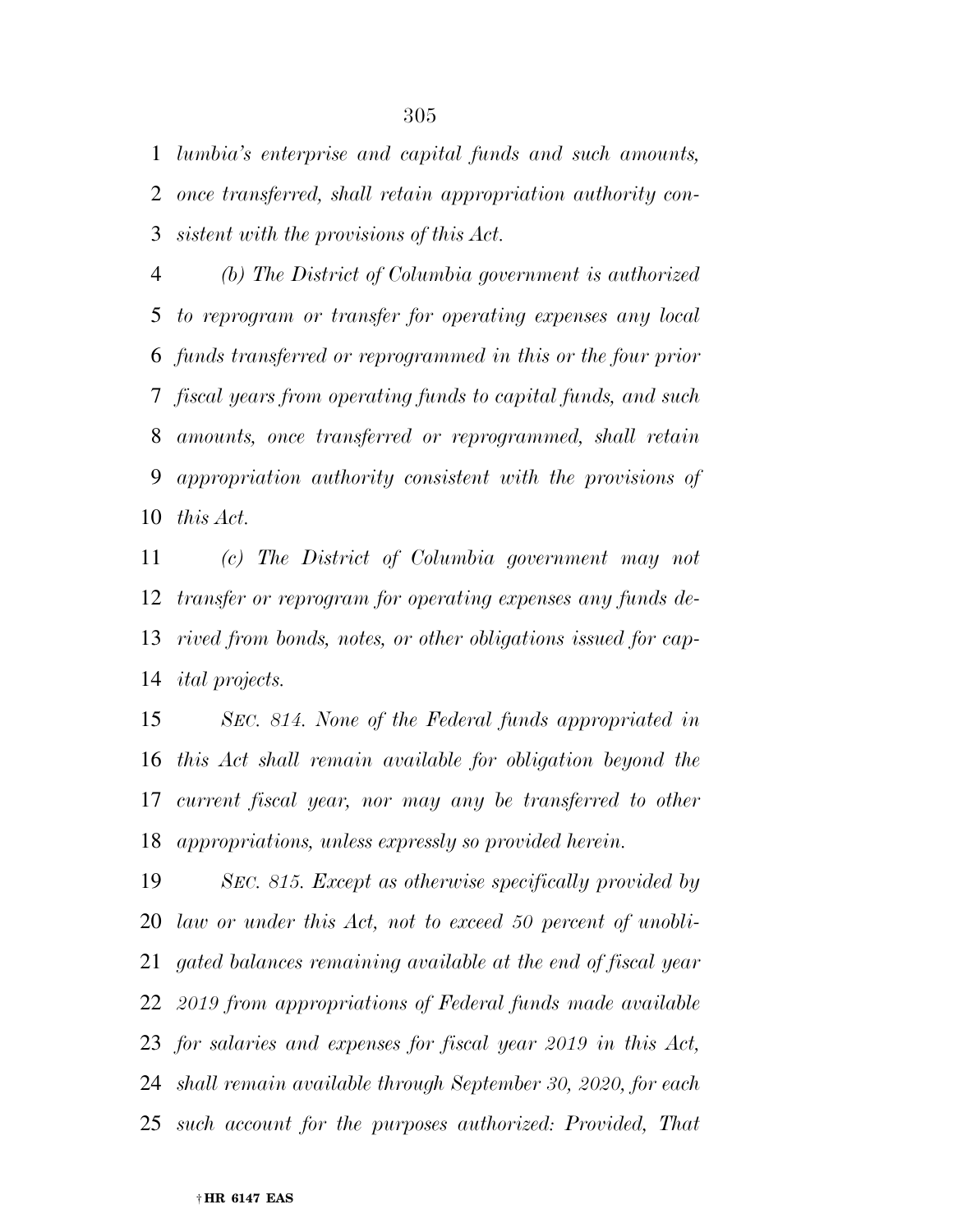*a request shall be submitted to the Committees on Appro- priations of the House of Representatives and the Senate for approval prior to the expenditure of such funds: Pro- vided further, That these requests shall be made in compli- ance with reprogramming guidelines outlined in section 803 of this Act.* 

 *SEC. 816. (a)(1) During fiscal year 2020, during a period in which neither a District of Columbia continuing resolution or a regular District of Columbia appropriation bill is in effect, local funds are appropriated in the amount provided for any project or activity for which local funds are provided in the Act referred to in paragraph (2) (subject to any modifications enacted by the District of Columbia as of the beginning of the period during which this sub-section is in effect) at the rate set forth by such Act.* 

 *(2) The Act referred to in this paragraph is the Act of the Council of the District of Columbia pursuant to which a proposed budget is approved for fiscal year 2020 which (subject to the requirements of the District of Columbia Home Rule Act) will constitute the local portion of the an- nual budget for the District of Columbia government for fiscal year 2020 for purposes of section 446 of the District of Columbia Home Rule Act (sec. 1–204.46, D.C. Official Code).*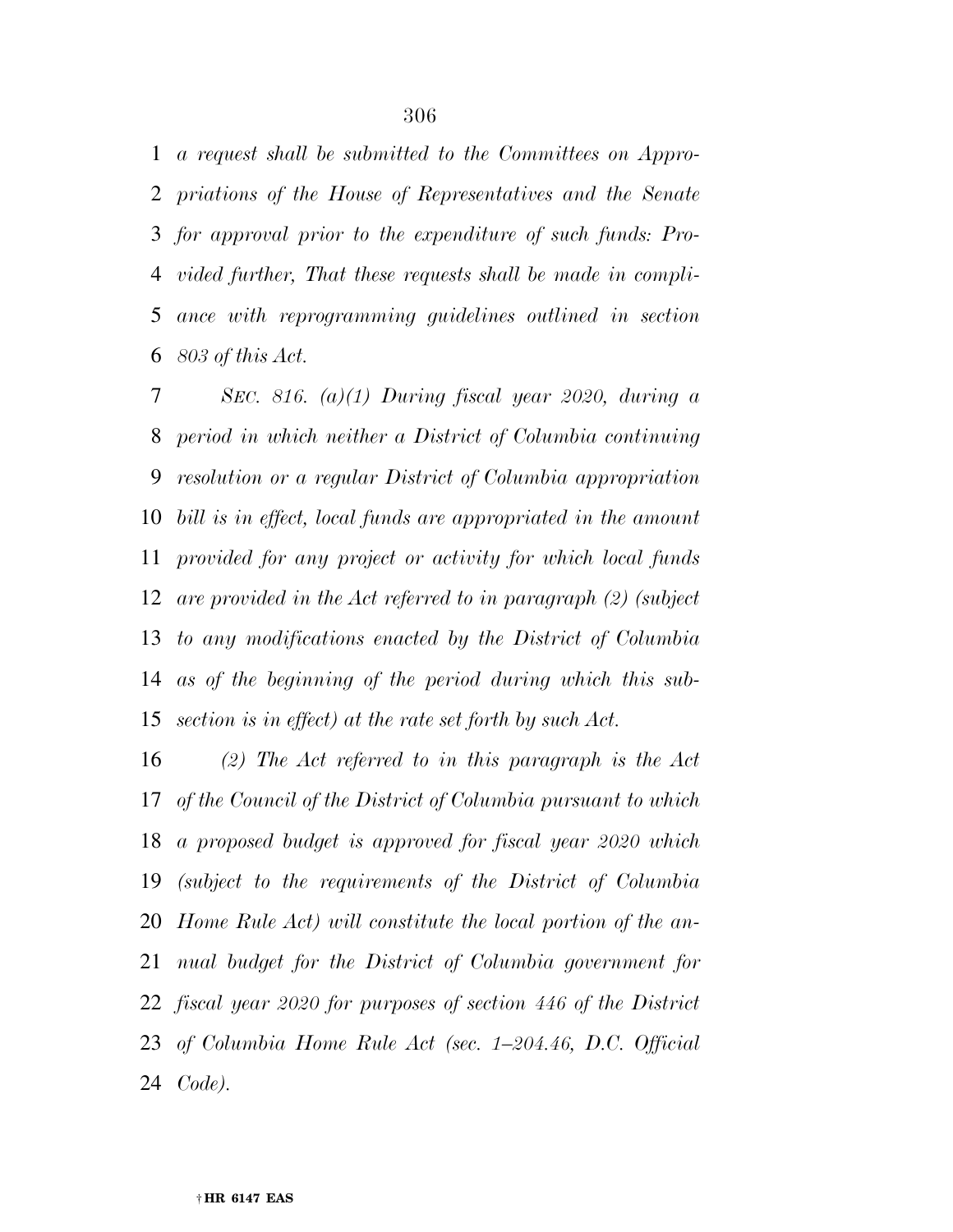*(1) during any period in which a District of Co- lumbia continuing resolution for fiscal year 2020 is in effect; or* 

 *(2) upon the enactment into law of the regular District of Columbia appropriation bill for fiscal year 2020.* 

 *(c) An appropriation made by subsection (a) is pro- vided under the authority and conditions as provided under this Act and shall be available to the extent and in the man-ner that would be provided by this Act.* 

 *(d) An appropriation made by subsection (a) shall cover all obligations or expenditures incurred for such project or activity during the portion of fiscal year 2020 for which this section applies to such project or activity. (e) This section shall not apply to a project or activity during any period of fiscal year 2020 if any other provision of law (other than an authorization of appropriations)—* 

 *(1) makes an appropriation, makes funds avail- able, or grants authority for such project or activity to continue for such period; or* 

 *(2) specifically provides that no appropriation shall be made, no funds shall be made available, or*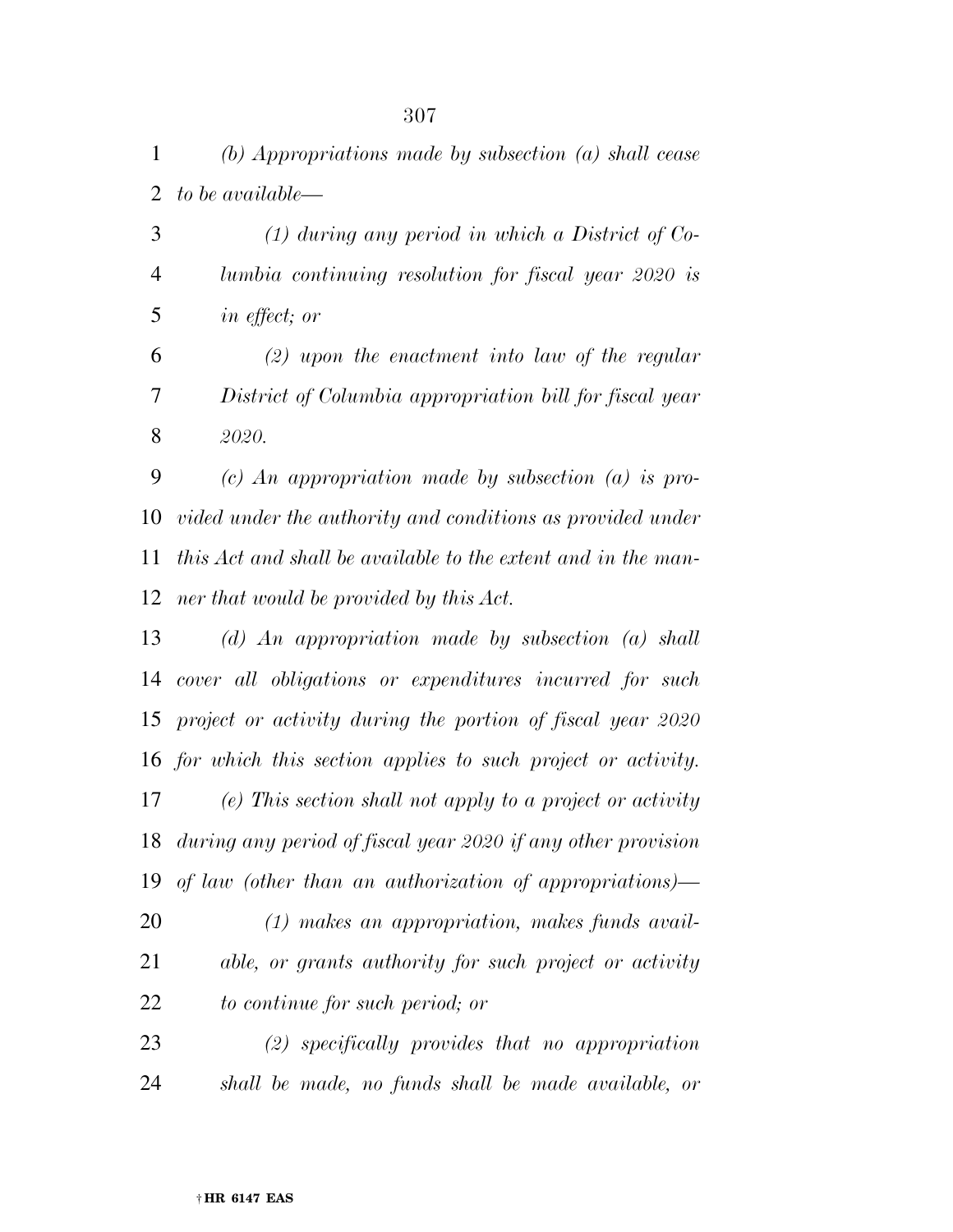*no authority shall be granted for such project or ac-tivity to continue for such period.* 

 *(f) Nothing in this section shall be construed to affect obligations of the government of the District of Columbia mandated by other law.* 

 *SEC. 817. Except as expressly provided otherwise, any reference to ''this Act'' contained in this title or in title IV shall be treated as referring only to the provisions of this title or of title IV.* 

 *This division may be cited as the ''Financial Services and General Government Appropriations Act, 2019''.* 

*DIVISION C—AGRICULTURE, RURAL DE-*

*VELOPMENT, FOOD AND DRUG ADMIN-*

*ISTRATION, AND RELATED AGENCIES* 

*APPROPRIATIONS ACT, 2019* 

 *That the following sums are appropriated, out of any money in the Treasury not otherwise appropriated, for Ag- riculture, Rural Development, Food and Drug Administra- tion, and Related Agencies programs for the fiscal year end-ing September 30, 2019, and for other purposes, namely:*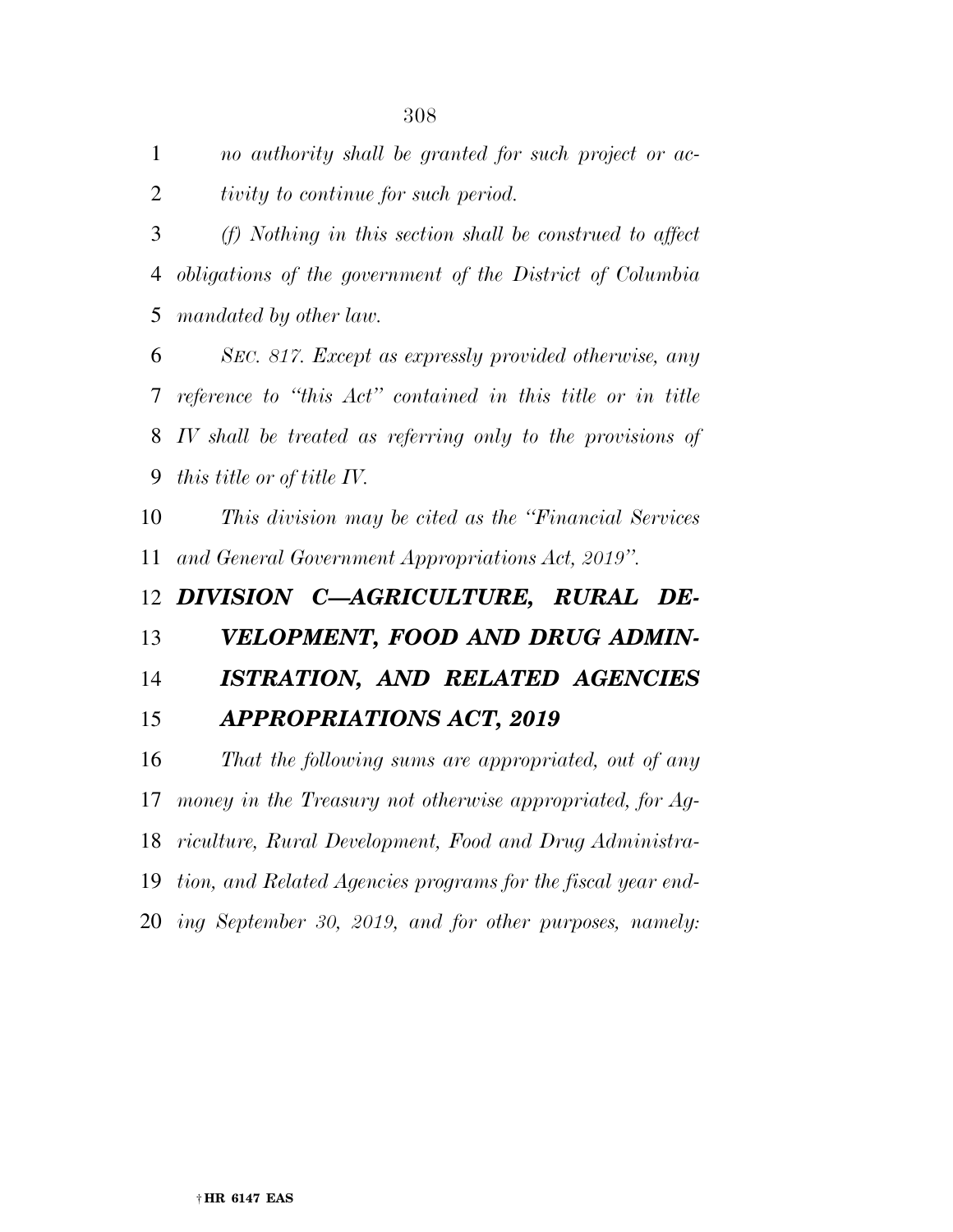| $\mathbf{1}$   | <b>TITLE I</b>                                                    |
|----------------|-------------------------------------------------------------------|
| $\overline{2}$ | AGRICULTURAL PROGRAMS                                             |
| 3              | PROCESSING, RESEARCH, AND MARKETING                               |
| $\overline{4}$ | <b>OFFICE OF THE SECRETARY</b>                                    |
| 5              | (INCLUDING TRANSFERS OF FUNDS)                                    |
| 6              | For necessary expenses of the Office of the Secretary,            |
| 7              | \$46,532,000, of which not to exceed \$5,051,000 shall be         |
| 8              | available for the immediate Office of the Secretary; not to       |
| 9              | exceed \$800,000 shall be available for the Office of the As-     |
| 10             | sistant to the Secretary for Rural Development: Provided,         |
| 11             | That funds made available by this Act to an agency in the         |
| 12             | Rural Development mission area for salaries and expenses          |
| 13             | are available to fund up to one administrative support staff      |
|                | 14 for the Office; not to exceed $$1,496,000$ shall be available  |
|                | 15 for the Office of Homeland Security; not to exceed             |
|                | 16 $$4,711,000$ shall be available for the Office of Partnerships |
| 17             | and Public Engagement; not to exceed \$23,105,000 shall be        |
| 18             | available for the Office of the Assistant Secretary for Ad-       |
| 19             | ministration, of which $$22,301,000$ shall be available for       |
| 20             | Departmental Administration to provide for necessary ex-          |
| 21             | penses for management support services to offices of the De-      |
|                | 22 partment and for general administration, security, repairs     |
| 23             | and alterations, and other miscellaneous supplies and ex-         |
|                | 24 penses not otherwise provided for and necessary for the        |
|                | 25 practical and efficient work of the Department: Provided       |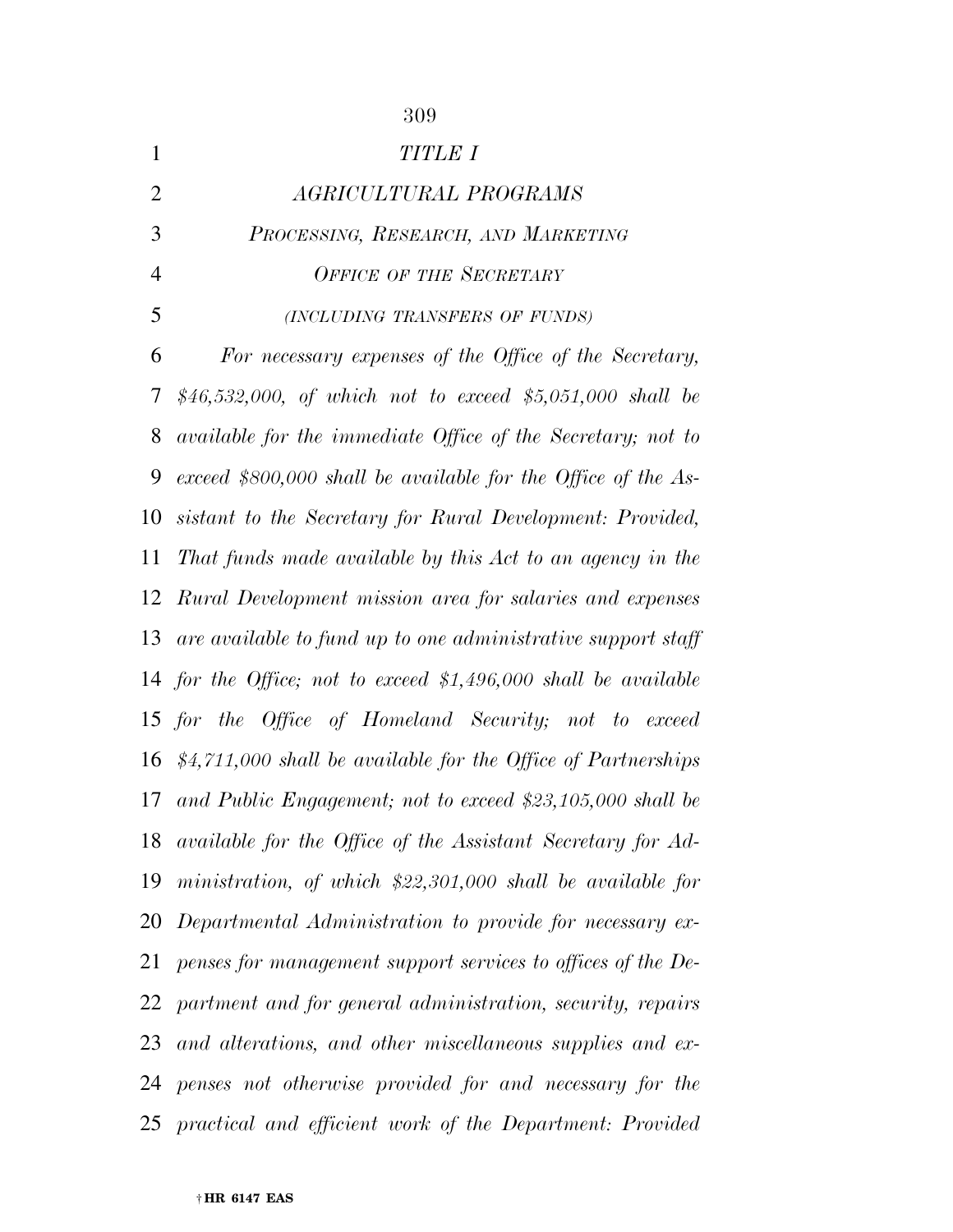*further, That funds made available by this Act to an agency in the Administration mission area for salaries and ex- penses are available to fund up to one administrative sup- port staff for the Office; not to exceed \$3,869,000 shall be available for the Office of Assistant Secretary for Congres- sional Relations to carry out the programs funded by this Act, including programs involving intergovernmental af- fairs and liaison within the executive branch; and not to exceed \$7,500,000 shall be available for the Office of Com- munications: Provided further, That the Secretary of Agri- culture is authorized to transfer funds appropriated for any office of the Office of the Secretary to any other office of the Office of the Secretary: Provided further, That no appro- priation for any office shall be increased or decreased by more than 5 percent: Provided further, That not to exceed \$11,000 of the amount made available under this para- graph for the immediate Office of the Secretary shall be available for official reception and representation expenses, not otherwise provided for, as determined by the Secretary: Provided further, That the amount made available under this heading for Departmental Administration shall be re- imbursed from applicable appropriations in this Act for travel expenses incident to the holding of hearings as re- quired by 5 U.S.C. 551–558: Provided further, That funds made available under this heading for the Office of the As-*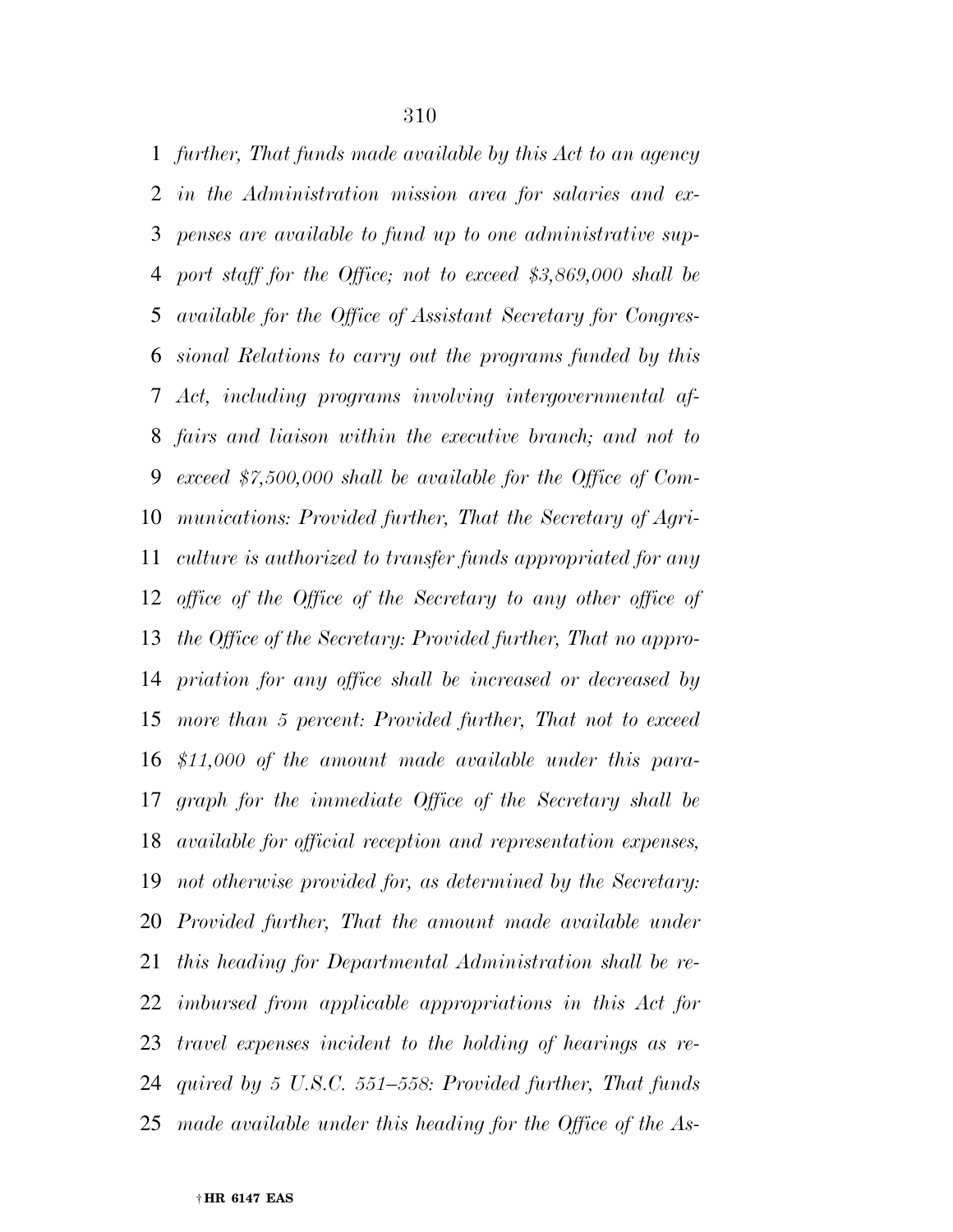*sistant Secretary for Congressional Relations may be trans- ferred to agencies of the Department of Agriculture funded by this Act to maintain personnel at the agency level: Pro- vided further, That no funds made available under this heading for the Office of Assistant Secretary for Congres- sional Relations may be obligated after 30 days from the date of enactment of this Act, unless the Secretary has noti- fied the Committees on Appropriations of both Houses of Congress on the allocation of these funds by USDA agency. EXECUTIVE OPERATIONS OFFICE OF THE CHIEF ECONOMIST For necessary expenses of the Office of the Chief Econo- mist, \$19,786,000, of which \$4,000,000 shall be for grants or cooperative agreements for policy research under 7 U.S.C. 3155. OFFICE OF HEARINGS AND APPEALS For necessary expenses of the Office of Hearings and Appeals, \$15,222,000. OFFICE OF BUDGET AND PROGRAM ANALYSIS For necessary expenses of the Office of Budget and Pro- gram Analysis, \$9,525,000. OFFICE OF THE CHIEF INFORMATION OFFICER For necessary expenses of the Office of the Chief Infor-mation Officer, \$63,950,000, of which not less than*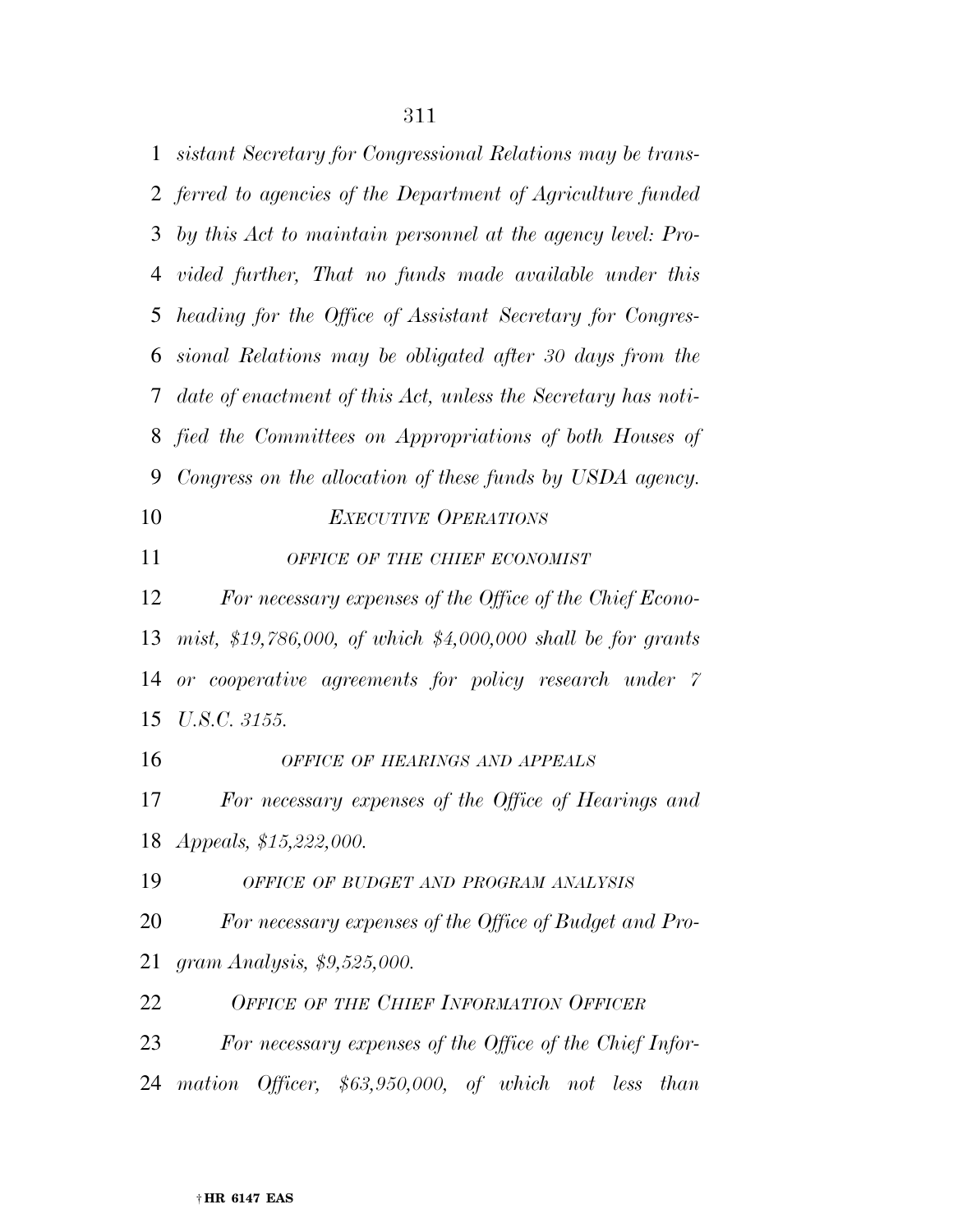| $\mathbf{1}$   | $$38,000,000$ is for cybersecurity requirements of the depart-  |
|----------------|-----------------------------------------------------------------|
| $\overline{2}$ | ment.                                                           |
| 3              | <b>OFFICE OF THE CHIEF FINANCIAL OFFICER</b>                    |
| 4              | For necessary expenses of the Office of the Chief Finan-        |
| 5              | <i>cial Officer,</i> $$6,028,000$ .                             |
| 6              | OFFICE OF THE ASSISTANT SECRETARY FOR CIVIL                     |
| 7              | <b>RIGHTS</b>                                                   |
| 8              | For necessary expenses of the Office of the Assistant           |
| 9              | Secretary for Civil Rights, \$901,000: Provided, That funds     |
| 10             | made available by this Act to an agency in the Civil Rights     |
| 11             | mission area for salaries and expenses are available to fund    |
| 12             | up to one administrative support staff for the Office.          |
| 13             | <b>OFFICE OF CIVIL RIGHTS</b>                                   |
| 14             | For necessary expenses of the Office of Civil Rights,           |
| 15             | \$24,206,000.                                                   |
| 16             | <b>AGRICULTURE BUILDINGS AND FACILITIES</b>                     |
| 17             | (INCLUDING TRANSFERS OF FUNDS)                                  |
| 18             | For payment of space rental and related costs pursu-            |
|                | 19 ant to Public Law 92–313, including authorities pursuant     |
|                | 20 to the 1984 delegation of authority from the Administrator   |
| 21             | of General Services to the Department of Agriculture under      |
|                | 22 40 U.S.C. 121, for programs and activities of the Depart-    |
| 23             | ment which are included in this Act, and for alterations        |
|                | 24 and other actions needed for the Department and its agen-    |
|                | 25 cies to consolidate unneeded space into configurations suit- |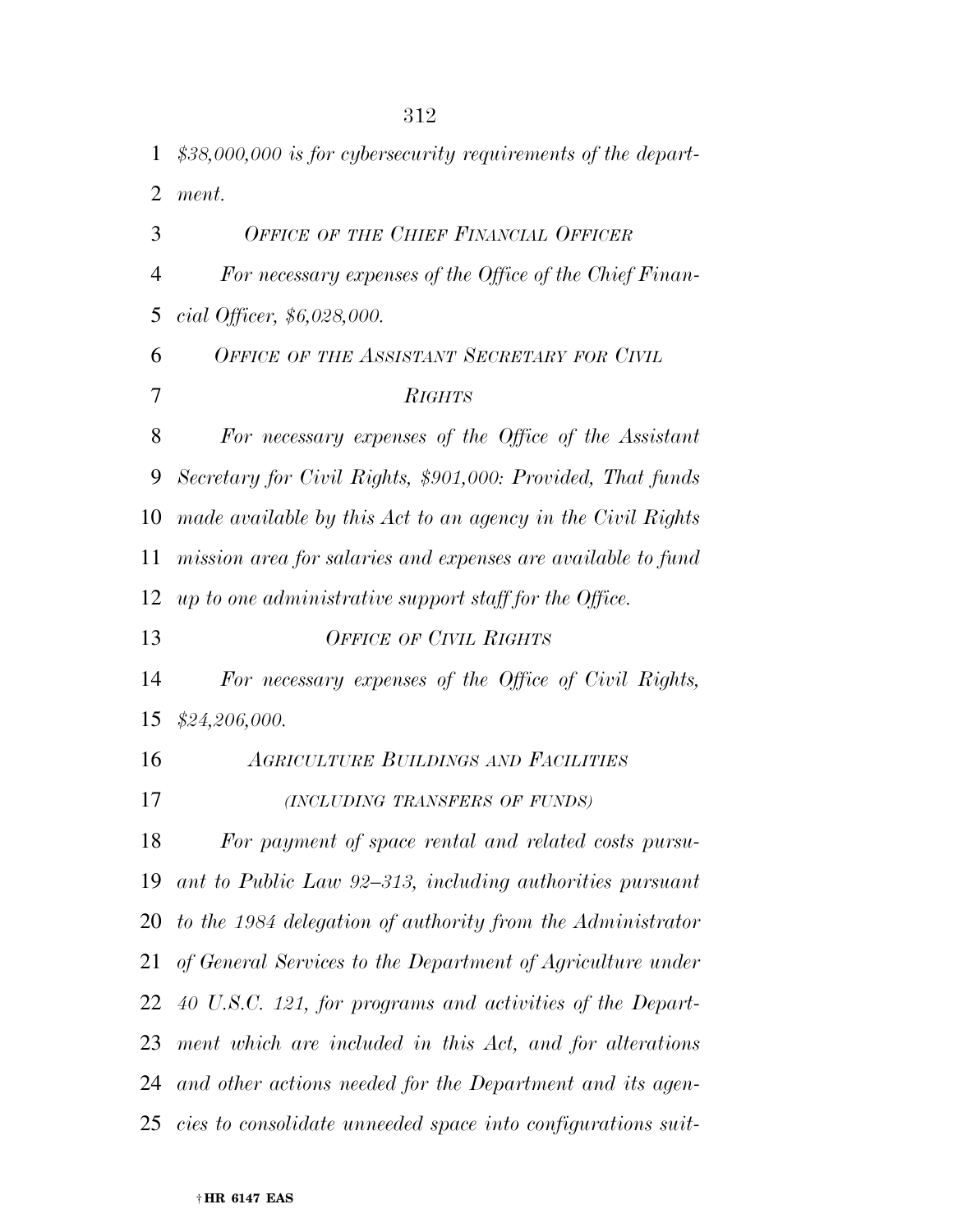*able for release to the Administrator of General Services, and for the operation, maintenance, improvement, and re- pair of Agriculture buildings and facilities, and for related costs, \$58,330,000, to remain available until expended.* 

# *HAZARDOUS MATERIALS MANAGEMENT*

*(INCLUDING TRANSFERS OF FUNDS)*

 *For necessary expenses of the Department of Agri- culture, to comply with the Comprehensive Environmental Response, Compensation, and Liability Act (42 U.S.C. 9601 et seq.) and the Resource Conservation and Recovery Act (42 U.S.C. 6901 et seq.), \$3,503,000, to remain avail- able until expended: Provided, That appropriations and funds available herein to the Department for Hazardous Materials Management may be transferred to any agency of the Department for its use in meeting all requirements pursuant to the above Acts on Federal and non-Federal lands.* 

*OFFICE OF INSPECTOR GENERAL*

 *For necessary expenses of the Office of Inspector Gen- eral, including employment pursuant to the Inspector Gen- eral Act of 1978 (Public Law 95–452; 5 U.S.C. App.), \$98,208,000, including such sums as may be necessary for contracting and other arrangements with public agencies and private persons pursuant to section 6(a)(9) of the In-spector General Act of 1978 (Public Law 95–452; 5 U.S.C.*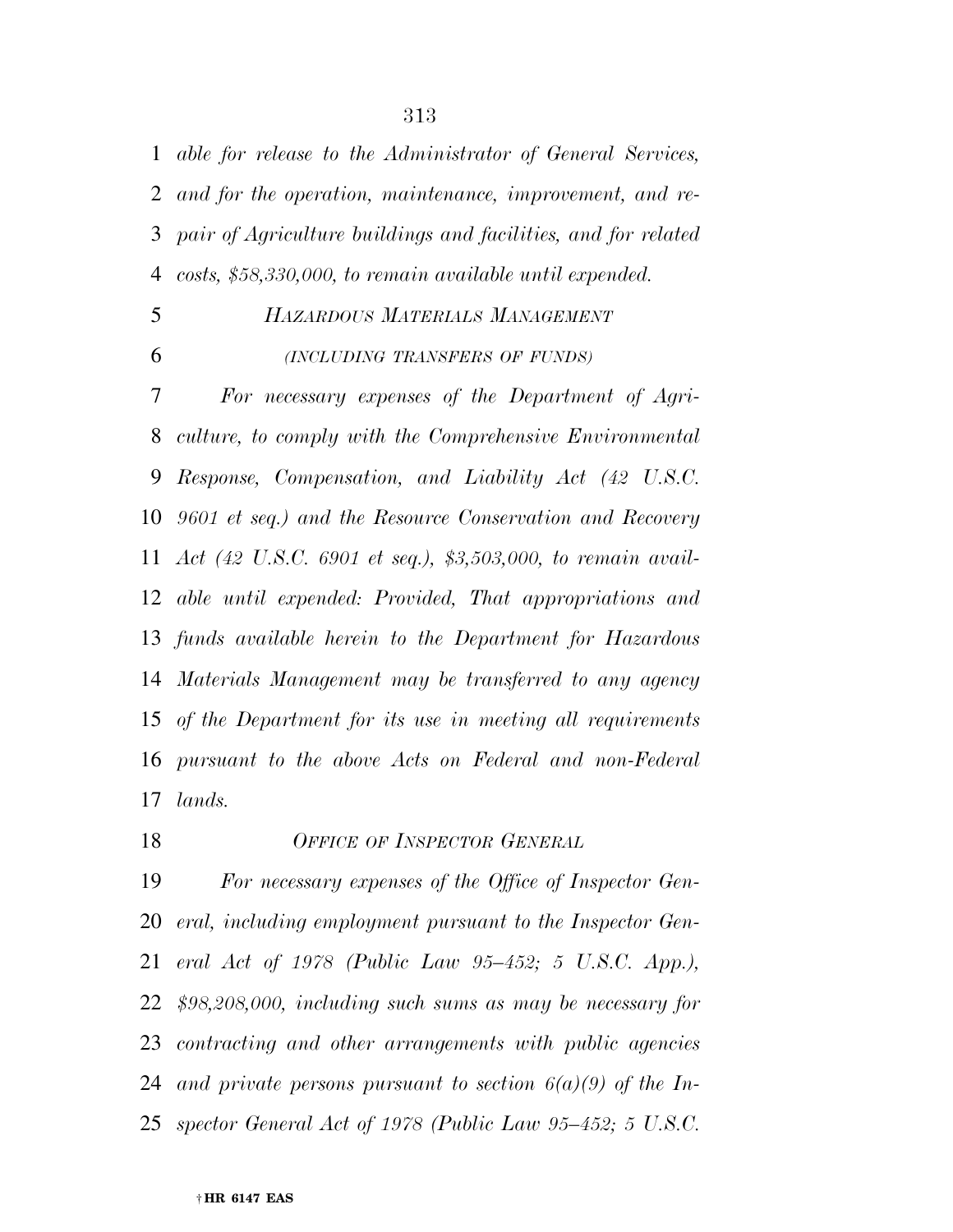*App.), and including not to exceed \$125,000 for certain con- fidential operational expenses, including the payment of in- formants, to be expended under the direction of the Inspec- tor General pursuant to the Inspector General Act of 1978 (Public Law 95–452; 5 U.S.C. App.) and section 1337 of the Agriculture and Food Act of 1981 (Public Law 97–98). OFFICE OF THE GENERAL COUNSEL For necessary expenses of the Office of the General Counsel, \$45,146,000. OFFICE OF ETHICS For necessary expenses of the Office of Ethics, \$4,136,000. OFFICE OF THE UNDER SECRETARY FOR RESEARCH, EDUCATION, AND ECONOMICS For necessary expenses of the Office of the Under Sec- retary for Research, Education, and Economics, \$800,000: Provided, That funds made available by this Act to an agency in the Research, Education, and Economics mission area for salaries and expenses are available to fund up to one administrative support staff for the Office. ECONOMIC RESEARCH SERVICE For necessary expenses of the Economic Research Serv-ice, \$86,757,000.*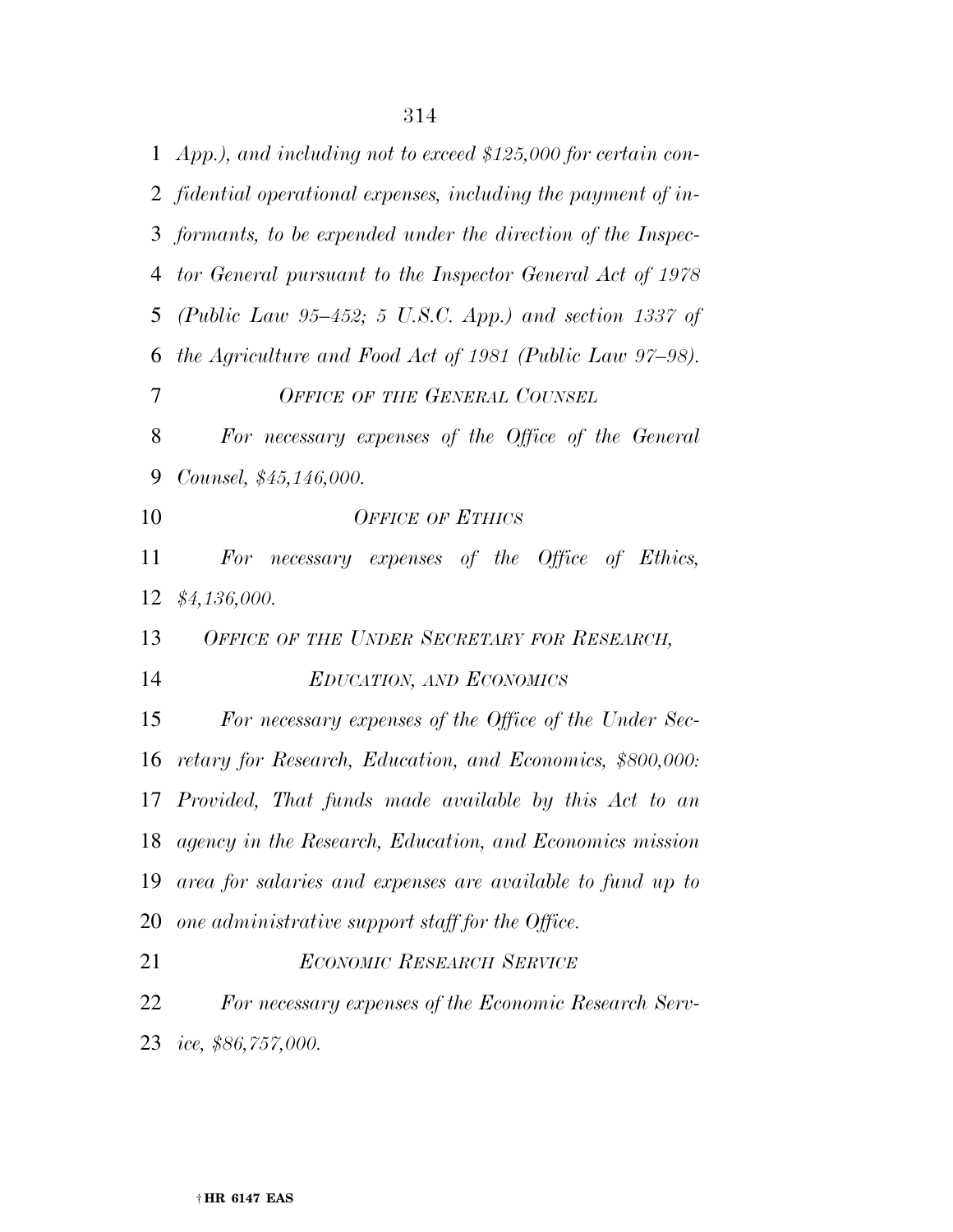| $\mathbf{1}$   | NATIONAL AGRICULTURAL STATISTICS SERVICE                         |
|----------------|------------------------------------------------------------------|
| $\overline{2}$ | For necessary expenses of the National Agricultural              |
| 3              | Statistics Service, \$174,767,000, of which up to \$45,300,000   |
| 4              | shall be available until expended for the Census of Agri-        |
| 5              | culture: Provided, That amounts made available for the           |
| 6              | Census of Agriculture may be used to conduct Current In-         |
| $\tau$         | dustrial Report surveys subject to $\degree$ U.S.C. 2204g(d) and |
| 8              | (f).                                                             |
| 9              | <b>AGRICULTURAL RESEARCH SERVICE</b>                             |
| 10             | <b>SALARIES AND EXPENSES</b>                                     |
| 11             | For necessary expenses of the Agricultural Research              |
| 12             | Service and for acquisition of lands by donation, exchange,      |
| 13             | or purchase at a nominal cost not to exceed \$100, and for       |
| 14             | land exchanges where the lands exchanged shall be of equal       |
| 15             | value or shall be equalized by a payment of money to the         |
| 16             | grantor which shall not exceed 25 percent of the total value     |
| 17             | of the land or interests transferred out of Federal ownership,   |
|                | 18 \$1,300,966,000, of which \$10,600,000, to remain available   |
| 19             | until expended, shall be used to carry out the science pro-      |
|                | 20 gram at the National Bio- and Agro-defense Facility lo-       |
| 21             | cated in Manhattan, Kansas; of which not less than               |
| 22             | $$2,000,000$ shall be available to carry out the dryland agri-   |
|                | 23 culture research program; and of which not less than          |
|                | 24 $$7,000,000$ shall be available for purposes of entering into |
| 25             | a management, operations, and research support contract          |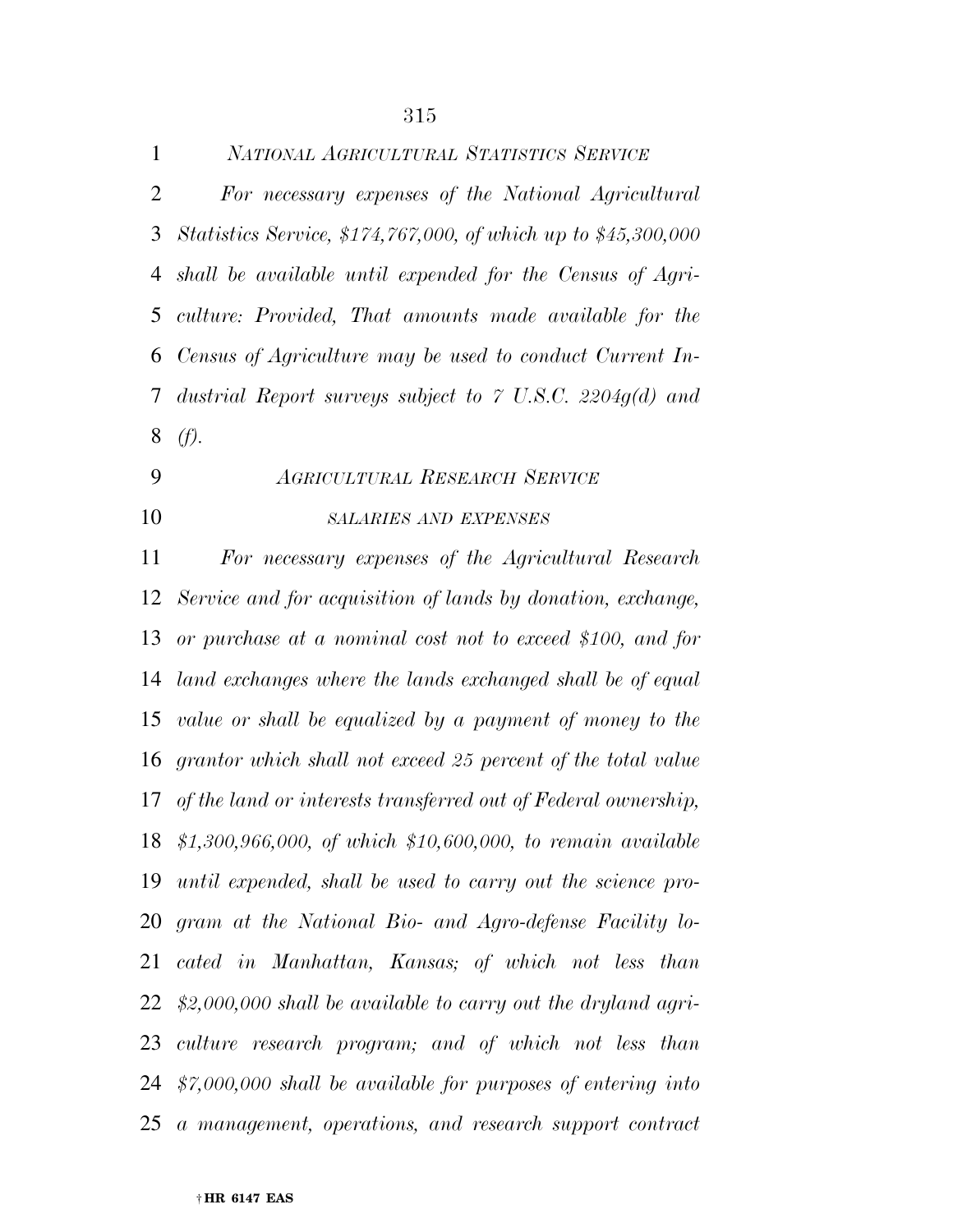*to expedite the hiring of a capable workforce for the commis- sioning of the Central Utility Plant and in support of oper- ations and management of the National Bio- and Agro-de- fense Facility: Provided, That appropriations hereunder shall be available for the operation and maintenance of air- craft and the purchase of not to exceed one for replacement only: Provided further, That appropriations hereunder shall be available pursuant to 7 U.S.C. 2250 for the construction, alteration, and repair of buildings and improvements, but unless otherwise provided, the cost of constructing any one building shall not exceed \$500,000, except for headhouses or greenhouses which shall each be limited to \$1,800,000, except for 10 buildings to be constructed or improved at a cost not to exceed \$1,100,000 each, and except for two buildings to be constructed at a cost not to exceed \$3,000,000 each, and the cost of altering any one building during the fiscal year shall not exceed 10 percent of the cur- rent replacement value of the building or \$500,000, which- ever is greater: Provided further, That appropriations here- under shall be available for entering into lease agreements at any Agricultural Research Service location for the con- struction of a research facility by a non-Federal entity for use by the Agricultural Research Service and a condition of the lease shall be that any facility shall be owned, oper-ated, and maintained by the non-Federal entity and shall*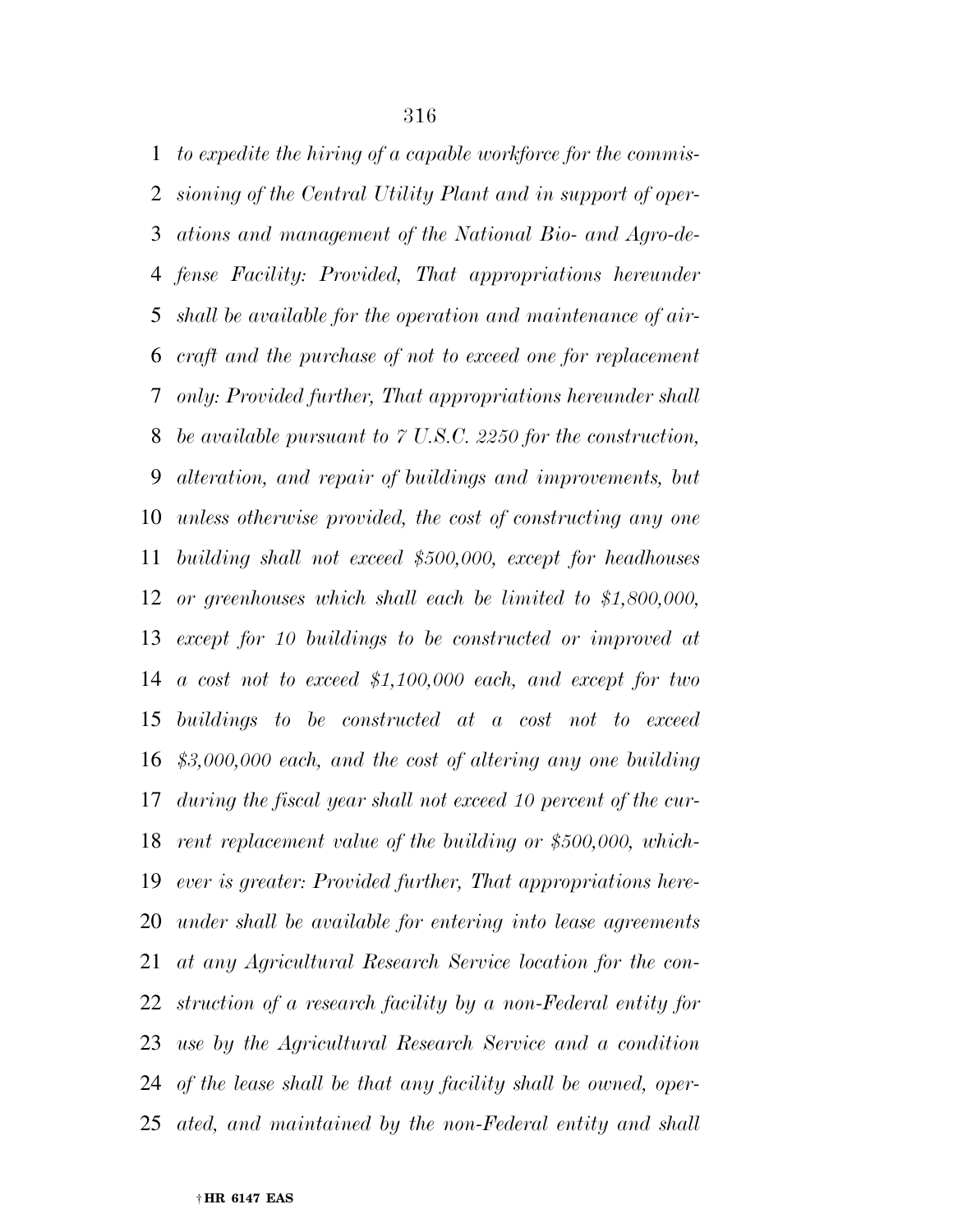*be removed upon the expiration or termination of the lease agreement: Provided further, That the limitations on alter- ations contained in this Act shall not apply to moderniza- tion or replacement of existing facilities at Beltsville, Mary- land: Provided further, That appropriations hereunder shall be available for granting easements at the Beltsville Agricultural Research Center: Provided further, That the foregoing limitations shall not apply to replacement of buildings needed to carry out the Act of April 24, 1948 (21 U.S.C. 113a): Provided further, That appropriations here- under shall be available for granting easements at any Ag- ricultural Research Service location for the construction of a research facility by a non-Federal entity for use by, and acceptable to, the Agricultural Research Service and a con- dition of the easements shall be that upon completion the facility shall be accepted by the Secretary, subject to the availability of funds herein, if the Secretary finds that ac- ceptance of the facility is in the interest of the United States: Provided further, That funds may be received from any State, other political subdivision, organization, or in- dividual for the purpose of establishing or operating any research facility or research project of the Agricultural Re-search Service, as authorized by law.*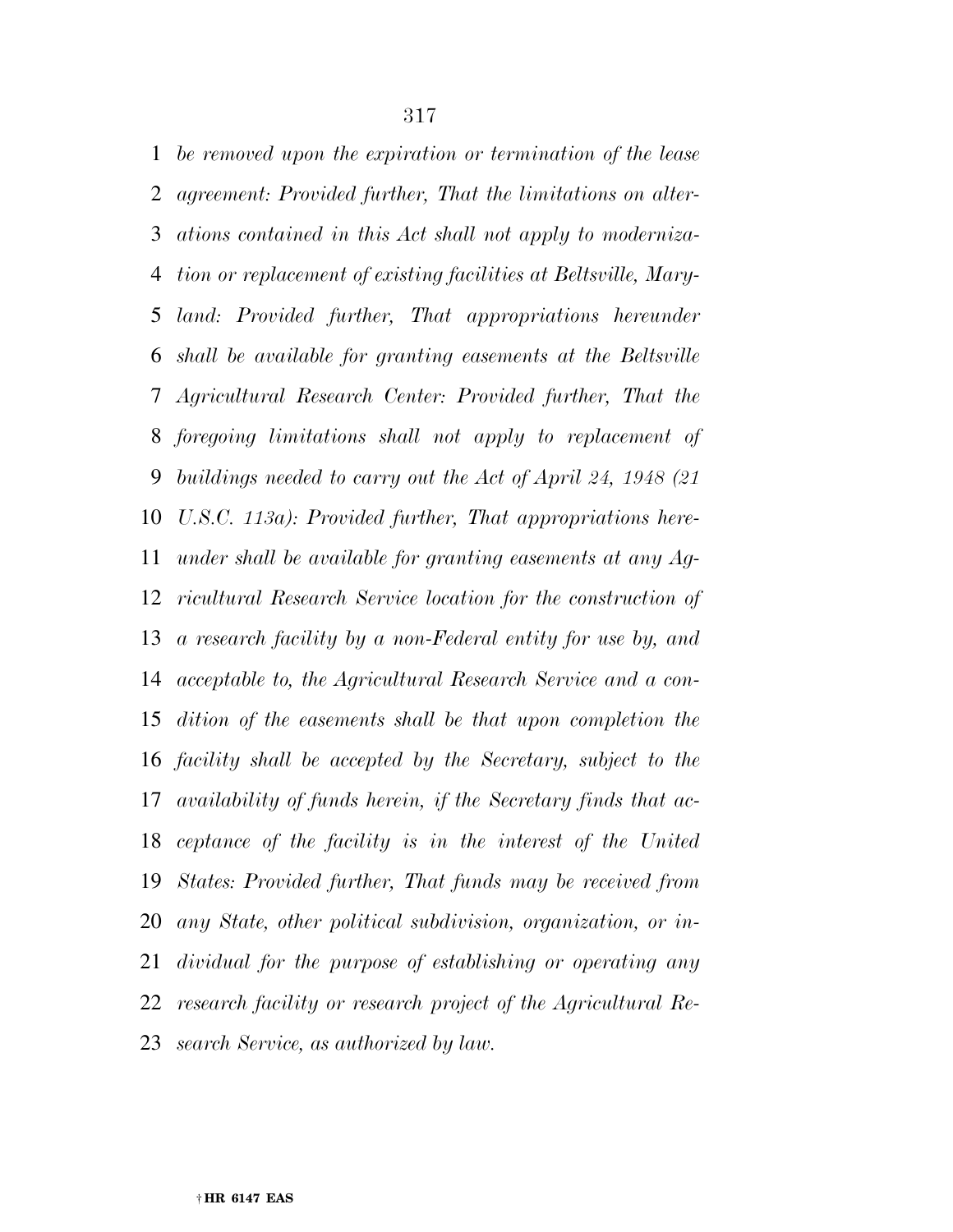*RESEARCH AND EDUCATION ACTIVITIES For payments to agricultural experiment stations, for cooperative forestry and other research, for facilities, and for other expenses, \$898,535,000, which shall be for the pur- poses, and in the amounts, specified in the table titled ''Na- tional Institute of Food and Agriculture, Research and Education Activities'' in the report accompanying this Act: Provided, That funds for research grants for 1994 institu- tions, education grants for 1890 institutions, capacity building for non-land-grant colleges of agriculture, the agri- culture and food research initiative, veterinary medicine loan repayment, multicultural scholars, graduate fellowship and institution challenge grants, and grants management systems shall remain available until expended: Provided further, That each institution eligible to receive funds under the Evans-Allen program receives no less than \$1,000,000: Provided further, That funds for education grants for Alas- ka Native and Native Hawaiian-serving institutions be made available to individual eligible institutions or con- sortia of eligible institutions with funds awarded equally to each of the States of Alaska and Hawaii: Provided fur- ther, That funds for education grants for 1890 institutions shall be made available to institutions eligible to receive funds under 7 U.S.C. 3221 and 3222: Provided further,* 

*NATIONAL INSTITUTE OF FOOD AND AGRICULTURE*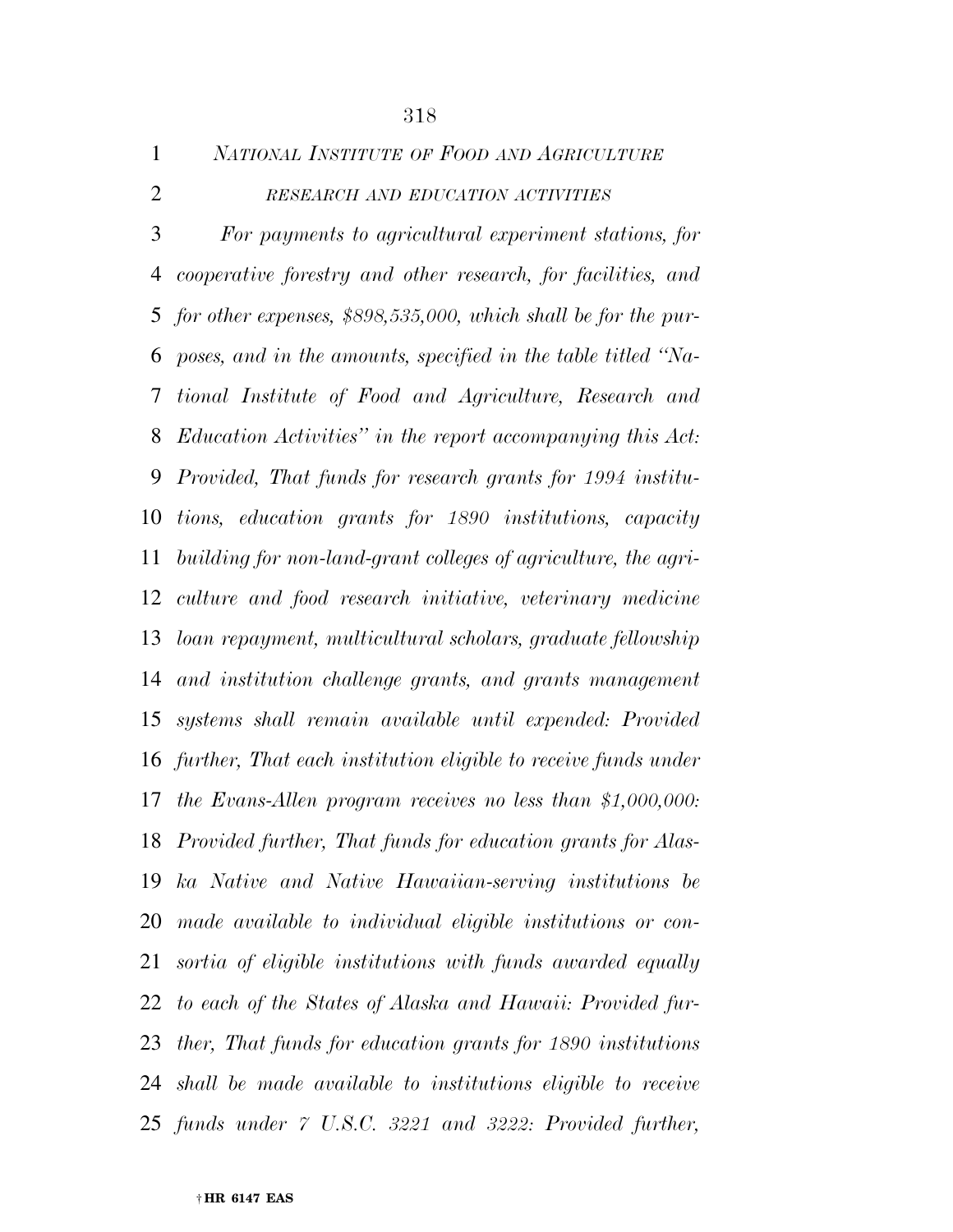*That not more than 5 percent of the amounts made avail- able by this or any other Act to carry out the Agriculture and Food Research Initiative under 7 U.S.C. 450i(b) may be retained by the Secretary of Agriculture to pay adminis- trative costs incurred by the Secretary in carrying out that authority.* 

*NATIVE AMERICAN INSTITUTIONS ENDOWMENT FUND*

 *For the Native American Institutions Endowment Fund authorized by Public Law 103–382 (7 U.S.C. 301 note), \$11,880,000, to remain available until expended.* 

## *EXTENSION ACTIVITIES*

 *For payments to States, the District of Columbia, Puerto Rico, Guam, the Virgin Islands, Micronesia, the Northern Marianas, and American Samoa, \$486,692,000, which shall be for the purposes, and in the amounts, speci- fied in the table titled ''National Institute of Food and Agri- culture, Extension Activities'' in the report accompanying this Act: Provided, That funds for facility improvements at 1890 institutions shall remain available until expended: Provided further, That institutions eligible to receive funds under 7 U.S.C. 3221 for cooperative extension receive no less than \$1,000,000: Provided further, That funds for coop- erative extension under sections 3(b) and (c) of the Smith-Lever Act (7 U.S.C. 343(b) and (c)) and section 208(c) of*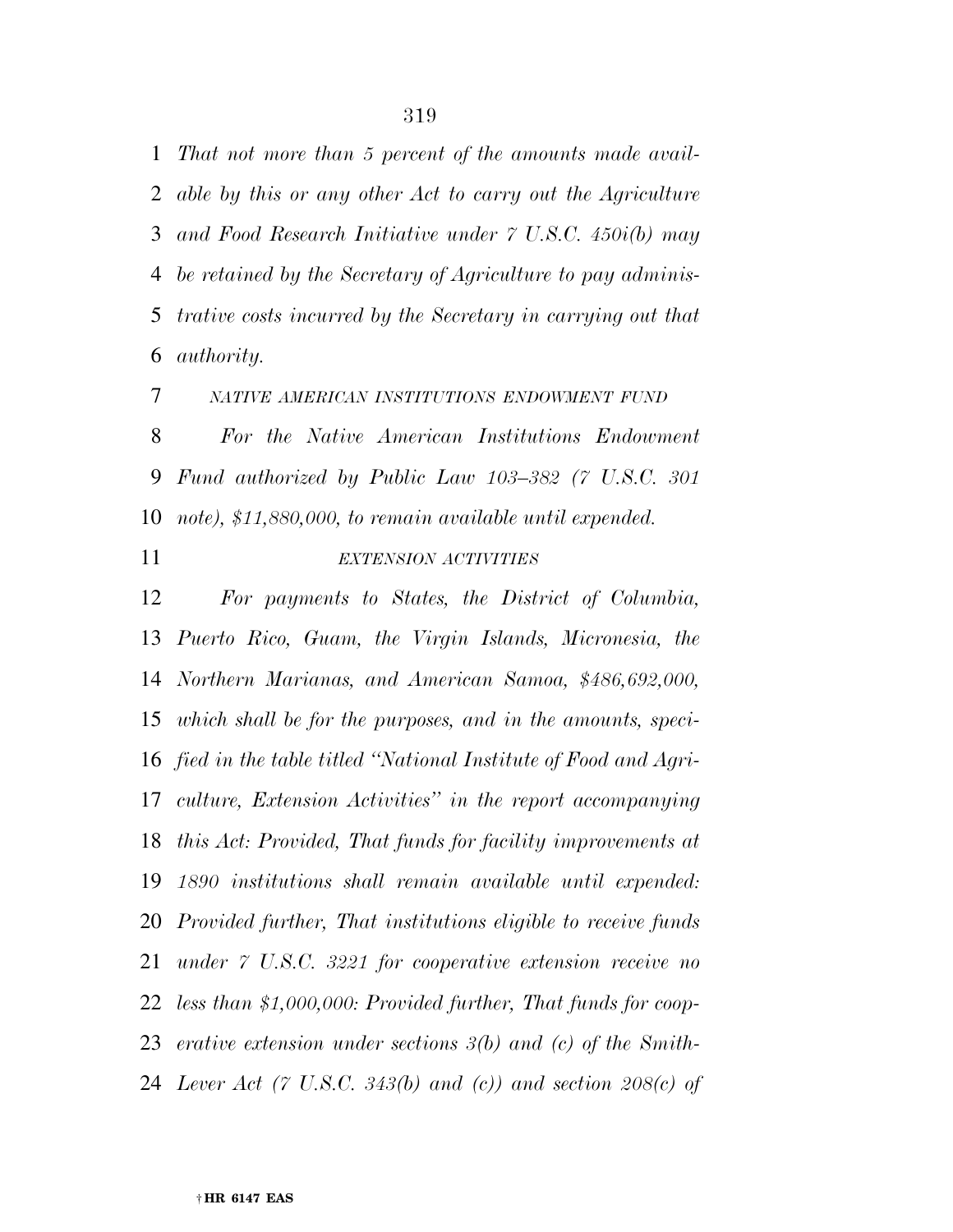*Public Law 93–471 shall be available for retirement and employees' compensation costs for extension agents.* 

### *INTEGRATED ACTIVITIES*

 *For the integrated research, education, and extension grants programs, including necessary administrative ex- penses, \$38,000,000, which shall be for the purposes, and in the amounts, specified in the table titled ''National Insti- tute of Food and Agriculture, Integrated Activities'' in the report accompanying this Act: Provided, That funds for the Food and Agriculture Defense Initiative shall remain avail- able until September 30, 2020: Provided further, That not- withstanding any other provision of law, indirect costs shall not be charged against any Extension Implementation Pro- gram Area grant awarded under the Crop Protection/Pest Management Program (7 U.S.C. 7626).* 

 *OFFICE OF THE UNDER SECRETARY FOR MARKETING AND REGULATORY PROGRAMS*

 *For necessary expenses of the Office of the Under Sec- retary for Marketing and Regulatory Programs, \$901,000: Provided, That funds made available by this Act to an agency in the Marketing and Regulatory Programs mission area for salaries and expenses are available to fund up to one administrative support staff for the Office.*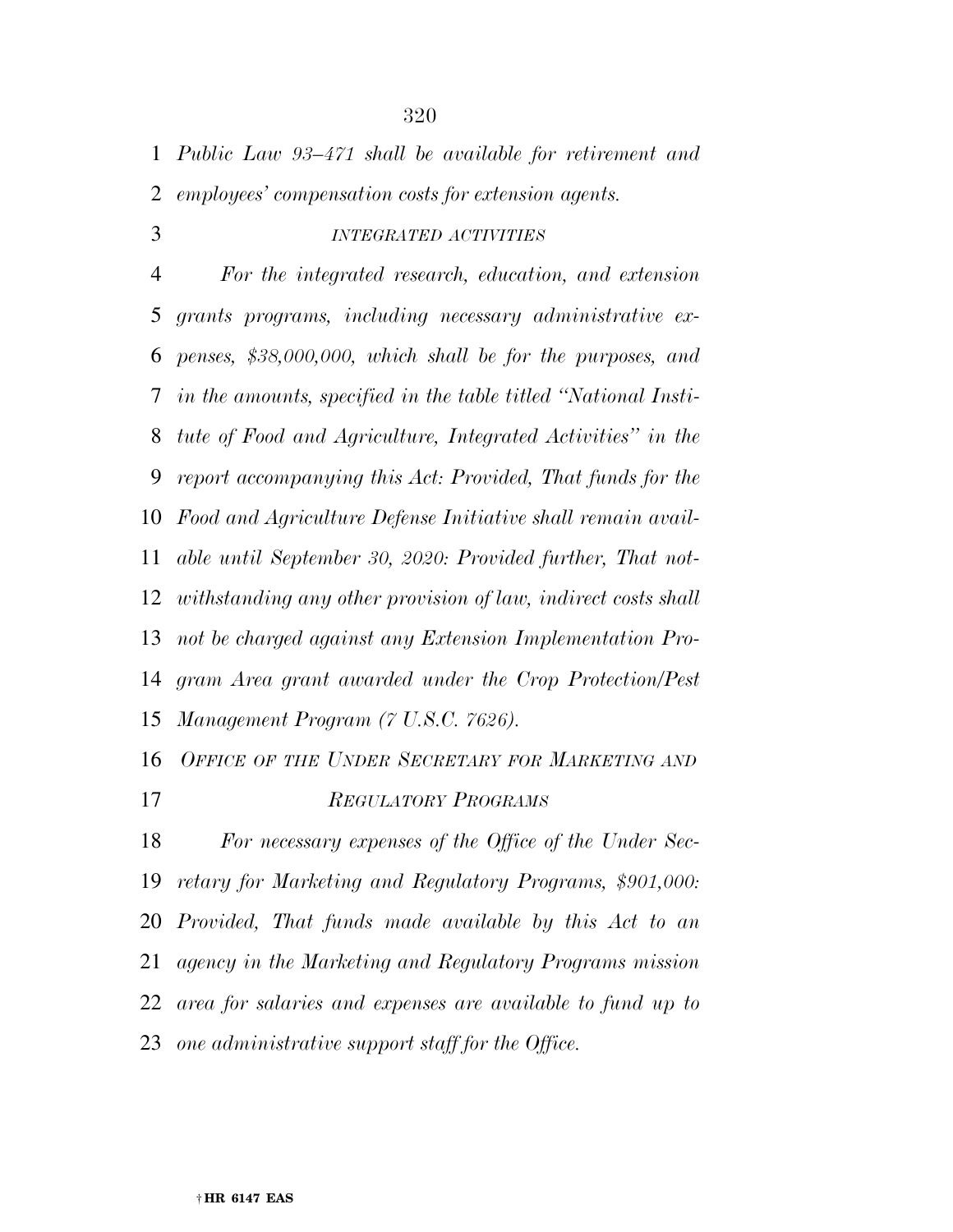| $\mathbf{1}$   | ANIMAL AND PLANT HEALTH INSPECTION SERVICE                             |
|----------------|------------------------------------------------------------------------|
| $\overline{2}$ | <b>SALARIES AND EXPENSES</b>                                           |
| 3              | (INCLUDING TRANSFERS OF FUNDS)                                         |
| $\overline{4}$ | For necessary expenses of the Animal and Plant                         |
| 5              | Health Inspection Service, including up to \$30,000 for rep-           |
| 6              | resentation allowances and for expenses pursuant to the                |
| 7              | Foreign Service Act of 1980 (22 U.S.C.<br>4085,                        |
| 8              | \$1,000,493,000, of which \$470,000, to remain available               |
| 9              | until expended, shall be available for the control of out-             |
| 10             | breaks of insects, plant diseases, animal diseases and for             |
|                | 11 control of pest animals and birds ("contingency fund") to           |
|                | 12 the extent necessary to meet emergency conditions; of which         |
| 13             | $$11,520,000, to remain available until expanded, shall be$            |
| 14             | used for the cotton pests program for cost share purposes              |
| 15             | or for debt retirement for active eradication zones; of which          |
| 16             | $$37,857,000$ , to remain available until expended, shall be           |
|                | 17 for Animal Health Technical Services; of which \$705,000            |
| 18             | shall be for activities under the authority of the Horse Pro-          |
| 19             | tection Act of 1970, as amended $(15 \text{ U.S.C. } 1831)$ ; of which |
| 20             | $$62,840,000, to remain available until expanded, shall be$            |
| 21             | used to support avian health; of which $$4,251,000$ , to re-           |
| 22             | main available until expended, shall be for information                |
| 23             | technology infrastructure; of which \$178,170,000, to remain           |
| 24             | available until expended, shall be for specialty crop pests;           |
| 25             | of which, \$11,826,000, to remain available until expended,            |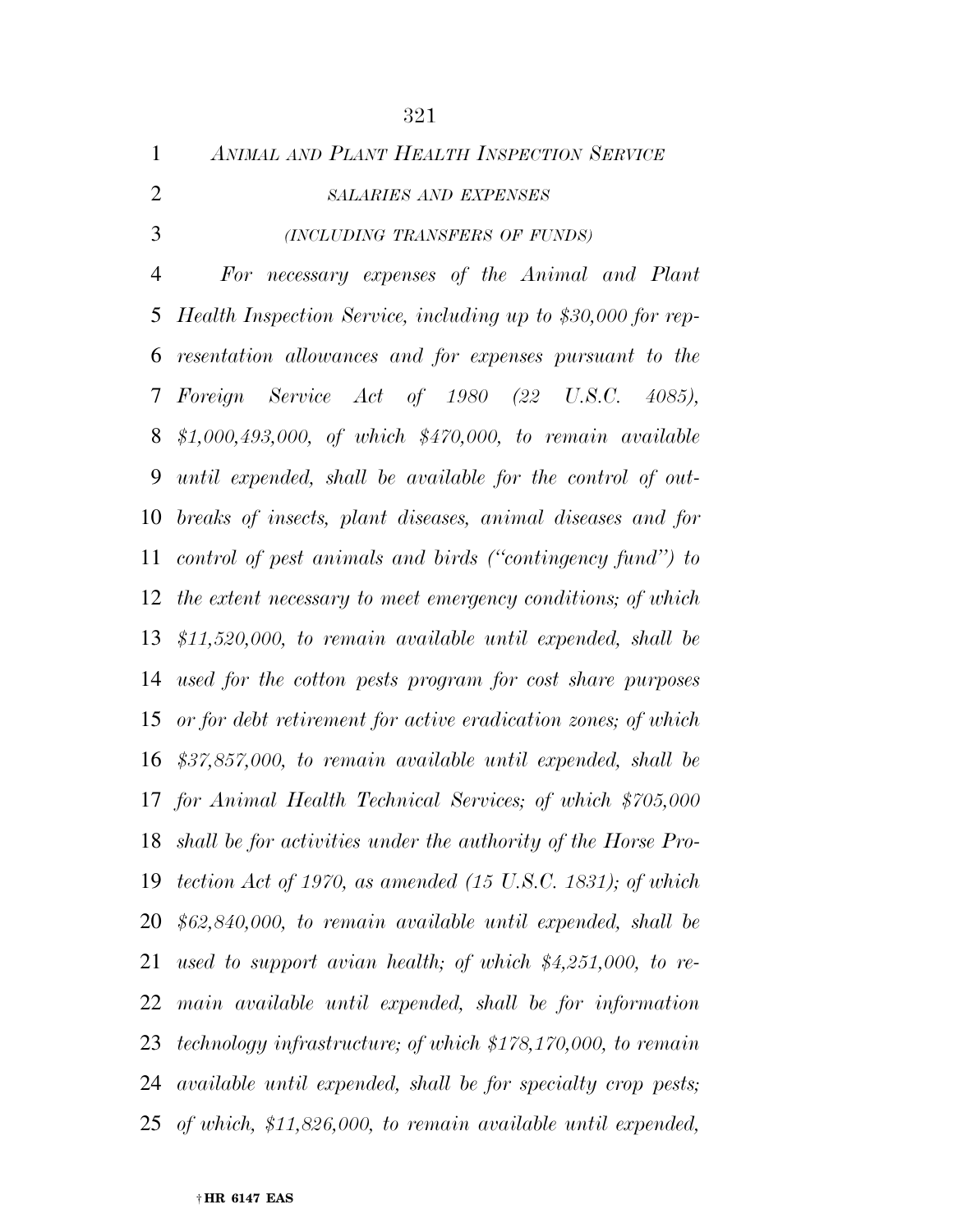*shall be for field crop and rangeland ecosystem pests; of which \$16,523,000, to remain available until expended, shall be for zoonotic disease management; of which \$41,466,000, to remain available until expended, shall be for emergency preparedness and response; of which \$60,000,000, to remain available until expended, shall be for tree and wood pests; of which \$5,725,000, to remain available until expended, shall be for the National Veteri- nary Stockpile; of which up to \$1,500,000, to remain avail- able until expended, shall be for the scrapie program for indemnities; of which \$2,500,000, to remain available until expended, shall be for the wildlife damage management pro- gram for aviation safety: Provided, That of amounts avail- able under this heading for wildlife services methods devel- opment, \$1,000,000 shall remain available until expended: Provided further, That of amounts available under this heading for the screwworm program, \$4,990,000 shall re- main available until expended; of which \$13,600,000, to re- main available until expended, shall be used to carry out the science program at the National Bio- and Agro-defense Facility located in Manhattan, Kansas: Provided further, That no funds shall be used to formulate or administer a brucellosis eradication program for the current fiscal year that does not require minimum matching by the States of at least 40 percent: Provided further, That this appropria-*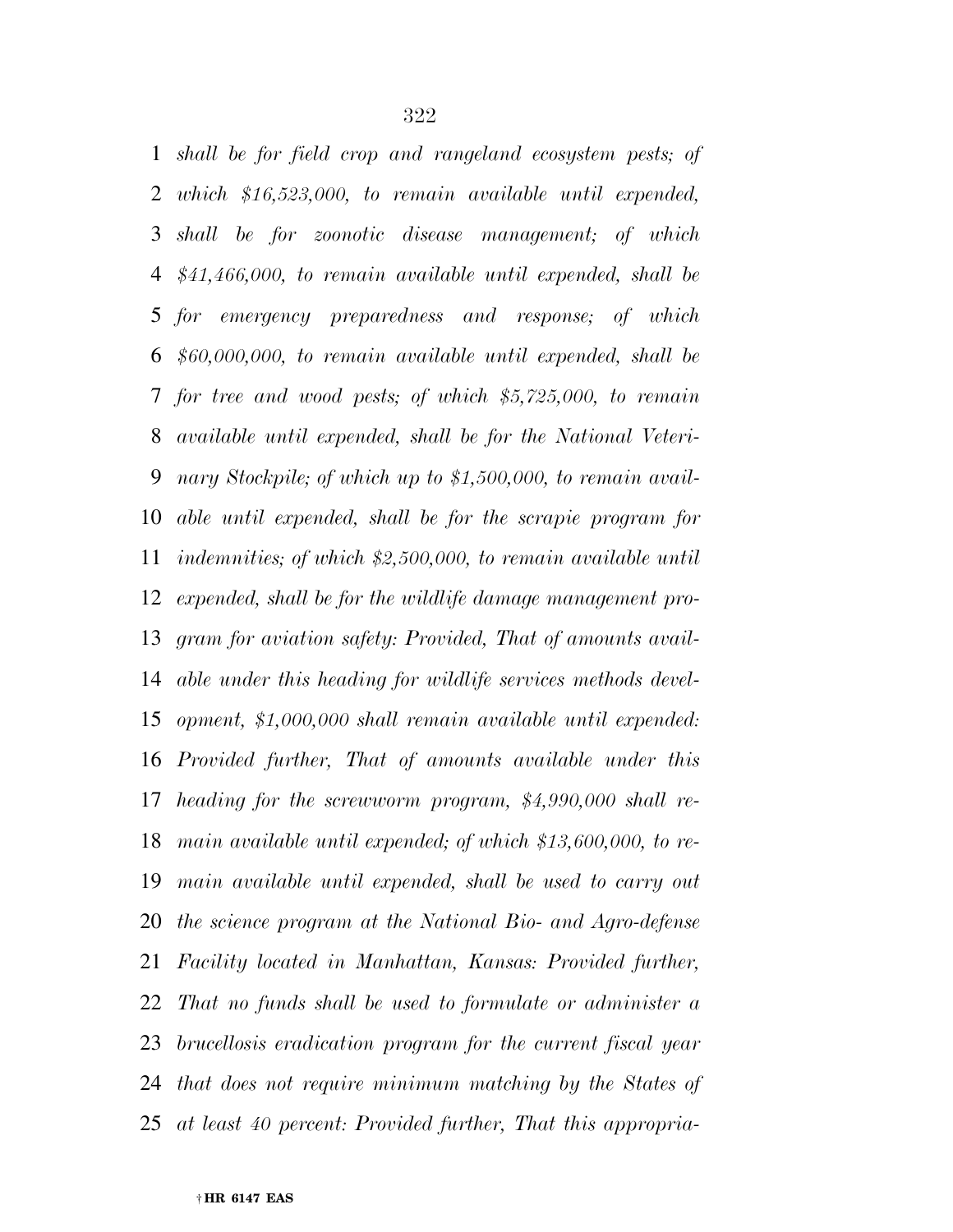*tion shall be available for the operation and maintenance of aircraft and the purchase of not to exceed five, of which two shall be for replacement only: Provided further, That in addition, in emergencies which threaten any segment of the agricultural production industry of the United States, the Secretary may transfer from other appropriations or funds available to the agencies or corporations of the De- partment such sums as may be deemed necessary, to be available only in such emergencies for the arrest and eradi- cation of contagious or infectious disease or pests of ani- mals, poultry, or plants, and for expenses in accordance with sections 10411 and 10417 of the Animal Health Pro- tection Act (7 U.S.C. 8310 and 8316) and sections 431 and 442 of the Plant Protection Act (7 U.S.C. 7751 and 7772), and any unexpended balances of funds transferred for such emergency purposes in the preceding fiscal year shall be merged with such transferred amounts: Provided further, That appropriations hereunder shall be available pursuant to law (7 U.S.C. 2250) for the repair and alteration of leased buildings and improvements, but unless otherwise provided the cost of altering any one building during the fiscal year shall not exceed 10 percent of the current replace-ment value of the building.* 

 *In fiscal year 2019, the agency is authorized to collect fees to cover the total costs of providing technical assistance,*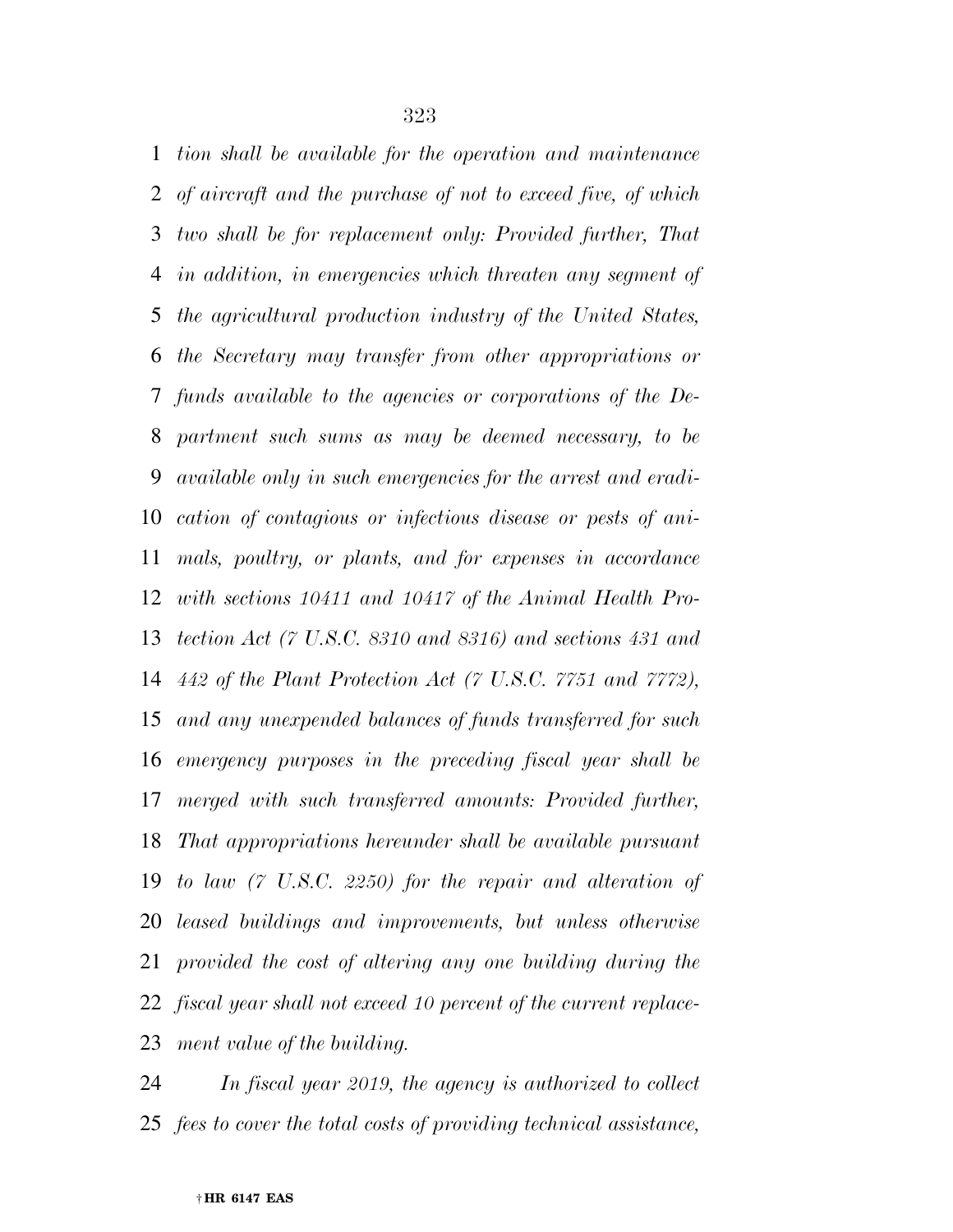*goods, or services requested by States, other political sub- divisions, domestic and international organizations, foreign governments, or individuals, provided that such fees are structured such that any entity's liability for such fees is reasonably based on the technical assistance, goods, or serv- ices provided to the entity by the agency, and such fees shall be reimbursed to this account, to remain available until ex- pended, without further appropriation, for providing such assistance, goods, or services.* 

### *BUILDINGS AND FACILITIES*

 *For plans, construction, repair, preventive mainte- nance, environmental support, improvement, extension, al- teration, and purchase of fixed equipment or facilities, as authorized by 7 U.S.C. 2250, and acquisition of land as authorized by 7 U.S.C. 428a, \$3,175,000, to remain avail-able until expended.* 

*AGRICULTURAL MARKETING SERVICE*

#### *MARKETING SERVICES*

 *For necessary expenses of the Agricultural Marketing Service, \$155,845,000, of which \$4,000,000 shall be avail- able for the purposes of section 12306 of Public Law 113– 79; and of which \$7,000,000 shall be available for mar- keting activities authorized under section 204(b) of the Ag- ricultural Marketing Act of 1946 (7 U.S.C. 1623(b)) to pro-vide to State departments of agriculture, State cooperative*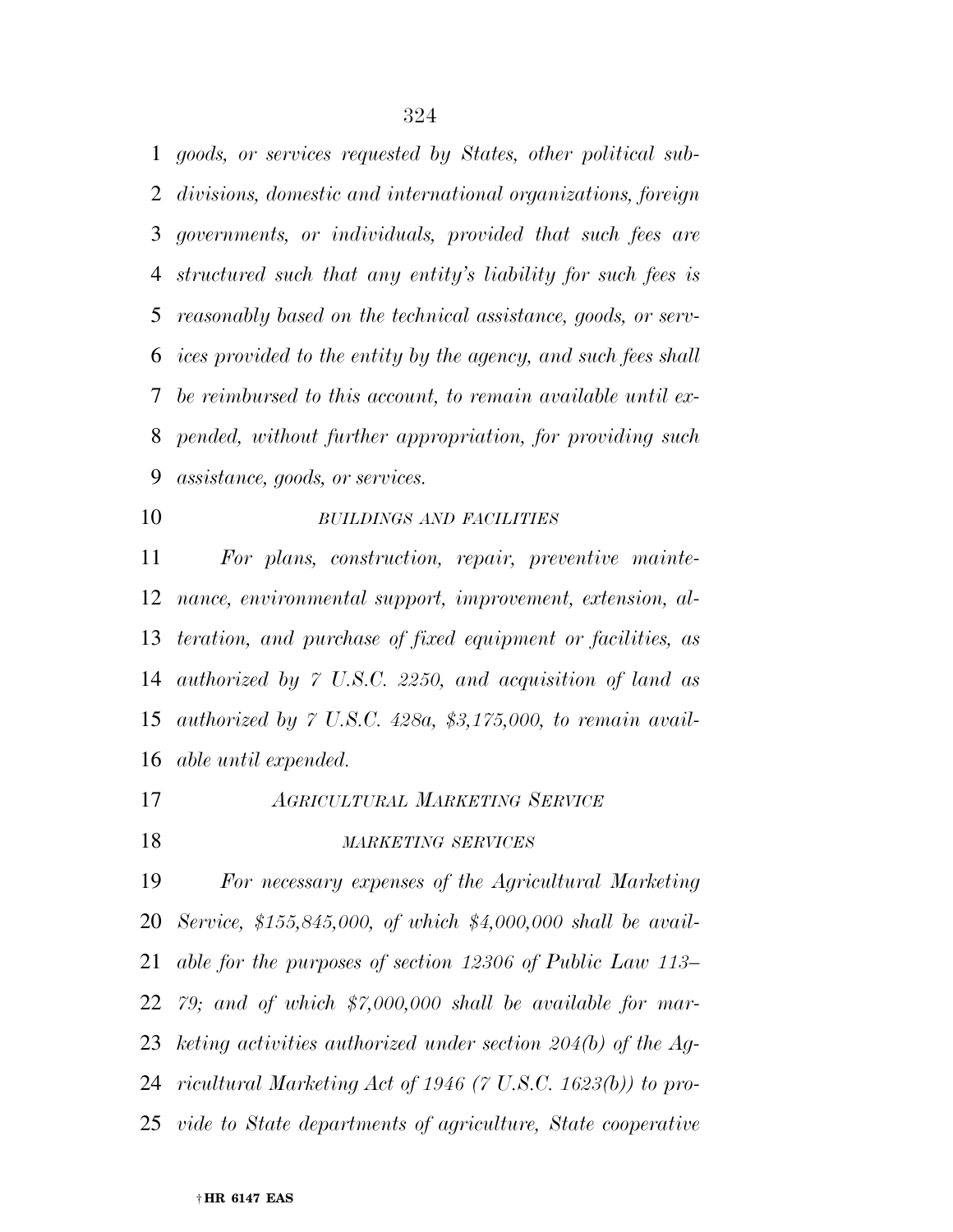*extension services, institutions of higher education, and nonprofit organizations grants to carry out programs and provide technical assistance to promote innovation, process improvement, and marketing relating to dairy products: Provided, That this appropriation shall be available pursu- ant to law (7 U.S.C. 2250) for the alteration and repair of buildings and improvements, but the cost of altering any one building during the fiscal year shall not exceed 10 per-cent of the current replacement value of the building.* 

 *Fees may be collected for the cost of standardization activities, as established by regulation pursuant to law (31 U.S.C. 9701).* 

*LIMITATION ON ADMINISTRATIVE EXPENSES*

 *Not to exceed \$60,982,000 (from fees collected) shall be obligated during the current fiscal year for administrative expenses: Provided, That if crop size is understated and/ or other uncontrollable events occur, the agency may exceed this limitation by up to 10 percent with notification to the Committees on Appropriations of both Houses of Congress.* 

*FUNDS FOR STRENGTHENING MARKETS, INCOME, AND*

*SUPPLY (SECTION 32)*

*(INCLUDING TRANSFERS OF FUNDS)*

 *Funds available under section 32 of the Act of August 24, 1935 (7 U.S.C. 612c), shall be used only for commodity program expenses as authorized therein, and other related*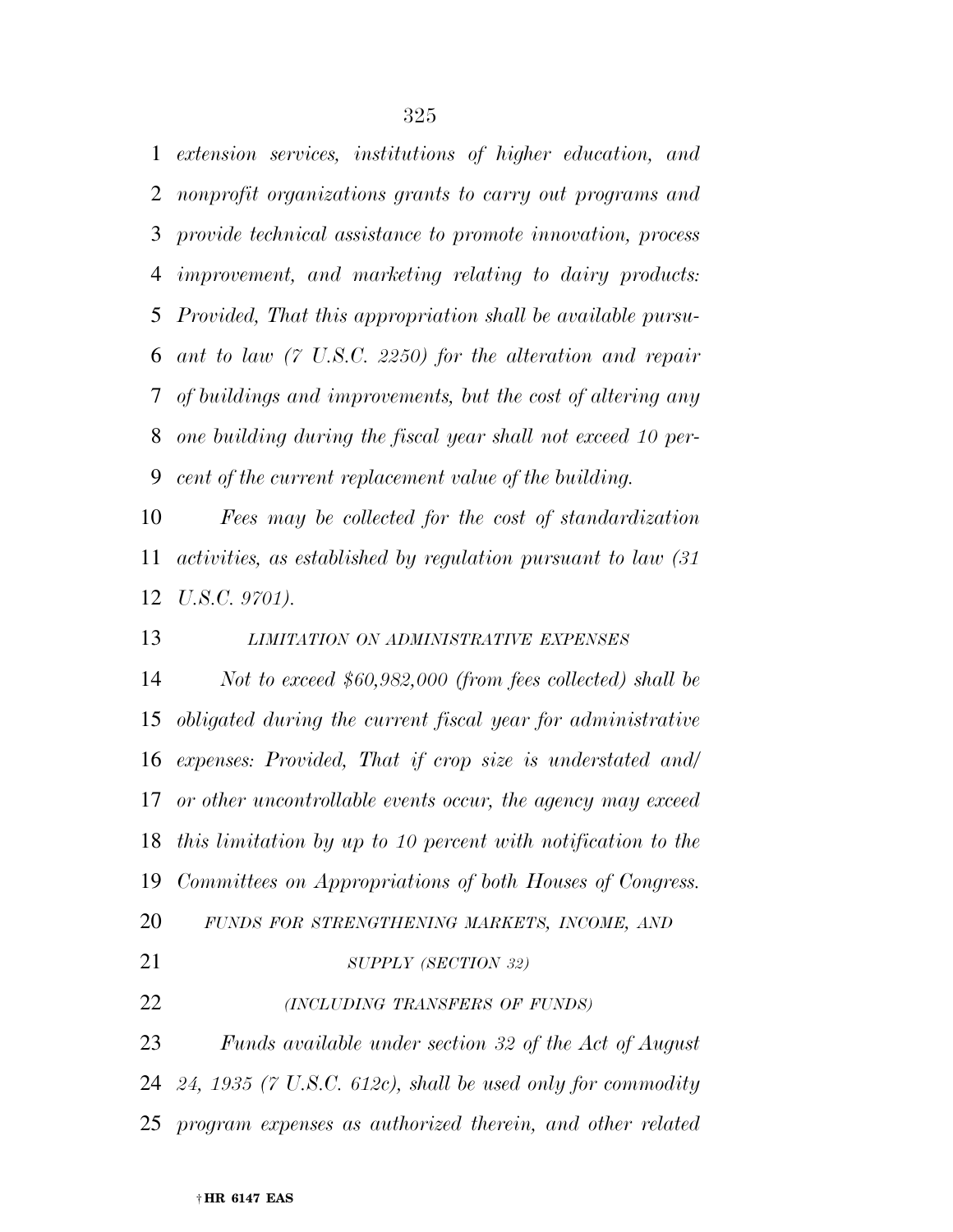*operating expenses, except for: (1) transfers to the Depart- ment of Commerce as authorized by the Fish and Wildlife Act of 1956 (16 U.S.C. 742a et seq.); (2) transfers otherwise provided in this Act; and (3) not more than \$20,489,000 for formulation and administration of marketing agree- ments and orders pursuant to the Agricultural Marketing Agreement Act of 1937 and the Agricultural Act of 1961 (Public Law 87–128).* 

 *PAYMENTS TO STATES AND POSSESSIONS For payments to departments of agriculture, bureaus and departments of markets, and similar agencies for mar- keting activities under section 204(b) of the Agricultural Marketing Act of 1946 (7 U.S.C. 1623(b)), \$1,235,000.* 

 *LIMITATION ON INSPECTION AND WEIGHING SERVICES EXPENSES*

 *Not to exceed \$55,000,000 (from fees collected) shall be obligated during the current fiscal year for inspection and weighing services: Provided, That if grain export activities require additional supervision and oversight, or other un- controllable factors occur, this limitation may be exceeded by up to 10 percent with notification to the Committees on Appropriations of both Houses of Congress.* 

*OFFICE OF THE UNDER SECRETARY FOR FOOD SAFETY*

 *For necessary expenses of the Office of the Under Sec-retary for Food Safety, \$800,000: Provided, That funds*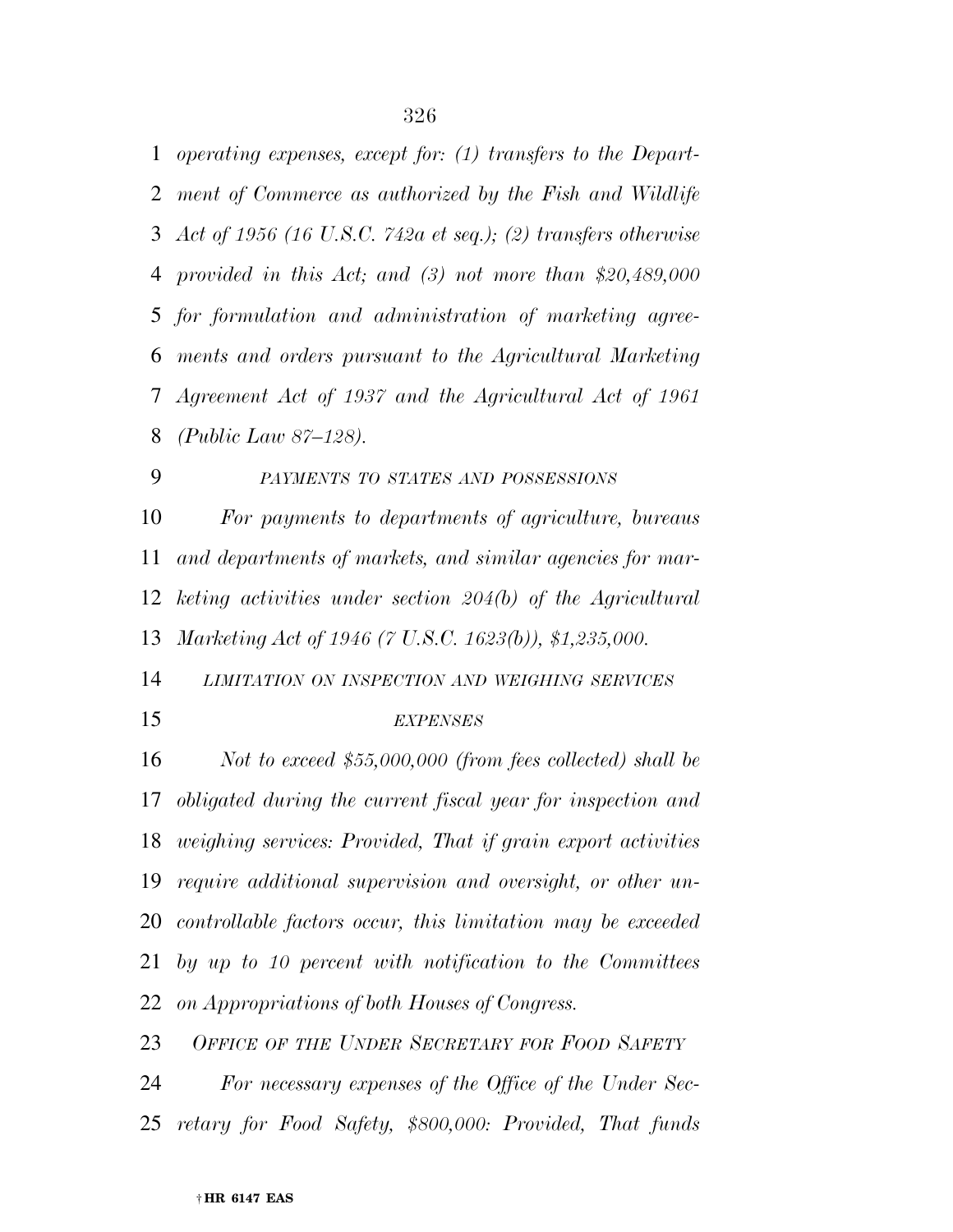*made available by this Act to an agency in the Food Safety mission area for salaries and expenses are available to fund up to one administrative support staff for the Office.* 

#### *FOOD SAFETY AND INSPECTION SERVICE*

 *For necessary expenses to carry out services authorized by the Federal Meat Inspection Act, the Poultry Products Inspection Act, and the Egg Products Inspection Act, in- cluding not to exceed \$10,000 for representation allowances and for expenses pursuant to section 8 of the Act approved August 3, 1956 (7 U.S.C. 1766), \$1,049,344,000; and in addition, \$1,000,000 may be credited to this account from fees collected for the cost of laboratory accreditation as au- thorized by section 1327 of the Food, Agriculture, Conserva- tion and Trade Act of 1990 (7 U.S.C. 138f): Provided, That funds provided for the Public Health Data Communication Infrastructure system shall remain available until ex- pended: Provided further, That no fewer than 148 full-time equivalent positions shall be employed during fiscal year 2019 for purposes dedicated solely to inspections and en- forcement related to the Humane Methods of Slaughter Act (7 U.S.C. 1901 et seq.): Provided further, That the Food Safety and Inspection Service shall continue implementa-tion of section 11016 of Public Law 110–246 as further clarified by the amendments made in section 12106 of Pub-lic Law 113–79: Provided further, That this appropriation*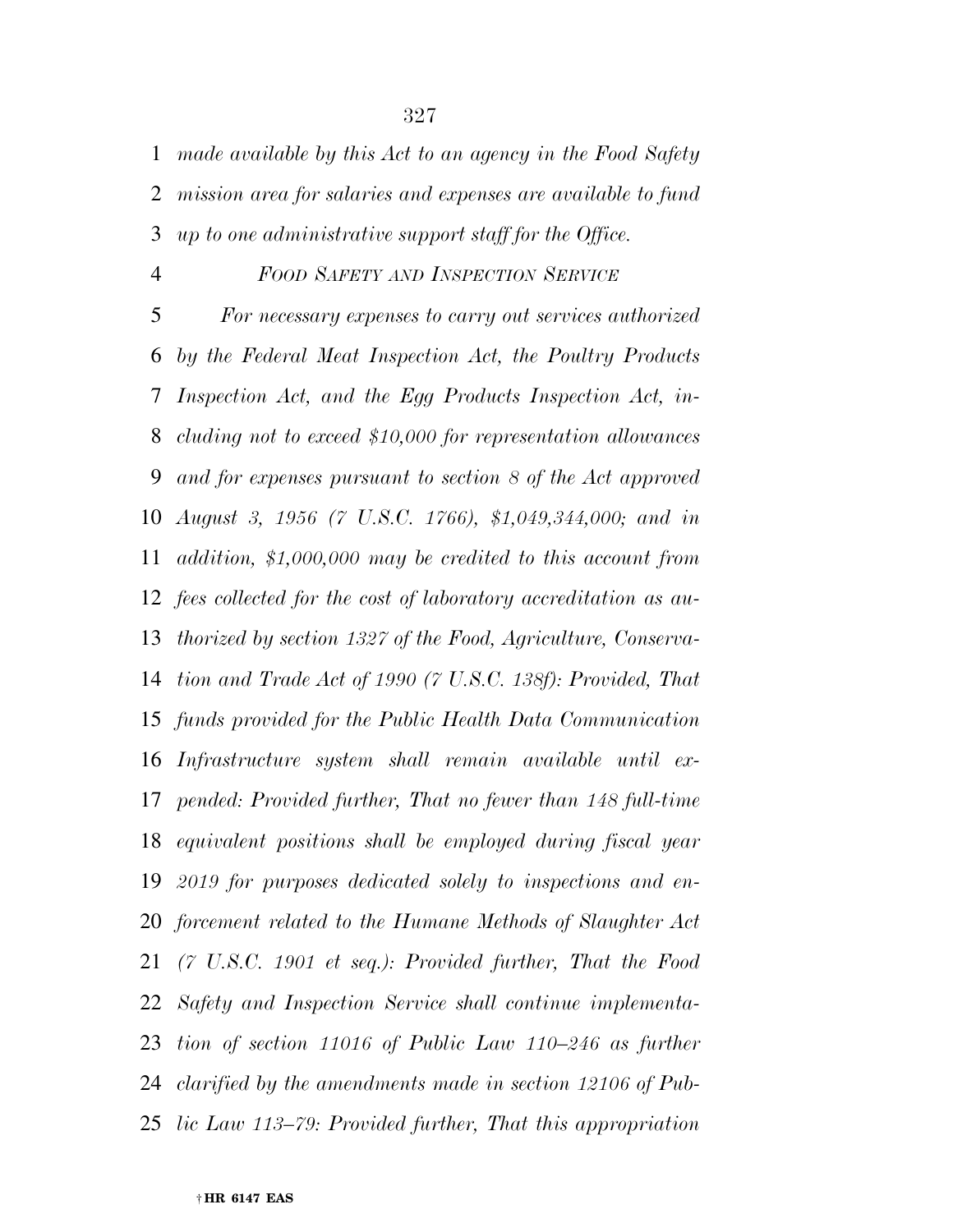*shall be available pursuant to law (7 U.S.C. 2250) for the alteration and repair of buildings and improvements, but the cost of altering any one building during the fiscal year shall not exceed 10 percent of the current replacement value of the building.*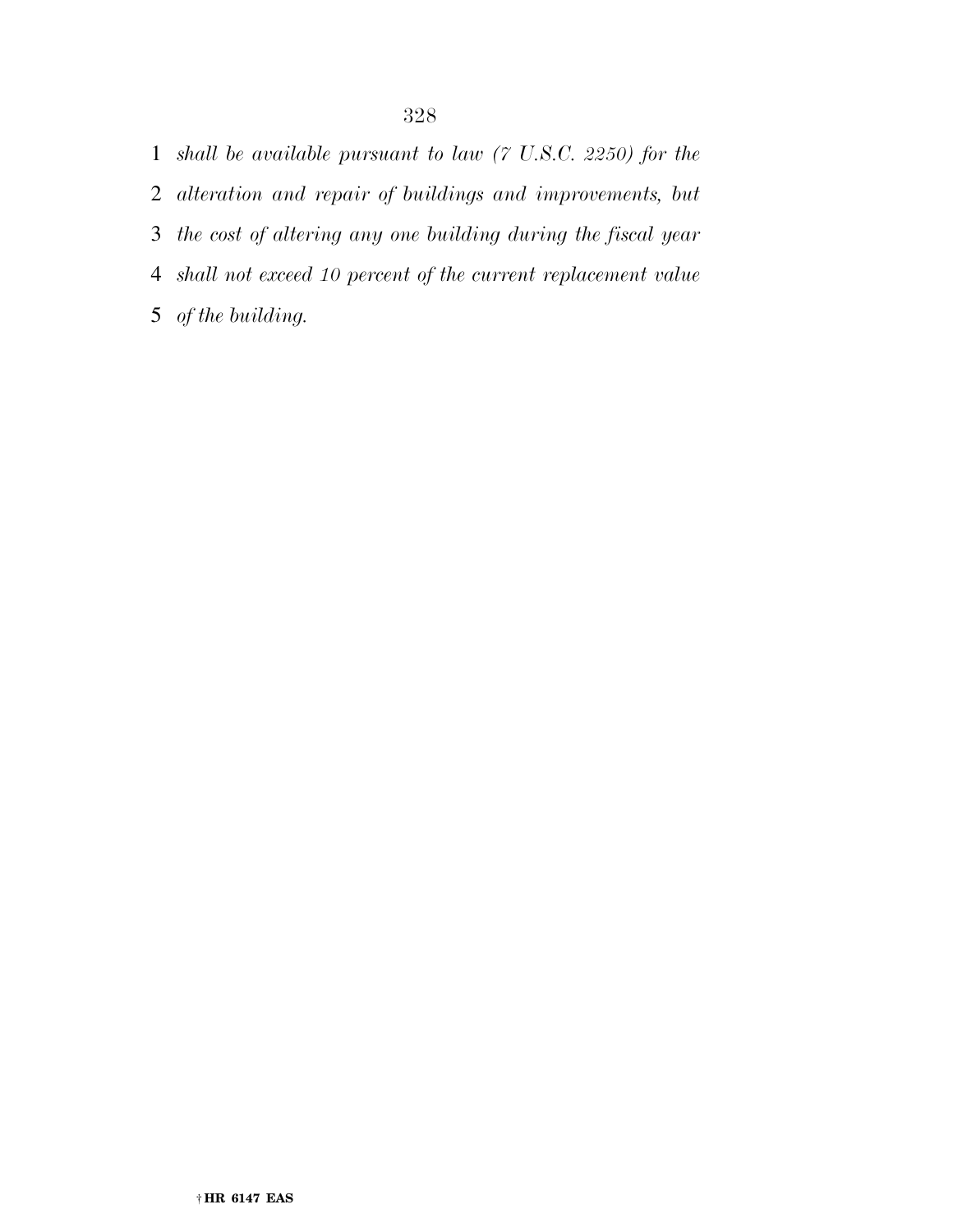|                | 329                                                             |
|----------------|-----------------------------------------------------------------|
| $\mathbf{1}$   | TITLE II                                                        |
| $\overline{2}$ | <b>FARM PRODUCTION AND CONSERVATION</b>                         |
| 3              | <b>PROGRAMS</b>                                                 |
| $\overline{4}$ | OFFICE OF THE UNDER SECRETARY FOR FARM                          |
| 5              | PRODUCTION AND CONSERVATION                                     |
| 6              | For necessary expenses of the Office of the Under Sec-          |
| 7              | retary for Farm Production and Conservation, \$901,000:         |
| 8              | Provided, That funds made available by this Act to an           |
| 9              | agency in the Farm Production and Conservation mission          |
| 10             | area for salaries and expenses are available to fund up to      |
| 11             | one administrative support staff for the Office.                |
| 12             | <b>FARM PRODUCTION AND CONSERVATION BUSINESS</b>                |
|                |                                                                 |
| 13             | <b>CENTER</b>                                                   |
| 14             | For necessary expenses of the Farm Production and               |
| 15             | Conservation Business Center, \$1,028,000, to remain avail-     |
| 16             | able until expended: Provided, That \$149,000 of amounts        |
|                | 17 appropriated for the current fiscal year pursuant to section |
|                | 18 $1241(a)$ of the Farm Security and Rural Investment Act      |
| 19             | of 1985 (16 U.S.C. 3841(a)) shall be transferred to and         |
| 20             | merged with this account.                                       |
| 21             | <b>FARM SERVICE AGENCY</b>                                      |
| 22             | <b>SALARIES AND EXPENSES</b>                                    |
| 23             | (INCLUDING TRANSFERS OF FUNDS)                                  |
| 24             | For necessary expenses of the Farm Service Agency,              |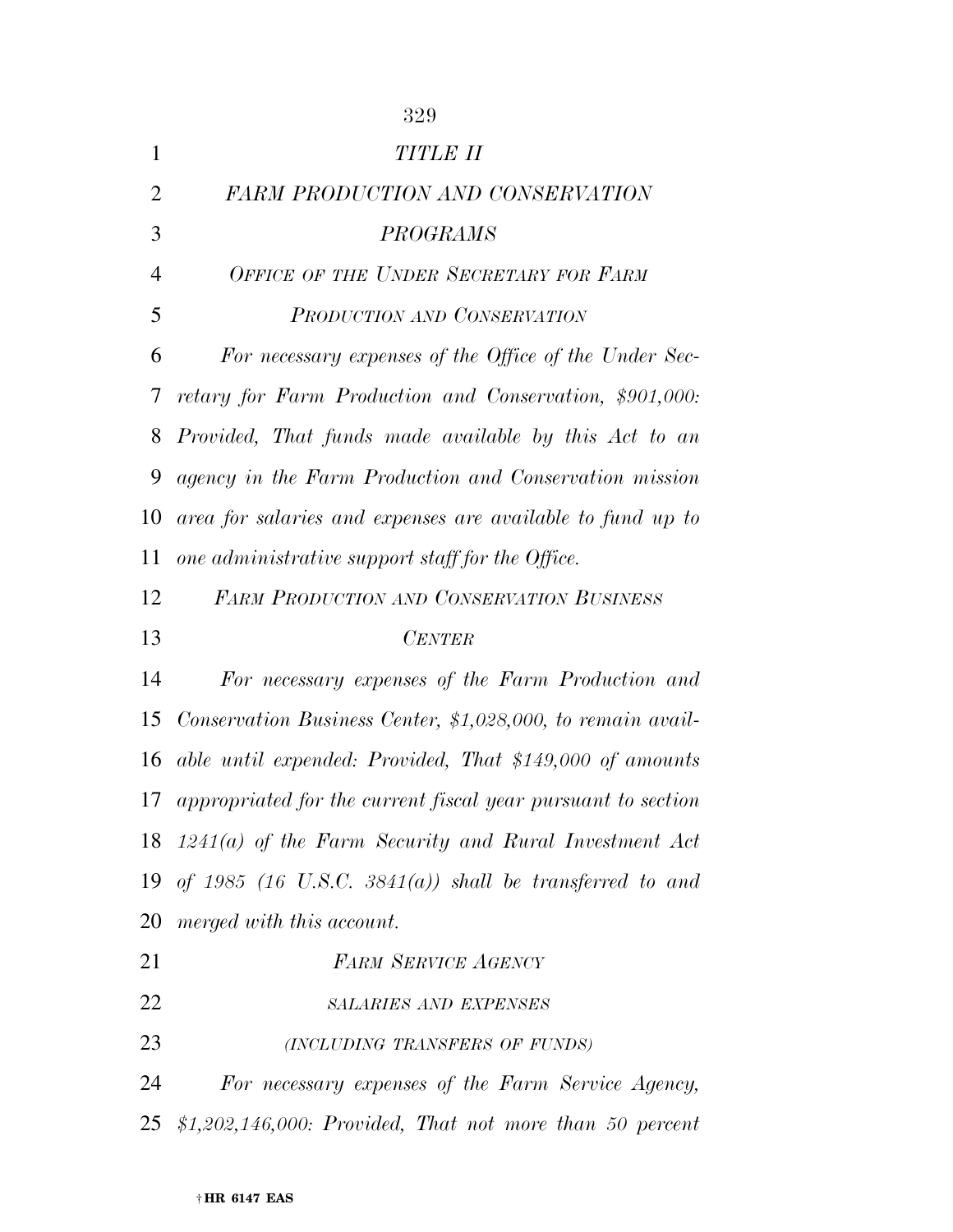*of the \$44,691,000 made available under this heading for information technology related to farm program delivery, including the Modernize and Innovate the Delivery of Agri- cultural Systems and other farm program delivery systems, may be obligated until the Secretary submits to the Com- mittees on Appropriations of both Houses of Congress, and receives written or electronic notification of receipt from such Committees of, a plan for expenditure that (1) identi- fies for each project/investment over \$25,000 (a) the func- tional and performance capabilities to be delivered and the mission benefits to be realized, (b) the estimated lifecycle cost, including estimates for development as well as mainte- nance and operations, and (c) key milestones to be met; (2) demonstrates that each project/investment is, (a) consistent with the Farm Service Agency Information Technology Roadmap, (b) being managed in accordance with applicable lifecycle management policies and guidance, and (c) subject to the applicable Department's capital planning and invest- ment control requirements; and (3) has been reviewed by the Government Accountability Office and approved by the Committees on Appropriations of both Houses of Congress: Provided further, That the agency shall submit a report by the end of the fourth quarter of fiscal year 2019 to the Com- mittees on Appropriations and the Government Account-ability Office, that identifies for each project/investment*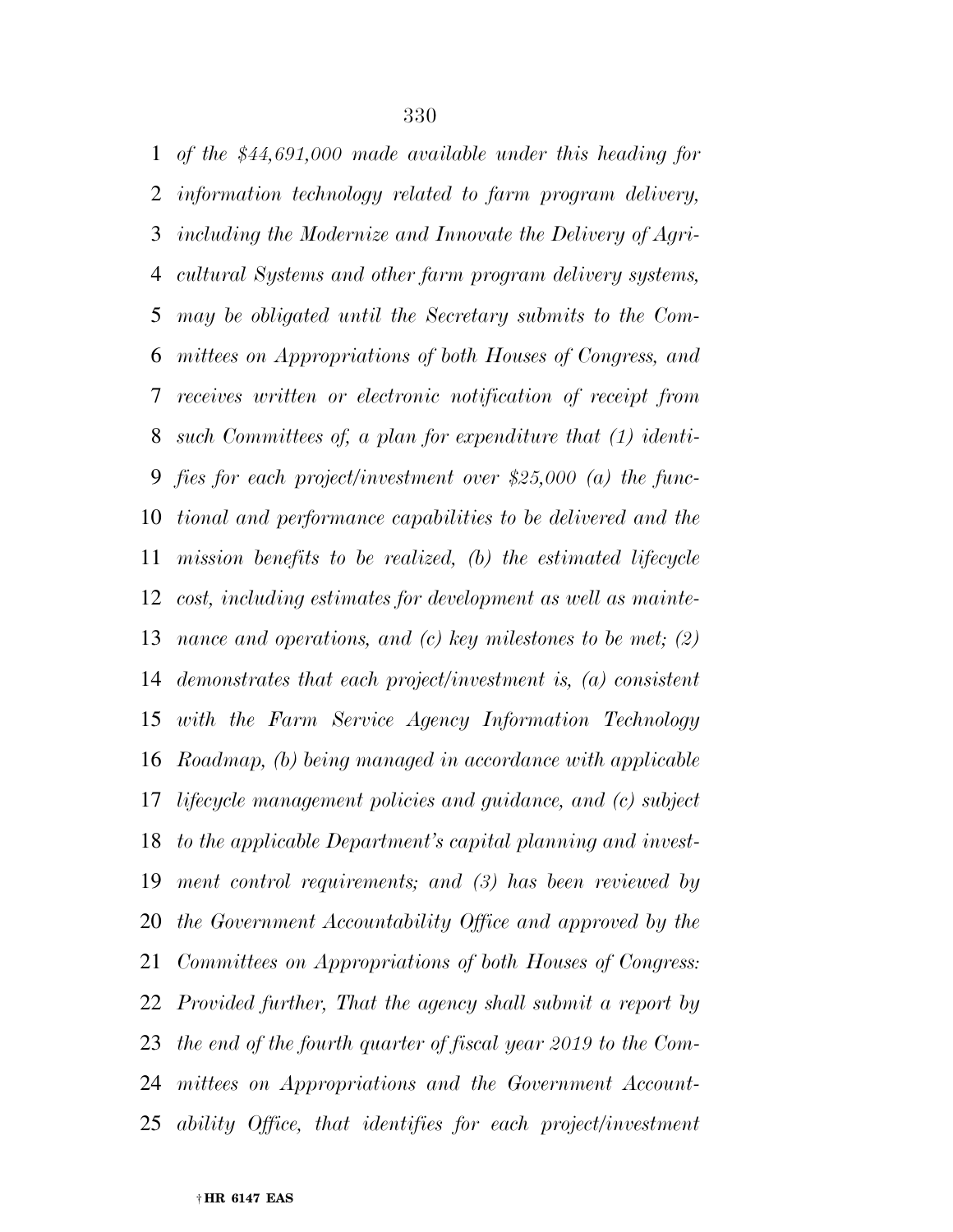*that is operational (a) current performance against key in- dicators of customer satisfaction, (b) current performance of service level agreements or other technical metrics, (c) current performance against a pre-established cost baseline, (d) a detailed breakdown of current and planned spending on operational enhancements or upgrades, and (e) an as- sessment of whether the investment continues to meet busi- ness needs as intended as well as alternatives to the invest- ment: Provided further, That the Secretary is authorized to use the services, facilities, and authorities (but not the funds) of the Commodity Credit Corporation to make pro- gram payments for all programs administered by the Agen- cy: Provided further, That other funds made available to the Agency for authorized activities may be advanced to and merged with this account: Provided further, That funds made available to county committees shall remain available until expended: Provided further, That none of the funds available to the Farm Service Agency shall be used to close Farm Service Agency county offices: Provided further, That none of the funds available to the Farm Service Agency shall be used to permanently relocate county based employ- ees that would result in an office with two or fewer employ- ees without prior notification and approval of the Commit-tees on Appropriations of both Houses of Congress.*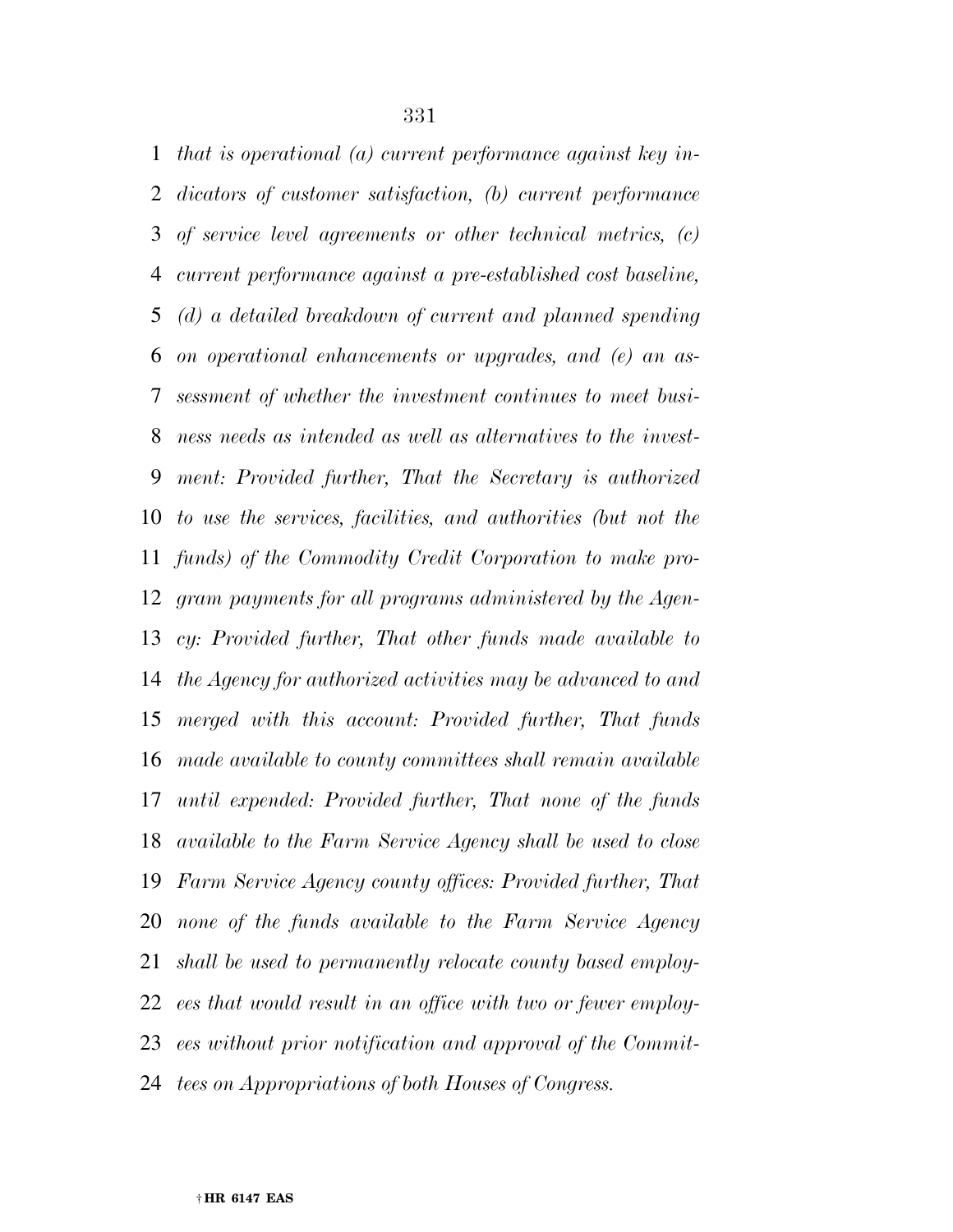| $\mathbf{1}$   | STATE MEDIATION GRANTS                                     |
|----------------|------------------------------------------------------------|
| $\mathfrak{2}$ | For grants pursuant to section $502(b)$ of the Agricul-    |
| 3              | tural Credit Act of 1987, as amended (7 U.S.C. 5101–5106), |
| $\overline{4}$ | \$3,904,000.                                               |
| 5              | GRASSROOTS SOURCE WATER PROTECTION PROGRAM                 |
| 6              | For necessary expenses to carry out wellhead or            |
| 7              | groundwater protection activities under section 12400 of   |
| 8              | the Food Security Act of 1985 (16 U.S.C. 3839bb-2),        |
| 9              | $$6,500,000,$ to remain available until expended.          |
| 10             | DAIRY INDEMNITY PROGRAM                                    |
| 11             | (INCLUDING TRANSFER OF FUNDS)                              |
| 12             | For necessary expenses involved in making indemnity        |
| 13             | payments to dairy farmers and manufacturers of dairy       |
| 14             | products under a dairy indemnity program, such sums as     |
| 15             | may be necessary, to remain available until expended: Pro- |
| 16             | vided, That such program is carried out by the Secretary   |
| 17             | in the same manner as the dairy indemnity program de-      |
| 18             | scribed in the Agriculture, Rural Development, Food and    |
| 19             | Drug Administration, and Related Agencies Appropria-       |
|                | 20 tions Act, 2001 (Public Law 106–387, 114 Stat. 1549A–   |

*12).*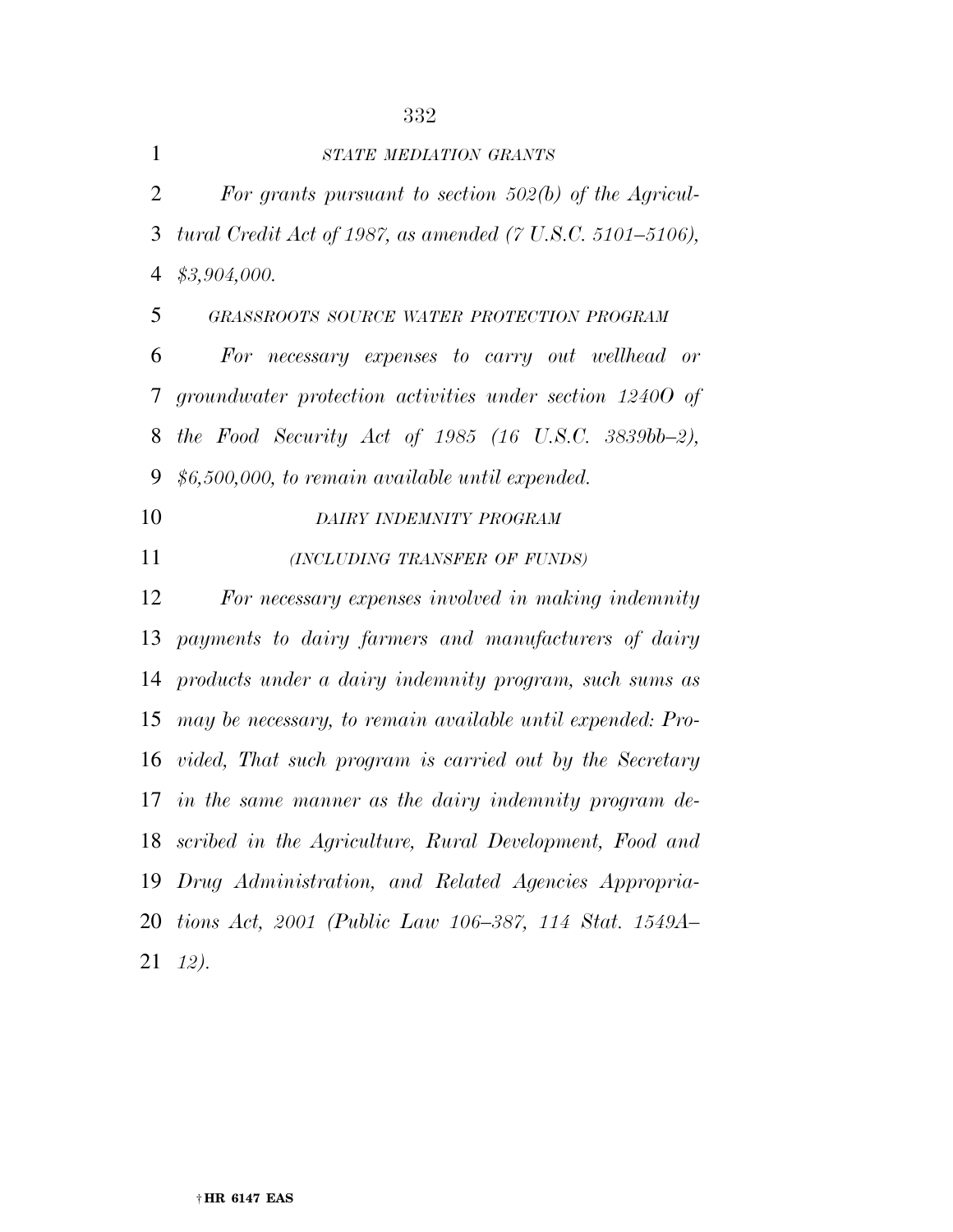*AGRICULTURAL CREDIT INSURANCE FUND PROGRAM ACCOUNT (INCLUDING TRANSFERS OF FUNDS) For gross obligations for the principal amount of di- rect and guaranteed farm ownership (7 U.S.C. 1922 et seq.) and operating (7 U.S.C. 1941 et seq.) loans, emergency loans (7 U.S.C. 1961 et seq.), Indian tribe land acquisition loans (25 U.S.C. 488), boll weevil loans (7 U.S.C. 1989), guaranteed conservation loans (7 U.S.C. 1924 et seq.), and Indian highly fractionated land loans (25 U.S.C. 488) to be available from funds in the Agricultural Credit Insur- ance Fund, as follows: \$2,750,000,000 for guaranteed farm ownership loans and \$1,500,000,000 for farm ownership di- rect loans; \$1,960,000,000 for unsubsidized guaranteed op- erating loans and \$1,530,000,000 for direct operating loans; emergency loans, \$37,668,000; Indian tribe land acquisi- tion loans, \$20,000,000; guaranteed conservation loans, \$150,000,000; Indian highly fractionated land loans, \$10,000,000; and for boll weevil eradication program loans, \$60,000,000: Provided, That the Secretary shall deem the pink bollworm to be a boll weevil for the purpose of boll weevil eradication program loans.* 

 *For the cost of direct and guaranteed loans and grants, including the cost of modifying loans as defined in section 502 of the Congressional Budget Act of 1974, as follows:*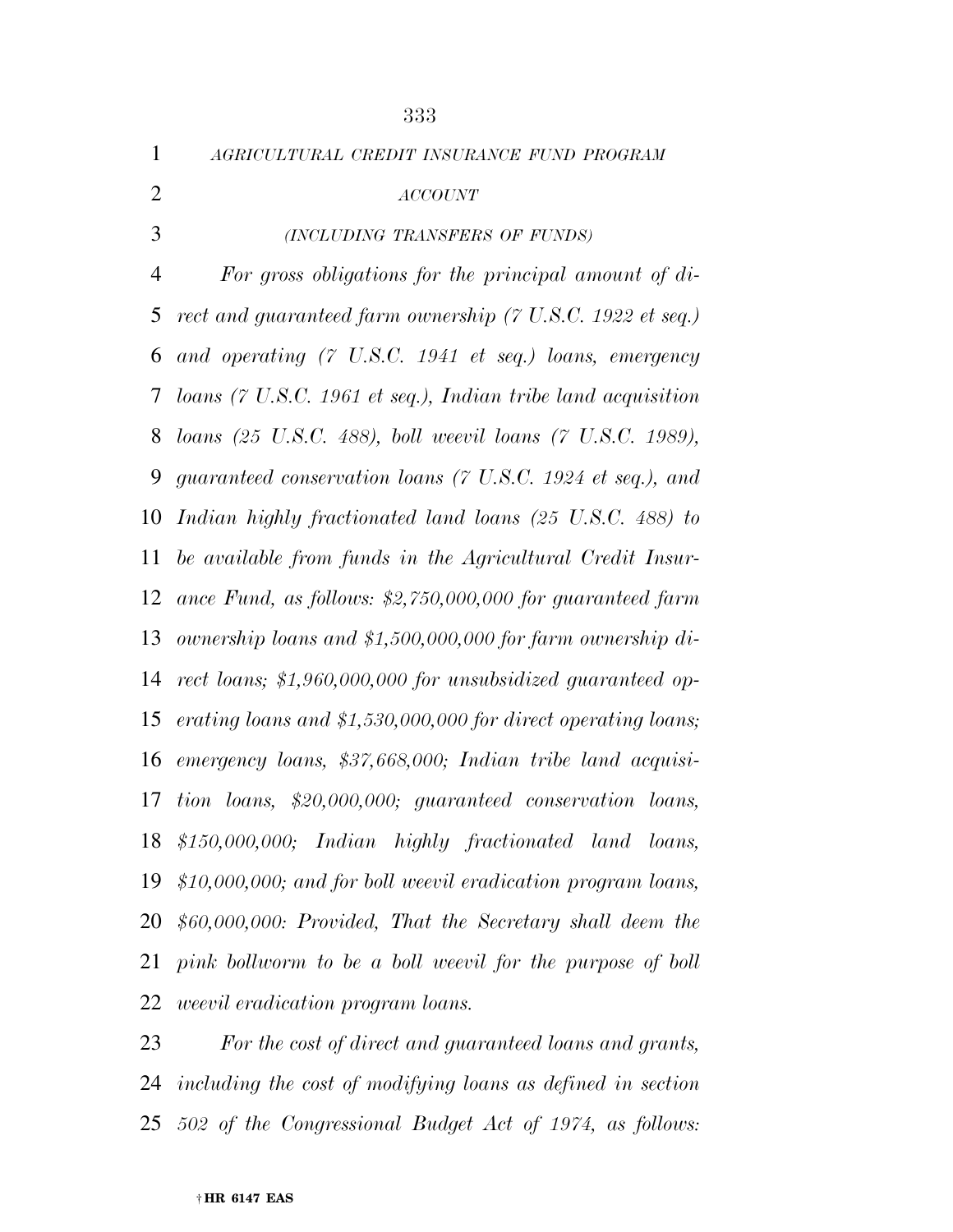*farm operating loans, \$59,670,000 for direct operating loans, \$21,168,000 for unsubsidized guaranteed operating loans, emergency loans, \$1,567,000 and \$2,134,000 for In- dian highly fractionated land loans to remain available until expended.* 

 *In addition, for administrative expenses necessary to carry out the direct and guaranteed loan programs, \$325,068,000: Provided, That of this amount, \$314,998,000 shall be transferred to and merged with the appropriation for ''Farm Service Agency, Salaries and Expenses'', of which \$8,000,000 shall be available until September 30, 2020.* 

 *Funds appropriated by this Act to the Agricultural Credit Insurance Program Account for farm ownership, op- erating and conservation direct loans and guaranteed loans may be transferred among these programs: Provided, That the Committees on Appropriations of both Houses of Con- gress are notified at least 15 days in advance of any trans-fer.* 

- *RISK MANAGEMENT AGENCY*
- *SALARIES AND EXPENSES*

 *For necessary expenses of the Risk Management Agen- cy, \$74,829,000: Provided, That not to exceed \$1,000 shall be available for official reception and representation ex-penses, as authorized by 7 U.S.C. 1506(i).*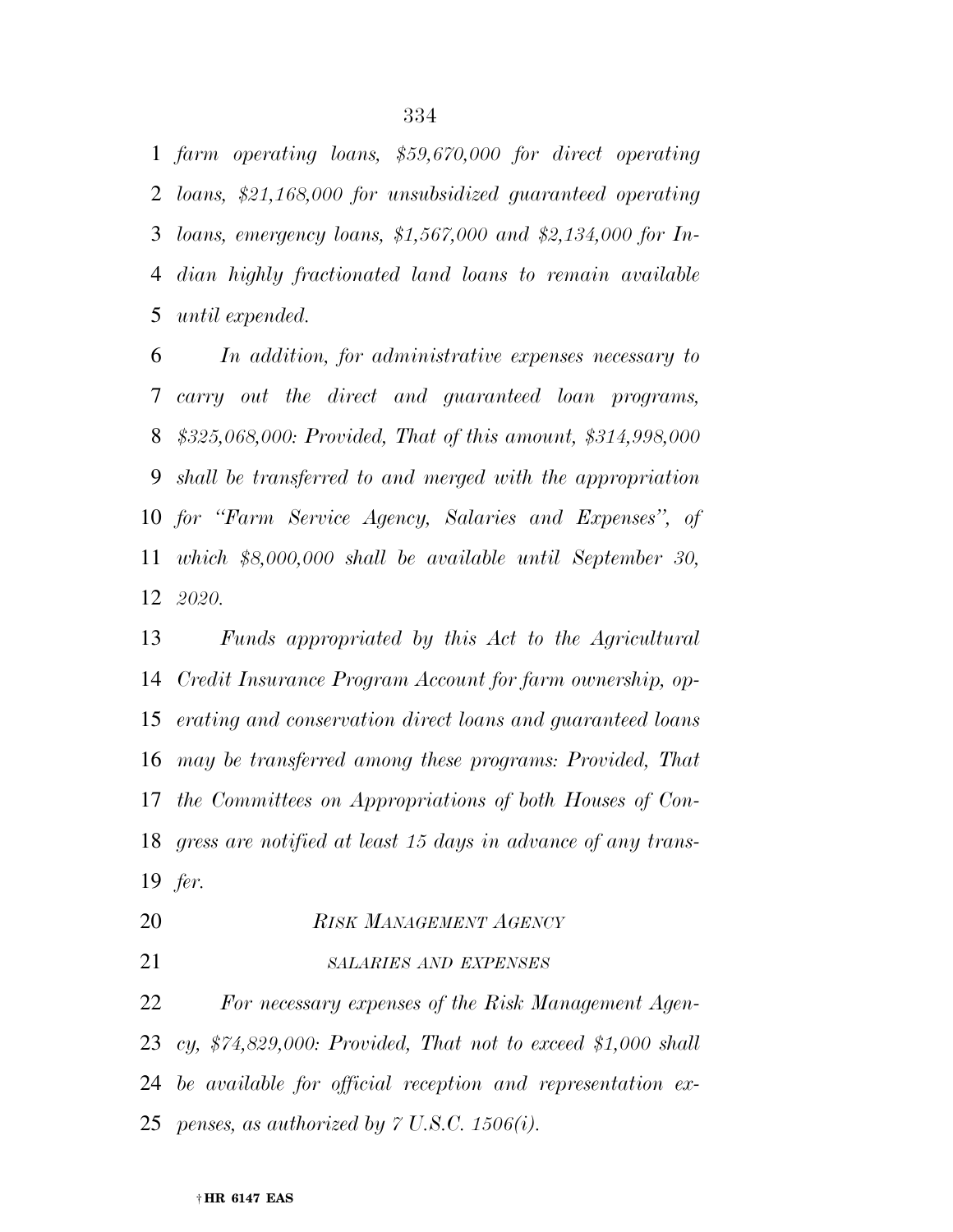*NATURAL RESOURCES CONSERVATION SERVICE CONSERVATION OPERATIONS*

 *For necessary expenses for carrying out the provisions of the Act of April 27, 1935 (16 U.S.C. 590a–f), including preparation of conservation plans and establishment of measures to conserve soil and water (including farm irriga- tion and land drainage and such special measures for soil and water management as may be necessary to prevent floods and the siltation of reservoirs and to control agricul- tural related pollutants); operation of conservation plant materials centers; classification and mapping of soil; dis- semination of information; acquisition of lands, water, and interests therein for use in the plant materials program by donation, exchange, or purchase at a nominal cost not to exceed \$100 pursuant to the Act of August 3, 1956 (7 U.S.C. 428a); purchase and erection or alteration or improvement of permanent and temporary buildings; and operation and maintenance of aircraft, \$879,107,000, to remain available until September 30, 2020: Provided, That appropriations hereunder shall be available pursuant to 7 U.S.C. 2250 for construction and improvement of buildings and public im- provements at plant materials centers, except that the cost of alterations and improvements to other buildings and other public improvements shall not exceed \$250,000: Pro-vided further, That when buildings or other structures are*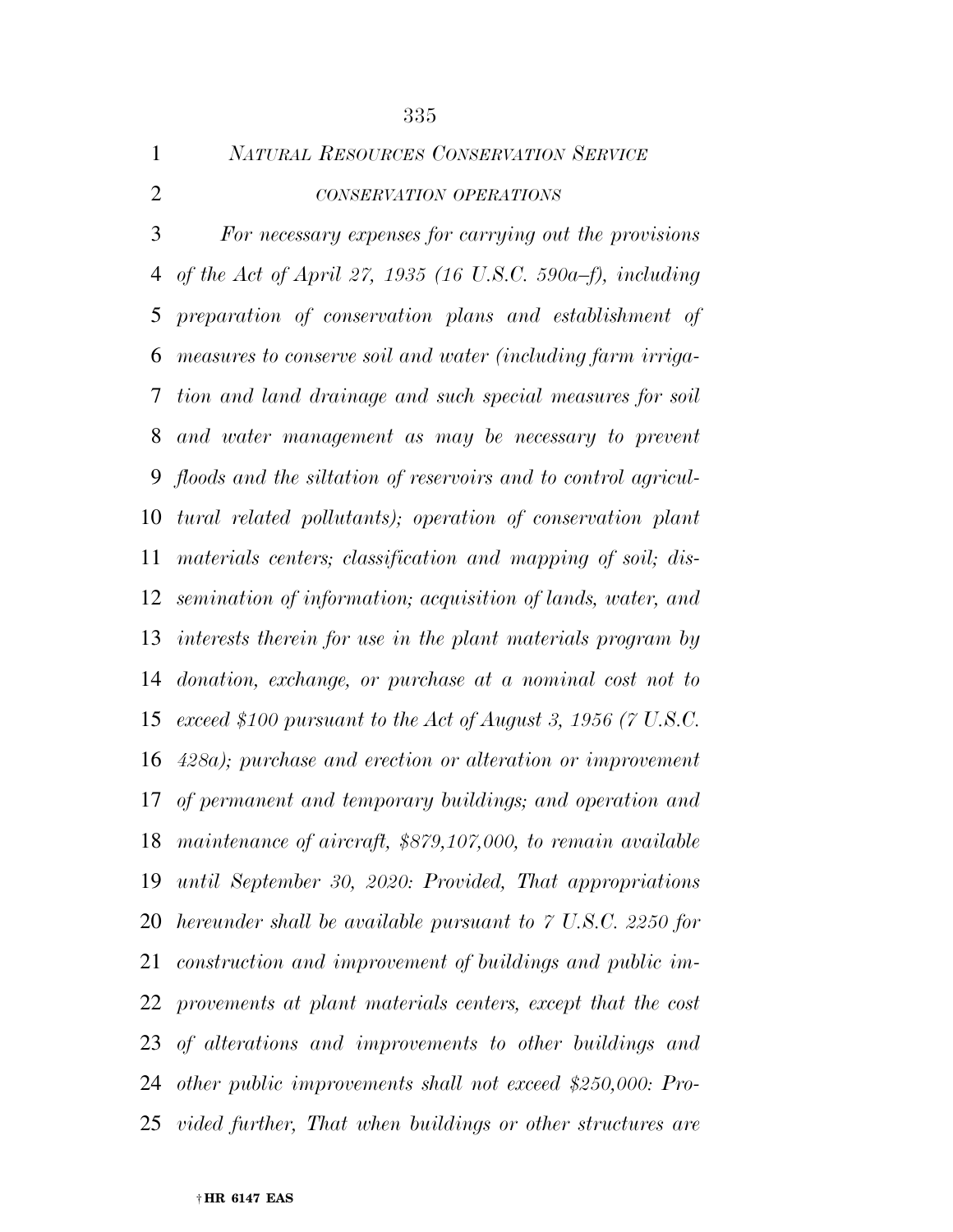*erected on non-Federal land, that the right to use such land is obtained as provided in 7 U.S.C. 2250a: Provided fur- ther, That of the amounts made available under this head- ing, \$5,600,000, shall remain available until expended for the authorities under 16 U.S.C. 1001–1005 and 1007–1009 for authorized ongoing watershed projects with a primary purpose of providing water to rural communities.* 

#### *WATERSHED AND FLOOD PREVENTION OPERATIONS*

 *For necessary expenses to carry out preventive meas- ures, including but not limited to surveys and investiga- tions, engineering operations, works of improvement, and changes in use of land, in accordance with the Watershed Protection and Flood Prevention Act (16 U.S.C. 1001–1005 and 1007–1009) and in accordance with the provisions of laws relating to the activities of the Department, \$150,000,000, to remain available until expended: Pro- vided, That for funds provided by this Act or any other prior Act, the limitation regarding the size of the watershed or subwatershed exceeding two hundred and fifty thousand acres in which such activities can be undertaken shall only apply for activities undertaken for the primary purpose of flood prevention (including structural and land treatment measures): Provided further, That of the amounts made available under this heading, \$50,000,000 shall be allocated to projects and activities that can commence promptly fol-*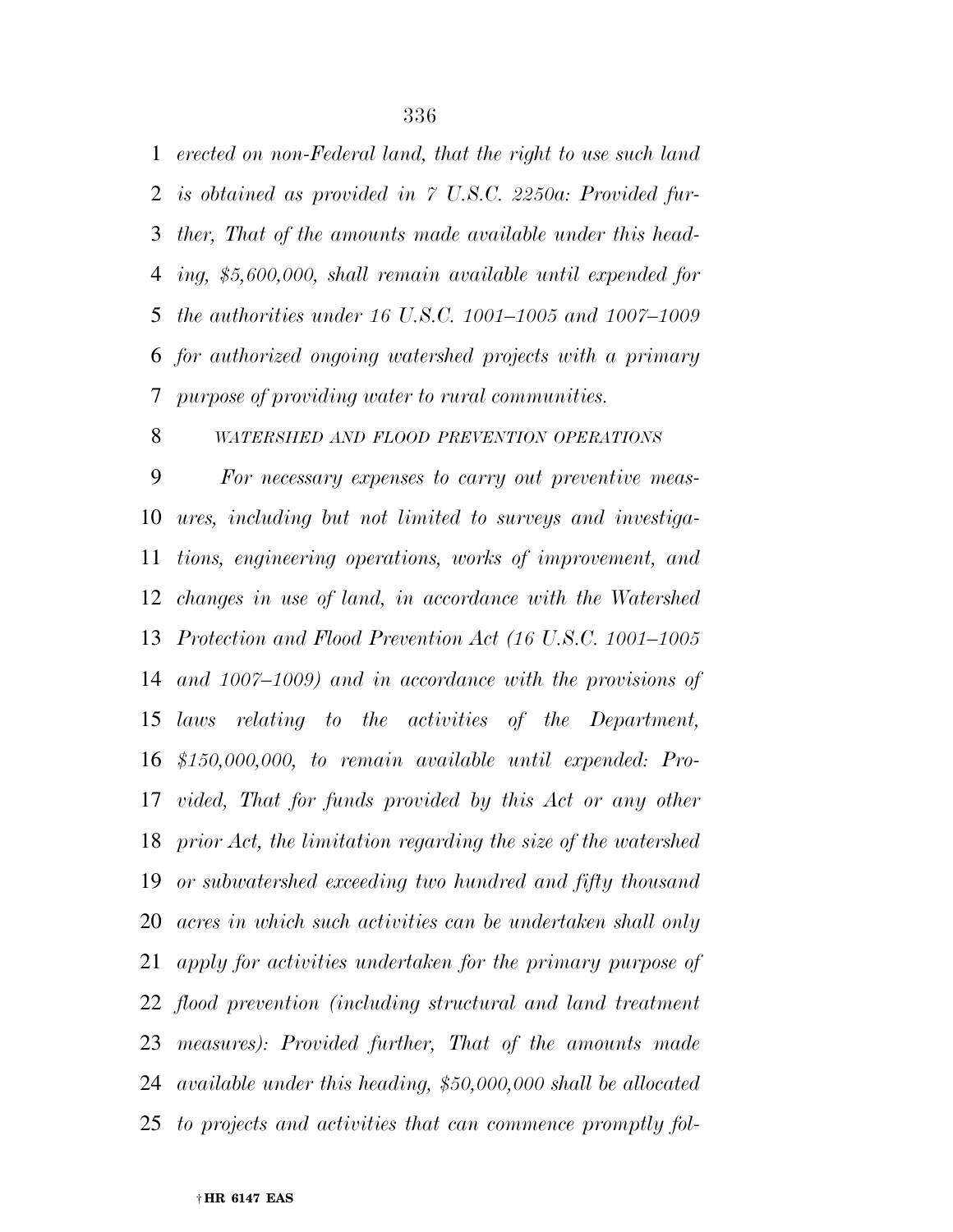*lowing enactment; that address regional priorities for flood prevention, agricultural water management, inefficient ir- rigation systems, fish and wildlife habitat, or watershed protection; or that address authorized ongoing projects under the authorities of section 13 of the Flood Control Act of December 22, 1944 (Public Law 78–534) with a primary purpose of watershed protection by preventing floodwater damage and stabilizing stream channels, tributaries, and banks to reduce erosion and sediment transport.* 

### *CORPORATIONS*

 *The following corporations and agencies are hereby au- thorized to make expenditures, within the limits of funds and borrowing authority available to each such corporation or agency and in accord with law, and to make contracts and commitments without regard to fiscal year limitations as provided by section 104 of the Government Corporation Control Act as may be necessary in carrying out the pro- grams set forth in the budget for the current fiscal year for such corporation or agency, except as hereinafter provided.* 

 *FEDERAL CROP INSURANCE CORPORATION FUND For payments as authorized by section 516 of the Fed- eral Crop Insurance Act (7 U.S.C. 1516), such sums as may be necessary, to remain available until expended.*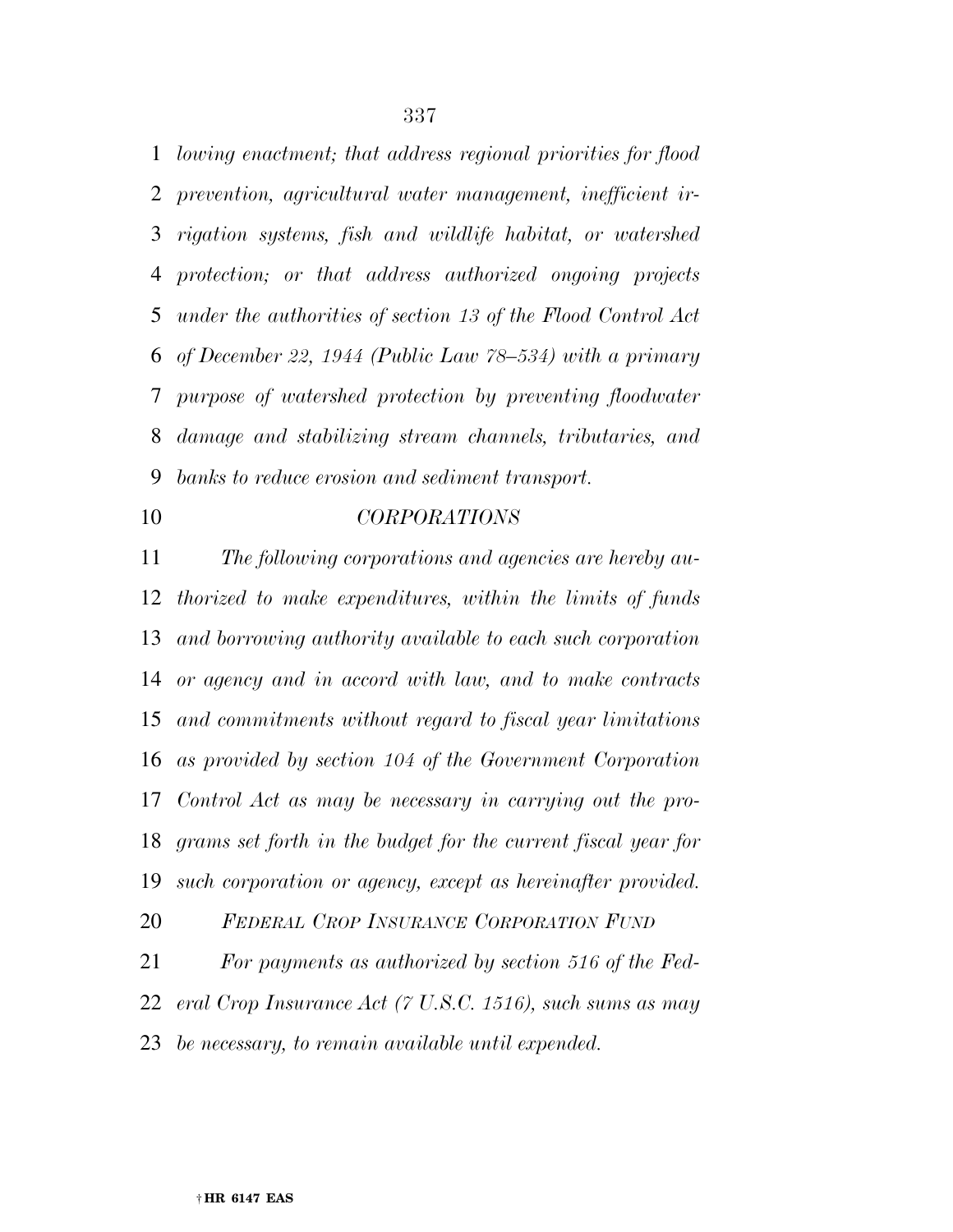| 1              | COMMODITY CREDIT CORPORATION FUND                              |
|----------------|----------------------------------------------------------------|
| $\overline{2}$ | REIMBURSEMENT FOR NET REALIZED LOSSES                          |
| 3              | (INCLUDING TRANSFERS OF FUNDS)                                 |
| $\overline{4}$ | For the current fiscal year, such sums as may be nec-          |
| 5              | essary to reimburse the Commodity Credit Corporation for       |
| 6              | net realized losses sustained, but not previously reimbursed,  |
| 7              | pursuant to section 2 of the Act of August 17, 1961 (15        |
| 8              | U.S.C. $713a-11$ ): Provided, That of the funds available to   |
| 9              | the Commodity Credit Corporation under section 11 of the       |
| 10             | Commodity Credit Corporation Charter Act (15 U.S.C.            |
| 11             | $714i)$ for the conduct of its business with the Foreign Agri- |
| 12             | cultural Service, up to $$5,000,000$ may be transferred to     |
| 13             | and used by the Foreign Agricultural Service for informa-      |
| 14             | tion resource management activities of the Foreign Agricul-    |
| 15             | tural Service that are not related to Commodity Credit Cor-    |
|                | 16 <i>poration business.</i>                                   |
|                |                                                                |

*HAZARDOUS WASTE MANAGEMENT*

# *(LIMITATION ON EXPENSES)*

 *For the current fiscal year, the Commodity Credit Cor- poration shall not expend more than \$5,000,000 for site in- vestigation and cleanup expenses, and operations and maintenance expenses to comply with the requirement of section 107(g) of the Comprehensive Environmental Re-sponse, Compensation, and Liability Act (42 U.S.C.*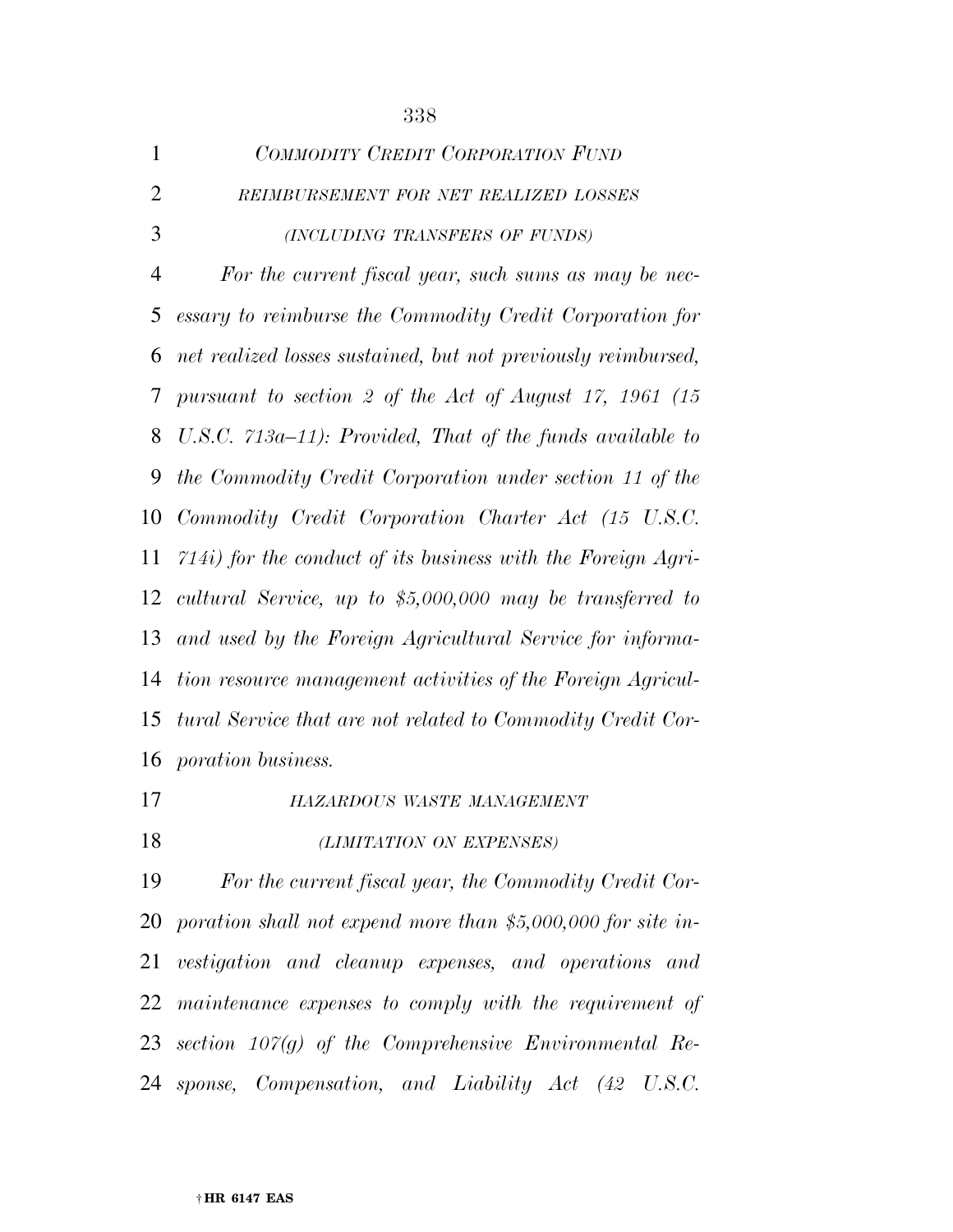| $\mathbf{1}$   | $9607(g)$ , and section 6001 of the Resource Conservation    |
|----------------|--------------------------------------------------------------|
| $\overline{2}$ | and Recovery Act $(42 \text{ U.S.C. } 6961)$ .               |
| 3              | <b>TITLE III</b>                                             |
| $\overline{4}$ | RURAL DEVELOPMENT PROGRAMS                                   |
| 5              | <b>RURAL DEVELOPMENT</b>                                     |
| 6              | <b>SALARIES AND EXPENSES</b>                                 |
| 7              | (INCLUDING TRANSFERS OF FUNDS)                               |
| 8              | For necessary expenses for carrying out the adminis-         |
| 9              | tration and implementation of Rural Development pro-         |
| 10             | grams, including activities with institutions concerning the |
| 11             | development and operation of agricultural cooperatives; and  |
|                | 12 for cooperative agreements; \$232,835,000: Provided, That |
| 13             | notwithstanding any other provision of law, funds appro-     |
| 14             | priated under this heading may be used for advertising and   |
| 15             | promotional activities that support Rural Development        |
| 16             | programs: Provided further, That in addition to any other    |
|                | 17 funds appropriated for purposes authorized by section     |
| 18             | 502(i) of the Housing Act of 1949 (42 U.S.C. 1472(i)), any   |
| 19             | amounts collected under such section will immediately be     |
| 20             | credited to this account and will remain available until ex- |
| 21             | pended for such purposes.                                    |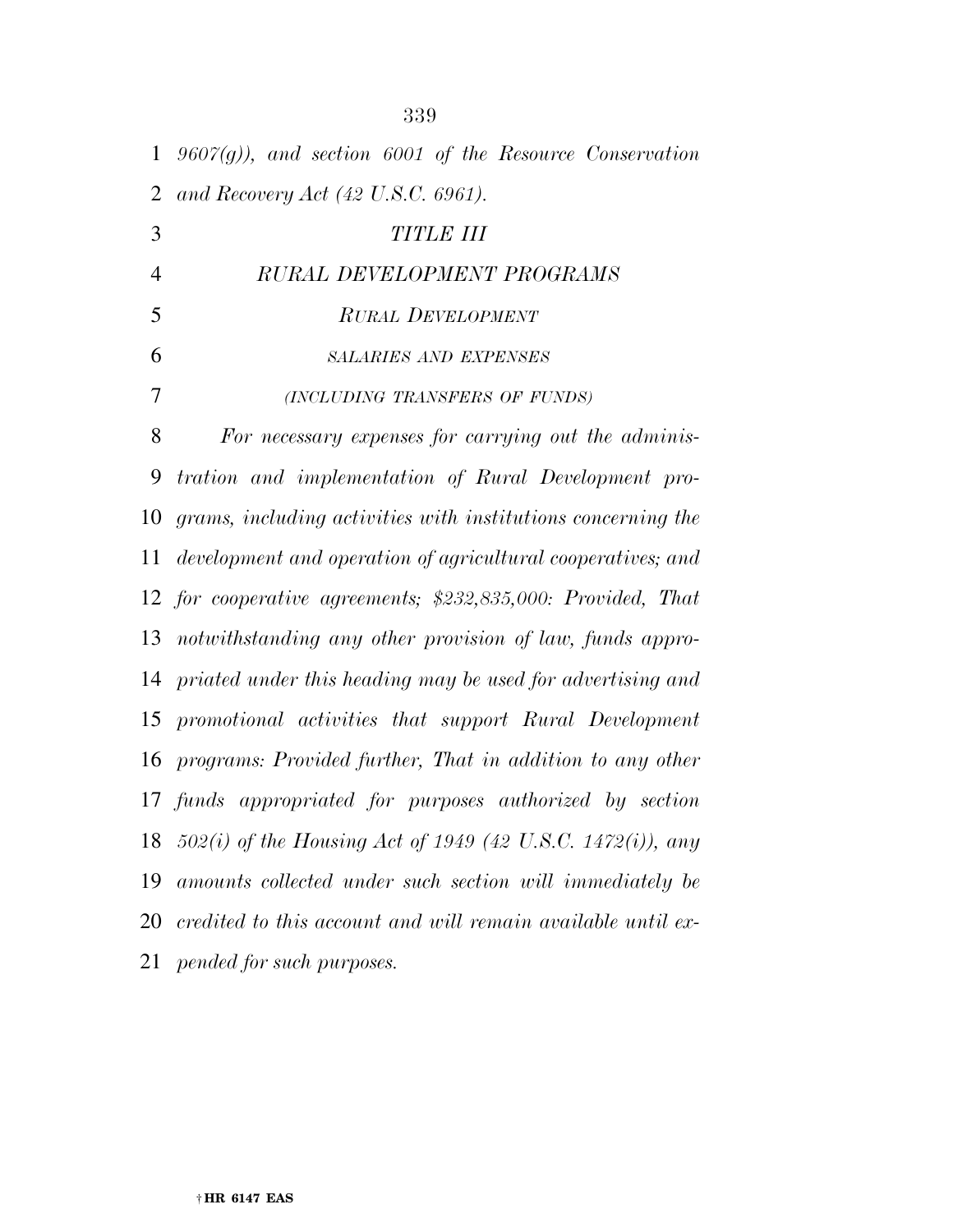| $\mathbf{1}$   | <b>RURAL HOUSING SERVICE</b>                                     |
|----------------|------------------------------------------------------------------|
| $\overline{2}$ | RURAL HOUSING INSURANCE FUND PROGRAM ACCOUNT                     |
| 3              | (INCLUDING TRANSFERS OF FUNDS)                                   |
| $\overline{4}$ | For gross obligations for the principal amount of $di$           |
| 5              | rect and guaranteed loans as authorized by title V of the        |
| 6              | Housing Act of 1949, to be available from funds in the rural     |
| 7              | housing insurance fund, as follows: $$1,100,000,000$ shall be    |
| 8              | for direct loans and $$24,000,000,000$ shall be for unsub-       |
| 9              | sidized guaranteed loans; \$28,000,000 for section 504 hous-     |
| 10             | ing repair loans; $$40,000,000$ for section 515 rental hous-     |
| 11             | ing; \$230,000,000 for section 538 guaranteed multi-family       |
| 12             | housing loans; \$10,000,000 for credit sales of single family    |
| 13             | housing acquired property; $$5,000,000$ for section $523$ self-  |
| 14             | help housing land development loans; and \$5,000,000 for         |
|                | 15 section 524 site development loans.                           |
| 16             | For the cost of direct and guaranteed loans, including           |
|                | $17$ the cost of modifiung logues as defined in costion $500$ of |

 *the cost of modifying loans, as defined in section 502 of the Congressional Budget Act of 1974, as follows: section 502 loans, \$53,900,000 shall be for direct loans; section 504 housing repair loans, \$3,419,000; section 523 self-help hous- ing land development loans, \$431,000; section 524 site de- velopment loans, \$176,000; and repair, rehabilitation, and new construction of section 515 rental housing, \$9,484,000: Provided, That to support the loan program level for section 538 guaranteed loans made available under this heading*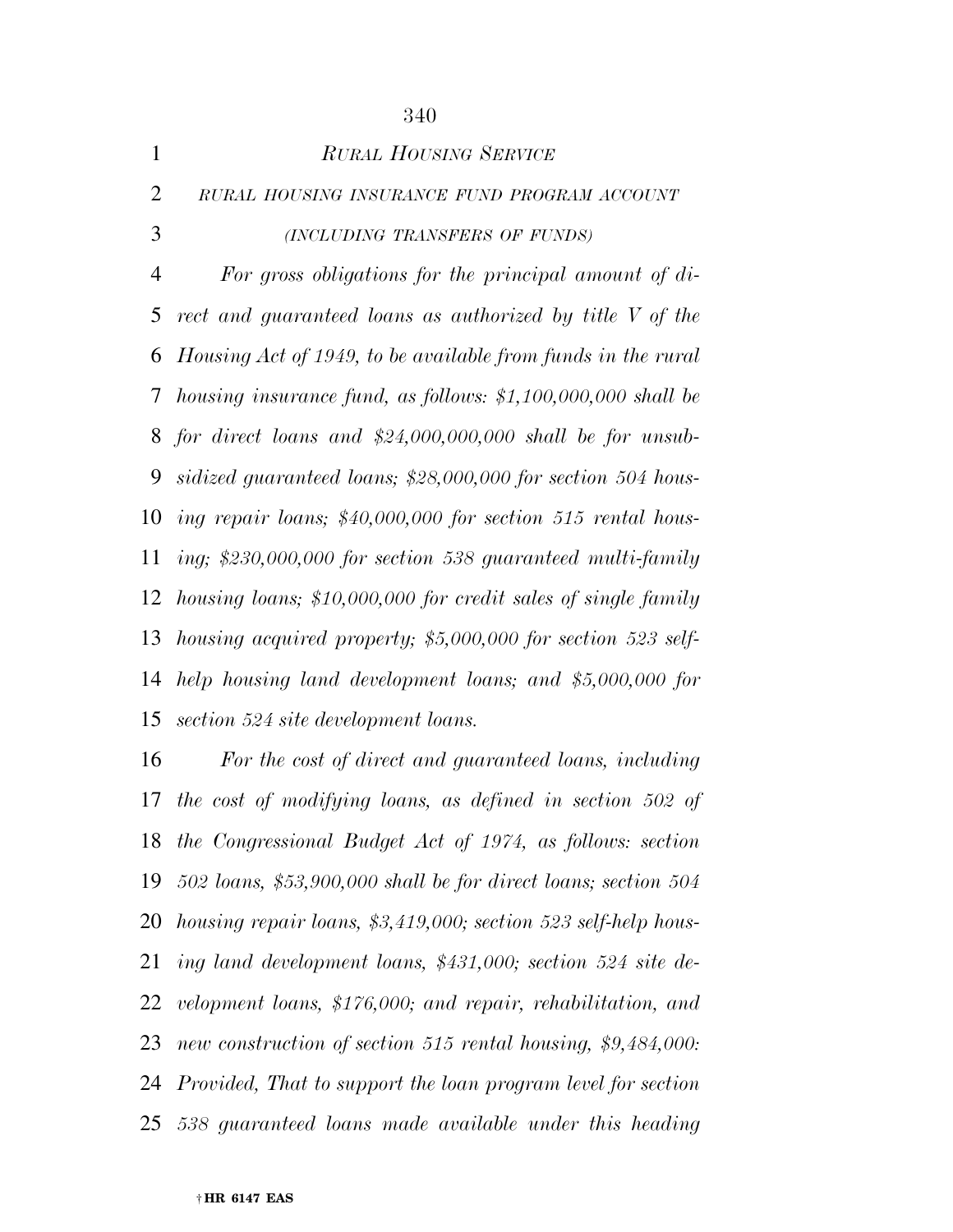*the Secretary may charge or adjust any fees to cover the projected cost of such loan guarantees pursuant to the provi- sions of the Credit Reform Act of 1990 (2 U.S.C. 661 et seq.), and the interest on such loans may not be subsidized: Provided further, That applicants in communities that have a current rural area waiver under section 541 of the Hous- ing Act of 1949 (42 U.S.C. 1490q) shall be treated as living in a rural area for purposes of section 502 guaranteed loans provided under this heading: Provided further, That of the amounts available under this paragraph for section 502 di- rect loans, no less than \$5,000,000 shall be available for direct loans for individuals whose homes will be built pur- suant to a program funded with a mutual and self-help housing grant authorized by section 523 of the Housing Act of 1949 until June 1, 2019: Provided further, That the Sec- retary shall implement provisions to provide incentives to nonprofit organizations and public housing authorities to facilitate the acquisition of Rural Housing Service (RHS) multifamily housing properties by such nonprofit organiza- tions and public housing authorities that commit to keep such properties in the RHS multifamily housing program for a period of time as determined by the Secretary, with such incentives to include, but not be limited to, the fol- lowing: allow such nonprofit entities and public housing authorities to earn a Return on Investment on their own*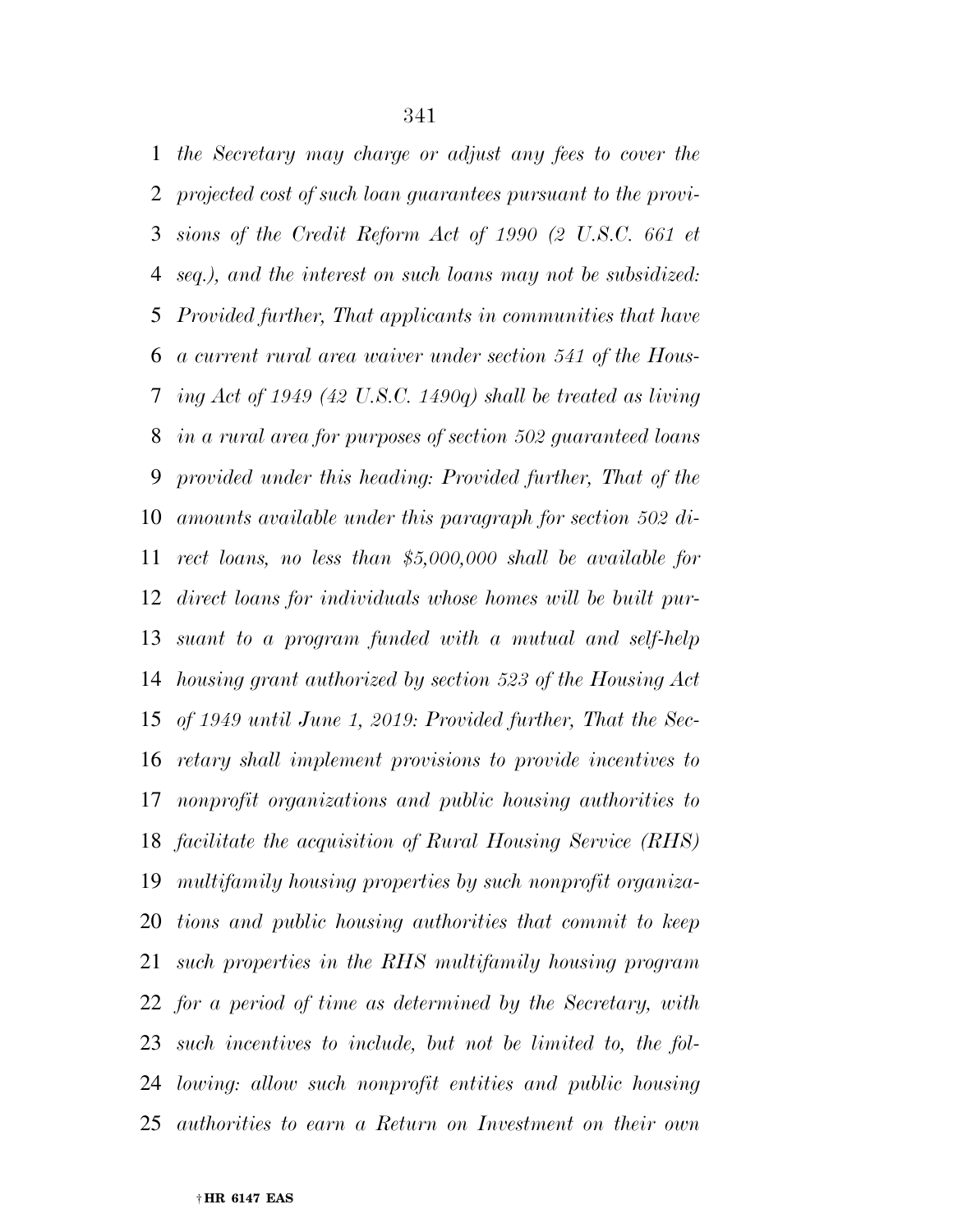*resources to include proceeds from low income housing tax credit syndication, own contributions, grants, and developer loans at favorable rates and terms, invested in a deal; and allow reimbursement of organizational costs associated with owner's oversight of asset referred to as ''Asset Management Fee'' of up to \$7,500 per property.* 

 *In addition, for the cost of direct loans, grants, and contracts, as authorized by sections 514 and 516 of the Housing Act of 1949 (42 U.S.C. 1484, 1486), \$14,281,000, to remain available until expended, for direct farm labor housing loans and domestic farm labor housing grants and contracts: Provided, That any balances available for the Farm Labor Program Account shall be transferred to and merged with this account.* 

 *In addition, for administrative expenses necessary to carry out the direct and guaranteed loan programs, \$412,254,000 shall be transferred to and merged with the appropriation for ''Rural Development, Salaries and Ex-penses''.* 

#### *RENTAL ASSISTANCE PROGRAM*

 *For rental assistance agreements entered into or re- newed pursuant to the authority under section 521(a)(2) of the Housing Act of 1949 or agreements entered into in lieu of debt forgiveness or payments for eligible households as authorized by section 502(c)(5)(D) of the Housing Act*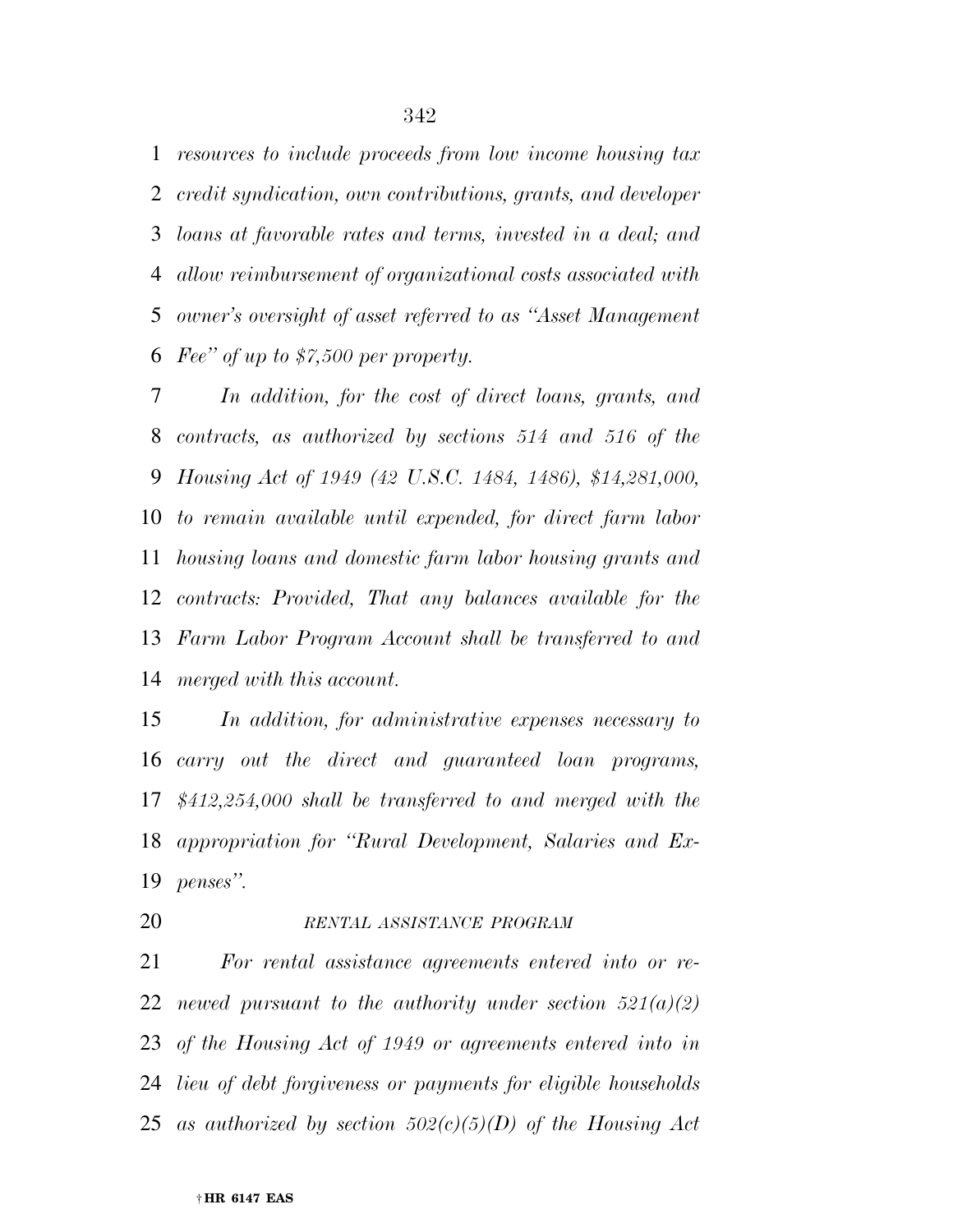*of 1949, \$1,331,400,000, of which \$40,000,000 shall be available until September 30, 2020; and in addition such sums as may be necessary, as authorized by section 521(c) of the Act, to liquidate debt incurred prior to fiscal year 1992 to carry out the rental assistance program under sec- tion 521(a)(2) of the Act: Provided, That rental assistance agreements entered into or renewed during the current fiscal year shall be funded for a one-year period: Provided further, That any unexpended balances remaining at the end of such one-year agreements may be transferred and used for pur- poses of any debt reduction; maintenance, repair, or reha- bilitation of any existing projects; preservation; and rental assistance activities authorized under title V of the Act: Pro- vided further, That rental assistance provided under agree- ments entered into prior to fiscal year 2019 for a farm labor multi-family housing project financed under section 514 or 516 of the Act may not be recaptured for use in another project until such assistance has remained unused for a pe- riod of 12 consecutive months, if such project has a waiting list of tenants seeking such assistance or the project has rental assistance eligible tenants who are not receiving such assistance: Provided further, That such recaptured rental assistance shall, to the extent practicable, be applied to an- other farm labor multi-family housing project financed under section 514 or 516 of the Act: Provided further, That*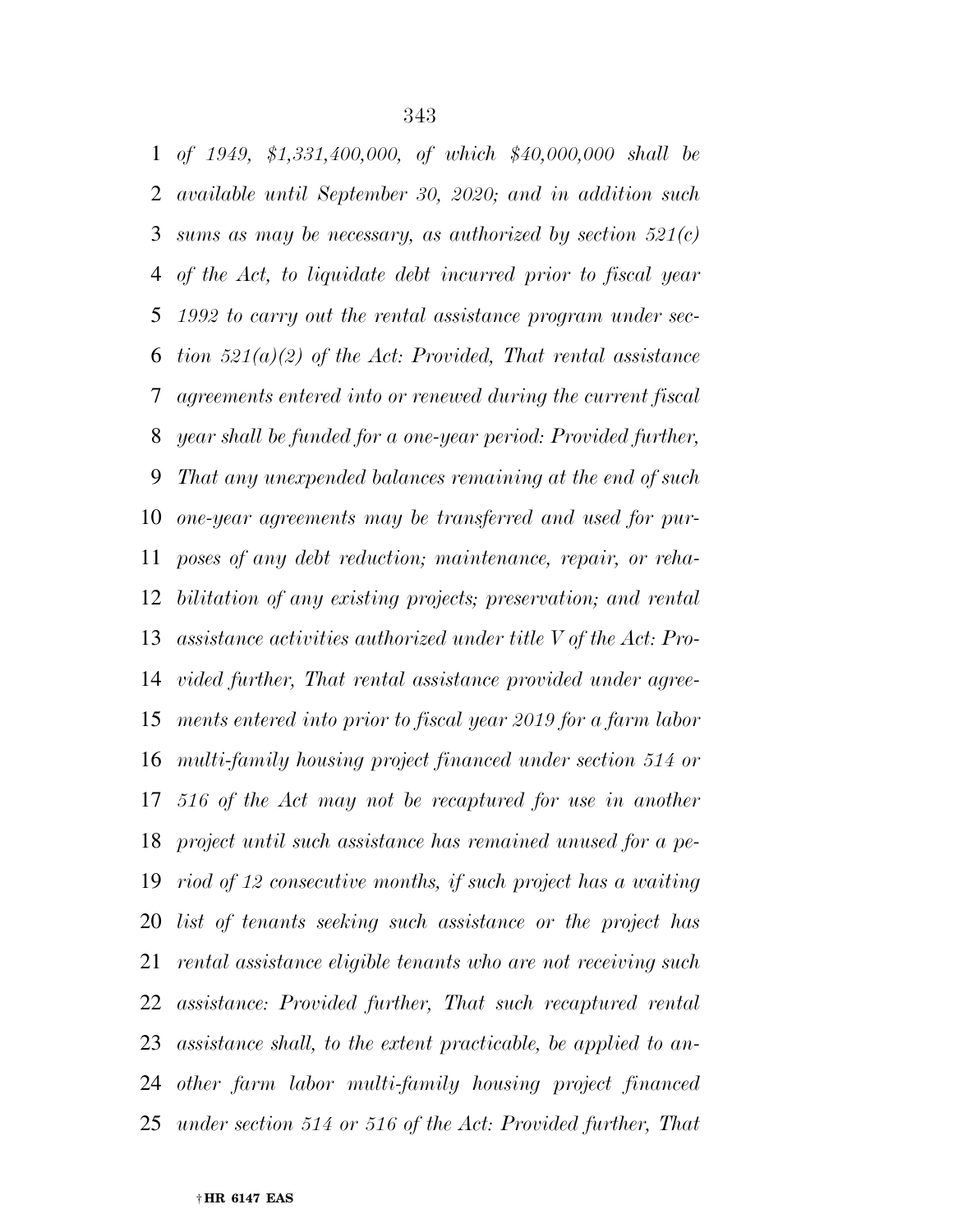*except as provided in the third proviso under this heading and notwithstanding any other provision of the Act, the Secretary may recapture rental assistance provided under agreements entered into prior to fiscal year 2019 for a project that the Secretary determines no longer needs rental assistance and use such recaptured funds for current needs. MULTI-FAMILY HOUSING REVITALIZATION PROGRAM*

#### *ACCOUNT*

 *For the rural housing voucher program as authorized under section 542 of the Housing Act of 1949, but notwith- standing subsection (b) of such section, and for additional costs to conduct a demonstration program for the preserva- tion and revitalization of multi-family rental housing prop- erties described in this paragraph, \$50,000,000, to remain available until expended: Provided, That of the funds made available under this heading, \$26,000,000, shall be avail- able for rural housing vouchers to any low-income household (including those not receiving rental assistance) residing in a property financed with a section 515 loan which has been prepaid after September 30, 2005: Provided further, That the amount of such voucher shall be the difference between comparable market rent for the section 515 unit and the tenant paid rent for such unit: Provided further, That funds made available for such vouchers shall be subject to the availability of annual appropriations: Provided further,*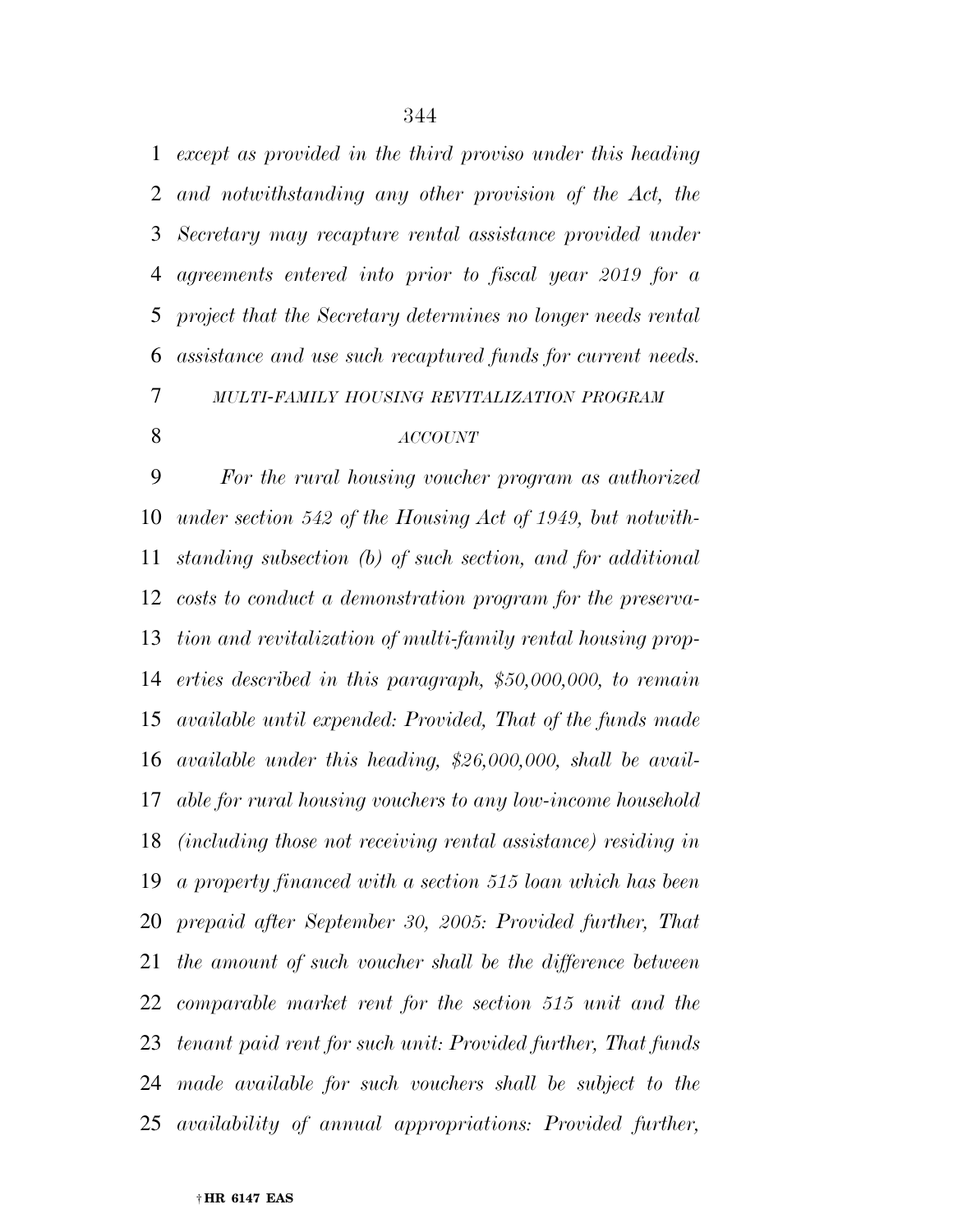*That the Secretary shall, to the maximum extent prac- ticable, administer such vouchers with current regulations and administrative guidance applicable to section 8 hous- ing vouchers administered by the Secretary of the Depart- ment of Housing and Urban Development: Provided fur- ther, That if the Secretary determines that the amount made available for vouchers in this or any other Act is not needed for vouchers, the Secretary may use such funds for the demonstration program for the preservation and revital- ization of multi-family rental housing properties described in this paragraph: Provided further, That of the funds made available under this heading, \$24,000,000 shall be available for a demonstration program for the preservation and revi- talization of the sections 514, 515, and 516 multi-family rental housing properties to restructure existing USDA multi-family housing loans, as the Secretary deems appro- priate, expressly for the purposes of ensuring the project has sufficient resources to preserve the project for the purpose of providing safe and affordable housing for low-income residents and farm laborers including reducing or elimi- nating interest; deferring loan payments, subordinating, re- ducing or reamortizing loan debt; and other financial as- sistance including advances, payments and incentives (in- cluding the ability of owners to obtain reasonable returns on investment) required by the Secretary: Provided further,*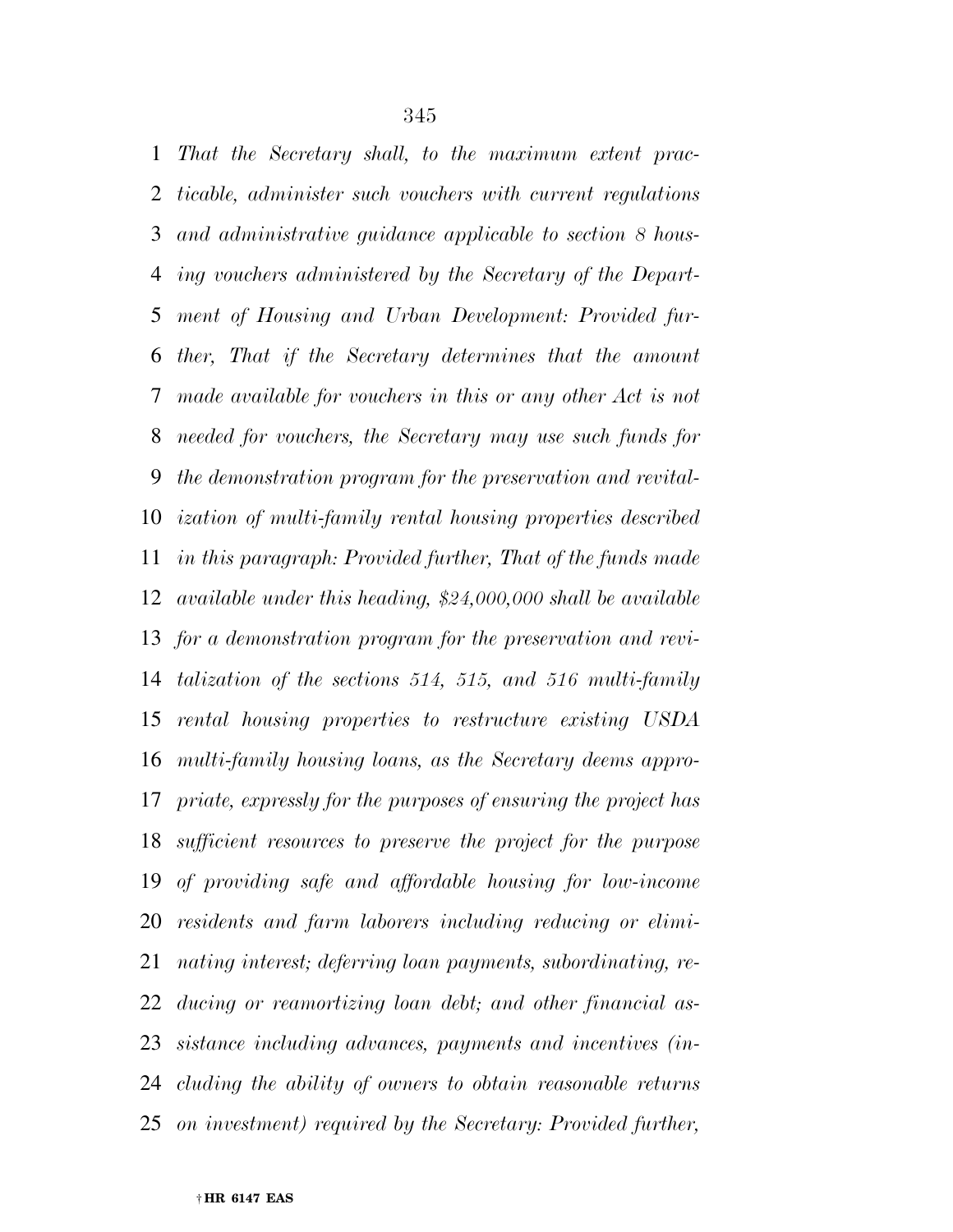*That the Secretary shall as part of the preservation and revitalization agreement obtain a restrictive use agreement consistent with the terms of the restructuring: Provided fur- ther, That if the Secretary determines that additional funds for vouchers described in this paragraph are needed, funds for the preservation and revitalization demonstration pro- gram may be used for such vouchers: Provided further, That if Congress enacts legislation to permanently authorize a multi-family rental housing loan restructuring program similar to the demonstration program described herein, the Secretary may use funds made available for the demonstra- tion program under this heading to carry out such legisla- tion with the prior approval of the Committees on Appro- priations of both Houses of Congress: Provided further, That in addition to any other available funds, the Secretary may expend not more than \$1,000,000 total, from the program funds made available under this heading, for administra-tive expenses for activities funded under this heading.* 

*MUTUAL AND SELF-HELP HOUSING GRANTS*

 *For grants and contracts pursuant to section 523(b)(1)(A) of the Housing Act of 1949 (42 U.S.C. 1490c), \$30,000,000, to remain available until expended.* 

*RURAL HOUSING ASSISTANCE GRANTS*

 *For grants for very low-income housing repair and rural housing preservation made by the Rural Housing*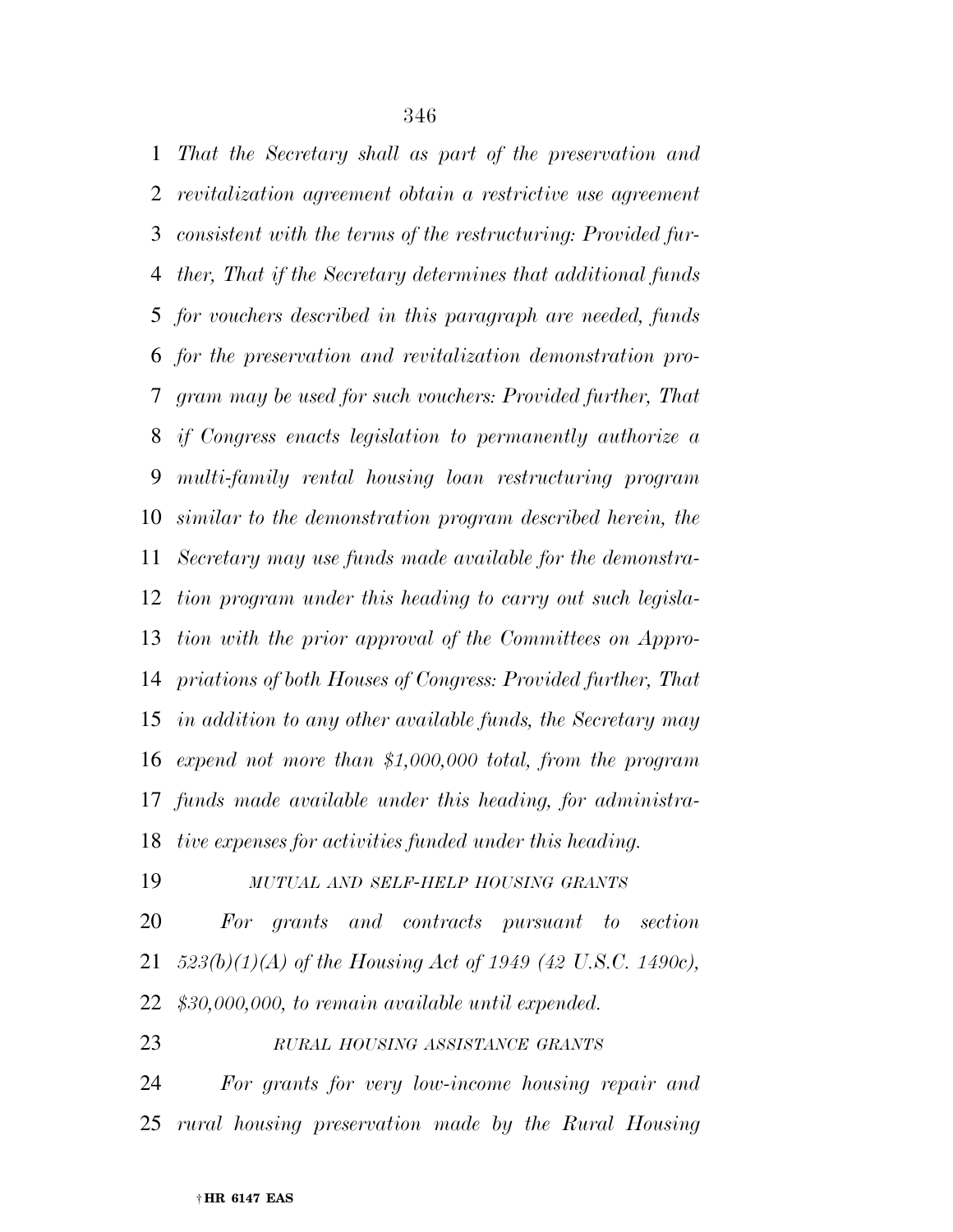*Service, as authorized by 42 U.S.C. 1474, and 1490m, \$40,000,000, to remain available until expended.* 

 *RURAL COMMUNITY FACILITIES PROGRAM ACCOUNT (INCLUDING TRANSFERS OF FUNDS)*

 *For gross obligations for the principal amount of di- rect and guaranteed loans as authorized by section 306 and described in section 381E(d)(1) of the Consolidated Farm and Rural Development Act, \$3,000,000,000 for direct loans and \$148,287,000 for guaranteed loans.* 

 *For the cost of guaranteed loans, including the cost of modifying loans, as defined in section 502 of the Congres- sional Budget Act of 1974, \$4,285,000, to remain available until expended.* 

 *For the cost of grants for rural community facilities programs as authorized by section 306 and described in sec- tion 381E(d)(1) of the Consolidated Farm and Rural Devel- opment Act, \$47,778,000, to remain available until ex- pended: Provided, That \$6,000,000 of the amount appro- priated under this heading shall be available for a Rural Community Development Initiative: Provided further, That such funds shall be used solely to develop the capacity and ability of private, nonprofit community-based housing and community development organizations, low-income rural communities, and Federally Recognized Native American Tribes to undertake projects to improve housing, community*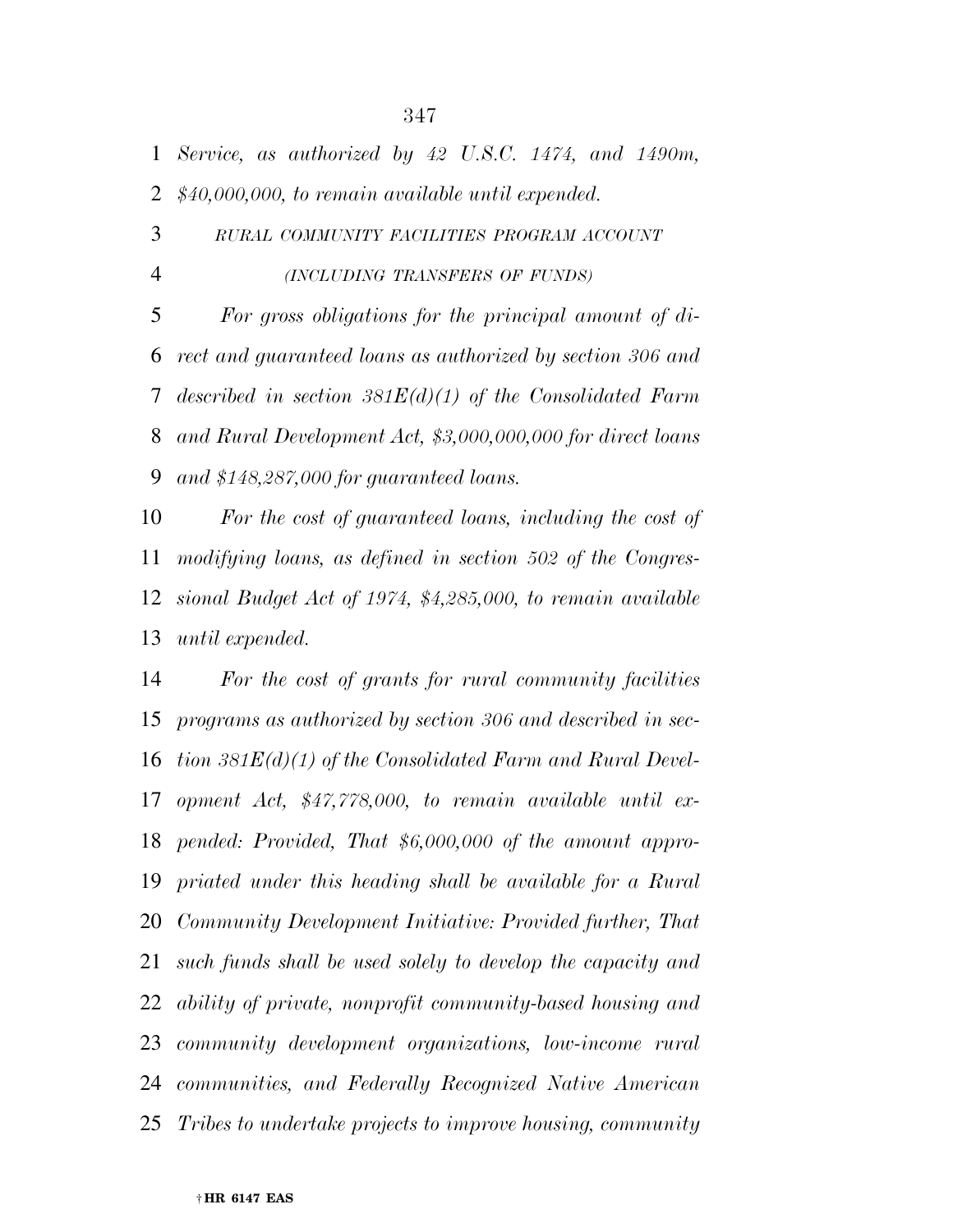*facilities, community and economic development projects in rural areas: Provided further, That such funds shall be made available to qualified private, nonprofit and public intermediary organizations proposing to carry out a pro- gram of financial and technical assistance: Provided fur- ther, That such intermediary organizations shall provide matching funds from other sources, including Federal funds for related activities, in an amount not less than funds pro- vided: Provided further, That \$5,778,000 of the amount ap- propriated under this heading shall be to provide grants for facilities in rural communities with extreme unemploy- ment and severe economic depression (Public Law 106– 387), with up to 5 percent for administration and capacity building in the State rural development offices: Provided further, That \$4,000,000 of the amount appropriated under this heading shall be available for community facilities grants to tribal colleges, as authorized by section 306(a)(19) of such Act: Provided further, That sections 381E–H and 381N of the Consolidated Farm and Rural Development Act are not applicable to the funds made available under this heading.*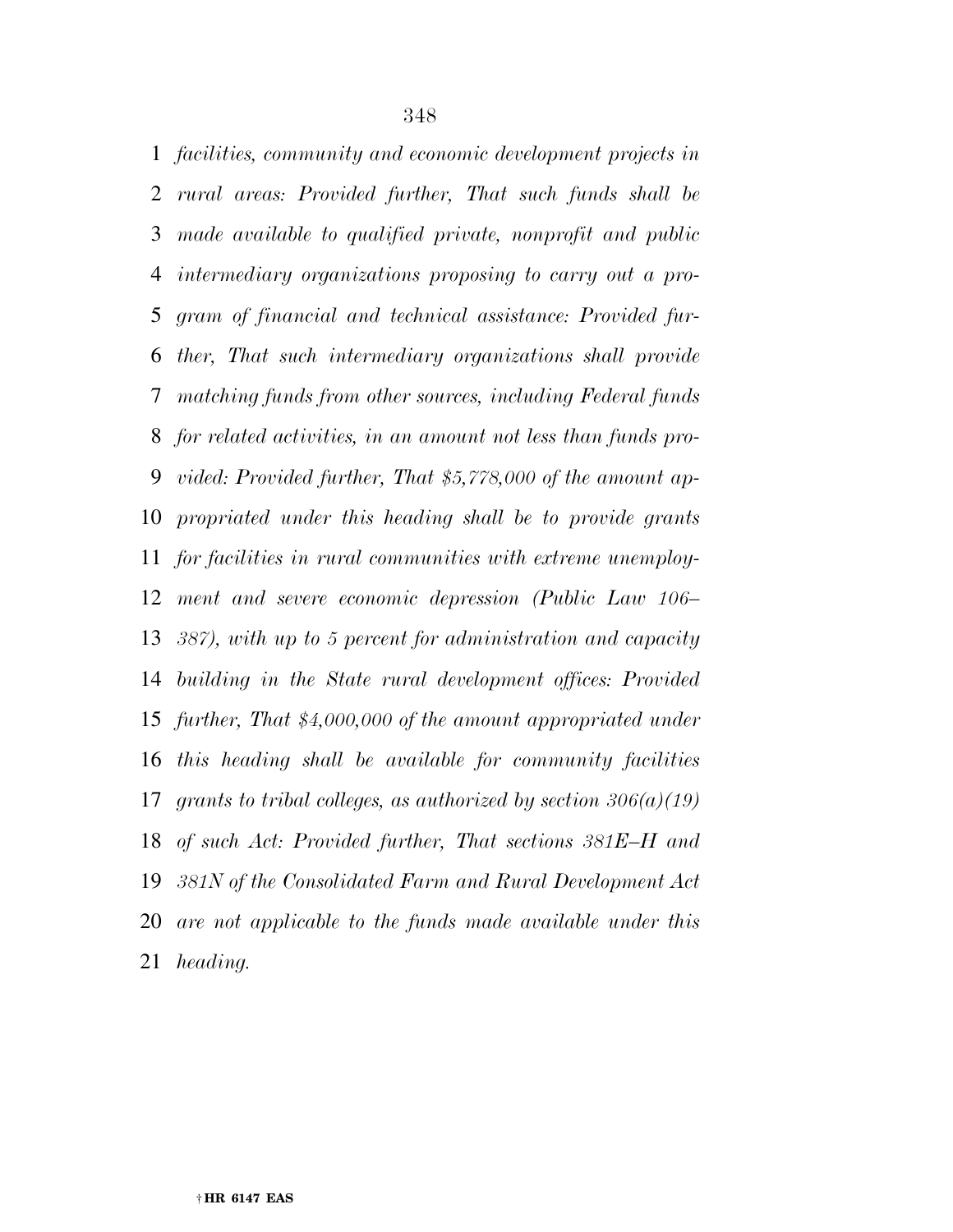| $\mathbf{1}$   | RURAL BUSINESS-COOPERATIVE SERVICE                              |
|----------------|-----------------------------------------------------------------|
| $\overline{2}$ | RURAL BUSINESS PROGRAM ACCOUNT                                  |
| 3              | (INCLUDING TRANSFERS OF FUNDS)                                  |
| $\overline{4}$ | For the cost of loan guarantees and grants, for the             |
| 5              | rural business development programs authorized by section       |
| 6              | 310B and described in subsections (a), (c), (f) and (g) of      |
| 7              | section 310B of the Consolidated Farm and Rural Develop-        |
| 8              | ment Act, \$69,619,000, to remain available until expended:     |
| 9              | Provided, That of the amount appropriated under this            |
| 10             | heading, not to exceed \$500,000 shall be made available for    |
| 11             | one grant to a qualified national organization to provide       |
| 12             | technical assistance for rural transportation in order to       |
| 13             | promote economic development and \$8,000,000 shall be for       |
| 14             | grants to the Delta Regional Authority (7 U.S.C. 2009aa         |
| 15             | et seq.), the Northern Border Regional Commission (40           |
| 16             | U.S.C. 15101 et seq.), and the Appalachian Regional Com-        |
| 17             | mission (40 U.S.C. 14101 et seq.) for any Rural Commu-          |
| 18             | nity Advancement Program purpose as described in section        |
|                | 19 $381E(d)$ of the Consolidated Farm and Rural Development     |
|                | 20 Act, of which not more than 5 percent may be used for ad-    |
| 21             | ministrative expenses: Provided further, That $$4,000,000$ of   |
|                | 22 the amount appropriated under this heading shall be for      |
|                | 23 business grants to benefit Federally Recognized Native       |
|                | 24 American Tribes, including \$250,000 for a grant to a quali- |
|                | 25 fied national organization to provide technical assistance   |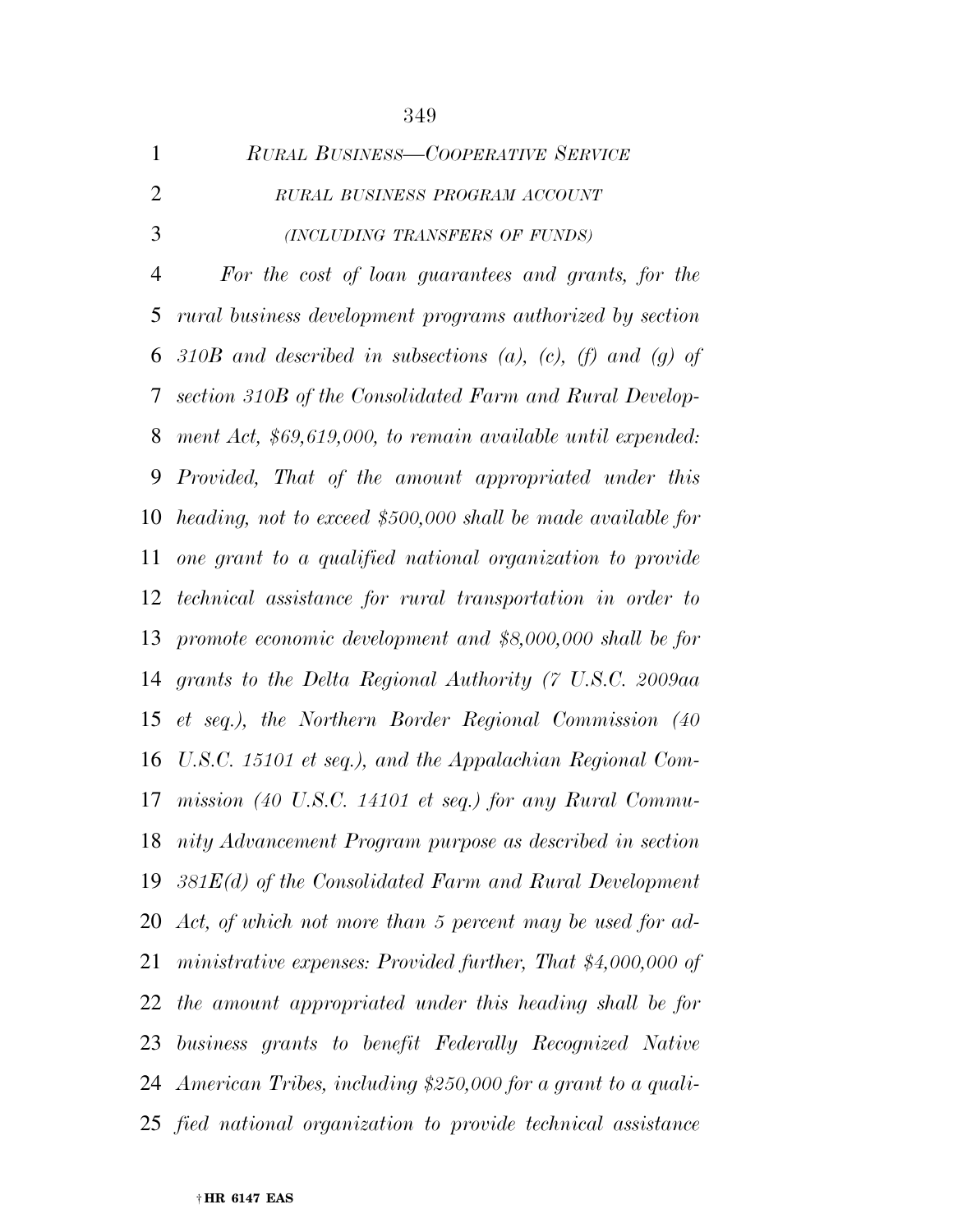*for rural transportation in order to promote economic de- velopment: Provided further, That sections 381E–H and 381N of the Consolidated Farm and Rural Development Act are not applicable to funds made available under this head-ing.* 

# *INTERMEDIARY RELENDING PROGRAM FUND ACCOUNT (INCLUDING TRANSFER OF FUNDS)*

 *For the principal amount of direct loans, as authorized by the Intermediary Relending Program Fund Account (7 U.S.C. 1936b), \$18,889,000.* 

 *For the cost of direct loans, \$4,157,000, as authorized by the Intermediary Relending Program Fund Account (7 U.S.C. 1936b), of which \$557,000 shall be available through June 30, 2019, for Federally Recognized Native American Tribes; and of which \$1,072,000 shall be available through June 30, 2019, for Mississippi Delta Region counties (as determined in accordance with Public Law 100–460): Pro- vided, That such costs, including the cost of modifying such loans, shall be as defined in section 502 of the Congressional Budget Act of 1974.* 

 *In addition, for administrative expenses to carry out the direct loan programs, \$4,468,000 shall be transferred to and merged with the appropriation for ''Rural Develop-ment, Salaries and Expenses''.*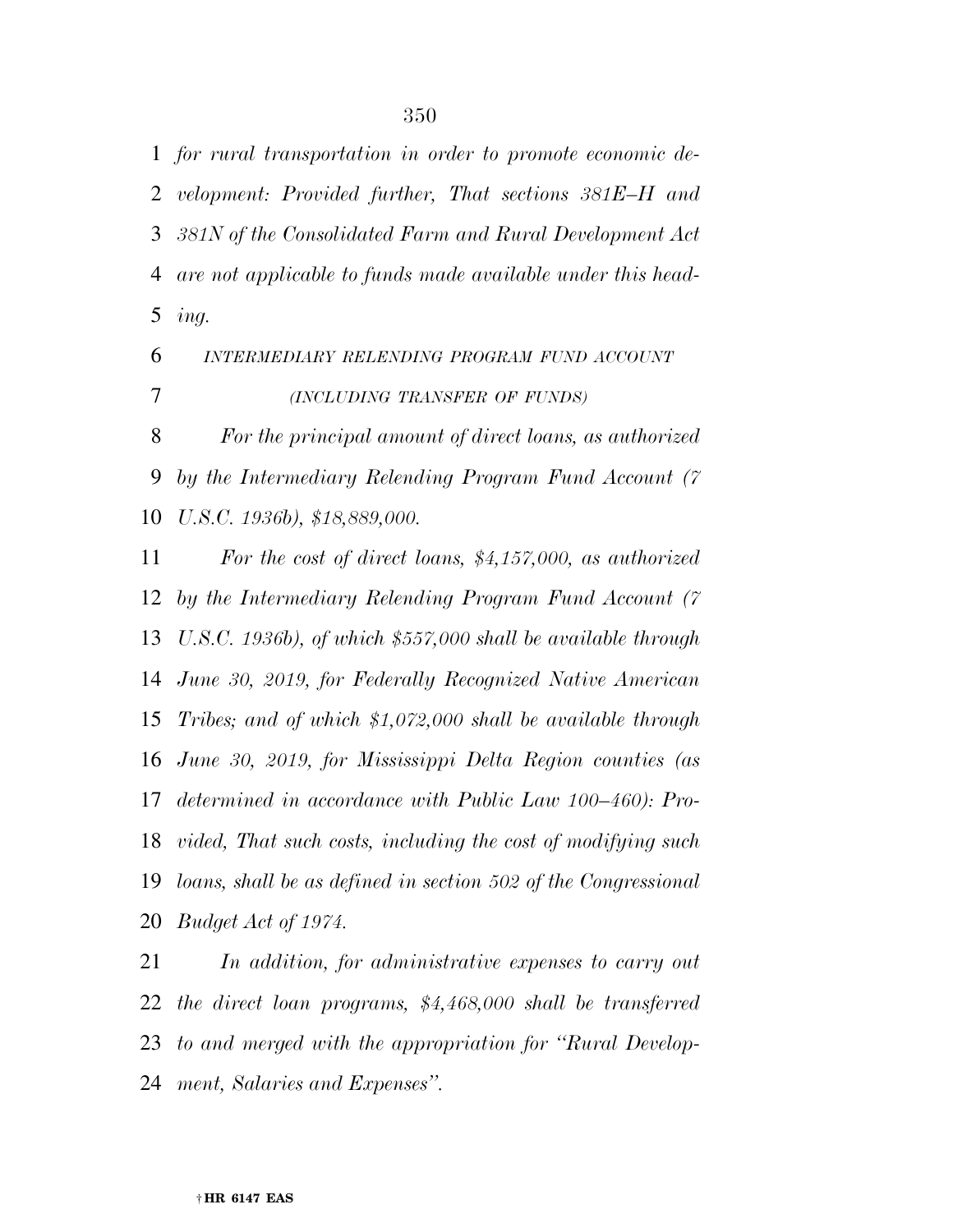*RURAL ECONOMIC DEVELOPMENT LOANS PROGRAM*

# *ACCOUNT*

 *For the principal amount of direct loans, as authorized under section 313 of the Rural Electrification Act, for the purpose of promoting rural economic development and job creation projects, \$45,000,000.* 

 *The cost of grants authorized under section 313 of the Rural Electrification Act, for the purpose of promoting rural economic development and job creation projects shall not exceed \$10,000,000.* 

*RURAL COOPERATIVE DEVELOPMENT GRANTS*

 *For rural cooperative development grants authorized under section 310B(e) of the Consolidated Farm and Rural Development Act (7 U.S.C. 1932), \$30,050,000, of which \$3,750,000 shall be for cooperative agreements for the ap- propriate technology transfer for rural areas program: Pro- vided, That not to exceed \$3,000,000 shall be for grants for cooperative development centers, individual cooperatives, or groups of cooperatives that serve socially disadvantaged groups and a majority of the boards of directors or gov- erning boards of which are comprised of individuals who are members of socially disadvantaged groups; and of which \$17,500,000, to remain available until expended, shall be for value-added agricultural product market development grants, as authorized by section 231 of the Agricultural*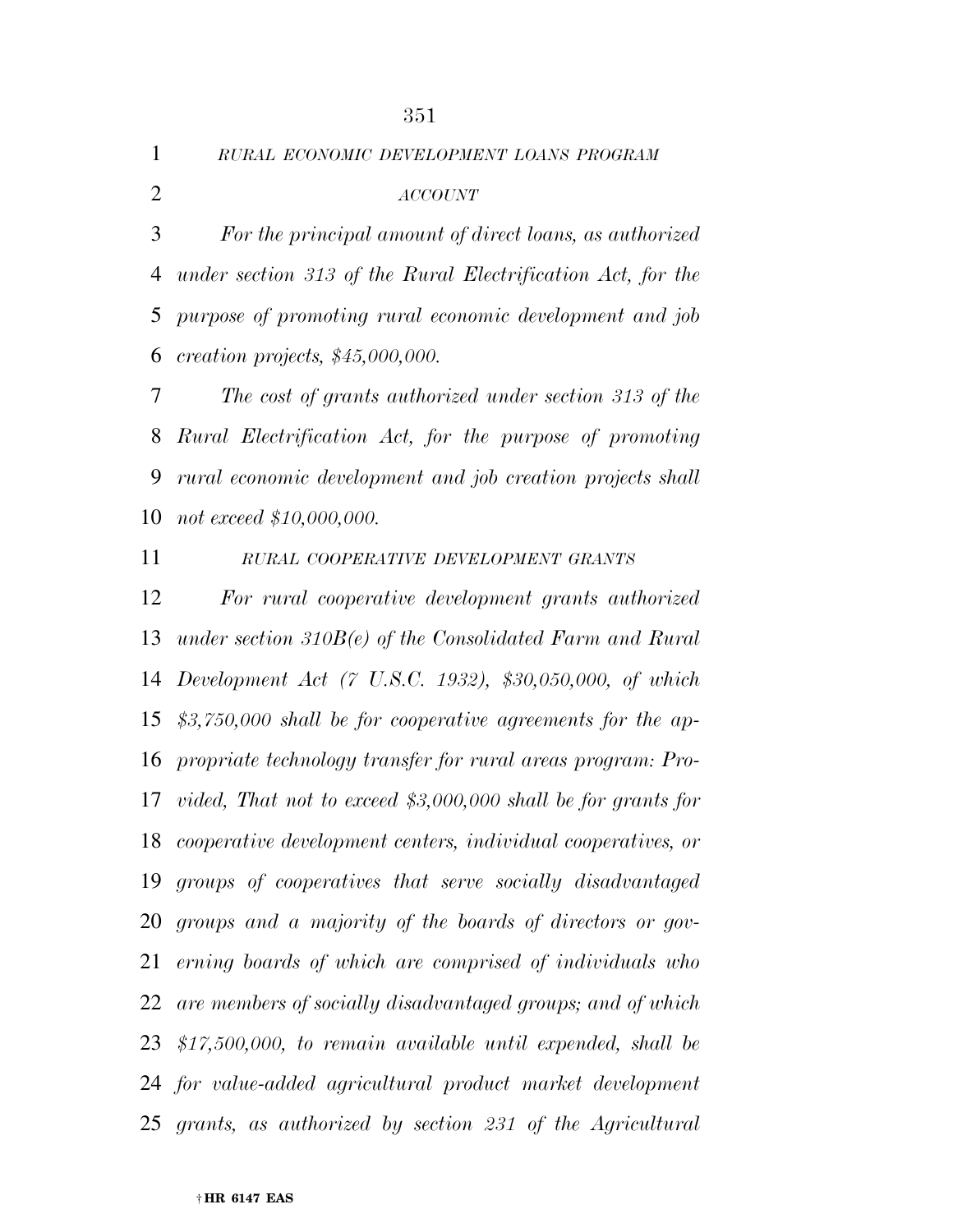*Risk Protection Act of 2000 (7 U.S.C. 1632a), of which \$2,500,000 shall be for Agriculture Innovation Centers au-thorized pursuant to section 6402 of Public Law 107–171.* 

#### *RURAL ENERGY FOR AMERICA PROGRAM*

 *For the cost of a program of loan guarantees, under the same terms and conditions as authorized by section 9007 of the Farm Security and Rural Investment Act of 2002 (7 U.S.C. 8107), \$338,000: Provided, That the cost of loan guarantees, including the cost of modifying such loans, shall be as defined in section 502 of the Congressional Budget Act of 1974.* 

*RURAL UTILITIES SERVICE*

*RURAL WATER AND WASTE DISPOSAL PROGRAM ACCOUNT*

#### *(INCLUDING TRANSFERS OF FUNDS)*

 *For the cost of direct loans, loan guarantees, and grants for the rural water, waste water, waste disposal, and solid waste management programs authorized by sections 306, 306A, 306C, 306D, 306E, and 310B and described in sections 306C(a)(2), 306D, 306E, and 381E(d)(2) of the Consolidated Farm and Rural Development Act, \$558,183,000, to remain available until expended, of which not to exceed \$1,000,000 shall be available for the rural util- ities program described in section 306(a)(2)(B) of such Act, and of which not to exceed \$993,000 shall be available for the rural utilities program described in section 306E of*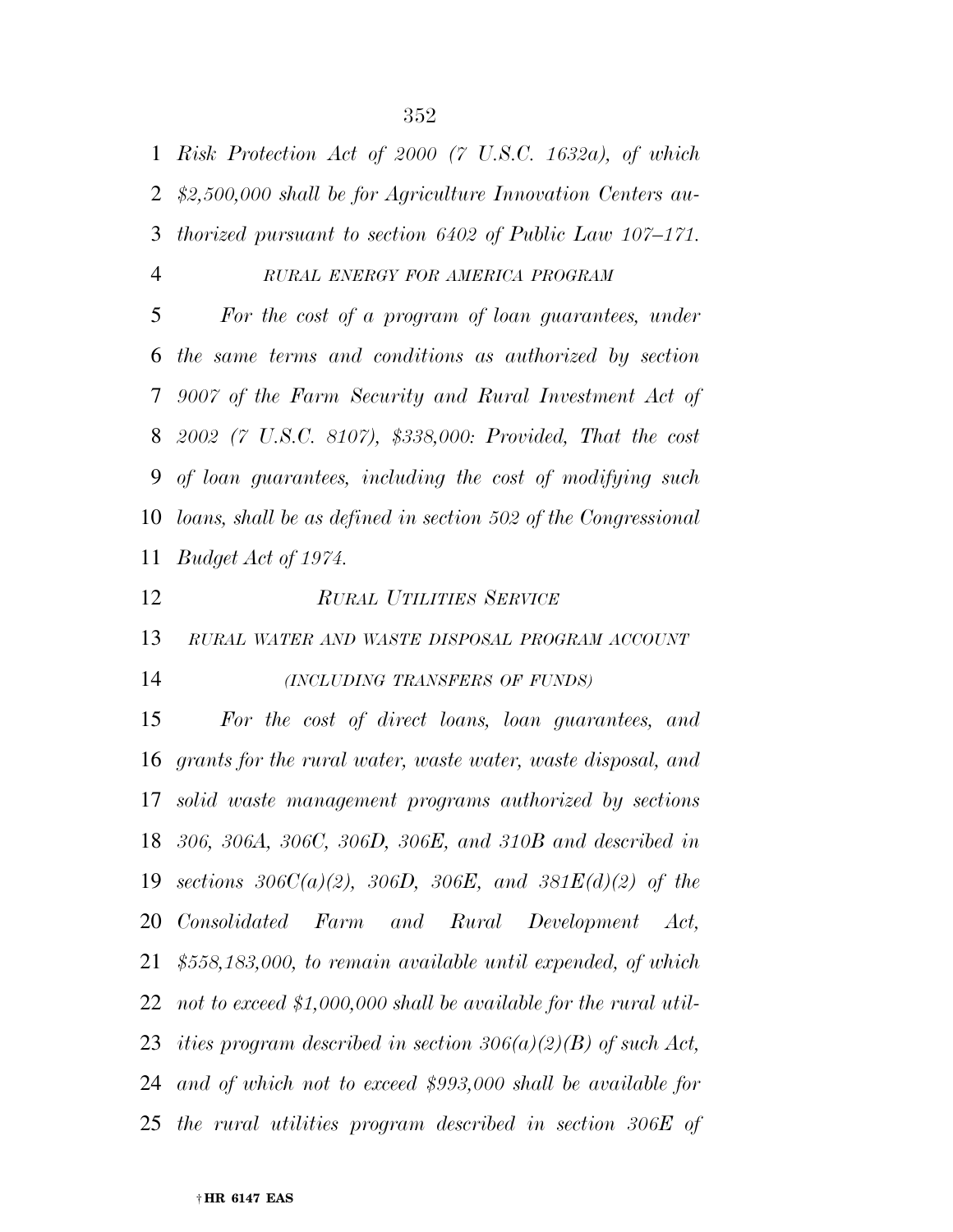*such Act: Provided, That not to exceed \$15,000,000 of the amount appropriated under this heading shall be for grants authorized by section 306A(i)(2) of the Consolidated Farm and Rural Development Act in addition to funding author- ized by section 306A(i)(1) of such Act and such grants may not exceed \$1,000,000 notwithstanding section 306A(f)(1) of such Act: Provided further, That \$68,000,000 of the amount appropriated under this heading shall be for loans and grants including water and waste disposal systems grants authorized by section 306C(a)(2)(B) and section 306D of the Consolidated Farm and Rural Development Act, and Federally Recognized Native American Tribes au- thorized by 306C(a)(1) of such Act: Provided further, That funding provided for section 306D of the Consolidated Farm and Rural Development Act may be provided to a consortium formed pursuant to section 325 of Public Law 105–83: Provided further, That not more than 2 percent of the funding provided for section 306D of the Consolidated Farm and Rural Development Act may be used by the State of Alaska for training and technical assistance programs and not more than 2 percent of the funding provided for section 306D of the Consolidated Farm and Rural Develop- ment Act may be used by a consortium formed pursuant to section 325 of Public Law 105–83 for training and tech-nical assistance programs: Provided further, That not to ex-*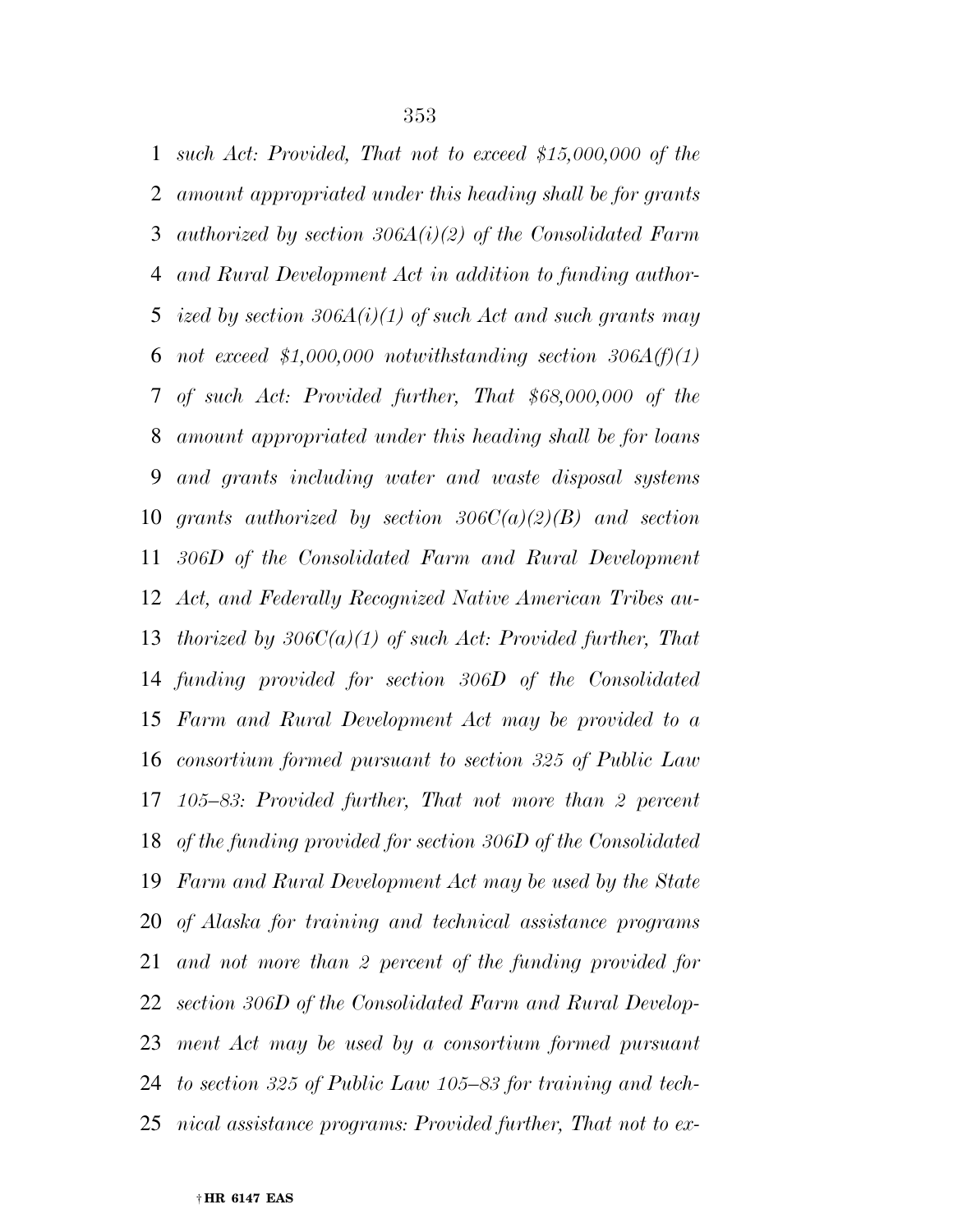*ceed \$40,000,000 of the amount appropriated under this heading shall be for technical assistance grants for rural water and waste systems pursuant to section 306(a)(14) of such Act, unless the Secretary makes a determination of ex- treme need, of which \$8,000,000 shall be made available for a grant to a qualified nonprofit multi-State regional tech- nical assistance organization, with experience in working with small communities on water and waste water prob- lems, the principal purpose of such grant shall be to assist rural communities with populations of 3,300 or less, in im- proving the planning, financing, development, operation, and management of water and waste water systems, and of which not less than \$800,000 shall be for a qualified na- tional Native American organization to provide technical assistance for rural water systems for tribal communities: Provided further, That not to exceed \$19,000,000 of the amount appropriated under this heading shall be for con- tracting with qualified national organizations for a circuit rider program to provide technical assistance for rural water systems: Provided further, That not to exceed \$4,000,000 shall be for solid waste management grants: Pro- vided further, That \$10,000,000 of the amount appropriated under this heading shall be transferred to, and merged with, the Rural Utilities Service, High Energy Cost Grants Ac-count to provide grants authorized under section 19 of the*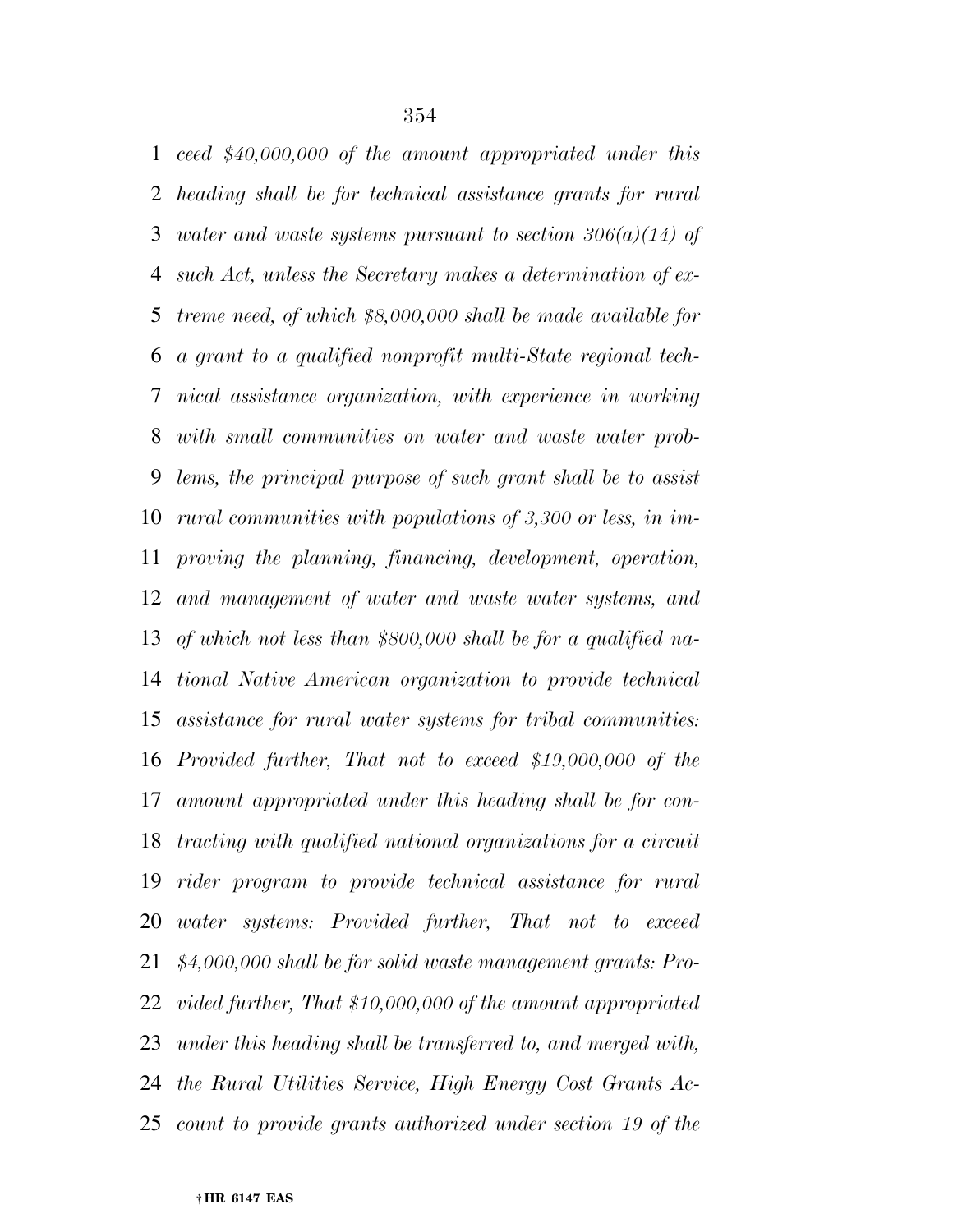*Rural Electrification Act of 1936 (7 U.S.C. 918a): Provided further, That any prior year balances for high-energy cost grants authorized by section 19 of the Rural Electrification Act of 1936 (7 U.S.C. 918a) shall be transferred to and merged with the Rural Utilities Service, High Energy Cost Grants Account: Provided further, That sections 381E–H and 381N of the Consolidated Farm and Rural Develop- ment Act are not applicable to the funds made available under this heading.* 

 *RURAL ELECTRIFICATION AND TELECOMMUNICATIONS LOANS PROGRAM ACCOUNT*

*(INCLUDING TRANSFER OF FUNDS)*

 *The principal amount of direct and guaranteed loans as authorized by sections 305, 306, and 317 of the Rural Electrification Act of 1936 (7 U.S.C. 935, 936, and 940g) shall be made as follows: loans made pursuant to sections 305, 306, and 317, notwithstanding 317(c), of that Act, rural electric, \$5,500,000,000; guaranteed underwriting loans pursuant to section 313A, \$750,000,000; 5 percent rural telecommunications loans, cost of money rural tele- communications loans, and for loans made pursuant to sec- tion 306 of that Act, rural telecommunications loans, \$690,000,000: Provided, That up to \$2,000,000,000 shall be used for the construction, acquisition, design and engineer-ing or improvement of fossil-fueled electric generating*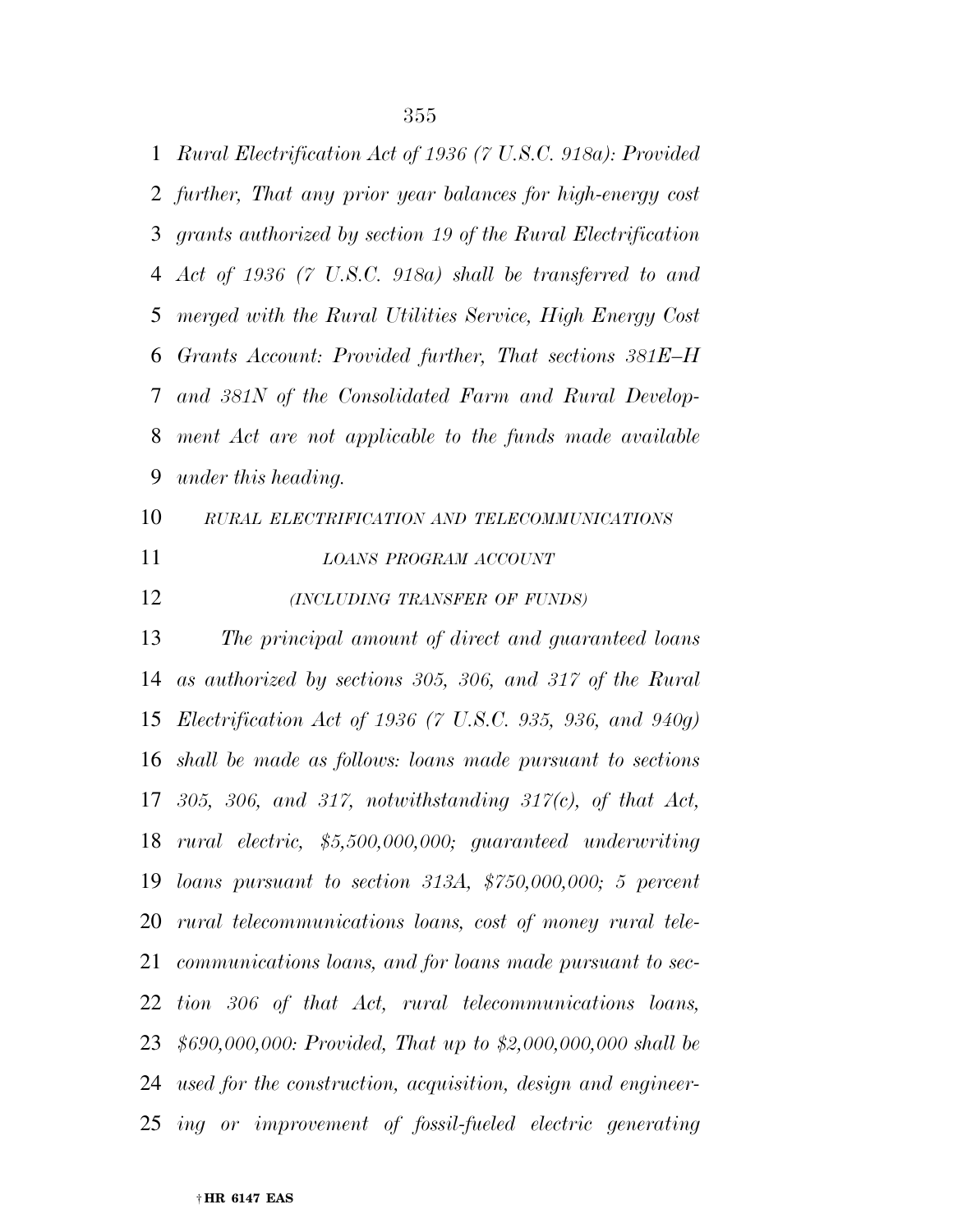*plants (whether new or existing) that utilize carbon sub-surface utilization and storage systems.* 

 *For the cost of direct loans as authorized by section 305 of the Rural Electrification Act of 1936 (7 U.S.C. 935), including the cost of modifying loans, as defined in section 502 of the Congressional Budget Act of 1974, cost of money rural telecommunications loans, \$1,725,000.* 

 *In addition, for administrative expenses necessary to carry out the direct and guaranteed loan programs, \$33,270,000, which shall be transferred to and merged with the appropriation for ''Rural Development, Salaries and Expenses''.* 

*DISTANCE LEARNING, TELEMEDICINE, AND BROADBAND*

#### *PROGRAM*

 *For the principal amount of broadband telecommuni-cation loans, \$29,851,000.* 

 *For grants for telemedicine and distance learning serv- ices in rural areas, as authorized by 7 U.S.C. 950aaa et seq., \$33,000,000, to remain available until expended: Pro- vided, That \$3,000,000 shall be made available for grants authorized by 379G of the Consolidated Farm and Rural Development Act: Provided further, That funding provided under this heading for grants under 379G of the Consoli-dated Farm and Rural Development Act may only be pro-*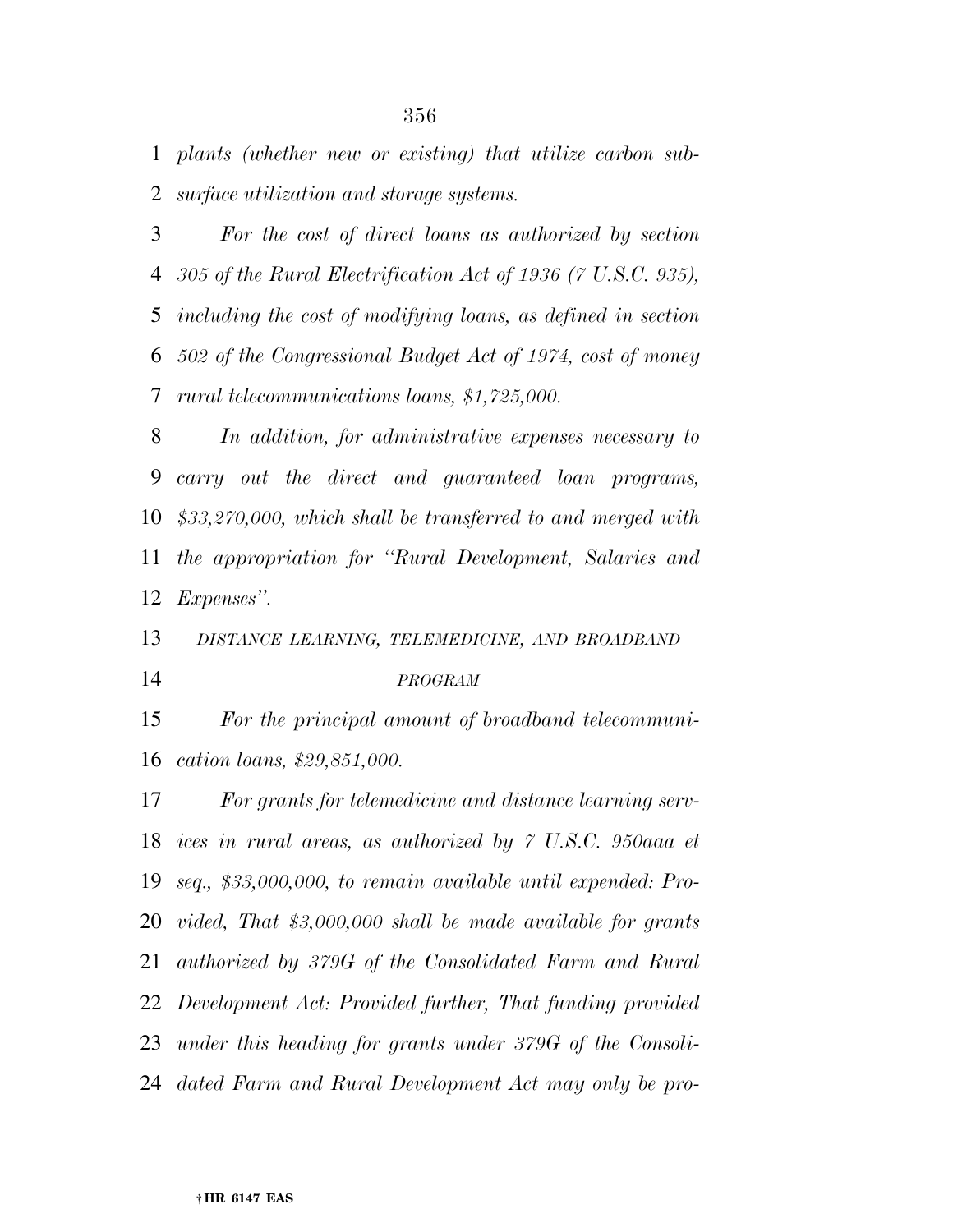*vided to entities that meet all of the eligibility criteria for a consortium as established by this section.* 

 *For the cost of broadband loans, as authorized by sec- tion 601 of the Rural Electrification Act, \$5,830,000, to re- main available until expended: Provided, That the cost of direct loans shall be as defined in section 502 of the Con-gressional Budget Act of 1974.* 

 *In addition, \$30,000,000, to remain available until ex- pended, for a grant program to finance broadband trans- mission in rural areas eligible for Distance Learning and Telemedicine Program benefits authorized by 7 U.S.C. 950aaa.* 

*RURAL HEALTH AND SAFETY EDUCATION PROGRAMS*

 *Any funds provided by this Act for rural health and safety education programs authorized under section 502(i) of the Rural Development Act of 1972 (7 U.S.C. 2662(i)) may be used under those programs to address the opioid abuse epidemic and to combat opioid abuse in rural com-munities.* 

 *TITLE IV DOMESTIC FOOD PROGRAMS OFFICE OF THE UNDER SECRETARY FOR FOOD, NUTRITION, AND CONSUMER SERVICES For necessary expenses of the Office of the Under Sec-retary for Food, Nutrition, and Consumer Services,*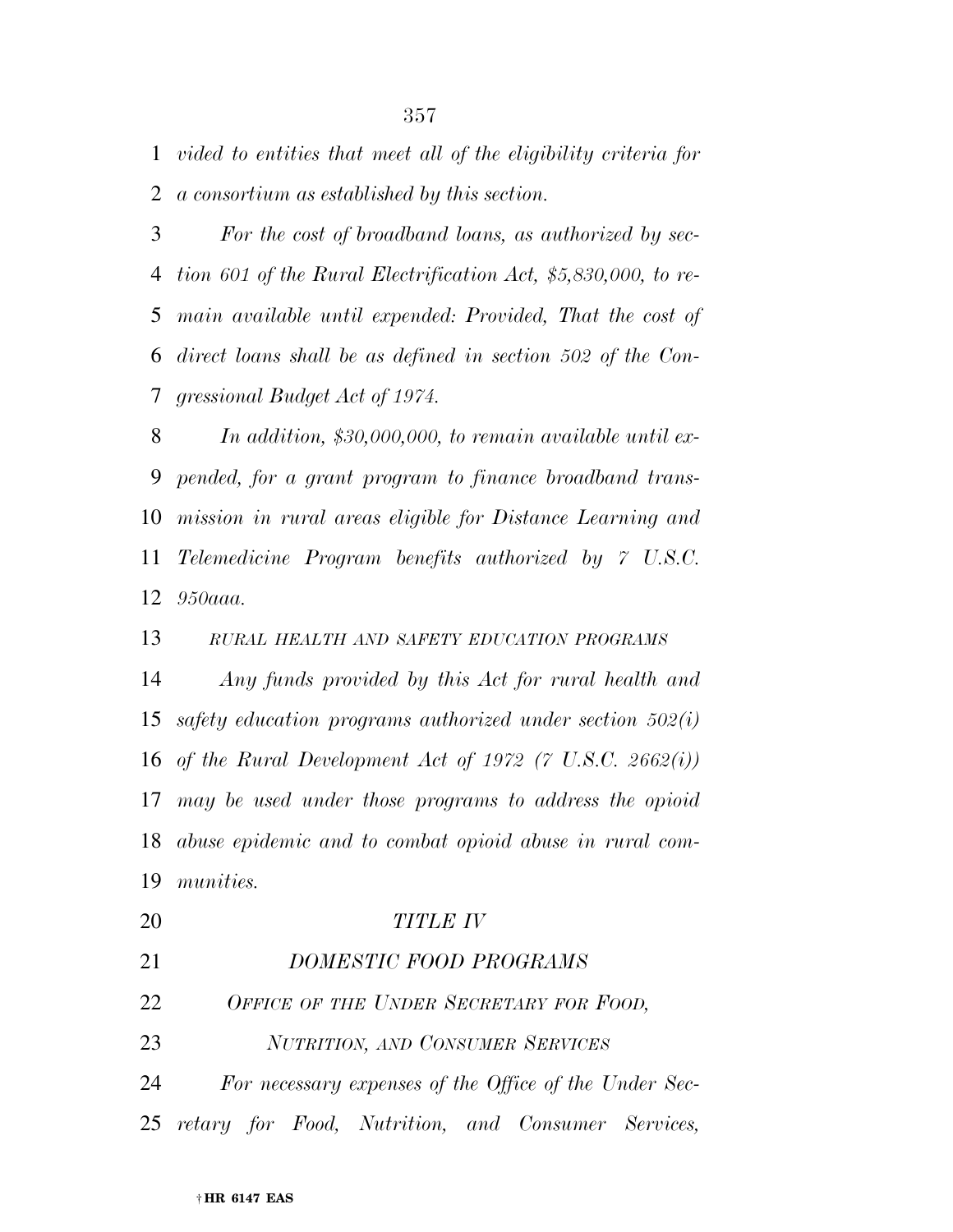| $\mathbf{1}$ | \$800,000: Provided, That funds made available by this Act     |
|--------------|----------------------------------------------------------------|
| 2            | to an agency in the Food, Nutrition and Consumer Services      |
| 3            | mission area for salaries and expenses are available to fund   |
| 4            | up to one administrative support staff for the Office.         |
| 5            | <b>FOOD AND NUTRITION SERVICE</b>                              |
| 6            | CHILD NUTRITION PROGRAMS                                       |
| 7            | (INCLUDING TRANSFERS OF FUNDS)                                 |
| 8            | For necessary expenses to carry out the Richard B.             |
| 9            | Russell National School Lunch Act (42 U.S.C. 1751 et seq.),    |
| 10           | except section 21, and the Child Nutrition Act of 1966 (42)    |
| 11           | U.S.C. $1771$ et seq.), except sections $17$ and $21$ ;        |
| 12           | $$23,184,012,000$ to remain available through September 30,    |
| 13           | $2020$ , of which such sums as are made available under sec-   |
| 14           | tion $14222(b)(1)$ of the Food, Conservation, and Energy Act   |
| 15           | of 2008 (Public Law 110-246), as amended by this Act,          |
| 16           | shall be merged with and available for the same time period    |
| 17           | and purposes as provided herein: Provided, That of the total   |
| 18           | amount available, $$17,004,000$ shall be available to carry    |
| 19           | out section 19 of the Child Nutrition Act of 1966 (42 U.S.C.   |
| 20           | $1771$ et seq.): Provided further, That of the total amount    |
| 21           | available, \$30,000,000 shall be available to provide competi- |
| 22           | tive grants to State agencies for subgrants to local edu-      |
| 23           | cational agencies and schools to purchase the equipment,       |
| 24           | with a value of greater than \$1,000, needed to serve          |
|              | 25 healthier meals, improve food safety, and to help support   |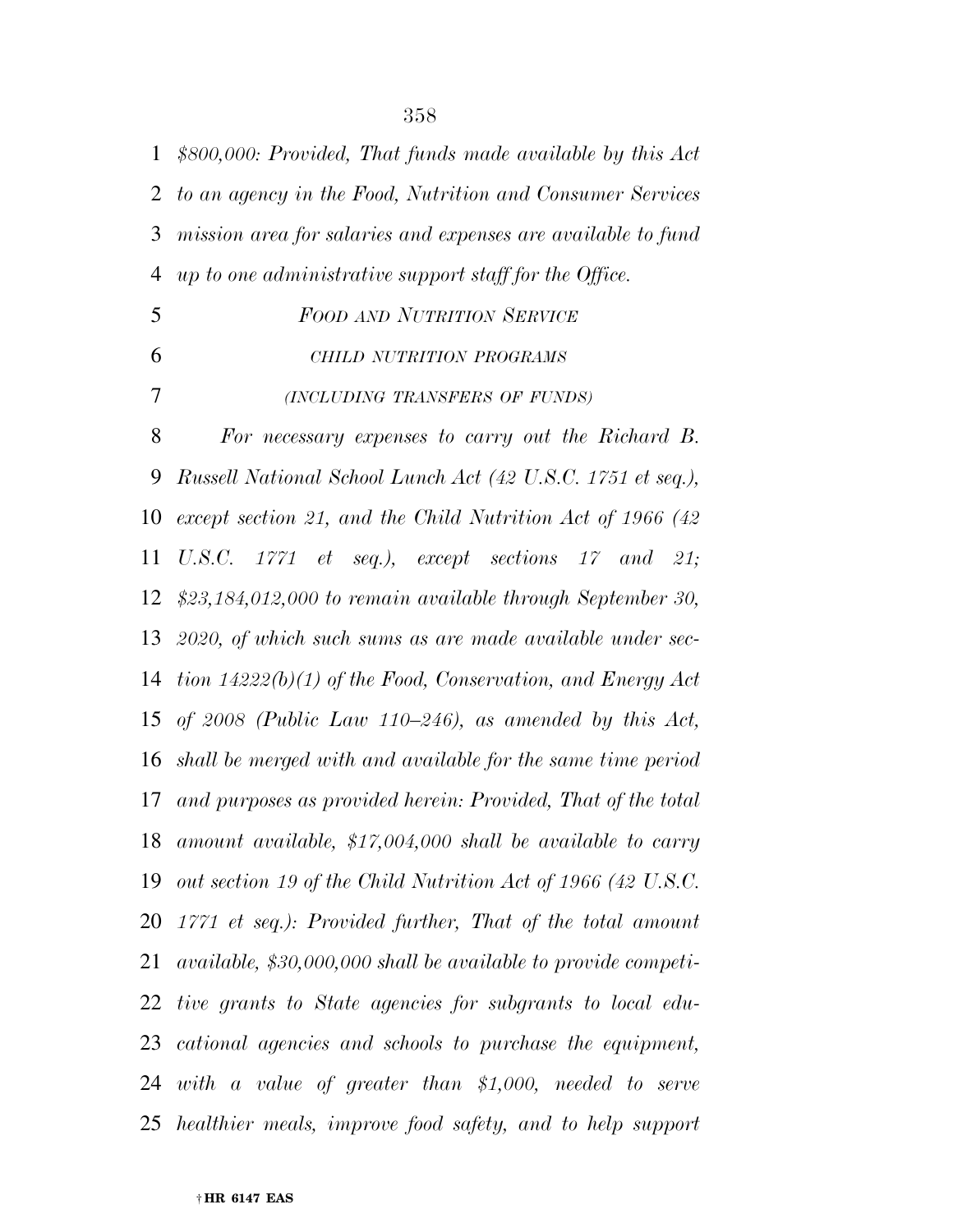*the establishment, maintenance, or expansion of the school breakfast program: Provided further, That of the total amount available, \$28,000,000 shall remain available until expended to carry out section 749(g) of the Agriculture Ap- propriations Act of 2010 (Public Law 111–80): Provided further, That section 26(d) of the Richard B. Russell Na- tional School Lunch Act (42 U.S.C. 1769g(d)) is amended in the first sentence by striking ''2010 through 2018'' and inserting ''2010 through 2019'': Provided further, That sec- tion 9(h)(3) of the Richard B. Russell National School Lunch Act (42 U.S.C. 1758(h)(3)) is amended in the first sentence by striking ''for fiscal year 2018'' and inserting ''for fiscal year 2019'': Provided further, That section 9(h)(4) of the Richard B. Russell National School Lunch Act (42 U.S.C. 1758(h)(4)) is amended in the first sentence by striking ''for fiscal year 2018'' and inserting ''for fiscal year 2019''.* 

 *SPECIAL SUPPLEMENTAL NUTRITION PROGRAM FOR WOMEN, INFANTS, AND CHILDREN (WIC)*

 *For necessary expenses to carry out the special supple- mental nutrition program as authorized by section 17 of the Child Nutrition Act of 1966 (42 U.S.C. 1786), \$6,150,000,000, to remain available through September 30, 2020, of which \$25,000,000 shall be placed in reserve, to remain available until expended, to be allocated as the Sec-*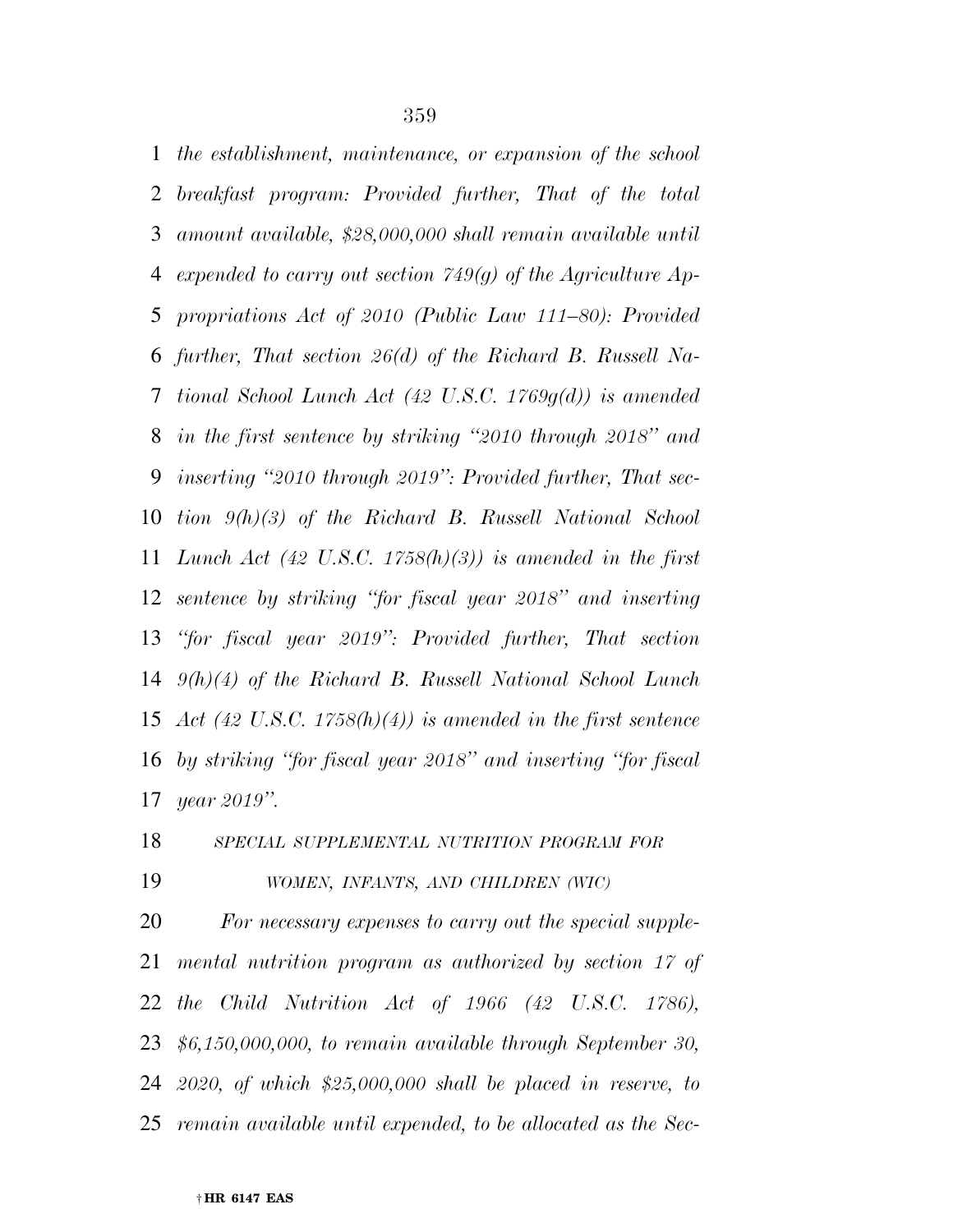*retary deemed necessary, notwithstanding section 17(i) of such Act, to support participation should cost or participa- tion exceed budget estimates: Provided, That notwith- standing section 17(h)(10) of the Child Nutrition Act of 1966 (42 U.S.C. 1786(h)(10)), not less than \$67,500,000 shall be used for breastfeeding peer counselors and other re- lated activities, and \$19,000,000 shall be used for infra- structure, of which \$5,000,000 shall be for competitive grants to promote breastfeeding and improved nutritional health through technologies and services, including telemedi- cine: Provided further, That none of the funds provided in this account shall be available for the purchase of infant formula except in accordance with the cost containment and competitive bidding requirements specified in section 17 of such Act: Provided further, That none of the funds provided shall be available for activities that are not fully reimbursed by other Federal Government departments or agencies un- less authorized by section 17 of such Act: Provided further, That upon termination of a federally mandated vendor moratorium and subject to terms and conditions established by the Secretary, the Secretary may waive the requirement at 7 CFR 246.12(g)(6) at the request of a State agency. SUPPLEMENTAL NUTRITION ASSISTANCE PROGRAM*

 *For necessary expenses to carry out the Food and Nu-trition Act of 2008 (7 U.S.C. 2011 et seq.), \$73,219,274,000,*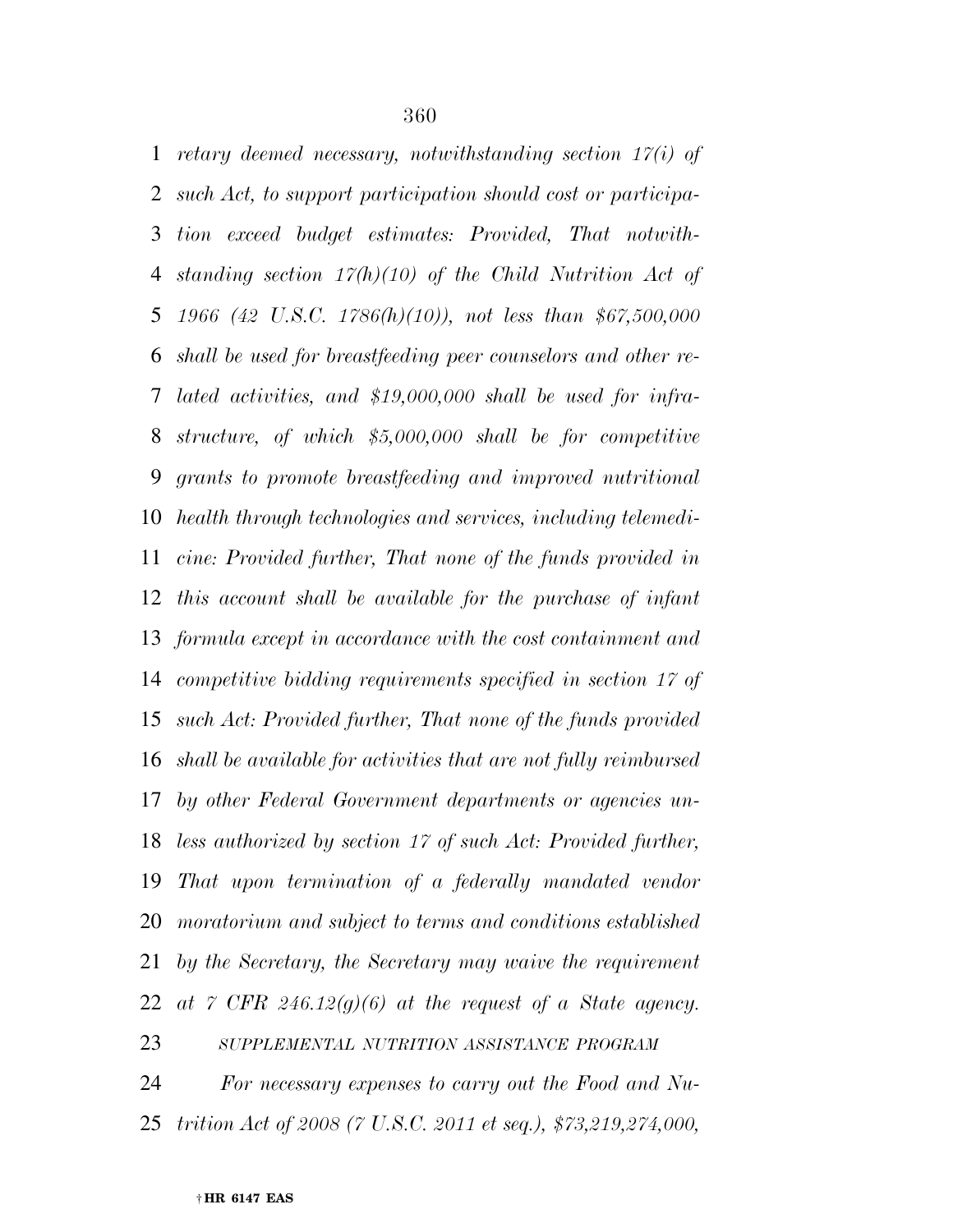*of which \$3,000,000,000, to remain available through De- cember 31, 2020, shall be placed in reserve for use only in such amounts and at such times as may become necessary to carry out program operations: Provided, That funds pro- vided herein shall be expended in accordance with section 16 of the Food and Nutrition Act of 2008: Provided further, That of the funds made available under this heading, \$998,000 may be used to provide nutrition education serv- ices to State agencies and Federally Recognized Tribes par- ticipating in the Food Distribution Program on Indian Reservations: Provided further, That this appropriation shall be subject to any work registration or workfare re- quirements as may be required by law: Provided further, That funds made available for Employment and Training under this heading shall remain available through Sep- tember 30, 2020: Provided further, That funds made avail- able under this heading for section 28(d)(1), section 4(b), and section 27(a) of the Food and Nutrition Act of 2008 shall remain available through September 30, 2020: Pro-vided further, That none of the funds made available under this heading may be obligated or expended in contravention of section 213A of the Immigration and Nationality Act (8 U.S.C. 1183A): Provided further, That funds made avail- able under this heading may be used to enter into contracts and employ staff to conduct studies, evaluations, or to con-*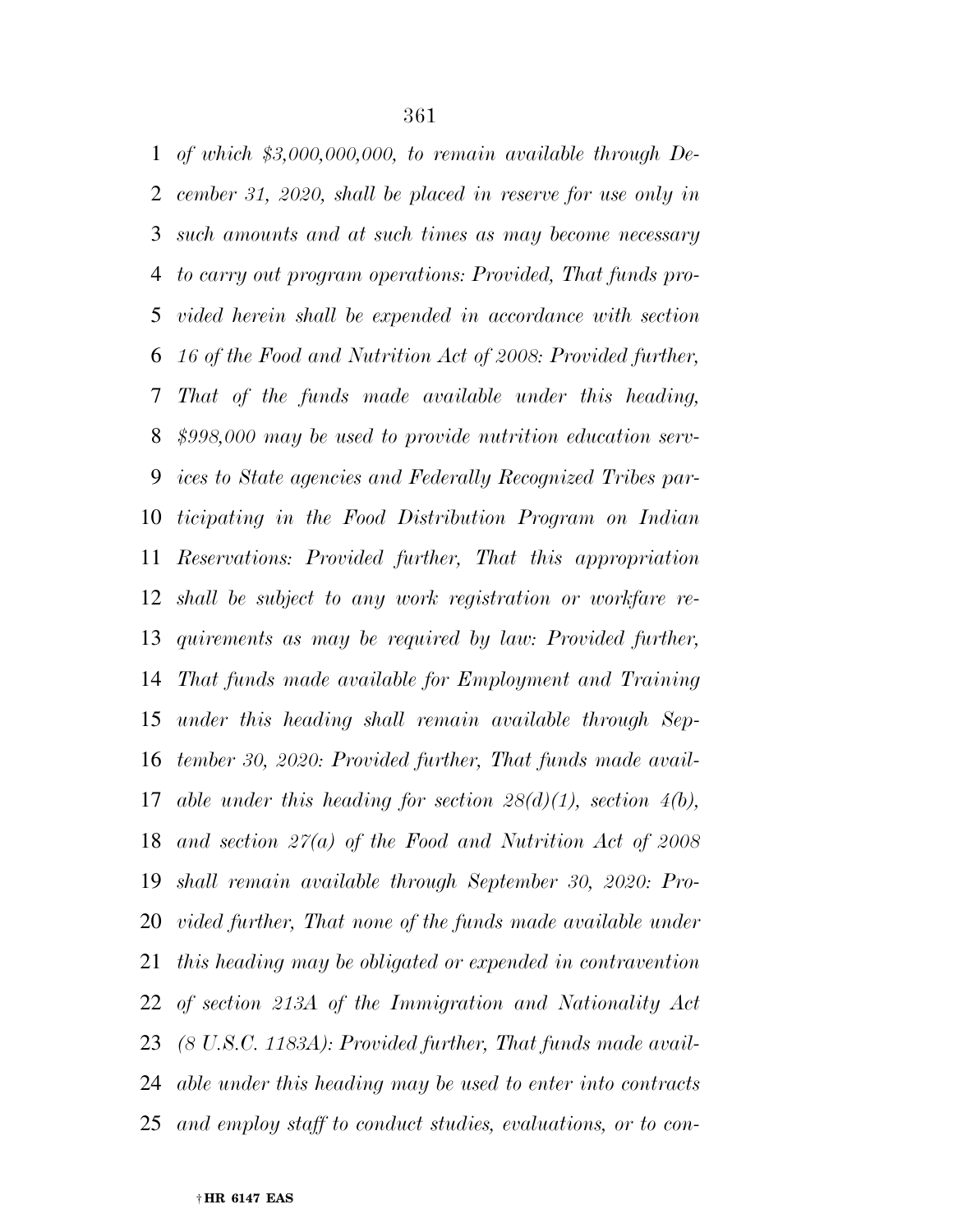*duct activities related to program integrity provided that such activities are authorized by the Food and Nutrition Act of 2008.* 

### *COMMODITY ASSISTANCE PROGRAM*

 *For necessary expenses to carry out disaster assistance and the Commodity Supplemental Food Program as au- thorized by section 4(a) of the Agriculture and Consumer Protection Act of 1973 (7 U.S.C. 612c note); the Emergency Food Assistance Act of 1983; special assistance for the nu- clear affected islands, as authorized by section 103(f)(2) of the Compact of Free Association Amendments Act of 2003 (Public Law 108–188); and the Farmers' Market Nutrition Program, as authorized by section 17(m) of the Child Nutri- tion Act of 1966, \$322,139,000, to remain available through September 30, 2020: Provided, That none of these funds shall be available to reimburse the Commodity Credit Cor- poration for commodities donated to the program: Provided further, That notwithstanding any other provision of law, effective with funds made available in fiscal year 2019 to support the Seniors Farmers' Market Nutrition Program, as authorized by section 4402 of the Farm Security and Rural Investment Act of 2002, such funds shall remain available through September 30, 2020: Provided further, That of the funds made available under section 27(a) of the Food and Nutrition Act of 2008 (7 U.S.C. 2036(a)),*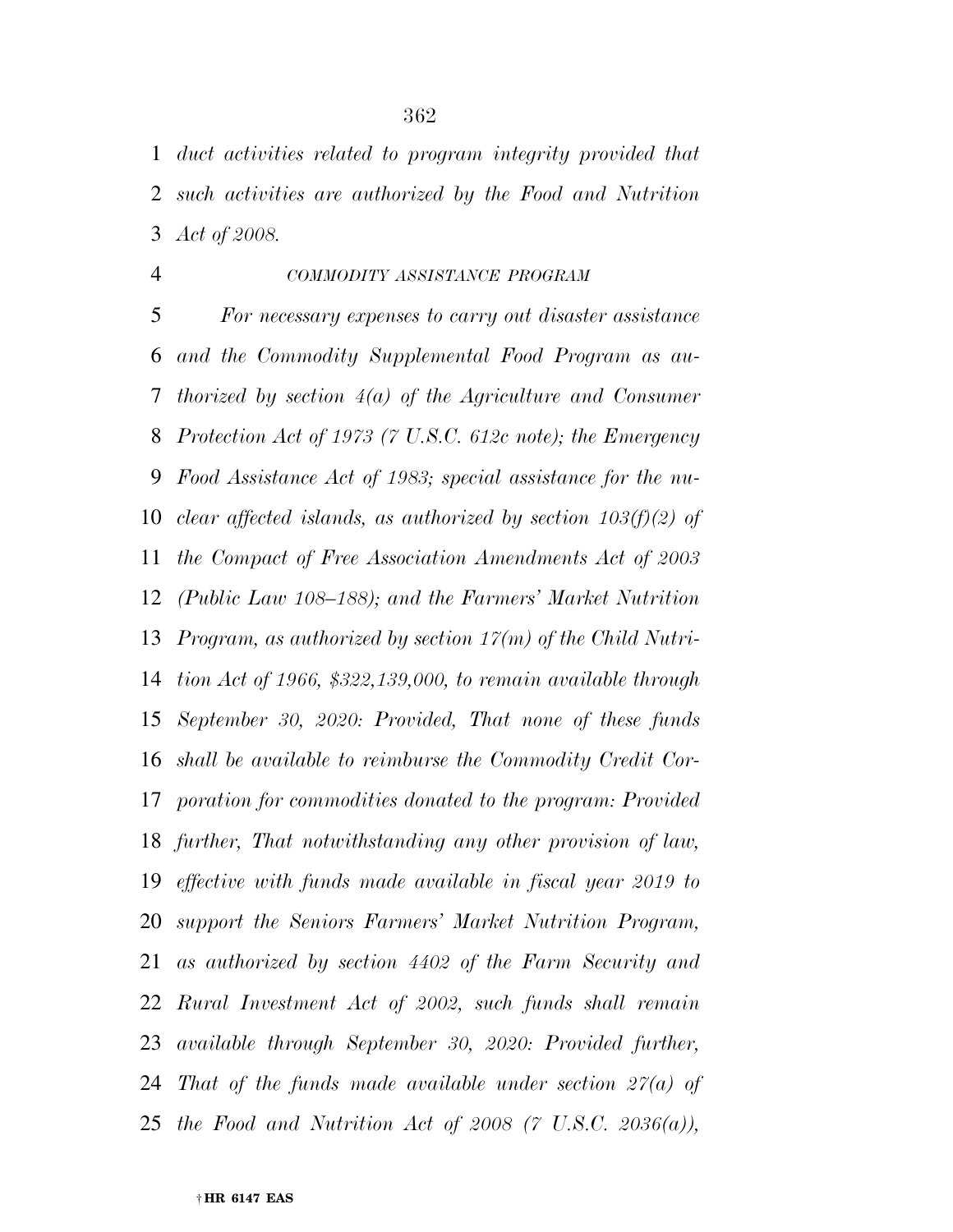*the Secretary may use up to 15 percent for costs associated with the distribution of commodities.* 

 *NUTRITION PROGRAMS ADMINISTRATION For necessary administrative expenses of the Food and Nutrition Service for carrying out any domestic nutrition assistance program, \$164,688,000: Provided, That of the funds provided herein, \$2,000,000 shall be used for the pur- poses of section 4404 of Public Law 107–171, as amended by section 4401 of Public Law 110–246.*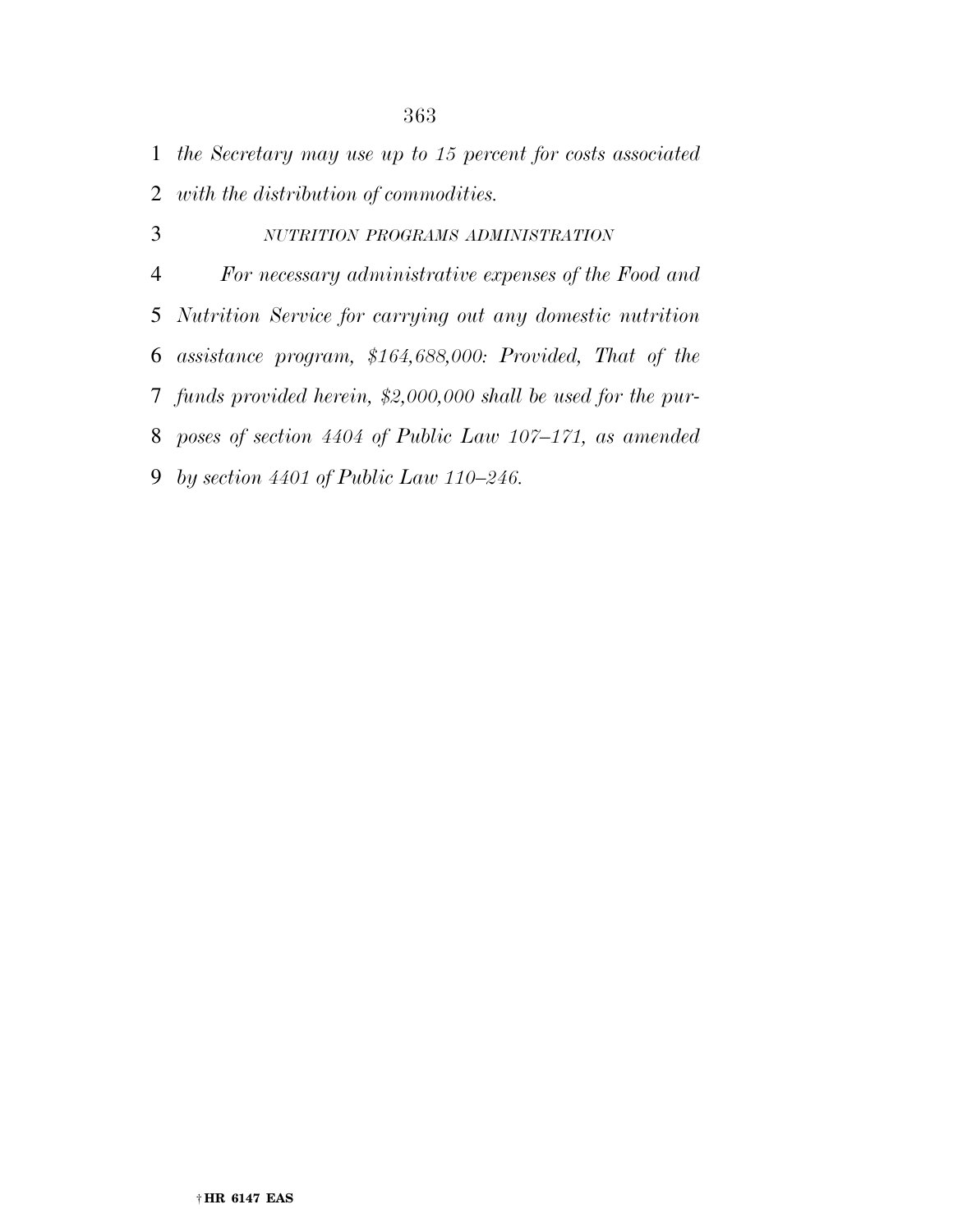|                | 364                                                               |
|----------------|-------------------------------------------------------------------|
| $\mathbf{1}$   | TITLE V                                                           |
| $\overline{2}$ | FOREIGN ASSISTANCE AND RELATED PROGRAMS                           |
| 3              | OFFICE OF THE UNDER SECRETARY FOR TRADE AND                       |
| $\overline{4}$ | FOREIGN AGRICULTURAL AFFAIRS                                      |
| 5              | For necessary expenses of the Office of the Under Sec-            |
| 6              | retary for Trade and Foreign Agricultural Affairs,                |
| 7              | \$875,000: Provided, That funds made available by this Act        |
| 8              | to any agency in the Trade and Foreign Agricultural Af-           |
|                | 9 fairs mission area for salaries and expenses are available      |
|                | 10 to fund up to one administrative support staff for the Office. |
| 11             | OFFICE OF CODEX ALIMENTARIUS                                      |
| 12             | For necessary expenses of the Office of Codex                     |
|                | 13 Alimentarius, $$3,976,000$ , including not to exceed $$40,000$ |
|                | 14 for official reception and representation expenses.            |
| 15             | <b>FOREIGN AGRICULTURAL SERVICE</b>                               |
| 16             | <b>SALARIES AND EXPENSES</b>                                      |
| 17             | (INCLUDING TRANSFERS OF FUNDS)                                    |
| 18             | For necessary expenses of the Foreign Agricultural                |
| 19             | Service, including not to exceed \$250,000 for representation     |
| 20             | allowances and for expenses pursuant to section 8 of the          |
|                | 21 Act approved August 3, 1956 (7 U.S.C. 1766),                   |
|                | 22 $$212,230,000,$ of which no more than 6 percent shall remain   |
|                | 23 available until September 30, 2020, for overseas operations    |
|                | 24 to include the payment of locally employed staff: Provided,    |
|                | 25 That the Service may utilize advances of funds, or reim-       |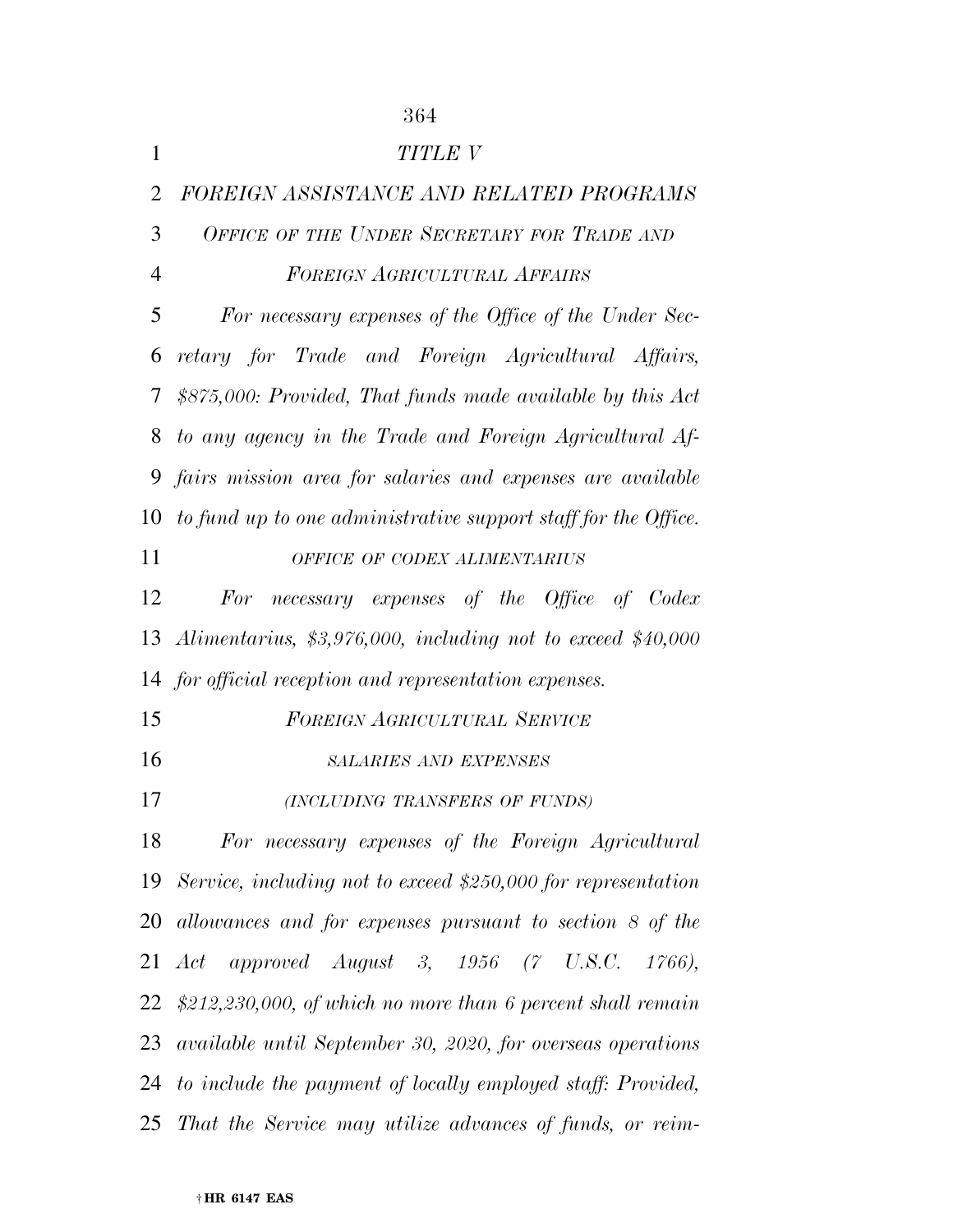*burse this appropriation for expenditures made on behalf of Federal agencies, public and private organizations and institutions under agreements executed pursuant to the ag- ricultural food production assistance programs (7 U.S.C. 1737) and the foreign assistance programs of the United States Agency for International Development: Provided fur- ther, That funds made available for middle-income country training programs, funds made available for the Borlaug International Agricultural Science and Technology Fellow- ship program, and up to \$2,000,000 of the Foreign Agricul- tural Service appropriation solely for the purpose of offset- ting fluctuations in international currency exchange rates, subject to documentation by the Foreign Agricultural Serv- ice, shall remain available until expended. FOOD FOR PEACE TITLE I DIRECT CREDIT AND FOOD FOR PROGRESS PROGRAM ACCOUNT (INCLUDING TRANSFER OF FUNDS) For administrative expenses to carry out the credit program of title I, Food for Peace Act (Public Law 83– 480) and the Food for Progress Act of 1985, \$142,000, shall be transferred to and merged with the appropriation for ''Farm Service Agency, Salaries and Expenses''.* 

*FOOD FOR PEACE TITLE II GRANTS*

 *For expenses during the current fiscal year, not other-wise recoverable, and unrecovered prior years' costs, includ-*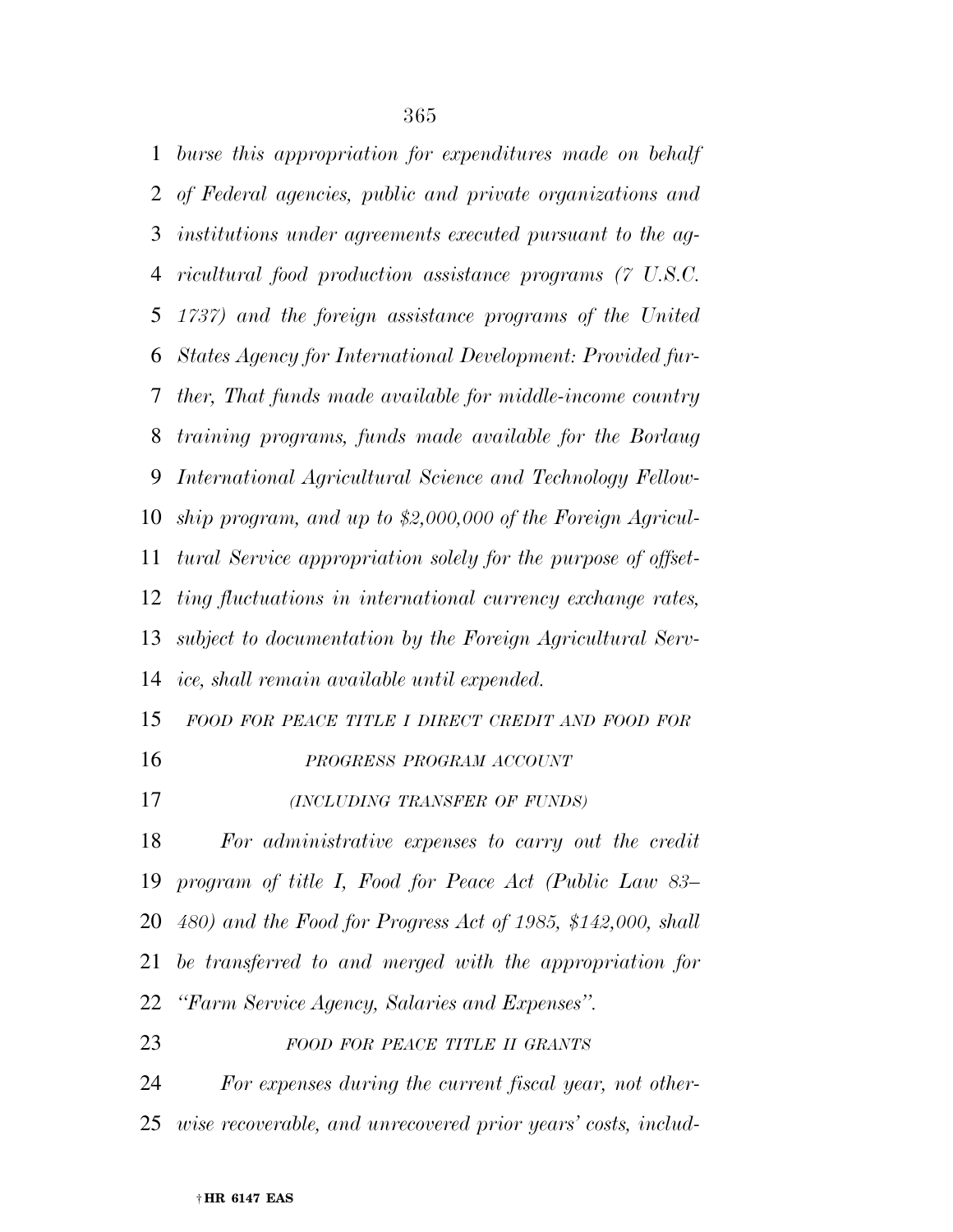*ing interest thereon, under the Food for Peace Act (Public Law 83–480), for commodities supplied in connection with dispositions abroad under title II of said Act, \$1,716,000,000, to remain available until expended.* 

*MCGOVERN-DOLE INTERNATIONAL FOOD FOR EDUCATION*

#### *AND CHILD NUTRITION PROGRAM GRANTS*

 *For necessary expenses to carry out the provisions of section 3107 of the Farm Security and Rural Investment Act of 2002 (7 U.S.C. 1736o–1), \$210,255,000, to remain available until expended: Provided, That the Commodity Credit Corporation is authorized to provide the services, fa- cilities, and authorities for the purpose of implementing such section, subject to reimbursement from amounts pro- vided herein: Provided further, That of the amount made available under this heading, \$15,000,000, shall remain available until expended for necessary expenses to carry out the provisions of section 3207 of the Agricultural Act of 2014 (7 U.S.C. 1726c).* 

*COMMODITY CREDIT CORPORATION EXPORT (LOANS)*

- *CREDIT GUARANTEE PROGRAM ACCOUNT*
- *(INCLUDING TRANSFERS OF FUNDS)*

 *For administrative expenses to carry out the Com- modity Credit Corporation's Export Guarantee Program, GSM 102 and GSM 103, \$8,845,000; to cover common over-head expenses as permitted by section 11 of the Commodity*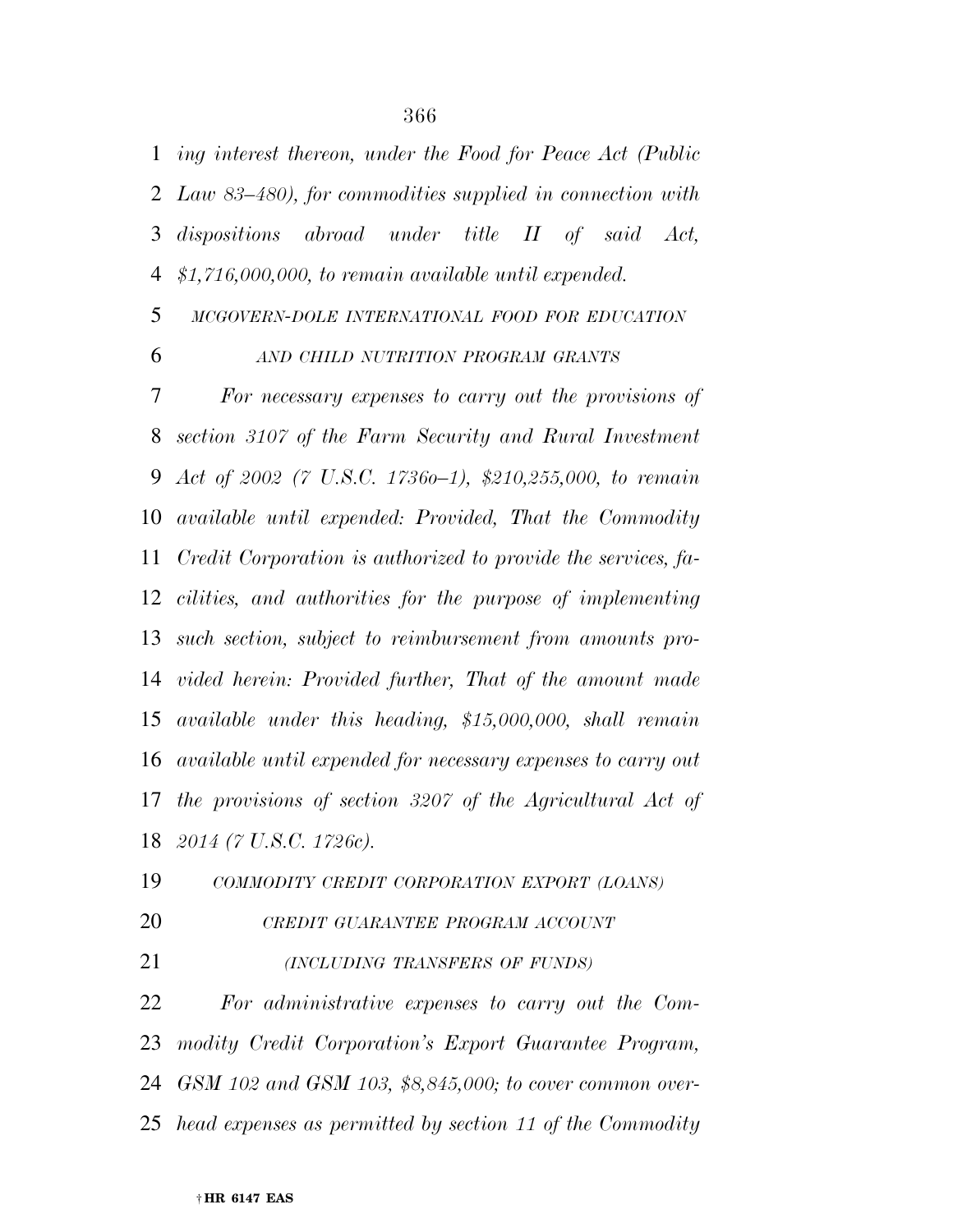*Credit Corporation Charter Act and in conformity with the Federal Credit Reform Act of 1990, of which \$6,382,000 shall be transferred to and merged with the appropriation for ''Foreign Agricultural Service, Salaries and Expenses'', and of which \$2,463,000 shall be transferred to and merged with the appropriation for ''Farm Service Agency, Salaries and Expenses''.*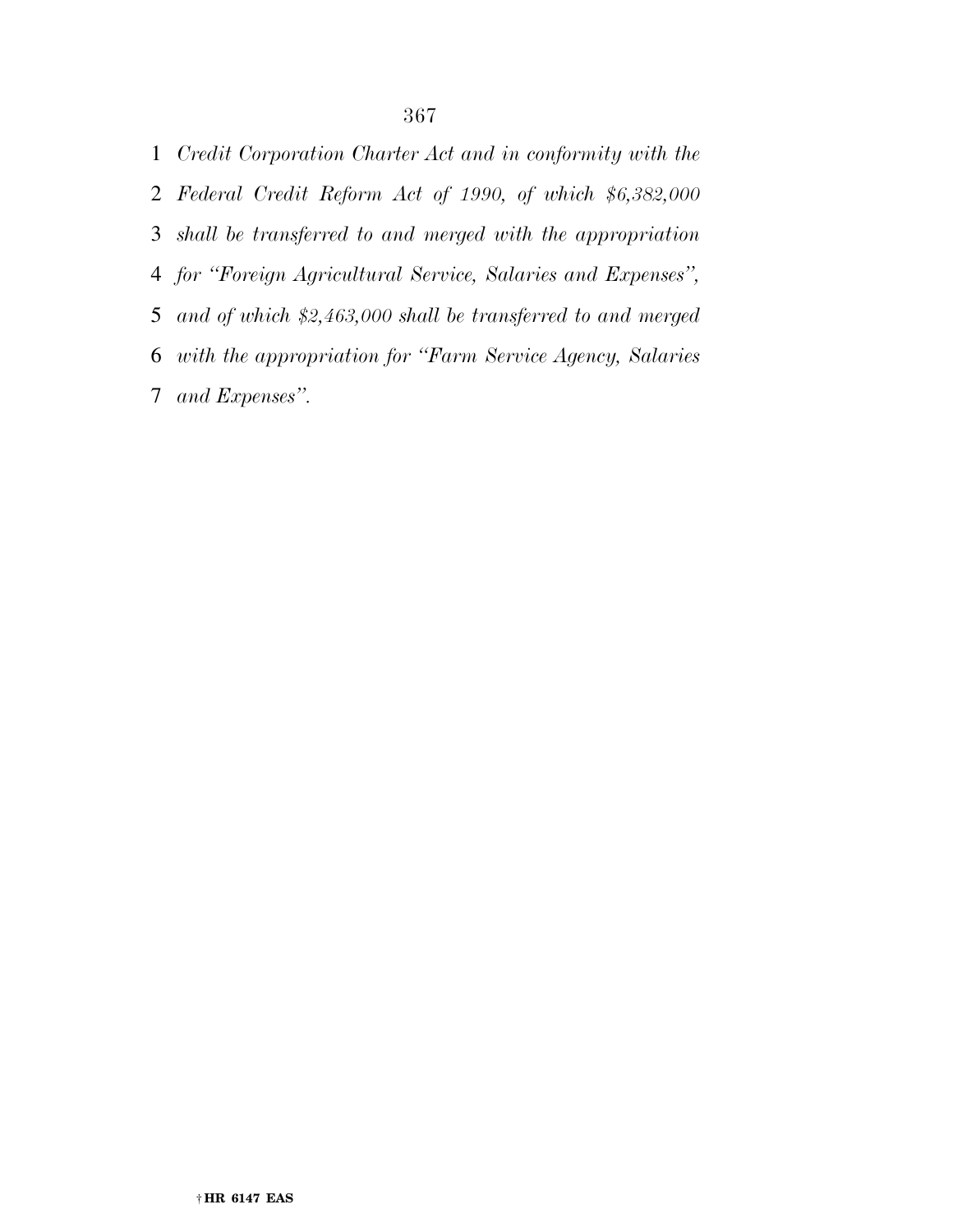| $\mathbf{1}$   | <b>TITLE VI</b>                                                |
|----------------|----------------------------------------------------------------|
| $\overline{2}$ | RELATED AGENCY AND FOOD AND DRUG                               |
| 3              | ADMINISTRATION                                                 |
| $\overline{4}$ | <b>DEPARTMENT OF HEALTH AND HUMAN SERVICES</b>                 |
| 5              | FOOD AND DRUG ADMINISTRATION                                   |
| 6              | <b>SALARIES AND EXPENSES</b>                                   |
| 7              | For necessary expenses of the Food and Drug Adminis-           |
| 8              | tration, including hire and purchase of passenger motor ve-    |
| 9              | hicles; for payment of space rental and related costs pursu-   |
| 10             | ant to Public Law 92–313 for programs and activities of        |
| 11             | the Food and Drug Administration which are included in         |
| 12             | this Act; for rental of special purpose space in the District  |
| 13             | of Columbia or elsewhere; in addition to amounts appro-        |
| 14             | priated to the FDA Innovation Account, for carrying out        |
| 15             | the activities described in section $1002(b)(4)$ of the 21st   |
|                | 16 Century Cures Act (Public Law 114–255); for miscellaneous   |
| 17             | and emergency expenses of enforcement activities, author-      |
|                | 18 ized and approved by the Secretary and to be accounted      |
|                | 19 for solely on the Secretary's certificate, not to exceed    |
|                | 20 \$25,000; and notwithstanding section 521 of Public Law     |
|                | 21 107–188; \$5,419,299,000: Provided, That of the amount      |
|                | 22 provided under this heading, \$960,568,000 shall be derived |
|                | 23 from prescription drug user fees authorized by 21 U.S.C.    |
|                | $24$ 379h, and shall be credited to this account and remain    |
|                | 25 available until expended; \$196,668,000 shall be derived    |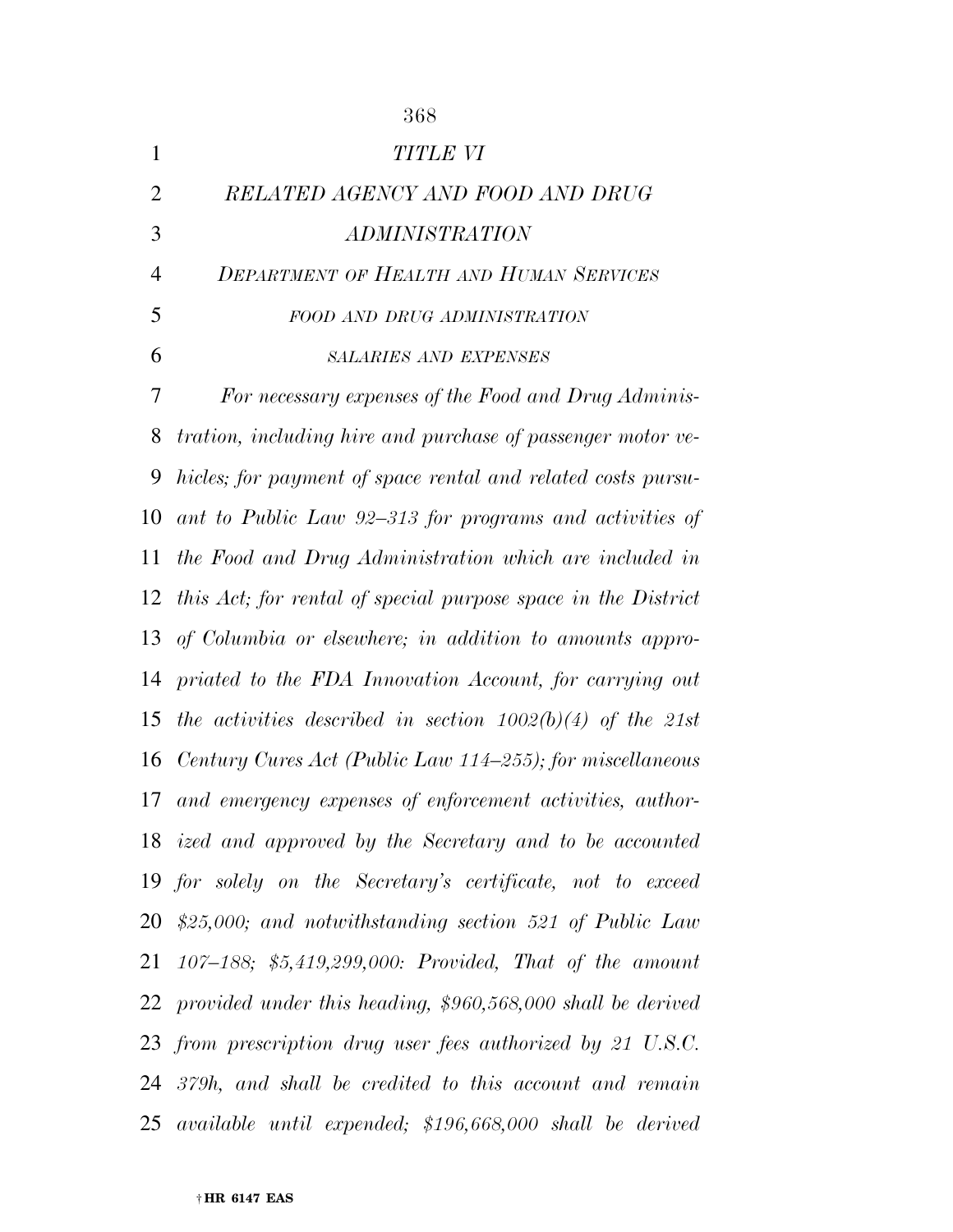*from medical device user fees authorized by 21 U.S.C. 379j, and shall be credited to this account and remain available until expended; \$501,396,000 shall be derived from human generic drug user fees authorized by 21 U.S.C. 379j–42, and shall be credited to this account and remain available until expended; \$40,922,000 shall be derived from biosimilar bio- logical product user fees authorized by 21 U.S.C. 379j–52, and shall be credited to this account and remain available until expended; \$30,331,000 shall be derived from animal drug user fees authorized by 21 U.S.C. 379j–12, and shall be credited to this account and remain available until ex- pended; \$18,336,000 shall be derived from generic new ani- mal drug user fees authorized by 21 U.S.C. 379j–21, and shall be credited to this account and remain available until expended; \$712,000,000 shall be derived from tobacco prod- uct user fees authorized by 21 U.S.C. 387s, and shall be credited to this account and remain available until ex- pended: Provided further, That in addition to and notwith- standing any other provision under this heading, amounts collected for prescription drug user fees, medical device user fees, human generic drug user fees, biosimilar biological product user fees, animal drug user fees, and generic new animal drug user fees that exceed the respective fiscal year 2019 limitations are appropriated and shall be credited to this account and remain available until expended: Provided*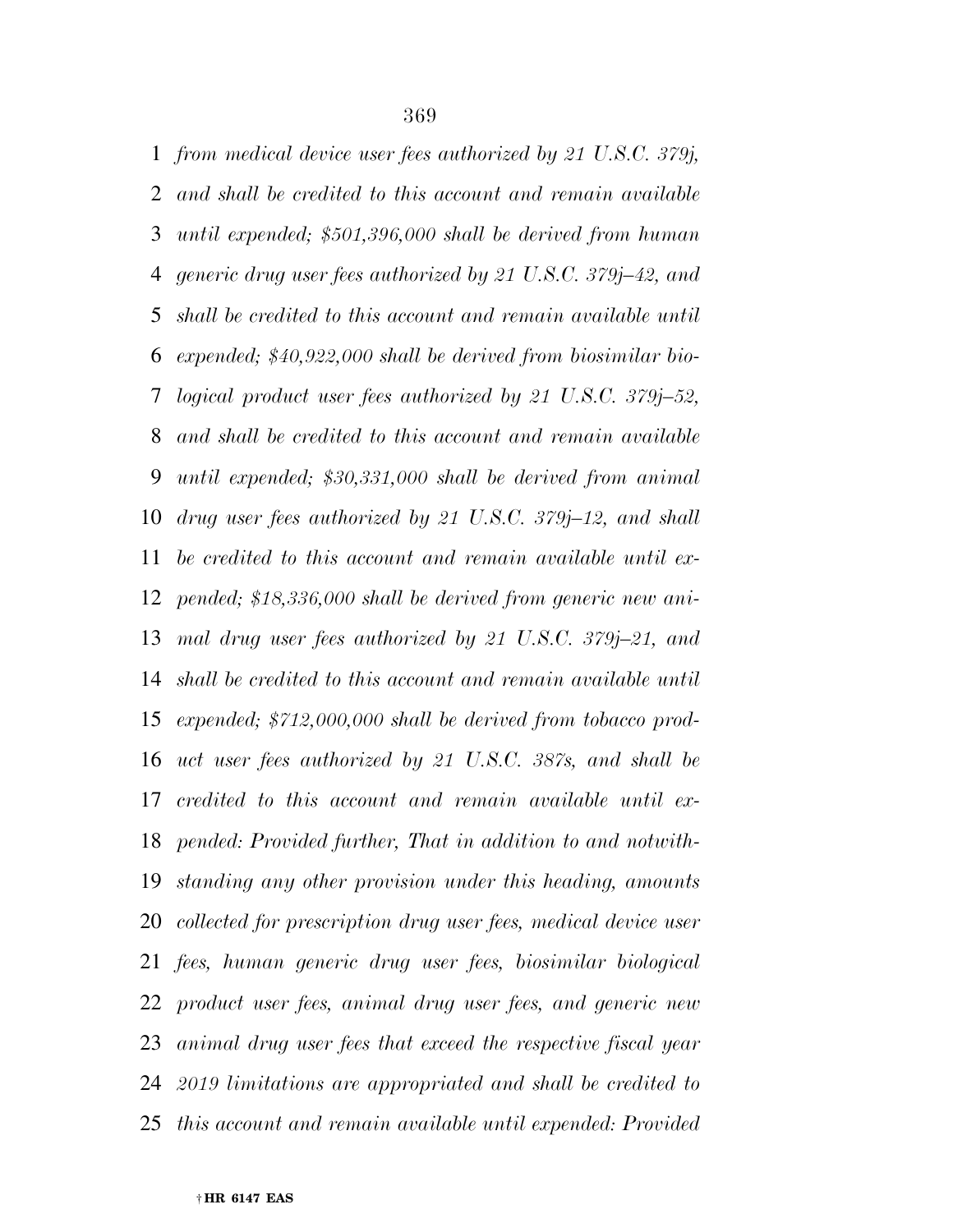*further, That fees derived from prescription drug, medical device, human generic drug, biosimilar biological product, animal drug, and generic new animal drug assessments for fiscal year 2019, including any such fees collected prior to fiscal year 2019 but credited for fiscal year 2019, shall be subject to the fiscal year 2019 limitations: Provided further, That the Secretary may accept payment during fiscal year 2019 of user fees specified under this heading and author- ized for fiscal year 2020, prior to the due date for such fees, and that amounts of such fees assessed for fiscal year 2020 for which the Secretary accepts payment in fiscal year 2019 shall not be included in amounts under this heading: Pro- vided further, That none of these funds shall be used to de- velop, establish, or operate any program of user fees author- ized by 31 U.S.C. 9701: Provided further, That of the total amount appropriated: (1) \$1,052,315,000 shall be for the Center for Food Safety and Applied Nutrition and related field activities in the Office of Regulatory Affairs, of which no less than \$15,000,000 shall be used for inspections of foreign seafood manufacturers and field examinations of imported seafood; (2) \$1,720,807,000 shall be for the Center for Drug Evaluation and Research and related field activi- ties in the Office of Regulatory Affairs; (3) \$369,857,000 shall be for the Center for Biologics Evaluation and Re-search and for related field activities in the Office of Regu-*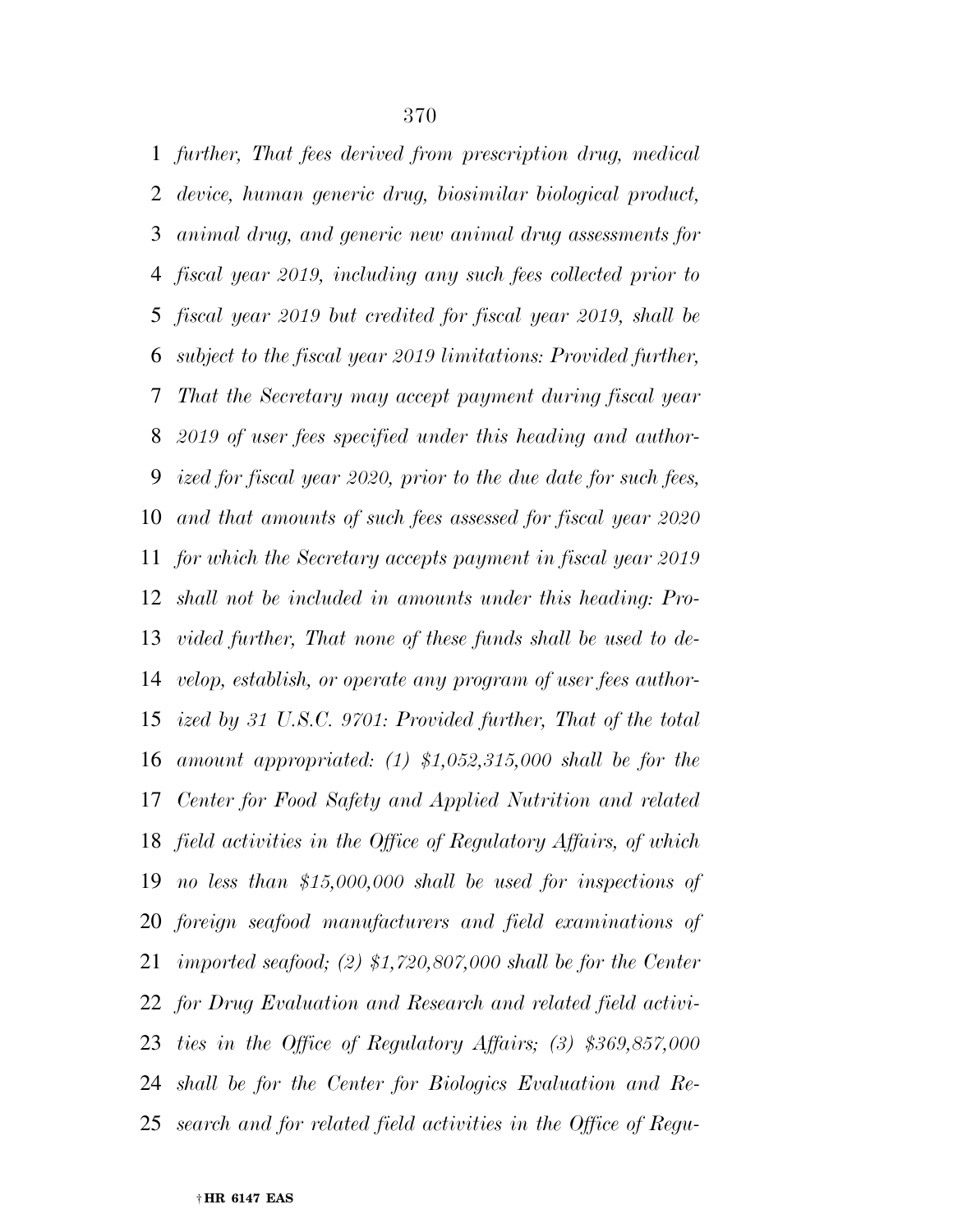*latory Affairs; (4) \$216,914,000 shall be for the Center for Veterinary Medicine and for related field activities in the Office of Regulatory Affairs; (5) \$495,988,000 shall be for the Center for Devices and Radiological Health and for re- lated field activities in the Office of Regulatory Affairs; (6) \$65,531,000 shall be for the National Center for Toxi- cological Research; (7) \$662,043,000 shall be for the Center for Tobacco Products and for related field activities in the Office of Regulatory Affairs; (8) not to exceed \$174,751,000 shall be for Rent and Related activities, of which \$50,987,000 is for White Oak Consolidation, other than the amounts paid to the General Services Administration for rent; (9) not to exceed \$240,887,000 shall be for payments to the General Services Administration for rent; and (10) \$420,206,000 shall be for other activities, including the Of- fice of the Commissioner of Food and Drugs, the Office of Foods and Veterinary Medicine, the Office of Medical and Tobacco Products, the Office of Global and Regulatory Pol- icy, the Office of Operations, the Office of the Chief Sci- entist, and central services for these offices: Provided fur- ther, That not to exceed \$25,000 of this amount shall be for official reception and representation expenses, not other- wise provided for, as determined by the Commissioner: Pro- vided further, That any transfer of funds pursuant to sec-tion 770(n) of the Federal Food, Drug, and Cosmetic Act*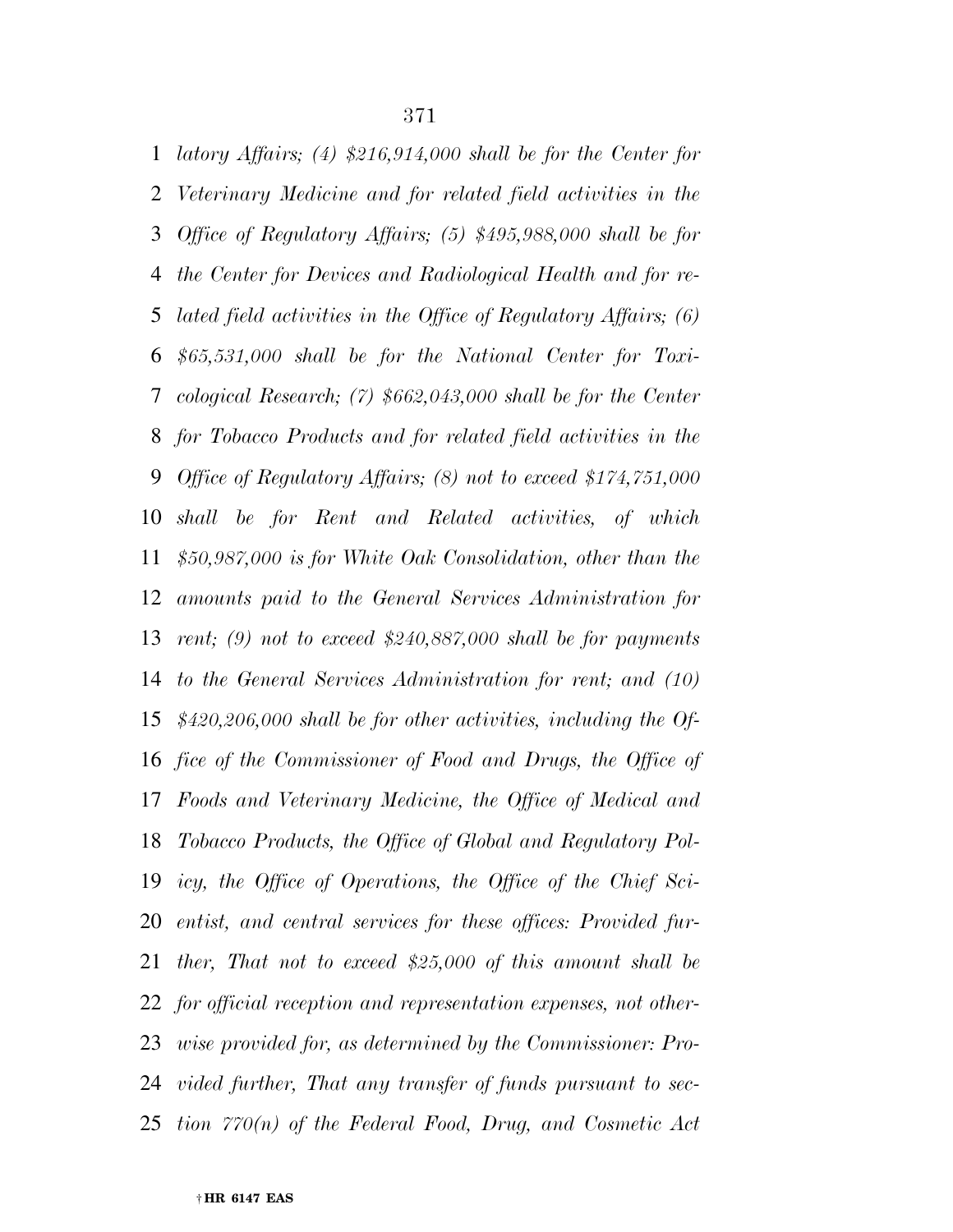*(21 U.S.C. 379dd(n)) shall only be from amounts made available under this heading for other activities: Provided further, That of the amounts that are made available under this heading for ''other activities'', and that are not derived from user fees, \$1,500,000 shall be transferred to and merged with the appropriation for ''Department of Health and Human Services—Office of Inspector General'' for oversight of the programs and operations of the Food and Drug Administration and shall be in addition to funds oth- erwise made available for oversight of the Food and Drug Administration: Provided further, That funds may be transferred from one specified activity to another with the prior approval of the Committees on Appropriations of both Houses of Congress.* 

 *In addition, mammography user fees authorized by 42 U.S.C. 263b, export certification user fees authorized by 21 U.S.C. 381, priority review user fees authorized by 21 U.S.C. 360n and 360ff, food and feed recall fees, food rein- spection fees, and voluntary qualified importer program fees authorized by 21 U.S.C. 379j–31, outsourcing facility fees authorized by 21 U.S.C. 379j–62, prescription drug wholesale distributor licensing and inspection fees author- ized by 21 U.S.C. 353(e)(3), third-party logistics provider licensing and inspection fees authorized by 21 U.S.C. 360eee–3(c)(1), third-party auditor fees authorized by 21*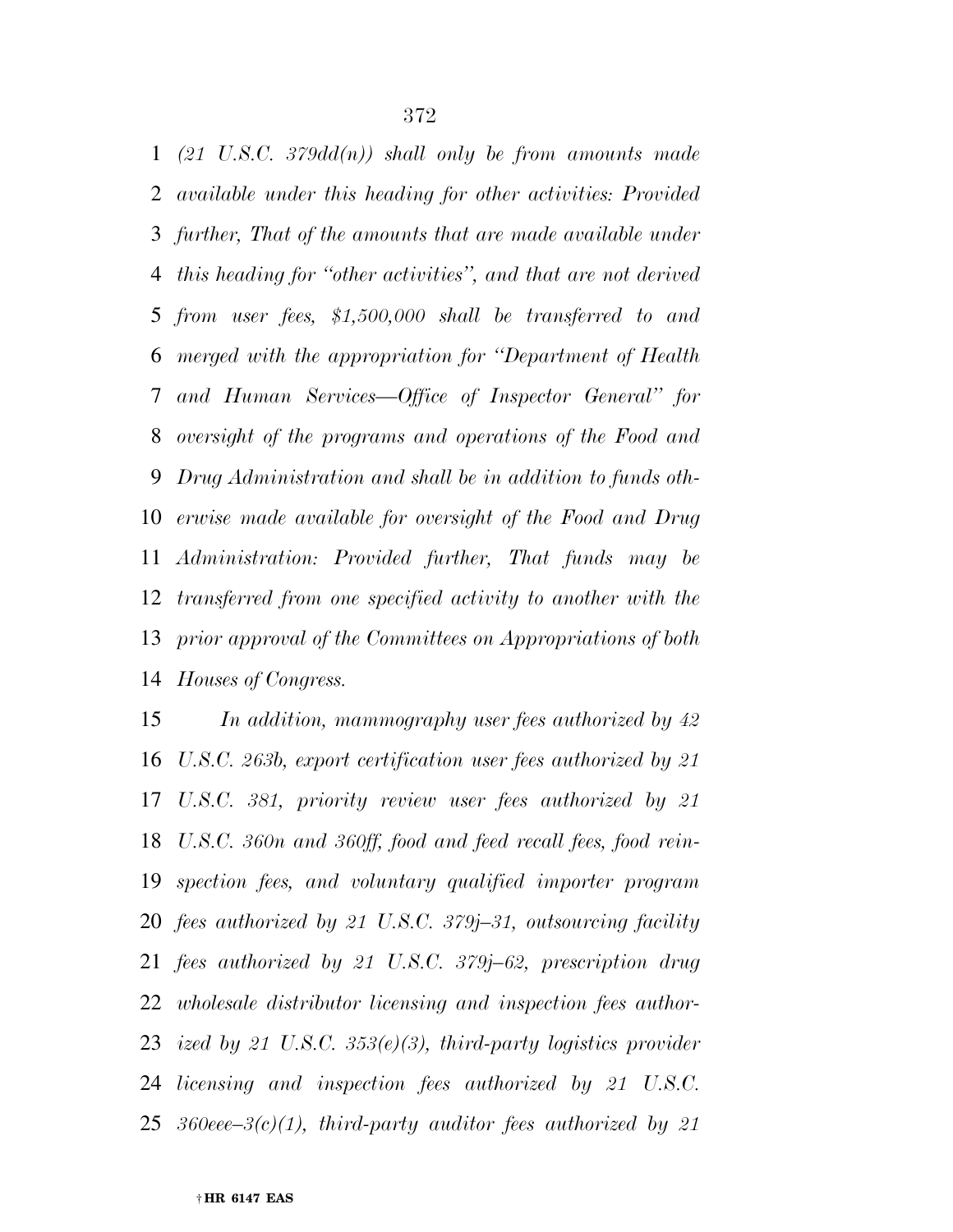*U.S.C. 384d(c)(8), and medical countermeasure priority re- view voucher user fees authorized by 21 U.S.C. 360bbb–4a, shall be credited to this account, to remain available until expended.* 

#### *BUILDINGS AND FACILITIES*

 *For plans, construction, repair, improvement, exten- sion, alteration, demolition, and purchase of fixed equip- ment or facilities of or used by the Food and Drug Adminis- tration, where not otherwise provided, \$11,788,000, to re-main available until expended.* 

## *FDA INNOVATION ACCOUNT, CURES ACT*

 *For necessary expenses to carry out the purposes de- scribed under section 1002(b)(4) of the 21st Century Cures Act, in addition to amounts available for such purposes under the heading ''Salaries and Expenses'', \$70,000,000, to remain available until expended: Provided, That amounts appropriated in this paragraph are appropriated pursuant to section 1002(b)(3) of the 21st Century Cures Act, are to be derived from amounts transferred under sec- tion 1002(b)(2)(A) of such Act, and may be transferred by the Commissioner of Food and Drugs to the appropriation for ''Department of Health and Human Services—Food and Drug Administration—Salaries and Expenses'' solely for the purposes provided in such Act: Provided further, That upon a determination by the Commissioner that funds*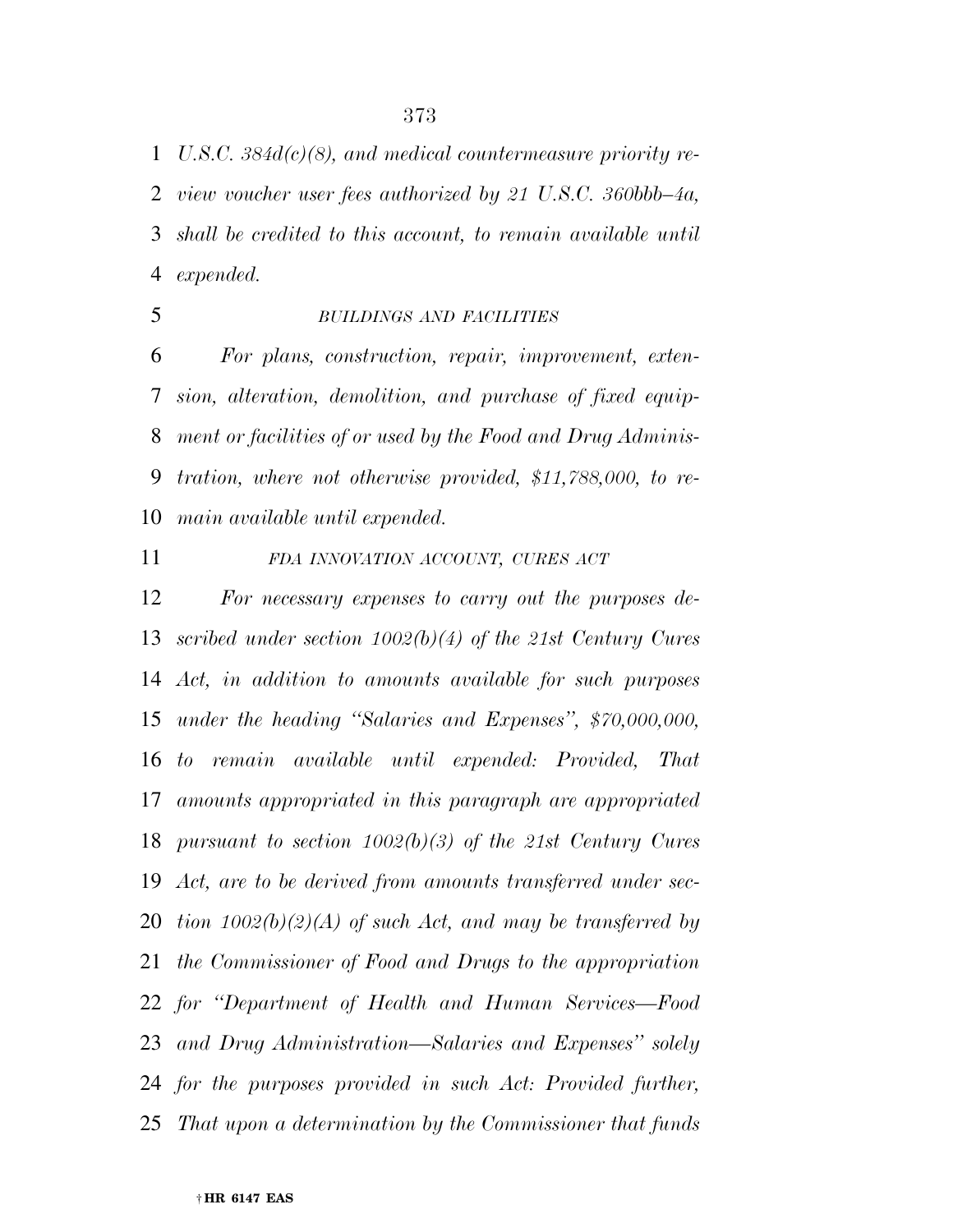*transferred pursuant to the previous proviso are not nec- essary for the purposes provided, such amounts may be transferred back to the account: Provided further, That such transfer authority is in addition to any other transfer au-thority provided by law.* 

 *INDEPENDENT AGENCY FARM CREDIT ADMINISTRATION LIMITATION ON ADMINISTRATIVE EXPENSES Not to exceed \$74,600,000 (from assessments collected from farm credit institutions, including the Federal Agri- cultural Mortgage Corporation) shall be obligated during the current fiscal year for administrative expenses as au- thorized under 12 U.S.C. 2249: Provided, That this limita- tion shall not apply to expenses associated with receiver- ships: Provided further, That the agency may exceed this limitation by up to 10 percent with notification to the Com-mittees on Appropriations of both Houses of Congress.*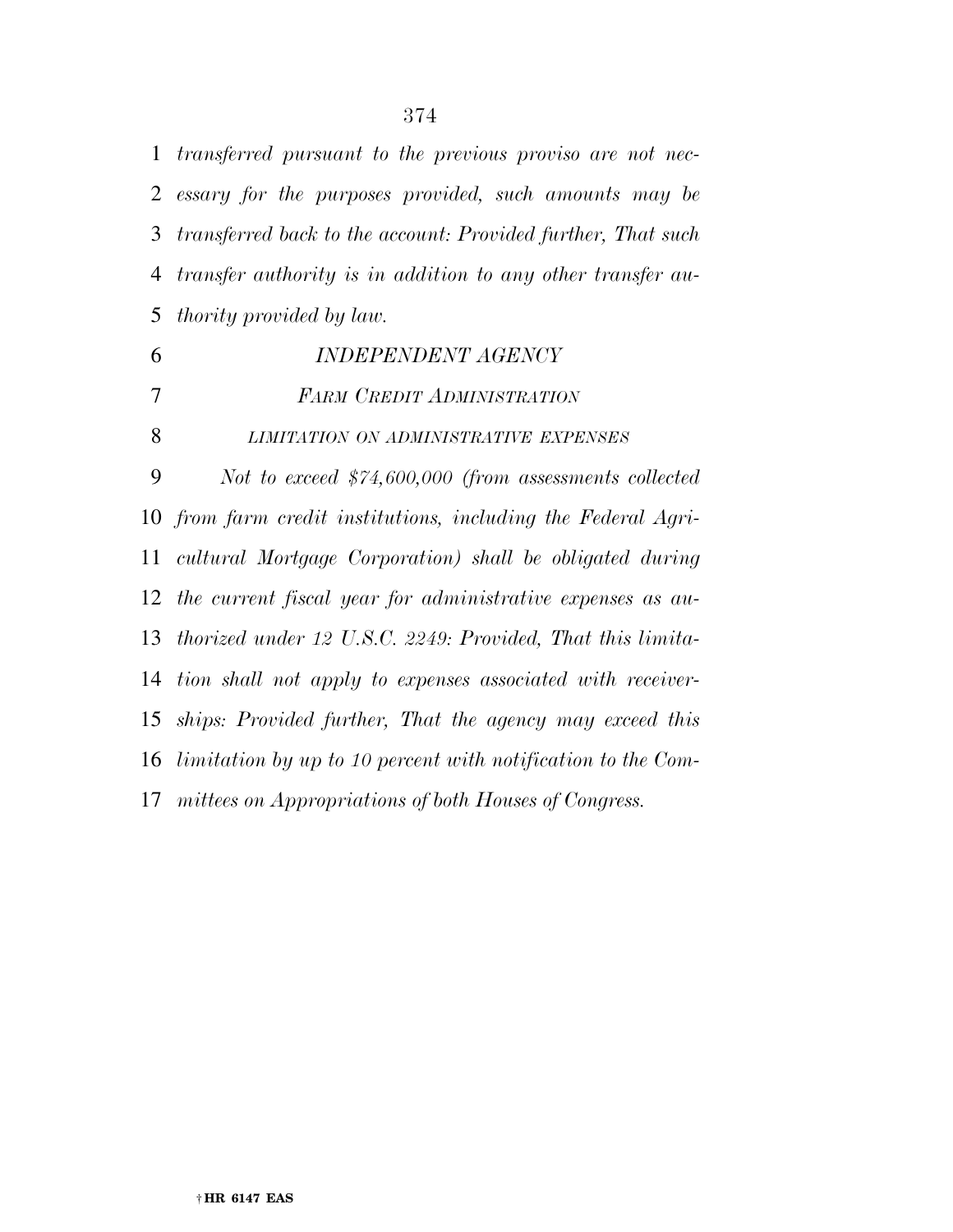*TITLE VII* 

# *GENERAL PROVISIONS*

*(INCLUDING RESCISSIONS AND TRANSFERS OF FUNDS)*

 *SEC. 701. Within the unit limit of cost fixed by law, appropriations and authorizations made for the Depart- ment of Agriculture for the current fiscal year under this Act shall be available for the purchase, in addition to those specifically provided for, of not to exceed 71 passenger motor vehicles of which 68 shall be for replacement only, and for the hire of such vehicles: Provided, That notwith- standing this section, the only purchase of new passenger vehicles shall be for those determined by the Secretary to be necessary for transportation safety, to reduce operational costs, and for the protection of life, property, and public safety.* 

 *SEC. 702. Notwithstanding any other provision of this Act, the Secretary of Agriculture may transfer unobligated balances of discretionary funds appropriated by this Act or any other available unobligated discretionary balances that are remaining available of the Department of Agri- culture to the Working Capital Fund for the acquisition of plant and capital equipment necessary for the delivery of financial, administrative, and information technology serv- ices of primary benefit to the agencies of the Department of Agriculture, such transferred funds to remain available*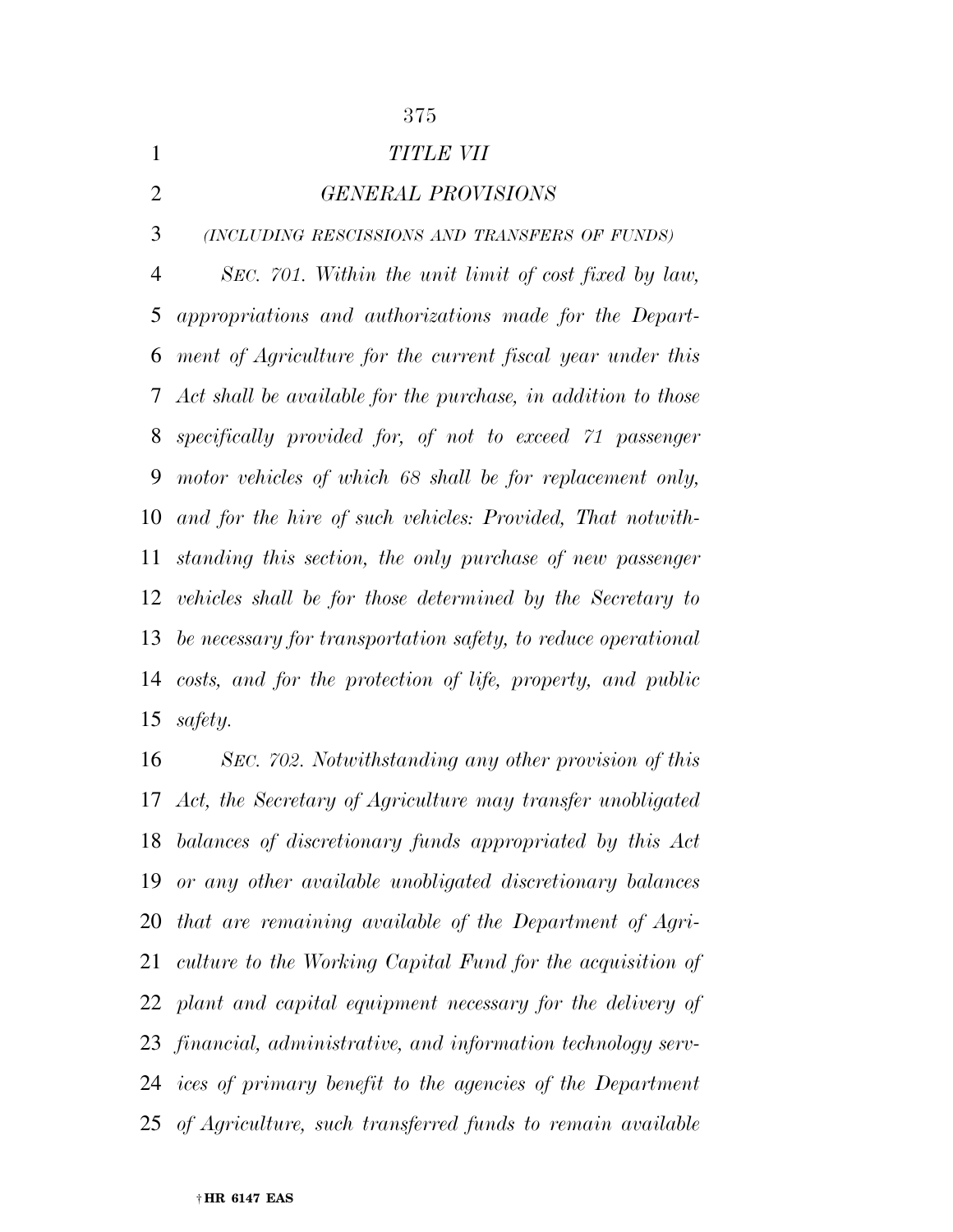*until expended: Provided, That none of the funds made available by this Act or any other Act shall be transferred to the Working Capital Fund without the prior approval of the agency administrator: Provided further, That none of the funds transferred to the Working Capital Fund pur- suant to this section shall be available for obligation with- out written notification to and the prior approval of the Committees on Appropriations of both Houses of Congress: Provided further, That none of the funds appropriated by this Act or made available to the Department's Working Capital Fund shall be available for obligation or expendi- ture to make any changes to the Department's National Fi- nance Center without written notification to and prior ap- proval of the Committees on Appropriations of both Houses of Congress as required by section 717 of this Act: Provided further, That none of the funds appropriated by this Act or made available to the Department's Working Capital Fund shall be available for obligation or expenditure to ini- tiate, plan, develop, implement, or make any changes to re- move or relocate any systems, missions, or functions of the offices of the Chief Financial Officer or any personnel from the National Finance Center prior to written notification to and prior approval of the Committee on Appropriations of both Houses of Congress and in accordance with the re-quirements of section 717 of this Act: Provided further, That*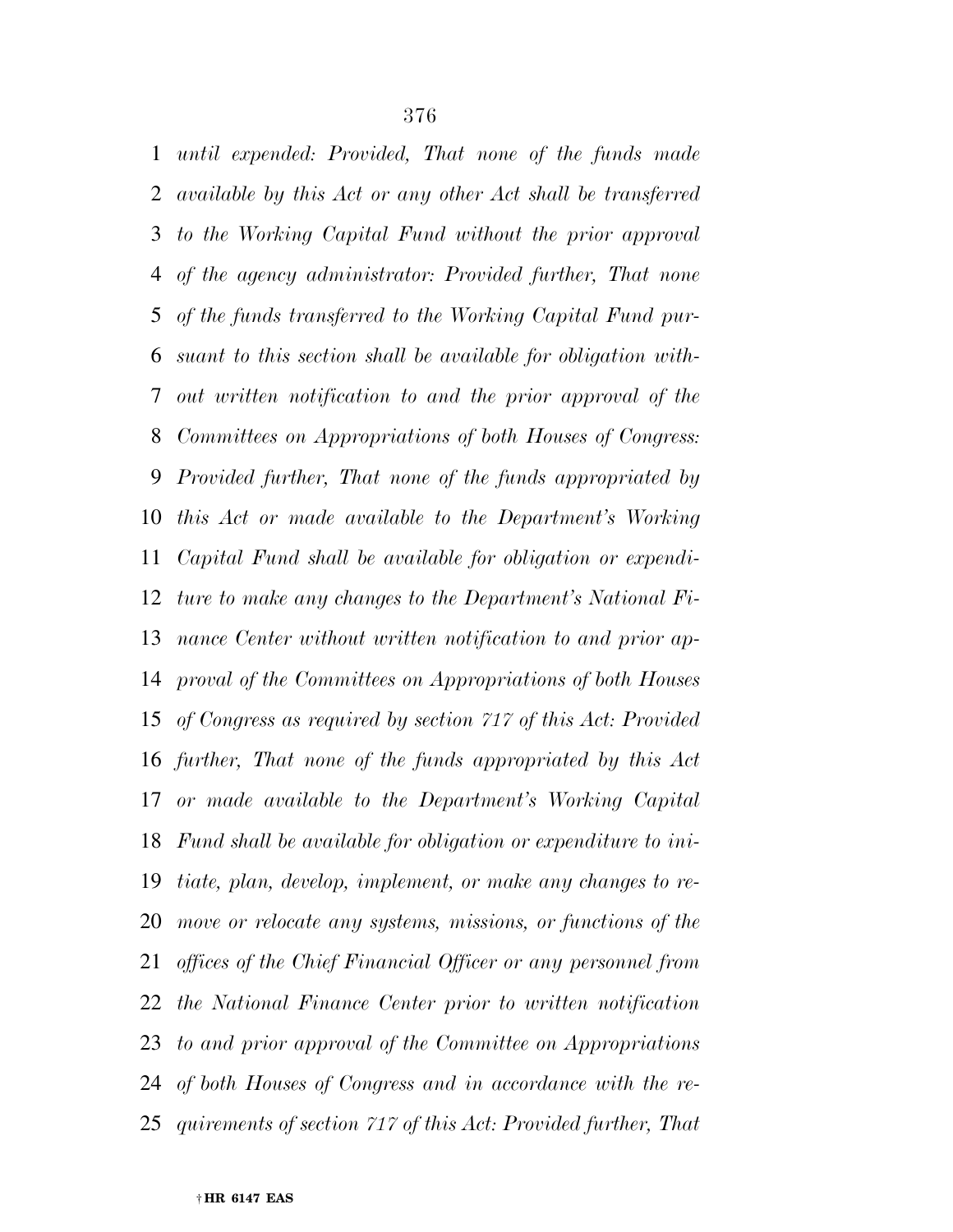*the Secretary of Agriculture and the offices of the Chief Fi- nancial Officer shall actively market to existing and new Departments and other government agencies National Fi- nance Center shared services including, but not limited to, payroll, financial management, and human capital shared services and allow the National Finance Center to perform technology upgrades: Provided further, That of annual in- come amounts in the Working Capital Fund of the Depart- ment of Agriculture attributable to the amounts in excess of the true costs of the shared services provided by the Na- tional Finance Center and budgeted for the National Fi- nance Center, the Secretary shall reserve not more than 4 percent for the replacement or acquisition of capital equip- ment, including equipment for the improvement, delivery, and implementation of financial, administrative, and in- formation technology services, and other systems of the Na- tional Finance Center or to pay any unforeseen, extraor- dinary cost of the National Finance Center: Provided fur- ther, That none of the amounts reserved shall be available for obligation unless the Secretary submits written notifica- tion of the obligation to the Committees on Appropriations of both Houses of Congress: Provided further, That the limi- tations on the obligation of funds pending notification to Congressional Committees shall not apply to any obligation that, as determined by the Secretary, is necessary to re-*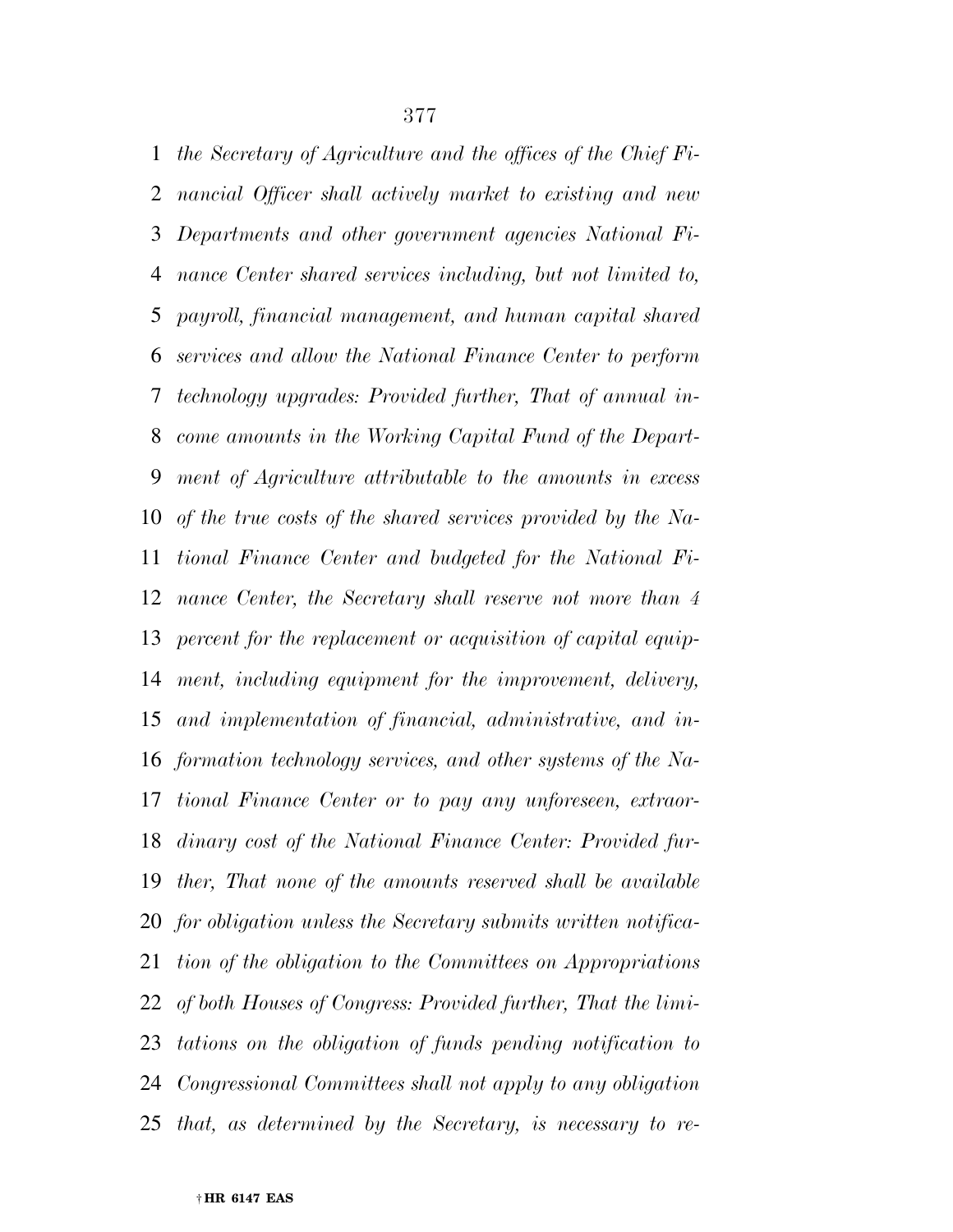*spond to a declared state of emergency that significantly impacts the operations of the National Finance Center; or to evacuate employees of the National Finance Center to a safe haven to continue operations of the National Finance Center.* 

 *SEC. 703. No part of any appropriation contained in this Act shall remain available for obligation beyond the current fiscal year unless expressly so provided herein.* 

 *SEC. 704. No funds appropriated by this Act may be used to pay negotiated indirect cost rates on cooperative agreements or similar arrangements between the United States Department of Agriculture and nonprofit institu- tions in excess of 10 percent of the total direct cost of the agreement when the purpose of such cooperative arrange- ments is to carry out programs of mutual interest between the two parties. This does not preclude appropriate pay- ment of indirect costs on grants and contracts with such institutions when such indirect costs are computed on a similar basis for all agencies for which appropriations are provided in this Act.* 

 *SEC. 705. Appropriations to the Department of Agri- culture for the cost of direct and guaranteed loans made available in the current fiscal year shall remain available until expended to disburse obligations made in the current fiscal year for the following accounts: the Rural Develop-*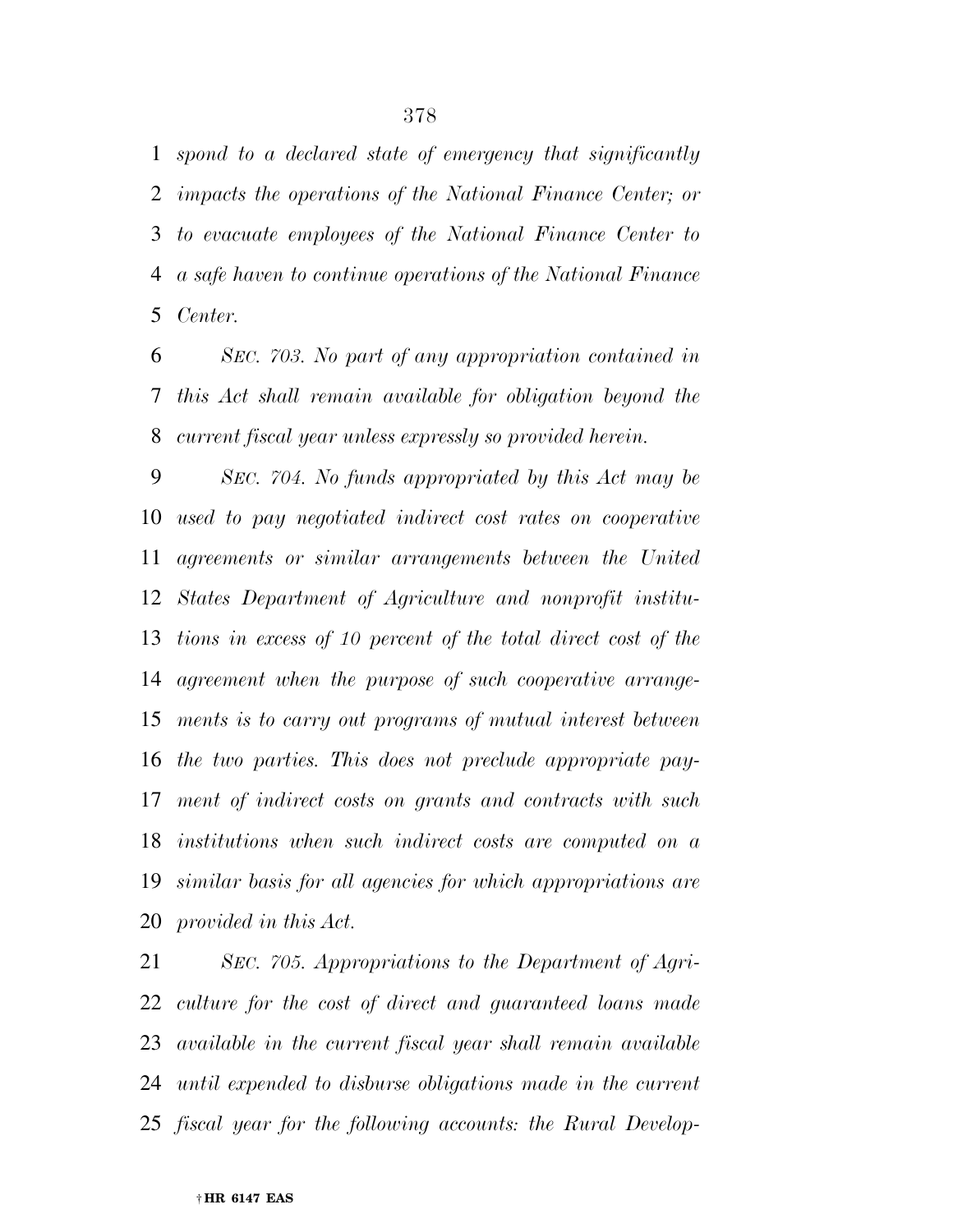*ment Loan Fund program account, the Rural Electrifica- tion and Telecommunication Loans program account, and the Rural Housing Insurance Fund program account.* 

 *SEC. 706. None of the funds made available to the De- partment of Agriculture by this Act may be used to acquire new information technology systems or significant up- grades, as determined by the Office of the Chief Information Officer, without the approval of the Chief Information Offi- cer and the concurrence of the Executive Information Tech- nology Investment Review Board: Provided, That notwith- standing any other provision of law, none of the funds ap- propriated or otherwise made available by this Act may be transferred to the Office of the Chief Information Officer without written notification to and the prior approval of the Committees on Appropriations of both Houses of Con- gress: Provided further, That, notwithstanding section 11319 of title 40, United States Code, none of the funds available to the Department of Agriculture for information technology shall be obligated for projects, contracts, or other agreements over \$25,000 prior to receipt of written ap- proval by the Chief Information Officer: Provided further, That the Chief Information Officer may authorize an agen- cy to obligate funds without written approval from the Chief Information Officer for projects, contracts, or other agreements up to \$250,000 based upon the performance of*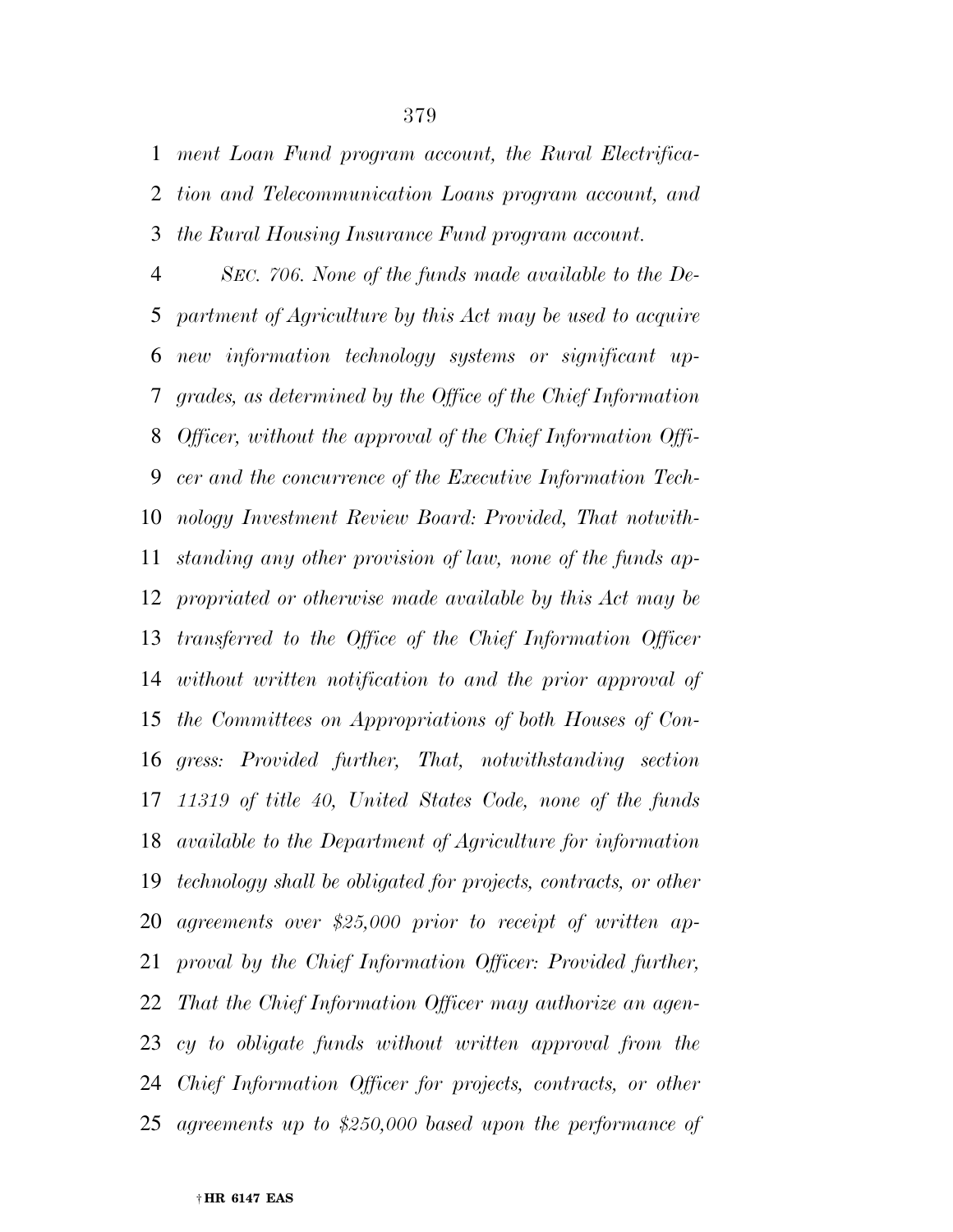*an agency measured against the performance plan require- ments described in the explanatory statement accom-panying Public Law 113–235.* 

 *SEC. 707. Funds made available under section 524(b) of the Federal Crop Insurance Act (7 U.S.C. 1524(b)) in the current fiscal year shall remain available until ex- pended to disburse obligations made in the current fiscal year.* 

 *SEC. 708. Notwithstanding any other provision of law, any former RUS borrower that has repaid or prepaid an insured, direct or guaranteed loan under the Rural Elec- trification Act of 1936, or any not-for-profit utility that is eligible to receive an insured or direct loan under such Act, shall be eligible for assistance under section 313(b)(2)(B) of such Act in the same manner as a borrower under such Act.* 

 *SEC. 709. Except as otherwise specifically provided by law, not more than \$20,000,000 in unobligated balances from appropriations made available for salaries and ex- penses in this Act for the Farm Service Agency shall remain available through September 30, 2020, for information tech- nology expenses: Provided, That except as otherwise specifi- cally provided by law, unobligated balances from appro- priations made available for salaries and expenses in this Act for the Rural Development mission area shall remain*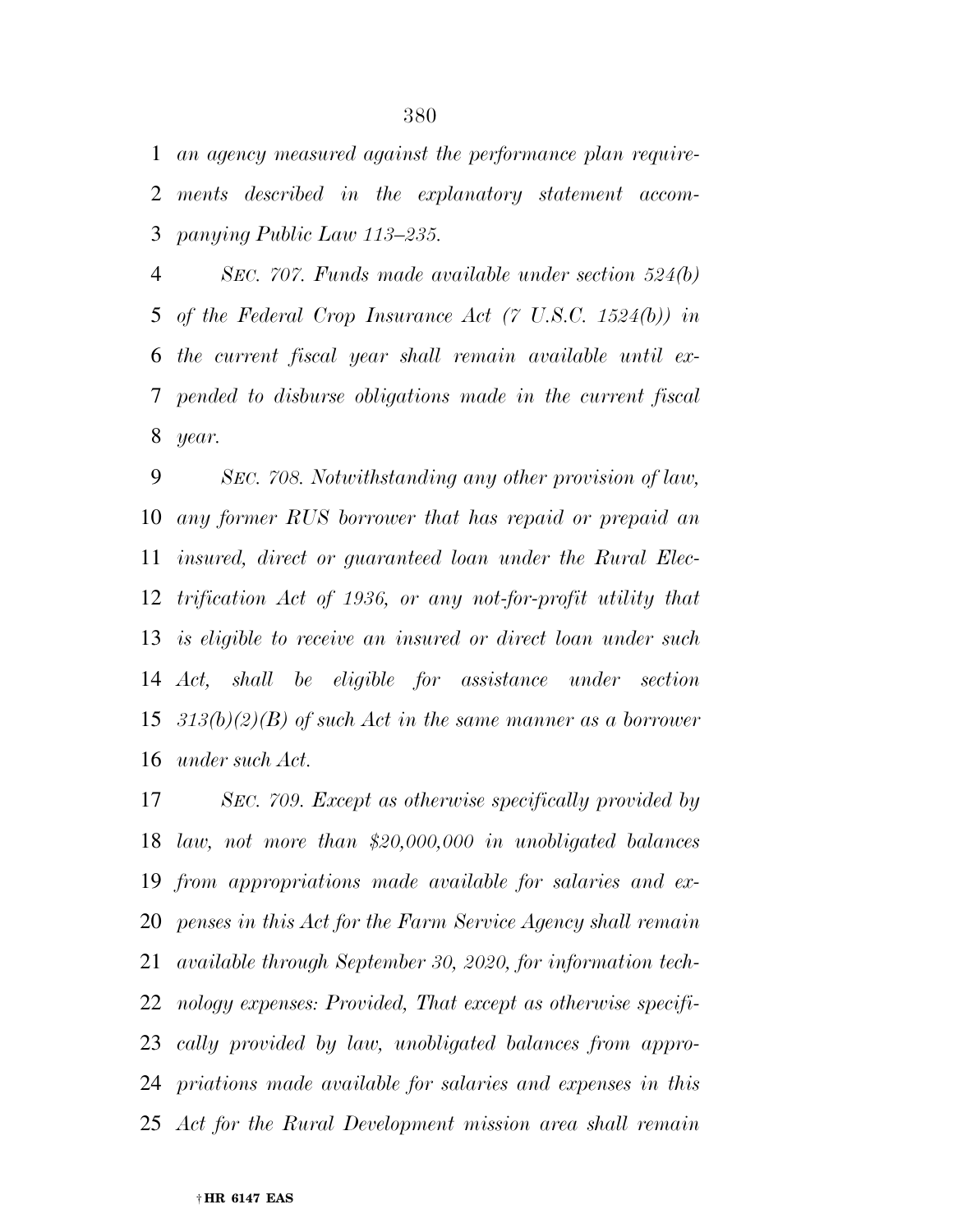*available through September 30, 2020, for information tech-nology expenses.* 

 *SEC. 710. None of the funds appropriated or otherwise made available by this Act may be used for first-class travel by the employees of agencies funded by this Act in con- travention of sections 301–10.122 through 301–10.124 of title 41, Code of Federal Regulations.* 

 *SEC. 711. In the case of each program established or amended by the Agricultural Act of 2014 (Public Law 113– 79), other than by title I or subtitle A of title III of such Act, or programs for which indefinite amounts were pro- vided in that Act, that is authorized or required to be car- ried out using funds of the Commodity Credit Corpora-tion—* 

 *(1) such funds shall be available for salaries and related administrative expenses, including technical assistance, associated with the implementation of the program, without regard to the limitation on the total amount of allotments and fund transfers contained in section 11 of the Commodity Credit Corporation Charter Act (15 U.S.C. 714i); and* 

 *(2) the use of such funds for such purpose shall not be considered to be a fund transfer or allotment for purposes of applying the limitation on the total*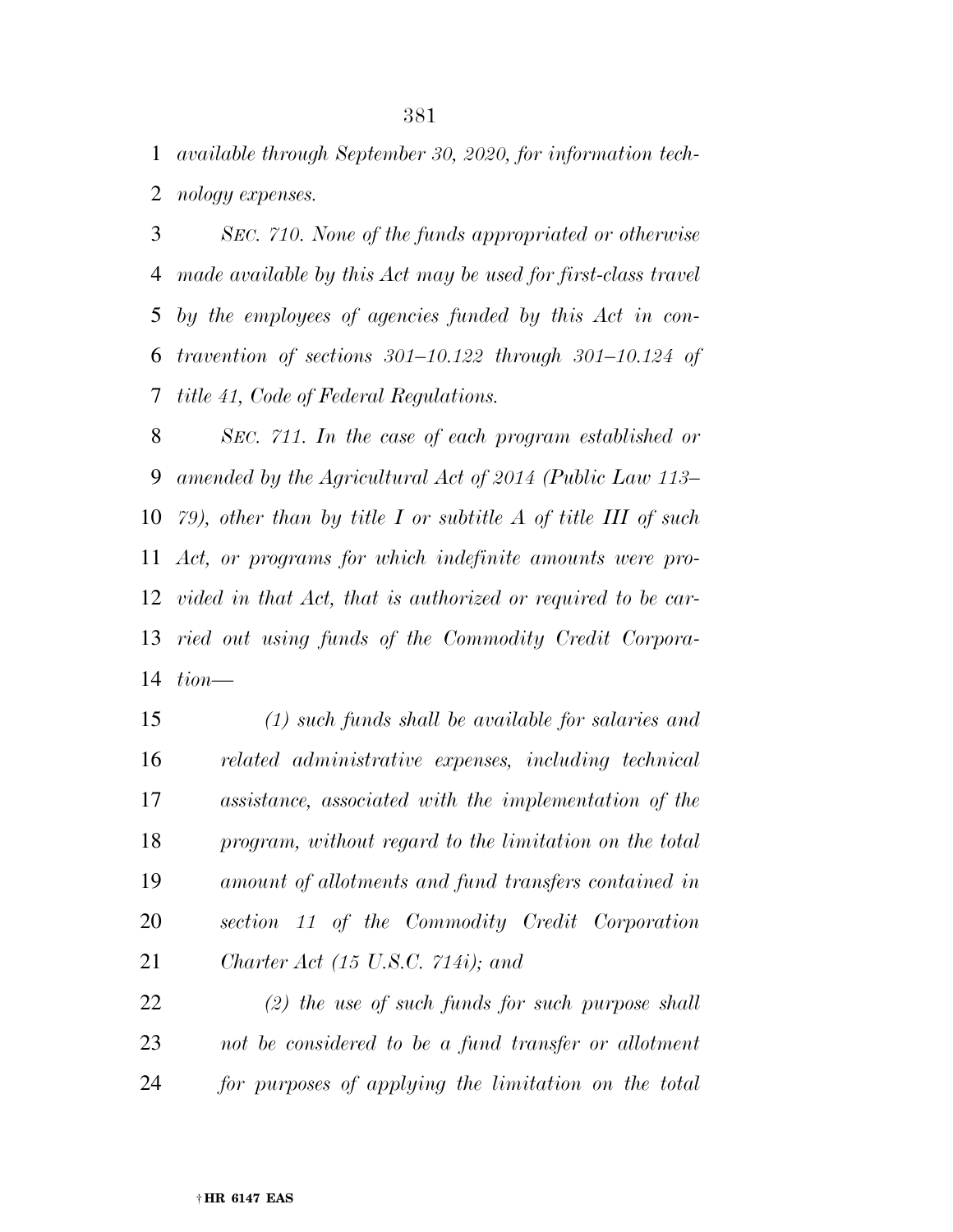*amount of allotments and fund transfers contained in such section.* 

 *SEC. 712. Of the funds made available by this Act, not more than \$2,900,000 shall be used to cover necessary ex- penses of activities related to all advisory committees, pan- els, commissions, and task forces of the Department of Agri- culture, except for panels used to comply with negotiated rule makings and panels used to evaluate competitively awarded grants.* 

 *SEC. 713. None of the funds in this Act shall be avail- able to pay indirect costs charged against any agricultural research, education, or extension grant awards issued by the National Institute of Food and Agriculture that exceed 30 percent of total Federal funds provided under each award: Provided, That notwithstanding section 1462 of the Na- tional Agricultural Research, Extension, and Teaching Pol- icy Act of 1977 (7 U.S.C. 3310), funds provided by this Act for grants awarded competitively by the National Insti- tute of Food and Agriculture shall be available to pay full allowable indirect costs for each grant awarded under sec-tion 9 of the Small Business Act (15 U.S.C. 638).* 

 *SEC. 714. (a) None of the funds made available in this Act may be used to maintain or establish a computer net- work unless such network blocks the viewing, downloading, and exchanging of pornography.*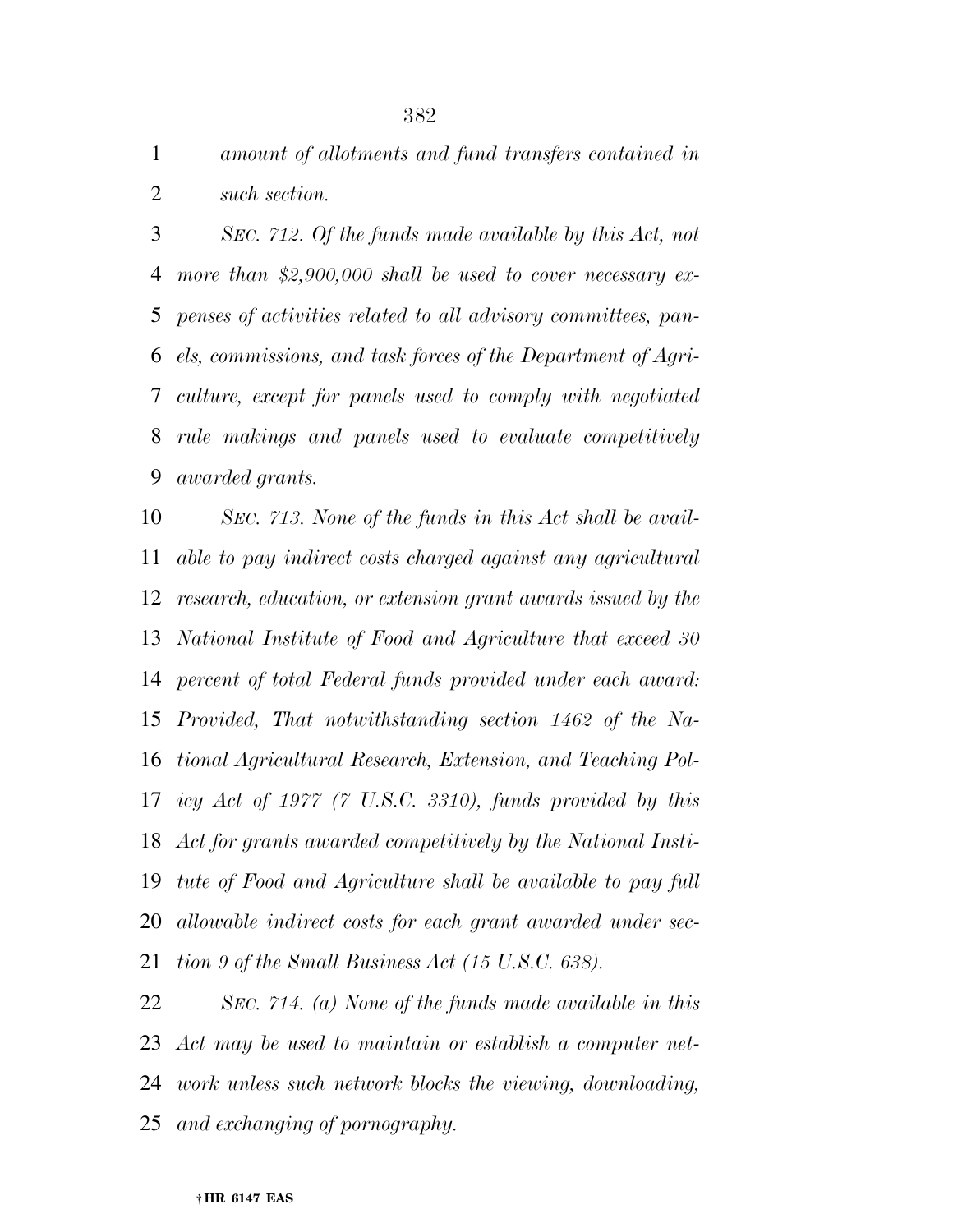*(b) Nothing in subsection (a) shall limit the use of funds necessary for any Federal, State, tribal, or local law enforcement agency or any other entity carrying out crimi- nal investigations, prosecution, or adjudication activities. SEC. 715. Notwithstanding subsection (b) of section 14222 of Public Law 110–246 (7 U.S.C. 612c–6; in this section referred to as ''section 14222''), none of the funds appropriated or otherwise made available by this or any other Act shall be used to pay the salaries and expenses of personnel to carry out a program under section 32 of the Act of August 24, 1935 (7 U.S.C. 612c; in this section re- ferred to as ''section 32'') in excess of \$1,299,600,000 (exclu- sive of carryover appropriations from prior fiscal years), as follows: Child Nutrition Programs Entitlement Commod- ities—\$485,000,000; State Option Contracts— \$5,000,000; Removal of Defective Commodities— \$2,500,000; Adminis- tration of Section 32 Commodity Purchases—\$35,853,000: Provided, That of the total funds made available in the mat- ter preceding this proviso that remain unobligated on Octo- ber 1, 2019, such unobligated balances shall carryover into fiscal year 2020 and shall remain available until expended for any of the purposes of section 32, except that any such carryover funds used in accordance with clause (3) of sec- tion 32 may not exceed \$350,000,000 and may not be obli-gated until the Secretary of Agriculture provides written*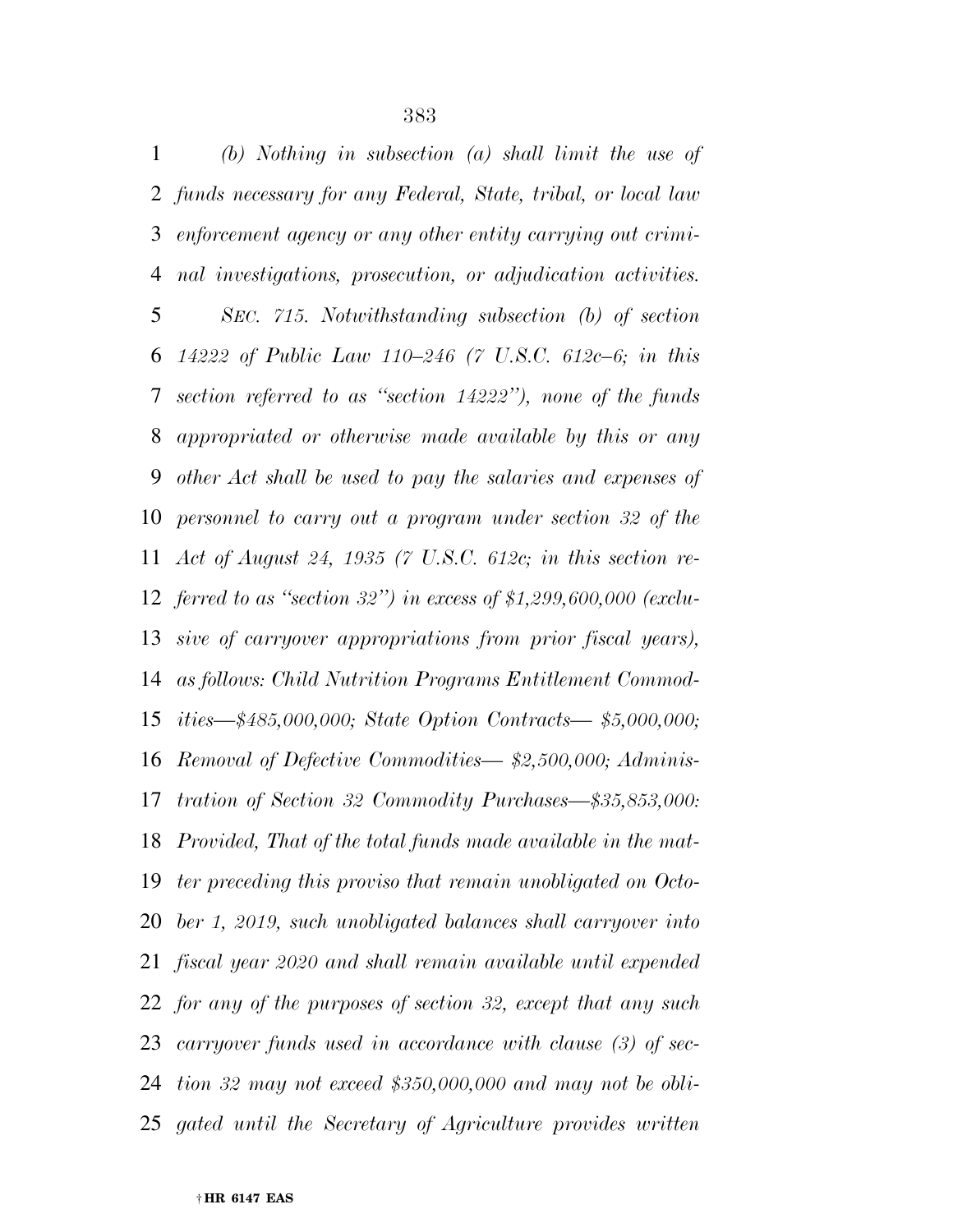*notification of the expenditures to the Committees on Ap- propriations of both Houses of Congress at least two weeks in advance: Provided further, That, with the exception of any available carryover funds authorized in any prior ap- propriations Act to be used for the purposes of clause (3) of section 32, none of the funds appropriated or otherwise made available by this or any other Act shall be used to pay the salaries or expenses of any employee of the Depart- ment of Agriculture to carry out clause (3) of section 32. SEC. 716. None of the funds appropriated by this or any other Act shall be used to pay the salaries and expenses of personnel who prepare or submit appropriations lan- guage as part of the President's budget submission to the Congress for programs under the jurisdiction of the Appro- priations Subcommittees on Agriculture, Rural Develop- ment, Food and Drug Administration, and Related Agen- cies that assumes revenues or reflects a reduction from the previous year due to user fees proposals that have not been enacted into law prior to the submission of the budget unless such budget submission identifies which additional spend- ing reductions should occur in the event the user fees pro- posals are not enacted prior to the date of the convening of a committee of conference for the fiscal year 2020 appro-priations Act.*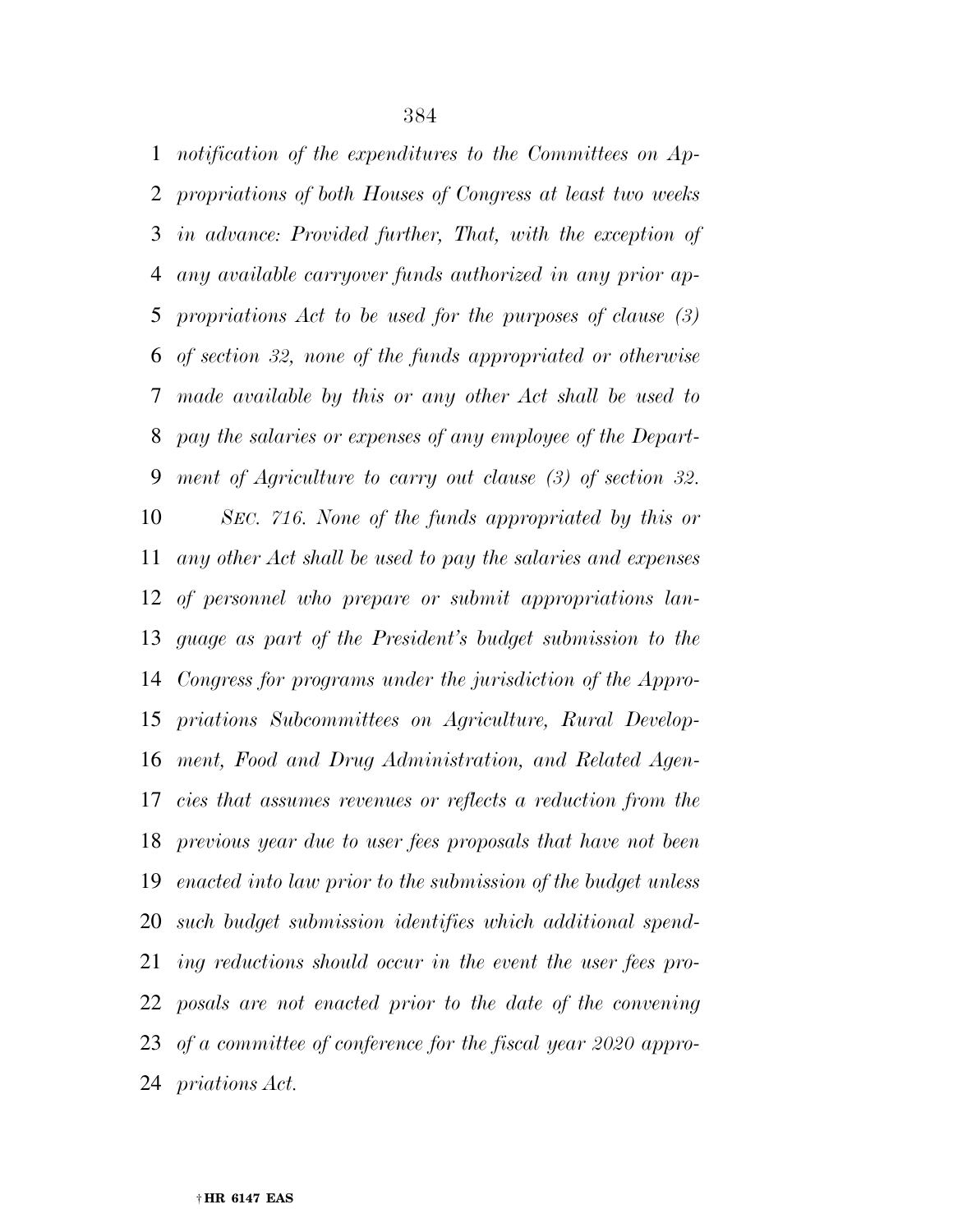*SEC. 717. (a) None of the funds provided by this Act, or provided by previous appropriations Acts to the agencies funded by this Act that remain available for obligation or expenditure in the current fiscal year, or provided from any accounts in the Treasury derived by the collection of fees available to the agencies funded by this Act, shall be avail- able for obligation or expenditure through a reprogram- ming, transfer of funds, or reimbursements as authorized by the Economy Act, or in the case of the Department of Agriculture, through use of the authority provided by sec- tion 702(b) of the Department of Agriculture Organic Act of 1944 (7 U.S.C. 2257) or section 8 of Public Law 89– 106 (7 U.S.C. 2263), that—* 

*(1) creates new programs;* 

*(2) eliminates a program, project, or activity;* 

 *(3) increases funds or personnel by any means for any project or activity for which funds have been denied or restricted;* 

- *(4) relocates an office or employees;*
- *(5) reorganizes offices, programs, or activities; or (6) contracts out or privatizes any functions or activities presently performed by Federal employees;*

 *unless the Secretary of Agriculture, or the Secretary of Health and Human Services (as the case may be) notifies in writing and receives approval from the Committees on*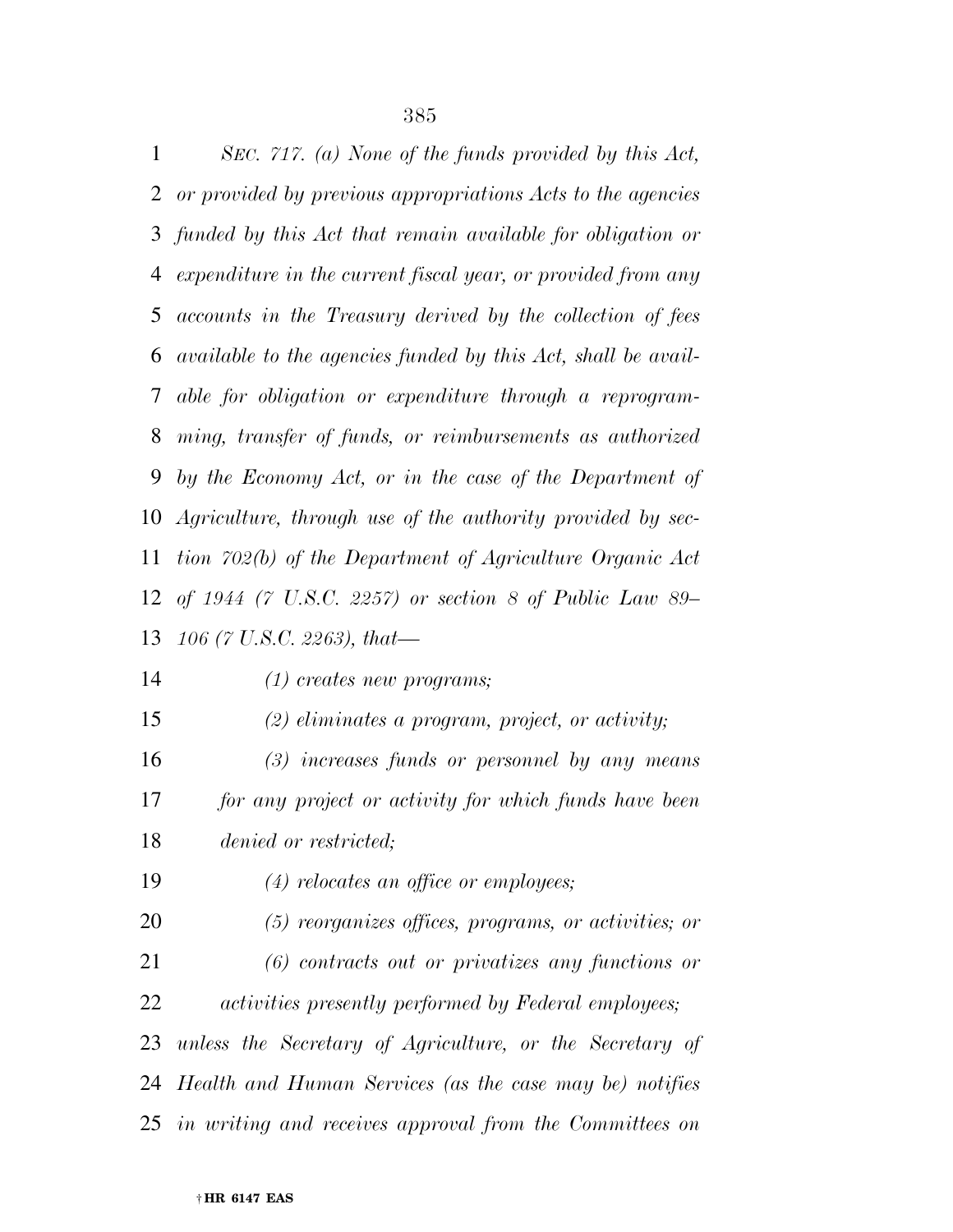*Appropriations of both Houses of Congress at least 30 days in advance of the reprogramming of such funds or the use of such authority.* 

 *(b) None of the funds provided by this Act, or provided by previous Appropriations Acts to the agencies funded by this Act that remain available for obligation or expenditure in the current fiscal year, or provided from any accounts in the Treasury derived by the collection of fees available to the agencies funded by this Act, shall be available for obligation or expenditure for activities, programs, or projects through a reprogramming or use of the authorities referred to in subsection (a) involving funds in excess of \$500,000 or 10 percent, whichever is less, that—* 

 *(1) augments existing programs, projects, or ac-tivities;* 

 *(2) reduces by 10 percent funding for any exist- ing program, project, or activity, or numbers of per-sonnel by 10 percent as approved by Congress; or* 

 *(3) results from any general savings from a re- duction in personnel which would result in a change in existing programs, activities, or projects as ap- proved by Congress; unless the Secretary of Agri- culture or the Secretary of Health and Human Serv- ices (as the case may be) notifies in writing and re-ceives approval from the Committees on Appropria-*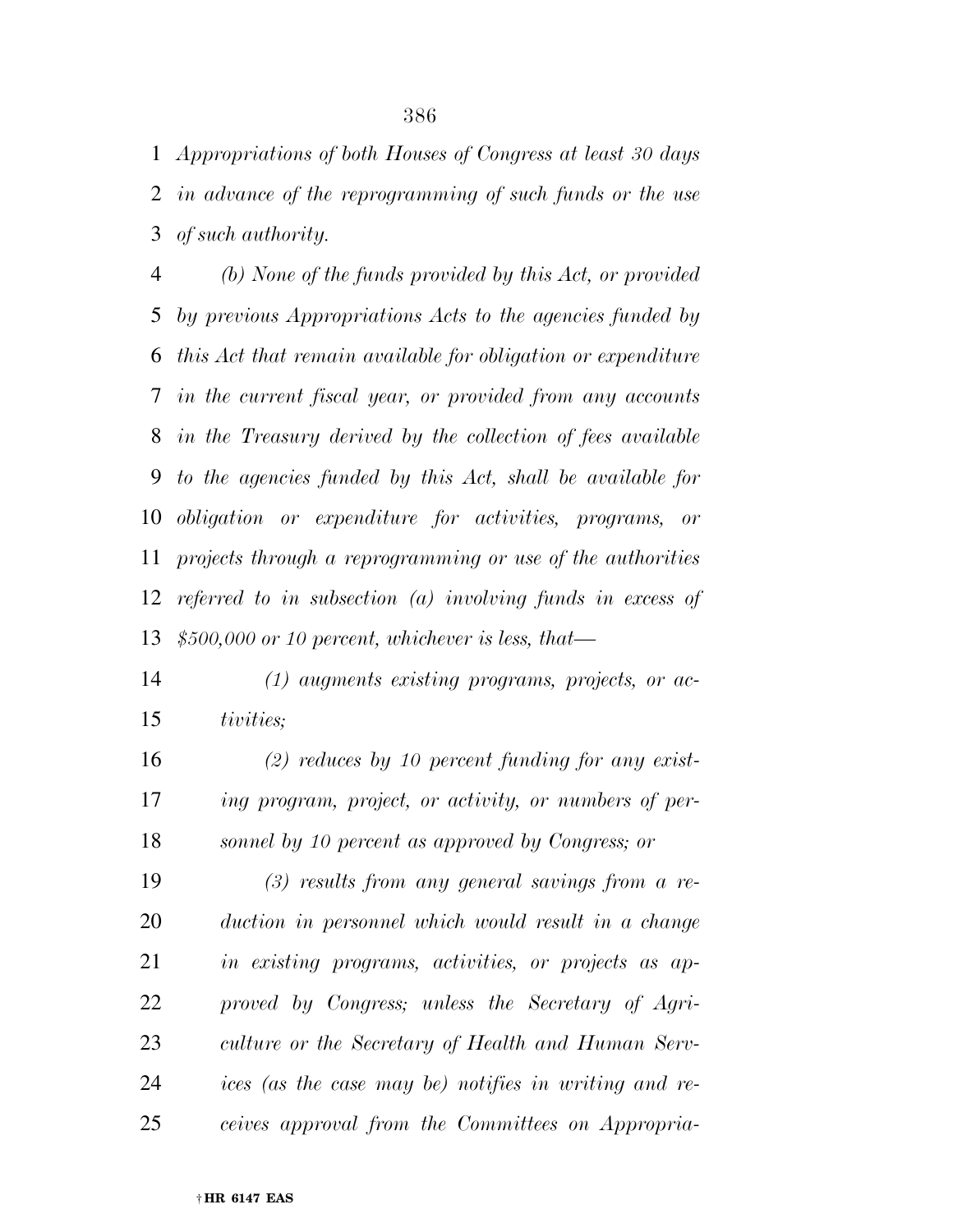*tions of both Houses of Congress at least 30 days in advance of the reprogramming or transfer of such funds or the use of such authority.* 

 *(c) The Secretary of Agriculture or the Secretary of Health and Human Services shall notify in writing and receive approval from the Committees on Appropriations of both Houses of Congress before implementing any program or activity not carried out during the previous fiscal year unless the program or activity is funded by this Act or spe-cifically funded by any other Act.* 

 *(d) None of the funds provided by this Act, or provided by previous Appropriations Acts to the agencies funded by this Act that remain available for obligation or expenditure in the current fiscal year, or provided from any accounts in the Treasury derived by the collection of fees available to the agencies funded by this Act, shall be available for—* 

 *(1) modifying major capital investments funding levels, including information technology systems, that involves increasing or decreasing funds in the current fiscal year for the individual investment in excess of \$500,000 or 10 percent of the total cost, whichever is less;* 

 *(2) realigning or reorganizing new, current, or vacant positions or agency activities or functions to*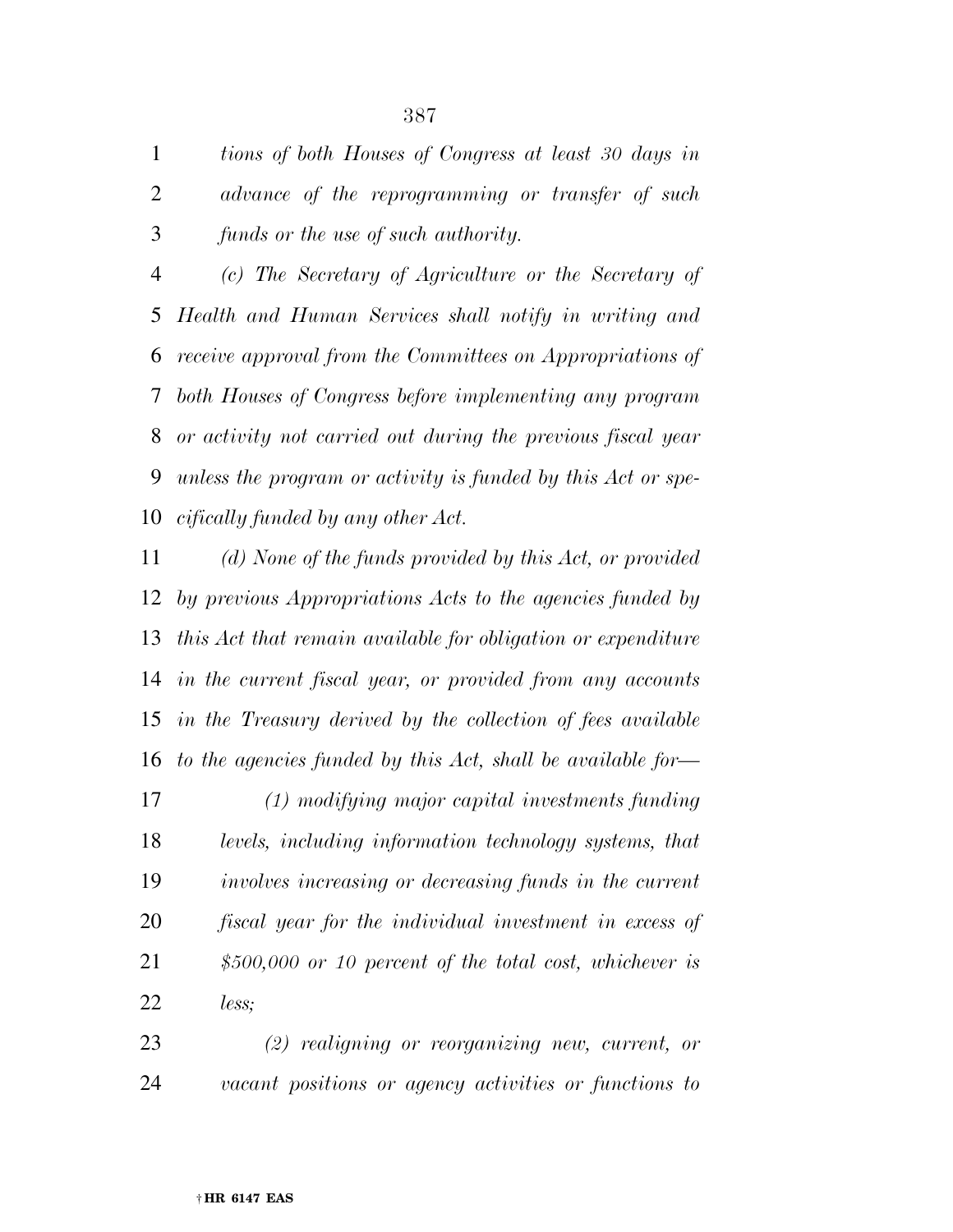*establish a center, office, branch, or similar entity with five or more personnel; or* 

 *(3) carrying out activities or functions that were not described in the budget request; unless the agencies funded by this Act notify, in writing, the Committees on Appropriations of both Houses of Congress at least 30 days in advance of using the funds for these pur-poses.* 

 *(e) As described in this section, no funds may be used for any activities unless the Secretary of Agriculture or the Secretary of Health and Human Services receives from the Committee on Appropriations of both Houses of Congress written or electronic mail confirmation of receipt of the no-tification as required in this section.* 

 *SEC. 718. Notwithstanding section 310B(g)(5) of the Consolidated Farm and Rural Development Act (7 U.S.C. 1932(g)(5)), the Secretary may assess a one-time fee for any guaranteed business and industry loan in an amount that does not exceed 3 percent of the guaranteed principal por-tion of the loan.* 

 *SEC. 719. None of the funds appropriated or otherwise made available to the Department of Agriculture, the Food and Drug Administration, or the Farm Credit Administra- tion shall be used to transmit or otherwise make available reports, questions, or responses to questions that are a result*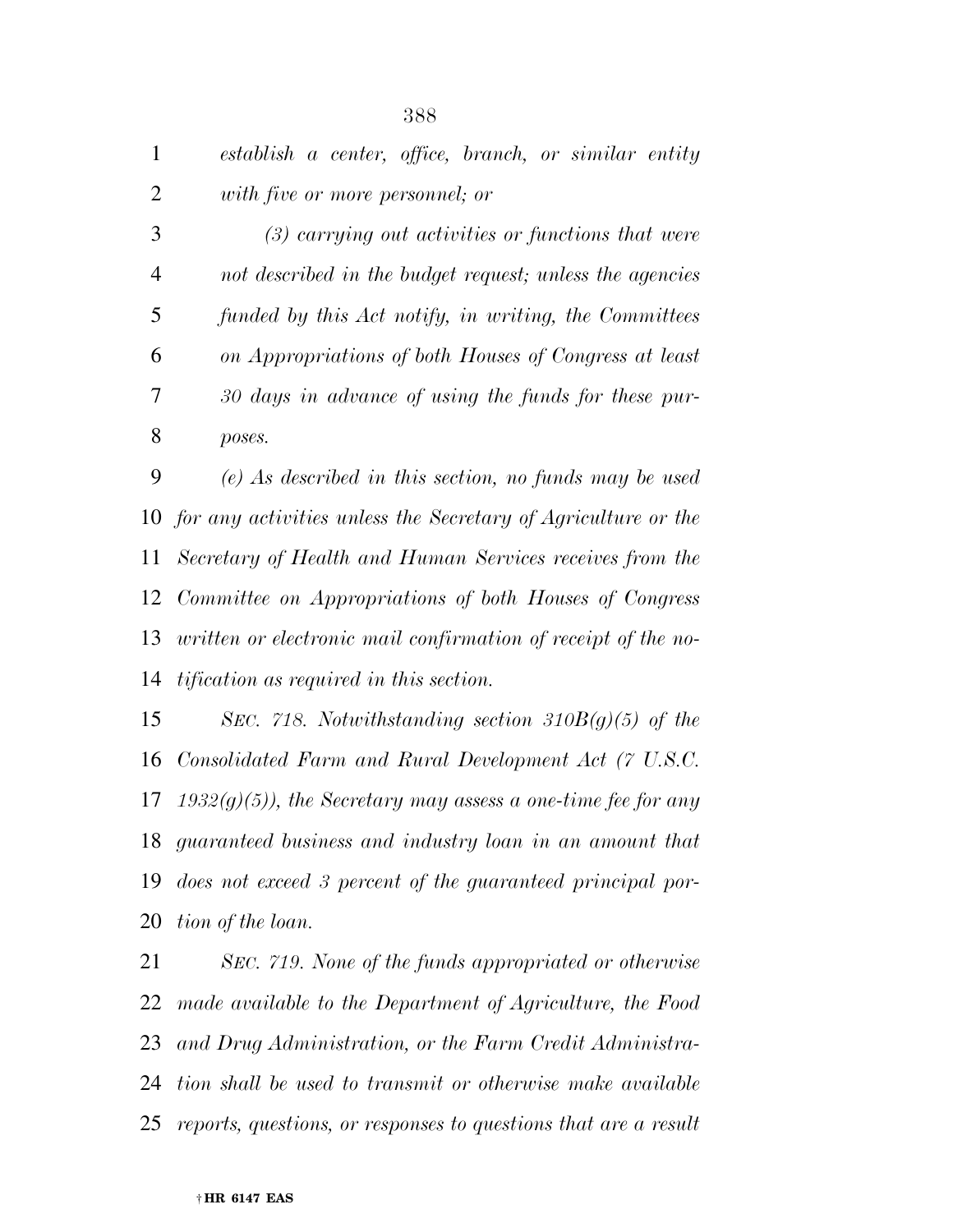*of information requested for the appropriations hearing process to any non-Department of Agriculture, non-Depart- ment of Health and Human Services, or non-Farm Credit Administration employee.* 

 *SEC. 720. Unless otherwise authorized by existing law, none of the funds provided in this Act, may be used by an executive branch agency to produce any prepackaged news story intended for broadcast or distribution in the United States unless the story includes a clear notification within the text or audio of the prepackaged news story that the prepackaged news story was prepared or funded by that ex-ecutive branch agency.* 

 *SEC. 721. No employee of the Department of Agri- culture may be detailed or assigned from an agency or office funded by this Act or any other Act to any other agency or office of the Department for more than 60 days in a fiscal year unless the individual's employing agency or of- fice is fully reimbursed by the receiving agency or office for the salary and expenses of the employee for the period of assignment.* 

 *SEC. 722. There is hereby appropriated \$2,000,000 for a pilot program to provide competitive grants to State de- partments of agriculture, State cooperative extension serv- ices, and nonprofit organizations to carry out programs to address farmer stress and suicide.*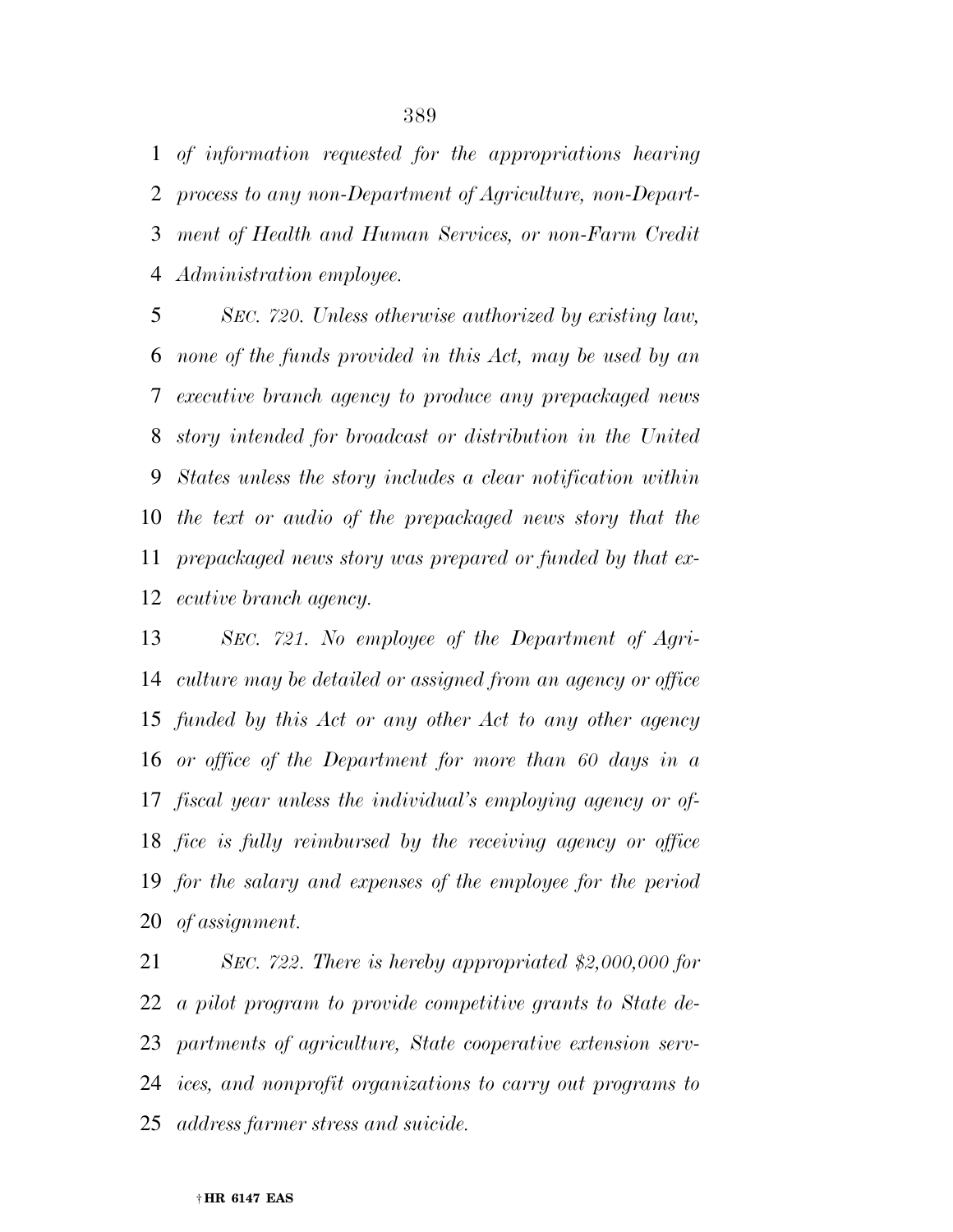*SEC. 723. Not later than 30 days after the date of en- actment of this Act, the Secretary of Agriculture, the Com- missioner of the Food and Drug Administration, and the Chairman of the Farm Credit Administration shall submit to the Committees on Appropriations of both Houses of Con- gress a detailed spending plan by program, project, and ac- tivity for all the funds made available under this Act in- cluding appropriated user fees, as defined in the report ac-companying this Act.* 

 *SEC. 724. Of the unobligated balances from amounts made available for the supplemental nutrition program as authorized by section 17 of the Child Nutrition Act of 1966 (42 U.S.C. 1786), \$400,000,000 are hereby rescinded.* 

 *SEC. 725. The Secretary shall continue an inter- mediary loan packaging program based on the pilot pro- gram in effect for fiscal year 2013 for packaging and re- viewing section 502 single family direct loans. The Sec- retary shall continue agreements with current intermediary organizations and with additional qualified intermediary organizations. The Secretary shall work with these organi- zations to increase effectiveness of the section 502 single family direct loan program in rural communities and shall set aside and make available from the national reserve sec-tion 502 loans an amount necessary to support the work*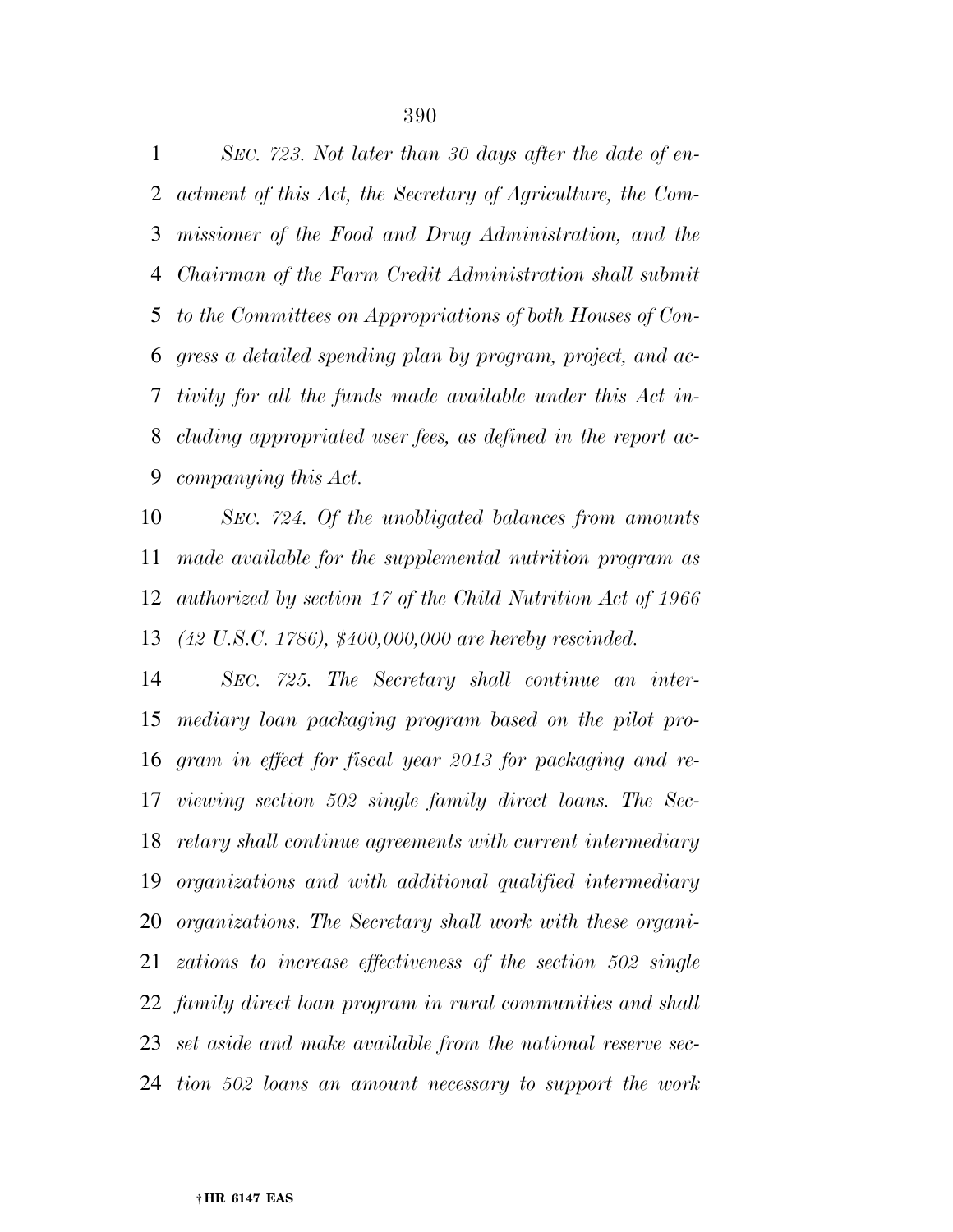*of such intermediaries and provide a priority for review of such loans.* 

 *SEC. 726. For loans and loan guarantees that do not require budget authority and the program level has been established in this Act, the Secretary of Agriculture may increase the program level for such loans and loan guaran- tees by not more than 25 percent: Provided, That prior to the Secretary implementing such an increase, the Secretary notifies, in writing, the Committees on Appropriations of both Houses of Congress at least 15 days in advance.* 

 *SEC. 727. None of the credit card refunds or rebates transferred to the Working Capital Fund pursuant to sec- tion 729 of the Agriculture, Rural Development, Food and Drug Administration, and Related Agencies Appropria- tions Act, 2002 (7 U.S.C. 2235a; Public Law 107–76) shall be available for obligation without written notification to, and the prior approval of, the Committees on Appropria- tions of both Houses of Congress: Provided, That the refunds or rebates so transferred shall be available for obligation only for the acquisition of plant and capital equipment nec- essary for the delivery of financial, administrative, and in- formation technology services of primary benefit to the agencies of the Department of Agriculture.* 

 *SEC. 728. None of the funds made available by this Act may be used to implement, administer, or enforce the*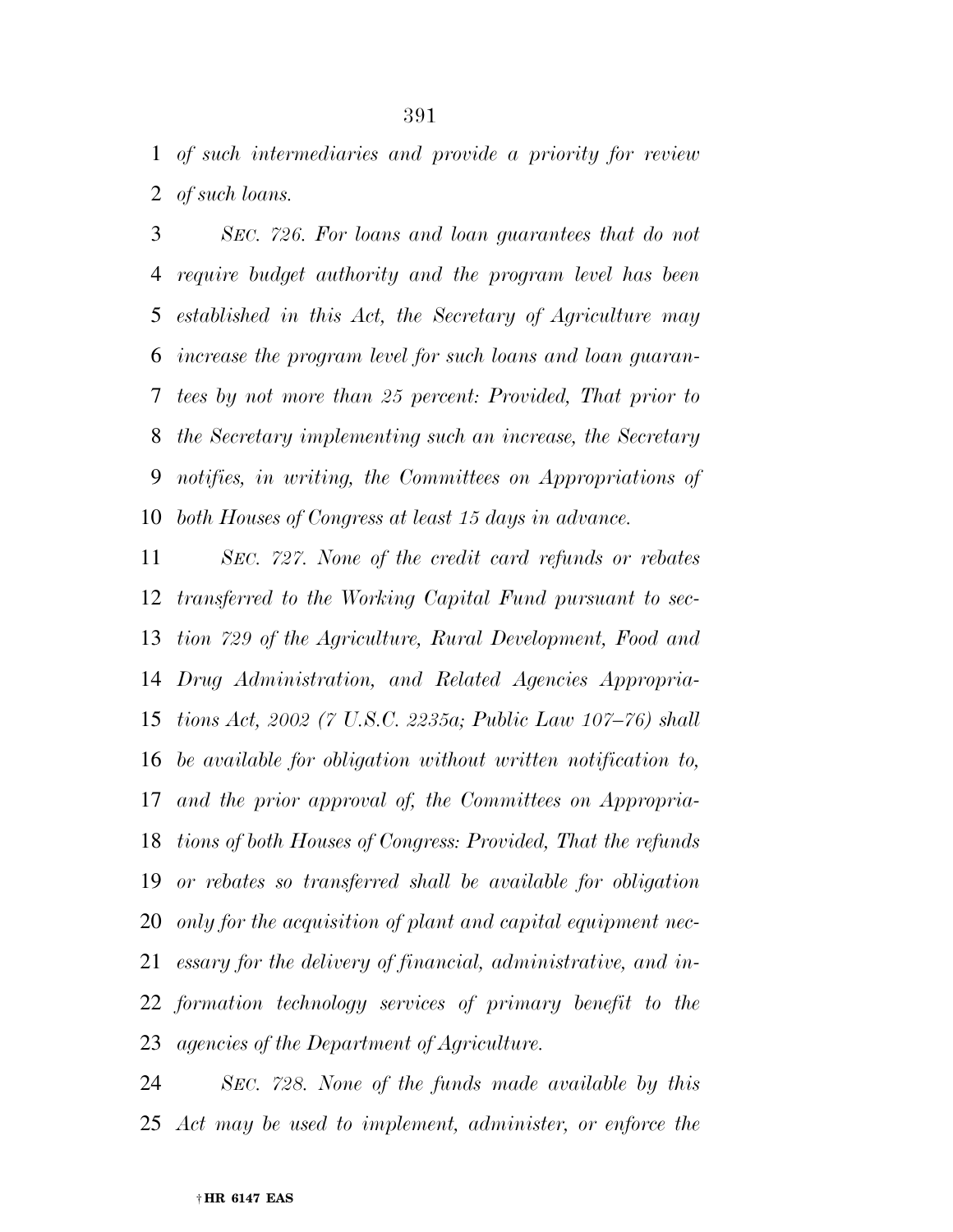*''variety'' requirements of the final rule entitled ''Enhanc- ing Retailer Standards in the Supplemental Nutrition As- sistance Program (SNAP)'' published by the Department of Agriculture in the Federal Register on December 15, 2016 (81 Fed. Reg. 90675) until the Secretary of Agriculture amends the definition of the term ''variety'' as de fined in section 278.1(b)(1)(ii)(C) of title 7, Code of Federal Regula- tions, and ''variety'' as applied in the definition of the term ''staple food'' as defined in section 271.2 of title 7, Code of Federal Regulations, to increase the number of items that qualify as acceptable varieties in each staple food category so that the total number of such items in each staple food category exceeds the number of such items in each staple food category included in the final rule as published on De- cember 15, 2016: Provided, That until the Secretary pro- mulgates such regulatory amendments, the Secretary shall apply the requirements regarding acceptable varieties and breadth of stock to Supplemental Nutrition Assistance Pro- gram retailers that were in effect on the day before the date of the enactment of the Agricultural Act of 2014 (Public Law 113–79).* 

 *SEC. 729. None of the funds made available by this Act or any other Act may be used—* 

 *(1) in contravention of section 7606 of the Agri-cultural Act of 2014 (7 U.S.C. 5940); or*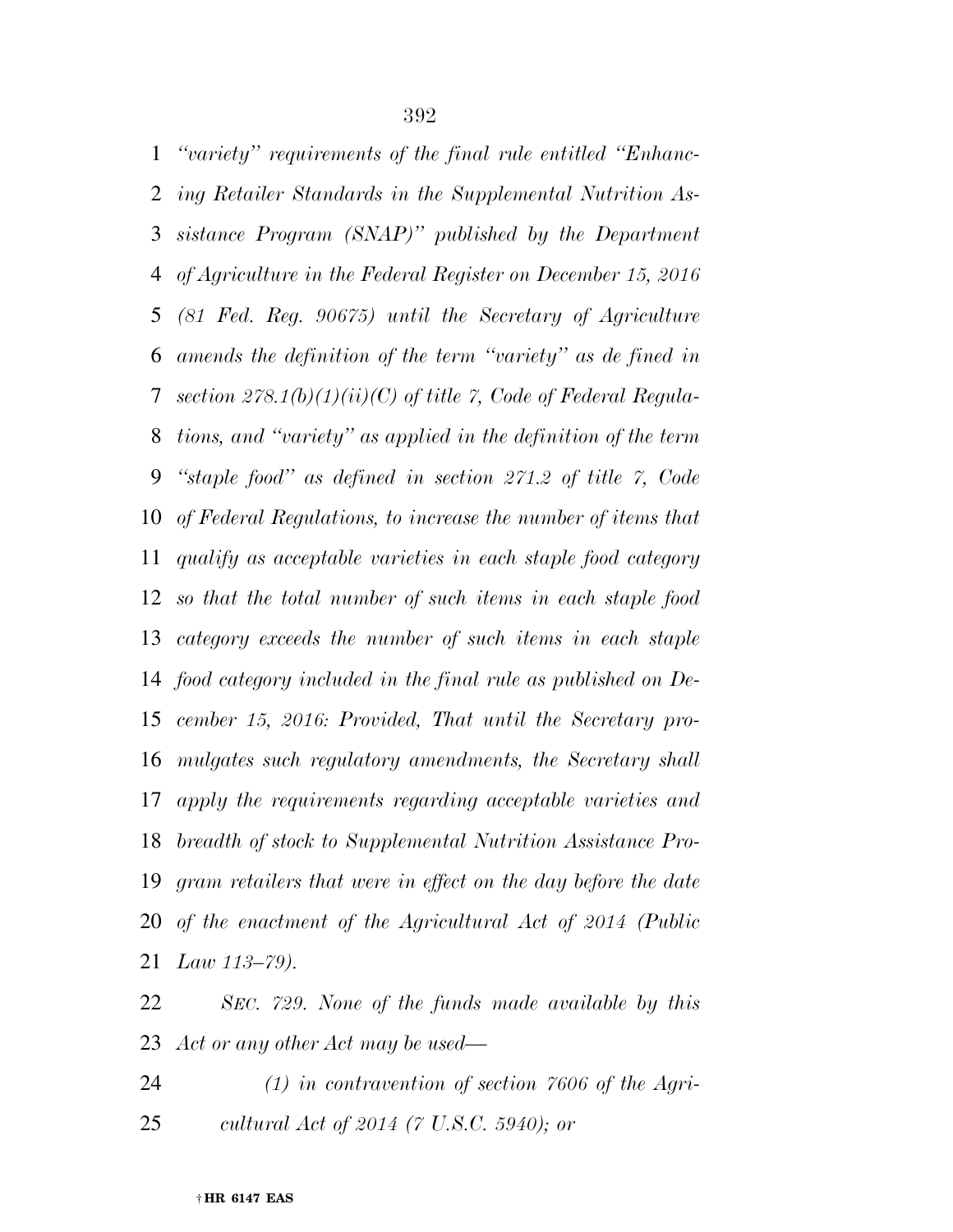*(2) to prohibit the transportation, processing, sale, or use of industrial hemp, or seeds of such plant, that is grown or cultivated in accordance with sub- section section 7606 of the Agricultural Act of 2014, within or outside the State in which the industrial hemp is grown or cultivated.* 

 *SEC. 730. Funds provided by this or any prior Appro- priations Act for the Agriculture and Food Research Initia- tive under 7 U.S.C. 450i(b) shall be made available without regard to section 7128 of the Agricultural Act of 2014 (7 U.S.C. 3371 note), under the matching requirements in laws in effect on the date before the date of enactment of such section: Provided, That the requirements of 7 U.S.C. 450i(b)(9) shall continue to apply.* 

 *SEC. 731. In carrying out subsection (h) of section 502 of the Housing Act of 1949 (42 U.S.C. 1472), the Secretary of Agriculture shall have the same authority with respect to loans guaranteed under such section and eligible lenders for such loans as the Secretary has under subsections (h) and (j) of section 538 of such Act (42 U.S.C. 1490p–2) with respect to loans guaranteed under such section 538 and eli-gible lenders for such loans.* 

 *SEC. 732. None of the funds made available by this Act may be used to propose, promulgate, or implement any rule, or take any other action with respect to, allowing or*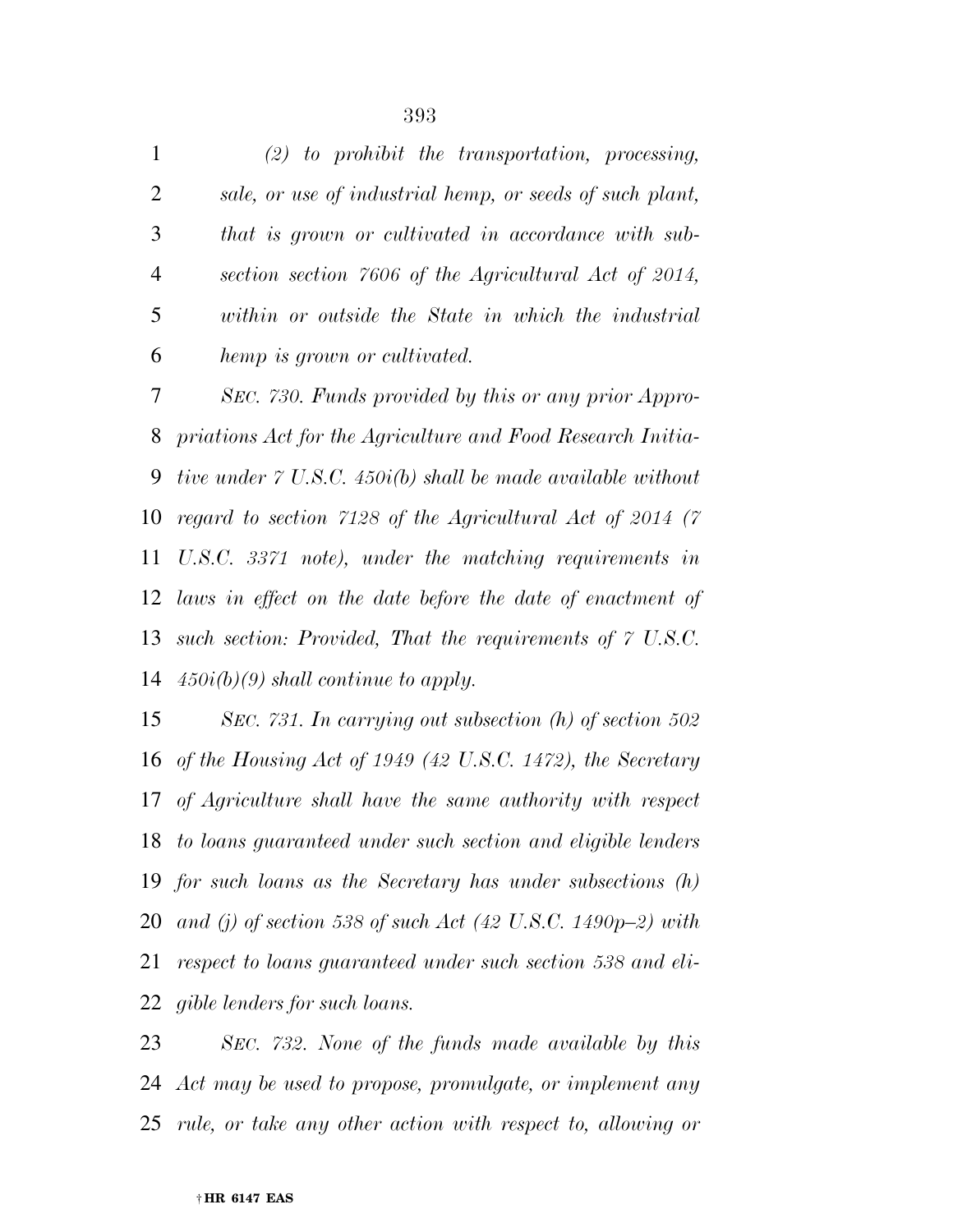*requiring information intended for a prescribing health care professional, in the case of a drug or biological product subject to section 503(b)(1) of the Federal Food, Drug, and Cosmetic Act (21 U.S.C. 353(b)(1)), to be distributed to such professional electronically (in lieu of in paper form) unless and until a Federal law is enacted to allow or re-quire such distribution.* 

 *SEC. 733. None of the funds made available by this Act may be used to notify a sponsor or otherwise acknowl- edge receipt of a submission for an exemption for investiga- tional use of a drug or biological product under section 505(i) of the Federal Food, Drug, and Cosmetic Act (21 U.S.C. 355(i)) or section 351(a)(3) of the Public Health Service Act (42 U.S.C. 262(a)(3)) in research in which a human embryo is intentionally created or modified to in- clude a heritable genetic modification. Any such submission shall be deemed to have not been received by the Secretary, and the exemption may not go into effect.* 

 *SEC. 734. None of the funds made available by this or any other Act may be used to carry out the final rule promulgated by the Food and Drug Administration and put into effect November 16, 2015, in regards to the hazard analysis and risk-based preventive control requirements of the current good manufacturing practice, hazard analysis, and risk-based preventive controls for food for animals rule*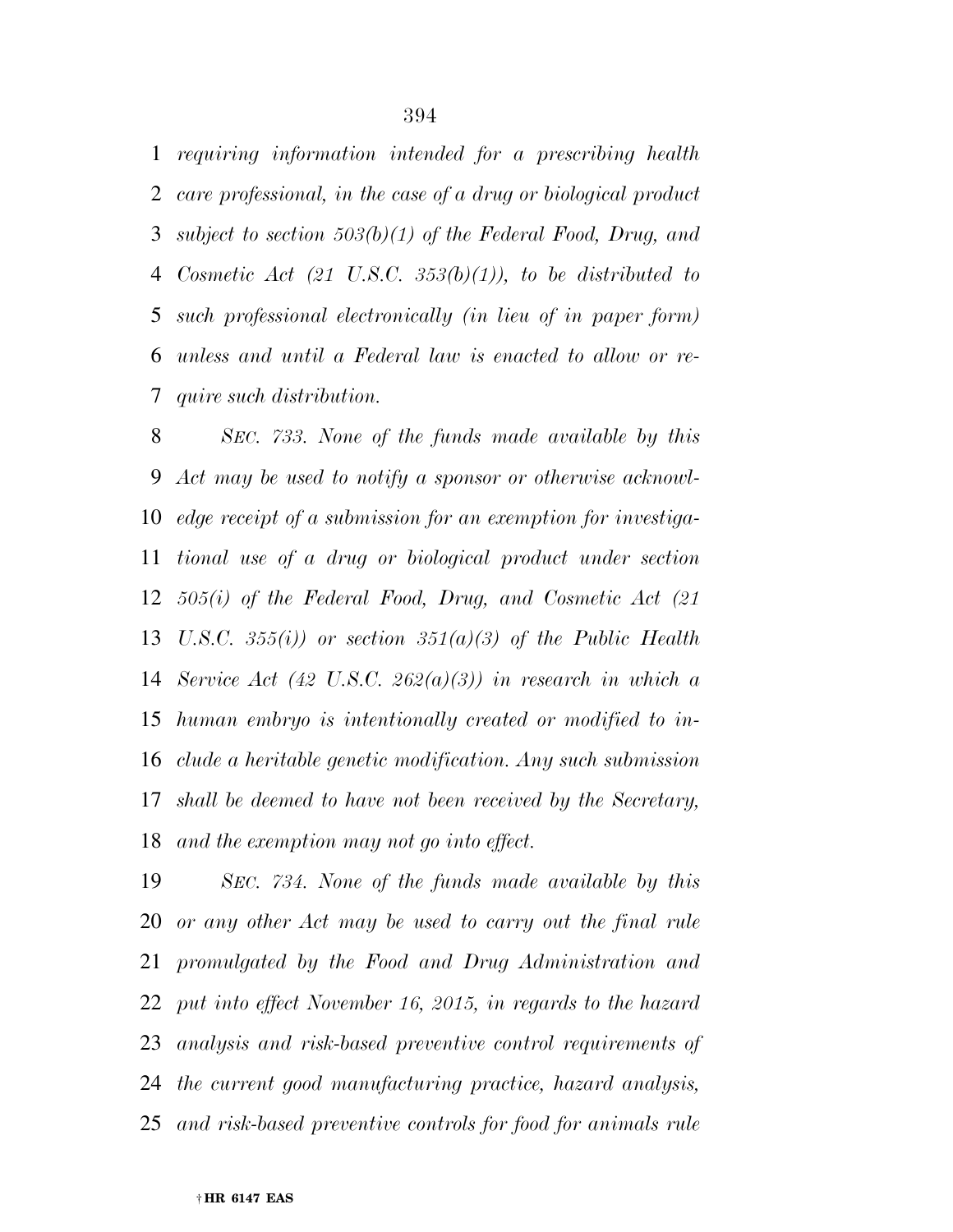*with respect to the regulation of the production, distribu- tion, sale, or receipt of dried spent grain byproducts of the alcoholic beverage production process.* 

 *SEC. 735. There is hereby appropriated \$1,996,000 to carry out section 1621 of Public Law 110–246.* 

 *SEC. 736. No partially hydrogenated oils as defined in the order published by the Food and Drug Administra- tion in the Federal Register on June 17, 2015 (80 Fed. Reg. 34650 et seq.) shall be deemed unsafe within the meaning of section 409(a) of the Federal Food, Drug, and Cosmetic Act (21 U.S.C. 348(a)) and no food that is introduced or delivered for introduction into interstate commerce that bears or contains a partially hydrogenated oil shall be deemed adulterated under sections 402(a)(1) or 402(a)(2)(C)(i) of this Act by virtue of bearing or con- taining a partially hydrogenated oil until the compliance date as specified in such order (June 18, 2018).* 

 *SEC. 737. There is hereby appropriated \$10,000,000, to remain available until expended, to carry out section 6407 of the Farm Security and Rural Investment Act of 2002 (7 U.S.C. 8107a): Provided, That the Secretary may allow eligible entities to offer loans to customers in any part of their service territory and to offer loans to replace a man-ufactured housing unit with another manufactured housing*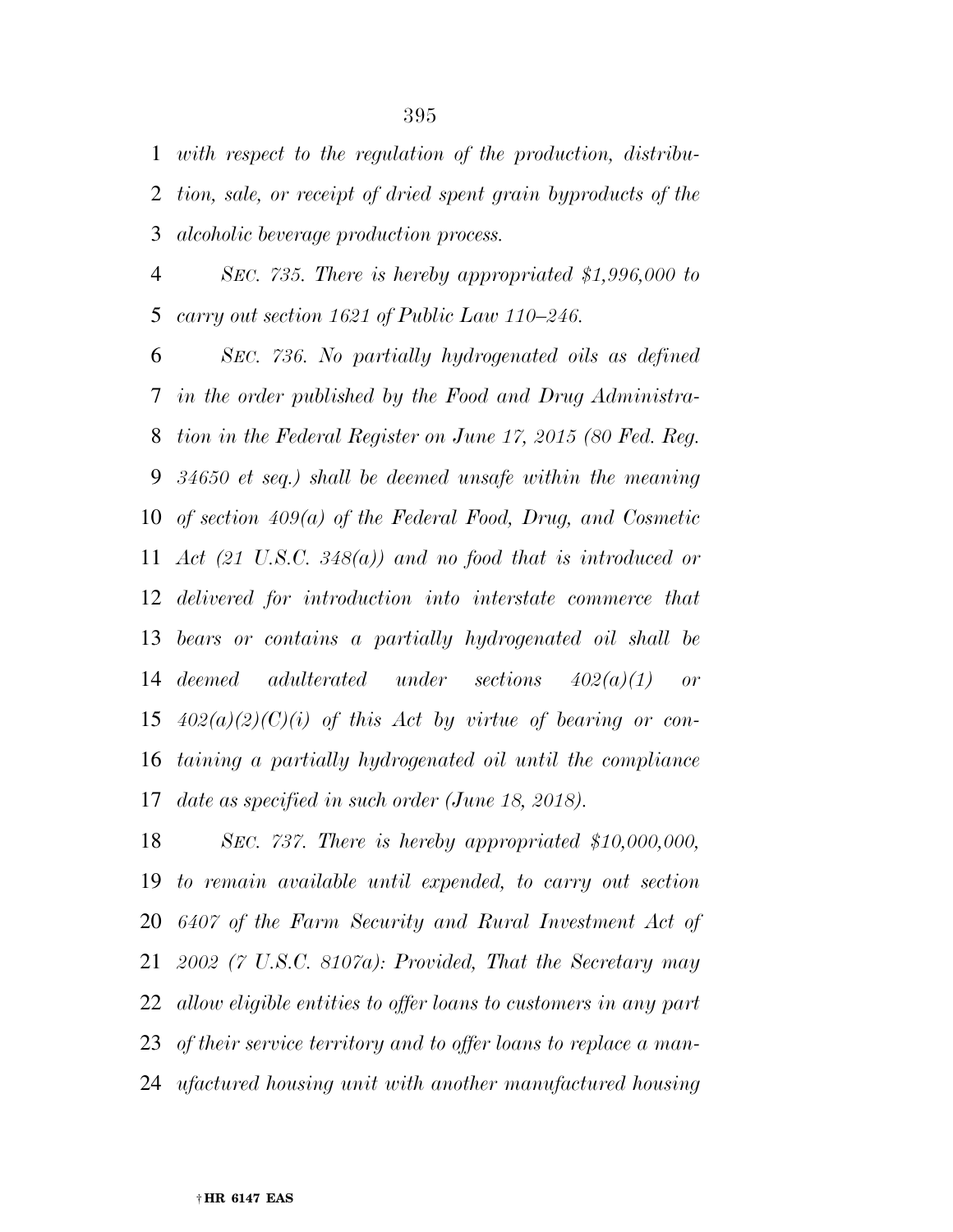*unit, if replacement would be more cost effective in saving energy.* 

 *SEC. 738. For fiscal years 2019 through 2025, the Ad- ministrators of the Agricultural Research Service and the Animal and Plant Health Inspection Service may make not to exceed 50 appointments in any fiscal year for employees of such agencies at the National Bio- and Agro-defense Fa- cility (NBAF) in Manhattan, Kansas: Provided, That such appointments may be made in the manner provided by 7 U.S.C. 7657(b)(4)(A)(i–v): Provided further, That such ap- pointments may be made at a rate of basic pay that exceeds the rate payable for such positions under the General Sched- ule or the Executive Schedule, or other applicable schedule, as appropriate.* 

 *SEC. 739. There is hereby appropriated \$1,000,000 for the Secretary to carry out a pilot program that provides forestry inventory analysis, forest management and eco- nomic outcomes modelling for certain currently enrolled Conservation Reserve Program participants. The Secretary shall allow the Commodity Credit Corporation to enter into agreements with and provide grants to qualified non-profit organizations dedicated to conservation, forestry and wild- life habitats, that also have experience in conducting accu- rate forest inventory analysis through the use of advanced, cost-effective technology. The Secretary shall focus the anal-*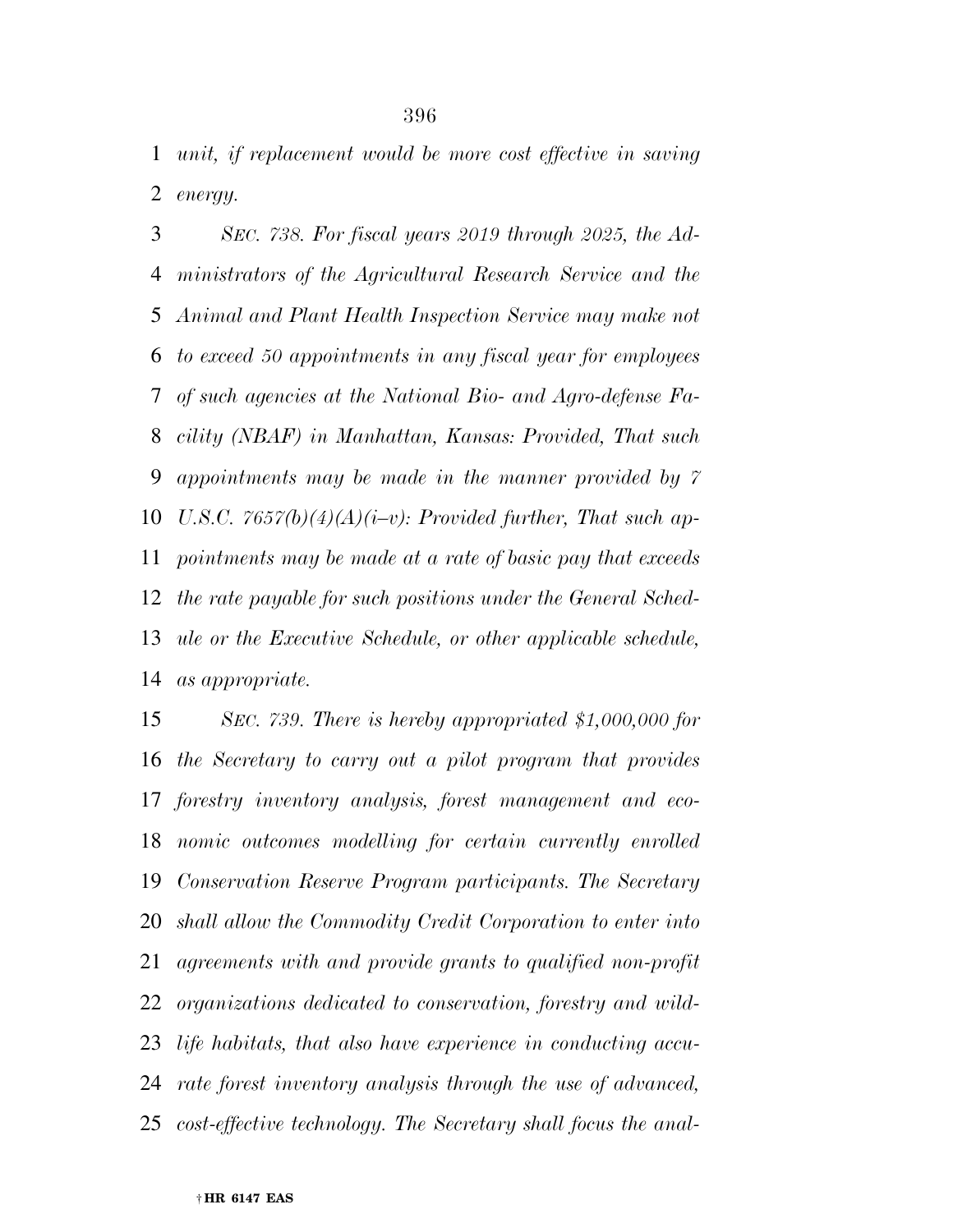*ysis on lands enrolled for at least eight years and located in areas with a substantial concentration of acres enrolled under conservation practices devoted to multiple bottom- land hardwood tree species including CP03, CP03A, CP11, CP22, CP31 and CP40.* 

 *SEC. 740. During fiscal year 2019, the Food and Drug Administration shall not allow the introduction or delivery for introduction into interstate commerce of any food that contains genetically engineered salmon until the FDA pub- lishes final labeling guidelines for informing consumers of such content.* 

 *SEC. 741. In addition to amounts otherwise made available by this Act and notwithstanding the last sentence of 16 U.S.C. 1310, there is appropriated \$4,000,000, to re- main available until expended, to implement non-renewable agreements on eligible lands, including flooded agricultural lands, as determined by the Secretary, under the Water Bank Act (16 U.S.C. 1301–1311).* 

 *SEC. 742. (a)(1) No Federal funds made available for this fiscal year for the rural water, waste water, waste dis- posal, and solid waste management programs authorized by sections 306, 306A, 306C, 306D, 306E, and 310B of the Consolidated Farm and Rural Development Act (7 U.S.C. 1926 et seq.) shall be used for a project for the construction, alteration, maintenance, or repair of a public water or*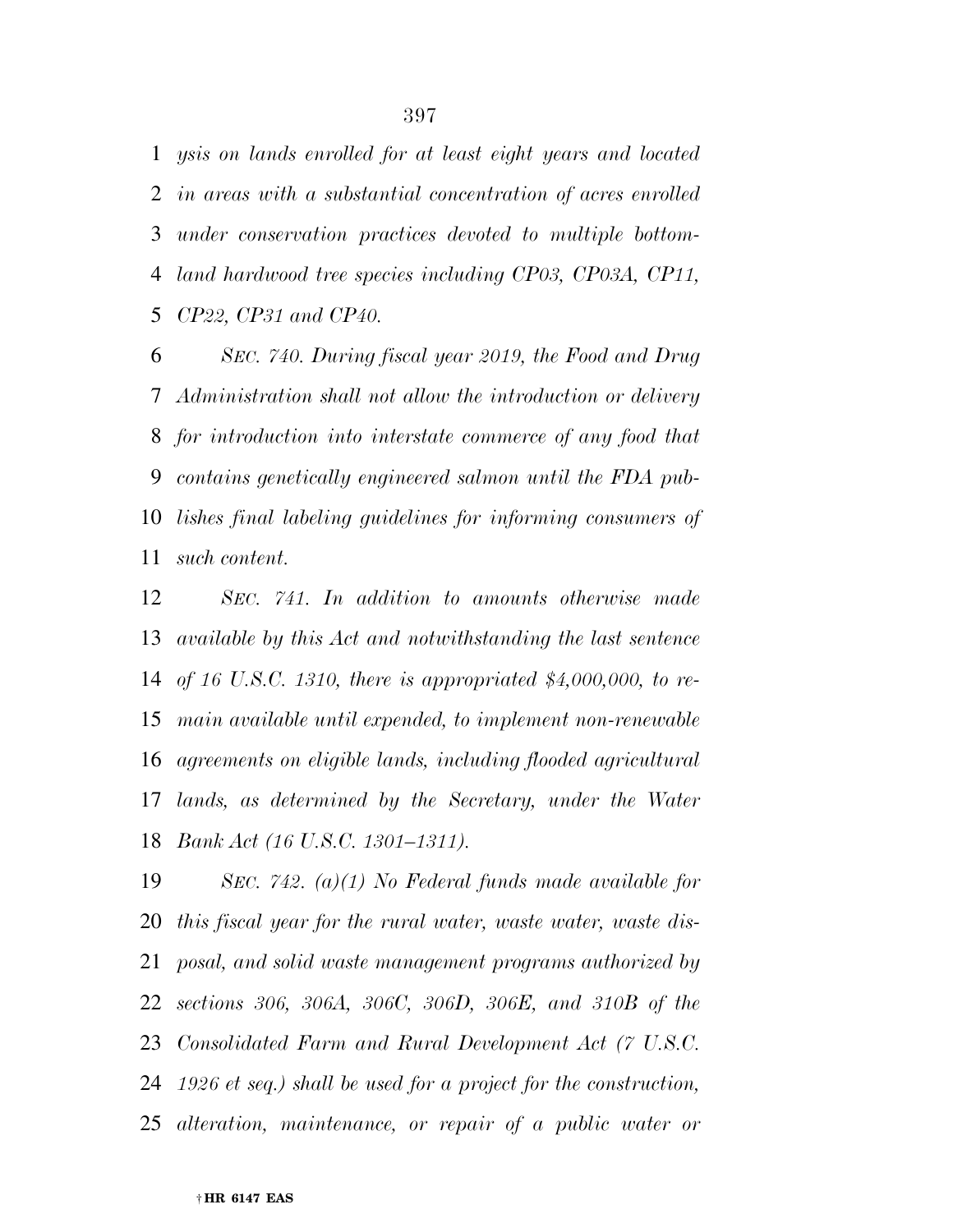*wastewater system unless all of the iron and steel products used in the project are produced in the United States.* 

 *(2) In this section, the term ''iron and steel products'' means the following products made primarily of iron or steel: lined or unlined pipes and fittings, manhole covers and other municipal castings, hydrants, tanks, flanges, pipe clamps and restraints, valves, structural steel, reinforced precast concrete, and construction materials.* 

 *(b) Subsection (a) shall not apply in any case or cat- egory of cases in which the Secretary of Agriculture (in this section referred to as the ''Secretary'') or the designee of the Secretary finds that—* 

 *(1) applying subsection (a) would be inconsistent with the public interest;* 

 *(2) iron and steel products are not produced in the United States in sufficient and reasonably avail-able quantities or of a satisfactory quality; or* 

 *(3) inclusion of iron and steel products produced in the United States will increase the cost of the over-all project by more than 25 percent.* 

 *(c) If the Secretary or the designee receives a request for a waiver under this section, the Secretary or the designee shall make available to the public on an informal basis a copy of the request and information available to the Sec-retary or the designee concerning the request, and shall*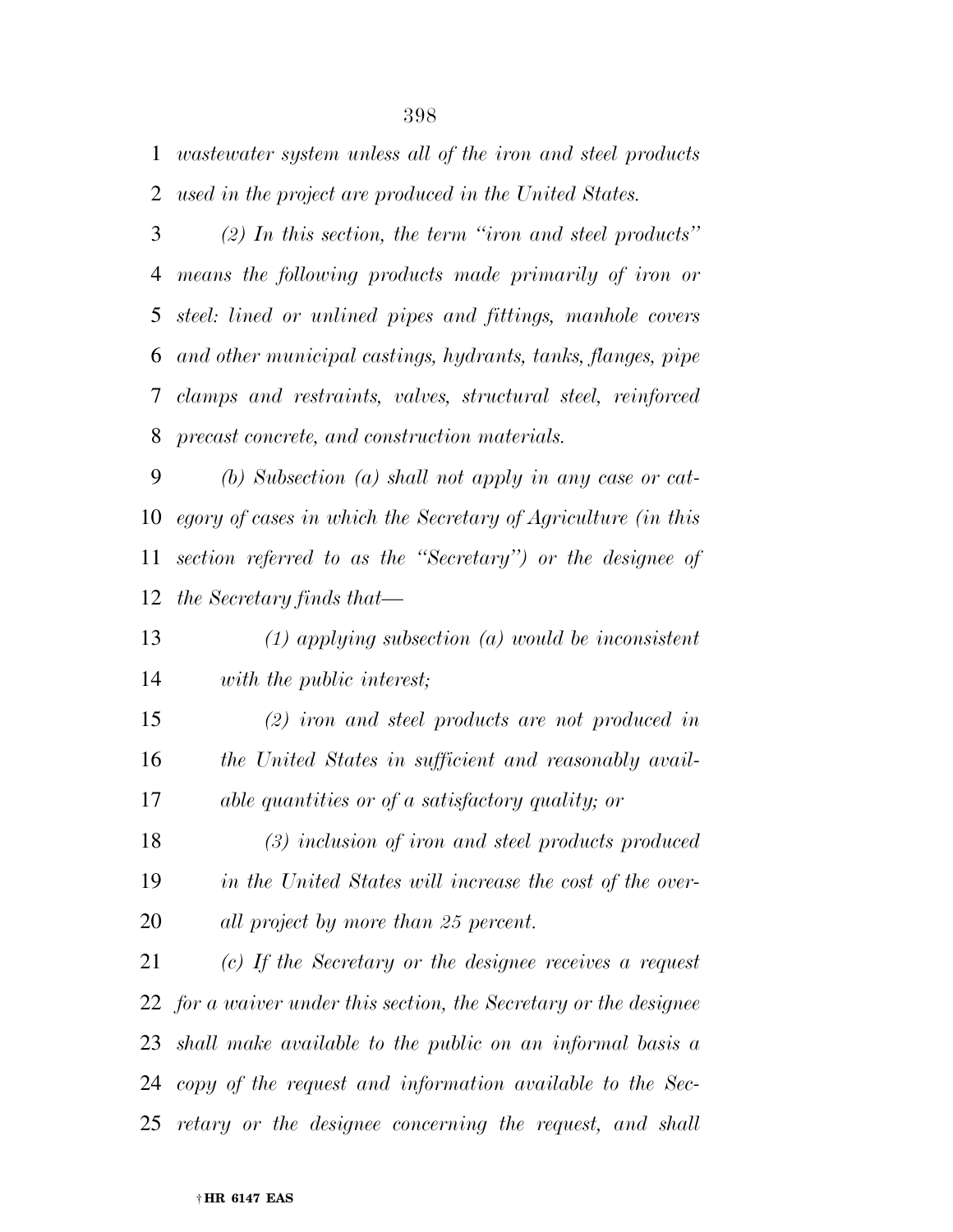*allow for informal public input on the request for at least 15 days prior to making a finding based on the request. The Secretary or the designee shall make the request and accompanying information available by electronic means, including on the official public Internet Web site of the De-partment.* 

 *(d) This section shall be applied in a manner con- sistent with United States obligations under international agreements.* 

 *(e) The Secretary may retain up to 0.25 percent of the funds appropriated in this Act for ''Rural Utilities Service—Rural Water and Waste Disposal Program Ac- count'' for carrying out the provisions described in sub- section (a)(1) for management and oversight of the require-ments of this section.* 

 *(f) Subsection (a) shall not apply with respect to a project for which the engineering plans and specifications include use of iron and steel products otherwise prohibited by such subsection if the plans and specifications have re- ceived required approvals from State agencies prior to the date of enactment of this Act.* 

 *(g) For purposes of this section, the terms ''United States'' and ''State'' shall include each of the several States, the District of Columbia, and each federally recognized In-dian tribe.*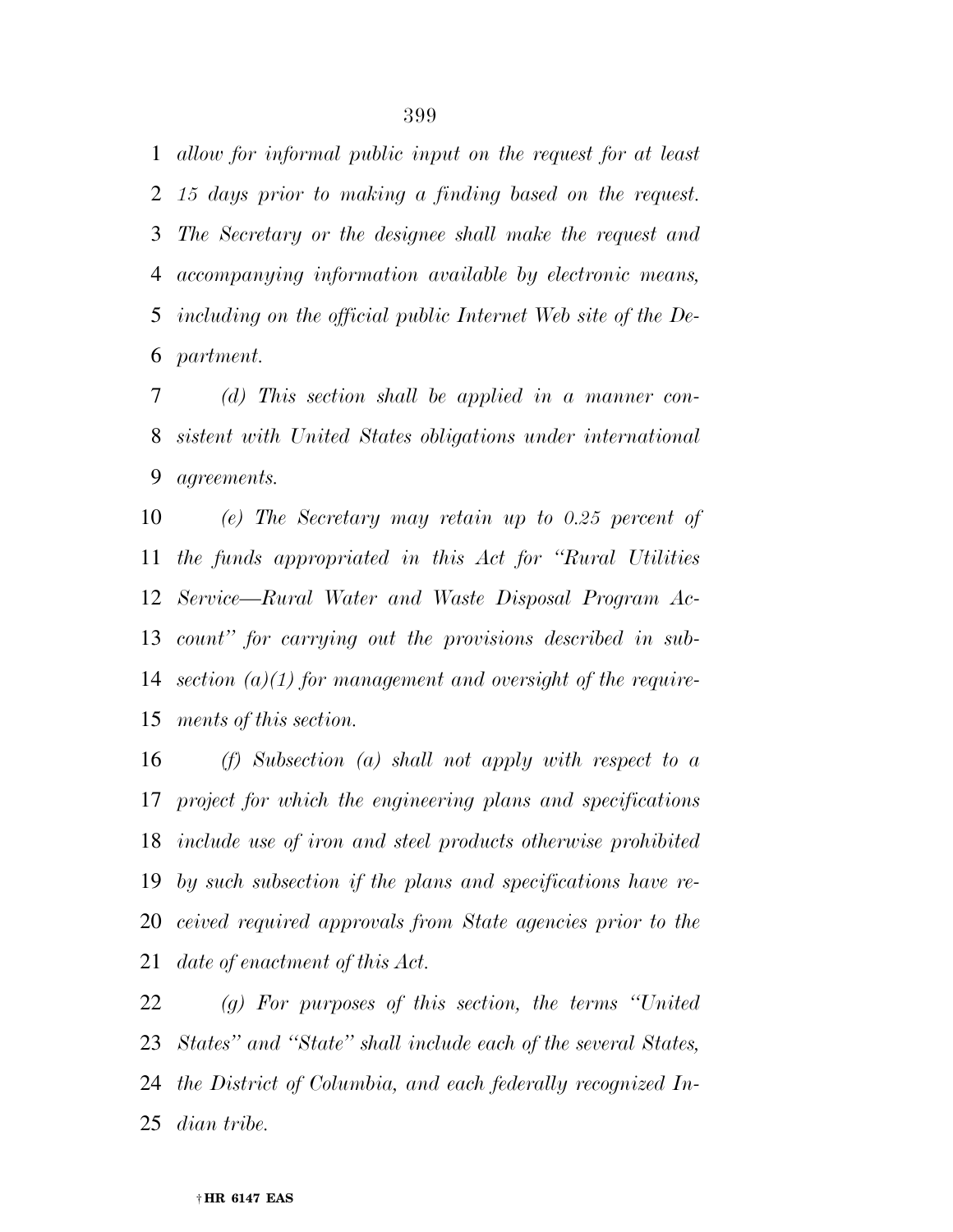*SEC. 743. The Secretary shall set aside for Rural Eco- nomic Area Partnership (REAP) Zones, until August 15, 2019, an amount of funds made available in title III under the headings of Rural Housing Insurance Fund Program Account, Mutual and Self-Help Housing Grants, Rural Housing Assistance Grants, Rural Community Facilities Program Account, Rural Business Program Account, Rural Development Loan Fund Program Account, and Rural Water and Waste Disposal Program Account, equal to the amount obligated in REAP Zones with respect to funds provided under such headings in the most recent fiscal year any such funds were obligated under such headings for REAP Zones.* 

 *SEC. 744. For the purposes of determining eligibility or level of program assistance for Rural Development pro- grams the Secretary shall not include incarcerated prison populations.* 

 *SEC. 745. There is hereby appropriated \$1,000,000, to remain available until expended, for a pilot program for the Secretary to provide grants to qualified non-profit orga- nizations and public housing authorities to provide tech- nical assistance, including financial and legal services, to RHS multi-family housing borrowers to facilitate the ac- quisition of RHS multi-family housing properties in areas where the Secretary determines a risk of loss of affordable*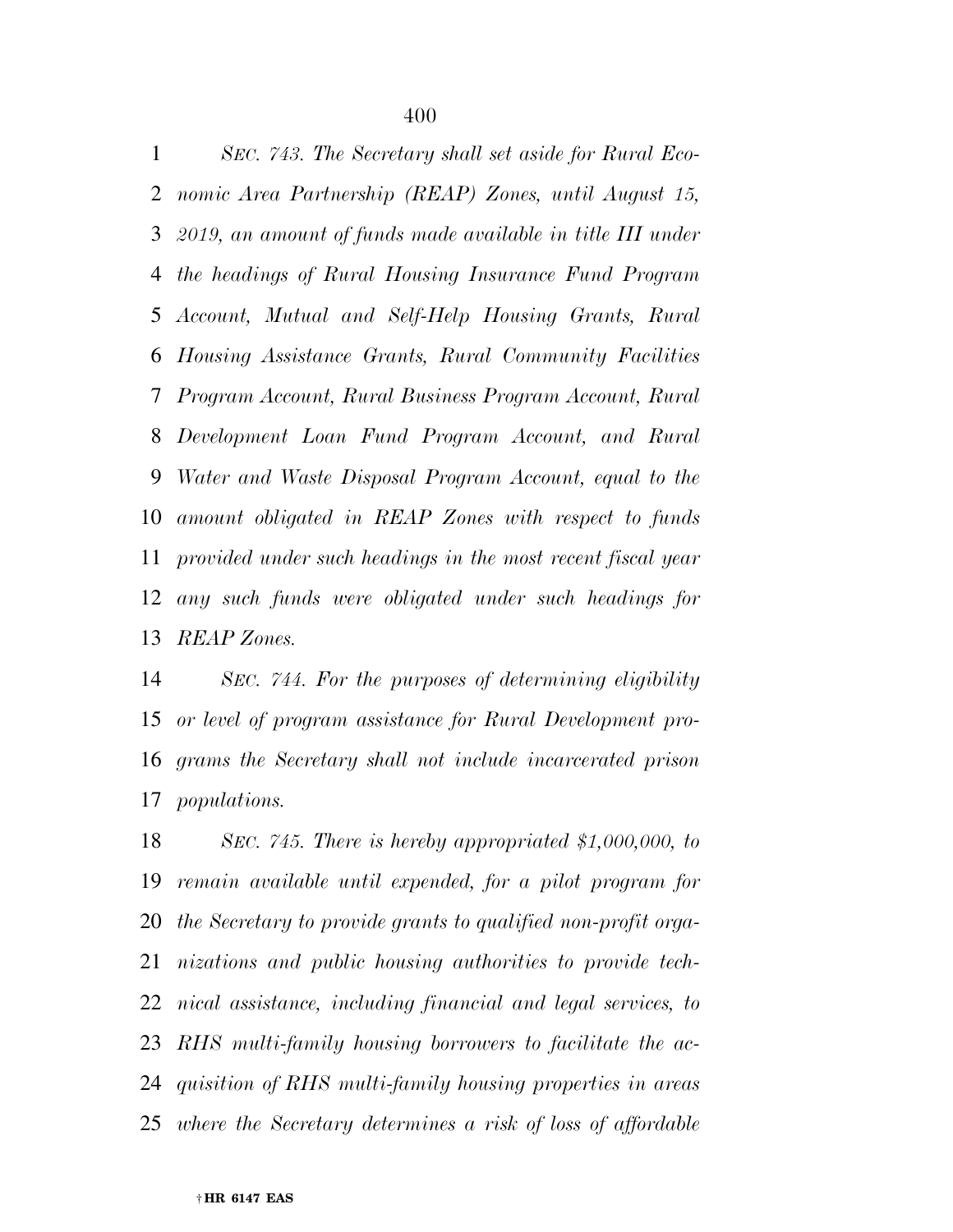*housing, by non-profit housing organizations and public housing authorities as authorized by law that commit to keep such properties in the RHS multi-family housing pro- gram for a period of time as determined by the Secretary. SEC. 746. None of the funds appropriated by this Act may be used in any way, directly or indirectly, to influence congressional action on any legislation or appropriation matters pending before Congress, other than to commu- nicate to Members of Congress as described in 18 U.S.C. 1913.* 

 *SEC. 747. (a) The Secretary of Agriculture (referred to in this section as the ''Secretary'') shall carry out a pilot program during fiscal year 2019 with respect to the 2018 crop year for county-level agriculture risk coverage pay- ments under section 1117(b)(1) of the Agricultural Act of 2014 (7 U.S.C. 9017(b)(1)), that provides all or some of the State Farm Service Agency offices in each State the op- portunity to provide agricultural producers in the State a supplemental payment described in subsection (c) based on the alternate calculation method described in subsection (b) for 1 or more counties in a State if the office for that State determines that the alternate calculation method is nec- essary to ensure that, to the maximum extent practicable, there are not significant yield calculation disparities be-tween comparable counties in the State.*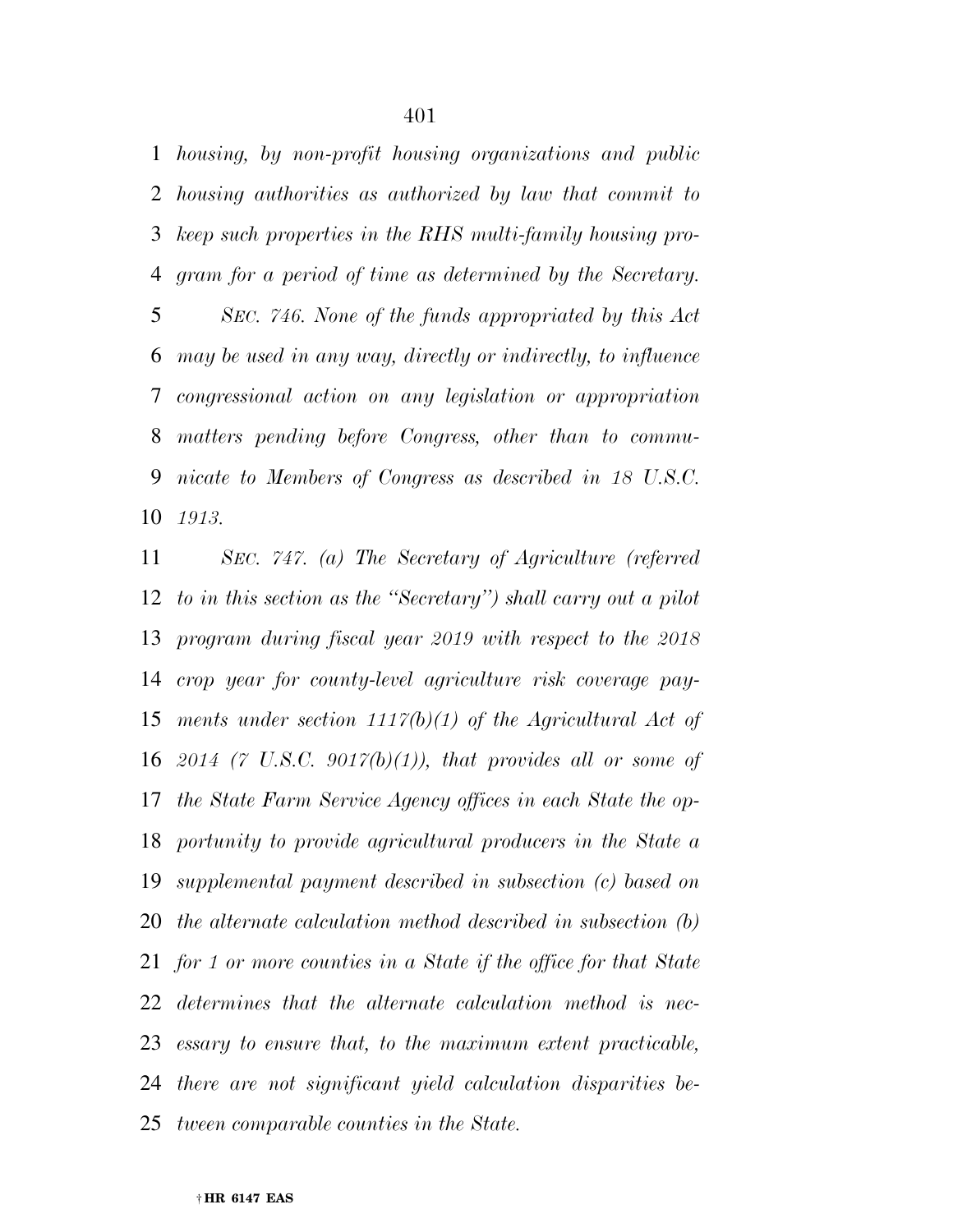*(b) The alternate calculation method referred to in sub- section (a) is a method of calculating the actual yield for the 2018 crop year for county-level agriculture risk coverage payments under section 1117(b)(1) of the Agricultural Act of 2014 (7 U.S.C. 9017(b)(1)), under which—* 

 *(1) county data of the National Agricultural Statistics Service (referred to in this section as ''NASS data'') is used for the calculations;* 

 *(2) if there is insufficient NASS data for a coun- ty (as determined under standards of the Secretary in effect as of the date of enactment of this Act) or the available NASS data produces a substantially dis- parate result, the calculation of the county yield is de- termined using comparable contiguous county NASS data as determined by the Farm Service Agency office in the applicable State; and* 

 *(3) if there is insufficient NASS data for a com- parable contiguous county (as determined under standards of the Secretary in effect as of the date of enactment of this Act), the calculation of the county yield is determined using reliable yield data from other sources, such as Risk Management Agency data, National Agricultural Statistics Service district data, National Agricultural Statistics Service State yield*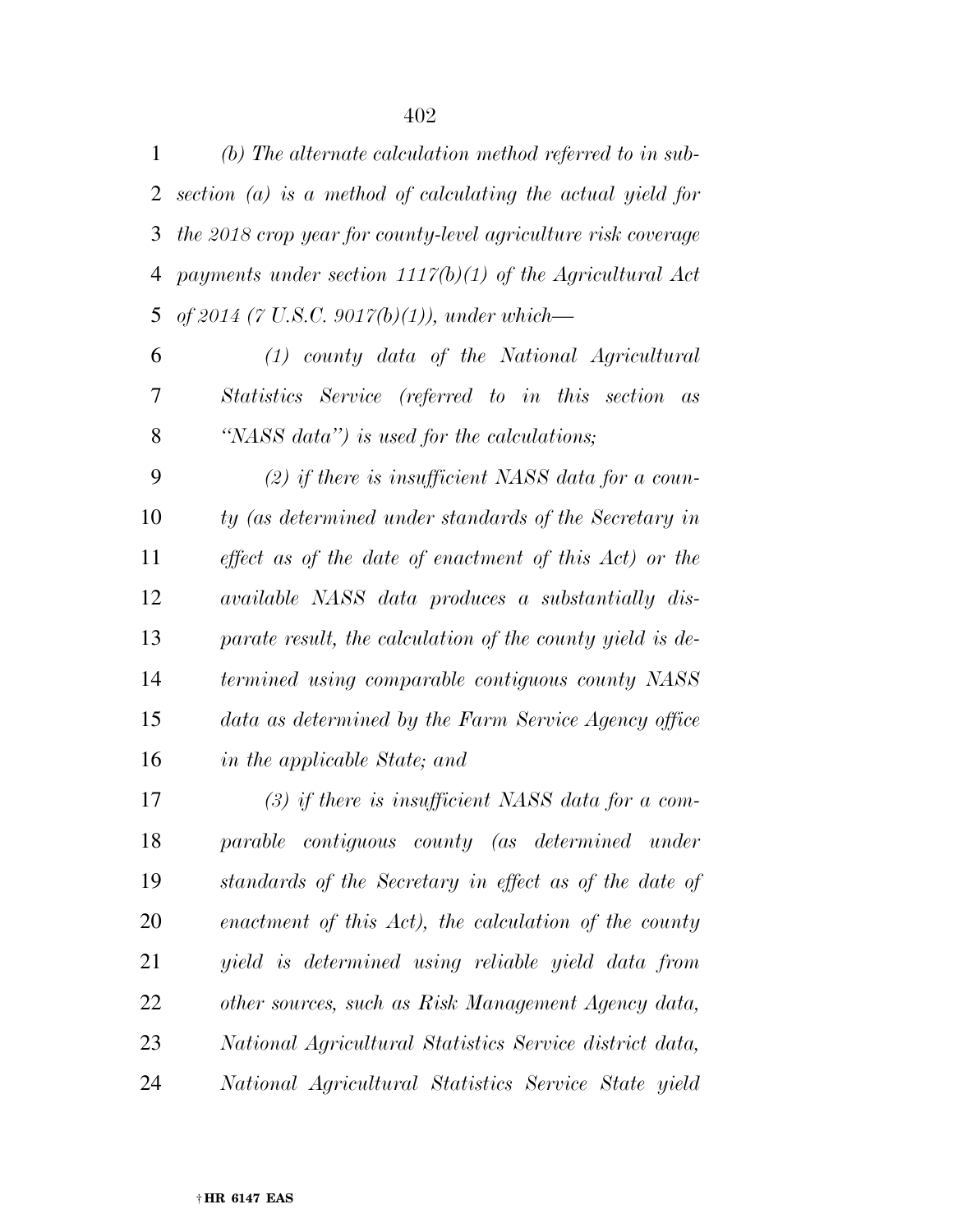*data, or other data as determined by the Farm Serv-ice Agency office in the applicable State.* 

 *(c)(1) A supplemental payment made under the pilot program established under this section may be made to an agricultural producer who is subject to the alternate cal- culation method described in subsection (b) if that agricul- tural producer would otherwise receive a county-level agri- culture risk coverage payment for the 2018 crop year in an amount that is less than the payment that the agricul- tural producer would receive under the alternate calculation method.* 

 *(2) The amount of a supplemental payment to an agri- cultural producer under this section may not exceed the dif-ference between—* 

 *(A) the payment that the agricultural producer would have received without the alternate calculation method described in subsection (b); and* 

 *(B) the payment that the agricultural producer would receive using the alternate calculation method. (d)(1) There is appropriated to the Secretary, out of funds of the Treasury not otherwise appropriated, \$5,000,000, to remain available until September 30, 2020, to carry out the pilot program described in this section.*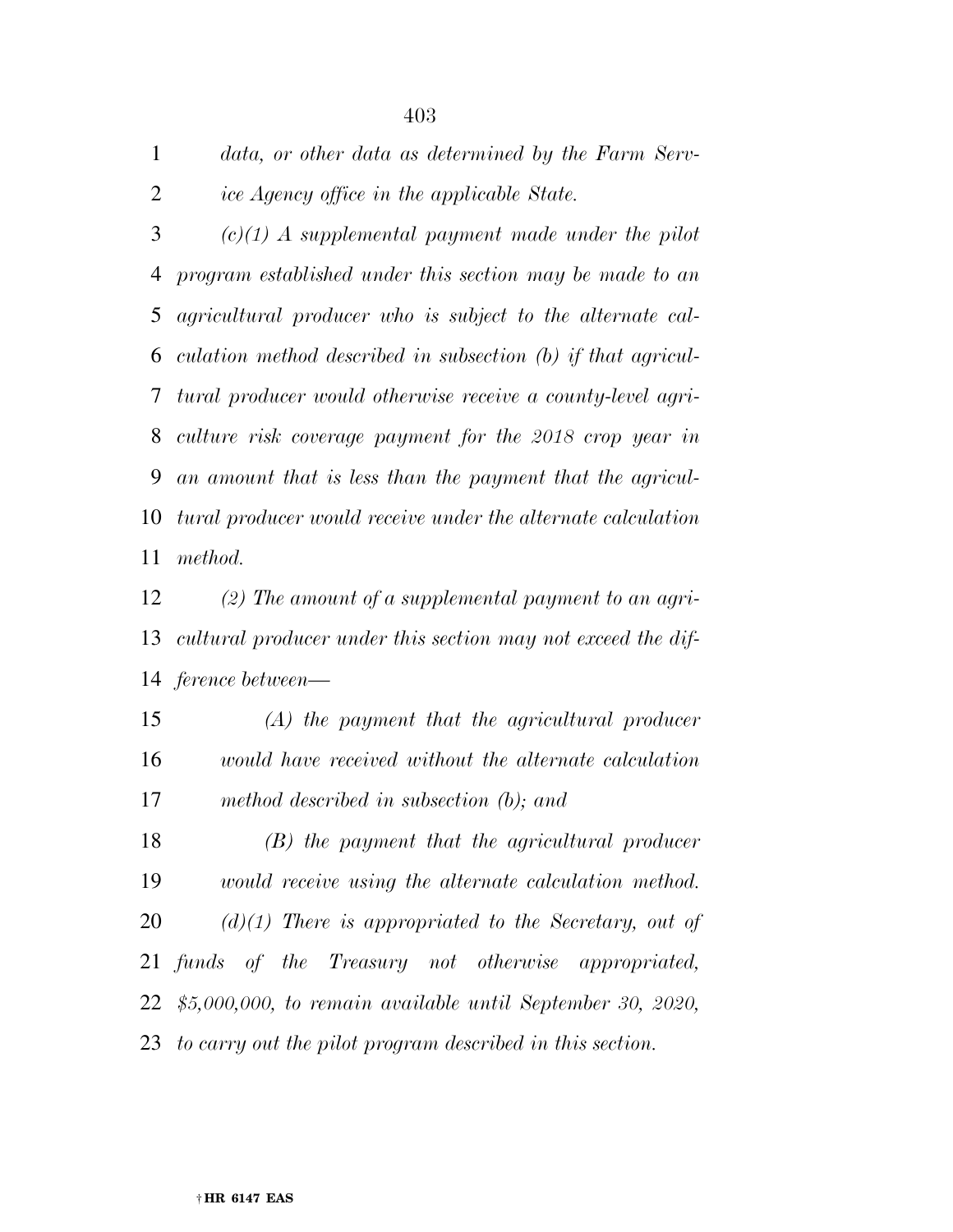*(2) Of the funds appropriated, the Secretary shall use not more than \$5,000,000 to carry out the pilot program described in this section.* 

 *(e)(1) To the maximum extent practicable, the Sec- retary shall select States to participate in the pilot program under this section so the cost of the pilot program equals the amount provided under subsection (d).* 

 *(2) To the extent that the cost of the pilot program exceeds the amount made available, the Secretary shall re- duce all payments under the pilot program on a pro rata basis.* 

 *(f) Nothing in this section affects the calculation of ac- tual yield for purposes of county-level agriculture risk cov- erage payments under section 1117(b)(1) of the Agricultural Act of 2014 (7 U.S.C. 9017(b)(1)) other than payments made in accordance with the pilot program under this sec-tion.* 

 *(g) A calculation of actual yield made using the alter- nate calculation method described in subsection (b) shall not be used as a basis for any agriculture risk coverage payment determinations under section 1117 of the Agricultural Act of 2014 (7 U.S.C. 9017) other than for purposes of the pilot program under this section.* 

 *SEC. 748. The Secretary of Agriculture and the Sec-retary's designees are hereby granted the same access to in-*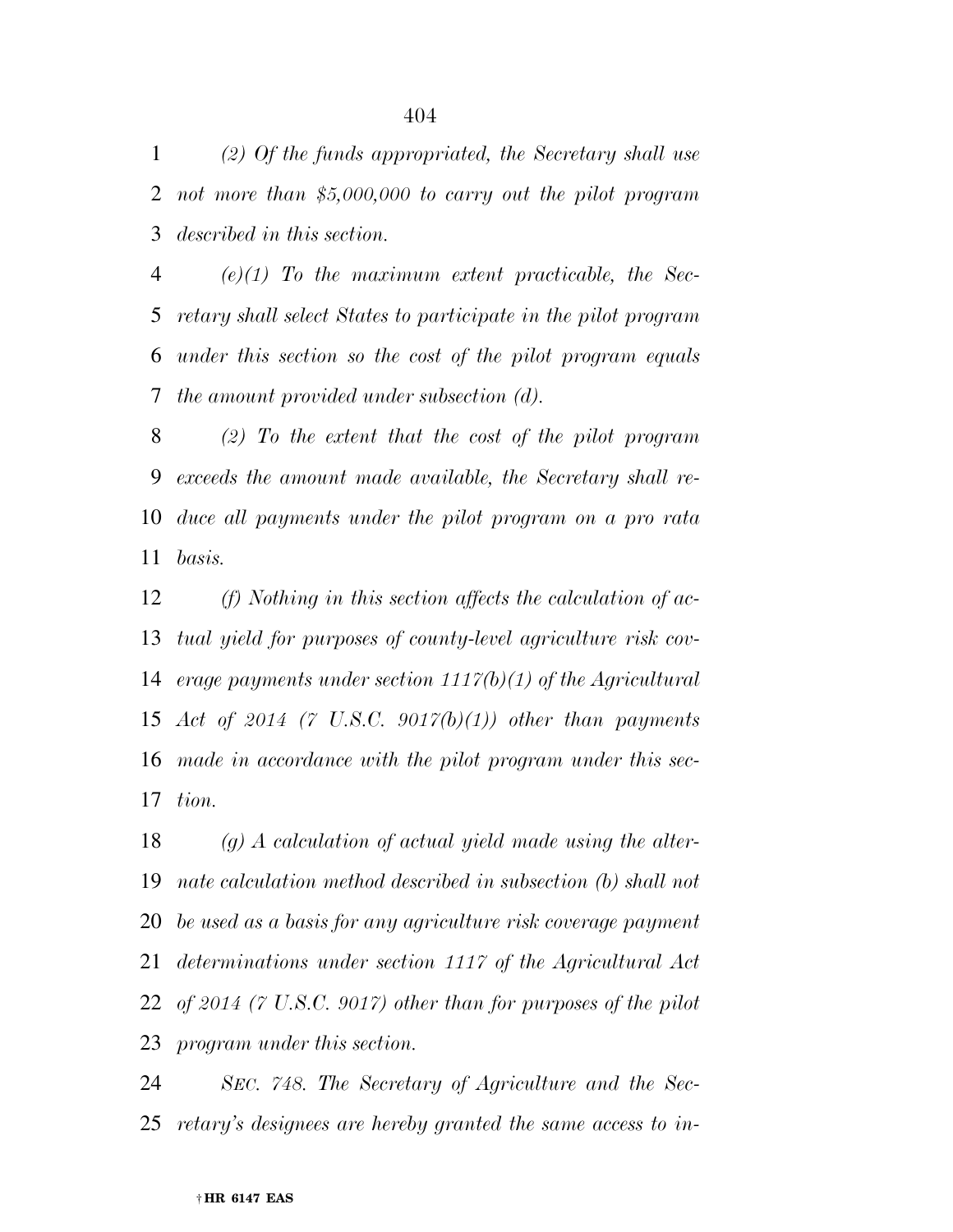*formation and subject to the same requirements applicable to the Secretary of Housing and Urban Development as provided in section 453 of the Social Security Act (42 U.S.C. 653) and section 6103(1)(7)(D)(ix) of the Internal Revenue Code of 1986 (26 U.S.C. 1603(1)(7)(D)(ix)) to verify the income for individuals participating in sections 502, 504, 521, and 542 of the Housing Act of 1949 (42 U.S.C. 1472, 1474, 1490a, and 1490r), notwithstanding sec-tion 453(l)(1) of the Social Security Act.* 

 *SEC. 749. In addition to any other funds made avail- able in this Act or any other Act, there is appropriated \$5,000,000 to carry out section 18(g)(8) of the Richard B. Russell National School Lunch Act (42 U.S.C. 1769(g)), to remain available until expended.* 

 *SEC. 750. None of the funds made available by this Act may be used by the Food and Drug Administration to develop, issue, promote, or advance any regulations appli- cable to food manufacturers for population-wide sodium re- duction actions or to develop, issue, promote or advance final guidance applicable to food manufacturers for long term population-wide sodium reduction actions until the date on which a dietary reference intake report with respect to sodium is completed.* 

 *SEC. 751. There is hereby appropriated \$1,000,000, to remain available until September 30, 2020, for the cost of*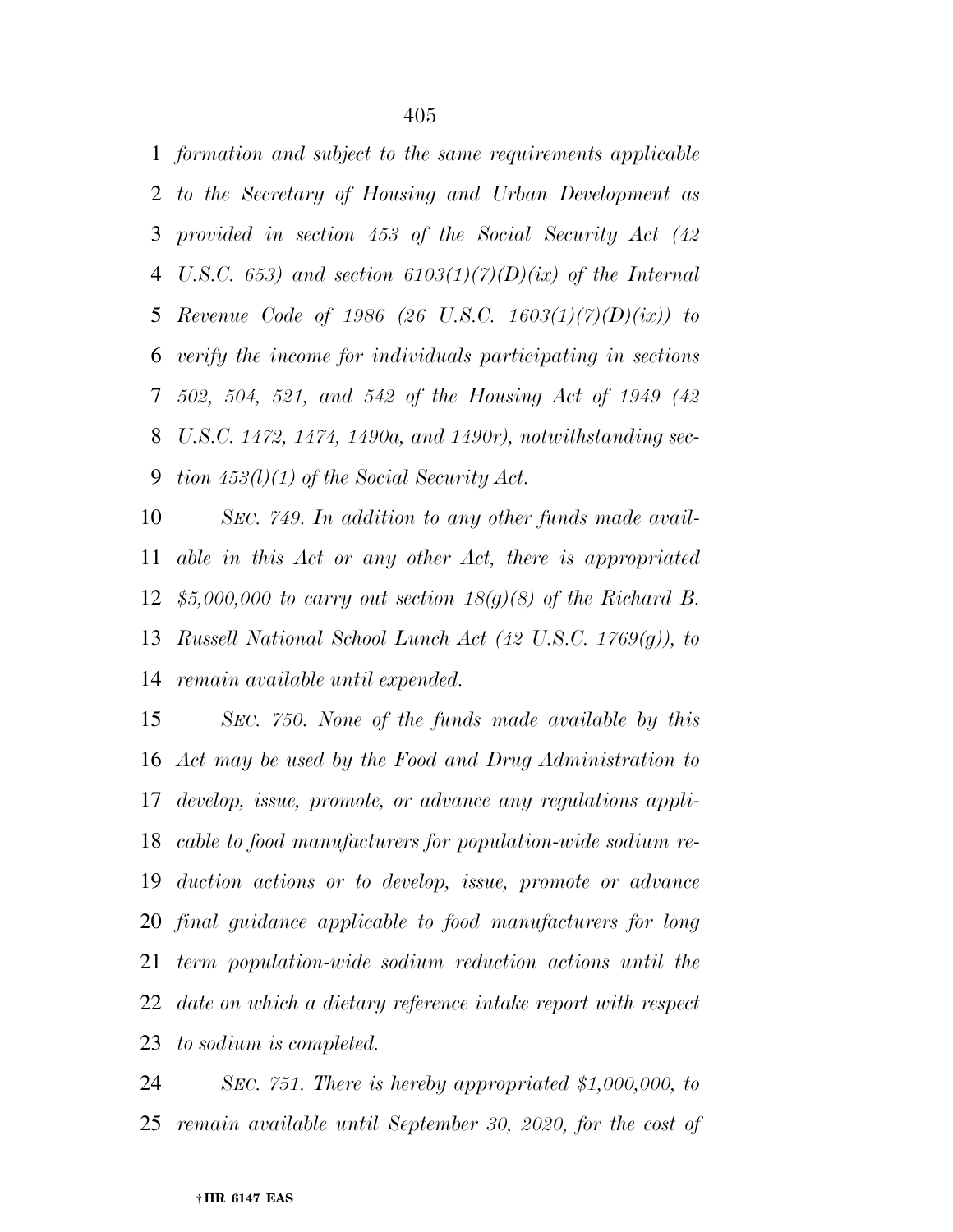*loans and grants that is consistent with section 4206 of the Agricultural Act of 2014, for necessary expenses of the Sec- retary to support projects that provide access to healthy food in underserved areas, to create and preserve quality jobs, and to revitalize low-income communities.* 

 *SEC. 752. For an additional amount for ''Animal and Plant Health Inspection Service—Salaries and Expenses'', \$7,500,000, to remain available until September 30, 2020, for one-time control and management and associated activi- ties directly related to the multiple-agency response to citrus greening.* 

 *SEC. 753. None of the funds made available by this or any other Act may be used to enforce the final rule pro- mulgated by the Food and Drug Administration entitled ''Standards for the Growing, Harvesting, Packing, and Holding of Produce for Human Consumption,'' and pub- lished on November 27, 2015, with respect to the regulation of the production, distribution, sale, or receipt of grape varietals that are grown, harvested and used solely for wine and receive commercial processing that adequately reduces the presence of microorganisms of public health signifi-cance.* 

 *SEC. 754. There is hereby appropriated \$20,000,000, to remain available until expended, for an additional amount for telemedicine and distance learning services in*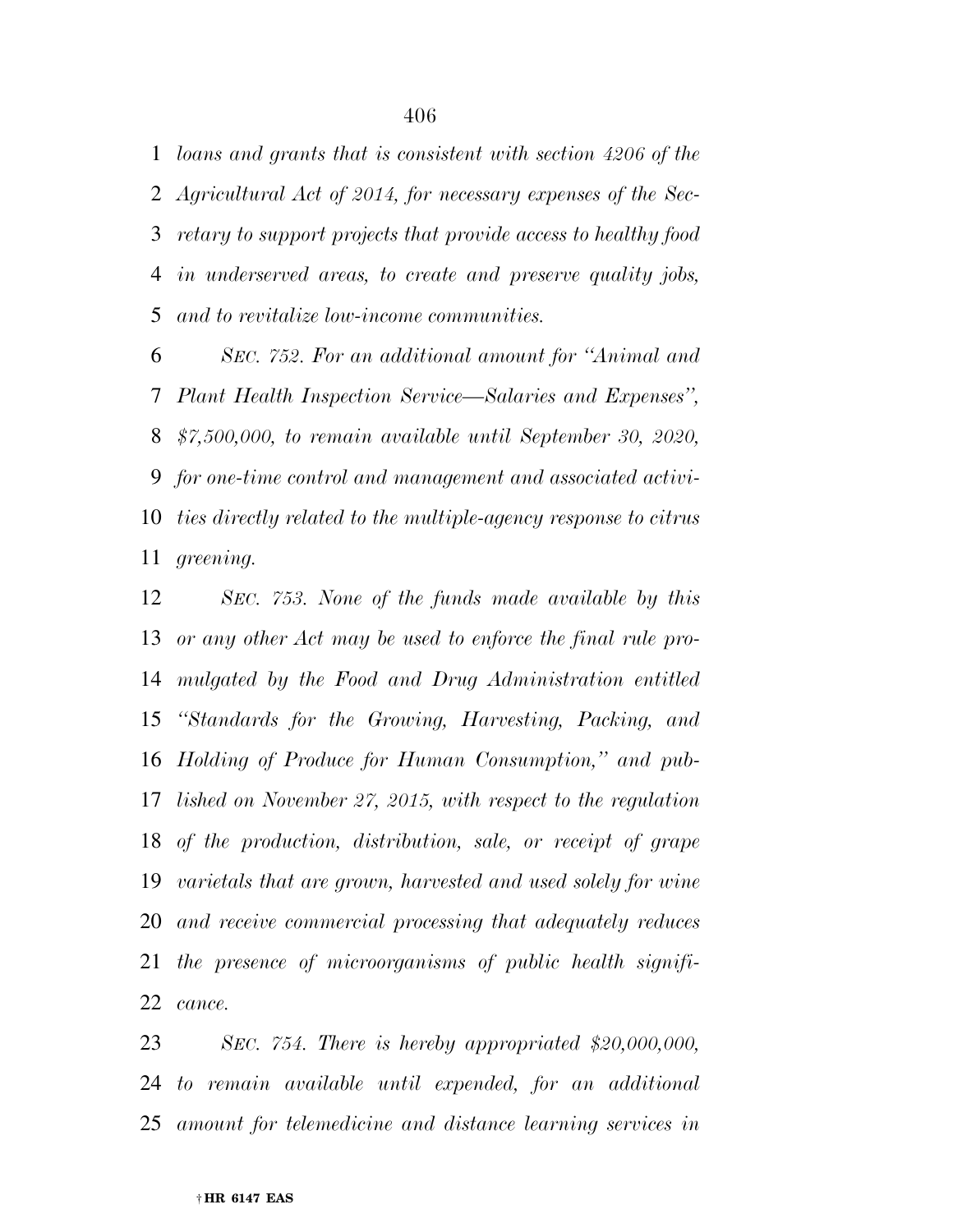*rural areas, as authorized by 7 U.S.C. 950aaa et seq., to help address the opioid epidemic in rural America.* 

 *SEC. 755. There is hereby appropriated \$5,000,000, to remain available until September 30, 2020, for a pilot pro- gram for the National Institute of Food and Agriculture to provide grants to nonprofit organizations for programs and services to establish and enhance farming and ranching opportunities for military veterans.* 

 *SEC. 756. There is hereby appropriated \$425,000,000, to remain available until expended, for an additional amount for Sec. 779 of Public Law 115–141.* 

 *SEC. 757. For an additional amount for the cost of direct loans and grants made under the ''Rural Water and Waste Disposal Program Account'', \$400,000,000, to re-main available until expended.* 

 *SEC. 758. None of the funds made available by this Act may be used to pay the salaries or expenses of per-sonnel—* 

- *(1) to inspect horses under section 3 of the Fed-eral Meat Inspection Act (21 U.S.C. 603);*
- *(2) to inspect horses under section 903 of the Federal Agriculture Improvement and Reform Act of 1996 (7 U.S.C. 1901 note; Public Law 104–127); or*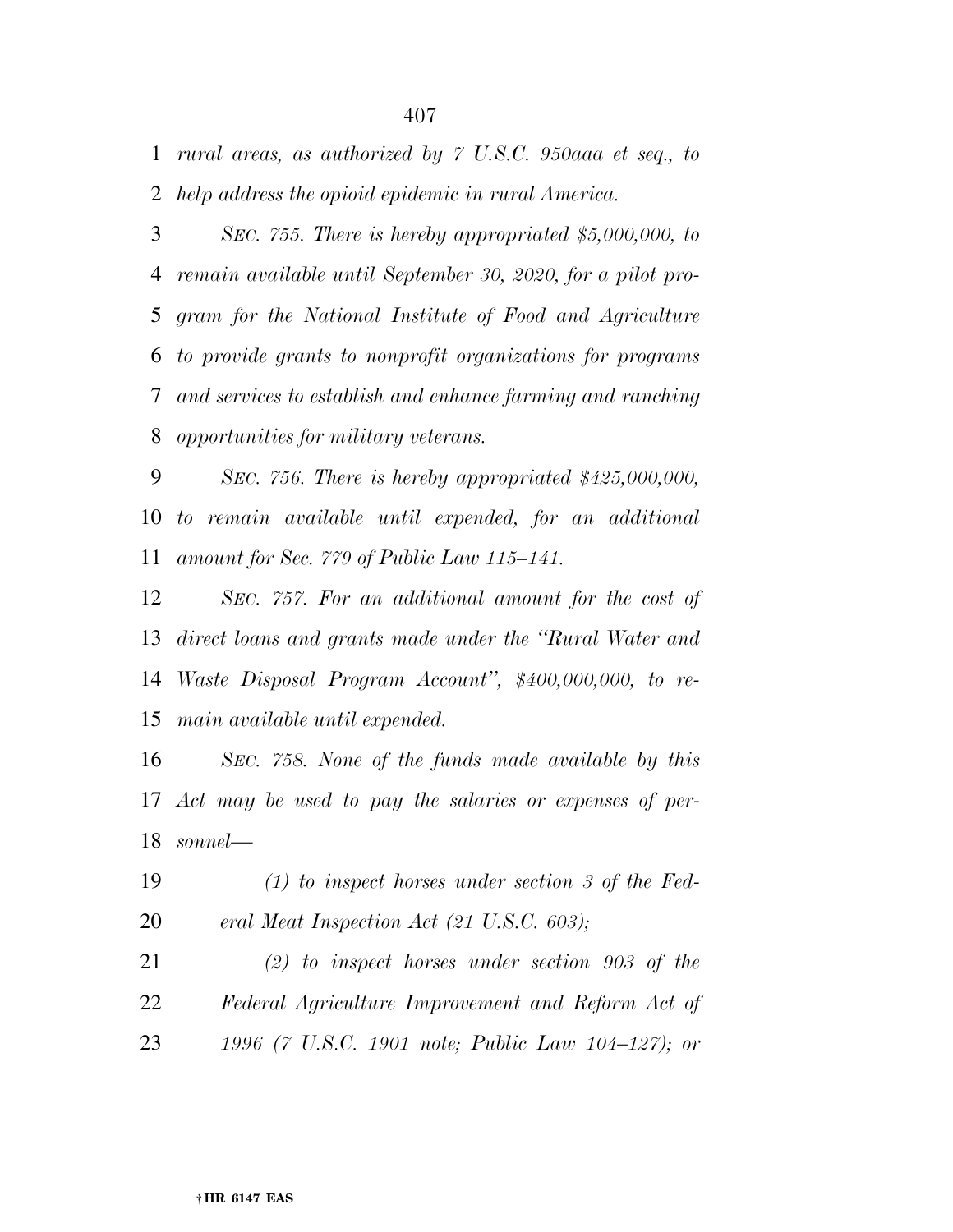| $\mathbf{1}$   | $(3)$ to implement or enforce section 352.19 of                |
|----------------|----------------------------------------------------------------|
| $\overline{2}$ | title 9, Code of Federal Regulations (or a successor           |
| 3              | <i>regulation</i> ).                                           |
| $\overline{4}$ | SEC. 759. None of the funds made available by this             |
| 5              | Act may be used to revoke an exception made—                   |
| 6              | $(1)$ pursuant to the final rule of the Department             |
| 7              | of Agriculture entitled "Exceptions to Geographic              |
| 8              | Areas for Official Agencies Under the USGSA" (68               |
| 9              | Fed. Reg. 19137 (April 18, 2003)); and                         |
| 10             | $(2)$ on a date before April 14, 2017.                         |
| 11             | SEC. 760. The Secretary of Agriculture shall provide           |
| 12             | to any State or county impacted by a volcanic eruption         |
|                | 13 covered by a major disaster declared by the President in    |
|                | 14 calendar year 2018 in accordance with section 401 of the    |
|                | 15 Robert T. Stafford Disaster Relief and Emergency Assist-    |
| 16             | ance Act $(42 \text{ U.S.C. } 5170)$ technical assistance—     |
| 17             | $(1)$ to assess damage to agricultural production              |
| 18             | and rural infrastructure; and                                  |
| 19             | $(2)$ to develop recovery plans for impacted farm-             |
| 20             | ers, ranchers, and rural communities.                          |
| 21             | RESEARCH ON OCEAN AGRICULTURE                                  |
| 22             | SEC. 761. (a) The Secretary of Agriculture, in coordi-         |
| 23             | nation with the Administrator of the National Oceanic and      |
| 24             | Atmospheric Administration, shall establish a working          |
|                | 25 group (referred to in this section as the "working group")— |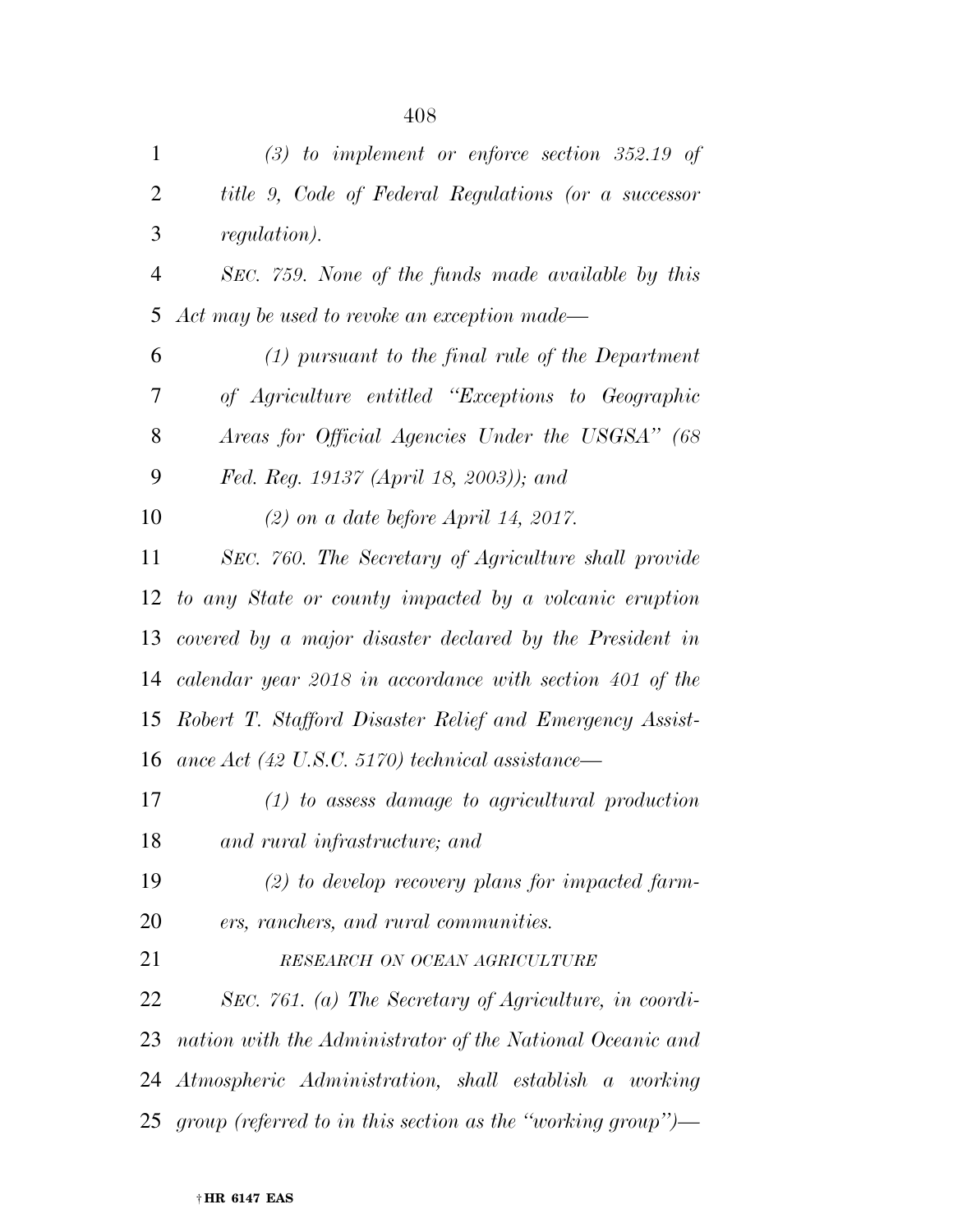| $\mathbf{1}$ | $(1)$ to study how mangroves, kelp forests, tidal    |
|--------------|------------------------------------------------------|
| 2            | marshes, and seagrass meadows could help deacidify   |
| 3            | the oceans;                                          |
| 4            | $(2)$ to study emerging ocean farming practices      |
| 5            | that use kelp and seagrass to deacidify the oceans   |
| 6            | while providing feedstock for agriculture and other  |
| 7            | commercial and industrial inputs; and                |
| 8            | $(3)$ to coordinate and conduct research to develop  |
| 9            | and enhance pilot-scale research for farming of kelp |
| 10           | and seagrass in order—                               |
| 11           | $(A)$ to deacidify ocean environments;               |
| 12           | $(B)$ to produce a feedstock for agriculture;        |
| 13           | and                                                  |
| 14           | $(C)$ to develop other scalable commercial ap-       |
| 15           | plications for kelp, seagrass, or products derived   |
| 16           | from kelp or seagrass.                               |
| 17           | (b) The working group shall include—                 |
| 18           | $(1)$ the Secretary of Agriculture;                  |
| 19           | $(2)$ the Administrator of the National Oceanic      |
| 20           | and Atmospheric Administration;                      |
| 21           | $(3)$ representatives of any relevant offices within |
| 22           | the National Oceanic and Atmospheric Administra-     |
| 23           | tion; and                                            |
| 24           | (4) the Assistant Secretary of Energy for Energy     |
| 25           | <i>Efficiency and Renewable Energy.</i>              |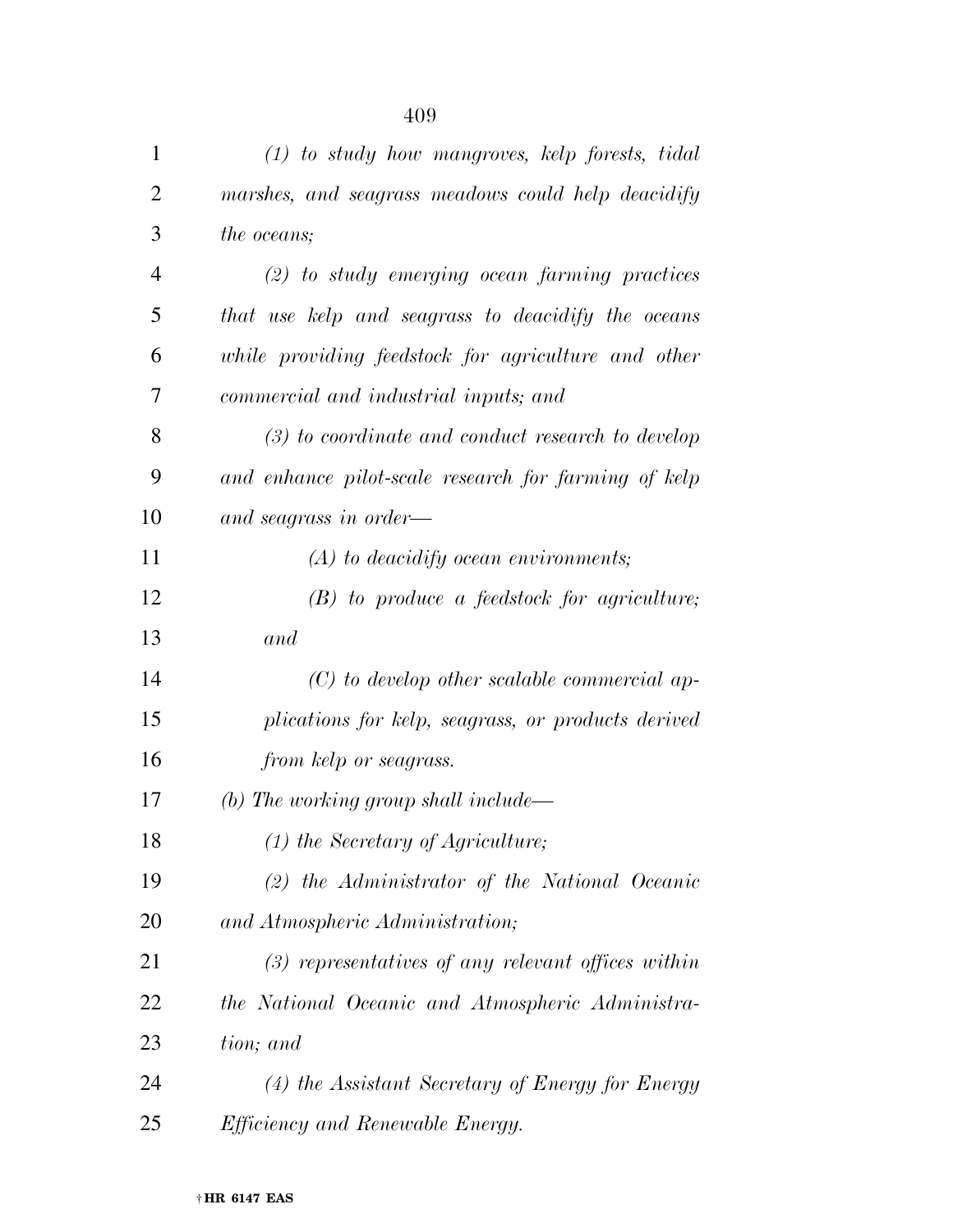| 1  | $(c)$ Not later than 2 years after the date of enactment     |
|----|--------------------------------------------------------------|
| 2  | of this Act, the working group shall submit to Congress a    |
| 3  | report that includes—                                        |
| 4  | $(1)$ the findings of the research described in sub-         |
| 5  | section $(a)$ ;                                              |
| 6  | $(2)$ the results of the pilot-scale research described      |
| 7  | in subsection $(a)(3)$ ; and                                 |
| 8  | $(3)$ any policy recommendations based on those              |
| 9  | findings and results.                                        |
| 10 | SEC. 762. Not later than 180 days after the date of          |
| 11 | enactment of this Act, the Secretary of Agriculture shall    |
| 12 | submit to Congress a report describing the ways in which     |
| 13 | conservation programs administered by the Natural Re-        |
| 14 | sources Conservation Service may be better used for the con- |
| 15 | servation of ocelots (Leopardus pardalis) and any action     |
| 16 | taken by the Chief of the Natural Resources Conservation     |
| 17 | Service relating to the conservation of ocelots.             |
| 18 | SEC. 763. Not later than 1 year after the date of enact-     |
| 19 | ment of this Act, the Rural Housing Service of the Depart-   |
| 20 | ment of Agriculture shall submit to Congress a report in-    |
| 21 | cluding                                                      |
| 22 | $(1)$ a description of —                                     |
| 23 | $(A)$ the number of properties assisted under                |
| 24 | title V of the Housing Act of 1949 (42 U.S.C.                |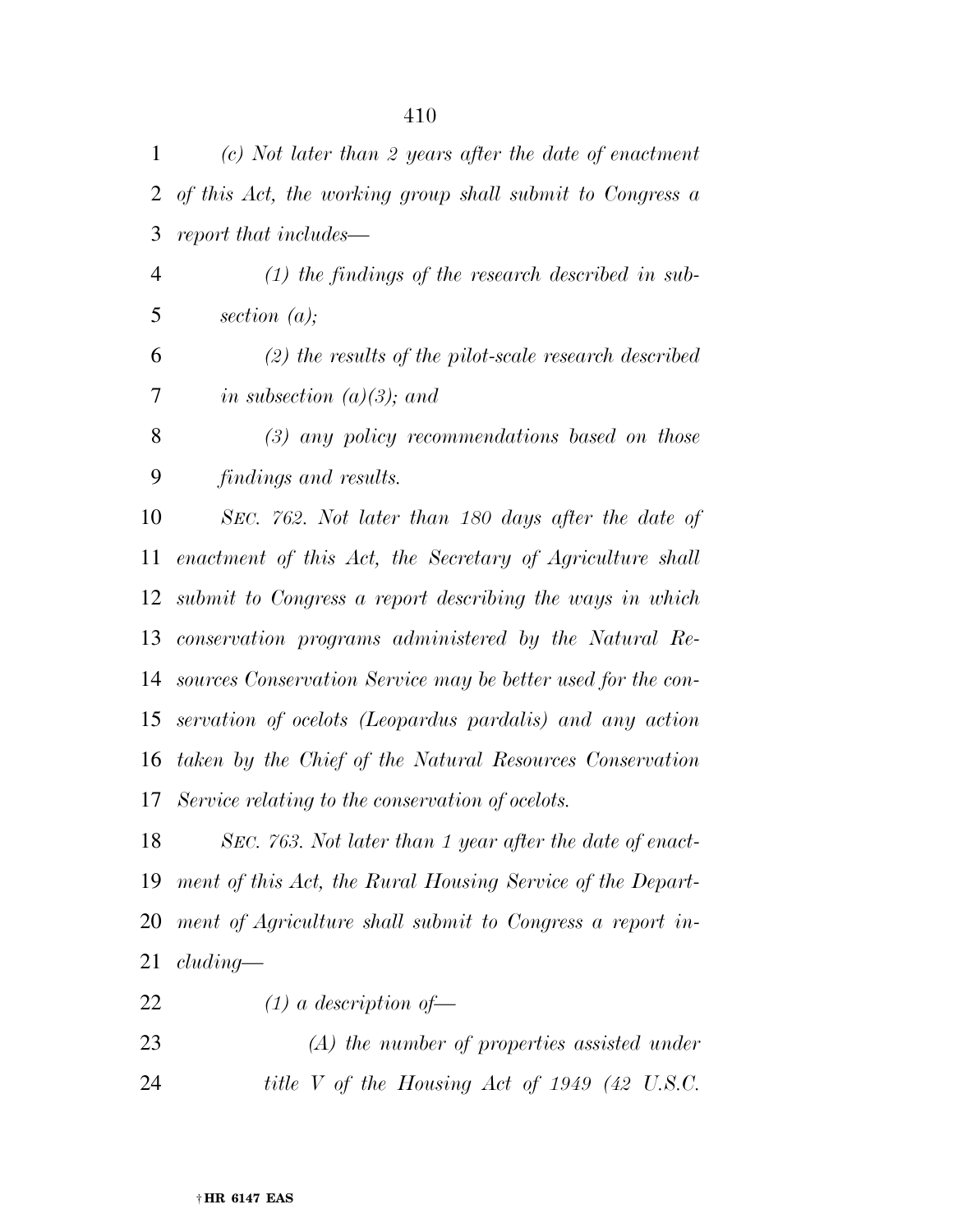| $\mathbf{1}$   | $1471$ et seq.) that are reaching the end of their             |
|----------------|----------------------------------------------------------------|
| $\overline{2}$ | loan term;                                                     |
| 3              | $(B)$ the location of each property described                  |
| $\overline{4}$ | in subparagraph $(A)$ ;                                        |
| 5              | $(C)$ the number of units in each property                     |
| 6              | described in subparagraph $(A)$ ; and                          |
| 7              | $(D)$ the date on which each the loan for each                 |
| 8              | property described in subparagraph $(A)$ is ex-                |
| 9              | pected to reach maturity;                                      |
| 10             | $(2)$ the strategy of the Rural Housing Service to             |
| 11             | preserve the long-term affordability of the properties         |
| 12             | described in paragraph $(1)(A)$ when the loan matures;         |
| 13             | and                                                            |
| 14             | $(3)$ a description of the resources and tools that            |
| 15             | the Rural Housing Service needs from Congress in               |
| 16             | order to preserve the long-term affordability of the           |
| 17             | properties described in paragraph $(1)$ $(A)$ .                |
| 18             | SEC. 764. Out of amounts appropriated to the Food              |
| 19             | and Drug Administration under title VI, the Secretary of       |
|                | 20 Health and Human Services, acting through the Commis-       |
|                | 21 sioner of Food and Drugs, shall, not later than July 1,     |
|                | 22 2019, and following the review required under Executive     |
|                | 23 Order 12866 (5 U.S.C. 601 note; relating to regulatory      |
|                | 24 planning and review), issue advice revising the advice pro- |
|                | 25 vided in the notice of availability entitled "Advice About" |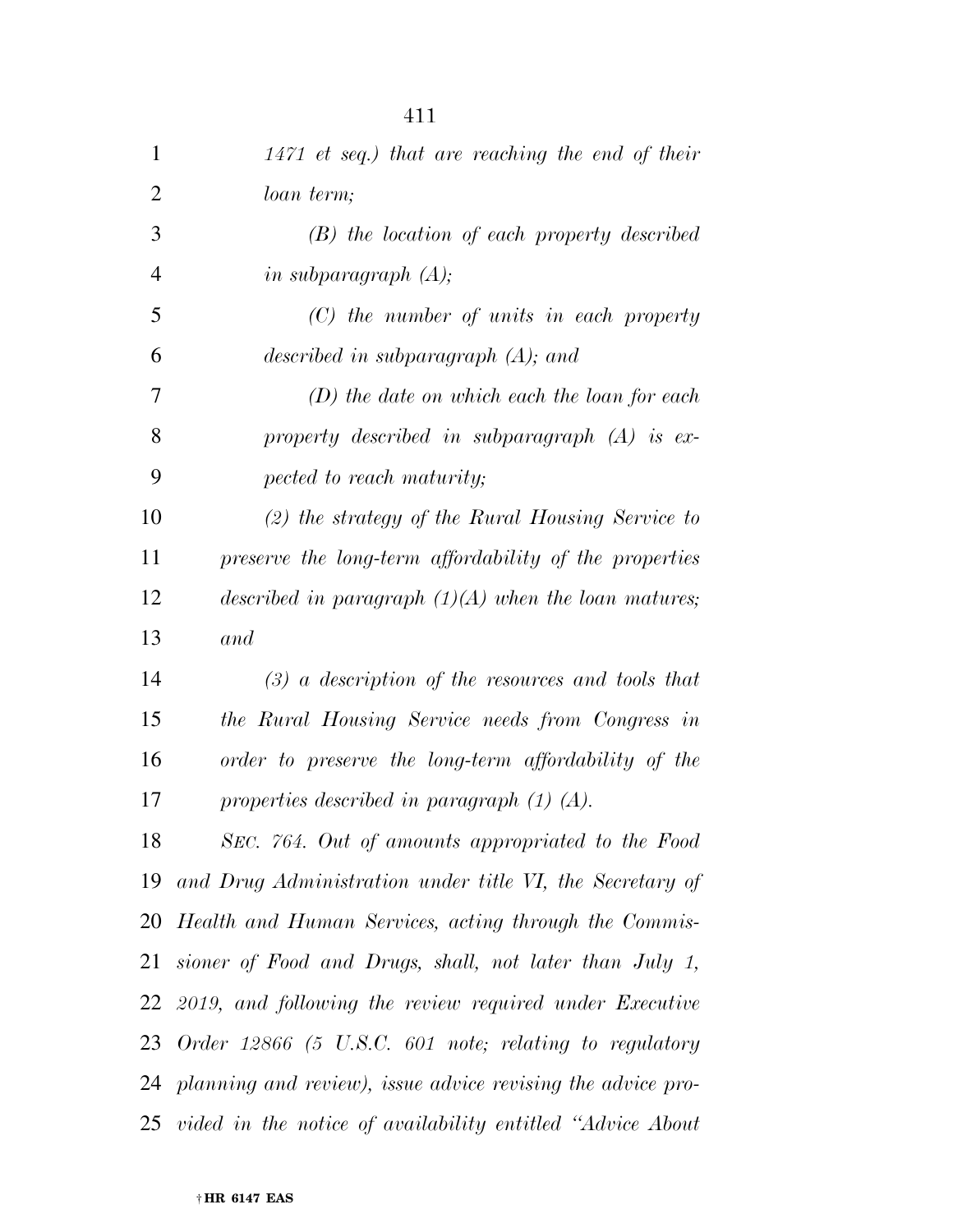*Eating Fish, From the Environmental Protection Agency and Food and Drug Administration; Revised Fish Advice; Availability'' (82 Fed. Reg. 6571 (January 19, 2017)), in a manner that is consistent with nutrition science recog- nized by the Food and Drug Administration on the net ef-fects of seafood consumption.* 

 *SEC. 765. In administering the pilot program estab- lished by section 779 of division A of the Consolidated Ap- propriations Act, 2018 (Public Law 115–141), the Sec-retary of Agriculture shall—* 

 *(1) ensure that applicants that are determined to be ineligible for the pilot program have a means of appealing or otherwise challenging that determination in a timely fashion; and* 

 *(2) in determining whether an entity may over- build or duplicate broadband expansion efforts made by any entity that has received a broadband loan from the Rural Utilities Service, not consider loans that were rescinded or defaulted on, or loans the terms and conditions of which were not met, if the entity under consideration has not previously defaulted on, or failed to meet the terms and conditions of, a Rural Utilities Service loan or had a Rural Utilities Service loan rescinded.*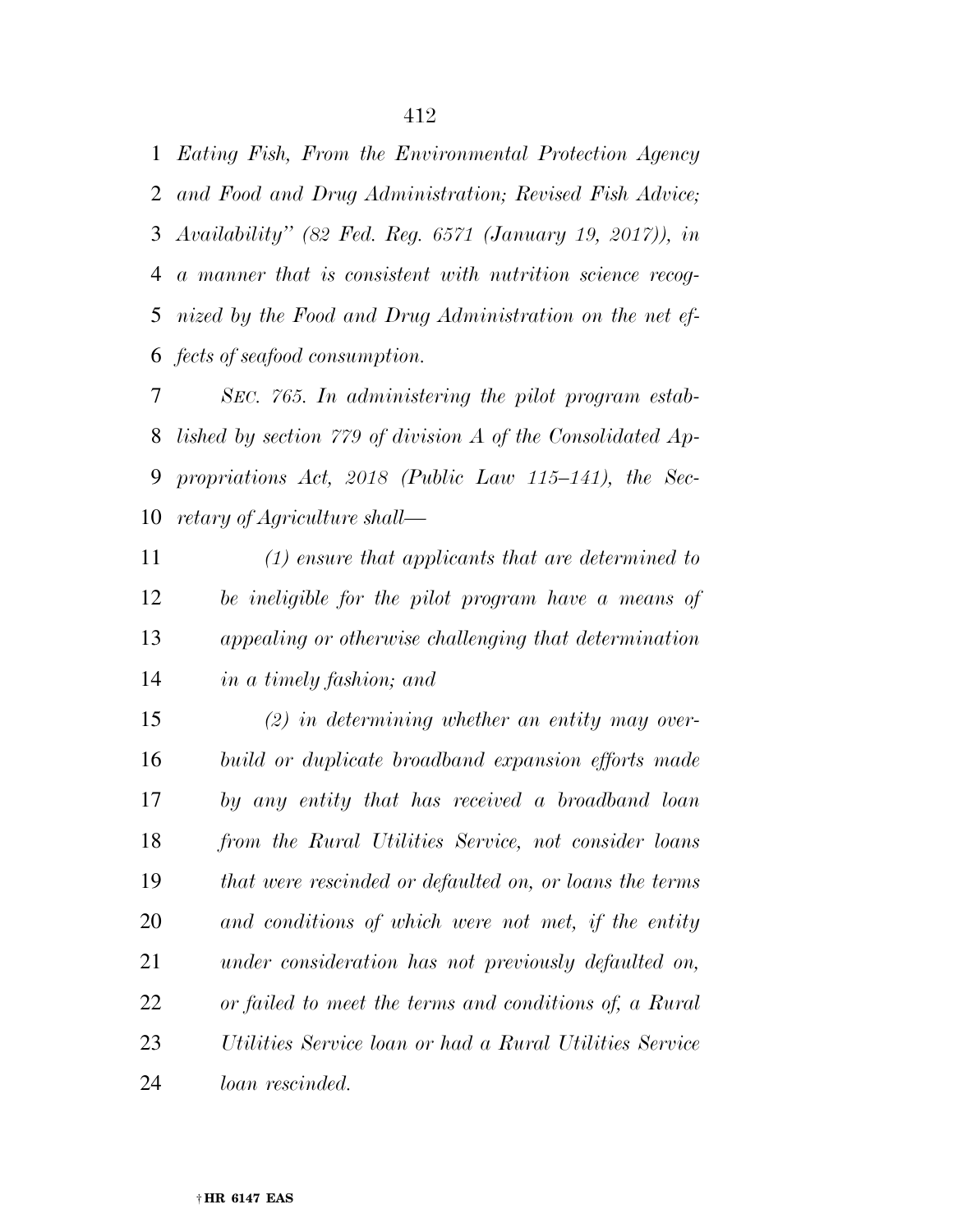*1890 LAND-GRANT COLLEGES, INCLUDING TUSKEGEE*

### *UNIVERSITY*

 *SEC. 767. (a) Notwithstanding any other provision of this Act, the amounts made available by this Act to carry out sections 1444 and 1445, respectively, of the National Agricultural Research, Extension, and Teaching Policy Act of 1977 (7 U.S.C. 3221, 3222) shall each be increased by \$3,000,000.* 

 *(b) Notwithstanding any other provision of this Act, the amount made available under the heading ''(INCLUDING TRANSFERS OF FUNDS)'' under the heading ''AGRICULTURE BUILDINGS AND FACILITIES'' under the heading ''AGRI- CULTURAL PROGRAMS'' in title I shall be decreased by \$6,000,000.* 

 *SEC. 768. None of the funds made available by this Act shall be used to enforce the requirement in the final rule entitled ''Food Labeling: Revision of the Nutrition and Supplement Facts Labels'', published in the Federal Reg- ister on May 27, 2016 (81 Fed. Reg. 33742), that any single ingredient sugar, honey, agave, or syrup (including maple syrup) that is packaged and offered for sale as a single in- gredient food bear the declaration ''Includes 'X'g Added Sugars''.*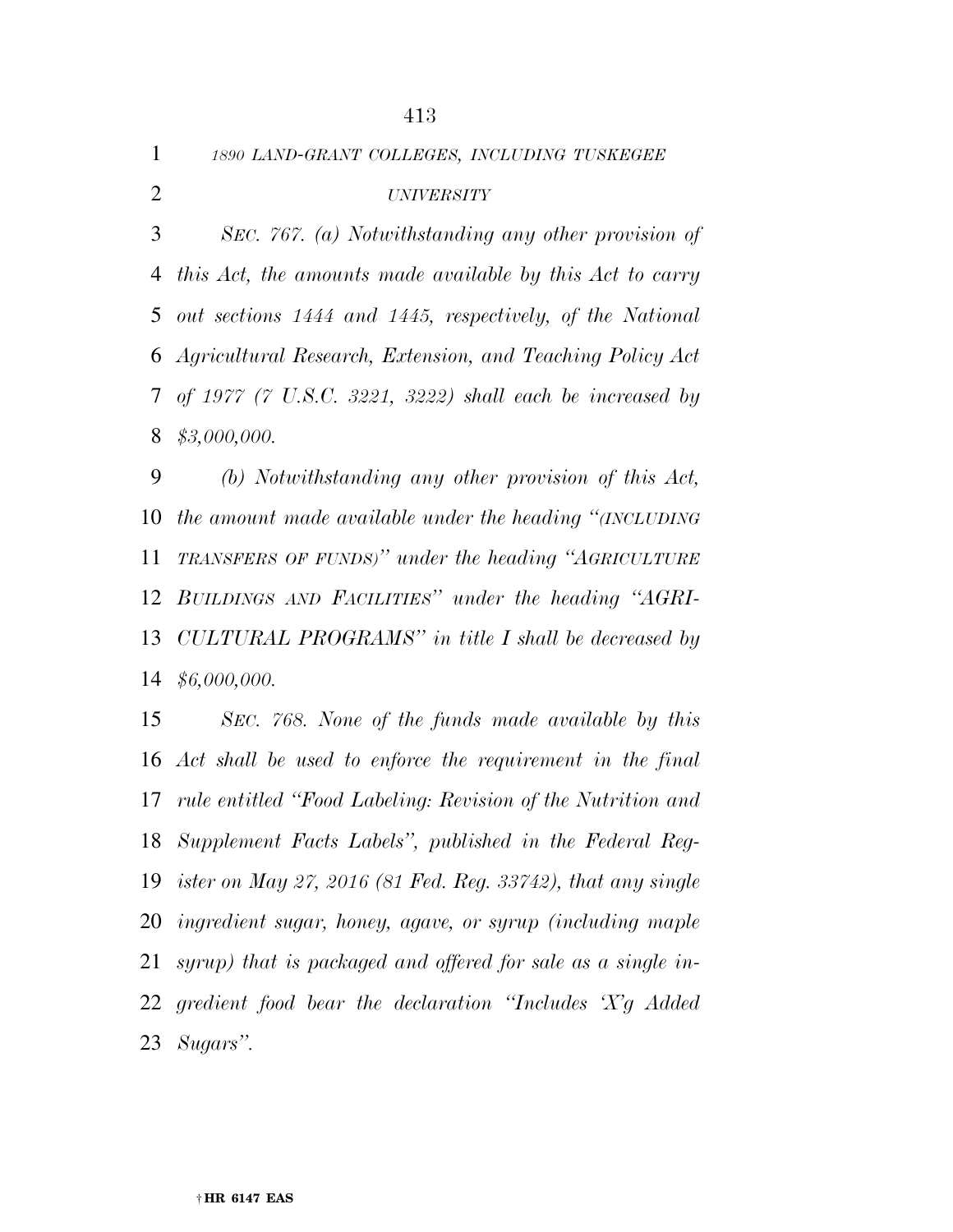- *Development, Food and Drug Administration, and Related*
- *Agencies Appropriations Act, 2019''.*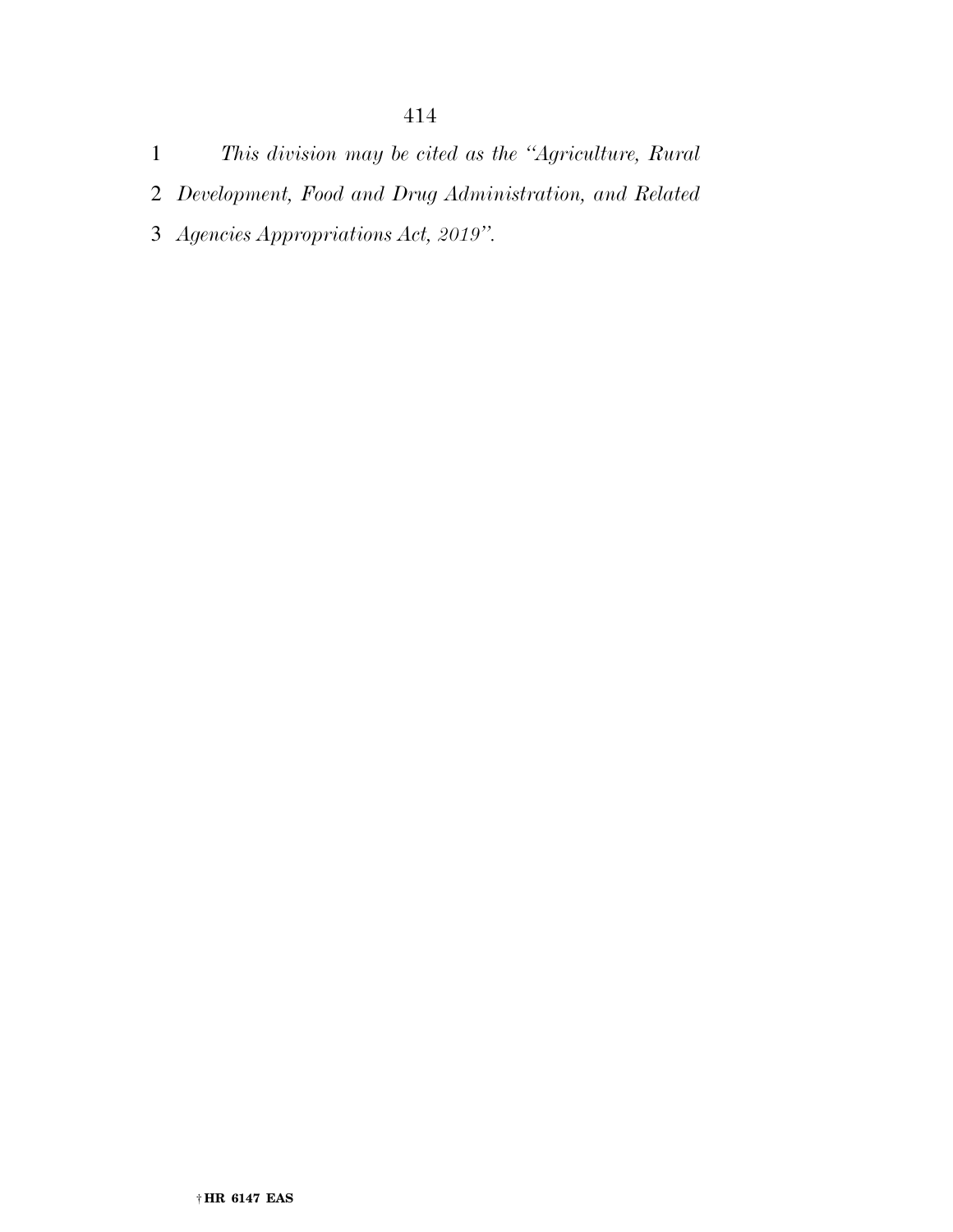# *DIVISION D—TRANSPORTATION, HOUSING AND URBAN DEVELOPMENT, AND RE- LATED AGENCIES APPROPRIATIONS ACT, 2019*

 *That the following sums are appropriated, out of any money in the Treasury not otherwise appropriated, for the Departments of Transportation, and Housing and Urban Development, and related agencies for the fiscal year ending September 30, 2019, and for other purposes, namely: TITLE I DEPARTMENT OF TRANSPORTATION OFFICE OF THE SECRETARY*

*SALARIES AND EXPENSES*

 *For necessary expenses of the Office of the Secretary, \$113,535,000, of which not to exceed \$3,001,000 shall be available for the immediate Office of the Secretary; not to exceed \$1,040,000 shall be available for the immediate Of- fice of the Deputy Secretary; not to exceed \$20,428,000 shall be available for the Office of the General Counsel; not to exceed \$10,265,000 shall be available for the Office of the Under Secretary of Transportation for Policy; not to exceed \$14,019,000 shall be available for the Office of the Assistant Secretary for Budget and Programs; not to exceed \$2,550,000 shall be available for the Office of the Assistant Secretary for Governmental Affairs; not to exceed*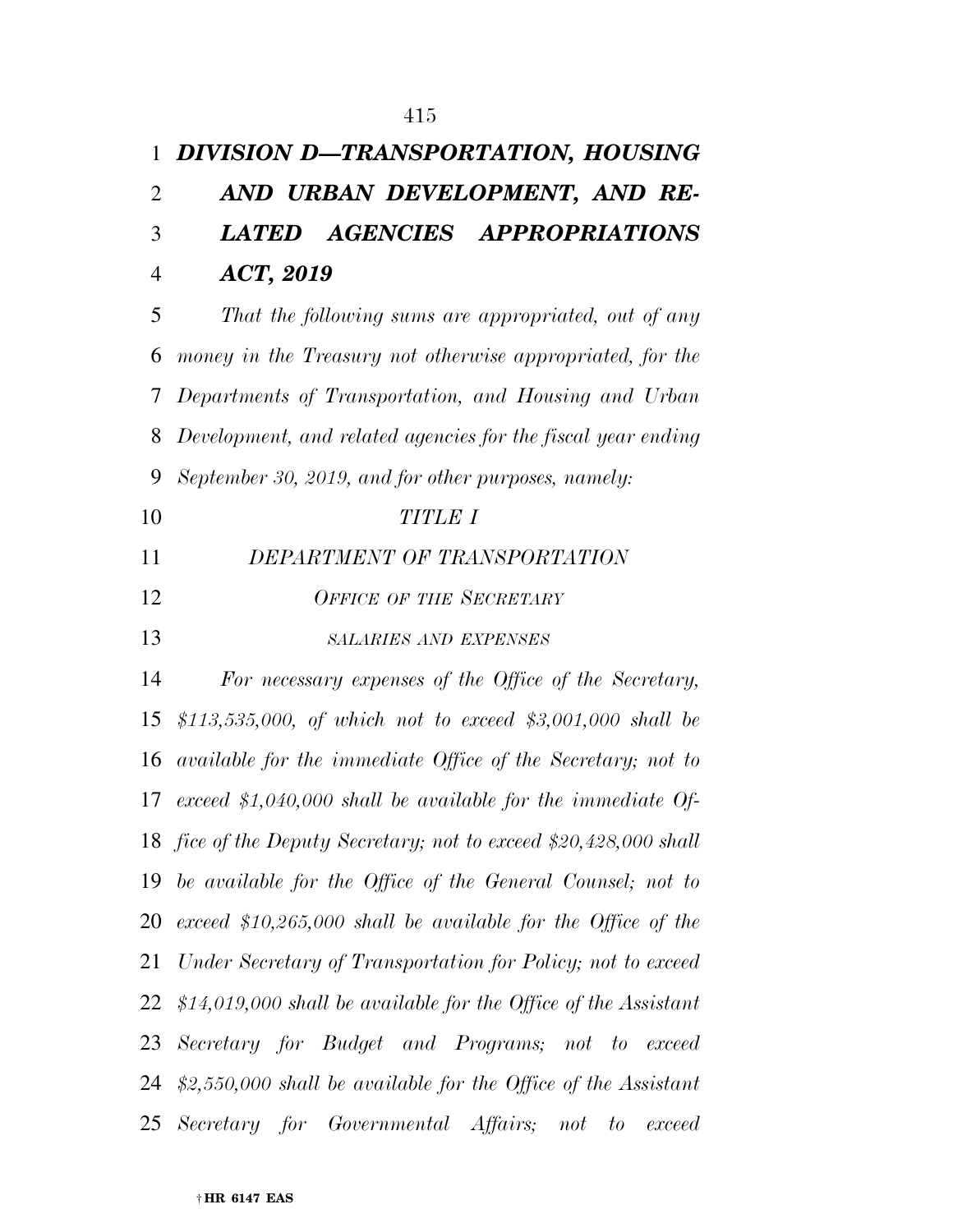*\$29,244,000 shall be available for the Office of the Assistant Secretary for Administration; not to exceed \$2,142,000 shall be available for the Office of Public Affairs; not to exceed \$1,835,000 shall be available for the Office of the Executive Secretariat; not to exceed \$12,325,000 shall be available for the Office of Intelligence, Security, and Emergency Re- sponse; and not to exceed \$16,686,000 shall be available for the Office of the Chief Information Officer: Provided, That the Secretary of Transportation is authorized to transfer funds appropriated for any office of the Office of the Sec- retary to any other office of the Office of the Secretary: Pro- vided further, That no appropriation for any office shall be increased or decreased by more than 5 percent by all such transfers: Provided further, That notice of any change in funding greater than 5 percent shall be submitted for approval to the House and Senate Committees on Appro- priations: Provided further, That not to exceed \$60,000 shall be for allocation within the Department for official reception and representation expenses as the Secretary may determine: Provided further, That notwithstanding any other provision of law, excluding fees authorized in Public Law 107–71, there may be credited to this appropriation up to \$2,500,000 in funds received in user fees: Provided further, That none of the funds provided in this Act shall*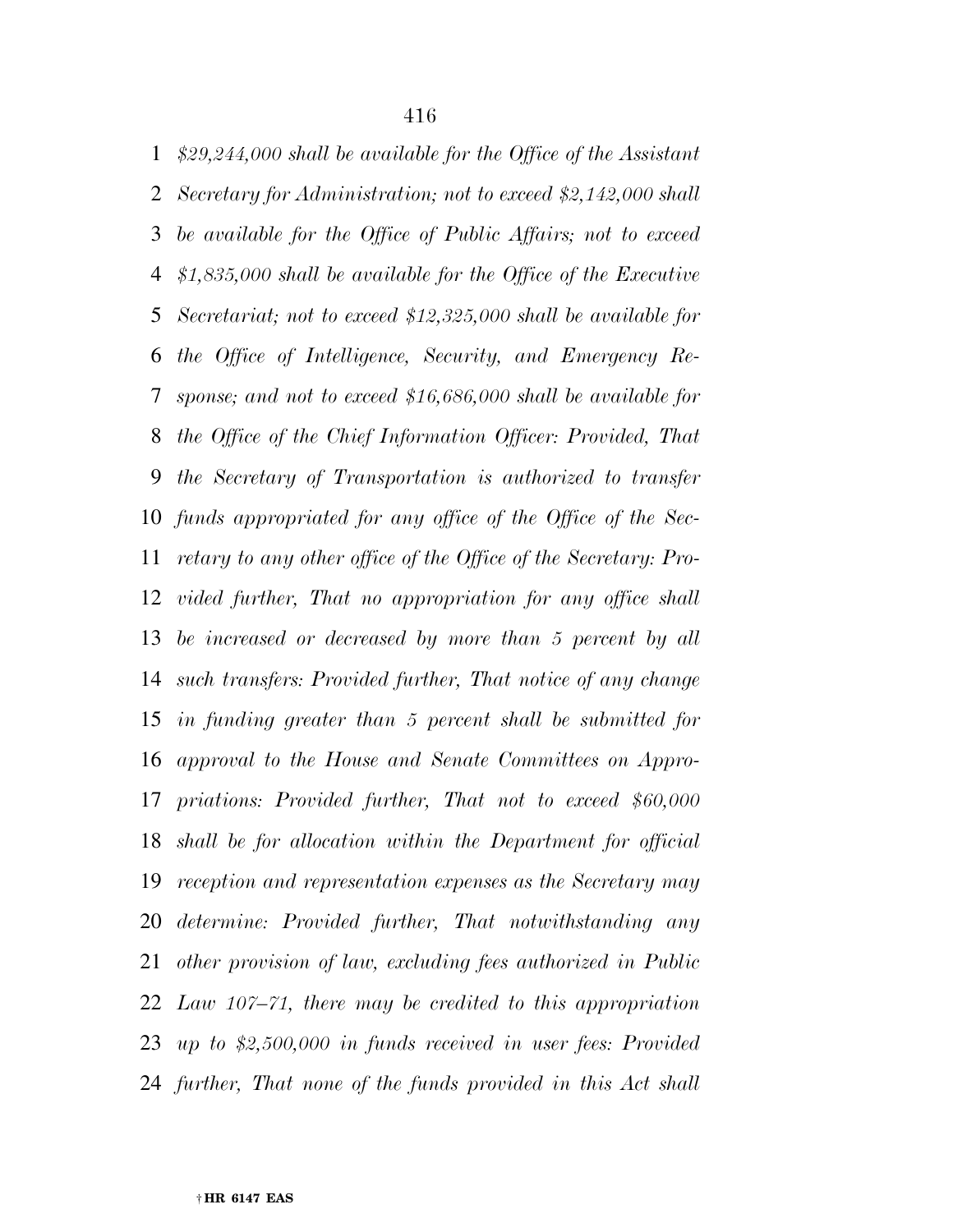*be available for the position of Assistant Secretary for Pub-lic Affairs.* 

*RESEARCH AND TECHNOLOGY*

 *For necessary expenses related to the Office of the As- sistant Secretary for Research and Technology, \$8,471,000, of which \$2,218,000 shall remain available until September 30, 2021: Provided, That there may be credited to this ap- propriation, to be available until expended, funds received from States, counties, municipalities, other public authori- ties, and private sources for expenses incurred for training: Provided further, That any reference in law, regulation, ju- dicial proceedings, or elsewhere to the Research and Innova- tive Technology Administration shall continue to be deemed to be a reference to the Office of the Assistant Secretary for Research and Technology of the Department of Trans-portation.* 

*NATIONAL INFRASTRUCTURE INVESTMENTS*

 *For capital investments in surface transportation in- frastructure, \$1,000,000,000, to remain available through September 30, 2021: Provided, That the Secretary of Trans- portation shall distribute funds provided under this heading as discretionary grants to be awarded to a State, local gov- ernment, transit agency, port authority, or a collaboration among such entities on a competitive basis for projects that will have a significant local or regional impact: Provided*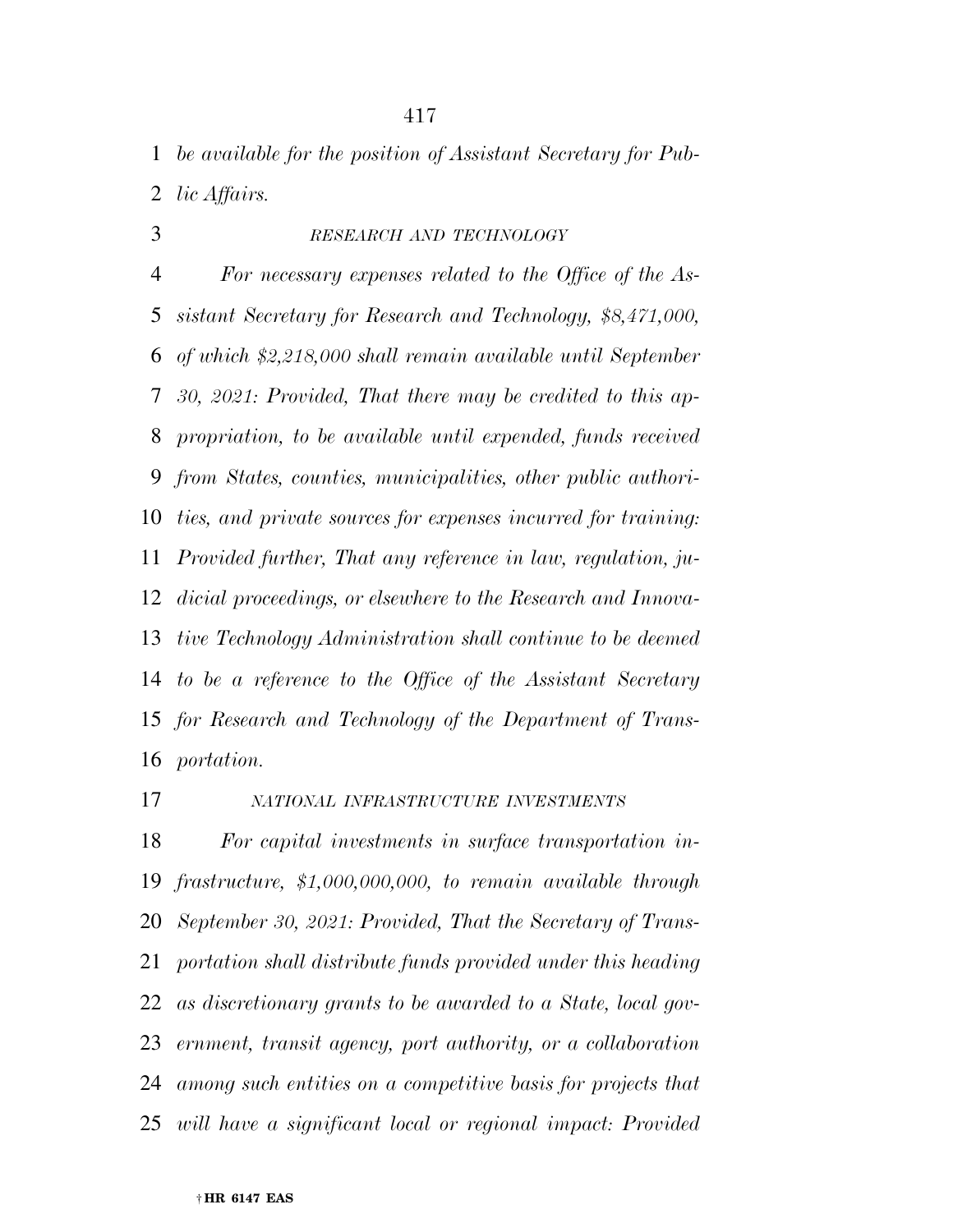*further, That projects eligible for funding provided under this heading shall include, but not be limited to, highway or bridge projects eligible under title 23, United States Code; public transportation projects eligible under chapter 53 of title 49, United States Code; passenger and freight rail transportation projects; and port infrastructure invest- ments (including inland port infrastructure and land ports of entry): Provided further, That of the amount made avail- able under this heading, the Secretary may use an amount not to exceed \$15,000,000 for the planning, preparation or design of projects eligible for funding under this heading: Provided further, That grants awarded under the previous proviso shall not be subject to a minimum grant size: Pro- vided further, That the Secretary may use up to 20 percent of the funds made available under this heading for the pur- pose of paying the subsidy and administrative costs of projects eligible for Federal credit assistance under chapter 6 of title 23, United States Code, or sections 501 through 504 of the Railroad Revitalization and Regulatory Reform Act of 1976 (Public Law 94–210), as amended, if the Sec- retary finds that such use of the funds would advance the purposes of this paragraph: Provided further, That in dis- tributing funds provided under this heading, the Secretary shall take such measures so as to ensure an equitable geo-graphic distribution of funds, an appropriate balance in*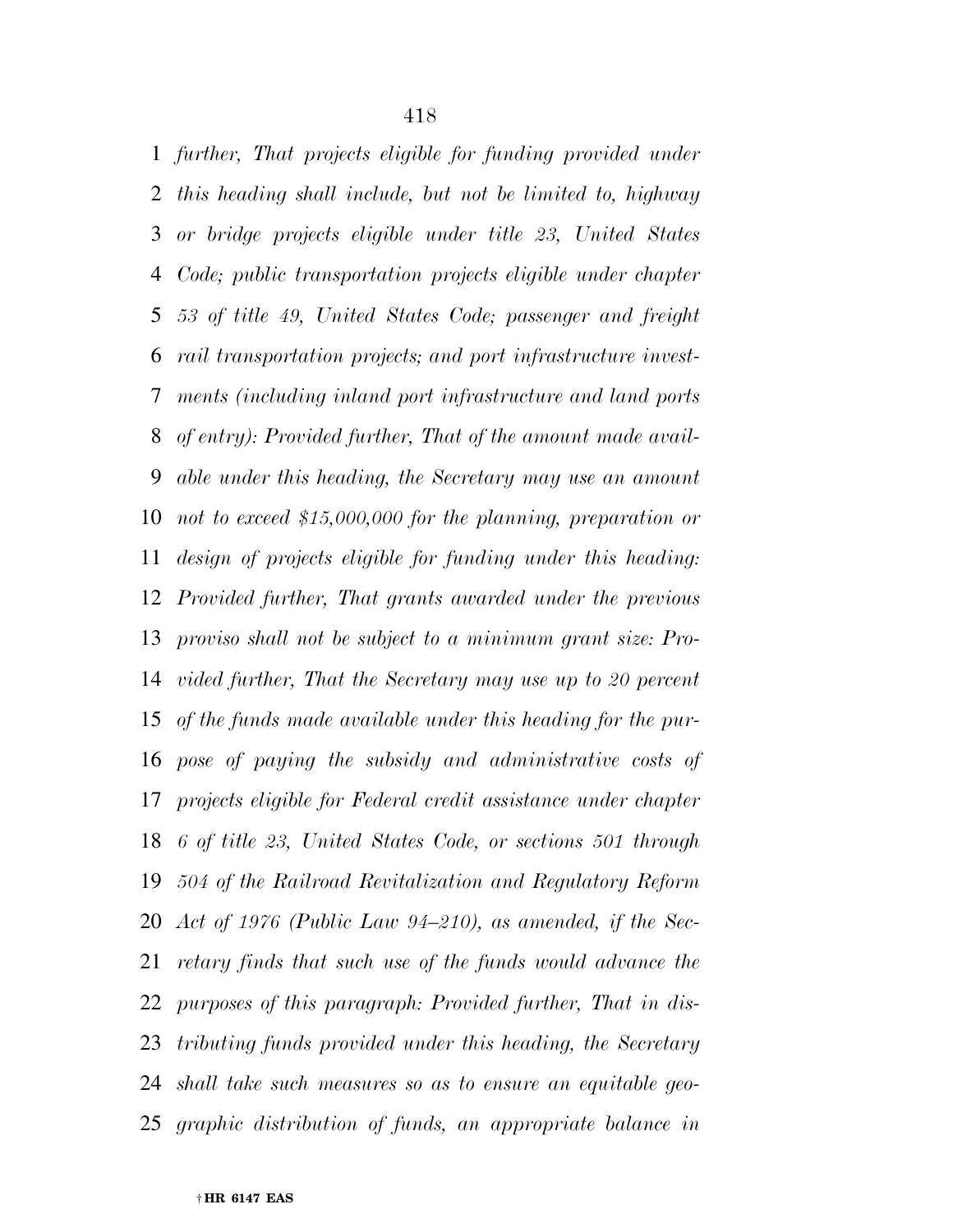*addressing the needs of urban and rural areas, and the in- vestment in a variety of transportation modes: Provided further, That a grant funded under this heading shall be not less than \$5,000,000 and not greater than \$25,000,000: Provided further, That not more than 10 percent of the funds made available under this heading may be awarded to projects in a single State: Provided further, That the Fed- eral share of the costs for which an expenditure is made under this heading shall be, at the option of the recipient, up to 80 percent: Provided further, That the Secretary shall give priority to projects that require a contribution of Fed- eral funds in order to complete an overall financing pack- age: Provided further, That not less than 30 percent of the funds provided under this heading shall be for projects lo- cated in rural areas: Provided further, That for projects lo- cated in rural areas, the minimum grant size shall be \$1,000,000 and the Secretary may increase the Federal share of costs above 80 percent: Provided further, That projects conducted using funds provided under this heading must comply with the requirements of subchapter IV of chapter 31 of title 40, United States Code: Provided further, That the Secretary shall conduct a new competition to select the grants and credit assistance awarded under this head- ing: Provided further, That the Secretary may retain up to \$25,000,000 of the funds provided under this heading,*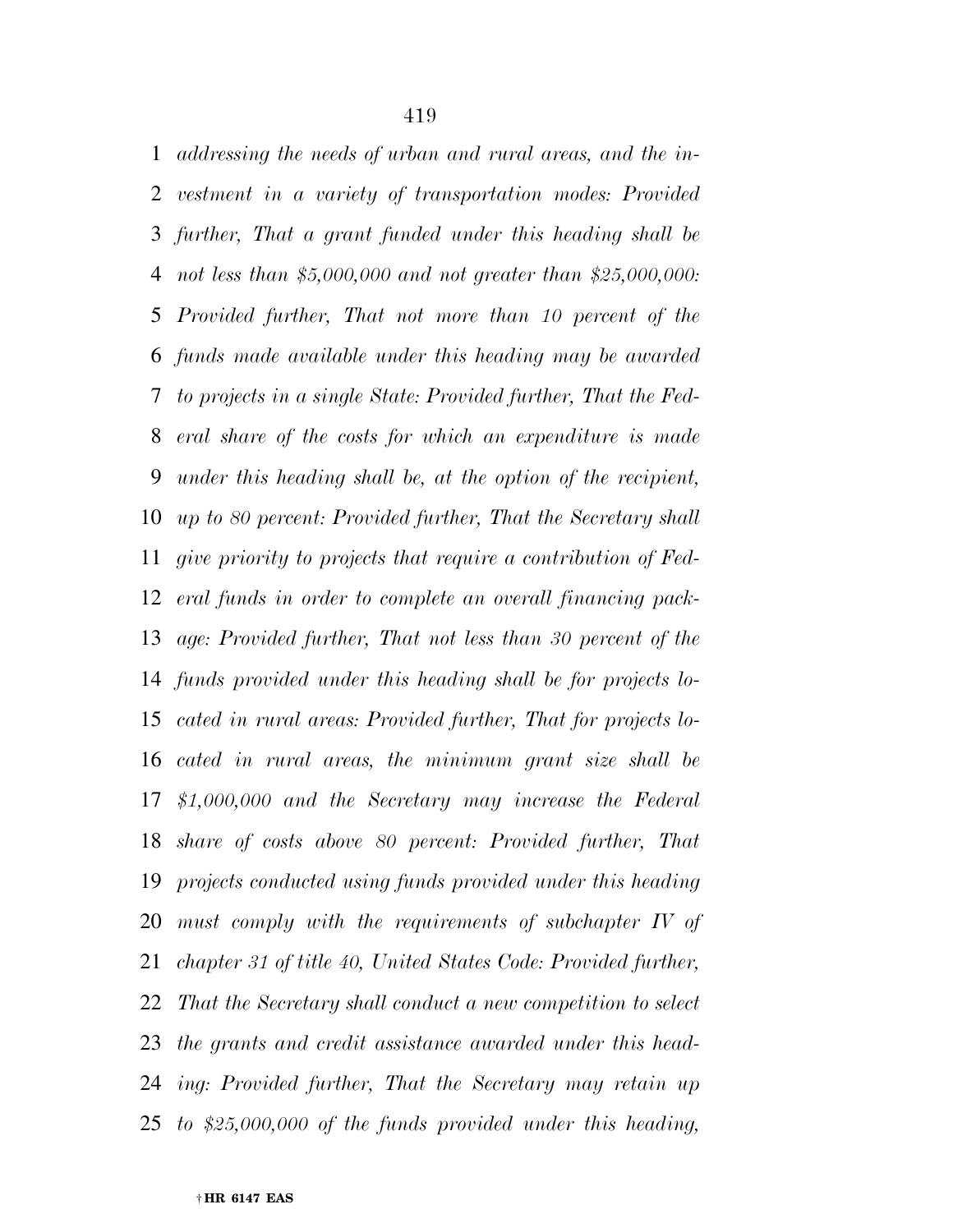*and may transfer portions of those funds to the Administra- tors of the Federal Highway Administration, the Federal Transit Administration, the Federal Railroad Administra- tion, and the Maritime Administration to fund the award and oversight of grants and credit assistance made under the National Infrastructure Investments program: Provided further, That none of the funds provided in the previous proviso may be used to hire additional personnel: Provided further, That the Secretary shall consider and award projects based solely on the selection criteria from the fiscal year 2016 Notice of Funding Opportunity: Provided fur- ther, That the Secretary shall not use the Federal share or an applicant's ability to generate non-Federal revenue as a selection criteria in awarding projects: Provided further, That the Secretary shall issue the Notice of Funding Oppor- tunity no later than 60 days after enactment of this Act: Provided further, That the Notice of Funding Opportunity shall require application submissions 90 days after the pub- lishing of such Notice: Provided further, That of the appli- cations submitted under the previous two provisos, the Sec- retary shall make grants no later than 270 days after enact- ment of this Act in such amounts that the Secretary deter- mines: Provided further, That such sums provided for na- tional infrastructure investments for passenger rail trans-portation projects under title I of division C of the Consoli-*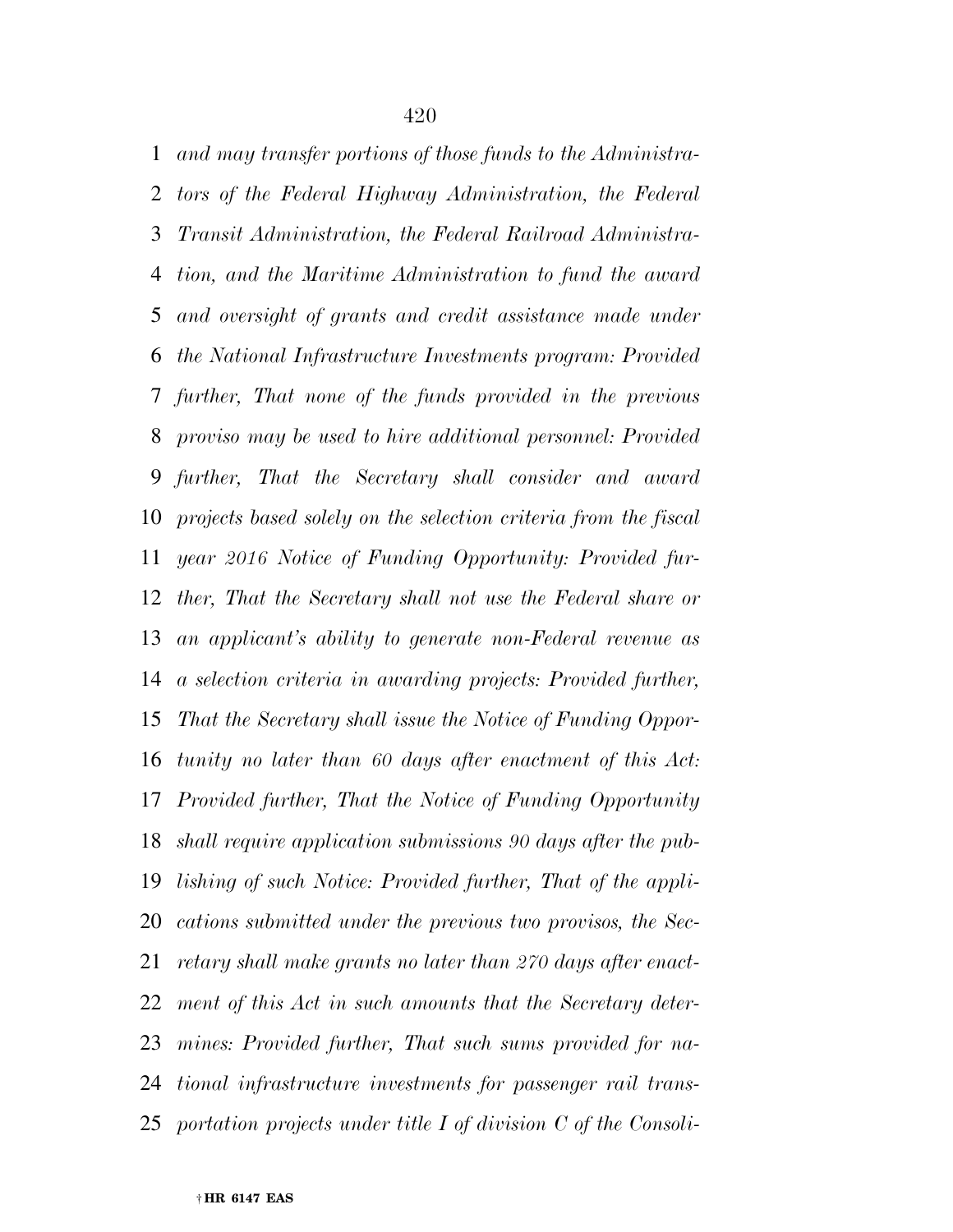*dated and Further Continuing Appropriations Act, 2012 (Public Law 112–55; 125 Stat. 641), shall remain available for expenditure through fiscal year 2019 for the liquidation of valid obligations of active grants incurred in fiscal year 2012: Provided further, That such sums provided for na- tional infrastructure investments for port infrastructure projects under title VIII of division F of the Consolidated and Further Continuing Appropriations Act, 2013 (Public Law 113–6; 127 Stat. 432) shall remain available through fiscal year 2020 for the liquidation of valid obligations of active grants incurred in fiscal year 2013: Provided further, That the 2 preceding provisos shall be applied as if they were in effect on September 30, 2018: Provided further, That after calculating the distribution of obligation limita- tion for Federal-aid highways for fiscal year 2019 under section 120(a), the obligation limitation shall be reduced by \$52,000,000 to a total of \$45,216,596,000: Provided fur- ther, That the reduction in the preceding proviso shall be applied to the obligation limitation determined under sec- tion 120(a)(4) for the TIFIA program (as defined in section 601(a) of title 23, United States Code).* 

*NATIONAL SURFACE TRANSPORTATION AND INNOVATIVE*

*FINANCE BUREAU*

 *For necessary expenses of the National Surface Trans-portation and Innovative Finance Bureau as authorized by*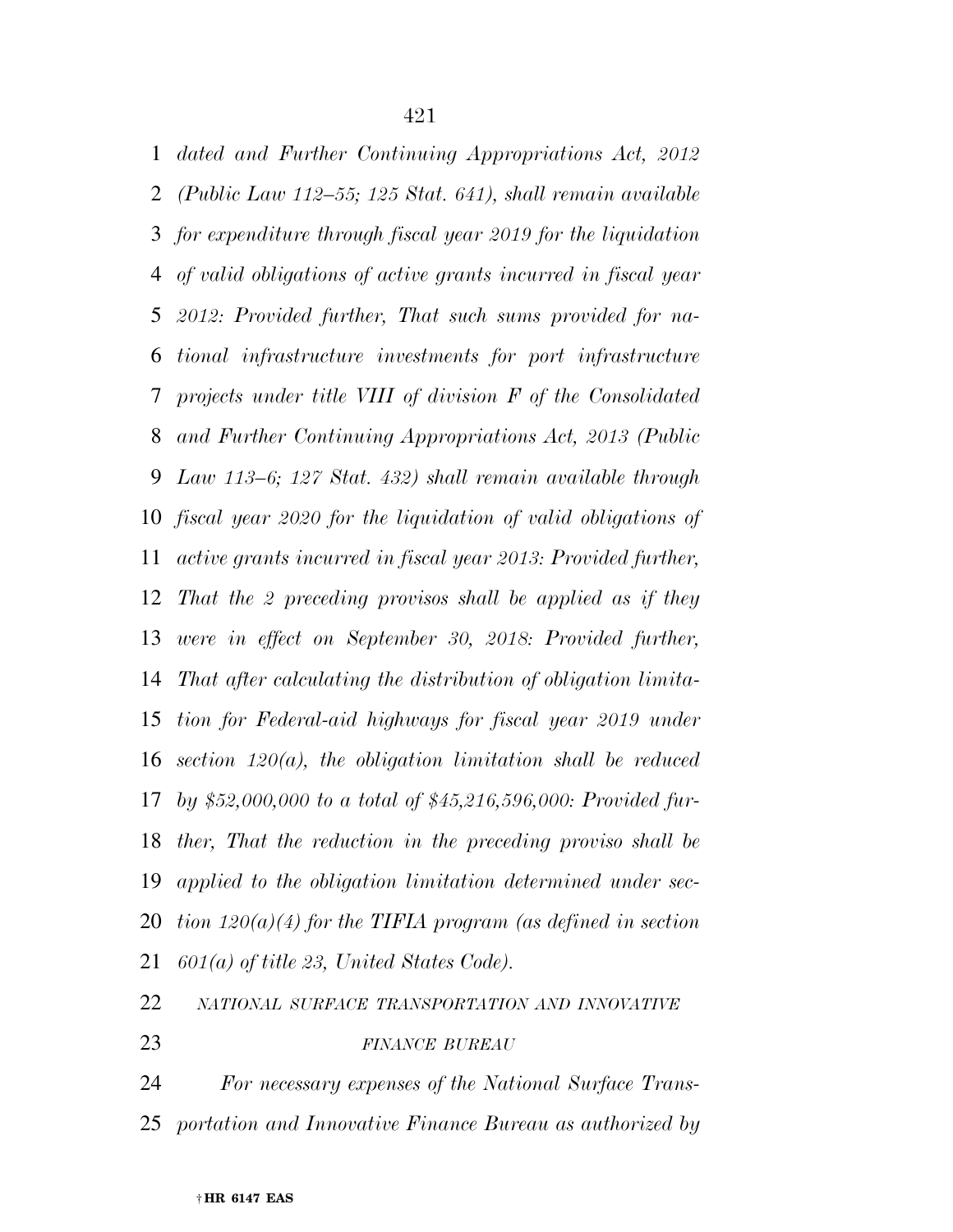*49 U.S.C. 116, \$2,987,000, to remain available until ex-pended.* 

*FINANCIAL MANAGEMENT CAPITAL*

 *For necessary expenses for upgrading and enhancing the Department of Transportation's financial systems and re-engineering business processes, \$2,000,000, to remain available through September 30, 2020.* 

*CYBER SECURITY INITIATIVES*

 *For necessary expenses for cyber security initiatives, including necessary upgrades to wide area network and in- formation technology infrastructure, improvement of net- work perimeter controls and identity management, testing and assessment of information technology against business, security, and other requirements, implementation of Fed- eral cyber security initiatives and information infrastruc- ture enhancements, and implementation of enhanced secu- rity controls on network devices, \$15,000,000, to remain available through September 30, 2020.* 

*OFFICE OF CIVIL RIGHTS*

 *For necessary expenses of the Office of Civil Rights, \$9,470,000.* 

*TRANSPORTATION PLANNING, RESEARCH, AND*

*DEVELOPMENT*

 *For necessary expenses for conducting transportation planning, research, systems development, development ac-*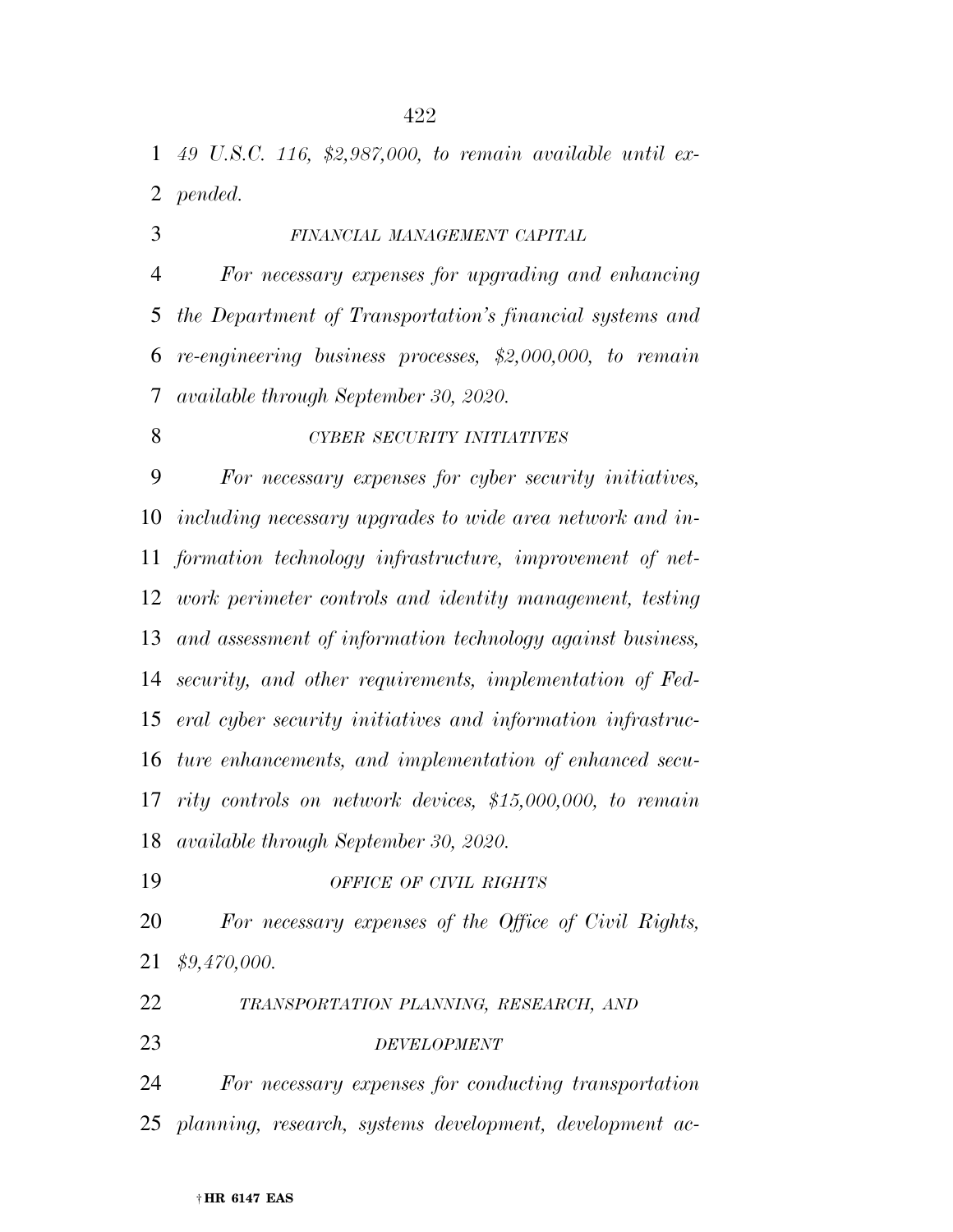*tivities, and making grants, \$7,879,000, to remain avail- able until expended: Provided, That of such amount, \$1,000,000 shall be for necessary expenses for the Inter- agency Infrastructure Permitting Improvement Center (IIPIC): Provided further, That there may be transferred to this appropriation, to remain available until expended, amounts transferred from other Federal agencies for ex- penses incurred under this heading for IIPIC activities not related to transportation infrastructure: Provided further, That the tools and analysis developed by the IIPIC shall be available to other Federal agencies for the permitting and review of major infrastructure projects not related to trans- portation only to the extent that other Federal agencies pro- vide funding to the Department as provided for under the previous proviso.* 

#### *WORKING CAPITAL FUND*

 *For necessary expenses for operating costs and capital outlays of the Working Capital Fund, not to exceed \$203,883,000, shall be paid from appropriations made available to the Department of Transportation: Provided, That such services shall be provided on a competitive basis to entities within the Department of Transportation: Pro- vided further, That the above limitation on operating ex- penses shall not apply to non-DOT entities: Provided fur-ther, That no funds appropriated in this Act to an agency*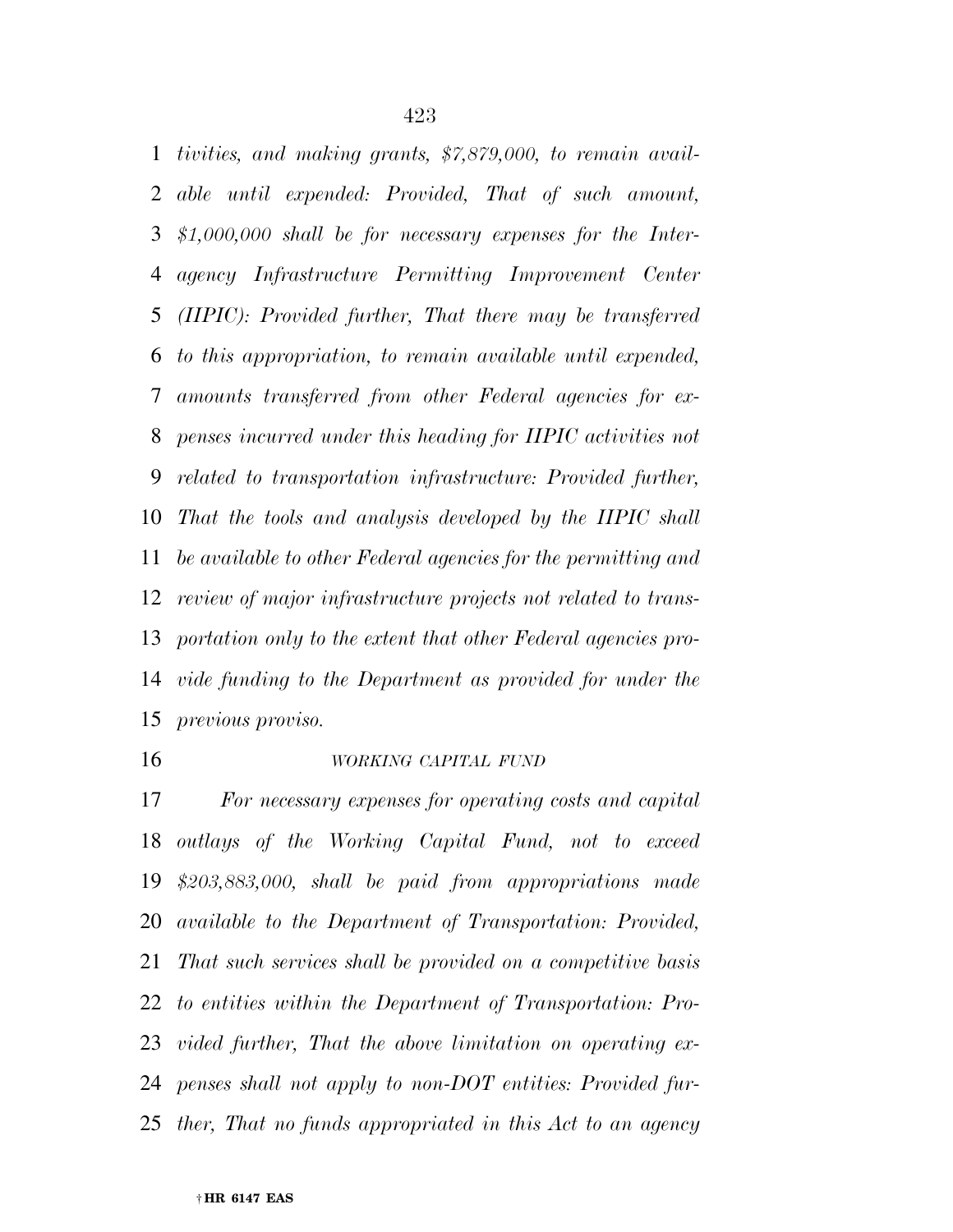*of the Department shall be transferred to the Working Cap- ital Fund without majority approval of the Working Cap- ital Fund Steering Committee and approval of the Sec- retary: Provided further, That no assessments may be levied against any program, budget activity, subactivity or project funded by this Act unless notice of such assessments and the basis therefor are presented to the House and Senate Committees on Appropriations and are approved by such Committees.* 

*MINORITY BUSINESS RESOURCE CENTER PROGRAM*

 *For necessary expenses of the Minority Business Re- source Center, the provision of financial education outreach activities to eligible transportation-related small businesses, the monitoring of existing loans in the guaranteed loan pro- gram, and the modification of such loans of the Minority Business Resource Center, \$249,000, as authorized by 49 U.S.C. 332: Provided, That notwithstanding that section, these funds may be for business opportunities related to any mode of transportation.* 

*SMALL AND DISADVANTAGED BUSINESS UTILIZATION AND*

*OUTREACH*

 *For necessary expenses for small and disadvantaged business utilization and outreach activities, \$3,488,000, to remain available until September 30, 2020: Provided, That notwithstanding 49 U.S.C. 332, these funds may be used*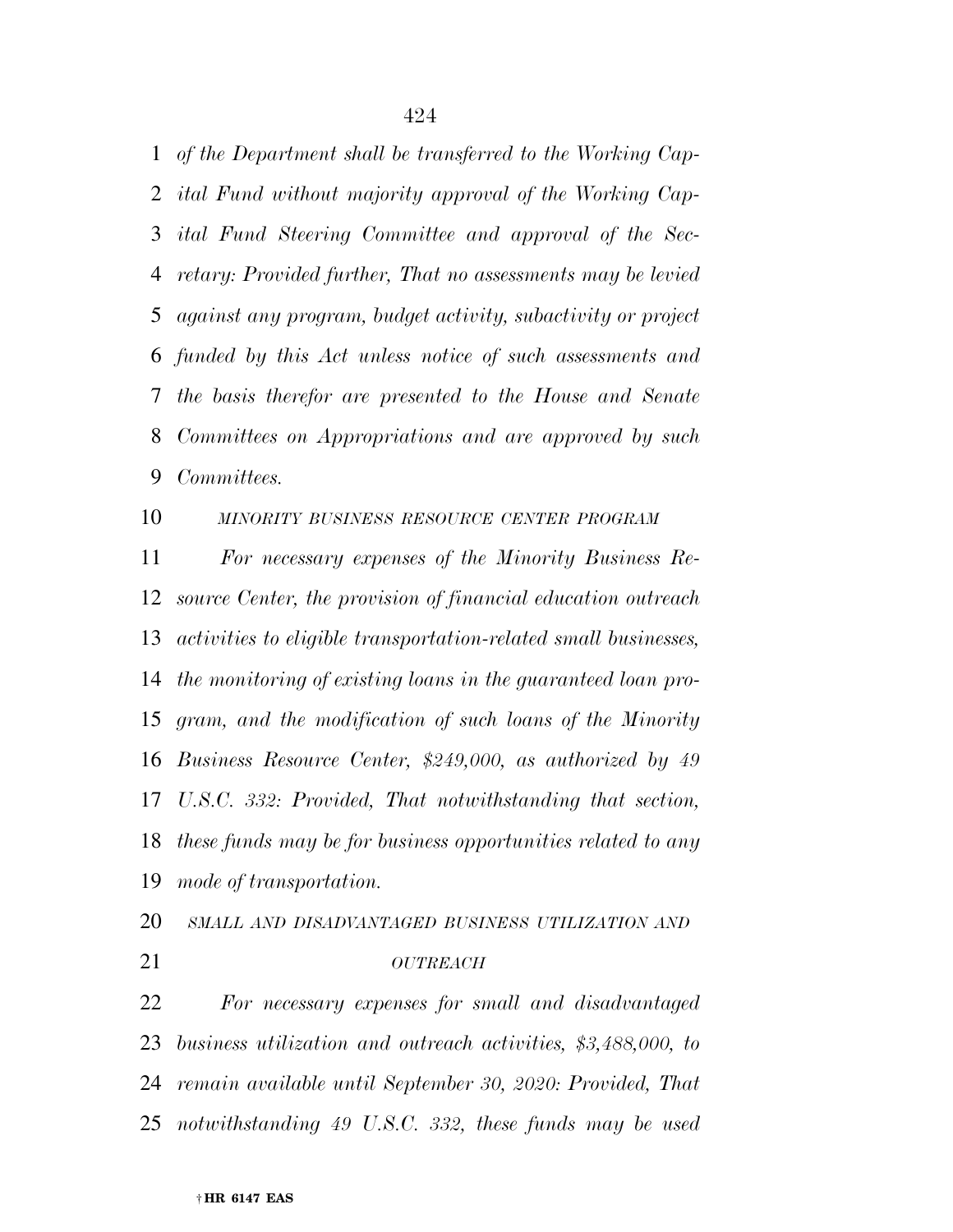*for business opportunities related to any mode of transpor-tation.* 

*PAYMENTS TO AIR CARRIERS*

### *(AIRPORT AND AIRWAY TRUST FUND)*

 *In addition to funds made available from any other source to carry out the essential air service program under 49 U.S.C. 41731 through 41742, \$175,000,000, to be derived from the Airport and Airway Trust Fund, to remain avail- able until expended: Provided, That in determining between or among carriers competing to provide service to a commu- nity, the Secretary may consider the relative subsidy re- quirements of the carriers: Provided further, That basic es- sential air service minimum requirements shall not include the 15-passenger capacity requirement under subsection 41732(b)(3) of title 49, United States Code: Provided fur- ther, That none of the funds in this Act or any other Act shall be used to enter into a new contract with a community located less than 40 miles from the nearest small hub air- port before the Secretary has negotiated with the commu- nity over a local cost share: Provided further, That amounts authorized to be distributed for the essential air service pro- gram under subsection 41742(b) of title 49, United States Code, shall be made available immediately from amounts otherwise provided to the Administrator of the Federal Aviation Administration: Provided further, That the Ad-*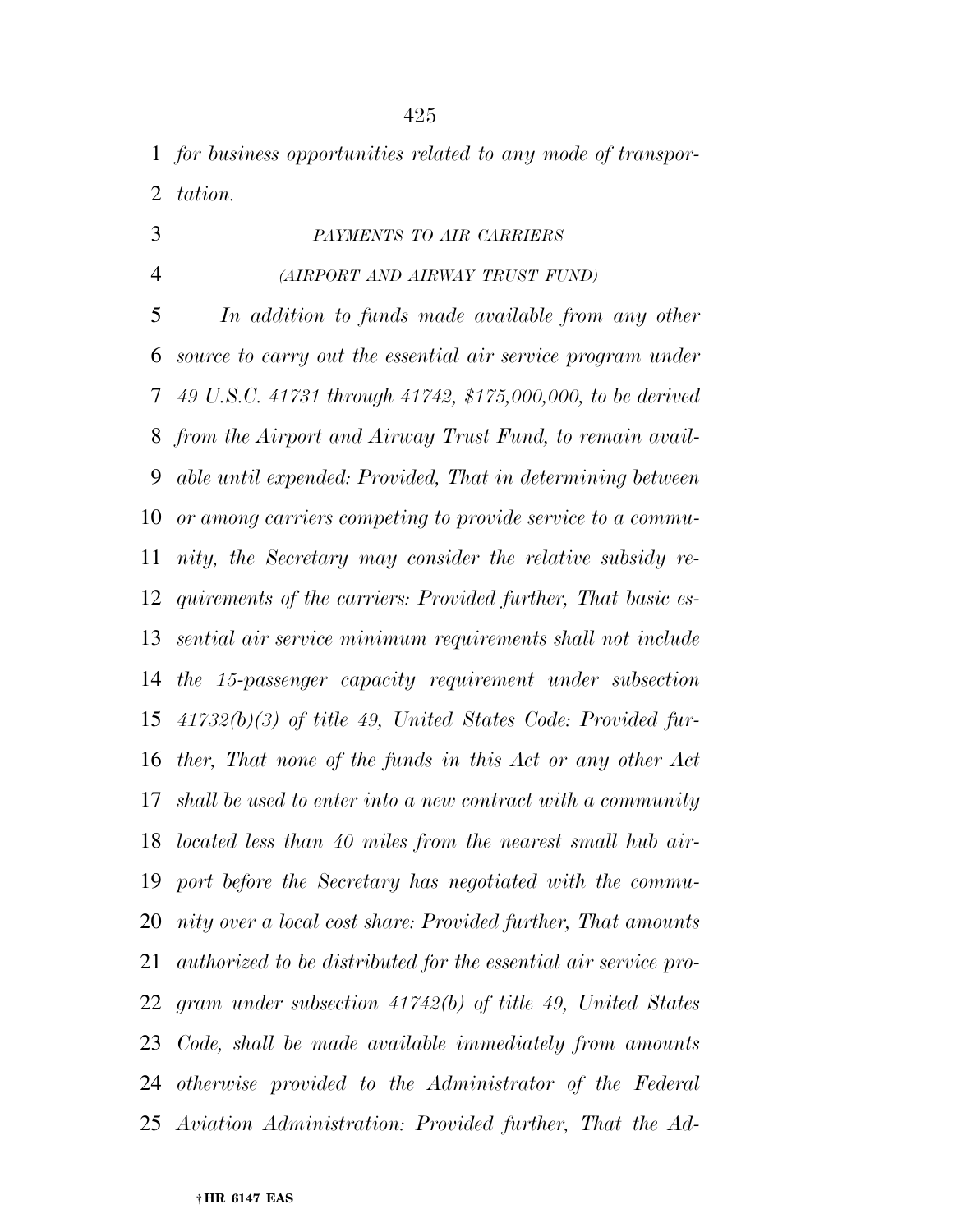*ministrator may reimburse such amounts from fees credited* 

*to the account established under section 45303 of title 49,* 

*United States Code.* 

# *ADMINISTRATIVE PROVISIONS—OFFICE OF THE SECRETARY*

*OF TRANSPORTATION*

 *SEC. 101. None of the funds made available in this Act to the Department of Transportation may be obligated for the Office of the Secretary of Transportation to approve assessments or reimbursable agreements pertaining to funds appropriated to the modal administrations in this Act, ex- cept for activities underway on the date of enactment of this Act, unless such assessments or agreements have com- pleted the normal reprogramming process for Congressional notification.* 

 *SEC. 102. The Secretary shall post on the Web site of the Department of Transportation a schedule of all meetings of the Council on Credit and Finance, including the agenda for each meeting, and require the Council on Credit and Finance to record the decisions and actions of each meeting. SEC. 103. In addition to authority provided by section 327 of title 49, United States Code, the Department's Work- ing Capital Fund is hereby authorized to provide partial or full payments in advance and accept subsequent reim- bursements from all Federal agencies from available funds for transit benefit distribution services that are necessary*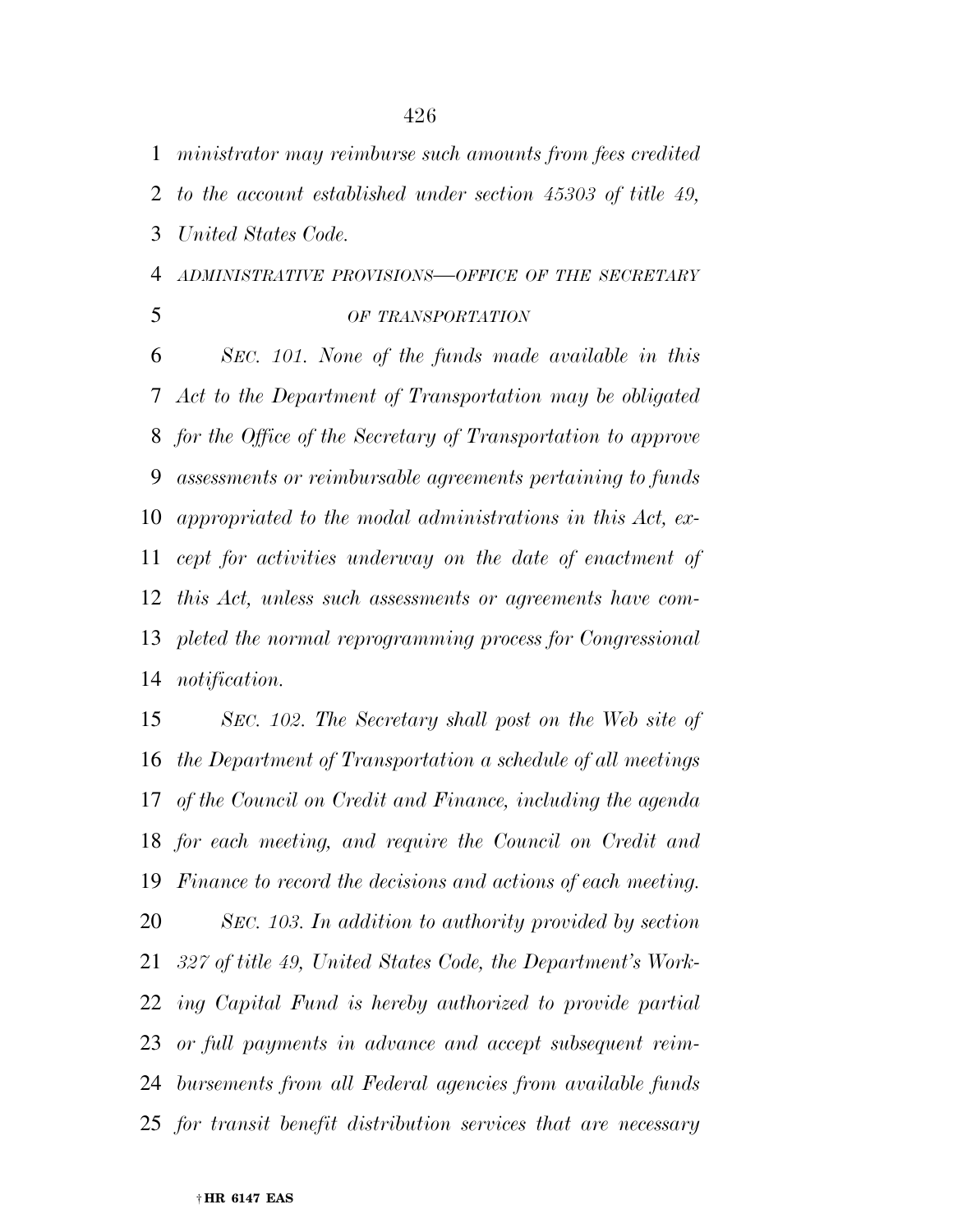*to carry out the Federal transit pass transportation fringe benefit program under Executive Order No. 13150 and sec- tion 3049 of Public Law 109–59: Provided, That the De- partment shall maintain a reasonable operating reserve in the Working Capital Fund, to be expended in advance to provide uninterrupted transit benefits to Government em- ployees: Provided further, That such reserve will not exceed one month of benefits payable and may be used only for the purpose of providing for the continuation of transit ben- efits: Provided further, That the Working Capital Fund will be fully reimbursed by each customer agency from available funds for the actual cost of the transit benefit.* 

*FEDERAL AVIATION ADMINISTRATION*

#### *OPERATIONS*

*(AIRPORT AND AIRWAY TRUST FUND)*

 *For necessary expenses of the Federal Aviation Admin- istration, not otherwise provided for, including operations and research activities related to commercial space trans- portation, administrative expenses for research and develop- ment, establishment of air navigation facilities, the oper- ation (including leasing) and maintenance of aircraft, sub- sidizing the cost of aeronautical charts and maps sold to the public, the lease or purchase of passenger motor vehicles for replacement only, in addition to amounts made avail-able by Public Law 112–95, \$10,410,758,000, to remain*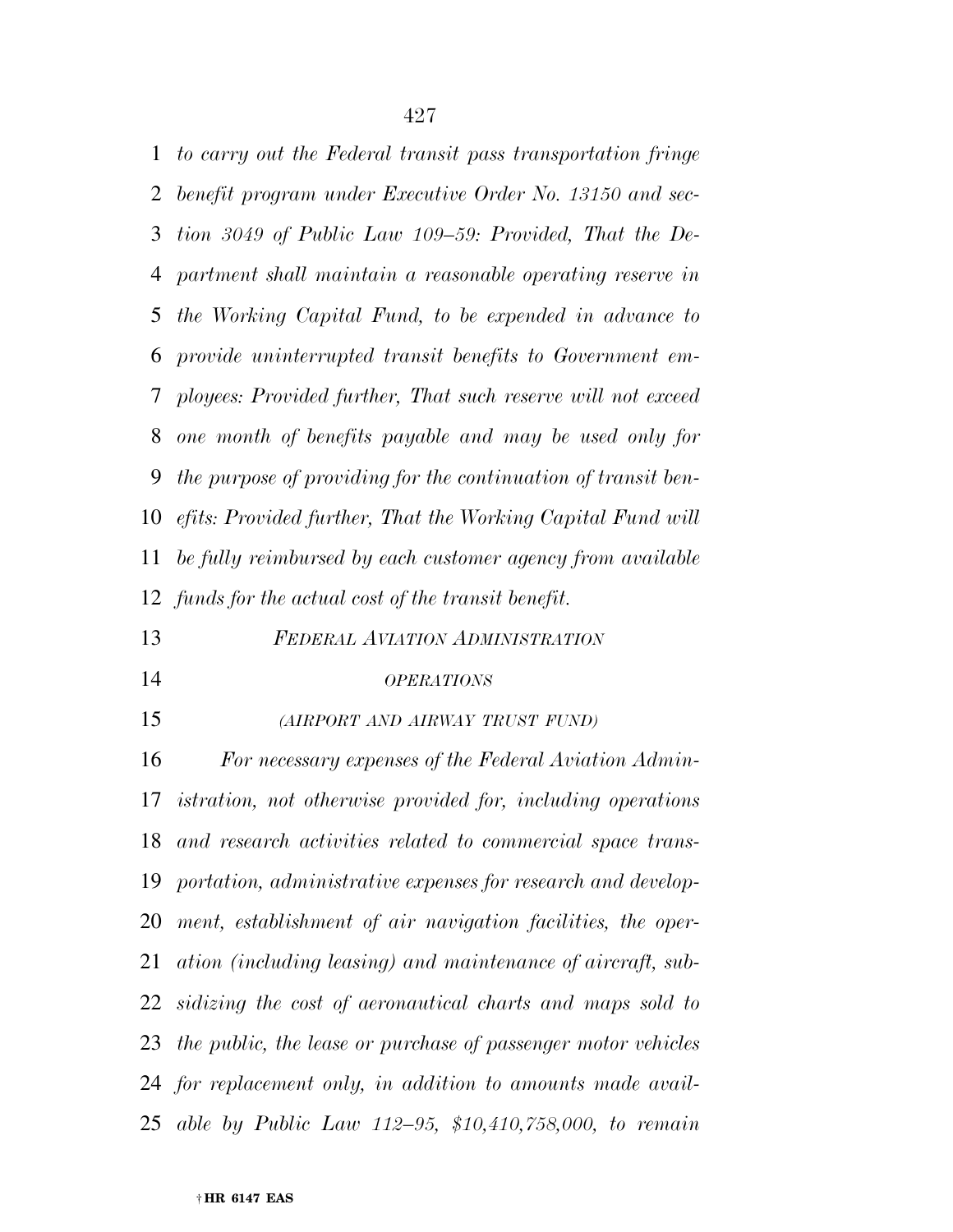*available until September 30, 2020, of which \$9,833,400,000 shall be derived from the Airport and Air- way Trust Fund, of which not to exceed \$7,843,427,000 shall be available for air traffic organization activities; not to exceed \$1,334,377,000 shall be available for aviation safe- ty activities; not to exceed \$24,981,000 shall be available for commercial space transportation activities; not to exceed \$816,562,000 shall be available for finance and manage- ment activities; not to exceed \$61,796,000 shall be available for NextGen and operations planning activities; not to ex- ceed \$114,312,000 shall be available for security and haz- ardous materials safety; and not to exceed \$215,303,000 shall be available for staff offices: Provided, That not to ex- ceed 5 percent of any budget activity, except for aviation safety budget activity, may be transferred to any budget activity under this heading: Provided further, That no transfer may increase or decrease any appropriation by more than 5 percent: Provided further, That any transfer in excess of 5 percent shall be treated as a reprogramming of funds under section 405 of this Act and shall not be avail- able for obligation or expenditure except in compliance with the procedures set forth in that section: Provided further, That not later than March 31 of each fiscal year hereafter, the Administrator of the Federal Aviation Administration shall transmit to Congress an annual update to the report*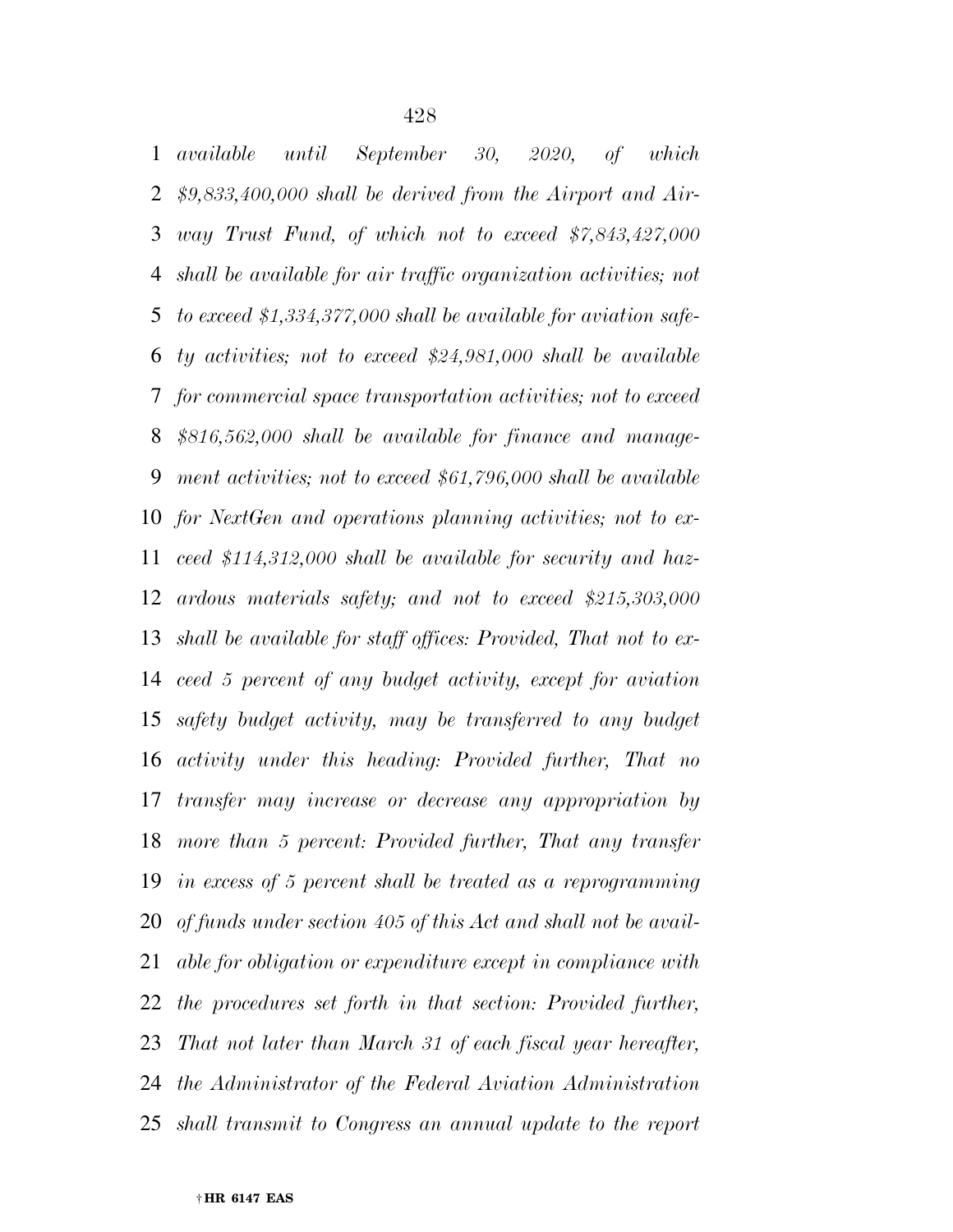*submitted to Congress in December 2004 pursuant to sec- tion 221 of Public Law 108–176: Provided further, That the amount herein appropriated shall be reduced by \$100,000 for each day after March 31 that such report has not been submitted to the Congress: Provided further, That not later than March 31 of each fiscal year hereafter, the Administrator shall transmit to Congress a companion re- port that describes a comprehensive strategy for staffing, hiring, and training flight standards and aircraft certifi- cation staff in a format similar to the one utilized for the controller staffing plan, including stated attrition estimates and numerical hiring goals by fiscal year: Provided further, That the amount herein appropriated shall be reduced by \$100,000 per day for each day after March 31 that such report has not been submitted to Congress: Provided further, That funds may be used to enter into a grant agreement with a nonprofit standard-setting organization to assist in the development of aviation safety standards: Provided fur- ther, That none of the funds in this Act shall be available for new applicants for the second career training program: Provided further, That none of the funds in this Act shall be available for the Federal Aviation Administration to fi- nalize or implement any regulation that would promulgate new aviation user fees not specifically authorized by law after the date of the enactment of this Act: Provided further,*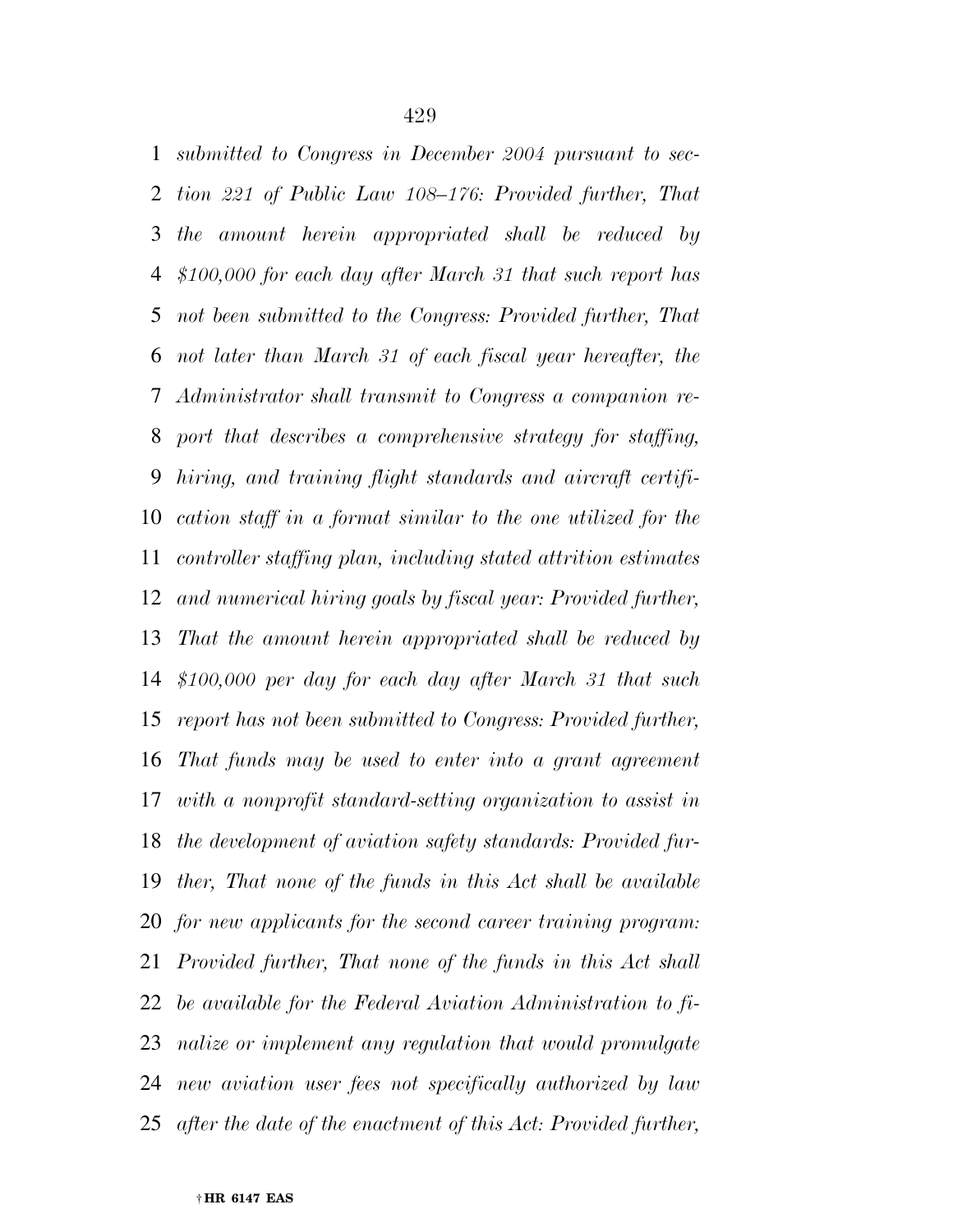*That there may be credited to this appropriation, as offset- ting collections, funds received from States, counties, mu- nicipalities, foreign authorities, other public authorities, and private sources for expenses incurred in the provision of agency services, including receipts for the maintenance and operation of air navigation facilities, and for issuance, renewal or modification of certificates, including airman, aircraft, and repair station certificates, or for tests related thereto, or for processing major repair or alteration forms: Provided further, That of the funds appropriated under this heading, not less than \$168,000,000 shall be used to fund direct operations of the current 254 air traffic control tow- ers in the contract tower program, including the contract tower cost share program, and any airport that is currently qualified or that will qualify for the program during the fiscal year: Provided further, That none of the funds in this Act for aeronautical charting and cartography are available for activities conducted by, or coordinated through, the Working Capital Fund: Provided further, That none of the funds appropriated or otherwise made available by this Act or any other Act may be used to eliminate the Contract Weather Observers program at any airport: Provided fur- ther, That of the amount appropriated under this heading, up to \$6,000,000 shall be used for providing matching funds to qualified commercial entities seeking to demonstrate or*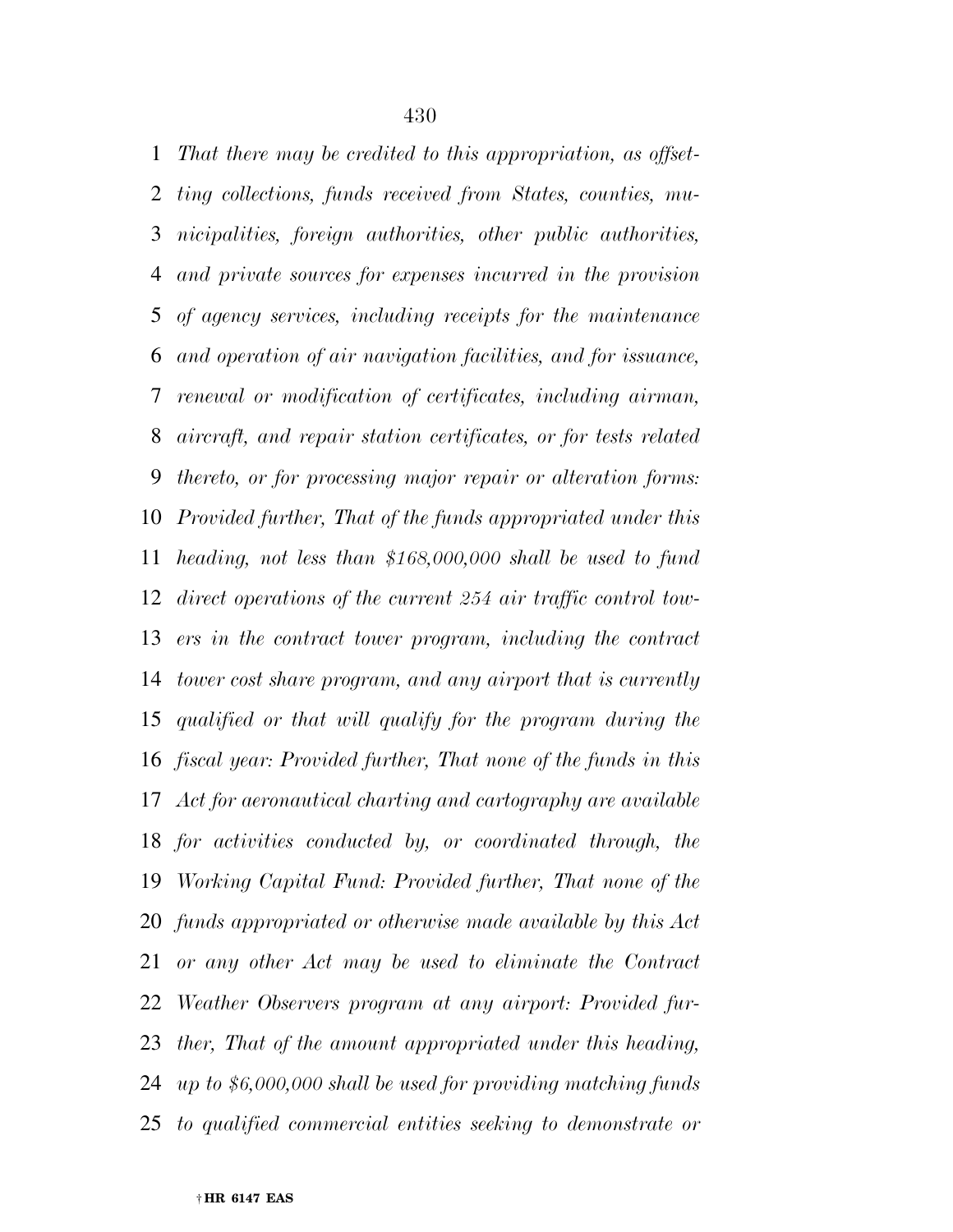*validate technologies that the Federal Aviation Administra- tion considers essential to the safe integration of unmanned aircraft systems (UAS) in the National Airspace System at Federal Aviation Administration designated UAS test sites: Provided further, That not later than 60 days after the date of enactment of this Act, the Administrator of the Federal Aviation Administration shall identify essential in- tegration technologies that could be demonstrated or vali- dated at test sites designated in accordance with the pre-ceding proviso.* 

### *FACILITIES AND EQUIPMENT*

*(AIRPORT AND AIRWAY TRUST FUND)*

 *For necessary expenses, not otherwise provided for, for acquisition, establishment, technical support services, im- provement by contract or purchase, and hire of national airspace systems and experimental facilities and equip- ment, as authorized under part A of subtitle VII of title 49, United States Code, including initial acquisition of nec- essary sites by lease or grant; engineering and service test- ing, including construction of test facilities and acquisition of necessary sites by lease or grant; construction and fur- nishing of quarters and related accommodations for officers and employees of the Federal Aviation Administration sta- tioned at remote localities where such accommodations are not available; and the purchase, lease, or transfer of aircraft*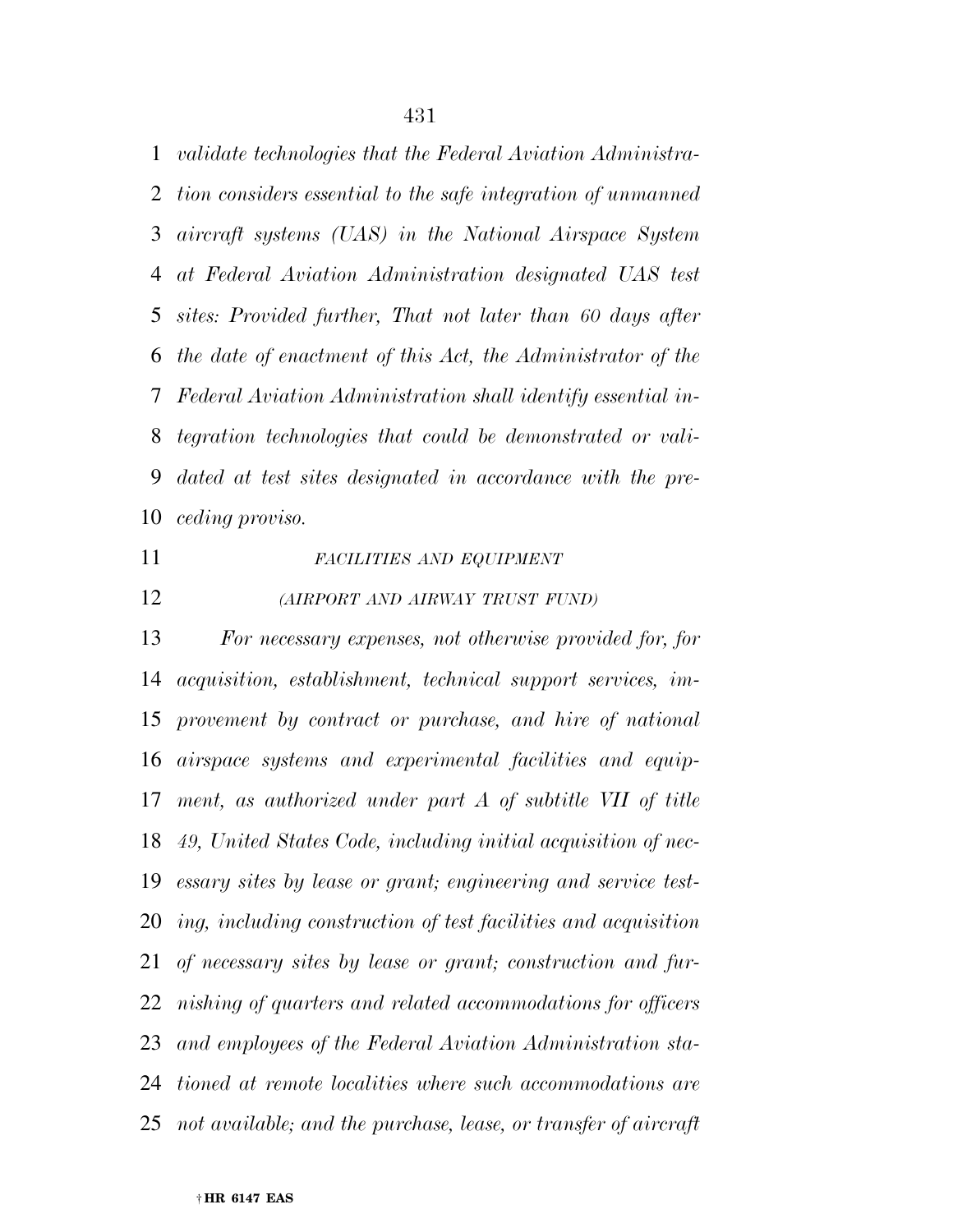*from funds available under this heading, including aircraft for aviation regulation and certification; to be derived from the Airport and Airway Trust Fund, \$3,000,000,000, of which \$512,823,000 shall remain available until September 30, 2020, \$2,362,977,000 shall remain available until Sep- tember 30, 2021, and \$124,200,000 shall remain available until expended: Provided, That there may be credited to this appropriation funds received from States, counties, munici- palities, other public authorities, and private sources, for expenses incurred in the establishment, improvement, and modernization of national airspace systems: Provided fur- ther, That no later than March 31, the Secretary of Trans- portation shall transmit to the Congress an investment plan for the Federal Aviation Administration which includes funding for each budget line item for fiscal years 2020 through 2024, with total funding for each year of the plan constrained to the funding targets for those years as esti- mated and approved by the Office of Management and Budget.* 

*RESEARCH, ENGINEERING, AND DEVELOPMENT*

## *(AIRPORT AND AIRWAY TRUST FUND)*

 *For necessary expenses, not otherwise provided for, for research, engineering, and development, as authorized under part A of subtitle VII of title 49, United States Code, including construction of experimental facilities and acqui-*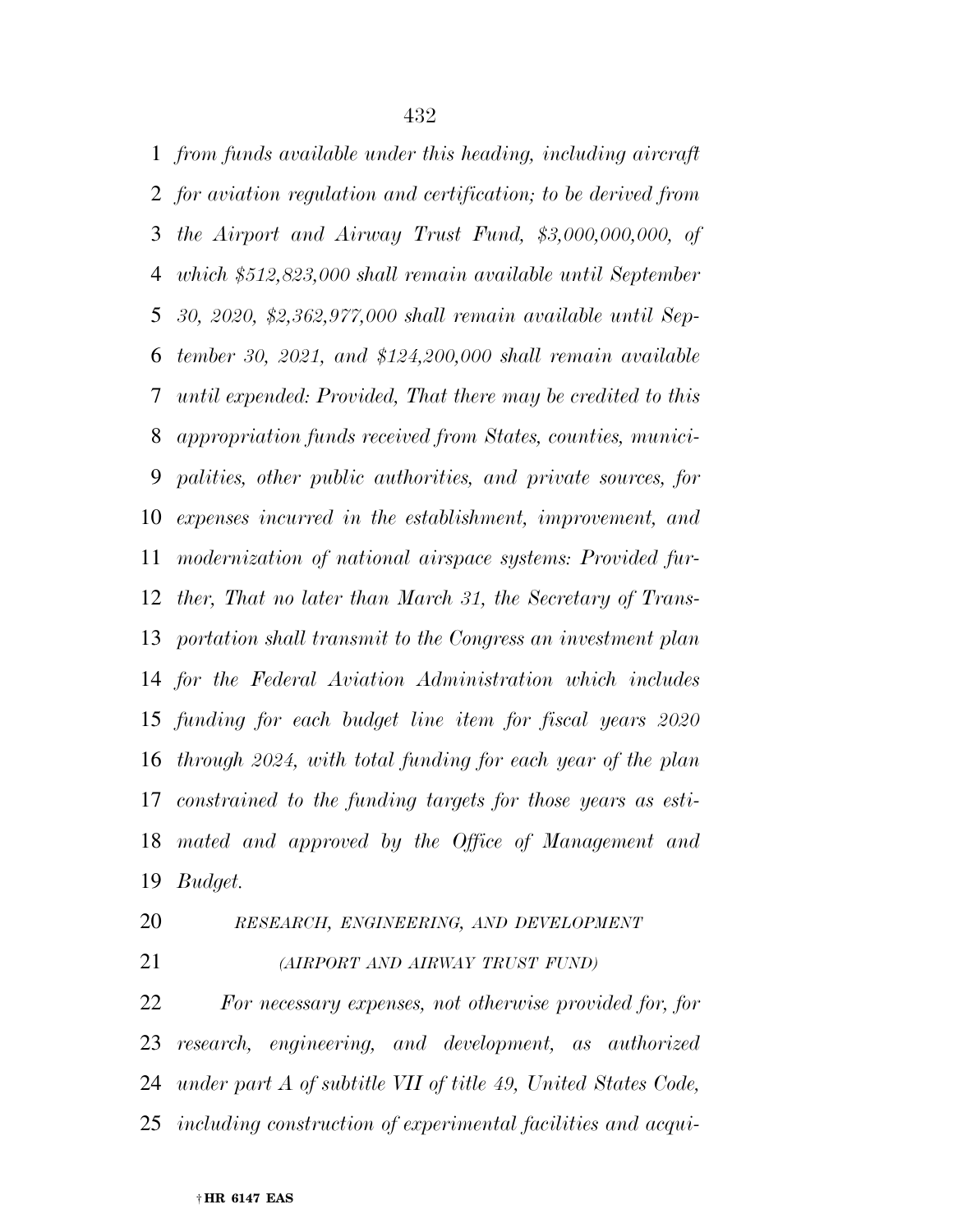| 1  | sition of necessary sites by lease or grant, \$191,000,000, to  |
|----|-----------------------------------------------------------------|
| 2  | be derived from the Airport and Airway Trust Fund and           |
| 3  | to remain available until September 30, 2021: Provided,         |
| 4  | That there may be credited to this appropriation as offset-     |
| 5  | ting collections, funds received from States, counties, mu-     |
| 6  | nicipalities, other public authorities, and private sources,    |
| 7  | which shall be available for expenses incurred for research,    |
| 8  | engineering, and development.                                   |
| 9  | GRANTS-IN-AID FOR AIRPORTS                                      |
| 10 | (LIQUIDATION OF CONTRACT AUTHORIZATION)                         |
| 11 | (LIMITATION ON OBLIGATIONS)                                     |
| 12 | (AIRPORT AND AIRWAY TRUST FUND)                                 |
| 13 | (INCLUDING TRANSFER OF FUNDS)                                   |
| 14 | For liquidation of obligations incurred for grants-in-          |
| 15 | aid for airport planning and development, and noise com-        |
|    | 16 patibility planning and programs as authorized under sub-    |
| 17 | chapter I of chapter 471 and subchapter I of chapter 475        |
|    | 18 of title 49, United States Code, and under other law author- |
|    | 19 izing such obligations; for procurement, installation, and   |
|    | 20 commissioning of runway incursion prevention devices and     |
| 21 | systems at airports of such title; for grants authorized under  |
| 22 | section 41743 of title 49, United States Code; and for in-      |
| 23 | spection activities and administration of airport safety pro-   |
|    | 24 grams, including those related to airport operating certifi- |
|    |                                                                 |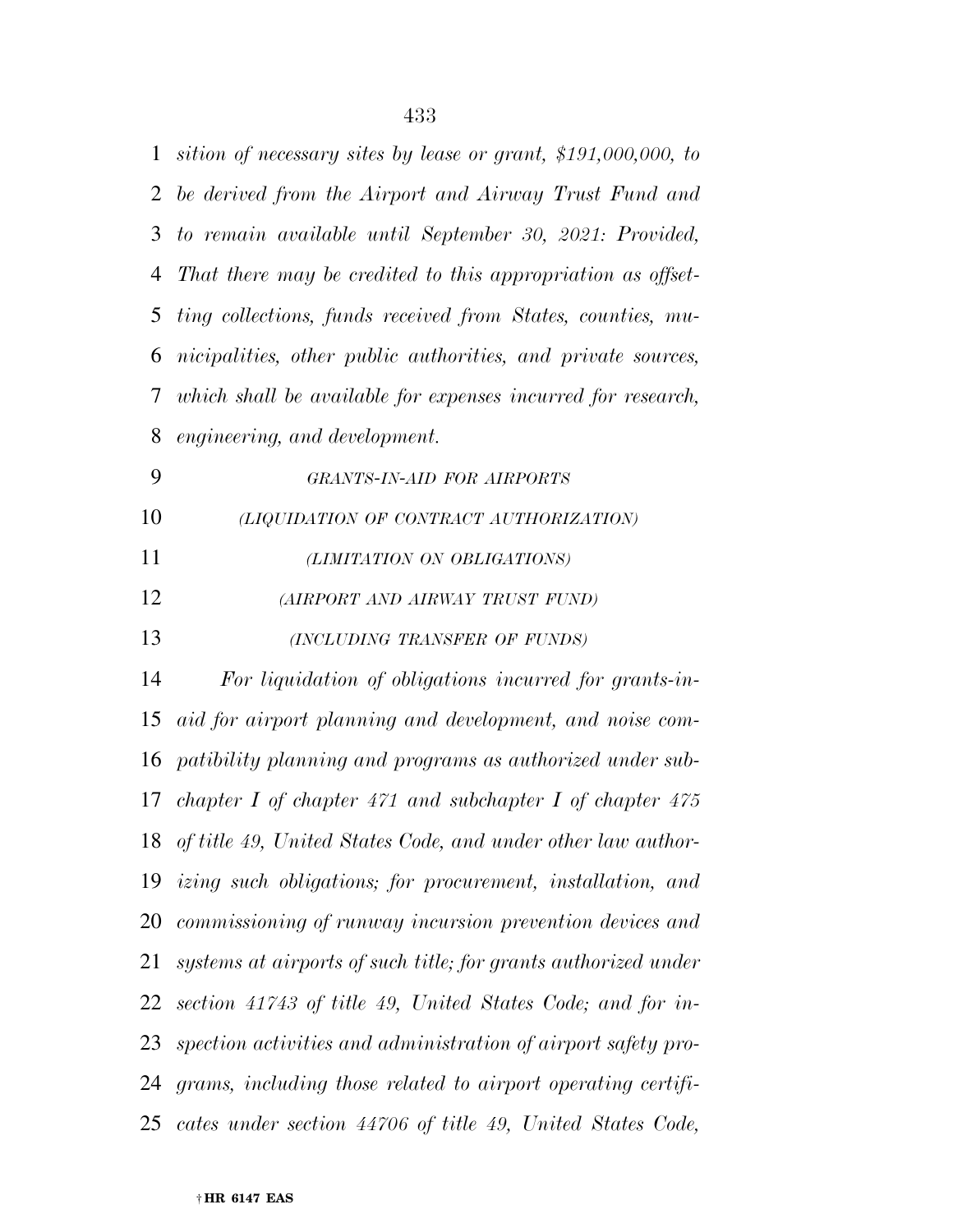*\$3,000,000,000, to be derived from the Airport and Airway Trust Fund and to remain available until expended: Pro- vided, That none of the funds under this heading shall be available for the planning or execution of programs the obli- gations for which are in excess of \$3,350,000,000 in fiscal year 2019, notwithstanding section 47117(g) of title 49, United States Code: Provided further, That none of the funds under this heading shall be available for the replace- ment of baggage conveyor systems, reconfiguration of ter- minal baggage areas, or other airport improvements that are necessary to install bulk explosive detection systems: Provided further, That notwithstanding section 47109(a) of title 49, United States Code, the Government's share of al- lowable project costs under paragraph (2) for subgrants or paragraph (3) of that section shall be 95 percent for a project at other than a large or medium hub airport that is a successive phase of a multi-phased construction project for which the project sponsor received a grant in fiscal year 2011 for the construction project: Provided further, That notwithstanding any other provision of law, of funds lim- ited under this heading, not more than \$112,600,000 shall be available for administration, not less than \$15,000,000 shall be available for the Airport Cooperative Research Pro- gram, not less than \$33,210,000 shall be available for Air-port Technology Research, and \$10,000,000, to remain*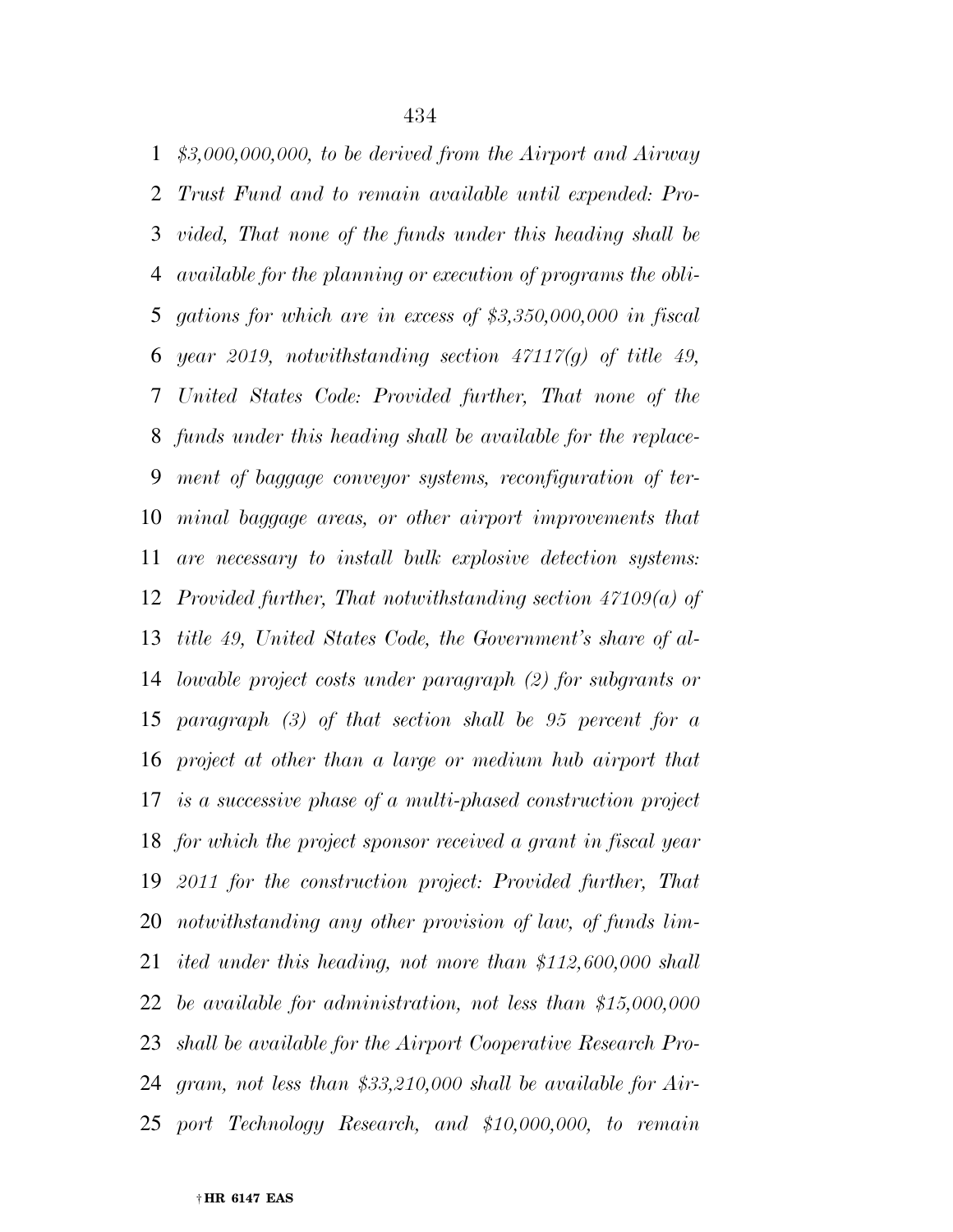*available until expended, shall be available and transferred to ''Office of the Secretary, Salaries and Expenses'' to carry out the Small Community Air Service Development Pro- gram: Provided further, That in addition to airports eligi- ble under section 41743 of title 49, United States Code, such program may include the participation of an airport that serves a community or consortium that is not larger than a small hub airport, according to FAA hub classifications effective at the time the Office of the Secretary issues a re-quest for proposals.* 

## *GRANTS-IN-AID FOR AIRPORTS*

 *For an additional amount for ''Grants-In-Aid for Air- ports'', to enable the Secretary of Transportation to make grants for projects as authorized by subchapter 1 of chapter 471 and subchapter 1 of chapter 475 of title 49, United States Code, \$750,000,000, to remain available through September 30, 2021: Provided, That amounts made avail- able under this heading shall be derived from the general fund, and such funds shall not be subject to apportionment formulas, special apportionment categories, or minimum percentages under chapter 471: Provided further, That the Secretary shall distribute funds provided under this head- ing as discretionary grants to airports: Provided further, That the amount made available under this heading shall not be subject to any limitation on obligations for the*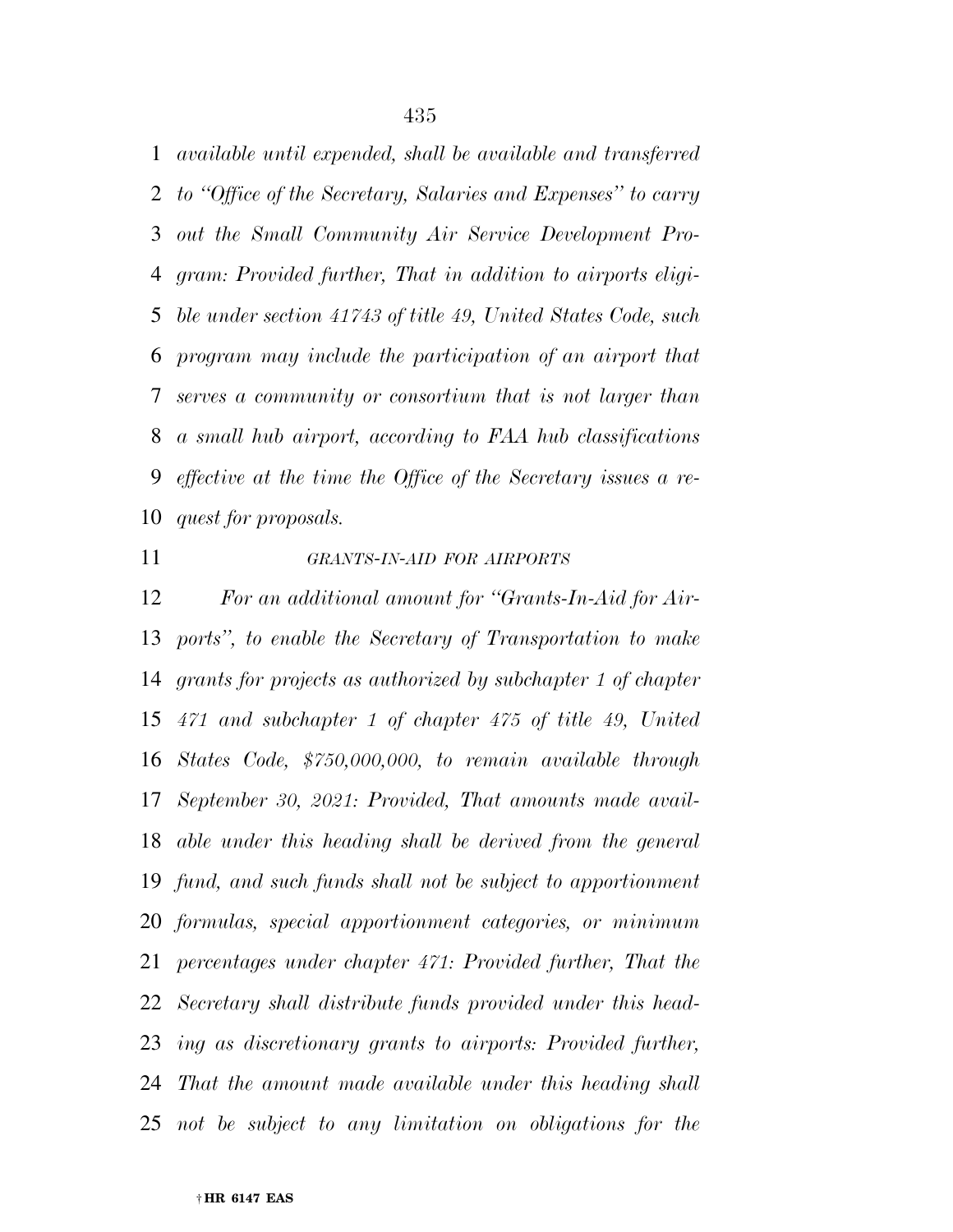*Grants-in-Aid for Airports program set forth in any Act: Provided further, That the Administrator of the Federal Aviation Administration may retain up to 0.5 percent of the funds provided under this heading to fund the award and oversight by the Administrator of grants made under this heading.* 

## *ADMINISTRATIVE PROVISIONS—FEDERAL AVIATION ADMINISTRATION*

 *SEC. 110. None of the funds in this Act may be used to compensate in excess of 600 technical staff-years under the federally funded research and development center con- tract between the Federal Aviation Administration and the Center for Advanced Aviation Systems Development during fiscal year 2019.* 

 *SEC. 111. None of the funds in this Act shall be used to pursue or adopt guidelines or regulations requiring air- port sponsors to provide to the Federal Aviation Adminis- tration without cost building construction, maintenance, utilities and expenses, or space in airport sponsor-owned buildings for services relating to air traffic control, air navigation, or weather reporting: Provided, That the prohi- bition of funds in this section does not apply to negotiations between the agency and airport sponsors to achieve agree- ment on ''below-market'' rates for these items or to grant assurances that require airport sponsors to provide land*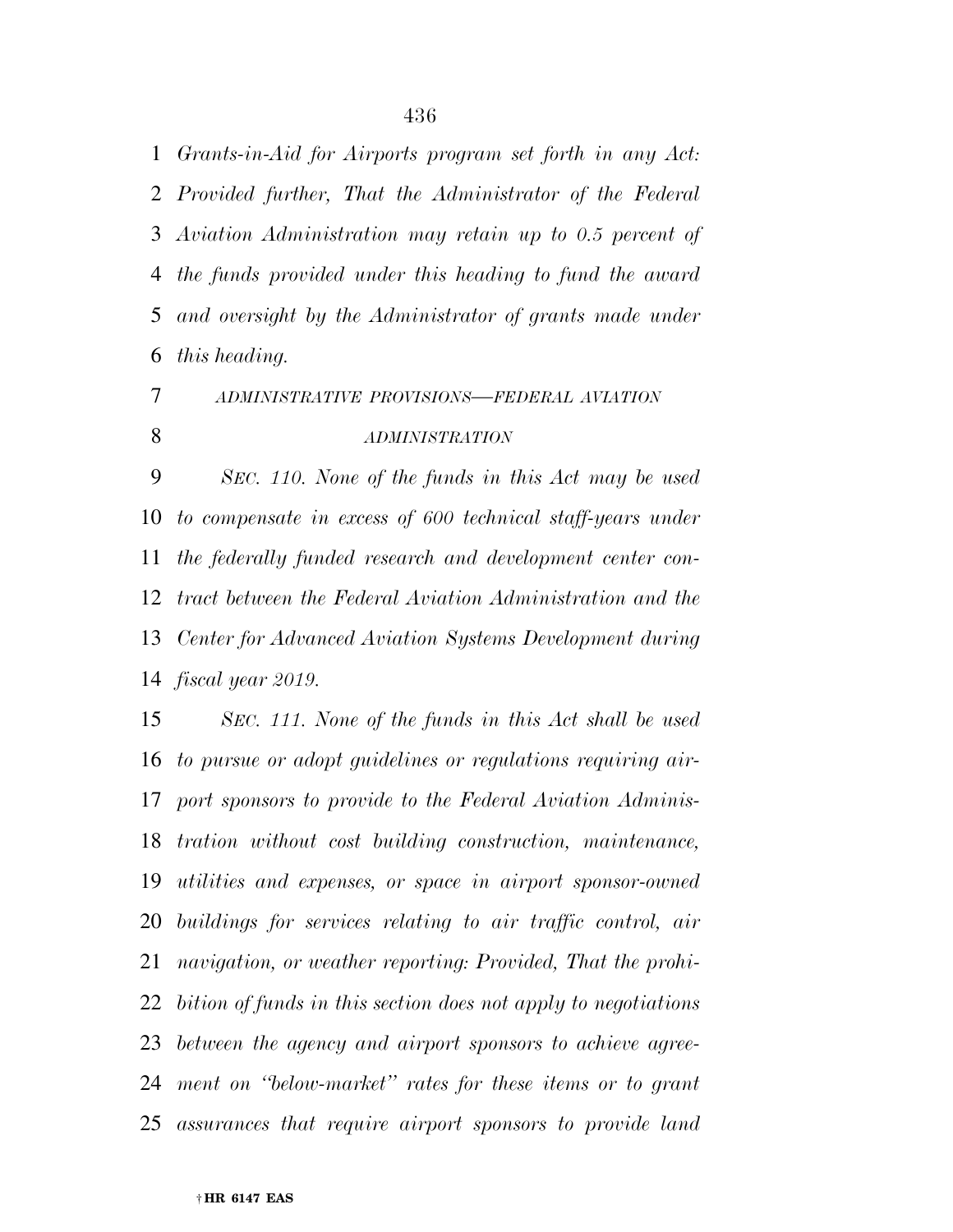*without cost to the Federal Aviation Administration for air traffic control facilities.* 

 *SEC. 112. The Administrator of the Federal Aviation Administration may reimburse amounts made available to satisfy 49 U.S.C. 41742(a)(1) from fees credited under 49 U.S.C. 45303 and any amount remaining in such account at the close of that fiscal year may be made available to satisfy section 41742(a)(1) for the subsequent fiscal year. SEC. 113. Amounts collected under section 40113(e) of title 49, United States Code, shall be credited to the appro- priation current at the time of collection, to be merged with and available for the same purposes of such appropriation. SEC. 114. None of the funds in this Act shall be avail- able for paying premium pay under subsection 5546(a) of title 5, United States Code, to any Federal Aviation Admin- istration employee unless such employee actually performed work during the time corresponding to such premium pay. SEC. 115. None of the funds in this Act may be obli- gated or expended for an employee of the Federal Aviation Administration to purchase a store gift card or gift certifi-cate through use of a Government-issued credit card.* 

 *SEC. 116. None of the funds in this Act may be obli- gated or expended for retention bonuses for an employee of the Federal Aviation Administration without the prior*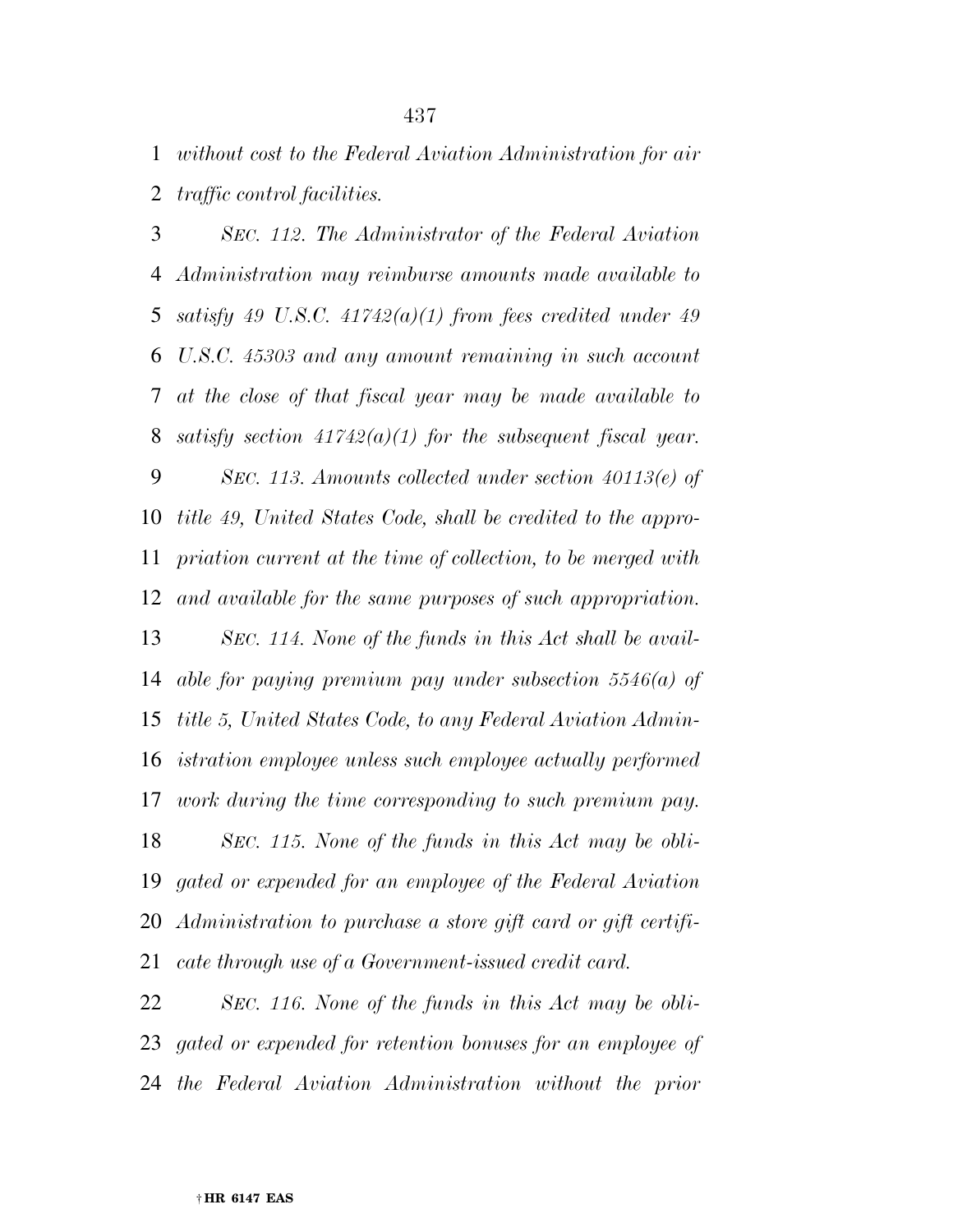*written approval of the Assistant Secretary for Administra-*

*tion of the Department of Transportation.* 

 *SEC. 117. Notwithstanding any other provision of law, none of the funds made available under this Act or any prior Act may be used to implement or to continue to im- plement any limitation on the ability of any owner or oper- ator of a private aircraft to obtain, upon a request to the Administrator of the Federal Aviation Administration, a blocking of that owner's or operator's aircraft registration number from any display of the Federal Aviation Adminis- tration's Aircraft Situational Display to Industry data that is made available to the public, except data made available to a Government agency, for the noncommercial flights of that owner or operator.* 

 *SEC. 118. None of the funds in this Act shall be avail- able for salaries and expenses of more than eight political and Presidential appointees in the Federal Aviation Ad-ministration.* 

 *SEC. 119. None of the funds made available under this Act may be used to increase fees pursuant to section 44721 of title 49, United States Code, until the Federal Aviation Administration provides to the House and Senate Commit- tees on Appropriations a report that justifies all fees related to aeronautical navigation products and explains how such fees are consistent with Executive Order 13642.*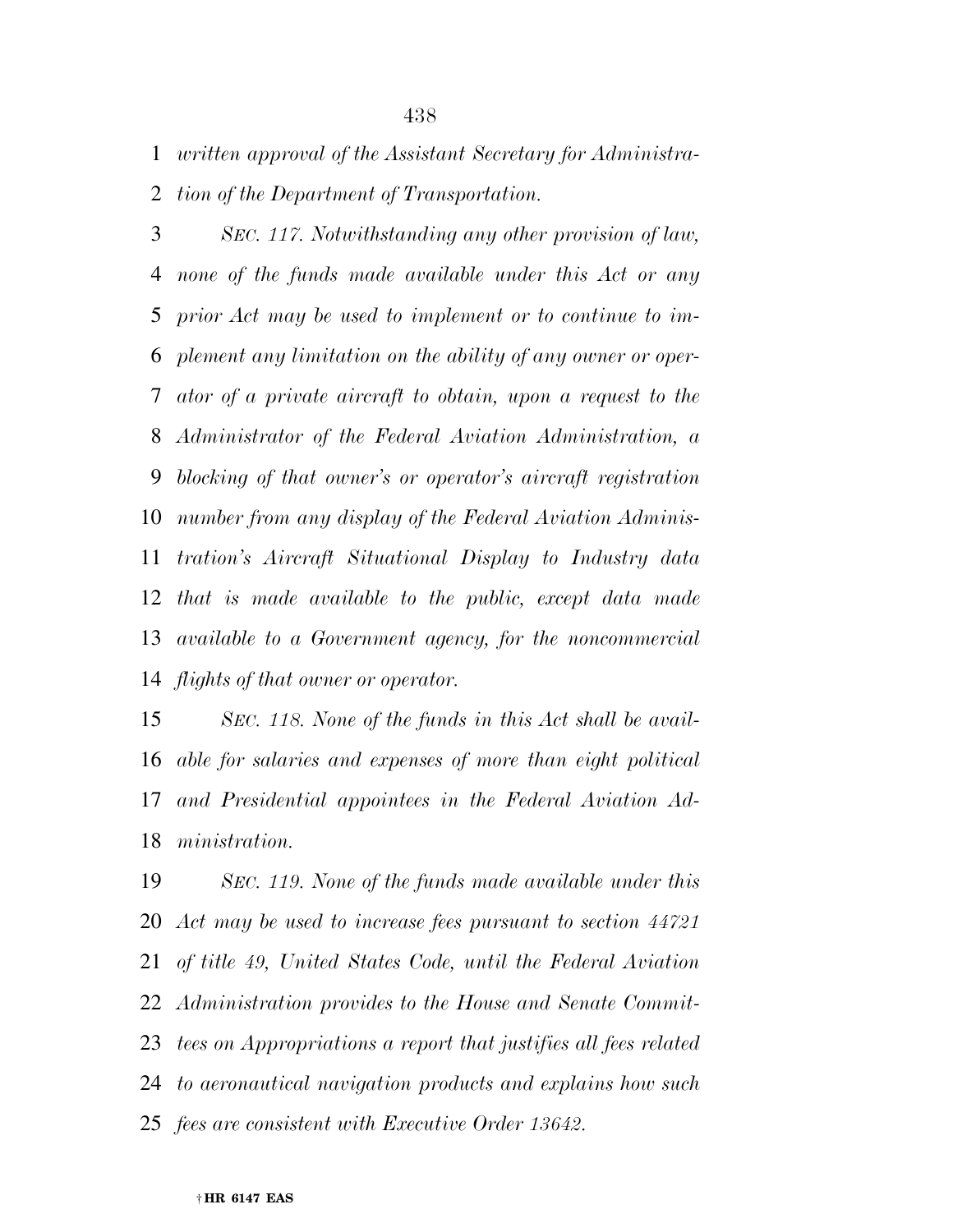*SEC. 119A. None of the funds in this Act may be used to close a regional operations center of the Federal Aviation Administration or reduce its services unless the Adminis- trator notifies the House and Senate Committees on Appro- priations not less than 90 full business days in advance. SEC. 119B. None of the funds appropriated or limited by this Act may be used to change weight restrictions or prior permission rules at Teterboro airport in Teterboro, New Jersey.* 

 *SEC. 119C. None of the funds provided under this Act may be used by the Administrator of the Federal Aviation Administration to withhold from consideration and ap- proval any new application for participation in the Con- tract Tower Program, or for reevaluation of Cost-share Pro- gram participants, as long as the Federal Aviation Admin- istration has received an application from the airport, and as long as the Administrator determines such tower is eligi- ble using the factors set forth in the Federal Aviation Ad- ministration report, Establishment and Discontinuance Criteria for Airport Traffic Control Towers (FAA–APO– 90–7 as of August, 1990).* 

 *SEC. 119D. Notwithstanding any other provision of law, none of the funds made available in this Act may be obligated or expended to limit the use of an Organization Designation Authorization's (ODA) delegated functions doc-*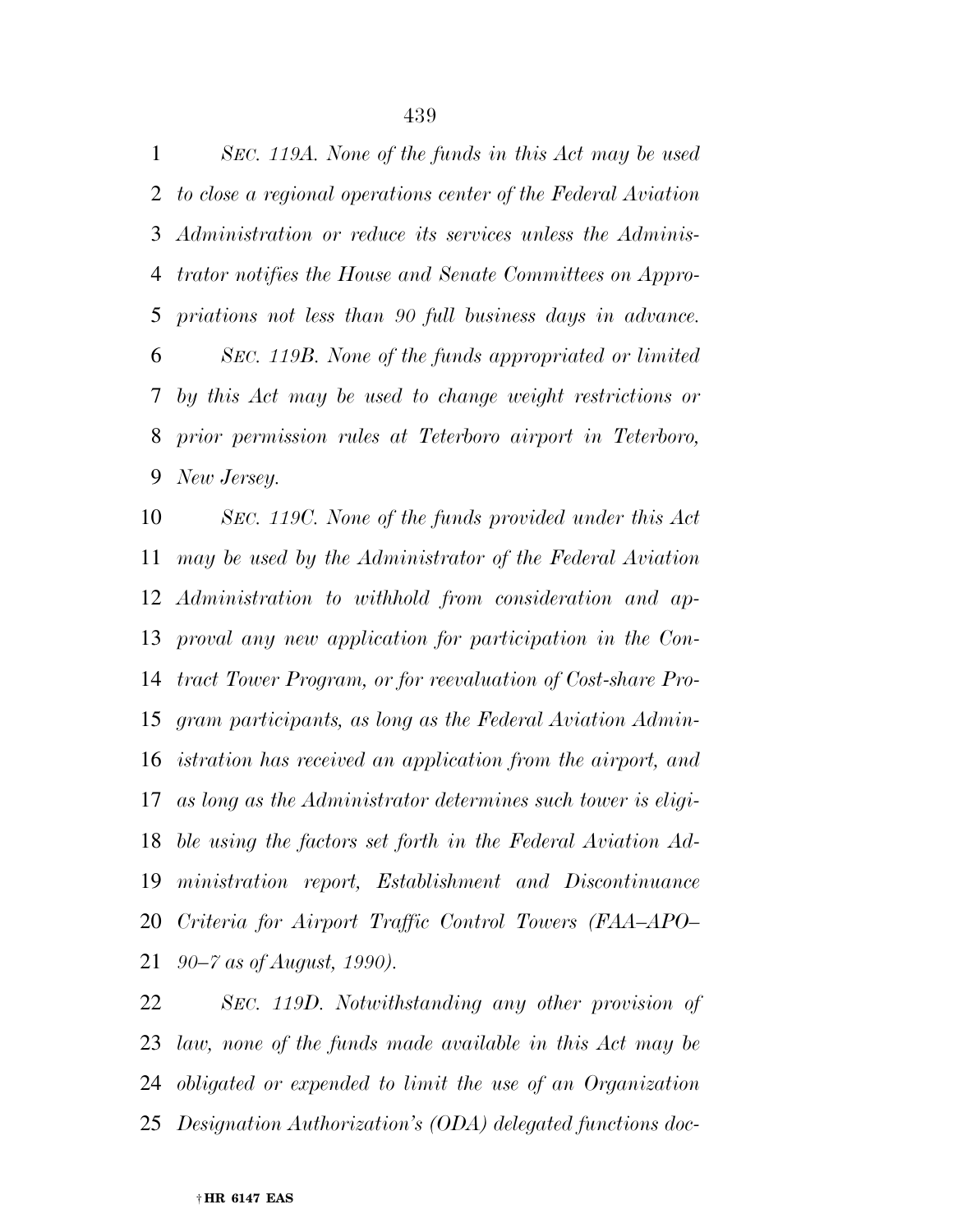*umented in its procedures manual on a type certification project unless the Administrator documents a systemic air- worthiness noncompliance performance issue as a result of inspection or oversight that the safety of air commerce re- quires a limitation with regard to a specific authorization or where an ODA's capability has not been previously es- tablished in terms of a new compliance method or design feature: Provided, That in such cases the Federal Aviation Administration shall work with the ODA holder if requested to develop the capability to execute that function safely, effi-ciently and effectively.* 

 *SEC. 119E. (a) TERMINAL AERODROME FORECAST.— The Administrator shall permit an air carrier operation under part 121 of title 14, Code of Federal Regulations, to operate to a destination determined to be under visual flight rules without a Terminal Aerodrome Forecast or Me- teorological Aerodrome Report if a current Area Forecast, supplemented by other local weather observations or reports, is available, and an alternate airport that has an available Terminal Aerodrome Forecast and weather report is speci- fied. The air carrier shall have approved procedures for dis- patch and en route weather evaluation and shall operate under instrument flight rules en route to the destination. (b) LIMITATION.—Without a written finding of neces-sity, based on objective and historical evidence of imminent*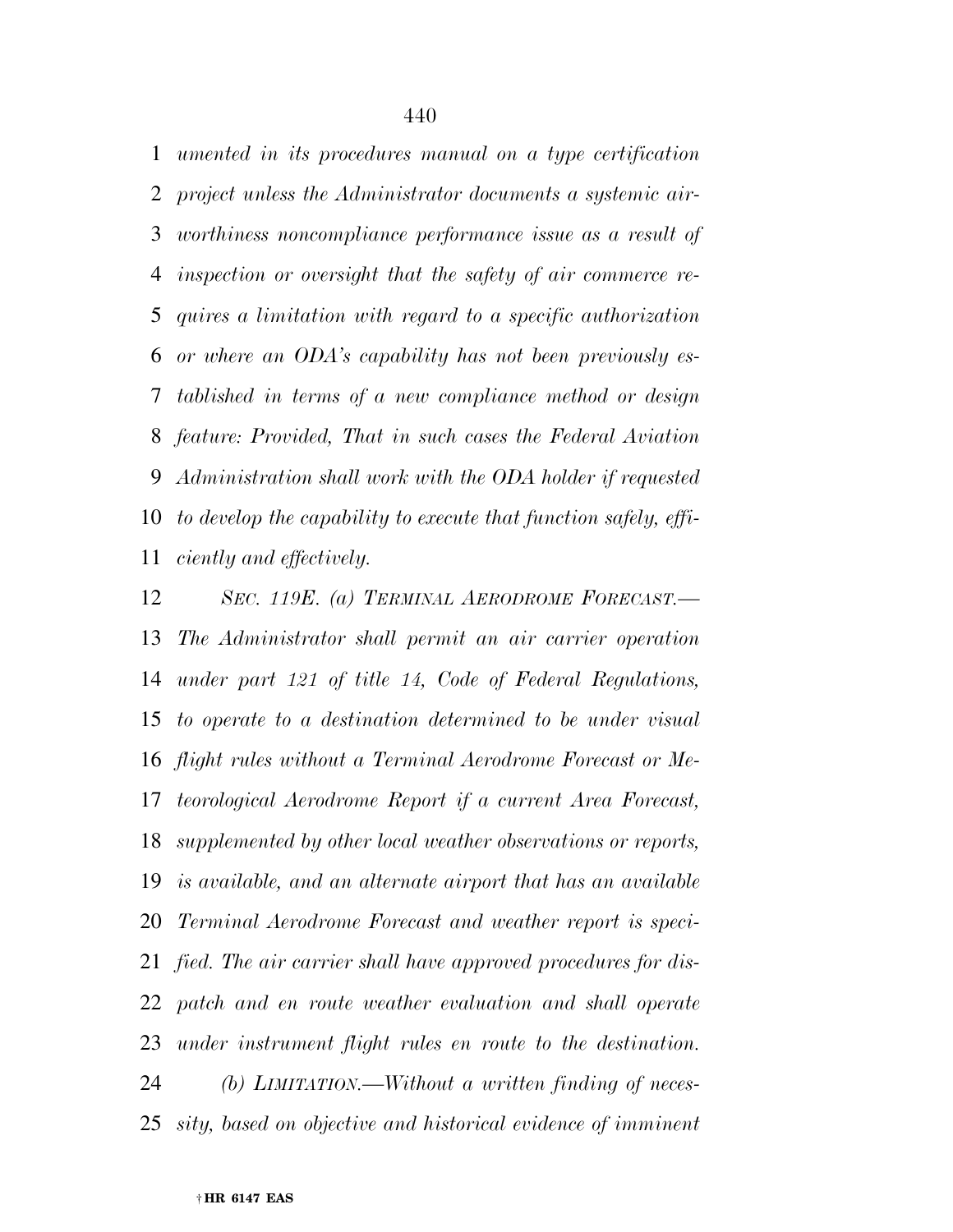*threat to safety, the Administrator shall not promulgate any operation specification, policy, or guidance document that is more restrictive than, or requires procedures that are not expressly stated in, the regulations.* 

 *SEC. 119F. Of the funds provided under the heading ''Grants-in-aid for Airports'', up to \$3,500,000 shall be for necessary expenses, including an independent verification regime, to provide reimbursement to airport sponsors that do not provide gateway operations and providers of general aviation ground support services located at those airports closed during a temporary flight restriction (TFR) for any residence of the President that is designated or identified to be secured by the United States Secret Service, and for direct and incremental financial losses incurred while such airports are closed solely due to the actions of the Federal Government: Provided, That no funds shall be obligated or distributed to airport sponsors that do not provide gateway operations and providers of general aviation ground sup- port services until an independent audit is completed: Pro- vided further, That losses incurred as a result of violations of law, or through fault or negligence, of such operators and service providers or of third parties (including airports) are not eligible for reimbursements: Provided further, That obli-gation and expenditure of funds are conditional upon full*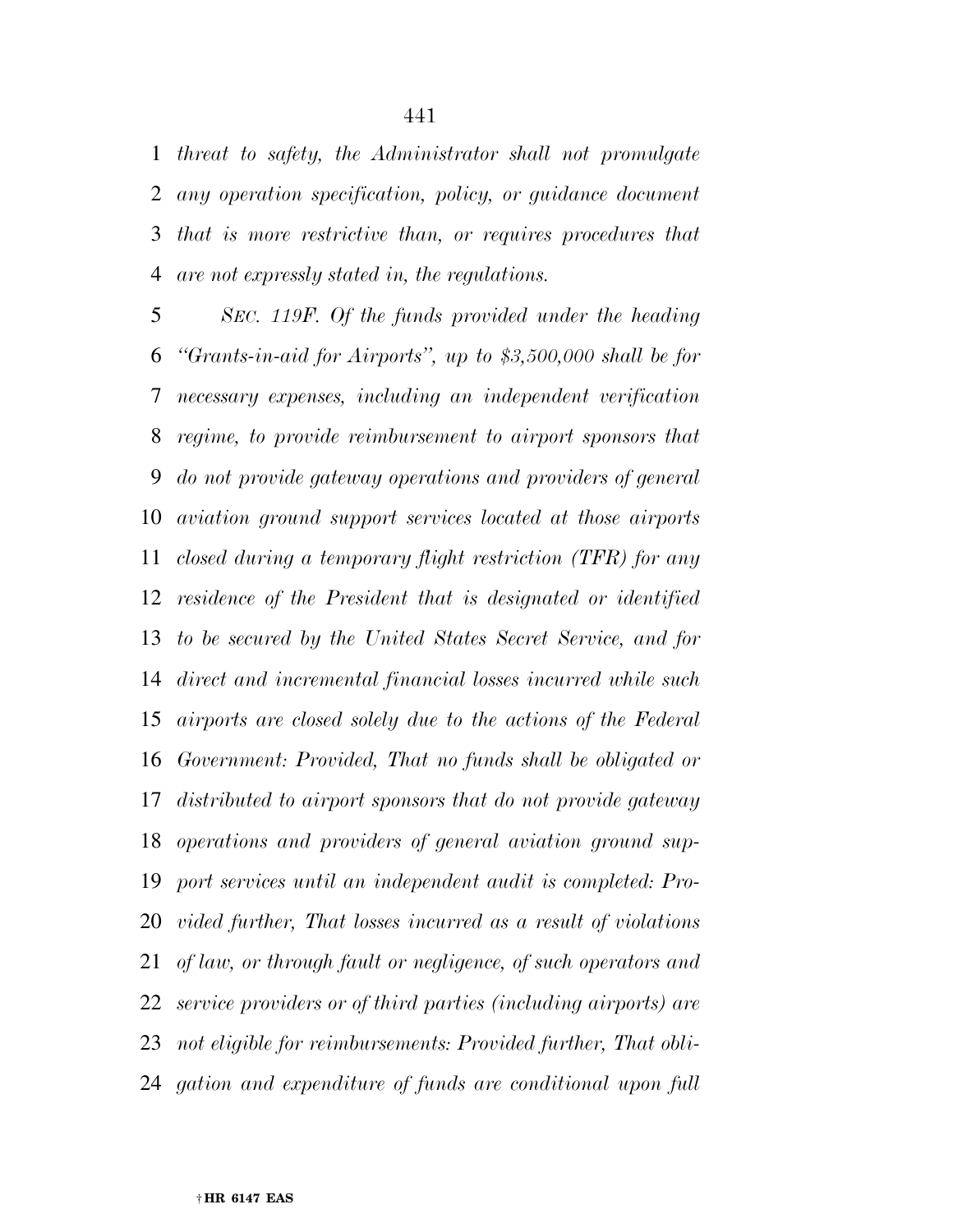*release of the United States Government for all claims for financial losses resulting from such actions.* 

*REPORT ON NEXTGEN IMPLEMENTATION*

 *SEC. 119G. (a) IN GENERAL.—Not later than 1 year after the date of enactment of this Act, the Administrator shall submit to Congress a report on the implementation of NextGen at commercial service airports in the United States.* 

 *(b) ELEMENTS.—The report required by subsection (a) shall include the following:* 

 *(1) The number and percentage of commercial service airports in the United States that have fully implemented NextGen.* 

 *(2) The percentage completion of NextGen imple- mentation at each commercial service airport in the United States.* 

 *(c) DEVELOPMENT OF STANDARD TO DETERMINE PER-CENTAGE IMPLEMENTATION OF NEXTGEN.—* 

 *(1) IN GENERAL.—The Administrator shall de- velop a standard for determining under subsection (b)(2) the percentage completion of NextGen imple- mentation at commercial service airports in the United States based on factors that may include an accounting of efficiency benefits achieved, the degree of*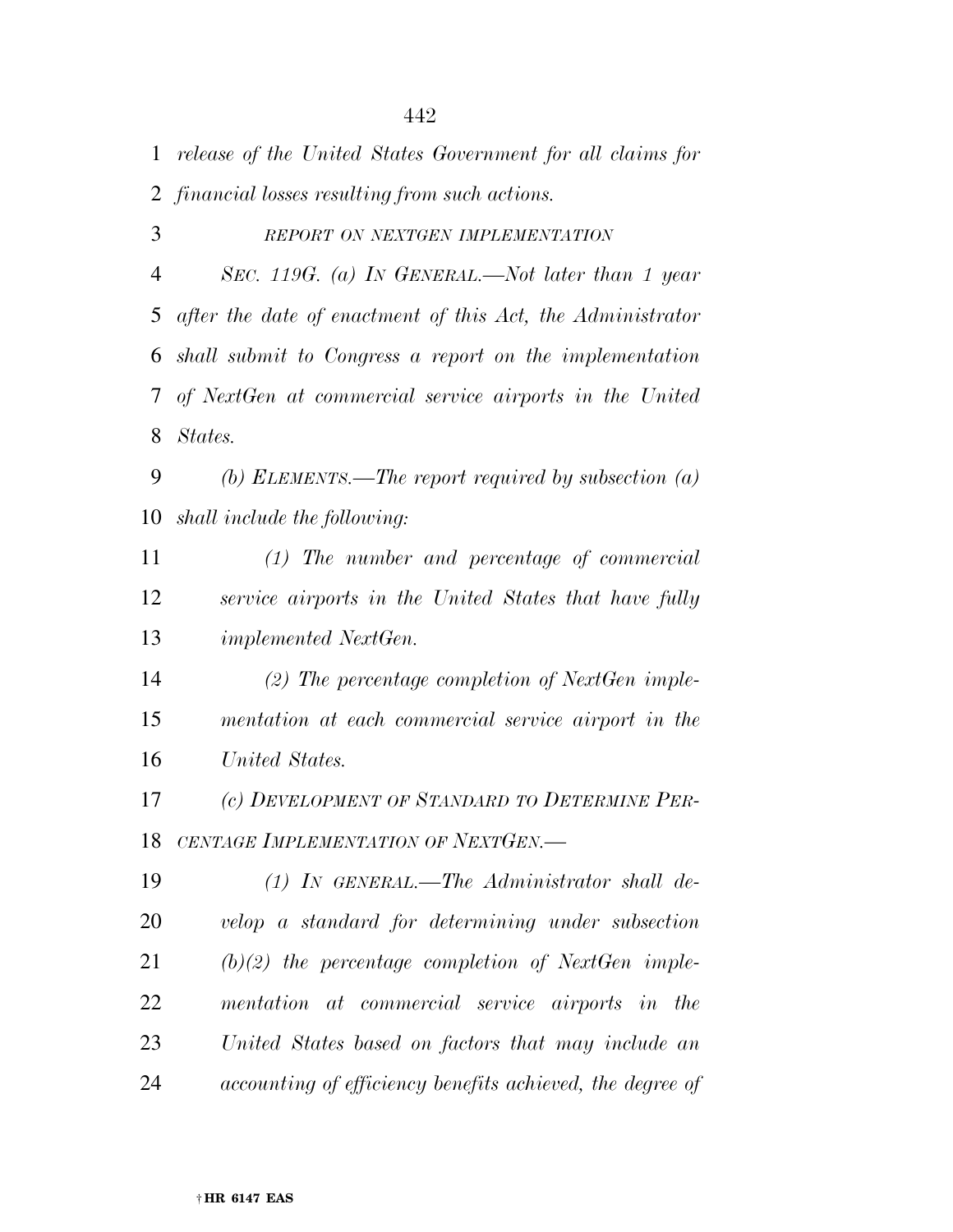| $\mathbf{1}$   | NextGen technology and infrastructure installed, and           |
|----------------|----------------------------------------------------------------|
| $\overline{2}$ | the extent of controller training on NextGen.                  |
| 3              | (2) INCLUSION IN REPORT.—The Administrator                     |
| $\overline{4}$ | shall include in the report submitted under subsection         |
| 5              | (a) the standard developed under paragraph $(1)$ .             |
| 6              | (d) DEFINITIONS.—In this section:                              |
| 7              | ADMINISTRATOR.—The term "Adminis-<br>(1)                       |
| 8              | trator" means the Administrator of the Federal Avia-           |
| 9              | tion Administration.                                           |
| 10             | $(2)$ NEXTGEN.—The term "NextGen" means the                    |
| 11             | Next Generation Air Transportation System.                     |
| 12             | FEDERAL HIGHWAY ADMINISTRATION                                 |
| 13             | LIMITATION ON ADMINISTRATIVE EXPENSES                          |
| 14             | (HIGHWAY TRUST FUND)                                           |
| 15             | (INCLUDING TRANSFER OF FUNDS)                                  |
| 16             | Not to exceed $$446,444,304,$ together with advances           |
| 17             | and reimbursements received by the Federal Highway Ad-         |
|                | 18 ministration, shall be obligated for necessary expenses for |
| 19             | administration and operation of the Federal Highway Ad-        |
| 20             | ministration. In addition, $$3,248,000$ shall be transferred   |
| 21             | to the Appalachian Regional Commission in accordance           |
| 22             | with section $104(a)$ of title 23, United States Code.         |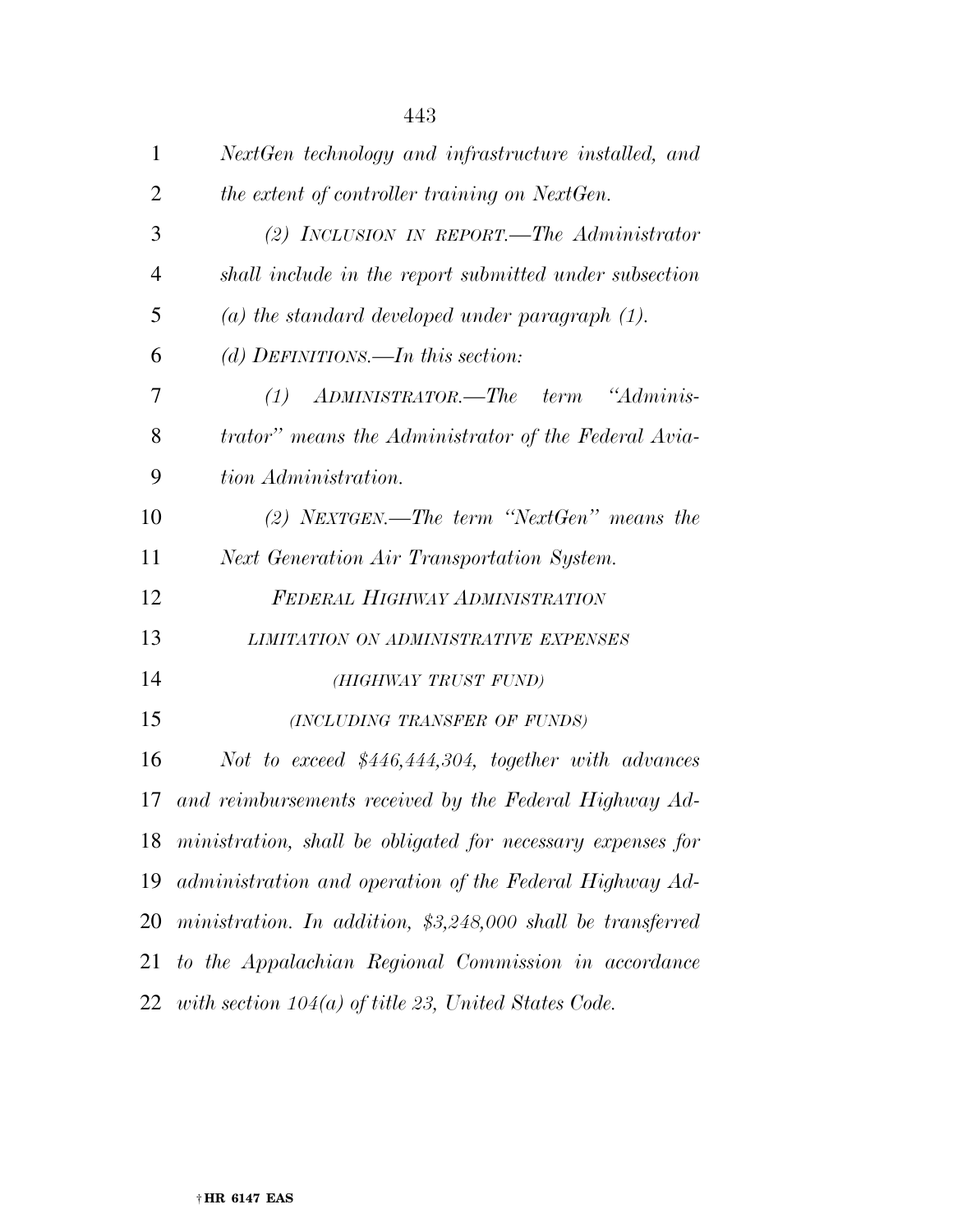| $\mathbf{1}$   | FEDERAL-AID HIGHWAYS                                          |
|----------------|---------------------------------------------------------------|
| $\overline{2}$ | (LIMITATION ON OBLIGATIONS)                                   |
| 3              | (HIGHWAY TRUST FUND)                                          |
| $\overline{4}$ | Funds available for the implementation or execution           |
| 5              | of Federal-aid highway and highway safety construction        |
| 6              | programs authorized under titles 23 and 49, United States     |
| 7              | Code, and the provisions of the Fixing America's Surface      |
| 8              | Transportation Act shall not exceed total obligations of      |
| 9              | $$45,268,596,000$ for fiscal year 2019: Provided, That the    |
| 10             | Secretary may collect and spend fees, as authorized by title  |
| 11             | 23, United States Code, to cover the costs of services of ex- |
| 12             | pert firms, including counsel, in the field of municipal and  |
| 13             | project finance to assist in the underwriting and servicing   |
| 14             | of Federal credit instruments and all or a portion of the     |
| 15             | costs to the Federal Government of servicing such credit in-  |
| 16             | struments: Provided further, That such fees are available     |
| 17             | until expended to pay for such costs: Provided further, That  |
| 18             | such amounts are in addition to administrative expenses       |
| 19             | that are also available for such purpose, and are not subject |
| 20             | to any obligation limitation or the limitation on adminis-    |
| 21             | trative expenses under section 608 of title 23, United States |
| 22             | Code.                                                         |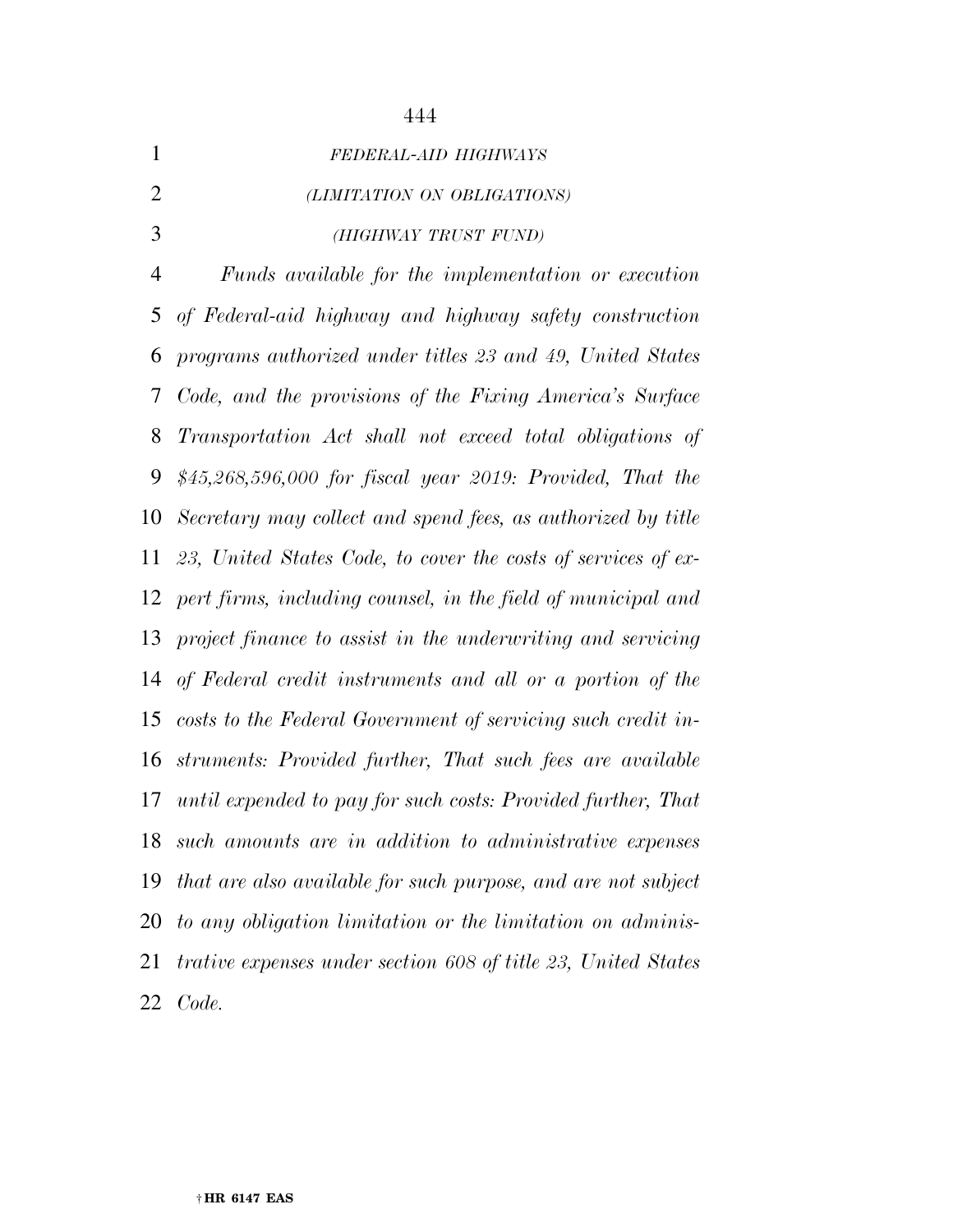| $\mathbf{1}$   | (LIQUIDATION OF CONTRACT AUTHORIZATION)                                    |
|----------------|----------------------------------------------------------------------------|
| $\overline{2}$ | (HIGHWAY TRUST FUND)                                                       |
| 3              | For the payment of obligations incurred in carrying                        |
| 4              | out Federal-aid highway and highway safety construction                    |
| 5              | programs authorized under title 23, United States Code,                    |
| 6              | $$46,007,596,000$ derived from the Highway Trust Fund                      |
| 7              | (other than the Mass Transit Account), to remain available                 |
| 8              | until expended.                                                            |
| 9              | HIGHWAY INFRASTRUCTURE PROGRAMS                                            |
| 10             | There is hereby appropriated to the Secretary of                           |
| 11             | $Transportation$ $$3,300,000,000$ : Provided,<br><i>That</i><br><i>the</i> |
| 12             | amounts made available under this heading shall be derived                 |
|                | 13 from the general fund, shall be in addition to any funds                |
| 14             | provided for fiscal year 2019 in this or any other Act for                 |
| 15             | "Federal-aid Highways" under chapter 1 of title 23, United                 |
| 16             | States Code, and shall not affect the distribution or amount               |
| 17             | of funds provided in any other Act: Provided further, That                 |
|                | 18 section $1101(b)$ of Public Law $114-94$ shall apply to funds           |
| 19             | made available under this heading: Provided further, That                  |
|                | 20 of the funds made available under this heading,                         |
| 21             | $$2,389,200,000$ shall be set aside for activities eligible under          |
| 22             | section $133(b)(1)(A)$ of title 23, United States Code,                    |
|                | 23 $$15,800,000$ shall be set aside for activities eligible under          |
| 24             | the Puerto Rico Highway Program as described in section                    |
|                | 25 $165(b)(2)(C)$ of such title, \$5,000,000 shall be set aside for        |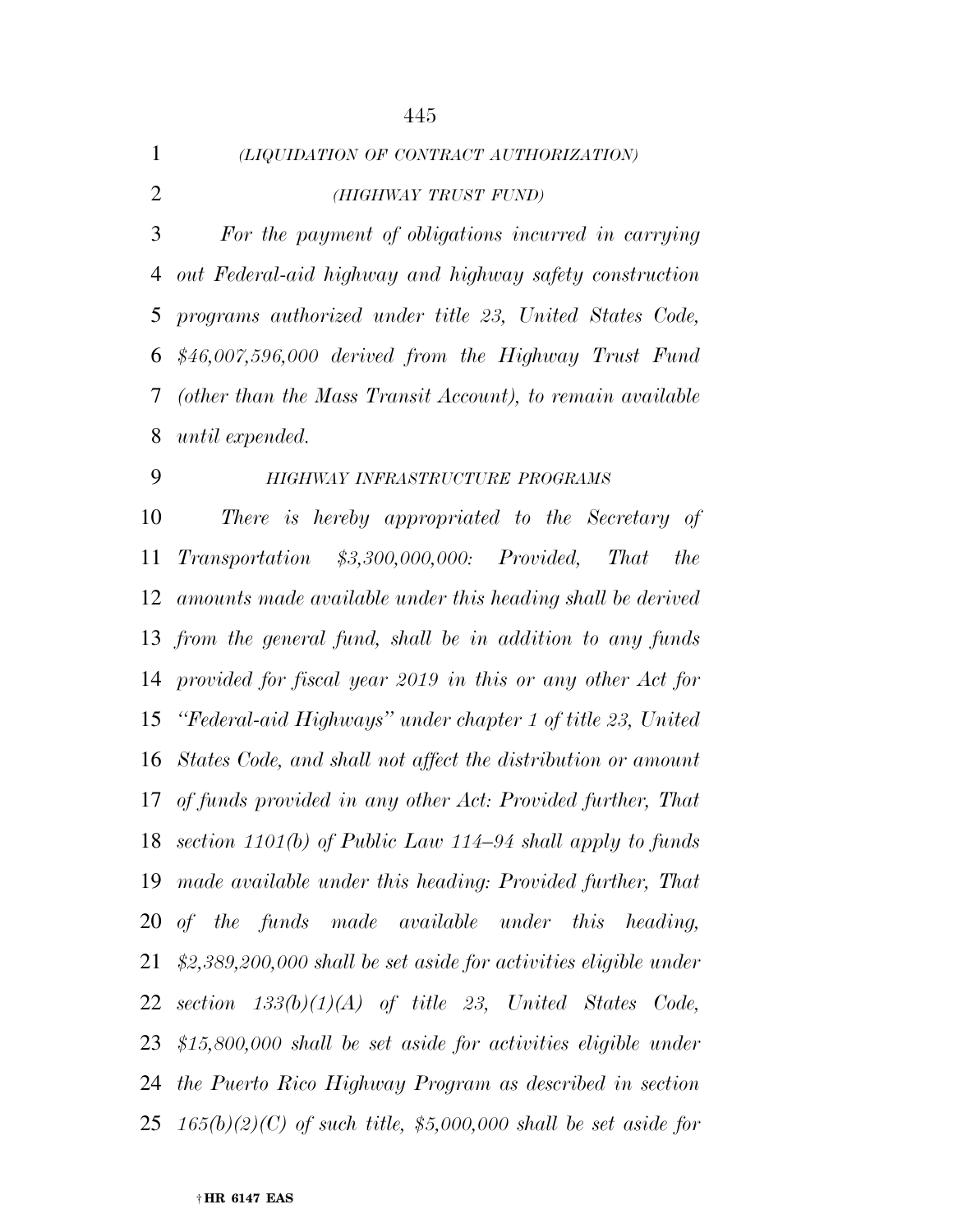*activities eligible under the Territorial Highway Program, as described in section 165(c)(6) of such title, \$90,000,000 shall be set aside for the elimination of hazards and instal- lation of protective devices at railway-highway crossings, as described in section 130(e)(1)(A) of such title, and \$800,000,000 shall be set aside for a bridge replacement and rehabilitation program for States: Provided further, That for purposes of this heading, the term ''State'' means any of the 50 States or the District of Columbia: Provided fur- ther, That the funds made available under this heading for activities eligible under section 133(b)(1)(A) of title 23, United States Code, shall be suballocated in the manner de- scribed in section 133(d) of such title, except that the set- aside described in section 133(h) of such title shall not apply to funds made available under this heading: Provided further, That the funds made available under this heading for (1) activities eligible under section 133(b)(1)(A) of such title (2) the elimination of hazards and installation of pro- tective devices at railway-highway crossings, and (3) a bridge replacement and rehabilitation program shall be ad- ministered as if apportioned under chapter 1 of such title and shall remain available through September 30, 2022: Provided further, That the funds made available under this heading for activities eligible under section 133(b)(1)(A) of title 23, United States Code, shall be apportioned to the*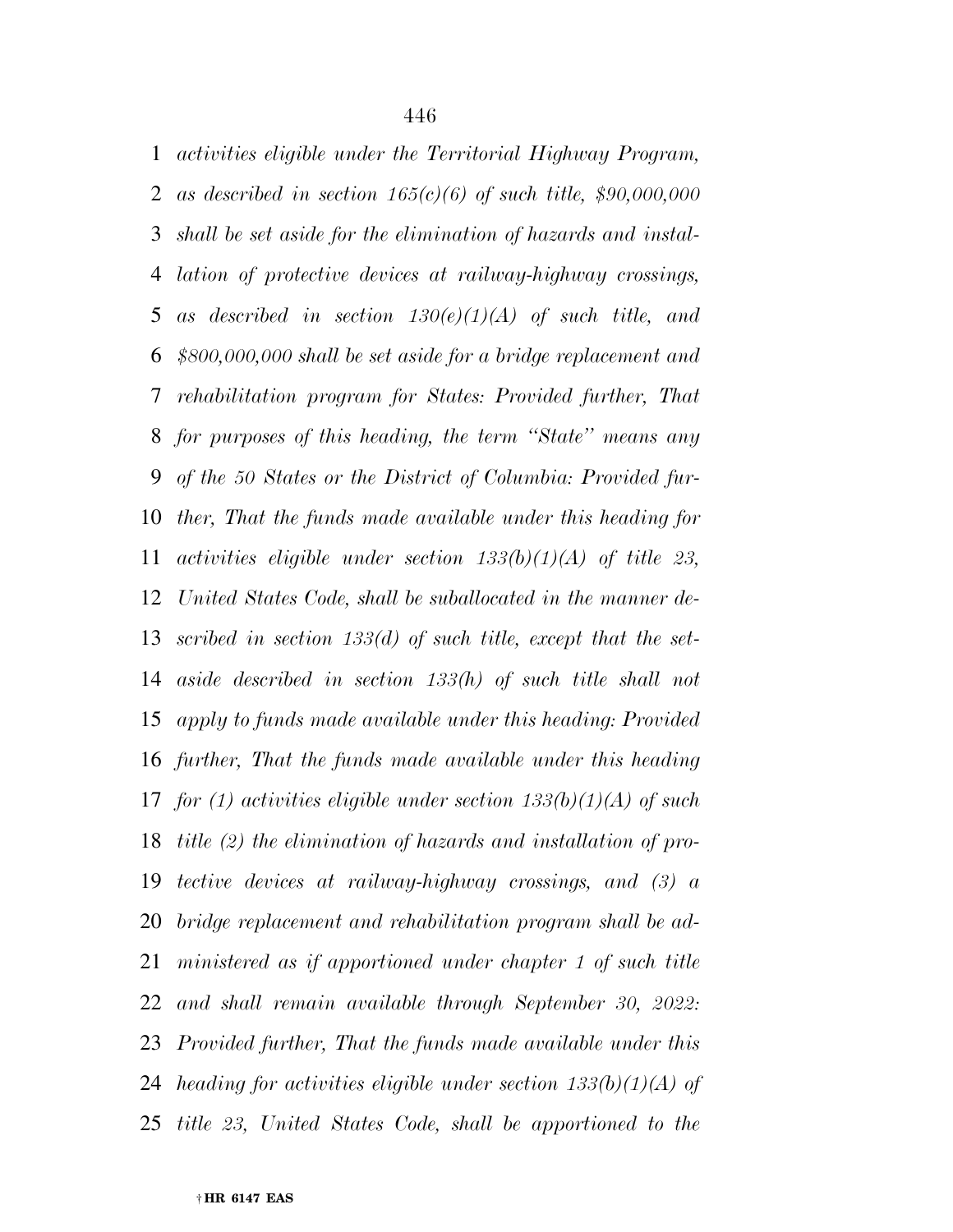*States in the same ratio as the obligation limitation for fiscal year 2019 is distributed among the States in section 120(a)(5) of this Act: Provided further, That, except as pro- vided in the following proviso, the funds made available under this heading for activities eligible under the Puerto Rico Highway Program and activities eligible under the Territorial Highway Program shall be administered as if allocated under sections 165(b) and 165(c), respectively, of such title and shall remain available through September 30, 2022: Provided further, That the funds made available under this heading for activities eligible under the Puerto Rico Highway Program shall not be subject to the require- ments of sections 165(b)(2)(A) or 165(b)(2)(B) of such title: Provided further, That the funds made available under this heading for the elimination of hazards and installation of protective devices at railway-highway crossings shall be ap- portioned to the States as described in sections 130(f)(1) and (f)(2) of such title: Provided further, That at least one- half of the funds made available to a State under this head- ing for the elimination of hazards and installation of pro- tective devices at railway-highway crossings shall be avail- able for the installation of protective devices at railway- highway crossings: Provided further, That the funds made available under this heading for the elimination of hazards and installation of protective devices at railway-highway*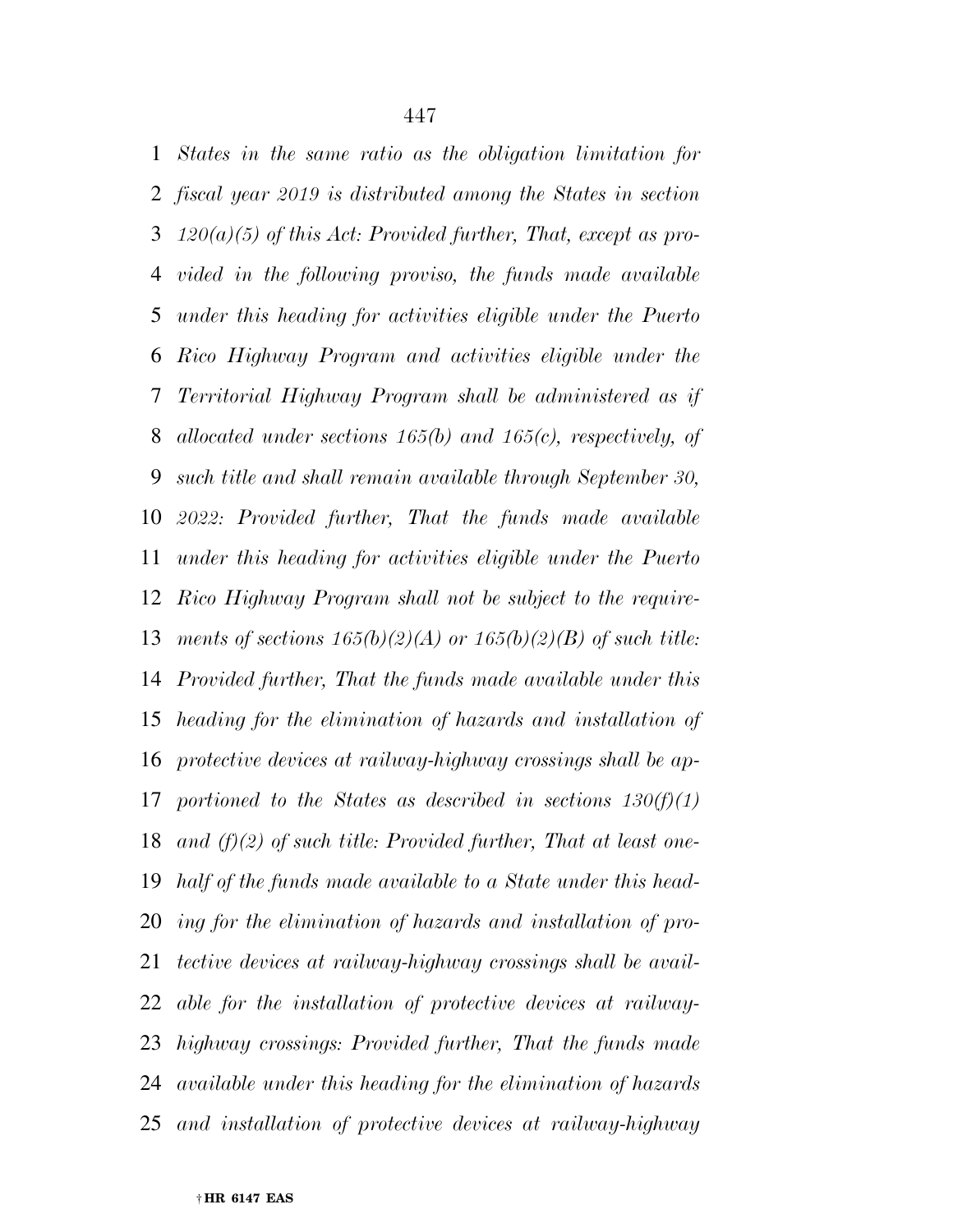*crossings shall be subject to the special rule described in sec- tion 130(e)(2) of such title: Provided further, That projects carried out with funds made available under this heading for the elimination of hazards and installation of protective devices at railway-highway crossings shall be (1) subject to sections 130(b), (c), and (j) of such title, (2) included in the annual report described in section 130(g) of such title, and (3) subject to the Federal share requirement described in section 130(f)(3) of such title: Provided further, That the funds made available under this heading for the elimination of hazards and installation of protective devices at railway- highway crossings shall be (1) available for matching, as described in section 130(h) of such title, subject to the re- quirements of such section, (2) available for incentive pay- ments, as described in section 130(i) of such title, subject to the requirements of such section, and (3) subject to the limitation in section 130(k) of such title: Provided further, That the funds made available under this heading for a bridge replacement and rehabilitation program shall be used for highway bridge replacement or rehabilitation projects on public roads: Provided further, That except as provided in the following proviso the funds made available under this heading for a bridge replacement and rehabilita- tion program shall be used in areas of a State that have a population of 200,000 or fewer individuals: Provided fur-*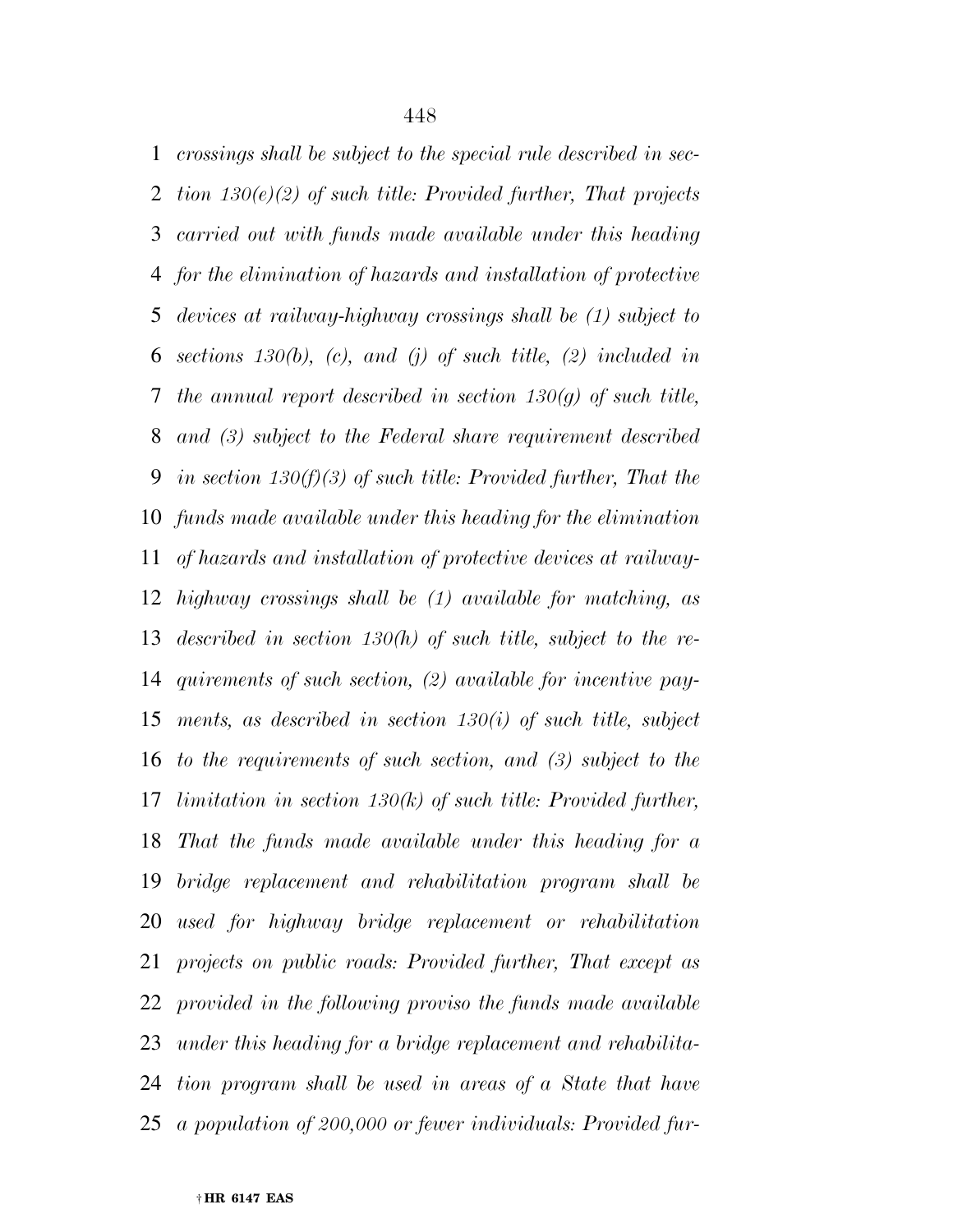*ther, That if a State has no bridges located in areas with a population of 200,000 or fewer individuals, or if a State has no bridge replacement or rehabilitation needs in areas of the State with a population of 200,000 or fewer individ- uals, the funds made available under this heading for a bridge replacement and rehabilitation program may be used for highway bridge replacement or rehabilitation projects on public roads in any area of the State: Provided further, That the Secretary shall distribute funds made available under this heading for the bridge replacement and rehabili- tation program to each State by the proportion that the percentage of total deck area of bridges classified as in poor condition in each State bears to the sum of the percentages of total deck area of bridges classified as in poor condition in all States: Provided further, That for purposes of this heading for the bridge replacement and rehabilitation pro- gram, the Secretary shall (1) calculate population based on the latest available data from the decennial census con- ducted under section 141(a) of title 13, United States Code, and (2) calculate the percentages of total deck area of bridges classified as in poor condition based on the National Bridge Inventory as of December 31, 2017.*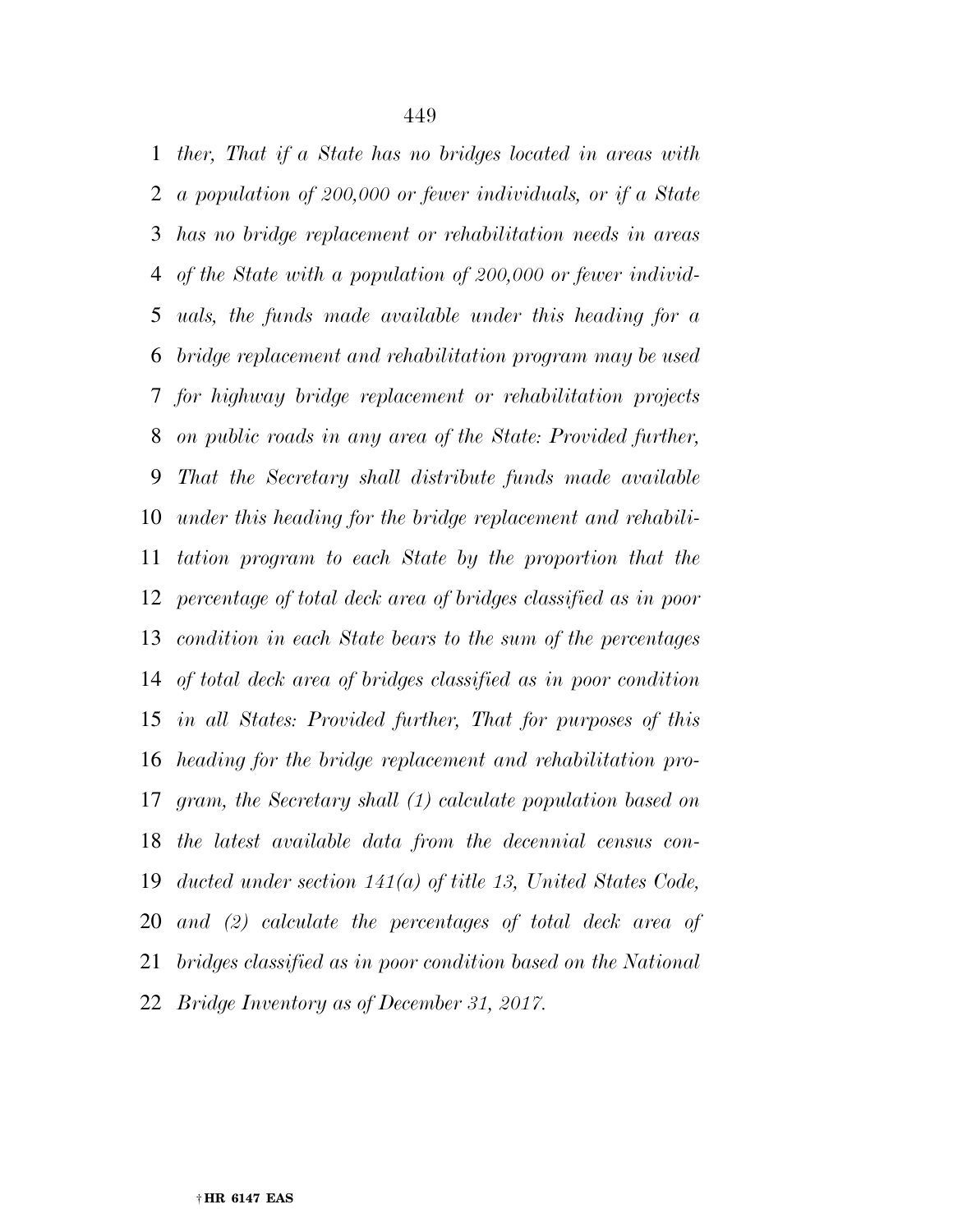| 1              | ADMINISTRATIVE PROVISIONS-FEDERAL HIGHWAY            |
|----------------|------------------------------------------------------|
| $\overline{2}$ | <b>ADMINISTRATION</b>                                |
| 3              | SEC. 120. (a) For fiscal year 2019, the Secretary of |
| 4              | Transportation shall-                                |
| 5              | $(1)$ not distribute from the obligation limitation  |
| 6              | for Federal-aid highways—                            |
| 7              | $(A)$ amounts authorized for administrative          |
| 8              | expenses and programs by section $104(a)$ of title   |
| 9              | 23, United States Code; and                          |
| 10             | (B) amounts authorized for the Bureau of             |
| 11             | Transportation Statistics;                           |
| 12             | $(2)$ not distribute an amount from the obligation   |
| 13             | limitation for Federal-aid highways that is equal to |
| 14             | the unobligated balance of amounts-                  |
| 15             | $(A)$ made available from the Highway Trust          |
| 16             | Fund (other than the Mass Transit Account) for       |
| 17             | Federal-aid highway and highway safety con-          |
| 18             | struction programs for previous fiscal years the     |
| 19             | funds for which are allocated by the Secretary       |
| 20             | (or apportioned by the Secretary under sections)     |
| 21             | 202 or 204 of title 23, United States Code); and     |
| 22             | $(B)$ for which obligation limitation was            |
| 23             | provided in a previous fiscal year;                  |
| 24             | $(3)$ determine the proportion that—                 |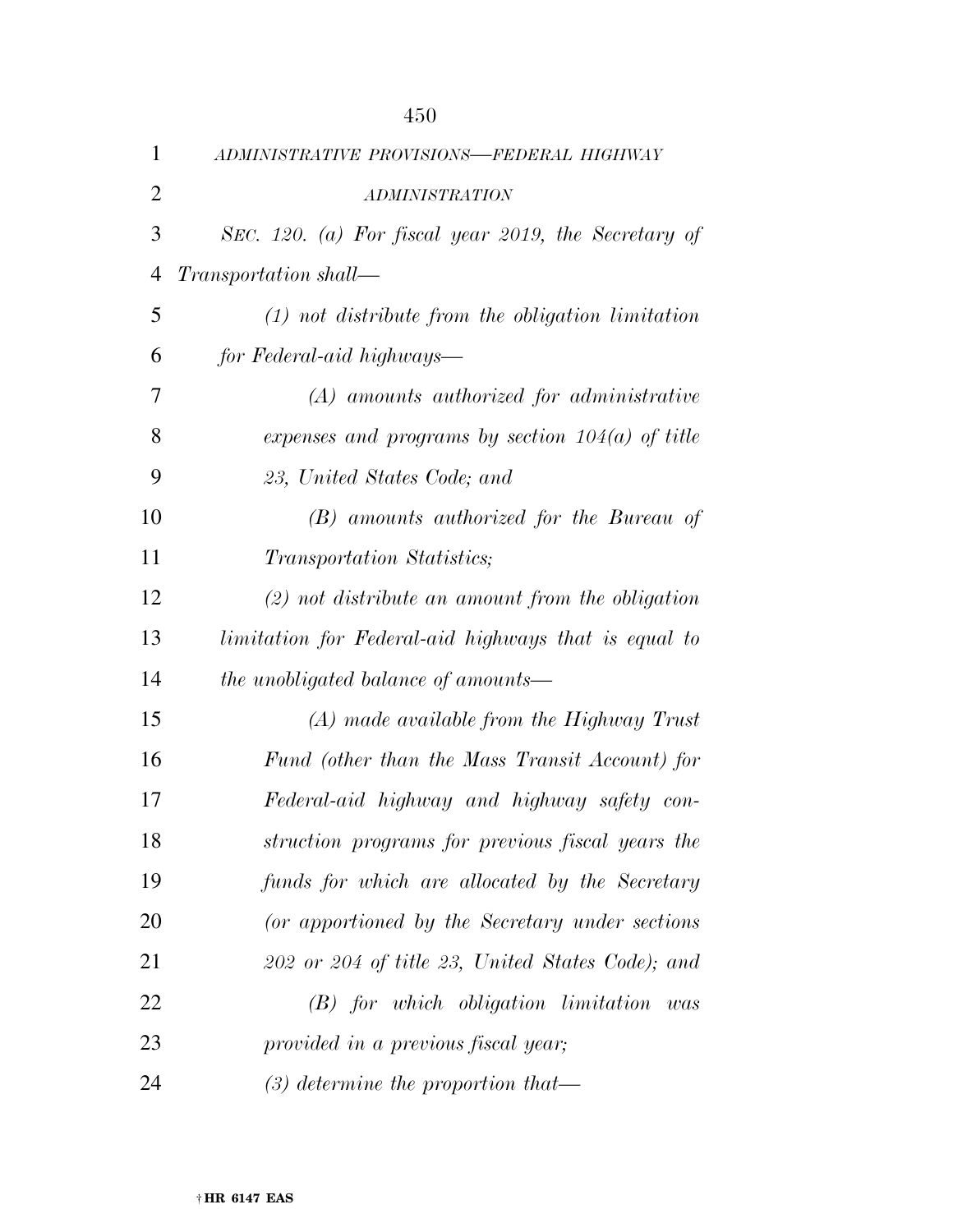| $\mathbf{1}$   | $(A)$ the obligation limitation for Federal-aid             |
|----------------|-------------------------------------------------------------|
| $\overline{2}$ | highways, less the aggregate of amounts not dis-            |
| 3              | tributed under paragraphs $(1)$ and $(2)$ of this           |
| $\overline{4}$ | subsection; bears to                                        |
| 5              | $(B)$ the total of the sums authorized to be                |
| 6              | appropriated for the Federal-aid highway and                |
| 7              | highway safety construction programs (other                 |
| 8              | than sums authorized to be appropriated for pro-            |
| 9              | visions of law described in paragraphs $(1)$                |
| 10             | through $(11)$ of subsection $(b)$ and sums author-         |
| 11             | ized to be appropriated for section 119 of title            |
| 12             | 23, United States Code, equal to the amount re-             |
| 13             | ferred to in subsection $(b)(12)$ for such fiscal           |
| 14             | year), less the aggregate of the amounts not dis-           |
| 15             | tributed under paragraphs $(1)$ and $(2)$ of this           |
| 16             | subsection;                                                 |
| 17             | $(4)$ distribute the obligation limitation for Fed-         |
| 18             | eral-aid highways, less the aggregate amounts not dis-      |
| 19             | tributed under paragraphs $(1)$ and $(2)$ , for each of the |
| 20             | programs (other than programs to which paragraph            |
| 21             | $(1)$ applies) that are allocated by the Secretary under    |
| 22             | the Fixing America's Surface Transportation Act and         |
| 23             | title 23, United States Code, or apportioned by the         |
| 24             | Secretary under sections 202 or 204 of that title, by       |
| 25             | multiplying                                                 |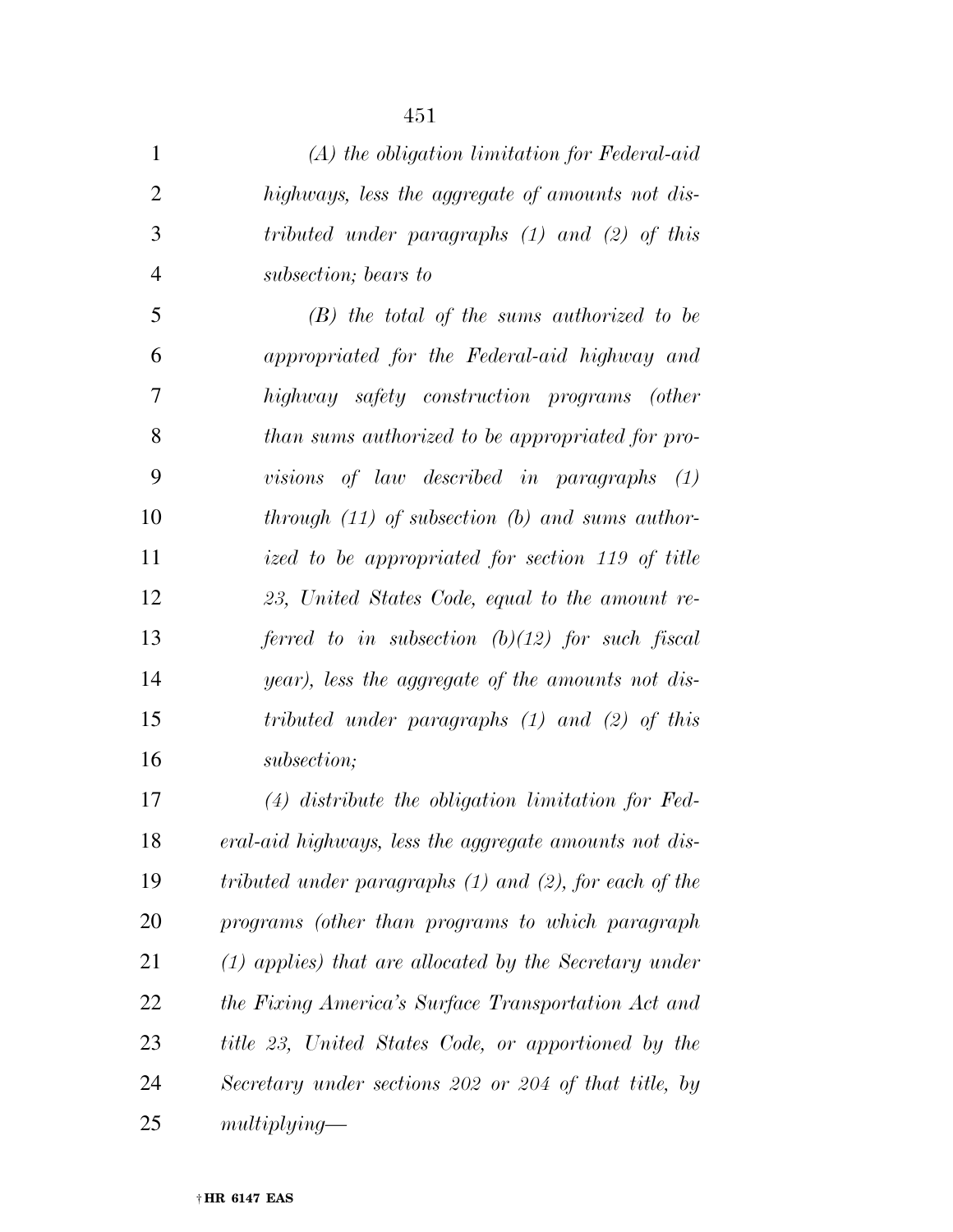| $\mathbf{1}$   | $(A)$ the proportion determined under para-             |
|----------------|---------------------------------------------------------|
| $\overline{2}$ | graph $(3)$ ; by                                        |
| 3              | $(B)$ the amounts authorized to be appro-               |
| $\overline{4}$ | priated for each such program for such fiscal           |
| 5              | year; and                                               |
| 6              | $(5)$ distribute the obligation limitation for Fed-     |
| 7              | eral-aid highways, less the aggregate amounts not dis-  |
| 8              | tributed under paragraphs (1) and (2) and the           |
| 9              | amounts distributed under paragraph (4), for Fed-       |
| 10             | eral-aid highway and highway safety construction        |
| 11             | programs that are apportioned by the Secretary          |
| 12             | under title 23, United States Code, (other than the     |
| 13             | amounts apportioned for the National Highway Per-       |
| 14             | formance Program in section 119 of title 23, United     |
| 15             | States Code, that are exempt from the limitation        |
| 16             | under subsection $(b)(12)$ and the amounts appor-       |
| 17             | tioned under sections 202 and 204 of that title) in the |
| 18             | proportion that—                                        |
| 19             | $(A)$ amounts authorized to be appropriated             |
| 20             | for the programs that are apportioned under title       |
| 21             | 23, United States Code, to each State for such          |
| 22             | <i>fiscal year</i> ; bears to                           |
| 23             | $(B)$ the total of the amounts authorized to            |
| 24             | be appropriated for the programs that are ap-           |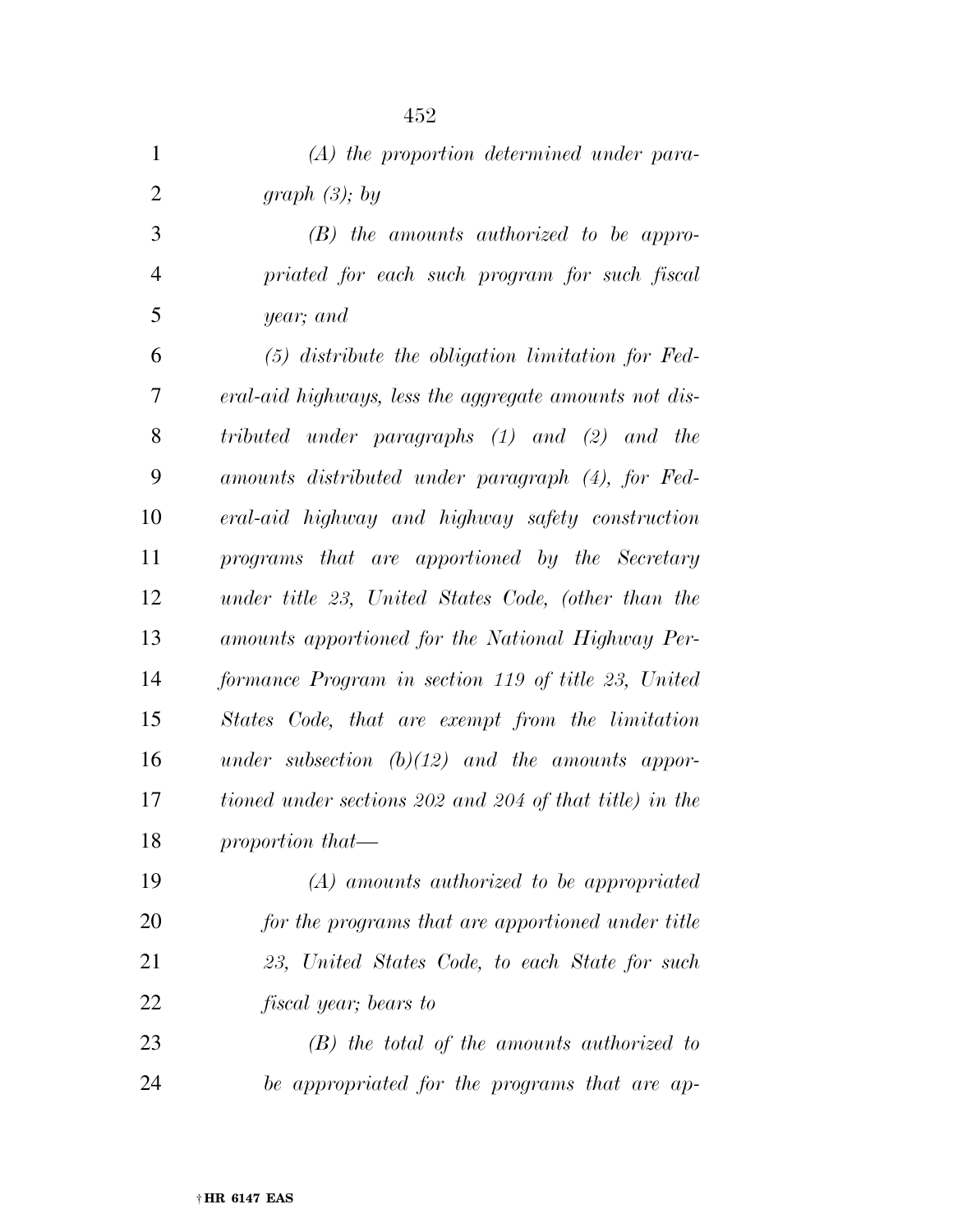| portioned under title 23, United States Code, to         |
|----------------------------------------------------------|
| all States for such fiscal year.                         |
| (b) EXCEPTIONS FROM OBLIGATION LIMITATION.-              |
| The obligation limitation for Federal-aid highways shall |
| not apply to obligations under or for-                   |
| $(1)$ section 125 of title 23, United States Code;       |
| $(2)$ section 147 of the Surface Transportation As-      |
| sistance Act of 1978 (23 U.S.C. 144 note; 92 Stat.       |
| 2714);                                                   |
| $(3)$ section 9 of the Federal-Aid Highway Act of        |
| 1981 (95 Stat. 1701);                                    |
| $(4)$ subsections $(b)$ and $(j)$ of section 131 of the  |
| Surface Transportation Assistance Act of 1982 (96        |
| Stat. 2119);                                             |
| $(5)$ subsections (b) and (c) of section 149 of the      |
| Surface Transportation and Uniform Relocation As-        |
| sistance Act of 1987 (101 Stat. 198);                    |
| $(6)$ sections 1103 through 1108 of the Intermodal       |
| Surface Transportation Efficiency Act of 1991 (105       |
| Stat. 2027);                                             |
| $(7)$ section 157 of title 23, United States Code        |
| (as in effect on June 8, 1998);                          |
|                                                          |
| $(8)$ section 105 of title 23, United States Code        |
|                                                          |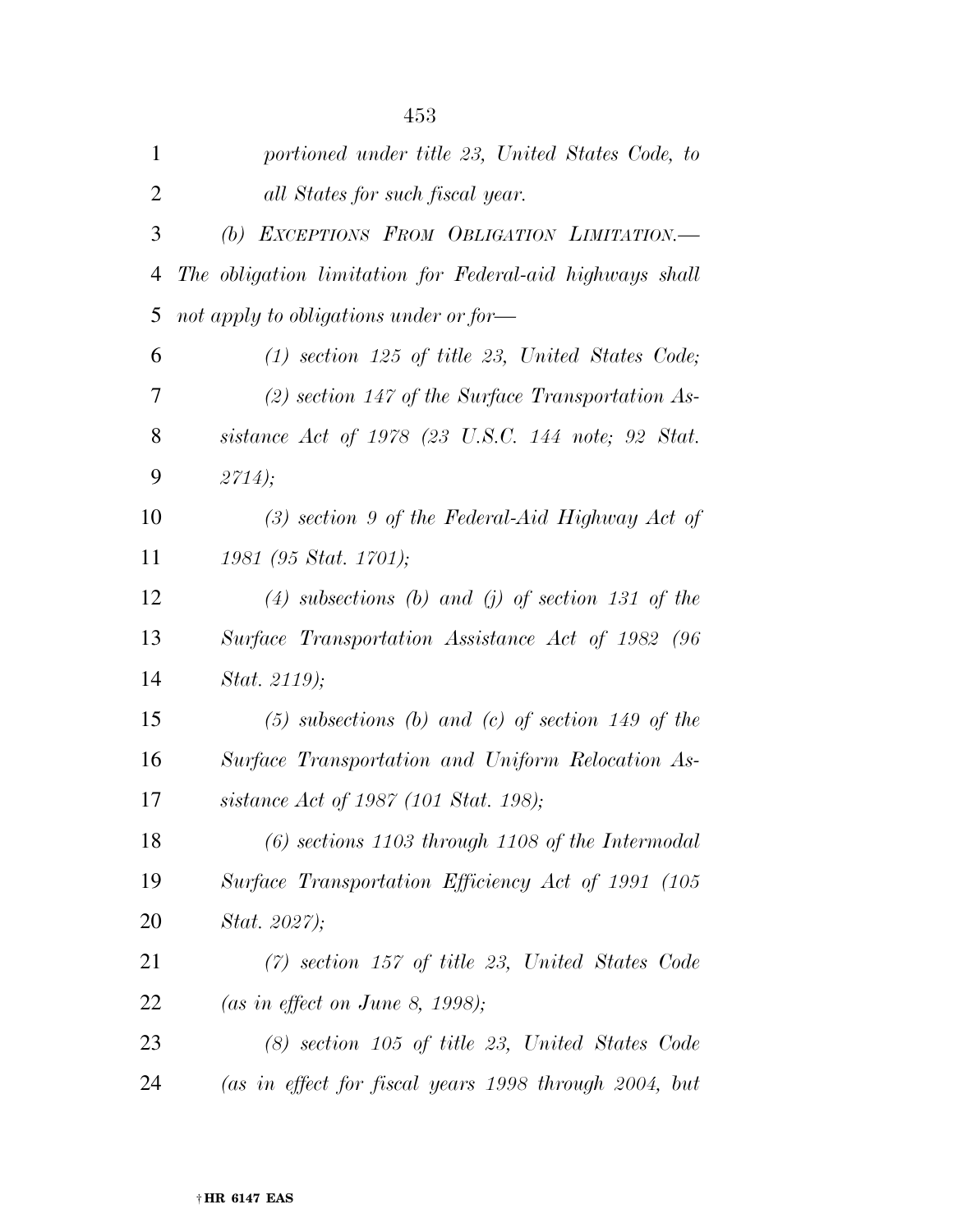*only in an amount equal to \$639,000,000 for each of those fiscal years);* 

 *(9) Federal-aid highway programs for which ob- ligation authority was made available under the Transportation Equity Act for the 21st Century (112 Stat. 107) or subsequent Acts for multiple years or to remain available until expended, but only to the ex- tent that the obligation authority has not lapsed or been used;* 

 *(10) section 105 of title 23, United States Code (as in effect for fiscal years 2005 through 2012, but only in an amount equal to \$639,000,000 for each of those fiscal years);* 

 *(11) section 1603 of SAFETEA–LU (23 U.S.C. 118 note; 119 Stat. 1248), to the extent that funds ob- ligated in accordance with that section were not sub- ject to a limitation on obligations at the time at which the funds were initially made available for ob-ligation; and* 

 *(12) section 119 of title 23, United States Code (but, for each of fiscal years 2013 through 2019, only in an amount equal to \$639,000,000).* 

 *(c) REDISTRIBUTION OF UNUSED OBLIGATION AU- THORITY.—Notwithstanding subsection (a), the Secretary shall, after August 1 of such fiscal year—*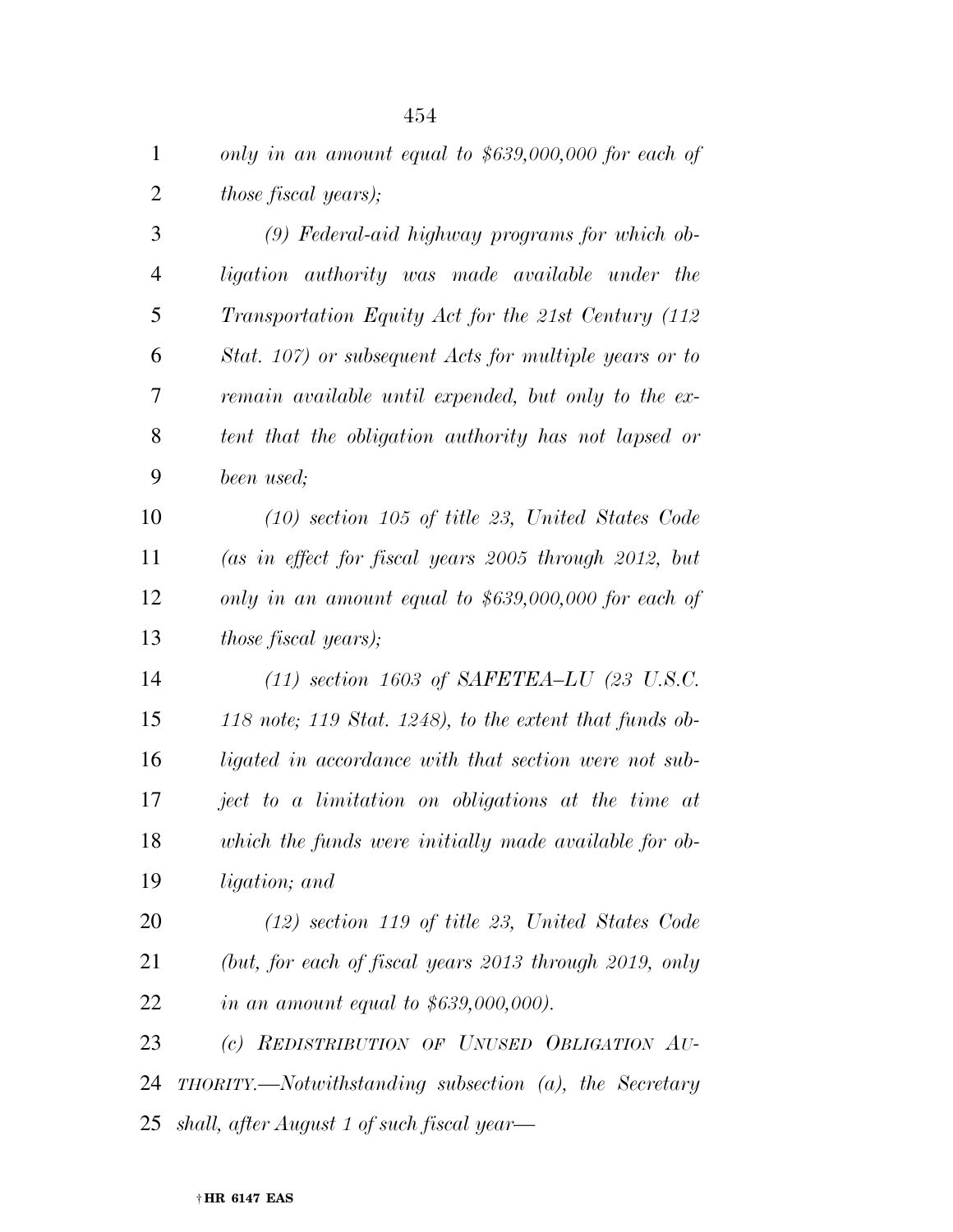| $\mathbf{1}$   | $(1)$ revise a distribution of the obligation limita-    |
|----------------|----------------------------------------------------------|
| $\overline{2}$ | tion made available under subsection (a) if an           |
| 3              | amount distributed cannot be obligated during that       |
| $\overline{4}$ | <i>fiscal year</i> ; and                                 |
| 5              | $(2)$ redistribute sufficient amounts to those States    |
| 6              | able to obligate amounts in addition to those pre-       |
| 7              | viously distributed during that fiscal year, giving pri- |
| 8              | ority to those States having large unobligated bal-      |
| 9              | ances of funds apportioned under sections 144 (as in     |
| 10             | effect on the day before the date of enactment of Pub-   |
| 11             | lic Law 112–141) and 104 of title 23, United States      |
| 12             | Code.                                                    |
| 13             | (d) APPLICABILITY OF OBLIGATION LIMITATIONS TO           |
| 14             | <b>TRANSPORTATION RESEARCH PROGRAMS.</b>                 |
| 15             | $(1)$ In GENERAL.—Except as provided in para-            |
| 16             | graph (2), the obligation limitation for Federal-aid     |
| 17             | highways shall apply to contract authority for trans-    |
| 18             | portation research programs carried out under—           |
| 19             | $(A)$ chapter 5 of title 23, United States               |
| 20             | Code; and                                                |
| 21             | (B) title VI of the Fixing America's Surface             |
| 22             | <i>Transportation Act.</i>                               |
| 23             | $(2)$ EXCEPTION.—Obligation authority<br>made            |
| 24             | $available$ under paragraph $(1)$ shall—                 |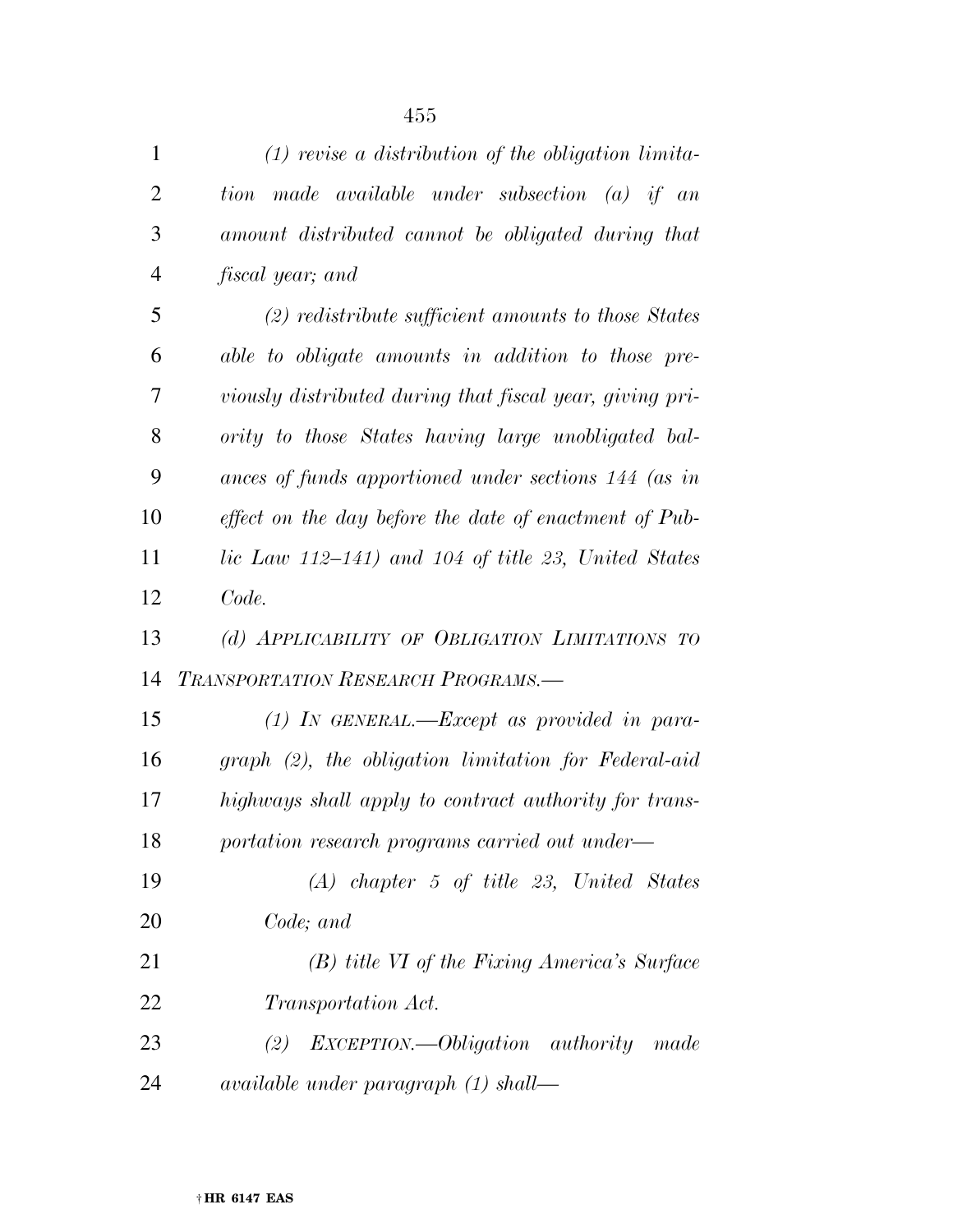| $\mathbf{1}$   | $(A)$ remain available for a period of 4 fiscal         |
|----------------|---------------------------------------------------------|
| $\overline{2}$ | years; and                                              |
| 3              | $(B)$ be in addition to the amount of any               |
| $\overline{4}$ | <i>limitation imposed on obligations for Federal-</i>   |
| 5              | aid highway and highway safety construction             |
| 6              | programs for future fiscal years.                       |
| 7              | REDISTRIBUTION OF CERTAIN AUTHORIZED<br>(e)             |
| 8              | $FUNDS$ .                                               |
| 9              | $(1)$ In GENERAL.—Not later than 30 days after          |
| 10             | the date of distribution of obligation limitation under |
| 11             | subsection (a), the Secretary shall distribute to the   |
| 12             | States any funds (excluding funds authorized for the    |
| 13             | program under section 202 of title 23, United States    |
| 14             | $Code)$ that—                                           |
| 15             | $(A)$ are authorized to be appropriated for             |
| 16             | such fiscal year for Federal-aid highway pro-           |
| 17             | grams; and                                              |
| 18             | (B) the Secretary determines will not be al-            |
| 19             | located to the States (or will not be apportioned       |
| 20             | to the States under section 204 of title 23,            |
| 21             | United States Code), and will not be available          |
| 22             | for obligation, for such fiscal year because of the     |
| 23             | imposition of any obligation limitation for such        |
| 24             | fiscal year.                                            |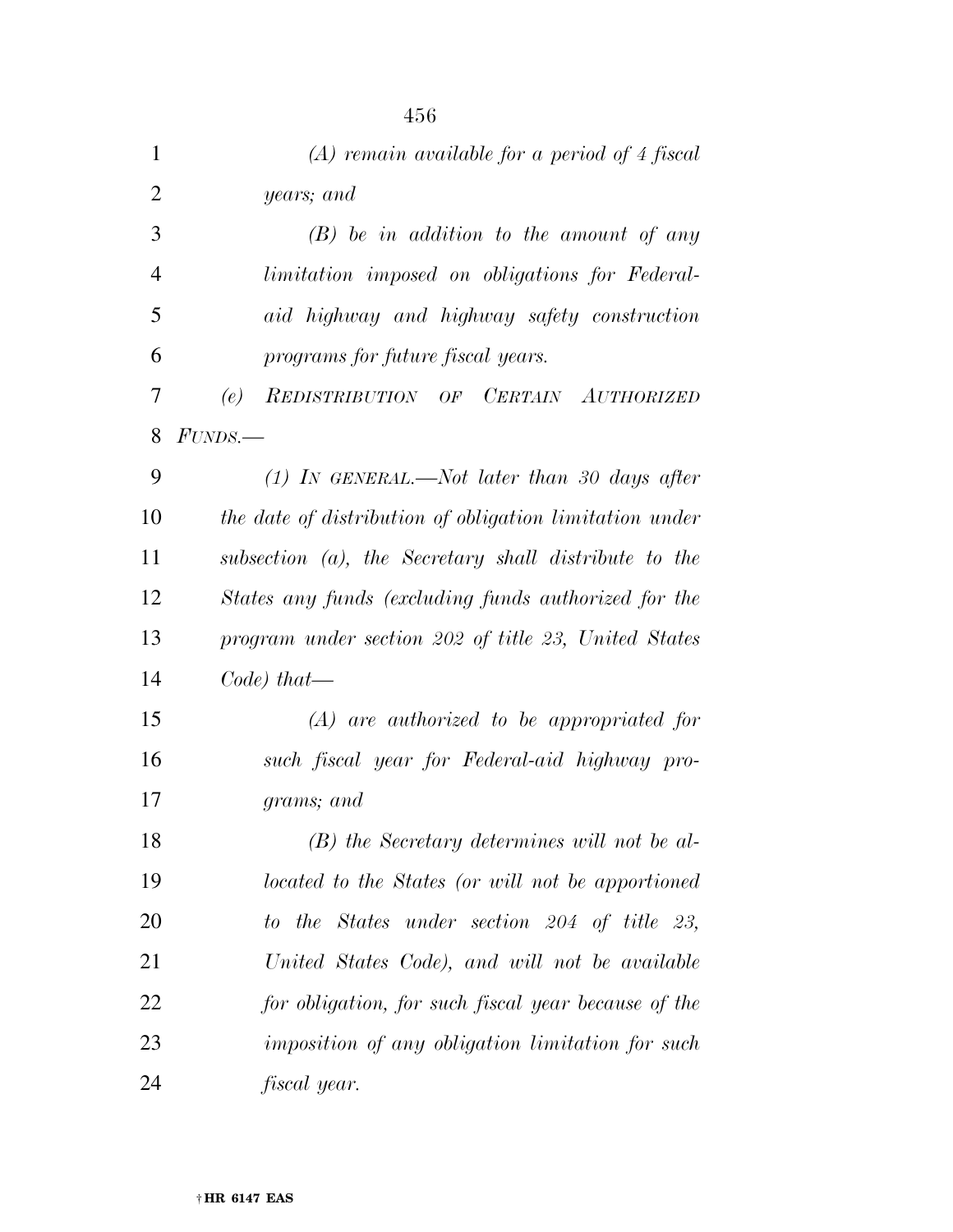*(2) RATIO.—Funds shall be distributed under paragraph (1) in the same proportion as the distribu- tion of obligation authority under subsection (a)(5). (3) AVAILABILITY.—Funds distributed to each State under paragraph (1) shall be available for any purpose described in section 133(b) of title 23, United States Code.* 

 *SEC. 121. Notwithstanding 31 U.S.C. 3302, funds re- ceived by the Bureau of Transportation Statistics from the sale of data products, for necessary expenses incurred pur- suant to chapter 63 of title 49, United States Code, may be credited to the Federal-aid highways account for the pur- pose of reimbursing the Bureau for such expenses: Provided, That such funds shall be subject to the obligation limitation for Federal-aid highway and highway safety construction programs.* 

 *SEC. 122. Not less than 15 days prior to waiving, under his or her statutory authority, any Buy America re- quirement for Federal-aid highways projects, the Secretary of Transportation shall make an informal public notice and comment opportunity on the intent to issue such waiver and the reasons therefor: Provided, That the Secretary shall pro- vide an annual report to the House and Senate Committees on Appropriations on any waivers granted under the Buy America requirements.*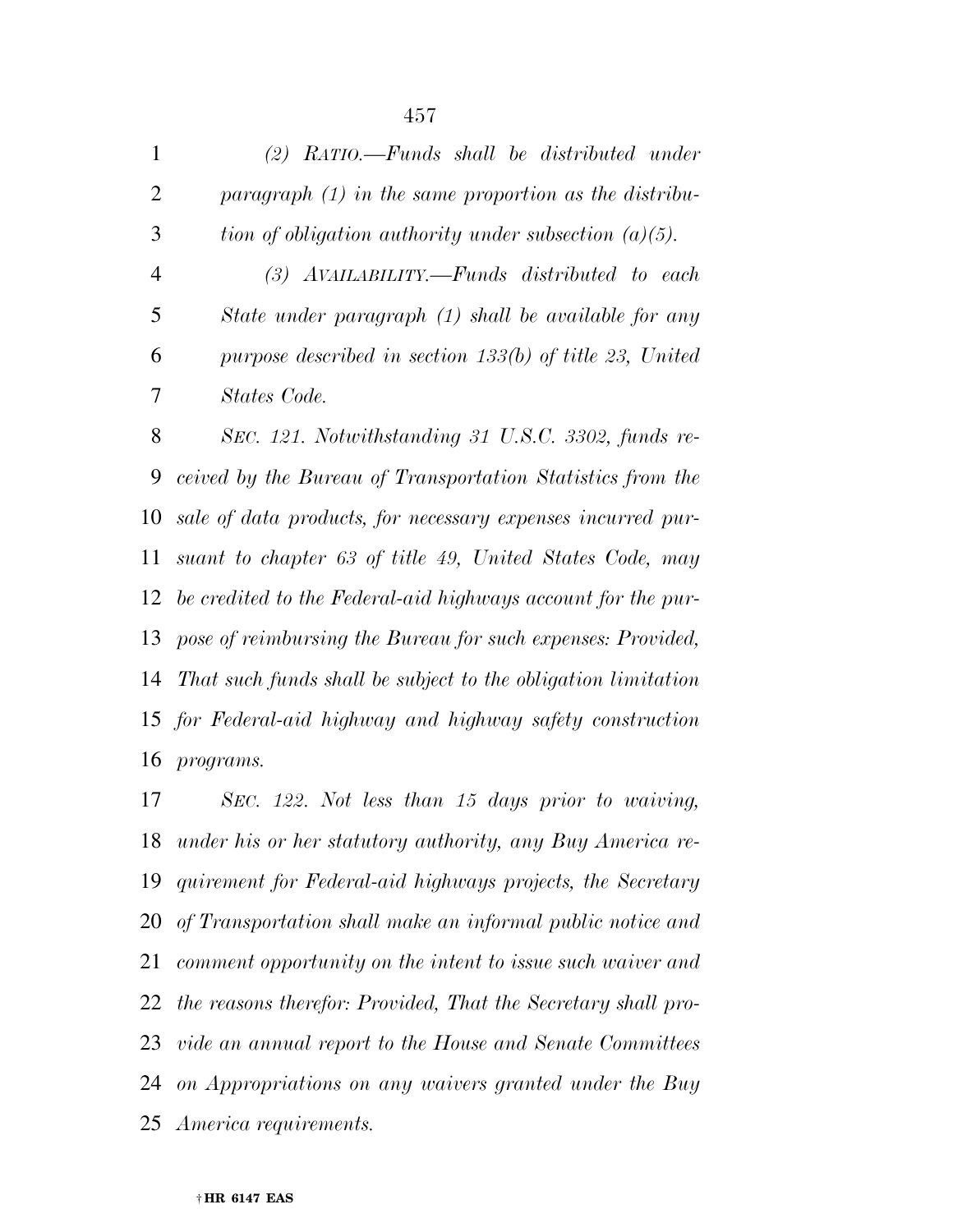*SEC. 123. None of the funds provided in this Act to the Department of Transportation may be used to provide credit assistance unless not less than 3 days before any ap- plication approval to provide credit assistance under sec- tions 603 and 604 of title 23, United States Code, the Sec- retary of Transportation provides notification in writing to the following committees: the House and Senate Commit- tees on Appropriations; the Committee on Environment and Public Works and the Committee on Banking, Housing and Urban Affairs of the Senate; and the Committee on Trans- portation and Infrastructure of the House of Representa- tives: Provided, That such notification shall include, but not be limited to, the name of the project sponsor; a description of the project; whether credit assistance will be provided as a direct loan, loan guarantee, or line of credit; and the amount of credit assistance.* 

 *SEC. 124. None of the funds in this Act may be used to make a grant for a project under section 117 of title 23, United States Code, unless the Secretary, at least 60 days before making a grant under that section, provides written notification to the House and Senate Committees on Appro- priations of the proposed grant, including an evaluation and justification for the project and the amount of the pro-posed grant award: Provided, That the written notification*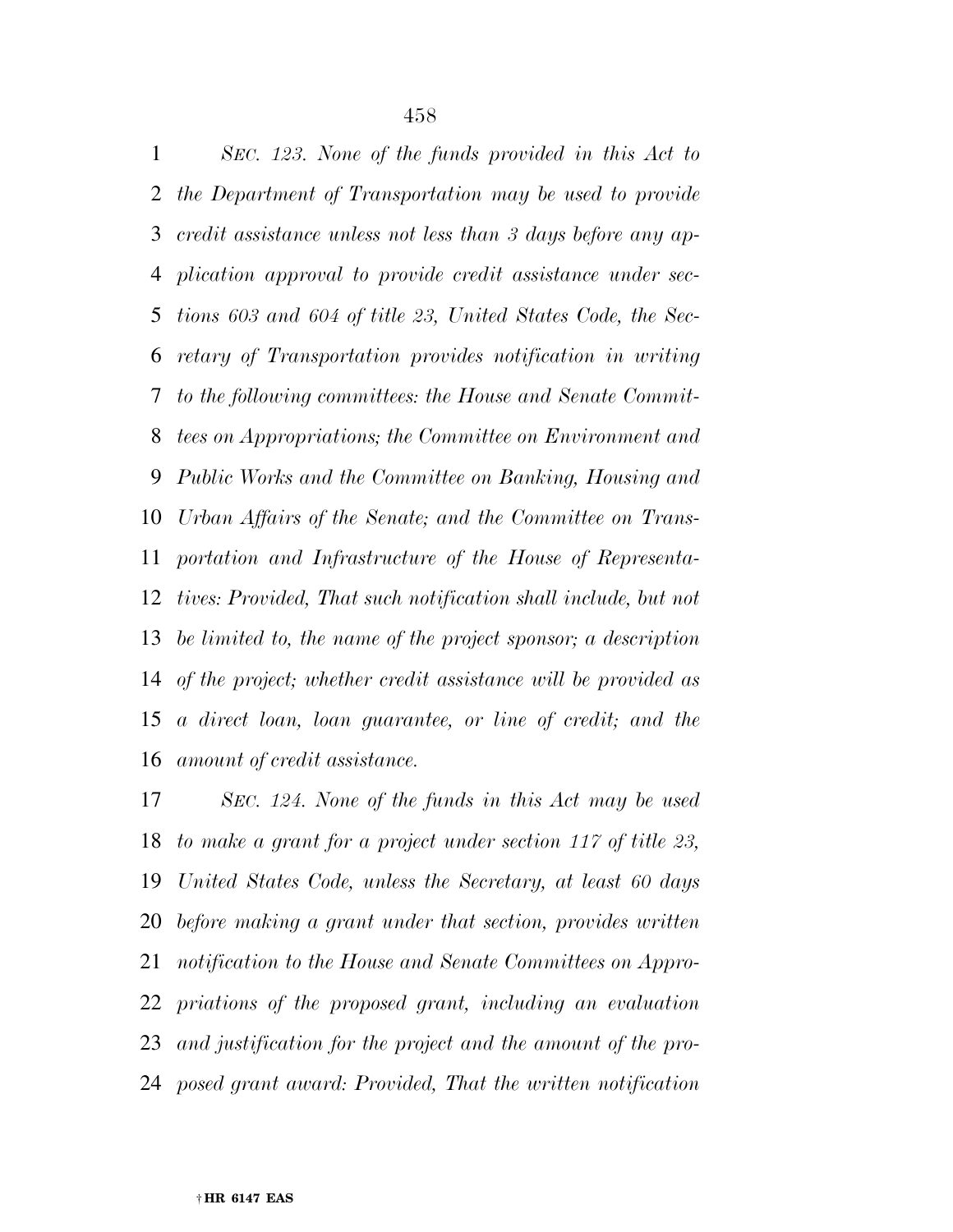*required in the previous proviso shall be made no later than 180 days after enactment of this Act.* 

 *SEC. 125. (a) A State or territory, as defined in section 165 of title 23, United States Code, may use for any project eligible under section 133(b) of title 23 or section 165 of title 23 and located within the boundary of the State or territory any earmarked amount, and any associated obli- gation limitation: Provided, That the Department of Trans- portation for the State or territory for which the earmarked amount was originally designated or directed notifies the Secretary of Transportation of its intent to use its authority under this section and submits a quarterly report to the Secretary identifying the projects to which the funding would be applied. Notwithstanding the original period of availability of funds to be obligated under this section, such funds and associated obligation limitation shall remain available for obligation for a period of 3 fiscal years after the fiscal year in which the Secretary of Transportation is notified. The Federal share of the cost of a project carried out with funds made available under this section shall be the same as associated with the earmark.* 

 *(b) In this section, the term ''earmarked amount'' means—* 

 *(1) congressionally directed spending, as defined in rule XLIV of the Standing Rules of the Senate,*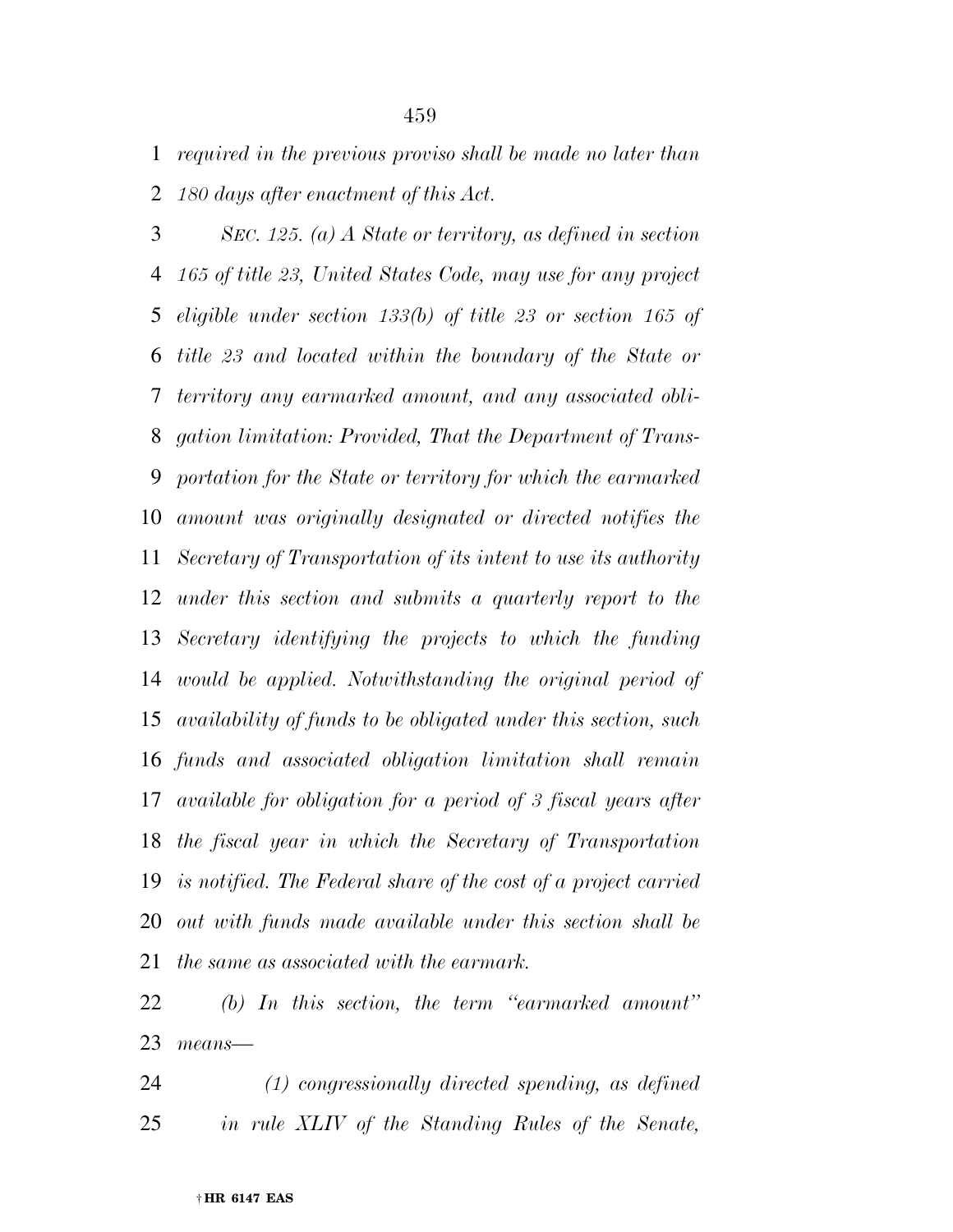*identified in a prior law, report, or joint explanatory statement, which was authorized to be appropriated or appropriated more than 10 fiscal years prior to the current fiscal year, and administered by the Fed-eral Highway Administration; or* 

 *(2) a congressional earmark, as defined in rule XXI of the Rules of the House of Representatives iden- tified in a prior law, report, or joint explanatory statement, which was authorized to be appropriated or appropriated more than 10 fiscal years prior to the current fiscal year, and administered by the Fed-eral Highway Administration.* 

 *(c) The authority under subsection (a) may be exer- cised only for those projects or activities that have obligated less than 10 percent of the amount made available for obli- gation as of October 1 of the current fiscal year, and shall be applied to projects within the same general geographic area within 50 miles for which the funding was designated, except that a State or territory may apply such authority to unexpended balances of funds from projects or activities the State or territory certifies have been closed and for which payments have been made under a final voucher.* 

 *(d) The Secretary shall submit consolidated reports of the information provided by the States and territories each*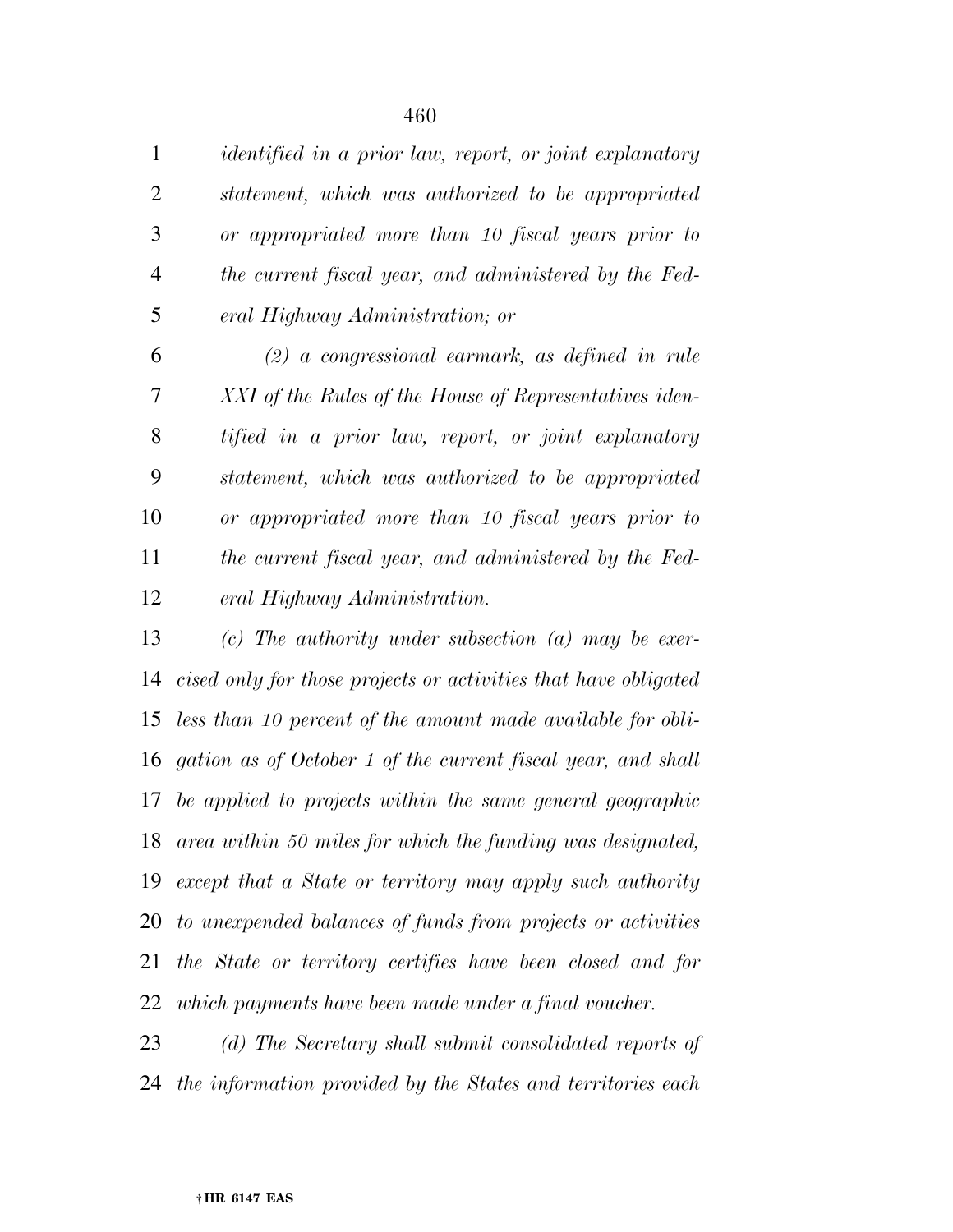*quarter to the House and Senate Committees on Appropria-tions.* 

 *FEDERAL MOTOR CARRIER SAFETY ADMINISTRATION MOTOR CARRIER SAFETY OPERATIONS AND PROGRAMS (LIQUIDATION OF CONTRACT AUTHORIZATION) (LIMITATION ON OBLIGATIONS) (HIGHWAY TRUST FUND) For payment of obligations incurred in the implemen-*

 *tation, execution and administration of motor carrier safe- ty operations and programs pursuant to section 31110 of title 49, United States Code, as amended by the Fixing America's Surface Transportation Act, \$284,000,000, to be derived from the Highway Trust Fund (other than the Mass Transit Account), together with advances and reimburse- ments received by the Federal Motor Carrier Safety Admin- istration, the sum of which shall remain available until ex- pended: Provided, That funds available for implementation, execution or administration of motor carrier safety oper- ations and programs authorized under title 49, United States Code, shall not exceed total obligations of \$284,000,000 for ''Motor Carrier Safety Operations and Programs'' for fiscal year 2019, of which \$9,073,000, to re- main available for obligation until September 30, 2021, is for the research and technology program, and of which*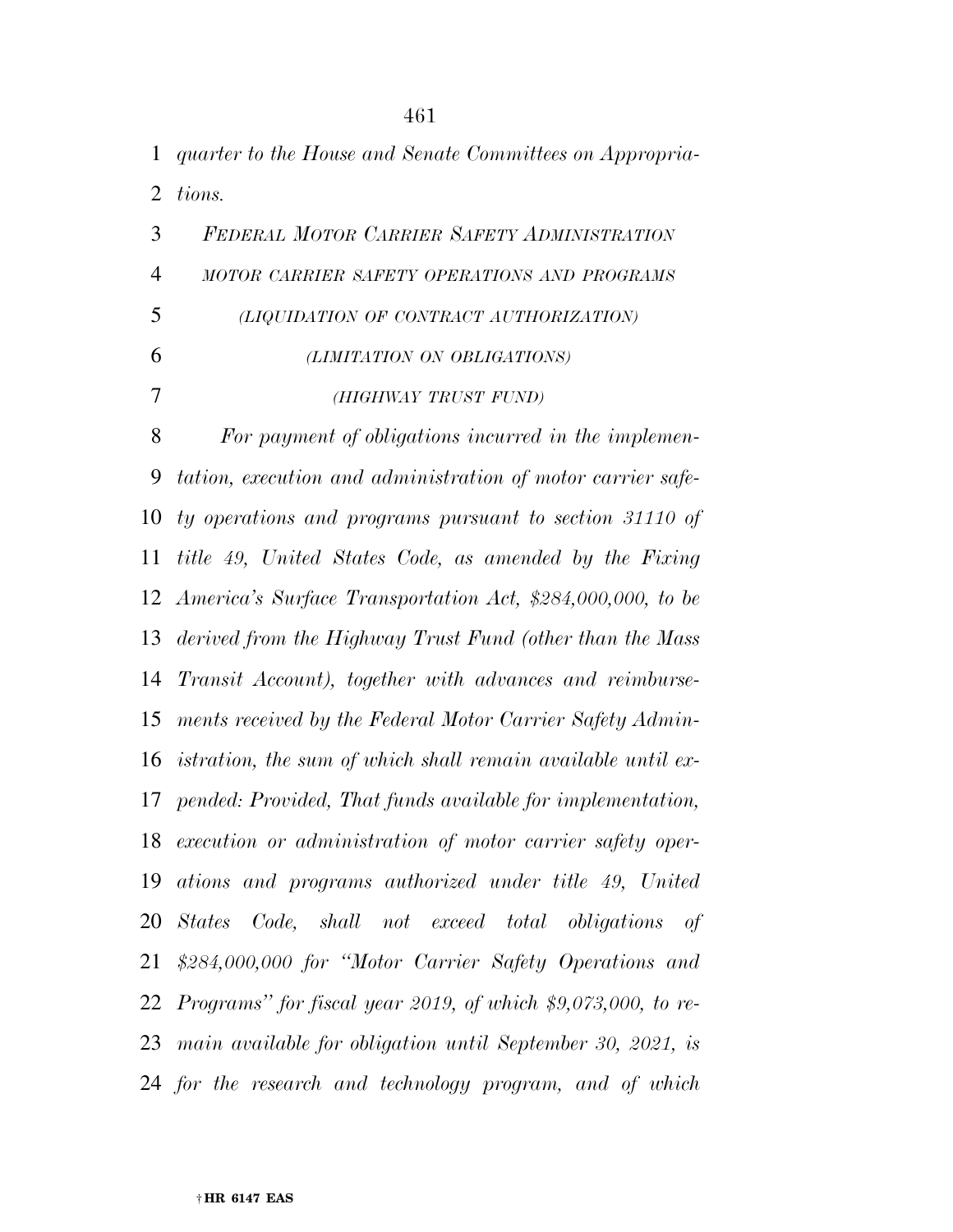| $\mathbf{1}$   | $$34,824,000$ , to remain available for obligation until Sep-  |
|----------------|----------------------------------------------------------------|
| $\overline{2}$ | tember 30, 2021, is for information management.                |
| 3              | MOTOR CARRIER SAFETY GRANTS                                    |
| $\overline{4}$ | (LIQUIDATION OF CONTRACT AUTHORIZATION)                        |
| 5              | (LIMITATION ON OBLIGATIONS)                                    |
| 6              | (HIGHWAY TRUST FUND)                                           |
| 7              | (INCLUDING TRANSFER OF FUNDS)                                  |
| 8              | For payment of obligations incurred in carrying out            |
| 9              | sections 31102, 31103, 31104, and 31313 of title 49, United    |
| 10             | States Code, as amended by the Fixing America's Surface        |
| 11             | Transportation Act, \$382,800,000, to be derived from the      |
| 12             | Highway Trust Fund (other than the Mass Transit Ac-            |
| 13             | count) and to remain available until expended: Provided,       |
| 14             | That funds available for the implementation or execution       |
| 15             | of motor carrier safety programs shall not exceed total obli-  |
| 16             | gations of \$382,800,000 in fiscal year 2019 for "Motor Car-   |
| 17             | rier Safety Grants"; of which \$304,300,000 shall be avail-    |
| 18             | able for the motor carrier safety assistance program,          |
| 19             | $$32,500,000$ shall be available for the commercial driver's   |
| 20             | license program implementation program, \$44,000,000           |
| 21             | shall be available for the high priority activities program,   |
| 22             | and $$2,000,000$ shall be made available for commercial        |
|                | 23 motor vehicle operators grants, of which $$1,000,000$ is to |
|                | 24 be made available from prior year unobligated contract au-  |
| 25             | thority provided for Motor Carrier Safety grants in the        |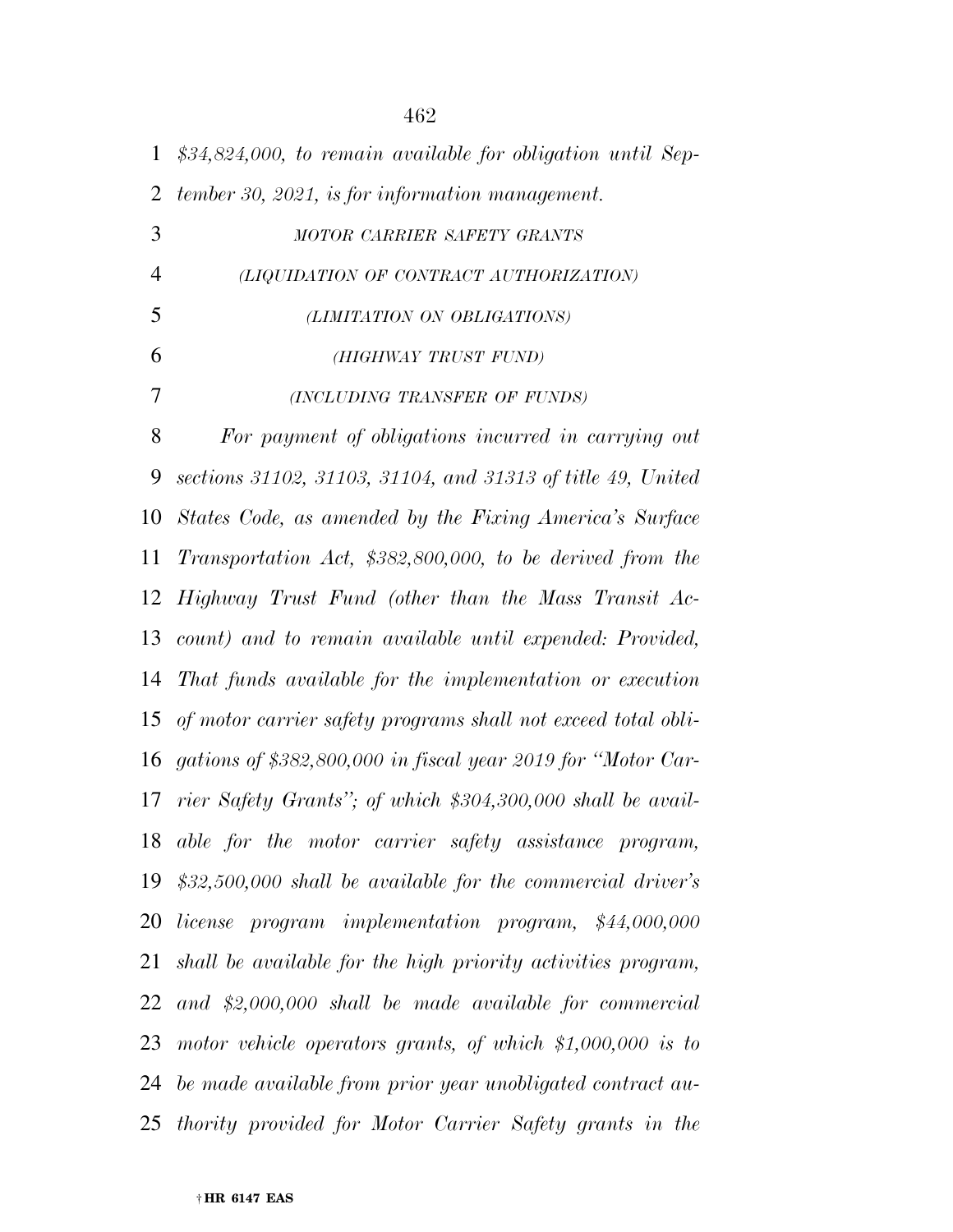*Transportation Equity Act for the 21st Century (Public* 

*Law 105–178), SAFETEA–LU (Public Law 109–59), or* 

*other appropriations or authorization acts.* 

*ADMINISTRATIVE PROVISIONS—FEDERAL MOTOR CARRIER*

## *SAFETY ADMINISTRATION*

 *SEC. 130. Funds appropriated or limited in this Act shall be subject to the terms and conditions stipulated in section 350 of Public Law 107–87 and section 6901 of Pub-lic Law 110–28.* 

 *SEC. 131. The Federal Motor Carrier Safety Adminis- tration shall send notice of 49 CFR section 385.308 viola- tions by certified mail, registered mail, or another manner of delivery, which records the receipt of the notice by the persons responsible for the violations.* 

 *SEC. 132. To the maximum extent practicable, the Federal Motor Carrier Safety Administration shall ensure the safe and timely completion of the flexible sleeper berth pilot program of the Administration.* 

*NATIONAL HIGHWAY TRAFFIC SAFETY ADMINISTRATION*

*OPERATIONS AND RESEARCH*

 *For expenses necessary to discharge the functions of the Secretary, with respect to traffic and highway safety au- thorized under chapter 301 and part C of subtitle VI of title 49, United States Code, \$190,000,000, of which*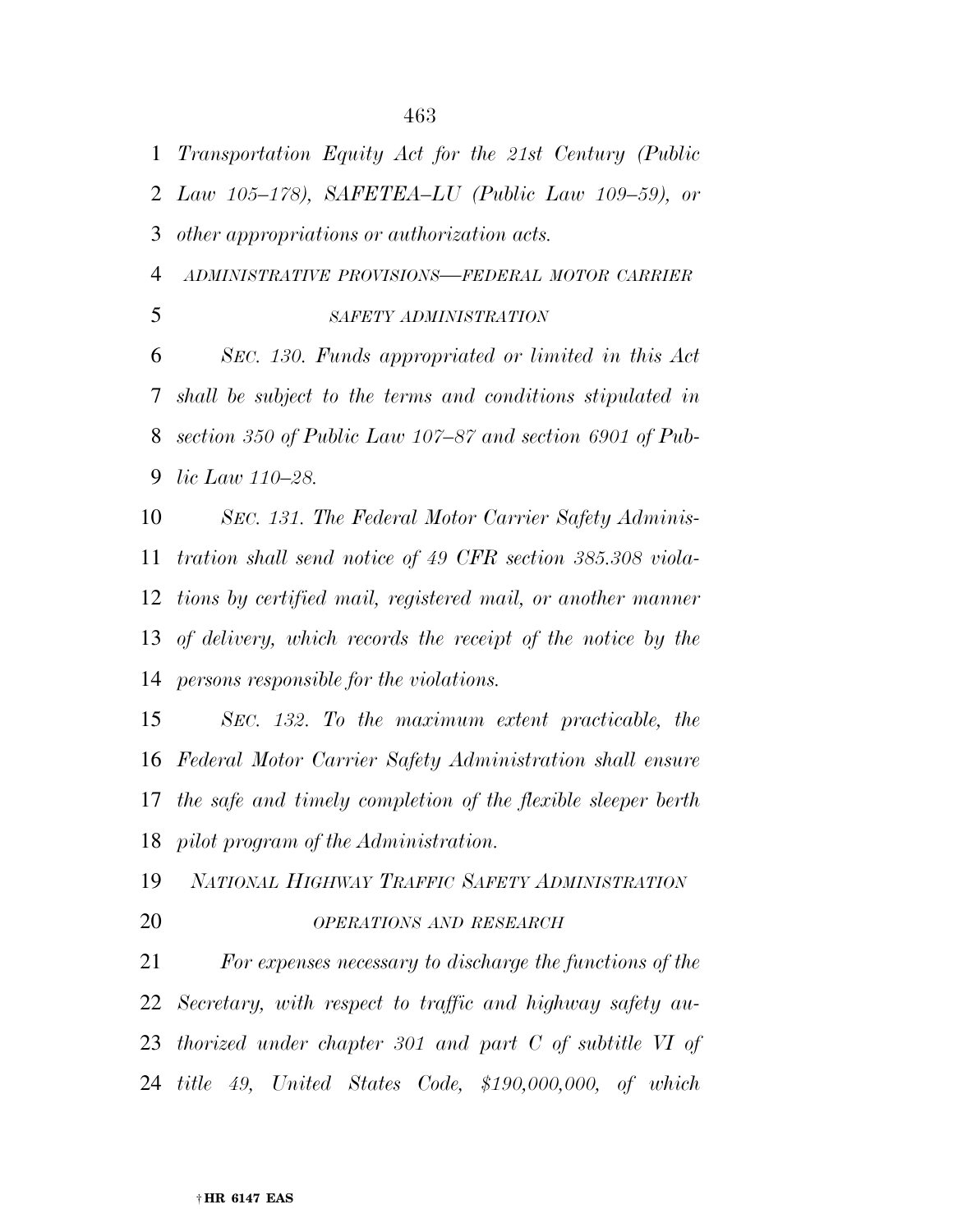*\$40,000,000 shall remain available through September 30, 2020.* 

 *OPERATIONS AND RESEARCH (LIQUIDATION OF CONTRACT AUTHORIZATION) (LIMITATION ON OBLIGATIONS) (HIGHWAY TRUST FUND) For payment of obligations incurred in carrying out the provisions of 23 U.S.C. 403, section 4011 of the FAST Act (Public Law 114–94), and chapter 303 of title 49, United States Code, \$152,100,000, to be derived from the Highway Trust Fund (other than the Mass Transit Ac- count) and to remain available until expended: Provided, That none of the funds in this Act shall be available for the planning or execution of programs the total obligations for which, in fiscal year 2019, are in excess of \$152,100,000, of which \$146,700,000 shall be for programs authorized under 23 U.S.C. 403 and \$5,400,000 shall be for the Na- tional Driver Register authorized under chapter 303 of title 49, United States Code: Provided further, That within the \$152,100,000 obligation limitation for operations and re- search, \$20,000,000 shall remain available until September 30, 2020, and shall be in addition to the amount of any limitation imposed on obligations for future years.*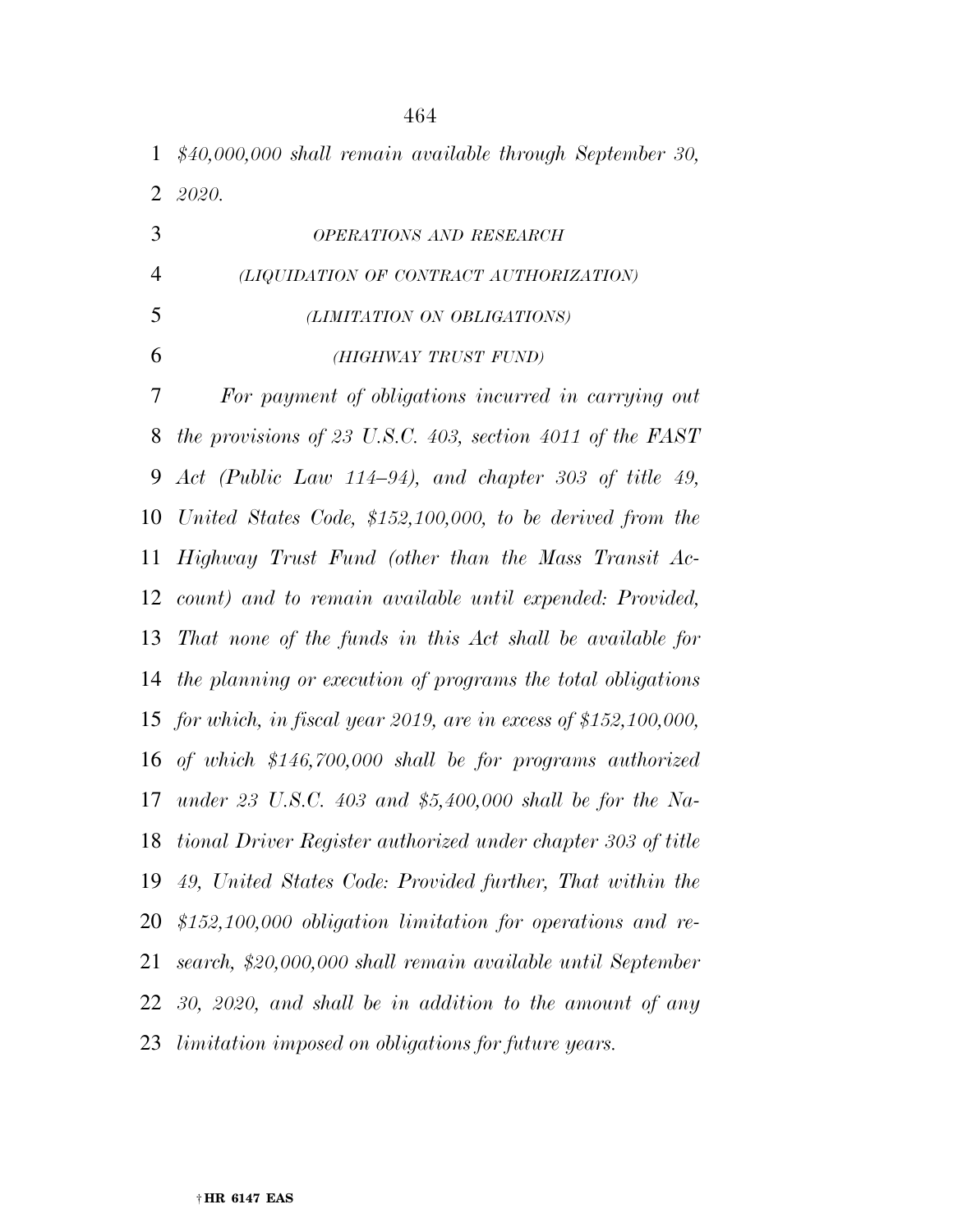| HIGHWAY TRAFFIC SAFETY GRANTS           |
|-----------------------------------------|
| (LIQUIDATION OF CONTRACT AUTHORIZATION) |
| (LIMITATION ON OBLIGATIONS)             |
| (HIGHWAY TRUST FUND)                    |
|                                         |

 *For payment of obligations incurred in carrying out provisions of 23 U.S.C. 402, 404, and 405, and section 4001(a)(6) of the Fixing America's Surface Transportation Act, to remain available until expended, \$610,208,000, to be derived from the Highway Trust Fund (other than the Mass Transit Account): Provided, That none of the funds in this Act shall be available for the planning or execution of programs the total obligations for which, in fiscal year 2019, are in excess of \$610,208,000 for programs authorized under 23 U.S.C. 402, 404, and 405, and section 4001(a)(6) of the Fixing America's Surface Transportation Act, of which \$270,400,000 shall be for ''Highway Safety Pro- grams'' under 23 U.S.C. 402; \$283,000,000 shall be for ''National Priority Safety Programs'' under 23 U.S.C. 405; \$30,200,000 shall be for ''High Visibility Enforcement Pro- gram'' under 23 U.S.C. 404; and \$26,608,000 shall be for ''Administrative Expenses'' under section 4001(a)(6) of the Fixing America's Surface Transportation Act: Provided further, That none of these funds shall be used for construc- tion, rehabilitation, or remodeling costs, or for office fur-nishings and fixtures for State, local or private buildings*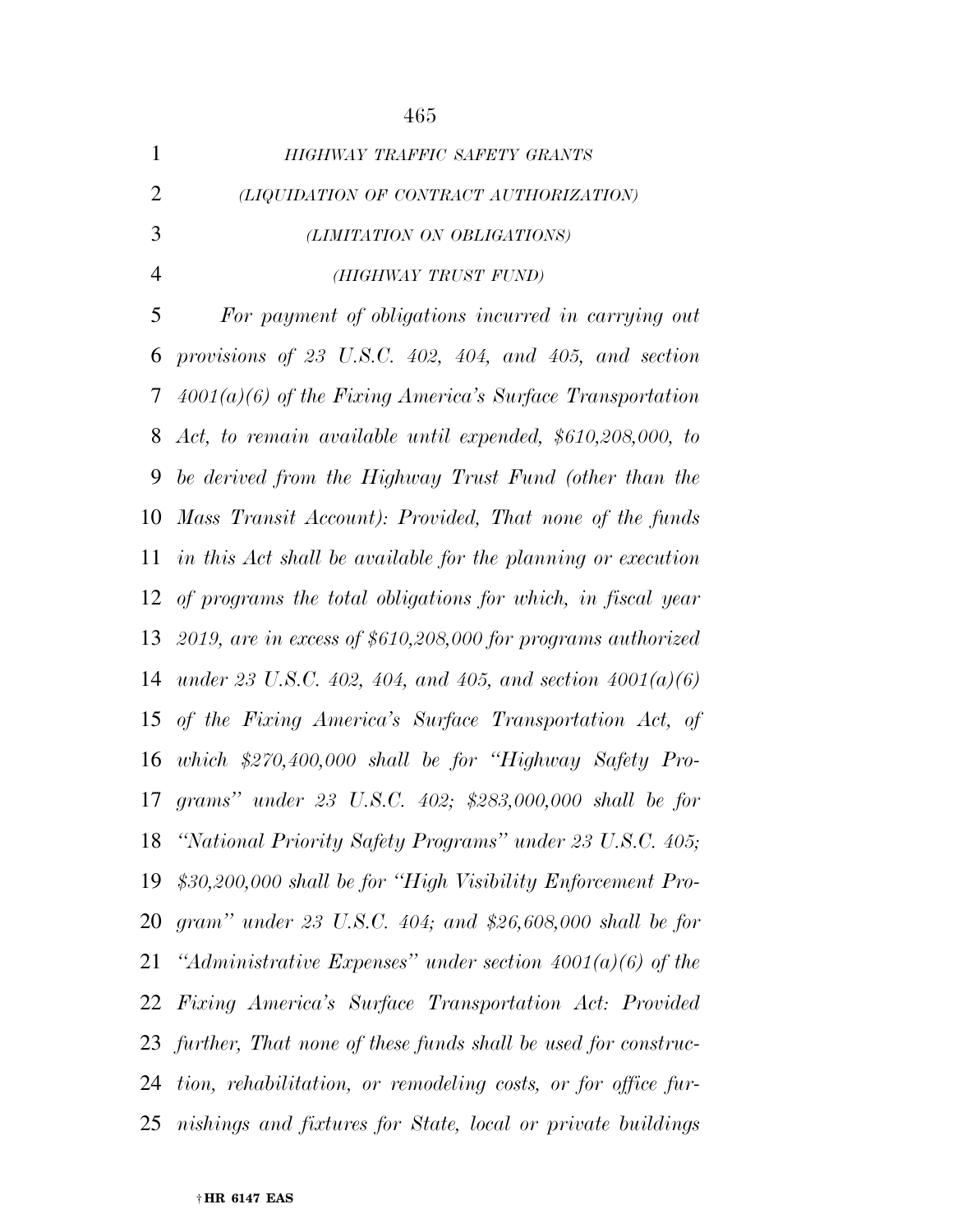*or structures: Provided further, That not to exceed \$500,000 of the funds made available for ''National Priority Safety Programs'' under 23 U.S.C. 405 for ''Impaired Driving Countermeasures'' (as described in subsection (d) of that section) shall be available for technical assistance to the States: Provided further, That with respect to the ''Trans- fers'' provision under 23 U.S.C. 405(a)(8), any amounts transferred to increase the amounts made available under section 402 shall include the obligation authority for such amounts: Provided further, That the Administrator shall notify the House and Senate Committees on Appropriations of any exercise of the authority granted under the previous proviso or under 23 U.S.C. 405(a)(8) within 5 days.* 

 *ADMINISTRATIVE PROVISIONS—NATIONAL HIGHWAY TRAFFIC SAFETY ADMINISTRATION*

 *SEC. 140. An additional \$130,000 shall be made avail- able to the National Highway Traffic Safety Administra- tion, out of the amount limited for section 402 of title 23, United States Code, to pay for travel and related expenses for State management reviews and to pay for core com- petency development training and related expenses for high-way safety staff.* 

 *SEC. 141. The limitations on obligations for the pro- grams of the National Highway Traffic Safety Administra-tion set in this Act shall not apply to obligations for which*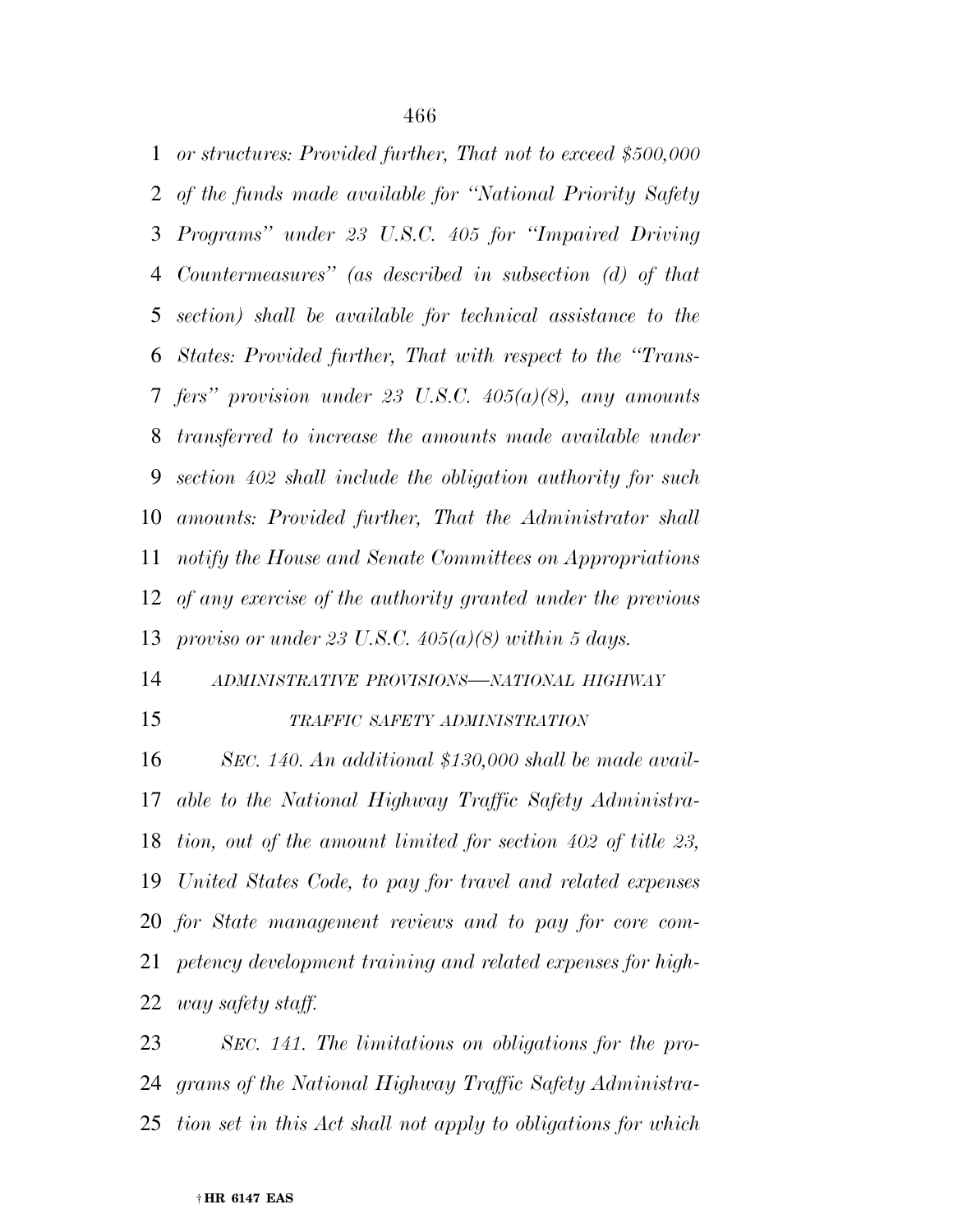*obligation authority was made available in previous public laws but only to the extent that the obligation authority has not lapsed or been used.* 

 *SEC. 142. In addition to the amounts made available under the heading, ''Operations and Research (Liquidation of Contract Authorization) (Limitation on Obligations) (Highway Trust Fund)'' for carrying out the provisions of section 403 of title 23, United States Code, \$4,000,000 shall be available to continue a high visibility enforcement paid- media campaign regarding highway-rail grade crossing safety in collaboration with the Federal Railroad Adminis-tration.* 

- *FEDERAL RAILROAD ADMINISTRATION*
- *SAFETY AND OPERATIONS*

 *For necessary expenses of the Federal Railroad Admin- istration, not otherwise provided for, \$221,698,000, of which \$15,900,000 shall remain available until expended.* 

*RAILROAD RESEARCH AND DEVELOPMENT*

 *For necessary expenses for railroad research and devel- opment, \$40,600,000, to remain available until expended. RAILROAD REHABILITATION AND IMPROVEMENT FINANCING PROGRAM*

 *The Secretary of Transportation is authorized to issue direct loans and loan guarantees pursuant to sections 501 through 504 of the Railroad Revitalization and Regulatory*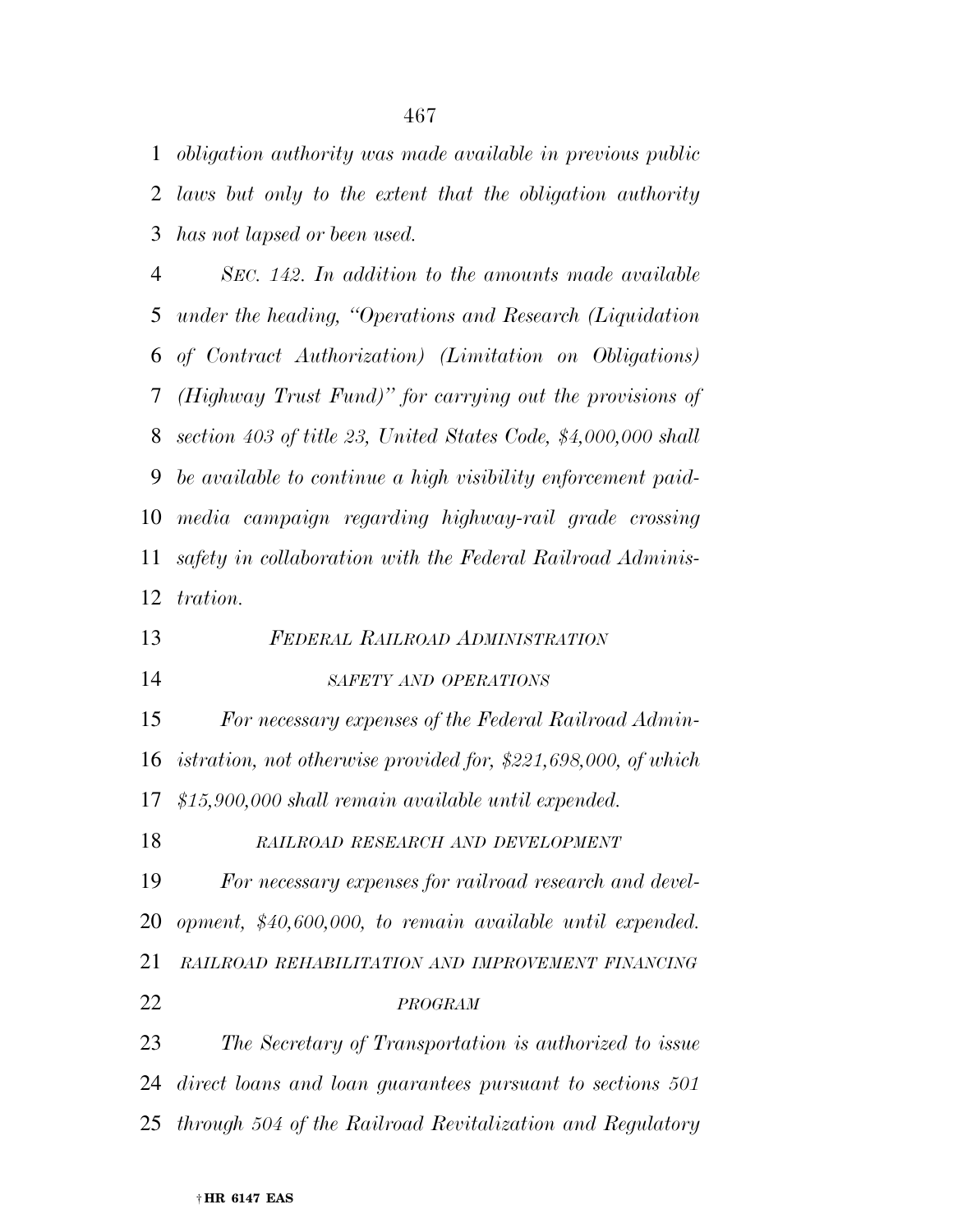*Reform Act of 1976 (Public Law 94–210), as amended, such authority shall exist as long as any such direct loan or loan guarantee is outstanding.* 

*FEDERAL-STATE PARTNERSHIP FOR STATE OF GOOD*

## *REPAIR*

 *For necessary expenses related to Federal-State Part- nership for State of Good Repair Grants as authorized by section 24911 of title 49, United States Code, \$300,000,000, to remain available until expended: Provided, That the Sec- retary may withhold up to one percent of the amount pro- vided under this heading for the costs of award and project management oversight of grants carried out under section 24911 of title 49, United States Code: Provided further, That the Secretary shall issue the Notice of Funding Oppor- tunity that encompasses funds provided under this heading in this Act and previously unawarded funds provided under this heading in fiscal year 2017 by Public Law 115–31 and fiscal year 2018 by Public Law 115–141, no later than 30 days after enactment of this Act: Provided further, That the Secretary shall announce the selection of projects to receive awards for the funds in the previous proviso no later than 180 days after enactment of this Act.*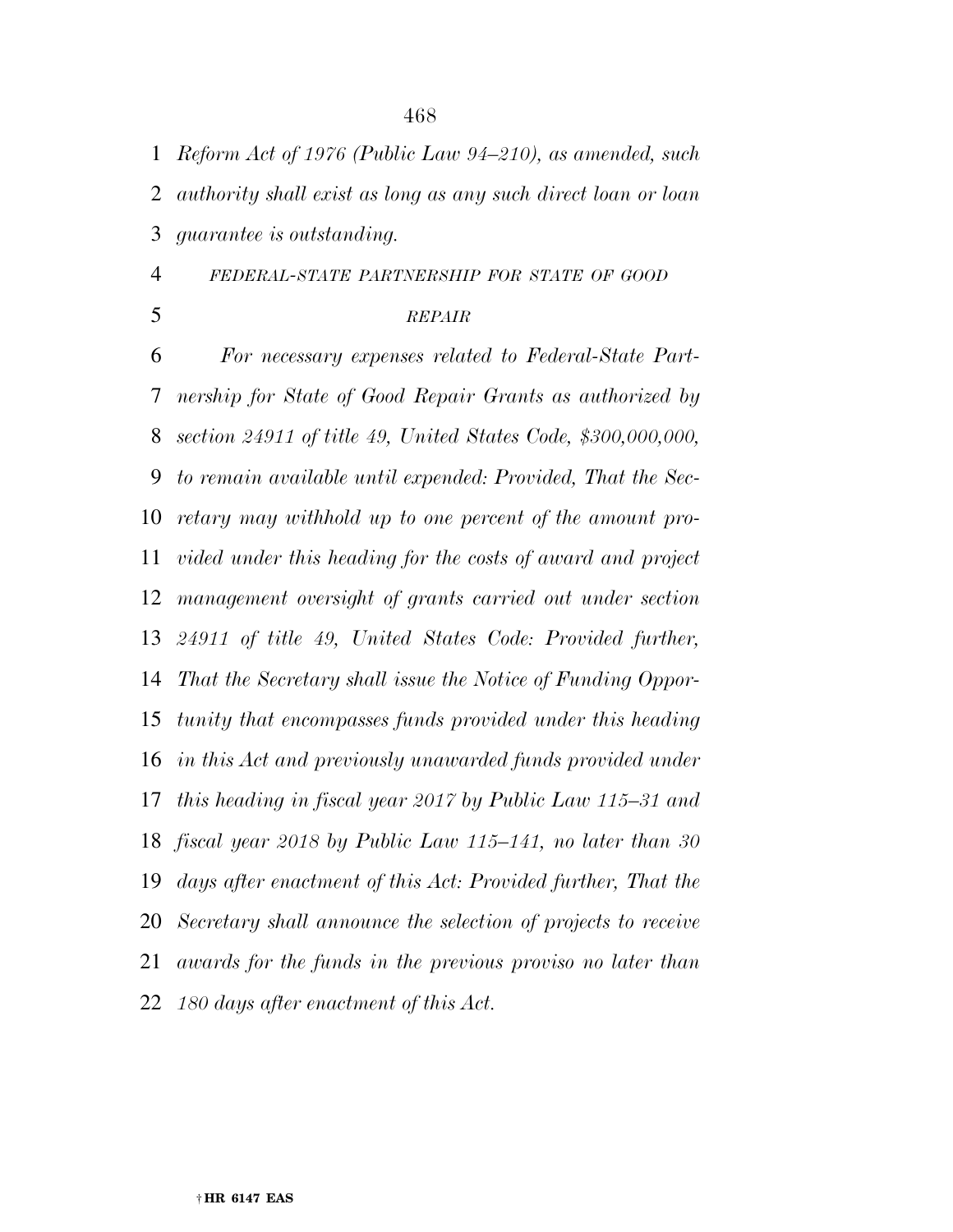*CONSOLIDATED RAIL INFRASTRUCTURE AND SAFETY*

# *IMPROVEMENTS*

 *For necessary expenses related to Consolidated Rail Infrastructure and Safety Improvements Grants, as author- ized by section 24407 of title 49, United States Code, \$255,000,000, to remain available until expended: Pro- vided, That section 24405(f) of title 49, United States Code, shall not apply to projects for the implementation of posi- tive train control systems otherwise eligible under section 24407(c)(1) of title 49, United States Code: Provided fur- ther, That amounts available under this heading for projects selected for commuter rail passenger transportation may be transferred by the Secretary, after selection, to the appro- priate agencies to be administered in accordance with chap- ter 53 of title 49, United States Code: Provided further, That the Secretary shall not limit eligible projects from con- sideration for funding for planning, engineering, environ- mental, construction, and design elements of the same project in the same application: Provided further, That un- obligated balances remaining after 4 years from the date of enactment may be used for any eligible project under sec- tion 24407(c) of title 49, United States Code: Provided fur- ther, That the Secretary may withhold up to one percent of the amount provided under this heading for the costs of award and project management oversight of grants carried*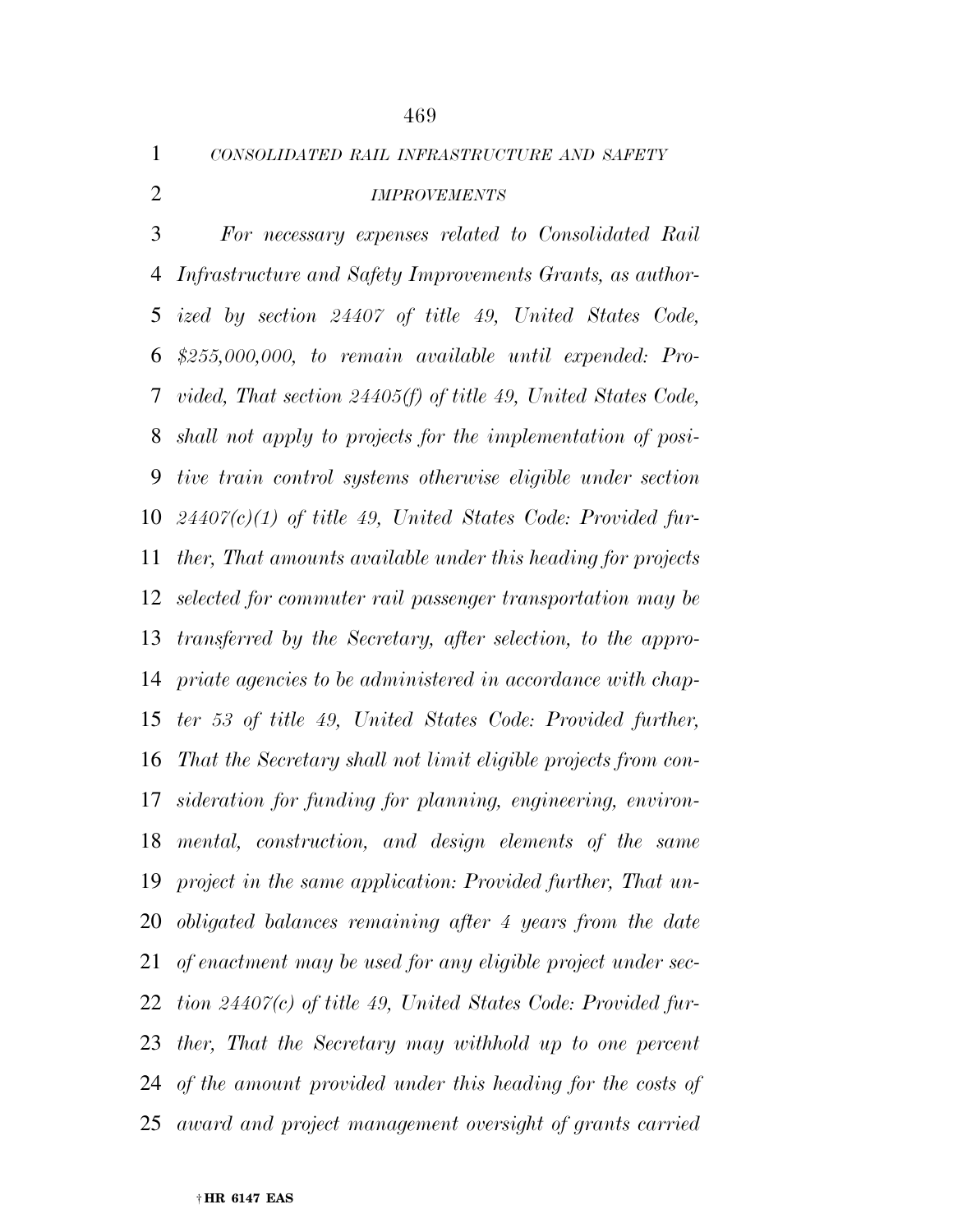*out under section 24407 of title 49, United States Code: Provided further, That the Secretary shall issue the Notice of Funding Opportunity that encompasses previously unawarded funds provided under this heading in fiscal year 2018 by Public Law 115–141 and funds provided under this heading in this Act no later than 30 days after enact- ment of this Act: Provided further, That the Secretary shall announce the selection of projects to receive awards for the funds in the previous proviso no later than 120 days after enactment of this Act.* 

#### *RESTORATION AND ENHANCEMENT*

 *For necessary expenses related to Restoration and En- hancement Grants, as authorized by section 24408 of title 49, United States Code, \$10,000,000, to remain available until expended: Provided, That the Secretary may withhold up to one percent of the funds provided under this heading to fund the costs of award and project management and oversight: Provided further, That the Secretary shall issue the Notice of Funding Opportunity for funds provided under this heading no later than 30 days after enactment of this Act: Provided further, That the Secretary shall an- nounce the selection of projects to receive awards for the funds in the previous proviso no later than 120 days after enactment of this Act.*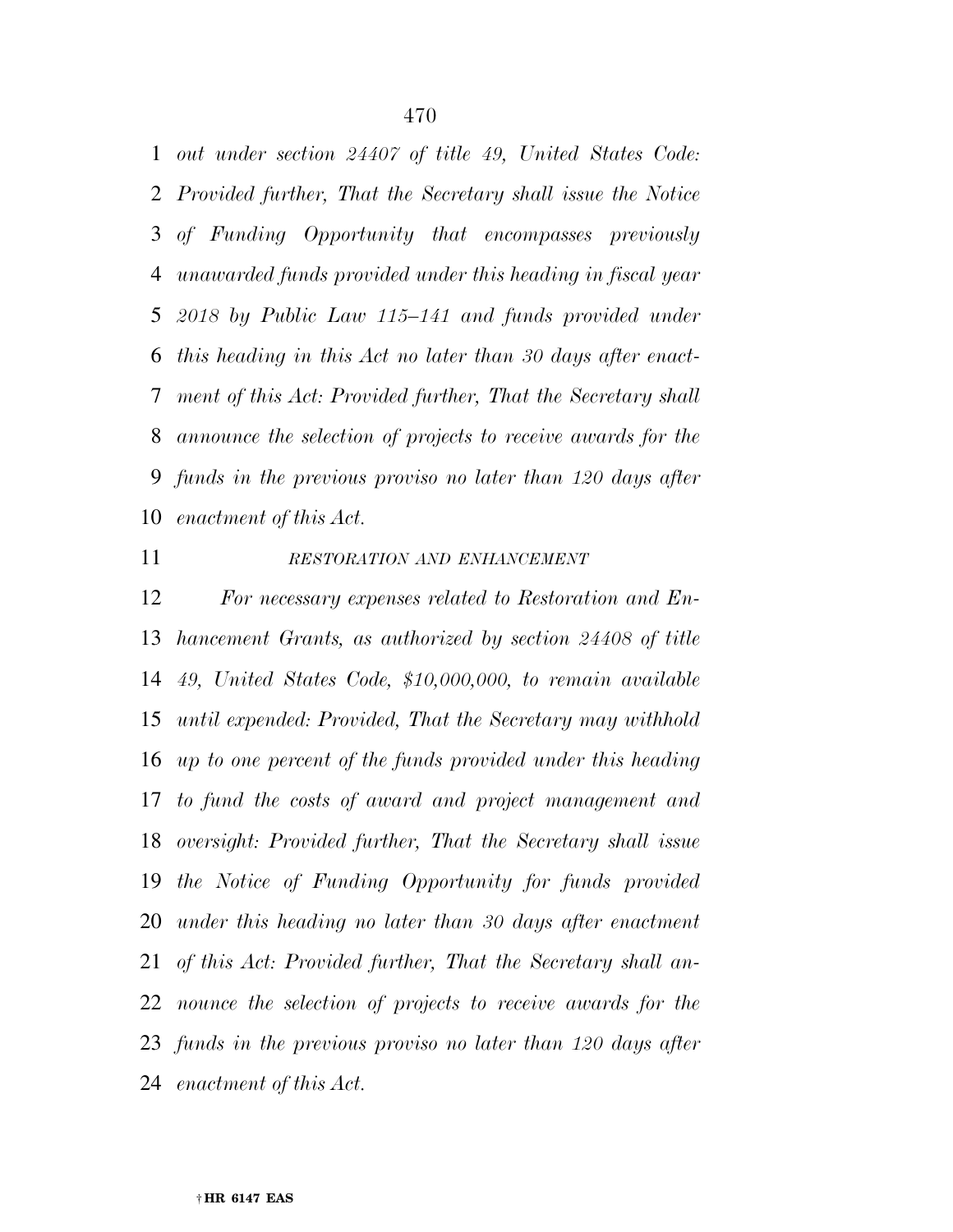*NORTHEAST CORRIDOR GRANTS TO THE NATIONAL*

*RAILROAD PASSENGER CORPORATION*

 *To enable the Secretary of Transportation to make grants to the National Railroad Passenger Corporation for activities associated with the Northeast Corridor as author- ized by section 11101(a) of the Fixing America's Surface Transportation Act (division A of Public Law 114–94), \$650,000,000, to remain available until expended: Pro- vided, That the Secretary may retain up to one-half of 1 percent of the funds provided under both this heading and the ''National Network Grants to the National Railroad Passenger Corporation'' heading to fund the costs of project management and oversight of activities authorized by sec- tion 11101(c) of division A of Public Law 114–94: Provided further, That in addition to the project management over- sight funds authorized under section 11101(c) of division A of Public Law 114–94, the Secretary may retain up to an additional \$5,000,000 of the funds provided under this heading to fund expenses associated with the Northeast Cor- ridor Commission established under section 24905 of title 49, United States Code: Provided further, That of the amounts made available under this heading and the ''Na- tional Network Grants to the National Railroad Passenger Corporation'' heading, not less than \$50,000,000 shall be made available to bring Amtrak-served facilities and sta-*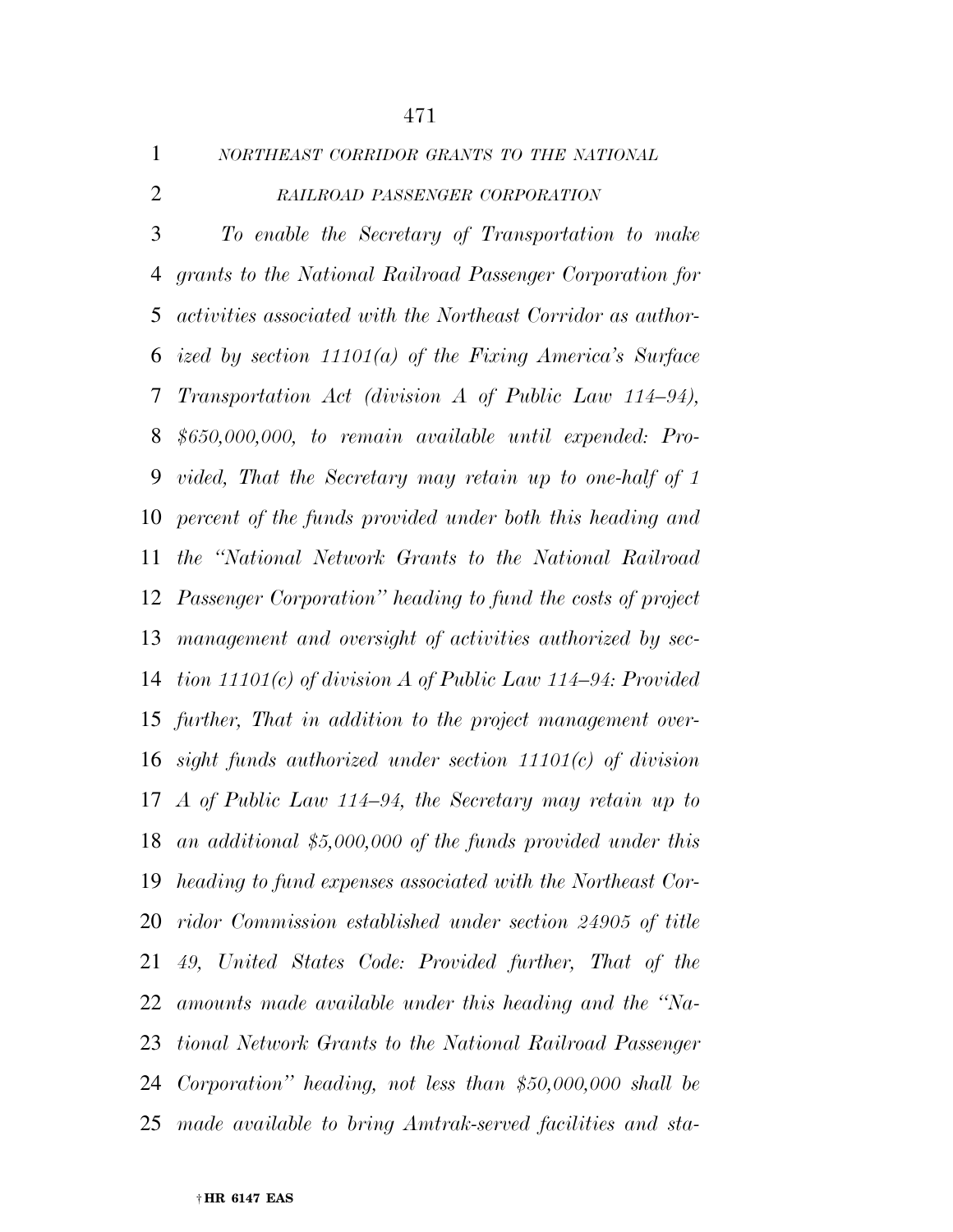*tions into compliance with the Americans with Disabilities Act: Provided further, That of the amounts made available under this heading and the heading ''National Network Grants to the National Railroad Passenger Corporation'', not more than \$500,000 may be made available to provide a discount of not less than 15 percent on passenger fares to veterans (as defined in section 101 of title 38, United States Code).* 

# *NATIONAL NETWORK GRANTS TO THE NATIONAL RAILROAD PASSENGER CORPORATION*

 *To enable the Secretary of Transportation to make grants to the National Railroad Passenger Corporation for activities associated with the National Network as author- ized by section 11101(b) of the Fixing America's Surface Transportation Act (division A of Public Law 114–94), \$1,291,600,000, to remain available until expended: Pro- vided, That the Secretary may retain up to an additional \$2,000,000 of the funds provided under this heading to fund expenses associated with the State-Supported Route Com-mittee established under section 24712 of title 49, United States Code: Provided further, That at least \$50,000,000 of the amount provided under this heading shall be available for the development, installation and operation of railroad safety technology, including the implementation of a posi-tive train control system, on State-supported routes as de-*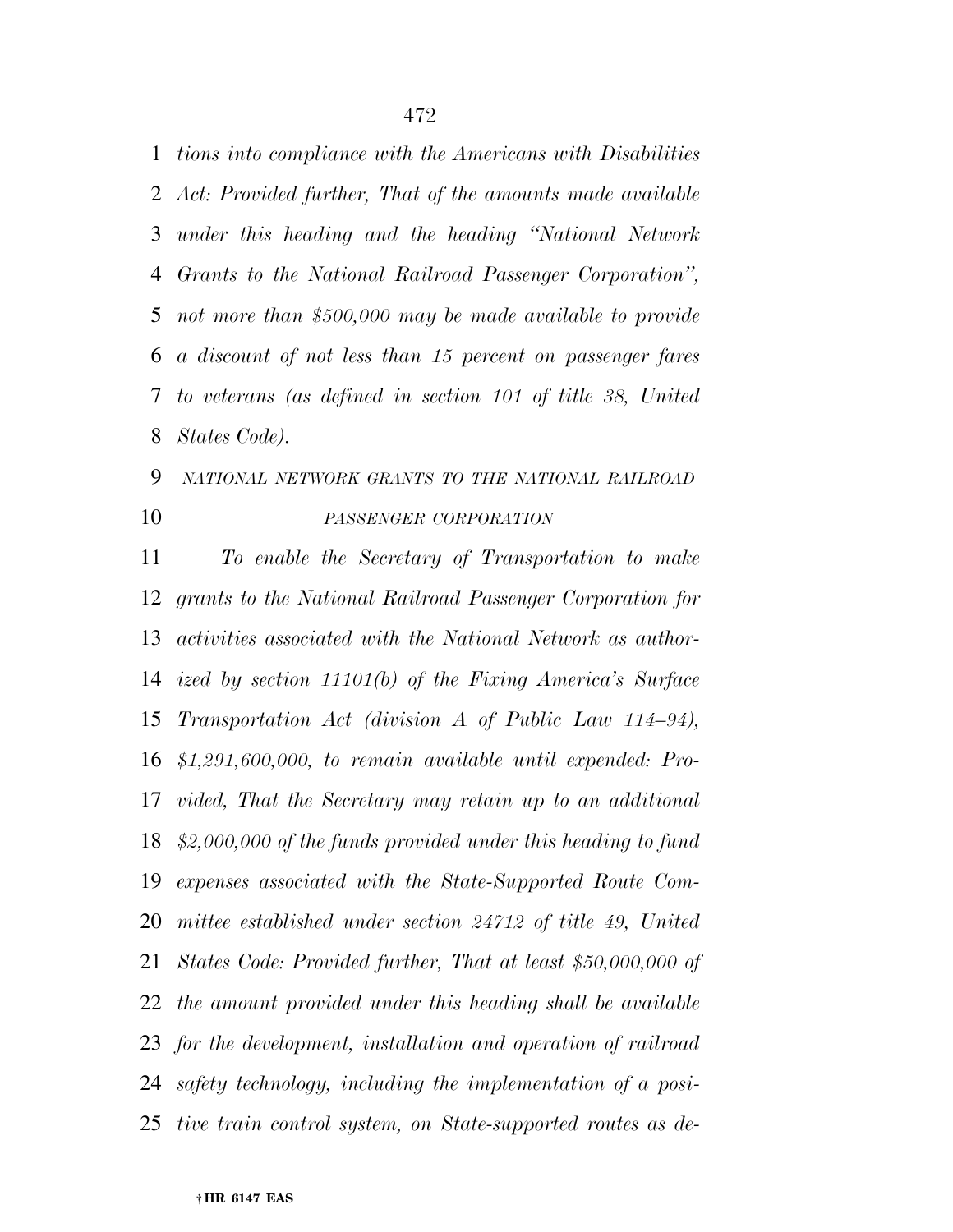*fined under section 24102(13) of title 49, United States Code, on which positive train control systems are not re- quired by law or regulation: Provided further, That not less than \$50,000,000 of the amount provided under this head- ing shall be for capital expenses related to safety improve- ments, maintenance, and the non-Federal match for discre- tionary Federal grant programs to enable continued pas- senger rail operations on long-distance routes (as defined in section 24102 of title 49, United States Code) on which Amtrak is the sole tenant of the host railroad and positive train control systems are not required by law (including regulations): Provided further, That none of the funds pro- vided under this heading shall be used by Amtrak to give notice under subsection (a) or (b) of section 24706 of title 49, United States Code, with respect to long-distance routes (as defined in section 24102 of title 49, United States Code) on which Amtrak is the sole tenant of the host railroad and positive train control systems are not required by law (in- cluding regulations), or otherwise initiate discontinuance of, reduce the frequency of, suspend, or substantially alter the schedule or route of rail service on any portion of such route operated in fiscal year 2018, including implementa- tion of service permitted by section 24305(a)(3)(A) of title 49, United States Code, in lieu of rail service.*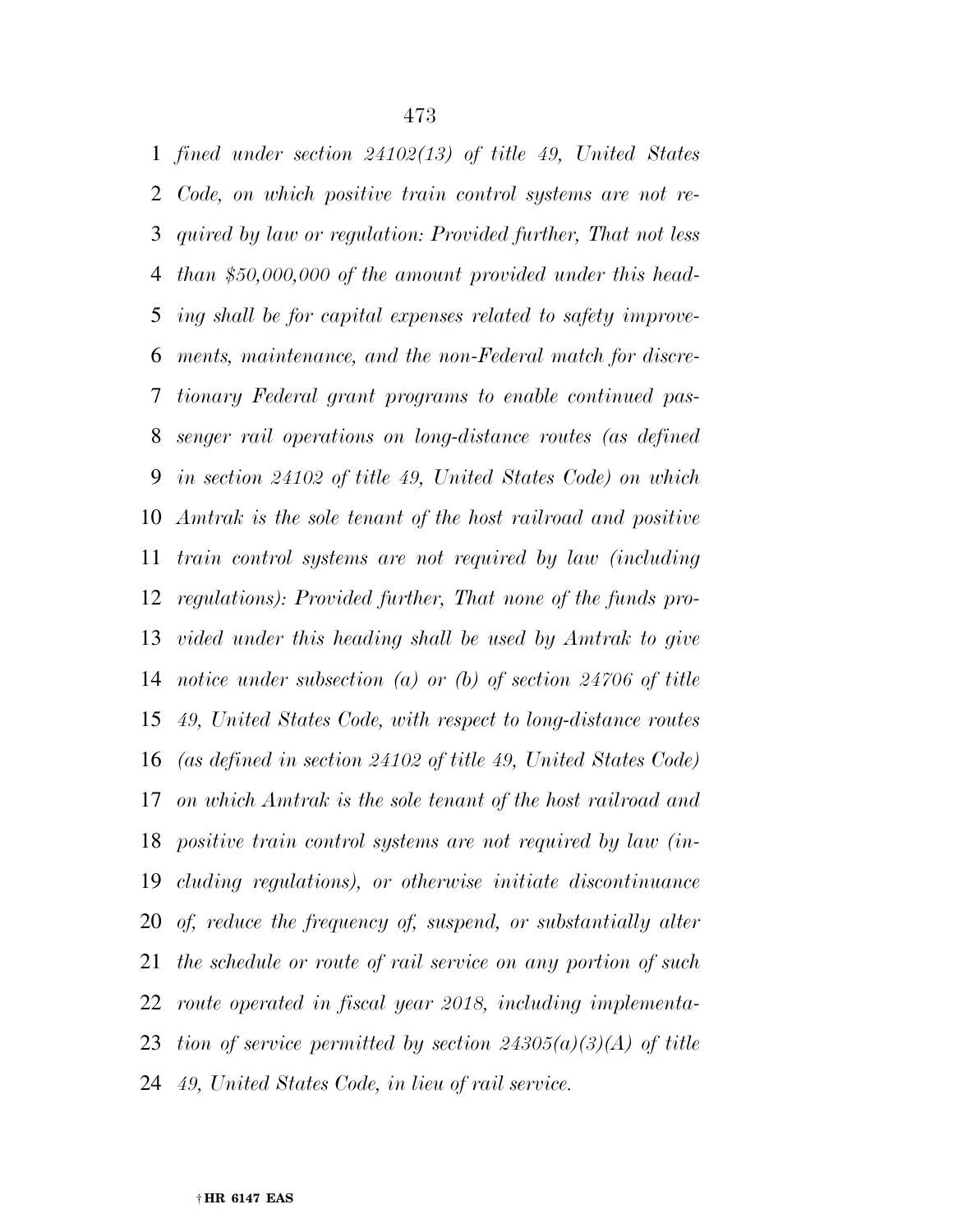*ADMINISTRATIVE PROVISIONS—FEDERAL RAILROAD*

# *ADMINISTRATION*

 *SEC. 150. None of the funds provided to the National Railroad Passenger Corporation may be used to fund any overtime costs in excess of \$35,000 for any individual em- ployee: Provided, That the President of Amtrak may waive the cap set in the previous proviso for specific employees when the President of Amtrak determines such a cap poses a risk to the safety and operational efficiency of the system: Provided further, That the President of Amtrak shall report to the House and Senate Committees on Appropriations within 60 days of enactment of this Act, a summary of all overtime payments incurred by the Corporation for 2018 and the three prior calendar years: Provided further, That such summary shall include the total number of employees that received waivers and the total overtime payments the Corporation paid to those employees receiving waivers for each month for 2018 and for the three prior calendar years.* 

- *SEC. 151. It is the sense of Congress that—*
- *(1) long-distance passenger rail routes provide much-needed transportation access for 4,700,000 rid- ers in 325 communities in 40 States and are particu-larly important in rural areas; and*
- *(2) long-distance passenger rail routes and serv-ices should be sustained to ensure connectivity*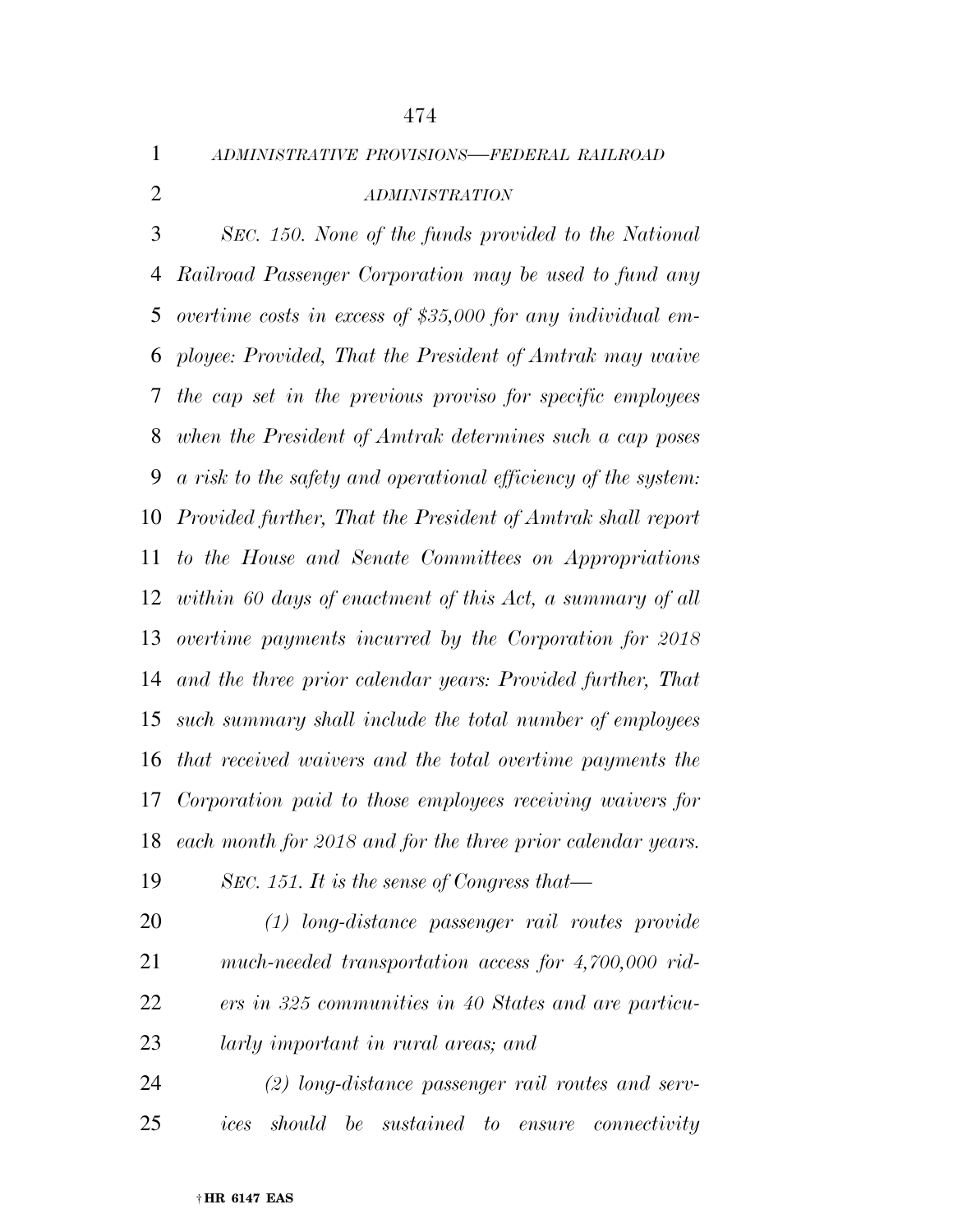| $\mathbf{1}$   | throughout the National Network (as defined in sec-              |
|----------------|------------------------------------------------------------------|
| $\overline{2}$ | tion 24102 of title 49, United States Code).                     |
| 3              | FEDERAL TRANSIT ADMINISTRATION                                   |
| $\overline{4}$ | ADMINISTRATIVE EXPENSES                                          |
| 5              | For necessary administrative expenses of the Federal             |
| 6              | Transit Administration's programs authorized by chapter          |
| 7              | 53 of title 49, United States Code, \$113,165,000: Provided,     |
| 8              | That none of the funds provided or limited in this Act may       |
| 9              | be used to create a permanent office of transit security         |
| 10             | under this heading: Provided further, That upon submission       |
| 11             | to the Congress of the fiscal year 2020 President's budget,      |
| 12             | the Secretary of Transportation shall transmit to Congress       |
| 13             | the annual report on New Starts, including proposed allo-        |
| 14             | cations for fiscal year 2020.                                    |
| 15             | TRANSIT FORMULA GRANTS                                           |
| 16             | (LIQUIDATION OF CONTRACT AUTHORIZATION)                          |
| 17             | (LIMITATION ON OBLIGATIONS)                                      |
| 18             | (HIGHWAY TRUST FUND)                                             |
| 19             | For payment of obligations incurred in the Federal               |
|                | 20 Public Transportation Assistance Program in this account,     |
| 21             | and for payment of obligations incurred in carrying out          |
| 22             | <i>the provisions of 49 U.S.C. 5305, 5307, 5310, 5311, 5312,</i> |
|                | 23 5314, 5318, 5329 $(e)(6)$ , 5335, 5337, 5339, and 5340, as    |
|                | 24 amended by the Fixing America's Surface Transportation        |
|                | 25 Act, section 20005(b) of Public Law 112–141, and section      |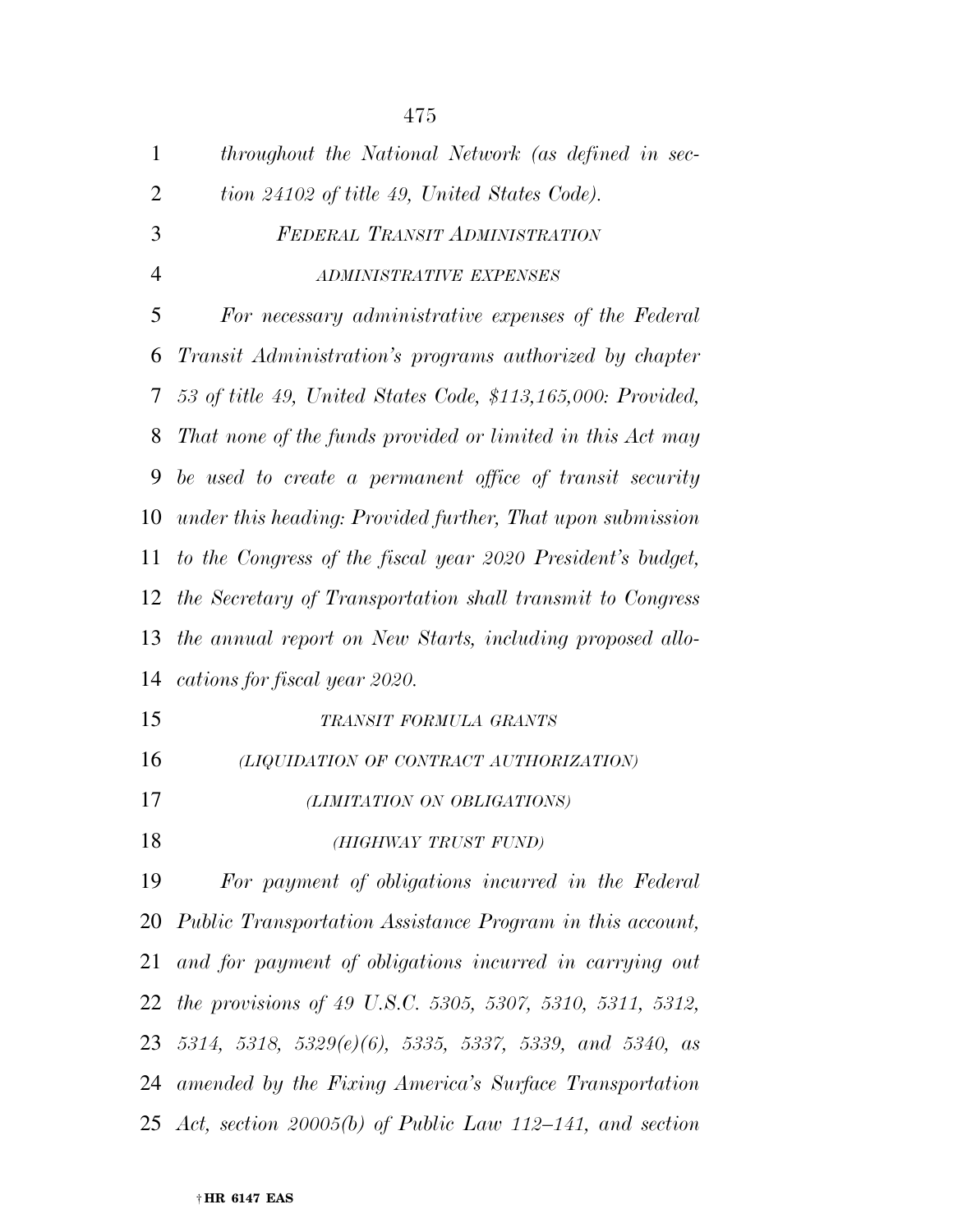*3006(b) of the Fixing America's Surface Transportation Act, \$9,900,000,000, to be derived from the Mass Transit Account of the Highway Trust Fund and to remain avail- able until expended: Provided, That funds available for the implementation or execution of programs authorized under 49 U.S.C. 5305, 5307, 5310, 5311, 5312, 5314, 5318, 5329(e)(6), 5335, 5337, 5339, and 5340, as amended by the Fixing America's Surface Transportation Act, section 20005(b) of Public Law 112–141, and section 3006(b) of the Fixing America's Surface Transportation Act, shall not exceed total obligations of \$9,939,380,030 in fiscal year 2019: Provided further, That the Federal share of the cost of activities carried out under 49 U.S.C. section 5312 shall not exceed 80 percent, except that if there is substantial public interest or benefit, the Secretary may approve a greater Federal share.* 

# *TRANSIT INFRASTRUCTURE GRANTS*

 *For an additional amount for buses and bus facilities grants under section 5339 of title 49, United States Code, state of good repair grants under section 5337 of such title, high density state apportionments under section 5340(d) of such title, and the bus testing facilities under sections 5312 and 5318 of such title, \$800,000,000 to remain available until expended: Provided, That \$400,000,000 shall be avail-able for grants as authorized under section 5339 of such*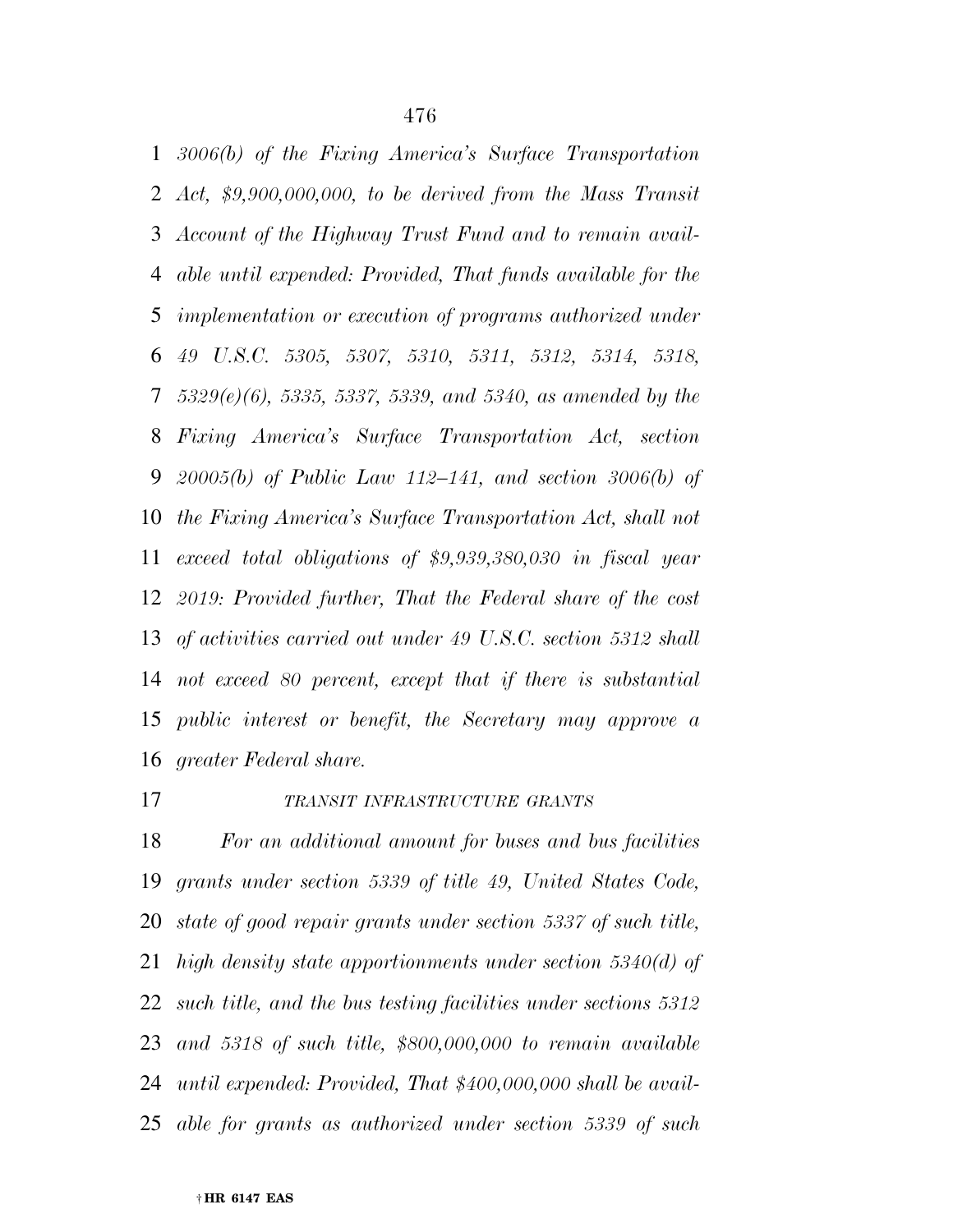*title, of which \$209,104,000 shall be available for the buses and bus facilities formula grants as authorized under sec- tion 5339(a) of such title, \$161,446,000 shall be available for the buses and bus facilities competitive grants as author- ized under section 5339(b) of such title, and \$29,450,000 shall be available for the low or no emission grants as au- thorized under section 5339(c) of such title: Provided fur- ther, That \$362,000,000 shall be available for the state of good repair grants as authorized under section 5337 of such title: Provided further, That \$30,000,000 shall be available for the high density state apportionments as authorized under section 5340(d) of such title: Provided further, That \$2,000,000 shall be available for the bus testing facility as authorized under section 5318 of such title: Provided fur- ther, That notwithstanding section 5318(a) of such title, \$6,000,000 shall be available for the operation and mainte- nance of bus testing facilities by institutions of higher edu- cation selected pursuant to section 5312(h) of such title: Provided further, That the Secretary shall enter into a con- tract or cooperative agreement with, or make a grant to, each institution of higher education selected pursuant to section 5312(h) of such title, to operate and maintain a fa- cility to conduct the testing of low or no emission vehicle new bus models using the standards established pursuant to section 5318(e)(2) of such title: Provided further, That*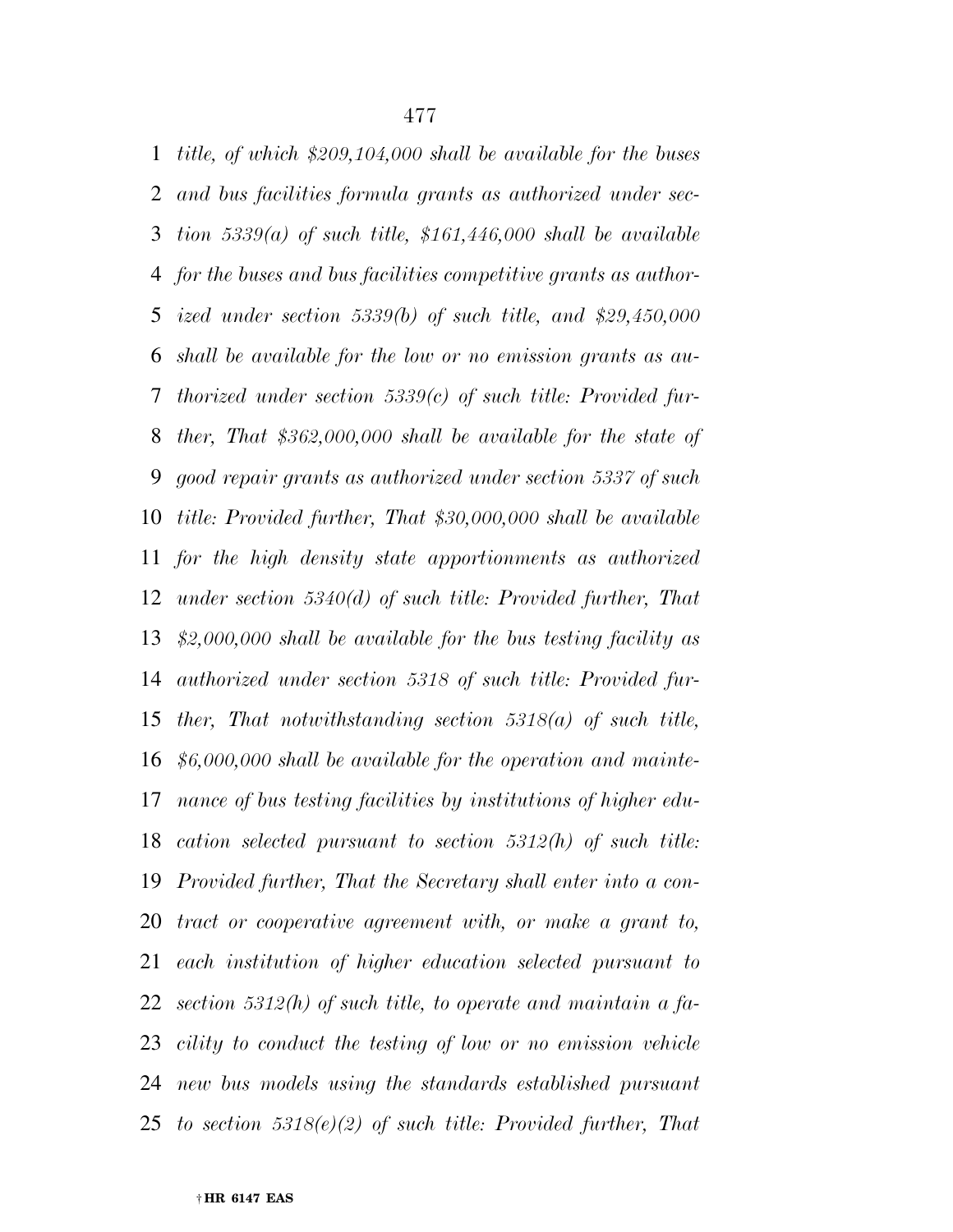*the term ''low or no emission vehicle'' has the meaning given the term in section 5312(e)(6) of such title: Provided further, That the Secretary shall pay 80 percent of the cost of testing a low or no emission vehicle new bus model at each selected institution of higher education: Provided fur- ther, That the entity having the vehicle tested shall pay 20 percent of the cost of testing: Provided further, That a low or no emission vehicle new bus model tested that receives a passing aggregate test score in accordance with the stand- ards established under section 5318(e)(2) of such title, shall be deemed to be in compliance with the requirements of sec- tion 5318(e) of such title: Provided further, That amounts made available by this heading shall be derived from the general fund: Provided further, That the amounts made available under this heading shall not be subject to any lim- itation on obligations for transit programs set forth in any Act.* 

## *TECHNICAL ASSISTANCE AND TRAINING*

 *For necessary expenses to carry out 49 U.S.C. 5314, \$5,000,000, of which up to \$1,500,000 shall be for a cooper- ative agreement through which the Federal Transit Admin- istration assists small-urban, rural and tribal public tran- sit recipients and planning organizations with applied in-novation and capacity-building: Provided, That the assist-*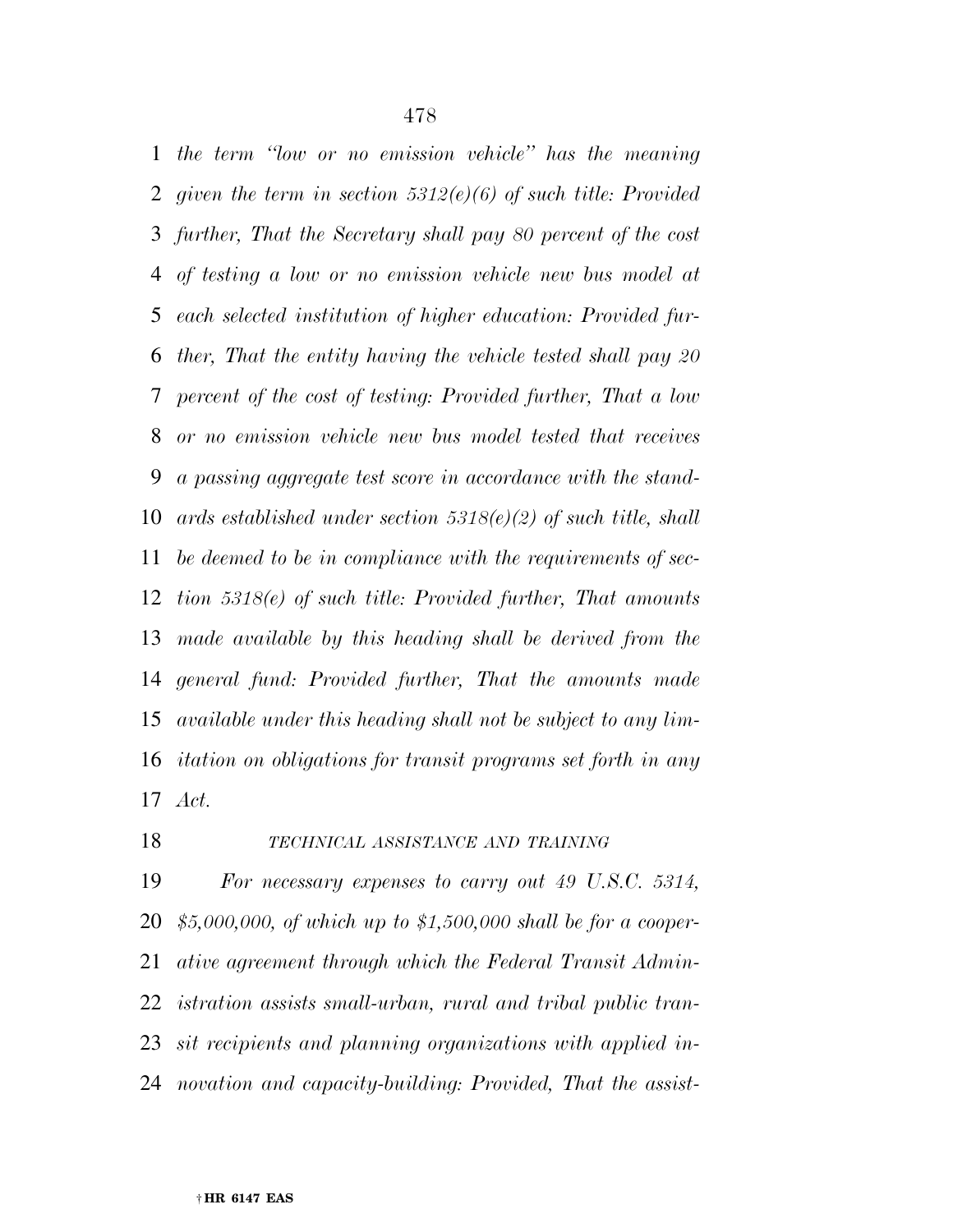*ance provided under this heading not duplicate the activi-ties of 49 U.S.C. 5311(b) or 49 U.S.C. 5312.* 

#### *CAPITAL INVESTMENT GRANTS*

 *For necessary expenses to carry out fixed guideway capital investment grants under section 5309 of title 49, United States Code, and section 3005(b) of the Fixing America's Surface Transportation Act, \$2,552,687,000, to remain available until September 30, 2022: Provided, That of the amounts made available under this heading, \$1,315,670,000 shall be available for projects authorized under section 5309(d) of title 49, United States Code, \$543,500,000 shall be available for projects authorized under section 5309(e) of title 49, United States Code, \$568,000,000 shall be available for projects authorized under section 5309(h) of title 49, United States Code, and \$100,000,000 shall be available for projects authorized under section 3005(b) of the Fixing America's Surface Transportation Act: Provided further, That the Secretary shall continue to administer the capital investment grants program in accordance with the procedural and substantive requirements of section 5309 of title 49, United States Code, and of section 3005(b) of the Fixing America's Surface Transportation Act.*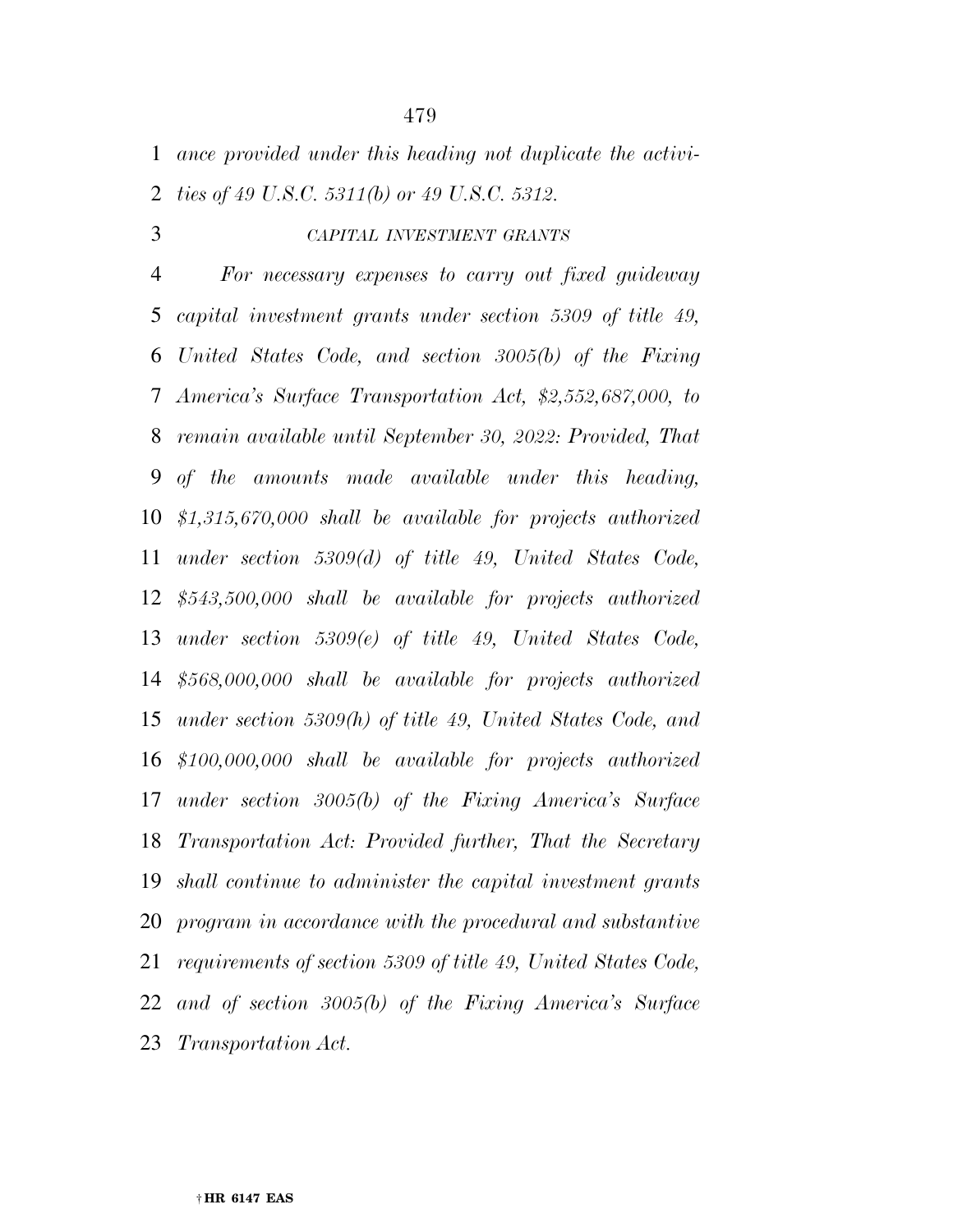*GRANTS TO THE WASHINGTON METROPOLITAN AREA*

# *TRANSIT AUTHORITY*

 *For grants to the Washington Metropolitan Area Tran- sit Authority as authorized under section 601 of division B of Public Law 110–432, \$150,000,000, to remain avail- able until expended: Provided, That the Secretary of Trans- portation shall approve grants for capital and preventive maintenance expenditures for the Washington Metropolitan Area Transit Authority only after receiving and reviewing a request for each specific project: Provided further, That prior to approving such grants, the Secretary shall certify that the Washington Metropolitan Area Transit Authority is making progress to improve its safety management sys- tem in response to the Federal Transit Administration's 2015 safety management inspection: Provided further, That the Secretary shall determine that the Washington Metro- politan Area Transit Authority has placed the highest pri- ority on those investments that will improve the safety of the system before approving such grants: Provided further, That the Secretary, in order to ensure safety throughout the rail system, may waive the requirements of section 601(e)(1) of division B of Public Law 110–432.*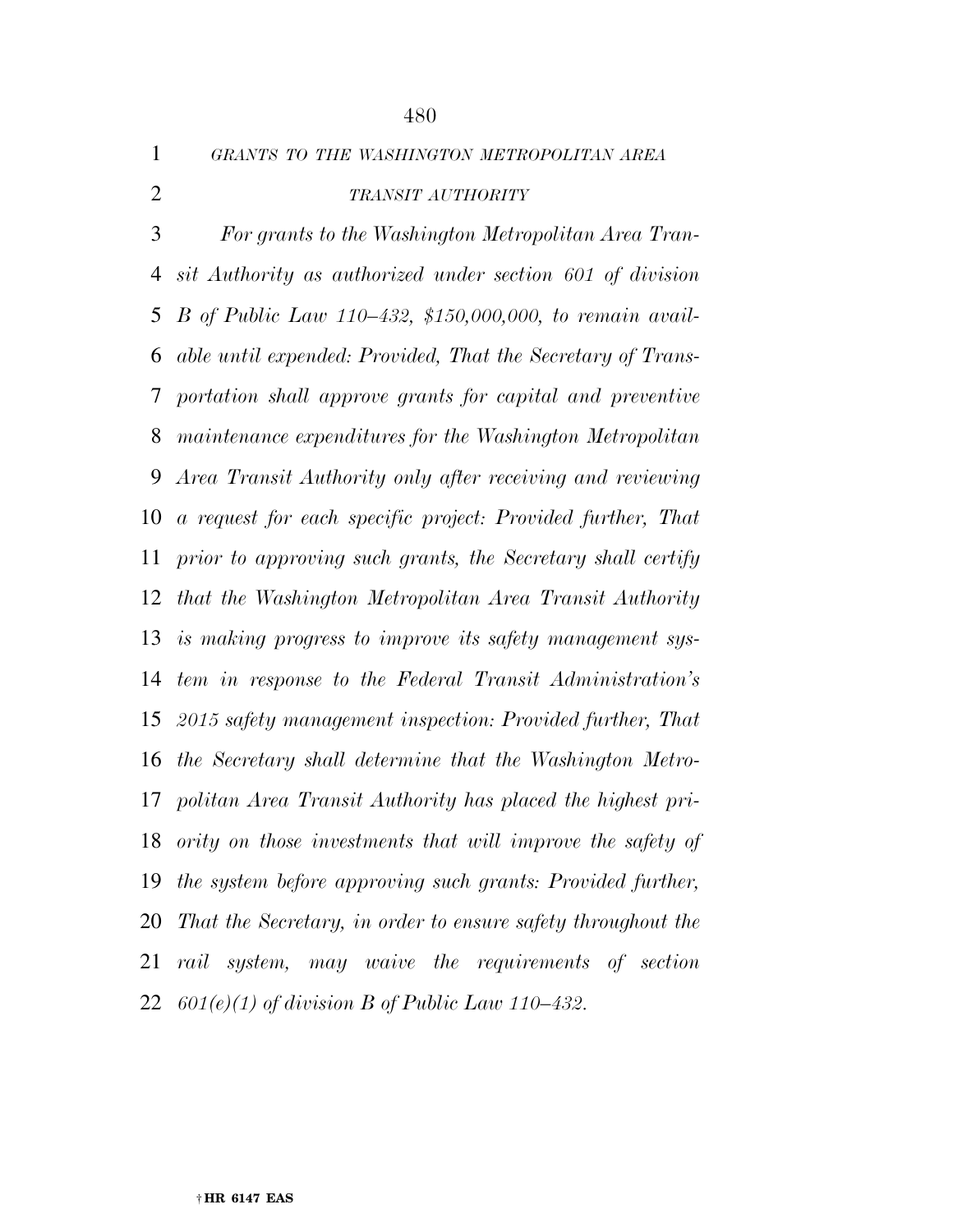*ADMINISTRATIVE PROVISIONS—FEDERAL TRANSIT ADMINISTRATION (INCLUDING RESCISSION) SEC. 160. The limitations on obligations for the pro- grams of the Federal Transit Administration shall not apply to any authority under 49 U.S.C. 5338, previously made available for obligation, or to any other authority pre- viously made available for obligation. SEC. 161. Notwithstanding any other provision of law, any funds appropriated before October 1, 2018, under any section of chapter 53 of title 49, United States Code, that remain available for expenditure, may be transferred to and administered under the most recent appropriation heading for any such section.* 

 *SEC. 162. Of the unobligated amounts made available for fiscal years 2005 or prior fiscal years to ''Transit For- mula Grants'', a total of \$46,560,000 is hereby permanently rescinded.* 

 *SEC. 163. None of the funds made available under this Act may be used for the implementation or furtherance of new policies detailed in the ''Dear Colleague'' letter distrib- uted by the Federal Transit Administration to capital in-vestment grant program project sponsors on June 29, 2018.*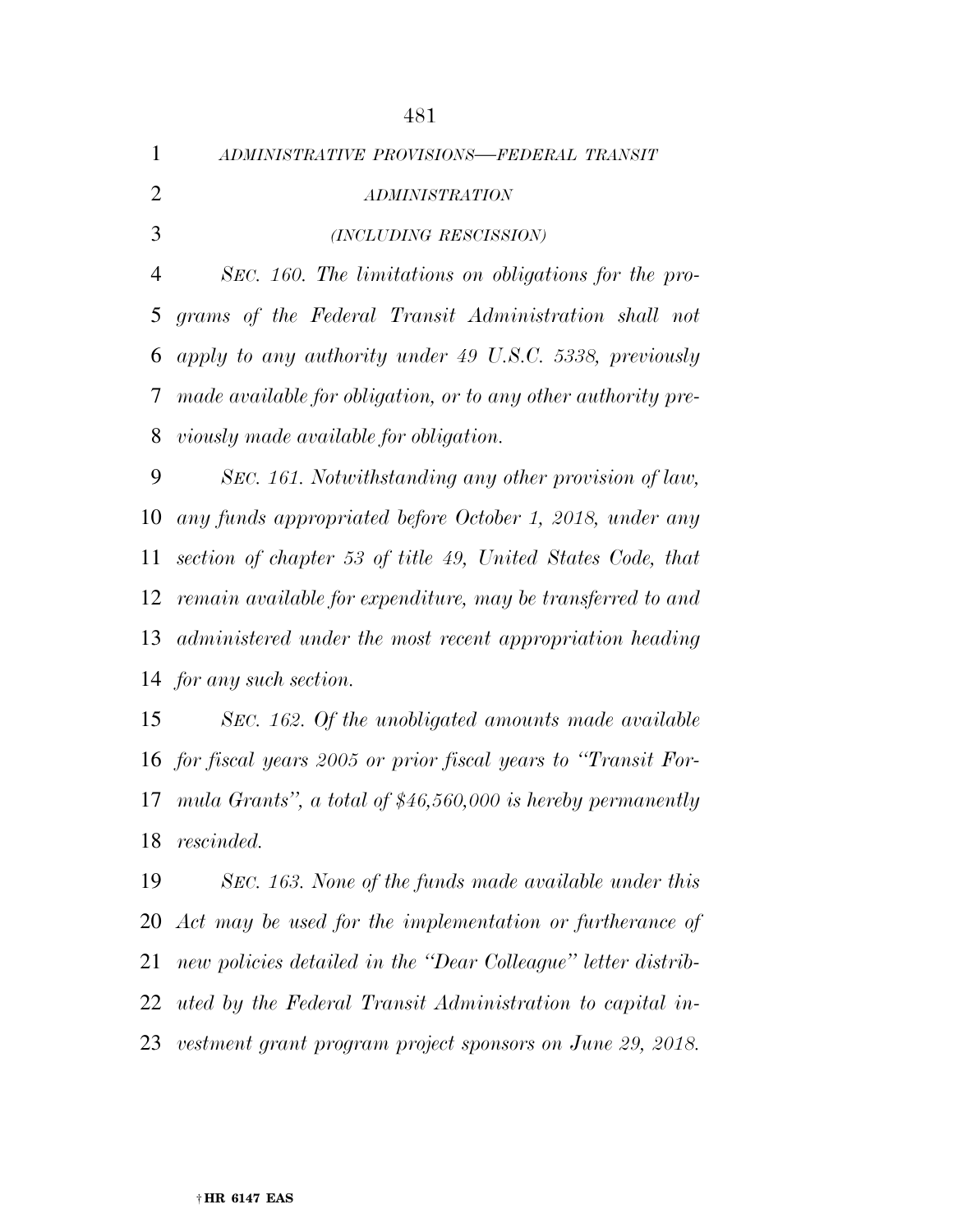*SAINT LAWRENCE SEAWAY DEVELOPMENT CORPORATION*

 *The Saint Lawrence Seaway Development Corpora- tion is hereby authorized to make such expenditures, within the limits of funds and borrowing authority available to the Corporation, and in accord with law, and to make such contracts and commitments without regard to fiscal year limitations, as provided by section 104 of the Government Corporation Control Act, as amended, as may be necessary in carrying out the programs set forth in the Corporation's budget for the current fiscal year.* 

#### *OPERATIONS AND MAINTENANCE*

*(HARBOR MAINTENANCE TRUST FUND)*

 *For necessary expenses to conduct the operations, maintenance, and capital asset renewal activities on those portions of the Saint Lawrence Seaway owned, operated, and maintained by the Saint Lawrence Seaway Develop- ment Corporation, \$36,000,000, to be derived from the Har- bor Maintenance Trust Fund, pursuant to Public Law 99– 662: Provided, That of the amounts made available under this heading, not less than \$16,000,000 shall be used on cap-ital asset renewal activities.* 

- *MARITIME ADMINISTRATION*
- *MARITIME SECURITY PROGRAM*

 *For necessary expenses to maintain and preserve a U.S.-flag merchant fleet to serve the national security needs*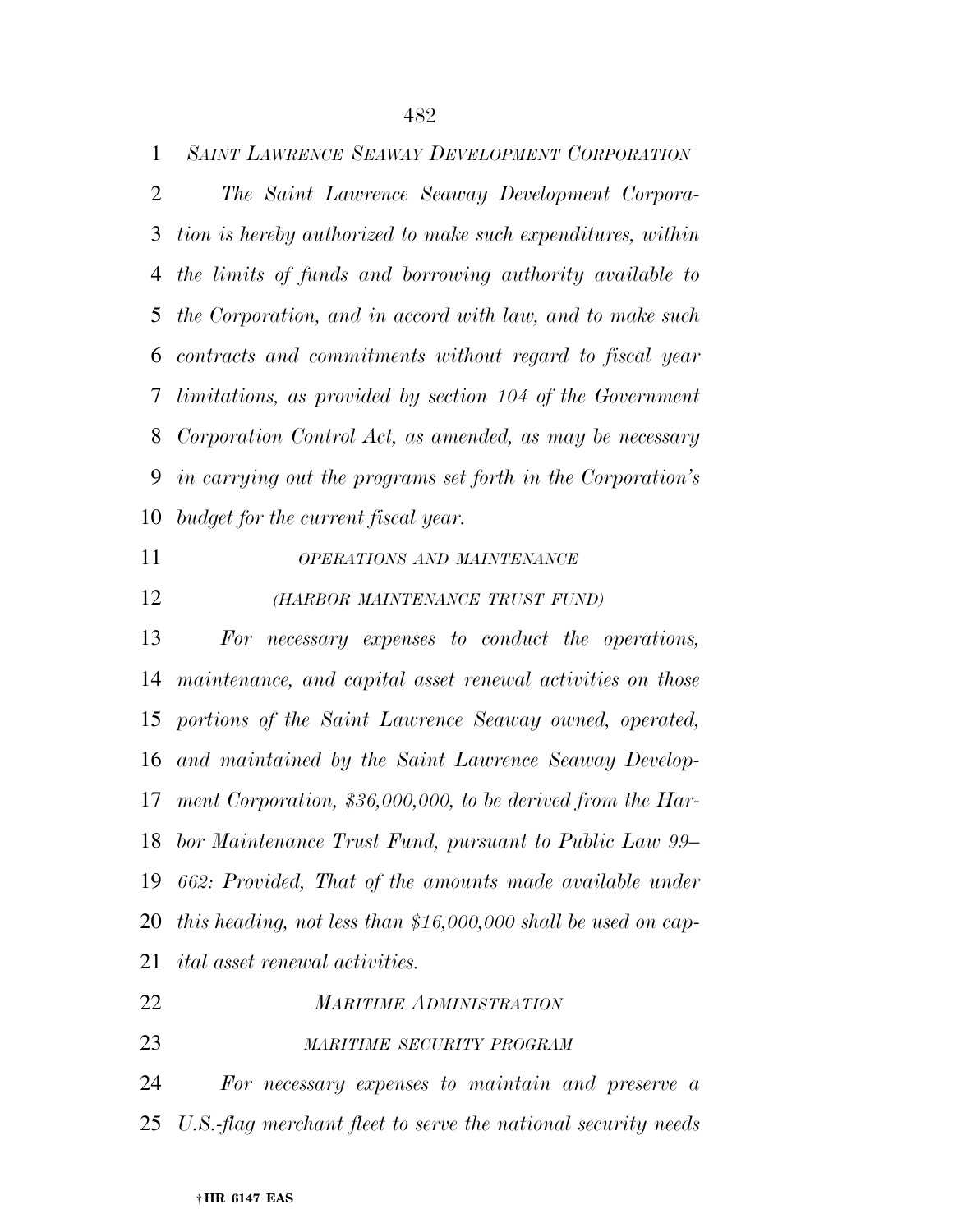*of the United States, \$300,000,000, to remain available until expended.* 

*OPERATIONS AND TRAINING*

*(INCLUDING TRANSFER OF FUNDS)*

 *For necessary expenses of operations and training ac- tivities authorized by law, \$149,442,000, to remain avail- able until September 30, 2020, of which \$71,000,000 shall be for the operations of the United States Merchant Marine Academy, and of which \$18,000,000 shall remain available until expended for the maintenance and repair, equipment, and capital improvements at the United States Merchant Marine Academy: Provided, That not later than January 12, 2020, the Administrator of the Maritime Administra- tion shall transmit to the House and Senate Committees on Appropriations the annual report on sexual assault and sexual harassment at the United States Merchant Marine Academy as required pursuant to section 3507 of Public Law 110–417: Provided further, That of the amounts made available under this heading, \$3,000,000 shall be for the Maritime Environment and Technology Assistance pro- gram authorized under section 50307 of title 46, United States Code: Provided further, That of the amounts made available under this heading, \$7,000,000, shall remain available until expended for the Short Sea Transportation Program (America's Marine Highways) to make grants for*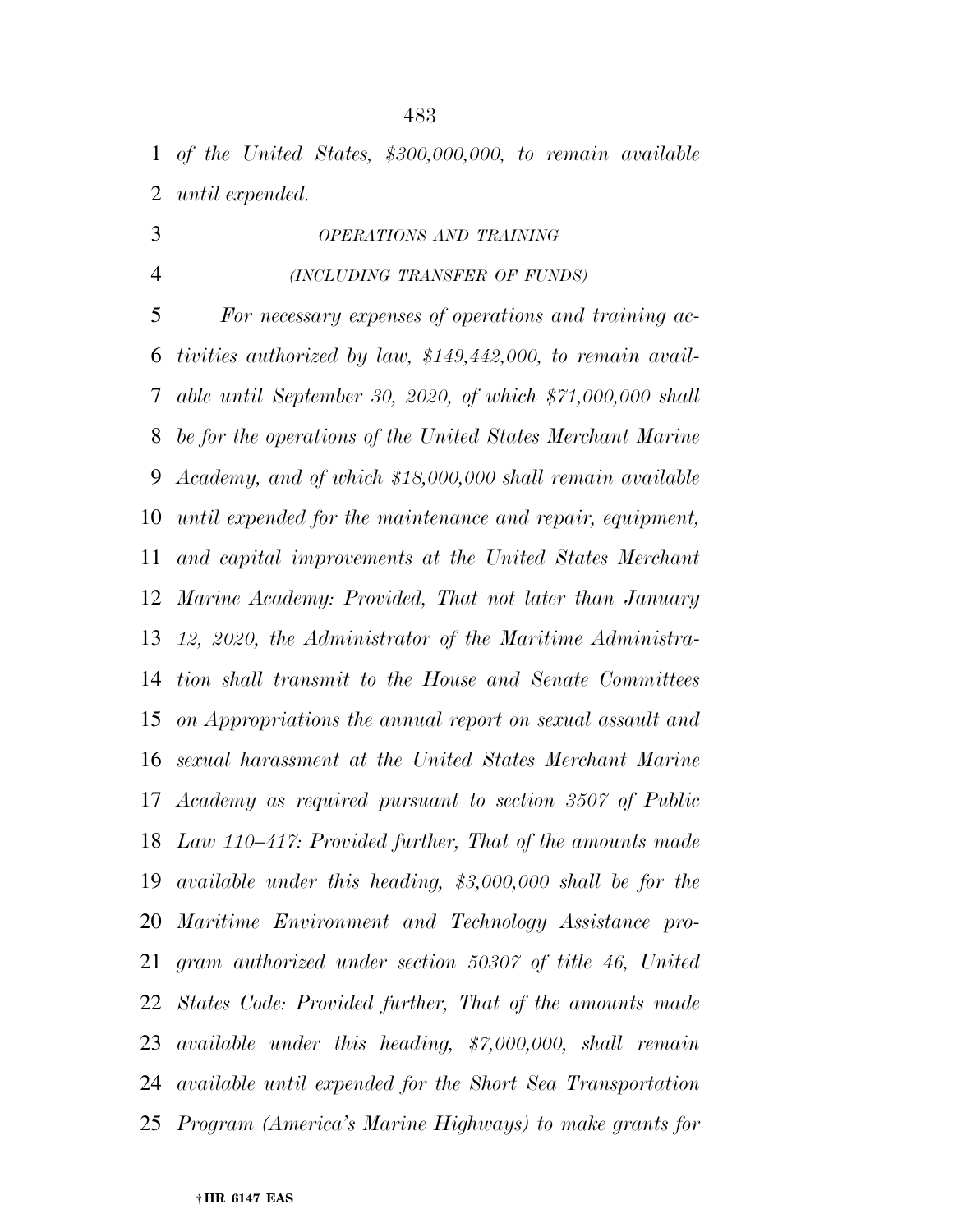*the purposes authorized under sections 55601(b)(1) and (3) of title 46, United States Code: Provided further, That available balances under this heading for the Short Sea Transportation Program (America's Marine Highways) from prior year recoveries shall be available to carry out activities authorized under sections 55601(b)(1) and (3) of title 46, United States Code: Provided further, That from funds provided under the previous two provisos, the Sec- retary of Transportation shall make grants no later than 180 days after enactment of this Act in such amounts as the Secretary determines: Provided further, That any unob- ligated balances available from previous appropriations for programs and activities supporting State Maritime Acad- emies shall be transferred to and merged with the appro- priations for ''Maritime Administration, State Maritime Academy Operations'' and shall be made available for the same purposes.* 

*STATE MARITIME ACADEMY OPERATIONS*

 *For necessary expenses of operations, support and training activities for State Maritime Academies, \$340,200,000, of which \$30,000,000, to remain available until expended, shall be for maintenance, repair, life exten- sion, and capacity improvement of National Defense Re- serve Fleet training ships in support of State Maritime Academies, as well as other expenses related to training*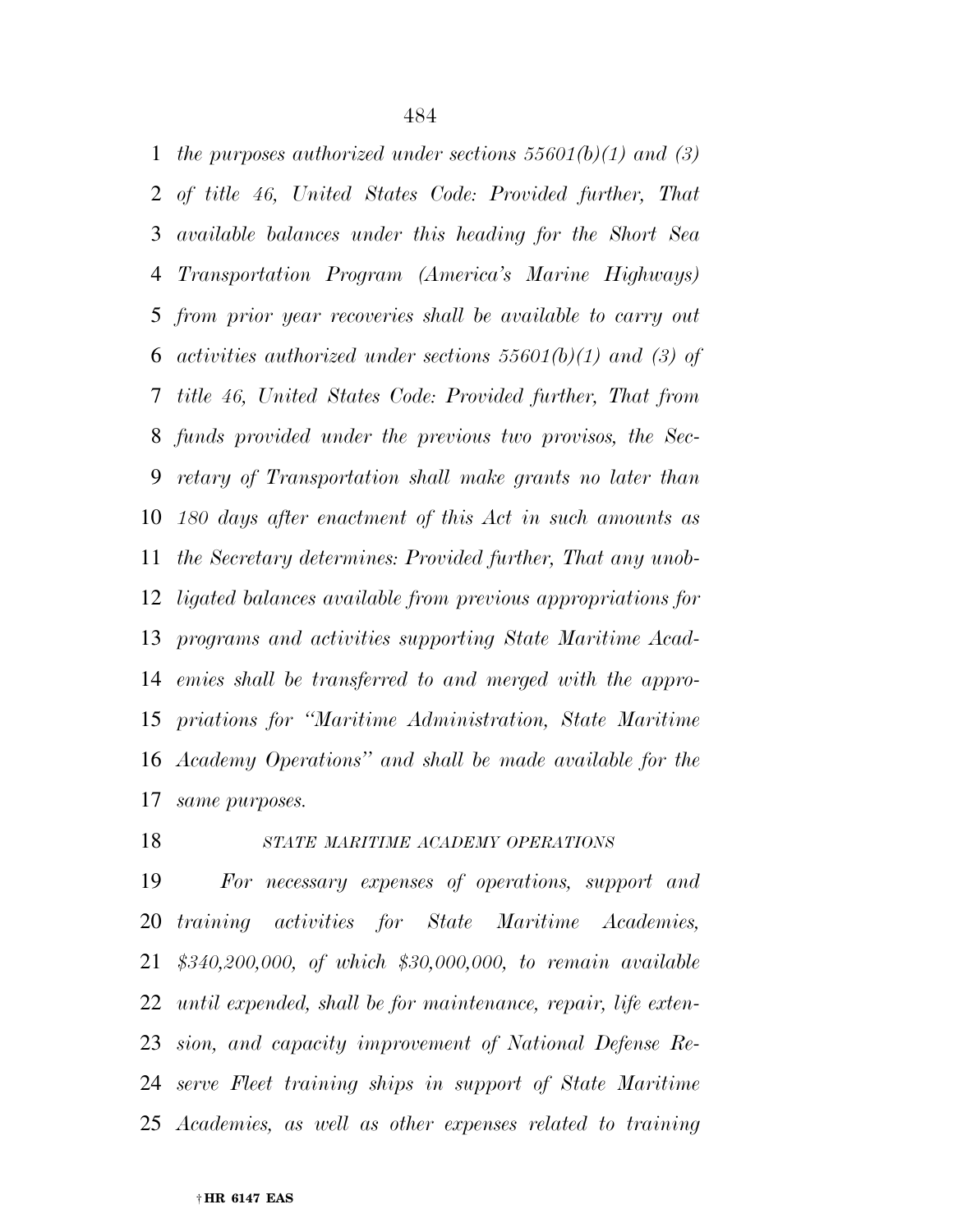*mariners, as determined by the Secretary, of which \$300,000,000, to remain available until expended shall be for the National Security Multi-Mission Vessel Program, including funds for construction, planning, administration, and design of school ships, of which \$2,400,000 shall remain available through September 30, 2020, for the Student In- centive Program, of which \$1,800,000 shall remain avail- able until expended for training ship fuel assistance, and of which \$6,000,000 shall remain available until September 30, 2020, for direct payments for State Maritime Acad-emies.* 

*ASSISTANCE TO SMALL SHIPYARDS*

 *To make grants to qualified shipyards as authorized under section 54101 of title 46, United States Code, as amended by Public Law 113–281, \$20,000,000, to remain available until expended.* 

#### *SHIP DISPOSAL*

 *For necessary expenses related to the disposal of obso- lete vessels in the National Defense Reserve Fleet of the Mar- itime Administration, \$5,000,000, to remain available until expended.*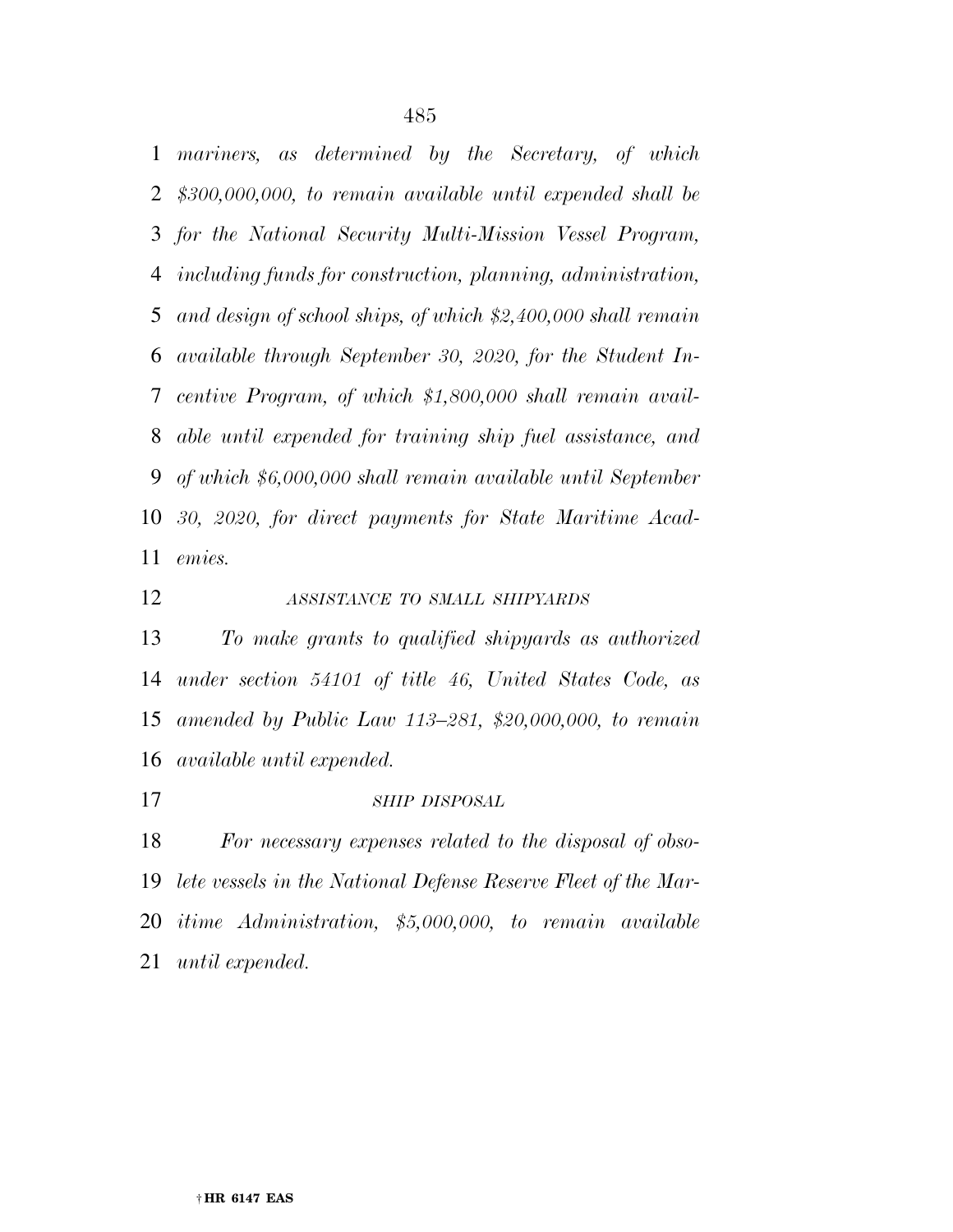*MARITIME GUARANTEED LOAN (TITLE XI) PROGRAM*

† **HR 6147 EAS**  *ACCOUNT (INCLUDING TRANSFER OF FUNDS) For administrative expenses to carry out the guaran- teed loan program, \$3,000,000, which shall be transferred to and merged with the appropriations for ''Operations and Training'', Maritime Administration. ADMINISTRATIVE PROVISIONS—MARITIME ADMINISTRATION SEC. 170. Notwithstanding any other provision of this Act, in addition to any existing authority, the Maritime Administration is authorized to furnish utilities and serv- ices and make necessary repairs in connection with any lease, contract, or occupancy involving Government prop- erty under control of the Maritime Administration: Pro- vided, That payments received therefor shall be credited to the appropriation charged with the cost thereof and shall remain available until expended: Provided further, That rental payments under any such lease, contract, or occu- pancy for items other than such utilities, services, or repairs shall be covered into the Treasury as miscellaneous receipts. PIPELINE AND HAZARDOUS MATERIALS SAFETY ADMINISTRATION OPERATIONAL EXPENSES For necessary operational expenses of the Pipeline and Hazardous Materials Safety Administration, \$23,710,000:*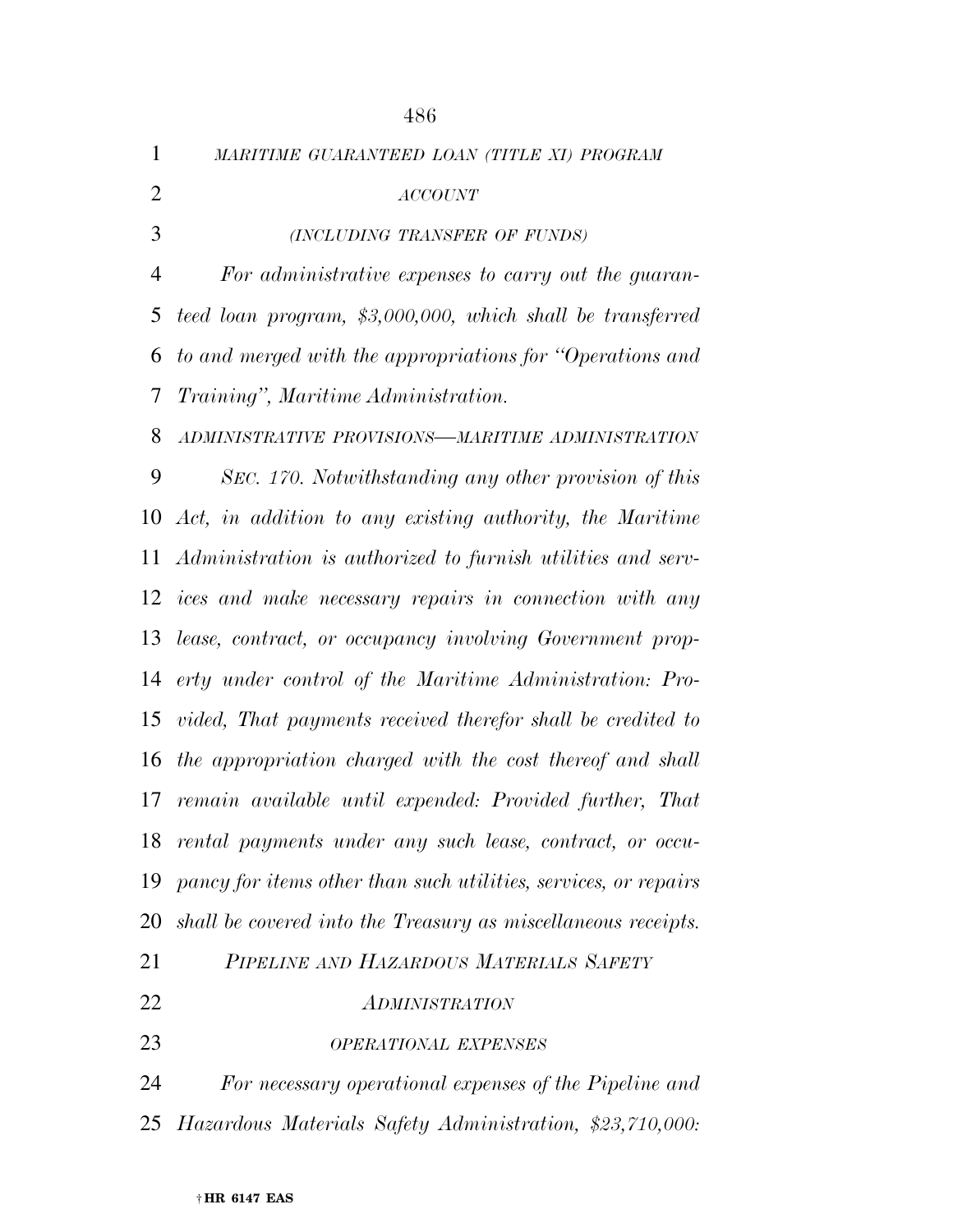*Provided, That the Secretary of Transportation shall issue a final rule to expand the applicability of comprehensive oil spill response plans within 45 days of enactment of this Act: Provided further, That the amounts appropriated under this heading shall be reduced by \$100,000 per day for each day that such rule has not been issued following the expiration of the period set forth in the previous proviso.* 

#### *HAZARDOUS MATERIALS SAFETY*

 *For expenses necessary to discharge the hazardous ma- terials safety functions of the Pipeline and Hazardous Ma- terials Safety Administration, \$58,000,000, of which \$7,570,000 shall remain available until September 30, 2021: Provided, That up to \$800,000 in fees collected under 49 U.S.C. 5108(g) shall be deposited in the general fund of the Treasury as offsetting receipts: Provided further, That there may be credited to this appropriation, to remain available until expended, funds received from States, coun- ties, municipalities, other public authorities, and private sources for expenses incurred for training, for reports publi- cation and dissemination, and for travel expenses incurred in the performance of hazardous materials exemptions and approvals functions.*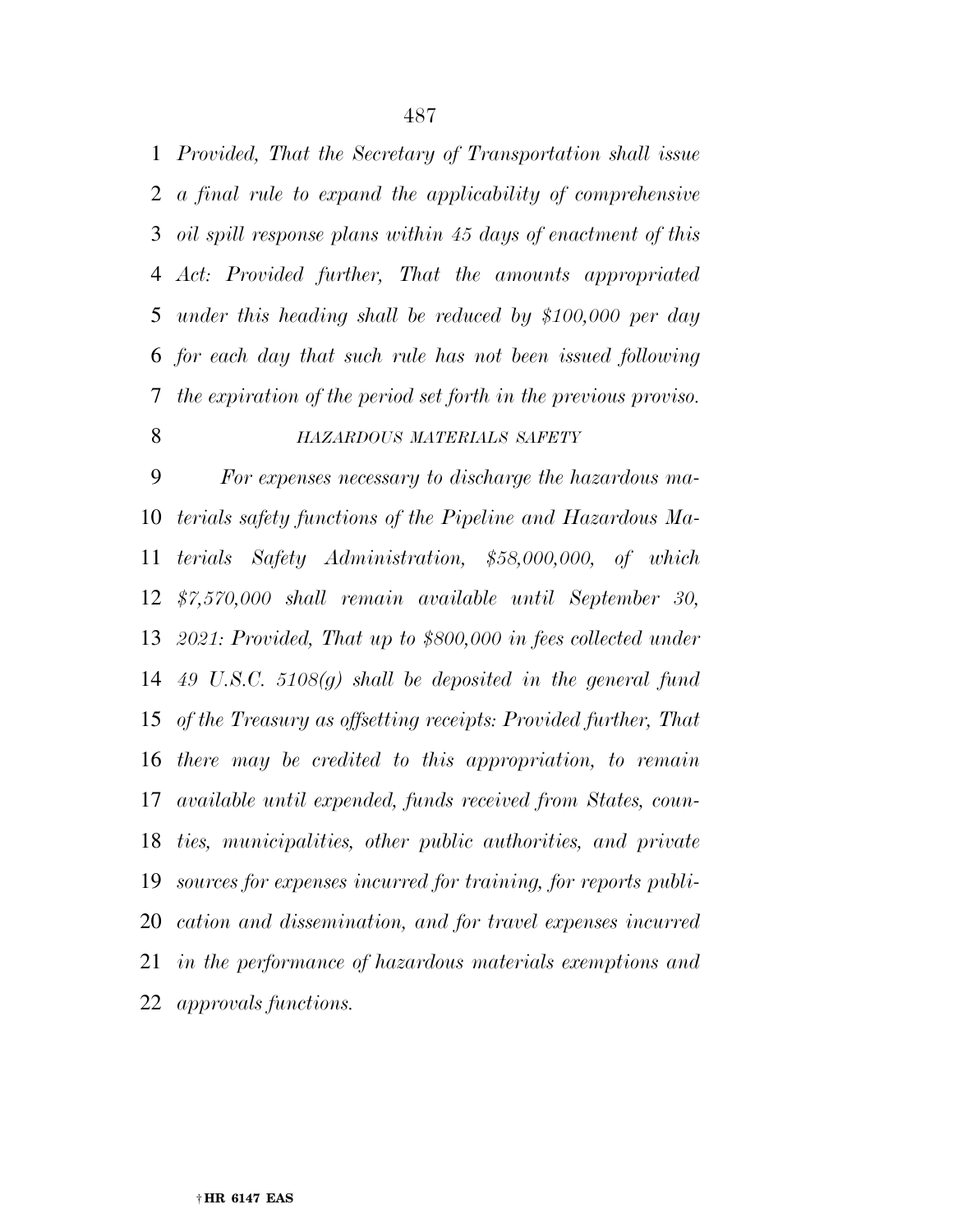*PIPELINE SAFETY (PIPELINE SAFETY FUND) (OIL SPILL LIABILITY TRUST FUND) For expenses necessary to conduct the functions of the pipeline safety program, for grants-in-aid to carry out a pipeline safety program, as authorized by 49 U.S.C. 60107, and to discharge the pipeline program responsibilities of the Oil Pollution Act of 1990, \$165,000,000, to remain available until September 30, 2021, of which \$23,000,000 shall be derived from the Oil Spill Liability Trust Fund; of which \$134,000,000 shall be derived from the Pipeline Safety Fund; and of which \$8,000,000 shall be derived from fees collected under 49 U.S.C. 60302 and deposited in the Underground Natural Gas Storage Facility Safety Account for the purpose of carrying out 49 U.S.C. 60141: Provided, That not less than \$1,058,000 of the funds provided under this heading shall be for the one-call state grant program. EMERGENCY PREPAREDNESS GRANTS (EMERGENCY PREPAREDNESS FUND)*

 *Notwithstanding the fiscal year limitation specified in 49 U.S.C. 5116, not more than \$28,318,000 shall remain available until September 30, 2021, from amounts made available by 49 U.S.C. 5116(h), 5128(b), and 5128(c): Pro- vided, That notwithstanding 49 U.S.C. 5116(h)(4), not more than 4 percent of the amounts made available from*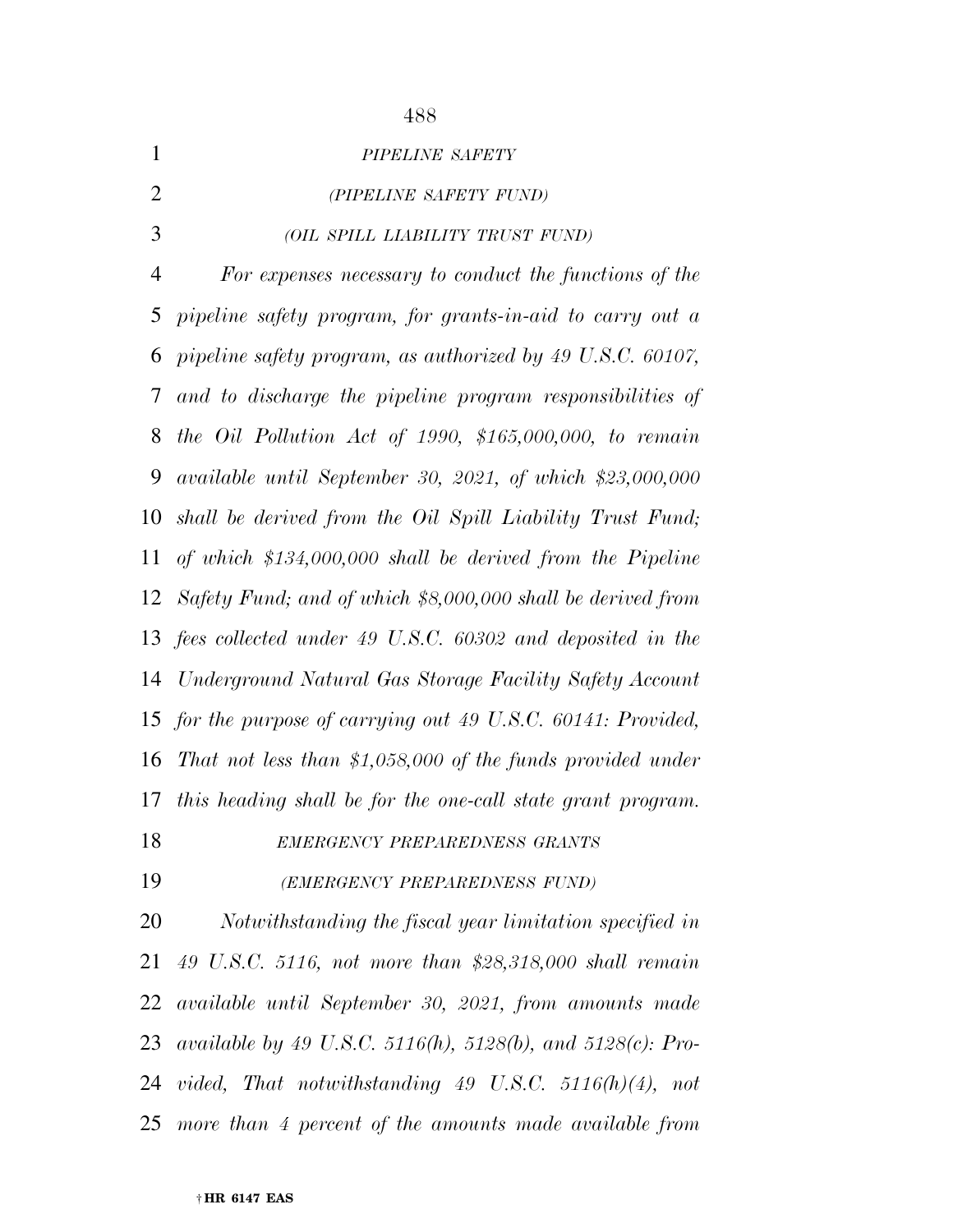*this account shall be available to pay administrative costs: Provided further, That none of the funds made available by 49 U.S.C. 5116(h), 5128(b), or 5128(c) shall be made available for obligation by individuals other than the Sec-retary of Transportation, or his or her designee.* 

 *OFFICE OF INSPECTOR GENERAL SALARIES AND EXPENSES*

 *For necessary expenses of the Office of the Inspector General to carry out the provisions of the Inspector General Act of 1978, as amended, \$92,600,000: Provided, That the Inspector General shall have all necessary authority, in car- rying out the duties specified in the Inspector General Act, as amended (5 U.S.C. App. 3), to investigate allegations of fraud, including false statements to the government (18 U.S.C. 1001), by any person or entity that is subject to regulation by the Department of Transportation: Provided further, That the funds made available under this heading may be used to investigate, pursuant to section 41712 of title 49, United States Code: (1) unfair or deceptive prac- tices and unfair methods of competition by domestic and foreign air carriers and ticket agents; and (2) the compli- ance of domestic and foreign air carriers with respect to item (1) of this proviso.*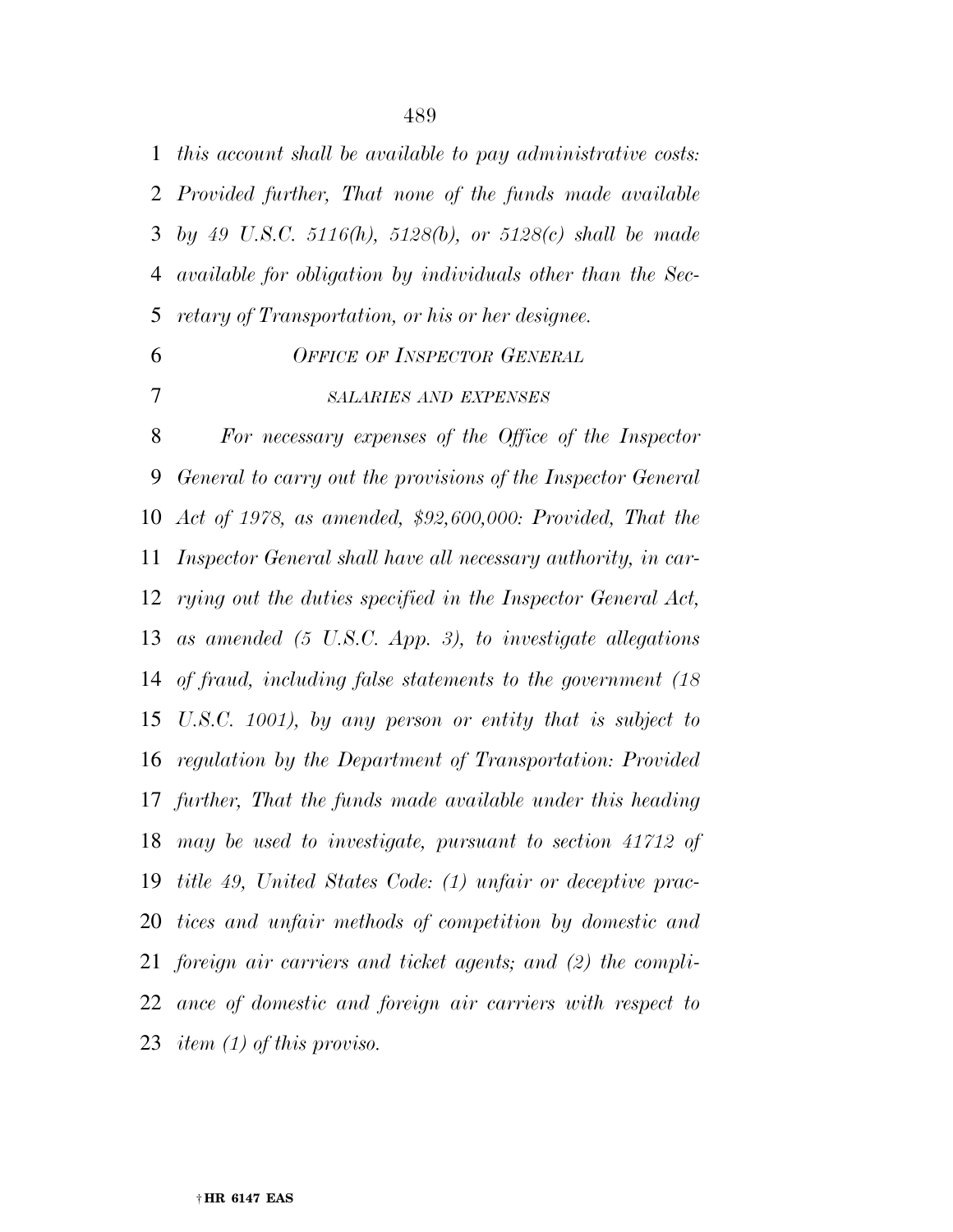|   | <b>GENERAL PROVISIONS-DEPARTMENT OF</b> |
|---|-----------------------------------------|
| 2 | <i>TRANSPORTATION</i>                   |

 *SEC. 180. (a) During the current fiscal year, applica- ble appropriations to the Department of Transportation shall be available for maintenance and operation of air- craft; hire of passenger motor vehicles and aircraft; pur- chase of liability insurance for motor vehicles operating in foreign countries on official department business; and uni- forms or allowances therefor, as authorized by law (5 U.S.C. 5901–5902).* 

 *(b) During the current fiscal year, applicable appro- priations to the Department and its operating administra- tions shall be available for the purchase, maintenance, oper- ation, and deployment of unmanned aircraft systems that advance the Department's, or its operating administra-tions', missions.* 

 *(c) Any unmanned aircraft system purchased or pro- cured by the Department prior to the enactment of this Act shall be deemed authorized.* 

 *SEC. 181. Appropriations contained in this Act for the Department of Transportation shall be available for services as authorized by 5 U.S.C. 3109, but at rates for individuals not to exceed the per diem rate equivalent to the rate for an Executive Level IV.*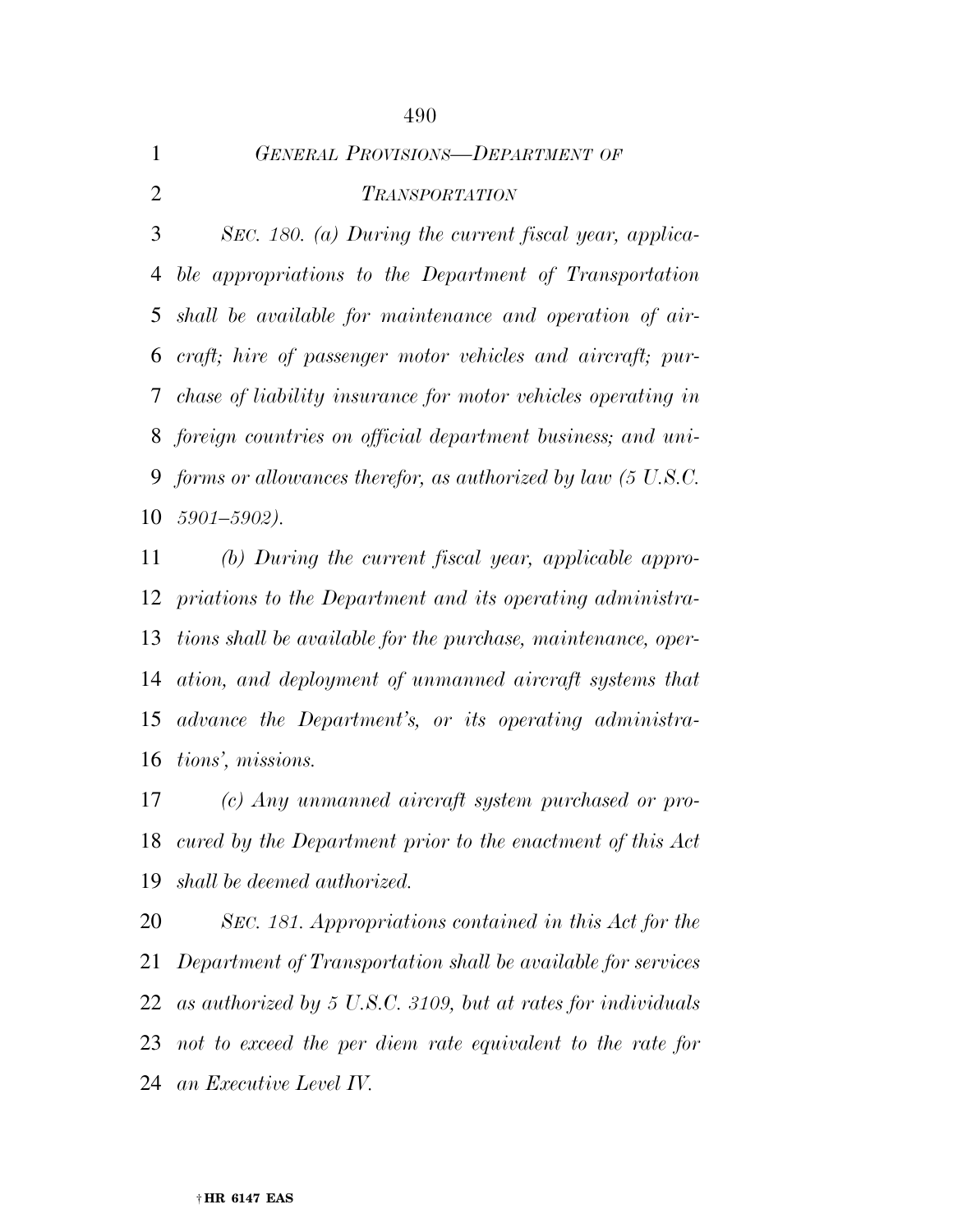*SEC. 182. (a) No recipient of funds made available in this Act shall disseminate personal information (as defined in 18 U.S.C. 2725(3)) obtained by a State department of motor vehicles in connection with a motor vehicle record as defined in 18 U.S.C. 2725(1), except as provided in 18 U.S.C. 2721 for a use permitted under 18 U.S.C. 2721.* 

 *(b) Notwithstanding subsection (a), the Secretary shall not withhold funds provided in this Act for any grantee if a State is in noncompliance with this provision.* 

 *SEC. 183. None of the funds in this Act shall be avail- able for salaries and expenses of more than 110 political and Presidential appointees in the Department of Trans- portation: Provided, That none of the personnel covered by this provision may be assigned on temporary detail outside the Department of Transportation.* 

 *SEC. 184. Funds received by the Federal Highway Ad- ministration and Federal Railroad Administration from States, counties, municipalities, other public authorities, and private sources for expenses incurred for training may be credited respectively to the Federal Highway Adminis- tration's ''Federal-Aid Highways'' account and to the Fed- eral Railroad Administration's ''Safety and Operations'' account, except for State rail safety inspectors participating in training pursuant to 49 U.S.C. 20105.*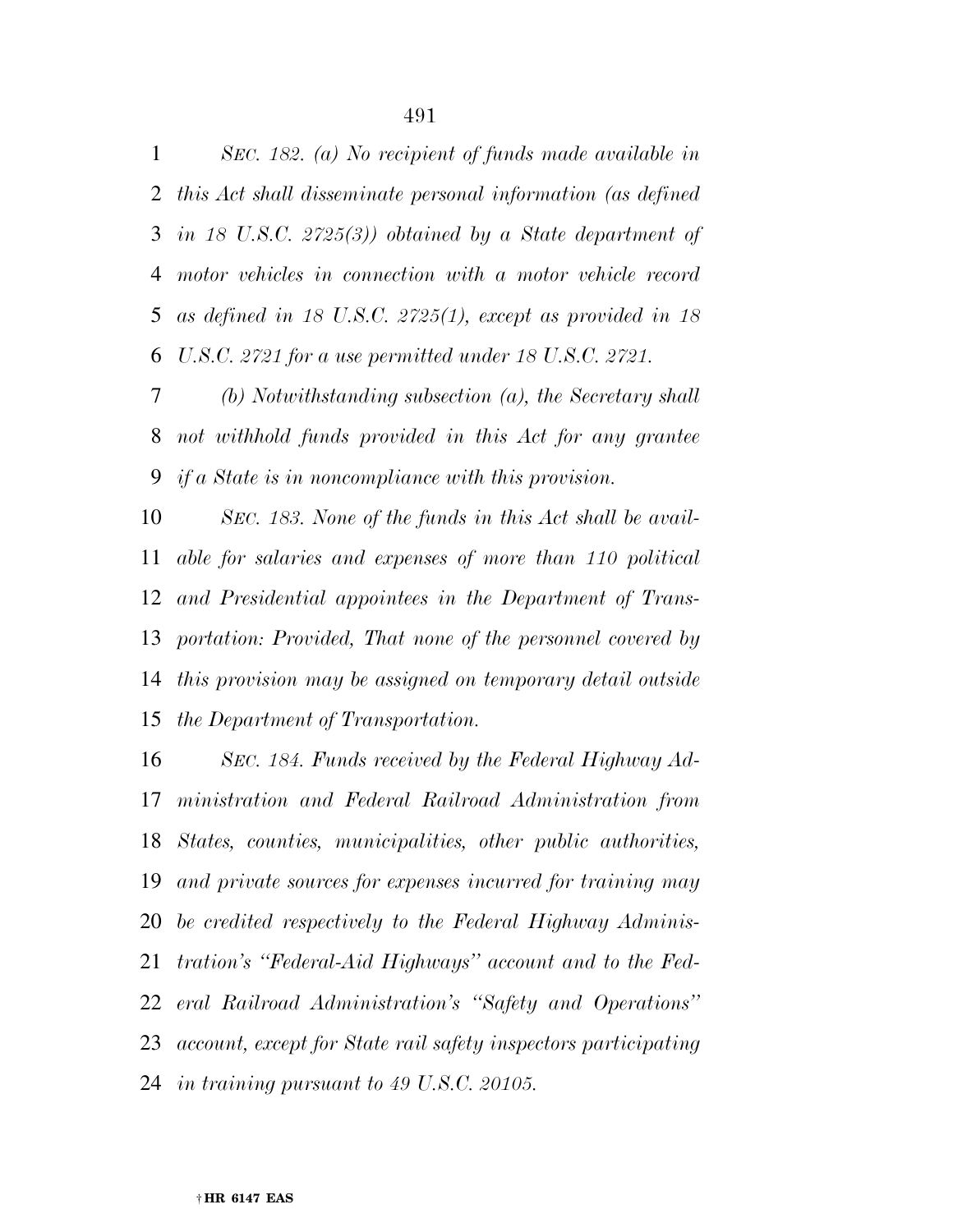*SEC. 185. (a) None of the funds provided in this Act to the Department of Transportation may be used to make a loan, loan guarantee, line of credit, or discretionary grant unless the Secretary of Transportation notifies the House and Senate Committees on Appropriations not less than 3 full business days before any project competitively selected to receive any discretionary grant award, letter of intent, loan commitment, loan guarantee commitment, line of cred- it commitment, or full funding grant agreement is an- nounced by the Department or its modal administrations: Provided, That the Secretary gives concurrent notification to the House and Senate Committees on Appropriations for any ''quick release'' of funds from the emergency relief pro- gram: Provided further, That no notification shall involve funds that are not available for obligation.* 

 *(b) In addition to the notification required in sub- section (a), none of the funds made available in this Act to the Department of Transportation may be used to make a loan, loan guarantee, line of credit, cooperative agreement or discretionary grant unless the Secretary of Transpor- tation provides the House and Senate Committees on Ap- propriations a comprehensive list of all such loans, loan guarantees, lines of credit, cooperative agreement or discre- tionary grants that will be announced not less the 3 full business days before such announcement: Provided, That the*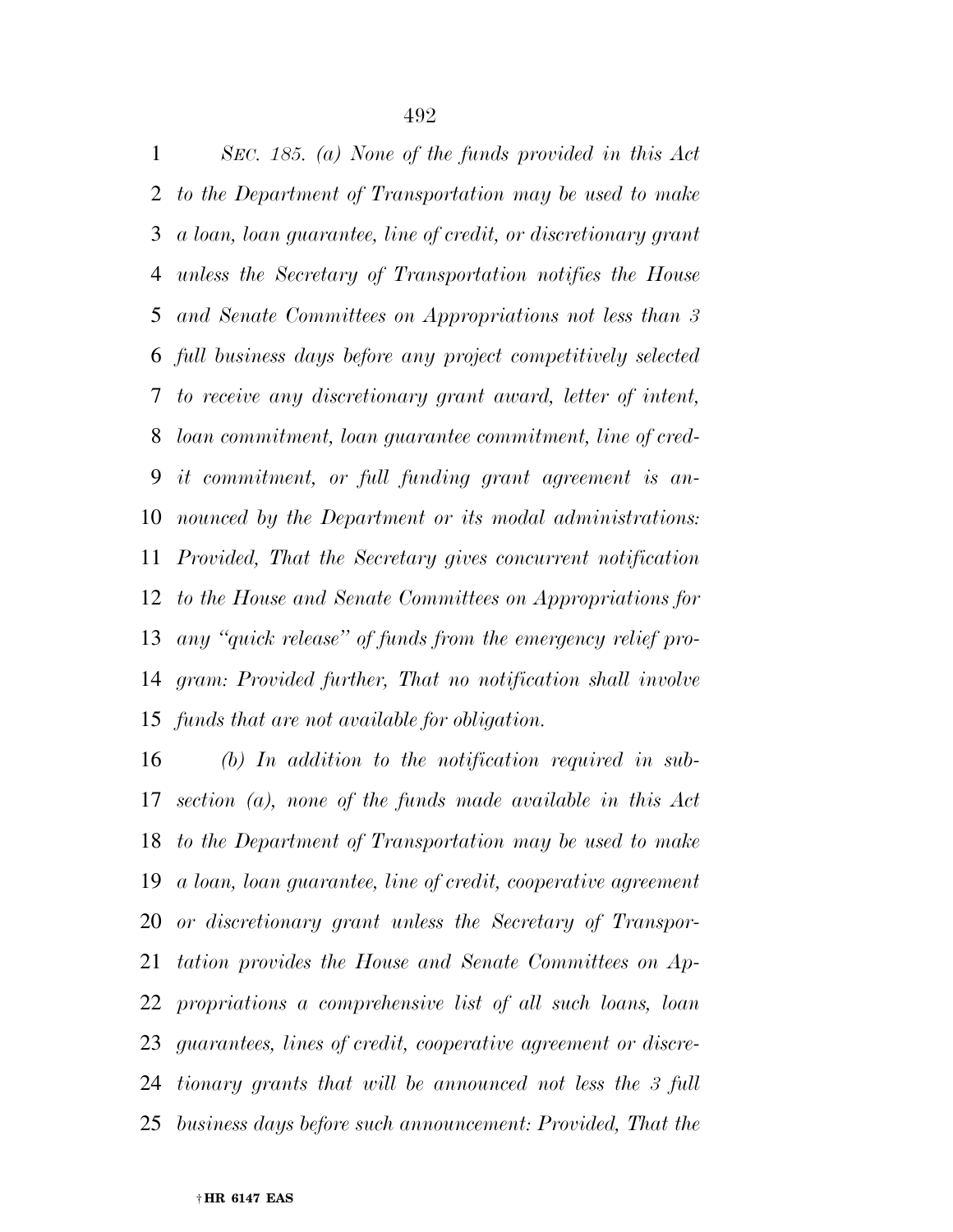*requirement to provide a list in this subsection does not apply to any ''quick release'' of funds from the emergency relief program: Provided further, That no list shall involve funds that are not available for obligation.* 

 *SEC. 186. Rebates, refunds, incentive payments, minor fees and other funds received by the Department of Trans- portation from travel management centers, charge card pro- grams, the subleasing of building space, and miscellaneous sources are to be credited to appropriations of the Depart- ment of Transportation and allocated to elements of the De- partment of Transportation using fair and equitable cri-teria and such funds shall be available until expended.* 

 *SEC. 187. Amounts made available in this or any prior Act that the Secretary determines represent improper payments by the Department of Transportation to a third- party contractor under a financial assistance award, which are recovered pursuant to law, shall be available—* 

 *(1) to reimburse the actual expenses incurred by the Department of Transportation in recovering im- proper payments: Provided, That amounts made available in this Act shall be available until ex-pended; and* 

 *(2) to pay contractors for services provided in re- covering improper payments or contractor support in the implementation of the Improper Payments Infor-*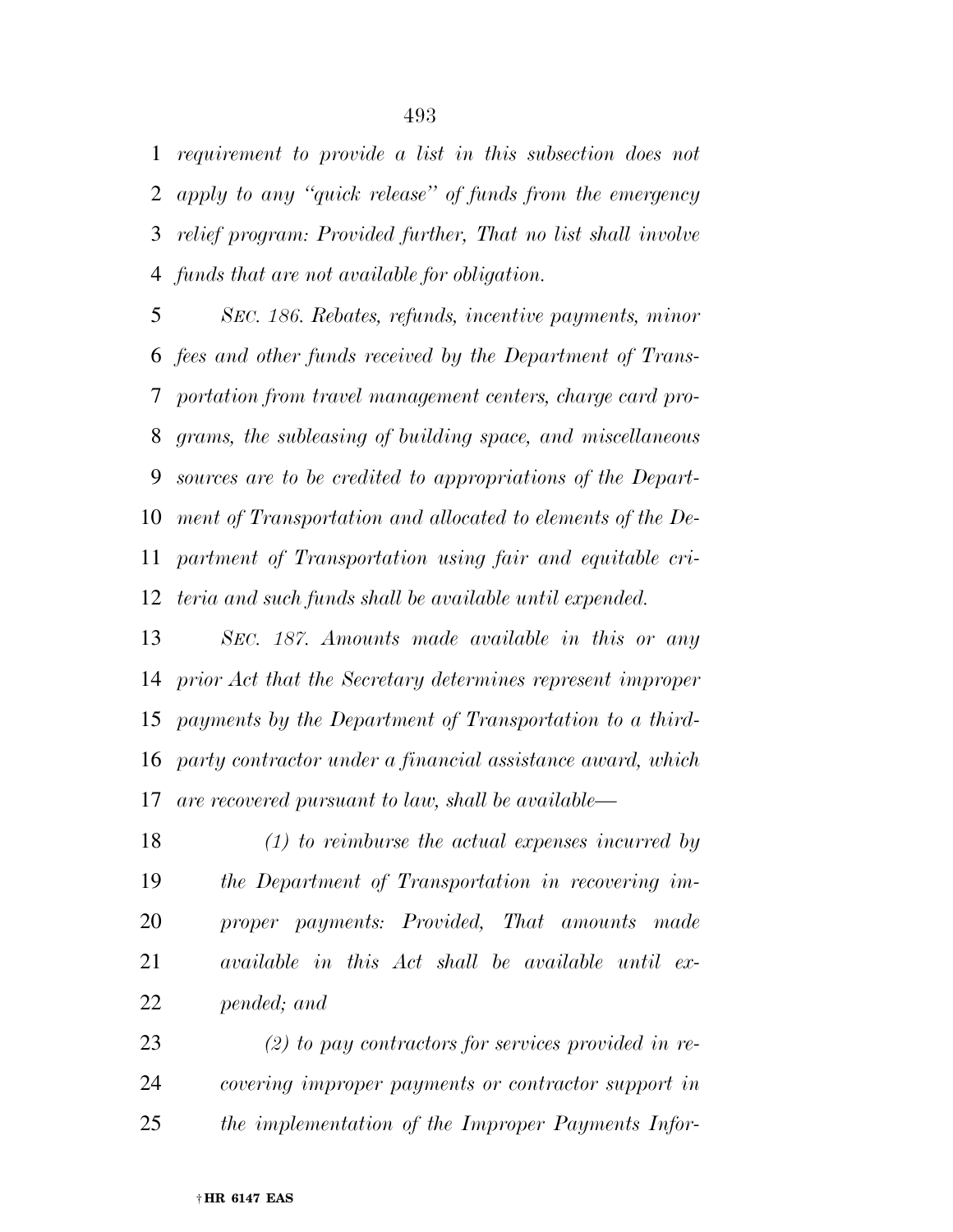| $\mathbf{1}$   | mation Act of 2002: Provided, That amounts in excess |
|----------------|------------------------------------------------------|
| $\overline{2}$ | of that required for paragraphs $(1)$ and $(2)$ —    |
| 3              | $(A)$ shall be credited to and merged with the       |
| $\overline{4}$ | appropriation from which the improper pay-           |
| 5              | ments were made, and shall be available for the      |
| 6              | purposes and period for which such appropria-        |
| 7              | tions are available: Provided further, That where    |
| 8              | specific project or accounting information associ-   |
| 9              | ated with the improper payment or payments is        |
| 10             | not readily available, the Secretary may credit      |
| 11             | an appropriate account, which shall be available     |
| 12             | for the purposes and period associated with the      |
| 13             | <i>account so credited; or</i>                       |
| 14             | $(B)$ if no such appropriation remains avail-        |
| 15             | able, shall be deposited in the Treasury as mis-     |
| 16             | cellaneous receipts: Provided further, That prior    |
| 17             | to the transfer of any such recovery to an appro-    |
| 18             | priations account, the Secretary shall notify the    |
| 19             | House and Senate Committees on Appropria-            |
| 20             | tions of the amount and reasons for such trans-      |
| 21             | fer: Provided further, That for purposes of this     |
| 22             | section, the term "improper payments" has the        |
| 23             | same meaning as that provided in section             |
| 24             | $2(d)(2)$ of Public Law 107-300.                     |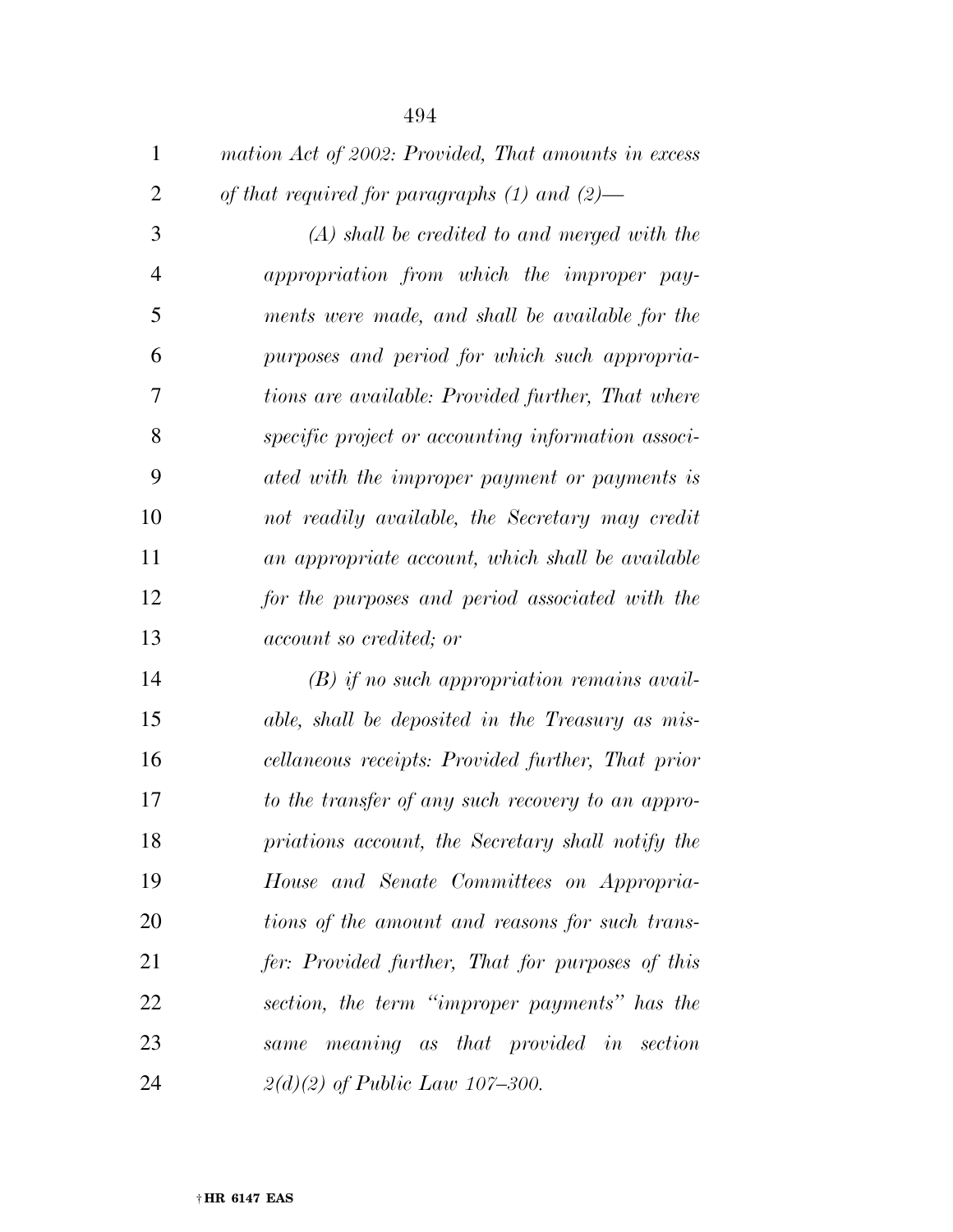*SEC. 188. Notwithstanding any other provision of law, if any funds provided in or limited by this Act are subject to a reprogramming action that requires notice to be pro- vided to the House and Senate Committees on Appropria- tions, transmission of said reprogramming notice shall be provided solely to the House and Senate Committees on Ap- propriations, and said reprogramming action shall be ap- proved or denied solely by the House and Senate Commit- tees on Appropriations: Provided, That the Secretary of Transportation may provide notice to other congressional committees of the action of the House and Senate Commit- tees on Appropriations on such reprogramming but not sooner than 30 days following the date on which the re- programming action has been approved or denied by the House and Senate Committees on Appropriations.* 

 *SEC. 189. Funds appropriated in this Act to the modal administrations may be obligated for the Office of the Sec- retary for the costs related to assessments or reimbursable agreements only when such amounts are for the costs of goods and services that are purchased to provide a direct benefit to the applicable modal administration or adminis-trations.* 

 *SEC. 190. The Secretary of Transportation is author- ized to carry out a program that establishes uniform stand-ards for developing and supporting agency transit pass and*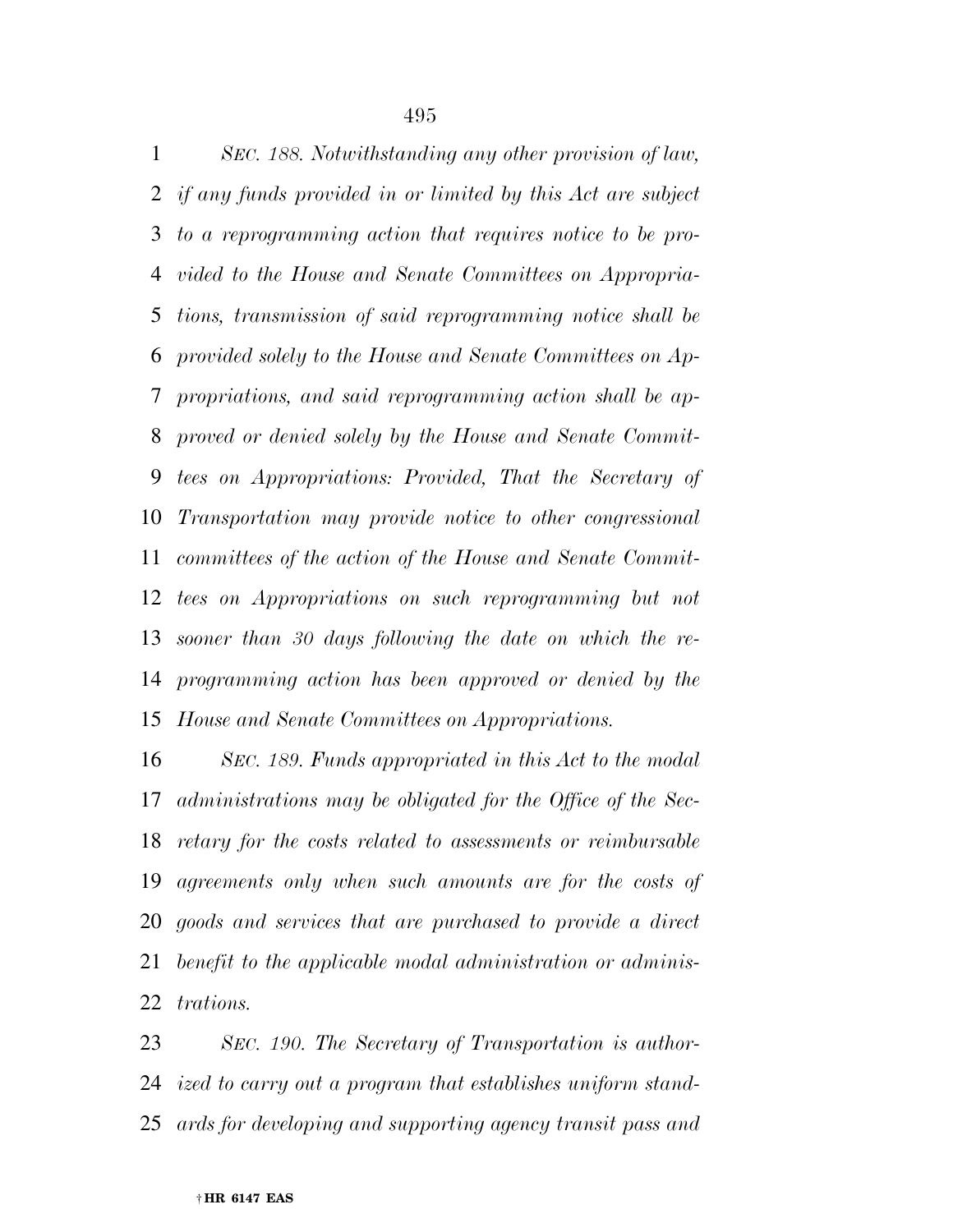*transit benefits authorized under section 7905 of title 5, United States Code, including distribution of transit bene-fits by various paper and electronic media.* 

 *SEC. 191. The Department of Transportation may use funds provided by this Act, or any other Act, to assist a contract under title 49 U.S.C. or title 23 U.S.C. utilizing geographic, economic, or any other hiring preference not otherwise authorized by law, or to amend a rule, regulation, policy or other measure that forbids a recipient of a Federal Highway Administration or Federal Transit Administra- tion grant from imposing such hiring preference on a con- tract or construction project with which the Department of Transportation is assisting, only if the grant recipient cer-tifies the following:* 

 *(1) that except with respect to apprentices or trainees, a pool of readily available but unemployed individuals possessing the knowledge, skill, and abil- ity to perform the work that the contract requires re-sides in the jurisdiction;* 

 *(2) that the grant recipient will include appro- priate provisions in its bid document ensuring that the contractor does not displace any of its existing employees in order to satisfy such hiring preference; and*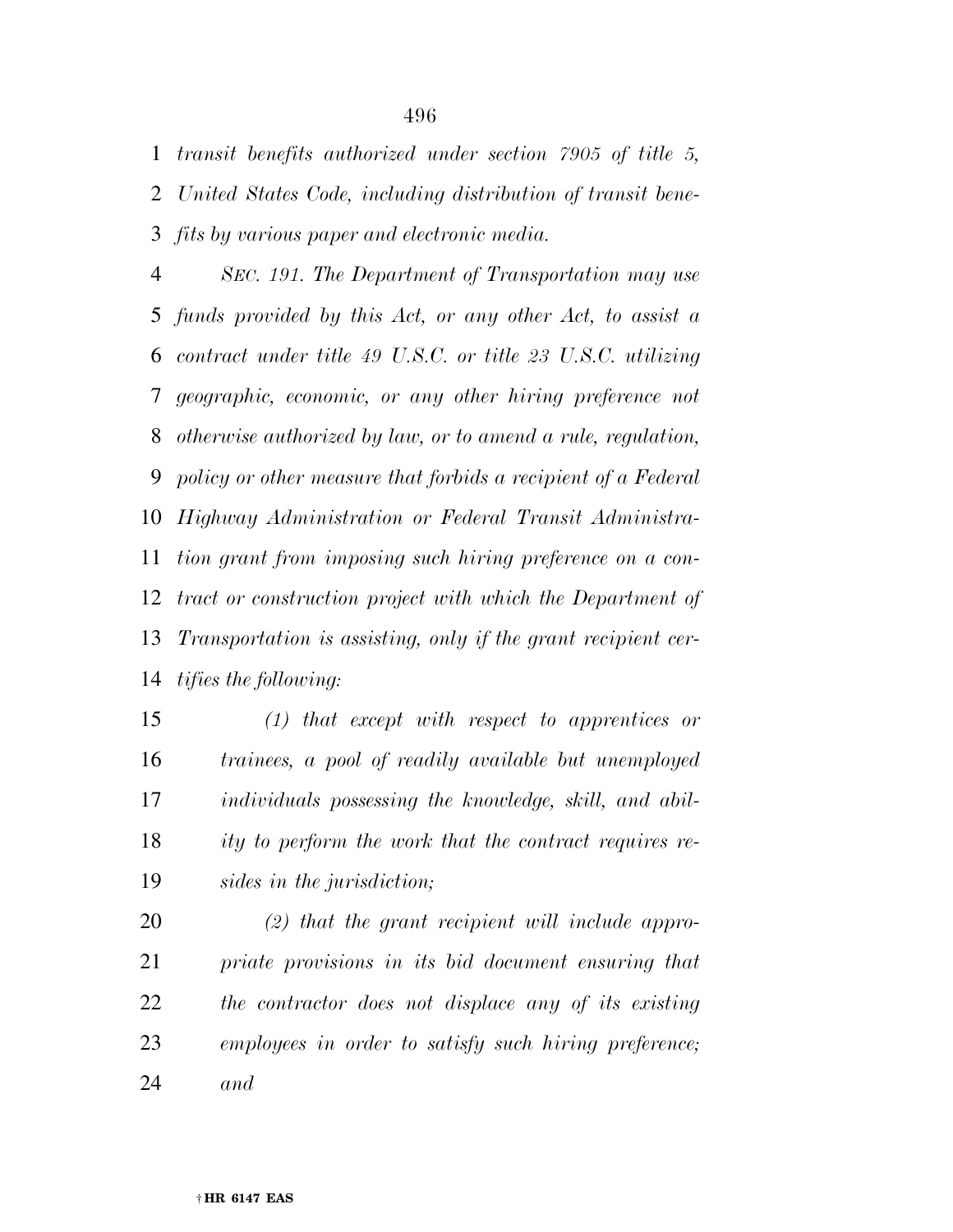*(3) that any increase in the cost of labor, train- ing, or delays resulting from the use of such hiring preference does not delay or displace any transpor- tation project in the applicable Statewide Transpor- tation Improvement Program or Transportation Im-provement Program.* 

 *SEC. 192. Not later than 90 days after the date of en- actment of this Act, the Secretary of Transportation shall submit to the Committees on Appropriations and Com- merce, Science, and Transportation of the Senate and the Committees on Appropriations and Transportation and In- frastructure of the House of Representatives a report on ef- forts by the Department of Transportation to engage with local communities, metropolitan planning organizations, and regional transportation commissions on advancing data and intelligent transportation systems technologies and other smart cities solutions.* 

 *SEC. 193. The Secretary of Transportation shall con- sult with the Assistant Secretary of the Army for Civil Works to identify any existing authorities and any addi- tional authorities that may be needed to leverage funds from Department of Transportation programs for purposes of in-land waterway project costs.* 

 *SEC. 194. (a) Subject to subsections (c) and (d), none of the funds appropriated or otherwise made available to*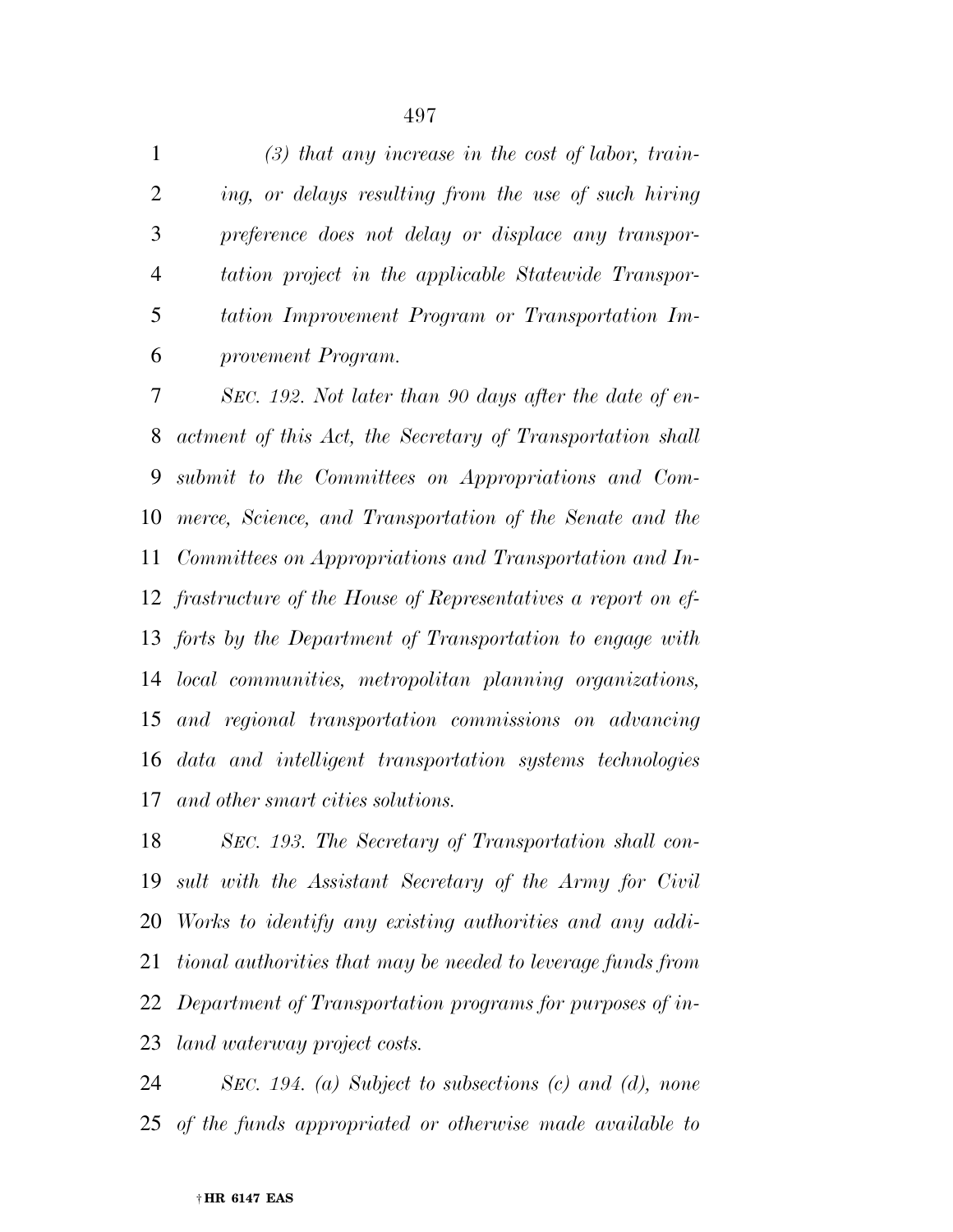*the Department of Transportation by this or any other Act may be obligated or expended to enforce or require the en- forcement of section 127(a) of title 23, United States Code, with respect to a segment described in paragraph (1) or (2) of subsection (b) if the segment is designated as a route of the Interstate System.* 

 *(b) The segments referred to in subsection (a) are the following:* 

 *(1) The William H. Natcher Parkway (to be des- ignated as a spur of Interstate Route 65) from Inter- state Route 65 in Bowling Green, Kentucky, to United States Route 60 in Owensboro, Kentucky.* 

 *(2) The Julian M. Carroll (Purchase) Parkway (to be designated as Interstate Route 69) in the State of Kentucky from the Tennessee State line to the interchange with Interstate Route 24, near Calvert City, Kentucky.* 

 *(c) Only a vehicle that could operate legally on a seg- ment described in paragraph (1) or (2) of subsection (b) before the date of designation of the segment as a route of the Interstate System may continue to operate on that seg- ment, subject to the condition that, except as provided in subsection (d), the gross vehicle weight of such a vehicle shall not exceed 120,000 pounds.*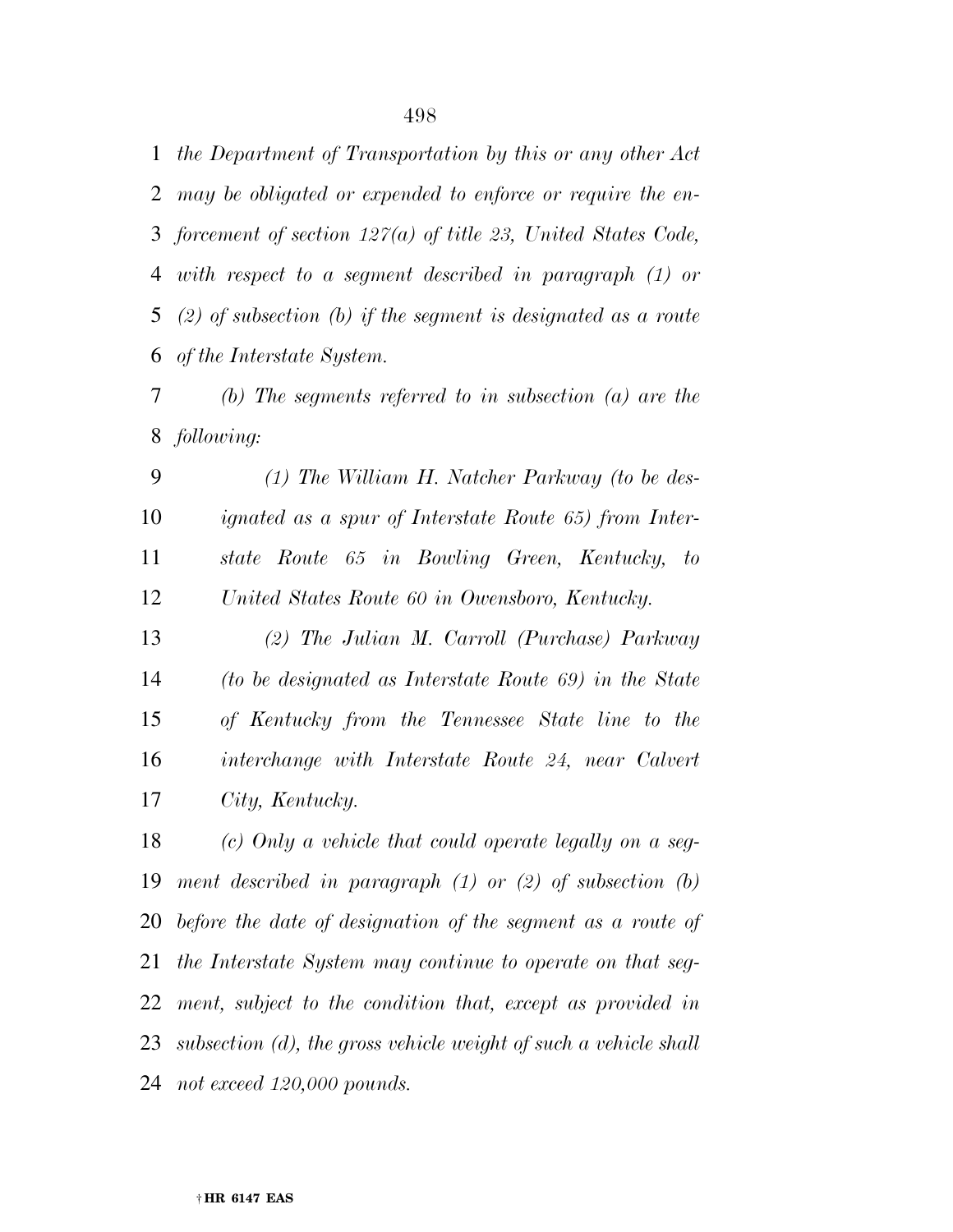*(d) Nothing in this section prohibits a State from issuing a permit for a nondivisible load or vehicle with a gross vehicle weight that exceeds 120,000 pounds.* 

 *SEC. 195. None of the funds appropriated or otherwise made available to the Department of Transportation may be obligated or expended to implement, administer, or en- force the requirements of section 31137 of title 49, United States Code, or any regulation issued by the Secretary pur- suant to such section, with respect to the use of electronic logging devices by operators of commercial motor vehicles, as defined in section 31132(1) of such title, transporting livestock, as defined in section 602 of the Emergency Live- stock Feed Assistance Act of 1988 (7 U.S.C. 1471) or insects. SEC. 196. (a) None of the funds appropriated or other- wise made available to the Federal Transit Administration under this title to carry out sections 5307, 5311, 5337, and 5339 of title 49, United States Code, may be used in award- ing a contract or subcontract to an entity on or after the date of enactment of this Act for the procurement of rolling stock for use in public transportation if the manufacturer of the rolling stock is incorporated in or has manufacturing facilities in the United States and receives support from the government of a country that—* 

 *(1) is identified as a nonmarket economy coun-try (as defined in section 771(18) of the Tariff Act of*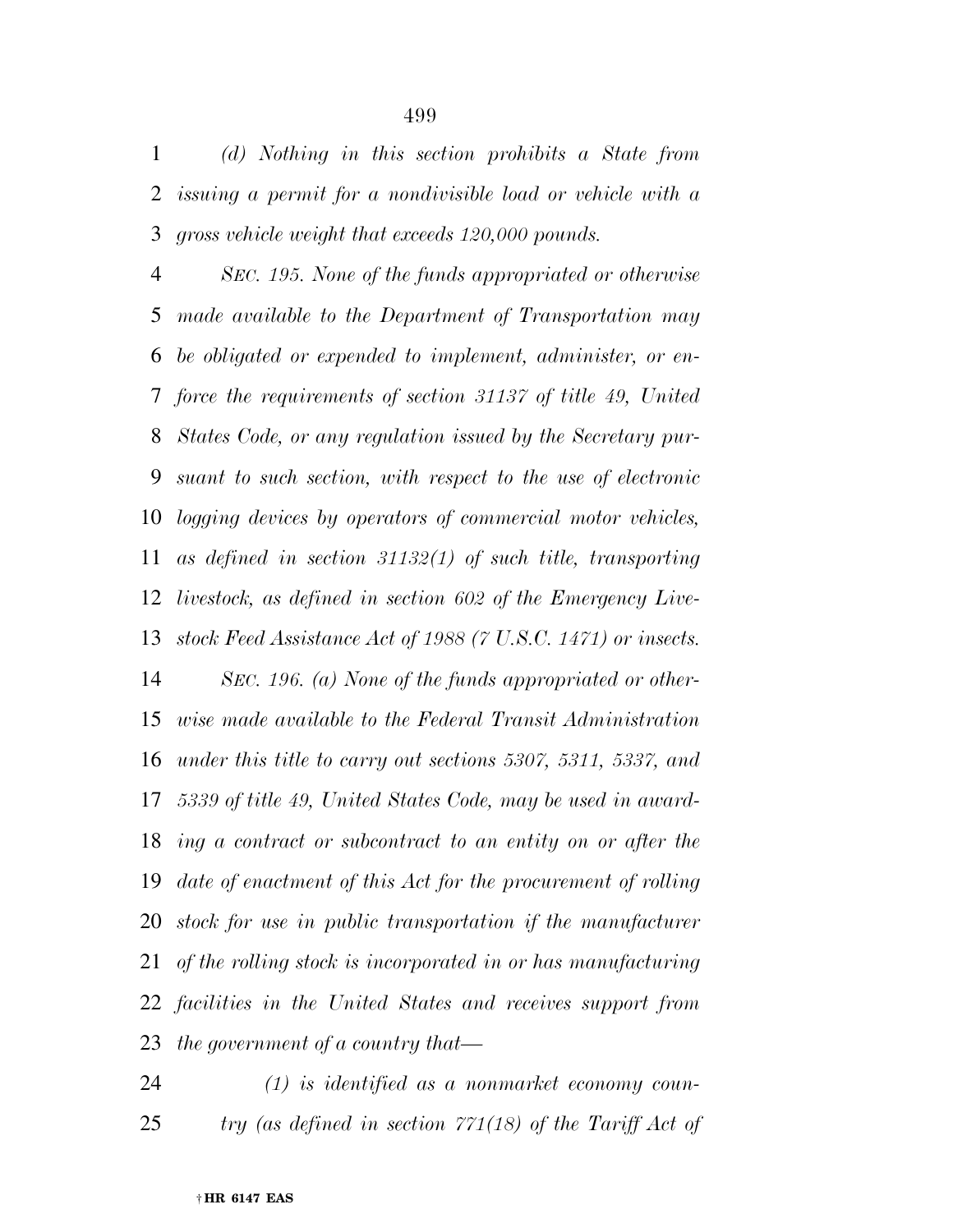*1930 (19 U.S.C. 1677(18))) as of the date of enact-ment of this Act;* 

 *(2) was identified by the United States Trade Representative in the most recent report required by section 182 of the Trade Act of 1974 (19 U.S.C. 2242) as a priority foreign country under subsection (a)(2) of that section; and* 

 *(3) is subject to monitoring by the Trade Rep- resentative under section 306 of the Trade Act of 1974 (19 U.S.C. 2416).* 

 *(b) This section shall be applied in a manner con- sistent with the obligations of the United States under inter-national agreements.* 

 *(c)(1) This section shall not apply to the award of a contract or subcontract made by a public transportation agency with a rail rolling stock manufacturer described in subsection (a) if the manufacturer produces rail rolling stock for an eligible public transportation agency through a contract executed prior to the date of enactment of this Act.* 

 *(2) A rail rolling stock manufacturer described in sub- section (a) may not use funds provided under a contract or subcontract described in paragraph (1) to expand the manufacturer's production of rail rolling stock within the United States to an amount of rolling stock vehicles or rail-*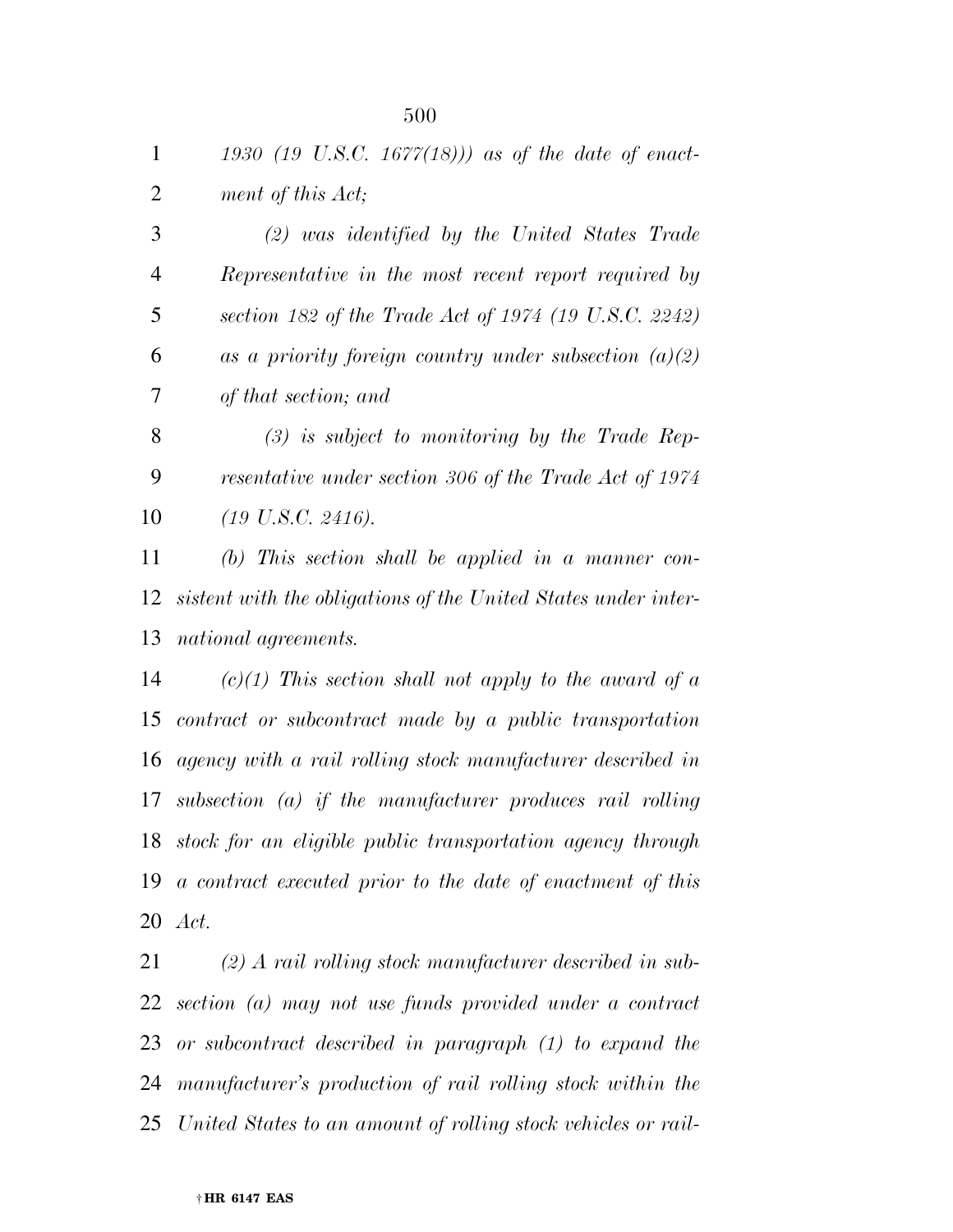*cars that is greater than the amount required under con- tractual obligations of the manufacturer as of the date of enactment of this Act including all options for additional rolling stock.* 

 *(d) Nothing in this section shall be construed to apply to funds that are not appropriated or otherwise made avail- able to the Federal Transit Administration under this title. This title may be cited as the ''Department of Trans- portation Appropriations Act, 2019''. TITLE II DEPARTMENT OF HOUSING AND URBAN DEVELOPMENT MANAGEMENT AND ADMINISTRATION EXECUTIVE OFFICES For necessary salaries and expenses for Executive Of- fices, which shall be comprised of the offices of the Secretary, Deputy Secretary, Adjudicatory Services, Congressional and Intergovernmental Relations, Public Affairs, Small and Disadvantaged Business Utilization, and the Center for Faith-Based and Neighborhood Partnerships, \$14,898,000: Provided, That not to exceed \$25,000 of the amount made available under this heading shall be available to the Sec- retary for official reception and representation expenses as the Secretary may determine.*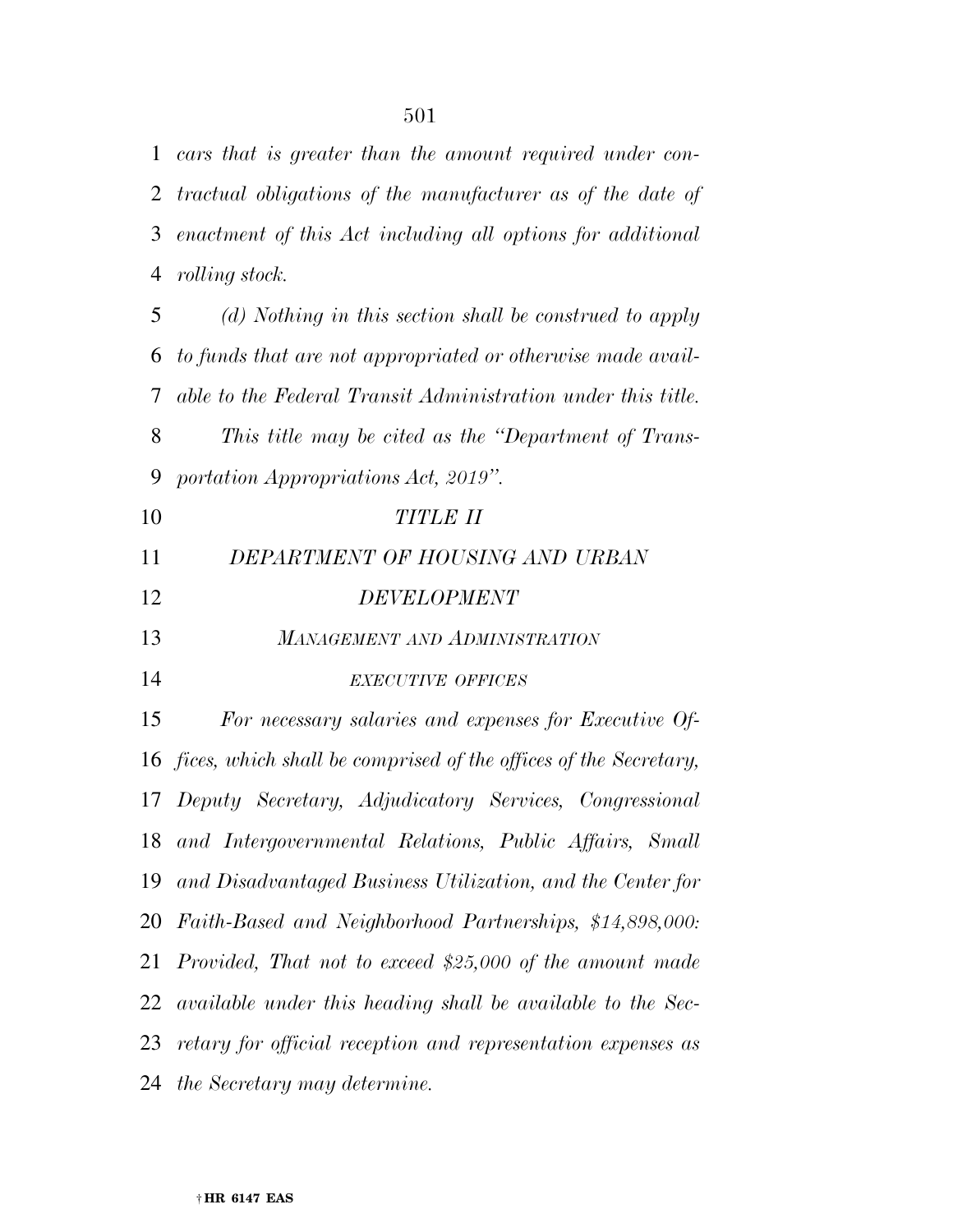| $\mathbf{1}$   | ADMINISTRATIVE SUPPORT OFFICES                                          |
|----------------|-------------------------------------------------------------------------|
| $\overline{2}$ | For necessary salaries and expenses for Administrative                  |
| 3              | Support Offices, \$556,000,000, of which \$76,600,000 shall             |
| 4              | be available for the Office of the Chief Financial Officer,             |
| 5              | (and of which $$25,000,000$ , to remain available until Sep-            |
| 6              | tember 30, 2021, shall be for the financial transformation              |
| $\tau$         | <i>initiative)</i> ; $$98,000,000$ shall be available for the Office of |
| 8              | the General Counsel, of which not less than $$15,000,000$               |
| 9              | shall be for the Departmental Enforcement Center;                       |
| 10             | $$213,300,000$ shall be available for the Office of Administra-         |
| 11             | tion; $$40,200,000$ shall be available for the Office of the            |
| 12             | Chief Human Capital Officer; \$54,000,000 shall be avail-               |
| 13             | able for the Office of Field Policy and Management;                     |
| 14             | \$20,000,000 shall be available for the Office of the Chief             |
| 15             | Procurement Officer; $$3,600,000$ shall be available for the            |
| 16             | Office of Departmental Equal Employment Opportunity;                    |
| 17             | $$4,300,000$ shall be available for the Office of Business              |
|                | 18 Transformation; and \$46,00,000 shall be available for the           |
| 19             | Office of the Chief Information Officer: Provided, That                 |
| 20             | funds provided under this heading may be used for nec-                  |
| 21             | essary administrative and non-administrative expenses of                |
| 22             | the Department of Housing and Urban Development, not                    |
| 23             | otherwise provided for, including purchase of uniforms, or              |
| 24             | allowances therefor, as authorized by 5 U.S.C. 5901–5902;               |
| 25             | hire of passenger motor vehicles; and services as authorized            |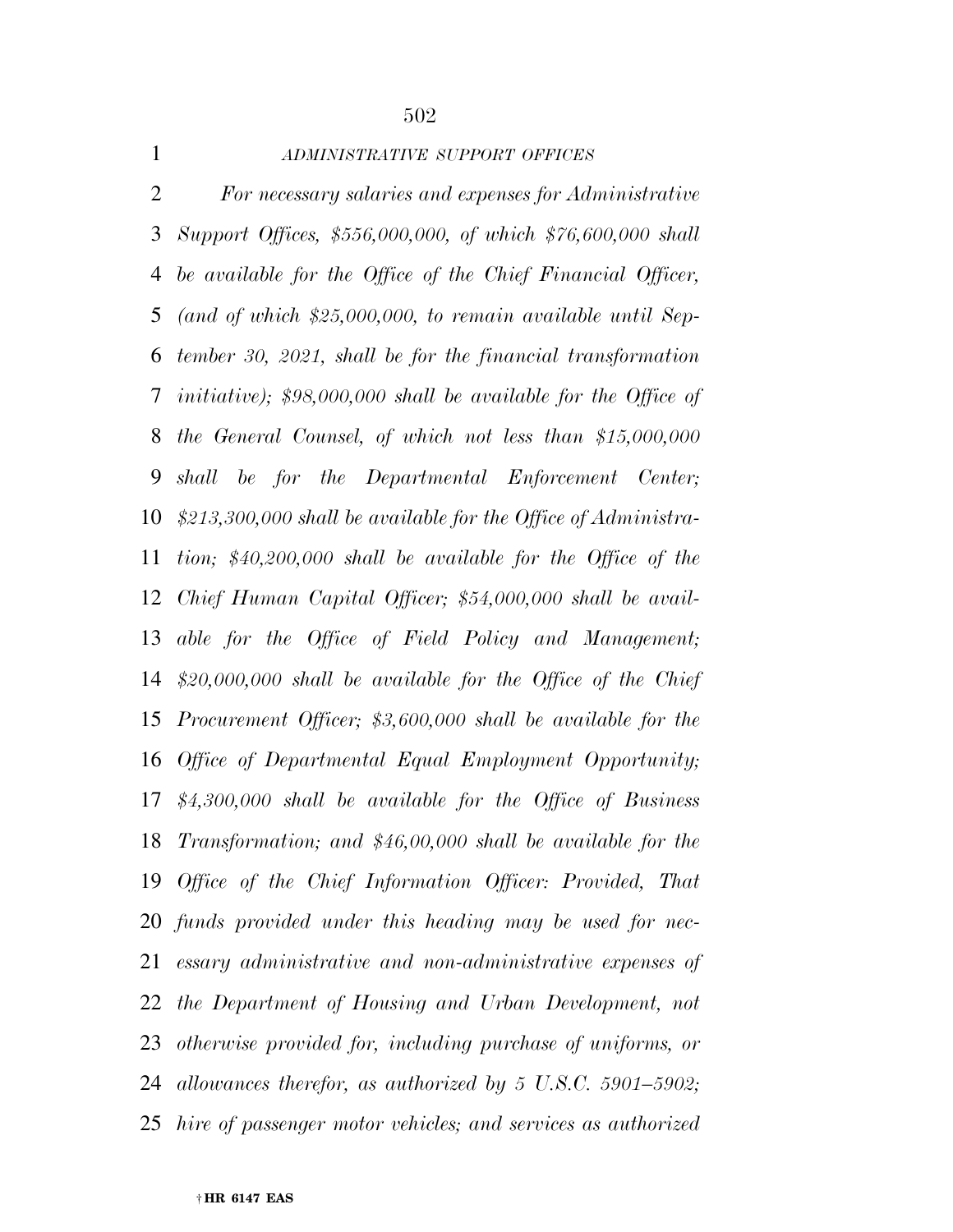*by 5 U.S.C. 3109: Provided further, That notwithstanding any other provision of law, funds appropriated under this heading may be used for advertising and promotional ac- tivities that directly support program activities funded in this title: Provided further, That the Secretary shall provide the House and Senate Committees on Appropriations quar- terly written notification regarding the status of pending congressional reports: Provided further, That the Secretary shall provide in electronic form all signed reports required by Congress: Provided further, That not more than 10 per- cent of the funds made available under this heading for the Office of Chief Financial Officer for the financial trans- formation initiative may be obligated until the Secretary submits to the House and Senate Committees on Appropria- tions, for approval, a plan for expenditure that includes the financial and internal control capabilities to be deliv- ered and the mission benefits to be realized, key milestones to be met, and the relationship between the proposed use of funds made available under this heading and the pro-jected total cost and scope of the initiative.* 

- *PROGRAM OFFICE SALARIES AND EXPENSES PUBLIC AND INDIAN HOUSING*
- *For necessary salaries and expenses of the Office of*
- *Public and Indian Housing, \$222,000,000.*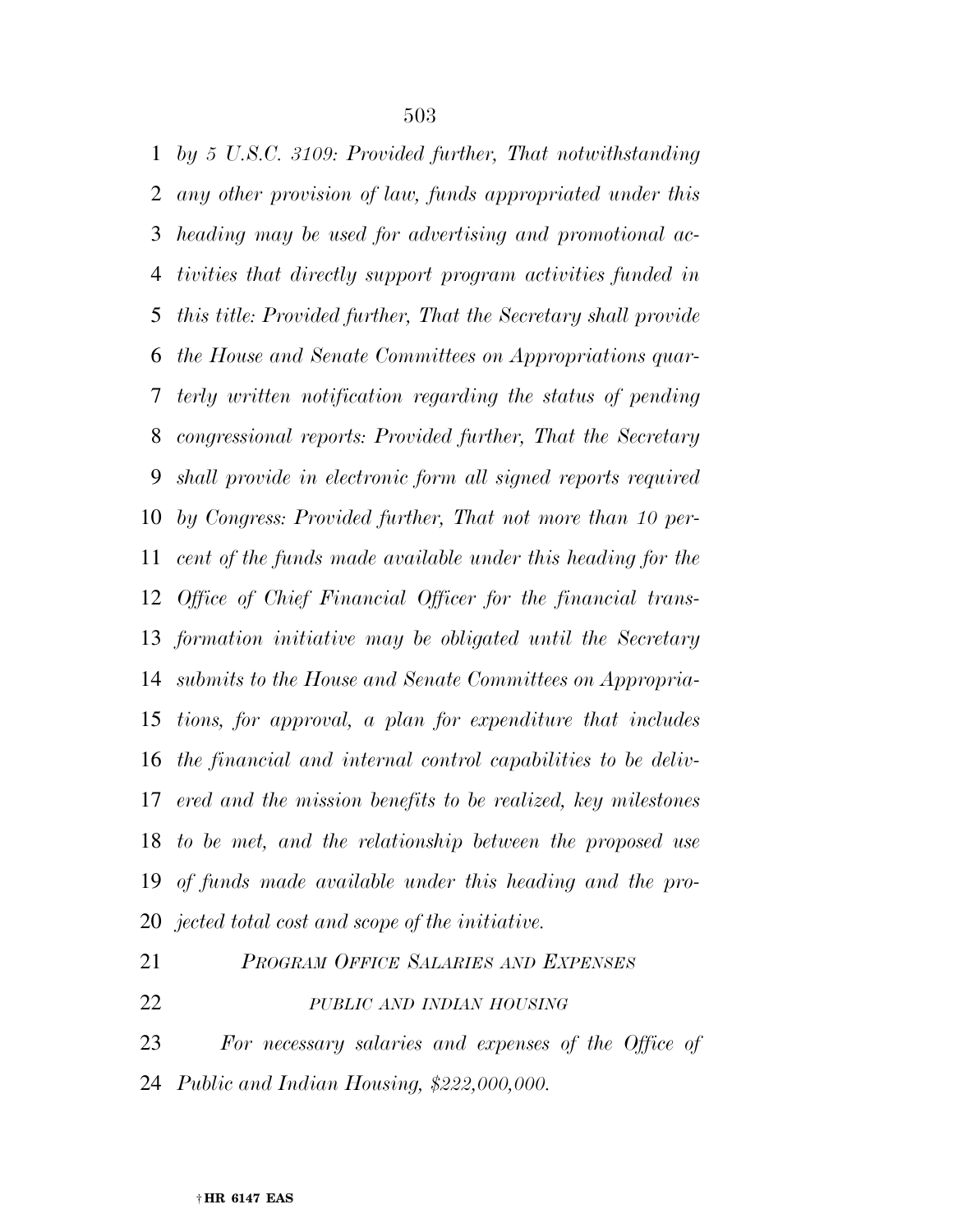| $\mathbf{1}$   | COMMUNITY PLANNING AND DEVELOPMENT                                   |
|----------------|----------------------------------------------------------------------|
| $\overline{2}$ | For necessary salaries and expenses of the Office of                 |
| 3              | Community Planning and Development, \$110,000,000.                   |
| $\overline{4}$ | <b>HOUSING</b>                                                       |
| 5              | For necessary salaries and expenses of the Office of                 |
| 6              | Housing, \$390,000,000, of which not less than \$12,500,000          |
| 7              | shall be for the Office of Recapitalization.                         |
| 8              | POLICY DEVELOPMENT AND RESEARCH                                      |
| 9              | For necessary salaries and expenses of the Office of                 |
| 10             | Policy Development and Research, \$26,000,000.                       |
| 11             | FAIR HOUSING AND EQUAL OPPORTUNITY                                   |
| 12             | For necessary salaries and expenses of the Office of                 |
| 13             | Fair Housing and Equal Opportunity, \$71,500,000.                    |
| 14             | OFFICE OF LEAD HAZARD CONTROL AND HEALTHY HOMES                      |
| 15             | For necessary salaries and expenses of the Office of                 |
|                | 16 Lead Hazard Control and Healthy Homes, \$7,800,000.               |
| 17             | WORKING CAPITAL FUND                                                 |
| 18             | (INCLUDING TRANSFER OF FUNDS)                                        |
| 19             | For the working capital fund for the Department of                   |
| 20             | Housing and Urban Development (referred to in this para-             |
| 21             | graph as the "Fund"), pursuant, in part, to section $\gamma(f)$      |
| 22             | of the Department of Housing and Urban Development Act               |
| 23             | $(42 \text{ U.S.C. } 3535(f)),$ amounts transferred, including reim- |
| 24             | bursements pursuant to section $\gamma(f)$ , to the Fund under this  |
|                | 25 heading shall be available for Federal shared services used       |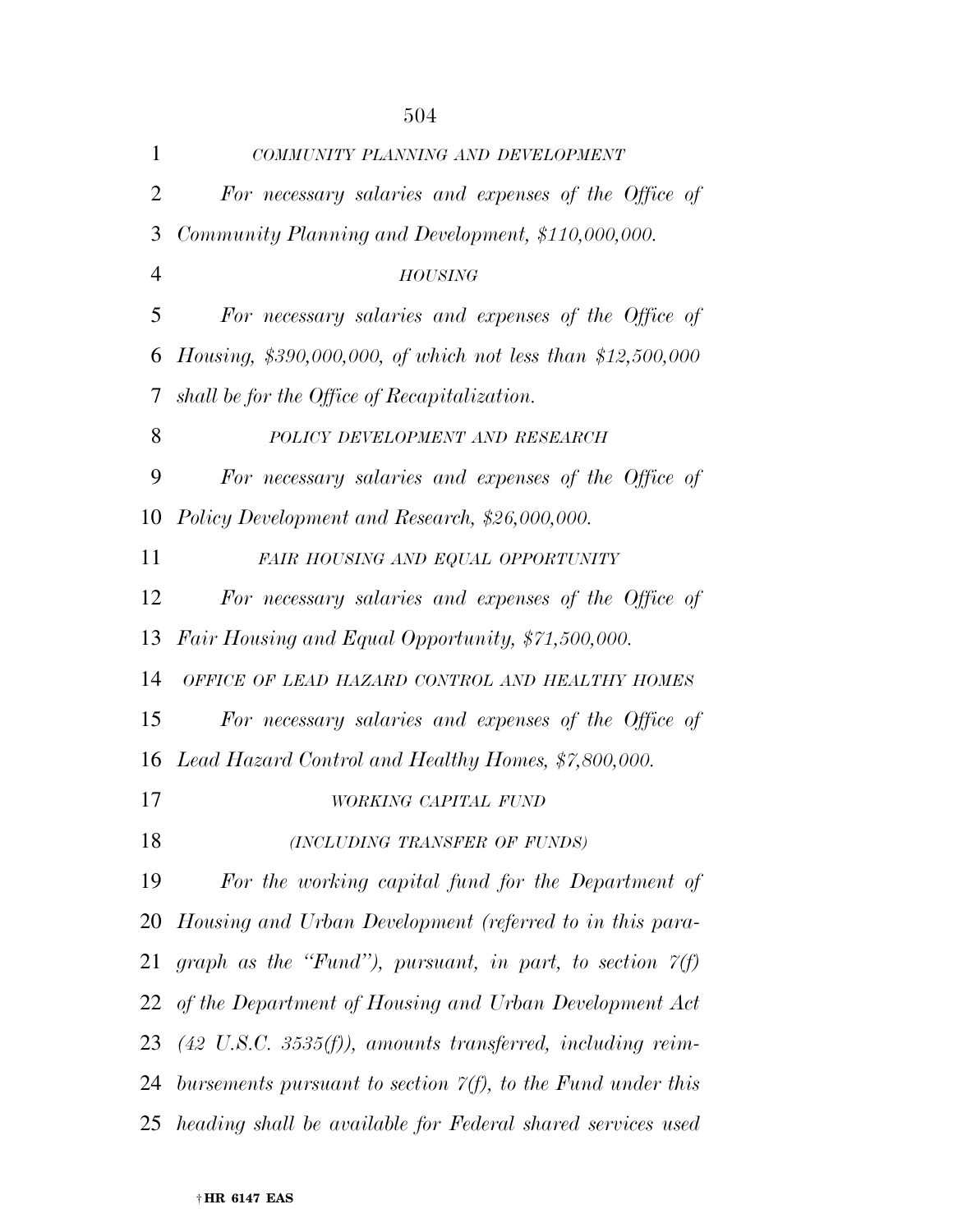*by offices and agencies of the Department, and for such por- tion of any office or agency's printing, records management, space renovation, furniture, or supply services as the Sec- retary determines shall be derived from centralized sources made available by the Department to all offices and agen- cies and funded through the Fund: Provided, That of the amounts made available in this title for salaries and ex- penses under the headings ''Executive Offices'', ''Adminis- trative Support Offices'', ''Program Office Salaries and Ex- penses'', and ''Government National Mortgage Association'', the Secretary shall transfer to the Fund such amounts, to remain available until expended, as are necessary to fund services, specified in the matter preceding the first proviso, for which the appropriation would otherwise have been available, and may transfer not to exceed an additional \$5,000,000, in aggregate, from all such appropriations, to be merged with the Fund and to remain available until ex- pended for any purpose under this heading: Provided fur- ther, That amounts in the Fund shall be the only amounts available to each office or agency of the Department for the services, or portion of services, specified in the matter pre- ceding the first proviso: Provided further, That with respect to the Fund, the authorities and conditions under this head- ing shall supplement the authorities and conditions pro-vided under section 7(f).*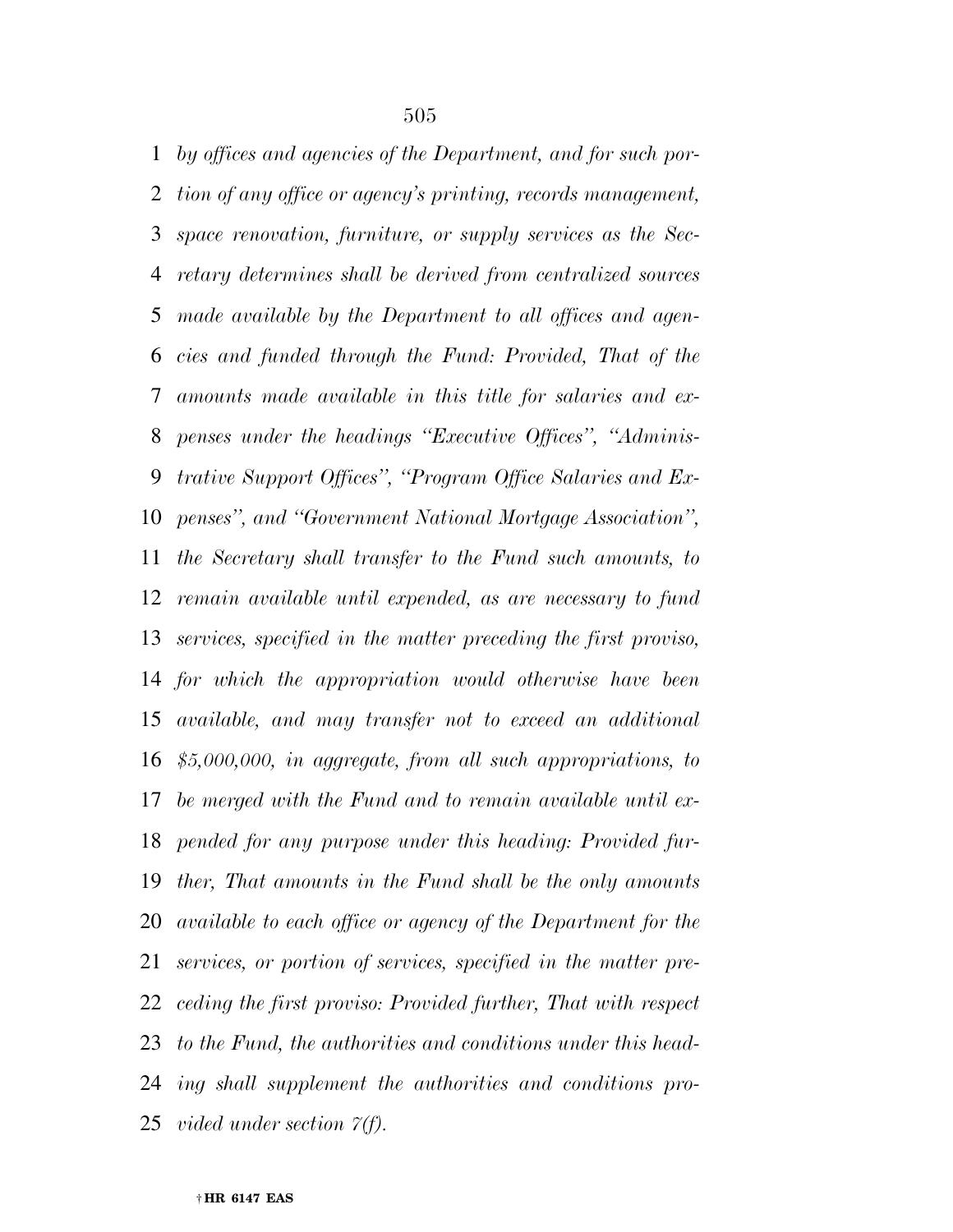| 1              | PUBLIC AND INDIAN HOUSING                                      |
|----------------|----------------------------------------------------------------|
| $\overline{2}$ | TENANT-BASED RENTAL ASSISTANCE                                 |
| 3              | For activities and assistance for the provision of ten-        |
| 4              | ant-based rental assistance authorized under the United        |
|                | 5 States Housing Act of 1937, as amended (42 U.S.C. 1437)      |
|                | 6 et seq.) ("the Act" herein), not otherwise provided for,     |
|                | 7 \$18,780,987,000, to remain available until expended, shall  |
| 8              | be available on October 1, 2018 (in addition to the            |
| 9              | $$4,000,000,000$ previously appropriated under this heading    |
|                | 10 that shall be available on October 1, 2018), and            |
|                | 11 $$4,000,000,000,$ to remain available until expended, shall |
|                | 12 be available on October 1, 2019: Provided, That the         |
|                | 13 amounts made available under this heading are provided      |
|                | 14 as follows:                                                 |
|                |                                                                |

 *(1) \$20,520,000,000 shall be available for renew- als of expiring section 8 tenant-based annual con- tributions contracts (including renewals of enhanced vouchers under any provision of law authorizing such assistance under section 8(t) of the Act) and includ- ing renewal of other special purpose incremental vouchers: Provided, That notwithstanding any other provision of law, from amounts provided under this paragraph and any carryover, the Secretary for the calendar year 2019 funding cycle shall provide re-newal funding for each public housing agency based*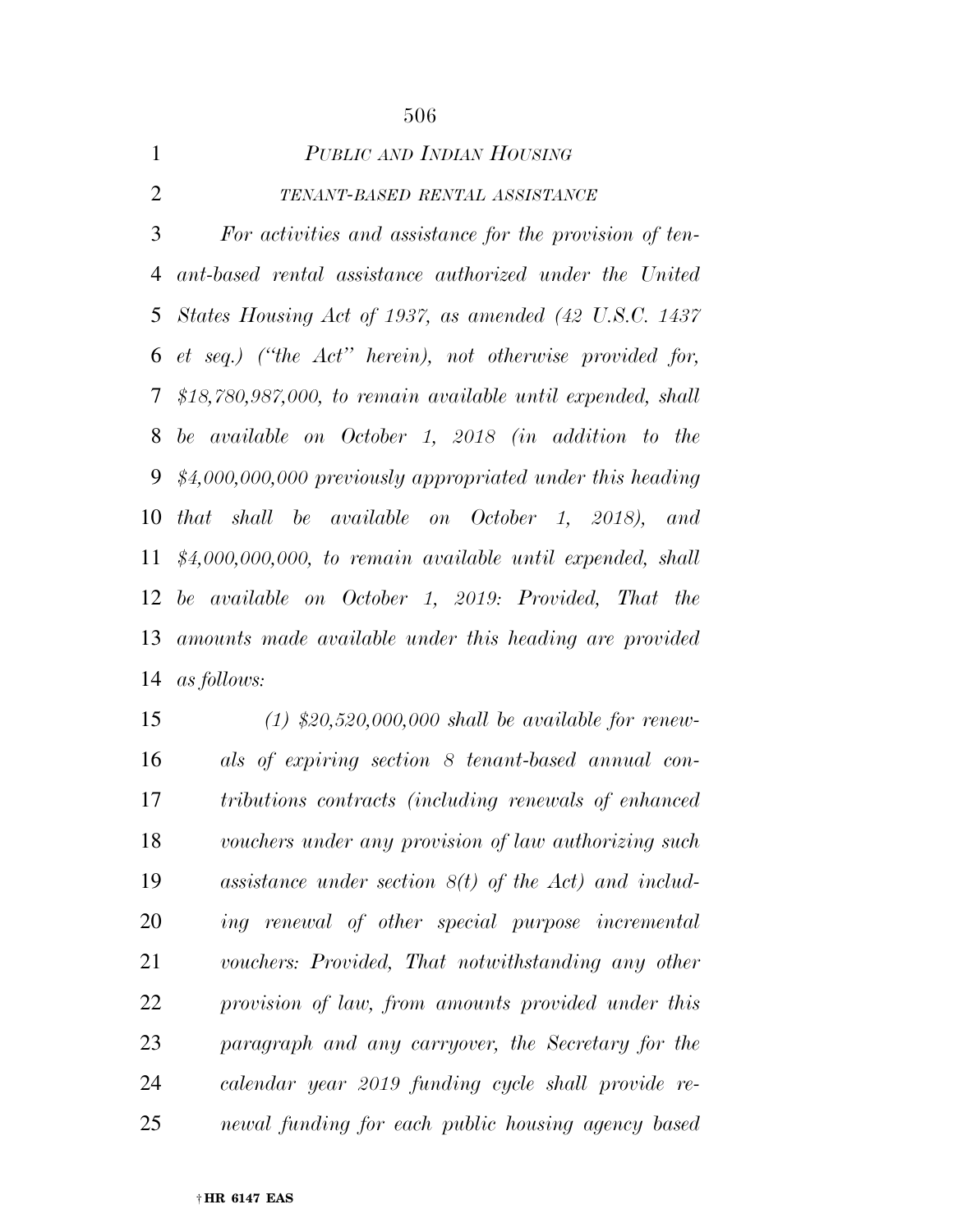| $\mathbf{1}$   | on validated voucher management system (VMS) leas-      |
|----------------|---------------------------------------------------------|
| $\overline{2}$ | ing and cost data for the prior calendar year and by    |
| 3              | applying an inflation factor as established by the Sec- |
| 4              | retary, by notice published in the Federal Register,    |
| 5              | and by making any necessary adjustments for the         |
| 6              | costs associated with the first-time renewal of vouch-  |
| 7              | ers under this paragraph including tenant protection    |
| 8              | and Choice Neighborhoods vouchers: Provided further,    |
| 9              | That none of the funds provided under this paragraph    |
| 10             | may be used to fund a total number of unit months       |
| 11             | under lease which exceeds a public housing agency's     |
| 12             | authorized level of units under contract, except for    |
| 13             | public housing agencies participating in the MTW        |
| 14             | demonstration, which are instead governed by the        |
| 15             | terms and conditions of their MTW agreements: Pro-      |
| 16             | vided further, That the Secretary shall, to the extent  |
| 17             | necessary to stay within the amount specified under     |
| 18             | this paragraph (except as otherwise modified under      |
| 19             | this paragraph), prorate each public housing agency's   |
| 20             | allocation otherwise established pursuant to this para- |
| 21             | graph: Provided further, That except as provided in     |
| 22             | the following provisos, the entire amount specified     |
| 23             | under this paragraph (except as otherwise modified      |
| 24             | under this paragraph) shall be obligated to the public  |
| 25             | housing agencies based on the allocation and pro rata   |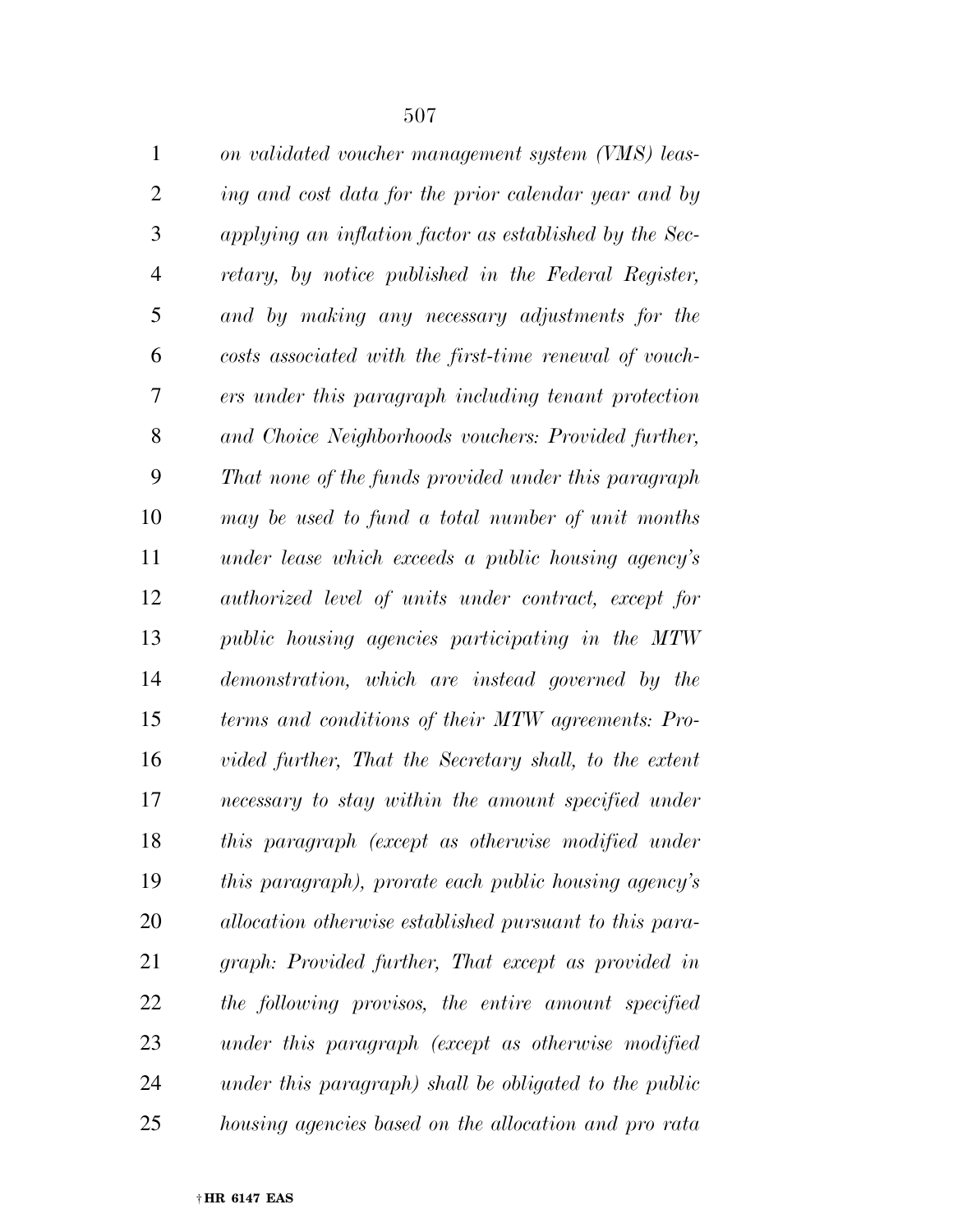| $\mathbf{1}$   | method described above, and the Secretary shall notify    |
|----------------|-----------------------------------------------------------|
| $\overline{2}$ | public housing agencies of their annual budget by the     |
| 3              | latter of 60 days after enactment of this Act or March    |
| $\overline{4}$ | 1, 2019: Provided further, That the Secretary may ex-     |
| 5              | tend the notification period with the prior written       |
| 6              | approval of the House and Senate Committees on Ap-        |
| 7              | propriations: Provided further, That public housing       |
| 8              | agencies participating in the MTW demonstration           |
| 9              | shall be funded pursuant to their MTW agreements          |
| 10             | and shall be subject to the same pro rata adjustments     |
| 11             | under the previous provisos: Provided further, That       |
| 12             | the Secretary may offset public housing agencies' cal-    |
| 13             | endar year 2019 allocations based on the excess           |
| 14             | amounts of public housing agencies' net restricted as-    |
| 15             | sets accounts, including HUD-held programmatic re-        |
| 16             | serves (in accordance with VMS data in calendar           |
| 17             | year 2018 that is verifiable and complete), as deter-     |
| 18             | mined by the Secretary: Provided further, That public     |
| 19             | housing agencies participating in the MTW dem-            |
| 20             | onstration shall also be subject to the offset, as deter- |
| 21             | mined by the Secretary, excluding amounts subject to      |
| 22             | the single fund budget authority provisions of their      |
| 23             | MTW agreements, from the agencies' calendar year          |
| 24             | 2019 MTW funding allocation: Provided further, That       |
| 25             | the Secretary shall use any offset referred to in the     |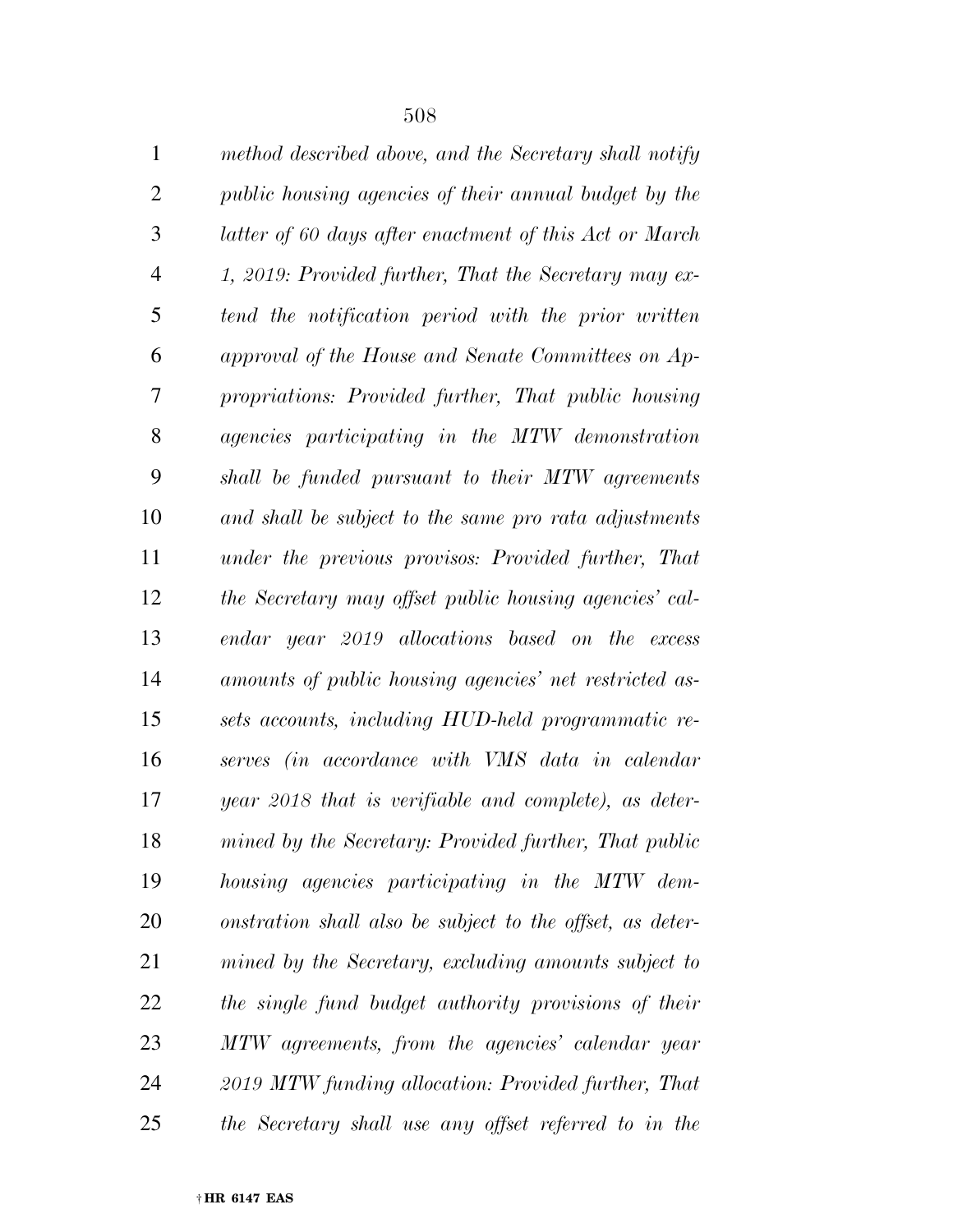| $\mathbf{1}$   | previous two provisos throughout the calendar year to     |
|----------------|-----------------------------------------------------------|
| $\overline{2}$ | prevent the termination of rental assistance for fami-    |
| 3              | lies as the result of insufficient funding, as deter-     |
| $\overline{4}$ | mined by the Secretary, and to avoid or reduce the        |
| 5              | proration of renewal funding allocations: Provided        |
| 6              | further, That up to \$100,000,000 shall be available      |
| 7              | only: $(1)$ for adjustments in the allocations for public |
| 8              | housing agencies, after application for an adjustment     |
| 9              | by a public housing agency that experienced a signifi-    |
| 10             | cant increase, as determined by the Secretary, in re-     |
| 11             | newal costs of vouchers resulting from unforeseen cir-    |
| 12             | cumstances or from portability under section $8(r)$ of    |
| 13             | the Act; (2) for vouchers that were not in use during     |
| 14             | the previous 12-month period in order to be available     |
| 15             | to meet a commitment pursuant to section $8(0)(13)$ of    |
| 16             | the Act; $(3)$ for adjustments for costs associated with  |
| 17             | HUD-Veterans Affairs Supportive Housing (HUD-             |
| 18             | VASH) vouchers; and (4) for public housing agencies       |
| 19             | that despite taking reasonable cost savings measures,     |
| 20             | as determined by the Secretary, would otherwise be        |
| 21             | required to terminate rental assistance for families as   |
| 22             | a result of insufficient funding: Provided further,       |
| 23             | That the Secretary shall allocate amounts under the       |
| 24             | previous proviso based on need, as determined by the      |
| 25             | Secretary;                                                |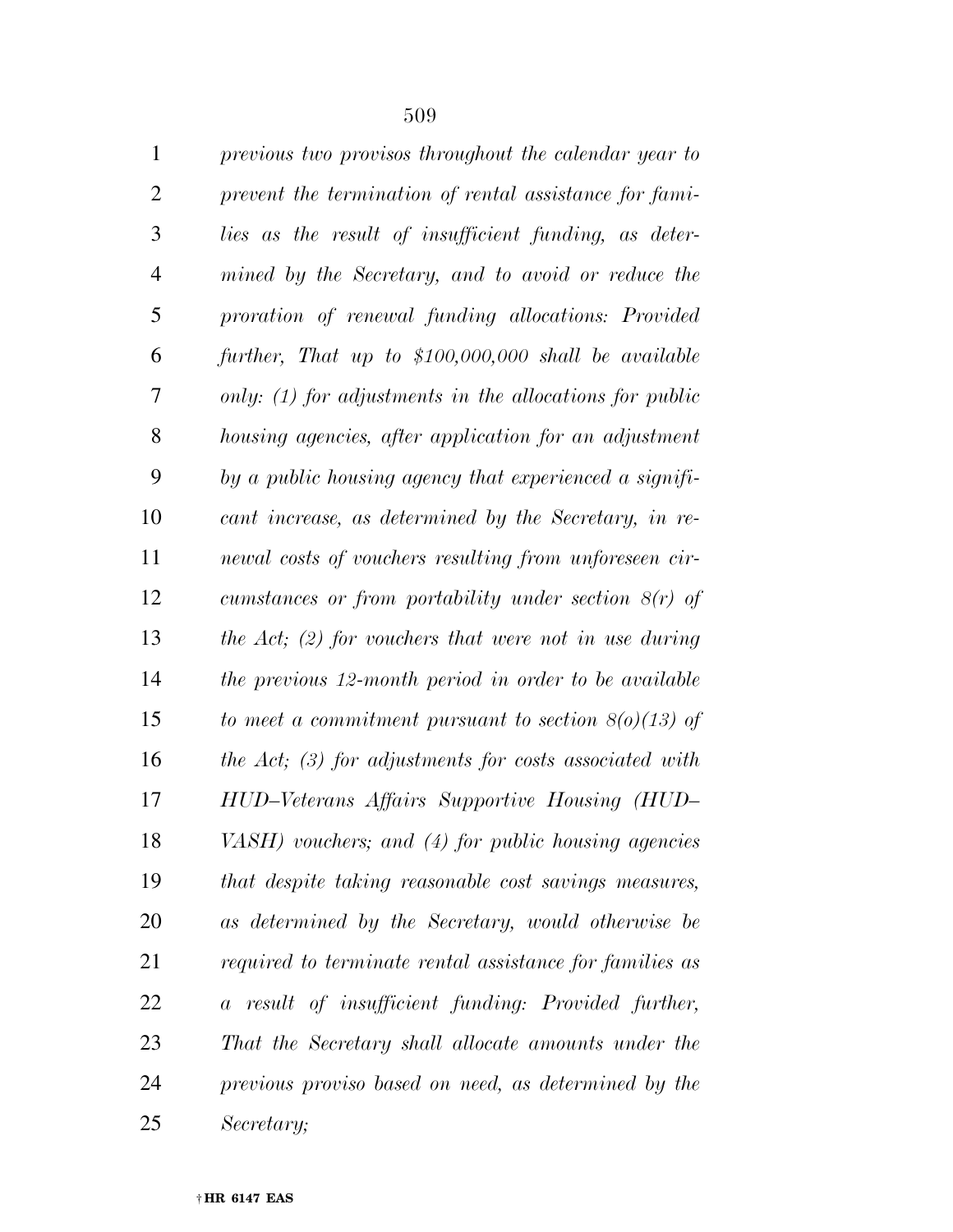| $\mathbf{1}$   | $(2)$ \$85,000,000 shall be for section 8 rental as-     |
|----------------|----------------------------------------------------------|
| $\overline{2}$ | sistance for relocation and replacement of housing       |
| 3              | units that are demolished or disposed of pursuant to     |
| $\overline{4}$ | section 18 of the Act, conversion of section 23 projects |
| 5              | to assistance under section 8, the family unification    |
| 6              | program under section $8(x)$ of the Act, relocation of   |
| 7              | witnesses in connection with efforts to combat crime     |
| 8              | in public and assisted housing pursuant to a request     |
| 9              | from a law enforcement or prosecution agency, en-        |
| 10             | hanced vouchers under any provision of law author-       |
| 11             | izing such assistance under section $8(t)$ of the Act,   |
| 12             | Choice Neighborhood vouchers, mandatory and vol-         |
| 13             | untary conversions, and tenant protection assistance     |
| 14             | including replacement and relocation assistance or for   |
| 15             | project-based assistance to prevent the displacement of  |
| 16             | unassisted elderly tenants currently residing in sec-    |
| 17             | tion 202 properties financed between 1959 and 1974       |
| 18             | that are refinanced pursuant to Public Law 106-569,      |
| 19             | as amended, or under the authority as provided under     |
| 20             | this Act: Provided, That when a public housing devel-    |
| 21             | opment is submitted for demolition or disposition        |
| 22             | under section 18 of the Act, the Secretary may pro-      |
| 23             | vide section 8 rental assistance when the units pose     |
| 24             | an imminent health and safety risk to residents: Pro-    |
| 25             | vided further, That the Secretary may only provide       |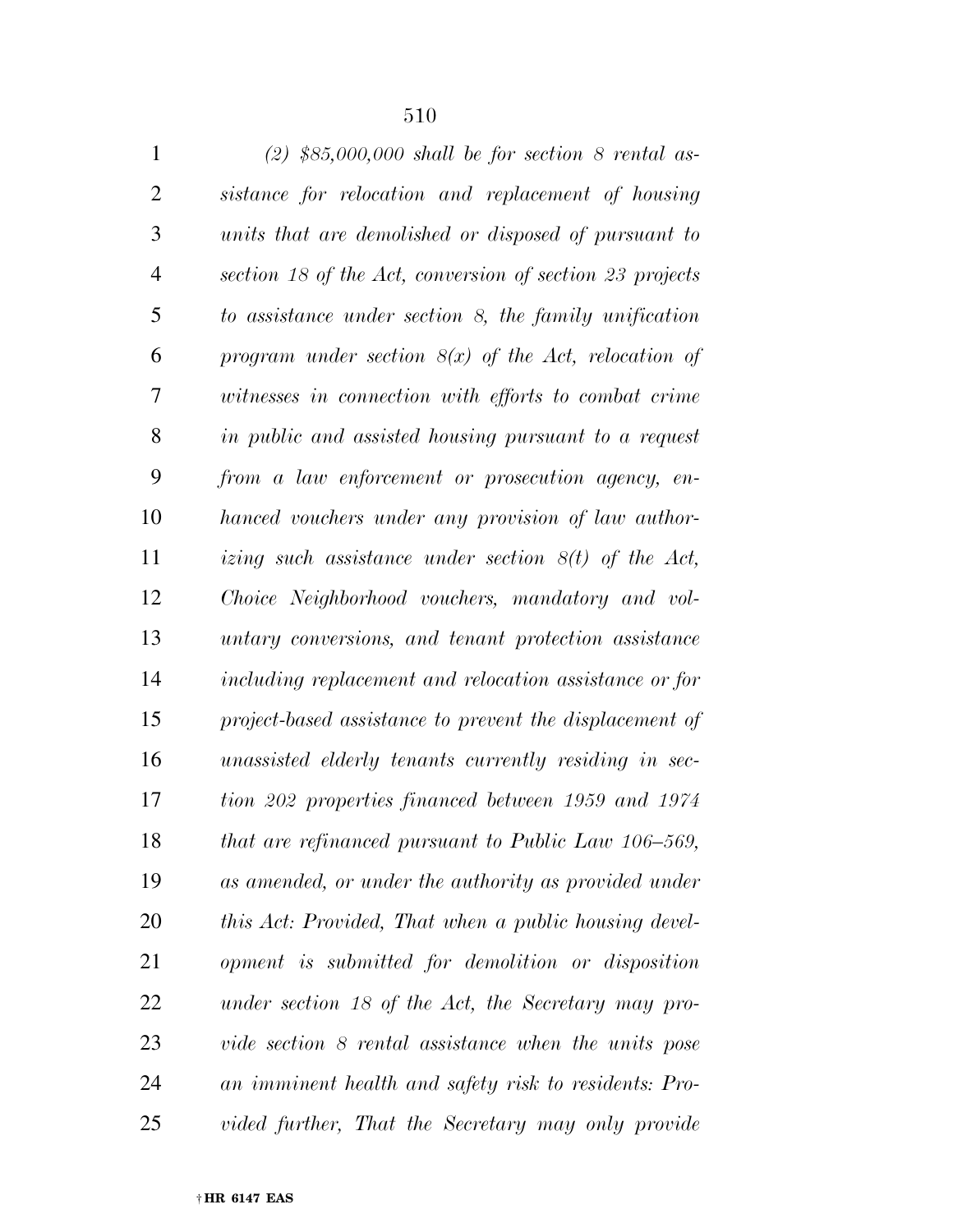| $\mathbf{1}$   | replacement vouchers for units that were occupied         |
|----------------|-----------------------------------------------------------|
| $\overline{2}$ | within the previous 24 months that cease to be avail-     |
| 3              | able as assisted housing, subject only to the avail-      |
| $\overline{4}$ | ability of funds: Provided further, That of the           |
| 5              | amounts made available under this paragraph,              |
| 6              | $$5,000,000$ may be available to provide tenant protec-   |
| 7              | tion assistance, not otherwise provided under this        |
| 8              | paragraph, to residents residing in low vacancy areas     |
| 9              | and who may have to pay rents greater than 30 per-        |
| 10             | cent of household income, as the result of: $(A)$ the ma- |
| 11             | turity of a HUD-insured, HUD-held or section 202          |
| 12             | loan that requires the permission of the Secretary        |
| 13             | prior to loan prepayment; $(B)$ the expiration of a       |
| 14             | rental assistance contract for which the tenants are      |
| 15             | not eligible for enhanced voucher or tenant protection    |
| 16             | assistance under existing law; or $(C)$ the expiration of |
| 17             | affordability restrictions accompanying a mortgage or     |
| 18             | preservation program administered by the Secretary:       |
| 19             | Provided further, That such tenant protection assist-     |
| 20             | ance made available under the previous proviso may        |
| 21             | be provided under the authority of section $8(t)$ or sec- |
| 22             | tion $8(0)(13)$ of the United States Housing Act of       |
| 23             | 1937 (42 U.S.C. 1437 $f(t)$ ): Provided further, That the |
| 24             | Secretary shall issue guidance to implement the pre-      |
| 25             | vious provisos, including, but not limited to, require-   |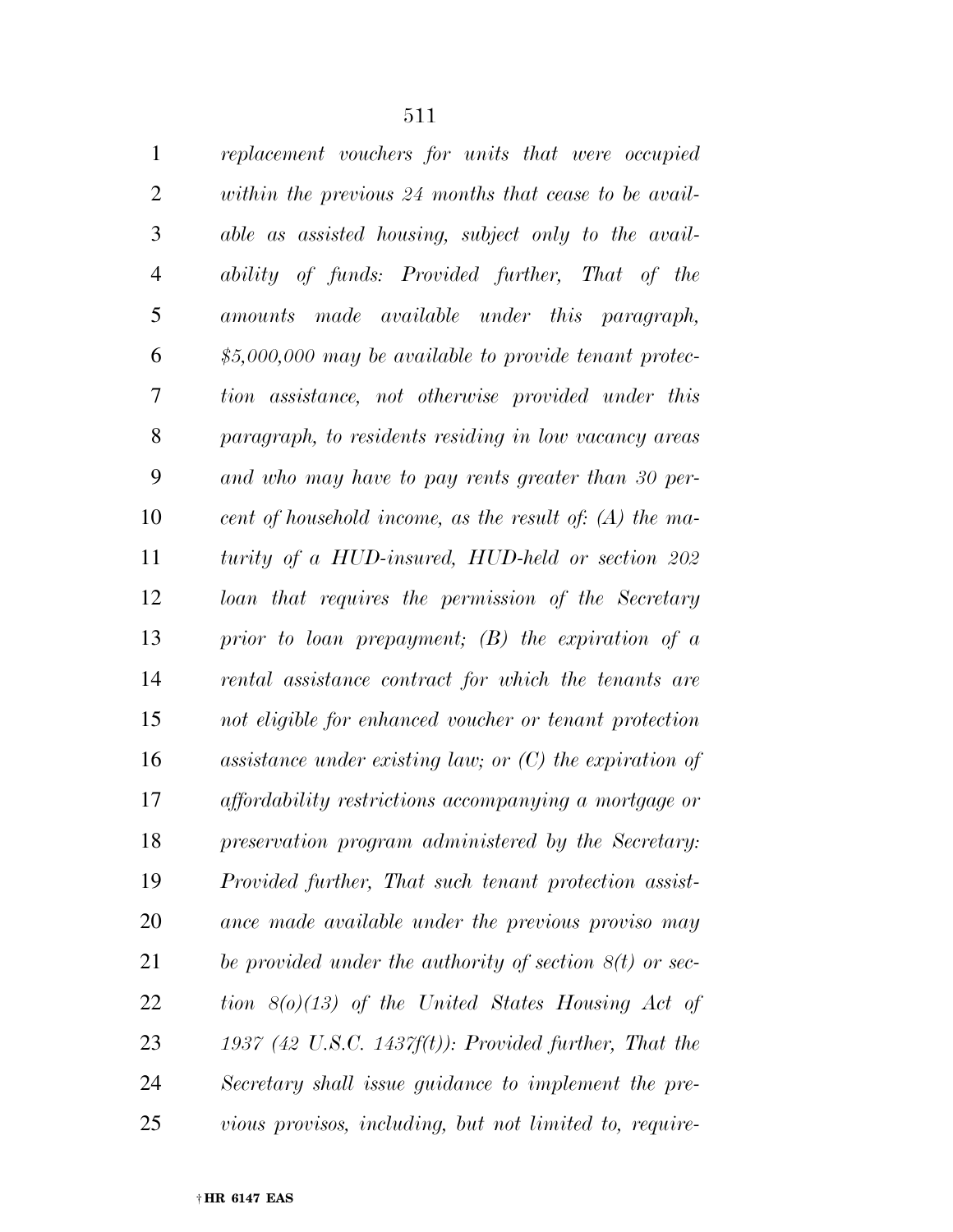| $\mathbf{1}$   | ments for defining eligible at-risk households within   |
|----------------|---------------------------------------------------------|
| $\overline{2}$ | 60 days of the enactment of this Act: Provided fur-     |
| 3              | ther, That any tenant protection voucher made avail-    |
| 4              | able from amounts under this paragraph shall not be     |
| 5              | reissued by any public housing agency, except the re-   |
| 6              | placement vouchers as defined by the Secretary by no-   |
| 7              | tice, when the initial family that received any such    |
| 8              | voucher no longer receives such voucher, and the au-    |
| 9              | thority for any public housing agency to issue any      |
| 10             | such voucher shall cease to exist: Provided further,    |
| 11             | That the Secretary may provide section 8 rental as-     |
| 12             | sistance from amounts made available under this         |
| 13             | paragraph for units assisted under a project-based      |
| 14             | subsidy contract funded under the "Project-Based"       |
| 15             | Rental Assistance" heading under this title where the   |
| 16             | owner has received a Notice of Default and the units    |
| 17             | pose an imminent health and safety risk to residents:   |
| 18             | Provided further, That to the extent that the Secretary |
| 19             | determines that such units are not feasible for contin- |
| 20             | ued rental assistance payments or transfer of the sub-  |
| 21             | sidy contract associated with such units to another     |
| 22             | project or projects and owner or owners, any remain-    |
| 23             | ing amounts associated with such units under such       |
| 24             | contract shall be recaptured and used to reimburse      |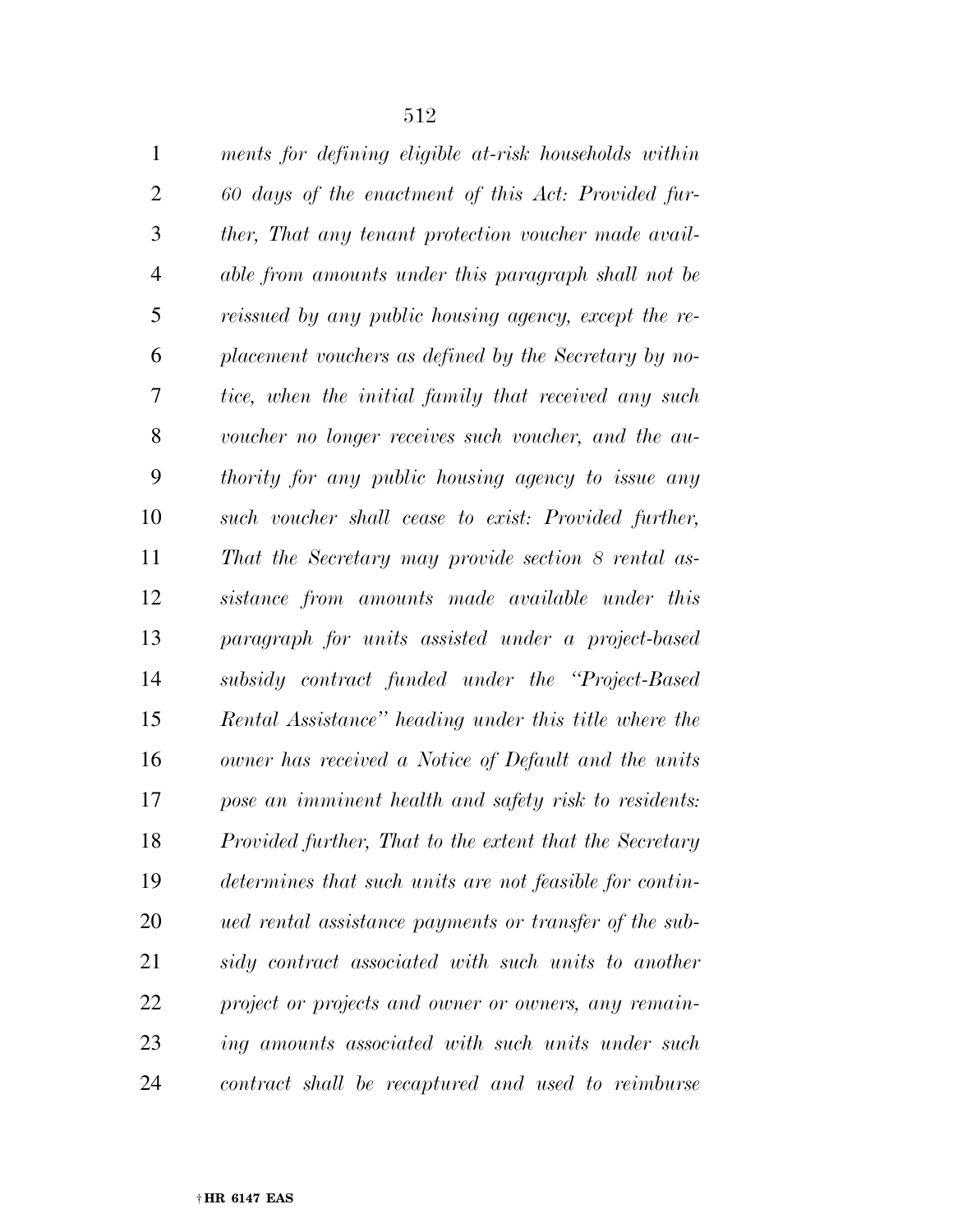*amounts used under this paragraph for rental assist-ance under the preceding proviso;* 

 *(3) \$1,956,987,000 shall be for administrative and other expenses of public housing agencies in ad- ministering the section 8 tenant-based rental assist- ance program, of which up to \$30,000,000 shall be available to the Secretary to allocate to public hous- ing agencies that need additional funds to administer their section 8 programs, including fees associated with section 8 tenant protection rental assistance, the administration of disaster related vouchers, HUD– VASH vouchers, and other special purpose incre- mental vouchers: Provided, That no less than \$1,926,987,000 of the amount provided in this para- graph shall be allocated to public housing agencies for the calendar year 2019 funding cycle based on section 8(q) of the Act (and related Appropriation Act provi- sions) as in effect immediately before the enactment of the Quality Housing and Work Responsibility Act of 1998 (Public Law 105–276): Provided further, That if the amounts made available under this para- graph are insufficient to pay the amounts determined under the previous proviso, the Secretary may de- crease the amounts allocated to agencies by a uniform percentage applicable to all agencies receiving fund-*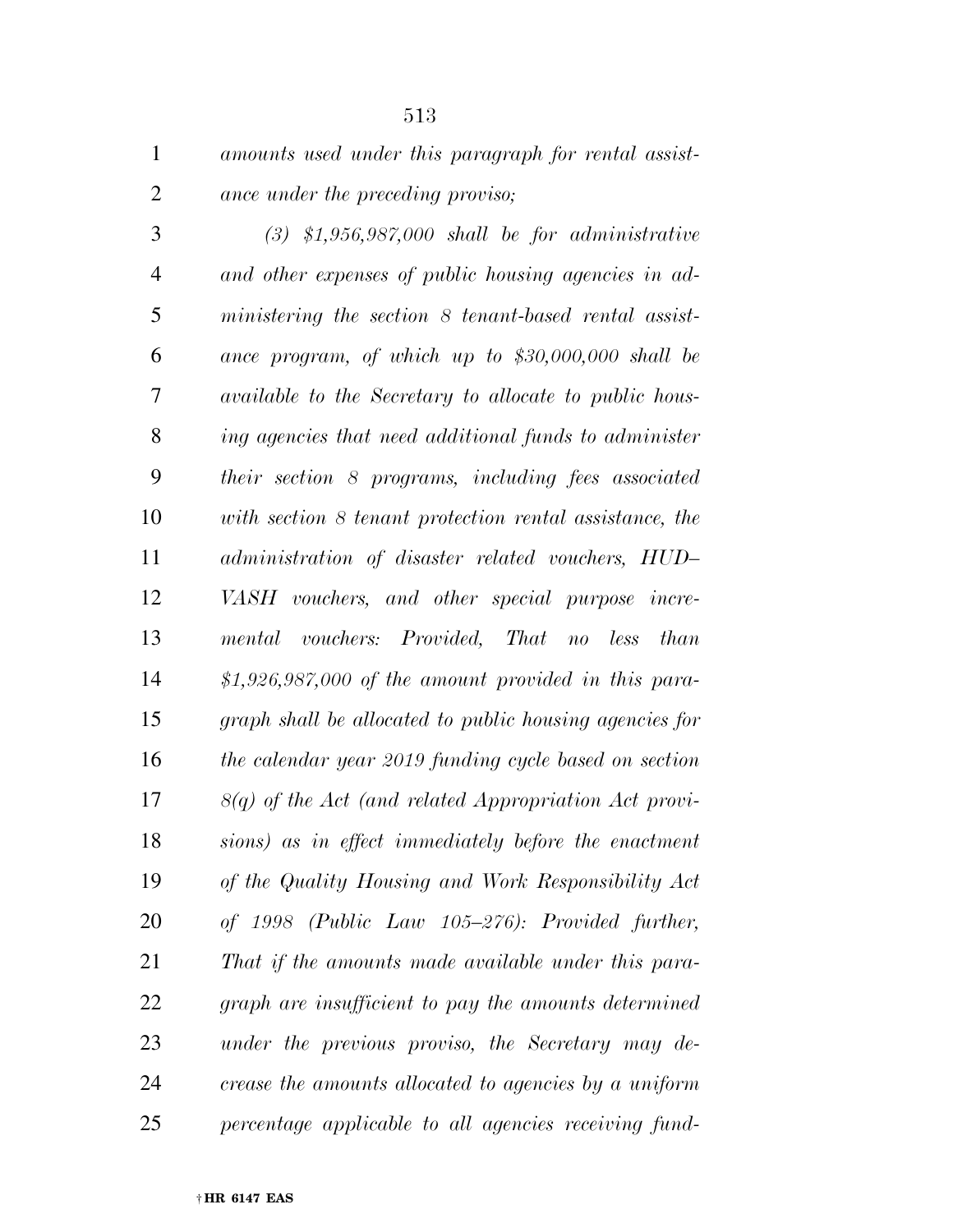| $\mathbf{1}$   | ing under this paragraph or may, to the extent nec-    |
|----------------|--------------------------------------------------------|
| $\overline{2}$ | essary to provide full payment of amounts determined   |
| 3              | under the previous proviso, utilize unobligated bal-   |
| $\overline{4}$ | ances, including recaptures and carryovers, remain-    |
| 5              | ing from funds appropriated to the Department of       |
| 6              | Housing and Urban Development under this heading       |
| 7              | from prior fiscal years, excluding special purpose     |
| 8              | vouchers, notwithstanding the purposes for which such  |
| 9              | amounts were appropriated: Provided further, That      |
| 10             | all public housing agencies participating in the MTW   |
| 11             | demonstration shall be funded pursuant to their MTW    |
| 12             | agreements, and shall be subject to the same uniform   |
| 13             | percentage decrease as under the previous proviso:     |
| 14             | Provided further, That amounts provided under this     |
| 15             | paragraph shall be only for activities related to the  |
| 16             | provision of tenant-based rental assistance authorized |
| 17             | under section 8, including related development activi- |
| 18             | ties;                                                  |
| 19             | $(4)$ \$154,000,000 for the reneval of tenant-based    |

 *(4) \$154,000,000 for the renewal of tenant-based assistance contracts under section 811 of the Cran- ston-Gonzalez National Affordable Housing Act (42 U.S.C. 8013), including necessary administrative ex- penses: Provided, That administrative and other ex- penses of public housing agencies in administering the special purpose vouchers in this paragraph shall*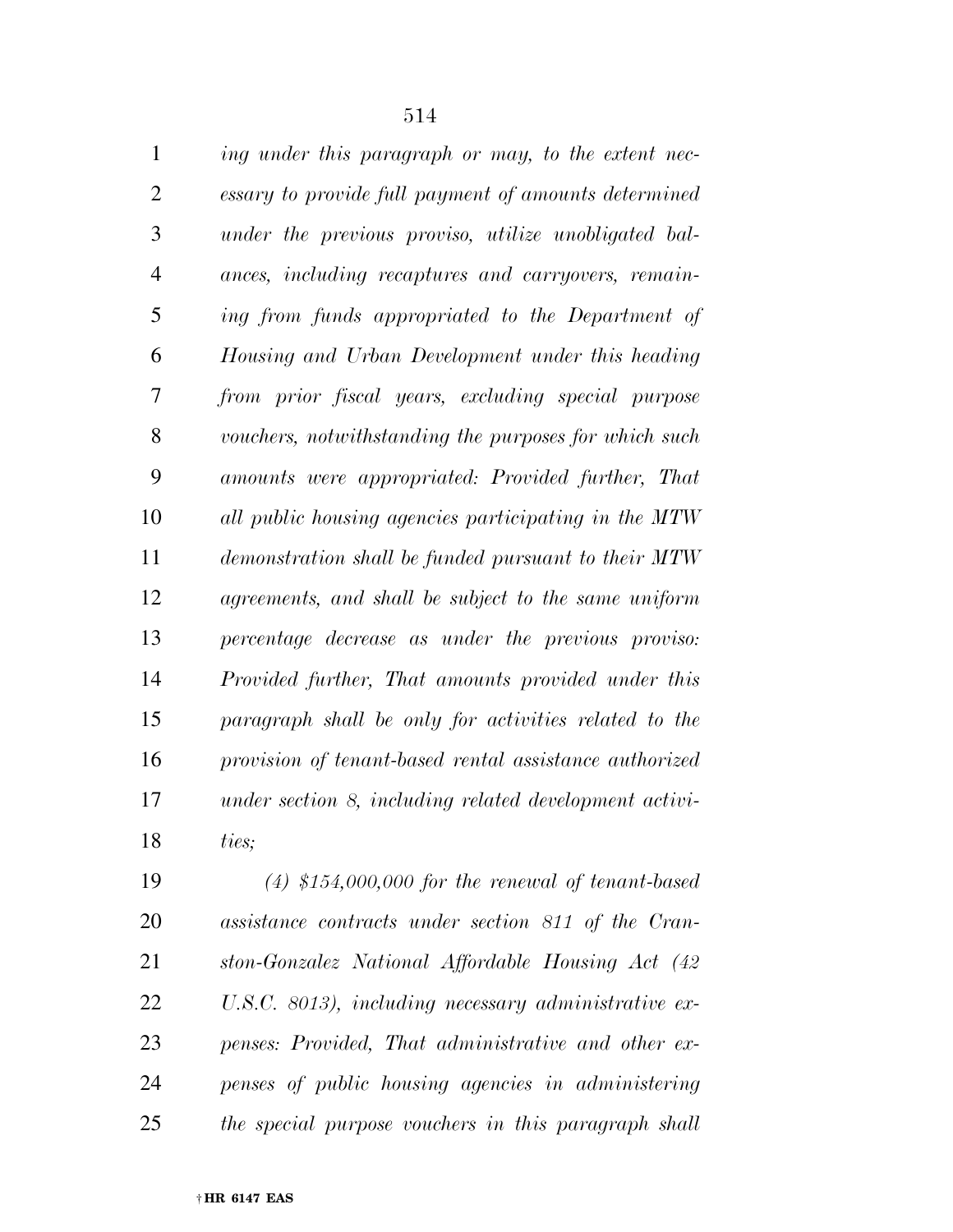|    | be funded under the same terms and be subject to the        |
|----|-------------------------------------------------------------|
| 2  | same pro rata reduction as the percent decrease for         |
| 3  | administrative and other expenses to public housing         |
| 4  | <i>agencies</i> under paragraph $(3)$ of this heading: Pro- |
| 5  | vided further, That any amounts provided under this         |
| 6  | paragraph in this Act or prior Acts, remaining avail-       |
| 7  | able after funding renewals and administrative ex-          |
| 8  | penses under this paragraph, shall be available for in-     |
| 9  | cremental tenant-based assistance contracts under           |
| 10 | such section 811, including necessary administrative        |
| 11 | expenses;                                                   |

 *(5) \$5,000,000 shall be for rental assistance and associated administrative fees for Tribal HUD–VASH to serve Native American veterans that are homeless or at-risk of homelessness living on or near a reserva- tion or other Indian areas: Provided, That such amount shall be made available for renewal grants to recipients that received assistance under prior Acts under the Tribal HUD–VASH program: Provided further, That the Secretary shall be authorized to specify criteria for renewal grants, including data on the utilization of assistance reported by grant recipi- ents: Provided further, That such assistance shall be administered in accordance with program require-ments under the Native American Housing Assistance*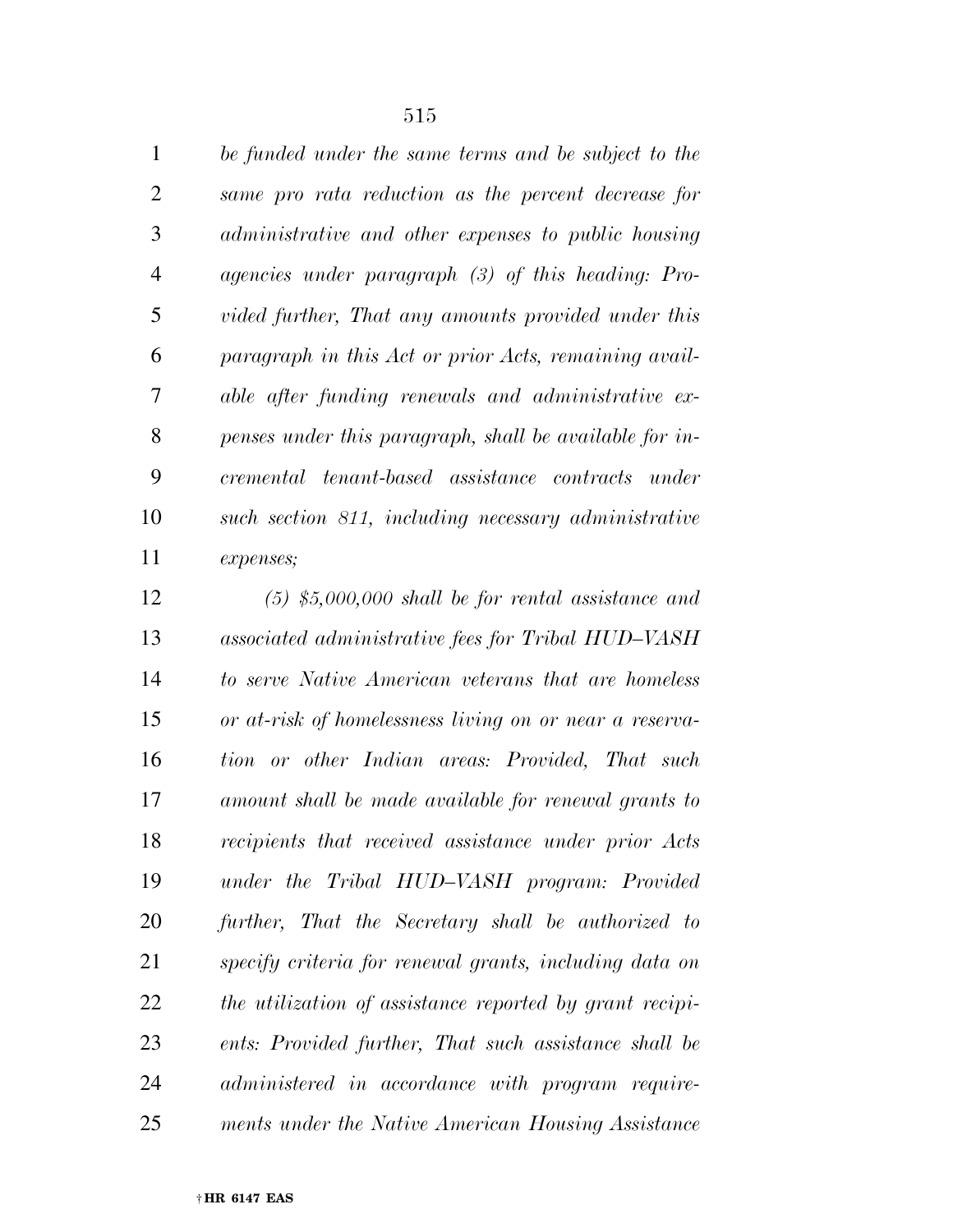| and Self-Determination Act of 1996 and modeled          |
|---------------------------------------------------------|
| after the HUD-VASH program: Provided further,           |
| That the Secretary shall be authorized to waive, or     |
| specify alternative requirements for any provision of   |
| any statute or regulation that the Secretary admin-     |
| isters in connection with the use of funds made avail-  |
| able under this paragraph (except for requirements      |
| related to fair housing, nondiscrimination, labor       |
| standards, and the environment), upon a finding by      |
| the Secretary that any such waivers or alternative re-  |
| quirements are necessary for the effective delivery and |
| administration of such assistance: Provided further,    |
| That grant recipients shall report to the Secretary on  |
| utilization of such rental assistance and other pro-    |
| gram data, as prescribed by the Secretary: Provided     |
| further, That the Secretary may reallocate, as deter-   |
| mined by the Secretary, amounts returned or recap-      |
| tured from awards under prior acts;                     |
|                                                         |

 *(6) \$40,000,000 for incremental rental voucher assistance for use through a supported housing pro- gram administered in conjunction with the Depart- ment of Veterans Affairs as authorized under section 8(o)(19) of the United States Housing Act of 1937: Provided, That the Secretary of Housing and Urban Development shall make such funding available, not-*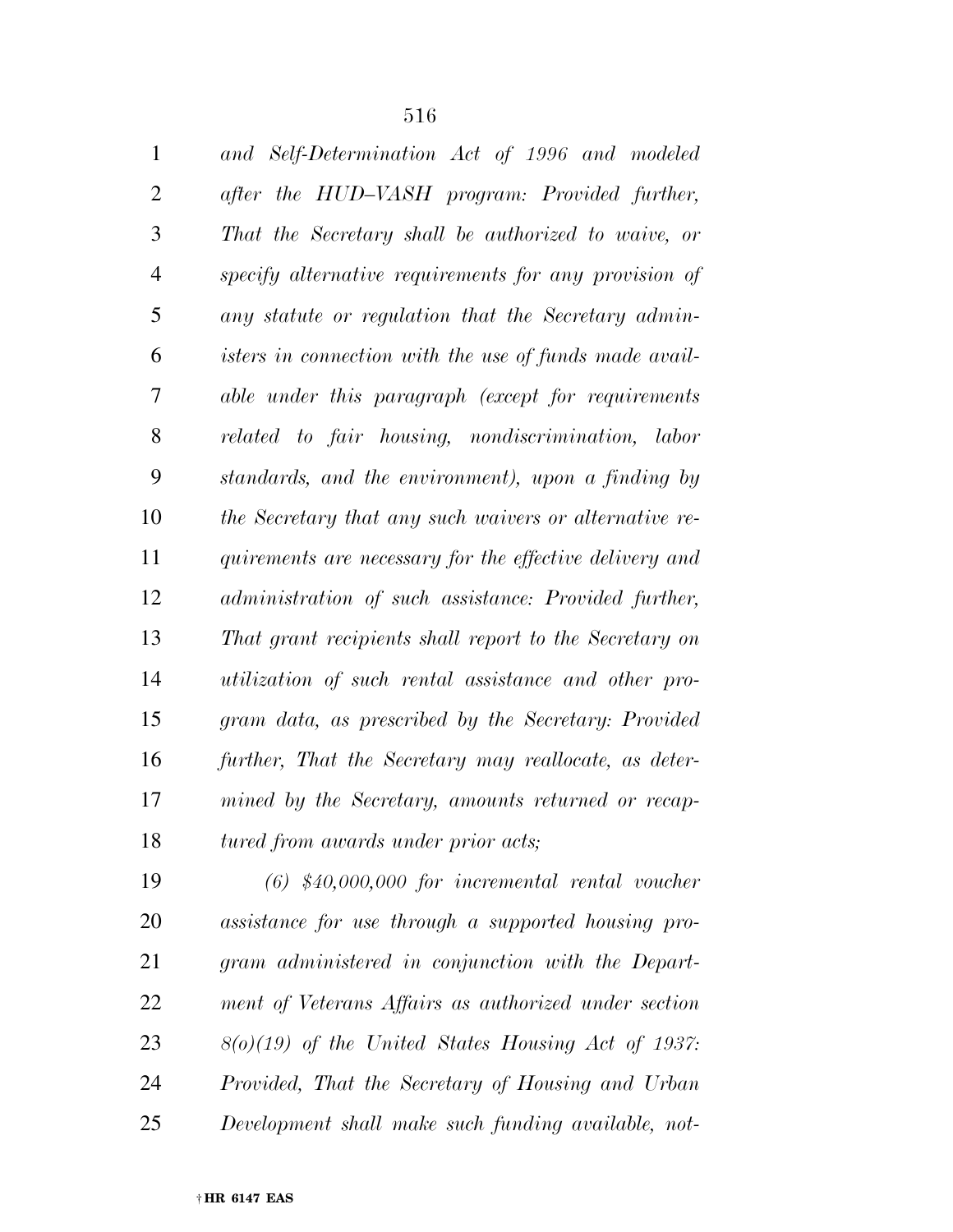*withstanding section 203 (competition provision) of* 

 *this title, to public housing agencies that partner with eligible VA Medical Centers or other entities as des- ignated by the Secretary of the Department of Vet- erans Affairs, based on geographical need for such as- sistance as identified by the Secretary of the Depart- ment of Veterans Affairs, public housing agency ad- ministrative performance, and other factors as speci- fied by the Secretary of Housing and Urban Develop- ment in consultation with the Secretary of the De- partment of Veterans Affairs: Provided further, That the Secretary of Housing and Urban Development may waive, or specify alternative requirements for (in consultation with the Secretary of the Department of Veterans Affairs), any provision of any statute or reg- ulation that the Secretary of Housing and Urban De- velopment administers in connection with the use of funds made available under this paragraph (except for requirements related to fair housing, non- discrimination, labor standards, and the environ- ment), upon a finding by the Secretary that any such waivers or alternative requirements are necessary for the effective delivery and administration of such voucher assistance: Provided further, That assistance made available under this paragraph shall continue*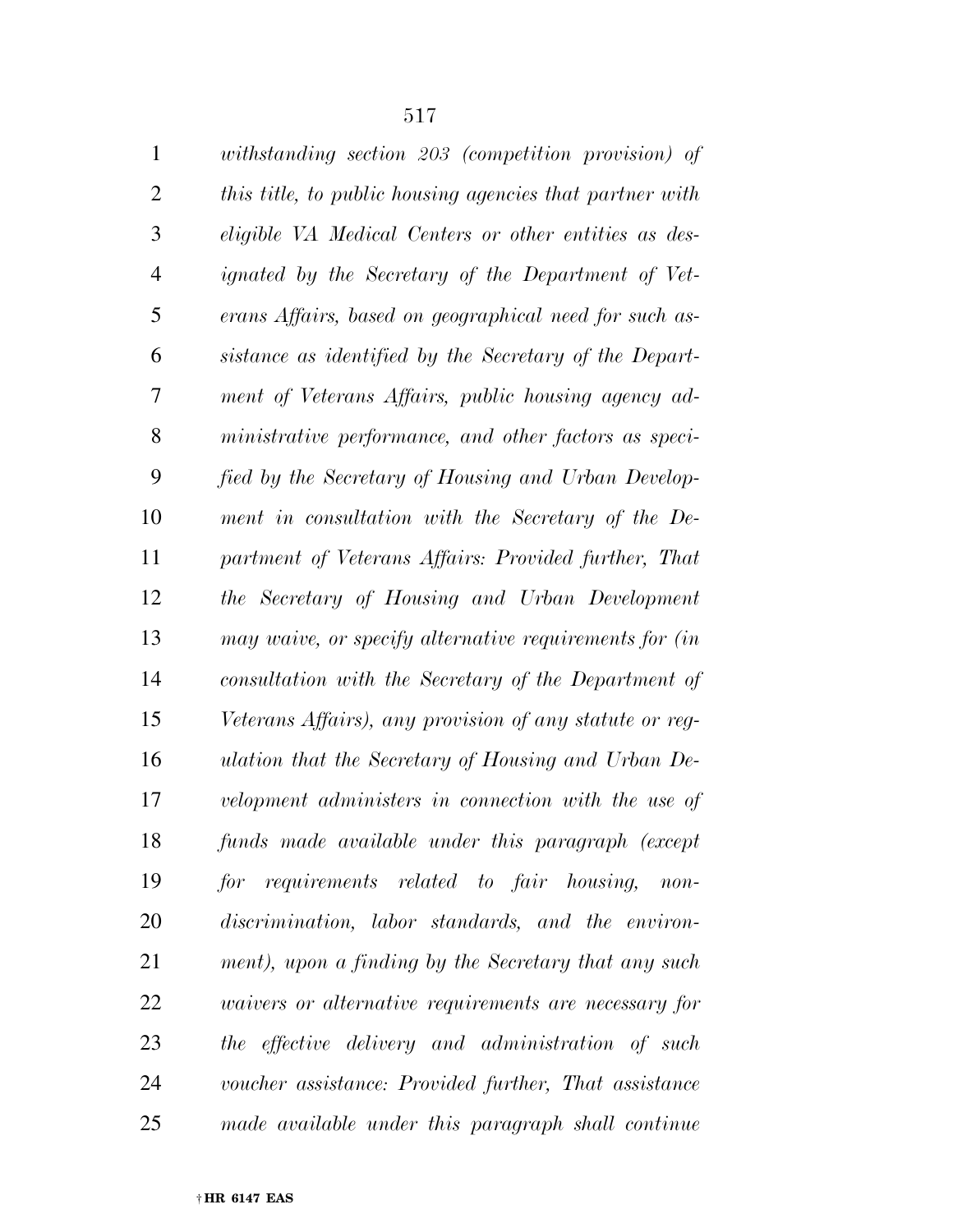*to remain available for homeless veterans upon turn-over;* 

 *(7) \$20,000,000 shall be made available for new incremental voucher assistance through the family unification program as authorized by section 8(x) of the Act: Provided, That the assistance made available under this paragraph shall continue to remain avail- able for family unification upon turnover: Provided further, That for any public housing agency admin- istering voucher assistance appropriated in a prior Act under the family unification program that deter- mines that it no longer has an identified need for such assistance upon turnover, such agency shall no- tify the Secretary, and the Secretary shall recapture such assistance from the agency and reallocate it to any other public housing agency or agencies based on need for voucher assistance in connection with such program; and* 

 *(8) the Secretary shall separately track all spe- cial purpose vouchers funded under this heading. HOUSING CERTIFICATE FUND (INCLUDING RESCISSIONS)*

 *Unobligated balances, including recaptures and carry- over, remaining from funds appropriated to the Depart-ment of Housing and Urban Development under this head-*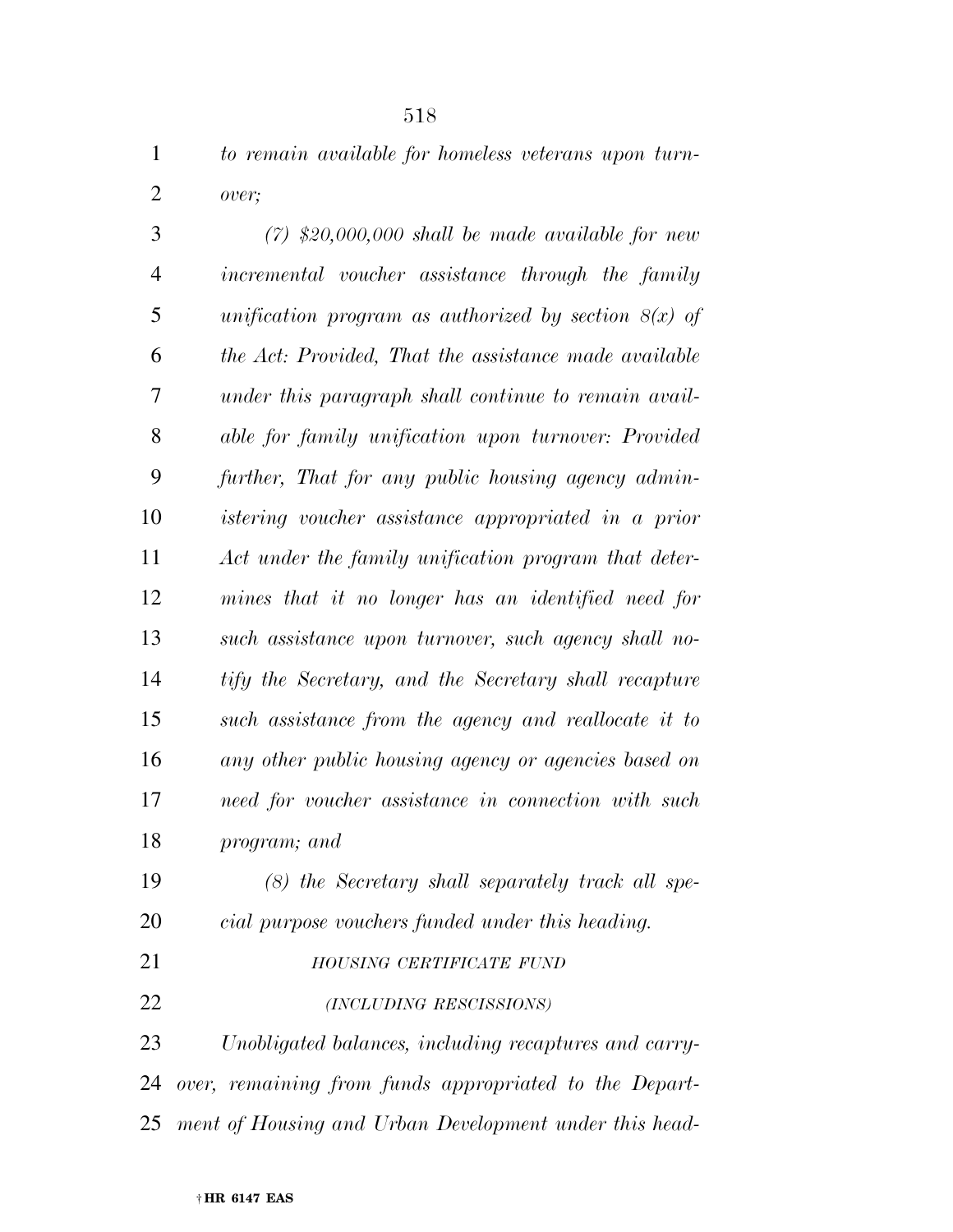*ing, the heading ''Annual Contributions for Assisted Hous- ing'' and the heading ''Project-Based Rental Assistance'', for fiscal year 2019 and prior years may be used for re- newal of or amendments to section 8 project-based contracts and for performance-based contract administrators, not- withstanding the purposes for which such funds were appro- priated: Provided, That any obligated balances of contract authority from fiscal year 1974 and prior that have been terminated shall be rescinded: Provided further, That amounts heretofore recaptured, or recaptured during the current fiscal year, from section 8 project-based contracts from source years fiscal year 1975 through fiscal year 1987 are hereby rescinded, and an amount of additional new budget authority, equivalent to the amount rescinded is hereby appropriated, to remain available until expended, for the purposes set forth under this heading, in addition to amounts otherwise available.* 

# *PUBLIC HOUSING CAPITAL FUND*

 *For the Public Housing Capital Fund Program to carry out capital and management activities for public housing agencies, as authorized under section 9 of the United States Housing Act of 1937 (42 U.S.C. 1437g) (the ''Act'') \$2,775,000,000, to remain available until September 30, 2022: Provided, That notwithstanding any other provi-sion of law or regulation, during fiscal year 2019, the Sec-*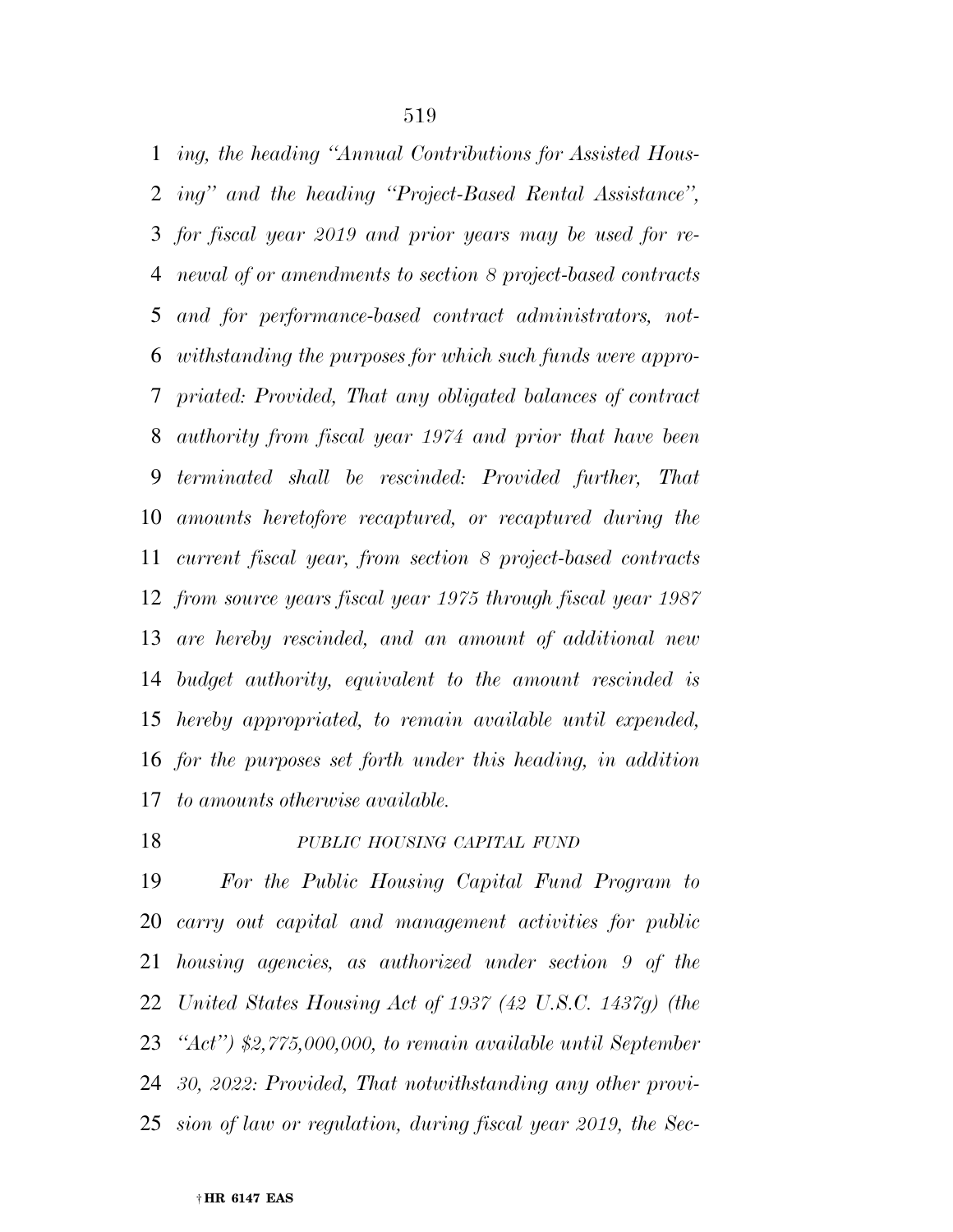*retary of Housing and Urban Development may not dele- gate to any Department official other than the Deputy Sec- retary and the Assistant Secretary for Public and Indian Housing any authority under paragraph (2) of section 9(j) regarding the extension of the time periods under such sec- tion: Provided further, That for purposes of such section 9(j), the term ''obligate'' means, with respect to amounts, that the amounts are subject to a binding agreement that will result in outlays, immediately or in the future: Pro- vided further, That up to \$14,000,000 shall be to support ongoing public housing financial and physical assessment activities: Provided further, That up to \$1,000,000 shall be to support the costs of administrative and judicial receiver- ships: Provided further, That of the total amount provided under this heading, not to exceed \$25,000,000 shall be avail- able for the Secretary to make grants, notwithstanding sec- tion 203 of this Act, to public housing agencies for emer- gency capital needs including safety and security measures necessary to address crime and drug-related activity as well as needs resulting from unforeseen or unpreventable emer- gencies and natural disasters excluding Presidentially de- clared emergencies and natural disasters under the Robert T. Stafford Disaster Relief and Emergency Act (42 U.S.C. 5121 et seq.) occurring in fiscal year 2019: Provided fur-ther, That of the amount made available under the previous*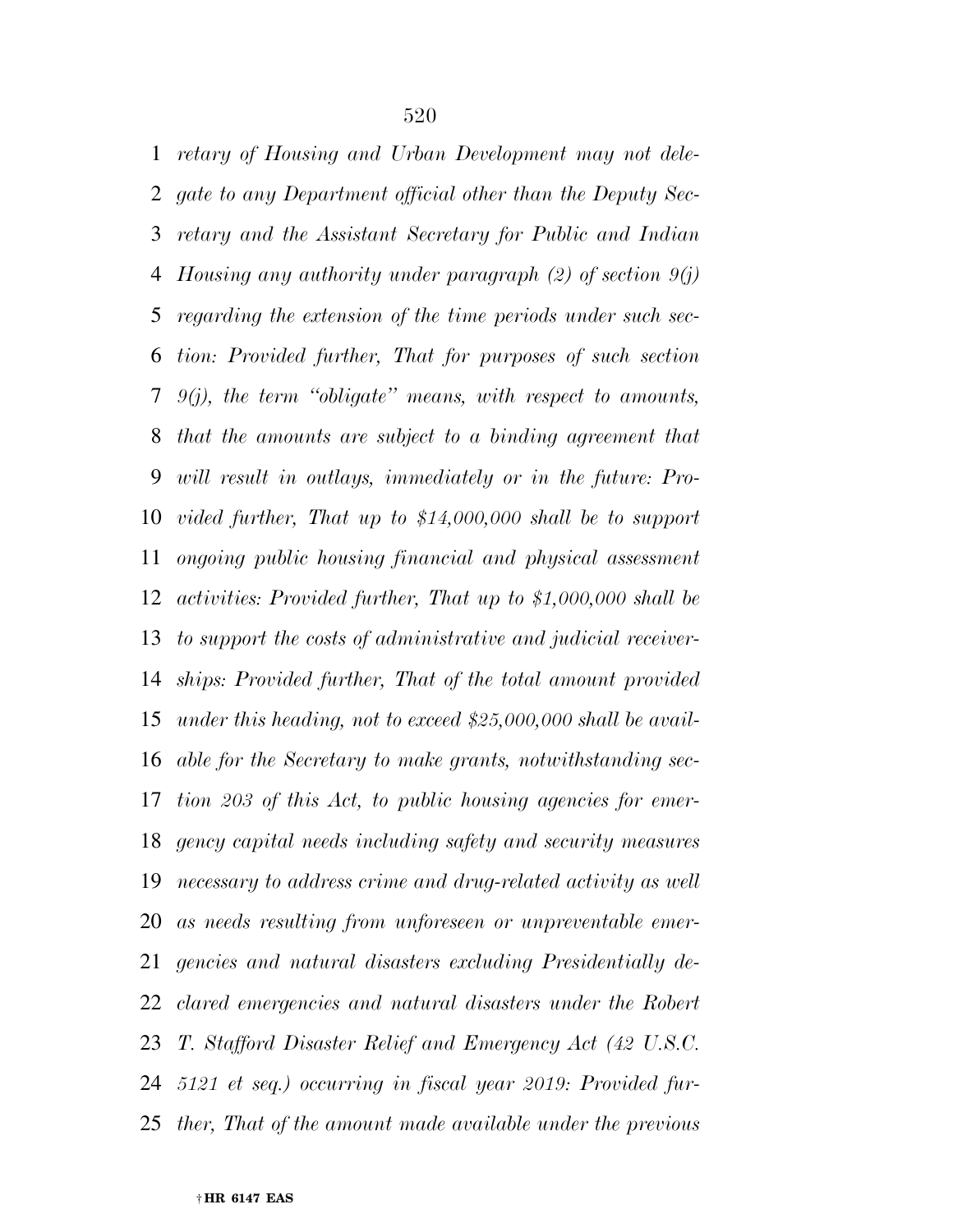*proviso, not less than \$5,000,000 shall be for safety and se- curity measures: Provided further, That in addition to the amount in the previous proviso for such safety and security measures, any amounts that remain available, after all ap- plications received on or before September 30, 2020, for emergency capital needs have been processed, shall be allo- cated to public housing agencies for such safety and security measures: Provided further, That of the total amount pro- vided under this heading, up to \$35,000,000 shall be for supportive services, service coordinators and congregate services as authorized by section 34 of the Act (42 U.S.C. 1437z–6) and the Native American Housing Assistance and Self-Determination Act of 1996 (25 U.S.C. 4101 et seq.): Provided further, That of the total amount made available under this heading, \$15,000,000 shall be for a Jobs-Plus initiative modeled after the Jobs-Plus demonstration: Pro- vided further, That funding provided under the previous proviso shall be available for competitive grants to partner- ships between public housing authorities, local workforce in- vestment boards established under section 107 of the Work- force Innovation and Opportunity Act of 2014 (29 U.S.C. 3122), and other agencies and organizations that provide support to help public housing residents obtain employment and increase earnings: Provided further, That applicants must demonstrate the ability to provide services to resi-*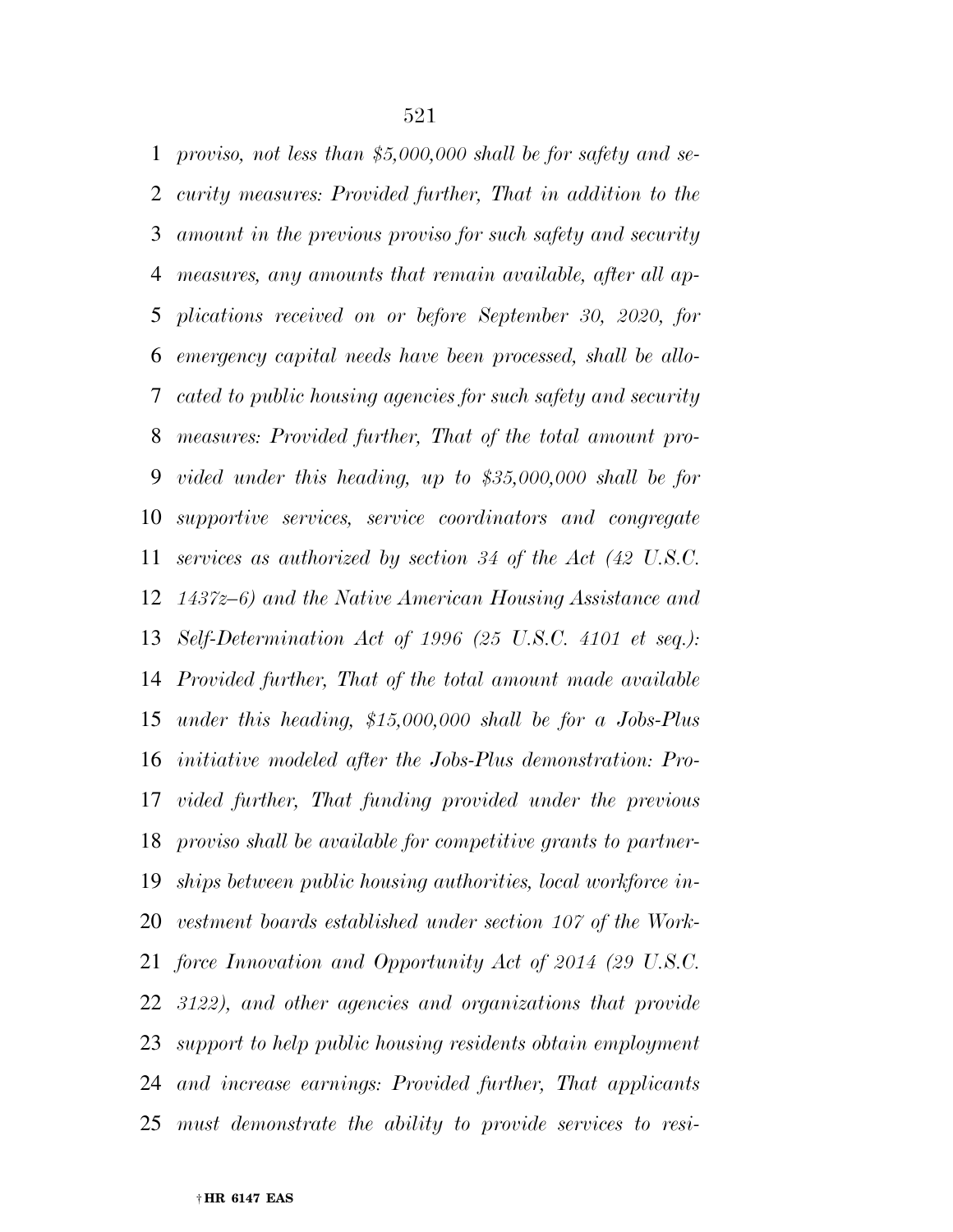*dents, partner with workforce investment boards, and lever- age service dollars: Provided further, That the Secretary may allow public housing agencies to request exemptions from rent and income limitation requirements under sec- tions 3 and 6 of the United States Housing Act of 1937 (42 U.S.C. 1437a and 1437d), as necessary to implement the Jobs-Plus program, on such terms and conditions as the Secretary may approve upon a finding by the Secretary that any such waivers or alternative requirements are nec- essary for the effective implementation of the Jobs-Plus ini- tiative as a voluntary program for residents: Provided fur- ther, That the Secretary shall publish by notice in the Fed- eral Register any waivers or alternative requirements pur- suant to the preceding proviso no later than 10 days before the effective date of such notice: Provided further, That for funds provided under this heading, the limitation in section 9(g)(1) of the Act shall be 25 percent: Provided further, That the Secretary may waive the limitation in the previous pro- viso to allow public housing agencies to fund activities au- thorized under section 9(e)(1)(C) of the Act: Provided fur- ther, That the Secretary shall notify public housing agencies requesting waivers under the previous proviso if the request is approved or denied within 14 days of submitting the re- quest: Provided further, That from the funds made available under this heading, the Secretary shall provide bonus*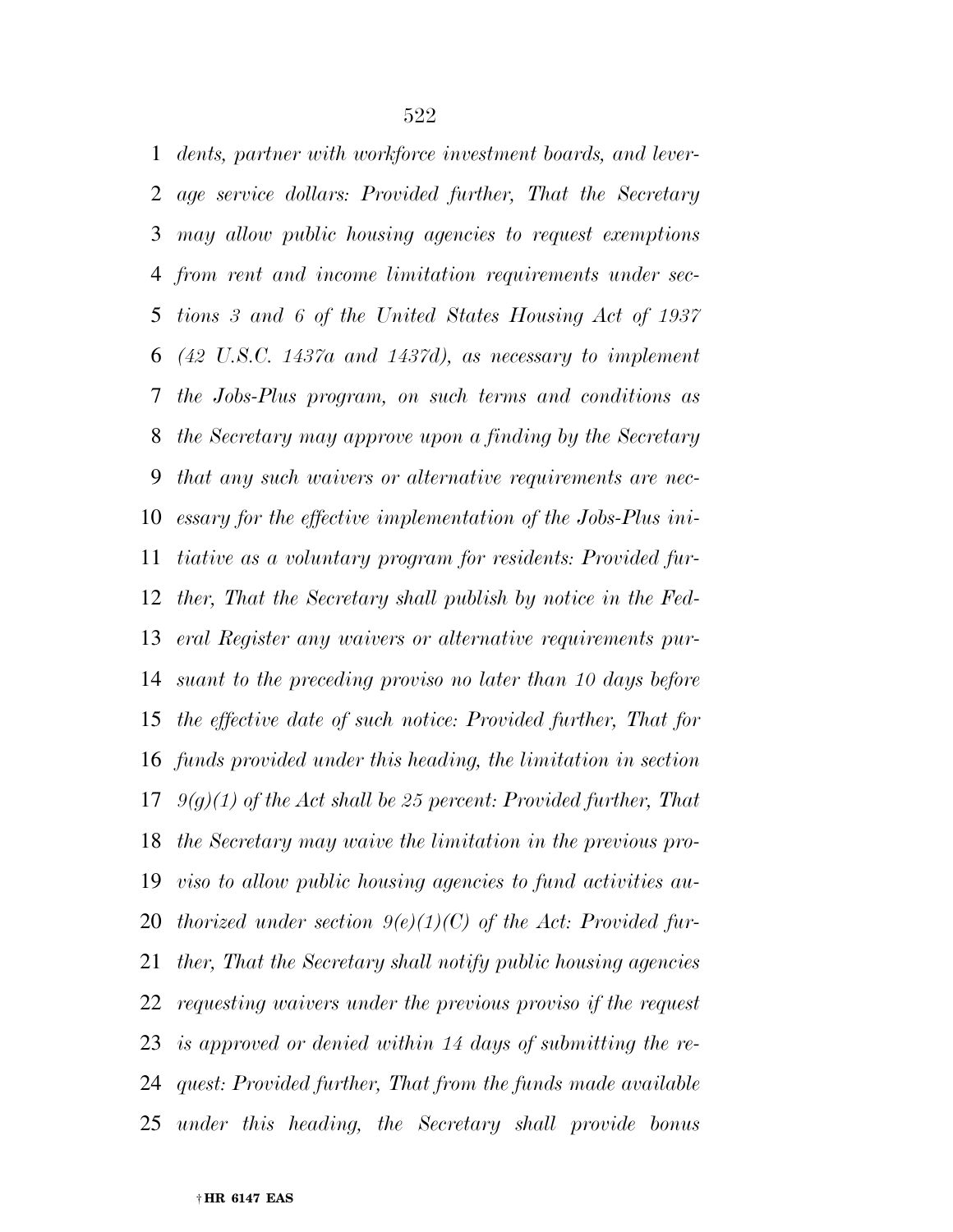*awards in fiscal year 2019 to public housing agencies that are designated high performers: Provided further, That the Department shall notify public housing agencies of their formula allocation within 60 days of enactment of this Act: Provided further, That of the total amount provided under this heading, \$25,000,000 shall be available for competitive grants to public housing agencies to evaluate and reduce lead-based paint hazards in public housing by carrying out the activities of risk assessments, abatement, and interim controls (as those terms are defined in section 1004 of the Residential Lead-Based Paint Hazard Reduction Act of 1992 (42 U.S.C. 4851b)): Provided further, That for pur- poses of environmental review, a grant under the previous proviso shall be considered funds for projects or activities under title I of the United States Housing Act of 1937 (42 U.S.C. 1437 et seq.) for purposes of section 26 of such Act (42 U.S.C. 1437x) and shall be subject to the regulations implementing such section.* 

#### *PUBLIC HOUSING OPERATING FUND*

 *For 2019 payments to public housing agencies for the operation and management of public housing, as authorized by section 9(e) of the United States Housing Act of 1937 (42 U.S.C. 1437g(e)), \$4,756,000,000, to remain available until September 30, 2020.*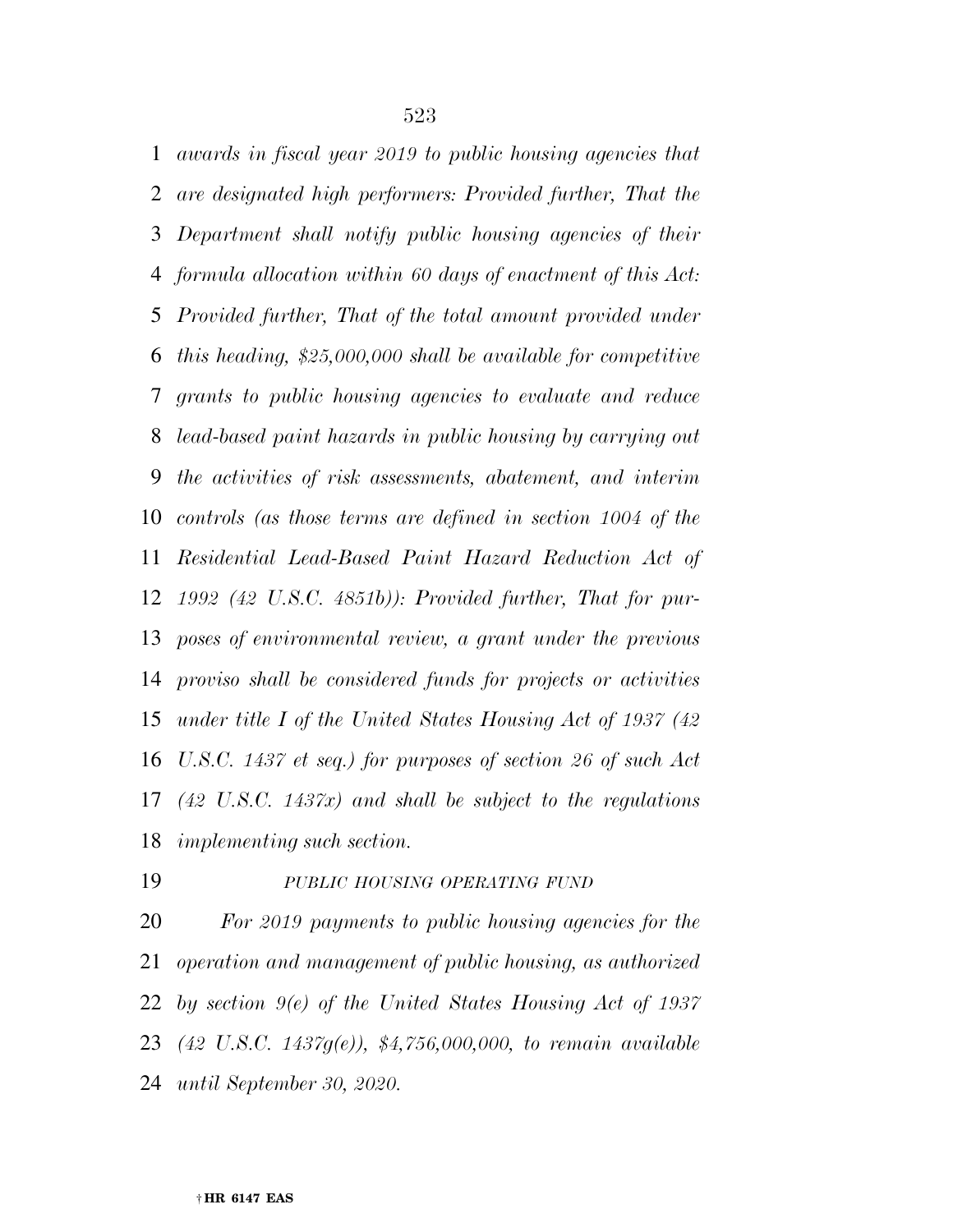*CHOICE NEIGHBORHOODS INITIATIVE For competitive grants under the Choice Neighborhoods Initiative (subject to section 24 of the United States Hous- ing Act of 1937 (42 U.S.C. 1437v), unless otherwise speci- fied under this heading), for transformation, rehabilitation, and replacement housing needs of both public and HUD- assisted housing and to transform neighborhoods of poverty into functioning, sustainable mixed income neighborhoods with appropriate services, schools, public assets, transpor- tation and access to jobs, \$100,000,000, to remain available until September 30, 2021: Provided, That grant funds may be used for resident and community services, community development, and affordable housing needs in the commu- nity, and for conversion of vacant or foreclosed properties to affordable housing: Provided further, That the use of funds made available under this heading shall not be deemed to be public housing notwithstanding section 3(b)(1) of such Act: Provided further, That grantees shall commit to an additional period of affordability determined by the Secretary of not fewer than 20 years: Provided further, That grantees shall provide a match in State, local, other Federal or private funds: Provided further, That grantees may in- clude local governments, tribal entities, public housing au- thorities, and nonprofits: Provided further, That for-profit developers may apply jointly with a public entity: Provided*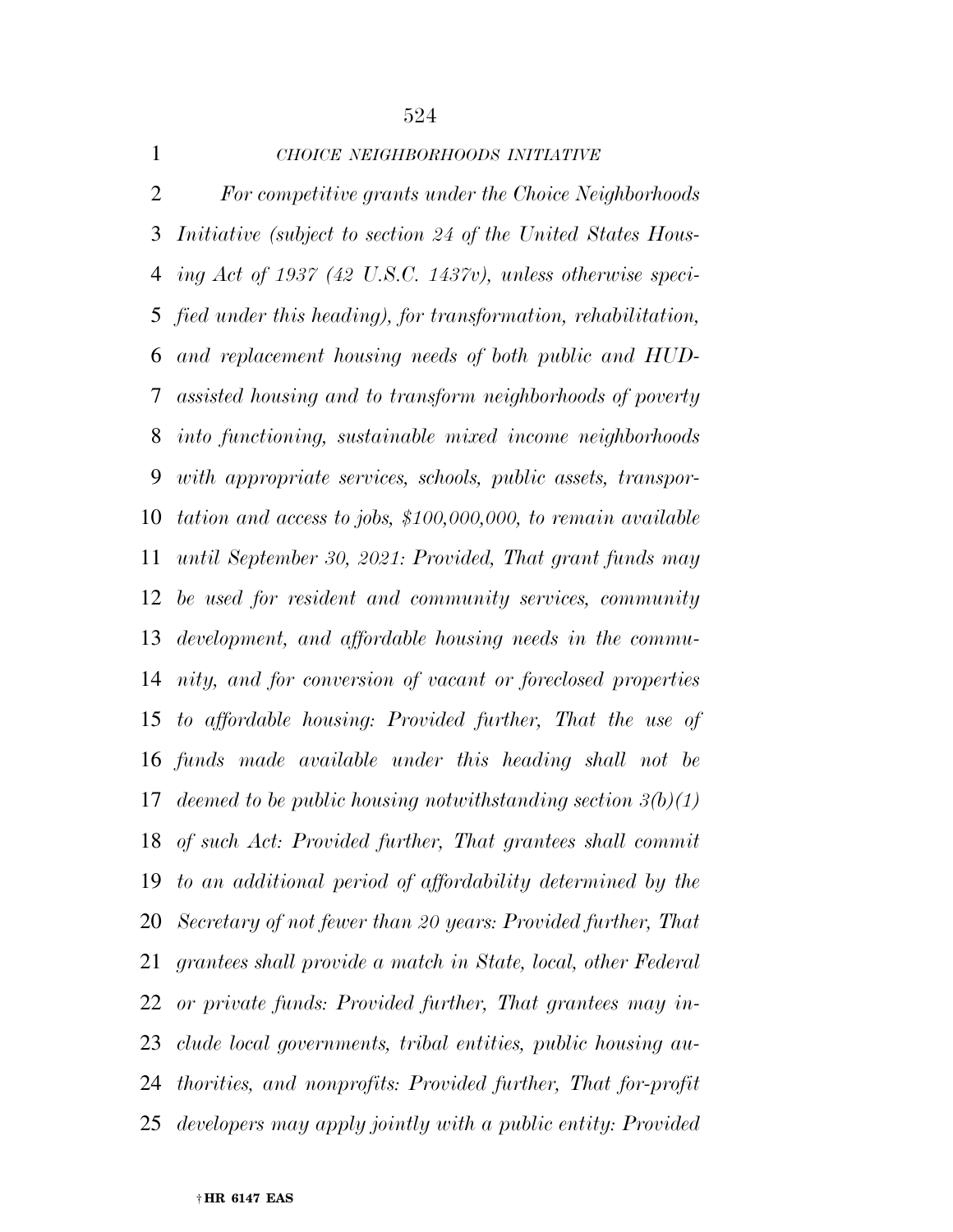*further, That for purposes of environmental review, a grant- ee shall be treated as a public housing agency under section 26 of the United States Housing Act of 1937 (42 U.S.C. 1437x), and grants under this heading shall be subject to the regulations issued by the Secretary to implement such section: Provided further, That of the amount provided, not less than \$50,000,000 shall be awarded to public housing agencies: Provided further, That such grantees shall create partnerships with other local organizations including as- sisted housing owners, service agencies, and resident organi- zations: Provided further, That the Secretary shall consult with the Secretaries of Education, Labor, Transportation, Health and Human Services, Agriculture, and Commerce, the Attorney General, and the Administrator of the Envi- ronmental Protection Agency to coordinate and leverage other appropriate Federal resources: Provided further, That no more than \$5,000,000 of funds made available under this heading may be provided as grants to undertake com- prehensive local planning with input from residents and the community: Provided further, That unobligated bal- ances, including recaptures, remaining from funds appro- priated under the heading ''Revitalization of Severely Dis- tressed Public Housing (HOPE VI)'' in fiscal year 2011 and prior fiscal years may be used for purposes under this heading, notwithstanding the purposes for which such*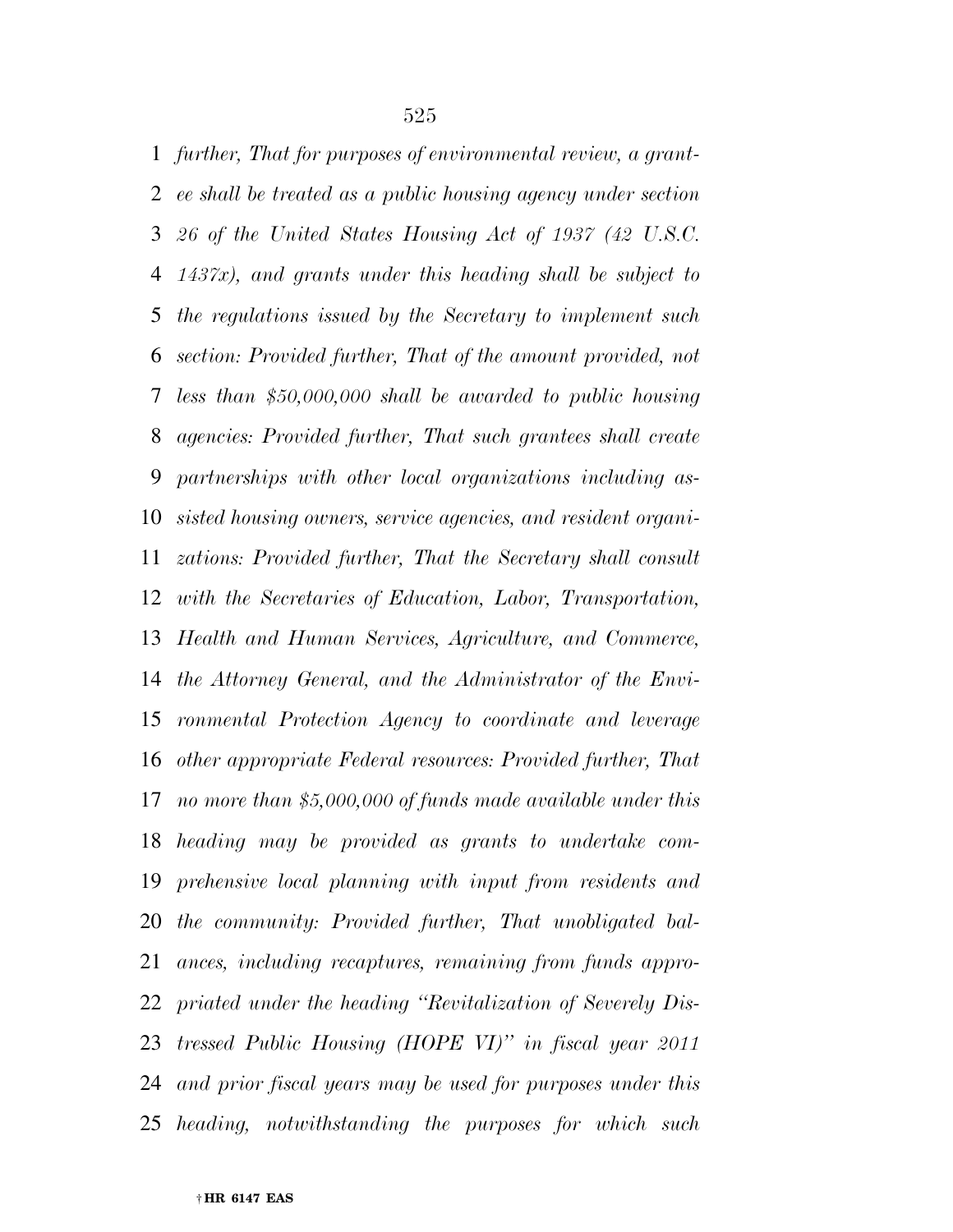*amounts were appropriated: Provided further, That the Sec- retary shall issue the Notice of Funding Availability for funds made available under this heading no later than 60 days after enactment of this Act: Provided further, That the Secretary shall make grant awards no later than one year from the date of enactment of this Act in such amounts that the Secretary determines: Provided further, That notwith- standing section 24(o) of the United States Housing Act of 1937 (42 U.S.C. 1437v(o)), the Secretary may, until Sep- tember 30, 2019, obligate any available unobligated bal- ances made available under this heading in this, or any prior Act.* 

#### *FAMILY SELF-SUFFICIENCY*

 *For the Family Self-Sufficiency program to support family self-sufficiency coordinators under section 23 of the United States Housing Act of 1937, to promote the develop- ment of local strategies to coordinate the use of assistance under sections 8(o) and 9 of such Act with public and pri- vate resources, and enable eligible families to achieve eco- nomic independence and self-sufficiency, \$80,000,000, to re- main available until September 30, 2020: Provided, That the Secretary may, by Federal Register notice, waive or specify alternative requirements under subsections b(3), b(4), b(5), or c(1) of section 23 of such Act in order to facili-tate the operation of a unified self-sufficiency program for*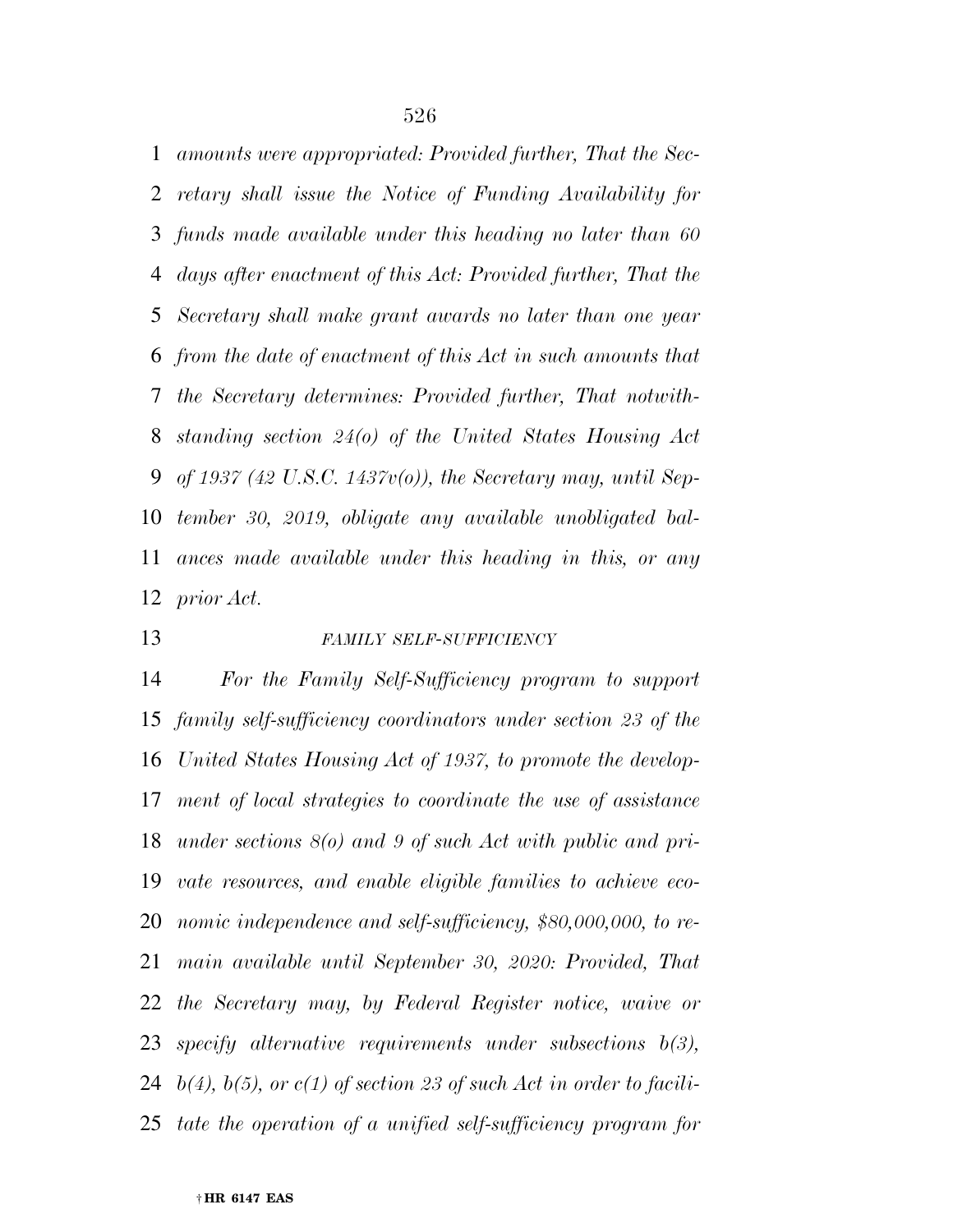*individuals receiving assistance under different provisions of the Act, as determined by the Secretary: Provided further, That owners of a privately owned multifamily property with a section 8 contract may voluntarily make a Family Self-Sufficiency program available to the assisted tenants of such property in accordance with procedures established by the Secretary: Provided further, That such procedures established pursuant to the previous proviso shall permit participating tenants to accrue escrow funds in accordance with section 23(d)(2) and shall allow owners to use funding from residual receipt accounts to hire coordinators for their own Family Self-Sufficiency program.* 

*NATIVE AMERICAN HOUSING BLOCK GRANTS*

#### *(INCLUDING TRANSFER OF FUNDS)*

 *For the Native American Housing Block Grants pro- gram, as authorized under title I of the Native American Housing Assistance and Self-Determination Act of 1996 (NAHASDA) (25 U.S.C. 4111 et seq.), \$655,000,000, to re- main available until September 30, 2023: Provided, That, notwithstanding NAHASDA, to determine the amount of the allocation under title I of such Act for each Indian tribe, the Secretary shall apply the formula under section 302 of such Act with the need component based on single-race cen- sus data and with the need component based on multi-race census data, and the amount of the allocation for each In-*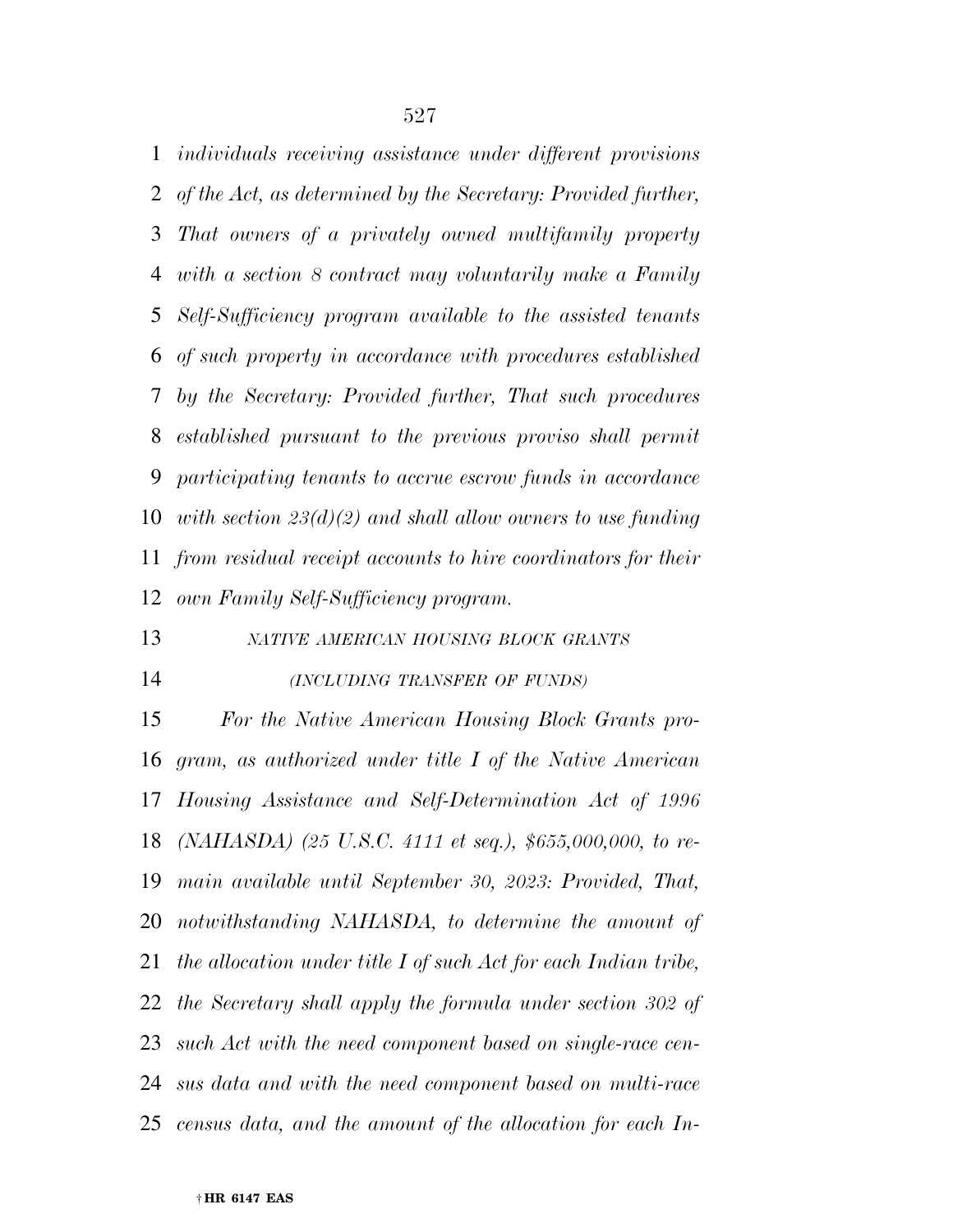*dian tribe shall be the greater of the two resulting allocation amounts: Provided further, That of the amounts made available under this heading, \$7,000,000 shall be for pro- viding training and technical assistance to Indian housing authorities and tribally designated housing entities, to sup- port the inspection of Indian housing units, contract exper- tise, and for training and technical assistance related to funding provided under this heading and other headings under this Act for the needs of Native American families and Indian country: Provided further, That amounts made available under the previous proviso may be used, con- tracted, or competed as determined by the Secretary: Pro- vided further, That of the amount provided under this head- ing, \$2,000,000 shall be made available for the cost of guar- anteed notes and other obligations, as authorized by title VI of NAHASDA: Provided further, That such costs, includ- ing the costs of modifying such notes and other obligations, shall be as defined in section 502 of the Congressional Budg- et Act of 1974, as amended: Provided further, That these funds are available to subsidize the total principal amount of any notes and other obligations, any part of which is to be guaranteed, not to exceed \$17,761,989: Provided fur- ther, That the Department will notify grantees of their for- mula allocation within 60 days of the date of enactment of this Act: Provided further, That for an additional* 

† **HR 6147 EAS**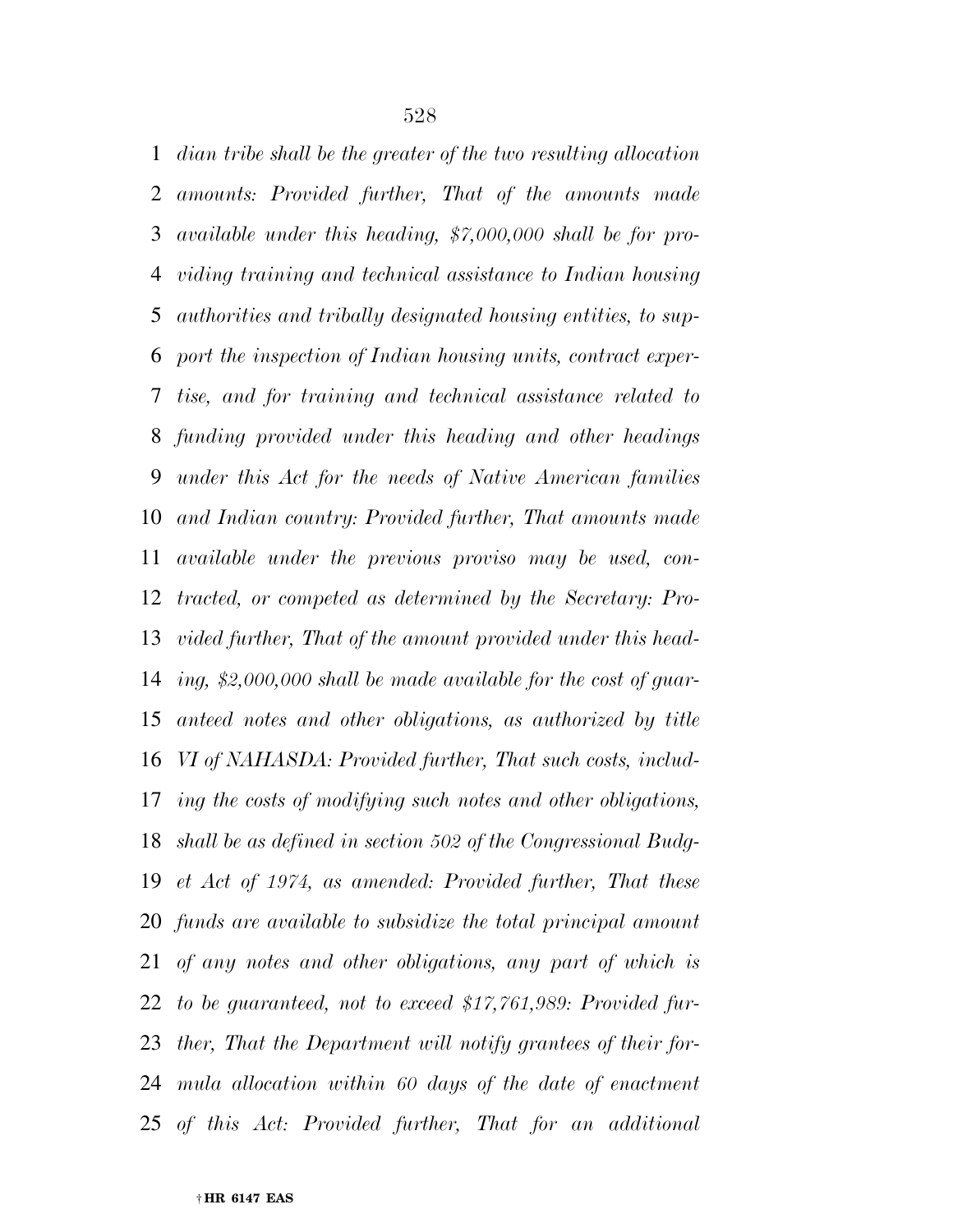*amount for the Native American Housing Block Grants program, as authorized under title I of NAHASDA, \$100,000,000 to remain available until September 30, 2023: Provided further, That the Secretary shall obligate this ad- ditional amount for competitive grants to eligible recipients authorized under NAHASDA that apply for funds: Pro- vided further, That in awarding this additional amount, the Secretary shall consider need and administrative capac- ity, and shall give priority to projects that will spur con- struction and rehabilitation: Provided further, That up to 1 percent of this additional amount may be transferred, in aggregate, to ''Program Office Salaries and Expenses— Public and Indian Housing'' for necessary costs of admin- istering and overseeing the obligation and expenditure of this additional amount: Provided further, That any funds transferred pursuant to the previous proviso shall remain available until September 30, 2024.* 

# *INDIAN HOUSING LOAN GUARANTEE FUND PROGRAM*

## *ACCOUNT*

 *For the cost of guaranteed loans, as authorized by sec- tion 184 of the Housing and Community Development Act of 1992 (12 U.S.C. 1715z–13a), \$1,440,000, to remain available until expended: Provided, That such costs, includ- ing the costs of modifying such loans, shall be as defined in section 502 of the Congressional Budget Act of 1974: Pro-*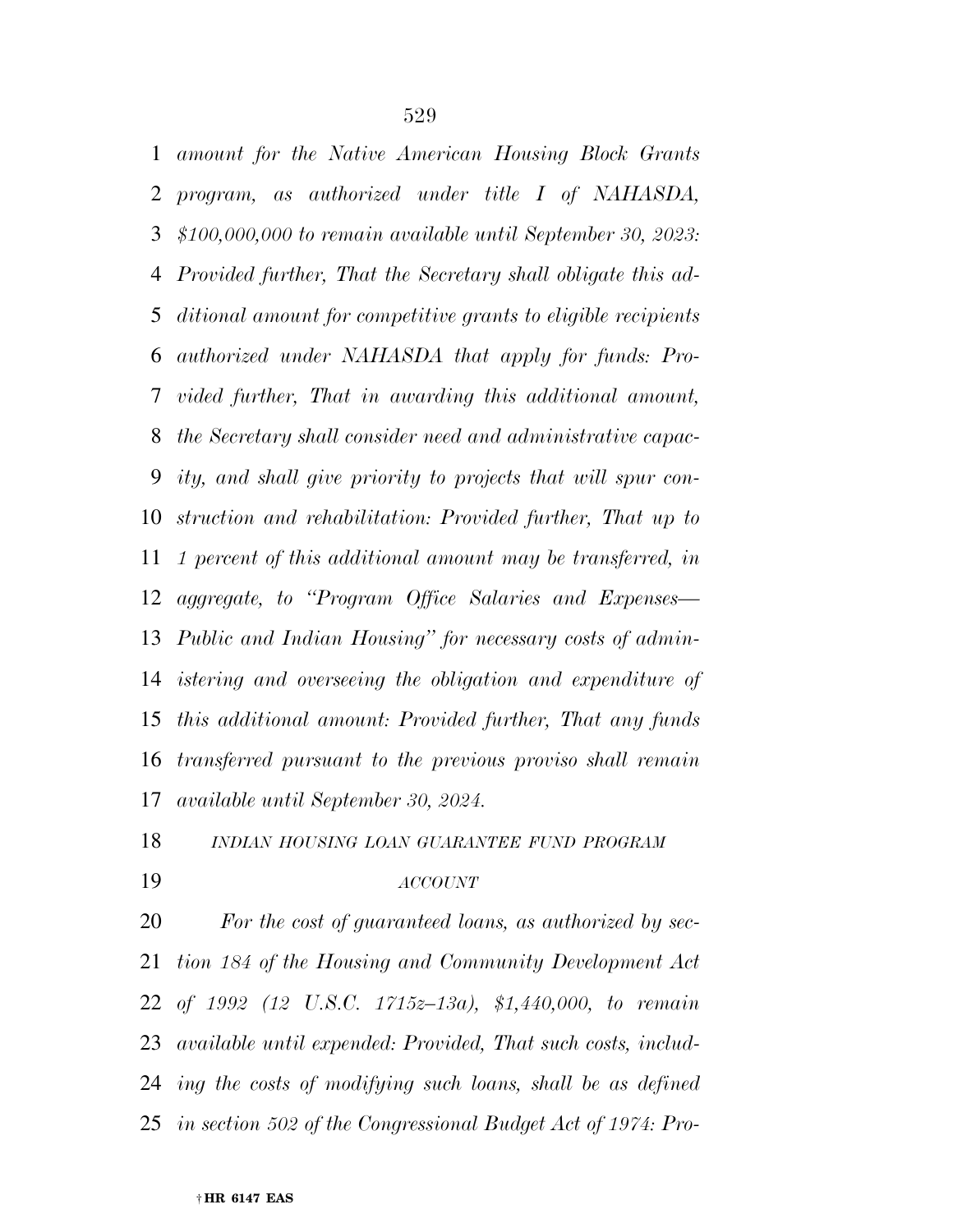*vided further, That these funds are available to subsidize total loan principal, any part of which is to be guaranteed, up to \$553,846,154, to remain available until expended: Provided further, That up to \$750,000 of this amount may be for administrative contract expenses including manage- ment processes and systems to carry out the loan guarantee program.* 

 *NATIVE HAWAIIAN HOUSING BLOCK GRANT For the Native Hawaiian Housing Block Grant pro- gram, as authorized under title VIII of the Native American Housing Assistance and Self-Determination Act of 1996 (25 U.S.C. 4111 et seq.), \$2,000,000, to remain available until September 30, 2023: Provided, That notwithstanding sec- tion 812(b) of such Act, the Department of Hawaiian Home Lands may not invest grant amounts provided under this heading in investment securities and other obligations: Pro- vided further, That amounts made available under this heading in this and prior fiscal years may be used to pro- vide rental assistance to eligible Native Hawaiian families both on and off the Hawaiian Home Lands, notwith-standing any other provision of law.* 

*COMMUNITY PLANNING AND DEVELOPMENT*

*HOUSING OPPORTUNITIES FOR PERSONS WITH AIDS*

 *For carrying out the Housing Opportunities for Per-sons with AIDS program, as authorized by the AIDS Hous-*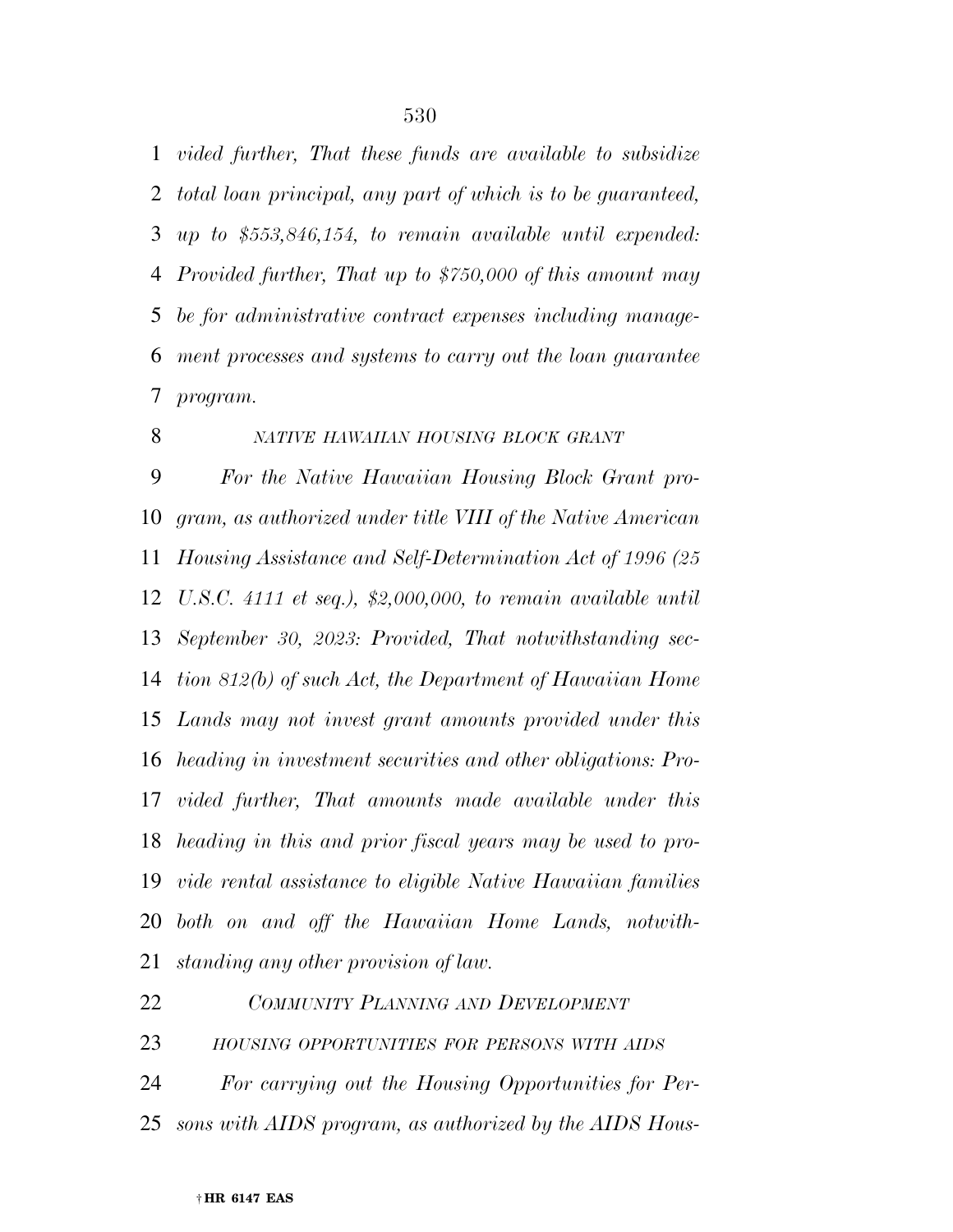*ing Opportunity Act (42 U.S.C. 12901 et seq.), \$375,000,000, to remain available until September 30, 2020, except that amounts allocated pursuant to section 854(c)(5) of such Act shall remain available until Sep- tember 30, 2021: Provided, That the Secretary shall renew all expiring contracts for permanent supportive housing that initially were funded under section 854(c)(5) of such Act from funds made available under this heading in fiscal year 2010 and prior fiscal years that meet all program re- quirements before awarding funds for new contracts under such section: Provided further, That the Department shall notify grantees of their formula allocation within 60 days of enactment of this Act.* 

#### *COMMUNITY DEVELOPMENT FUND*

 *For assistance to units of State and local government, and to other entities, for economic and community develop- ment activities, and for other purposes, \$3,365,000,000, to remain available until September 30, 2021, unless otherwise specified: Provided, That of the total amount provided, \$3,300,000,000 is for carrying out the community develop- ment block grant program under title I of the Housing and Community Development Act of 1974, as amended (''the Act'' herein) (42 U.S.C. 5301 et seq.): Provided further, That unless explicitly provided for under this heading, not to exceed 20 percent of any grant made with funds appro-*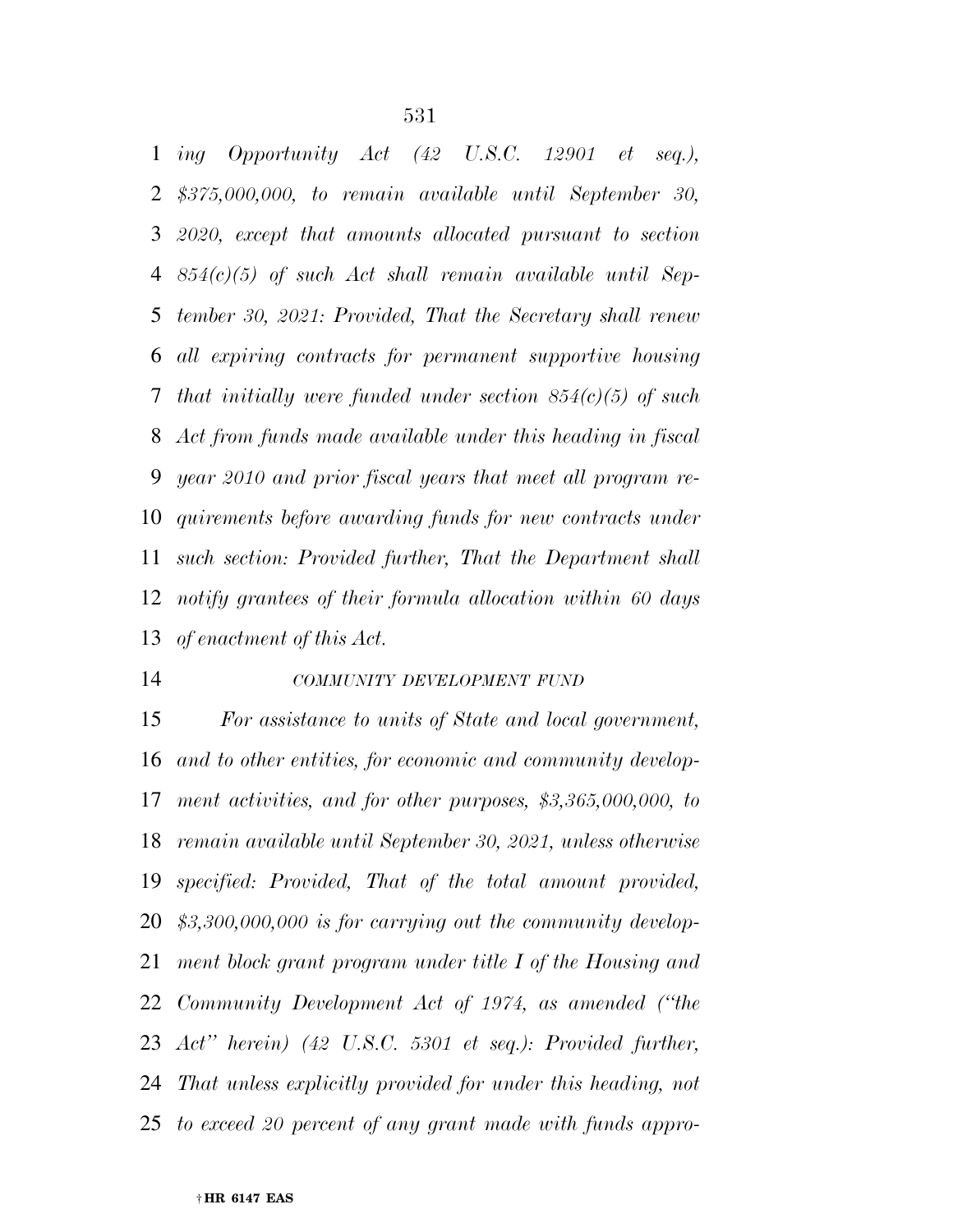*priated under this heading shall be expended for planning and management development and administration: Pro- vided further, That a metropolitan city, urban county, unit of general local government, Indian tribe, or insular area that directly or indirectly receives funds under this heading may not sell, trade, or otherwise transfer all or any portion of such funds to another such entity in exchange for any other funds, credits or non-Federal considerations, but must use such funds for activities eligible under title I of the Act: Provided further, That notwithstanding section 105(e)(1) of the Act, no funds provided under this heading may be pro- vided to a for-profit entity for an economic development project under section 105(a)(17) unless such project has been evaluated and selected in accordance with guidelines required under subsection (e)(2): Provided further, That the Department shall notify grantees of their formula allocation within 60 days of enactment of this Act: Provided further, That of the total amount provided under this heading, \$65,000,000 shall be for grants to Indian tribes notwith- standing section 106(a)(1) of such Act, of which, notwith- standing any other provision of law (including section 203 of this Act), up to \$4,000,000 may be used for emergencies that constitute imminent threats to health and safety.*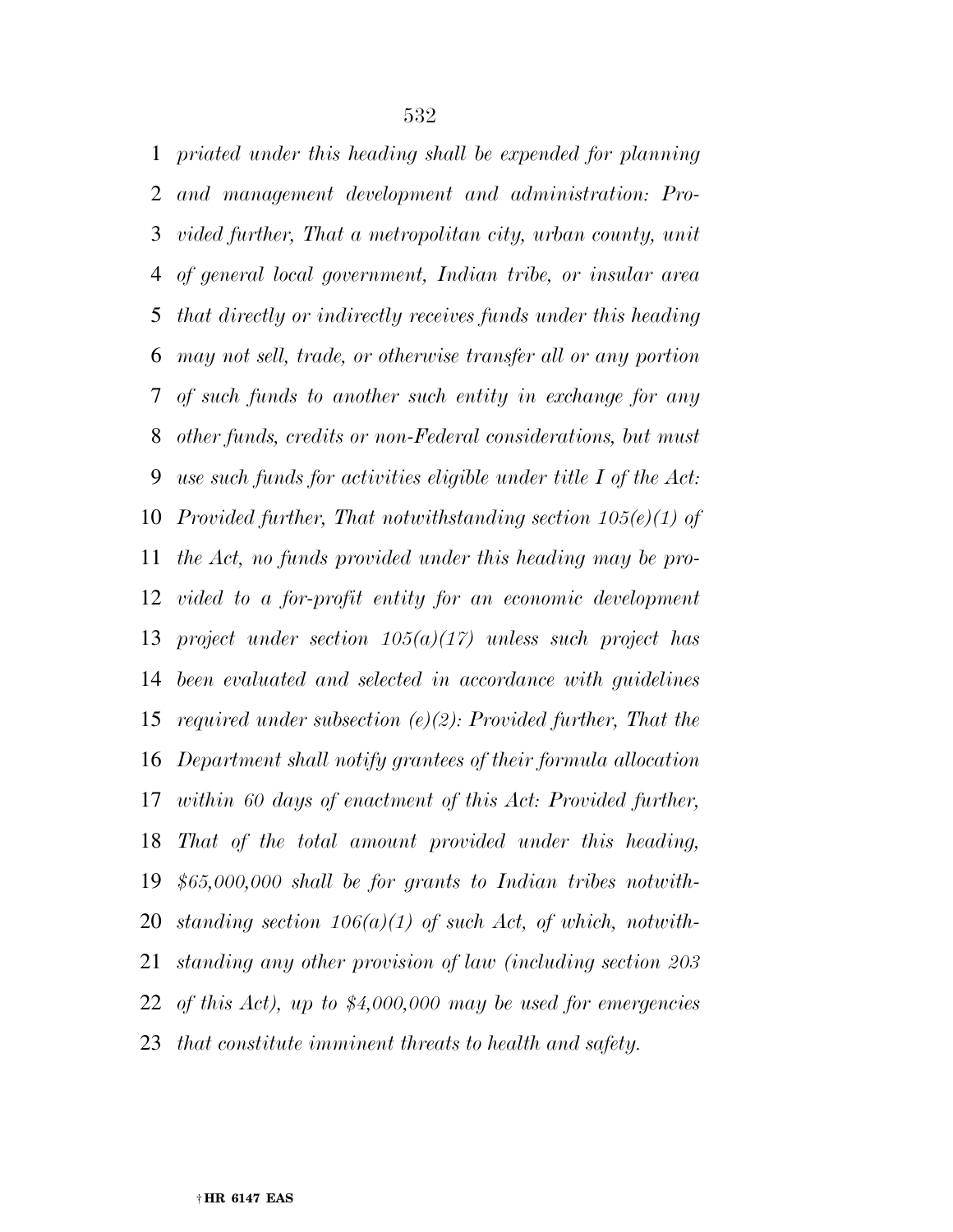*COMMUNITY DEVELOPMENT LOAN GUARANTEES PROGRAM*

# *ACCOUNT*

 *Subject to section 502 of the Congressional Budget Act of 1974, during fiscal year 2019, commitments to guarantee loans under section 108 of the Housing and Community Development Act of 1974 (42 U.S.C. 5308), any part of which is guaranteed, shall not exceed a total principal amount of \$300,000,000, notwithstanding any aggregate limitation on outstanding obligations guaranteed in sub- section (k) of such section 108: Provided, That the Secretary shall collect fees from borrowers, notwithstanding subsection (m) of such section 108, to result in a credit subsidy cost of zero for guaranteeing such loans, and any such fees shall be collected in accordance with section 502(7) of the Con-gressional Budget Act of 1974.* 

*HOME INVESTMENT PARTNERSHIPS PROGRAM*

 *For the HOME Investment Partnerships program, as authorized under title II of the Cranston-Gonzalez National Affordable Housing Act, as amended, \$1,362,000,000, to re- main available until September 30, 2022: Provided, That notwithstanding the amount made available under this heading, the threshold reduction requirements in sections 216(10) and 217(b)(4) of such Act shall not apply to alloca-tions of such amount: Provided further, That the Depart-*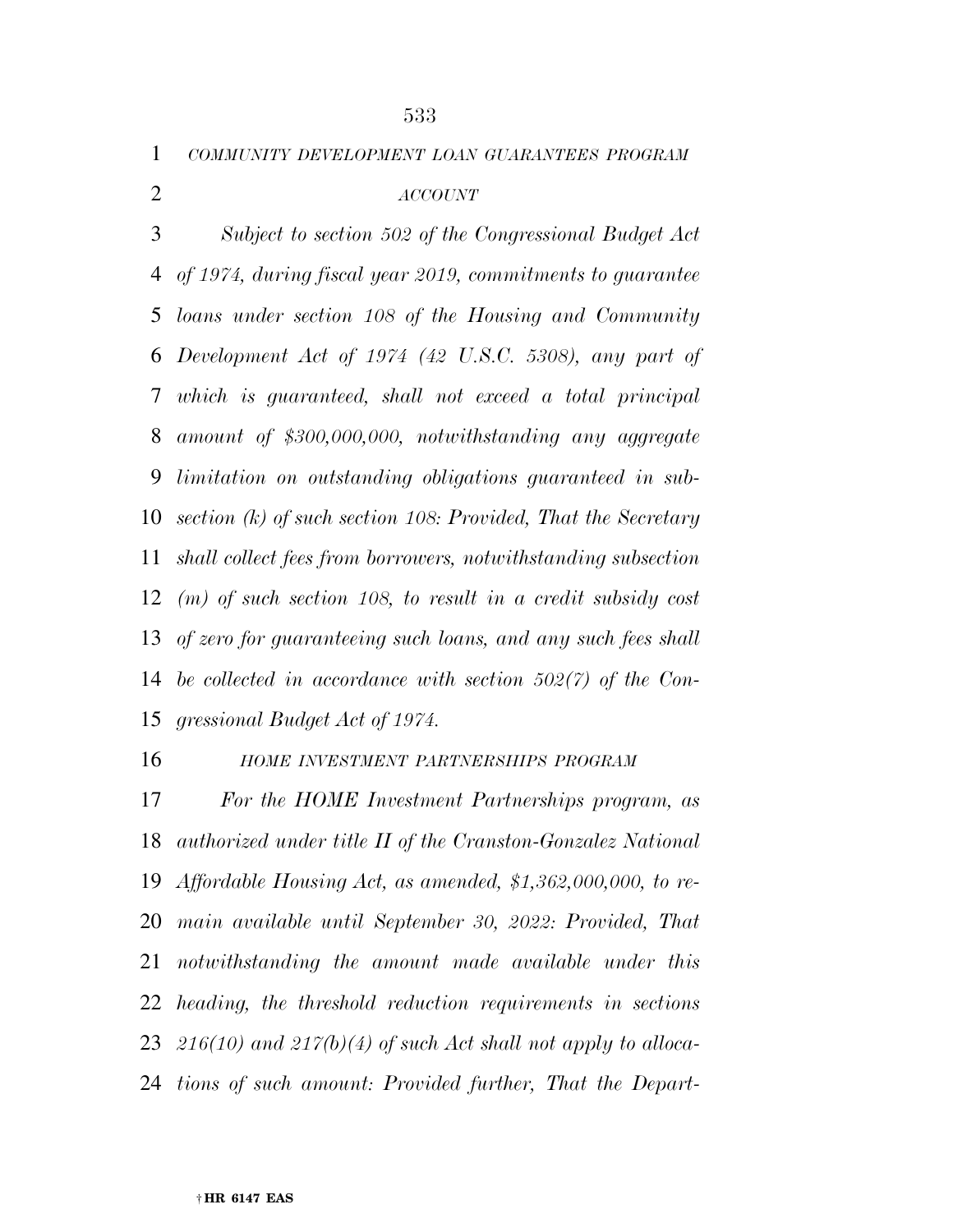*ment shall notify grantees of their formula allocation with-*

*in 60 days of enactment of this Act.* 

*SELF-HELP AND ASSISTED HOMEOWNERSHIP OPPORTUNITY*

#### *PROGRAM*

 *For the Self-Help and Assisted Homeownership Op- portunity Program, as authorized under section 11 of the Housing Opportunity Program Extension Act of 1996, as amended, \$54,000,000, to remain available until September 30, 2021: Provided, That of the total amount provided under this heading, \$10,000,000 shall be made available to the Self-Help Homeownership Opportunity Program as au- thorized under section 11 of the Housing Opportunity Pro- gram Extension Act of 1996, as amended: Provided further, That of the total amount provided under this heading, \$35,000,000 shall be made available for the second, third, and fourth capacity building activities authorized under section 4(a) of the HUD Demonstration Act of 1993 (42 U.S.C. 9816 note), of which not less than \$5,000,000 shall be made available for rural capacity building activities: Provided further, That of the total amount provided under this heading, \$5,000,000 shall be made available for capac- ity building by national rural housing organizations with experience assessing national rural conditions and pro- viding financing, training, technical assistance, informa-tion, and research to local nonprofits, local governments,*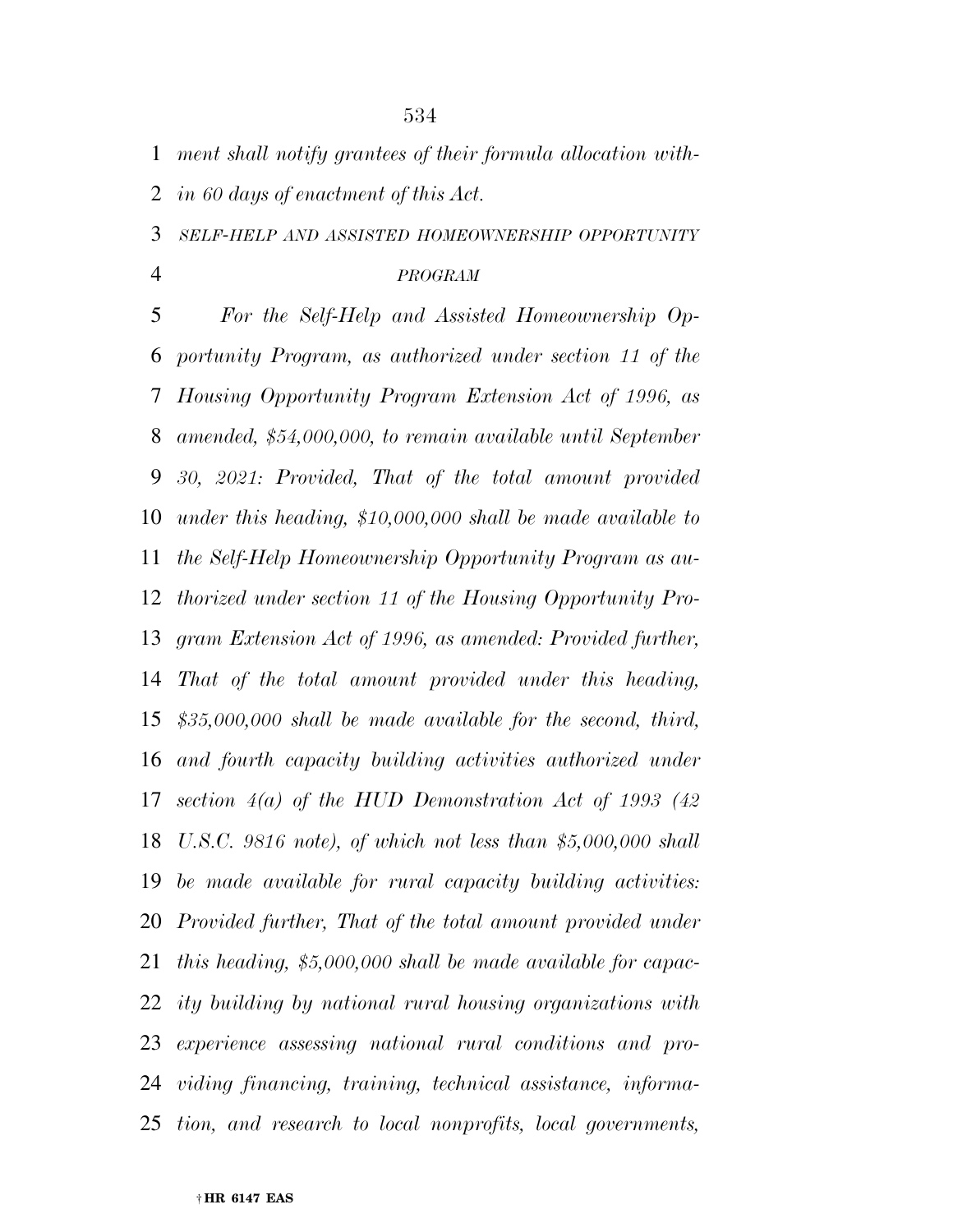*and Indian Tribes serving high need rural communities: Provided further, That of the total amount provided under this heading, \$4,000,000, shall be made available for a pro- gram to rehabilitate and modify the homes of disabled or low-income veterans, as authorized under section 1079 of Public Law 113–291: Provided further, That funds pro- vided under the previous proviso shall be awarded within 180 days of enactment of this Act: Provided further, That funds provided for such program in fiscal years 2016, 2017, and 2018 shall be awarded within 60 days of enactment of this Act.* 

### *HOMELESS ASSISTANCE GRANTS*

 *For the Emergency Solutions Grants program as au- thorized under subtitle B of title IV of the McKinney-Vento Homeless Assistance Act, as amended; the Continuum of Care program as authorized under subtitle C of title IV of such Act; and the Rural Housing Stability Assistance pro- gram as authorized under subtitle D of title IV of such Act, \$2,612,000,000, to remain available until September 30, 2021: Provided, That any rental assistance amounts that are recaptured under such Continuum of Care program shall remain available until expended: Provided further, That not less than \$270,000,000 of the funds appropriated under this heading shall be available for such Emergency Solutions Grants program: Provided further, That not less*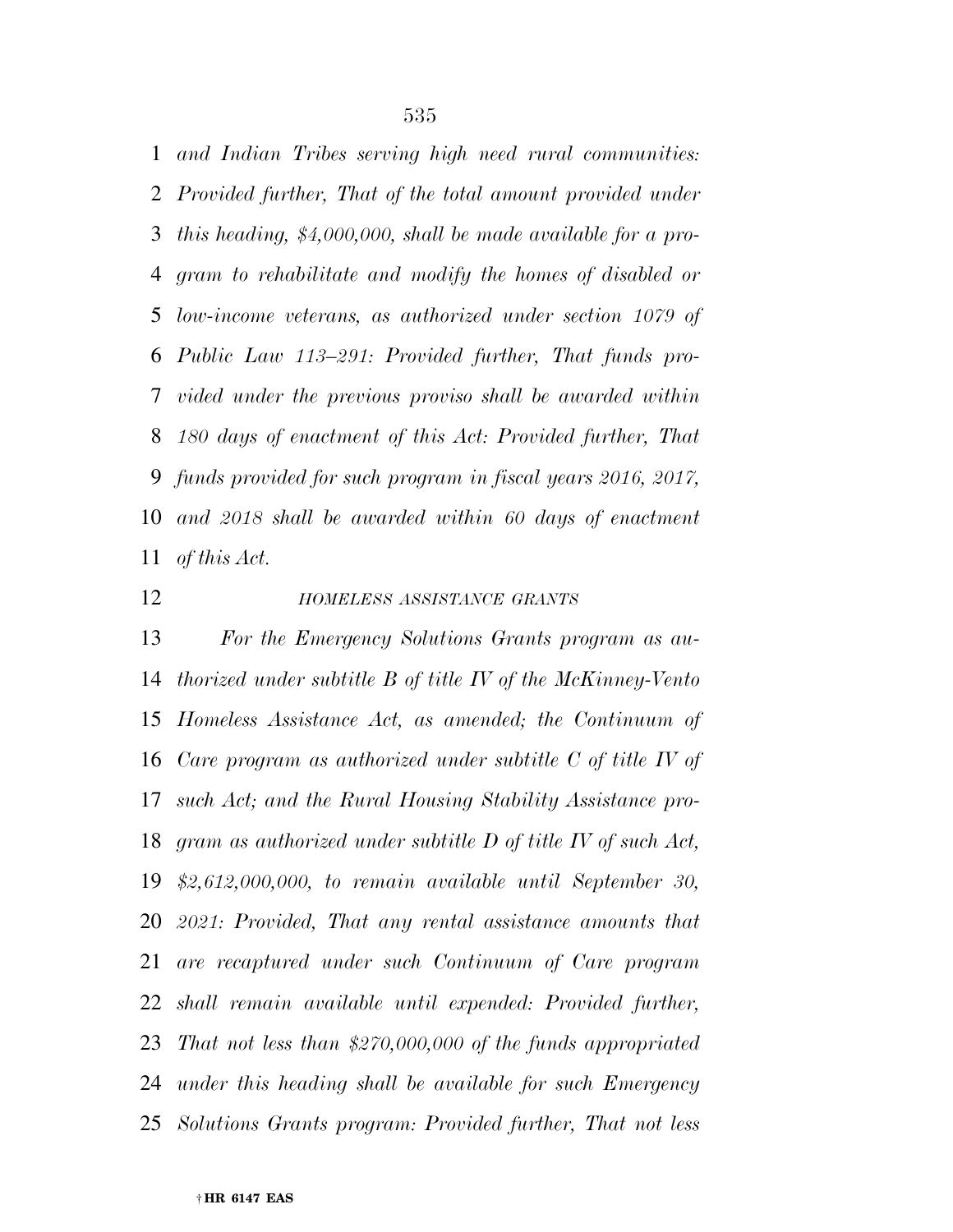*than \$2,205,000,000 of the funds appropriated under this heading shall be available for such Continuum of Care and Rural Housing Stability Assistance programs: Provided further, That of the amounts made available under this heading, up to \$50,000,000 shall be made available for grants for rapid re-housing projects and supportive service projects providing coordinated entry, and for eligible activi- ties the Secretary determines to be critical in order to assist survivors of domestic violence, dating violence, and stalking: Provided further, That such projects shall be eligible for re- newal under the continuum of care program subject to the same terms and conditions as other renewal applicants: Provided further, That up to \$7,000,000 of the funds appro- priated under this heading shall be available for the na- tional homeless data analysis project: Provided further, That all funds awarded for supportive services under the Continuum of Care program and the Rural Housing Sta- bility Assistance program shall be matched by not less than 25 percent in cash or in kind by each grantee: Provided further, That for all match requirements applicable to funds made available under this heading for this fiscal year and prior fiscal years, a grantee may use (or could have used) as a source of match funds other funds administered by the Secretary and other Federal agencies unless there is (or was) a specific statutory prohibition on any such use of*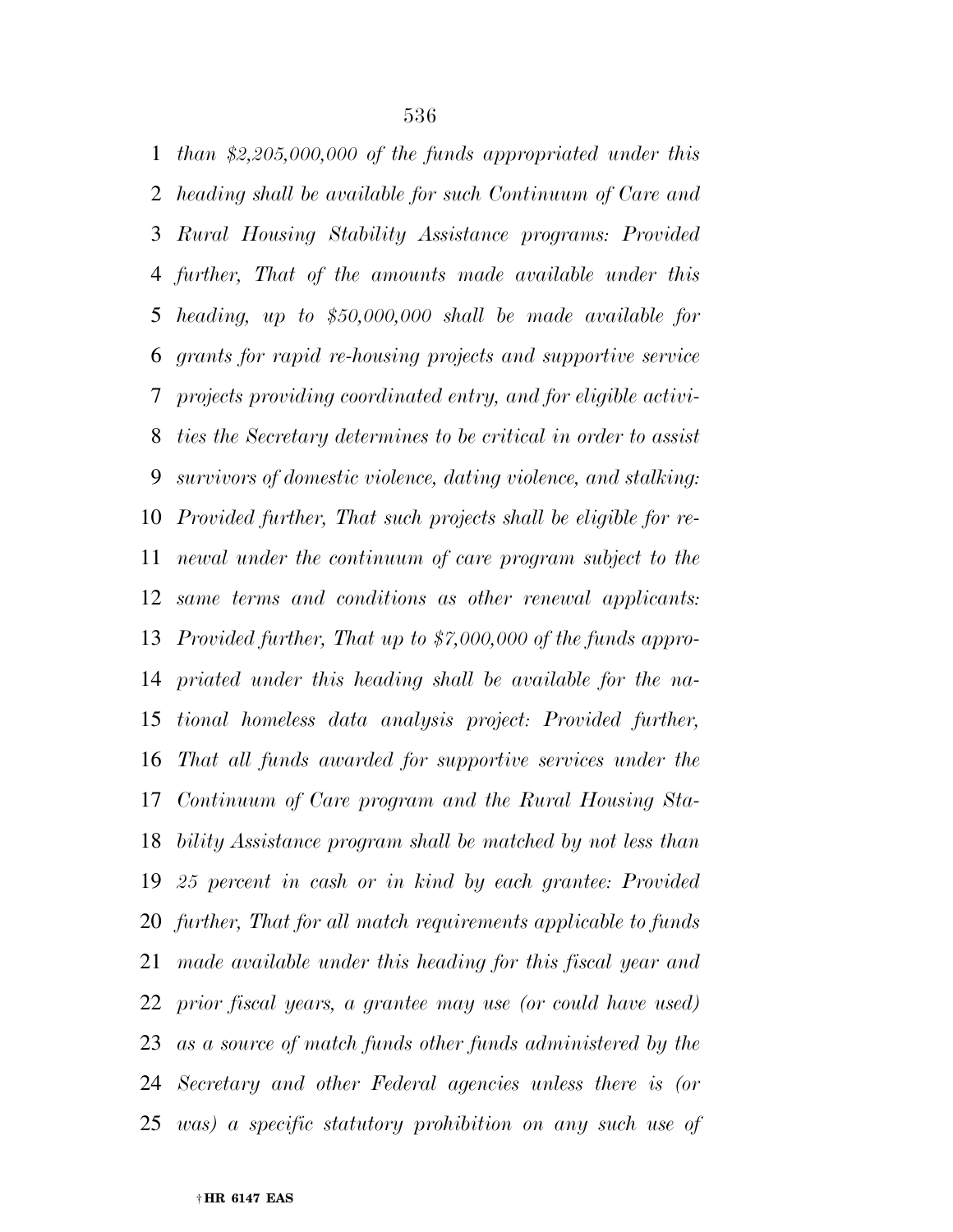*any such funds: Provided further, That the Secretary shall collect system performance measures for each continuum of care, and that relative to fiscal year 2015, under the Con- tinuum of Care competition with respect to funds made available under this heading, the Secretary shall base an increasing share of the score on performance criteria: Pro- vided further, That none of the funds provided under this heading shall be available to provide funding for new projects, except for projects created through reallocation, un- less the Secretary determines that the continuum of care has demonstrated that projects are evaluated and ranked based on the degree to which they improve the continuum of care's system performance: Provided further, That the Secretary shall prioritize funding under the Continuum of Care program to continuums of care that have dem- onstrated a capacity to reallocate funding from lower per- forming projects to higher performing projects: Provided further, That all awards of assistance under this heading shall be required to coordinate and integrate homeless pro- grams with other mainstream health, social services, and employment programs for which homeless populations may be eligible: Provided further, That any unobligated amounts remaining from funds appropriated under this heading in fiscal year 2012 and prior years for project-based rental assistance for rehabilitation projects with 10-year grant*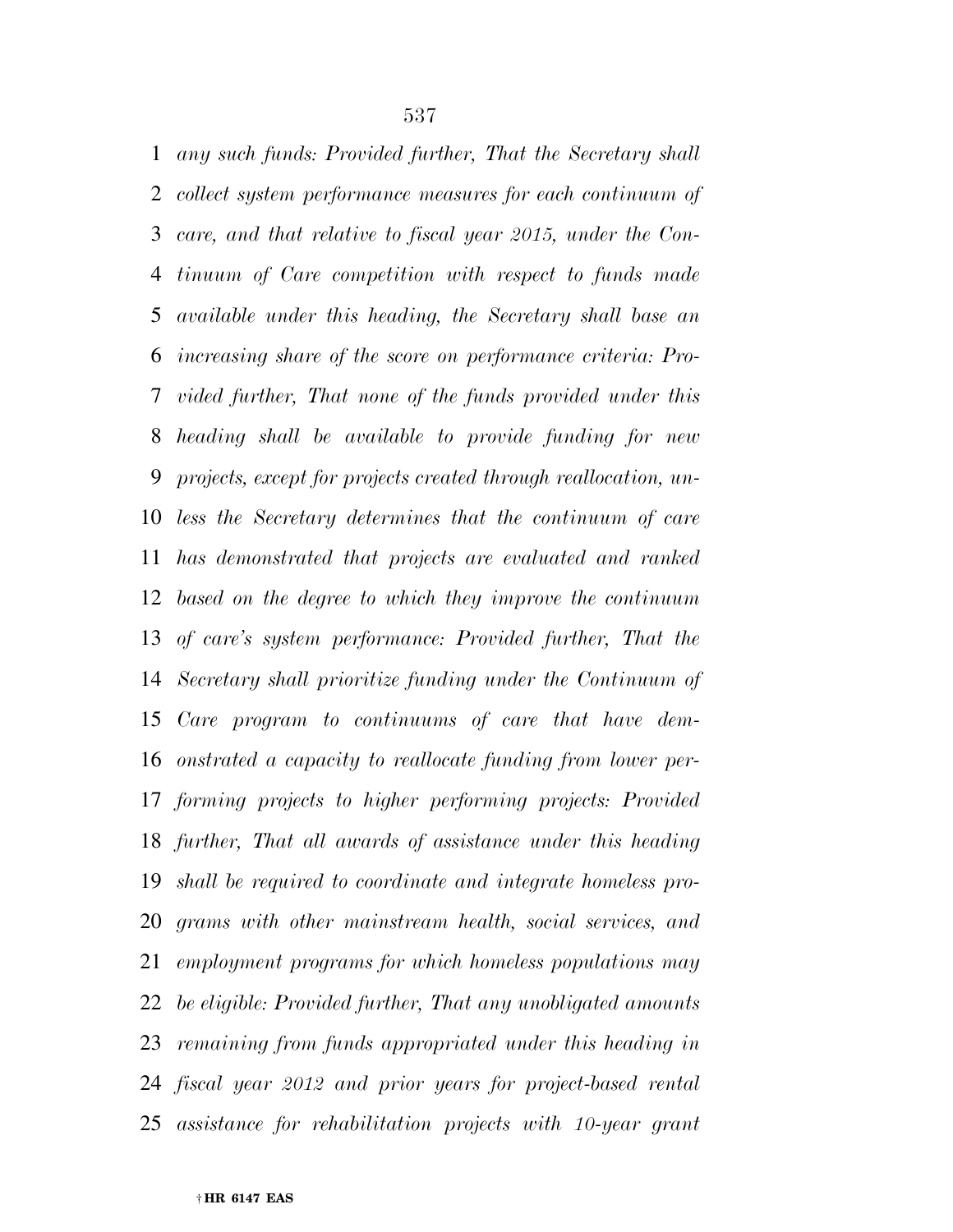*terms may be used for purposes under this heading, not- withstanding the purposes for which such funds were appro- priated: Provided further, That all balances for Shelter Plus Care renewals previously funded from the Shelter Plus Care Renewal account and transferred to this account shall be available, if recaptured, for Continuum of Care renewals in fiscal year 2019: Provided further, That the Department shall notify grantees of their formula allocation from amounts allocated (which may represent initial or final amounts allocated) for the Emergency Solutions Grant pro- gram within 60 days of enactment of this Act: Provided further, That up to \$80,000,000 of the funds appropriated under this heading shall be to implement projects to dem- onstrate how a comprehensive approach to serving homeless youth, age 24 and under, in up to 25 communities, includ- ing at least five communities with substantial rural popu- lations, can dramatically reduce youth homelessness: Pro- vided further, That of the amount made available under the previous proviso, up to \$5,000,000 shall be available to pro- vide technical assistance on youth homelessness, and collec- tion, analysis, and reporting of data and performance measures under the comprehensive approaches to serve homeless youth, in addition to and in coordination with other technical assistance funds provided under this title: Provided further, That such projects shall be eligible for re-*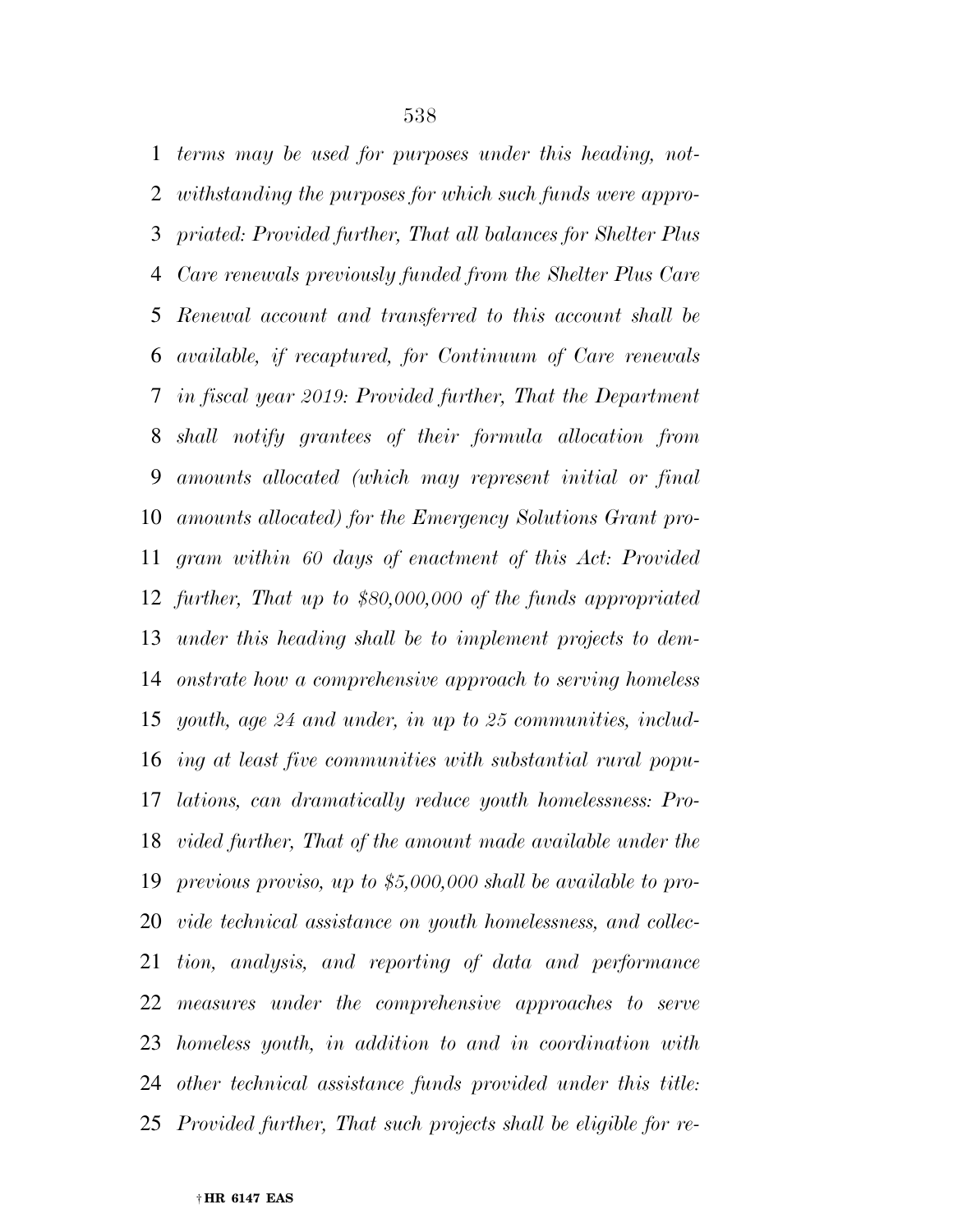*newal under the continuum of care program subject to the same terms and conditions as other renewal applicants: Provided further, That youth aged 24 and under seeking assistance under this heading shall not be required to pro- vide third party documentation to establish their eligibility under 42 U.S.C. 11302(a) or (b) to receive services: Pro- vided further, That unaccompanied youth aged 24 and under or families headed by youth aged 24 and under who are living in unsafe situations may be served by youth-serv-ing providers funded under this heading.* 

## *HOUSING PROGRAMS*

# *PROJECT-BASED RENTAL ASSISTANCE*

 *For activities and assistance for the provision of project-based subsidy contracts under the United States Housing Act of 1937 (42 U.S.C. 1437 et seq.) (''the Act''), not otherwise provided for, \$11,347,000,000, to remain available until expended, shall be available on October 1, 2018 (in addition to the \$400,000,000 previously appro- priated under this heading that became available October 1, 2018), and \$400,000,000, to remain available until ex- pended, shall be available on October 1, 2019: Provided, That the amounts made available under this heading shall be available for expiring or terminating section 8 project- based subsidy contracts (including section 8 moderate reha-bilitation contracts), for amendments to section 8 project-*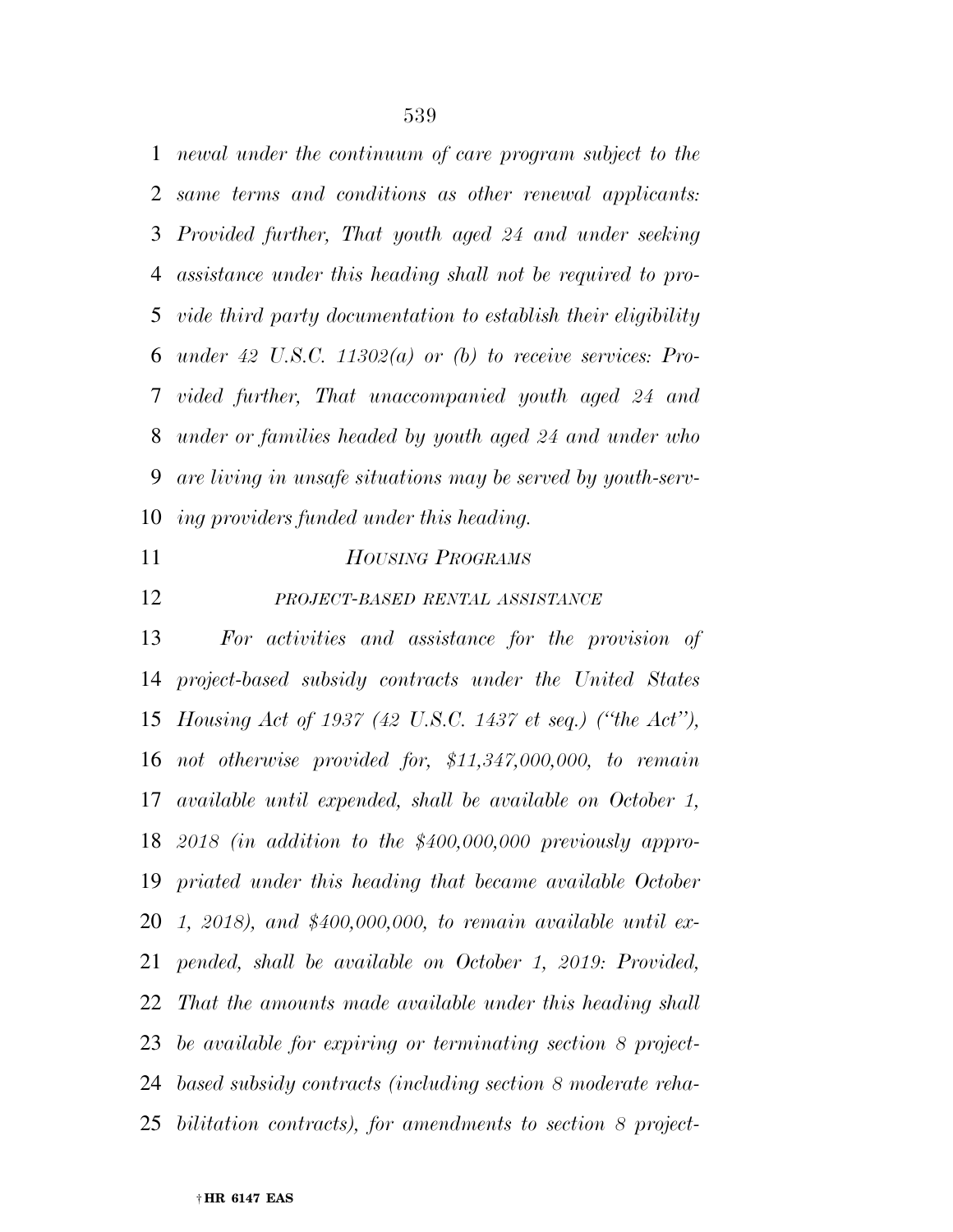*based subsidy contracts (including section 8 moderate reha- bilitation contracts), for contracts entered into pursuant to section 441 of the McKinney-Vento Homeless Assistance Act (42 U.S.C. 11401), for renewal of section 8 contracts for units in projects that are subject to approved plans of action under the Emergency Low Income Housing Preservation Act of 1987 or the Low-Income Housing Preservation and Resident Homeownership Act of 1990, and for administra- tive and other expenses associated with project-based activi- ties and assistance funded under this paragraph: Provided further, That of the total amounts provided under this head- ing, not to exceed \$245,000,000 shall be available for per- formance-based contract administrators for section 8 project-based assistance, for carrying out 42 U.S.C. 1437(f): Provided further, That the Secretary may also use such amounts in the previous proviso for performance-based con- tract administrators for the administration of: interest re- duction payments pursuant to section 236(a) of the Na- tional Housing Act (12 U.S.C. 1715z–1(a)); rent supple- ment payments pursuant to section 101 of the Housing and Urban Development Act of 1965 (12 U.S.C. 1701s); section 236(f)(2) rental assistance payments (12 U.S.C. 1715z– 1(f)(2)); project rental assistance contracts for the elderly under section 202(c)(2) of the Housing Act of 1959 (12 U.S.C. 1701q); project rental assistance contracts for sup-*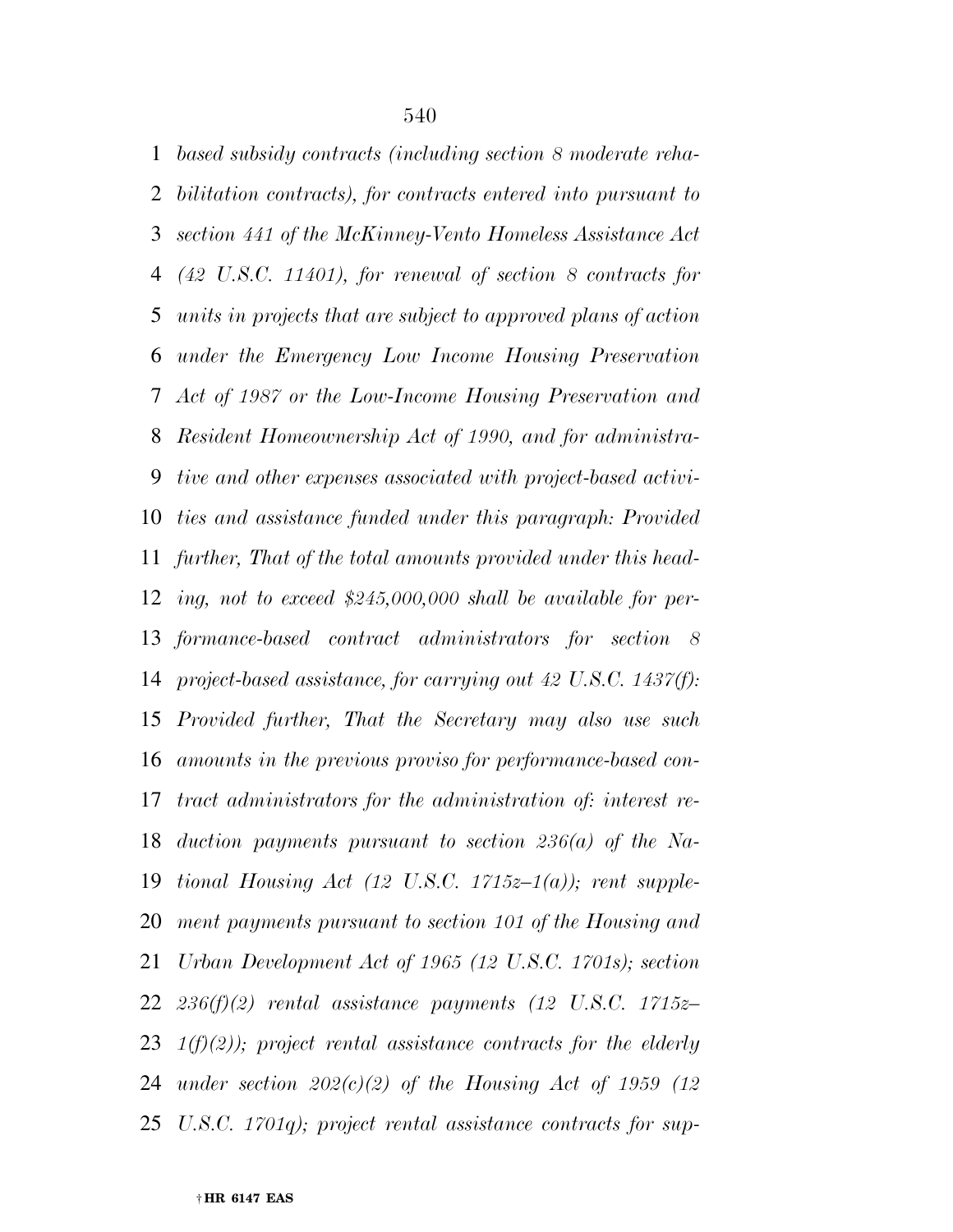*portive housing for persons with disabilities under section 811(d)(2) of the Cranston-Gonzalez National Affordable Housing Act (42 U.S.C. 8013(d)(2)); project assistance con- tracts pursuant to section 202(h) of the Housing Act of 1959 (Public Law 86–372; 73 Stat. 667); and loans under section 202 of the Housing Act of 1959 (Public Law 86–372; 73 Stat. 667): Provided further, That amounts recaptured under this heading, the heading ''Annual Contributions for Assisted Housing'', or the heading ''Housing Certificate Fund'', may be used for renewals of or amendments to sec- tion 8 project-based contracts or for performance-based con- tract administrators, notwithstanding the purposes for which such amounts were appropriated: Provided further, That, notwithstanding any other provision of law, upon the request of the Secretary, project funds that are held in resid- ual receipts accounts for any project subject to a section 8 project-based Housing Assistance Payments contract that authorizes HUD or a Housing Finance Agency to require that surplus project funds be deposited in an interest-bear- ing residual receipts account and that are in excess of an amount to be determined by the Secretary, shall be remitted to the Department and deposited in this account, to be available until expended: Provided further, That amounts deposited pursuant to the previous proviso shall be available*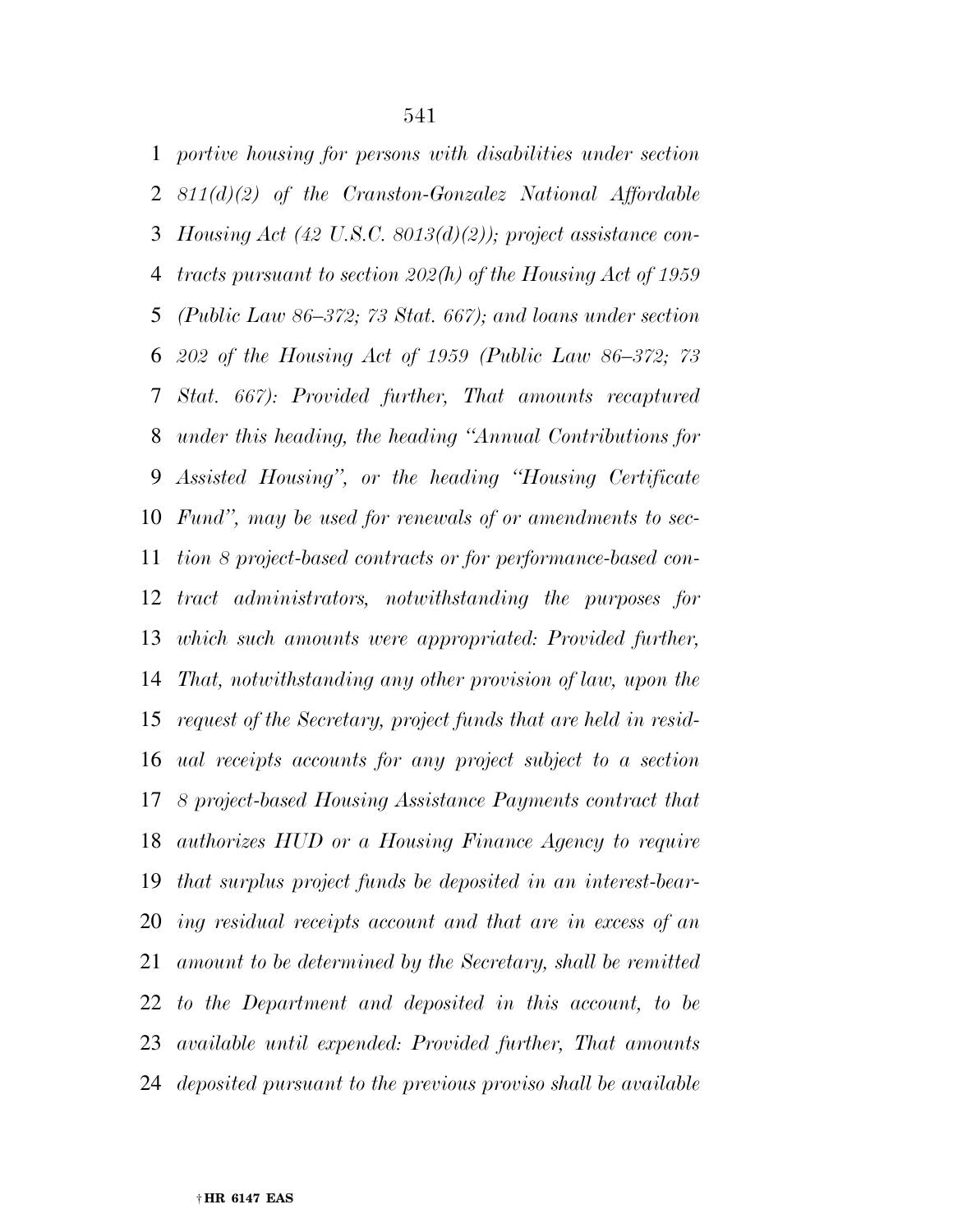*in addition to the amount otherwise provided by this head-*

*ing for uses authorized under this heading.* 

*HOUSING FOR THE ELDERLY*

 *For capital advances, including amendments to cap- ital advance contracts, for housing for the elderly, as au- thorized by section 202 of the Housing Act of 1959, as amended, for project rental assistance for the elderly under section 202(c)(2) of such Act, including amendments to con- tracts for such assistance and renewal of expiring contracts for such assistance for up to a 1-year term, for senior pres- ervation rental assistance contracts, including renewals, as authorized by section 811(e) of the American Housing and Economic Opportunity Act of 2000, as amended, and for supportive services associated with the housing, \$678,000,000, to remain available until September 30, 2022: Provided, That of the amount provided under this heading, up to \$90,000,000 shall be for service coordinators and the continuation of existing congregate service grants for residents of assisted housing projects: Provided further, That amounts under this heading shall be available for Real Estate Assessment Center inspections and inspection-related activities associated with section 202 projects: Provided fur- ther, That the Secretary may waive the provisions of section 202 governing the terms and conditions of project rental assistance, except that the initial contract term for such as-*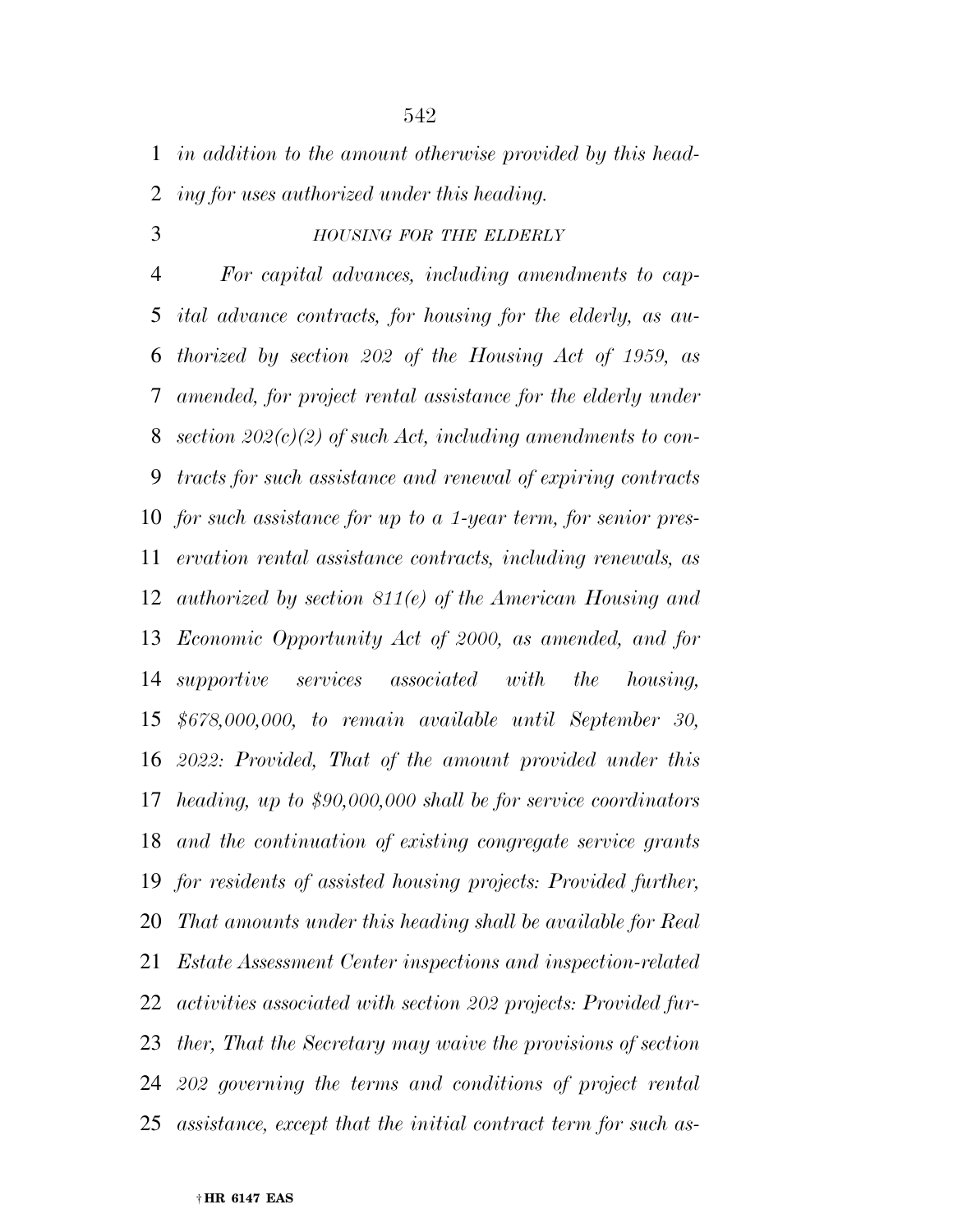*sistance shall not exceed 5 years in duration: Provided fur- ther, That upon request of the Secretary, project funds which are held in residual receipts accounts for any project subject to a section 202 project rental assistance contract and, upon termination of such contract, are in excess of an amount to be determined by the Secretary shall be remit- ted to the Department and deposited in this account, to re- main available until September 30, 2022: Provided further, That amounts deposited in this account pursuant to the previous proviso shall be available, in addition to the amounts otherwise provided by this heading, for amend- ments and renewals: Provided further, That unobligated balances, including recaptures and carryover, remaining from funds transferred to or appropriated under this head- ing shall be available for amendments and renewals not- withstanding the purposes for which such funds originally were appropriated: Provided further, That of the total amount provided under this heading, \$10,000,000, shall be for a program to be established by the Secretary to make grants to experienced non-profit organizations, States, local governments, or public housing agencies for safety and func- tional home modification repairs to meet the needs of low- income elderly persons to enable them to remain in their primary residence: Provided further, That of the total amount made available under the previous proviso, no less*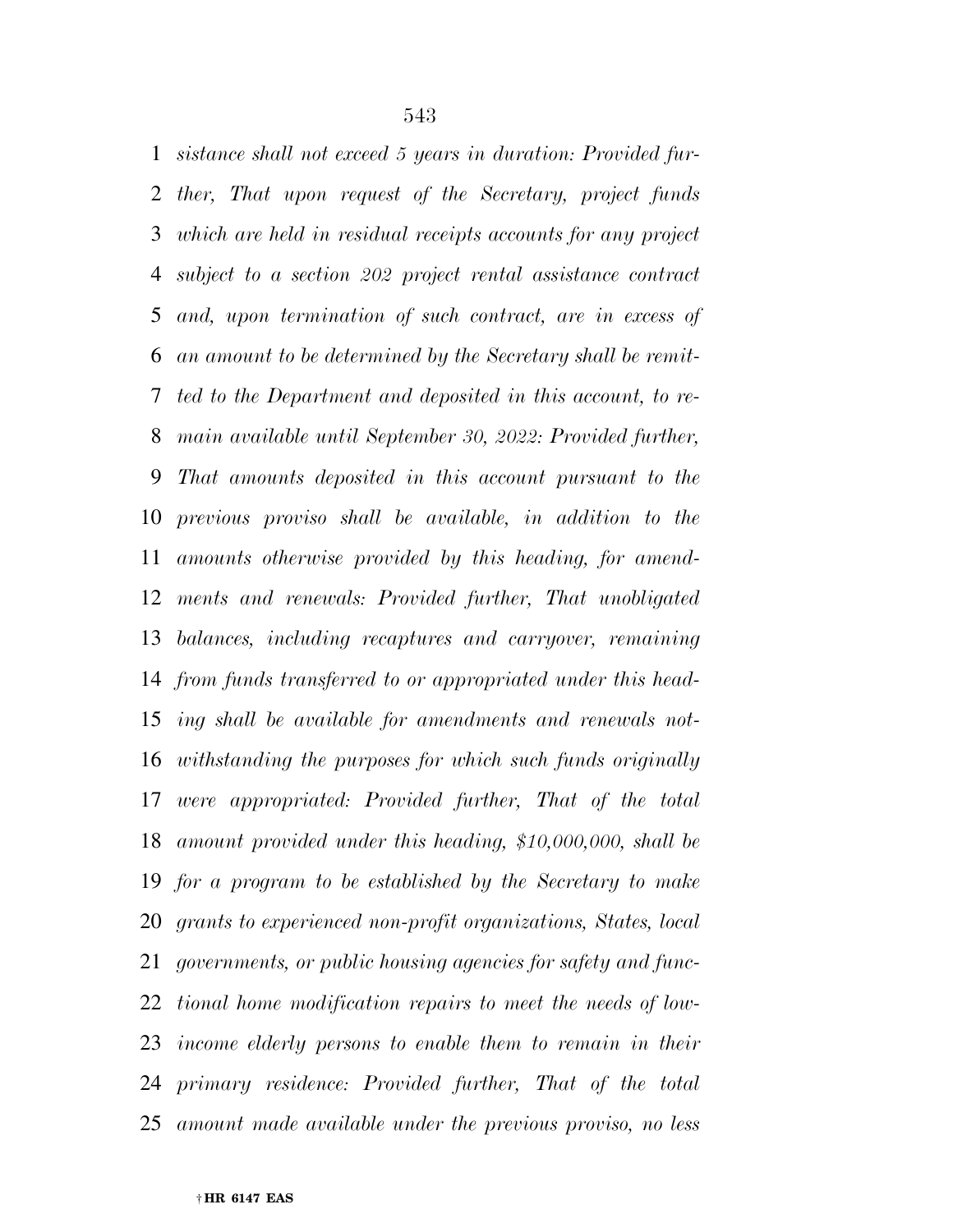*than \$5,000,000 shall be available to meet such needs in communities with substantial rural populations.* 

### *HOUSING FOR PERSONS WITH DISABILITIES*

 *For amendments to capital advance contracts, for sup- portive housing for persons with disabilities, as authorized by section 811 of the Cranston-Gonzalez National Affordable Housing Act (42 U.S.C. 8013), as amended, for project rent- al assistance for supportive housing for persons with dis- abilities under section 811(d)(2) of such Act, for project as- sistance contracts pursuant to section 202(h) of the Housing Act of 1959 (Public Law 86–372; 73 Stat. 667), including amendments to contracts for such assistance and renewal of expiring contracts for such assistance for up to a 1-year term, for project rental assistance to State housing finance agencies and other appropriate entities as authorized under section 811(b)(3) of the Cranston-Gonzalez National Hous- ing Act, and for supportive services associated with the housing for persons with disabilities as authorized by sec- tion 811(b)(1) of such Act, \$154,000,000, to remain avail- able until September 30, 2022: Provided, That amounts made available under this heading shall be available for Real Estate Assessment Center inspections and inspection- related activities associated with section 811 projects: Pro- vided further, That, upon the request of the Secretary, project funds which are held in residual receipts accounts*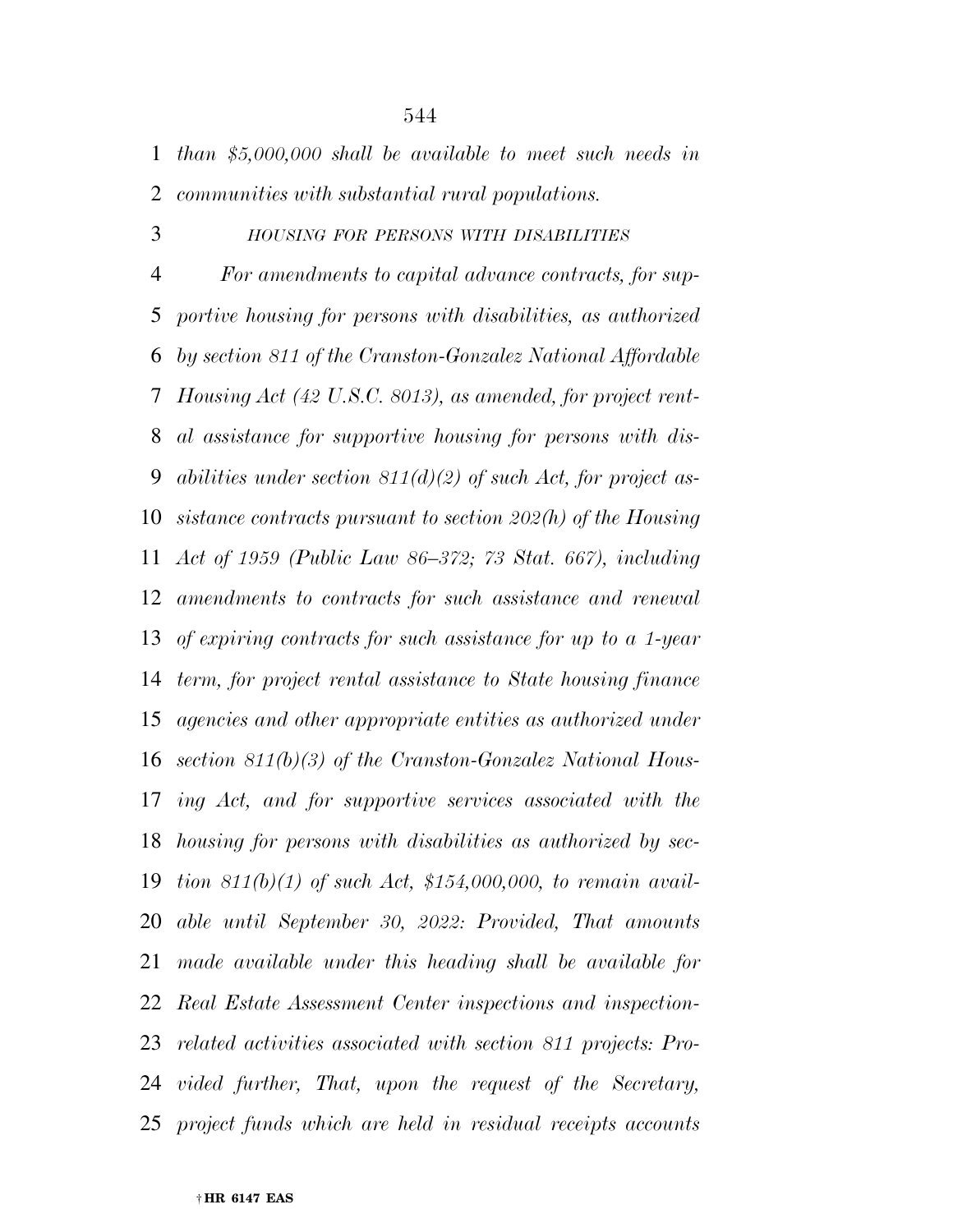*for any project subject to a section 811 project rental assist- ance contract and, upon termination of such contract, are in excess of an amount to be determined by the Secretary shall be remitted to the Department and deposited in this account, to remain available until September 30, 2022: Pro- vided further, That amounts deposited in this account pur- suant to the previous proviso shall be available in addition to the amounts otherwise provided by this heading for amendments and renewals: Provided further, That unobli- gated balances, including recaptures and carryover, re- maining from funds transferred to or appropriated under this heading shall be used for amendments and renewals notwithstanding the purposes for which such funds origi-nally were appropriated.* 

### *HOUSING COUNSELING ASSISTANCE*

 *For contracts, grants, and other assistance excluding loans, as authorized under section 106 of the Housing and Urban Development Act of 1968, as amended, \$45,000,000, to remain available until September 30, 2020, including up to \$4,500,000 for administrative contract services: Pro- vided, That grants made available from amounts provided under this heading shall be awarded within 180 days of enactment of this Act: Provided further, That funds shall be used for providing counseling and advice to tenants and homeowners, both current and prospective, with respect to*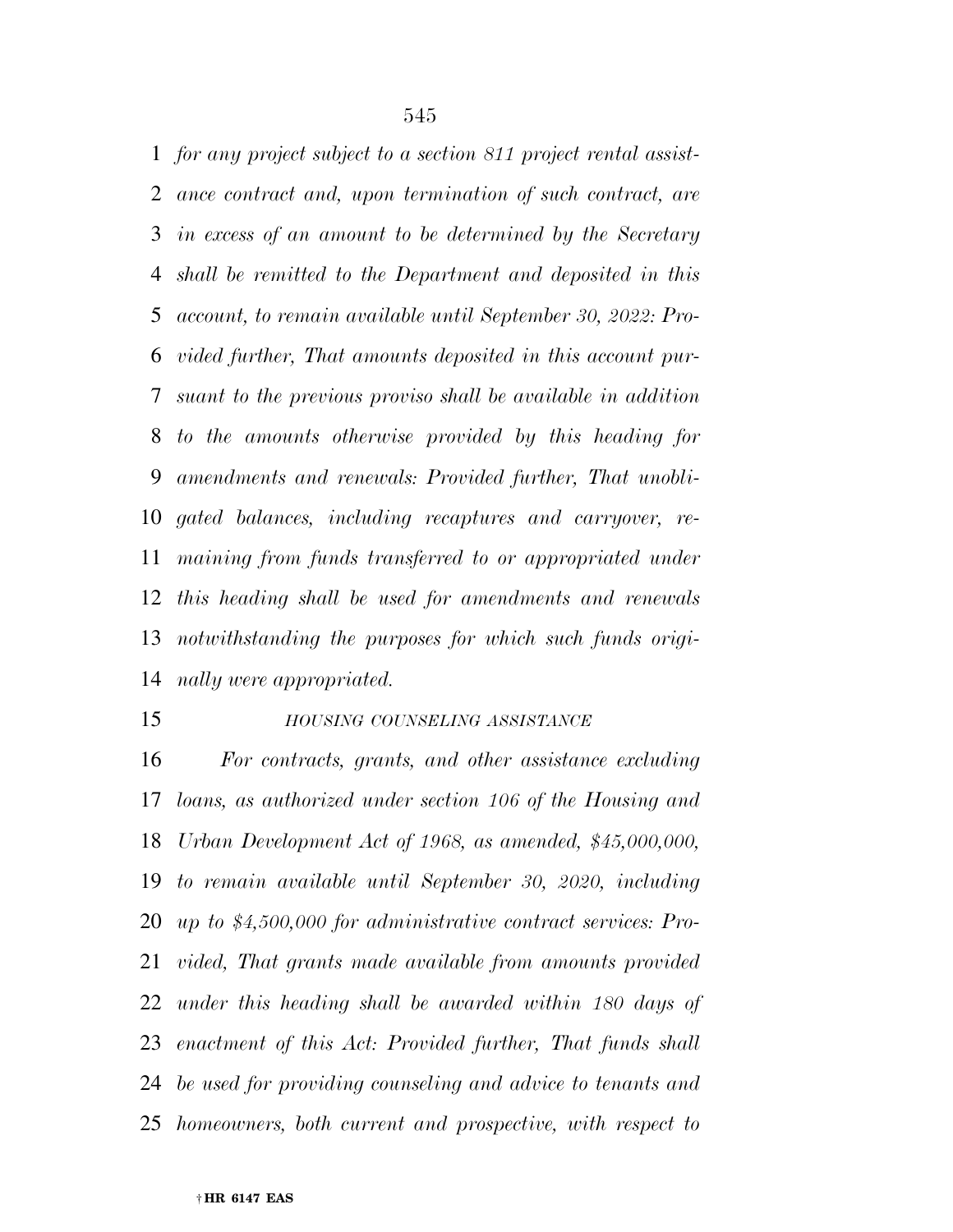*property maintenance, financial management or literacy, and such other matters as may be appropriate to assist them in improving their housing conditions, meeting their financial needs, and fulfilling the responsibilities of tenancy or homeownership; for program administration; and for housing counselor training: Provided further, That for pur- poses of providing such grants from amounts provided under this heading, the Secretary may enter into multiyear agreements, as appropriate, subject to the availability of annual appropriations.* 

# *RENTAL HOUSING ASSISTANCE*

 *For amendments to contracts under section 101 of the Housing and Urban Development Act of 1965 (12 U.S.C. 1701s) and section 236(f)(2) of the National Housing Act (12 U.S.C. 1715z–1) in State-aided, noninsured rental housing projects, \$5,000,000, to remain available until ex- pended: Provided, That such amount, together with unobli- gated balances from recaptured amounts appropriated prior to fiscal year 2006 from terminated contracts under such sections of law, and any unobligated balances, includ- ing recaptures and carryover, remaining from funds appro- priated under this heading after fiscal year 2005, shall also be available for extensions of up to one year for expiring contracts under such sections of law.*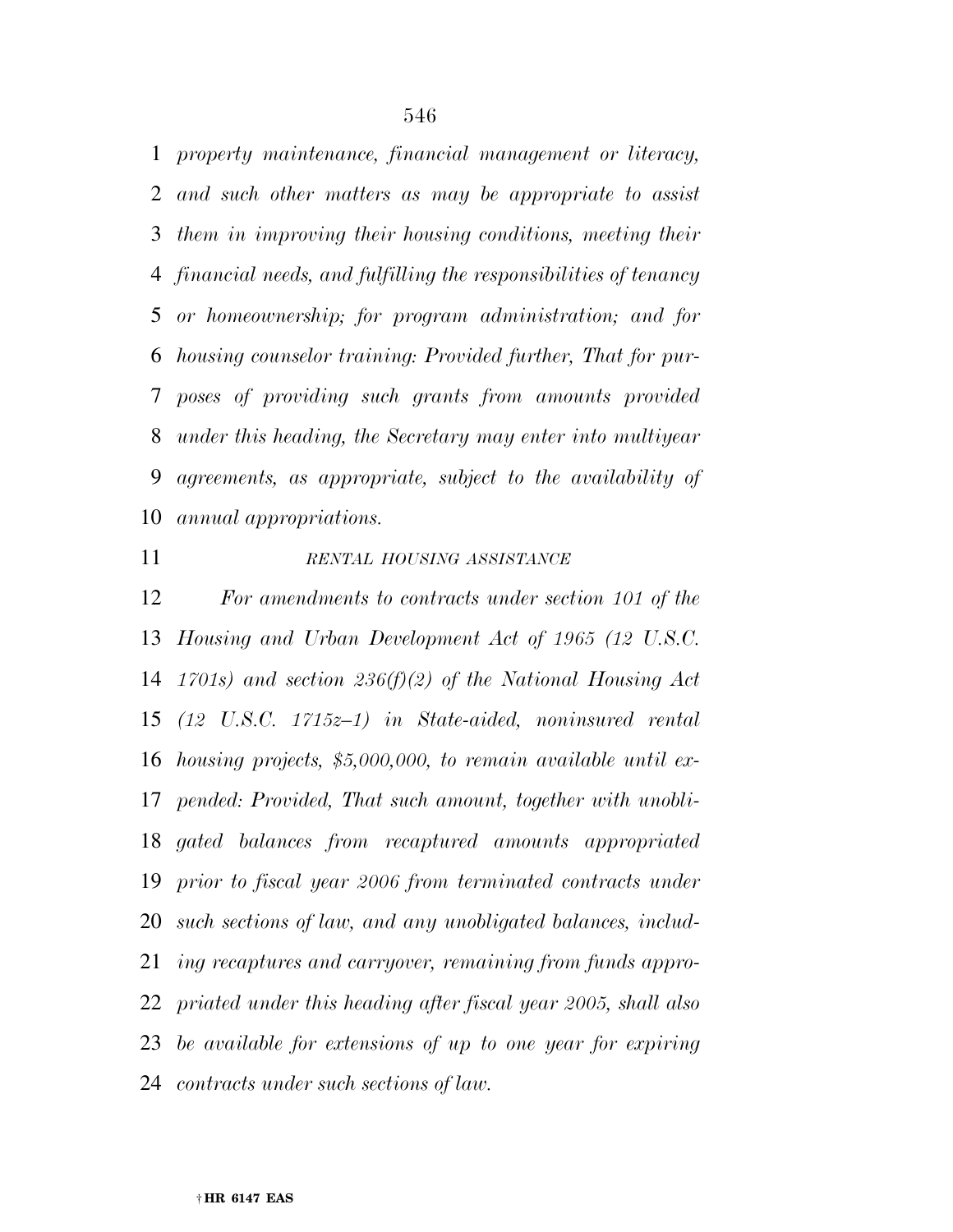*PAYMENT TO MANUFACTURED HOUSING FEES TRUST FUND For necessary expenses as authorized by the National Manufactured Housing Construction and Safety Standards Act of 1974 (42 U.S.C. 5401 et seq.), up to \$12,000,000, to remain available until expended, of which \$12,000,000 is to be derived from the Manufactured Housing Fees Trust Fund: Provided, That not to exceed the total amount appro- priated under this heading shall be available from the gen- eral fund of the Treasury to the extent necessary to incur obligations and make expenditures pending the receipt of collections to the Fund pursuant to section 620 of such Act: Provided further, That the amount made available under this heading from the general fund shall be reduced as such collections are received during fiscal year 2019 so as to re- sult in a final fiscal year 2019 appropriation from the gen- eral fund estimated at zero, and fees pursuant to section 620 of such Act shall be modified as necessary to ensure such a final fiscal year 2019 appropriation: Provided fur- ther, That for the dispute resolution and installation pro- grams, the Secretary may assess and collect fees from any program participant: Provided further, That such collec- tions shall be deposited into the Fund, and the Secretary, as provided herein, may use such collections, as well as fees* 

*collected under section 620 of such Act, for necessary ex-*

*penses of such Act: Provided further, That, notwithstanding*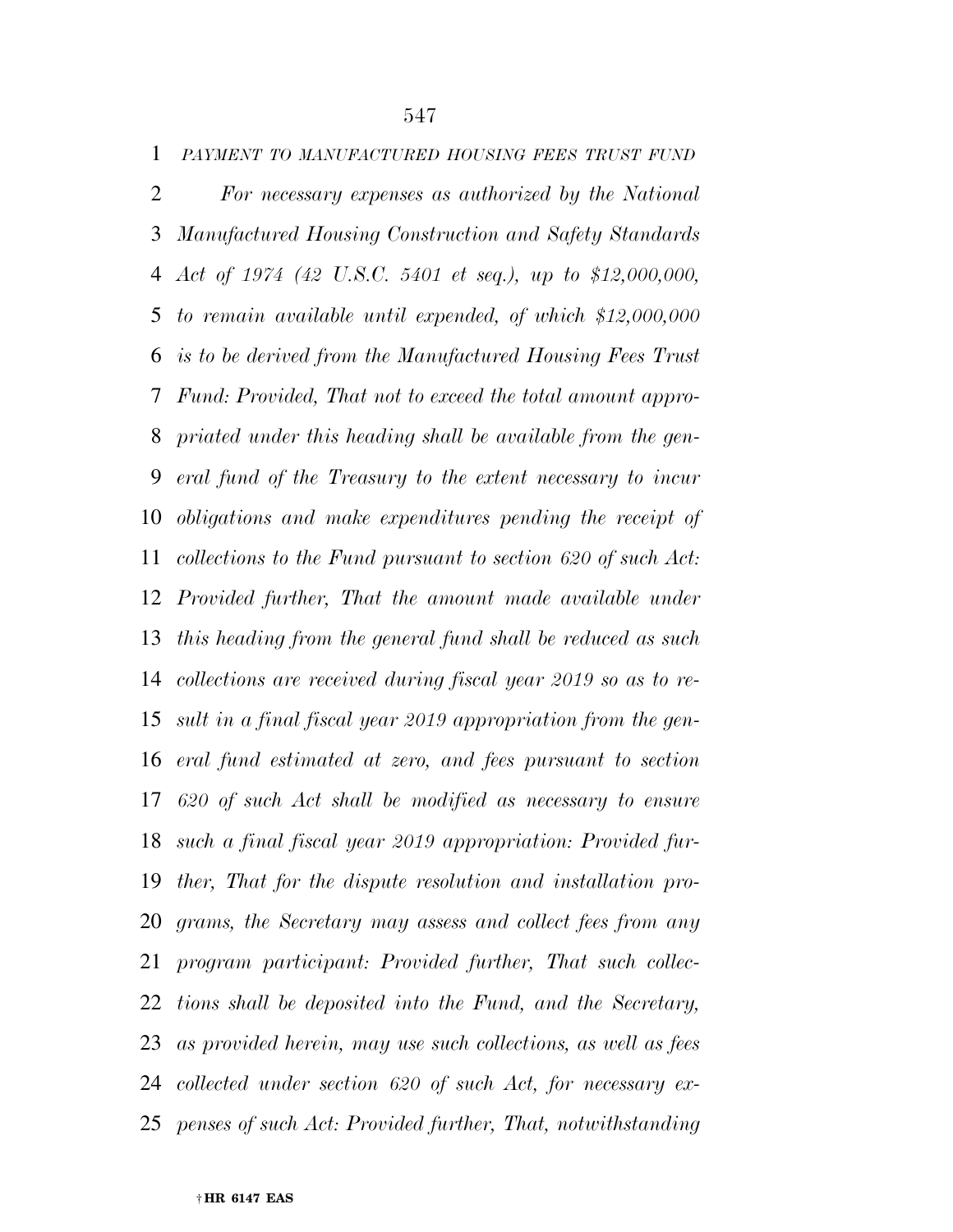*the requirements of section 620 of such Act, the Secretary may carry out responsibilities of the Secretary under such Act through the use of approved service providers that are paid directly by the recipients of their services.* 

### *FEDERAL HOUSING ADMINISTRATION*

*MUTUAL MORTGAGE INSURANCE PROGRAM ACCOUNT*

 *New commitments to guarantee single family loans in- sured under the Mutual Mortgage Insurance Fund shall not exceed \$400,000,000,000, to remain available until Sep- tember 30, 2020: Provided, That during fiscal year 2019, obligations to make direct loans to carry out the purposes of section 204(g) of the National Housing Act, as amended, shall not exceed \$1,000,000: Provided further, That the fore- going amount in the previous proviso shall be for loans to nonprofit and governmental entities in connection with sales of single family real properties owned by the Secretary and formerly insured under the Mutual Mortgage Insurance Fund: Provided further, That for administrative contract expenses of the Federal Housing Administration, \$130,000,000, to remain available until September 30, 2020: Provided further, That to the extent guaranteed loan commitments exceed \$200,000,000,000 on or before April 1, 2019, an additional \$1,400 for administrative contract ex- penses shall be available for each \$1,000,000 in additional guaranteed loan commitments (including a pro rata*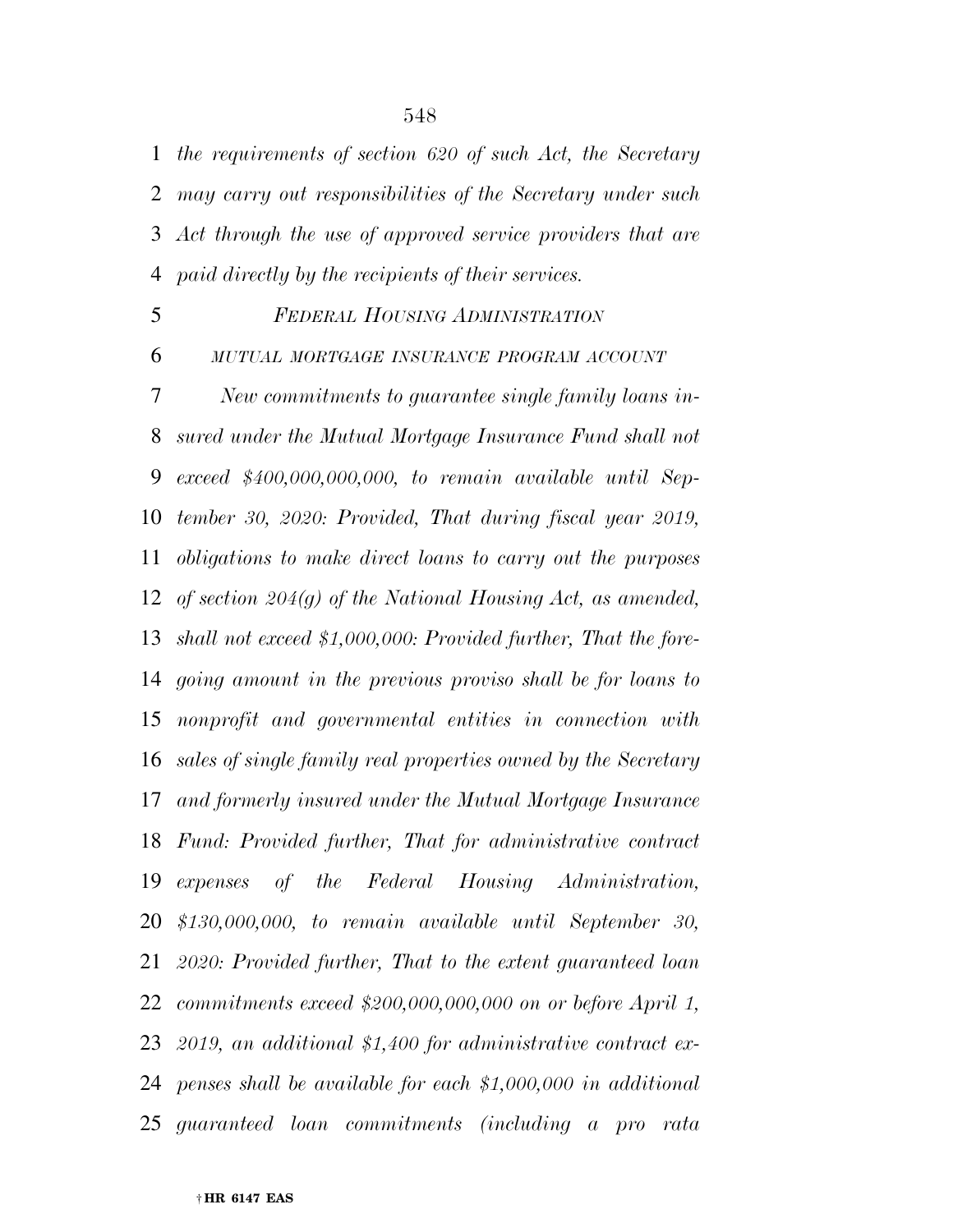*amount for any amount below \$1,000,000), but in no case shall funds made available by this proviso exceed \$30,000,000: Provided further, That notwithstanding the limitation in the first sentence of section 255(g) of the Na- tional Housing Act (12 U.S.C. 1715z–20(g)), during fiscal year 2019 the Secretary may insure and enter into new commitments to insure mortgages under section 255 of the National Housing Act only to the extent that the net credit subsidy cost for such insurance does not exceed zero: Pro- vided further, That for fiscal year 2019, the Secretary shall not take any action against a lender solely on the basis of compare ratios that have been adversely affected by de- faults on mortgages secured by properties in areas where a major disaster was declared in 2017 or 2018 pursuant to the Robert T. Stafford Disaster Relief and Emergency Assistance Act (42 U.S.C. 5121 et seq.).* 

*GENERAL AND SPECIAL RISK PROGRAM ACCOUNT*

 *New commitments to guarantee loans insured under the General and Special Risk Insurance Funds, as author- ized by sections 238 and 519 of the National Housing Act (12 U.S.C. 1715z–3 and 1735c), shall not exceed \$30,000,000,000 in total loan principal, any part of which is to be guaranteed, to remain available until September 30, 2020: Provided, That during fiscal year 2019, gross ob-ligations for the principal amount of direct loans, as au-*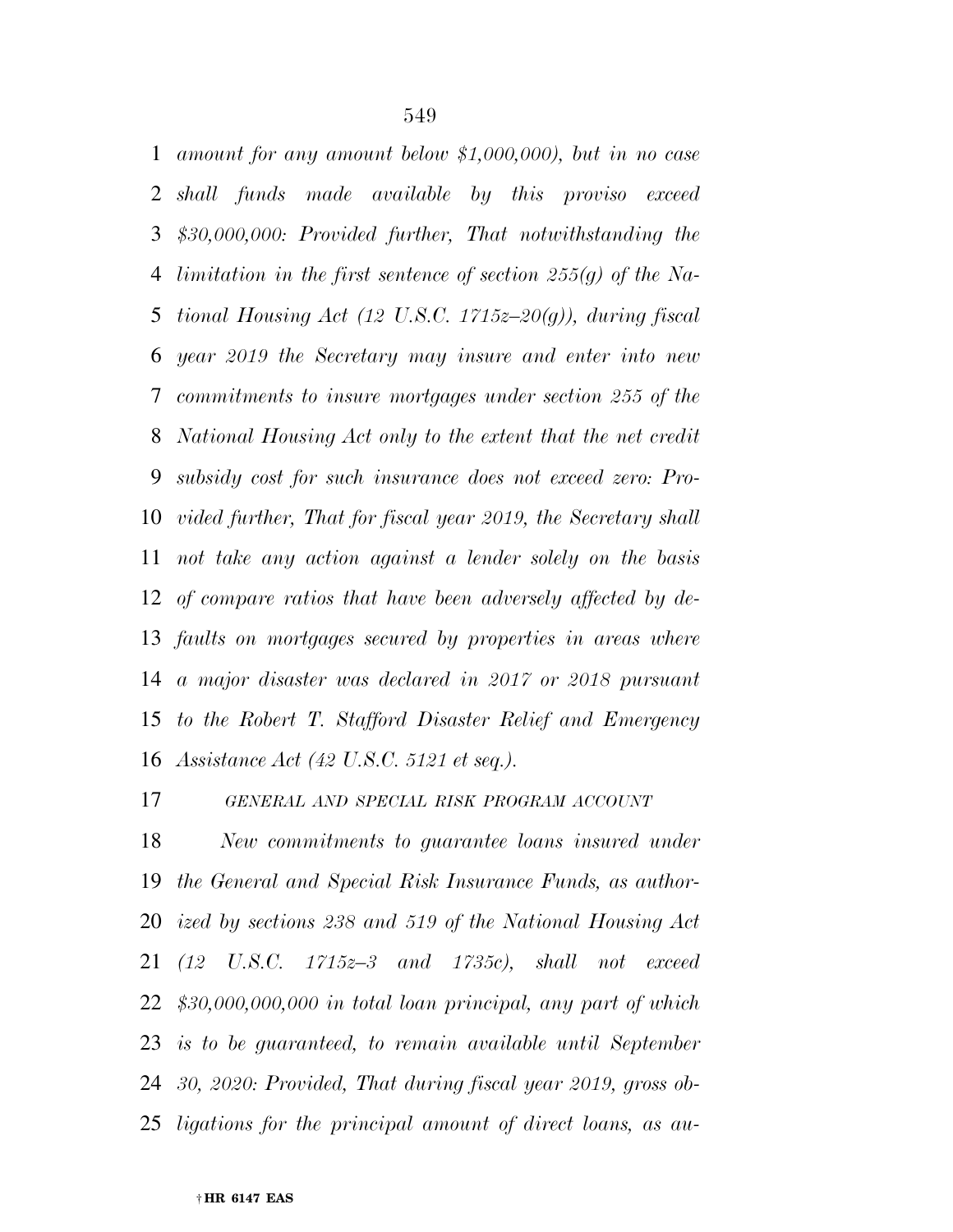*thorized by sections 204(g), 207(l), 238, and 519(a) of the National Housing Act, shall not exceed \$1,000,000, which shall be for loans to nonprofit and governmental entities in connection with the sale of single family real properties owned by the Secretary and formerly insured under such Act.* 

 *GOVERNMENT NATIONAL MORTGAGE ASSOCIATION GUARANTEES OF MORTGAGE-BACKED SECURITIES LOAN GUARANTEE PROGRAM ACCOUNT*

 *New commitments to issue guarantees to carry out the purposes of section 306 of the National Housing Act, as amended (12 U.S.C. 1721(g)), shall not exceed \$550,000,000,000, to remain available until September 30, 2020: Provided, That \$27,000,000 shall be available for nec- essary salaries and expenses of the Office of Government National Mortgage Association: Provided further, That to the extent that guaranteed loan commitments exceed \$155,000,000,000 on or before April 1, 2019, an additional \$100 for necessary salaries and expenses shall be available until expended for each \$1,000,000 in additional guaran- teed loan commitments (including a pro rata amount for any amount below \$1,000,000), but in no case shall funds made available by this proviso exceed \$3,000,000: Provided further, That receipts from Commitment and Multiclass fees collected pursuant to title III of the National Housing Act,*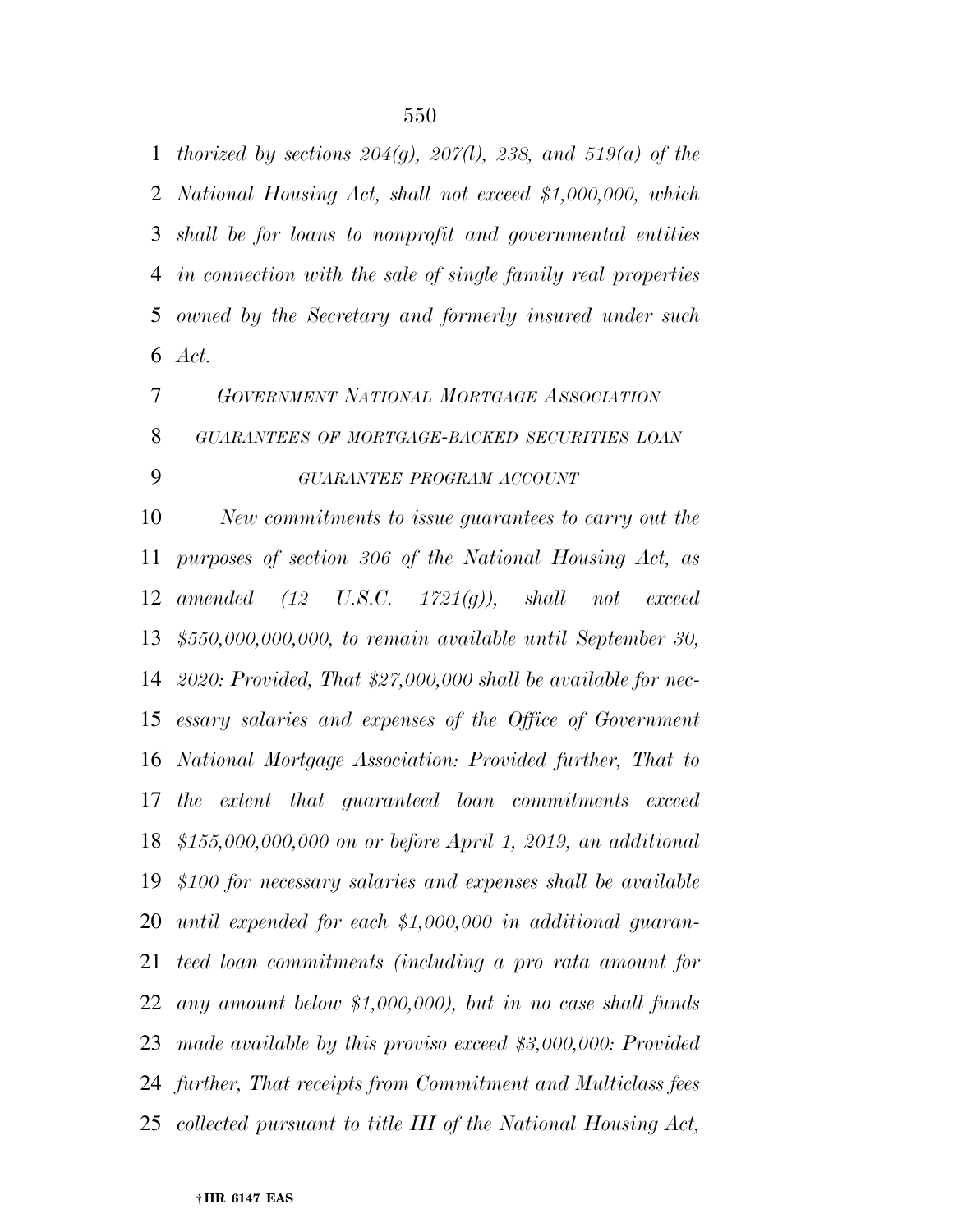*as amended, shall be credited as offsetting collections to this account.* 

# *POLICY DEVELOPMENT AND RESEARCH RESEARCH AND TECHNOLOGY*

 *For contracts, grants, and necessary expenses of pro- grams of research and studies relating to housing and urban problems, not otherwise provided for, as authorized by title V of the Housing and Urban Development Act of 1970 (12 U.S.C. 1701z–1 et seq.), including carrying out the functions of the Secretary of Housing and Urban Devel- opment under section 1(a)(1)(i) of Reorganization Plan No. 2 of 1968, and for technical assistance, \$100,000,000, to re- main available until September 30, 2020: Provided, That with respect to amounts made available under this heading, notwithstanding section 203 of this title, the Secretary may enter into cooperative agreements with philanthropic enti- ties, other Federal agencies, State or local governments and their agencies, or colleges or universities for research projects: Provided further, That with respect to the previous proviso, such partners to the cooperative agreements must contribute at least a 50 percent match toward the cost of the project: Provided further, That for non-competitive agreements entered into in accordance with the previous two provisos, the Secretary of Housing and Urban Development shall comply with section 2(b) of the Federal Funding Ac-*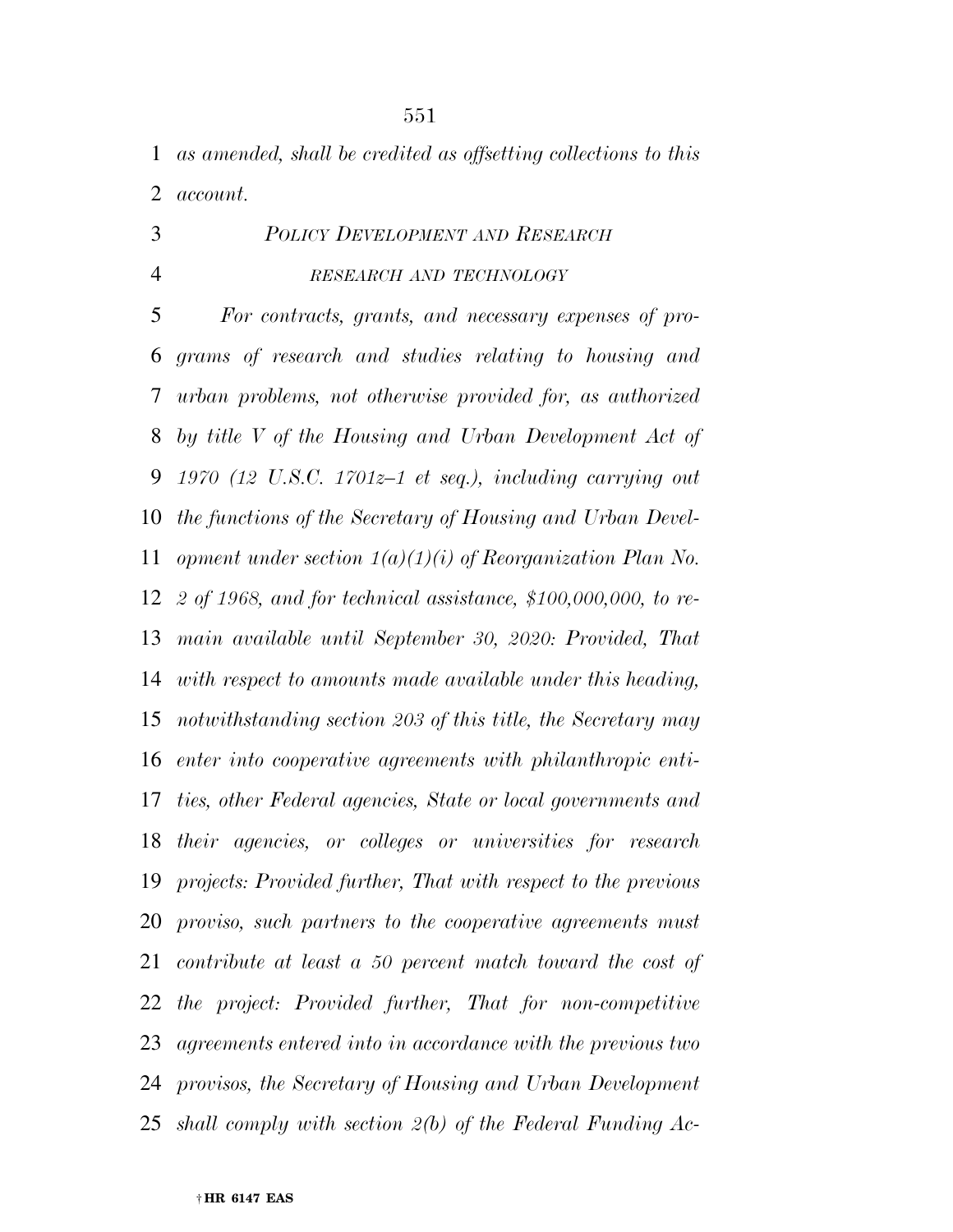*countability and Transparency Act of 2006 (Public Law 109–282, 31 U.S.C. note) in lieu of compliance with section 102(a)(4)(C) with respect to documentation of award deci- sions: Provided further, That prior to obligation of technical assistance funding, the Secretary shall submit a plan, for approval, to the House and Senate Committees on Appro- priations on how it will allocate funding for this activity: Provided further, That none of the funds provided under this heading may be available for the doctoral dissertation research grant program.* 

*FAIR HOUSING AND EQUAL OPPORTUNITY*

# *FAIR HOUSING ACTIVITIES*

 *For contracts, grants, and other assistance, not other- wise provided for, as authorized by title VIII of the Civil Rights Act of 1968, as amended by the Fair Housing Amendments Act of 1988, and section 561 of the Housing and Community Development Act of 1987, as amended, \$65,300,000, to remain available until September 30, 2020: Provided, That notwithstanding 31 U.S.C. 3302, the Sec- retary may assess and collect fees to cover the costs of the Fair Housing Training Academy, and may use such funds to provide such training: Provided further, That no funds made available under this heading shall be used to lobby the executive or legislative branches of the Federal Govern-ment in connection with a specific contract, grant, or loan:*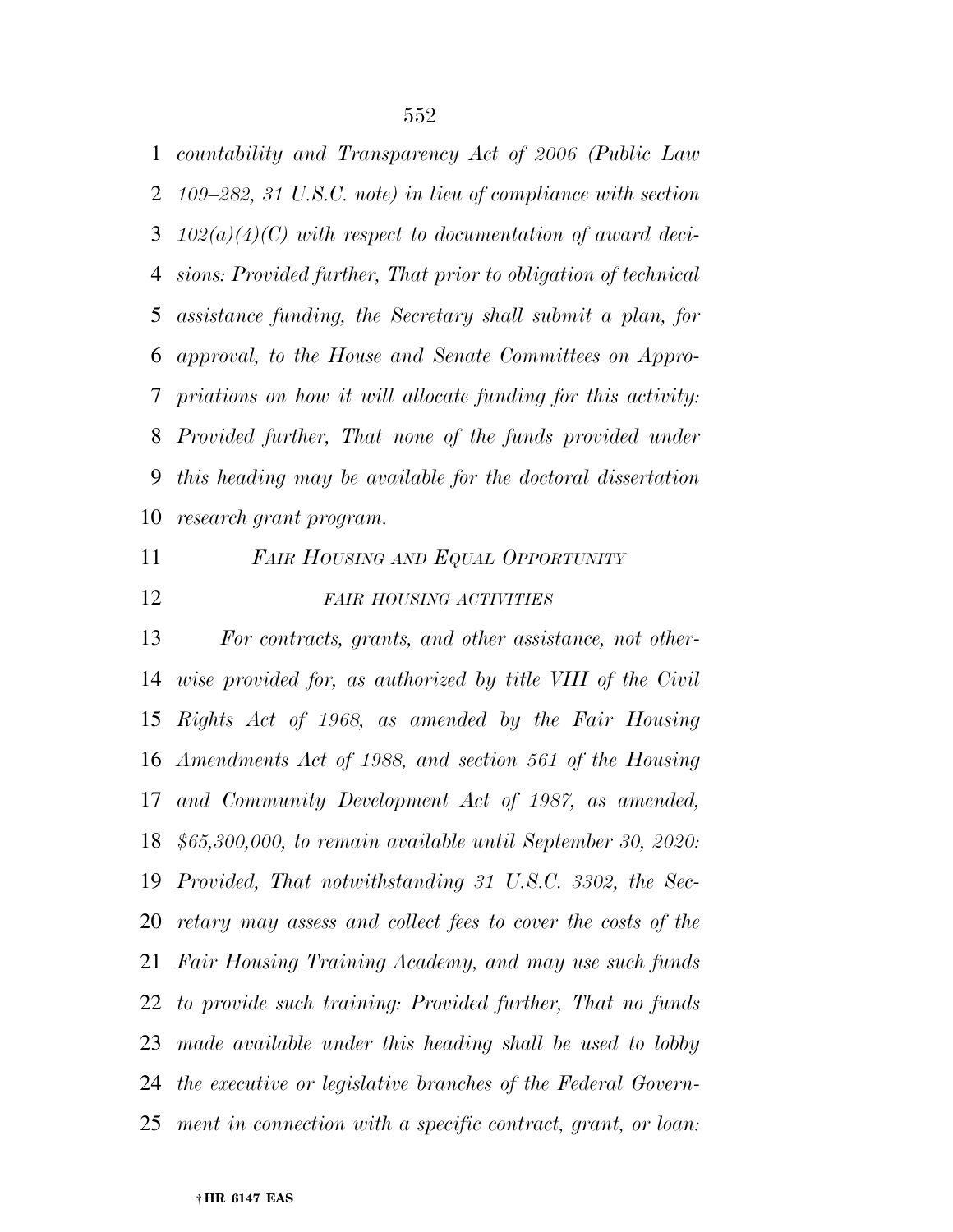*Provided further, That of the funds made available under this heading, \$300,000 shall be available to the Secretary of Housing and Urban Development for the creation and promotion of translated materials and other programs that support the assistance of persons with limited English pro- ficiency in utilizing the services provided by the Depart-ment of Housing and Urban Development.* 

*OFFICE OF LEAD HAZARD CONTROL AND HEALTHY*

# *HOMES*

*LEAD HAZARD REDUCTION*

 *For the Lead Hazard Reduction Program, as author- ized by section 1011 of the Residential Lead-Based Paint Hazard Reduction Act of 1992, \$260,000,000, to remain available until September 30, 2020, of which \$45,000,000 shall be for the Healthy Homes Initiative, pursuant to sec- tions 501 and 502 of the Housing and Urban Development Act of 1970, which shall include research, studies, testing, and demonstration efforts, including education and out- reach concerning lead-based paint poisoning and other housing-related diseases and hazards: Provided, That for purposes of environmental review, pursuant to the National Environmental Policy Act of 1969 (42 U.S.C. 4321 et seq.) and other provisions of law that further the purposes of such Act, a grant under the Healthy Homes Initiative, or the Lead Technical Studies program under this heading or*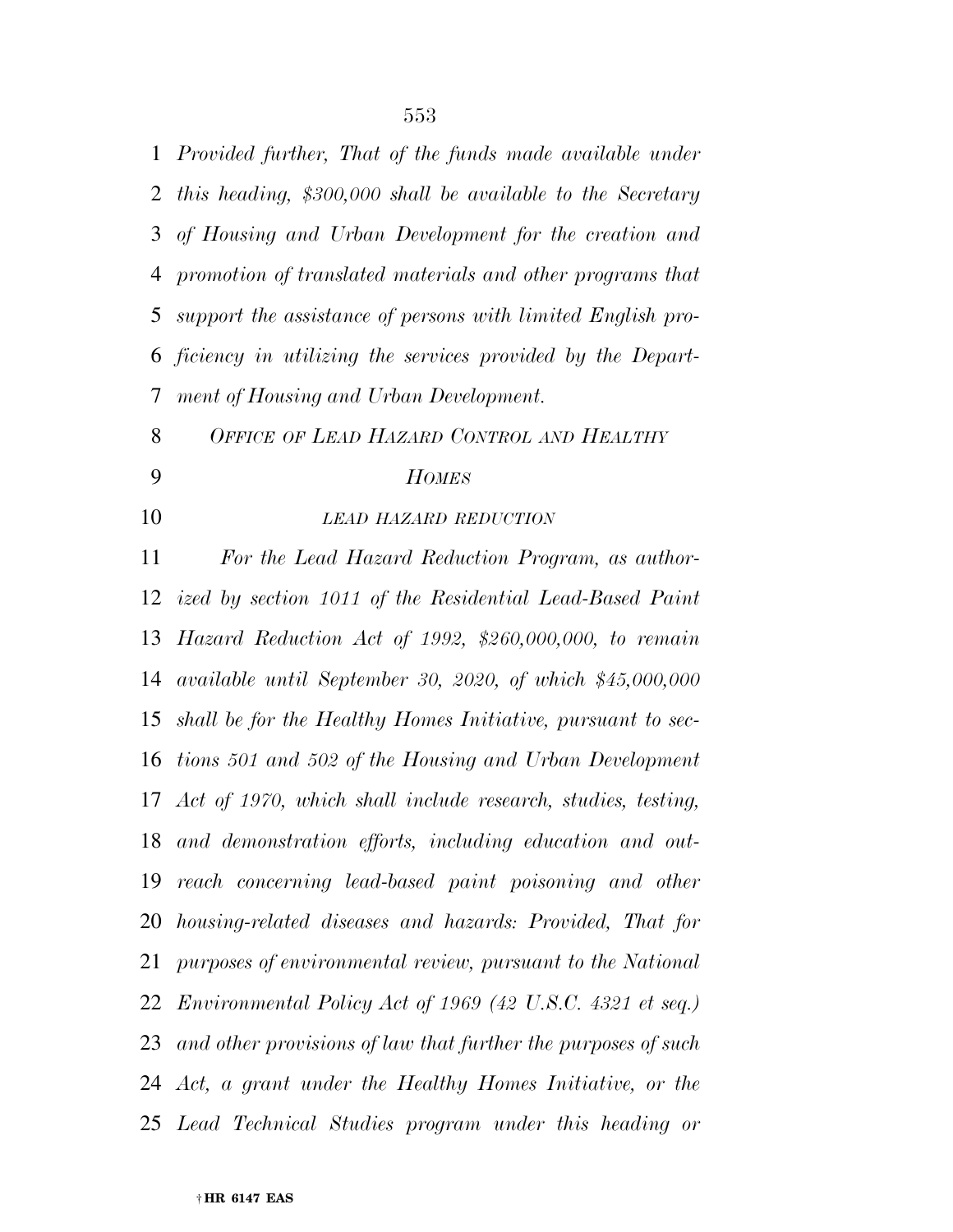*under prior appropriations Acts for such purposes under this heading, shall be considered to be funds for a special project for purposes of section 305(c) of the Multifamily Housing Property Disposition Reform Act of 1994: Pro- vided further, That not less than \$95,000,000 of the amounts made available under this heading for the award of grants pursuant to section 1011 of the Residential Lead- Based Paint Hazard Reduction Act of 1992 shall be pro- vided to areas with the highest lead-based paint abatement needs: Provided further, That \$45,000,000 of the funds ap- propriated under this heading shall be for the implementa- tion of projects to demonstrate how intensive, extended multi-year interventions can dramatically reduce the pres- ence of lead-based paint hazards in communities containing high concentrations of both pre-1940 housing and low-in- come families by achieving economies of scale that substan- tially reduce the cost of lead-based paint remediation activi- ties and administrative costs for grantees: Provided further, That such projects in each of five communities shall be for five years and serve no more than four contiguous census tracts in which there are high concentrations of housing stock built before 1940, in which low-income families with children make up a significantly higher proportion of the population as compared to the State average, and that are located in jurisdictions in which instances of elevated blood*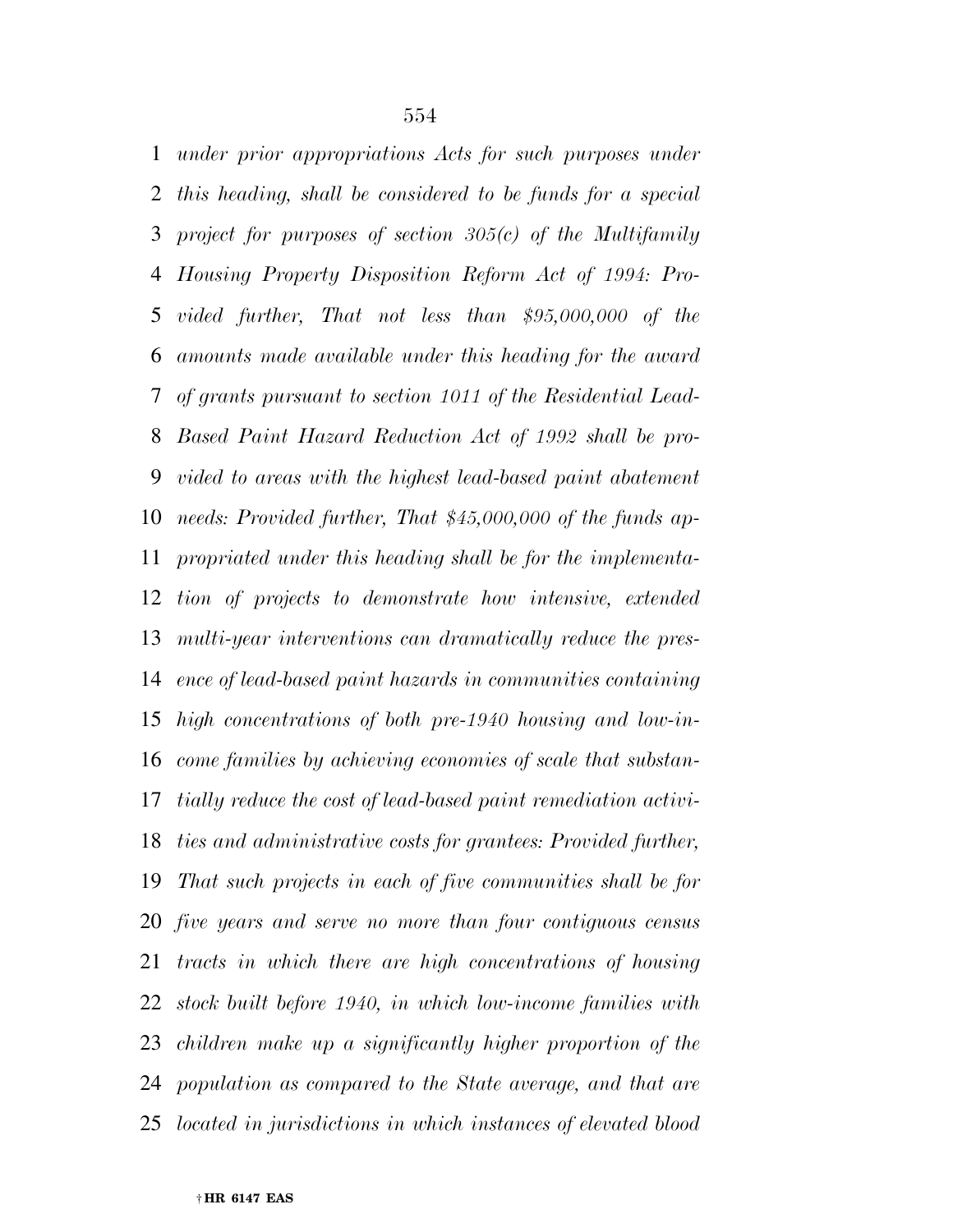*lead levels reported to the State are significantly higher than the State average: Provided further, That funding awarded for such projects shall be made available for draw down contingent upon the grantee meeting cost-savings, productivity, and grant compliance benchmarks established by the Secretary: Provided further, That each recipent of funds for such projects shall contribute an amount not less than 10 percent of the total award, and that the Secretary shall give priority to applicants that secure commitments for additional contributions from public and private sources: Provided further, That grantees currently receiving grants made under this heading shall be eligible to apply for such projects, provided that they are deemed to be in compliance with program requirements established by the Secretary: Provided further, That each applicant shall cer- tify adequate capacity that is acceptable to the Secretary to carry out the proposed use of funds pursuant to a notice of funding availability: Provided further, That amounts made available under this heading in this or prior appro- priations Acts, still remaining available, may be used for any purpose under this heading notwithstanding the pur- pose for which such amounts were appropriated if a pro- gram competition is undersubscribed and there are other program competitions under this heading that are oversub-scribed.*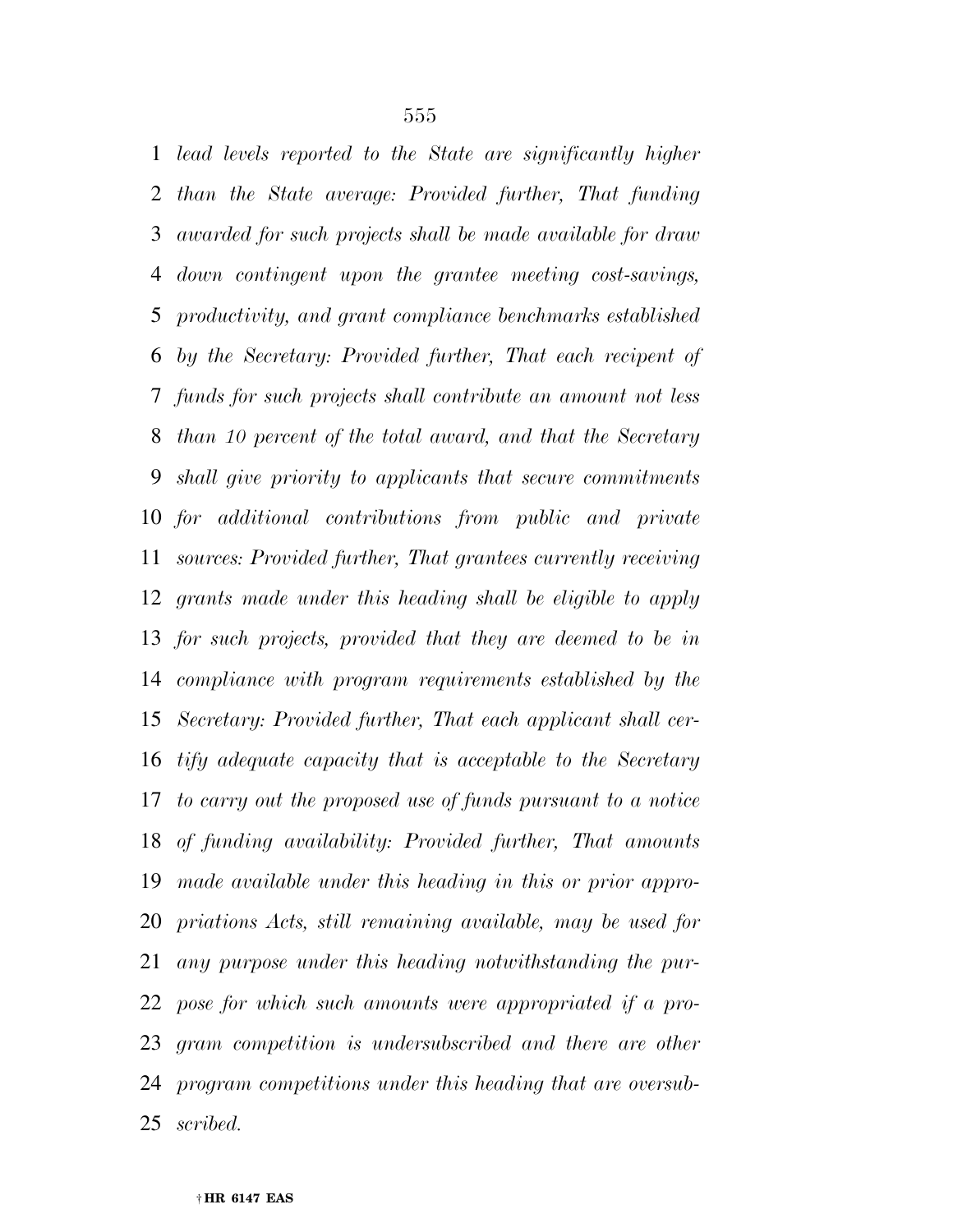| $\mathbf{1}$   | <b>INFORMATION TECHNOLOGY FUND</b>                                |
|----------------|-------------------------------------------------------------------|
| $\overline{2}$ | For the development, modernization, and enhancement               |
| 3              | of, modifications to, and infrastructure for Department-          |
| 4              | <i>wide and program-specific information technology systems,</i>  |
|                | 5 for the continuing operation and maintenance of both De-        |
| 6              | partment-wide and program-specific information systems,           |
| 7              | and for program-related maintenance activities,                   |
| 8              | $$280,000,000,$ of which $$260,000,000$ shall remain available    |
| 9              | until September 30, 2020, and of which $$20,000,000$ shall        |
| 10             | remain available until September 30, 2021: Provided, That         |
| 11             | any amounts transferred to this Fund under this Act shall         |
| 12             | remain available until expended: Provided further, That           |
| 13             | any amounts transferred to this Fund from amounts appro-          |
| 14             | priated by previously enacted appropriations Acts may be          |
| 15             | used for the purposes specified under this Fund, in addition      |
| 16             | to any other information technology purposes for which            |
| 17             | such amounts were appropriated: Provided further, That            |
|                | 18 not more than 10 percent of the funds made available under     |
| 19             | this heading for development, modernization and enhance-          |
| 20             | ment may be obligated until the Secretary submits to the          |
| 21             | House and Senate Committees on Appropriations, for ap-            |
| 22             | proval, a plan for expenditure that $-(A)$ identifies for each    |
| 23             | modernization project: (i) the functional and performance         |
| 24             | capabilities to be delivered and the mission benefits to be       |
| 25             | realized, (ii) the estimated life-cycle cost, and (iii) key mile- |

† **HR 6147 EAS**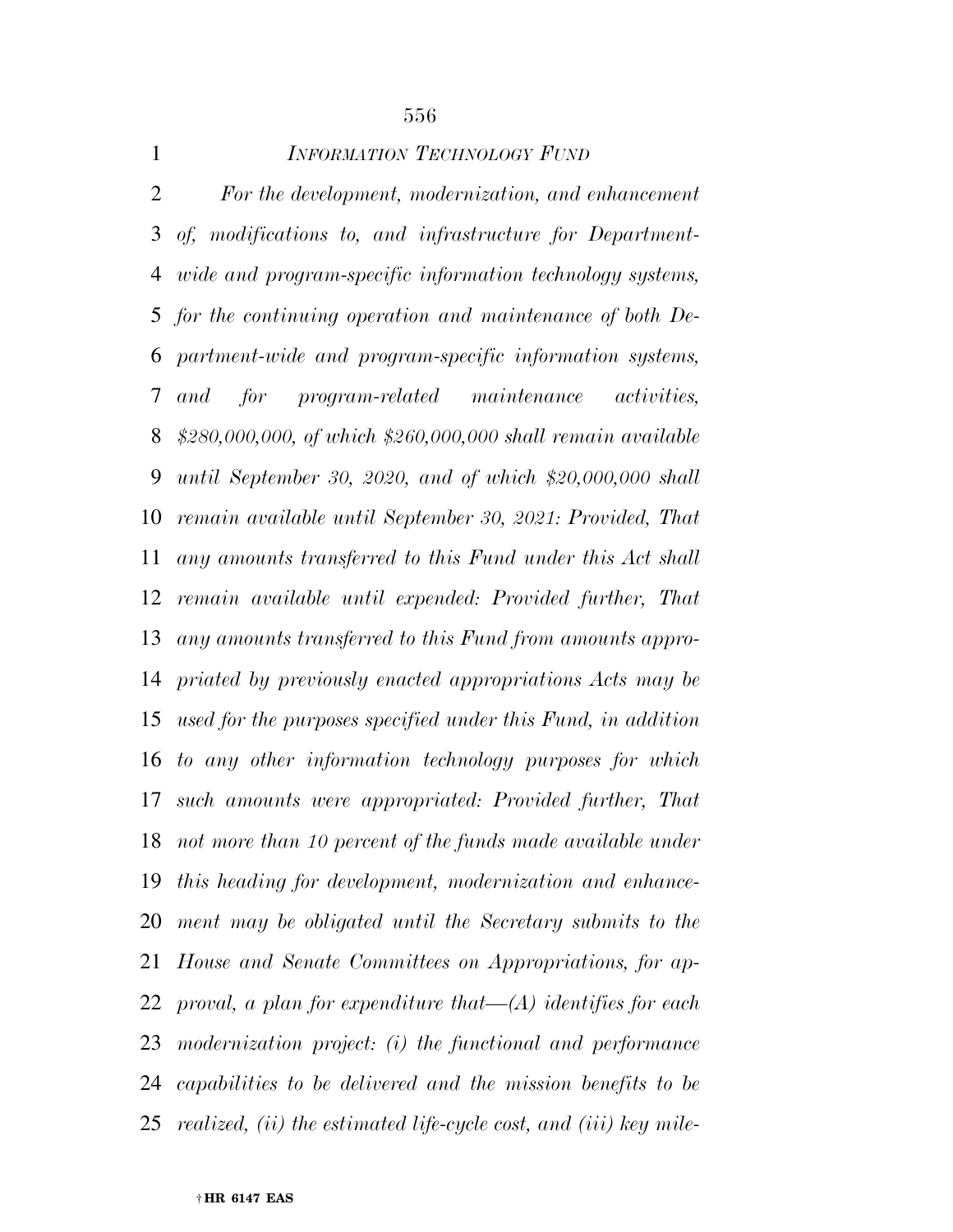*stones to be met; and (B) demonstrates that each moderniza- tion project is: (i) compliant with the Department's enter- prise architecture, (ii) being managed in accordance with applicable life-cycle management policies and guidance, (iii) subject to the Department's capital planning and in- vestment control requirements, and (iv) supported by an adequately staffed project office. OFFICE OF INSPECTOR GENERAL For necessary salaries and expenses of the Office of In- spector General in carrying out the Inspector General Act of 1978, as amended, \$128,082,000: Provided, That the In- spector General shall have independent authority over all personnel issues within this office. GENERAL PROVISIONS—DEPARTMENT OF HOUSING AND URBAN DEVELOPMENT (INCLUDING TRANSFER OF FUNDS) (INCLUDING RESCISSION) SEC. 201. Fifty percent of the amounts of budget au- thority, or in lieu thereof 50 percent of the cash amounts associated with such budget authority, that are recaptured from projects described in section 1012(a) of the Stewart B. McKinney Homeless Assistance Amendments Act of 1988 (42 U.S.C. 1437f note) shall be rescinded or in the case of cash, shall be remitted to the Treasury, and such amounts* 

*of budget authority or cash recaptured and not rescinded*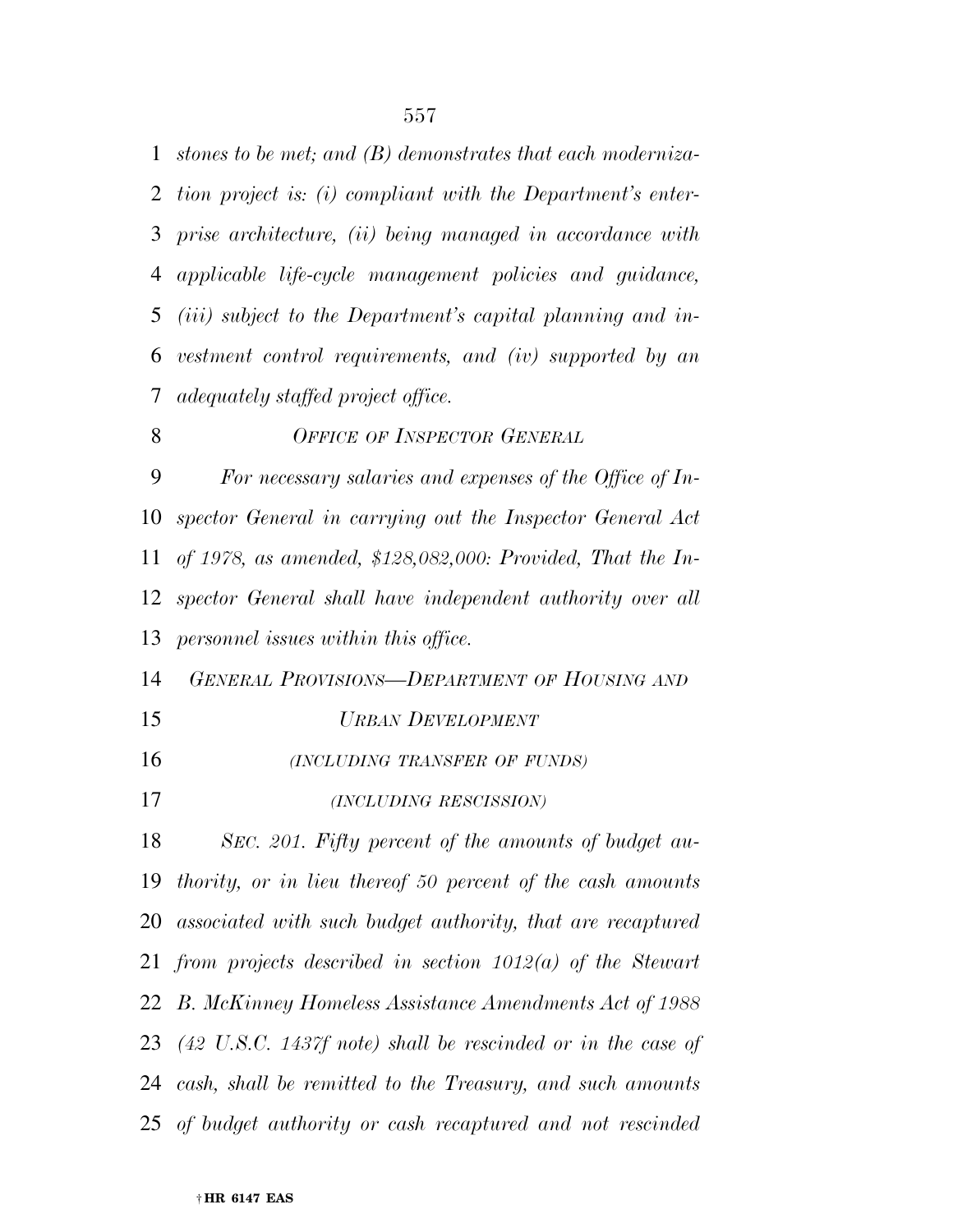*or remitted to the Treasury shall be used by State housing finance agencies or local governments or local housing agen- cies with projects approved by the Secretary of Housing and Urban Development for which settlement occurred after January 1, 1992, in accordance with such section. Notwith- standing the previous sentence, the Secretary may award up to 15 percent of the budget authority or cash recaptured and not rescinded or remitted to the Treasury to provide project owners with incentives to refinance their project at a lower interest rate.* 

 *SEC. 202. None of the amounts made available under this Act may be used during fiscal year 2019 to investigate or prosecute under the Fair Housing Act any otherwise law- ful activity engaged in by one or more persons, including the filing or maintaining of a nonfrivolous legal action, that is engaged in solely for the purpose of achieving or preventing action by a Government official or entity, or a court of competent jurisdiction.* 

 *SEC. 203. Except as explicitly provided in law, any grant, cooperative agreement or other assistance made pur- suant to title II of this Act shall be made on a competitive basis and in accordance with section 102 of the Department of Housing and Urban Development Reform Act of 1989 (42 U.S.C. 3545).*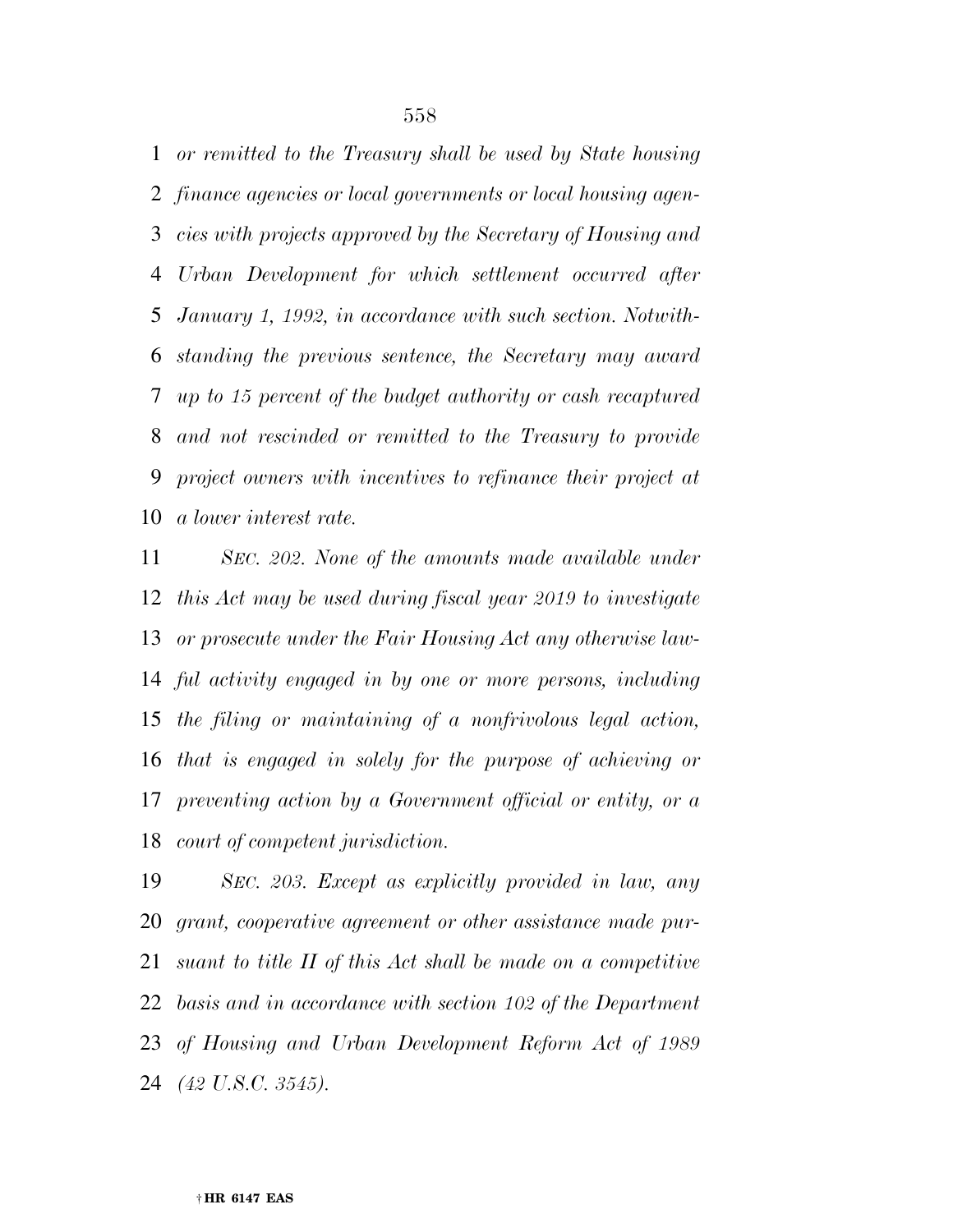*SEC. 204. Funds of the Department of Housing and Urban Development subject to the Government Corporation Control Act or section 402 of the Housing Act of 1950 shall be available, without regard to the limitations on adminis- trative expenses, for legal services on a contract or fee basis, and for utilizing and making payment for services and fa- cilities of the Federal National Mortgage Association, Gov- ernment National Mortgage Association, Federal Home Loan Mortgage Corporation, Federal Financing Bank, Fed- eral Reserve banks or any member thereof, Federal Home Loan banks, and any insured bank within the meaning of the Federal Deposit Insurance Corporation Act, as amended (12 U.S.C. 1811–1).* 

 *SEC. 205. Unless otherwise provided for in this Act or through a reprogramming of funds, no part of any ap- propriation for the Department of Housing and Urban De- velopment shall be available for any program, project or activity in excess of amounts set forth in the budget esti-mates submitted to Congress.* 

 *SEC. 206. Corporations and agencies of the Depart- ment of Housing and Urban Development which are subject to the Government Corporation Control Act are hereby au- thorized to make such expenditures, within the limits of funds and borrowing authority available to each such cor-poration or agency and in accordance with law, and to*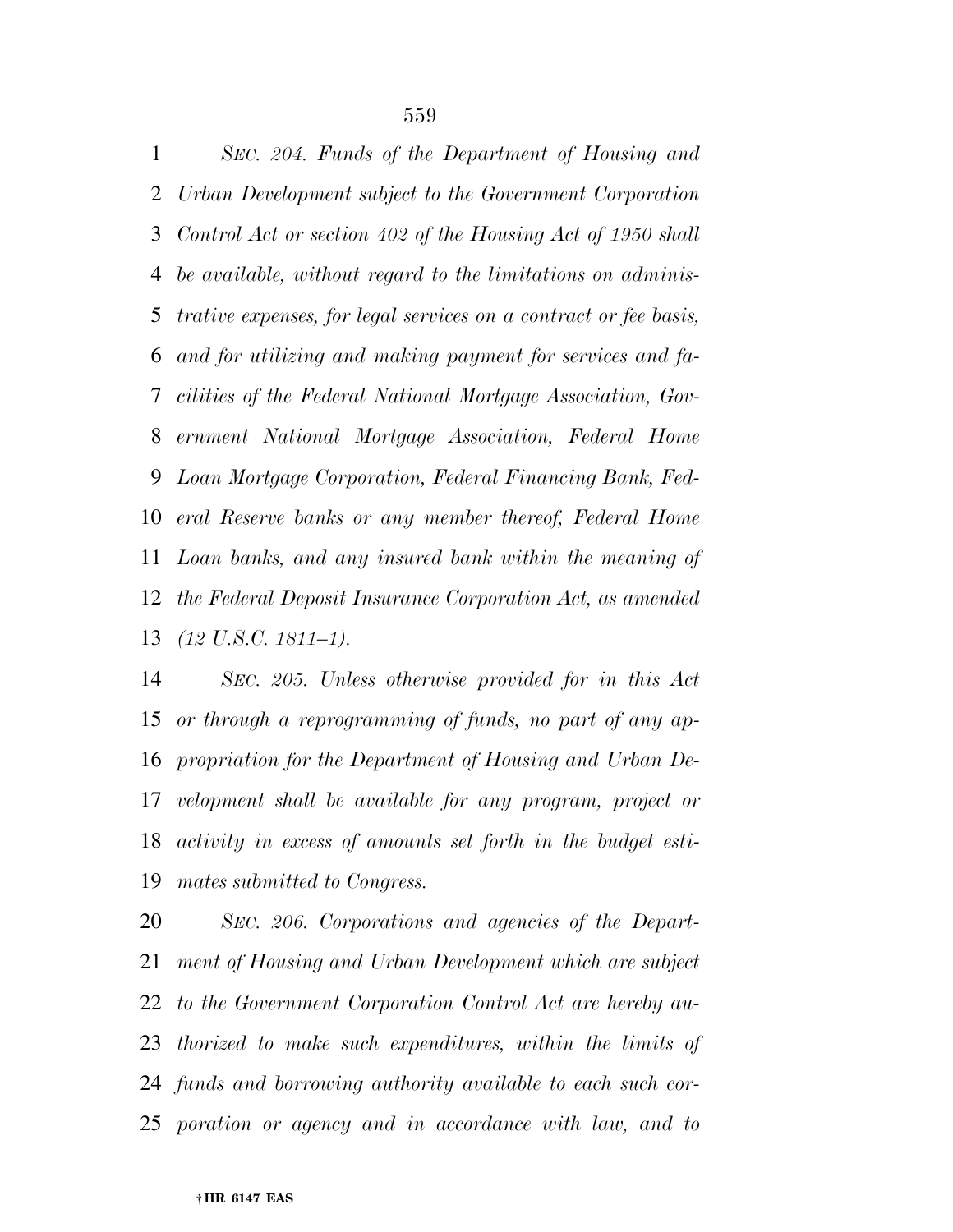*make such contracts and commitments without regard to fiscal year limitations as provided by section 104 of such Act as may be necessary in carrying out the programs set forth in the budget for 2019 for such corporation or agency except as hereinafter provided: Provided, That collections of these corporations and agencies may be used for new loan or mortgage purchase commitments only to the extent ex- pressly provided for in this Act (unless such loans are in support of other forms of assistance provided for in this or prior appropriations Acts), except that this proviso shall not apply to the mortgage insurance or guaranty operations of these corporations, or where loans or mortgage purchases are necessary to protect the financial interest of the United States Government.* 

 *SEC. 207. The Secretary of Housing and Urban Devel- opment shall provide quarterly reports to the House and Senate Committees on Appropriations regarding all uncom- mitted, unobligated, recaptured and excess funds in each program and activity within the jurisdiction of the Depart- ment and shall submit additional, updated budget informa-tion to these Committees upon request.* 

 *SEC. 208. The President's formal budget request for fis- cal year 2020, as well as the Department of Housing and Urban Development's congressional budget justifications to be submitted to the Committees on Appropriations of the*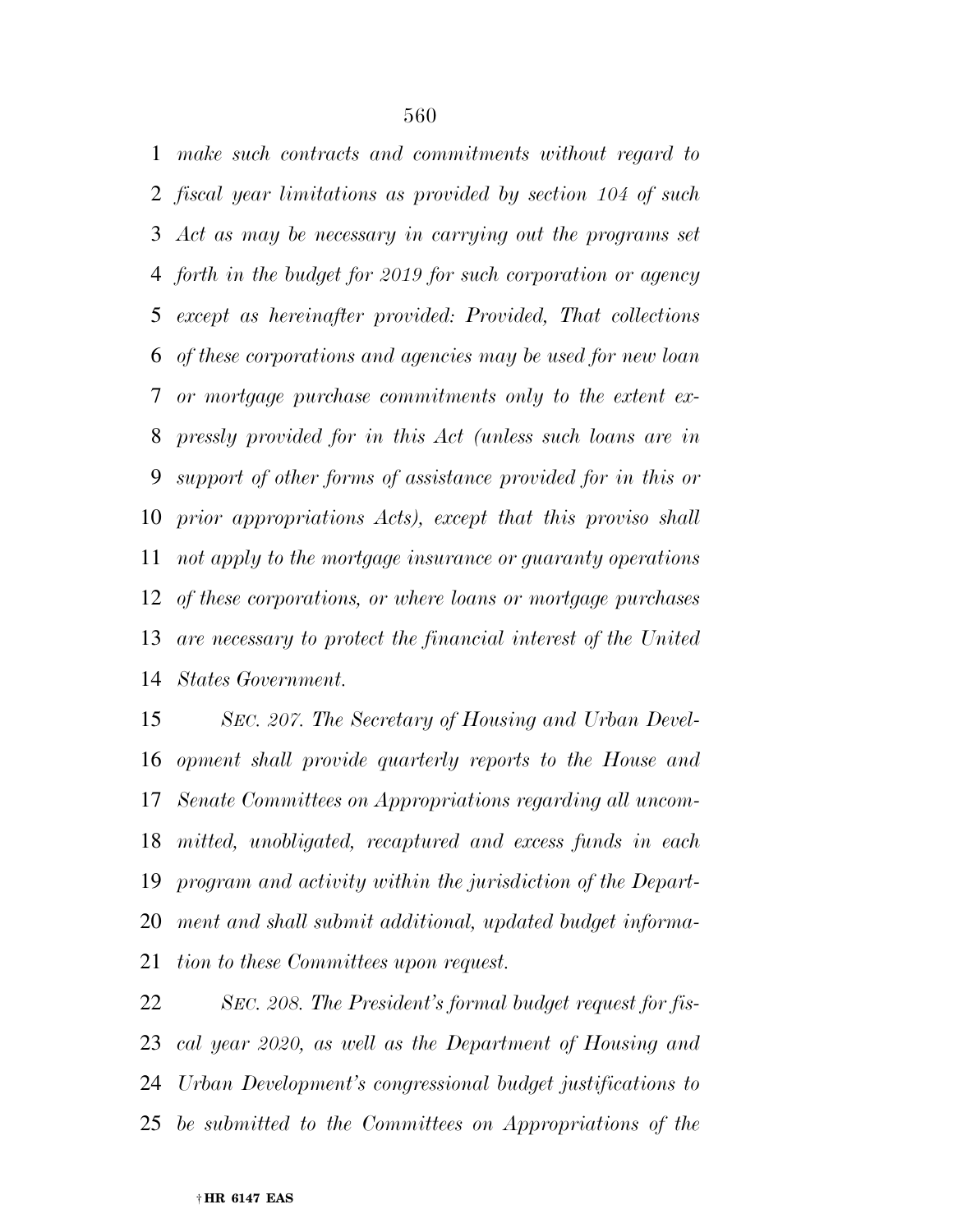*House of Representatives and the Senate, shall use the iden- tical account and sub-account structure provided under this Act.* 

 *SEC. 209. No funds provided under this title may be used for an audit of the Government National Mortgage As- sociation that makes applicable requirements under the Federal Credit Reform Act of 1990 (2 U.S.C. 661 et seq.). SEC. 210. (a) Notwithstanding any other provision of law, subject to the conditions listed under this section, for fiscal years 2019 and 2020, the Secretary of Housing and Urban Development may authorize the transfer of some or all project-based assistance, debt held or insured by the Sec- retary and statutorily required low-income and very low- income use restrictions if any, associated with one or more multifamily housing project or projects to another multi-family housing project or projects.* 

 *(b) PHASED TRANSFERS.—Transfers of project-based assistance under this section may be done in phases to ac- commodate the financing and other requirements related to rehabilitating or constructing the project or projects to which the assistance is transferred, to ensure that such project or projects meet the standards under subsection (c).* 

 *(c) The transfer authorized in subsection (a) is subject to the following conditions:*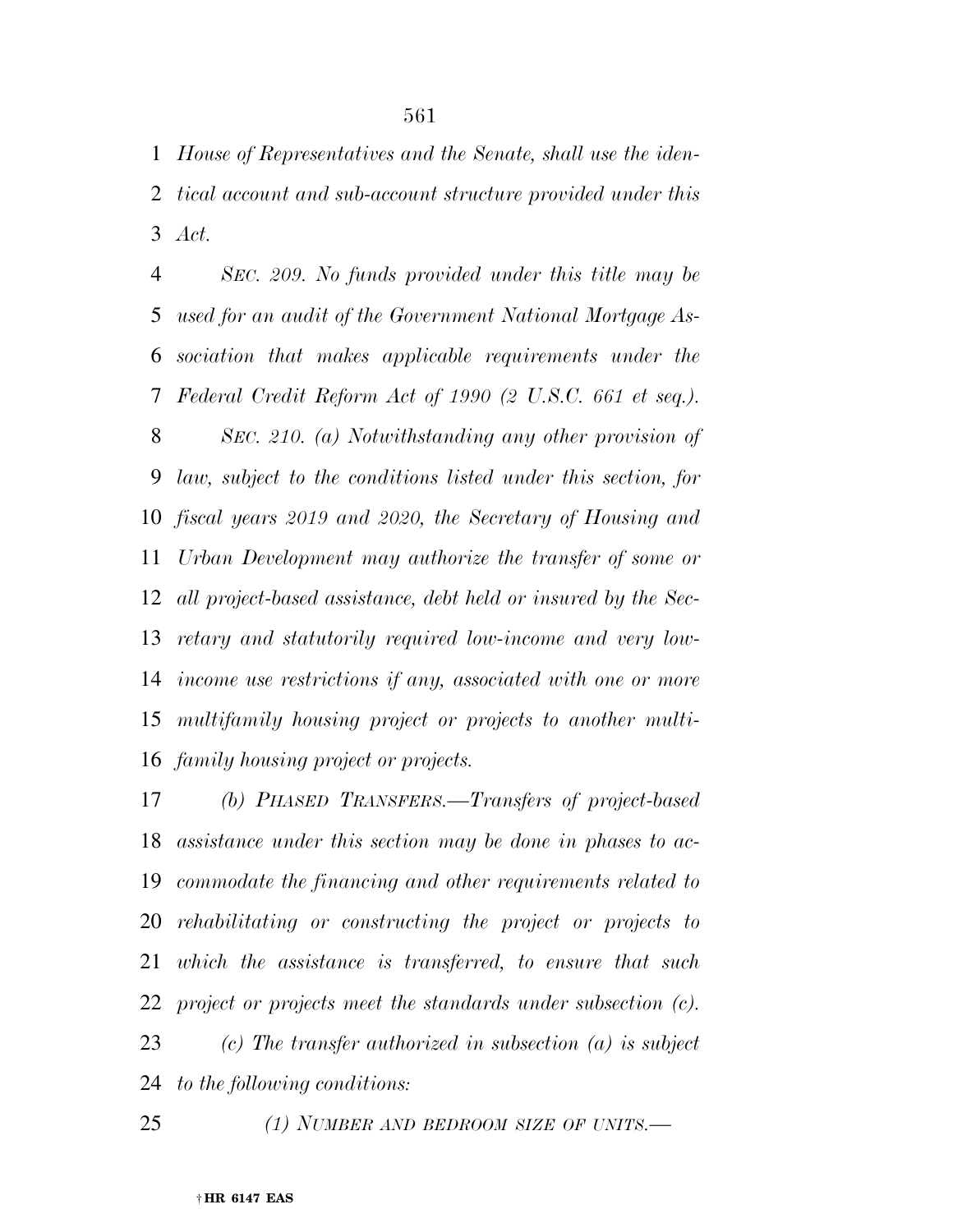| $\mathbf{1}$   | $(A)$ For occupied units in the transferring            |
|----------------|---------------------------------------------------------|
| $\overline{2}$ | project: The number of low-income and very low-         |
| 3              | income units and the configuration (i.e., bed-          |
| $\overline{4}$ | room size) provided by the transferring project         |
| 5              | shall be no less than when transferred to the re-       |
| 6              | ceiving project or projects and the net dollar          |
| 7              | amount of Federal assistance provided to the            |
| 8              | transferring project shall remain the same in the       |
| 9              | <i>receiving project or projects.</i>                   |
| 10             | $(B)$ For unoccupied units in the transfer-             |
| 11             | ring project: The Secretary may authorize a re-         |
| 12             | duction in the number of dwelling units in the          |
| 13             | receiving project or projects to allow for a recon-     |
| 14             | figuration of bedroom sizes to meet current mar-        |
| 15             | ket demands, as determined by the Secretary and         |
| 16             | provided there is no increase in the project-based      |
| 17             | assistance budget authority.                            |
| 18             | $(2)$ The transferring project shall, as determined     |
| 19             | by the Secretary, be either physically obsolete or eco- |
| 20             | nomically nonviable.                                    |
| 21             | $(3)$ The receiving project or projects shall meet or   |
| 22             | exceed applicable physical standards established by     |
| 23             | the Secretary.                                          |
| 24             | $(4)$ The owner or mortgagor of the transferring        |
| 25             | project shall notify and consult with the tenants re-   |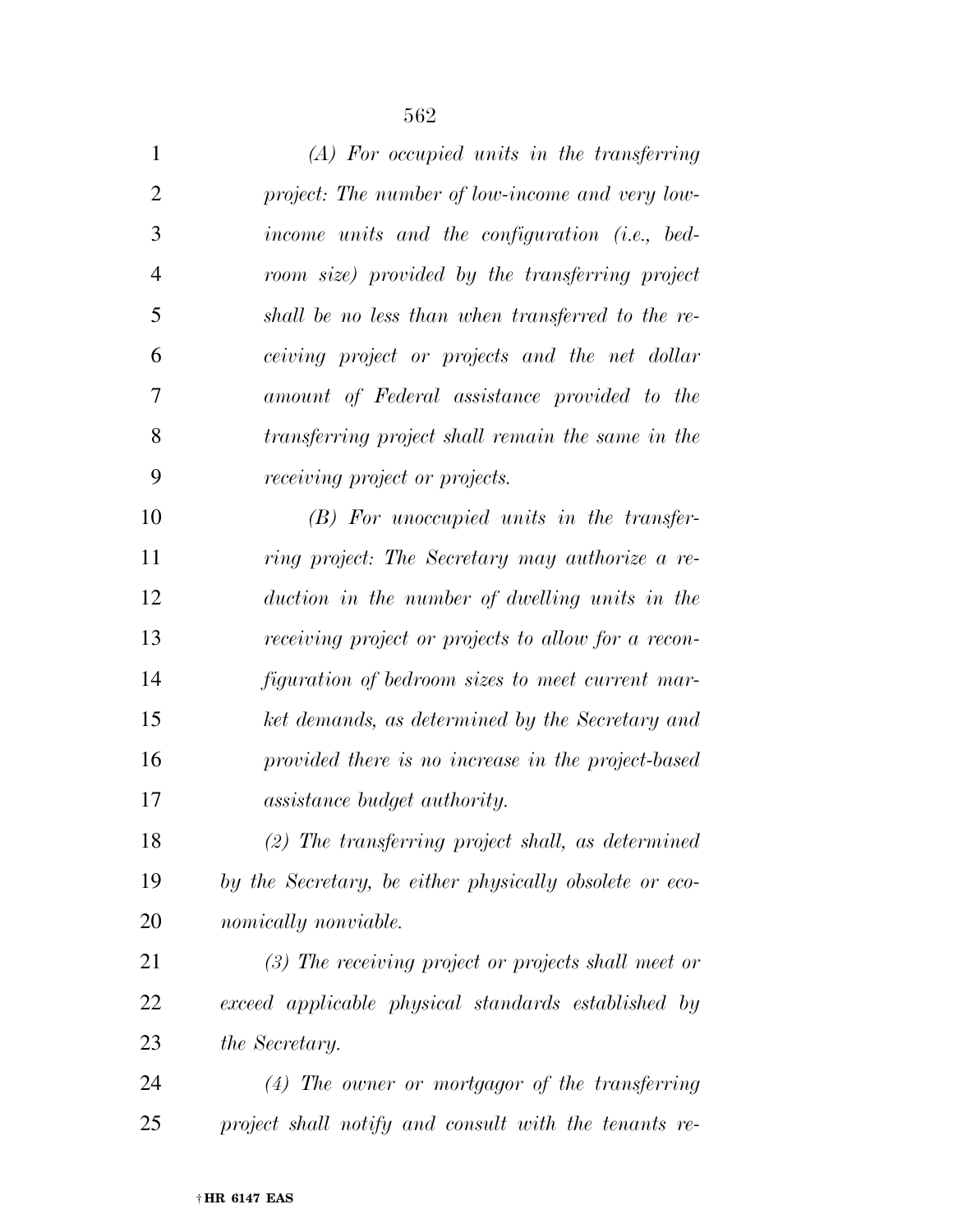*siding in the transferring project and provide a cer- tification of approval by all appropriate local govern-mental officials.* 

 *(5) The tenants of the transferring project who remain eligible for assistance to be provided by the re- ceiving project or projects shall not be required to va- cate their units in the transferring project or projects until new units in the receiving project are available for occupancy.* 

 *(6) The Secretary determines that this transfer is in the best interest of the tenants.* 

 *(7) If either the transferring project or the re- ceiving project or projects meets the condition speci- fied in subsection (d)(2)(A), any lien on the receiving project resulting from additional financing obtained by the owner shall be subordinate to any FHA-in- sured mortgage lien transferred to, or placed on, such project by the Secretary, except that the Secretary may waive this requirement upon determination that such a waiver is necessary to facilitate the financing of acquisition, construction, and/or rehabilitation of the receiving project or projects.* 

 *(8) If the transferring project meets the require- ments of subsection (d)(2), the owner or mortgagor of the receiving project or projects shall execute and*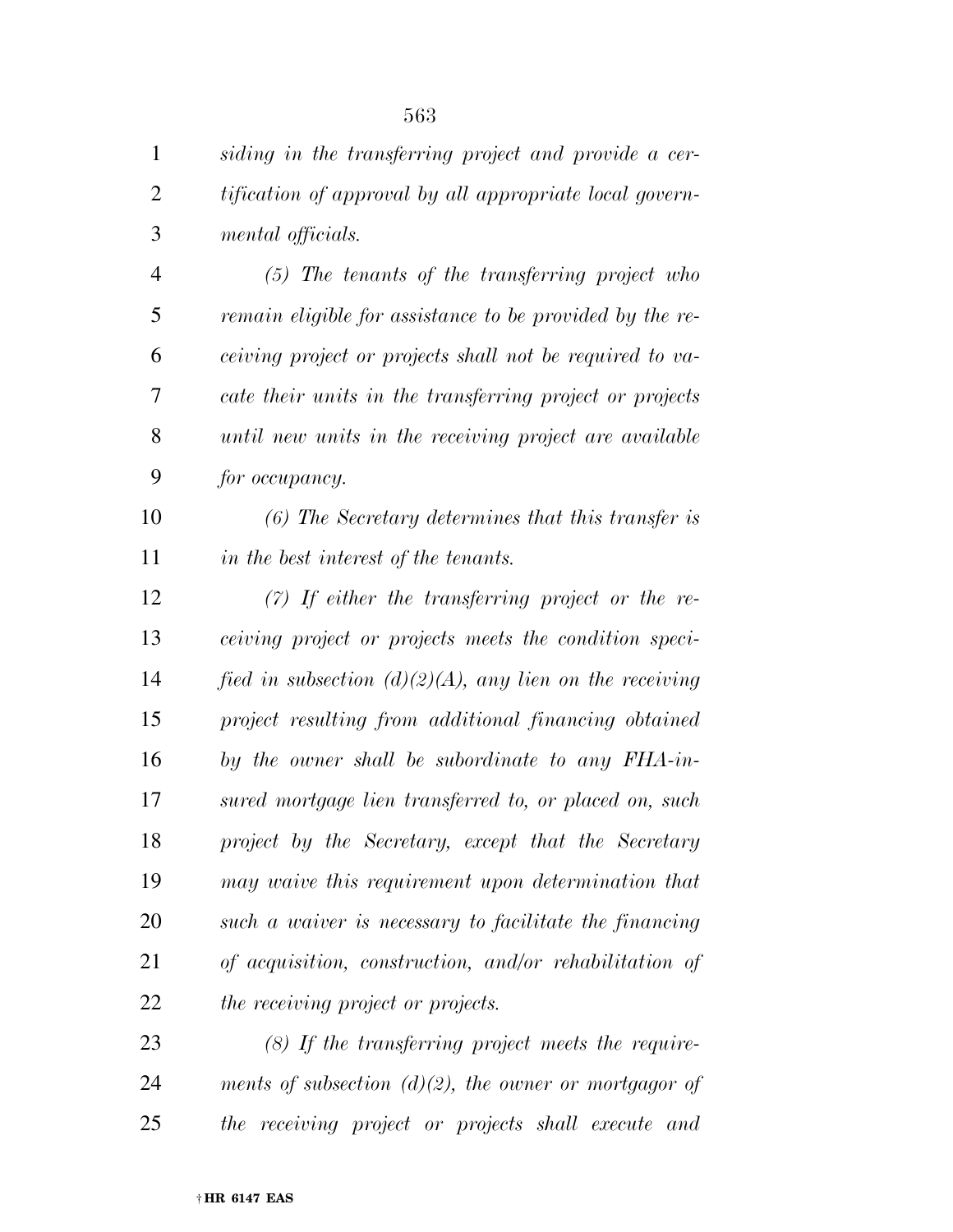*record either a continuation of the existing use agree- ment or a new use agreement for the project where, in either case, any use restrictions in such agreement are of no lesser duration than the existing use restric-tions.* 

 *(9) The transfer does not increase the cost (as de- fined in section 502 of the Congressional Budget Act of 1974, as amended) of any FHA-insured mortgage, except to the extent that appropriations are provided in advance for the amount of any such increased cost. (d) For purposes of this section—* 

 *(1) the terms ''low-income'' and ''very low-in- come'' shall have the meanings provided by the statute and/or regulations governing the program under which the project is insured or assisted;* 

 *(2) the term ''multifamily housing project'' means housing that meets one of the following condi-tions—* 

 *(A) housing that is subject to a mortgage insured under the National Housing Act;* 

 *(B) housing that has project-based assist- ance attached to the structure including projects undergoing mark to market debt restructuring under the Multifamily Assisted Housing Reform and Affordability Housing Act;*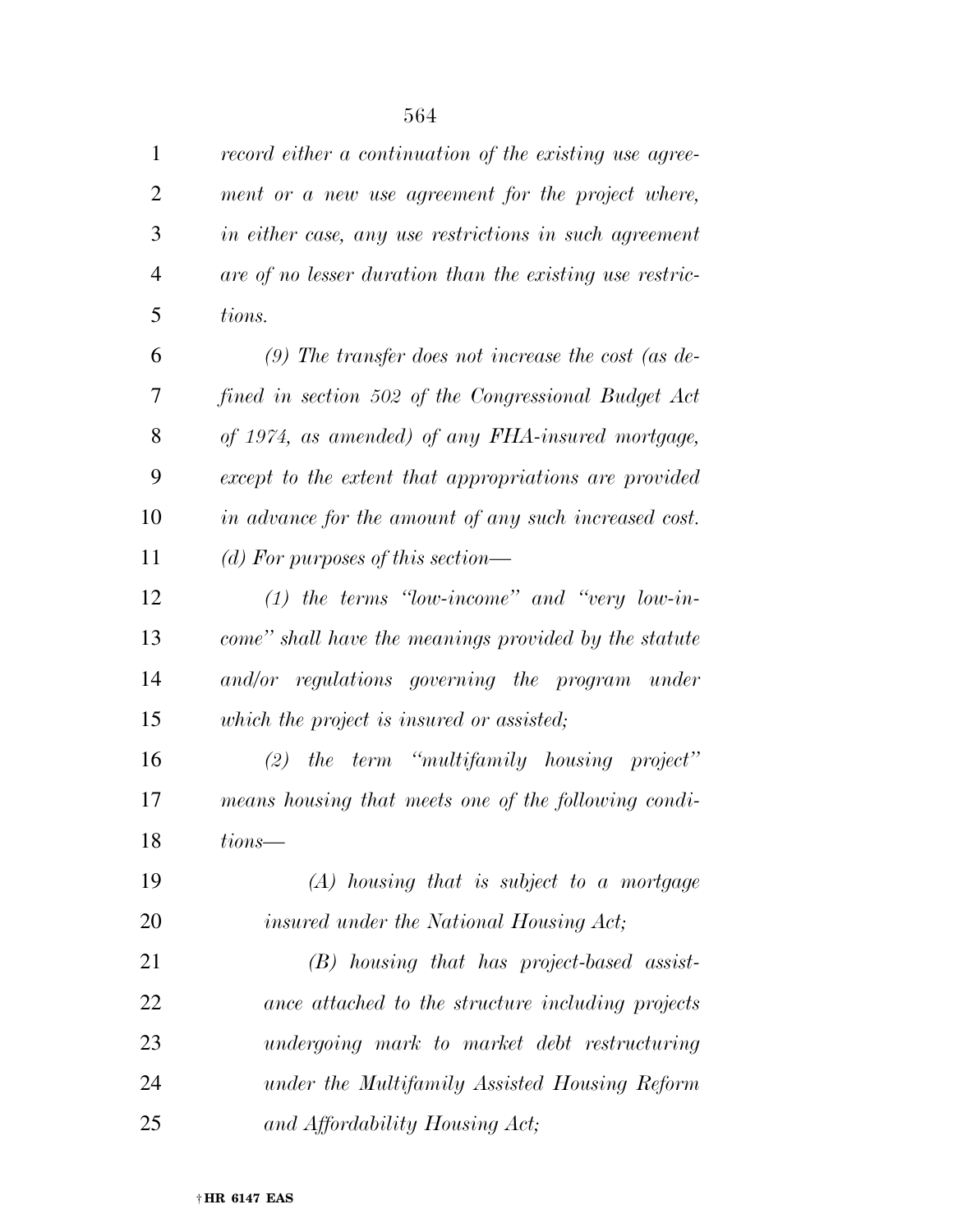| $\mathbf{1}$   | $(C)$ housing that is assisted under section       |
|----------------|----------------------------------------------------|
| $\overline{2}$ | 202 of the Housing Act of 1959, as amended by      |
| 3              | section 801 of the Cranston-Gonzales National      |
| $\overline{4}$ | Affordable Housing Act;                            |
| 5              | $(D)$ housing that is assisted under section       |
| 6              | $202$ of the Housing Act of 1959, as such section  |
| 7              | existed before the enactment of the Cranston-      |
| 8              | Gonzales National Affordable Housing Act;          |
| 9              | $(E)$ housing that is assisted under section       |
| 10             | 811 of the Cranston-Gonzales National Afford-      |
| 11             | able Housing Act; or                               |
| 12             | $(F)$ housing or vacant land that is subject       |
| 13             | to a use agreement;                                |
| 14             | $(3)$ the term "project-based assistance" means—   |
| 15             | $(A)$ assistance provided under section $8(b)$     |
| 16             | of the United States Housing Act of 1937;          |
| 17             | $(B)$ assistance for housing constructed or        |
| 18             | substantially rehabilitated pursuant to assistance |
| 19             | provided under section $8(b)(2)$ of such Act (as   |
| 20             | such section existed immediately before October    |
| 21             | 1, 1983);                                          |
| 22             | $(C)$ rent supplement payments under sec-          |
| 23             | tion 101 of the Housing and Urban Development      |
| 24             | Act of 1965;                                       |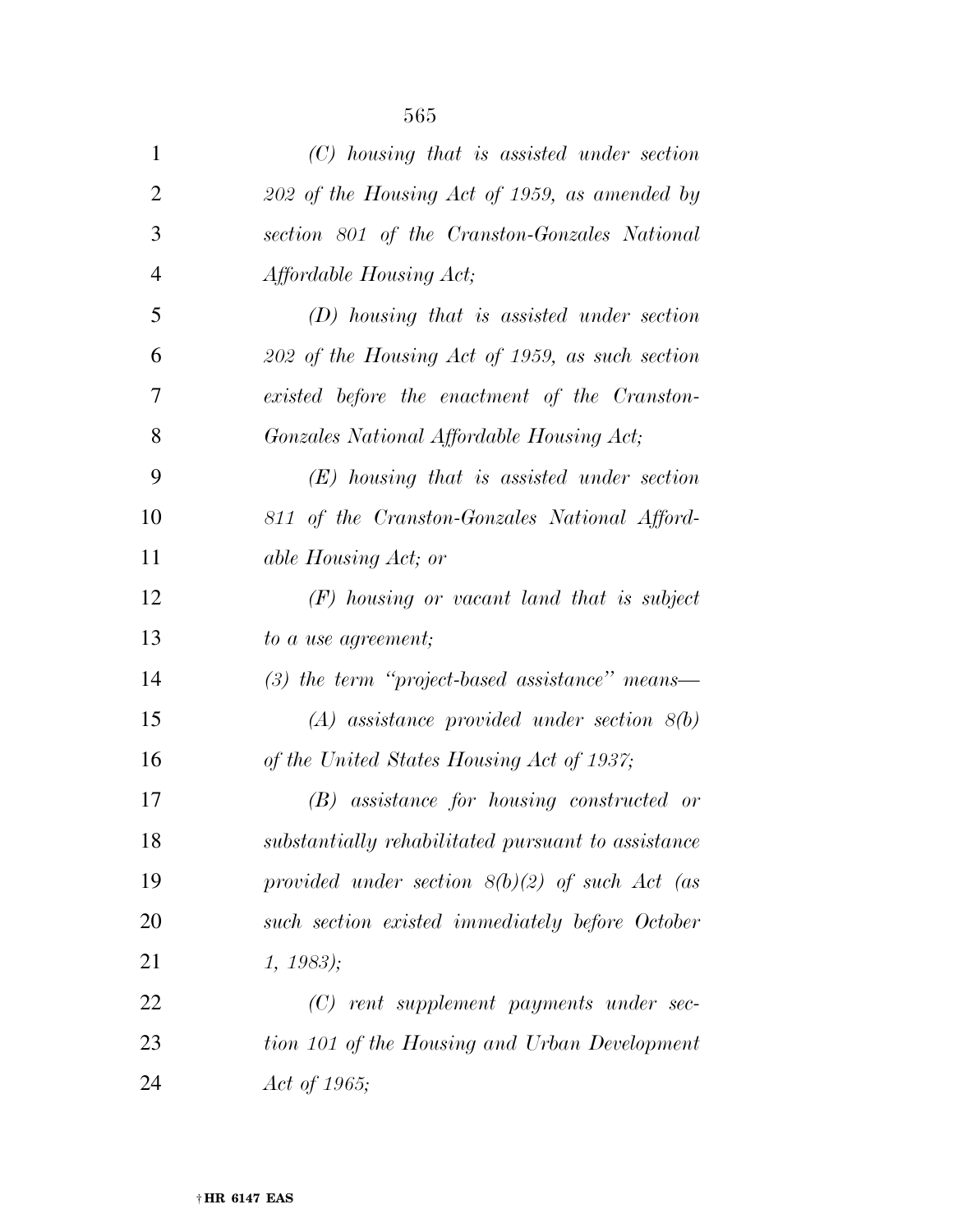| $\mathbf{1}$   | $(D)$ interest reduction payments under sec-                    |
|----------------|-----------------------------------------------------------------|
| $\overline{2}$ | tion 236 and/or additional assistance payments                  |
| 3              | under section 236(f)(2) of the National Housing                 |
| $\overline{4}$ | Act;                                                            |
| 5              | $(E)$ assistance payments made under sec-                       |
| 6              | tion $202(c)(2)$ of the Housing Act of 1959; and                |
| 7              | $(F)$ assistance payments made under section                    |
| 8              | $811(d)(2)$ of the Cranston-Gonzalez National Af-               |
| 9              | fordable Housing Act;                                           |
| 10             | $(4)$ the term "receiving project or projects"                  |
| 11             | means the multifamily housing project or projects to            |
| 12             | which some or all of the project-based assistance, debt,        |
| 13             | and statutorily required low-income and very low-in-            |
| 14             | come use restrictions are to be transferred;                    |
| 15             | $(5)$ the term "transferring project" means the                 |
| 16             | multifamily housing project which is transferring               |
| 17             | some or all of the project-based assistance, debt, and          |
| 18             | the statutorily required low-income and very low-in-            |
| 19             | restrictions to the receiving project or<br>use<br>come         |
| 20             | projects; and                                                   |
| 21             | $(6)$ the term "Secretary" means the Secretary of               |
| 22             | Housing and Urban Development.                                  |
| 23             | (e) RESEARCH REPORT.—The Secretary shall conduct                |
| 24             | an evaluation of the transfer authority under this section,     |
| 25             | including the effect of such transfers on the operational effi- |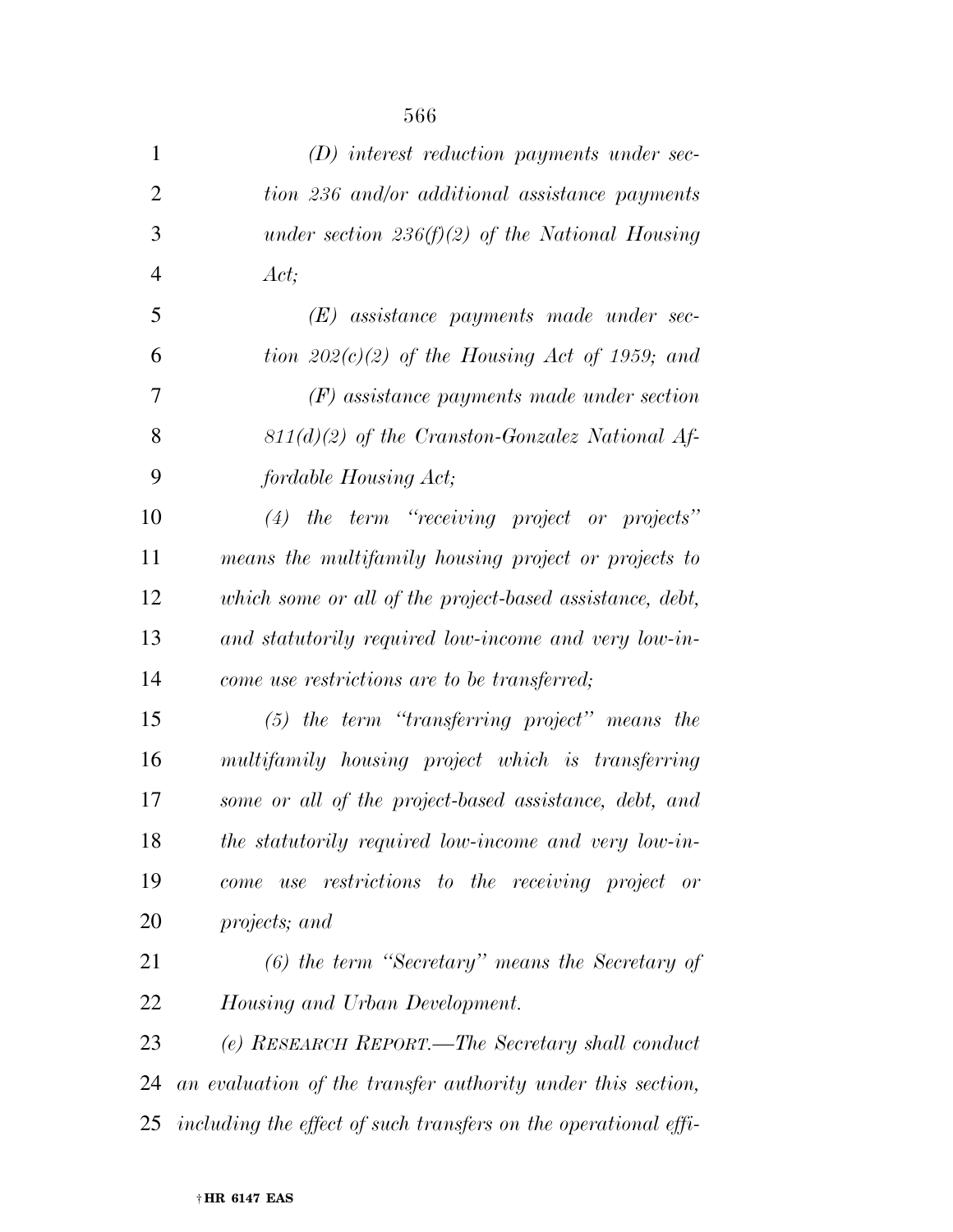| $\mathbf{1}$   | ciency, contract rents, physical and financial conditions,     |
|----------------|----------------------------------------------------------------|
| 2              | and long-term preservation of the affected properties.         |
| 3              | SEC. 211. (a) No assistance shall be provided under            |
| $\overline{4}$ | section 8 of the United States Housing Act of 1937 (42         |
| 5              | U.S.C. 1437f) to any individual who-                           |
| 6              | $(1)$ is enrolled as a student at an institution of            |
| 7              | higher education (as defined under section 102 of the          |
| 8              | <i>Higher Education Act of 1965 (20 U.S.C. 1002))</i> ;        |
| 9              | $(2)$ is under 24 years of age;                                |
| 10             | $(3)$ is not a veteran;                                        |
| 11             | $(4)$ is unmarried;                                            |
| 12             | $(5)$ does not have a dependent child;                         |
| 13             | $(6)$ is not a person with disabilities, as such               |
| 14             | term is defined in section $3(b)(3)(E)$ of the United          |
| 15             | $Housing$ $Act$ of 1937 (42 U.S.C.<br>States                   |
| 16             | $1437a(b)(3)(E)$ and was not receiving assistance              |
| 17             | under such section $8$ as of November 30, 2005;                |
| 18             | $(7)$ is not a youth who left foster care at age 14            |
| 19             | or older and is at risk of becoming homeless; and              |
| 20             | $(8)$ is not otherwise individually eligible, or has           |
| 21             | parents who, individually or jointly, are not eligible,        |
| 22             | to receive assistance under section 8 of the United            |
| 23             | States Housing Act of 1937 (42 U.S.C. 1437f).                  |
| 24             | (b) For purposes of determining the eligibility of a per-      |
| 25             | son to receive assistance under section 8 of the United States |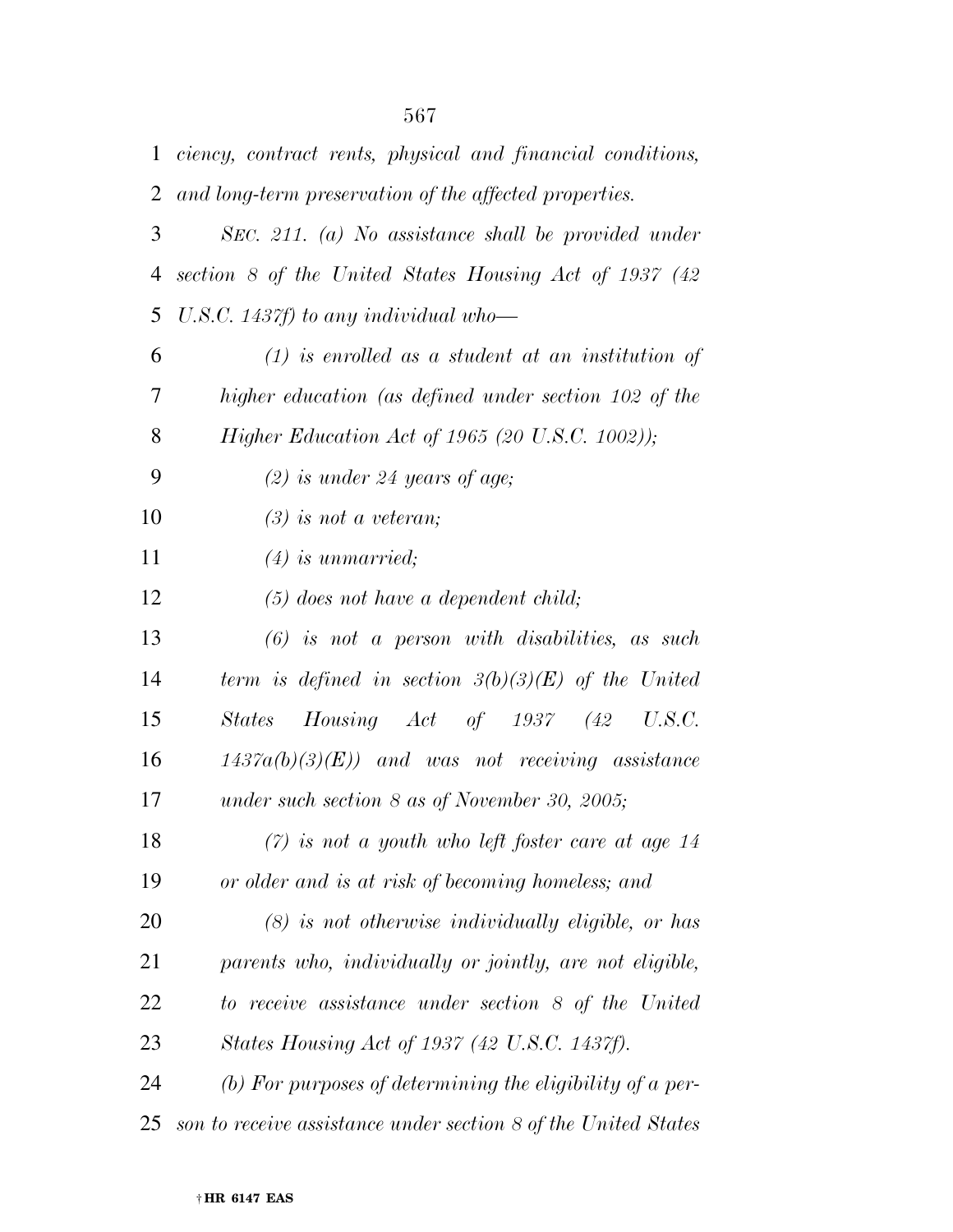*Housing Act of 1937 (42 U.S.C. 1437f), any financial as- sistance (in excess of amounts received for tuition and any other required fees and charges) that an individual receives under the Higher Education Act of 1965 (20 U.S.C. 1001 et seq.), from private sources, or an institution of higher education (as defined under the Higher Education Act of 1965 (20 U.S.C. 1002)), shall be considered income to that individual, except for a person over the age of 23 with de-pendent children.* 

 *SEC. 212. The funds made available for Native Alas- kans under the heading ''Native American Housing Block Grants'' in title II of this Act shall be allocated to the same Native Alaskan housing block grant recipients that received funds in fiscal year 2005.* 

 *SEC. 213. Notwithstanding any other provision of law, in fiscal year 2019, in managing and disposing of any mul- tifamily property that is owned or has a mortgage held by the Secretary of Housing and Urban Development, and dur- ing the process of foreclosure on any property with a con- tract for rental assistance payments under section 8 of the United States Housing Act of 1937 or other Federal pro- grams, the Secretary shall maintain any rental assistance payments under section 8 of the United States Housing Act of 1937 and other programs that are attached to any dwell-ing units in the property. To the extent the Secretary deter-*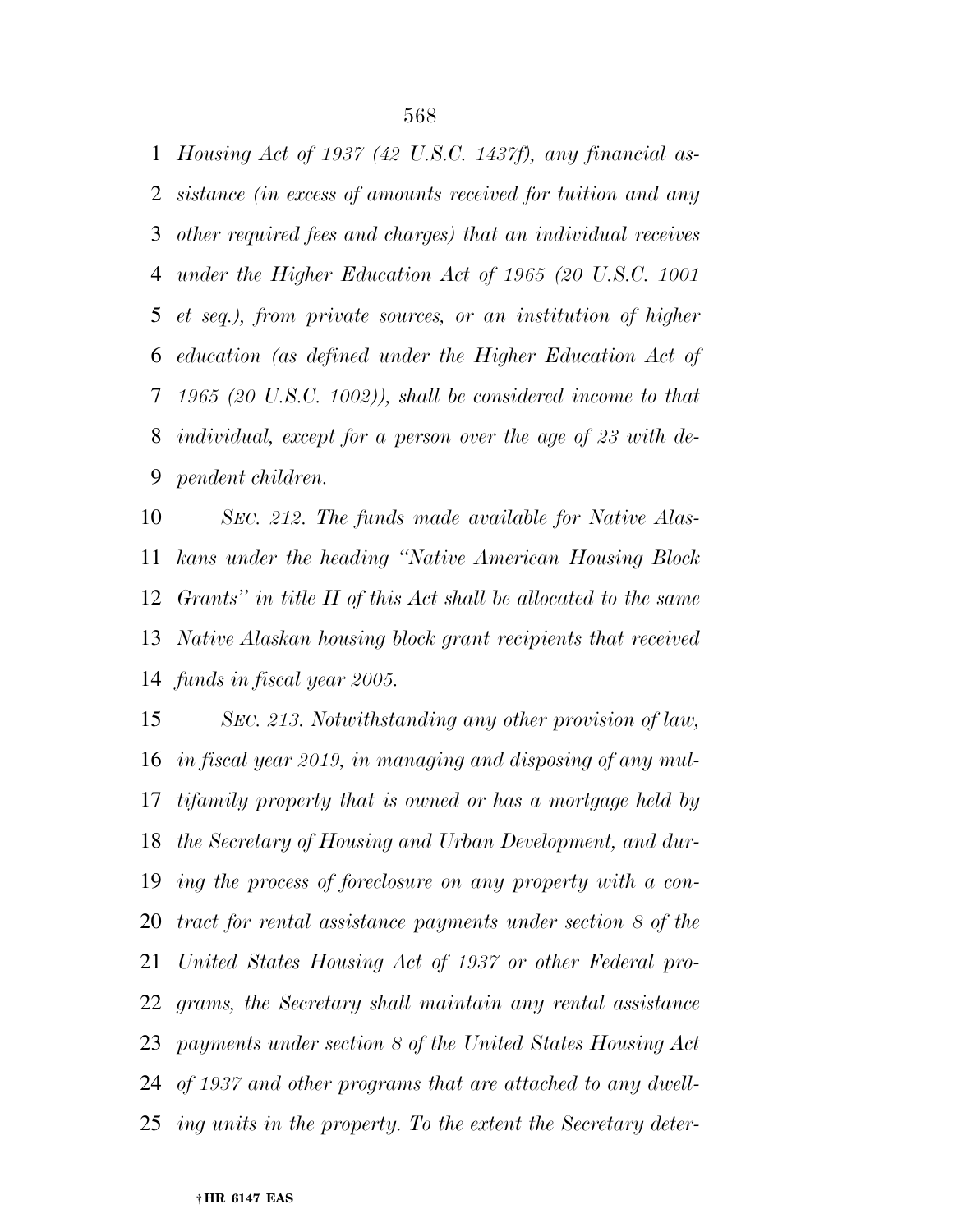*mines, in consultation with the tenants and the local gov- ernment, that such a multifamily property owned or held by the Secretary is not feasible for continued rental assist- ance payments under such section 8 or other programs, based on consideration of (1) the costs of rehabilitating and operating the property and all available Federal, State, and local resources, including rent adjustments under section 524 of the Multifamily Assisted Housing Reform and Af- fordability Act of 1997 (''MAHRAA'') and (2) environ- mental conditions that cannot be remedied in a cost-effec- tive fashion, the Secretary may, in consultation with the tenants of that property, contract for project-based rental assistance payments with an owner or owners of other exist- ing housing properties, or provide other rental assistance. The Secretary shall also take appropriate steps to ensure that project-based contracts remain in effect prior to fore- closure, subject to the exercise of contractual abatement rem- edies to assist relocation of tenants for imminent major threats to health and safety after written notice to and in- formed consent of the affected tenants and use of other avail- able remedies, such as partial abatements or receivership. After disposition of any multifamily property described under this section, the contract and allowable rent levels on such properties shall be subject to the requirements under section 524 of MAHRAA.* 

#### † **HR 6147 EAS**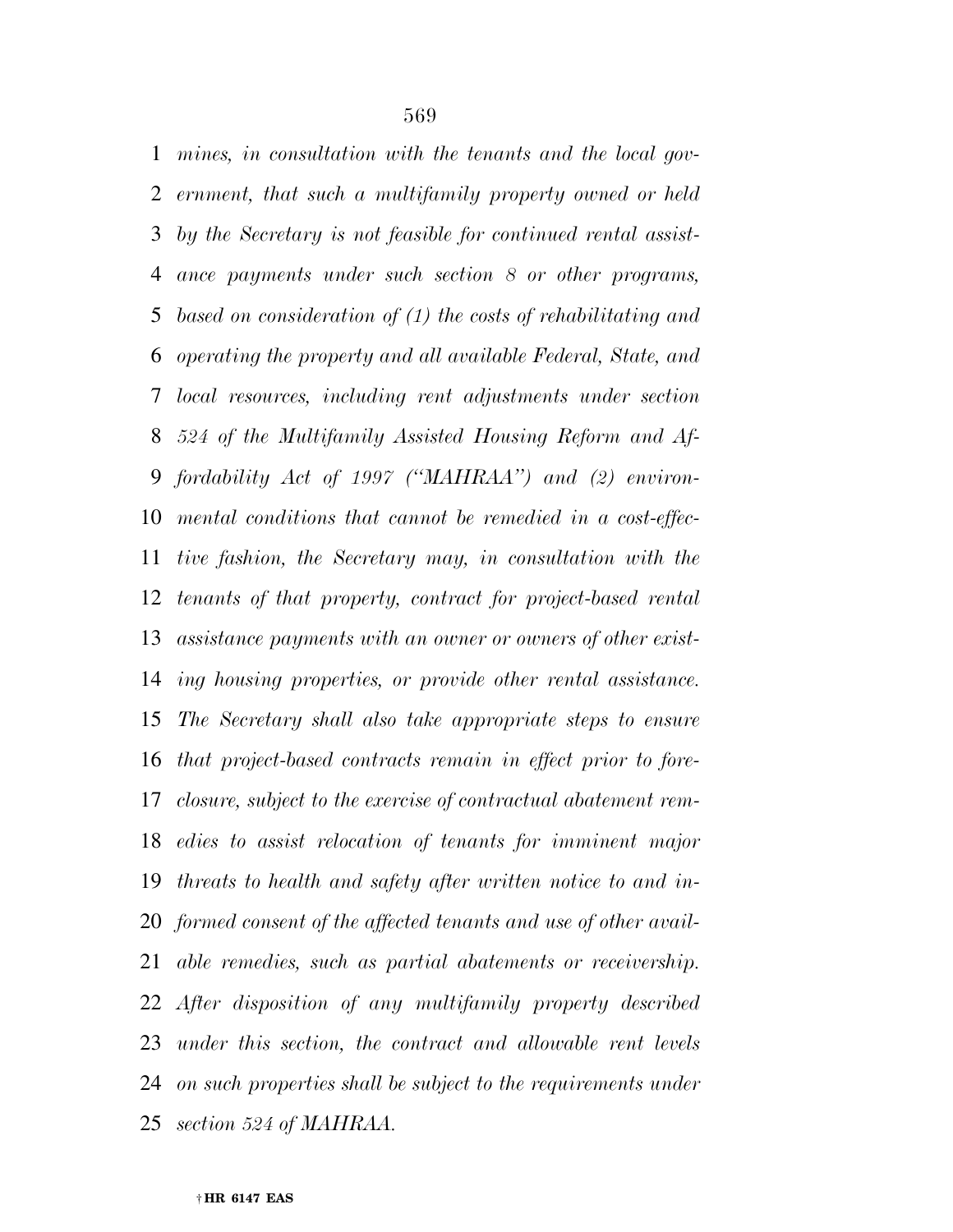*SEC. 214. The commitment authority funded by fees as provided under the heading ''Community Development Loan Guarantees Program Account'' may be used to guar- antee, or make commitments to guarantee, notes, or other obligations issued by any State on behalf of non-entitlement communities in the State in accordance with the require- ments of section 108 of the Housing and Community Devel- opment Act of 1974: Provided, That any State receiving such a guarantee or commitment shall distribute all funds subject to such guarantee to the units of general local gov- ernment in non-entitlement areas that received the commit-ment.* 

 *SEC. 215. Public housing agencies that own and oper- ate 400 or fewer public housing units may elect to be exempt from any asset management requirement imposed by the Secretary of Housing and Urban Development in connec- tion with the operating fund rule: Provided, That an agency seeking a discontinuance of a reduction of subsidy under the operating fund formula shall not be exempt from asset management requirements.* 

 *SEC. 216. With respect to the use of amounts provided in this Act and in future Acts for the operation, capital improvement and management of public housing as author- ized by sections 9(d) and 9(e) of the United States Housing Act of 1937 (42 U.S.C. 1437g(d) and (e)), the Secretary*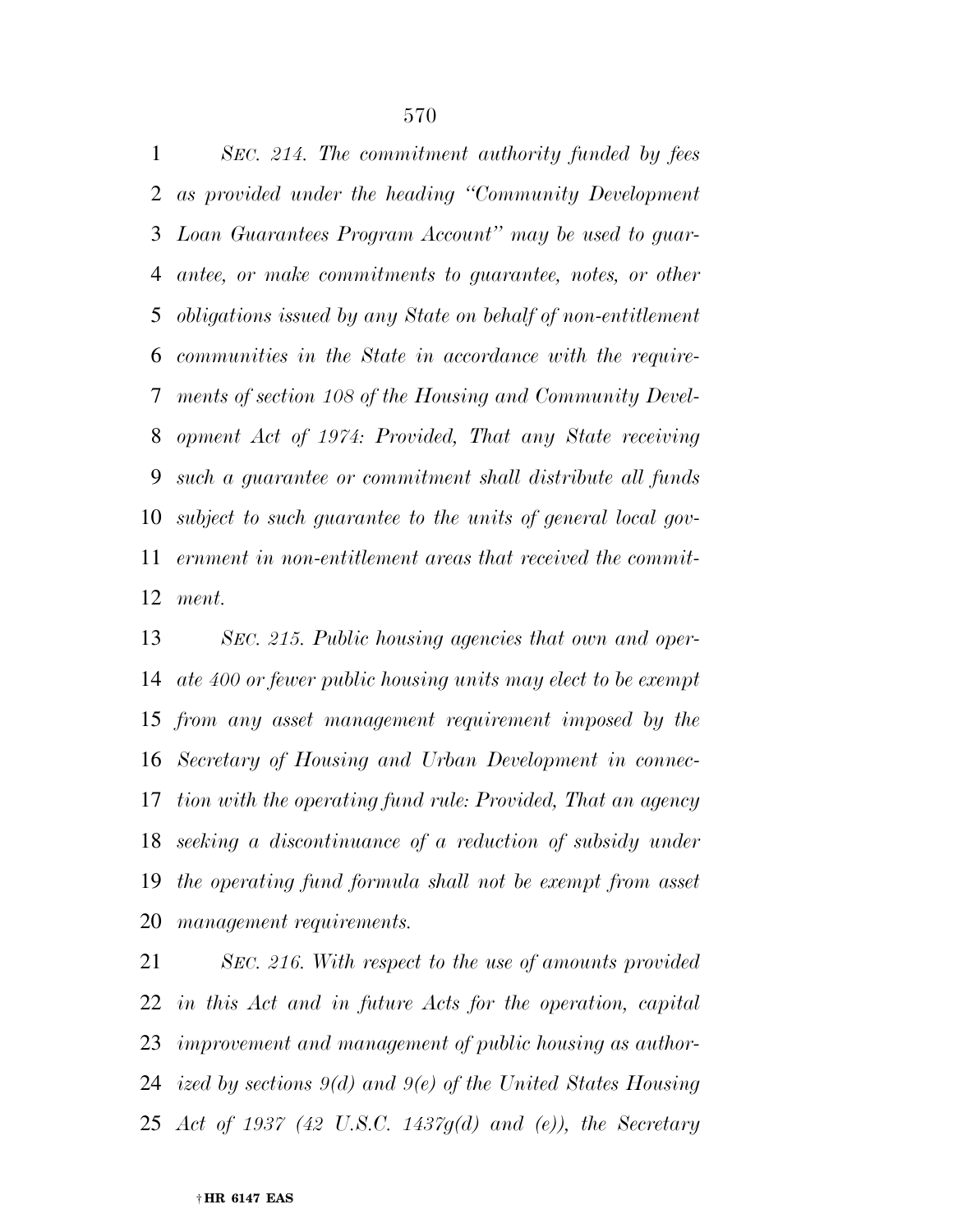*shall not impose any requirement or guideline relating to asset management that restricts or limits in any way the use of capital funds for central office costs pursuant to sec- tion 9(g)(1) or 9(g)(2) of the United States Housing Act of 1937 (42 U.S.C. 1437g(g)(1), (2)): Provided, That a pub- lic housing agency may not use capital funds authorized under section 9(d) for activities that are eligible under sec- tion 9(e) for assistance with amounts from the operating fund in excess of the amounts permitted under section*   $9(q)(1)$  or  $9(q)(2)$ .

 *SEC. 217. No official or employee of the Department of Housing and Urban Development shall be designated as an allotment holder unless the Office of the Chief Financial Officer has determined that such allotment holder has im- plemented an adequate system of funds control and has re- ceived training in funds control procedures and directives. The Chief Financial Officer shall ensure that there is a trained allotment holder for each HUD appropriation under the accounts ''Executive Offices'' and ''Administra- tive Support Offices,'' as well as each account receiving ap- propriations under the general heading ''Program Office Salaries and Expenses'', ''Government National Mortgage Association—Guarantees of Mortgage-Backed Securities Loan Guarantee Program Account'', and ''Office of Inspec-*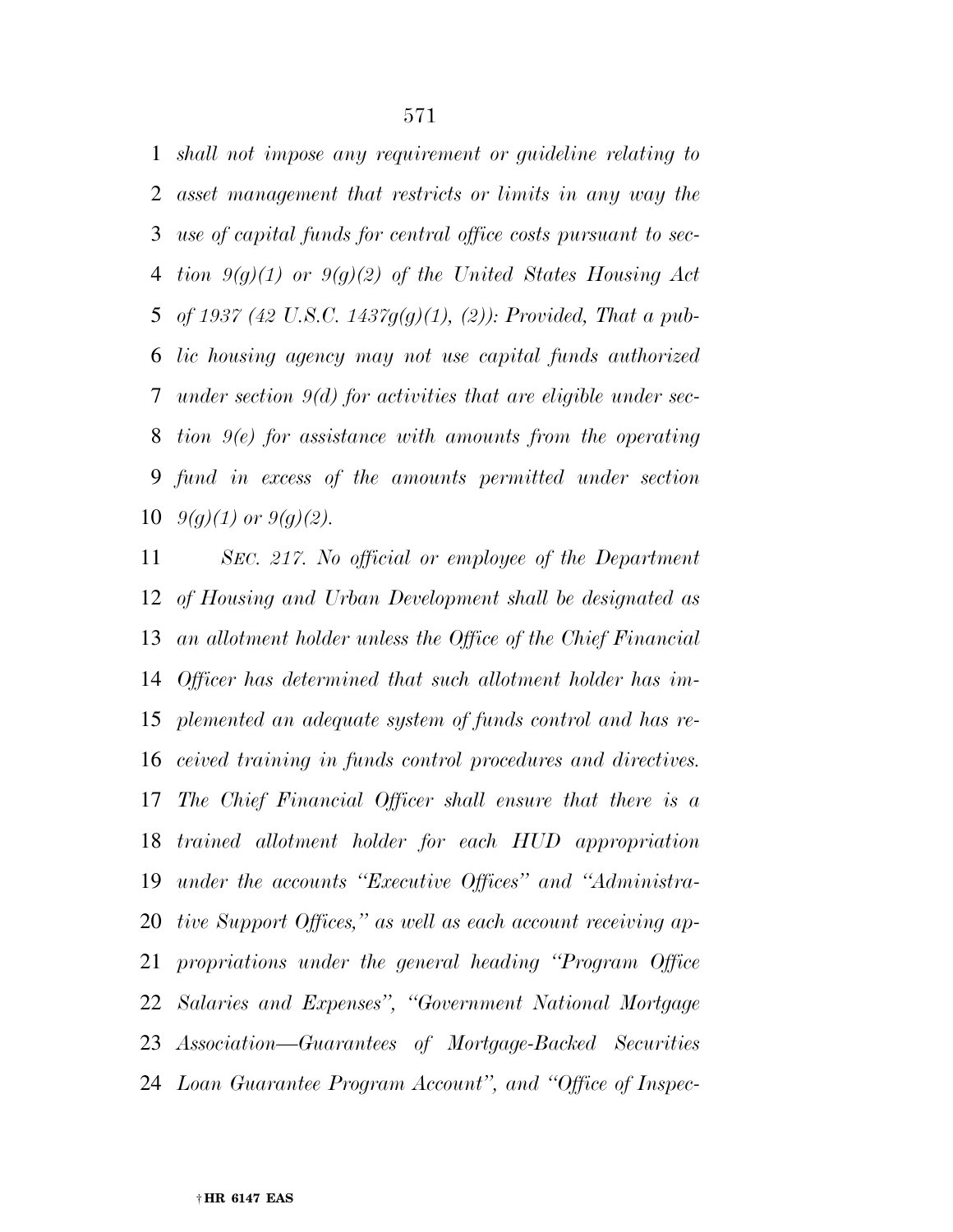*tor General'' within the Department of Housing and Urban Development.* 

 *SEC. 218. The Secretary of the Department of Housing and Urban Development shall, for fiscal year 2019, notify the public through the Federal Register and other means, as determined appropriate, of the issuance of a notice of the availability of assistance or notice of funding avail- ability (NOFA) for any program or discretionary fund ad- ministered by the Secretary that is to be competitively awarded. Notwithstanding any other provision of law, for fiscal year 2019, the Secretary may make the NOFA avail- able only on the Internet at the appropriate Government web site or through other electronic media, as determined by the Secretary.* 

 *SEC. 219. Payment of attorney fees in program-related litigation shall be paid from the individual program office and Office of General Counsel salaries and expenses appro- priations. The annual budget submission for the program offices and the Office of General Counsel shall include any such projected litigation costs for attorney fees as a separate line item request. No funds provided in this title may be used to pay any such litigation costs for attorney fees until the Department submits for review a spending plan for such costs to the House and Senate Committees on Appropria-tions.*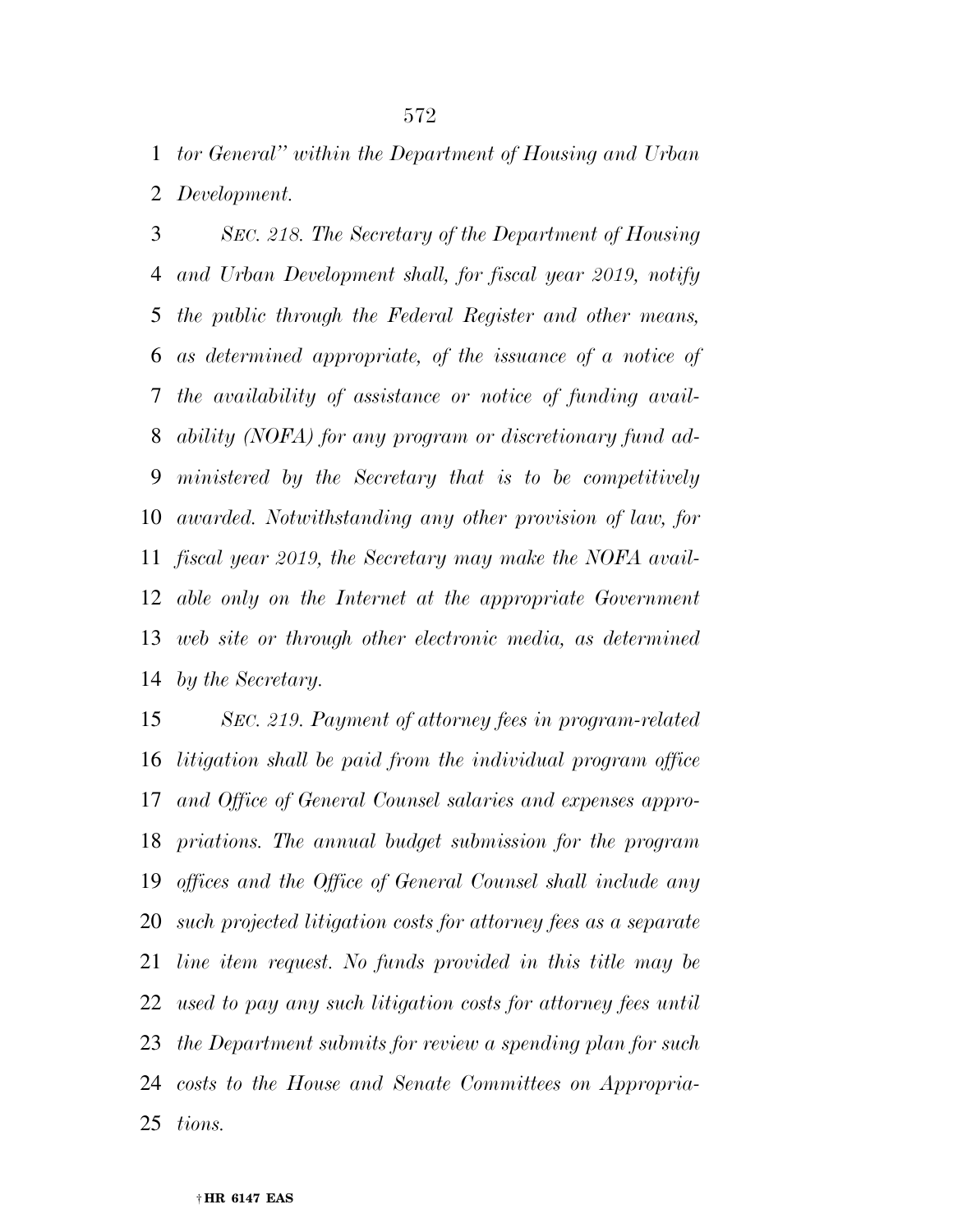*SEC. 220. The Secretary is authorized to transfer up to 10 percent or \$5,000,000, whichever is less, of funds ap- propriated for any office under the heading ''Administra- tive Support Offices'' or for any account under the general heading ''Program Office Salaries and Expenses'' to any other such office or account: Provided, That no appropria- tion for any such office or account shall be increased or decreased by more than 10 percent or \$5,000,000, whichever is less, without prior written approval of the House and Senate Committees on Appropriations: Provided further, That the Secretary shall provide notification to such Com- mittees three business days in advance of any such transfers under this section up to 10 percent or \$5,000,000, whichever is less.* 

 *SEC. 221. (a) Any entity receiving housing assistance payments shall maintain decent, safe, and sanitary condi- tions, as determined by the Secretary of Housing and Urban Development (in this section referred to as the ''Sec- retary''), and comply with any standards under applicable State or local laws, rules, ordinances, or regulations relat- ing to the physical condition of any property covered under a housing assistance payment contract.* 

 *(b) The Secretary shall take action under subsection (c) when a multifamily housing project with a section 8 contract or contract for similar project-based assistance—*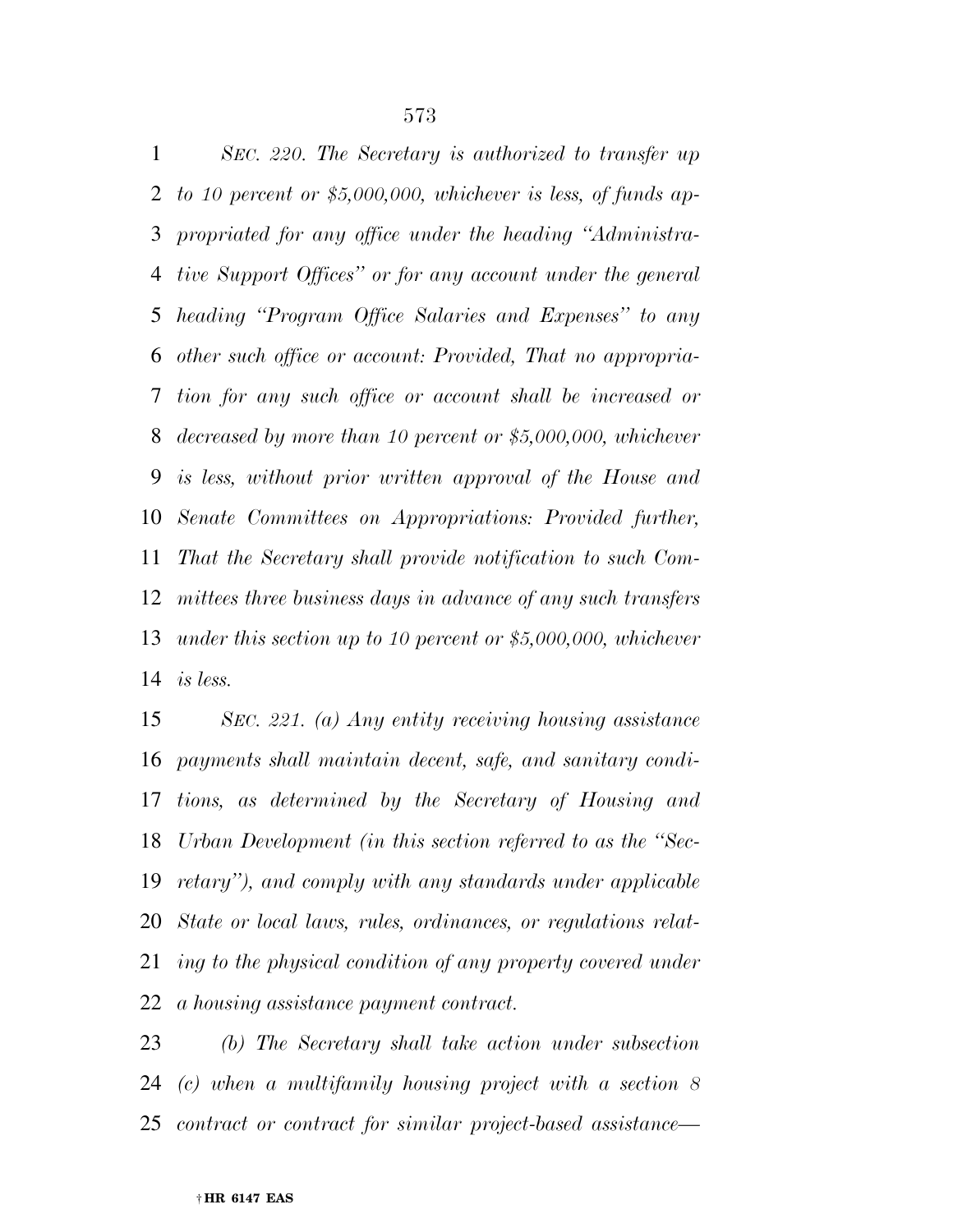| $\mathbf{1}$ |                                          |  |  | (1) receives a Uniform Physical Condition          |
|--------------|------------------------------------------|--|--|----------------------------------------------------|
| 2            | Standards (UPCS) score of 60 or less; or |  |  |                                                    |
| 3            |                                          |  |  | $(2)$ fails to certify in writing to the Secretary |

 *within 3 days that all Exigent Health and Safety de- ficiencies identified by the inspector at the project have been corrected.* 

 *Such requirements shall apply to insured and noninsured projects with assistance attached to the units under section 8 of the United States Housing Act of 1937 (42 U.S.C. 1437f), but do not apply to such units assisted under section 8(o)(13) (42 U.S.C. 1437f(o)(13)) or to public housing units assisted with capital or operating funds under section 9 of the United States Housing Act of 1937 (42 U.S.C. 1437g). (c)(1) Within 15 days of the issuance of the REAC in- spection, the Secretary must provide the owner with a No- tice of Default with a specified timetable, determined by the Secretary, for correcting all deficiencies. The Secretary must also provide a copy of the Notice of Default to the tenants, the local government, any mortgagees, and any* 

 *contract administrator. If the owner's appeal results in a UPCS score of 60 or above, the Secretary may withdraw the Notice of Default.* 

 *(2) At the end of the time period for correcting all defi- ciencies specified in the Notice of Default, if the owner fails to fully correct such deficiencies, the Secretary may—*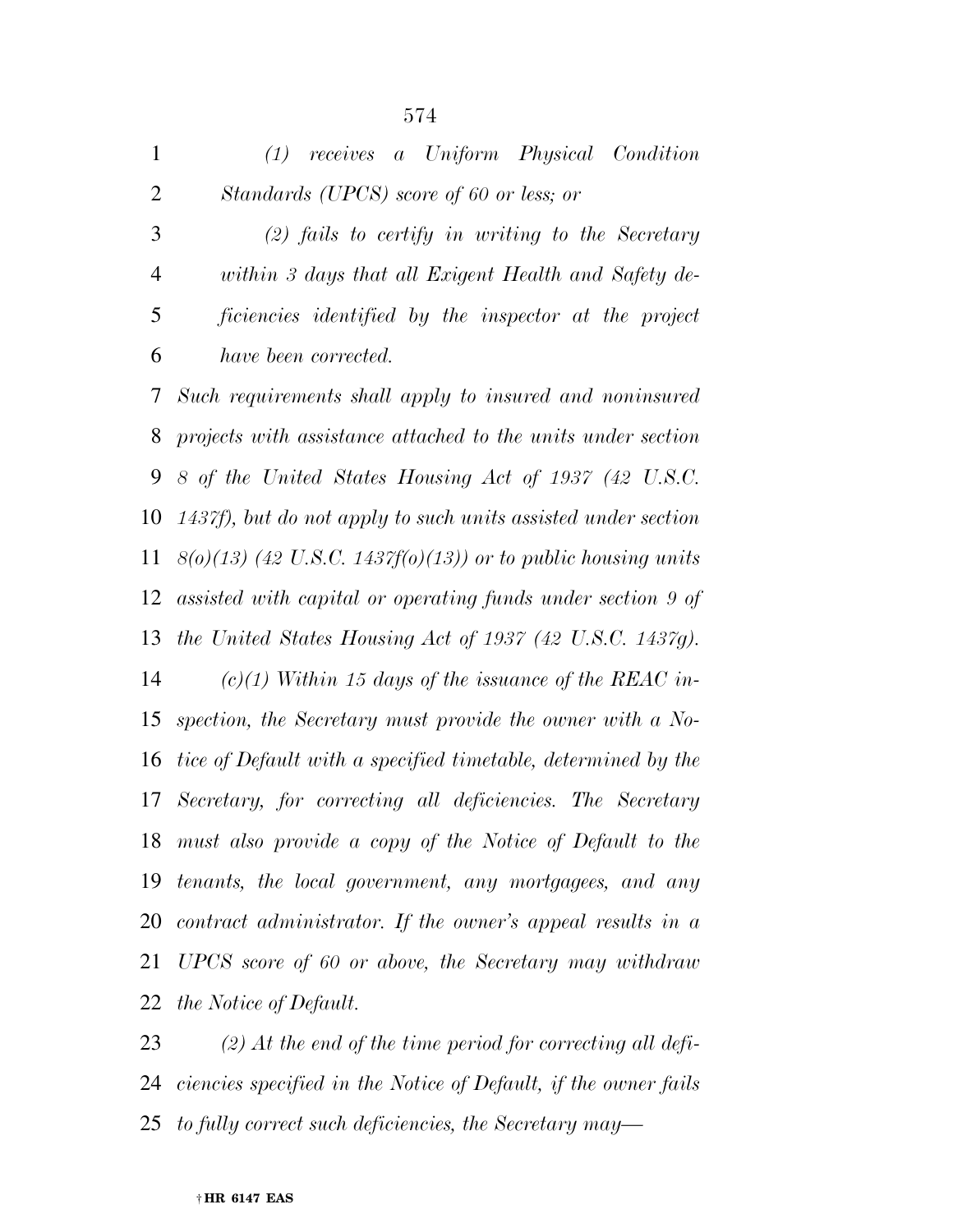| $\mathbf{1}$   | $(A)$ require immediate replacement of project           |
|----------------|----------------------------------------------------------|
| $\overline{2}$ | management with a management agent approved by           |
| 3              | the Secretary;                                           |
| $\overline{4}$ | $(B)$ impose civil money penalties, which shall be       |
| 5              | used solely for the purpose of supporting safe and       |
| 6              | sanitary conditions at applicable properties, as des-    |
| 7              | ignated by the Secretary, with priority given to the     |
| 8              | tenants of the property affected by the penalty;         |
| 9              | $(C)$ abate the section 8 contract, including par-       |
| 10             | tial abatement, as determined by the Secretary, until    |
| 11             | all deficiencies have been corrected;                    |
| 12             | $(D)$ pursue transfer of the project to an owner,        |
| 13             | approved by the Secretary under established proce-       |
| 14             | dures, which will be obligated to promptly make all      |
| 15             | required repairs and to accept renewal of the assist-    |
| 16             | ance contract as long as such renewal is offered;        |
| 17             | $(E)$ transfer the existing section 8 contract to an-    |
| 18             | other project or projects and owner or owners;           |
| 19             | $(F)$ pursue exclusionary sanctions, including           |
| 20             | suspensions or debarments from Federal programs;         |
| 21             | $(G)$ seek judicial appointment of a receiver to         |
| 22             | manage the property and cure all project deficiencies    |
| 23             | or seek a judicial order of specific performance requir- |
| 24             | ing the owner to cure all project deficiencies;          |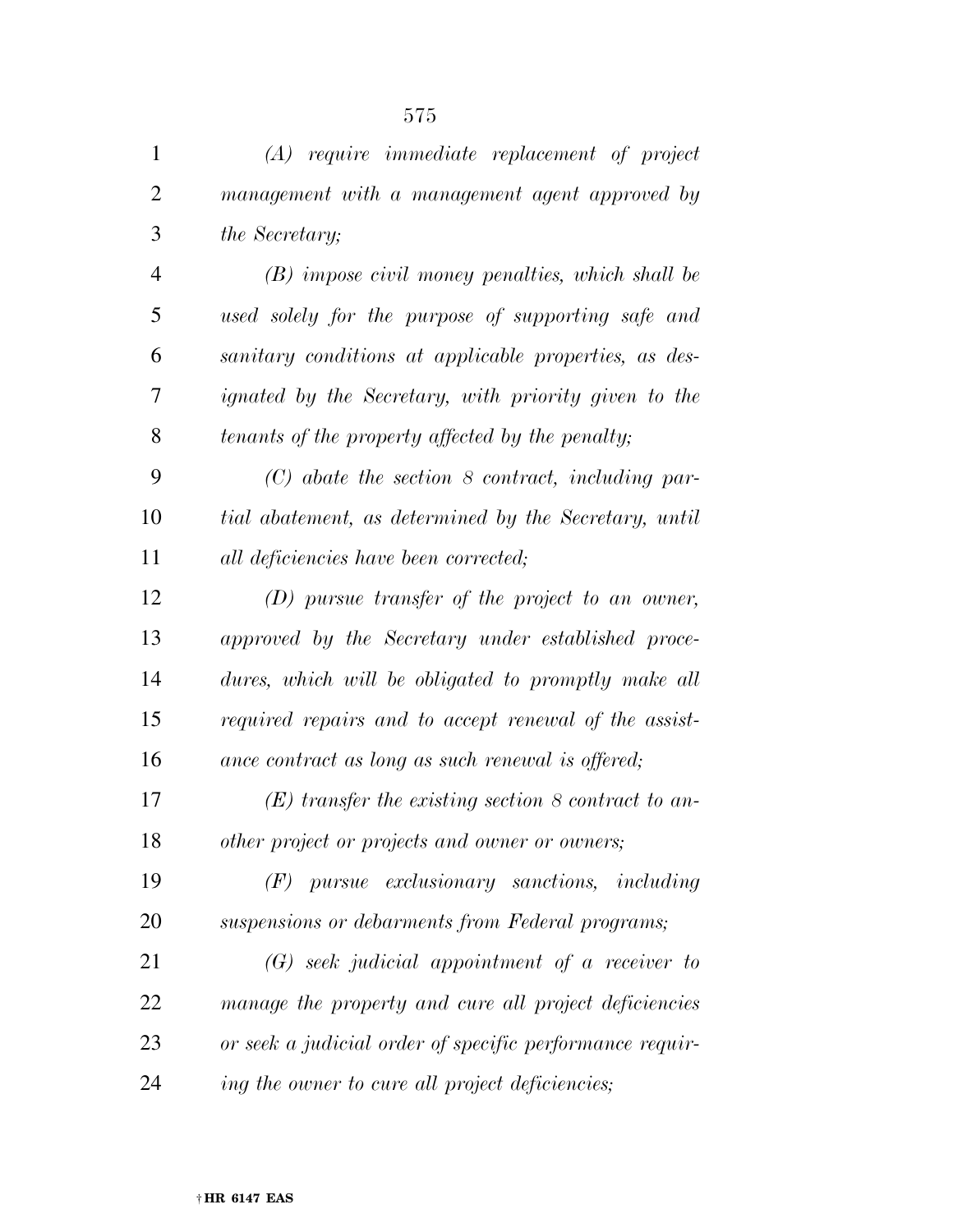*(H) work with the owner, lender, or other related party to stabilize the property in an attempt to pre- serve the property through compliance, transfer of ownership, or an infusion of capital provided by a third-party that requires time to effectuate; or* 

 *(I) take any other regulatory or contractual rem- edies available as deemed necessary and appropriate by the Secretary.* 

 *(d) The Secretary shall also take appropriate steps to ensure that project-based contracts remain in effect, subject to the exercise of contractual abatement remedies to assist relocation of tenants for major threats to health and safety after written notice to the affected tenants. To the extent the Secretary determines, in consultation with the tenants and the local government, that the property is not feasible for continued rental assistance payments under such section 8 or other programs, based on consideration of—* 

 *(1) the costs of rehabilitating and operating the property and all available Federal, State, and local resources, including rent adjustments under section 524 of the Multifamily Assisted Housing Reform and Affordability Act of 1997 (''MAHRAA''); and* 

 *(2) environmental conditions that cannot be remedied in a cost-effective fashion, the Secretary may contract for project-based rental assistance pay-*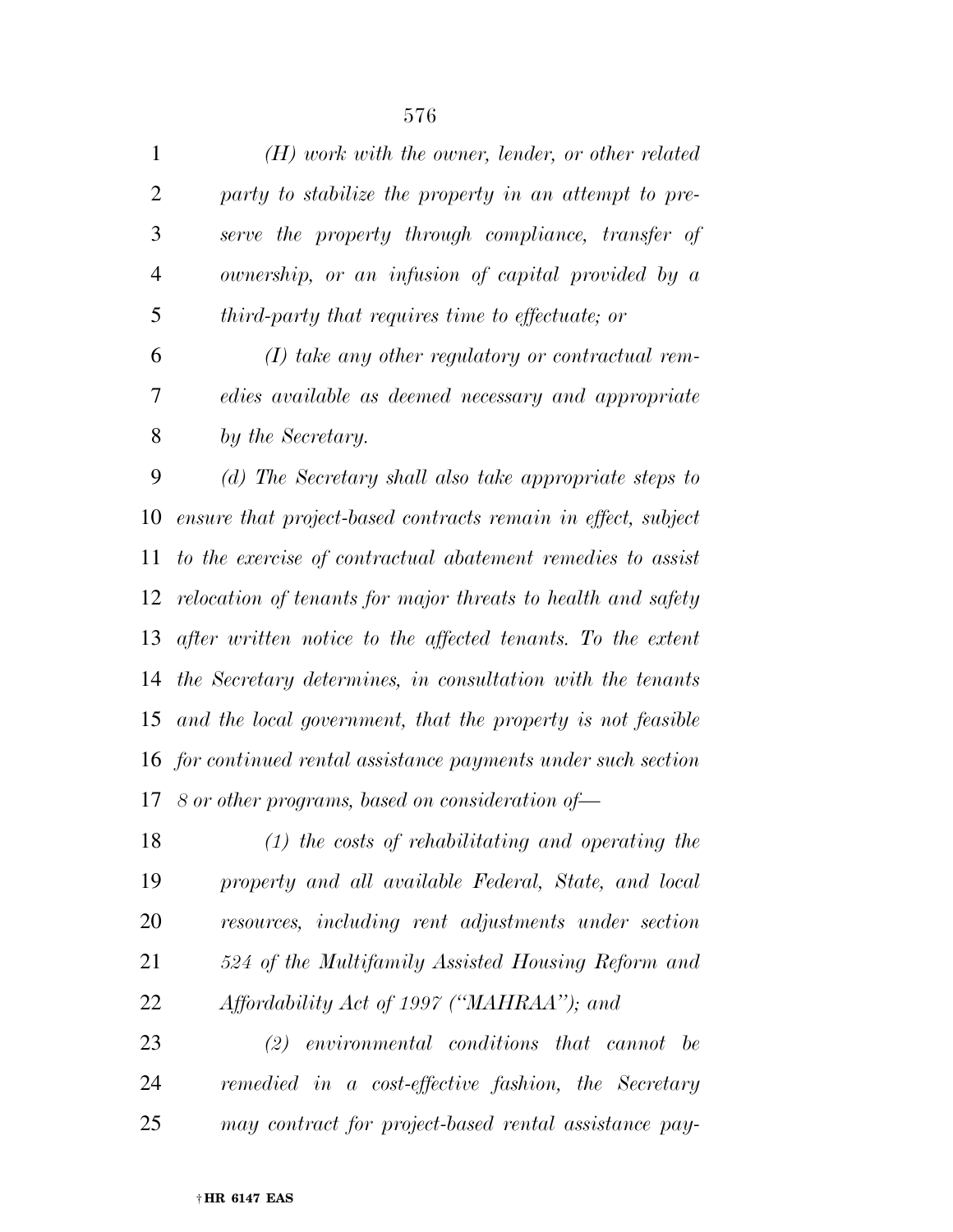| $\overline{2}$ | ing properties, or provide other rental assistance.           |
|----------------|---------------------------------------------------------------|
| 3              | (e) The Secretary shall report quarterly on all prop-         |
| $\overline{4}$ | erties covered by this section that are assessed through the  |
| 5              | Real Estate Assessment Center and have UPCS physical in-      |
| 6              | spection scores of less than 60 or have received an unsatis-  |
| 7              | factory management and occupancy review within the past       |
| 8              | 36 months. The report shall include—                          |
| 9              | $(1)$ the enforcement actions being taken to ad-              |
| 10             | dress such conditions, including imposition of civil          |
| 11             | money penalties and termination of subsidies, and             |
| 12             | <i>identify properties that have such conditions multiple</i> |
| 13             | times;                                                        |
| 14             | $(2)$ actions that the Department of Housing and              |
| 15             | Urban Development is taking to protect tenants of             |
| 16             | such identified properties; and                               |
| 17             | any administrative or legislative<br>(3)<br>rec-              |
| 18             | ommendations to further improve the living condi-             |
| 19             | tions at properties covered under a housing assistance        |
| 20             | payment contract.                                             |
| 21             | This report shall be due to the Senate and House Commit-      |
| 22             | tees on Appropriations no later than 30 days after the en-    |
| 23             | actment of this Act, and on the first business day of each    |
| 24             | Federal fiscal year quarter thereafter while this section re- |
| 25             | mains in effect.                                              |

*ments with an owner or owners of other existing hous-*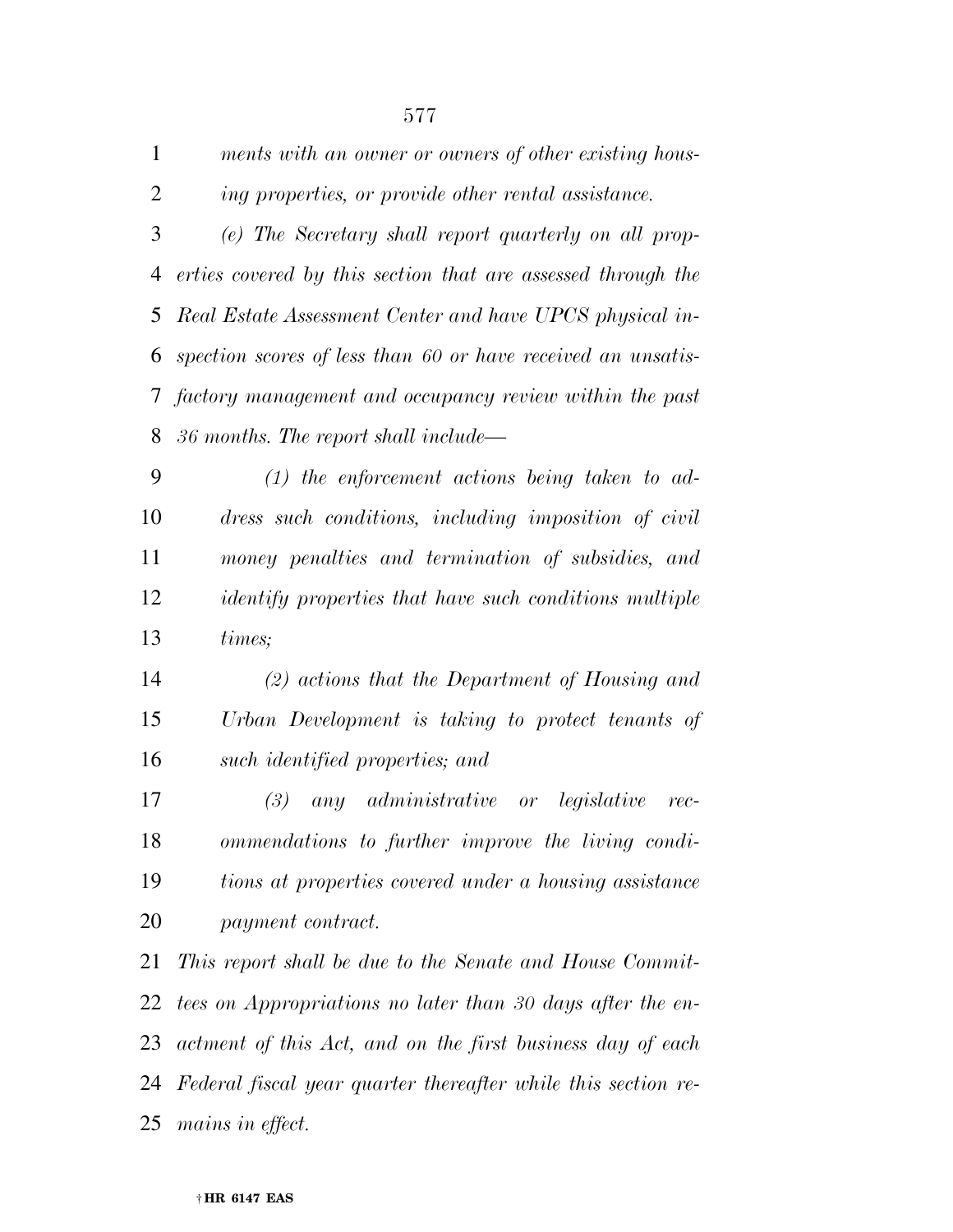*SEC. 222. None of the funds made available by this Act, or any other Act, for purposes authorized under section 8 (only with respect to the tenant-based rental assistance program) and section 9 of the United States Housing Act of 1937 (42 U.S.C. 1437 et seq.), may be used by any public housing agency for any amount of salary, including bo- nuses, for the chief executive officer of which, or any other official or employee of which, that exceeds the annual rate of basic pay payable for a position at level IV of the Execu- tive Schedule at any time during any public housing agen-cy fiscal year 2019.* 

 *SEC. 223. None of the funds in this Act provided to the Department of Housing and Urban Development may be used to make a grant award unless the Secretary notifies the House and Senate Committees on Appropriations not less than 3 full business days before any project, State, lo- cality, housing authority, tribe, nonprofit organization, or other entity selected to receive a grant award is announced by the Department or its offices.* 

 *SEC. 224. None of the funds made available by this Act may be used to require or enforce the Physical Needs Assessment (PNA).* 

 *SEC. 225. None of the funds made available in this Act shall be used by the Federal Housing Administration, the Government National Mortgage Administration, or the*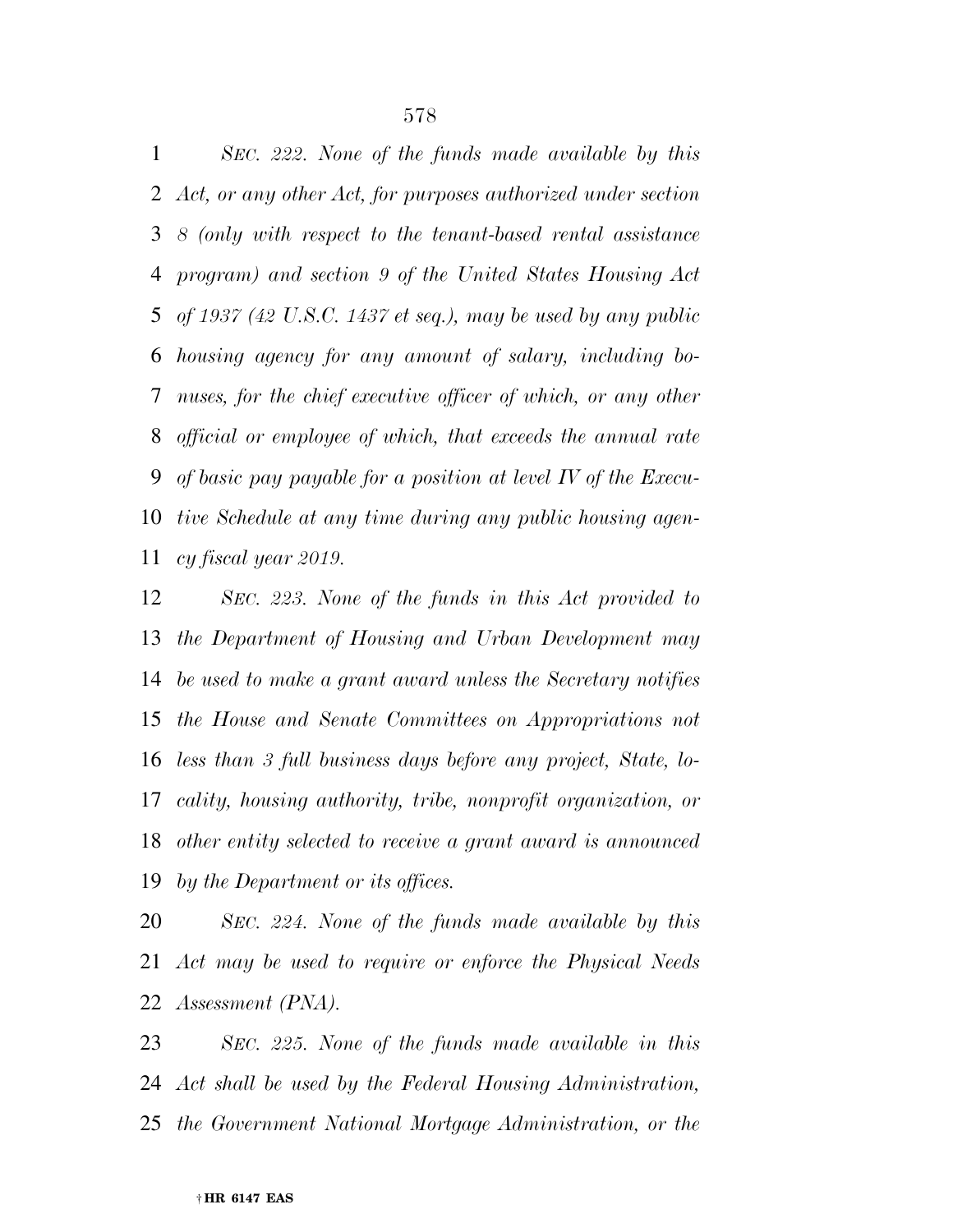*Department of Housing and Urban Development to insure, securitize, or establish a Federal guarantee of any mortgage or mortgage backed security that refinances or otherwise re- places a mortgage that has been subject to eminent domain condemnation or seizure, by a State, municipality, or any other political subdivision of a State.* 

 *SEC. 226. None of the funds made available by this Act may be used to terminate the status of a unit of general local government as a metropolitan city (as defined in sec- tion 102 of the Housing and Community Development Act of 1974 (42 U.S.C. 5302)) with respect to grants under sec-tion 106 of such Act (42 U.S.C. 5306).* 

 *SEC. 227. Amounts made available under this Act which are either appropriated, allocated, advanced on a re- imbursable basis, or transferred to the Office of Policy De- velopment and Research in the Department of Housing and Urban Development and functions thereof, for research, evaluation, or statistical purposes, and which are unex- pended at the time of completion of a contract, grant, or cooperative agreement, may be deobligated and shall imme- diately become available and may be reobligated in that fis- cal year or the subsequent fiscal year for the research, eval- uation, or statistical purposes for which the amounts are made available to that Office subject to reprogramming re-quirements in section 405 of this Act.*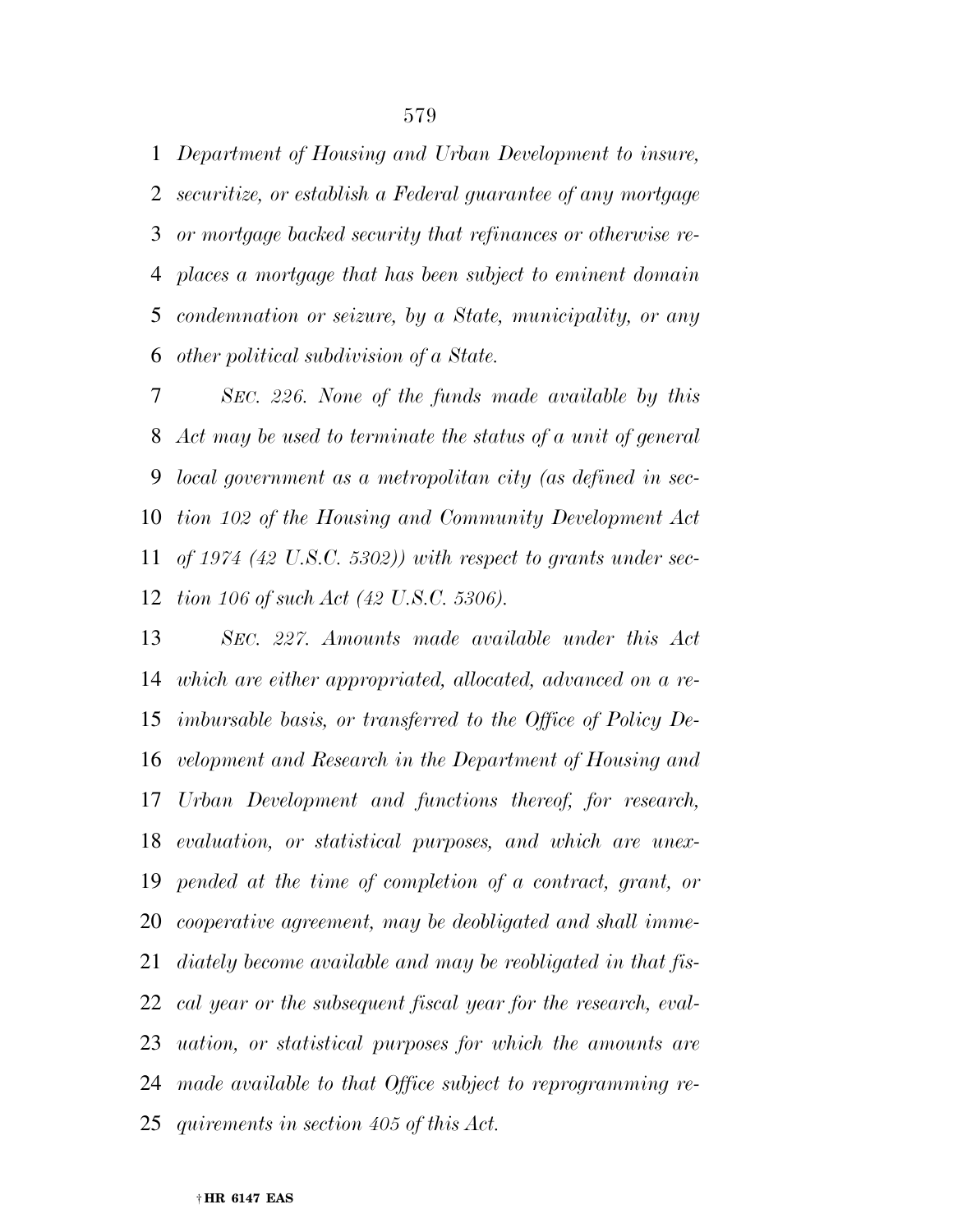*SEC. 228. None of the funds provided in this Act or any other act may be used for awards, including perform- ance, special act, or spot, for any employee of the Depart- ment of Housing and Urban Development who has been subject to administrative discipline in fiscal years 2018 or 2019, including suspension from work.* 

 *SEC. 229. Funds made available in this title under the heading ''Homeless Assistance Grants'' may be used by the Secretary to participate in Performance Partnership Pilots authorized under section 526 of division H of Public Law 113–76, section 524 of division G of Public Law 113– 235, section 525 of division H of Public Law 114–113, and such authorities as are enacted for Performance Partnership Pilots in an appropriations Act for fiscal year 2019: Pro- vided, That such participation shall be limited to no more than 10 continuums of care and housing activities to im-prove outcomes for disconnected youth.* 

 *SEC. 230. With respect to grant amounts awarded under the heading ''Homeless Assistance Grants'' for fiscal years 2015, 2016, 2017, 2018 and 2019 for the continuum of care (CoC) program as authorized under subtitle C of title IV of the McKinney-Vento Homeless Assistance Act, costs paid by program income of grant recipients may count toward meeting the recipient's matching require-*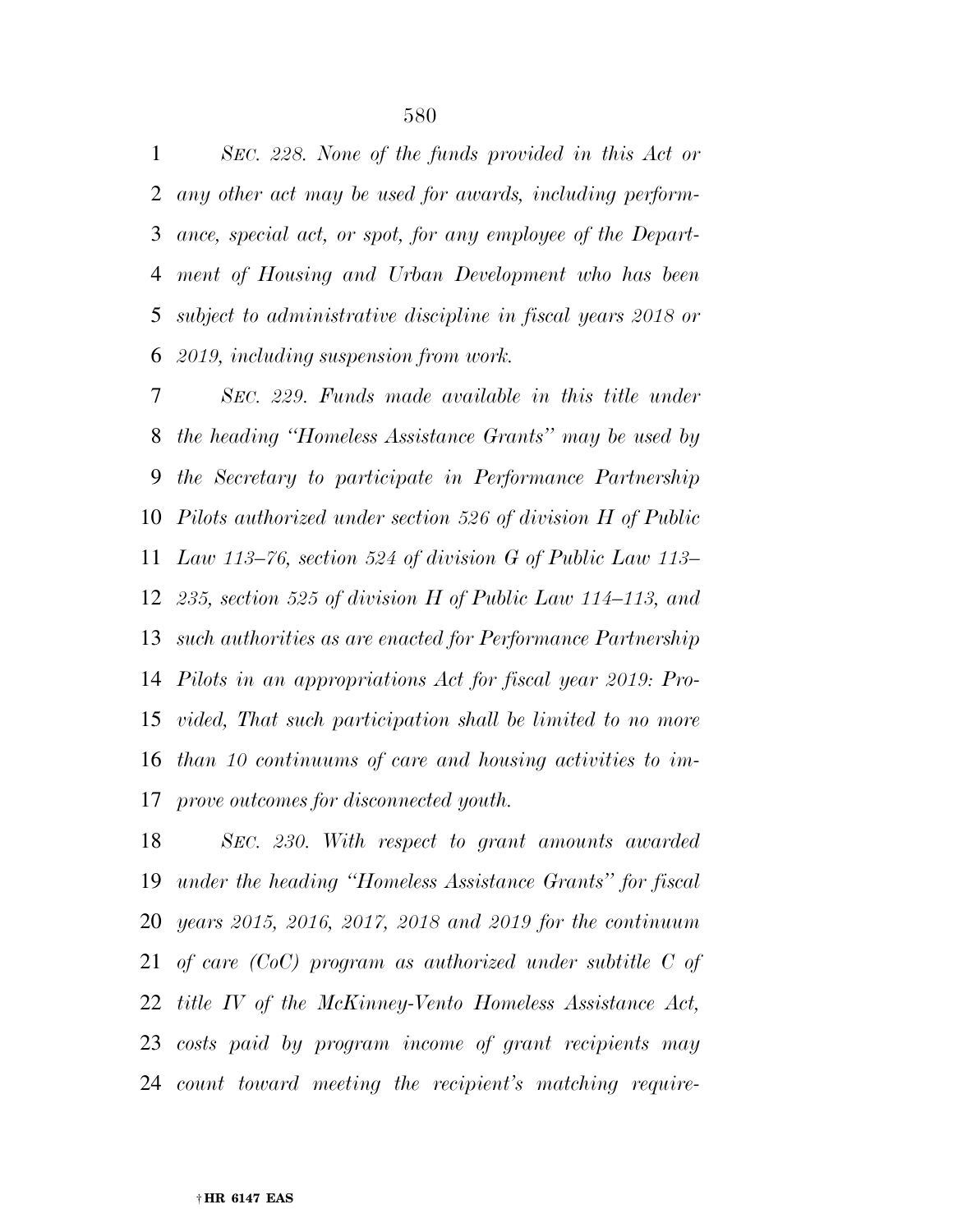*ments, provided the costs are eligible CoC costs that supple-ment the recipient's CoC program.* 

 *SEC. 231. (a) From amounts made available under this title under the heading ''Homeless Assistance Grants'', the Secretary may award 1-year transition grants to recipi- ents of funds for activities under subtitle C of the McKin- ney-Vento Homeless Assistance Act (42 U.S.C. 11381 et seq.) to transition from one Continuum of Care program component to another.* 

 *(b) No more than 50 percent of each transition grant may be used for costs of eligible activities of the program component originally funded.* 

 *(c) Transition grants made under this section are eli- gible for renewal in subsequent fiscal years for the eligible activities of the new program component.* 

 *(d) In order to be eligible to receive a transition grant, the funding recipient must have the consent of the Con- tinuum of Care and meet standards determined by the Sec-retary.* 

 *SEC. 232. None of the funds made available by this Act may be used by the Department of Housing and Urban Development to direct a grantee to undertake specific changes to existing zoning laws as part of carrying out the final rule entitled ''Affirmatively Furthering Fair Hous-ing'' (80 Fed. Reg. 42272 (July 16, 2015)) or the notice*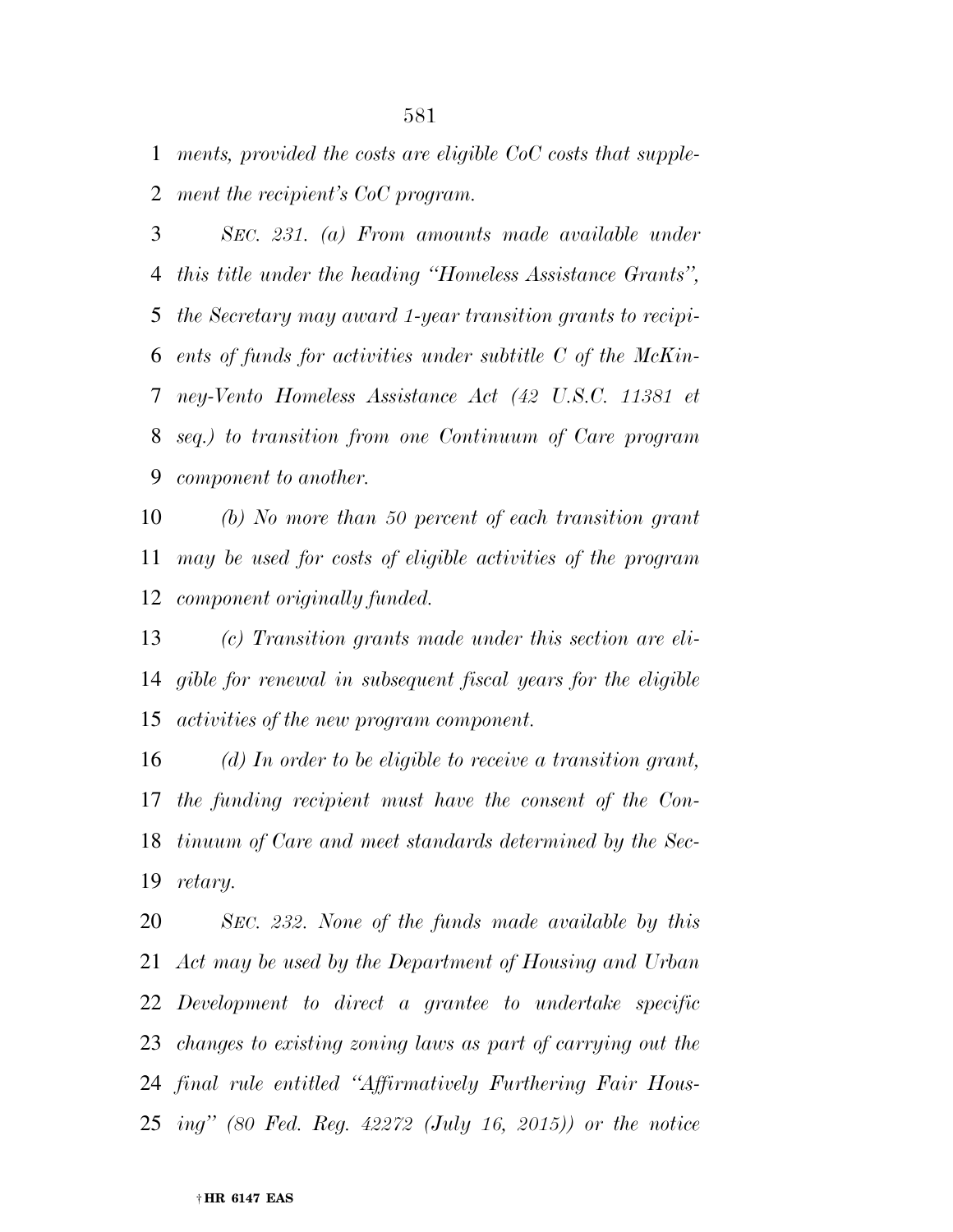*entitled ''Affirmatively Furthering Fair Housing Assess-ment Tool'' (79 Fed. Reg. 57949 (September 26, 2014)).* 

 *SEC. 233. Section 218(g) of the Cranston-Gonzalez Na- tional Affordable Housing Act (42 U.S.C. 12748(g)) shall not apply with respect to the right of a jurisdiction to draw funds from its HOME Investment Trust Fund that other- wise expired or would expire in 2016, 2017, 2018, 2019, 2020 or 2021 under that section.* 

 *SEC. 234. The Promise Zone designations and Promise Zone Designation Agreements entered into pursuant to such designations, made by the Secretary of Housing and Urban Development in prior fiscal years, shall remain in effect in accordance with the terms and conditions of such agree-ments.* 

 *SEC. 235. The Secretary shall initiate a comprehensive review of existing public housing and tenant-based rental assistance regulations and related notices and other guid- ance documents to identify opportunities to streamline the administration of such programs while also ensuring com- pliance with Federal financial and internal control require- ments. The Secretary shall establish a regulatory advisory committee, composed of program and research experts from the Department, a fair representation of public housing agencies, and independent subject matter experts in housing policy, property management, and Federal grant manage-*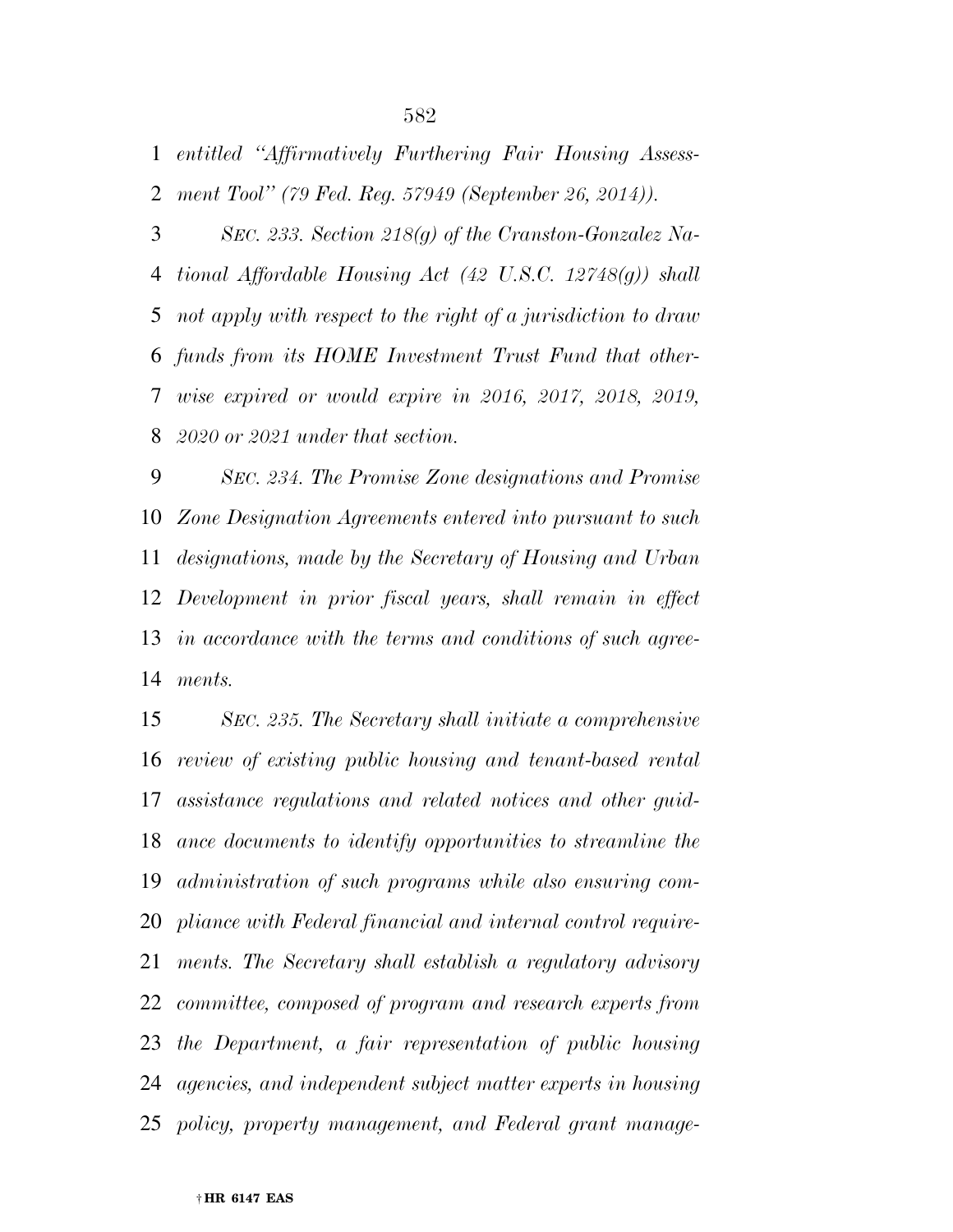*ment, which shall advise the Secretary with respect to spe- cific policy proposals to reduce administrative burden. The Secretary, in consultation with the advisory committee, shall submit a report on the results of such regulatory re- view to the House and Senate Committees on Appropria- tions no later than one year after the date of enactment of this Act.* 

 *SEC. 236. None of the funds made available by this Act may be used to establish and apply a ranking factor in the selection and award of any funds made available and requiring competitive selection under this Act, includ- ing preference or bonus points or other incentives for par-ticipation in or coordination with EnVision Centers.* 

 *SEC. 237. (a) The Secretary of Housing and Urban Development shall continue to engage in efforts authorized by the Violence Against Women Reauthorization Act of 2013 (Public Law 113–4; 127 Stat. 54) to ensure that sur- vivors of domestic violence and sexual assault are not un- lawfully evicted or denied housing by certain landlords based on their experience as survivors.* 

 *(b) Not later than 180 days after the date of enactment of this Act, the Secretary of Housing and Urban Develop- ment shall submit to Congress a report on the efforts de-scribed in subsection (a).*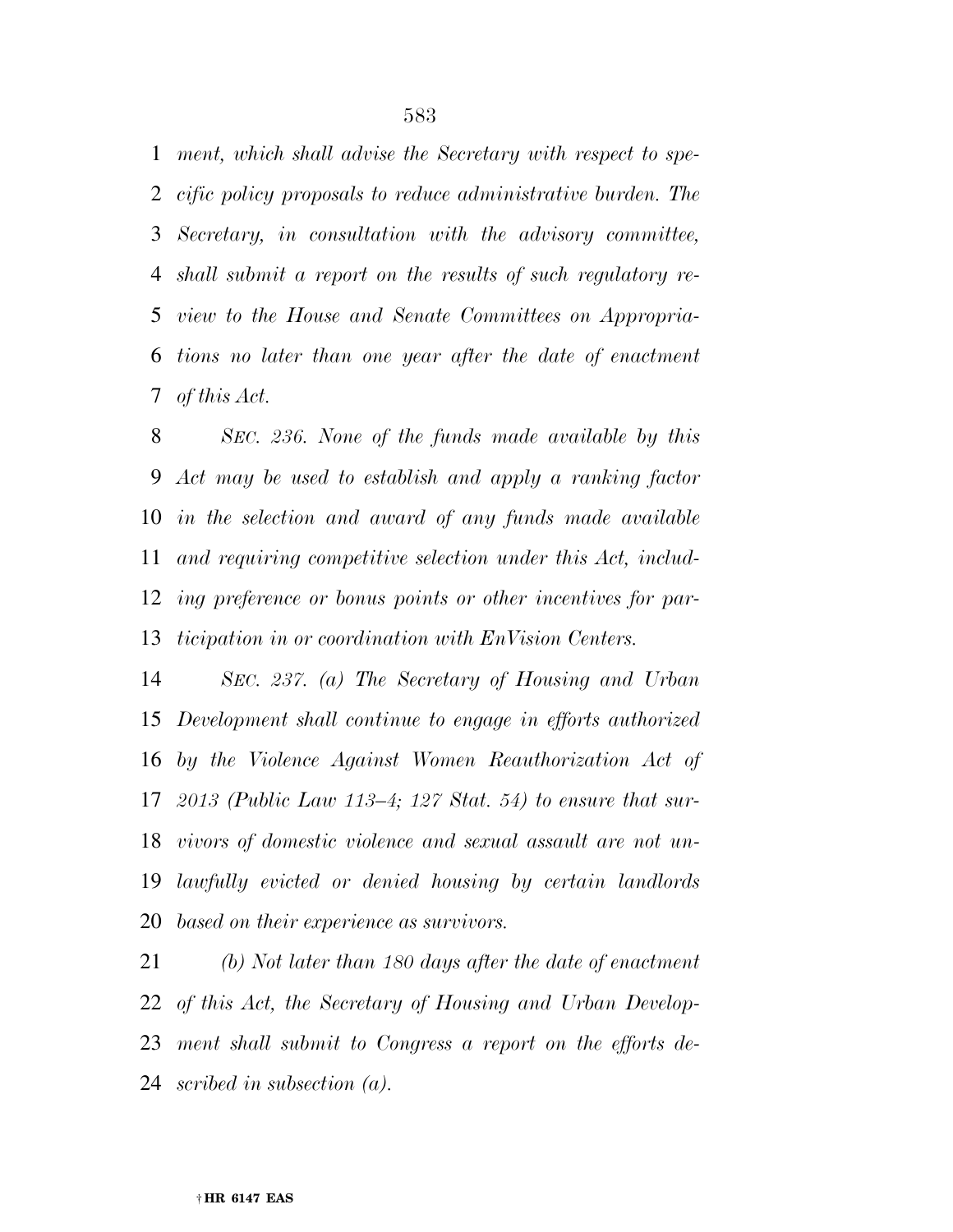| 1              | SEC. 238. None of the funds made available under this      |
|----------------|------------------------------------------------------------|
| 2              | Act may be used to provide housing assistance benefits for |
| 3              | an individual who is convicted of $-$                      |
| $\overline{4}$ | $(1)$ aggravated sexual abuse under section 2241           |
| 5              | of title 18, United States Code;                           |
| 6              | $(2)$ murder under section 1111 of title 18, United        |
| 7              | States Code; or                                            |
| 8              | $(3)$ any other Federal or State offense involv-           |
| 9              | $ing-$                                                     |
| 10             | $(A)$ severe forms of trafficking in persons or            |
| 11             | sex trafficking, as those terms are defined in             |
| 12             | paragraphs $(9)$ and $(10)$ , respectively, of section     |
| 13             | 103 of the Trafficking Victims Protection Act of           |
| 14             | 2000 (22 U.S.C. 7102); or                                  |
| 15             | $(B)$ child pornography, as defined in section             |
| 16             | 2256 of title 18, United States Code.                      |
| 17             | This title may be cited as the "Department of Housing"     |
| 18             | and Urban Development Appropriations Act, 2019".           |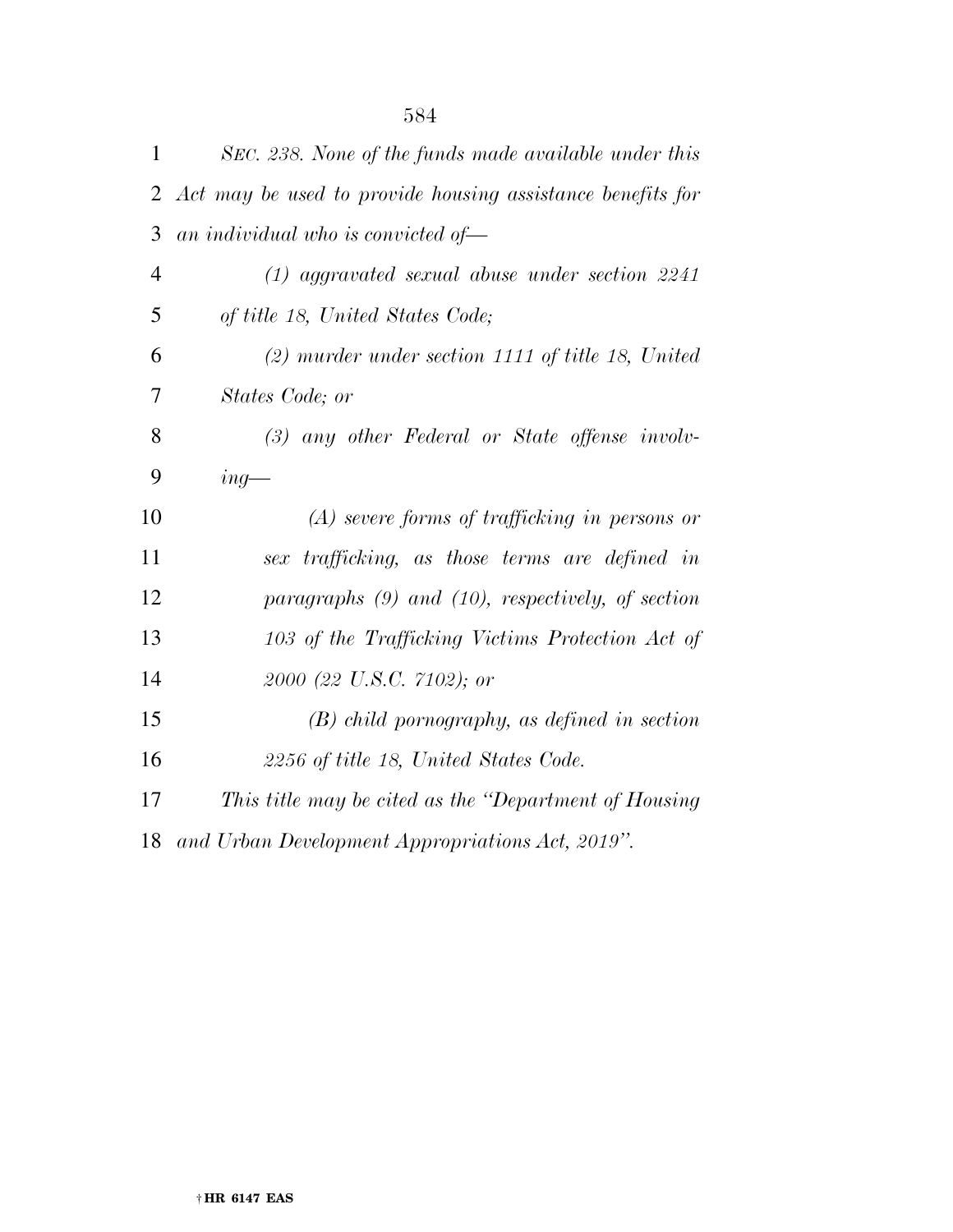|                | 585                                                              |
|----------------|------------------------------------------------------------------|
| 1              | TITLE III                                                        |
| $\overline{2}$ | <b>RELATED AGENCIES</b>                                          |
| 3              | <b>ACCESS BOARD</b>                                              |
| $\overline{4}$ | <b>SALARIES AND EXPENSES</b>                                     |
| 5              | For expenses necessary for the Access Board, as author-          |
| 6              | ized by section 502 of the Rehabilitation Act of 1973, as        |
| 7              | amended, \$8,400,000: Provided, That, notwithstanding any        |
| 8              | other provision of law, there may be credited to this appro-     |
| 9              | priation funds received for publications and training ex-        |
| 10             | penses.                                                          |
|                |                                                                  |
| 11             | <b>FEDERAL MARITIME COMMISSION</b>                               |
| 12             | <b>SALARIES AND EXPENSES</b>                                     |
| 13             | For necessary expenses of the Federal Maritime Com-              |
| 14             | mission as authorized by section $201(d)$ of the Merchant        |
| 15             | Marine Act, 1936, as amended (46 U.S.C. 307), including          |
| 16             | services as authorized by 5 U.S.C. 3109; hire of passenger       |
|                | 17 motor vehicles as authorized by 31 U.S.C. 1343(b); and uni-   |
|                | 18 forms or allowances therefore, as authorized by 5 U.S.C.      |
| 19             | 5901-5902, \$27,490,000: Provided, That not to exceed            |
| 20             | $$2,000$ shall be available for official reception and represen- |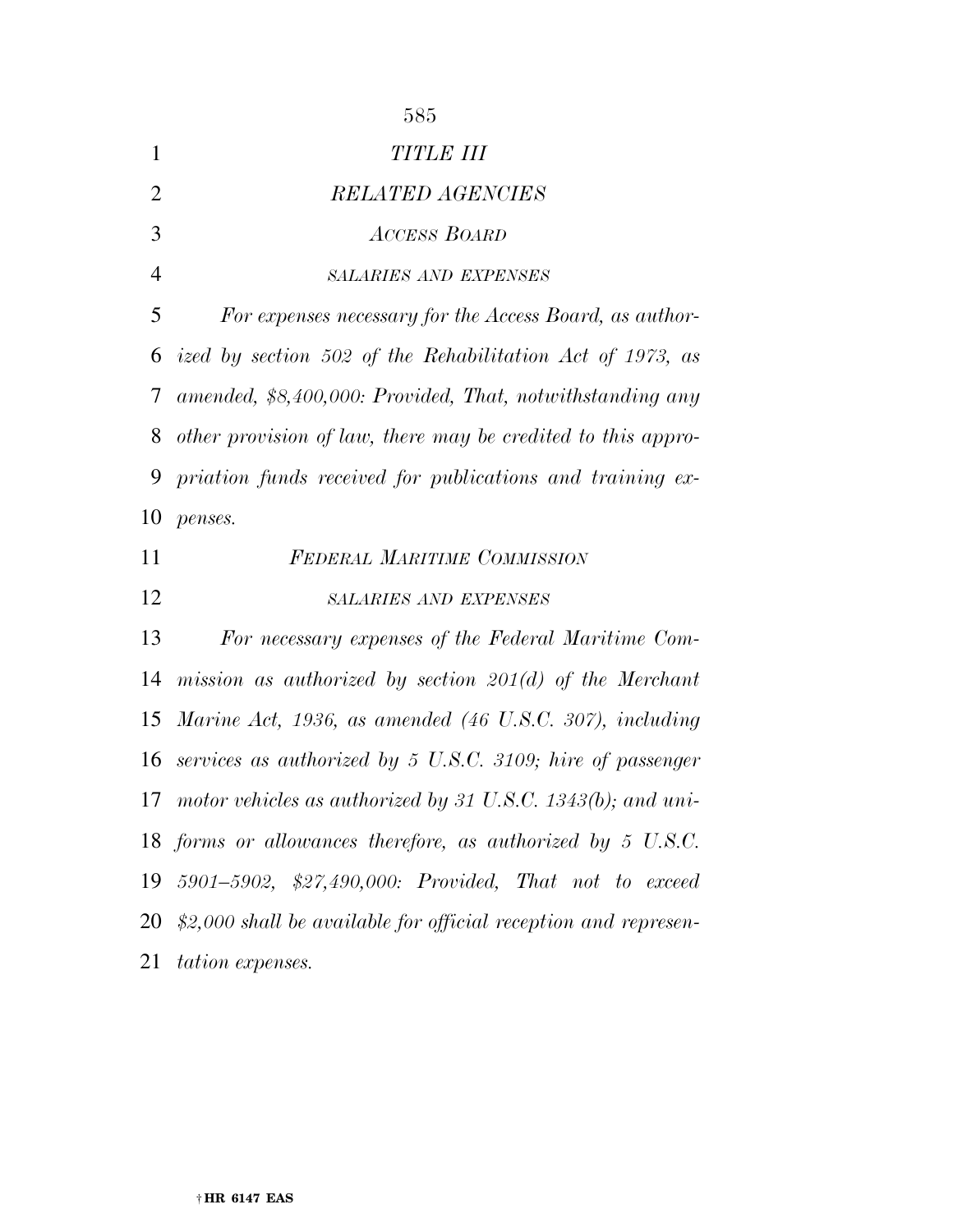| $\mathbf{1}$   | NATIONAL RAILROAD PASSENGER CORPORATION                              |
|----------------|----------------------------------------------------------------------|
| $\overline{2}$ | <b>OFFICE OF INSPECTOR GENERAL</b>                                   |
| 3              | <b>SALARIES AND EXPENSES</b>                                         |
| 4              | For necessary expenses of the Office of Inspector Gen-               |
| 5              | eral for the National Railroad Passenger Corporation to              |
| 6              | carry out the provisions of the Inspector General Act of             |
| 7              | 1978, as amended, $$23,274,000$ : Provided, That the Inspec-         |
| 8              | tor General shall have all necessary authority, in carrying          |
| 9              | out the duties specified in the Inspector General Act, as            |
| 10             | amended $(5 \text{ U.S.C. } App. 3)$ , to investigate allegations of |
| 11             | fraud, including false statements to the government (18)             |
|                | 12 U.S.C. 1001), by any person or entity that is subject to          |
| 13             | regulation by the National Railroad Passenger Corpora-               |
| 14             | tion: Provided further, That the Inspector General may               |
| 15             | enter into contracts and other arrangements for audits,              |
| 16             | studies, analyses, and other services with public agencies           |
| 17             | and with private persons, subject to the applicable laws and         |
| 18             | regulations that govern the obtaining of such services within        |
| 19             | the National Railroad Passenger Corporation: Provided                |
|                | 20 further, That the Inspector General may select, appoint,          |
| 21             | and employ such officers and employees as may be nec-                |
|                | 22 essary for carrying out the functions, powers, and duties         |
| 23             | of the Office of Inspector General, subject to the applicable        |
| 24             | laws and regulations that govern such selections, appoint-           |
| 25             | ments, and employment within the Corporation: Provided               |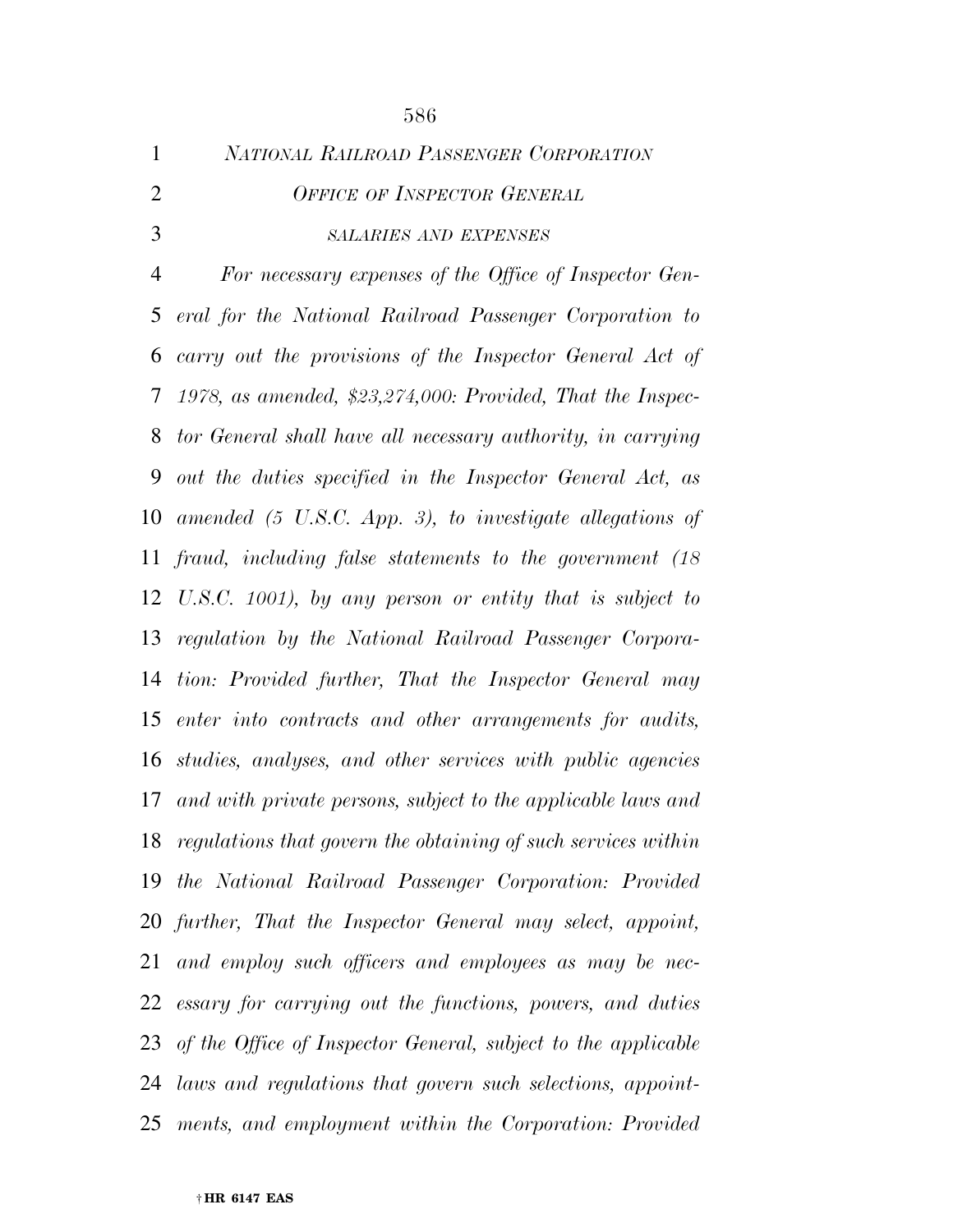*further, That concurrent with the President's budget request for fiscal year 2020, the Inspector General shall submit to the House and Senate Committees on Appropriations a budget request for fiscal year 2020 in similar format and substance to those submitted by executive agencies of the Federal Government: Provided further, That not later than 240 days after the date of enactment of this Act, the Inspec- tor General shall update the report entitled ''Effects of Am- trak's Poor On-Time Performance'', numbered CR–2008– 047, and dated March 28, 2008, and make the updated re-port publicly available.* 

## *NATIONAL TRANSPORTATION SAFETY BOARD*

*SALARIES AND EXPENSES*

 *For necessary expenses of the National Transportation Safety Board, including hire of passenger motor vehicles and aircraft; services as authorized by 5 U.S.C. 3109, but at rates for individuals not to exceed the per diem rate equivalent to the rate for a GS–15; uniforms, or allowances therefor, as authorized by law (5 U.S.C. 5901–5902), \$110,400,000, of which not to exceed \$2,000 may be used for official reception and representation expenses. The amounts made available to the National Transportation Safety Board in this Act include amounts necessary to make lease payments on an obligation incurred in fiscal year 2001 for a capital lease.*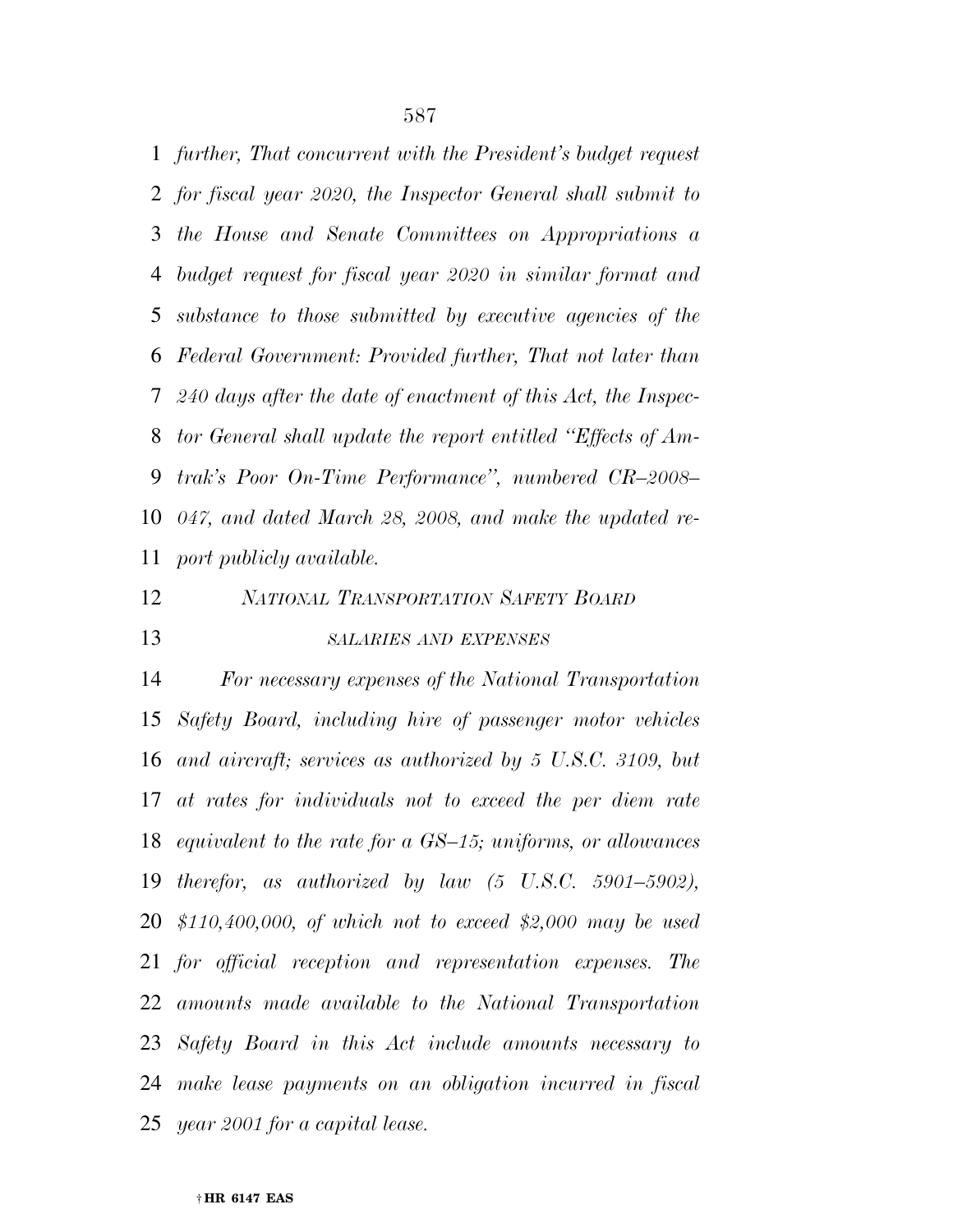| $\mathbf{1}$   | <b>NEIGHBORHOOD REINVESTMENT CORPORATION</b>                   |
|----------------|----------------------------------------------------------------|
| $\overline{2}$ | PAYMENT TO THE NEIGHBORHOOD REINVESTMENT                       |
| 3              | <b>CORPORATION</b>                                             |
| 4              | For payment to the Neighborhood Reinvestment Cor-              |
| 5              | poration for use in neighborhood reinvestment activities, as   |
| 6              | authorized by the Neighborhood Reinvestment Corporation        |
| 7              | Act (42 U.S.C. 8101–8107), \$145,000,000, of which             |
| 8              | $$5,000,000$ shall be for a multi-family rental housing pro-   |
| 9              | gram: Provided, That an additional \$2,000,000, to remain      |
| 10             | available until September 30, 2023, shall be for the pro-      |
| 11             | motion and development of shared equity housing models.        |
| 12             | <b>SURFACE TRANSPORTATION BOARD</b>                            |
| 13             | <b>SALARIES AND EXPENSES</b>                                   |
| 14             | For necessary expenses of the Surface Transportation           |
| 15             | Board, including services authorized by 5 U.S.C. 3109,         |
| 16             | $$37,100,000$ : Provided, That notwithstanding any other       |
| 17             | provision of law, not to exceed \$1,250,000 from fees estab-   |
|                | 18 lished by the Chairman of the Surface Transportation        |
| 19             | Board shall be credited to this appropriation as offsetting    |
|                | 20 collections and used for necessary and authorized expenses  |
| 21             | under this heading: Provided further, That the sum herein      |
|                |                                                                |
|                | 22 appropriated from the general fund shall be reduced on a    |
| 23             | dollar-for-dollar basis as such offsetting collections are re- |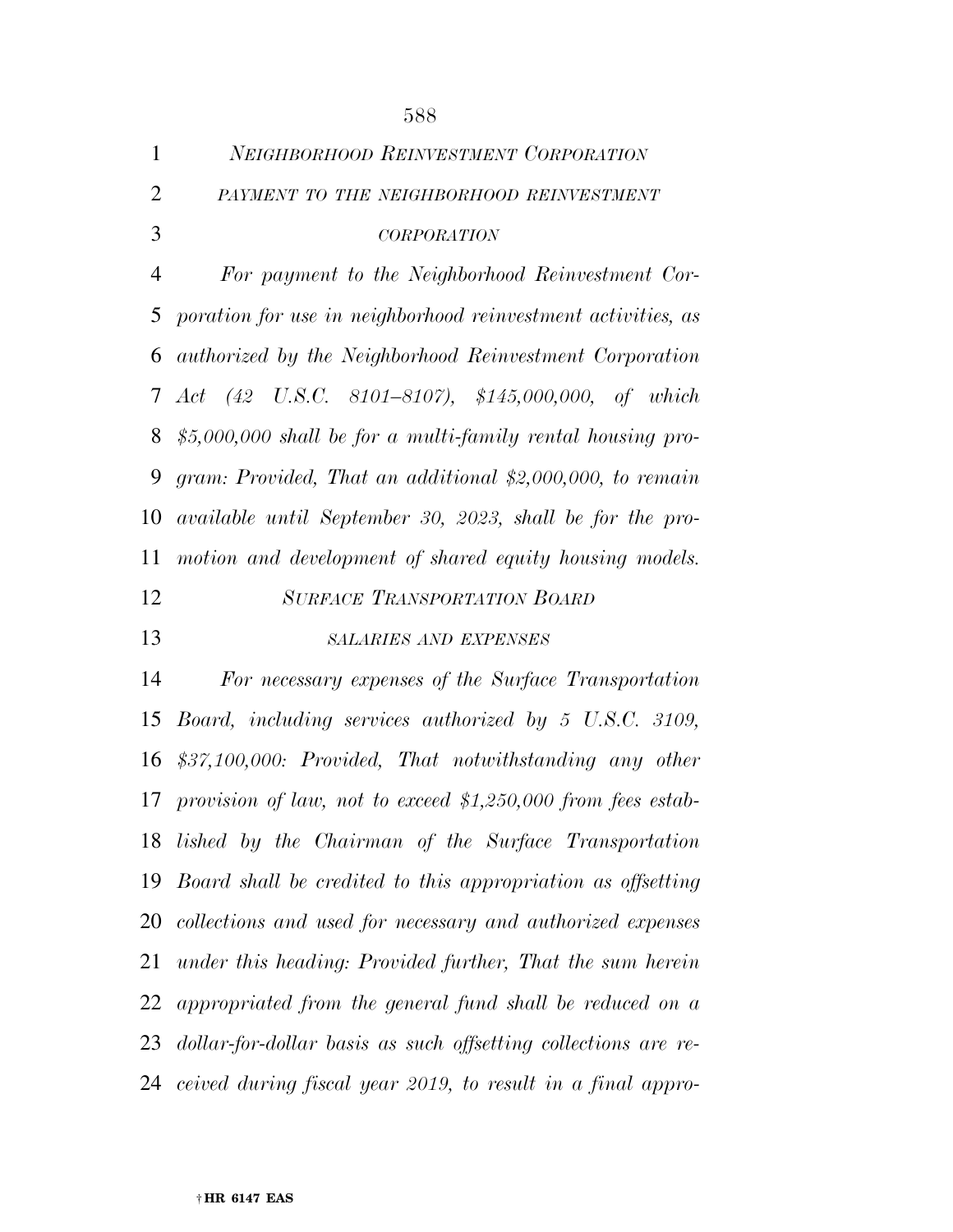| $\mathbf{1}$   | priation from the general fund estimated at no more than       |
|----------------|----------------------------------------------------------------|
| $\overline{2}$ | \$35,850,000.                                                  |
| 3              | UNITED STATES INTERAGENCY COUNCIL ON                           |
| $\overline{4}$ | <b>HOMELESSNESS</b>                                            |
| 5              | <b>OPERATING EXPENSES</b>                                      |
| 6              | For necessary expenses (including payment of salaries,         |
| 7              | authorized travel, hire of passenger motor vehicles, the rent- |
| 8              | al of conference rooms, and the employment of experts and      |
| 9              | consultants under section 3109 of title 5, United States       |
| 10             | Code) of the United States Interagency Council on Home-        |
| 11             | lessness in carrying out the functions pursuant to title II    |
|                | 12 of the McKinney-Vento Homeless Assistance Act, as amend-    |
|                | 13 ed, \$3,600,000: Provided, That the first proviso in Public |
|                | 14 Law 115–141 under the heading "United States Inter-         |
| 15             | agency Council on Homelessness—Operating Expenses" is          |
|                | 16 amended by striking "2020" and inserting "2021".            |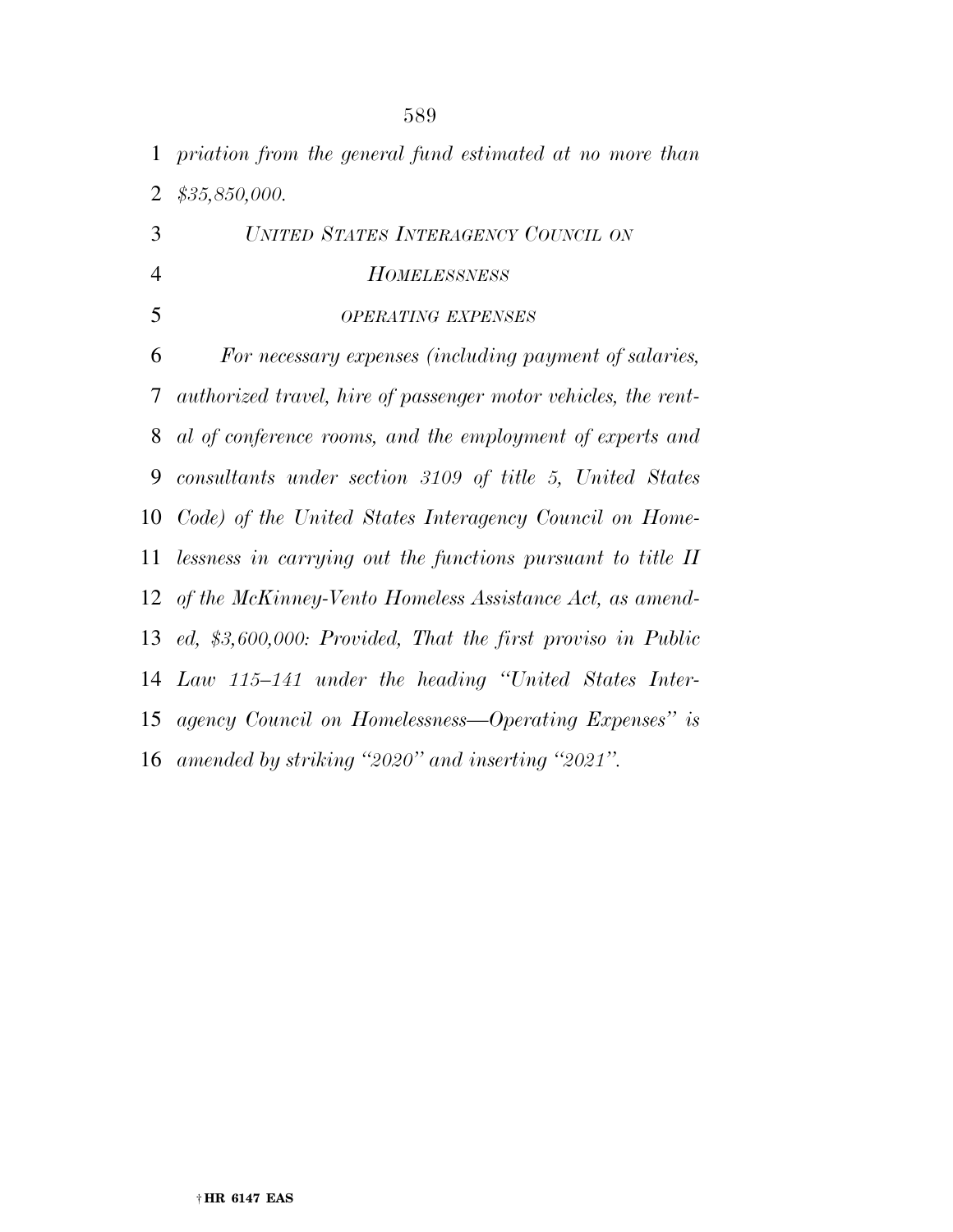|   | <b>TITLE IV</b>                                               |
|---|---------------------------------------------------------------|
| 2 | GENERAL PROVISIONS-THIS ACT                                   |
| 3 | SEC. 401. None of the funds in this Act shall be used         |
|   | 4 for the planning or execution of any program to pay the     |
|   | 5 expenses of, or otherwise compensate, non-Federal parties   |
|   | 6 intervening in regulatory or adjudicatory proceedings fund- |
|   | 7 ed in this Act.                                             |
| 8 | SEC. 402. None of the funds appropriated in this Act          |

 *shall remain available for obligation beyond the current fis- cal year, nor may any be transferred to other appropria-tions, unless expressly so provided herein.* 

 *SEC. 403. The expenditure of any appropriation under this Act for any consulting service through a procurement contract pursuant to section 3109 of title 5, United States Code, shall be limited to those contracts where such expendi- tures are a matter of public record and available for public inspection, except where otherwise provided under existing law, or under existing Executive order issued pursuant to existing law.* 

 *SEC. 404. (a) None of the funds made available in this Act may be obligated or expended for any employee training that—* 

 *(1) does not meet identified needs for knowledge, skills, and abilities bearing directly upon the perform-ance of official duties;*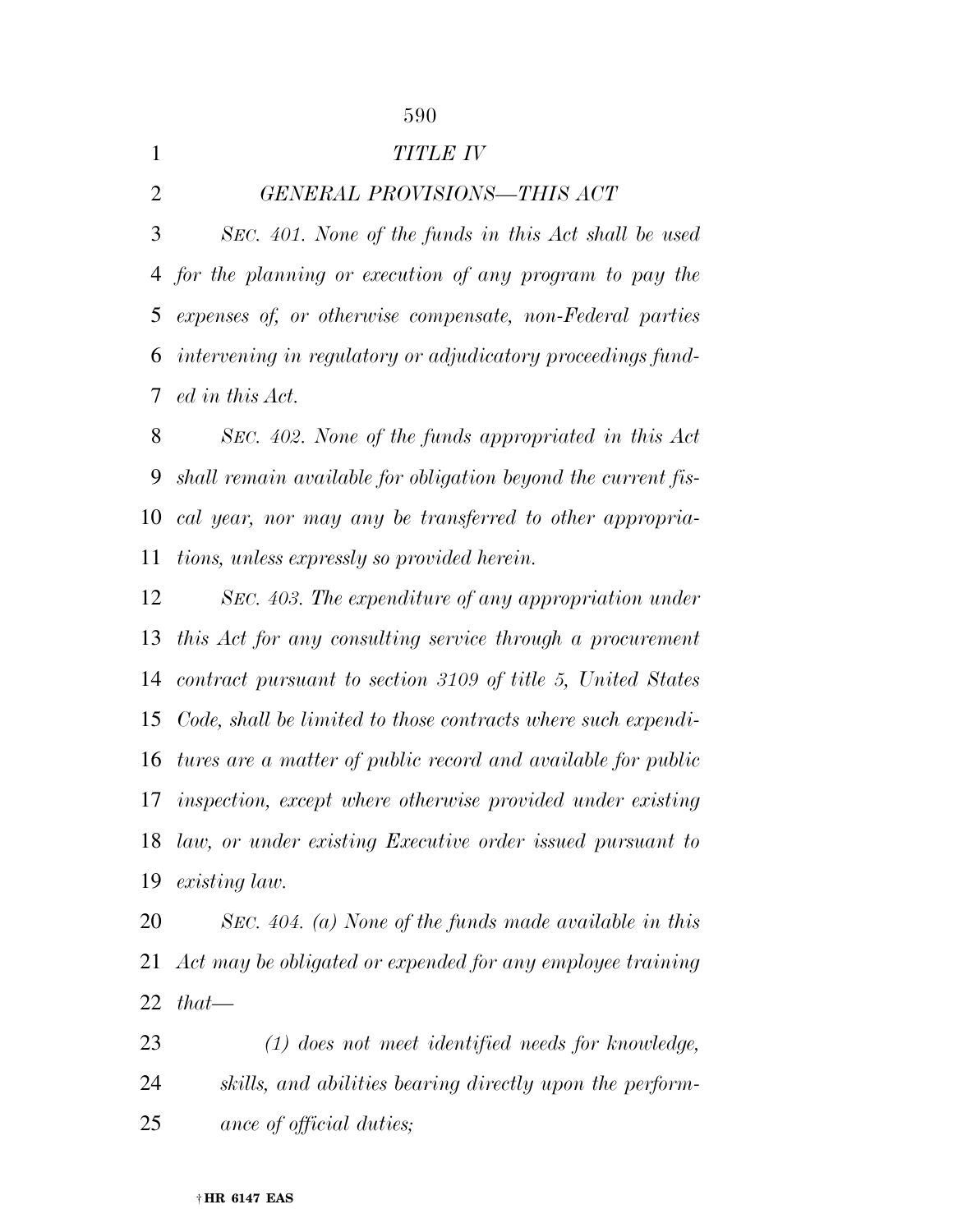| $\mathbf{1}$   | $(2)$ contains elements likely to induce high levels            |
|----------------|-----------------------------------------------------------------|
| $\overline{2}$ | of emotional response or psychological stress in some           |
| 3              | <i>participants</i> ;                                           |
| $\overline{4}$ | $(3)$ does not require prior employee notification              |
| 5              | of the content and methods to be used in the training           |
| 6              | and written end of course evaluation;                           |
| 7              | $(4)$ contains any methods or content associated                |
| 8              | with religious or quasi-religious belief systems or             |
| 9              | "new age" belief systems as defined in Equal Employ-            |
| 10             | ment Opportunity Commission Notice N-915.022,                   |
| 11             | dated September 2, 1988; or                                     |
| 12             | $(5)$ is offensive to, or designed to change, partici-          |
| 13             | pants' personal values or lifestyle outside the work-           |
| 14             | place.                                                          |
| 15             | $(b)$ Nothing in this section shall prohibit, restrict, or      |
| 16             | otherwise preclude an agency from conducting training           |
| 17             | bearing directly upon the performance of official duties.       |
| 18             | SEC. 405. Except as otherwise provided in this Act,             |
| 19             | none of the funds provided in this Act, provided by previous    |
| 20             | appropriations Acts to the agencies or entities funded in       |
| 21             | this Act that remain available for obligation or expenditure    |
| 22             | in fiscal year 2019, or provided from any accounts in the       |
| 23             | Treasury derived by the collection of fees and available to     |
| 24             | the agencies funded by this Act, shall be available for obliga- |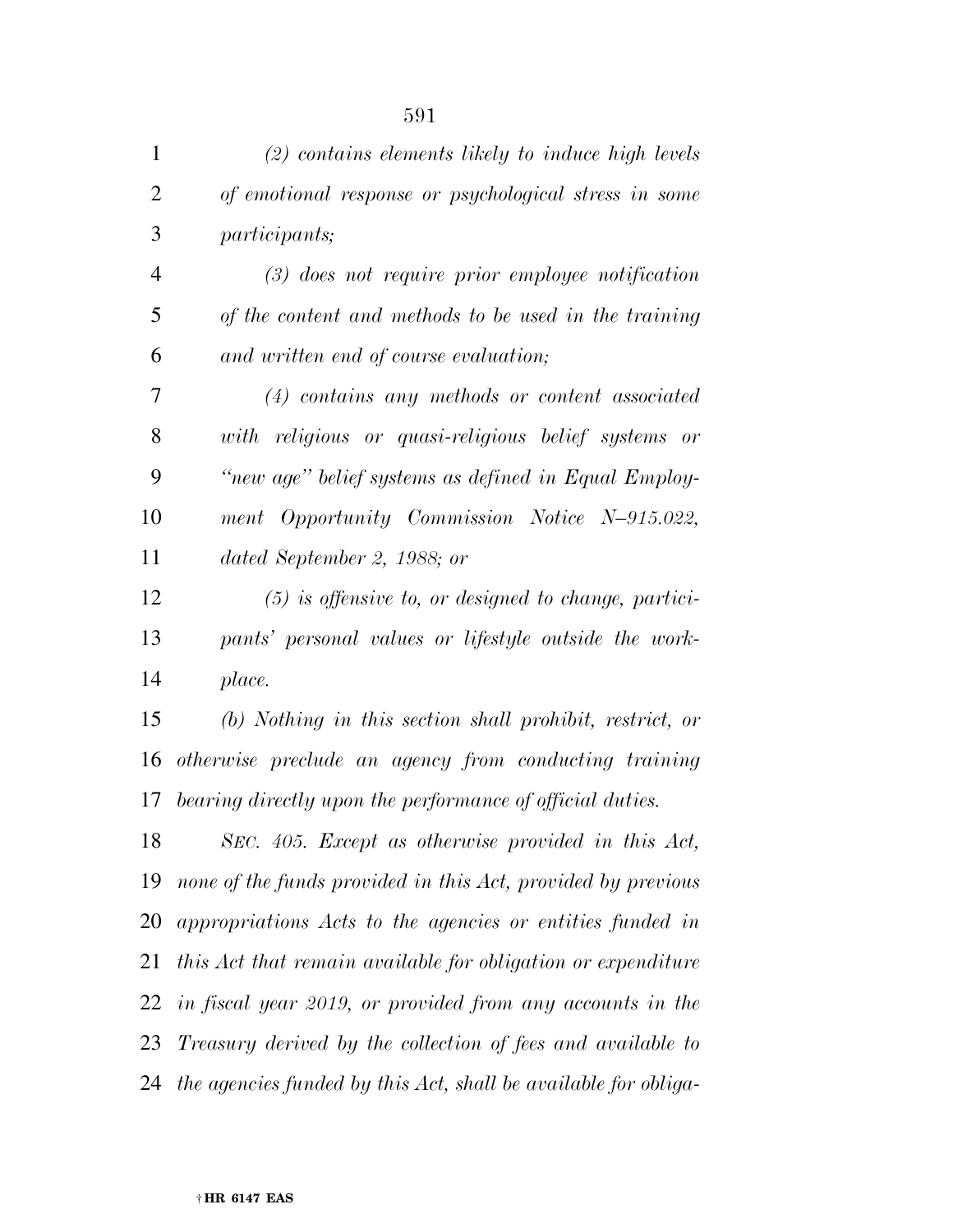| 1              | tion or expenditure through a reprogramming of funds      |
|----------------|-----------------------------------------------------------|
| 2              | $that -$                                                  |
| 3              | $(1)$ creates a new program;                              |
| $\overline{4}$ | $(2)$ eliminates a program, project, or activity;         |
| 5              | $(3)$ increases funds or personnel for any pro-           |
| 6              | gram, project, or activity for which funds have been      |
| 7              | denied or restricted by the Congress;                     |
| 8              | $(4)$ proposes to use funds directed for a specific       |
| 9              | activity by either the House or Senate Committees on      |
| 10             | Appropriations for a different purpose;                   |
| 11             | $(5)$ augments existing programs, projects, or ac-        |
| 12             | tivities in excess of \$5,000,000 or 10 percent, which-   |
| 13             | ever is less;                                             |
| 14             | $(6)$ reduces existing programs, projects, or activi-     |
| 15             | ties by $$5,000,000$ or 10 percent, whichever is less; or |
| 16             | $(7)$ creates, reorganizes, or restructures a branch,     |
| 17             | division, office, bureau, board, commission, agency,      |
| 18             | administration, or department different from the          |
| 19             | budget justifications submitted to the Committees on      |
| 20             | Appropriations or the table accompanying the report       |
| 21             | accompanying this Act, whichever is more detailed,        |
| 22             | unless prior approval is received from the House and      |
| 23             | Senate Committees on Appropriations: Provided,            |
| 24             | That not later than 60 days after the date of enact-      |
| 25             | ment of this Act, each agency funded by this Act shall    |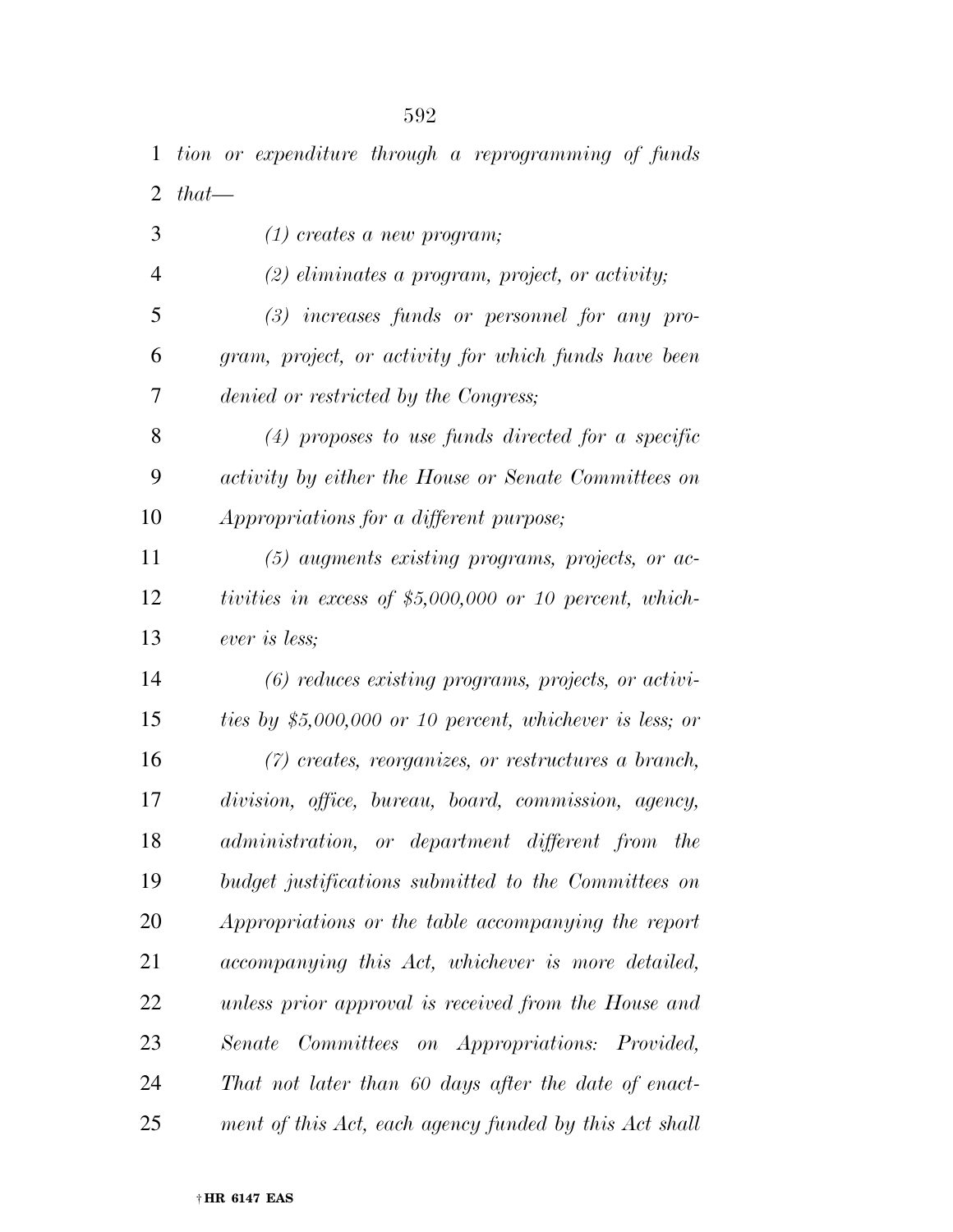| 1              | submit a report to the Committees on Appropriations             |
|----------------|-----------------------------------------------------------------|
| $\overline{2}$ | of the Senate and of the House of Representatives to            |
| 3              | establish the baseline for application of reprogram-            |
| $\overline{4}$ | ming and transfer authorities for the current fiscal            |
| 5              | year: Provided further, That the report shall in-               |
| 6              | clude                                                           |
| 7              | $(A)$ a table for each appropriation with a                     |
| 8              | separate column to display the prior year en-                   |
| 9              | acted level, the President's budget request, adjust-            |
| 10             | ments made by Congress, adjustments due to en-                  |
| 11             | acted rescissions, if appropriate, and the fiscal               |
| 12             | year enacted level;                                             |
| 13             | $(B)$ a delineation in the table for each ap-                   |
| 14             | propriation and its respective prior year enacted               |
| 15             | level by object class and program, project, and                 |
| 16             | activity as detailed in the budget appendix for                 |
| 17             | the respective appropriation; and                               |
| 18             | $(C)$ an identification of items of special con-                |
| 19             | <i>gressional interest.</i>                                     |
| 20             | SEC. 406. Except as otherwise specifically provided by          |
| 21             | law, not to exceed 50 percent of unobligated balances re-       |
| 22             | maining available at the end of fiscal year 2019 from ap-       |
| 23             | propriations made available for salaries and expenses for       |
|                | 24 fiscal year 2019 in this Act, shall remain available through |
| 25             | September 30, 2020, for each such account for the purposes      |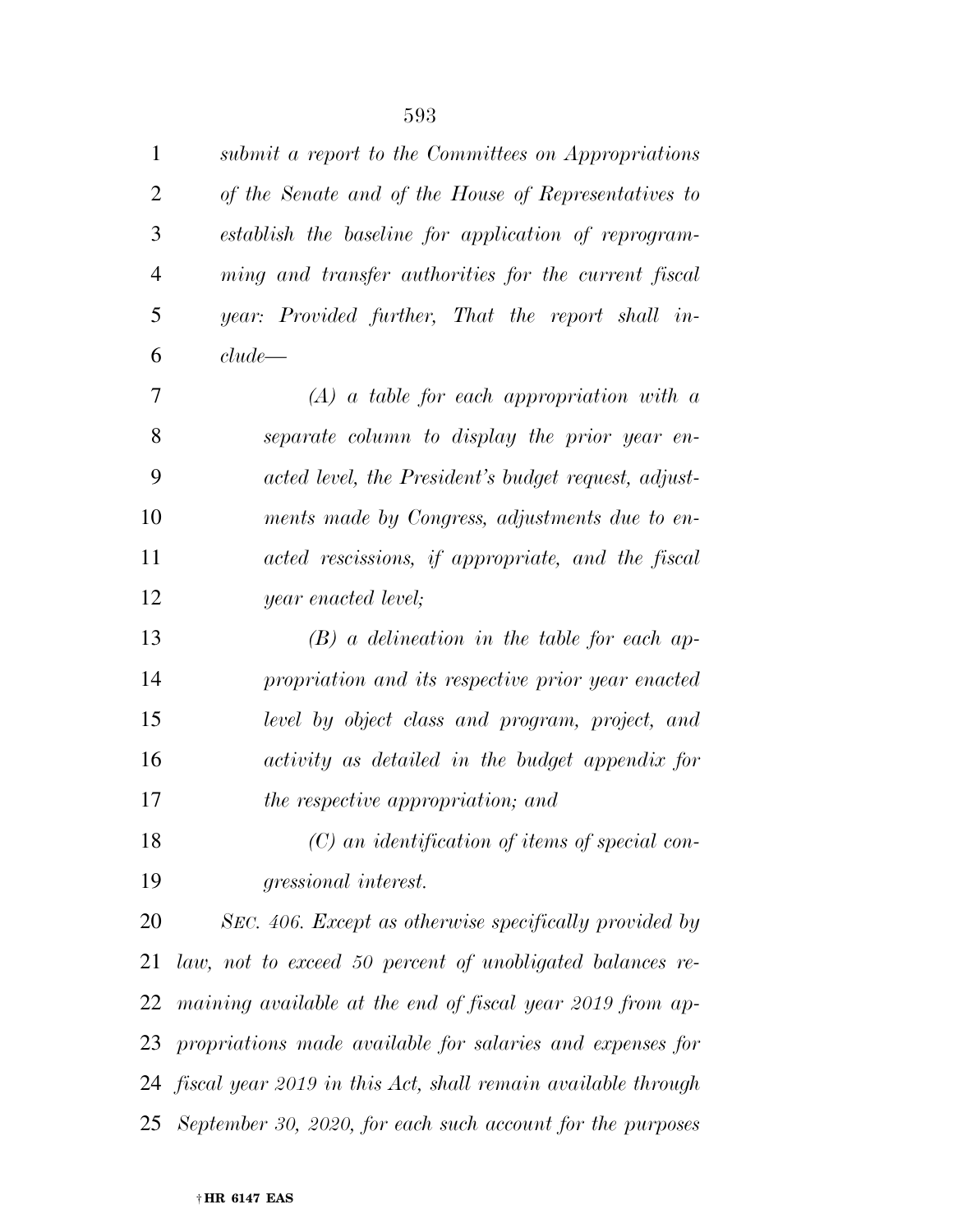*authorized: Provided, That a request shall be submitted to the House and Senate Committees on Appropriations for approval prior to the expenditure of such funds: Provided further, That these requests shall be made in compliance with reprogramming guidelines under section 405 of this Act.* 

 *SEC. 407. No funds in this Act may be used to support any Federal, State, or local projects that seek to use the power of eminent domain, unless eminent domain is em- ployed only for a public use: Provided, That for purposes of this section, public use shall not be construed to include economic development that primarily benefits private enti- ties: Provided further, That any use of funds for mass tran- sit, railroad, airport, seaport or highway projects, as well as utility projects which benefit or serve the general public (including energy-related, communication-related, water-re- lated and wastewater-related infrastructure), other struc- tures designated for use by the general public or which have other common-carrier or public-utility functions that serve the general public and are subject to regulation and over- sight by the government, and projects for the removal of an immediate threat to public health and safety or brownfields as defined in the Small Business Liability Relief and Brownfields Revitalization Act (Public Law 107–118) shall be considered a public use for purposes of eminent domain.*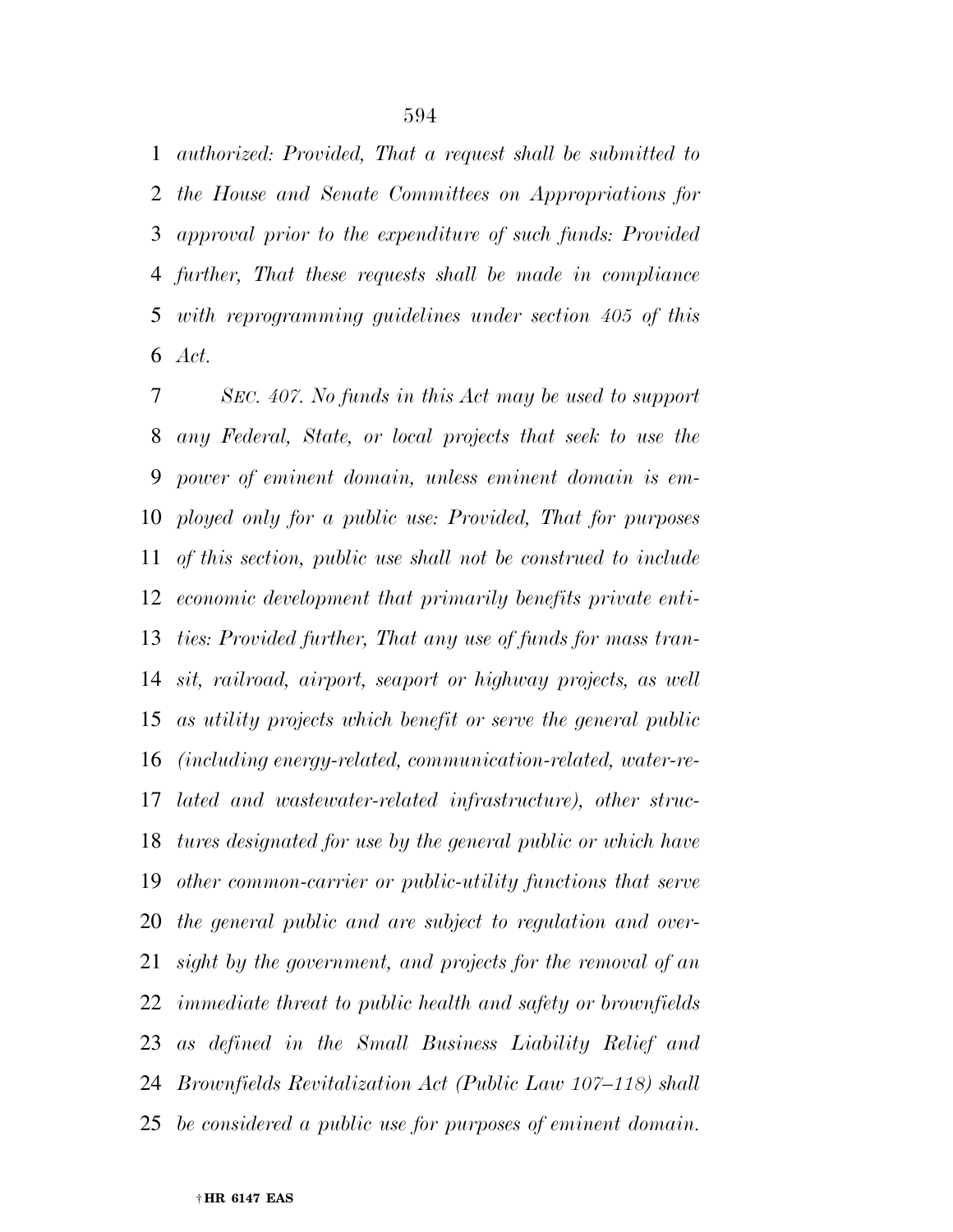*SEC. 408. None of the funds made available in this Act may be transferred to any department, agency, or in- strumentality of the United States Government, except pur- suant to a transfer made by, or transfer authority provided in, this Act or any other appropriations Act.* 

 *SEC. 409. No part of any appropriation contained in this Act shall be available to pay the salary for any person filling a position, other than a temporary position, formerly held by an employee who has left to enter the Armed Forces of the United States and has satisfactorily completed his or her period of active military or naval service, and has within 90 days after his or her release from such service or from hospitalization continuing after discharge for a pe- riod of not more than 1 year, made application for restora- tion to his or her former position and has been certified by the Office of Personnel Management as still qualified to perform the duties of his or her former position and has not been restored thereto.* 

 *SEC. 410. No funds appropriated pursuant to this Act may be expended by an entity unless the entity agrees that in expending the assistance the entity will comply with sec- tions 2 through 4 of the Act of March 3, 1933 (41 U.S.C. 8301–8305, popularly known as the ''Buy American Act''). SEC. 411. No funds appropriated or otherwise made available under this Act shall be made available to any per-*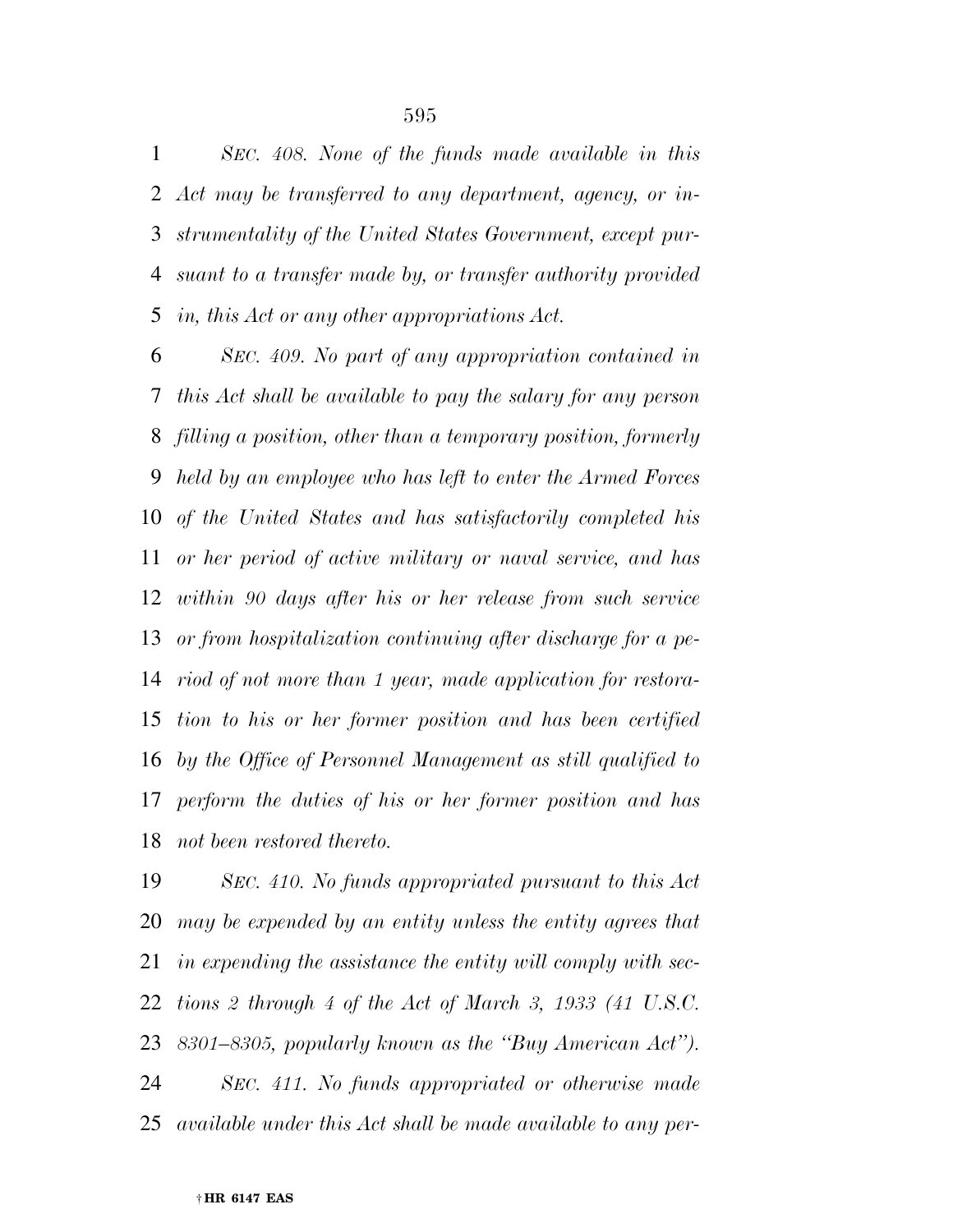*son or entity that has been convicted of violating the Buy American Act (41 U.S.C. 8301–8305).* 

 *SEC. 412. None of the funds made available in this Act may be used for first-class airline accommodations in contravention of sections 301–10.122 and 301–10.123 of title 41, Code of Federal Regulations.* 

 *SEC. 413. (a) None of the funds made available by this Act may be used to approve a new foreign air carrier per- mit under sections 41301 through 41305 of title 49, United States Code, or exemption application under section 40109 of that title of an air carrier already holding an air opera- tors certificate issued by a country that is party to the U.S.- E.U.-Iceland-Norway Air Transport Agreement where such approval would contravene United States law or Article 17 bis of the U.S.-E.U.-Iceland-Norway Air Transport Agree-ment.* 

 *(b) Nothing in this section shall prohibit, restrict or otherwise preclude the Secretary of Transportation from granting a foreign air carrier permit or an exemption to such an air carrier where such authorization is consistent with the U.S.-E.U.-Iceland-Norway Air Transport Agree-ment and United States law.* 

 *SEC. 414. None of the funds made available in this Act may be used to send or otherwise pay for the attendance of more than 50 employees of a single agency or department*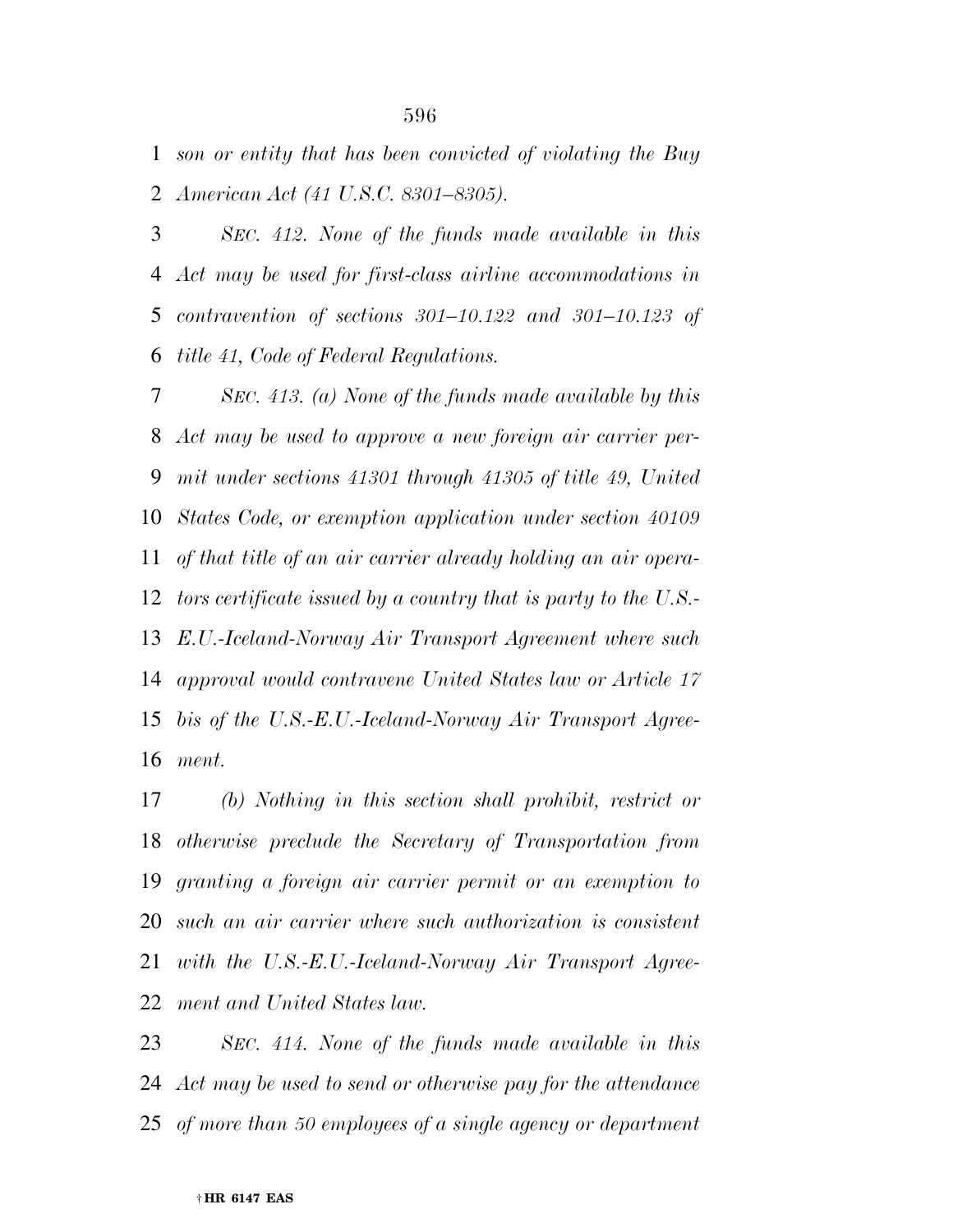*of the United States Government, who are stationed in the United States, at any single international conference unless the relevant Secretary reports to the House and Senate Committees on Appropriations at least 5 days in advance that such attendance is important to the national interest: Provided, That for purposes of this section the term ''inter- national conference'' shall mean a conference occurring out- side of the United States attended by representatives of the United States Government and of foreign governments, international organizations, or nongovernmental organiza-tions.* 

 *SEC. 415. None of the funds appropriated or otherwise made available under this Act may be used by the Surface Transportation Board to charge or collect any filing fee for rate or practice complaints filed with the Board in an amount in excess of the amount authorized for district court civil suit filing fees under section 1914 of title 28, United States Code.* 

 *SEC. 416. None of the funds made available by this Act may be used by the Department of Transportation, the Department of Housing and Urban Development, or any other Federal agency to lease or purchase new light duty vehicles for any executive fleet, or for an agency's fleet in- ventory, except in accordance with Presidential Memo-randum—Federal Fleet Performance, dated May 24, 2011.*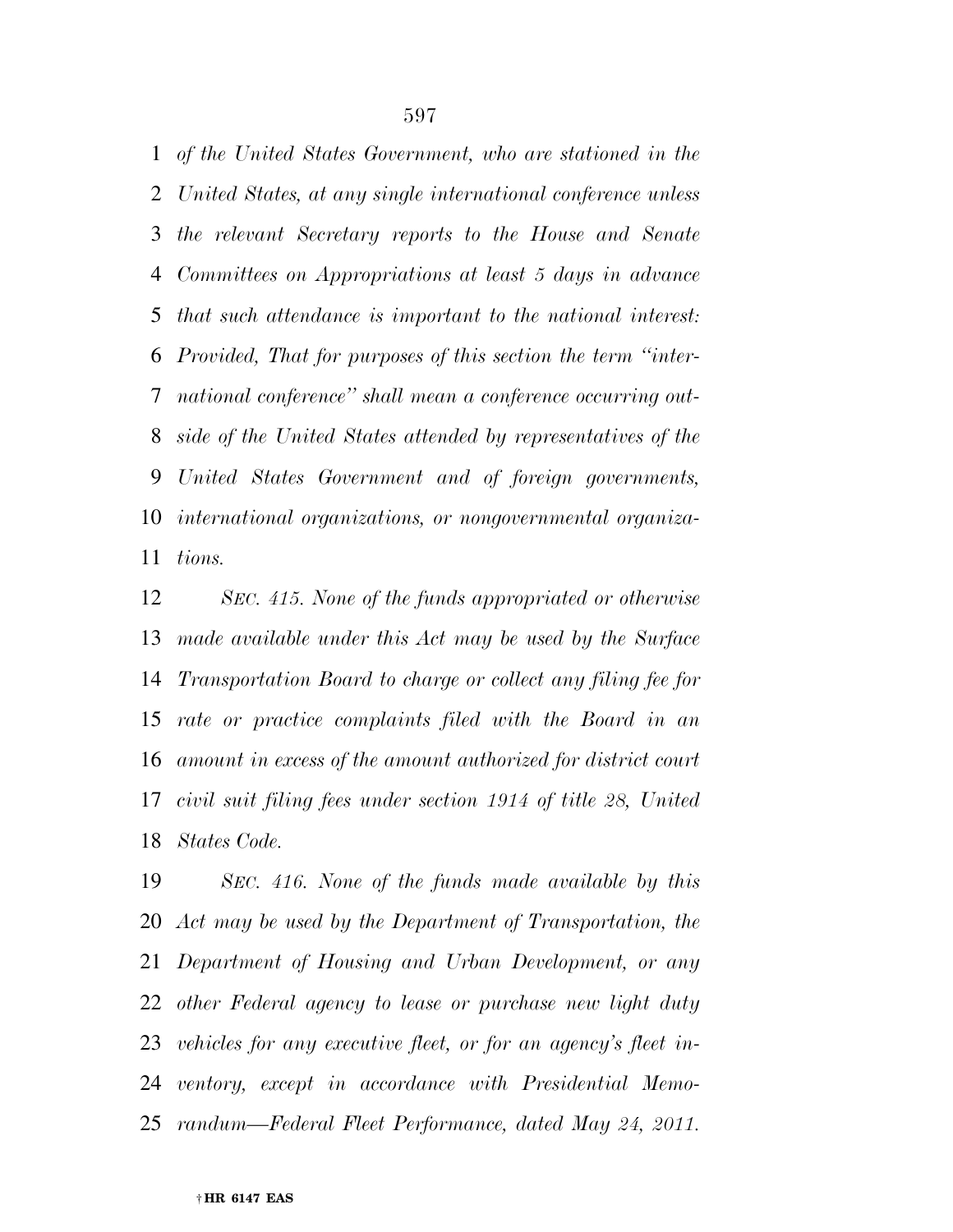*SEC. 417. (a) None of the funds made available in this Act may be used to maintain or establish a computer net- work unless such network blocks the viewing, downloading, and exchanging of pornography.* 

 *(b) Nothing in subsection (a) shall limit the use of funds necessary for any Federal, State, tribal, or local law enforcement agency or any other entity carrying out crimi- nal investigations, prosecution, or adjudication activities. SEC. 418. (a) None of the funds made available in this Act may be used to deny an Inspector General funded under this Act timely access to any records, documents, or other materials available to the department or agency over which that Inspector General has responsibilities under the In- spector General Act of 1978 (5 U.S.C. App.), or to prevent or impede that Inspector General's access to such records, documents, or other materials, under any provision of law, except a provision of law that expressly refers to the Inspec- tor General and expressly limits the Inspector General's right of access.* 

 *(b) A department or agency covered by this section shall provide its Inspector General with access to all such records, documents, and other materials in a timely man-ner.* 

 *(c) Each Inspector General shall ensure compliance with statutory limitations on disclosure relevant to the in-*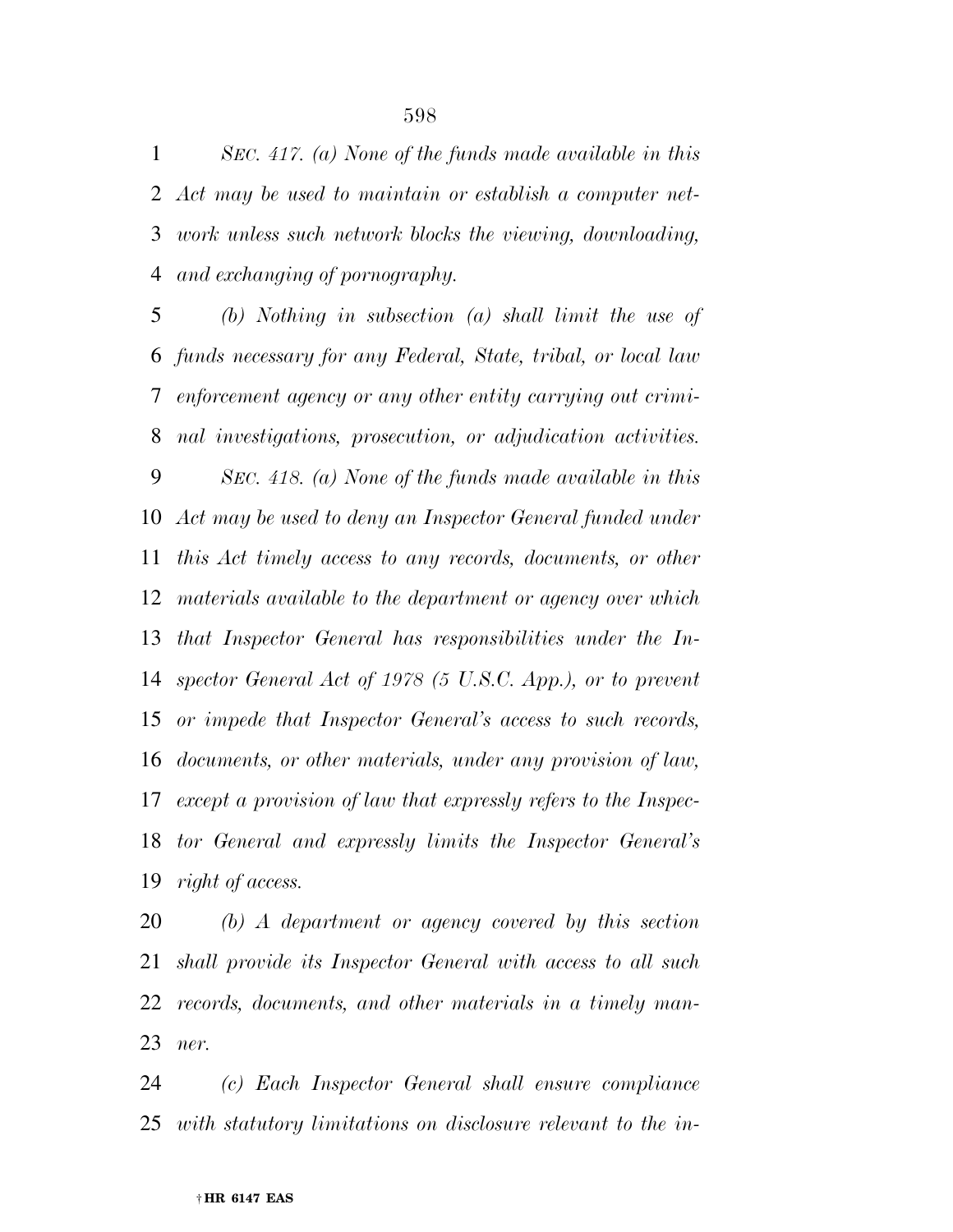*formation provided by the establishment over which that In- spector General has responsibilities under the Inspector General Act of 1978 (5 U.S.C. App.).* 

 *(d) Each Inspector General covered by this section shall report to the Committees on Appropriations of the House of Representatives and the Senate within 5 calendar days any failures to comply with this requirement.* 

 *SEC. 419. None of the funds appropriated or otherwise made available by this Act may be used to pay award or incentive fees for contractors whose performance has been judged to be below satisfactory, behind schedule, over budget, or has failed to meet the basic requirements of a contract, unless the Agency determines that any such deviations are due to unforeseeable events, government-driven scope changes, or are not significant within the overall scope of the project and/or program unless such awards or incentive fees are consistent with 16.401(e)(2) of the FAR.* 

 *SEC. 420. (a) Section 420 (a) None of the funds appro- priated or otherwise made available under this Act may be used to acquire telecommunications equipment produced by Huawei Technologies Company, ZTE Corporation or a high-impact or moderate-impact information system, as de- fined for security categorization in the National Institute of Standards and Technology's (NIST) Federal Information Processing Standard Publication 199, ''Standards for Secu-*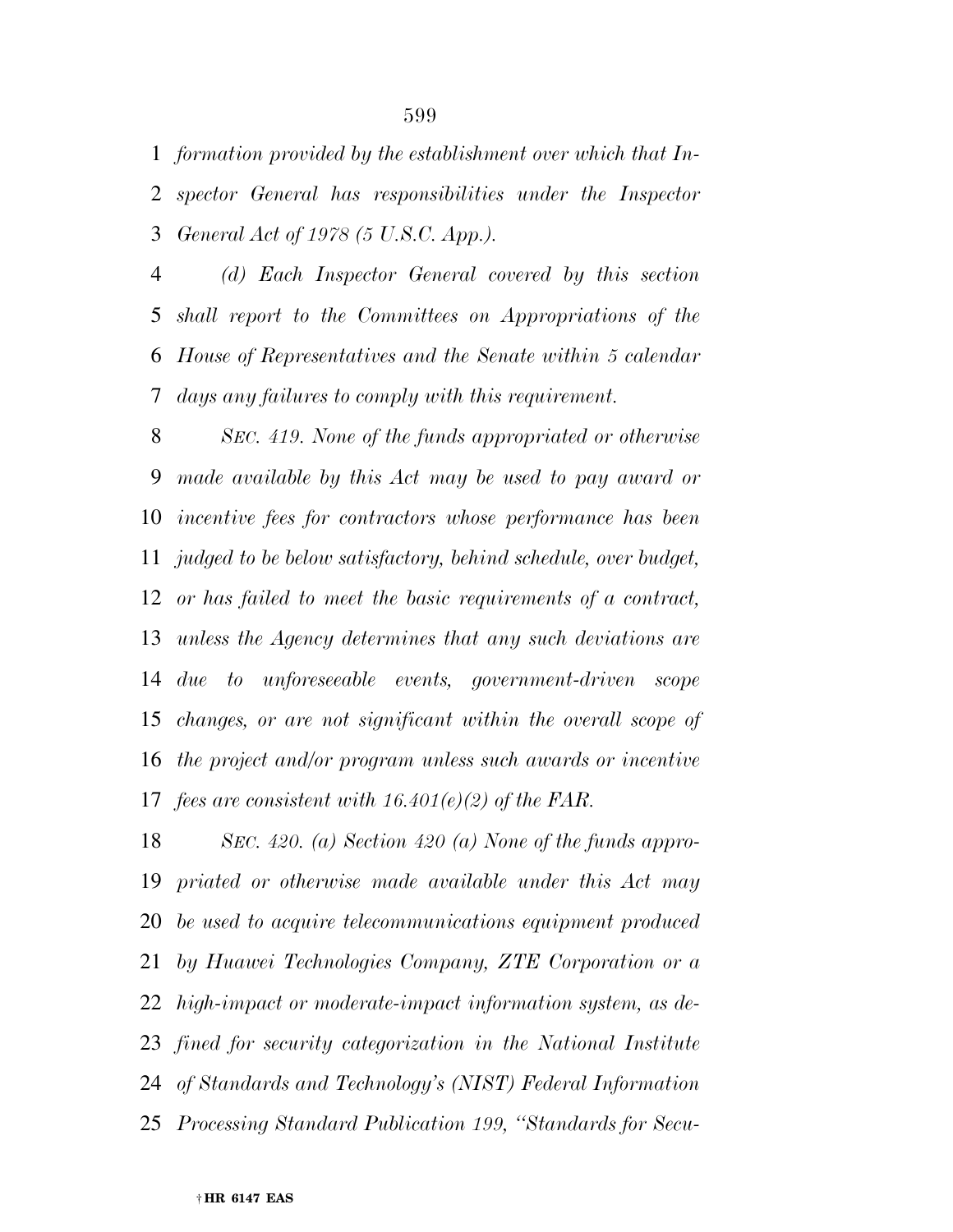*rity Categorization of Federal Information and Informa-tion Systems'' unless the agency has—* 

 *(1) reviewed the supply chain risk for the infor- mation systems against criteria developed by NIST to inform acquisition decisions for high-impact and moderate-impact information systems within the Fed-eral Government;* 

 *(2) reviewed the supply chain risk from the pre- sumptive awardee against available and relevant threat information provided by the Federal Bureau of Investigation and other appropriate agencies; and* 

 *(3) in consultation with the Federal Bureau of Investigation or other appropriate Federal entity, conducted an assessment of any risk of cyber-espio- nage or sabotage associated with the acquisition of such system, including any risk associated with such system being produced, manufactured, or assembled by one or more entities identified by the United States Government as posing a cyber threat, includ- ing but not limited to, those that may be owned, di- rected, or subsidized by the People's Republic of China, the Islamic Republic of Iran, the Democratic People's Republic of Korea, or the Russian Federa-tion.*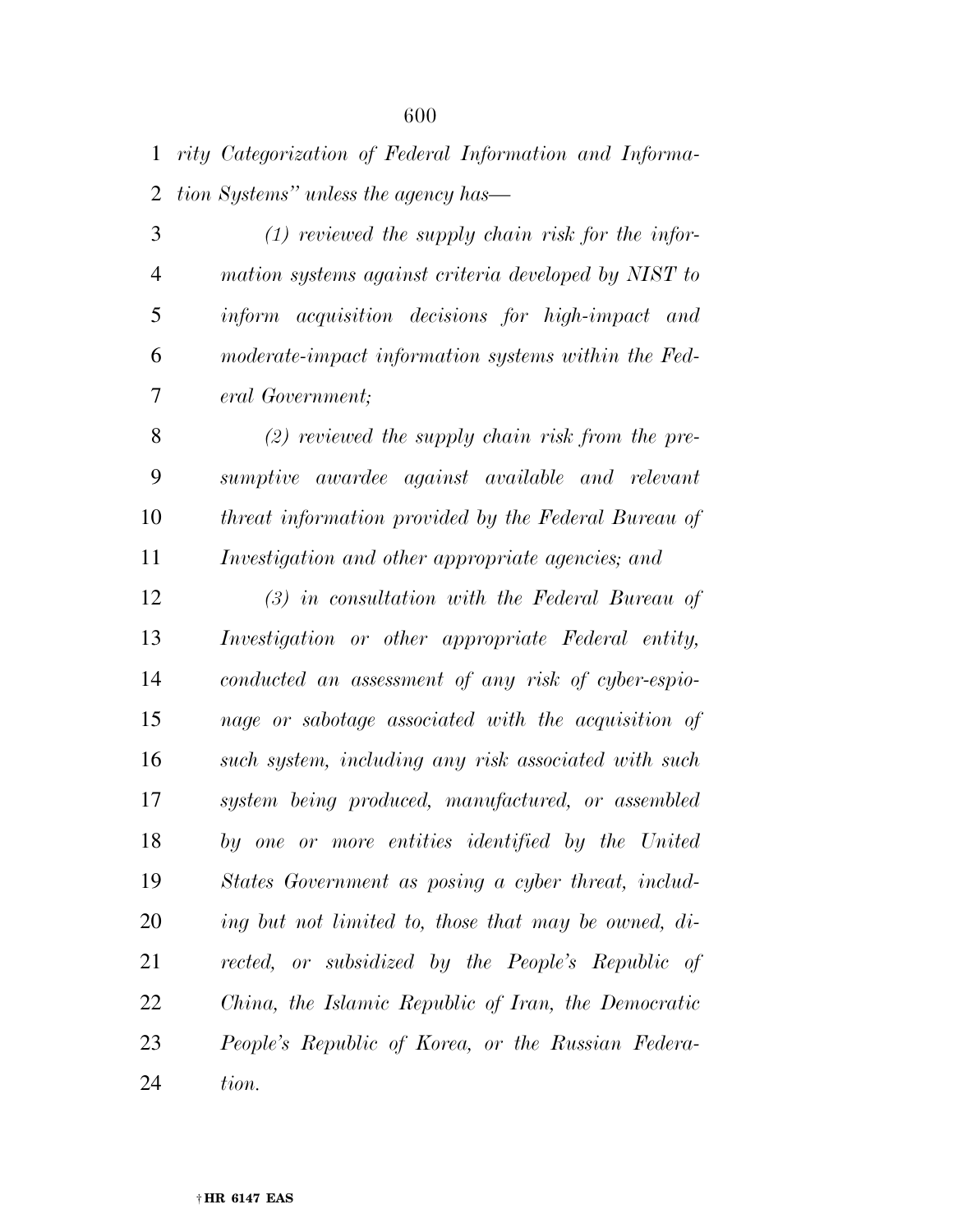| $\mathbf{1}$   | (b) None of the funds appropriated or otherwise made           |
|----------------|----------------------------------------------------------------|
| $\overline{2}$ | available under this Act may be used to acquire a high-        |
| 3              | impact or moderate impact information system reviewed          |
| $\overline{4}$ | and assessed under subsection $(a)$ unless the head of the as- |
| 5              | sessing entity described in subsection $(a)$ has—              |
| 6              | $(1)$ developed, in consultation with NIST and                 |
| 7              | supply chain risk management experts, a mitigation             |
| 8              | strategy for any identified risks;                             |
| 9              | $(2)$ determined, in consultation with NIST and                |
| 10             | the Federal Bureau of Investigation, that the acquisi-         |
| 11             | tion of such system is in the vital national security          |
| 12             | interest of the United States; and                             |
| 13             | $(3)$ reported that determination to the Commit-               |
| 14             | tees on Appropriations of the House of Representa-             |
| 15             | tives and the Senate in a manner that identifies the           |
| 16             | system intended for acquisition and a detailed de-             |
| 17             | scription of the mitigation strategies identified in (1),      |
| 18             | provided that such report may include a classified             |
| 19             | annex as necessary.                                            |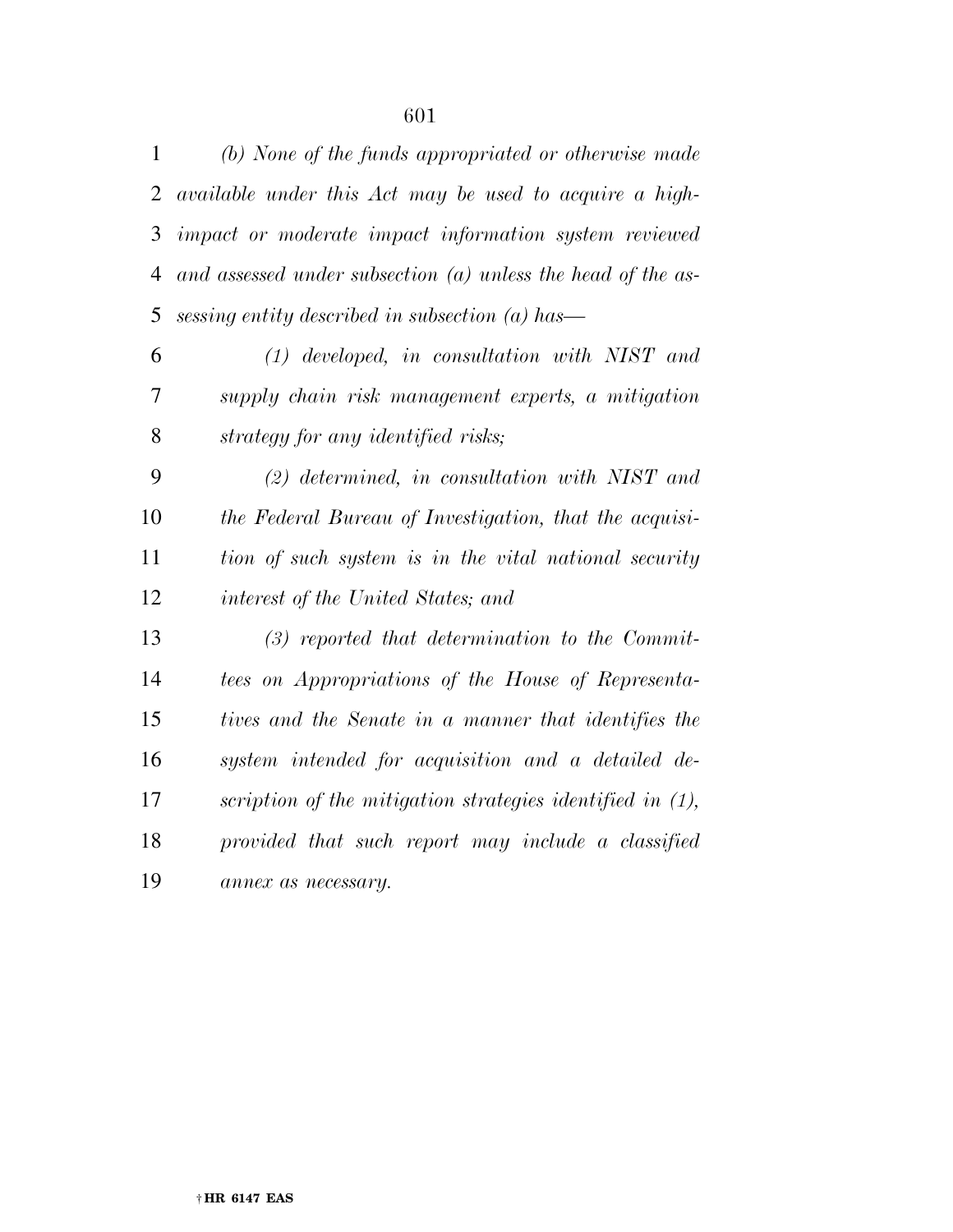1 *This division may be cited as the ''Transportation,* 

- 2 *Housing and Urban Development, and Related Agencies*
- 3 *Appropriations Act, 2019''.*

Attest:

*Secretary.*